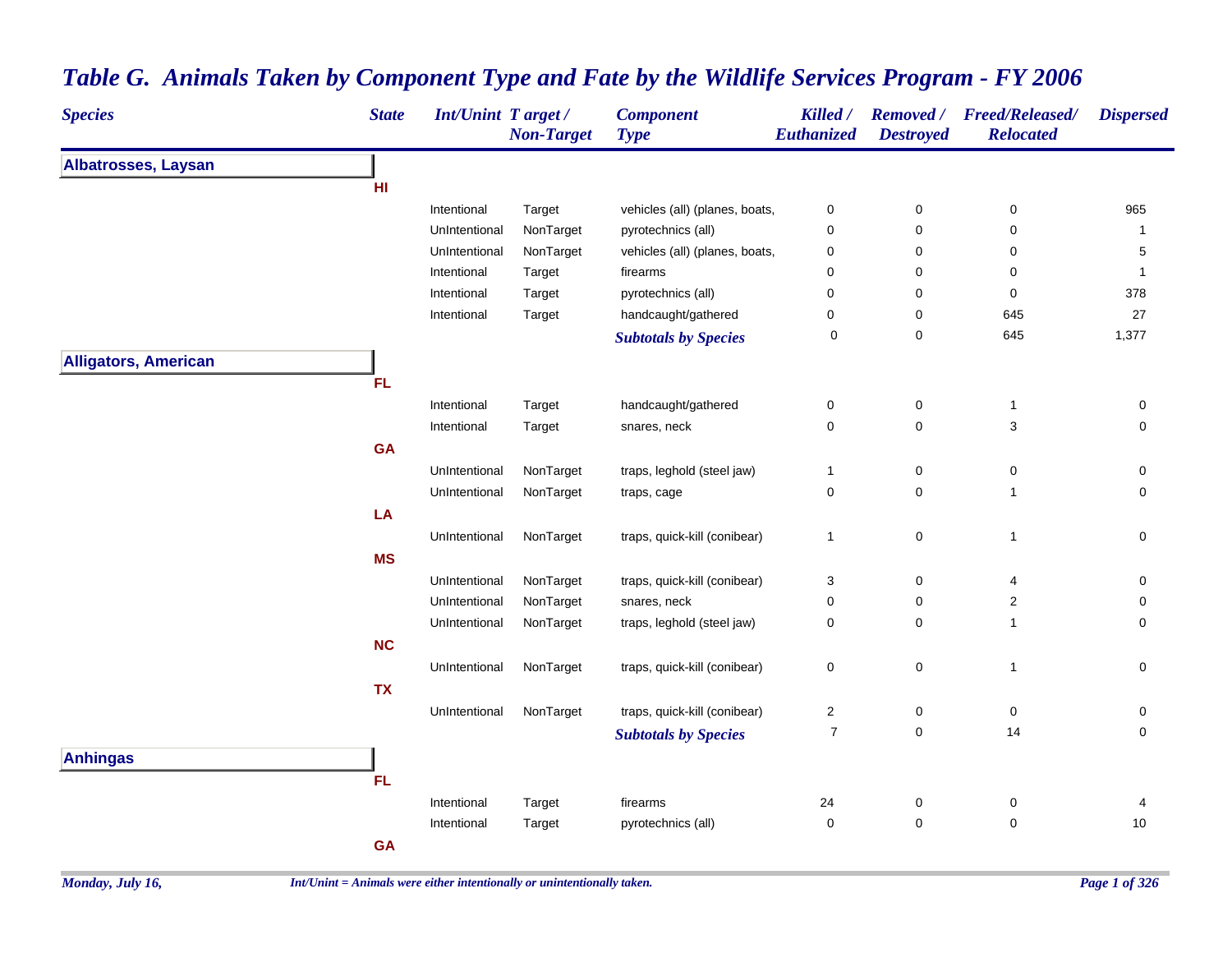| <b>Species</b>                 | <b>State</b> | Int/Unint Target/ | <b>Non-Target</b> | <b>Component</b><br><b>Type</b> | Killed /<br>Euthanized  | <b>Destroyed</b> | Removed / Freed/Released/<br><b>Relocated</b> | <b>Dispersed</b> |
|--------------------------------|--------------|-------------------|-------------------|---------------------------------|-------------------------|------------------|-----------------------------------------------|------------------|
| <b>Anhingas</b>                |              |                   |                   |                                 |                         |                  |                                               |                  |
|                                | GA           |                   |                   |                                 |                         |                  |                                               |                  |
|                                |              | Intentional       | Target            | pyrotechnics (all)              | $\pmb{0}$               | $\pmb{0}$        | $\mathbf 0$                                   | $\mathbf{1}$     |
|                                |              |                   |                   | <b>Subtotals by Species</b>     | 24                      | $\pmb{0}$        | $\pmb{0}$                                     | 15               |
| <b>Armadillos, Nine-Banded</b> |              |                   |                   |                                 |                         |                  |                                               |                  |
|                                | <b>AL</b>    |                   |                   |                                 |                         |                  |                                               |                  |
|                                |              | UnIntentional     | NonTarget         | traps, quick-kill (conibear)    | $\sqrt{2}$              | $\pmb{0}$        | $\pmb{0}$                                     | $\pmb{0}$        |
|                                | FL           |                   |                   |                                 |                         |                  |                                               |                  |
|                                |              | Intentional       | Target            | firearms                        | 16                      | 0                | 0                                             | 0                |
|                                |              | Intentional       | Target            | traps, cage                     | $\overline{\mathbf{c}}$ | $\mathbf 0$      | 0                                             | 0                |
|                                |              | UnIntentional     | NonTarget         | traps, cage                     | $\mathbf 0$             | $\mathbf 0$      | 14                                            | 0                |
|                                | GA           |                   |                   |                                 |                         |                  |                                               |                  |
|                                |              | UnIntentional     | NonTarget         | traps, quick-kill (conibear)    | $\sqrt{2}$              | 0                | $\pmb{0}$                                     | $\mathbf 0$      |
|                                |              | Intentional       | Target            | traps, leghold (steel jaw)      | $\mathbf{1}$            | $\pmb{0}$        | $\pmb{0}$                                     | 0                |
|                                |              | UnIntentional     | NonTarget         | traps, cage                     | $\mathbf 0$             | $\mathbf 0$      | $\mathbf{1}$                                  | 0                |
|                                |              | Intentional       | Target            | traps, cage                     | 205                     | $\pmb{0}$        | $\pmb{0}$                                     | 0                |
|                                |              | Intentional       | Target            | spotlight                       | $\sqrt{2}$              | $\pmb{0}$        | $\pmb{0}$                                     | $\pmb{0}$        |
|                                |              | Intentional       | Target            | firearms                        | 12                      | $\pmb{0}$        | $\pmb{0}$                                     | $\pmb{0}$        |
|                                | LA           |                   |                   |                                 |                         |                  |                                               |                  |
|                                |              | Intentional       | Target            | traps, leghold (steel jaw)      | $\mathbf{1}$            | $\pmb{0}$        | $\pmb{0}$                                     | 0                |
|                                |              | Intentional       | Target            | traps, quick-kill (conibear)    | 4                       | $\pmb{0}$        | 0                                             | 0                |
|                                |              | Intentional       | Target            | traps, cage                     | 9                       | $\mathbf 0$      | 0                                             | 0                |
|                                | <b>MO</b>    |                   |                   |                                 |                         |                  |                                               |                  |
|                                |              | Intentional       | Target            | traps, cage                     | $\mathbf 0$             | $\mathsf 0$      | $\overline{1}$                                | 0                |
|                                | <b>MS</b>    |                   |                   |                                 |                         |                  |                                               |                  |
|                                |              | UnIntentional     | NonTarget         | snares, neck                    | $\mathbf{1}$            | $\pmb{0}$        | $\pmb{0}$                                     | 0                |
|                                |              | Intentional       | Target            | firearms                        | 36                      | $\mathbf 0$      | 0                                             | 0                |
|                                |              | UnIntentional     | NonTarget         | traps, quick-kill (conibear)    | $\mathbf{1}$            | $\pmb{0}$        | 0                                             | 0                |
|                                |              | Intentional       | Target            | vehicles (all) (planes, boats,  | $\mathbf{1}$            | $\mathbf 0$      | 0                                             | 0                |
|                                | OK           |                   |                   |                                 |                         |                  |                                               |                  |
|                                |              | UnIntentional     | NonTarget         | traps, cage                     | $\overline{c}$          | $\mathbf 0$      | 0                                             | 0                |
|                                |              | Intentional       | Target            | snares, neck                    | $\mathbf{1}$            | $\mathbf 0$      | 0                                             | 0                |
|                                |              | Intentional       | Target            | handcaught/gathered             | $\mathbf{1}$            | 0                | 0                                             | 0                |
|                                |              | Intentional       | Target            | firearms                        | 22                      | $\mathbf 0$      | 0                                             | $\mathbf 0$      |
|                                |              |                   |                   |                                 |                         |                  |                                               |                  |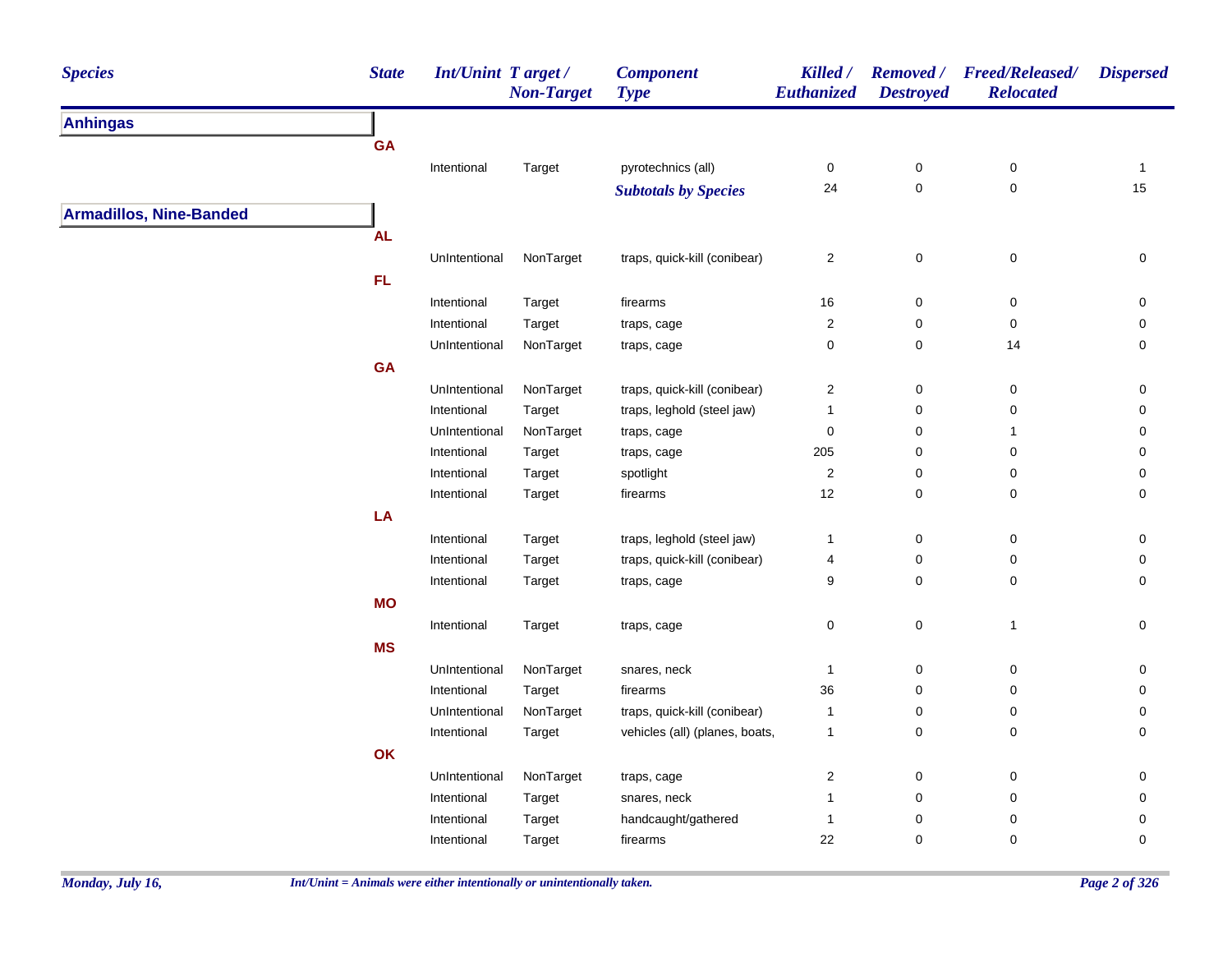| <b>Species</b>                 | <b>State</b> | <b>Int/Unint Target/</b> | <b>Non-Target</b> | <b>Component</b><br><b>Type</b> | Killed /<br>Euthanized | <b>Destroyed</b> | Removed / Freed/Released/<br><b>Relocated</b> | <b>Dispersed</b> |
|--------------------------------|--------------|--------------------------|-------------------|---------------------------------|------------------------|------------------|-----------------------------------------------|------------------|
| <b>Armadillos, Nine-Banded</b> |              |                          |                   |                                 |                        |                  |                                               |                  |
|                                | OK           |                          |                   |                                 |                        |                  |                                               |                  |
|                                |              | Intentional              | Target            | traps, cage                     | $\sqrt{5}$             | 0                | $\pmb{0}$                                     | 0                |
|                                | <b>TX</b>    |                          |                   |                                 |                        |                  |                                               |                  |
|                                |              | UnIntentional            | NonTarget         | traps, cage                     | $\mathbf 0$            | 0                | $\mathbf{1}$                                  | 0                |
|                                |              | UnIntentional            | NonTarget         | traps, leghold (steel jaw)      | $\overline{c}$         | 0                | 0                                             | 0                |
|                                |              | UnIntentional            | NonTarget         | snares, neck                    | 4                      | 0                | $\mathbf 0$                                   | 0                |
|                                |              | Intentional              | Target            | firearms                        | 40                     | 0                | 0                                             | 0                |
|                                |              | Intentional              | Target            | handcaught/gathered             | $\mathbf{1}$           | 0                | 0                                             | 0                |
|                                |              | Intentional              | Target            | snares, neck                    | 4                      | 0                | 0                                             | 0                |
|                                |              | Intentional              | Target            | spotlight                       | $\mathbf{1}$           | 0                | 0                                             | 0                |
|                                |              | UnIntentional            | NonTarget         | traps, quick-kill (conibear)    | $\overline{2}$         | 0                | $\pmb{0}$                                     | 0                |
|                                |              |                          |                   | <b>Subtotals by Species</b>     | 380                    | 0                | 17                                            | 0                |
| <b>Avadavats, Red</b>          |              |                          |                   |                                 |                        |                  |                                               |                  |
|                                | HI           |                          |                   |                                 |                        |                  |                                               |                  |
|                                |              | UnIntentional            | NonTarget         | vehicles (all) (planes, boats,  | $\pmb{0}$              | 0                | $\pmb{0}$                                     | 444              |
|                                |              | UnIntentional            | NonTarget         | firearms                        | 94                     | 0                | $\pmb{0}$                                     | 350              |
|                                |              | Intentional              | Target            | vehicles (all) (planes, boats,  | $\pmb{0}$              | 0                | $\pmb{0}$                                     | 3,630            |
|                                |              | Intentional              | Target            | firearms                        | 601                    | 0                | $\pmb{0}$                                     | 1,365            |
|                                |              | Intentional              | Target            | pyrotechnics (all)              | $\pmb{0}$              | 0                | $\pmb{0}$                                     | 23               |
|                                |              |                          |                   | <b>Subtotals by Species</b>     | 695                    | 0                | $\mathbf 0$                                   | 5,812            |
| <b>Avocets, American</b>       |              |                          |                   |                                 |                        |                  |                                               |                  |
|                                | <b>AZ</b>    |                          |                   |                                 |                        |                  |                                               |                  |
|                                |              | Intentional              | Target            | pyrotechnics (all)              | $\pmb{0}$              | 0                | $\pmb{0}$                                     | 5                |
|                                | <b>CA</b>    |                          |                   |                                 |                        |                  |                                               |                  |
|                                |              |                          |                   |                                 |                        |                  |                                               |                  |
|                                |              | Intentional              | Target            | firearms                        | 29                     | 0                | 0                                             | 109              |
|                                |              | Intentional              | Target            | vehicles (all) (planes, boats,  | $\pmb{0}$              | 0                | 0                                             | 340              |
|                                |              | Intentional              | Target            | pyrotechnics (all)              | $\pmb{0}$              | 0                | $\pmb{0}$                                     | 417              |
|                                |              | Intentional              | Target            | exploders, gas (all)            | $\mathbf 0$            | 0                | $\pmb{0}$                                     | $\overline{7}$   |
|                                | co           |                          |                   |                                 |                        |                  |                                               |                  |
|                                |              | Intentional              | Target            | nets, mist                      | $\pmb{0}$              | 0                | $\overline{\mathbf{c}}$                       | 0                |
|                                |              |                          |                   | <b>Subtotals by Species</b>     | 29                     | 0                | $\overline{2}$                                | 878              |
| <b>Badgers</b>                 |              |                          |                   |                                 |                        |                  |                                               |                  |
|                                | AZ           |                          |                   |                                 |                        |                  |                                               |                  |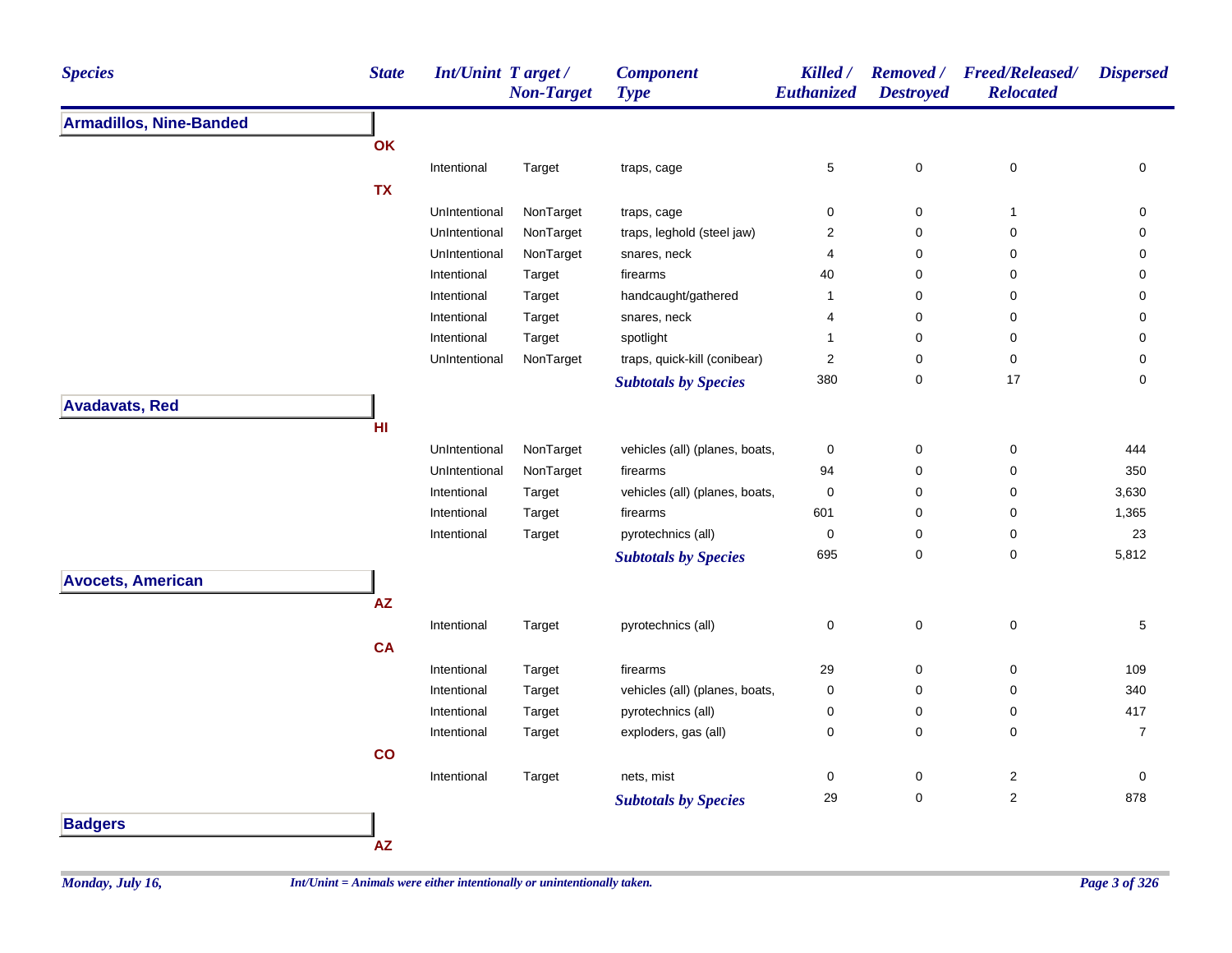| <b>Species</b> | <b>State</b> | Int/Unint Target/ | <b>Non-Target</b> | <b>Component</b><br><b>Type</b> | Killed /<br>Euthanized | <b>Removed</b> /<br><b>Destroyed</b> | <b>Freed/Released/</b><br><b>Relocated</b> | <b>Dispersed</b> |
|----------------|--------------|-------------------|-------------------|---------------------------------|------------------------|--------------------------------------|--------------------------------------------|------------------|
| <b>Badgers</b> |              |                   |                   |                                 |                        |                                      |                                            |                  |
|                | AZ           |                   |                   |                                 |                        |                                      |                                            |                  |
|                |              | Intentional       | Target            | traps, leghold (padded jaw)     | $\overline{1}$         | $\pmb{0}$                            | $\mathbf 0$                                | 0                |
|                |              | UnIntentional     | NonTarget         | traps, leghold (padded jaw)     | $\overline{1}$         | $\mathbf 0$                          | 0                                          | 0                |
|                |              | Intentional       | Target            | firearms                        | 6                      | $\mathbf 0$                          | 0                                          | 0                |
|                |              | Intentional       | Target            | traps, leghold (steel jaw)      | $\sqrt{5}$             | $\mathbf 0$                          | $\pmb{0}$                                  | 0                |
|                |              | UnIntentional     | NonTarget         | traps, leghold (steel jaw)      | $\overline{2}$         | $\mathbf 0$                          | $\mathbf{1}$                               | 0                |
|                | <b>CA</b>    |                   |                   |                                 |                        |                                      |                                            |                  |
|                |              | Intentional       | Target            | snares, neck                    | 39                     | $\pmb{0}$                            | $\mathsf{O}\xspace$                        | 0                |
|                |              | Intentional       | Target            | snares, foot/leg                | $\overline{2}$         | $\mathbf 0$                          | $\pmb{0}$                                  | 0                |
|                |              | Intentional       | Target            | firearms                        | $\mathbf 5$            | $\pmb{0}$                            | 0                                          | 0                |
|                |              | Intentional       | Target            | spotlight                       | 3                      | $\pmb{0}$                            | 0                                          | 0                |
|                | co           |                   |                   |                                 |                        |                                      |                                            |                  |
|                |              | Intentional       | Target            | traps, leghold (padded jaw)     | $\overline{1}$         | $\mathbf 0$                          | 0                                          | 0                |
|                |              | Intentional       | Target            | snares, neck                    | $\overline{1}$         | $\pmb{0}$                            | $\mathbf 0$                                | 0                |
|                |              | Intentional       | Target            | firearms                        | $\overline{2}$         | $\pmb{0}$                            | 0                                          | 0                |
|                |              | UnIntentional     | NonTarget         | traps, leghold (padded jaw)     | $\overline{1}$         | $\mathbf 0$                          | $\mathbf 0$                                | 0                |
|                | ID           |                   |                   |                                 |                        |                                      |                                            |                  |
|                |              | Intentional       | Target            | firearms                        | 5                      | $\mathbf 0$                          | 0                                          | 0                |
|                |              | Intentional       | Target            | snares, neck                    | 30                     | $\mathbf 0$                          | $\mathbf 0$                                | 0                |
|                |              | Intentional       | Target            | traps, cage                     | $\sqrt{2}$             | $\mathbf 0$                          | 0                                          | 0                |
|                |              | Intentional       | Target            | traps, leghold (steel jaw)      | 16                     | $\mathbf 0$                          | $\mathbf 0$                                | 0                |
|                |              | Intentional       | Target            | traps, leghold (padded jaw)     | 10                     | $\mathbf 0$                          | 0                                          | 0                |
|                |              | UnIntentional     | NonTarget         | snares, neck                    | $\overline{1}$         | $\mathbf 0$                          | $\pmb{0}$                                  | 0                |
|                |              | UnIntentional     | NonTarget         | traps, leghold (steel jaw)      | $\sqrt{2}$             | $\pmb{0}$                            | $\mathbf{1}$                               | 0                |
|                | MI           |                   |                   |                                 |                        |                                      |                                            |                  |
|                |              | UnIntentional     | NonTarget         | traps, leghold (padded jaw)     | 0                      | $\boldsymbol{0}$                     | 4                                          | 0                |
|                |              | UnIntentional     | NonTarget         | traps, leghold (steel jaw)      | $\mathbf 0$            | $\boldsymbol{0}$                     | $\sqrt{3}$                                 | 0                |
|                |              | Intentional       | Target            | traps, leghold (steel jaw)      | $\mathbf 0$            | $\pmb{0}$                            | $\overline{c}$                             | 0                |
|                | <b>MN</b>    |                   |                   |                                 |                        |                                      |                                            |                  |
|                |              | Intentional       | Target            | traps, leghold (steel jaw)      | $\overline{1}$         | $\mathbf 0$                          | $\mathbf 0$                                | 0                |
|                |              | UnIntentional     | NonTarget         | traps, leghold (steel jaw)      | $\mathbf{1}$           | $\mathbf 0$                          | 3                                          | 0                |
|                | <b>MO</b>    |                   |                   |                                 |                        |                                      |                                            |                  |
|                |              | Intentional       | Target            | traps, leghold (padded jaw)     | $\overline{1}$         | $\pmb{0}$                            | $\pmb{0}$                                  | 0                |
|                | <b>MT</b>    |                   |                   |                                 |                        |                                      |                                            |                  |
|                |              |                   |                   |                                 |                        |                                      |                                            |                  |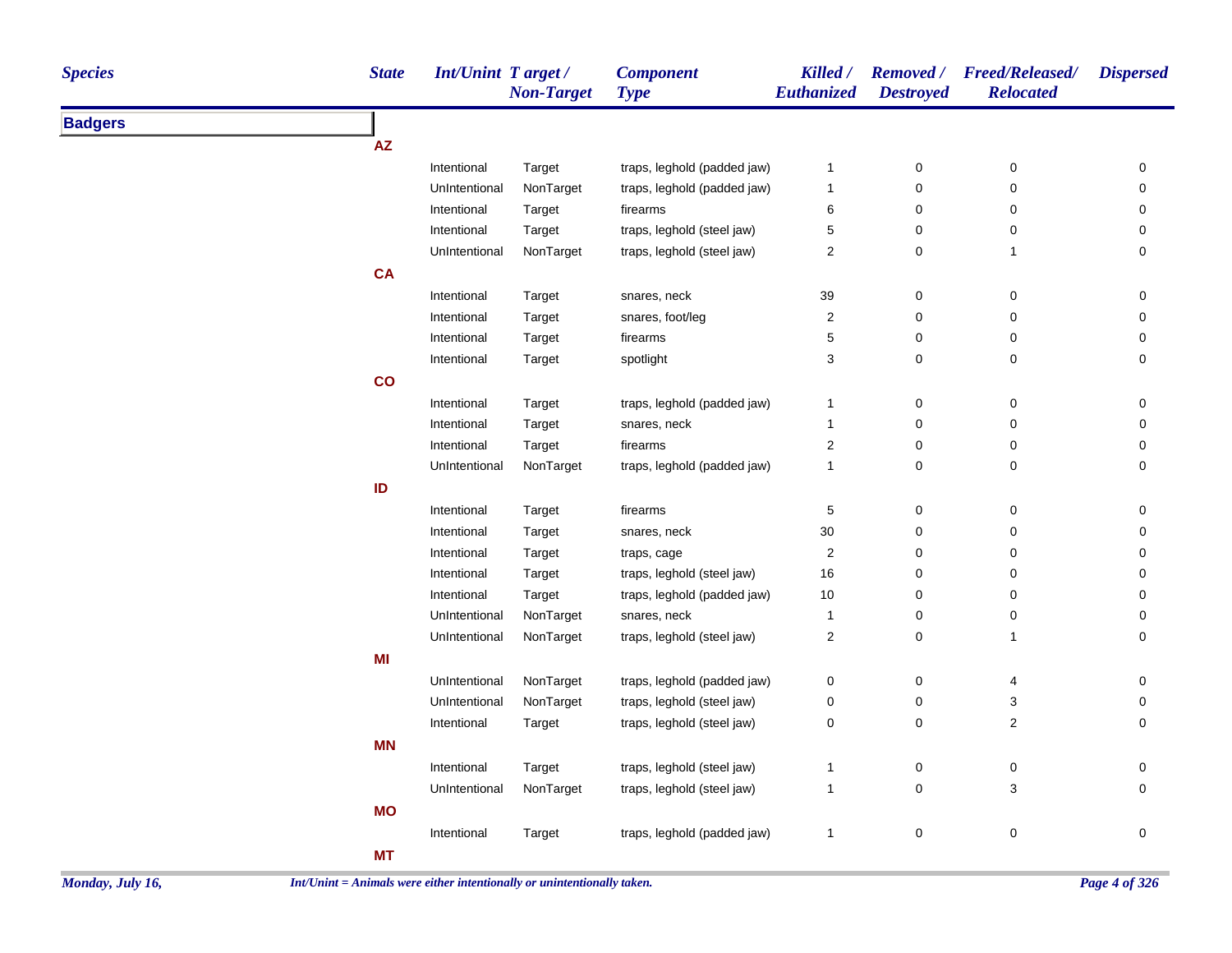| <b>Species</b> | <b>State</b> | <b>Int/Unint Target/</b> | <b>Non-Target</b> | <b>Component</b><br><b>Type</b> | Killed /<br>Euthanized    | <b>Destroyed</b> | Removed / Freed/Released/<br><b>Relocated</b> | <b>Dispersed</b> |
|----------------|--------------|--------------------------|-------------------|---------------------------------|---------------------------|------------------|-----------------------------------------------|------------------|
| <b>Badgers</b> |              |                          |                   |                                 |                           |                  |                                               |                  |
|                | <b>MT</b>    |                          |                   |                                 |                           |                  |                                               |                  |
|                |              | UnIntentional            | Target            | snares, neck                    | $\mathbf{1}$              | $\pmb{0}$        | $\pmb{0}$                                     | 0                |
|                |              | Intentional              | Target            | traps, leghold (steel jaw)      | $\ensuremath{\mathsf{3}}$ | $\pmb{0}$        | $\pmb{0}$                                     | $\pmb{0}$        |
|                |              | UnIntentional            | NonTarget         | traps, leghold (steel jaw)      | $\mathbf{1}$              | 0                | $\mathbf{1}$                                  | 0                |
|                | <b>ND</b>    |                          |                   |                                 |                           |                  |                                               |                  |
|                |              | Intentional              | Target            | traps, leghold (steel jaw)      | $18\,$                    | $\pmb{0}$        | $\boldsymbol{0}$                              | $\pmb{0}$        |
|                |              | Intentional              | Target            | snares, neck                    | 6                         | $\mathbf 0$      | $\pmb{0}$                                     | $\pmb{0}$        |
|                |              | UnIntentional            | NonTarget         | traps, leghold (steel jaw)      | 3                         | 0                | 0                                             | 0                |
|                |              | UnIntentional            | NonTarget         | snares, neck                    | $\overline{c}$            | 0                | $\mathbf 0$                                   | 0                |
|                | <b>NE</b>    |                          |                   |                                 |                           |                  |                                               |                  |
|                |              | Intentional              | Target            | snares, neck                    | $\mathbf 5$               | 0                | $\mathbf 0$                                   | 0                |
|                |              | UnIntentional            | NonTarget         | traps, leghold (steel jaw)      | 1                         | 0                | 0                                             | $\pmb{0}$        |
|                |              | Intentional              | Target            | traps, quick-kill (conibear)    | $\sqrt{2}$                | $\pmb{0}$        | $\pmb{0}$                                     | $\pmb{0}$        |
|                |              | Intentional              | Target            | traps, leghold (steel jaw)      | 14                        | $\pmb{0}$        | 0                                             | $\pmb{0}$        |
|                |              | Intentional              | Target            | traps, cage                     | $\overline{1}$            | 0                | 0                                             | $\pmb{0}$        |
|                |              | Intentional              | Target            | firearms                        | $\ensuremath{\mathsf{3}}$ | $\pmb{0}$        | $\pmb{0}$                                     | 0                |
|                | <b>NM</b>    |                          |                   |                                 |                           |                  |                                               |                  |
|                |              | UnIntentional            | NonTarget         | snares, neck                    | $\overline{\mathbf{c}}$   | $\pmb{0}$        | $\pmb{0}$                                     | $\pmb{0}$        |
|                |              | UnIntentional            | NonTarget         | traps, leghold (steel jaw)      | 9                         | $\pmb{0}$        | 9                                             | 0                |
|                |              | Intentional              | Target            | traps, leghold (steel jaw)      | $\overline{\mathbf{c}}$   | $\pmb{0}$        | $\pmb{0}$                                     | 0                |
|                | <b>NV</b>    |                          |                   |                                 |                           |                  |                                               |                  |
|                |              | UnIntentional            | NonTarget         | traps, leghold (padded jaw)     | $\mathbf{1}$              | $\pmb{0}$        | 4                                             | 0                |
|                |              | UnIntentional            | NonTarget         | traps, leghold (steel jaw)      | 22                        | $\pmb{0}$        | 8                                             | $\pmb{0}$        |
|                |              | Intentional              | Target            | firearms                        | $\,$ 5 $\,$               | 0                | 0                                             | 0                |
|                |              | Intentional              | Target            | traps, leghold (steel jaw)      | 4                         | 0                | $\mathbf 0$                                   | 0                |
|                |              | Intentional              | Target            | snares, neck                    | $\mathbf{1}$              | $\pmb{0}$        | $\pmb{0}$                                     | $\mathbf 0$      |
|                | OK           |                          |                   |                                 |                           |                  |                                               |                  |
|                |              | UnIntentional            | NonTarget         | traps, leghold (steel jaw)      | 4                         | 0                | 0                                             | 0                |
|                |              | Intentional              | Target            | snares, neck                    | $\mathbf{1}$              | $\pmb{0}$        | $\pmb{0}$                                     | 0                |
|                |              | Intentional              | Target            | traps, leghold (steel jaw)      | $10\,$                    | $\pmb{0}$        | $\pmb{0}$                                     | 0                |
|                |              | UnIntentional            | NonTarget         | snares, neck                    | $\sqrt{2}$                | $\pmb{0}$        | $\pmb{0}$                                     | 0                |
|                | OR           |                          |                   |                                 |                           |                  |                                               |                  |
|                |              | UnIntentional            | Target            | traps, leghold (steel jaw)      | $\pmb{0}$                 | $\pmb{0}$        | $\sqrt{2}$                                    | $\pmb{0}$        |
|                |              | Intentional              | Target            | gas cartridge, large            | $\mathbf{1}$              | $\pmb{0}$        | $\pmb{0}$                                     | $\pmb{0}$        |
|                |              |                          |                   |                                 |                           |                  |                                               |                  |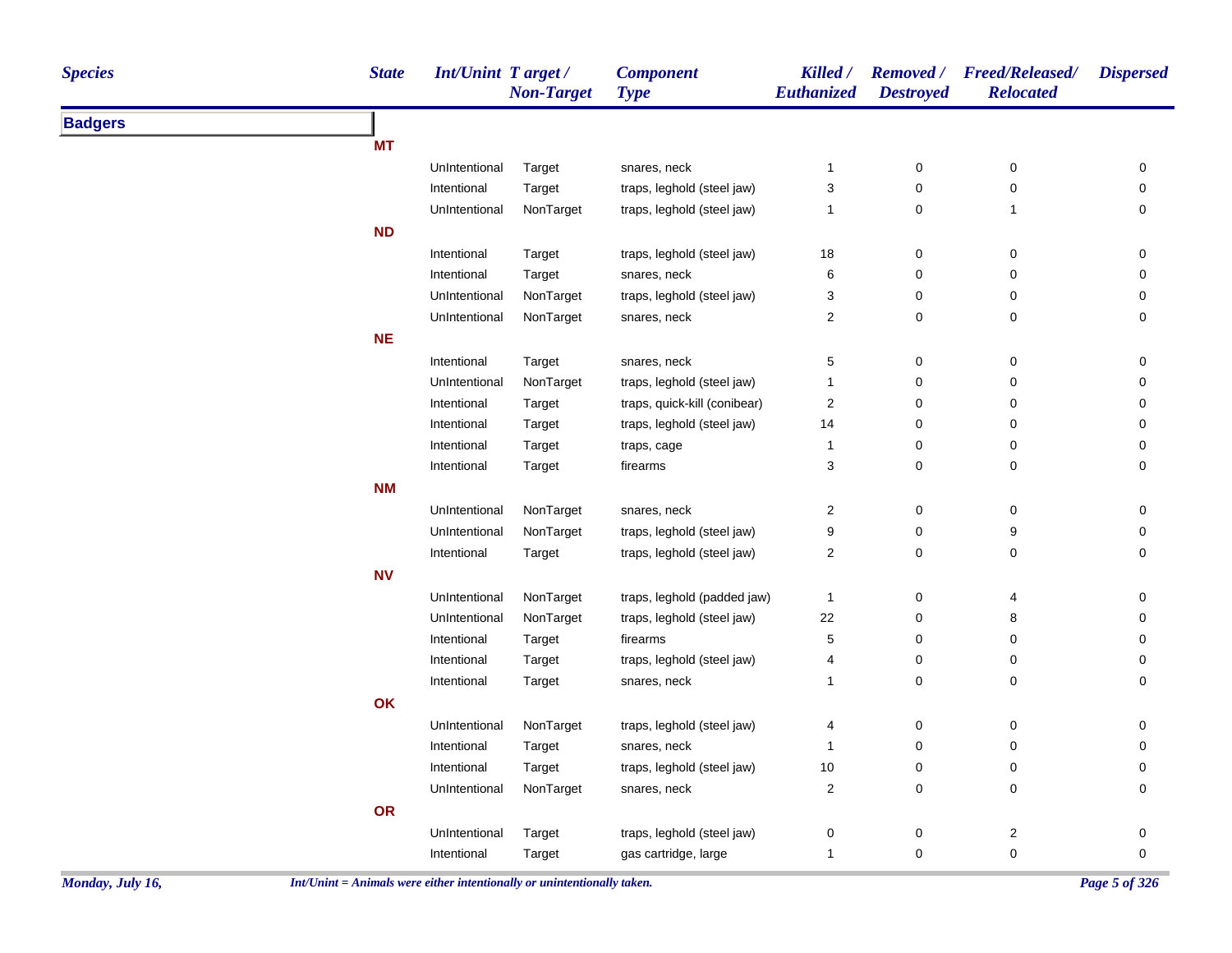| <b>Species</b>    | <b>State</b>           | Int/Unint Target/ | <b>Non-Target</b> | <b>Component</b><br><b>Type</b> | Killed /<br>Euthanized | <b>Destroyed</b> | Removed / Freed/Released/<br><b>Relocated</b> | <b>Dispersed</b>    |
|-------------------|------------------------|-------------------|-------------------|---------------------------------|------------------------|------------------|-----------------------------------------------|---------------------|
| <b>Badgers</b>    |                        |                   |                   |                                 |                        |                  |                                               |                     |
|                   | OR                     |                   |                   |                                 |                        |                  |                                               |                     |
|                   |                        | Intentional       | Target            | snares, neck                    | 5                      | 0                | $\pmb{0}$                                     | 0                   |
|                   |                        | Intentional       | Target            | traps, leghold (steel jaw)      | 90                     | 0                | 0                                             | 0                   |
|                   |                        | Intentional       | Target            | firearms                        | 9                      | 0                | 0                                             | 0                   |
|                   | <b>TX</b>              |                   |                   |                                 |                        |                  |                                               |                     |
|                   |                        | Intentional       | Target            | traps, leghold (steel jaw)      | $\sqrt{3}$             | $\pmb{0}$        | 0                                             | 0                   |
|                   |                        | UnIntentional     | NonTarget         | traps, leghold (steel jaw)      | 20                     | $\mathbf 0$      | 4                                             | 0                   |
|                   |                        | Intentional       | Target            | snares, neck                    | $\boldsymbol{2}$       | $\pmb{0}$        | 0                                             | 0                   |
|                   |                        | Intentional       | Target            | traps, cage                     | $\mathbf{1}$           | $\mathbf 0$      | 0                                             | 0                   |
|                   |                        | UnIntentional     | NonTarget         | traps, cage                     | $\mathbf{1}$           | 0                | 0                                             | 0                   |
|                   |                        | UnIntentional     | NonTarget         | snares, neck                    | 38                     | 0                | $\overline{7}$                                | 0                   |
|                   | UT                     |                   |                   |                                 |                        |                  |                                               |                     |
|                   |                        | Intentional       | Target            | snares, neck                    | 9                      | 0                | 0                                             | 0                   |
|                   |                        | Intentional       | Target            | traps, leghold (steel jaw)      | $\overline{7}$         | 0                | 0                                             | 0                   |
|                   |                        | Intentional       | Target            | firearms                        | 3                      | 0                | 0                                             | 0                   |
|                   | WI                     |                   |                   |                                 |                        |                  |                                               |                     |
|                   |                        | UnIntentional     | NonTarget         | traps, leghold (steel jaw)      | $\pmb{0}$              | $\mathbf 0$      | 3                                             | $\mathsf{O}\xspace$ |
|                   | <b>WY</b>              |                   |                   |                                 |                        |                  |                                               |                     |
|                   |                        | Intentional       | Target            | traps, leghold (steel jaw)      | $\overline{7}$         | 0                | 0                                             | 0                   |
|                   |                        | UnIntentional     | NonTarget         | snares, neck                    | 8                      | 0                | 0                                             | 0                   |
|                   |                        | UnIntentional     | NonTarget         | traps, leghold (steel jaw)      | 17                     | 0                | $\mathbf{1}$                                  | 0                   |
|                   |                        | Intentional       | Target            | firearms                        | 19                     | 0                | 0                                             | $\mathbf 0$         |
|                   |                        | Intentional       | Target            | snares, neck                    | 3                      | 0                | 0                                             | 0                   |
|                   |                        | Intentional       | Target            | traps, cage                     | $\mathbf 1$            | 0                | 0                                             | $\mathbf 0$         |
|                   |                        | Intentional       | Target            | traps, leghold (padded jaw)     | 6                      | 0                | 0                                             | 0                   |
|                   |                        |                   |                   | <b>Subtotals by Species</b>     | 511                    | 0                | 53                                            | 0                   |
| <b>Bats (All)</b> |                        |                   |                   |                                 |                        |                  |                                               |                     |
|                   | <b>AK</b>              |                   |                   |                                 |                        |                  |                                               |                     |
|                   |                        | Intentional       | Target            | handcaught/gathered             | $\pmb{0}$              | $\mathbf 0$      | $\mathbf{1}$                                  | 0                   |
|                   | $\mathsf{A}\mathsf{Z}$ |                   |                   |                                 |                        |                  |                                               |                     |
|                   |                        | Intentional       | Target            | handcaught/gathered             | $\mathbf 0$            | $\pmb{0}$        | $\overline{c}$                                | $\mathbf 0$         |
|                   | IL.                    |                   |                   |                                 |                        |                  |                                               |                     |
|                   |                        | Intentional       | Target            | handcaught/gathered             | $\pmb{0}$              | $\pmb{0}$        | $\mathbf{1}$                                  | 0                   |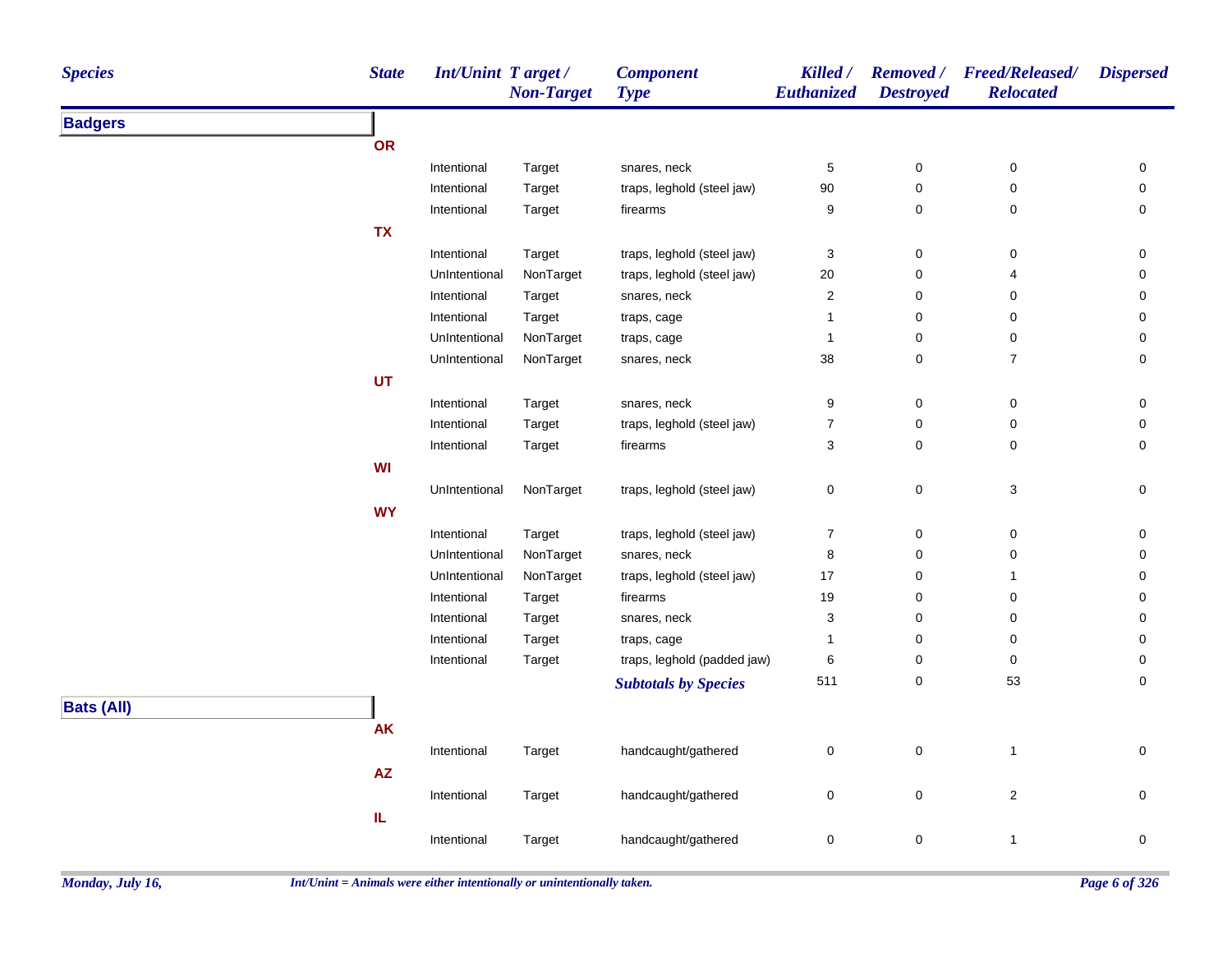| <b>Species</b>      | <b>State</b>           | <b>Int/Unint Target/</b> | <b>Non-Target</b> | <b>Component</b><br><b>Type</b> | Killed /<br>Euthanized  | <b>Destroyed</b> | Removed / Freed/Released/<br><b>Relocated</b> | <b>Dispersed</b>    |
|---------------------|------------------------|--------------------------|-------------------|---------------------------------|-------------------------|------------------|-----------------------------------------------|---------------------|
| <b>Bats (All)</b>   |                        |                          |                   |                                 |                         |                  |                                               |                     |
|                     | IN                     |                          |                   |                                 |                         |                  |                                               |                     |
|                     |                        | Intentional              | Target            | handcaught/gathered             | $\pmb{0}$               | $\pmb{0}$        | $\mathbf{1}$                                  | $\pmb{0}$           |
|                     | <b>KS</b>              |                          |                   |                                 |                         |                  |                                               |                     |
|                     |                        | Intentional              | Target            | handcaught/gathered             | $\sqrt{2}$              | $\pmb{0}$        | 8                                             | $\mathsf{O}\xspace$ |
|                     | <b>KY</b>              |                          |                   |                                 |                         |                  |                                               |                     |
|                     |                        | Intentional              | Target            | handcaught/gathered             | $\pmb{0}$               | $\pmb{0}$        | $\boldsymbol{7}$                              | $\pmb{0}$           |
|                     | <b>MN</b>              |                          |                   |                                 |                         |                  |                                               |                     |
|                     |                        | Intentional              | Target            | handcaught/gathered             | $\pmb{0}$               | $\mathbf 0$      | $\mathbf{1}$                                  | $\mathbf 0$         |
|                     | OK                     |                          |                   |                                 |                         |                  |                                               |                     |
|                     |                        | Intentional              | Target            | handcaught/gathered             | $\sqrt{3}$              | $\pmb{0}$        | $\pmb{0}$                                     | $\mathsf{O}\xspace$ |
|                     | PA                     |                          |                   |                                 |                         |                  |                                               |                     |
|                     |                        | Intentional              | Target            | handcaught/gathered             | $\mathbf{1}$            | $\pmb{0}$        | 0                                             | 0                   |
|                     |                        | Intentional              | Target            | no component specified          | $\mathbf{1}$            | $\pmb{0}$        | 0                                             | 0                   |
|                     | UT                     |                          |                   |                                 |                         |                  |                                               |                     |
|                     |                        | Intentional              | Target            | handcaught/gathered             | $\mathbf{1}$            | $\mathbf 0$      | $\pmb{0}$                                     | $\pmb{0}$           |
|                     | <b>WY</b>              |                          |                   |                                 |                         |                  |                                               |                     |
|                     |                        | Intentional              | Target            | handcaught/gathered             | $\overline{\mathbf{4}}$ | $\pmb{0}$        | $\pmb{0}$                                     | $\pmb{0}$           |
|                     |                        |                          |                   | <b>Subtotals by Species</b>     | 12                      | 0                | 21                                            | $\mathsf 0$         |
| <b>Bears, Black</b> |                        |                          |                   |                                 |                         |                  |                                               |                     |
|                     | AK                     |                          |                   |                                 |                         |                  |                                               |                     |
|                     |                        | Intentional              | Target            | physical actions (hand/voice)   | $\pmb{0}$               | $\pmb{0}$        | $\pmb{0}$                                     | 4                   |
|                     |                        | Intentional              | Target            | pyrotechnics (all)              | 0                       | 0                | 0                                             | $\overline{2}$      |
|                     |                        | Intentional              | Target            | vehicles (all) (planes, boats,  | $\pmb{0}$               | $\pmb{0}$        | 0                                             | 15                  |
|                     |                        | Intentional              | Target            | paint balls                     | $\mathbf 0$             | $\mathbf 0$      | 0                                             | 4                   |
|                     | $\mathsf{A}\mathsf{Z}$ |                          |                   |                                 |                         |                  |                                               |                     |
|                     |                        | UnIntentional            | NonTarget         | dog                             | 0                       | 0                | 1                                             | 0                   |
|                     |                        | Intentional              | Target            | traps, leghold (padded jaw)     | $\pmb{0}$               | 0                | 4                                             | 0                   |
|                     |                        | Intentional              | Target            | bait station                    | $\pmb{0}$               | $\pmb{0}$        | 0                                             | 0                   |
|                     |                        | Intentional              | Target            | traps, cage                     | $\mathbf{1}$            | $\pmb{0}$        | 0                                             | 0                   |
|                     | CA                     |                          |                   |                                 |                         |                  |                                               |                     |
|                     |                        | Intentional              | Target            | traps, culvert                  | 71                      | 0                | 3                                             | 0                   |
|                     |                        | Intentional              | Target            | firearms                        | 14                      | 0                | $\pmb{0}$                                     | 0                   |
|                     |                        | Intentional              | Target            | traps, cage                     | $\mathbf 5$             | 0                | $\mathbf{1}$                                  | $\pmb{0}$           |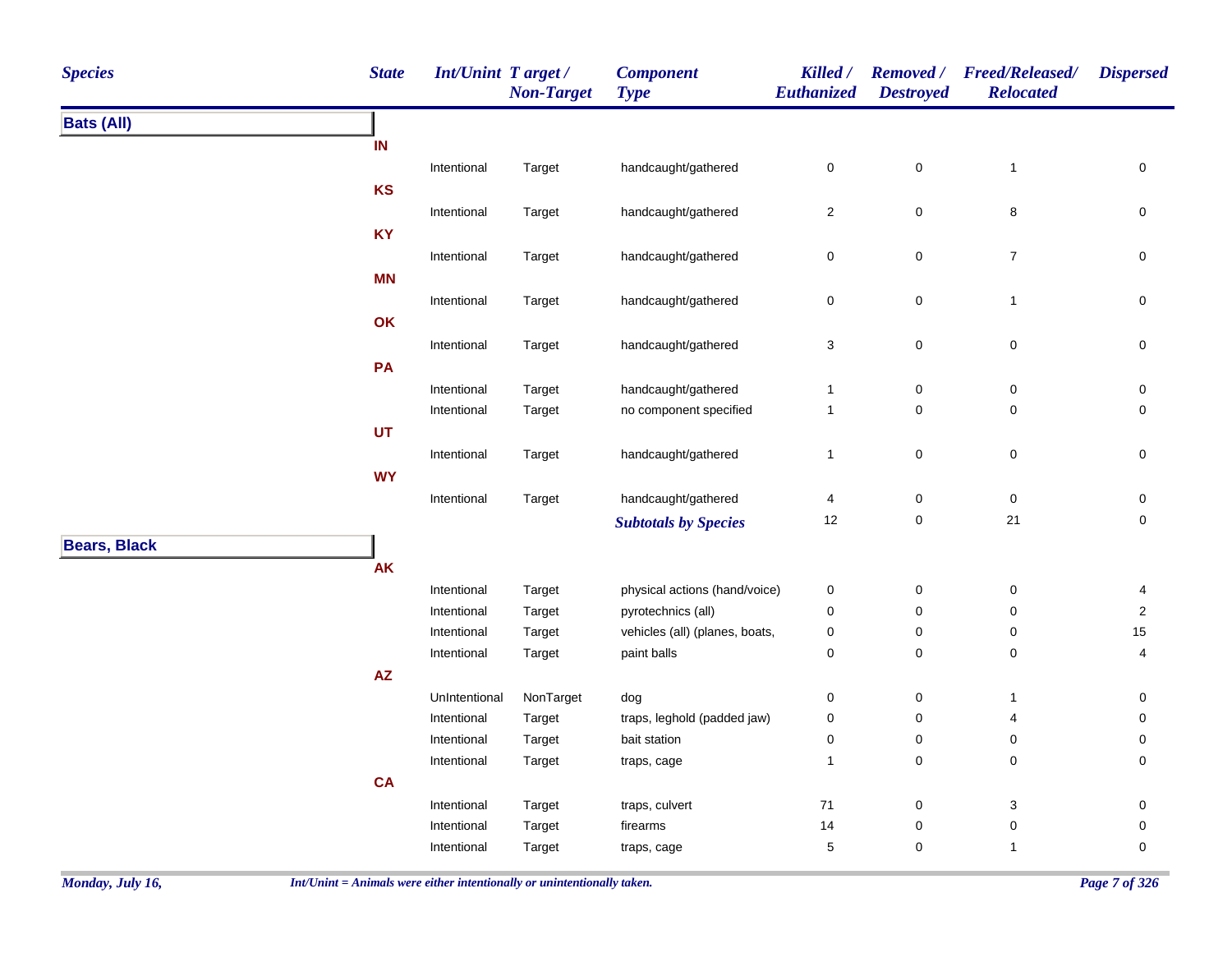| <b>Species</b>      | <b>State</b> |               | <b>Int/Unint Target/</b><br><b>Non-Target</b> | <b>Component</b><br><b>Type</b> | Killed /<br><b>Euthanized</b> | <b>Destroyed</b> | Removed / Freed/Released/<br><b>Relocated</b> | <b>Dispersed</b> |
|---------------------|--------------|---------------|-----------------------------------------------|---------------------------------|-------------------------------|------------------|-----------------------------------------------|------------------|
| <b>Bears, Black</b> |              |               |                                               |                                 |                               |                  |                                               |                  |
|                     | <b>CA</b>    |               |                                               |                                 |                               |                  |                                               |                  |
|                     | Intentional  |               | Target                                        | snares, foot/leg                | 3                             | $\pmb{0}$        | $\pmb{0}$                                     | 0                |
|                     | co           |               |                                               |                                 |                               |                  |                                               |                  |
|                     | Intentional  |               | Target                                        | traps, cage                     | $\sqrt{2}$                    | $\pmb{0}$        | $\boldsymbol{0}$                              | 0                |
|                     |              | Intentional   | Target                                        | firearms                        | 37                            | $\pmb{0}$        | 0                                             | 0                |
|                     |              | Intentional   | Target                                        | dog                             | $\pmb{0}$                     | $\mathsf 0$      | 6                                             | $\overline{7}$   |
|                     | ID           |               |                                               |                                 |                               |                  |                                               |                  |
|                     | Intentional  |               | Target                                        | snares, foot/leg                | $\boldsymbol{7}$              | $\pmb{0}$        | $\pmb{0}$                                     | 0                |
|                     |              | Intentional   | Target                                        | firearms                        | $\mathbf{1}$                  | 0                | $\mathbf 0$                                   | 0                |
|                     |              | UnIntentional | NonTarget                                     | traps, leghold (steel jaw)      | $\pmb{0}$                     | $\mathbf 0$      | $\overline{c}$                                | 0                |
|                     | MI           |               |                                               |                                 |                               |                  |                                               |                  |
|                     |              | Intentional   | Target                                        | traps, leghold (steel jaw)      | $\mathsf 0$                   | $\mathsf 0$      | $\sqrt{2}$                                    | $\pmb{0}$        |
|                     | <b>MN</b>    |               |                                               |                                 |                               |                  |                                               |                  |
|                     |              | UnIntentional | NonTarget                                     | snares, neck                    | $\mathbf{1}$                  | $\pmb{0}$        | $\boldsymbol{0}$                              | 0                |
|                     |              | UnIntentional | NonTarget                                     | traps, leghold (steel jaw)      | $\mathbf{1}$                  | $\pmb{0}$        | $\overline{4}$                                | 0                |
|                     | <b>MT</b>    |               |                                               |                                 |                               |                  |                                               |                  |
|                     | Intentional  |               | Target                                        | traps, culvert                  | $\overline{1}$                | 0                | $\mathbf{1}$                                  | 0                |
|                     |              | UnIntentional | NonTarget                                     | traps, leghold (steel jaw)      | $\pmb{0}$                     | $\mathsf 0$      | $\overline{1}$                                | 0                |
|                     |              | Intentional   | Target                                        | firearms                        | 3                             | $\mathsf 0$      | $\pmb{0}$                                     | 0                |
|                     | Intentional  |               | Target                                        | snares, foot/leg                | 6                             | $\mathsf 0$      | 0                                             | 0                |
|                     | Intentional  |               | Target                                        | snares, neck                    | $\mathbf{1}$                  | $\mathbf 0$      | $\mathbf 0$                                   | 0                |
|                     | <b>NM</b>    |               |                                               |                                 |                               |                  |                                               |                  |
|                     |              | UnIntentional | NonTarget                                     | traps, leghold (padded jaw)     | $\mathbf 0$                   | $\pmb{0}$        | $\sqrt{2}$                                    | $\pmb{0}$        |
|                     |              | Intentional   | Target                                        | snares, foot/leg                | $\mathbf{1}$                  | $\mathbf 0$      | $\mathbf 0$                                   | $\mathbf 0$      |
|                     | OR           |               |                                               |                                 |                               |                  |                                               |                  |
|                     |              | Intentional   | Target                                        | snares, foot/leg                | 107                           | 0                | $\mathbf 0$                                   | 0                |
|                     |              | Intentional   | Target                                        | firearms                        | 3                             | 0                | 0                                             | 0                |
|                     |              | Intentional   | Target                                        | snares, neck                    | $\overline{\mathbf{c}}$       | $\mathbf 0$      | 0                                             | 0                |
|                     |              | Intentional   | Target                                        | traps, culvert                  | 8                             | $\pmb{0}$        | -1                                            | $\Omega$         |
|                     |              |               |                                               |                                 |                               |                  |                                               |                  |
|                     |              | Intentional   | Target                                        | traps, leghold (steel jaw)      | 1                             | $\pmb{0}$        | $\mathbf 0$                                   | 0                |
|                     |              | Intentional   | Target                                        | dog                             | 6                             | $\pmb{0}$        | 0                                             | 0                |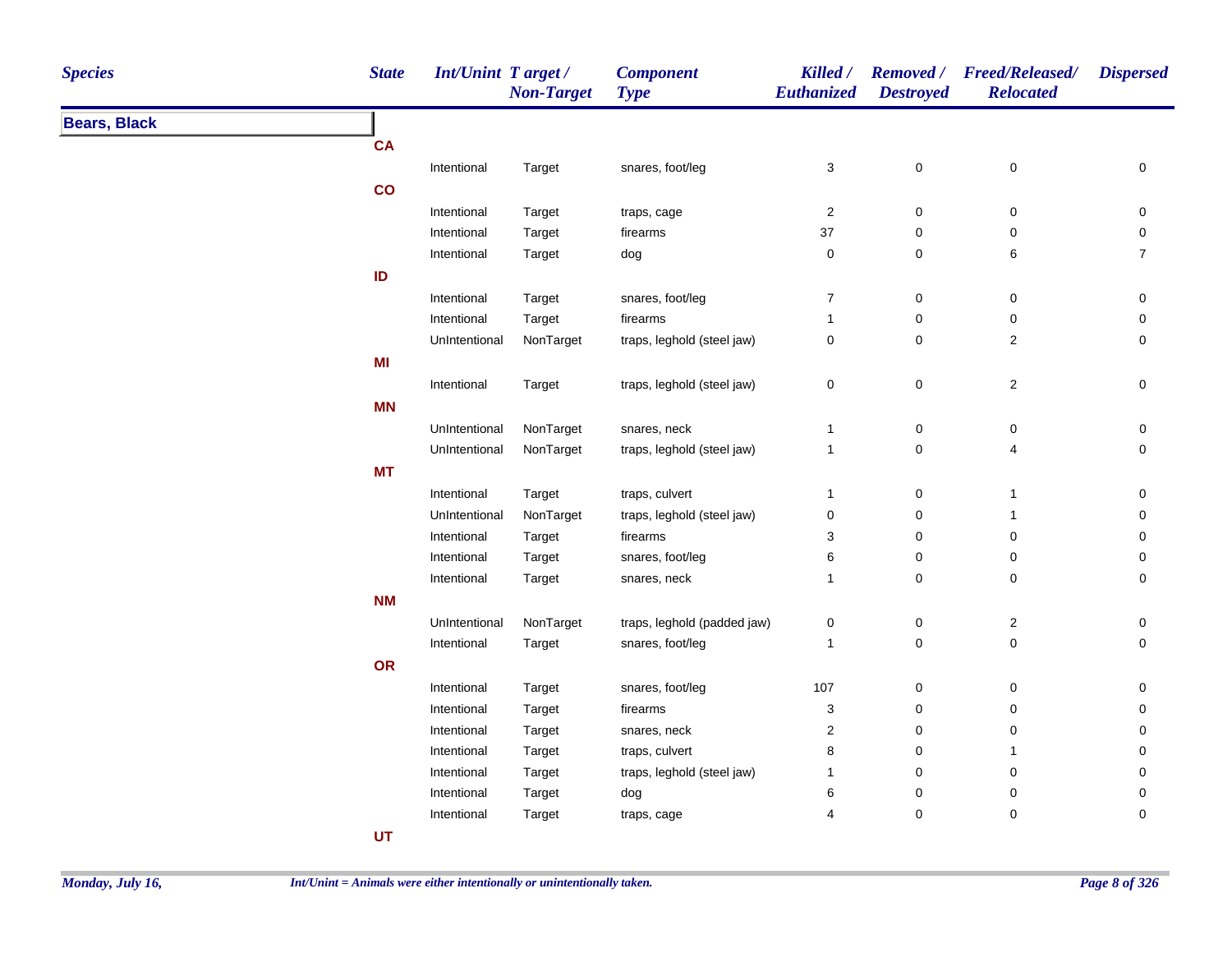| <b>Species</b>                | <b>State</b> | <b>Int/Unint Target/</b>   | <b>Non-Target</b> | <b>Component</b><br><b>Type</b>              | Killed /<br>Euthanized | <b>Removed</b> /<br><b>Destroyed</b> | <b>Freed/Released/</b><br><b>Relocated</b> | <b>Dispersed</b>    |
|-------------------------------|--------------|----------------------------|-------------------|----------------------------------------------|------------------------|--------------------------------------|--------------------------------------------|---------------------|
| <b>Bears, Black</b>           |              |                            |                   |                                              |                        |                                      |                                            |                     |
|                               | UT           |                            |                   |                                              |                        |                                      |                                            |                     |
|                               |              | Intentional                | Target            | snares, foot/leg                             | 15                     | $\pmb{0}$                            | 0                                          | 0                   |
|                               |              | Intentional                | Target            | firearms                                     | 11                     | 0                                    | $\mathsf 0$                                | $\pmb{0}$           |
|                               | <b>VA</b>    |                            |                   |                                              |                        |                                      |                                            |                     |
|                               |              | UnIntentional              | NonTarget         | snares, neck                                 | 0                      | 0                                    | $\mathbf{1}$                               | $\pmb{0}$           |
|                               |              | UnIntentional              | NonTarget         | m-44 cyanide capsule                         | $\mathbf{1}$           | 0                                    | $\pmb{0}$                                  | $\pmb{0}$           |
|                               | WI           |                            |                   |                                              |                        |                                      |                                            |                     |
|                               |              | Intentional                | Target            | traps, cage                                  | 0                      | 0                                    | 48                                         | 0                   |
|                               |              | Intentional                | Target            | traps, culvert                               | 4                      | 0                                    | 669                                        | 0                   |
|                               |              | UnIntentional              | NonTarget         | traps, leghold (steel jaw)                   | 0                      | 0                                    | 5                                          | $\pmb{0}$           |
|                               | <b>WV</b>    |                            |                   |                                              |                        |                                      |                                            |                     |
|                               |              | UnIntentional              | NonTarget         | m-44 cyanide capsule                         | $\mathbf{1}$           | $\mathsf 0$                          | 0                                          | 0                   |
|                               | <b>WY</b>    |                            |                   |                                              |                        |                                      |                                            |                     |
|                               |              | Intentional                | Target            | traps, leghold (steel jaw)                   | 0                      | 0                                    | $\mathbf{1}$                               | 0                   |
|                               |              |                            |                   | <b>Subtotals by Species</b>                  | 318                    | 0                                    | 752                                        | 32                  |
| <b>Bears, Grizzly</b>         |              |                            |                   |                                              |                        |                                      |                                            |                     |
|                               | <b>WY</b>    |                            |                   |                                              |                        |                                      |                                            |                     |
|                               |              | Intentional                | Target            | traps, leghold (steel jaw)                   | 0                      | 0                                    | $\mathbf{1}$                               | 0                   |
|                               |              |                            |                   | <b>Subtotals by Species</b>                  | 0                      | 0                                    | $\mathbf{1}$                               | $\mathsf{O}\xspace$ |
| <b>Bears, Louisiana Black</b> |              |                            |                   |                                              |                        |                                      |                                            |                     |
|                               | LA           |                            |                   |                                              |                        |                                      |                                            |                     |
|                               |              | Intentional                | Target            | no component specified                       | 0                      | $\pmb{0}$                            | $\mathbf{1}$                               | $\mathbf{1}$        |
|                               |              | Intentional                | Target            | drug delivery devices (other)                | 0                      | 0                                    | 0                                          | $\pmb{0}$           |
|                               |              | Intentional                | Target            | traps, culvert                               | 0                      | 0                                    | $\mathbf{1}$                               | $\pmb{0}$           |
|                               |              |                            |                   | <b>Subtotals by Species</b>                  | 0                      | 0                                    | $\overline{2}$                             | $\mathbf{1}$        |
| <b>Beavers</b>                |              |                            |                   |                                              |                        |                                      |                                            |                     |
|                               | <b>AK</b>    |                            |                   |                                              |                        |                                      |                                            |                     |
|                               |              | Intentional                |                   | firearms                                     | 0                      | $\pmb{0}$                            | $\mathsf 0$                                |                     |
|                               |              | Intentional                | Target            | traps, quick-kill (conibear)                 | 4                      | $\mathsf 0$                          | $\pmb{0}$                                  | 1<br>$\pmb{0}$      |
|                               |              |                            | Target            |                                              |                        |                                      |                                            |                     |
|                               | AL           |                            |                   |                                              |                        |                                      |                                            |                     |
|                               |              | Intentional                | Target            | traps, cage                                  | 1<br>181               | 0<br>0                               | 0<br>0                                     | $\mathbf 0$<br>0    |
|                               |              | Intentional<br>Intentional | Target            | snares, neck<br>traps, quick-kill (conibear) | 1,357                  | 0                                    | 0                                          | $\mathsf{O}\xspace$ |
|                               |              |                            | Target            |                                              |                        |                                      |                                            |                     |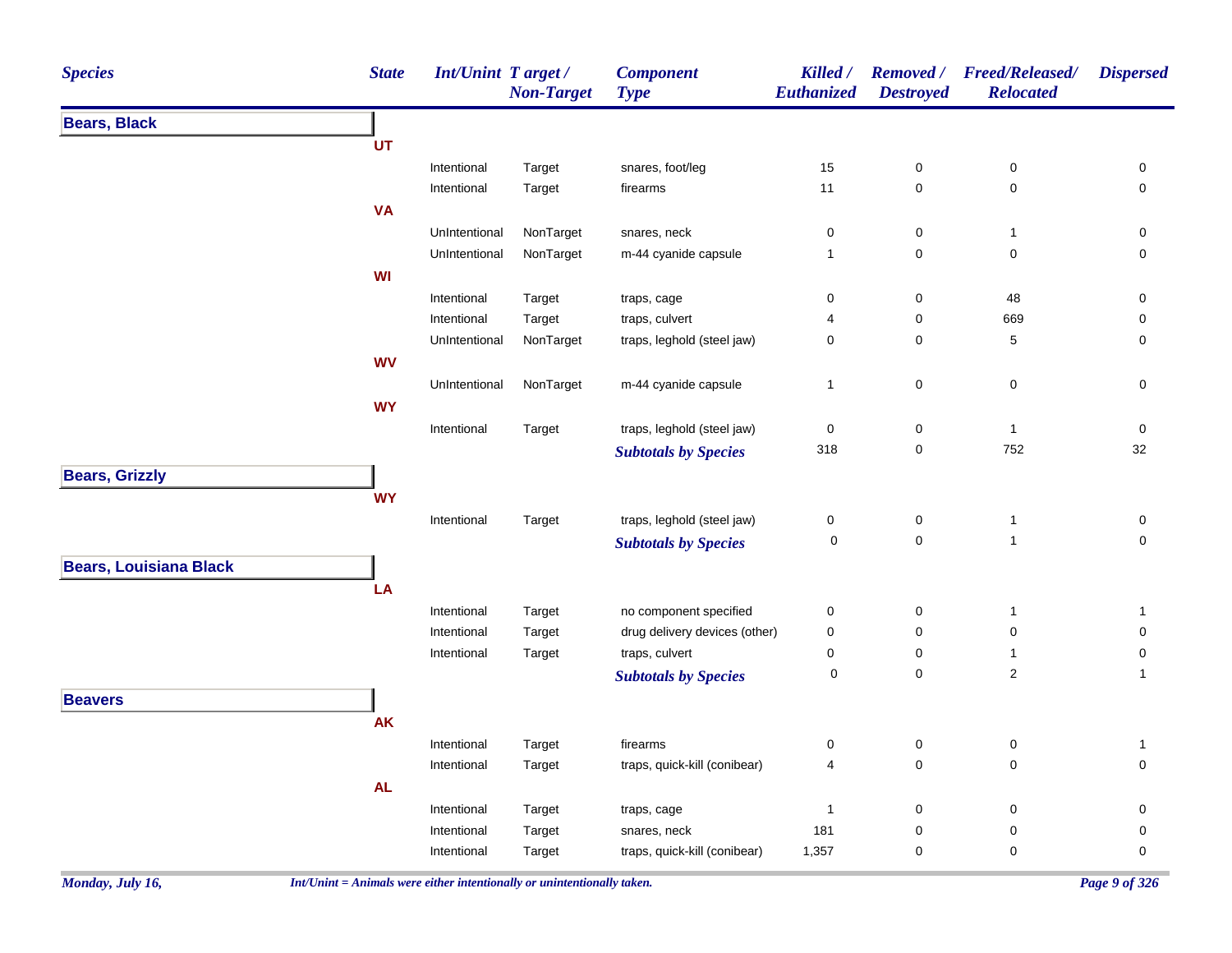| <b>Species</b> | <b>State</b> | <b>Int/Unint Target/</b> | <b>Non-Target</b> | <b>Component</b><br><b>Type</b> | Killed /<br><b>Euthanized</b> | <b>Destroyed</b> | Removed / Freed/Released/<br><b>Relocated</b> | <b>Dispersed</b> |
|----------------|--------------|--------------------------|-------------------|---------------------------------|-------------------------------|------------------|-----------------------------------------------|------------------|
| <b>Beavers</b> |              |                          |                   |                                 |                               |                  |                                               |                  |
|                | <b>AL</b>    |                          |                   |                                 |                               |                  |                                               |                  |
|                |              | Intentional              | Target            | traps, leghold (steel jaw)      | 173                           | $\pmb{0}$        | $\pmb{0}$                                     | 0                |
|                |              | Intentional              | Target            | firearms                        | 623                           | $\pmb{0}$        | $\mathbf 0$                                   | 0                |
|                | AZ           |                          |                   |                                 |                               |                  |                                               |                  |
|                |              | Intentional              | Target            | traps, suitcase                 | $\mathbf 0$                   | $\pmb{0}$        | $\,$ 5 $\,$                                   | 0                |
|                |              | Intentional              | Target            | traps, cage                     | $\overline{\mathbf{c}}$       | $\pmb{0}$        | 0                                             | 0                |
|                | <b>CA</b>    |                          |                   |                                 |                               |                  |                                               |                  |
|                |              | Intentional              | Target            | traps, quick-kill (conibear)    | 298                           | $\pmb{0}$        | 0                                             | 0                |
|                |              | Intentional              | Target            | traps, cage                     | 12                            | $\boldsymbol{0}$ | 0                                             | 0                |
|                |              | Intentional              | Target            | traps, suitcase                 | 23                            | $\boldsymbol{0}$ | $\pmb{0}$                                     | 0                |
|                |              | Intentional              | Target            | snares, neck                    | 198                           | $\mathbf 0$      | $\pmb{0}$                                     | 0                |
|                |              | Intentional              | Target            | night vision/infrared equipme   | 13                            | $\mathbf 0$      | $\pmb{0}$                                     | 0                |
|                |              | Intentional              | Target            | firearms                        | 212                           | $\pmb{0}$        | 0                                             | 0                |
|                |              | Intentional              | Target            | spotlight                       | 24                            | $\pmb{0}$        | $\mathbf 0$                                   | 0                |
|                | co           |                          |                   |                                 |                               |                  |                                               |                  |
|                |              | Intentional              | Target            | firearms                        | 33                            | $\mathbf 0$      | 0                                             | 0                |
|                |              | Intentional              | Target            | snares, neck                    | $\overline{1}$                | $\pmb{0}$        | 0                                             | 0                |
|                |              | Intentional              | Target            | traps, quick-kill (conibear)    | 6                             | $\mathbf 0$      | 0                                             | 0                |
|                |              | Intentional              | Target            | traps, suitcase                 | 44                            | $\mathbf 0$      | $\ensuremath{\mathsf{3}}$                     | 0                |
|                | FL           |                          |                   |                                 |                               |                  |                                               |                  |
|                |              | Intentional              | Target            | snares, neck                    | 18                            | $\pmb{0}$        | $\mathsf{O}\xspace$                           | 0                |
|                |              | Intentional              | Target            | traps, quick-kill (conibear)    | 14                            | $\pmb{0}$        | 0                                             | 0                |
|                |              | Intentional              | Target            | firearms                        | 5                             | $\mathbf 0$      | 0                                             | 0                |
|                |              | Intentional              | Target            | traps, leghold (padded jaw)     | $\overline{4}$                | $\mathbf 0$      | 0                                             | 0                |
|                | <b>GA</b>    |                          |                   |                                 |                               |                  |                                               |                  |
|                |              | Intentional              | Target            | hand tools                      | $\pmb{0}$                     | $\pmb{0}$        | $\pmb{0}$                                     | $\mathbf{1}$     |
|                |              | Intentional              | Target            | firearms                        | 27                            | $\pmb{0}$        | 0                                             | 0                |
|                |              | Intentional              | Target            | traps, quick-kill (conibear)    | 168                           | $\mathbf 0$      | 0                                             | 0                |
|                |              | Intentional              | Target            | traps, leghold (steel jaw)      | $\mathbf{3}$                  | 0                | $\mathbf 0$                                   | 0                |
|                |              | Intentional              | Target            | snares, neck                    | 54                            | $\mathbf 0$      | $\mathbf 0$                                   | 0                |
|                | IA           |                          |                   |                                 |                               |                  |                                               |                  |
|                |              | Intentional              | Target            | traps, quick-kill (conibear)    | $\sqrt{2}$                    | $\pmb{0}$        | $\mathbf 0$                                   | $\pmb{0}$        |
|                | ID           |                          |                   |                                 |                               |                  |                                               |                  |
|                |              | Intentional              | Target            | traps, leghold (steel jaw)      | 9                             | $\pmb{0}$        | $\pmb{0}$                                     | 0                |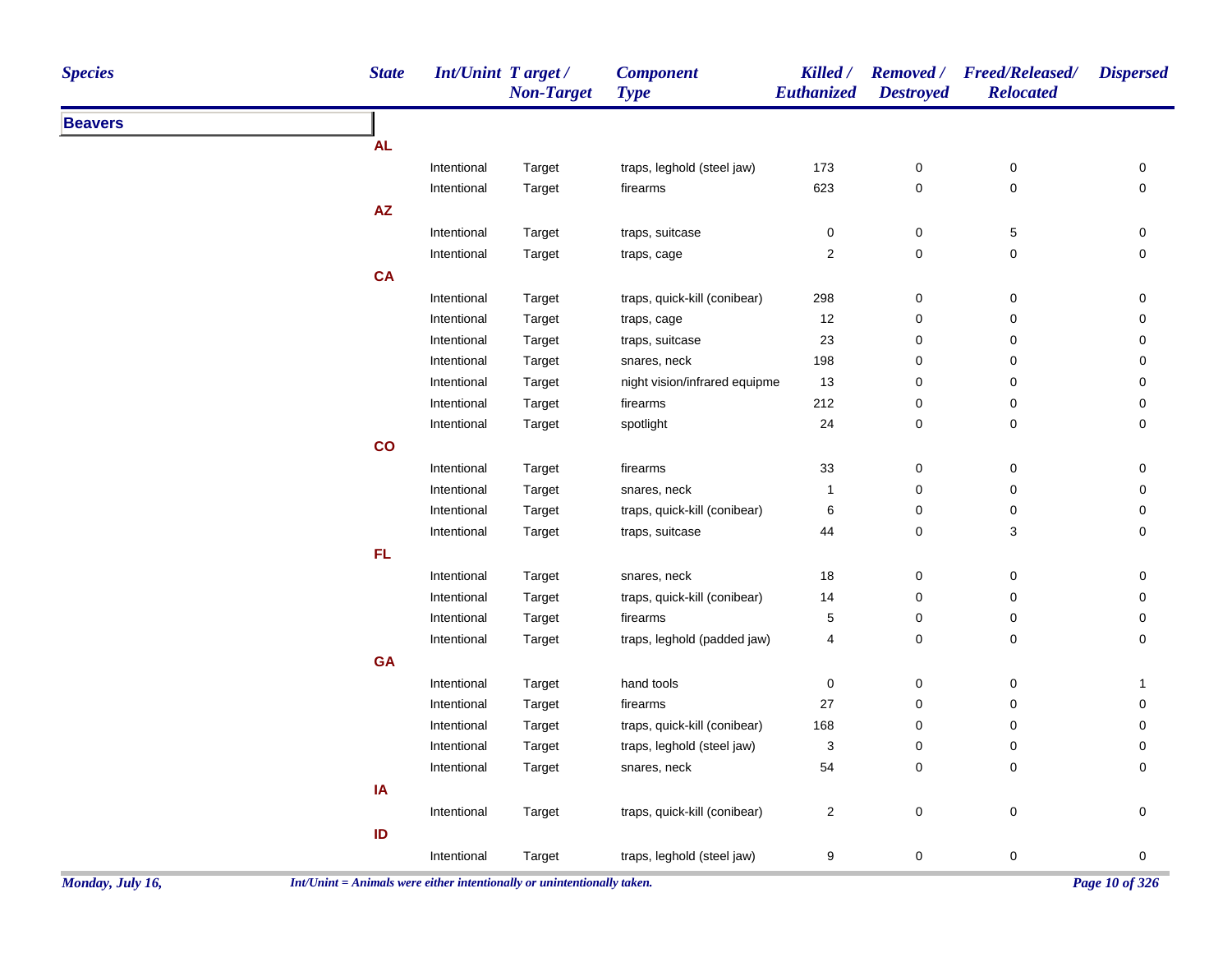| <b>Species</b> | <b>State</b> | <b>Int/Unint Target/</b> | <b>Non-Target</b> | <b>Component</b><br><b>Type</b> | Killed /<br><b>Euthanized</b> | <b>Destroyed</b> | Removed / Freed/Released/<br><b>Relocated</b> | <b>Dispersed</b> |
|----------------|--------------|--------------------------|-------------------|---------------------------------|-------------------------------|------------------|-----------------------------------------------|------------------|
| <b>Beavers</b> |              |                          |                   |                                 |                               |                  |                                               |                  |
|                | ID           |                          |                   |                                 |                               |                  |                                               |                  |
|                |              | Intentional              | Target            | snares, neck                    | 9                             | 0                | $\mathbf 0$                                   | 0                |
|                |              | Intentional              | Target            | traps, quick-kill (conibear)    | 18                            | $\pmb{0}$        | $\mathsf 0$                                   | 0                |
|                | IL           |                          |                   |                                 |                               |                  |                                               |                  |
|                |              | Intentional              | Target            | traps, quick-kill (conibear)    | 29                            | $\pmb{0}$        | 0                                             | 0                |
|                |              | Intentional              | Target            | firearms                        | $\,$ 5 $\,$                   | $\pmb{0}$        | $\mathsf 0$                                   | 0                |
|                | <b>KY</b>    |                          |                   |                                 |                               |                  |                                               |                  |
|                |              | Intentional              | Target            | firearms                        | $\mathbf{1}$                  | $\mathsf 0$      | $\mathbf 0$                                   | 0                |
|                |              | UnIntentional            | NonTarget         | traps, quick-kill (conibear)    | $\overline{1}$                | 0                | $\mathbf 0$                                   | 0                |
|                |              | Intentional              | Target            | snares, neck                    | 13                            | $\mathbf 0$      | $\mathbf 0$                                   | 0                |
|                |              | Intentional              | Target            | traps, leghold (steel jaw)      | 3                             | 0                | 0                                             | 0                |
|                |              | Intentional              | Target            | traps, quick-kill (conibear)    | 99                            | $\mathbf 0$      | $\mathbf 0$                                   | 0                |
|                | LA           |                          |                   |                                 |                               |                  |                                               |                  |
|                |              | Intentional              | Target            | traps, leghold (steel jaw)      | 195                           | $\pmb{0}$        | 0                                             | 0                |
|                |              | Intentional              | Target            | firearms                        | 115                           | 0                | $\mathbf 0$                                   | 0                |
|                |              | Intentional              | Target            | snares, neck                    | 56                            | 0                | 0                                             | 0                |
|                |              | Intentional              | Target            | traps, quick-kill (conibear)    | 838                           | 0                | $\mathbf 0$                                   | 0                |
|                | <b>MA</b>    |                          |                   |                                 |                               |                  |                                               |                  |
|                |              | Intentional              | Target            | firearms                        | $\overline{1}$                | $\mathsf 0$      | $\mathsf 0$                                   | $\mathbf 0$      |
|                | <b>MD</b>    |                          |                   |                                 |                               |                  |                                               |                  |
|                |              | Intentional              | Target            | traps, quick-kill (conibear)    | $\mathbf{1}$                  | $\pmb{0}$        | 0                                             | 0                |
|                | <b>ME</b>    |                          |                   |                                 |                               |                  |                                               |                  |
|                |              | Intentional              | Target            | traps, cage                     | 402                           | $\mathsf 0$      | 465                                           | $\mathbf 0$      |
|                |              | Intentional              | Target            | firearms                        | 48                            | 0                | $\mathsf 0$                                   | 0                |
|                |              | Intentional              | Target            | traps, quick-kill (conibear)    | 129                           | $\mathbf 0$      | $\mathbf 0$                                   | 0                |
|                |              | Intentional              | Target            | traps, suitcase                 | $\,$ 5 $\,$                   | 0                | $\mathbf 0$                                   | 0                |
|                |              | Intentional              | Target            | snares, neck                    | 4                             | $\mathbf 0$      | $\mathbf 0$                                   | 0                |
|                | MI           |                          |                   |                                 |                               |                  |                                               |                  |
|                |              | Intentional              | Target            | traps, quick-kill (conibear)    | 3                             | 0                | 0                                             | $\pmb{0}$        |
|                |              | Intentional              | Target            | snares, neck                    | $\mathbf{1}$                  | $\mathsf 0$      | $\mathbf 0$                                   | 0                |
|                | <b>MN</b>    |                          |                   |                                 |                               |                  |                                               |                  |
|                |              | Intentional              | Target            | firearms                        | $\overline{1}$                | 0                | $\mathbf 0$                                   | $\pmb{0}$        |
|                |              | Intentional              | Target            | traps, leghold (steel jaw)      | 28                            | $\mathbf 0$      | $\mathbf 0$                                   | $\mathbf 0$      |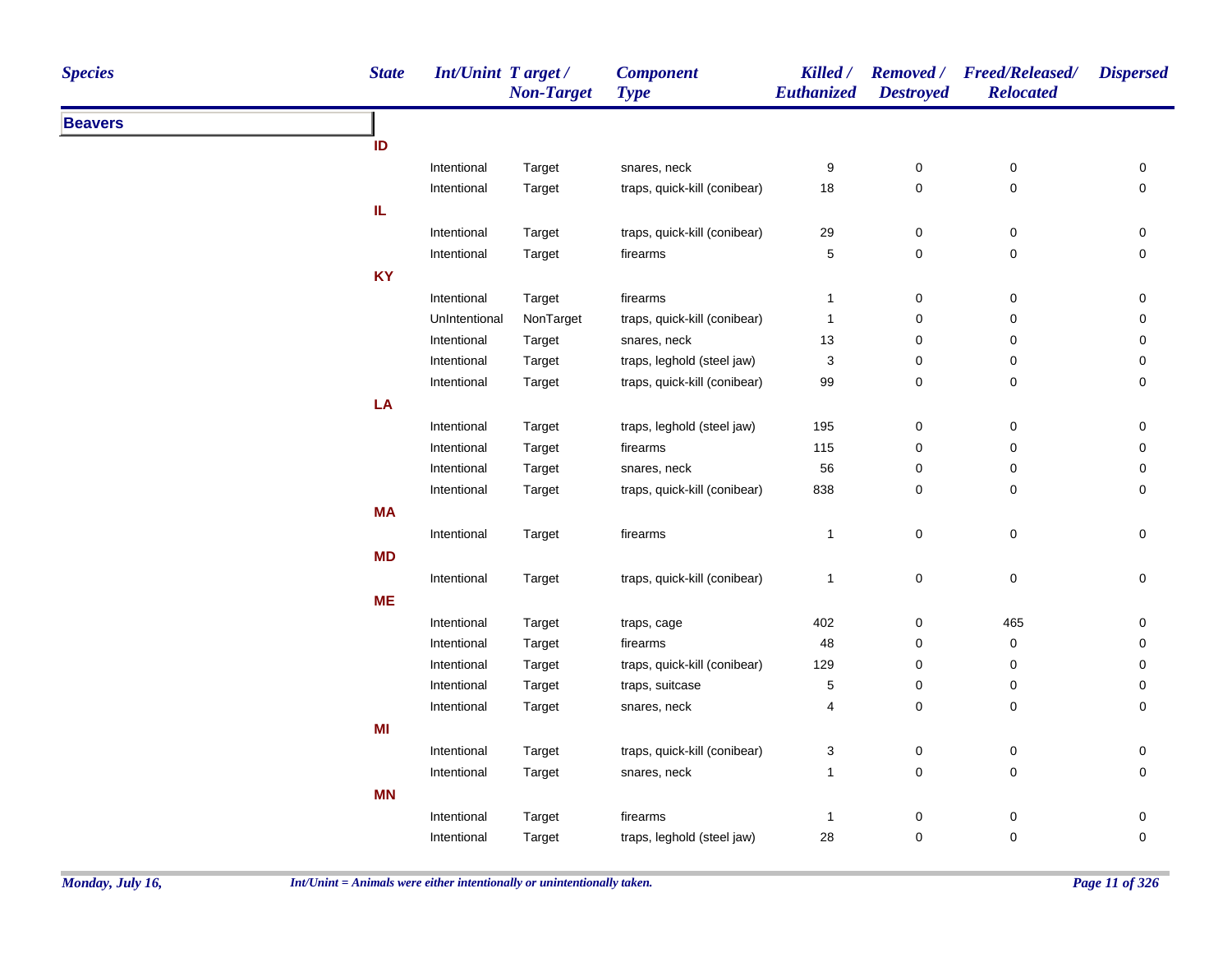| <b>Beavers</b><br><b>MN</b><br>402<br>$\mathsf{O}\xspace$<br>0<br>Intentional<br>traps, quick-kill (conibear)<br>Target<br><b>MO</b><br>$\pmb{0}$<br>firearms<br>10<br>0<br>Intentional<br>Target<br>$\pmb{0}$<br>$\pmb{0}$<br>Intentional<br>Target<br>snares, neck<br>1<br>Intentional<br>Target<br>traps, leghold (steel jaw)<br>5<br>0<br>0<br>0<br>Intentional<br>traps, quick-kill (conibear)<br>120<br>0<br>Target<br><b>MS</b><br>$\mathsf 0$<br>0<br>19<br>Intentional<br>Target<br>explosives<br>hand tools<br>3<br>80<br>0<br>Intentional<br>Target<br>$\overline{c}$<br>0<br>Intentional<br>Target<br>no component specified<br>4<br>0<br>0<br>Intentional<br>Target<br>snares, neck<br>63<br>spotlight<br>6<br>$\mathbf 0$<br>0<br>Intentional<br>Target<br>traps, leghold (steel jaw)<br>125<br>$\pmb{0}$<br>0<br>Intentional<br>Target<br>traps, quick-kill (conibear)<br>2,180<br>0<br>Intentional<br>Target<br>$\mathbf{1}$<br>traps, quick-kill (other)<br>33<br>$\mathsf{O}\xspace$<br>0<br>Intentional<br>Target<br>240<br>0<br>0<br>Intentional<br>Target<br>firearms<br>NC<br>Intentional<br>firearms<br>526<br>0<br>0<br>Target<br>5,352<br>traps, quick-kill (conibear)<br>0<br>0<br>Intentional<br>Target<br>186<br>$\pmb{0}$<br>Target<br>traps, leghold (steel jaw)<br>0<br>Intentional<br>68<br>0<br>0<br>Intentional<br><b>Target</b><br>snares, neck<br><b>ND</b><br>18<br>$\pmb{0}$<br>$\pmb{0}$<br>Intentional<br>Target<br>snares, neck<br>traps, quick-kill (conibear)<br>766<br>$\pmb{0}$<br>0<br>Intentional<br>Target<br>118<br>Intentional<br>Target<br>firearms<br>0<br>0<br>traps, leghold (steel jaw)<br>Intentional<br>Target<br>126<br>0<br>0<br>31<br>$\mathsf{O}\xspace$<br>0<br>Intentional<br>Target<br>traps, cage<br><b>NE</b><br>38<br>$\mathbf 0$<br>0<br>Intentional<br>Target<br>firearms<br>11<br>Intentional<br>Target<br>snares, neck<br>0<br>0<br>$\mathbf 0$<br>0<br>Intentional<br>Target<br>traps, cage<br>1 | <b>Species</b> | <b>State</b> | Int/Unint Target/ | <b>Non-Target</b> | <b>Component</b><br><b>Type</b> | Killed /<br>Euthanized | <b>Destroyed</b> | Removed / Freed/Released/<br><b>Relocated</b> | <b>Dispersed</b>    |
|--------------------------------------------------------------------------------------------------------------------------------------------------------------------------------------------------------------------------------------------------------------------------------------------------------------------------------------------------------------------------------------------------------------------------------------------------------------------------------------------------------------------------------------------------------------------------------------------------------------------------------------------------------------------------------------------------------------------------------------------------------------------------------------------------------------------------------------------------------------------------------------------------------------------------------------------------------------------------------------------------------------------------------------------------------------------------------------------------------------------------------------------------------------------------------------------------------------------------------------------------------------------------------------------------------------------------------------------------------------------------------------------------------------------------------------------------------------------------------------------------------------------------------------------------------------------------------------------------------------------------------------------------------------------------------------------------------------------------------------------------------------------------------------------------------------------------------------------------------------------------------------------------------------------------------------------------------------------------|----------------|--------------|-------------------|-------------------|---------------------------------|------------------------|------------------|-----------------------------------------------|---------------------|
|                                                                                                                                                                                                                                                                                                                                                                                                                                                                                                                                                                                                                                                                                                                                                                                                                                                                                                                                                                                                                                                                                                                                                                                                                                                                                                                                                                                                                                                                                                                                                                                                                                                                                                                                                                                                                                                                                                                                                                          |                |              |                   |                   |                                 |                        |                  |                                               |                     |
|                                                                                                                                                                                                                                                                                                                                                                                                                                                                                                                                                                                                                                                                                                                                                                                                                                                                                                                                                                                                                                                                                                                                                                                                                                                                                                                                                                                                                                                                                                                                                                                                                                                                                                                                                                                                                                                                                                                                                                          |                |              |                   |                   |                                 |                        |                  |                                               |                     |
|                                                                                                                                                                                                                                                                                                                                                                                                                                                                                                                                                                                                                                                                                                                                                                                                                                                                                                                                                                                                                                                                                                                                                                                                                                                                                                                                                                                                                                                                                                                                                                                                                                                                                                                                                                                                                                                                                                                                                                          |                |              |                   |                   |                                 |                        |                  |                                               | 0                   |
|                                                                                                                                                                                                                                                                                                                                                                                                                                                                                                                                                                                                                                                                                                                                                                                                                                                                                                                                                                                                                                                                                                                                                                                                                                                                                                                                                                                                                                                                                                                                                                                                                                                                                                                                                                                                                                                                                                                                                                          |                |              |                   |                   |                                 |                        |                  |                                               |                     |
|                                                                                                                                                                                                                                                                                                                                                                                                                                                                                                                                                                                                                                                                                                                                                                                                                                                                                                                                                                                                                                                                                                                                                                                                                                                                                                                                                                                                                                                                                                                                                                                                                                                                                                                                                                                                                                                                                                                                                                          |                |              |                   |                   |                                 |                        |                  |                                               | 0                   |
|                                                                                                                                                                                                                                                                                                                                                                                                                                                                                                                                                                                                                                                                                                                                                                                                                                                                                                                                                                                                                                                                                                                                                                                                                                                                                                                                                                                                                                                                                                                                                                                                                                                                                                                                                                                                                                                                                                                                                                          |                |              |                   |                   |                                 |                        |                  |                                               | 0                   |
|                                                                                                                                                                                                                                                                                                                                                                                                                                                                                                                                                                                                                                                                                                                                                                                                                                                                                                                                                                                                                                                                                                                                                                                                                                                                                                                                                                                                                                                                                                                                                                                                                                                                                                                                                                                                                                                                                                                                                                          |                |              |                   |                   |                                 |                        |                  |                                               | 0                   |
|                                                                                                                                                                                                                                                                                                                                                                                                                                                                                                                                                                                                                                                                                                                                                                                                                                                                                                                                                                                                                                                                                                                                                                                                                                                                                                                                                                                                                                                                                                                                                                                                                                                                                                                                                                                                                                                                                                                                                                          |                |              |                   |                   |                                 |                        |                  |                                               | 0                   |
|                                                                                                                                                                                                                                                                                                                                                                                                                                                                                                                                                                                                                                                                                                                                                                                                                                                                                                                                                                                                                                                                                                                                                                                                                                                                                                                                                                                                                                                                                                                                                                                                                                                                                                                                                                                                                                                                                                                                                                          |                |              |                   |                   |                                 |                        |                  |                                               |                     |
|                                                                                                                                                                                                                                                                                                                                                                                                                                                                                                                                                                                                                                                                                                                                                                                                                                                                                                                                                                                                                                                                                                                                                                                                                                                                                                                                                                                                                                                                                                                                                                                                                                                                                                                                                                                                                                                                                                                                                                          |                |              |                   |                   |                                 |                        |                  |                                               | 0                   |
|                                                                                                                                                                                                                                                                                                                                                                                                                                                                                                                                                                                                                                                                                                                                                                                                                                                                                                                                                                                                                                                                                                                                                                                                                                                                                                                                                                                                                                                                                                                                                                                                                                                                                                                                                                                                                                                                                                                                                                          |                |              |                   |                   |                                 |                        |                  |                                               | 0                   |
|                                                                                                                                                                                                                                                                                                                                                                                                                                                                                                                                                                                                                                                                                                                                                                                                                                                                                                                                                                                                                                                                                                                                                                                                                                                                                                                                                                                                                                                                                                                                                                                                                                                                                                                                                                                                                                                                                                                                                                          |                |              |                   |                   |                                 |                        |                  |                                               | 0                   |
|                                                                                                                                                                                                                                                                                                                                                                                                                                                                                                                                                                                                                                                                                                                                                                                                                                                                                                                                                                                                                                                                                                                                                                                                                                                                                                                                                                                                                                                                                                                                                                                                                                                                                                                                                                                                                                                                                                                                                                          |                |              |                   |                   |                                 |                        |                  |                                               | 0                   |
|                                                                                                                                                                                                                                                                                                                                                                                                                                                                                                                                                                                                                                                                                                                                                                                                                                                                                                                                                                                                                                                                                                                                                                                                                                                                                                                                                                                                                                                                                                                                                                                                                                                                                                                                                                                                                                                                                                                                                                          |                |              |                   |                   |                                 |                        |                  |                                               | 0                   |
|                                                                                                                                                                                                                                                                                                                                                                                                                                                                                                                                                                                                                                                                                                                                                                                                                                                                                                                                                                                                                                                                                                                                                                                                                                                                                                                                                                                                                                                                                                                                                                                                                                                                                                                                                                                                                                                                                                                                                                          |                |              |                   |                   |                                 |                        |                  |                                               | 0                   |
|                                                                                                                                                                                                                                                                                                                                                                                                                                                                                                                                                                                                                                                                                                                                                                                                                                                                                                                                                                                                                                                                                                                                                                                                                                                                                                                                                                                                                                                                                                                                                                                                                                                                                                                                                                                                                                                                                                                                                                          |                |              |                   |                   |                                 |                        |                  |                                               | $\mathbf 0$         |
|                                                                                                                                                                                                                                                                                                                                                                                                                                                                                                                                                                                                                                                                                                                                                                                                                                                                                                                                                                                                                                                                                                                                                                                                                                                                                                                                                                                                                                                                                                                                                                                                                                                                                                                                                                                                                                                                                                                                                                          |                |              |                   |                   |                                 |                        |                  |                                               | 0                   |
|                                                                                                                                                                                                                                                                                                                                                                                                                                                                                                                                                                                                                                                                                                                                                                                                                                                                                                                                                                                                                                                                                                                                                                                                                                                                                                                                                                                                                                                                                                                                                                                                                                                                                                                                                                                                                                                                                                                                                                          |                |              |                   |                   |                                 |                        |                  |                                               | $\mathbf 0$         |
|                                                                                                                                                                                                                                                                                                                                                                                                                                                                                                                                                                                                                                                                                                                                                                                                                                                                                                                                                                                                                                                                                                                                                                                                                                                                                                                                                                                                                                                                                                                                                                                                                                                                                                                                                                                                                                                                                                                                                                          |                |              |                   |                   |                                 |                        |                  |                                               |                     |
|                                                                                                                                                                                                                                                                                                                                                                                                                                                                                                                                                                                                                                                                                                                                                                                                                                                                                                                                                                                                                                                                                                                                                                                                                                                                                                                                                                                                                                                                                                                                                                                                                                                                                                                                                                                                                                                                                                                                                                          |                |              |                   |                   |                                 |                        |                  |                                               | 0                   |
|                                                                                                                                                                                                                                                                                                                                                                                                                                                                                                                                                                                                                                                                                                                                                                                                                                                                                                                                                                                                                                                                                                                                                                                                                                                                                                                                                                                                                                                                                                                                                                                                                                                                                                                                                                                                                                                                                                                                                                          |                |              |                   |                   |                                 |                        |                  |                                               | 0                   |
|                                                                                                                                                                                                                                                                                                                                                                                                                                                                                                                                                                                                                                                                                                                                                                                                                                                                                                                                                                                                                                                                                                                                                                                                                                                                                                                                                                                                                                                                                                                                                                                                                                                                                                                                                                                                                                                                                                                                                                          |                |              |                   |                   |                                 |                        |                  |                                               | 0                   |
|                                                                                                                                                                                                                                                                                                                                                                                                                                                                                                                                                                                                                                                                                                                                                                                                                                                                                                                                                                                                                                                                                                                                                                                                                                                                                                                                                                                                                                                                                                                                                                                                                                                                                                                                                                                                                                                                                                                                                                          |                |              |                   |                   |                                 |                        |                  |                                               | 0                   |
|                                                                                                                                                                                                                                                                                                                                                                                                                                                                                                                                                                                                                                                                                                                                                                                                                                                                                                                                                                                                                                                                                                                                                                                                                                                                                                                                                                                                                                                                                                                                                                                                                                                                                                                                                                                                                                                                                                                                                                          |                |              |                   |                   |                                 |                        |                  |                                               |                     |
|                                                                                                                                                                                                                                                                                                                                                                                                                                                                                                                                                                                                                                                                                                                                                                                                                                                                                                                                                                                                                                                                                                                                                                                                                                                                                                                                                                                                                                                                                                                                                                                                                                                                                                                                                                                                                                                                                                                                                                          |                |              |                   |                   |                                 |                        |                  |                                               | $\mathsf{O}\xspace$ |
|                                                                                                                                                                                                                                                                                                                                                                                                                                                                                                                                                                                                                                                                                                                                                                                                                                                                                                                                                                                                                                                                                                                                                                                                                                                                                                                                                                                                                                                                                                                                                                                                                                                                                                                                                                                                                                                                                                                                                                          |                |              |                   |                   |                                 |                        |                  |                                               | 0                   |
|                                                                                                                                                                                                                                                                                                                                                                                                                                                                                                                                                                                                                                                                                                                                                                                                                                                                                                                                                                                                                                                                                                                                                                                                                                                                                                                                                                                                                                                                                                                                                                                                                                                                                                                                                                                                                                                                                                                                                                          |                |              |                   |                   |                                 |                        |                  |                                               | 0                   |
|                                                                                                                                                                                                                                                                                                                                                                                                                                                                                                                                                                                                                                                                                                                                                                                                                                                                                                                                                                                                                                                                                                                                                                                                                                                                                                                                                                                                                                                                                                                                                                                                                                                                                                                                                                                                                                                                                                                                                                          |                |              |                   |                   |                                 |                        |                  |                                               | 0                   |
|                                                                                                                                                                                                                                                                                                                                                                                                                                                                                                                                                                                                                                                                                                                                                                                                                                                                                                                                                                                                                                                                                                                                                                                                                                                                                                                                                                                                                                                                                                                                                                                                                                                                                                                                                                                                                                                                                                                                                                          |                |              |                   |                   |                                 |                        |                  |                                               | 0                   |
|                                                                                                                                                                                                                                                                                                                                                                                                                                                                                                                                                                                                                                                                                                                                                                                                                                                                                                                                                                                                                                                                                                                                                                                                                                                                                                                                                                                                                                                                                                                                                                                                                                                                                                                                                                                                                                                                                                                                                                          |                |              |                   |                   |                                 |                        |                  |                                               |                     |
|                                                                                                                                                                                                                                                                                                                                                                                                                                                                                                                                                                                                                                                                                                                                                                                                                                                                                                                                                                                                                                                                                                                                                                                                                                                                                                                                                                                                                                                                                                                                                                                                                                                                                                                                                                                                                                                                                                                                                                          |                |              |                   |                   |                                 |                        |                  |                                               | 0                   |
|                                                                                                                                                                                                                                                                                                                                                                                                                                                                                                                                                                                                                                                                                                                                                                                                                                                                                                                                                                                                                                                                                                                                                                                                                                                                                                                                                                                                                                                                                                                                                                                                                                                                                                                                                                                                                                                                                                                                                                          |                |              |                   |                   |                                 |                        |                  |                                               | $\mathbf 0$         |
|                                                                                                                                                                                                                                                                                                                                                                                                                                                                                                                                                                                                                                                                                                                                                                                                                                                                                                                                                                                                                                                                                                                                                                                                                                                                                                                                                                                                                                                                                                                                                                                                                                                                                                                                                                                                                                                                                                                                                                          |                |              |                   |                   |                                 |                        |                  |                                               | 0                   |
| Target                                                                                                                                                                                                                                                                                                                                                                                                                                                                                                                                                                                                                                                                                                                                                                                                                                                                                                                                                                                                                                                                                                                                                                                                                                                                                                                                                                                                                                                                                                                                                                                                                                                                                                                                                                                                                                                                                                                                                                   |                |              | Intentional       |                   | traps, leghold (steel jaw)      | $\mathbf 5$            | $\pmb{0}$        | 0                                             | $\mathsf{O}\xspace$ |
| traps, quick-kill (conibear)<br>72<br>0<br>0<br>Intentional<br>Target                                                                                                                                                                                                                                                                                                                                                                                                                                                                                                                                                                                                                                                                                                                                                                                                                                                                                                                                                                                                                                                                                                                                                                                                                                                                                                                                                                                                                                                                                                                                                                                                                                                                                                                                                                                                                                                                                                    |                |              |                   |                   |                                 |                        |                  |                                               | 0                   |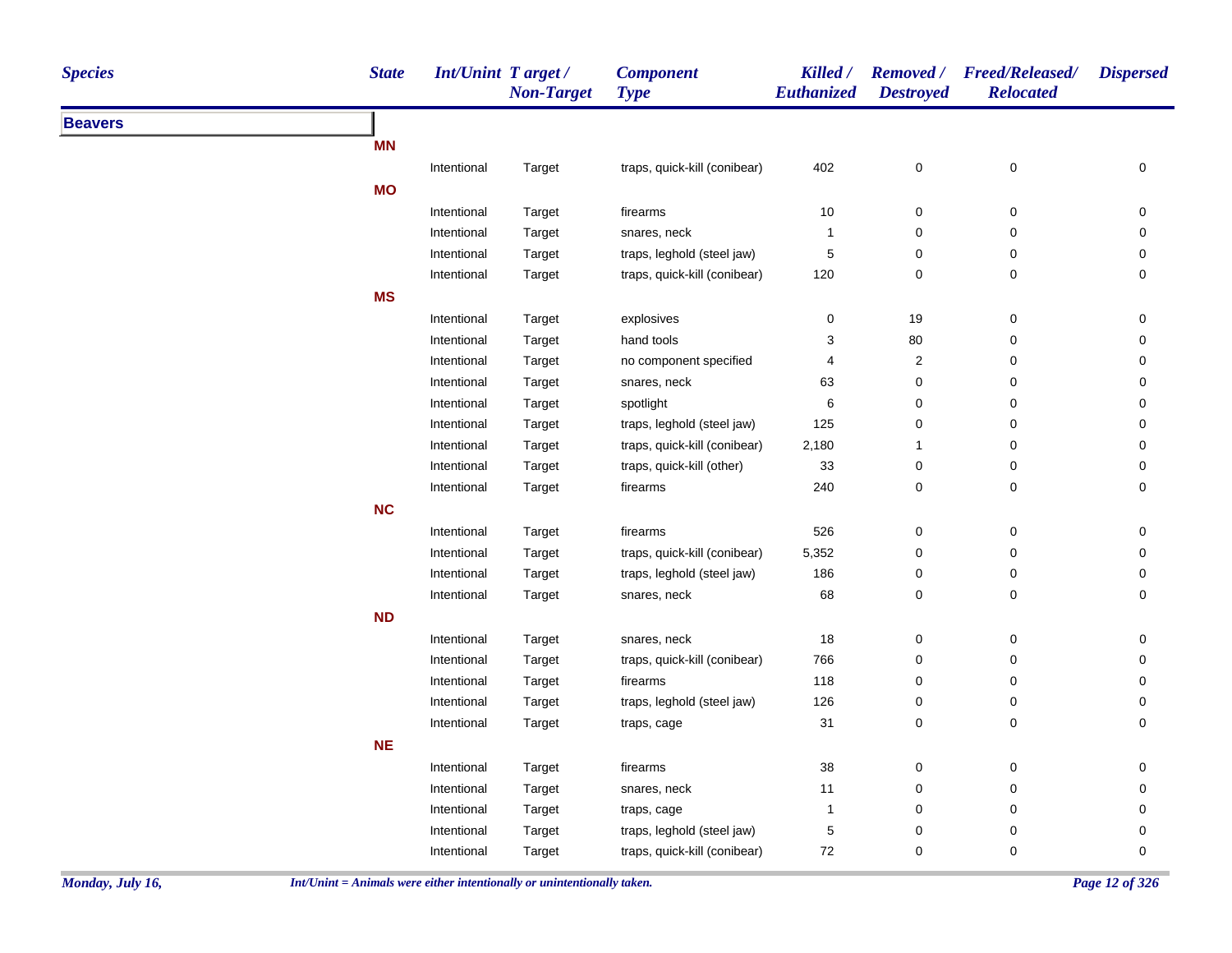| <b>Species</b> | <b>State</b> | Int/Unint Target / | <b>Non-Target</b> | <b>Component</b><br><b>Type</b> | Killed /<br>Euthanized | <b>Removed</b> /<br><b>Destroyed</b> | <b>Freed/Released/</b><br><b>Relocated</b> | <b>Dispersed</b>    |
|----------------|--------------|--------------------|-------------------|---------------------------------|------------------------|--------------------------------------|--------------------------------------------|---------------------|
| <b>Beavers</b> |              |                    |                   |                                 |                        |                                      |                                            |                     |
|                | <b>NM</b>    |                    |                   |                                 |                        |                                      |                                            |                     |
|                |              | Intentional        | Target            | snares, neck                    | $\mathbf{1}$           | $\pmb{0}$                            | $\pmb{0}$                                  | $\pmb{0}$           |
|                |              | Intentional        | Target            | traps, quick-kill (conibear)    | 41                     | $\mathbf 0$                          | 0                                          | $\pmb{0}$           |
|                | <b>NV</b>    |                    |                   |                                 |                        |                                      |                                            |                     |
|                |              | Intentional        | Target            | handcaught/gathered             | $\mathbf{1}$           | $\pmb{0}$                            | $\pmb{0}$                                  | $\pmb{0}$           |
|                |              | Intentional        | Target            | firearms                        | $\sqrt{3}$             | $\pmb{0}$                            | $\mathbf 0$                                | 0                   |
|                |              | Intentional        | Target            | snares, neck                    | $\overline{2}$         | $\pmb{0}$                            | $\mathbf 0$                                | 0                   |
|                |              | Intentional        | Target            | traps, quick-kill (conibear)    | $\boldsymbol{7}$       | $\mathbf 0$                          | $\pmb{0}$                                  | $\mathsf{O}\xspace$ |
|                | <b>NY</b>    |                    |                   |                                 |                        |                                      |                                            |                     |
|                |              | Intentional        | Target            | traps, quick-kill (conibear)    | 35                     | $\pmb{0}$                            | $\mathbf 0$                                | 0                   |
|                |              | Intentional        | Target            | firearms                        | 5                      | $\pmb{0}$                            | $\mathbf 0$                                | 0                   |
|                |              | Intentional        | Target            | traps, leghold (steel jaw)      | $\sqrt{2}$             | $\mathbf 0$                          | $\mathbf 0$                                | 0                   |
|                | OH           |                    |                   |                                 |                        |                                      |                                            |                     |
|                |              | Intentional        | Target            | traps, quick-kill (conibear)    | $\mathbf{1}$           | $\pmb{0}$                            | $\pmb{0}$                                  | $\pmb{0}$           |
|                |              | Intentional        | Target            | firearms                        | $\pmb{0}$              | $\mathbf 0$                          | $\pmb{0}$                                  | $\mathbf{1}$        |
|                | OK           |                    |                   |                                 |                        |                                      |                                            |                     |
|                |              | Intentional        | Target            | traps, leghold (steel jaw)      | 72                     | $\pmb{0}$                            | $\pmb{0}$                                  | $\pmb{0}$           |
|                |              | Intentional        | Target            | spotlight                       | 773                    | $\pmb{0}$                            | $\pmb{0}$                                  | $\mathsf{O}\xspace$ |
|                |              | Intentional        | Target            | snares, neck                    | 344                    | $\pmb{0}$                            | 0                                          | 0                   |
|                |              | Intentional        | Target            | handcaught/gathered             | $\mathbf{1}$           | $\pmb{0}$                            | $\mathbf 0$                                | $\mathsf{O}\xspace$ |
|                |              | Intentional        | Target            | firearms                        | 257                    | $\pmb{0}$                            | $\pmb{0}$                                  | $\mathsf{O}\xspace$ |
|                |              | Intentional        | Target            | traps, quick-kill (conibear)    | 3,517                  | $\pmb{0}$                            | $\pmb{0}$                                  | $\mathsf{O}\xspace$ |
|                | OR           |                    |                   |                                 |                        |                                      |                                            |                     |
|                |              | Intentional        | Target            | traps, leghold (steel jaw)      | 14                     | $\pmb{0}$                            | $\pmb{0}$                                  | $\pmb{0}$           |
|                |              | Intentional        | Target            | traps, suitcase                 | $\overline{1}$         | $\pmb{0}$                            | $\pmb{0}$                                  | 0                   |
|                |              | Intentional        | Target            | traps, cage                     | 11                     | $\pmb{0}$                            | $\mathbf{1}$                               | 0                   |
|                |              | Intentional        | Target            | traps, quick-kill (conibear)    | 179                    | $\mathbf 0$                          | 0                                          | 0                   |
|                |              | Intentional        | Target            | firearms                        | 94                     | $\mathbf 0$                          | 0                                          | 0                   |
|                |              | Intentional        | Target            | snares, neck                    | 205                    | $\mathbf 0$                          | 0                                          | 0                   |
|                |              | UnIntentional      | NonTarget         | snares, neck                    | $\overline{1}$         | $\mathbf 0$                          | 0                                          | 0                   |
|                |              | Intentional        | Target            | spotlight                       | 13                     | $\mathbf 0$                          | 0                                          | 0                   |
|                | PA           |                    |                   |                                 |                        |                                      |                                            |                     |
|                |              | Intentional        | Target            | traps, quick-kill (conibear)    | $\mathbf{1}$           | $\pmb{0}$                            | $\pmb{0}$                                  | $\pmb{0}$           |
|                | <b>SC</b>    |                    |                   |                                 |                        |                                      |                                            |                     |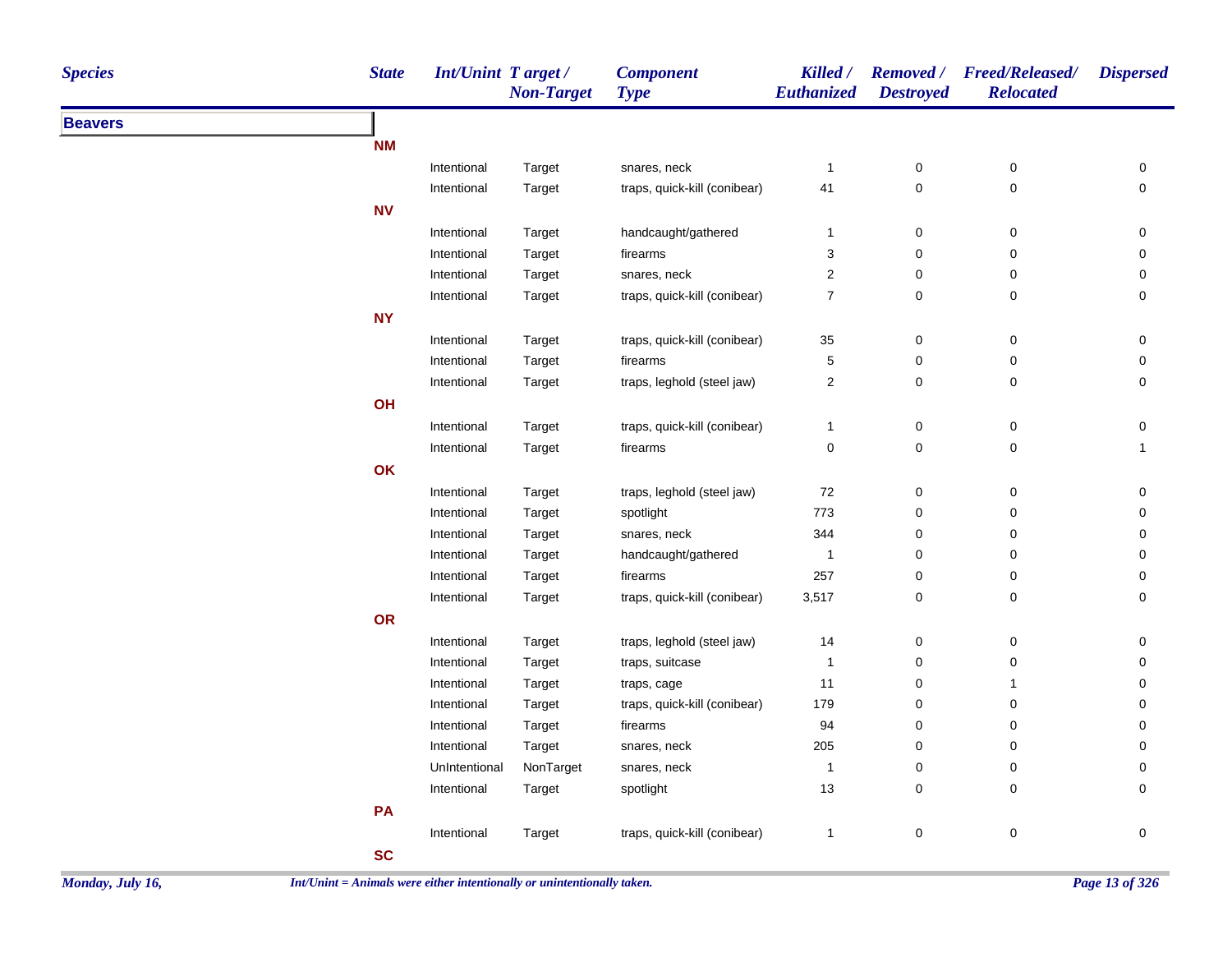| <b>Species</b> | <b>State</b> | Int/Unint Target / | <b>Non-Target</b> | <b>Component</b><br><b>Type</b> | Killed /<br>Euthanized  | <b>Destroyed</b> | Removed / Freed/Released/<br><b>Relocated</b> | <b>Dispersed</b> |
|----------------|--------------|--------------------|-------------------|---------------------------------|-------------------------|------------------|-----------------------------------------------|------------------|
| <b>Beavers</b> |              |                    |                   |                                 |                         |                  |                                               |                  |
|                | <b>SC</b>    |                    |                   |                                 |                         |                  |                                               |                  |
|                |              | Intentional        | Target            | firearms                        | 102                     | $\pmb{0}$        | $\pmb{0}$                                     | 0                |
|                |              | Intentional        | Target            | hand tools                      | $\boldsymbol{0}$        | 36               | $\mathbf 0$                                   | 0                |
|                |              | Intentional        | Target            | snares, neck                    | 291                     | $\pmb{0}$        | $\mathbf 0$                                   | 0                |
|                |              | Intentional        | Target            | traps, quick-kill (conibear)    | 1,254                   | 0                | 0                                             | 0                |
|                |              | Intentional        | Target            | traps, leghold (steel jaw)      | 85                      | 0                | 0                                             | 0                |
|                | <b>TN</b>    |                    |                   |                                 |                         |                  |                                               |                  |
|                |              | Intentional        | Target            | traps, leghold (steel jaw)      | 56                      | 0                | $\pmb{0}$                                     | $\mathbf 0$      |
|                |              | Intentional        | Target            | firearms                        | 27                      | 0                | $\pmb{0}$                                     | $\pmb{0}$        |
|                |              | Intentional        | Target            | snares, neck                    | 17                      | 0                | 0                                             | 0                |
|                |              | Intentional        | Target            | traps, quick-kill (conibear)    | 418                     | 0                | 0                                             | 0                |
|                | <b>TX</b>    |                    |                   |                                 |                         |                  |                                               |                  |
|                |              | UnIntentional      | NonTarget         | snares, neck                    | $\overline{\mathbf{c}}$ | 0                | 0                                             | 0                |
|                |              | Intentional        | Target            | dog                             | 1                       | 0                | 0                                             | 0                |
|                |              | Intentional        | Target            | firearms                        | 382                     | 0                | 0                                             | 0                |
|                |              | Intentional        | Target            | snares, neck                    | 75                      | 0                | $\pmb{0}$                                     | 0                |
|                |              | Intentional        | Target            | spotlight                       | 505                     | 0                | 0                                             | 0                |
|                |              | Intentional        | Target            | traps, cage                     | $\overline{1}$          | 0                | 0                                             | 0                |
|                |              | Intentional        | Target            | traps, leghold (steel jaw)      | 24                      | 0                | 0                                             | 0                |
|                |              | Intentional        | Target            | traps, quick-kill (conibear)    | 1,258                   | 0                | 0                                             | 0                |
|                | <b>UT</b>    |                    |                   |                                 |                         |                  |                                               |                  |
|                |              | Intentional        | Target            | firearms                        | $\mathbf{1}$            | $\mathbf 0$      | $\mathbf 0$                                   | 0                |
|                |              | Intentional        | Target            | traps, quick-kill (conibear)    | 24                      | 0                | 0                                             | 0                |
|                |              | Intentional        | Target            | traps, z-(other)                | $\mathbf{1}$            | 0                | 0                                             | 0                |
|                |              | Intentional        | Target            | snares, neck                    | 12                      | 0                | 0                                             | 0                |
|                |              | Intentional        | Target            | traps, leghold (steel jaw)      | $\overline{4}$          | $\mathbf 0$      | 0                                             | 0                |
|                | <b>VA</b>    |                    |                   |                                 |                         |                  |                                               |                  |
|                |              | UnIntentional      | NonTarget         | traps, cage                     | $\boldsymbol{0}$        | $\pmb{0}$        | $\mathbf{1}$                                  | 0                |
|                |              | Intentional        | Target            | firearms                        | 61                      | 0                | $\mathbf 0$                                   | 0                |
|                |              | Intentional        | Target            | snares, neck                    | 50                      | 0                | 0                                             | 0                |
|                |              | Intentional        | Target            | traps, leghold (steel jaw)      | 78                      | 0                | 0                                             | 0                |
|                |              | Intentional        | Target            | traps, quick-kill (conibear)    | 377                     | 0                | 0                                             | 0                |
|                | <b>VT</b>    |                    |                   |                                 |                         |                  |                                               |                  |
|                |              | UnIntentional      | NonTarget         | traps, cage                     | $\mathbf 0$             | 0                | $\mathbf{1}$                                  | 0                |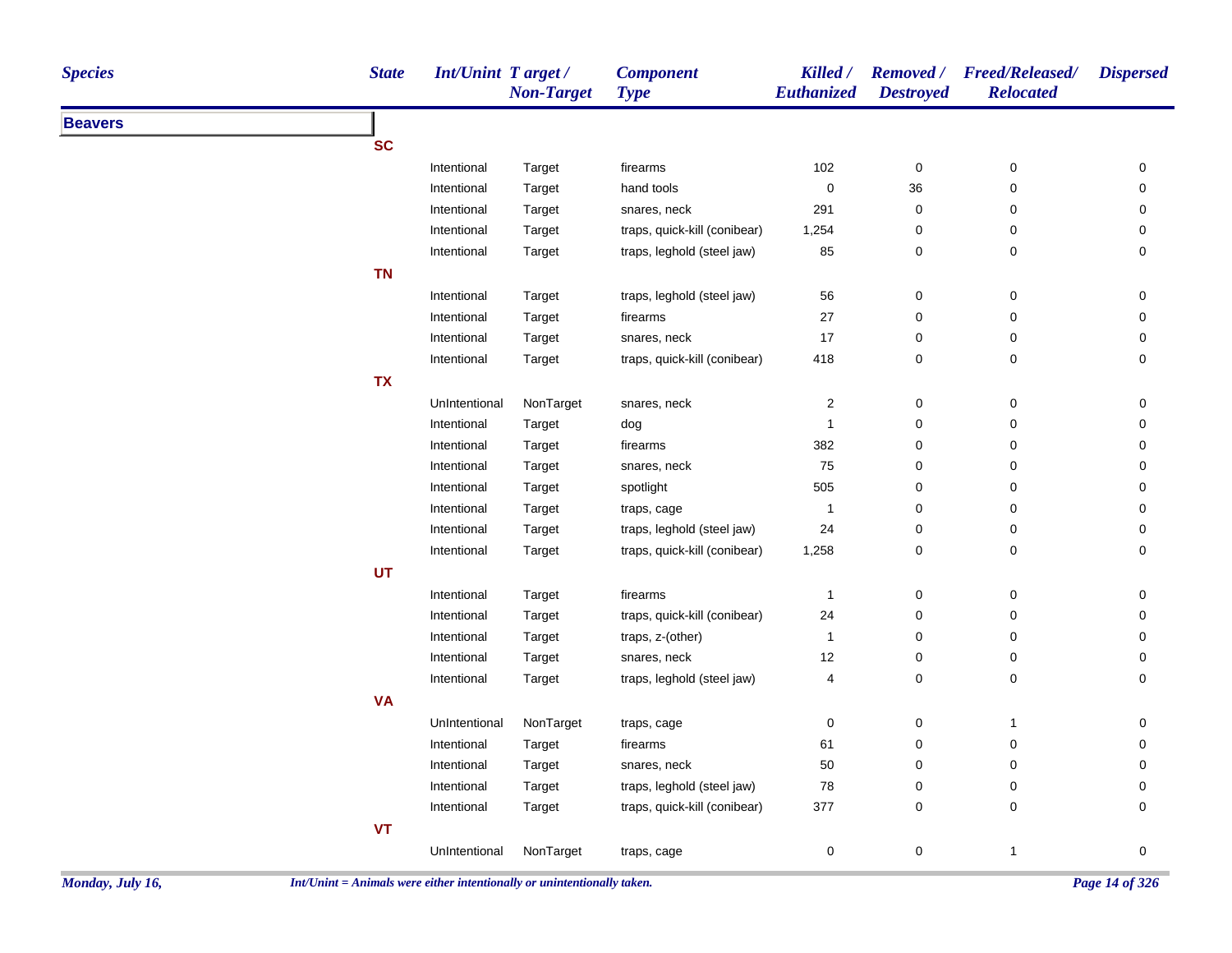| <b>Species</b>              | <b>State</b>    | Int/Unint Target/ | <b>Non-Target</b> | <b>Component</b><br><b>Type</b> | Killed /<br>Euthanized | <b>Destroyed</b> | Removed / Freed/Released/<br><b>Relocated</b> | <b>Dispersed</b> |
|-----------------------------|-----------------|-------------------|-------------------|---------------------------------|------------------------|------------------|-----------------------------------------------|------------------|
| <b>Beavers</b>              |                 |                   |                   |                                 |                        |                  |                                               |                  |
|                             | <b>WA</b>       |                   |                   |                                 |                        |                  |                                               |                  |
|                             |                 | UnIntentional     | NonTarget         | traps, quick-kill (conibear)    | 4                      | 0                | $\pmb{0}$                                     | 0                |
|                             |                 | Intentional       | Target            | spotlight                       | $\boldsymbol{2}$       | 0                | $\mathbf 0$                                   | 0                |
|                             |                 | Intentional       | Target            | traps, cage                     | 14                     | 0                | 0                                             | 0                |
|                             |                 | Intentional       | Target            | firearms                        | 52                     | 0                | 0                                             | 0                |
|                             |                 | Intentional       | Target            | traps, leghold (padded jaw)     | 5                      | 0                | 0                                             | 0                |
|                             |                 | Intentional       | Target            | traps, quick-kill (conibear)    | 150                    | 0                | 0                                             | 0                |
|                             |                 | Intentional       | Target            | traps, suitcase                 | 70                     | 0                | 0                                             | 0                |
|                             | WI              |                   |                   |                                 |                        |                  |                                               |                  |
|                             |                 | Intentional       | Target            | firearms                        | 11                     | 0                | $\pmb{0}$                                     | 0                |
|                             |                 | Intentional       | Target            | hand tools                      | $\pmb{0}$              | $\mathbf{1}$     | $\pmb{0}$                                     | 0                |
|                             |                 | Intentional       | Target            | snares, neck                    | 15                     | 0                | $\pmb{0}$                                     | 0                |
|                             |                 | Intentional       | Target            | traps, leghold (steel jaw)      | 366                    | 1                | 0                                             | 0                |
|                             |                 | Intentional       | Target            | traps, quick-kill (conibear)    | 758                    | 0                | $\pmb{0}$                                     | 0                |
|                             | <b>WY</b>       |                   |                   |                                 |                        |                  |                                               |                  |
|                             |                 | Intentional       | Target            | firearms                        | 14                     | 0                | 0                                             | 0                |
|                             |                 | Intentional       | Target            | snares, neck                    | 21                     | 0                | $\pmb{0}$                                     | 0                |
|                             |                 | Intentional       | Target            | traps, quick-kill (conibear)    | 10                     | 0                | $\pmb{0}$                                     | 0                |
|                             |                 |                   |                   | <b>Subtotals by Species</b>     | 28,203                 | 140              | 476                                           | 3                |
| <b>Beavers DAMS DUG</b>     |                 |                   |                   |                                 |                        |                  |                                               |                  |
|                             | PA              |                   |                   |                                 |                        |                  |                                               |                  |
|                             |                 | Intentional       | Target            | hand tools                      | $\boldsymbol{0}$       | 3                | 0                                             | 0                |
|                             |                 |                   |                   | <b>Subtotals by Species</b>     | $\mathbf 0$            | 3                | $\pmb{0}$                                     | 0                |
| <b>Beavers, Mountain</b>    |                 |                   |                   |                                 |                        |                  |                                               |                  |
|                             | <b>WA</b>       |                   |                   |                                 |                        |                  |                                               |                  |
|                             |                 |                   |                   | traps, leghold (padded jaw)     |                        |                  | 0                                             | 0                |
|                             |                 | Intentional       | Target            |                                 | 5<br>$\,$ 5 $\,$       | 0<br>0           | $\pmb{0}$                                     | $\mathsf 0$      |
|                             |                 |                   |                   | <b>Subtotals by Species</b>     |                        |                  |                                               |                  |
| <b>Bird, Unidentifiable</b> |                 |                   |                   |                                 |                        |                  |                                               |                  |
|                             | <b>GA</b>       |                   |                   |                                 |                        |                  |                                               |                  |
|                             |                 | Intentional       | Target            | exploders, gas (all)            | $\pmb{0}$              | 0                | $\pmb{0}$                                     | 500              |
|                             |                 | Intentional       | Target            | vehicles (all) (planes, boats,  | $\pmb{0}$              | 0                | $\mathbf 0$                                   | 15               |
|                             | H <sub>II</sub> |                   |                   |                                 |                        |                  |                                               |                  |
|                             |                 | UnIntentional     | NonTarget         | traps, decoy                    | $\pmb{0}$              | 0                | $\mathbf{1}$                                  | 0                |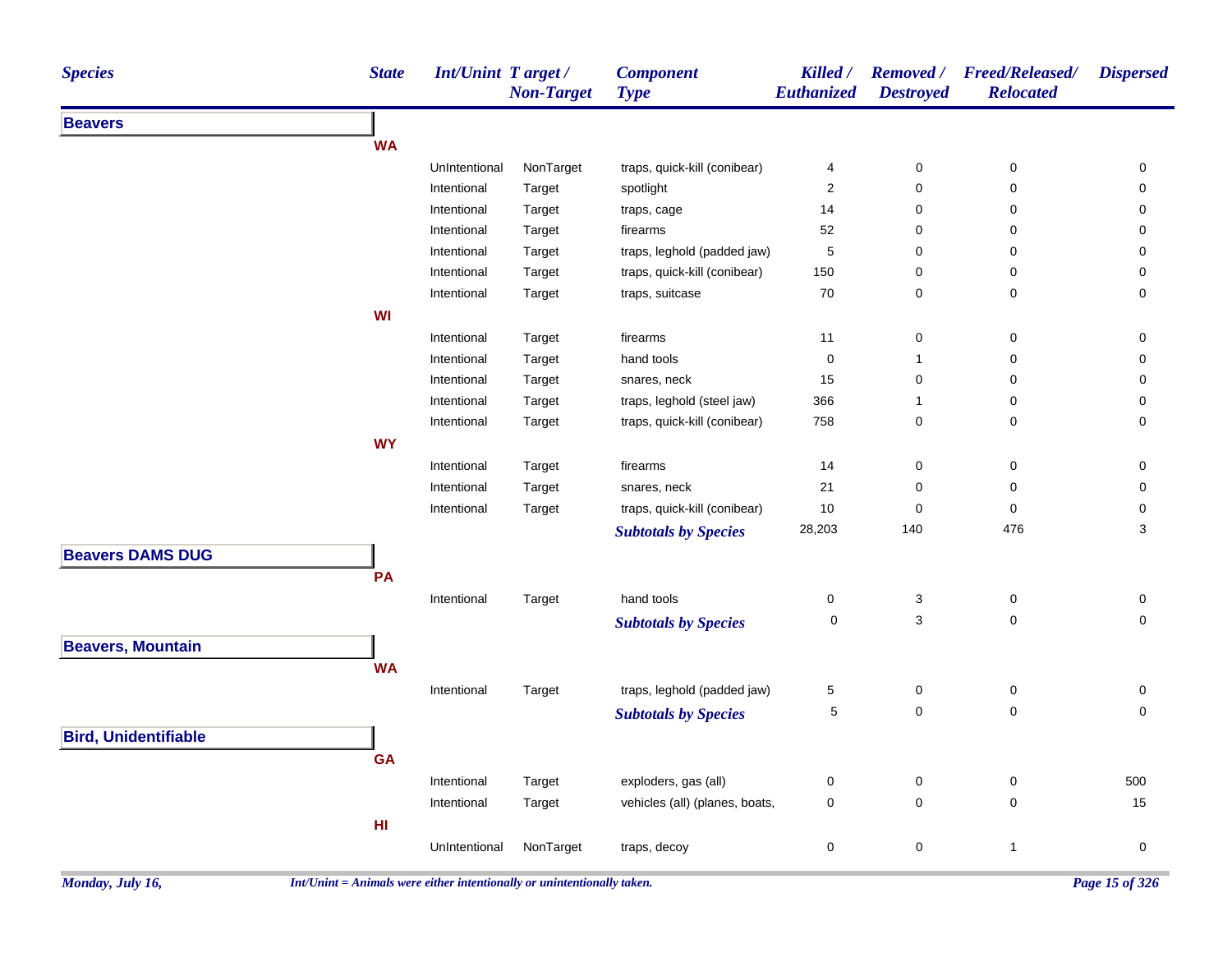| <b>Species</b>              | <b>State</b> |             | <b>Int/Unint Target/</b><br><b>Non-Target</b> | <b>Component</b><br><b>Type</b> | Killed /<br>Euthanized  | <b>Removed</b> /<br><b>Destroyed</b> | <b>Freed/Released/</b><br><b>Relocated</b> | <b>Dispersed</b> |
|-----------------------------|--------------|-------------|-----------------------------------------------|---------------------------------|-------------------------|--------------------------------------|--------------------------------------------|------------------|
| <b>Bird, Unidentifiable</b> |              |             |                                               |                                 |                         |                                      |                                            |                  |
|                             | <b>MS</b>    |             |                                               |                                 |                         |                                      |                                            |                  |
|                             |              | Intentional | Target                                        | no component specified          | 0                       | $\mathbf 0$                          | 0                                          | 40               |
|                             | <b>SC</b>    |             |                                               |                                 |                         |                                      |                                            |                  |
|                             |              | Intentional | Target                                        | pyrotechnics (all)              | 0                       | $\mathbf 0$                          | 0                                          | 25               |
|                             | WI           |             |                                               |                                 |                         |                                      |                                            |                  |
|                             |              | Intentional | Target                                        | pyrotechnics (all)              | 0                       | 0                                    | 0                                          | 43               |
|                             |              |             |                                               | <b>Subtotals by Species</b>     | 0                       | 0                                    | $\mathbf{1}$                               | 623              |
| <b>Bison (Buffalo)</b>      |              |             |                                               |                                 |                         |                                      |                                            |                  |
|                             | IL           |             |                                               |                                 |                         |                                      |                                            |                  |
|                             |              | Intentional | Target                                        | firearms                        | $\overline{\mathbf{c}}$ | $\mathbf 0$                          | 0                                          | 0                |
|                             |              |             |                                               | <b>Subtotals by Species</b>     | 2                       | $\mathbf 0$                          | 0                                          | 0                |
| <b>Bitterns, American</b>   |              |             |                                               |                                 |                         |                                      |                                            |                  |
|                             | <b>CA</b>    |             |                                               |                                 |                         |                                      |                                            |                  |
|                             |              | Intentional | Target                                        | firearms                        | 5                       | 0                                    | 0                                          | $\mathbf{1}$     |
|                             |              | Intentional | Target                                        | pyrotechnics (all)              | 0                       | 0                                    | 0                                          | $\overline{2}$   |
|                             |              | Intentional | Target                                        | vehicles (all) (planes, boats,  | 0                       | 0                                    | 0                                          | 5                |
|                             |              |             |                                               | <b>Subtotals by Species</b>     | 5                       | 0                                    | 0                                          | 8                |
| <b>Bitterns, Yellow</b>     |              |             |                                               |                                 |                         |                                      |                                            |                  |
|                             | GU           |             |                                               |                                 |                         |                                      |                                            |                  |
|                             |              | Intentional | Target                                        | vehicles (all) (planes, boats,  | 61                      | $\mathbf 0$                          | 0                                          | 0                |
|                             |              | Intentional | Target                                        | pyrotechnics (all)              | 0                       | 0                                    | 0                                          | 45               |
|                             |              | Intentional | Target                                        | handcaught/gathered             | 0                       | 0                                    | 1                                          | 0                |
|                             |              | Intentional | Target                                        | exploders, gas (all)            | 0                       | 0                                    | 0                                          | 20               |
|                             |              |             |                                               | <b>Subtotals by Species</b>     | 61                      | 0                                    | $\mathbf{1}$                               | 65               |
| <b>Blackbirds, Brewer'S</b> |              |             |                                               |                                 |                         |                                      |                                            |                  |
|                             | <b>AZ</b>    |             |                                               |                                 |                         |                                      |                                            |                  |
|                             |              | Intentional | Target                                        | firearms                        | 3                       | 0                                    | 0                                          | 0                |
|                             |              | Intentional | Target                                        | pyrotechnics (all)              | 0                       | $\mathbf 0$                          | 0                                          | 550              |
|                             | <b>CA</b>    |             |                                               |                                 |                         |                                      |                                            |                  |
|                             |              | Intentional | Target                                        | pyrotechnics (all)              | 0                       | $\boldsymbol{0}$                     | 0                                          | 641              |
|                             |              | Intentional | Target                                        | drc-1339 conc. (birds): 5622    | 240                     | 0                                    | 0                                          | 0                |
|                             |              | Intentional | Target                                        | vehicles (all) (planes, boats,  | 0                       | 0                                    | 0                                          | 135              |
|                             |              | Intentional | Target                                        | physical actions (hand/voice)   | 0                       | 0                                    | $\pmb{0}$                                  | 14               |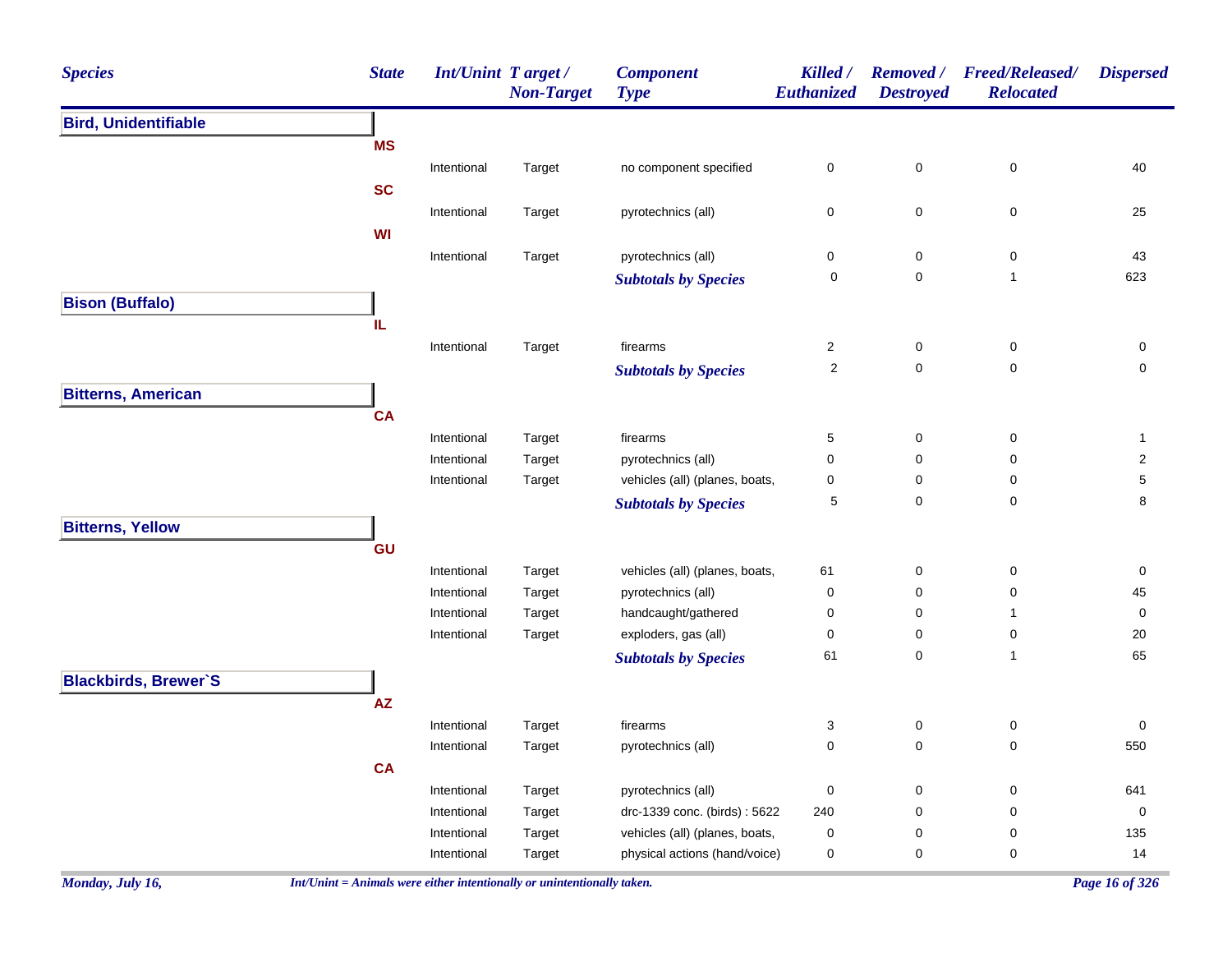| <b>Species</b>                | <b>State</b> | <b>Int/Unint Target/</b> | <b>Non-Target</b> | <b>Component</b><br><b>Type</b> | Killed /<br>Euthanized | <b>Destroyed</b> | Removed / Freed/Released/<br><b>Relocated</b> | <b>Dispersed</b>    |
|-------------------------------|--------------|--------------------------|-------------------|---------------------------------|------------------------|------------------|-----------------------------------------------|---------------------|
| <b>Blackbirds, Brewer'S</b>   |              |                          |                   |                                 |                        |                  |                                               |                     |
|                               | <b>CA</b>    |                          |                   |                                 |                        |                  |                                               |                     |
|                               |              | Intentional              | Target            | traps, decoy                    | 275                    | $\pmb{0}$        | $\pmb{0}$                                     | 0                   |
|                               |              | Intentional              | Target            | firearms                        | 41                     | $\pmb{0}$        | $\pmb{0}$                                     | 888                 |
|                               | co           |                          |                   |                                 |                        |                  |                                               |                     |
|                               |              | Intentional              | Target            | pyrotechnics (all)              | 0                      | $\pmb{0}$        | $\pmb{0}$                                     | 50                  |
|                               | <b>MS</b>    |                          |                   |                                 |                        |                  |                                               |                     |
|                               |              | Intentional              | Target            | firearms                        | 35                     | $\pmb{0}$        | $\mathsf 0$                                   | 98,000              |
|                               | NE           |                          |                   |                                 |                        |                  |                                               |                     |
|                               |              | UnIntentional            | NonTarget         | car/truck                       | 0                      | $\pmb{0}$        | $\pmb{0}$                                     | 0                   |
|                               | <b>WA</b>    |                          |                   |                                 |                        |                  |                                               |                     |
|                               |              | Intentional              |                   | drc-1339 conc. (birds): 5622    | 1,000                  | $\boldsymbol{0}$ | $\mathsf 0$                                   | 0                   |
|                               |              | Intentional              | Target<br>Target  | vehicles (all) (planes, boats,  | $\pmb{0}$              | $\mathbf 0$      | 0                                             | 5                   |
|                               |              | Intentional              | Target            | traps, decoy                    | 488                    | 0                | 0                                             | $\mathbf 0$         |
|                               |              | Intentional              | Target            | pyrotechnics (all)              | 0                      | $\boldsymbol{0}$ | $\pmb{0}$                                     | 2,254               |
|                               |              | Intentional              | Target            | firearms                        | 408                    | 0                | 0                                             | 450                 |
|                               |              |                          |                   |                                 | 2,490                  | $\boldsymbol{0}$ | 0                                             | 102,987             |
|                               |              |                          |                   | <b>Subtotals by Species</b>     |                        |                  |                                               |                     |
| <b>Blackbirds, Red-Winged</b> |              |                          |                   |                                 |                        |                  |                                               |                     |
|                               | <b>CA</b>    |                          |                   |                                 |                        |                  |                                               |                     |
|                               |              | Intentional              | Target            | pneumatics                      | 12                     | $\pmb{0}$        | $\pmb{0}$                                     | 9                   |
|                               |              | Intentional              | Target            | traps, decoy                    | 1,023                  | $\pmb{0}$        | 0                                             | $\mathsf{O}\xspace$ |
|                               |              | Intentional              | Target            | pyrotechnics (all)              | $\mathbf 0$            | $\mathbf 0$      | 0                                             | 6,584               |
|                               |              | Intentional              | Target            | firearms                        | 1,145                  | $\mathbf 0$      | 0                                             | 4,144               |
|                               |              | Intentional              | Target            | vehicles (all) (planes, boats,  | $\mathbf 0$            | $\mathbf 0$      | 0                                             | 391                 |
|                               |              | Intentional              | Target            | exploders, gas (all)            | 0                      | $\boldsymbol{0}$ | $\pmb{0}$                                     | 3                   |
|                               |              | Intentional              | Target            | drc-1339 conc. (birds): 5622    | 5,200                  | $\mathbf 0$      | 0                                             | 0                   |
|                               | co           |                          |                   |                                 |                        |                  |                                               |                     |
|                               |              | Intentional              | Target            | firearms                        | $18\,$                 | $\mathbf 0$      | $\mathsf 0$                                   | 14                  |
|                               | <b>FL</b>    |                          |                   |                                 |                        |                  |                                               |                     |
|                               |              | Intentional              | Target            | firearms                        | 233                    | $\boldsymbol{0}$ | 0                                             | 75                  |
|                               |              | Intentional              | Target            | pyrotechnics (all)              | 0                      | $\mathbf 0$      | $\pmb{0}$                                     | 875                 |
|                               | IA           |                          |                   |                                 |                        |                  |                                               |                     |
|                               |              | Intentional              | Target            | firearms                        | 25                     | $\mathbf 0$      | 0                                             | 1,100               |
|                               |              | Intentional              | Target            | pneumatics                      | 4                      | $\mathbf 0$      | $\mathbf 0$                                   | 0                   |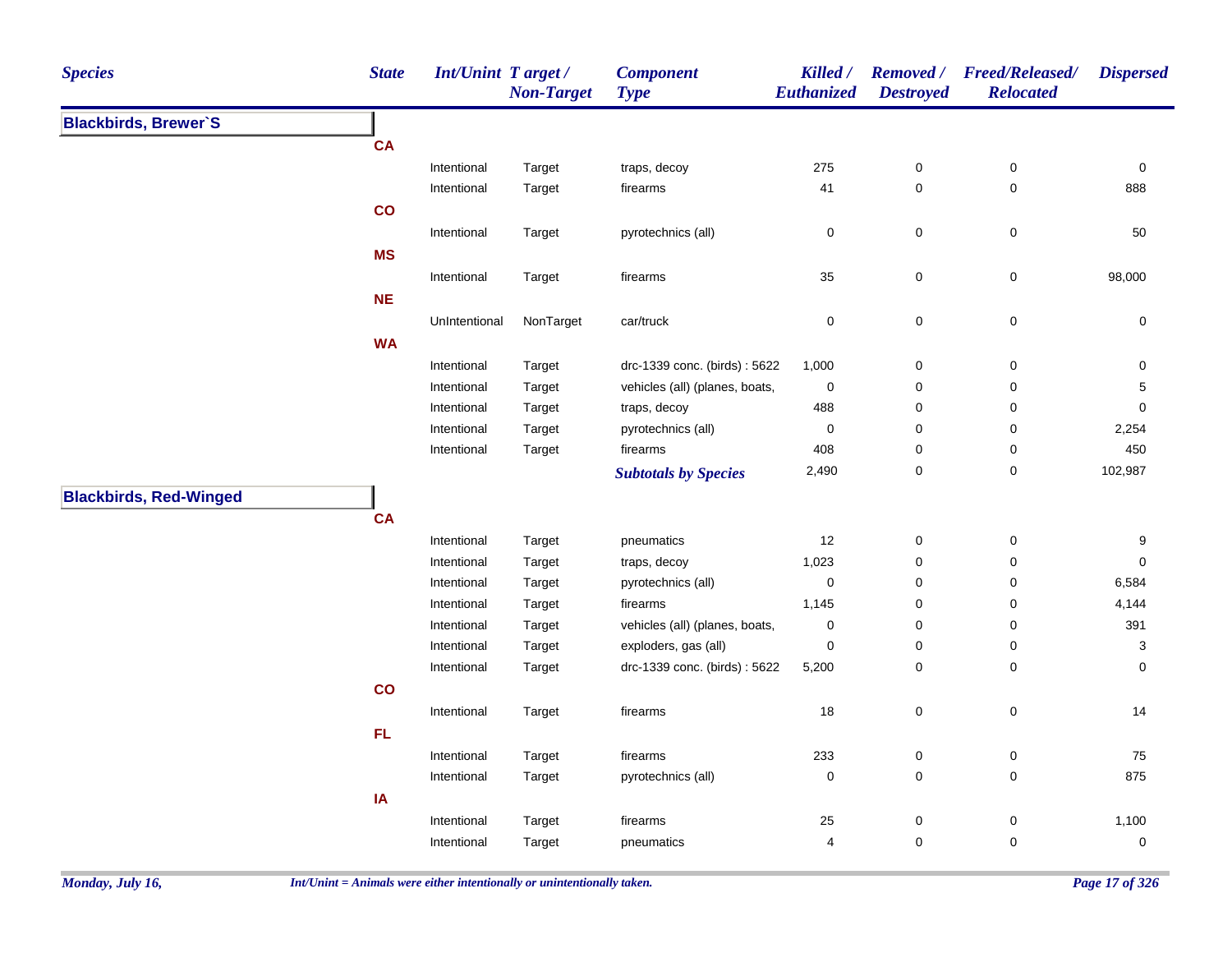| <b>Species</b>                | <b>State</b> | <b>Int/Unint Target/</b> | <b>Non-Target</b> | <b>Component</b><br><b>Type</b> | Killed /<br>Euthanized | <b>Destroyed</b> | Removed / Freed/Released/<br><b>Relocated</b> | <b>Dispersed</b> |
|-------------------------------|--------------|--------------------------|-------------------|---------------------------------|------------------------|------------------|-----------------------------------------------|------------------|
| <b>Blackbirds, Red-Winged</b> |              |                          |                   |                                 |                        |                  |                                               |                  |
|                               | IA           |                          |                   |                                 |                        |                  |                                               |                  |
|                               |              | Intentional              | Target            | nets, mist                      | $\boldsymbol{2}$       | $\pmb{0}$        | $\pmb{0}$                                     | 0                |
|                               | IL.          |                          |                   |                                 |                        |                  |                                               |                  |
|                               |              | UnIntentional            | NonTarget         | nets, mist                      | 0                      | 0                | 3                                             | $\mathbf 0$      |
|                               |              | Intentional              | Target            | pyrotechnics (all)              | $\mathbf 0$            | 0                | $\mathbf 0$                                   | 555              |
|                               |              | Intentional              | Target            | firearms                        | 114                    | $\mathsf 0$      | $\mathbf 0$                                   | 570              |
|                               | IN           |                          |                   |                                 |                        |                  |                                               |                  |
|                               |              | Intentional              | Target            | firearms                        | $\pmb{0}$              | $\pmb{0}$        | $\pmb{0}$                                     | 165              |
|                               | <b>KY</b>    |                          |                   |                                 |                        |                  |                                               |                  |
|                               |              | Intentional              | Target            | firearms                        | 57                     | $\mathsf 0$      | $\pmb{0}$                                     | 210              |
|                               |              | Intentional              | Target            | pyrotechnics (all)              | $\mathbf 0$            | $\mathsf 0$      | $\mathbf 0$                                   | 430              |
|                               | <b>MD</b>    |                          |                   |                                 |                        |                  |                                               |                  |
|                               |              | Intentional              | Target            | pyrotechnics (all)              | $\pmb{0}$              | $\mathsf 0$      | $\pmb{0}$                                     | 14               |
|                               |              | Intentional              | Target            | vehicles (all) (planes, boats,  | $\pmb{0}$              | $\pmb{0}$        | $\pmb{0}$                                     | $18$             |
|                               |              | Intentional              | Target            | firearms                        | 35                     | $\pmb{0}$        | $\pmb{0}$                                     | 34               |
|                               |              | Intentional              | Target            | traps, decoy                    | 3                      | $\mathsf 0$      | $\pmb{0}$                                     | $\pmb{0}$        |
|                               | MI           |                          |                   |                                 |                        |                  |                                               |                  |
|                               |              | UnIntentional            | NonTarget         | traps, decoy                    | 0                      | $\pmb{0}$        | 11                                            | $\pmb{0}$        |
|                               |              | Intentional              | Target            | pyrotechnics (all)              | 0                      | $\mathsf 0$      | $\mathbf 0$                                   | 50               |
|                               | <b>MN</b>    |                          |                   |                                 |                        |                  |                                               |                  |
|                               |              | Intentional              | Target            | traps, cage                     | 47                     | 0                | $\mathbf 0$                                   | 0                |
|                               | <b>MO</b>    |                          |                   |                                 |                        |                  |                                               |                  |
|                               |              | Intentional              | Target            | firearms                        | 68                     | $\pmb{0}$        | 0                                             | 626              |
|                               |              | Intentional              | Target            | drc-1339 conc. (356): 56228     | 5,000                  | 0                | 0                                             | $\mathbf 0$      |
|                               |              | UnIntentional            | NonTarget         | traps, snap (rat, mouse, etc.)  | $\overline{1}$         | $\pmb{0}$        | 0                                             | 0                |
|                               |              | Intentional              | Target            | pneumatics                      | 111                    | $\pmb{0}$        | 0                                             | 75               |
|                               |              | Intentional              | Target            | pyrotechnics (all)              | $\mathbf 0$            | 0                | 0                                             | 4,685            |
|                               |              | Intentional              | Target            | vehicles (all) (planes, boats,  | $\mathbf 0$            | $\mathbf 0$      | $\mathbf 0$                                   | 10               |
|                               | <b>MS</b>    |                          |                   |                                 |                        |                  |                                               |                  |
|                               |              | Intentional              | Target            | firearms                        | 11                     | $\mathsf 0$      | $\boldsymbol{0}$                              | 54,500           |
|                               | <b>NE</b>    |                          |                   |                                 |                        |                  |                                               |                  |
|                               |              | Intentional              |                   | firearms                        | 16                     | $\pmb{0}$        | $\pmb{0}$                                     | $\mathbf 0$      |
|                               |              |                          | Target            |                                 | 0                      | $\mathbf 0$      | $\mathbf 0$                                   | $\mathbf 0$      |
|                               |              | Intentional              | Target            | car/truck                       |                        |                  |                                               |                  |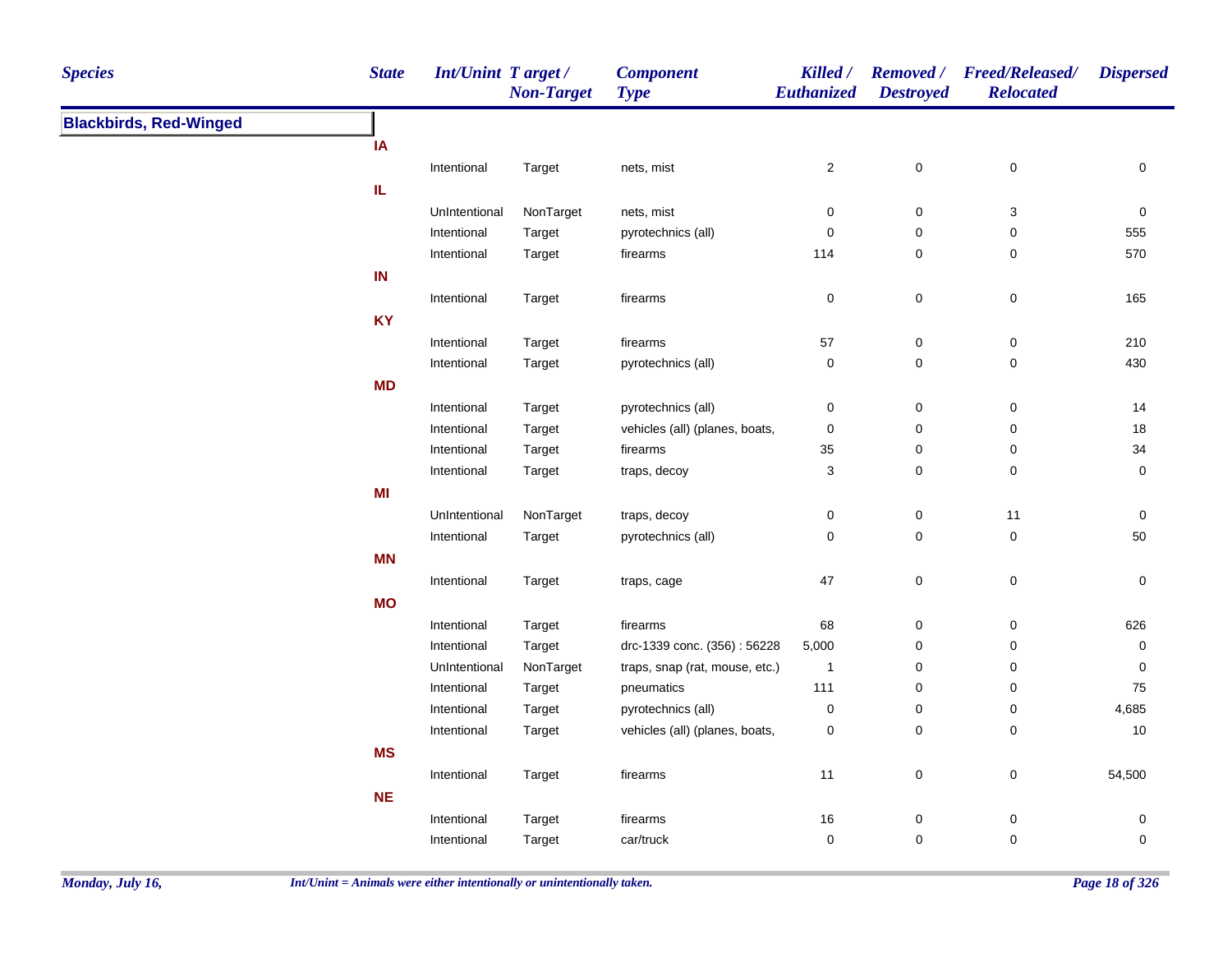| <b>Species</b>                | <b>State</b> | <b>Int/Unint Target/</b> | <b>Non-Target</b> | <b>Component</b><br><b>Type</b> | Killed /<br><b>Euthanized</b> | <b>Destroyed</b> | Removed / Freed/Released/<br><b>Relocated</b> | <b>Dispersed</b> |
|-------------------------------|--------------|--------------------------|-------------------|---------------------------------|-------------------------------|------------------|-----------------------------------------------|------------------|
| <b>Blackbirds, Red-Winged</b> |              |                          |                   |                                 |                               |                  |                                               |                  |
|                               | <b>NE</b>    |                          |                   |                                 |                               |                  |                                               |                  |
|                               |              | Intentional              | Target            | traps, cage                     | 12                            | $\pmb{0}$        | $\pmb{0}$                                     | 0                |
|                               | <b>NH</b>    |                          |                   |                                 |                               |                  |                                               |                  |
|                               |              | Intentional              | Target            | no component specified          | 0                             | 0                | $\pmb{0}$                                     | 0                |
|                               |              | Intentional              | Target            | car/truck                       | 0                             | 0                | $\pmb{0}$                                     | 0                |
|                               | NJ           |                          |                   |                                 |                               |                  |                                               |                  |
|                               |              | Intentional              | Target            | traps, z-(other)                | 10                            | $\pmb{0}$        | $\pmb{0}$                                     | 0                |
|                               |              | Intentional              | Target            | firearms                        | 17                            | 0                | $\mathbf 0$                                   | 0                |
|                               | <b>NM</b>    |                          |                   |                                 |                               |                  |                                               |                  |
|                               |              | Intentional              | Target            | firearms                        | 11                            | 0                | $\pmb{0}$                                     | 0                |
|                               | <b>NY</b>    |                          |                   |                                 |                               |                  |                                               |                  |
|                               |              | UnIntentional            | NonTarget         | traps, decoy                    | 0                             | 0                | $\mathsf 0$                                   | 5                |
|                               | OH           |                          |                   |                                 |                               |                  |                                               |                  |
|                               |              | Intentional              | Target            | firearms                        | 661                           | 0                | 0                                             | 1,069            |
|                               |              | Intentional              | Target            | traps, decoy                    | $\pmb{0}$                     | 0                | 0                                             | $\pmb{0}$        |
|                               |              | Intentional              | Target            | pyrotechnics (all)              | 0                             | 0                | 0                                             | 8,242            |
|                               |              | Intentional              | Target            | handcaught/gathered             | 28                            | 0                | 0                                             | 0                |
|                               | OK           |                          |                   |                                 |                               |                  |                                               |                  |
|                               |              | Intentional              | Target            | firearms                        | 81                            | 0                | $\pmb{0}$                                     | 4                |
|                               | PA           |                          |                   |                                 |                               |                  |                                               |                  |
|                               |              | Intentional              | Target            | repellent, rejex-it tp: 58035-  | 0                             | 0                | $\pmb{0}$                                     | 5,000            |
|                               |              | Intentional              | Target            | vehicles (all) (planes, boats,  | $\pmb{0}$                     | 0                | $\pmb{0}$                                     | 320              |
|                               |              | Intentional              | Target            | traps, decoy                    | $\boldsymbol{7}$              | $\pmb{0}$        | $\pmb{0}$                                     | $\pmb{0}$        |
|                               |              | Intentional              | Target            | pyrotechnics (all)              | $\pmb{0}$                     | 0                | $\pmb{0}$                                     | 7,598            |
|                               |              | Intentional              | Target            | firearms                        | $\boldsymbol{2}$              | $\pmb{0}$        | $\mathbf 0$                                   | $38\,$           |
|                               | <b>SC</b>    |                          |                   |                                 |                               |                  |                                               |                  |
|                               |              | Intentional              | Target            | pyrotechnics (all)              | $\pmb{0}$                     | 0                | $\pmb{0}$                                     | 375              |
|                               |              | Intentional              | Target            | firearms                        | 37                            | 0                | $\pmb{0}$                                     | $38\,$           |
|                               | <b>TX</b>    |                          |                   |                                 |                               |                  |                                               |                  |
|                               |              | Intentional              | Target            | firearms                        | 3                             | 0                | $\pmb{0}$                                     | 0                |
|                               |              | Intentional              | Target            | pyrotechnics (all)              | 0                             | 0                | $\pmb{0}$                                     | 530              |
|                               |              | Intentional              | Target            | drc-1339 conc. (356): 56228     | 25                            | 0                | $\pmb{0}$                                     | 0                |
|                               | <b>VA</b>    |                          |                   |                                 |                               |                  |                                               |                  |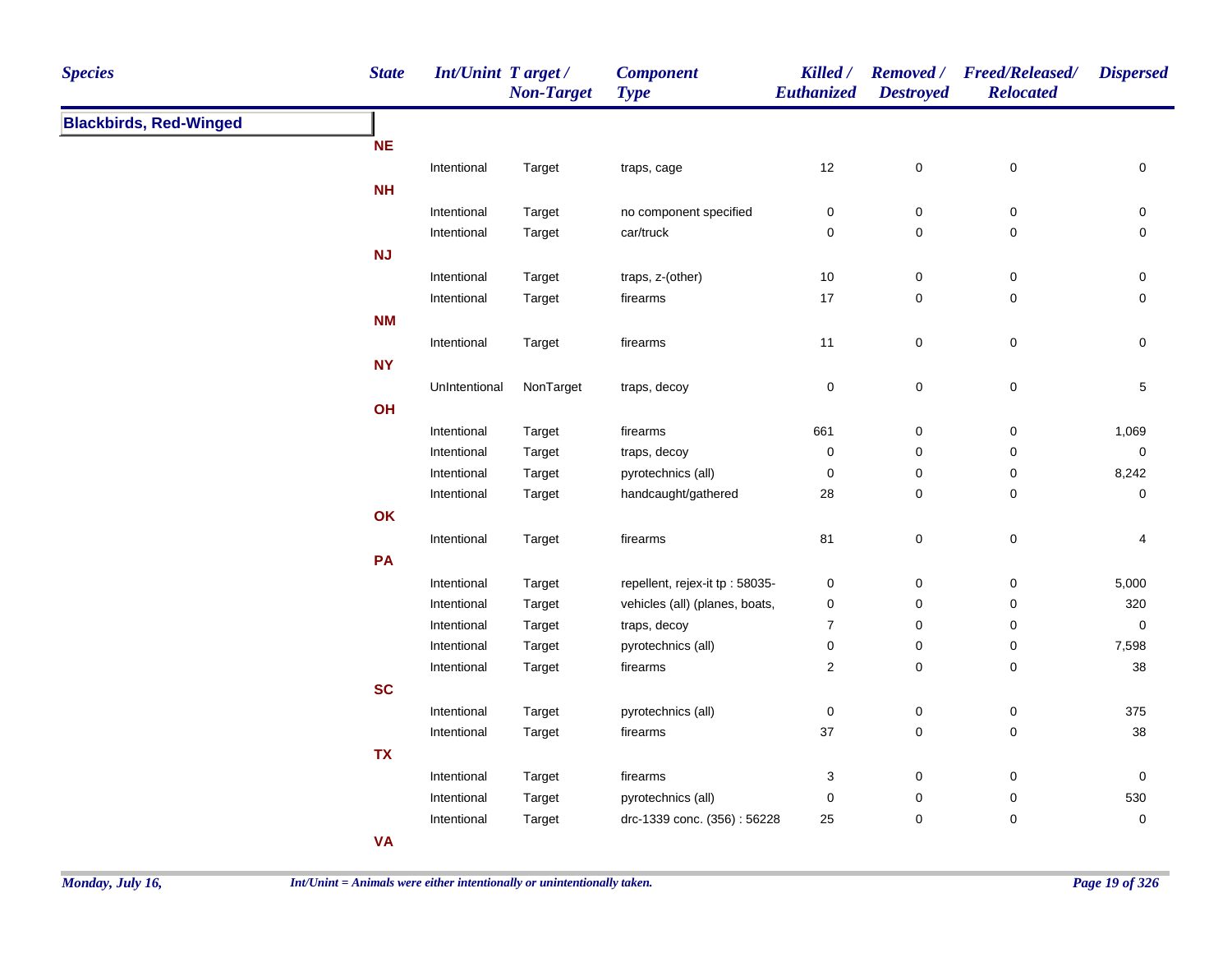| <b>Species</b>                       | <b>State</b> | <b>Int/Unint Target/</b> | <b>Non-Target</b> | <b>Component</b><br><b>Type</b> | Killed /<br>Euthanized  | <b>Removed</b> /<br><b>Destroyed</b> | <b>Freed/Released/</b><br><b>Relocated</b> | <b>Dispersed</b> |
|--------------------------------------|--------------|--------------------------|-------------------|---------------------------------|-------------------------|--------------------------------------|--------------------------------------------|------------------|
| <b>Blackbirds, Red-Winged</b>        |              |                          |                   |                                 |                         |                                      |                                            |                  |
|                                      | <b>VA</b>    |                          |                   |                                 |                         |                                      |                                            |                  |
|                                      |              | Intentional              | Target            | vehicles (all) (planes, boats,  | 0                       | 0                                    | 0                                          | 0                |
|                                      |              | Intentional              | Target            | pyrotechnics (all)              | 0                       | $\mathbf 0$                          | 0                                          | 1,432            |
|                                      |              | Intentional              | Target            | firearms                        | 41                      | $\pmb{0}$                            | 0                                          | 153              |
|                                      |              | UnIntentional            | NonTarget         | traps, decoy                    | 0                       | 0                                    | $10$                                       | 0                |
|                                      |              | Intentional              | Target            | drc-1339 conc. (356): 56228     | 0                       | $\mathbf 0$                          | $\pmb{0}$                                  | $\mathbf 0$      |
|                                      | <b>WA</b>    |                          |                   |                                 |                         |                                      |                                            |                  |
|                                      |              | Intentional              | Target            | traps, decoy                    | 985                     | $\pmb{0}$                            | $\pmb{0}$                                  | 0                |
|                                      |              | Intentional              | Target            | firearms                        | $10$                    | $\mathbf 0$                          | $\pmb{0}$                                  | 0                |
|                                      | <b>WI</b>    |                          |                   |                                 |                         |                                      |                                            |                  |
|                                      |              | Intentional              | Target            | firearms                        | 67                      | $\pmb{0}$                            | 0                                          | 5                |
|                                      |              | Intentional              | Target            | vehicles (all) (planes, boats,  | 0                       | 0                                    | 0                                          | 1                |
|                                      |              | Intentional              | Target            | pyrotechnics (all)              | 0                       | 0                                    | 0                                          | 183              |
|                                      |              |                          |                   | <b>Subtotals by Species</b>     | 15,122                  | $\pmb{0}$                            | 24                                         | 100,130          |
| <b>Blackbirds, Yellow-Headed</b>     |              |                          |                   |                                 |                         |                                      |                                            |                  |
|                                      | <b>CA</b>    |                          |                   |                                 |                         |                                      |                                            |                  |
|                                      |              | Intentional              | Target            | traps, decoy                    | 691                     | 0                                    | 0                                          | 0                |
|                                      |              | Intentional              | Target            | firearms                        | $\overline{\mathbf{c}}$ | 0                                    | 0                                          | 0                |
|                                      |              | UnIntentional            | NonTarget         | traps, decoy                    | 1                       | 0                                    | $\mathbf 2$                                | 0                |
|                                      |              | Intentional              | Target            | pneumatics                      | 0                       | $\mathbf 0$                          | 0                                          | 6                |
|                                      |              | Intentional              | Target            | vehicles (all) (planes, boats,  | 0                       | $\pmb{0}$                            | 0                                          | $\mathbf{1}$     |
|                                      |              | Intentional              | Target            | drc-1339 conc. (birds): 5622    | 800                     | 0                                    | 0                                          | 0                |
|                                      | <b>WA</b>    |                          |                   |                                 |                         |                                      |                                            |                  |
|                                      |              | UnIntentional            | NonTarget         | traps, decoy                    | 0                       | 0                                    | $\mathbf{1}$                               | 0                |
|                                      |              | Intentional              | Target            | traps, decoy                    | 13                      | 0                                    | $\pmb{0}$                                  | 0                |
|                                      |              |                          |                   | <b>Subtotals by Species</b>     | 1,507                   | 0                                    | 3                                          | $\overline{7}$   |
| <b>Blackbirds, Z-(Mixed Species)</b> |              |                          |                   |                                 |                         |                                      |                                            |                  |
|                                      | <b>AR</b>    |                          |                   |                                 |                         |                                      |                                            |                  |
|                                      |              |                          |                   |                                 |                         |                                      |                                            |                  |
|                                      |              | Intentional              | Target            | pyrotechnics (all)              | 0                       | $\pmb{0}$                            | $\pmb{0}$                                  | 1,800,000        |
|                                      | <b>CA</b>    |                          |                   |                                 |                         |                                      |                                            |                  |
|                                      |              | Intentional              | Target            | firearms                        | 0                       | $\pmb{0}$                            | $\pmb{0}$                                  | 28               |
|                                      |              | Intentional              | Target            | dog                             | 0                       | 0                                    | 0                                          | 50               |
|                                      |              | Intentional              | Target            | pyrotechnics (all)              | 0                       | $\mathbf 0$                          | 0                                          | 978              |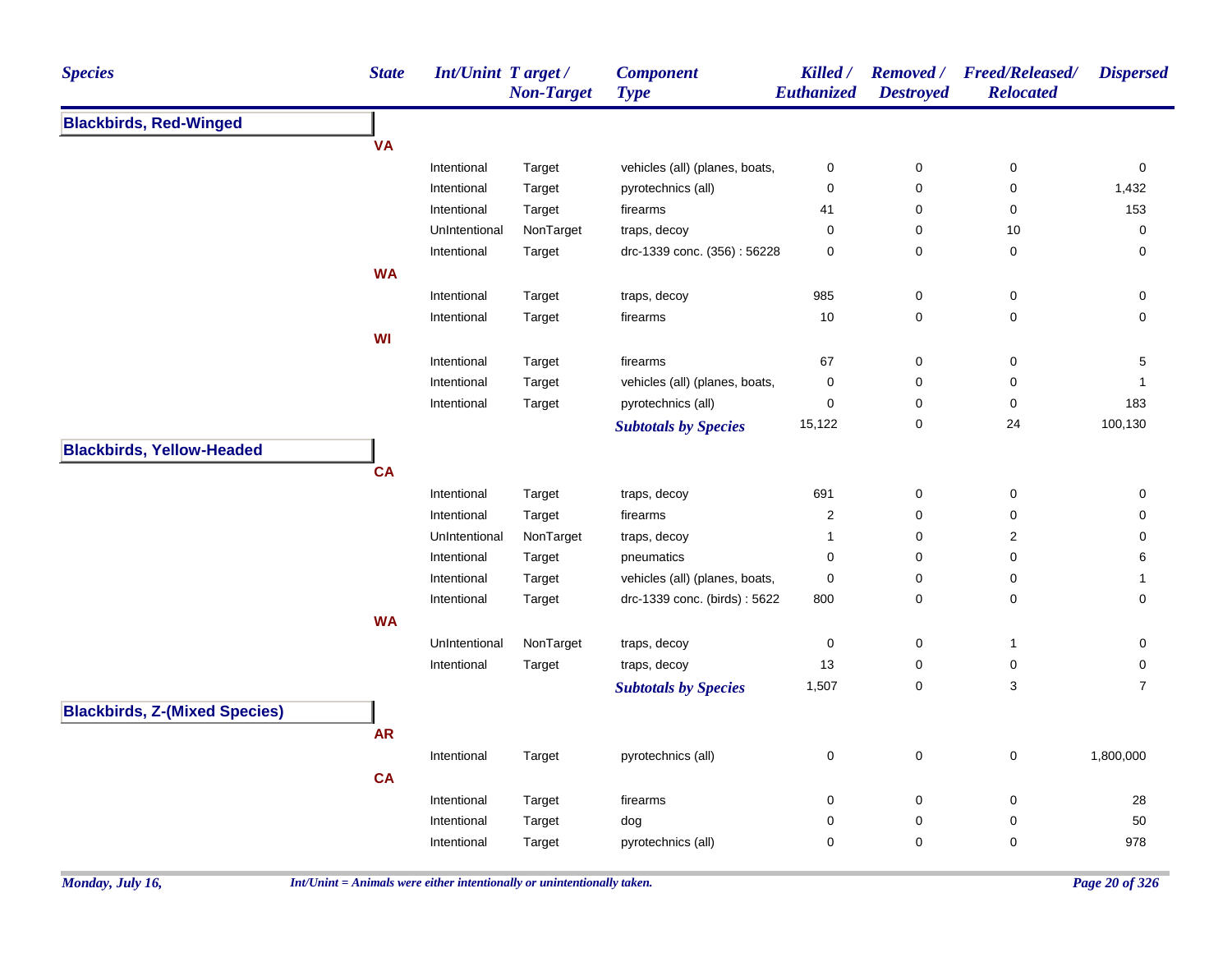| <b>Species</b>                       | <b>State</b> | <b>Int/Unint Target/</b> | <b>Non-Target</b> | <b>Component</b><br><b>Type</b> | Killed /<br>Euthanized | <b>Destroyed</b> | Removed / Freed/Released/<br><b>Relocated</b> | <b>Dispersed</b> |
|--------------------------------------|--------------|--------------------------|-------------------|---------------------------------|------------------------|------------------|-----------------------------------------------|------------------|
| <b>Blackbirds, Z-(Mixed Species)</b> |              |                          |                   |                                 |                        |                  |                                               |                  |
|                                      | <b>CA</b>    |                          |                   |                                 |                        |                  |                                               |                  |
|                                      |              | Intentional              | Target            | physical actions (hand/voice)   | 0                      | $\pmb{0}$        | $\boldsymbol{0}$                              | 13               |
|                                      |              | Intentional              | Target            | vehicles (all) (planes, boats,  | $\pmb{0}$              | $\mathbf 0$      | $\pmb{0}$                                     | 497              |
|                                      | co           |                          |                   |                                 |                        |                  |                                               |                  |
|                                      |              | Intentional              | Target            | handcaught/gathered             | 0                      | $\mathbf 0$      | $\mathbf{1}$                                  | 0                |
|                                      | GA           |                          |                   |                                 |                        |                  |                                               |                  |
|                                      |              | Intentional              | Target            | pyrotechnics (all)              | $\mathsf 0$            | $\mathbf 0$      | $\mathbf 0$                                   | 200              |
|                                      | IA           |                          |                   |                                 |                        |                  |                                               |                  |
|                                      |              | Intentional              | Target            | pneumatics                      | 269                    | $\pmb{0}$        | $\mathsf 0$                                   | 0                |
|                                      | KS           |                          |                   |                                 |                        |                  |                                               |                  |
|                                      |              | Intentional              | Target            | firearms                        | $\mathsf 0$            | $\mathbf 0$      | $\pmb{0}$                                     | 200              |
|                                      |              | Intentional              | Target            | handcaught/gathered             | $\mathsf 0$            | 1                | $\pmb{0}$                                     | $\mathsf 0$      |
|                                      | <b>KY</b>    |                          |                   |                                 |                        |                  |                                               |                  |
|                                      |              | Intentional              | Target            | pyrotechnics (all)              | 0                      | $\boldsymbol{0}$ | $\boldsymbol{0}$                              | 863,883          |
|                                      |              | Intentional              | Target            | hand tools                      | $\mathbf 0$            | $\pmb{0}$        | $\pmb{0}$                                     | 3,500            |
|                                      |              | Intentional              | Target            | firearms                        | 1,217                  | 0                | $\pmb{0}$                                     | 12,590           |
|                                      | <b>MD</b>    |                          |                   |                                 |                        |                  |                                               |                  |
|                                      |              | Intentional              | Target            | pyrotechnics (all)              | $\pmb{0}$              | $\pmb{0}$        | $\boldsymbol{0}$                              | 1,300            |
|                                      |              | Intentional              | Target            | vehicles (all) (planes, boats,  | 0                      | 0                | 0                                             | 25               |
|                                      |              | Intentional              | Target            | firearms                        | 0                      | 0                | $\mathbf 0$                                   | 41               |
|                                      | <b>MO</b>    |                          |                   |                                 |                        |                  |                                               |                  |
|                                      |              | Intentional              | Target            | vehicles (all) (planes, boats,  | $\pmb{0}$              | $\mathbf 0$      | $\boldsymbol{0}$                              | 1,227            |
|                                      |              | Intentional              | Target            | pyrotechnics (all)              | 0                      | $\mathbf 0$      | $\mathbf 0$                                   | 9,607,975        |
|                                      |              | Intentional              | Target            | pneumatics                      | 0                      | $\mathbf 0$      | $\mathbf 0$                                   | 530              |
|                                      |              | Intentional              | Target            | firearms                        | $\mathbf 0$            | $\mathbf 0$      | $\pmb{0}$                                     | 510,987          |
|                                      | <b>MS</b>    |                          |                   |                                 |                        |                  |                                               |                  |
|                                      |              | Intentional              | Target            | no component specified          | 0                      | $\mathbf 0$      | $\pmb{0}$                                     | 20,000           |
|                                      |              | Intentional              | Target            | pyrotechnics (all)              | $\pmb{0}$              | $\pmb{0}$        | $\pmb{0}$                                     | 40,000           |
|                                      | <b>NC</b>    |                          |                   |                                 |                        |                  |                                               |                  |
|                                      |              | Intentional              | Target            | pyrotechnics (all)              | $\pmb{0}$              | $\pmb{0}$        | $\pmb{0}$                                     | 5,000            |
|                                      |              | Intentional              | Target            | firearms                        | 41                     | $\pmb{0}$        | $\pmb{0}$                                     | $\pmb{0}$        |
|                                      | <b>NE</b>    |                          |                   |                                 |                        |                  |                                               |                  |
|                                      |              | Intentional              | Target            | car/truck                       | $\mathsf 0$            | 0                | $\pmb{0}$                                     | $\mathsf 0$      |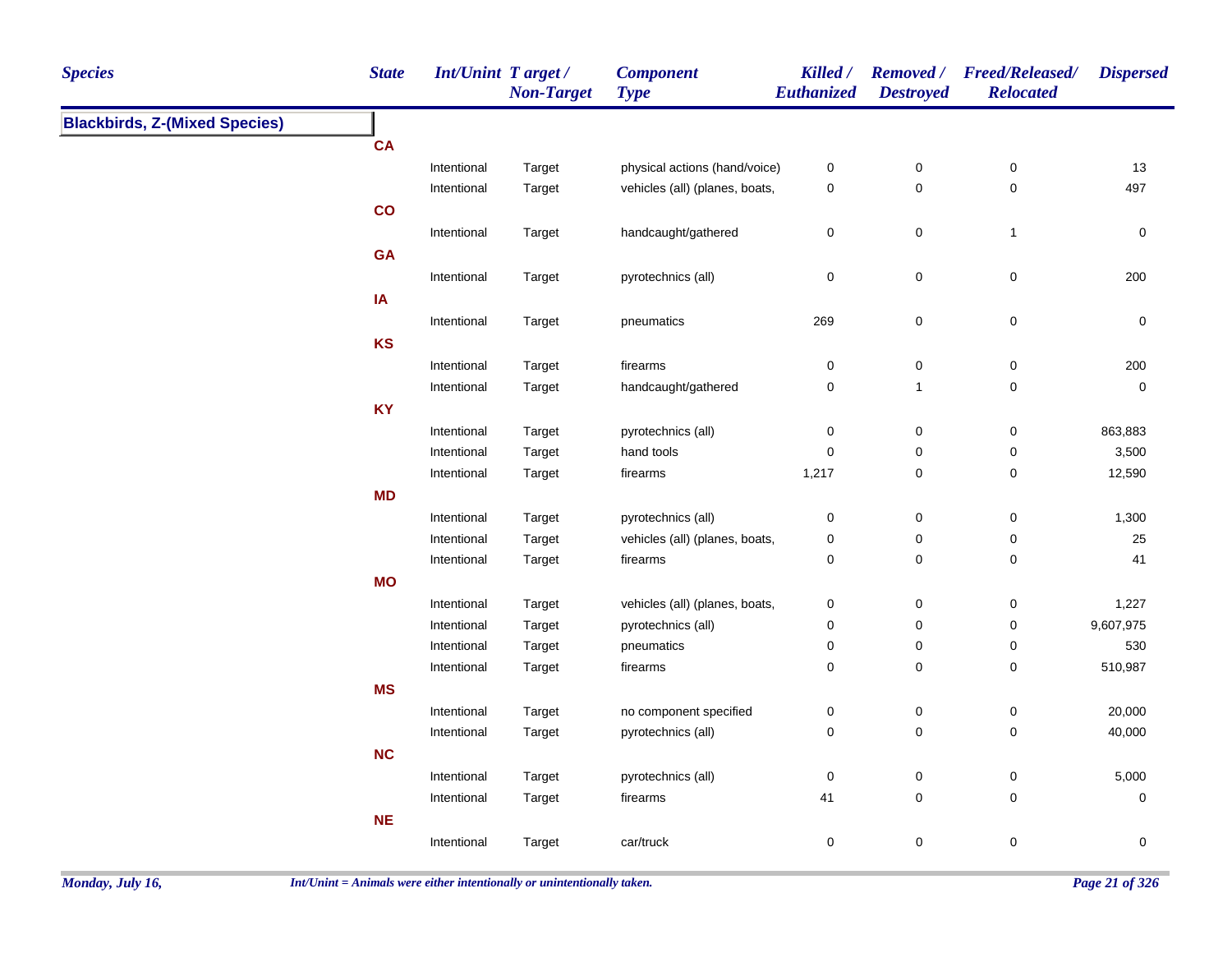| <b>Species</b>                       | <b>State</b> | Int/Unint Target/ | <b>Non-Target</b> | <b>Component</b><br><b>Type</b>     | Killed /<br>Euthanized | <b>Destroyed</b> | Removed / Freed/Released/<br><b>Relocated</b> | <b>Dispersed</b> |
|--------------------------------------|--------------|-------------------|-------------------|-------------------------------------|------------------------|------------------|-----------------------------------------------|------------------|
| <b>Blackbirds, Z-(Mixed Species)</b> |              |                   |                   |                                     |                        |                  |                                               |                  |
|                                      | <b>NE</b>    |                   |                   |                                     |                        |                  |                                               |                  |
|                                      |              | Intentional       | Target            | firearms                            | 0                      | $\pmb{0}$        | 0                                             | 960              |
|                                      |              | Intentional       | Target            | exploders, gas (all)                | $\pmb{0}$              | $\mathbf 0$      | $\pmb{0}$                                     | 1,500            |
|                                      |              | Intentional       | Target            | pyrotechnics (all)                  | $\mathbf 0$            | $\mathbf 0$      | $\pmb{0}$                                     | 5,359            |
|                                      | <b>NV</b>    |                   |                   |                                     |                        |                  |                                               |                  |
|                                      |              | Intentional       | Target            | drc-1339 conc. (birds): 5622 16,500 |                        | 0                | 0                                             | $\mathbf 0$      |
|                                      | OH           |                   |                   |                                     |                        |                  |                                               |                  |
|                                      |              | UnIntentional     | NonTarget         | nets, mist                          | $\mathbf 0$            | $\pmb{0}$        | $\overline{1}$                                | $\mathbf 0$      |
|                                      | OK           |                   |                   |                                     |                        |                  |                                               |                  |
|                                      |              | Intentional       | Target            | firearms                            | 66                     | $\pmb{0}$        | $\pmb{0}$                                     | 1,025            |
|                                      |              | Intentional       | Target            | drc-1339 conc. (356): 56228         | 150                    | 0                | $\mathbf 0$                                   | 0                |
|                                      | <b>TN</b>    |                   |                   |                                     |                        |                  |                                               |                  |
|                                      |              | Intentional       | Target            | exploders, gas (all)                | 0                      | $\mathbf 0$      | 0                                             | 100              |
|                                      |              | Intentional       | Target            | vehicles (all) (planes, boats,      | $\pmb{0}$              | $\pmb{0}$        | 0                                             | 100              |
|                                      |              | Intentional       | Target            | pyrotechnics (all)                  | $\pmb{0}$              | $\pmb{0}$        | $\mathbf 0$                                   | 6,250            |
|                                      | <b>TX</b>    |                   |                   |                                     |                        |                  |                                               |                  |
|                                      |              | Intentional       | Target            | lights (all)                        | 0                      | $\mathbf 0$      | 0                                             | 1,450            |
|                                      |              | Intentional       | Target            | electronic harassment devic         | $\pmb{0}$              | $\pmb{0}$        | 0                                             | 13,000           |
|                                      |              | Intentional       | Target            | vehicles (all) (planes, boats,      | 0                      | 0                | 0                                             | 1,100            |
|                                      |              | Intentional       | Target            | repellents, mechanical              | $\pmb{0}$              | $\pmb{0}$        | 0                                             | 5,010            |
|                                      | <b>VA</b>    |                   |                   |                                     |                        |                  |                                               |                  |
|                                      |              | Intentional       | Target            | electronic harassment devic         | 0                      | $\pmb{0}$        | $\mathbf 0$                                   | 3,910            |
|                                      |              | Intentional       | Target            | lights (all)                        | 0                      | 0                | 0                                             | 63               |
|                                      |              | Intentional       | Target            | pyrotechnics (all)                  | $\pmb{0}$              | $\pmb{0}$        | 0                                             | 40,525           |
|                                      | <b>WA</b>    |                   |                   |                                     |                        |                  |                                               |                  |
|                                      |              | Intentional       | Target            | pyrotechnics (all)                  | $\mathbf 0$            | $\mathbf 0$      | 0                                             | 3,900            |
|                                      |              | Intentional       | Target            | firearms                            | 20                     | 0                | 0                                             | 0                |
|                                      |              | Intentional       | Target            | traps, decoy                        | $\mathbf 5$            | $\pmb{0}$        | 0                                             | $\mathbf 0$      |
|                                      |              |                   |                   | <b>Subtotals by Species</b>         | 18,268                 | $\mathbf{1}$     | $\overline{c}$                                | 12,953,276       |
| <b>Blackbirds, Z-(Other)</b>         |              |                   |                   |                                     |                        |                  |                                               |                  |
|                                      | <b>CA</b>    |                   |                   |                                     |                        |                  |                                               |                  |
|                                      |              | Intentional       | Target            | vehicles (all) (planes, boats,      | $\mathbf 0$            | $\pmb{0}$        | $\pmb{0}$                                     | $\sqrt{5}$       |
|                                      | <b>KS</b>    |                   |                   |                                     |                        |                  |                                               |                  |
|                                      |              |                   |                   |                                     |                        |                  |                                               |                  |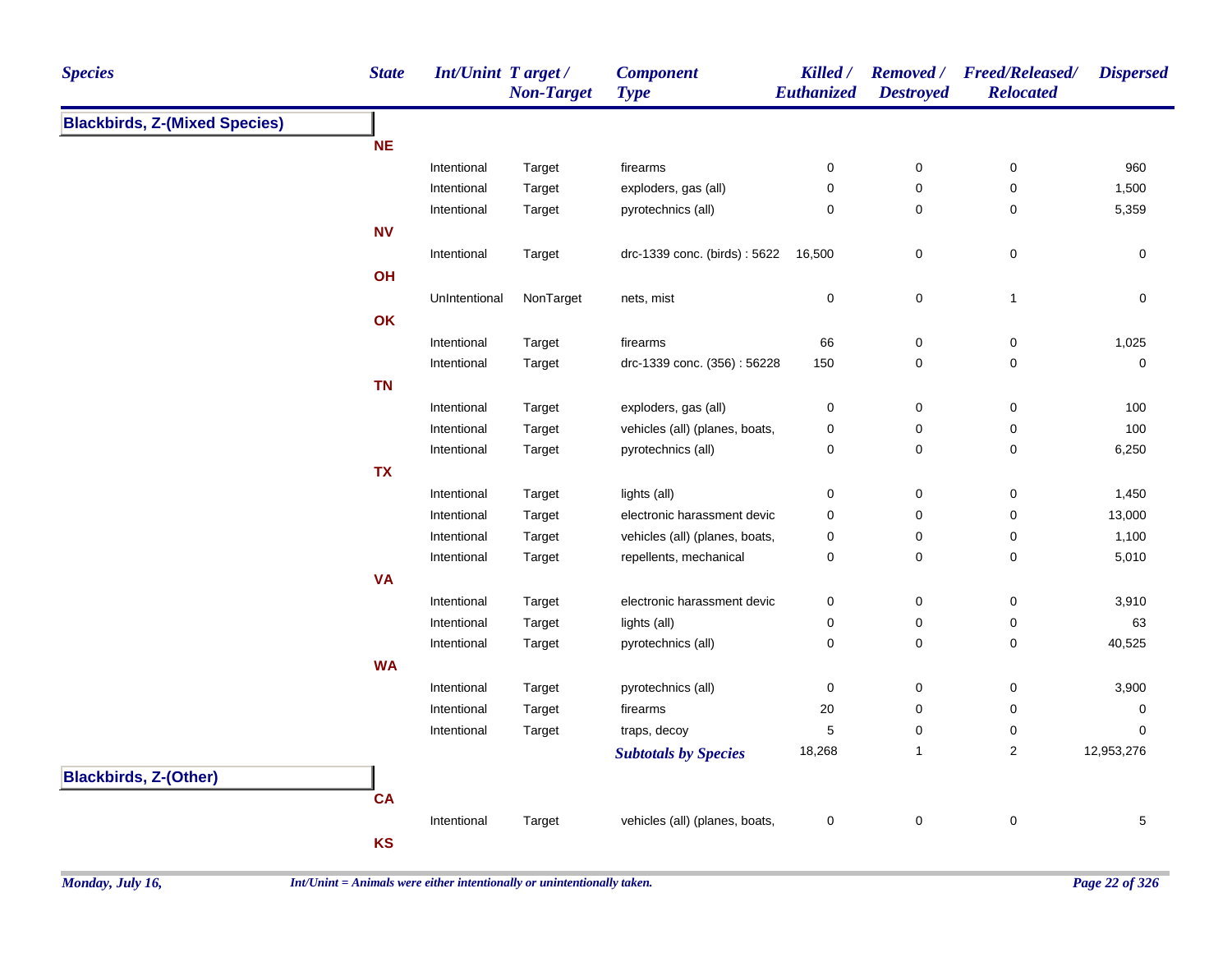| <b>Species</b>               | <b>State</b> | <b>Int/Unint Target/</b> | <b>Non-Target</b> | <b>Component</b><br><b>Type</b> | Killed /<br><b>Euthanized</b> | <b>Destroyed</b> | Removed / Freed/Released/<br><b>Relocated</b> | <b>Dispersed</b> |
|------------------------------|--------------|--------------------------|-------------------|---------------------------------|-------------------------------|------------------|-----------------------------------------------|------------------|
| <b>Blackbirds, Z-(Other)</b> |              |                          |                   |                                 |                               |                  |                                               |                  |
|                              | <b>KS</b>    |                          |                   |                                 |                               |                  |                                               |                  |
|                              |              | Intentional              | Target            | firearms                        | 13                            | $\pmb{0}$        | $\pmb{0}$                                     | 0                |
|                              |              |                          |                   | <b>Subtotals by Species</b>     | 13                            | $\mathsf 0$      | $\pmb{0}$                                     | $\sqrt{5}$       |
| <b>Bobcats</b>               |              |                          |                   |                                 |                               |                  |                                               |                  |
|                              | <b>AL</b>    |                          |                   |                                 |                               |                  |                                               |                  |
|                              |              | UnIntentional            | NonTarget         | traps, leghold (steel jaw)      | 0                             | 0                | $\mathbf{1}$                                  | 0                |
|                              | AZ           |                          |                   |                                 |                               |                  |                                               |                  |
|                              |              | Intentional              | Target            | traps, leghold (steel jaw)      | $\overline{\mathbf{c}}$       | $\pmb{0}$        | $\mathbf{1}$                                  | 0                |
|                              |              | UnIntentional            | NonTarget         | traps, leghold (steel jaw)      | $\overline{c}$                | 0                | 14                                            | 0                |
|                              | <b>CA</b>    |                          |                   |                                 |                               |                  |                                               |                  |
|                              |              | UnIntentional            | NonTarget         | snares, neck                    | $\mathbf{1}$                  | $\pmb{0}$        | $\mathbf{1}$                                  | 0                |
|                              |              | Intentional              | Target            | firearms                        | 12                            | 0                | 0                                             | 0                |
|                              |              | UnIntentional            | NonTarget         | traps, leghold (padded jaw)     | 0                             | 0                | 3                                             | 0                |
|                              |              | Intentional              | Target            | dog                             | 0                             | 0                | $\overline{\mathbf{c}}$                       | 0                |
|                              |              | Intentional              | Target            | calling device, electronic      | 1                             | 0                | 0                                             | 0                |
|                              |              | Intentional              | Target            | spotlight                       | $\mathbf{1}$                  | 0                | 0                                             | 0                |
|                              |              | UnIntentional            | NonTarget         | snares, foot/leg                | 0                             | 0                | $\boldsymbol{2}$                              | 0                |
|                              |              | Intentional              | Target            | snares, foot/leg                | $\mathbf{1}$                  | 0                | $\mathbf 2$                                   | 0                |
|                              |              | Intentional              | Target            | snares, neck                    | 6                             | 0                | $\pmb{0}$                                     | 0                |
|                              |              | UnIntentional            | NonTarget         | dog                             | 0                             | 0                | 1                                             | 0                |
|                              |              | Intentional              | Target            | handcaught/gathered             | 1                             | 0                | 1                                             | 0                |
|                              |              | Intentional              | Target            | traps, leghold (padded jaw)     | $\mathbf{1}$                  | 0                | 0                                             | 0                |
|                              |              | Intentional              | Target            | traps, cage                     | 24                            | 0                | 0                                             | 0                |
|                              | co           |                          |                   |                                 |                               |                  |                                               |                  |
|                              |              | UnIntentional            | NonTarget         | traps, leghold (padded jaw)     | 0                             | 0                | $\overline{\mathbf{c}}$                       | 0                |
|                              |              | Intentional              | Target            | snares, neck                    | $\mathbf{1}$                  | 0                | 0                                             | 0                |
|                              |              | Intentional              | Target            | firearms                        | $\mathbf{1}$                  | 0                | 0                                             | 0                |
|                              | FL           |                          |                   |                                 |                               |                  |                                               |                  |
|                              |              | UnIntentional            | NonTarget         | snares, neck                    | 0                             | 0                | 1                                             | 0                |
|                              | GA           |                          |                   |                                 |                               |                  |                                               |                  |
|                              |              | Intentional              | Target            | firearms                        | $\mathbf{1}$                  | $\pmb{0}$        | 0                                             | 0                |
|                              |              | Intentional              | Target            | traps, cage                     | 3                             | 0                | 0                                             | 0                |
|                              |              | Intentional              | Target            | traps, leghold (steel jaw)      | 55                            | 0                | 0                                             | 0                |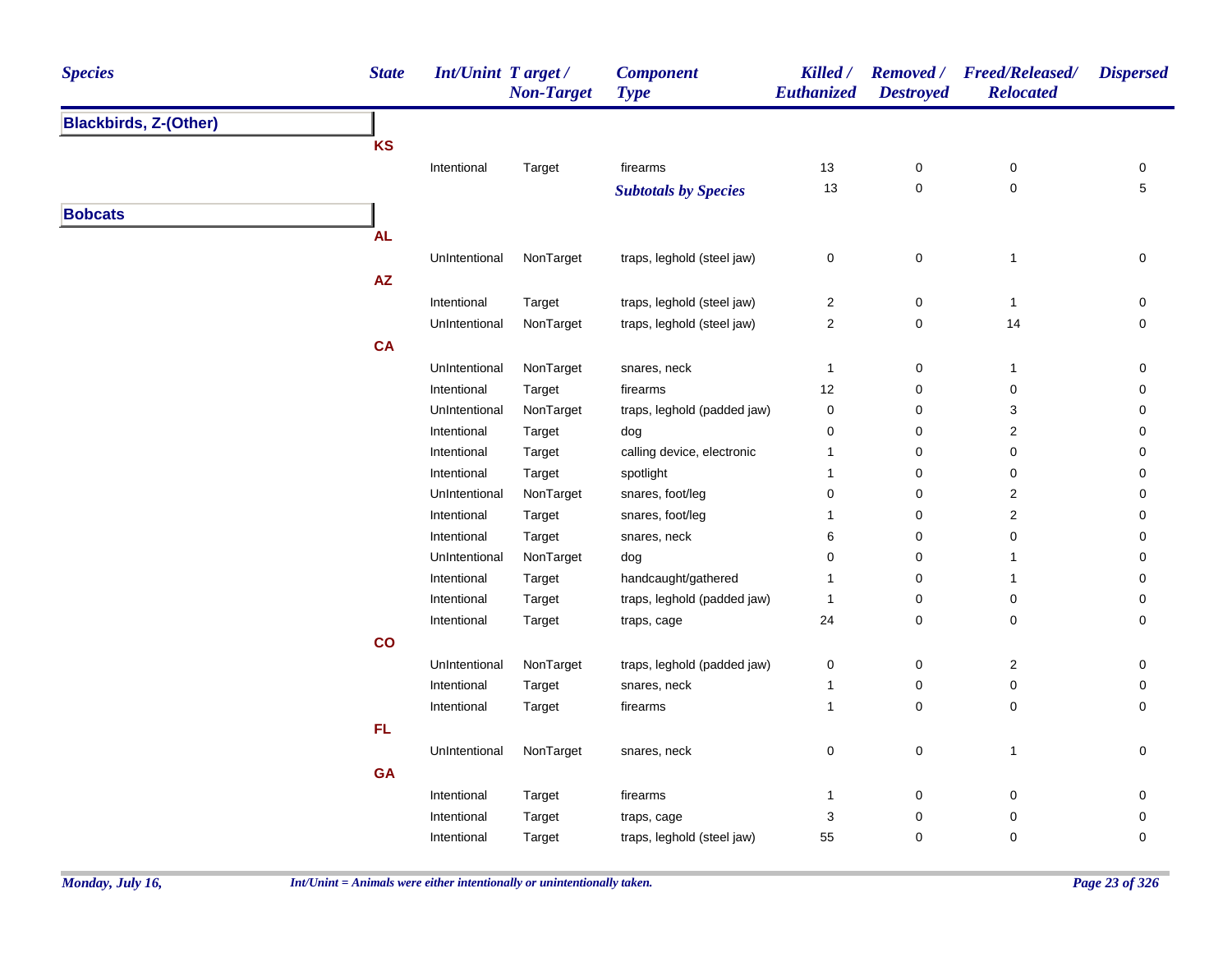| <b>Species</b> | <b>State</b> | <b>Int/Unint Target/</b> | <b>Non-Target</b> | <b>Component</b><br><b>Type</b> | Killed /<br>Euthanized | <b>Destroyed</b> | Removed / Freed/Released/<br><b>Relocated</b> | <b>Dispersed</b> |
|----------------|--------------|--------------------------|-------------------|---------------------------------|------------------------|------------------|-----------------------------------------------|------------------|
| <b>Bobcats</b> |              |                          |                   |                                 |                        |                  |                                               |                  |
|                | <b>GA</b>    |                          |                   |                                 |                        |                  |                                               |                  |
|                |              | Intentional              | Target            | spotlight                       | $\mathbf{1}$           | $\pmb{0}$        | $\boldsymbol{0}$                              | 0                |
|                | ID           |                          |                   |                                 |                        |                  |                                               |                  |
|                |              | Intentional              | Target            | firearms                        | $\overline{1}$         | $\pmb{0}$        | $\mathbf 0$                                   | 0                |
|                |              | Intentional              | Target            | traps, leghold (steel jaw)      | $\mathbf{1}$           | 0                | $\mathbf 0$                                   | 0                |
|                |              | UnIntentional            | Target            | traps, leghold (steel jaw)      | $\pmb{0}$              | 0                | $\overline{1}$                                | 0                |
|                |              | Intentional              | Target            | traps, cage                     | 0                      | 0                | $\overline{1}$                                | 0                |
|                | LA           |                          |                   |                                 |                        |                  |                                               |                  |
|                |              | Intentional              | Target            | traps, leghold (steel jaw)      | 3                      | $\pmb{0}$        | $\boldsymbol{0}$                              | 0                |
|                | MI           |                          |                   |                                 |                        |                  |                                               |                  |
|                |              | Intentional              | Target            | traps, leghold (steel jaw)      | $\mathsf 0$            | $\pmb{0}$        | $\,$ 5 $\,$                                   | 0                |
|                | MN           |                          |                   |                                 |                        |                  |                                               |                  |
|                |              | UnIntentional            | NonTarget         | traps, leghold (steel jaw)      | $\mathbf{1}$           | $\pmb{0}$        | $\sqrt{5}$                                    | 0                |
|                | <b>MO</b>    |                          |                   |                                 |                        |                  |                                               |                  |
|                |              | Intentional              |                   | snares, neck                    | $\overline{2}$         | $\pmb{0}$        | $\mathbf 0$                                   | 0                |
|                |              | Intentional              | Target<br>Target  | traps, leghold (steel jaw)      | 0                      | $\pmb{0}$        | $\overline{1}$                                | 0                |
|                |              | Intentional              | Target            | firearms                        | $\mathbf{1}$           | $\mathsf 0$      | $\mathbf 0$                                   | 0                |
|                | <b>MS</b>    |                          |                   |                                 |                        |                  |                                               |                  |
|                |              |                          |                   |                                 |                        | $\mathsf 0$      |                                               |                  |
|                |              | Intentional              | Target            | traps, leghold (steel jaw)      | 9                      |                  | $\mathbf 0$                                   | 0                |
|                |              | Intentional              | Target            | snares, neck                    | $\mathbf{1}$           | 0<br>$\mathsf 0$ | 0                                             | 0                |
|                |              | Intentional              | Target            | firearms                        | $\mathbf{1}$           |                  | $\mathbf 0$                                   | 0                |
|                | <b>NC</b>    |                          |                   |                                 |                        |                  |                                               |                  |
|                |              | UnIntentional            | NonTarget         | traps, quick-kill (conibear)    | $\mathbf{1}$           | $\pmb{0}$        | $\pmb{0}$                                     | $\pmb{0}$        |
|                | $NE$         |                          |                   |                                 |                        |                  |                                               |                  |
|                |              | Intentional              | Target            | traps, leghold (steel jaw)      | $\mathbf{1}$           | $\pmb{0}$        | $\pmb{0}$                                     | $\pmb{0}$        |
|                |              | UnIntentional            | NonTarget         | traps, leghold (steel jaw)      | $\pmb{0}$              | $\mathsf 0$      | $\mathbf{1}$                                  | $\pmb{0}$        |
|                | <b>NM</b>    |                          |                   |                                 |                        |                  |                                               |                  |
|                |              | Intentional              | Target            | dog                             | $\overline{c}$         | 0                | $\boldsymbol{0}$                              | $\pmb{0}$        |
|                |              | Intentional              | Target            | firearms                        | 4                      | 0                | $\pmb{0}$                                     | 0                |
|                |              | Intentional              | Target            | fixed wing                      | $\overline{c}$         | $\pmb{0}$        | $\boldsymbol{0}$                              | 0                |
|                |              | UnIntentional            | NonTarget         | traps, leghold (steel jaw)      | $\mathbf{1}$           | 0                | $\sqrt{2}$                                    | 0                |
|                |              | Intentional              | Target            | traps, leghold (steel jaw)      | 51                     | $\pmb{0}$        | $\pmb{0}$                                     | 0                |
|                |              | UnIntentional            | NonTarget         | snares, neck                    | $\overline{1}$         | $\mathbf 0$      | $\mathbf 0$                                   | 0                |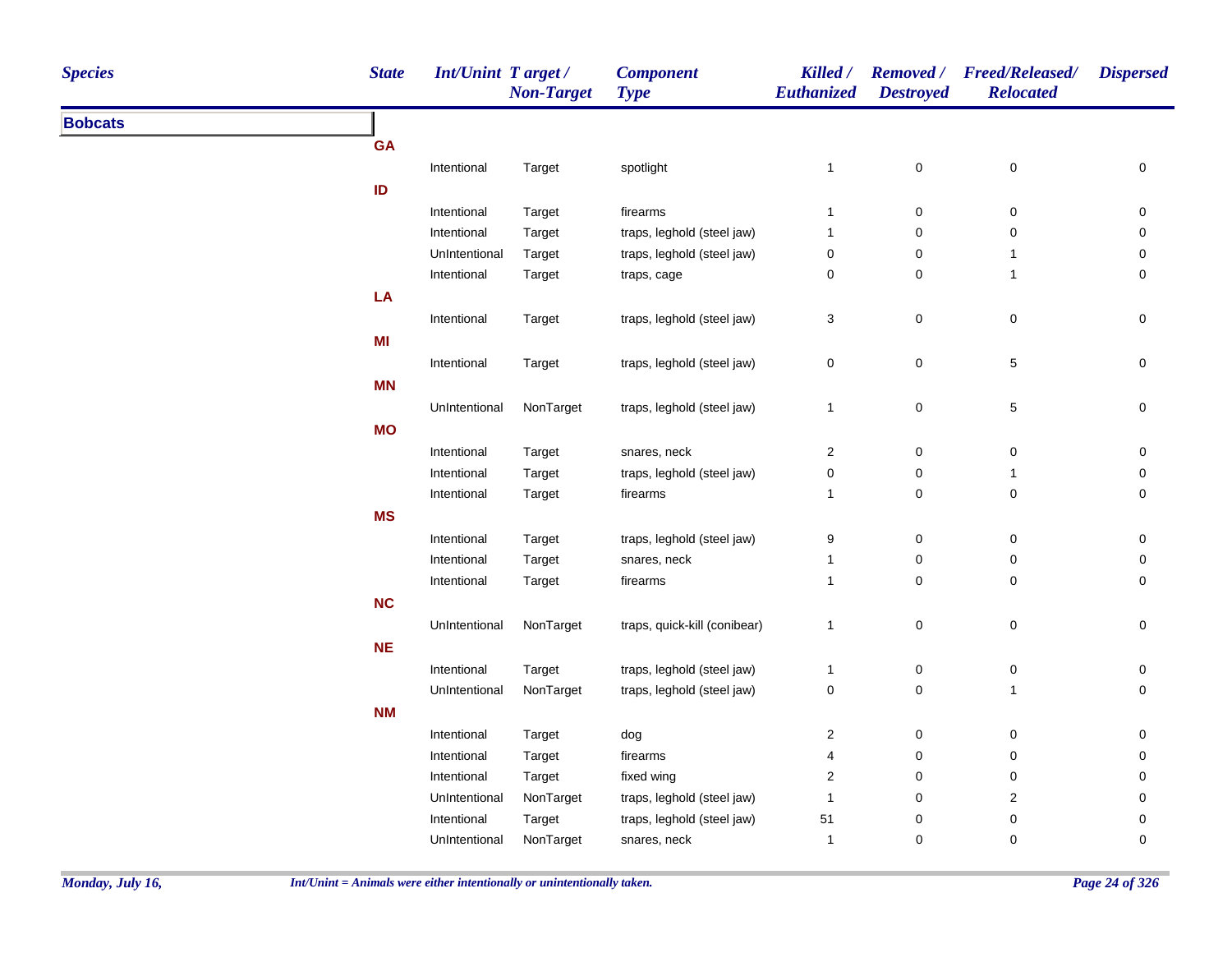| <b>Species</b> | <b>State</b> | <b>Int/Unint Target/</b> | <b>Non-Target</b> | <b>Component</b><br><b>Type</b> | Killed /<br>Euthanized | <b>Removed</b> /<br><b>Destroyed</b> | <b>Freed/Released/</b><br><b>Relocated</b> | <b>Dispersed</b>    |
|----------------|--------------|--------------------------|-------------------|---------------------------------|------------------------|--------------------------------------|--------------------------------------------|---------------------|
| <b>Bobcats</b> |              |                          |                   |                                 |                        |                                      |                                            |                     |
|                | <b>NM</b>    |                          |                   |                                 |                        |                                      |                                            |                     |
|                |              | UnIntentional            | Target            | snares, neck                    | $\sqrt{2}$             | $\pmb{0}$                            | $\pmb{0}$                                  | 0                   |
|                |              | Intentional              | Target            | snares, neck                    | 22                     | $\mathsf 0$                          | $\mathsf 0$                                | $\mathbf 0$         |
|                | ${\sf NV}$   |                          |                   |                                 |                        |                                      |                                            |                     |
|                |              | Intentional              | Target            | traps, leghold (steel jaw)      | 8                      | 0                                    | $\pmb{0}$                                  | $\pmb{0}$           |
|                |              | UnIntentional            | NonTarget         | snares, neck                    | 10                     | $\pmb{0}$                            | $\boldsymbol{2}$                           | $\pmb{0}$           |
|                |              | Intentional              | Target            | traps, cage                     | 3                      | $\pmb{0}$                            | 0                                          | $\pmb{0}$           |
|                |              | Intentional              | Target            | firearms                        | 1                      | $\pmb{0}$                            | 0                                          | 0                   |
|                |              | UnIntentional            | NonTarget         | traps, leghold (steel jaw)      | $\mathbf{1}$           | $\pmb{0}$                            | 25                                         | 0                   |
|                |              | UnIntentional            | NonTarget         | traps, leghold (padded jaw)     | 0                      | 0                                    | $\,6\,$                                    | 0                   |
|                | OK           |                          |                   |                                 |                        |                                      |                                            |                     |
|                |              | Intentional              | Target            | snares, neck                    | 10                     | 0                                    | 0                                          | 0                   |
|                |              | UnIntentional            | NonTarget         | traps, leghold (steel jaw)      | 9                      | $\pmb{0}$                            | $\mathbf{1}$                               | 0                   |
|                |              | Intentional              | Target            | vehicles (all) (planes, boats,  | $\pmb{0}$              | 0                                    | $\pmb{0}$                                  | $\mathbf{1}$        |
|                |              | Intentional              | Target            | traps, cage                     | 3                      | 0                                    | 0                                          | 0                   |
|                |              | Intentional              | Target            | helicopter                      | $\mathbf{1}$           | $\pmb{0}$                            | 0                                          | 0                   |
|                |              | Intentional              | Target            | firearms                        | 3                      | $\pmb{0}$                            | 0                                          | 0                   |
|                |              | Intentional              | Target            | calling device, manual(hand,    | 6                      | $\pmb{0}$                            | 0                                          | 0                   |
|                |              | Intentional              | Target            | calling device, electronic      | 1                      | $\pmb{0}$                            | 0                                          | 0                   |
|                |              | UnIntentional            | NonTarget         | m-44 cyanide capsule            | $\mathbf{1}$           | $\pmb{0}$                            | 0                                          | 0                   |
|                |              | UnIntentional            | NonTarget         | snares, neck                    | $\overline{1}$         | 0                                    | $\mathbf 0$                                | 0                   |
|                |              | Intentional              | Target            | traps, leghold (steel jaw)      | 32                     | $\mathsf 0$                          | $\pmb{0}$                                  | $\mathbf 0$         |
|                | OR           |                          |                   |                                 |                        |                                      |                                            |                     |
|                |              | Intentional              | Target            | snares, neck                    | 29                     | 0                                    | $\boldsymbol{0}$                           | 0                   |
|                |              | Intentional              | Target            | traps, leghold (steel jaw)      | $77\,$                 | $\mathbf 0$                          | $\pmb{0}$                                  | $\mathbf 0$         |
|                |              | Intentional              | Target            | firearms                        | 12                     | 0                                    | $\pmb{0}$                                  | $\mathbf 0$         |
|                |              | UnIntentional            | Target            | snares, neck                    | $\overline{1}$         | 0                                    | 0                                          | 0                   |
|                |              | UnIntentional            | Target            | traps, leghold (steel jaw)      | $\pmb{0}$              | $\pmb{0}$                            | 12                                         | $\pmb{0}$           |
|                |              | Intentional              | Target            | dog                             | 2                      | $\mathsf 0$                          | $\pmb{0}$                                  | $\mathbf 0$         |
|                | <b>SC</b>    |                          |                   |                                 |                        |                                      |                                            |                     |
|                |              | UnIntentional            | NonTarget         | traps, leghold (steel jaw)      | 1                      | 0                                    | 0                                          | 0                   |
|                |              | UnIntentional            | NonTarget         | traps, quick-kill (conibear)    | $\mathbf{1}$           | $\mathsf{O}\xspace$                  | $\pmb{0}$                                  | $\mathsf{O}\xspace$ |
|                | <b>TN</b>    |                          |                   |                                 |                        |                                      |                                            |                     |
|                |              | UnIntentional            | NonTarget         | traps, cage                     | 0                      | $\pmb{0}$                            | $\overline{1}$                             | $\mathbf 0$         |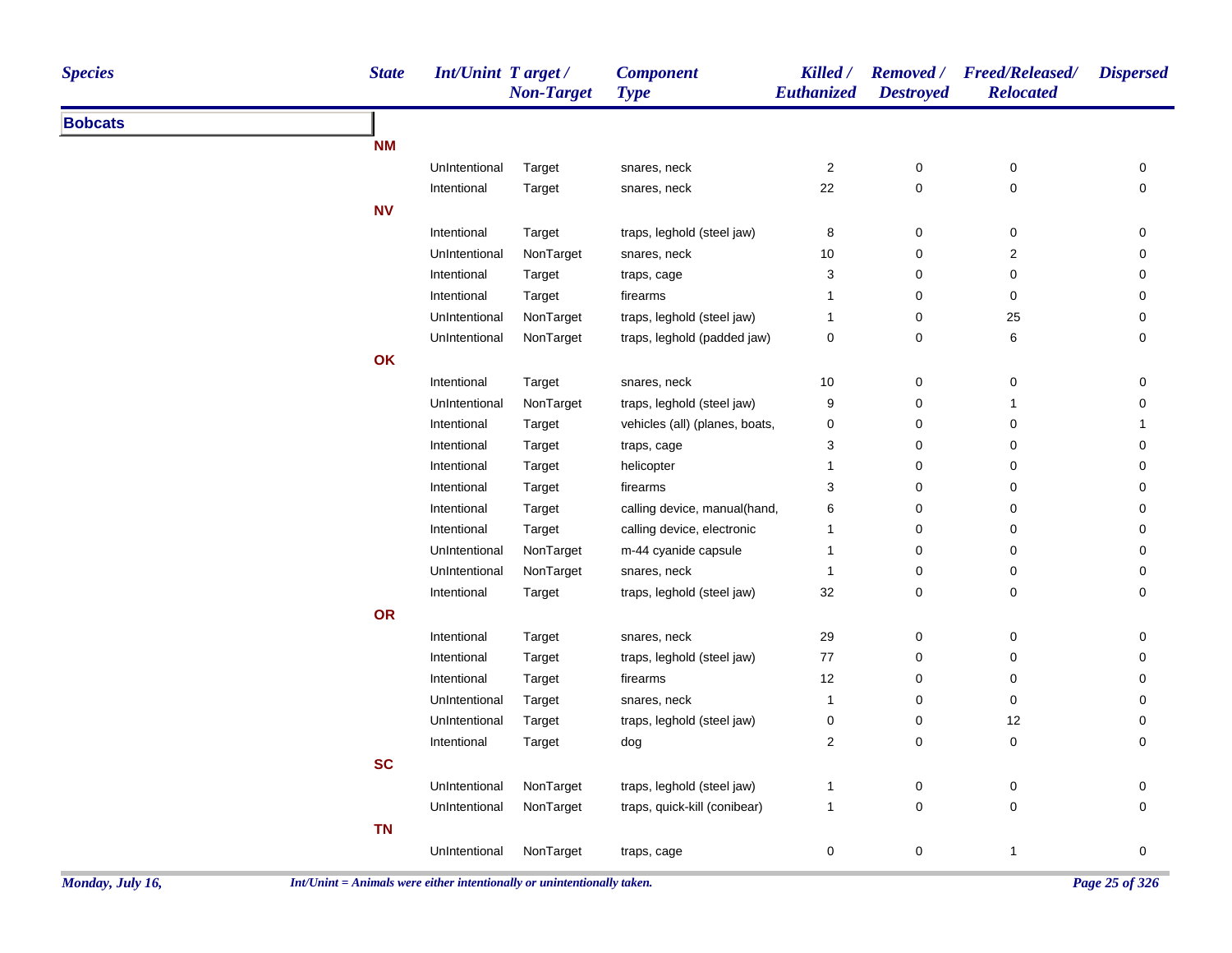| <b>Species</b> | <b>State</b> | Int/Unint Target/ | <b>Non-Target</b> | <b>Component</b><br><b>Type</b> | Killed /<br>Euthanized | <b>Removed</b> /<br><b>Destroyed</b> | <b>Freed/Released/</b><br><b>Relocated</b> | <b>Dispersed</b> |
|----------------|--------------|-------------------|-------------------|---------------------------------|------------------------|--------------------------------------|--------------------------------------------|------------------|
| <b>Bobcats</b> |              |                   |                   |                                 |                        |                                      |                                            |                  |
|                | <b>TN</b>    |                   |                   |                                 |                        |                                      |                                            |                  |
|                |              | UnIntentional     | NonTarget         | ketamine/xylazine 5:1           | 0                      | 0                                    | $\mathbf 0$                                | 0                |
|                | <b>TX</b>    |                   |                   |                                 |                        |                                      |                                            |                  |
|                |              | Intentional       | Target            | firearms                        | 63                     | 0                                    | 0                                          | 0                |
|                |              | Intentional       | Target            | spotlight                       | 2                      | 0                                    | 0                                          | 0                |
|                |              | Intentional       | Target            | traps, cage                     | 39                     | 0                                    | $\pmb{0}$                                  | 0                |
|                |              | Intentional       | Target            | snares, neck                    | 539                    | 0                                    | 0                                          | 0                |
|                |              | Intentional       | Target            | traps, leghold (padded jaw)     | $\overline{1}$         | 0                                    | 0                                          | 0                |
|                |              | Intentional       | Target            | traps, leghold (steel jaw)      | 810                    | 0                                    | 0                                          | 0                |
|                |              | Intentional       | Target            | helicopter                      | 432                    | $\mathbf 0$                          | $\pmb{0}$                                  | 0                |
|                |              | Intentional       | Target            | fixed wing                      | 14                     | 0                                    | 0                                          | 0                |
|                |              | Intentional       | Target            | calling device, manual(hand,    | 55                     | $\mathbf 0$                          | 0                                          | 0                |
|                |              | Intentional       | Target            | calling device, electronic      | 31                     | $\mathbf 0$                          | 0                                          | 0                |
|                |              | UnIntentional     | NonTarget         | traps, leghold (steel jaw)      | 1                      | 0                                    | $\pmb{0}$                                  | 0                |
|                |              | Intentional       | Target            | dog                             | 46                     | 0                                    | 0                                          | 0                |
|                |              | UnIntentional     | NonTarget         | traps, quick-kill (conibear)    | -1                     | 0                                    | 0                                          | 0                |
|                |              | UnIntentional     | NonTarget         | snares, neck                    | 3                      | $\mathbf 0$                          | 0                                          | 0                |
|                | UT           |                   |                   |                                 |                        |                                      |                                            |                  |
|                |              | Intentional       | Target            | traps, leghold (steel jaw)      | 3                      | 0                                    | 2                                          | 0                |
|                |              | UnIntentional     | NonTarget         | traps, leghold (steel jaw)      | 3                      | $\mathbf 0$                          | 0                                          | 0                |
|                | <b>VA</b>    |                   |                   |                                 |                        |                                      |                                            |                  |
|                |              | Intentional       | Target            | snares, neck                    | -1                     | $\mathbf 0$                          | 0                                          | 0                |
|                |              | UnIntentional     | NonTarget         | snares, neck                    | 0                      | $\mathbf 0$                          | $\mathbf{1}$                               | 0                |
|                |              | UnIntentional     | NonTarget         | traps, leghold (padded jaw)     | 2                      | $\mathbf 0$                          | $\mathbf{1}$                               | 0                |
|                |              | UnIntentional     | NonTarget         | traps, quick-kill (conibear)    | $\mathbf{1}$           | 0                                    | 0                                          | 0                |
|                | <b>WA</b>    |                   |                   |                                 |                        |                                      |                                            |                  |
|                |              | Intentional       | Target            | traps, leghold (padded jaw)     | 1                      | 0                                    | $\pmb{0}$                                  | 0                |
|                |              |                   |                   |                                 |                        |                                      |                                            |                  |
|                | WI           |                   |                   |                                 |                        |                                      |                                            |                  |
|                |              | UnIntentional     | NonTarget         | traps, leghold (steel jaw)      | 0                      | $\mathbf 0$                          | 2                                          | 0                |
|                | <b>WV</b>    |                   |                   |                                 |                        |                                      |                                            |                  |
|                |              | UnIntentional     | NonTarget         | snares, neck                    | 1                      | $\pmb{0}$                            | 0                                          | 0                |
|                |              | UnIntentional     | NonTarget         | traps, leghold (steel jaw)      | 0                      | 0                                    | 3                                          | 0                |
|                | <b>WY</b>    |                   |                   |                                 |                        |                                      |                                            |                  |
|                |              | UnIntentional     | NonTarget         | ketamine/xylazine 5:1           | 0                      | $\pmb{0}$                            | $\mathbf{1}$                               | 0                |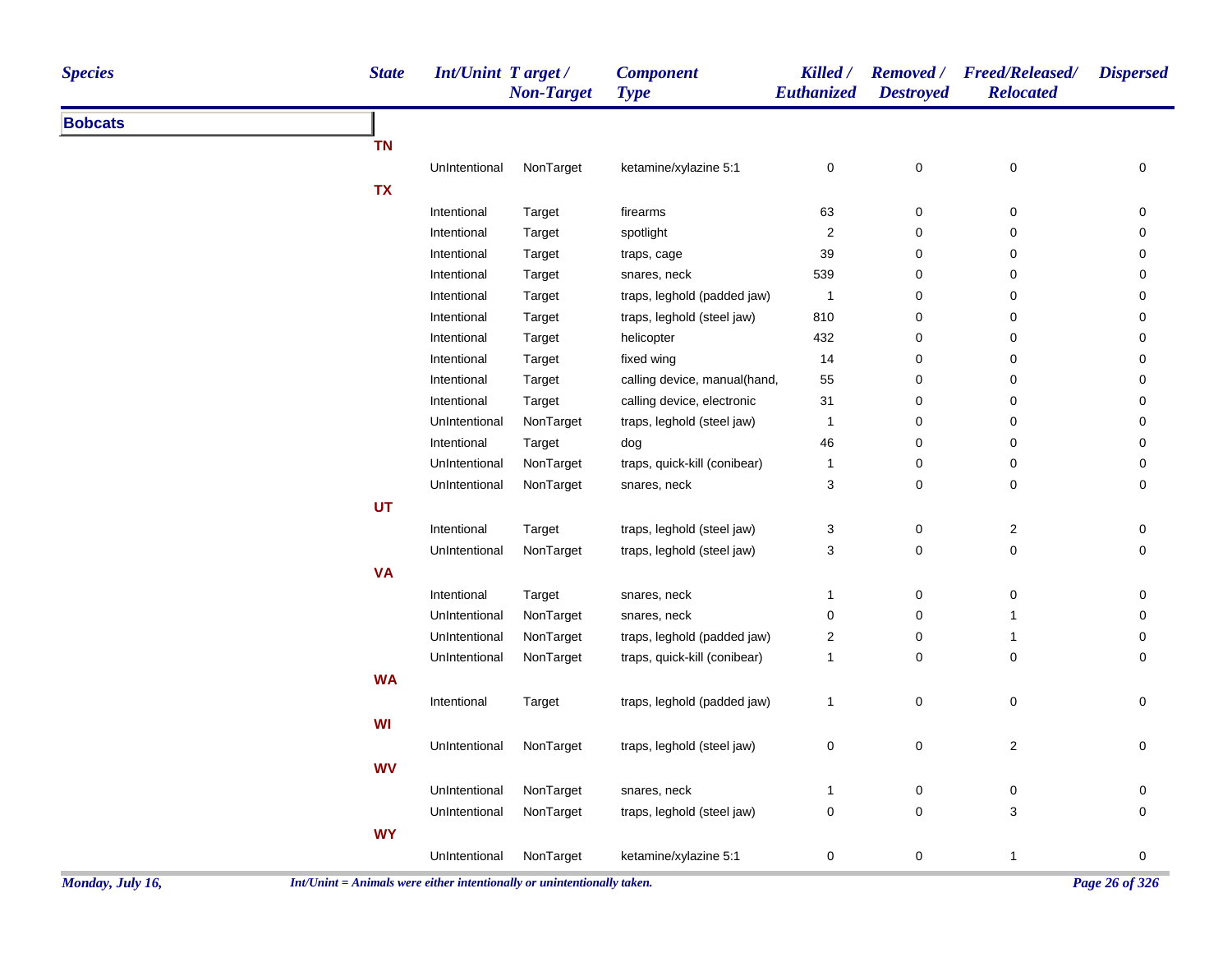| <b>Species</b>             | <b>State</b> | Int/Unint Target/ | <b>Non-Target</b> | <b>Component</b><br><b>Type</b> | Killed /<br>Euthanized    | <b>Removed</b> /<br><b>Destroyed</b> | <b>Freed/Released/</b><br><b>Relocated</b> | <b>Dispersed</b>    |
|----------------------------|--------------|-------------------|-------------------|---------------------------------|---------------------------|--------------------------------------|--------------------------------------------|---------------------|
| <b>Bobcats</b>             |              |                   |                   |                                 |                           |                                      |                                            |                     |
|                            | <b>WY</b>    |                   |                   |                                 |                           |                                      |                                            |                     |
|                            |              | Intentional       | Target            | traps, leghold (padded jaw)     | $10$                      | $\mathbf 0$                          | 0                                          | 0                   |
|                            |              | UnIntentional     | NonTarget         | snares, neck                    | 1                         | $\pmb{0}$                            | $\pmb{0}$                                  | 0                   |
|                            |              | Intentional       | Target            | traps, leghold (steel jaw)      | 15                        | 0                                    | 1                                          | 0                   |
|                            |              | Intentional       | Target            | firearms                        | $\ensuremath{\mathsf{3}}$ | $\pmb{0}$                            | 0                                          | 0                   |
|                            |              | Intentional       | Target            | snares, neck                    | 20                        | 0                                    | 0                                          | 0                   |
|                            |              | UnIntentional     | Target            | traps, leghold (steel jaw)      | $\pmb{0}$                 | $\pmb{0}$                            | 3                                          | 0                   |
|                            |              | UnIntentional     | NonTarget         | traps, leghold (steel jaw)      | 0                         | 0                                    | 10                                         | 0                   |
|                            |              |                   |                   | <b>Subtotals by Species</b>     | 2,532                     | 0                                    | 118                                        | $\mathbf{1}$        |
| <b>Bramblings</b>          |              |                   |                   |                                 |                           |                                      |                                            |                     |
|                            | <b>AK</b>    |                   |                   |                                 |                           |                                      |                                            |                     |
|                            |              | Intentional       | Target            | handcaught/gathered             | 1                         | $\mathbf 0$                          | $\pmb{0}$                                  | 0                   |
|                            |              |                   |                   | <b>Subtotals by Species</b>     | $\mathbf 1$               | $\mathsf{O}\xspace$                  | $\pmb{0}$                                  | 0                   |
| <b>Brants (All)</b>        |              |                   |                   |                                 |                           |                                      |                                            |                     |
|                            | <b>NY</b>    |                   |                   |                                 |                           |                                      |                                            |                     |
|                            |              | Intentional       | Target            | firearms                        | 95                        | $\mathsf{O}\xspace$                  | $\pmb{0}$                                  | 0                   |
|                            | R1           |                   |                   |                                 |                           |                                      |                                            |                     |
|                            |              | Intentional       | Target            | firearms                        | $\mathbf{1}$              | 0                                    | $\pmb{0}$                                  | 52                  |
|                            | <b>VA</b>    |                   |                   |                                 |                           |                                      |                                            |                     |
|                            |              |                   |                   |                                 |                           |                                      |                                            |                     |
|                            |              | Intentional       | Target            | firearms                        | 0                         | $\mathbf 0$                          | 0                                          | 1,246               |
|                            |              | Intentional       | Target            | vehicles (all) (planes, boats,  | $\pmb{0}$                 | $\pmb{0}$                            | 0                                          | 898                 |
|                            |              | Intentional       | Target            | paint balls                     | 0                         | 0                                    | 0                                          | 400                 |
|                            |              | Intentional       | Target            | physical actions (hand/voice)   | 0                         | 0                                    | 0                                          | 100                 |
|                            |              | Intentional       | Target            | pyrotechnics (all)              | 0                         | 0                                    | 0                                          | 4,891               |
|                            |              |                   |                   | <b>Subtotals by Species</b>     | 96                        | 0                                    | $\pmb{0}$                                  | 7,587               |
| <b>Bulbuls, Red-Vented</b> |              |                   |                   |                                 |                           |                                      |                                            |                     |
|                            | HI           |                   |                   |                                 |                           |                                      |                                            |                     |
|                            |              | Intentional       | Target            | vehicles (all) (planes, boats,  | 0                         | $\mathbf 0$                          | 0                                          | 8,553               |
|                            |              | Intentional       | Target            | traps, decoy                    | 4                         | $\mathsf{O}\xspace$                  | 0                                          | $\mathsf{O}\xspace$ |
|                            |              | UnIntentional     | NonTarget         | traps, cage                     | 0                         | $\mathbf 0$                          | 1                                          | $\mathbf 0$         |
|                            |              | Intentional       | Target            | firearms                        | 1,514                     | 0                                    | 0                                          | 1,812               |
|                            |              | Intentional       | Target            | pneumatics                      | 18                        | $\pmb{0}$                            | 0                                          | $38\,$              |
|                            |              |                   |                   | <b>Subtotals by Species</b>     | 1,536                     | 0                                    | 1                                          | 10,403              |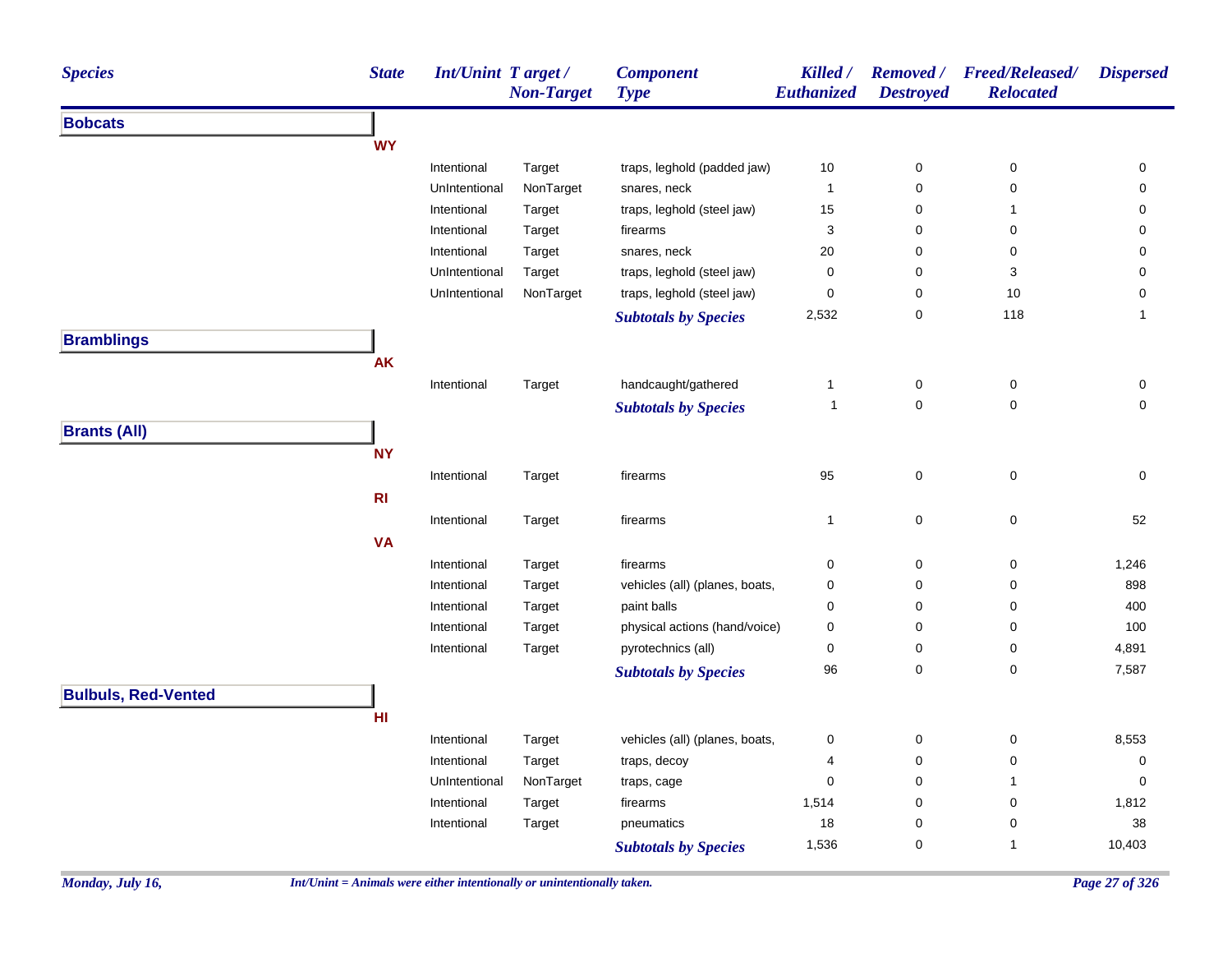| <b>Species</b>                | <b>State</b> | <b>Int/Unint Target/</b>   | <b>Non-Target</b> | <b>Component</b><br><b>Type</b> | Killed /<br>Euthanized | <b>Removed</b> /<br><b>Destroyed</b> | <b>Freed/Released/</b><br><b>Relocated</b> | <b>Dispersed</b>                      |
|-------------------------------|--------------|----------------------------|-------------------|---------------------------------|------------------------|--------------------------------------|--------------------------------------------|---------------------------------------|
| <b>Bulbuls, Red-Whiskered</b> |              |                            |                   |                                 |                        |                                      |                                            |                                       |
|                               | HI           |                            |                   |                                 |                        |                                      |                                            |                                       |
|                               |              | Intentional                | Target            | vehicles (all) (planes, boats,  | 0                      | $\pmb{0}$                            | $\pmb{0}$                                  | 27                                    |
|                               |              | Intentional                | Target            | firearms                        | 45                     | $\mathbf 0$                          | $\pmb{0}$                                  | $18$                                  |
|                               |              |                            |                   | <b>Subtotals by Species</b>     | 45                     | $\mathbf 0$                          | 0                                          | 45                                    |
| <b>Buntings, Lark</b>         |              |                            |                   |                                 |                        |                                      |                                            |                                       |
|                               | <b>TX</b>    |                            |                   |                                 |                        |                                      |                                            |                                       |
|                               |              | Intentional                | Target            | firearms                        | $\boldsymbol{7}$       | $\pmb{0}$                            | 0                                          | 1,125                                 |
|                               |              |                            |                   | <b>Subtotals by Species</b>     | $\boldsymbol{7}$       | $\mathsf{O}\xspace$                  | $\mathsf 0$                                | 1,125                                 |
| <b>Buntings, Snow</b>         |              |                            |                   |                                 |                        |                                      |                                            |                                       |
|                               | <b>AK</b>    |                            |                   |                                 |                        |                                      |                                            |                                       |
|                               |              | Intentional                | Target            | vehicles (all) (planes, boats,  | 0                      | $\boldsymbol{0}$                     | 0                                          | 53                                    |
|                               |              | Intentional                | Target            | handcaught/gathered             | 1                      | $\mathbf 0$                          | 0                                          | 0                                     |
|                               |              | Intentional                | Target            | pyrotechnics (all)              | 0                      | $\mathbf 0$                          | 0                                          | 135                                   |
|                               | <b>NH</b>    |                            |                   |                                 |                        |                                      |                                            |                                       |
|                               |              | Intentional                | Target            | car/truck                       | 0                      | $\mathbf 0$                          | $\pmb{0}$                                  | 0                                     |
|                               | <b>VT</b>    |                            |                   |                                 |                        |                                      |                                            |                                       |
|                               |              | Intentional                | Target            | pyrotechnics (all)              | 0                      | $\mathbf 0$                          | $\pmb{0}$                                  | 550                                   |
|                               | WI           |                            |                   |                                 |                        |                                      |                                            |                                       |
|                               |              | Intentional                | Target            | pyrotechnics (all)              | 0                      | $\mathbf 0$                          | $\pmb{0}$                                  | 14                                    |
|                               |              |                            |                   | <b>Subtotals by Species</b>     | $\overline{1}$         | $\mathbf 0$                          | $\mathbf 0$                                | 752                                   |
| <b>Caracaras</b>              |              |                            |                   |                                 |                        |                                      |                                            |                                       |
|                               | <b>TX</b>    |                            |                   |                                 |                        |                                      |                                            |                                       |
|                               |              |                            |                   |                                 |                        |                                      |                                            |                                       |
|                               |              | Intentional                | Target<br>Target  | exploders, gas (all)            | 0<br>3                 | $\boldsymbol{0}$<br>$\pmb{0}$        | 0<br>0                                     | $\overline{2}$<br>$\mathsf{O}\xspace$ |
|                               |              | Intentional<br>Intentional | Target            | firearms<br>car/truck           | 0                      | 0                                    | 0                                          | $\sqrt{3}$                            |
|                               |              | Intentional                | Target            | pyrotechnics (all)              | 0                      | 0                                    | $\pmb{0}$                                  | 12                                    |
|                               |              |                            |                   |                                 | 3                      | 0                                    | 0                                          | 17                                    |
|                               |              |                            |                   | <b>Subtotals by Species</b>     |                        |                                      |                                            |                                       |
| <b>Cardinals, Northern</b>    |              |                            |                   |                                 |                        |                                      |                                            |                                       |
|                               | HI           |                            |                   |                                 |                        |                                      |                                            |                                       |
|                               |              | Intentional                | Target            | vehicles (all) (planes, boats,  | 0                      | 0                                    | $\mathbf 0$                                | 1,050                                 |
|                               |              | Intentional                | Target            | traps, decoy                    | 235                    | $\mathbf 0$                          | 40                                         | $\mathbf{1}$                          |
|                               |              | UnIntentional              | NonTarget         | traps, cage                     | 0                      | 0                                    | 5                                          | $\pmb{0}$                             |
|                               |              | Intentional                | Target            | traps, cage                     | 3                      | 0                                    | 25                                         | 0                                     |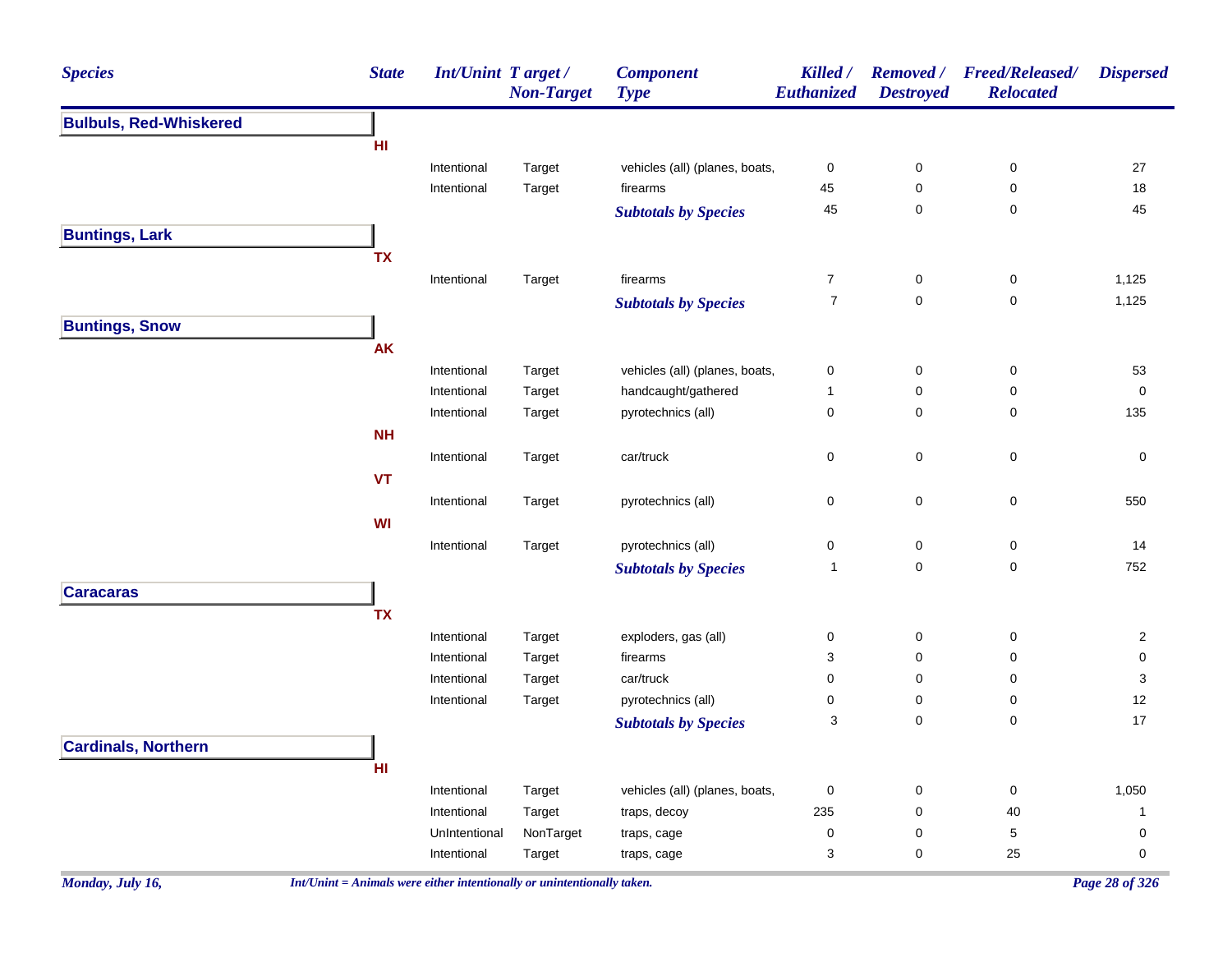| <b>Species</b>                  | <b>State</b>  | <b>Int/Unint Target/</b> | <b>Non-Target</b> | <b>Component</b><br><b>Type</b> | Killed /<br>Euthanized | <b>Destroyed</b> | Removed / Freed/Released/<br><b>Relocated</b> | <b>Dispersed</b> |
|---------------------------------|---------------|--------------------------|-------------------|---------------------------------|------------------------|------------------|-----------------------------------------------|------------------|
| <b>Cardinals, Northern</b>      |               |                          |                   |                                 |                        |                  |                                               |                  |
|                                 | HI            |                          |                   |                                 |                        |                  |                                               |                  |
|                                 |               | Intentional              | Target            | pyrotechnics (all)              | $\pmb{0}$              | 0                | 0                                             | $\overline{2}$   |
|                                 |               | Intentional              | Target            | physical actions (hand/voice)   | $\pmb{0}$              | $\mathbf 0$      | $\mathsf 0$                                   | 38               |
|                                 |               | Intentional              | Target            | firearms                        | 347                    | $\pmb{0}$        | $\pmb{0}$                                     | 52               |
|                                 | <b>KY</b>     |                          |                   |                                 |                        |                  |                                               |                  |
|                                 |               | Intentional              | Target            | firearms                        | $\mathbf{1}$           | 0                | 0                                             | 0                |
|                                 | <b>NH</b>     |                          |                   |                                 |                        |                  |                                               |                  |
|                                 |               | Intentional              | Target            | no component specified          | $\pmb{0}$              | $\pmb{0}$        | $\pmb{0}$                                     | 0                |
|                                 | <b>NY</b>     |                          |                   |                                 |                        |                  |                                               |                  |
|                                 |               | UnIntentional            | NonTarget         | traps, decoy                    | $\mathbf 0$            | $\mathbf 0$      | 0                                             | 16               |
|                                 | <b>TN</b>     |                          |                   |                                 |                        |                  |                                               |                  |
|                                 |               | UnIntentional            | NonTarget         | traps, cage                     | $\boldsymbol{0}$       | $\pmb{0}$        | $\sqrt{2}$                                    | $\boldsymbol{0}$ |
|                                 |               |                          |                   | <b>Subtotals by Species</b>     | 586                    | $\pmb{0}$        | $72\,$                                        | 1,159            |
| <b>Cardinals, Red Crested</b>   |               |                          |                   |                                 |                        |                  |                                               |                  |
|                                 | H1            |                          |                   |                                 |                        |                  |                                               |                  |
|                                 |               | Intentional              | Target            |                                 |                        |                  | $\pmb{0}$                                     |                  |
|                                 |               | Intentional              | Target            | pneumatics<br>traps, decoy      | 14<br>572              | 0<br>0           | 23                                            | 3<br>$\mathbf 5$ |
|                                 |               | Intentional              | Target            | firearms                        | 1,600                  | $\pmb{0}$        | $\mathbf 0$                                   | 1,260            |
|                                 |               | Intentional              | Target            | vehicles (all) (planes, boats,  | $\pmb{0}$              | 0                | 0                                             | 4,584            |
|                                 |               | Intentional              | Target            | traps, cage                     | 181                    | 0                | $\overline{c}$                                | $\pmb{0}$        |
|                                 |               | Intentional              | Target            | pyrotechnics (all)              | $\pmb{0}$              | 0                | 0                                             | 9                |
|                                 |               | Intentional              | Target            | physical actions (hand/voice)   | $\mathbf 0$            | 0                | 0                                             | 160              |
|                                 |               |                          |                   | <b>Subtotals by Species</b>     | 2,367                  | $\mathbf 0$      | 25                                            | 6,021            |
|                                 |               |                          |                   |                                 |                        |                  |                                               |                  |
| <b>Cats, Feral/Free Ranging</b> | <b>AK</b>     |                          |                   |                                 |                        |                  |                                               |                  |
|                                 |               |                          |                   |                                 |                        |                  |                                               |                  |
|                                 |               | Intentional              | Target            | physical actions (hand/voice)   | $\mathbf 0$            | $\pmb{0}$        | 0                                             | $\mathbf{1}$     |
|                                 |               | Intentional              | Target            | vehicles (all) (planes, boats,  | 0                      | 0                | 0                                             | 3                |
|                                 |               | Intentional              | Target            | paint balls                     | 0                      | 0                | 0                                             | $\overline{c}$   |
|                                 | <b>AL</b>     |                          |                   |                                 |                        |                  |                                               |                  |
|                                 |               | Intentional              | Target            | traps, cage                     | 18                     | $\pmb{0}$        | 0                                             | 0                |
|                                 |               | UnIntentional            | NonTarget         | traps, cage                     | $\mathbf 0$            | 0                | 43                                            | 0                |
|                                 | $\mathsf{AZ}$ |                          |                   |                                 |                        |                  |                                               |                  |
|                                 |               | Intentional              | Target            | euthasol                        | $\,$ 5 $\,$            | $\mathbf 0$      | $\pmb{0}$                                     | 0                |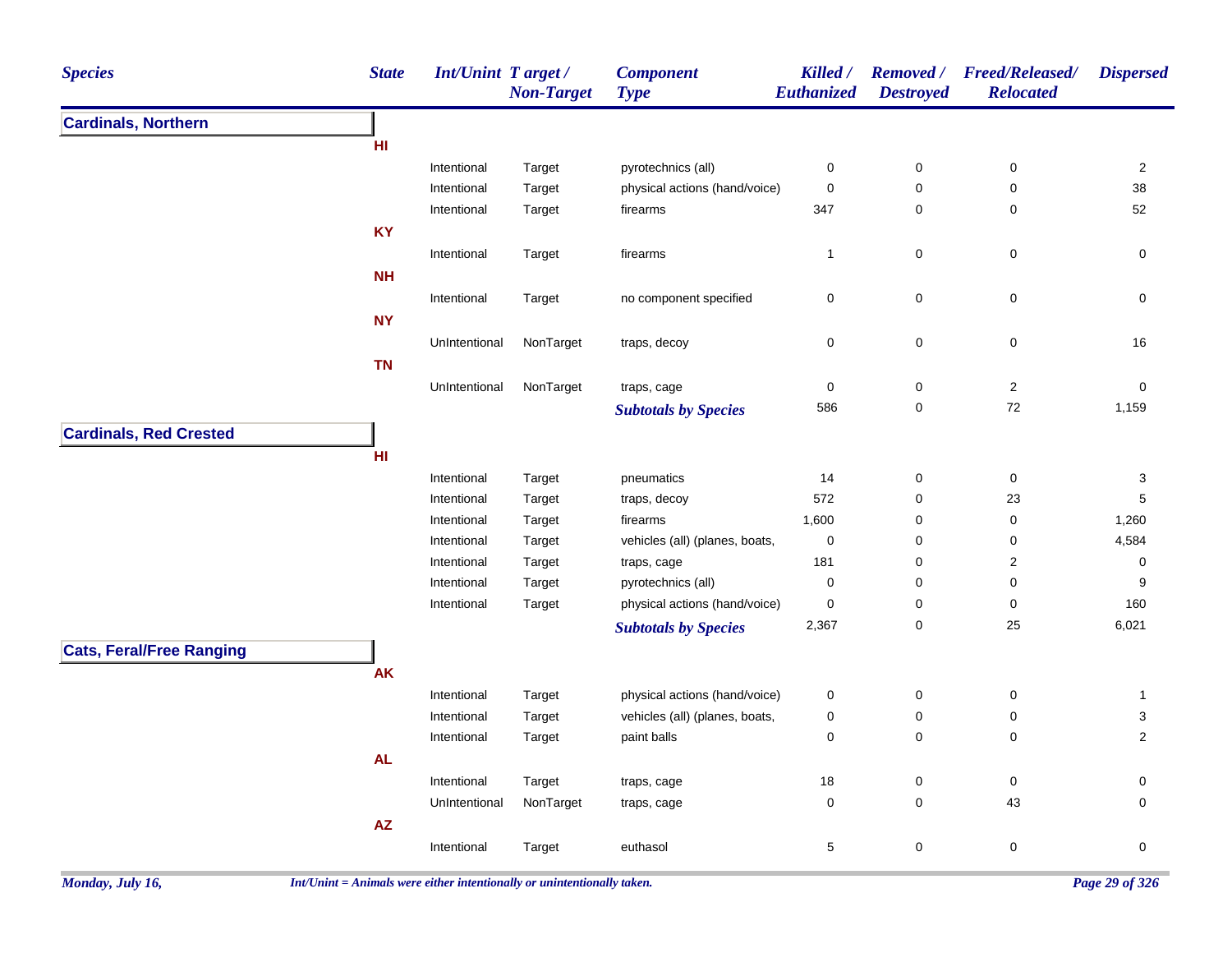| <b>Species</b>                  | <b>State</b> | Int/Unint Target/ | <b>Non-Target</b> | <b>Component</b><br><b>Type</b> | Killed /<br>Euthanized  | <b>Destroyed</b> | Removed / Freed/Released/<br><b>Relocated</b> | <b>Dispersed</b> |
|---------------------------------|--------------|-------------------|-------------------|---------------------------------|-------------------------|------------------|-----------------------------------------------|------------------|
| <b>Cats, Feral/Free Ranging</b> |              |                   |                   |                                 |                         |                  |                                               |                  |
|                                 | ${\sf AZ}$   |                   |                   |                                 |                         |                  |                                               |                  |
|                                 |              | Intentional       | Target            | beuthanasia-d: ndc0061-04       | $\mathbf{1}$            | $\pmb{0}$        | $\pmb{0}$                                     | 0                |
|                                 |              | UnIntentional     | NonTarget         | traps, cage                     | 0                       | $\mathbf 0$      | $\mathbf{1}$                                  | $\mathsf 0$      |
|                                 |              | Intentional       | Target            | traps, leghold (padded jaw)     | $\pmb{0}$               | $\pmb{0}$        | $\mathbf{1}$                                  | 0                |
|                                 |              | Intentional       | Target            | handcaught/gathered             | 0                       | 0                | $\mathbf{1}$                                  | 0                |
|                                 | CA           |                   |                   |                                 |                         |                  |                                               |                  |
|                                 |              | Intentional       | Target            | spotlight                       | 45                      | 0                | 0                                             | 0                |
|                                 |              | Intentional       | Target            | firearms                        | 68                      | $\pmb{0}$        | $\pmb{0}$                                     | $\mathsf 0$      |
|                                 |              | Intentional       | Target            | pneumatics                      | 4                       | $\mathbf 0$      | $\mathbf 0$                                   | 8                |
|                                 |              | Intentional       | Target            | vehicles (all) (planes, boats,  | $\pmb{0}$               | 0                | 0                                             | 4                |
|                                 |              | Intentional       | Target            | handcaught/gathered             | 6                       | $\pmb{0}$        | $\mathbf{1}$                                  | $\pmb{0}$        |
|                                 |              | UnIntentional     | NonTarget         | traps, cage                     | 0                       | 0                | 14                                            | 0                |
|                                 |              | Intentional       | Target            | traps, cage                     | 214                     | 0                | 89                                            | 0                |
|                                 |              | Intentional       | Target            | traps, leghold (padded jaw)     | $\overline{\mathbf{c}}$ | 0                | $\mathbf{1}$                                  | 0                |
|                                 | FL.          |                   |                   |                                 |                         |                  |                                               |                  |
|                                 |              | Intentional       | Target            | traps, cage                     | 14                      | 30               | $\pmb{0}$                                     | 0                |
|                                 |              | Intentional       | Target            | firearms                        | $\mathbf{1}$            | 0                | $\pmb{0}$                                     | 0                |
|                                 | <b>GA</b>    |                   |                   |                                 |                         |                  |                                               |                  |
|                                 |              | UnIntentional     | NonTarget         | traps, cage                     | $\pmb{0}$               | $\pmb{0}$        | 57                                            | 0                |
|                                 |              | Intentional       | Target            | no component specified          | $\sqrt{2}$              | $\pmb{0}$        | $\pmb{0}$                                     | $\pmb{0}$        |
|                                 |              | Intentional       | Target            | spotlight                       | 4                       | 0                | 0                                             | 0                |
|                                 |              | Intentional       | Target            | traps, cage                     | 27                      | $\pmb{0}$        | 3                                             | 0                |
|                                 |              | Intentional       | Target            | traps, leghold (steel jaw)      | 4                       | 0                | 0                                             | 0                |
|                                 |              | Intentional       | Target            | firearms                        | 3                       | $\pmb{0}$        | $\pmb{0}$                                     | 0                |
|                                 | GU           |                   |                   |                                 |                         |                  |                                               |                  |
|                                 |              | Intentional       | Target            | traps, cage                     | $18$                    | $\pmb{0}$        | 24                                            | $\pmb{0}$        |
|                                 | HI           |                   |                   |                                 |                         |                  |                                               |                  |
|                                 |              | Intentional       | Target            | snares, foot/leg                | 3                       | 0                | $\pmb{0}$                                     | 0                |
|                                 |              | Intentional       | Target            | vehicles (all) (planes, boats,  | 0                       | 0                | 0                                             | 190              |
|                                 |              | Intentional       | Target            | traps, leghold (steel jaw)      | $\mathbf{1}$            | $\pmb{0}$        | 0                                             | 0                |
|                                 |              | Intentional       | Target            | traps, decoy                    | $\mathbf{1}$            | 0                | 0                                             | 0                |
|                                 |              | Intentional       | Target            | spotlight                       | 3                       | 0                | 0                                             | 27               |
|                                 |              | Intentional       | Target            | pyrotechnics (all)              | 0                       | $\pmb{0}$        | 0                                             | 6                |
|                                 |              | Intentional       | Target            | physical actions (hand/voice)   | 0                       | $\mathbf 0$      | 0                                             | $\mathbf{1}$     |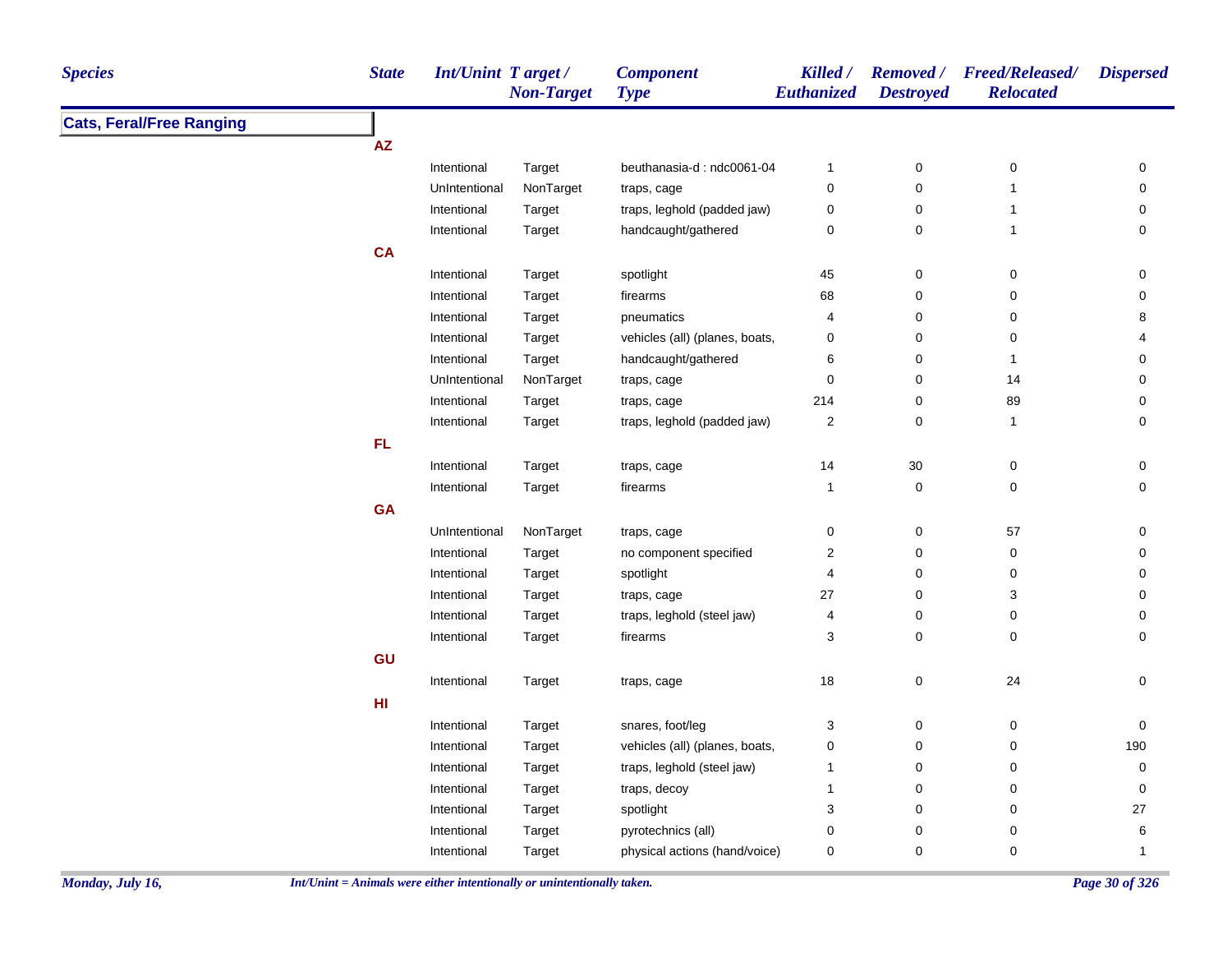| <b>Species</b>                  | <b>State</b> | <b>Int/Unint Target/</b> | <b>Non-Target</b> | <b>Component</b><br><b>Type</b> | <b>Killed</b> /<br>Euthanized | <b>Destroyed</b>    | Removed / Freed/Released/<br><b>Relocated</b> | <b>Dispersed</b>    |
|---------------------------------|--------------|--------------------------|-------------------|---------------------------------|-------------------------------|---------------------|-----------------------------------------------|---------------------|
| <b>Cats, Feral/Free Ranging</b> |              |                          |                   |                                 |                               |                     |                                               |                     |
|                                 | HI           |                          |                   |                                 |                               |                     |                                               |                     |
|                                 |              | Intentional              | Target            | handcaught/gathered             | $\pmb{0}$                     | 0                   | 5                                             | 0                   |
|                                 |              | Intentional              | Target            | firearms                        | 251                           | $\mathbf 0$         | 0                                             | 32                  |
|                                 |              | UnIntentional            | NonTarget         | traps, cage                     | $\pmb{0}$                     | 0                   | $\mathbf{1}$                                  | 0                   |
|                                 |              | Intentional              | Target            | traps, cage                     | 274                           | $\mathbf 0$         | 207                                           | $\mathbf{1}$        |
|                                 | ID           |                          |                   |                                 |                               |                     |                                               |                     |
|                                 |              | Intentional              | Target            | traps, cage                     | 0                             | 0                   | $\overline{1}$                                | 0                   |
|                                 |              | UnIntentional            | NonTarget         | traps, cage                     | $\mathbf 0$                   | $\mathbf 0$         | $\mathbf{1}$                                  | 0                   |
|                                 | IL.          |                          |                   |                                 |                               |                     |                                               |                     |
|                                 |              | Intentional              | Target            | firearms                        | $\mathbf{1}$                  | $\mathbf 0$         | $\mathbf 0$                                   | 0                   |
|                                 |              | UnIntentional            | NonTarget         | traps, cage                     | $\mathbf 0$                   | $\mathbf 0$         | $\mathbf{1}$                                  | 0                   |
|                                 |              | Intentional              | Target            | traps, cage                     | 9                             | $\mathbf 0$         | 0                                             | 0                   |
|                                 |              | Intentional              | Target            | traps, quick-kill (conibear)    | $\mathbf{1}$                  | $\mathbf 0$         | 0                                             | 0                   |
|                                 | IN           |                          |                   |                                 |                               |                     |                                               |                     |
|                                 |              | Intentional              | Target            | traps, quick-kill (conibear)    | $\sqrt{2}$                    | $\pmb{0}$           | $\mathsf 0$                                   | $\mathsf{O}\xspace$ |
|                                 | <b>KS</b>    |                          |                   |                                 |                               |                     |                                               |                     |
|                                 |              | Intentional              | Target            | firearms                        | $\,6$                         | $\mathsf{O}\xspace$ | $\pmb{0}$                                     | $\mathbf{1}$        |
|                                 |              | Intentional              | Target            | traps, cage                     | 5                             | $\mathsf{O}\xspace$ | $\pmb{0}$                                     | $\mathsf{O}\xspace$ |
|                                 | <b>KY</b>    |                          |                   |                                 |                               |                     |                                               |                     |
|                                 |              | Intentional              | Target            | traps, leghold (padded jaw)     | $\mathbf{1}$                  | 0                   | 0                                             | 0                   |
|                                 |              | UnIntentional            | NonTarget         | traps, cage                     | $\mathbf 0$                   | $\mathbf 0$         | $\mathbf{1}$                                  | 0                   |
|                                 |              | UnIntentional            | NonTarget         | snares, neck                    | $\mathbf 0$                   | $\mathbf 0$         | $\mathbf{1}$                                  | 0                   |
|                                 |              | Intentional              | Target            | handcaught/gathered             | 3                             | $\mathbf 0$         | 0                                             | 0                   |
|                                 |              | Intentional              | Target            | firearms                        | $\boldsymbol{2}$              | 0                   | 0                                             | 3                   |
|                                 |              | Intentional              | Target            | traps, cage                     | 24                            | $\mathbf 0$         | 0                                             | 0                   |
|                                 | LA           |                          |                   |                                 |                               |                     |                                               |                     |
|                                 |              | Intentional              | Target            | snares, neck                    | $\mathbf{1}$                  | $\mathbf 0$         | 0                                             | 0                   |
|                                 | <b>MD</b>    |                          |                   |                                 |                               |                     |                                               |                     |
|                                 |              | UnIntentional            | NonTarget         | traps, cage                     | $\boldsymbol{0}$              | $\mathbf 0$         | 11                                            | 0                   |
|                                 |              | Intentional              | Target            | vehicles (all) (planes, boats,  | $\pmb{0}$                     | $\mathbf 0$         | $\mathbf 0$                                   | $\overline{2}$      |
|                                 |              | Intentional              | Target            | firearms                        | $\mathbf{1}$                  | $\mathsf{O}\xspace$ | 0                                             | $\mathbf 0$         |
|                                 | <b>ME</b>    |                          |                   |                                 |                               |                     |                                               |                     |
|                                 |              | UnIntentional            | NonTarget         | traps, cage                     | $\mathbf 0$                   | $\mathsf{O}\xspace$ | $\mathbf{1}$                                  | 0                   |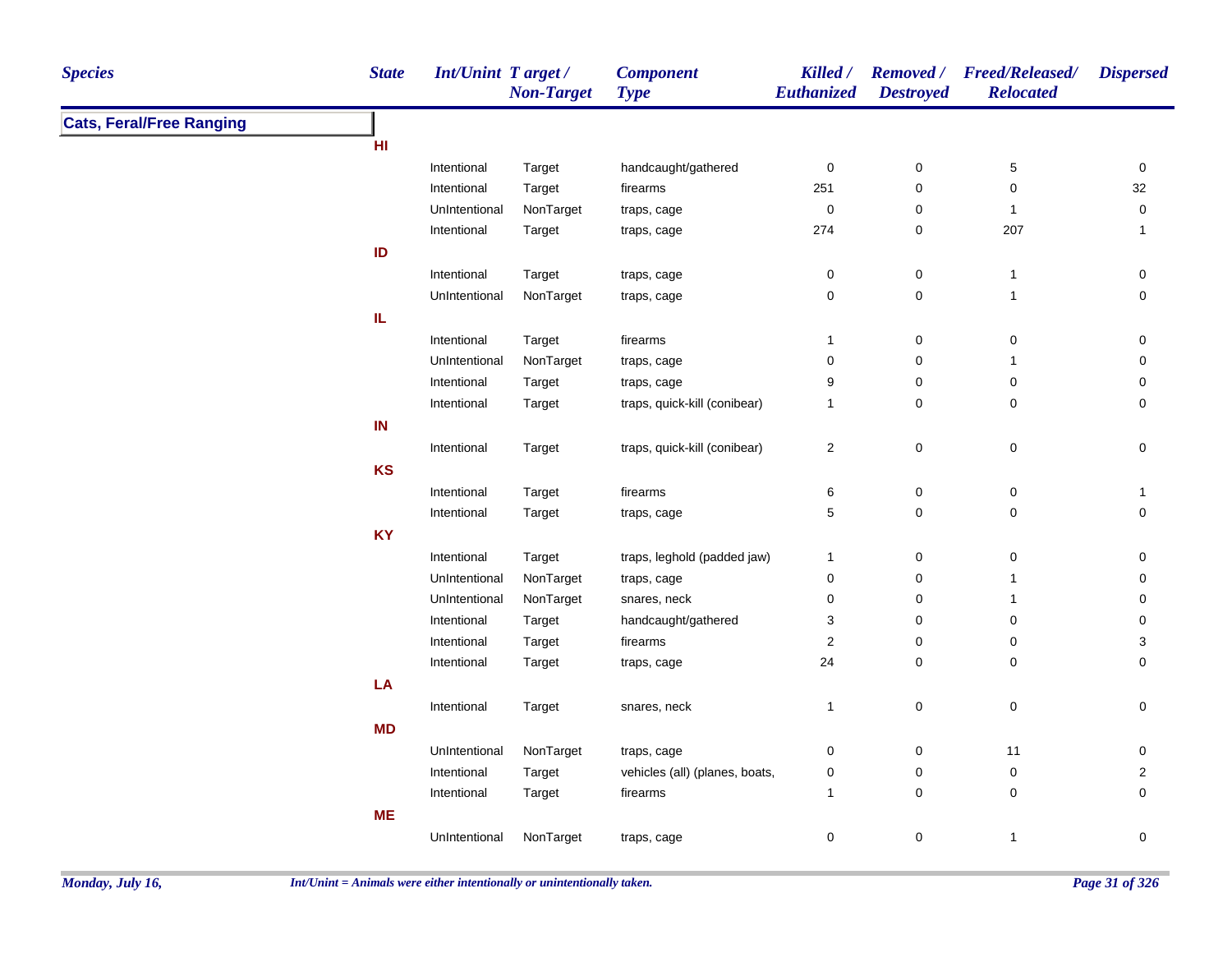| <b>Species</b>                  | <b>State</b> | Int/Unint Target/ | <b>Non-Target</b> | <b>Component</b><br><b>Type</b> | Killed /<br>Euthanized    | <b>Destroyed</b> | Removed / Freed/Released/<br><b>Relocated</b> | <b>Dispersed</b> |
|---------------------------------|--------------|-------------------|-------------------|---------------------------------|---------------------------|------------------|-----------------------------------------------|------------------|
| <b>Cats, Feral/Free Ranging</b> |              |                   |                   |                                 |                           |                  |                                               |                  |
|                                 | MI           |                   |                   |                                 |                           |                  |                                               |                  |
|                                 |              | UnIntentional     | NonTarget         | traps, leghold (steel jaw)      | $\boldsymbol{2}$          | $\pmb{0}$        | $\pmb{0}$                                     | 0                |
|                                 |              | UnIntentional     | NonTarget         | traps, cage                     | $\pmb{0}$                 | $\pmb{0}$        | $\boldsymbol{7}$                              | 0                |
|                                 |              | Intentional       | Target            | traps, cage                     | $\mathbf 5$               | $\pmb{0}$        | $\mathbf 2$                                   | 0                |
|                                 | <b>MN</b>    |                   |                   |                                 |                           |                  |                                               |                  |
|                                 |              | UnIntentional     | NonTarget         | traps, leghold (steel jaw)      | 1                         | $\pmb{0}$        | $\mathbf{1}$                                  | $\pmb{0}$        |
|                                 | <b>MO</b>    |                   |                   |                                 |                           |                  |                                               |                  |
|                                 |              | Intentional       | Target            | no component specified          | 0                         | $\pmb{0}$        | 0                                             | $\mathbf{1}$     |
|                                 |              | Intentional       | Target            | handcaught/gathered             | 0                         | $\pmb{0}$        | 4                                             | 0                |
|                                 |              | Intentional       | Target            | pyrotechnics (all)              | 0                         | 0                | 0                                             | $\overline{2}$   |
|                                 |              | Intentional       | Target            | traps, cage                     | 1                         | 0                | 25                                            | 0                |
|                                 |              | Intentional       | Target            | traps, leghold (padded jaw)     | $\mathbf{1}$              | 0                | $\pmb{0}$                                     | $\mathbf 0$      |
|                                 |              | Intentional       | Target            | vehicles (all) (planes, boats,  | $\pmb{0}$                 | 0                | 0                                             | $\overline{2}$   |
|                                 |              | Intentional       | Target            | firearms                        | $\boldsymbol{7}$          | $\pmb{0}$        | 0                                             | 3                |
|                                 | <b>MS</b>    |                   |                   |                                 |                           |                  |                                               |                  |
|                                 |              | UnIntentional     | NonTarget         | traps, cage                     | 0                         | 0                | 3                                             | 0                |
|                                 |              | Intentional       | Target            | traps, leghold (steel jaw)      | $\boldsymbol{2}$          | 0                | 0                                             | 0                |
|                                 |              | Intentional       | Target            | traps, cage                     | 8                         | 0                | $\mathbf{1}$                                  | 0                |
|                                 |              | Intentional       | Target            | firearms                        | $\ensuremath{\mathsf{3}}$ | $\pmb{0}$        | $\pmb{0}$                                     | 0                |
|                                 | <b>NC</b>    |                   |                   |                                 |                           |                  |                                               |                  |
|                                 |              | Intentional       | Target            | firearms                        | 1                         | 0                | 0                                             | 0                |
|                                 |              | Intentional       | Target            | snares, neck                    | 0                         | 0                | 0                                             | 0                |
|                                 |              | Intentional       | Target            | traps, cage                     | $\pmb{0}$                 | $\pmb{0}$        | $\pmb{0}$                                     | 0                |
|                                 |              | UnIntentional     | NonTarget         | traps, cage                     | $\pmb{0}$                 | $\pmb{0}$        | 48                                            | $\pmb{0}$        |
|                                 | NE           |                   |                   |                                 |                           |                  |                                               |                  |
|                                 |              | Intentional       | Target            | vehicles (all) (planes, boats,  | 0                         | 0                | 0                                             | $\overline{a}$   |
|                                 |              | UnIntentional     | NonTarget         | traps, cage                     | 4                         | 0                | $\mathbf{1}$                                  | 0                |
|                                 |              | UnIntentional     | NonTarget         | traps, leghold (steel jaw)      | 1                         | $\pmb{0}$        | 0                                             | 0                |
|                                 |              | UnIntentional     | NonTarget         | traps, quick-kill (conibear)    | $\mathbf{1}$              | $\mathbf 0$      | 0                                             | 0                |
|                                 |              | Intentional       | Target            | car/truck                       | 0                         | 0                | 0                                             | 0                |
|                                 |              | Intentional       | Target            | firearms                        | $\ensuremath{\mathsf{3}}$ | 0                | 0                                             | 0                |
|                                 |              | Intentional       | Target            | traps, leghold (steel jaw)      | $\mathbf{1}$              | 0                | 0                                             | 0                |
|                                 |              | UnIntentional     | NonTarget         | snares, neck                    | $\mathbf{1}$              | 0                | 0                                             | 0                |
|                                 |              | Intentional       | Target            | traps, cage                     | $\boldsymbol{7}$          | $\pmb{0}$        | 17                                            | 0                |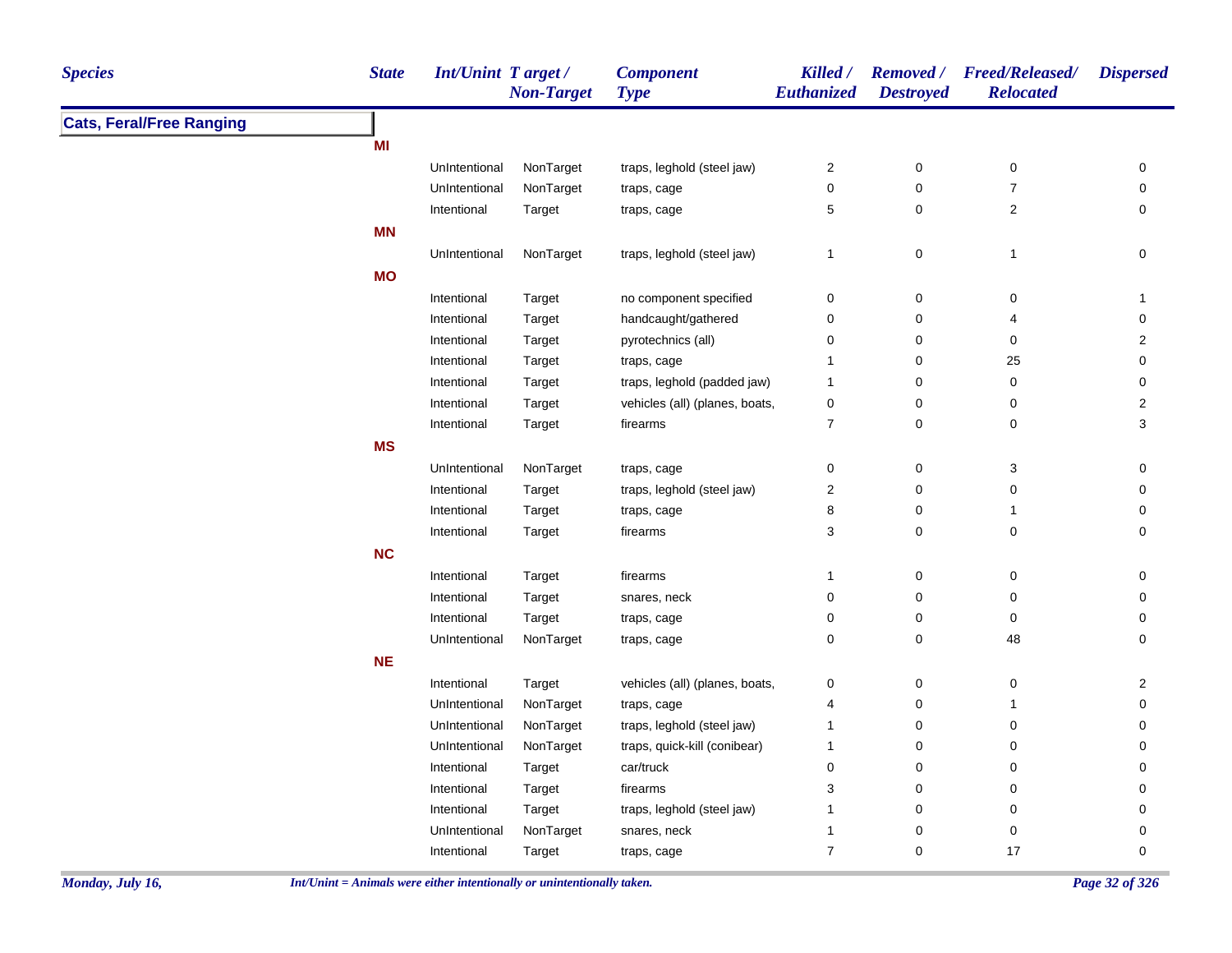| <b>Cats, Feral/Free Ranging</b><br><b>NM</b><br>Intentional<br>$\pmb{0}$<br>$\pmb{0}$<br>Target<br>traps, cage<br>4<br>0<br>NonTarget<br>traps, leghold (steel jaw)<br>$\pmb{0}$<br>$\pmb{0}$<br>$\mathbf{1}$<br>UnIntentional<br>0<br>$\sqrt{2}$<br>NonTarget<br>traps, leghold (padded jaw)<br>$\pmb{0}$<br>$\pmb{0}$<br>UnIntentional<br>0<br><b>NV</b><br>Intentional<br>traps, leghold (padded jaw)<br>0<br>0<br>$\overline{1}$<br>0<br>Target<br>$\boldsymbol{9}$<br>Intentional<br>$\mathbf 0$<br>Target<br>traps, cage<br>4<br>0<br>NonTarget<br>0<br>$\mathsf{O}\xspace$<br>UnIntentional<br>snares, neck<br>$\overline{1}$<br>0<br><b>NY</b><br>$\pmb{0}$<br>$\pmb{0}$<br>$\pmb{0}$<br>9<br>UnIntentional<br>NonTarget<br>traps, cage<br>OH<br>$\mathsf{O}\xspace$<br>$\pmb{0}$<br>$\mathbf 0$<br>Intentional<br>4<br>Target<br>firearms<br>0<br>$\mathsf{O}\xspace$<br>$\mathbf{1}$<br>Intentional<br>0<br>Target<br>traps, cage<br>NonTarget<br>0<br>$\mathsf{O}\xspace$<br>$\mathbf 0$<br>4<br>UnIntentional<br>traps, cage<br>OK<br>Intentional<br>$\boldsymbol{7}$<br>$\pmb{0}$<br>$\,6$<br>Target<br>0<br>traps, cage<br>$\overline{\mathbf{c}}$<br>$\mathsf{O}\xspace$<br>$\mathbf 0$<br>Intentional<br>Target<br>firearms<br>0<br>NonTarget<br>$\mathsf{O}\xspace$<br>$\,$ 5 $\,$<br>UnIntentional<br>$\mathbf{1}$<br>traps, cage<br>0<br>3<br>$\mathsf{O}\xspace$<br>UnIntentional<br>NonTarget<br>traps, leghold (steel jaw)<br>$\mathbf 0$<br>0<br>NonTarget<br>0<br>$\mathsf{O}\xspace$<br>UnIntentional<br>traps, z-(other)<br>$\overline{1}$<br>0<br>$\mathsf{O}\xspace$<br>$\pmb{0}$<br>Intentional<br>traps, leghold (steel jaw)<br>$\mathbf{1}$<br>0<br>Target<br>OR<br>$\mathsf{O}\xspace$<br>$\pmb{0}$<br>Intentional<br>Target<br>$\mathbf{1}$<br>0<br>traps, cage<br>NonTarget<br>traps, leghold (steel jaw)<br>$\mathbf 0$<br>$\mathbf 0$<br>UnIntentional<br>$\mathbf{1}$<br>0<br>PA<br>Intentional<br>$17$<br>0<br>$\boldsymbol{0}$<br>0<br>traps, cage<br>Target<br>Intentional<br>spotlight<br>3<br>$\mathsf{O}\xspace$<br>$\pmb{0}$<br>Target<br>0<br>NonTarget<br>0<br>$\mathbf 0$<br>13<br>UnIntentional<br>traps, cage<br>0<br>UnIntentional<br>NonTarget<br>$\mathsf{O}\xspace$<br>$\pmb{0}$<br>traps, quick-kill (conibear)<br>$\mathbf{1}$<br>0<br>$\overline{7}$<br>$\mathsf{O}\xspace$<br>$\pmb{0}$<br>$\mathbf 0$<br>Intentional<br>Target<br>firearms<br><b>PR</b><br>no component specified<br>0<br>$\pmb{0}$<br>$\pmb{0}$<br>Intentional<br>Target<br>4 | <b>Species</b> | <b>State</b> | <b>Int/Unint Target/</b> | <b>Non-Target</b> | <b>Component</b><br><b>Type</b> | Killed /<br>Euthanized | <b>Destroyed</b> | Removed / Freed/Released/<br><b>Relocated</b> | <b>Dispersed</b> |
|----------------------------------------------------------------------------------------------------------------------------------------------------------------------------------------------------------------------------------------------------------------------------------------------------------------------------------------------------------------------------------------------------------------------------------------------------------------------------------------------------------------------------------------------------------------------------------------------------------------------------------------------------------------------------------------------------------------------------------------------------------------------------------------------------------------------------------------------------------------------------------------------------------------------------------------------------------------------------------------------------------------------------------------------------------------------------------------------------------------------------------------------------------------------------------------------------------------------------------------------------------------------------------------------------------------------------------------------------------------------------------------------------------------------------------------------------------------------------------------------------------------------------------------------------------------------------------------------------------------------------------------------------------------------------------------------------------------------------------------------------------------------------------------------------------------------------------------------------------------------------------------------------------------------------------------------------------------------------------------------------------------------------------------------------------------------------------------------------------------------------------------------------------------------------------------------------------------------------------------------------------------------------------------------------------------------------------------------------------------------------------------------------------------------------------------------------------------------------------------------------------|----------------|--------------|--------------------------|-------------------|---------------------------------|------------------------|------------------|-----------------------------------------------|------------------|
|                                                                                                                                                                                                                                                                                                                                                                                                                                                                                                                                                                                                                                                                                                                                                                                                                                                                                                                                                                                                                                                                                                                                                                                                                                                                                                                                                                                                                                                                                                                                                                                                                                                                                                                                                                                                                                                                                                                                                                                                                                                                                                                                                                                                                                                                                                                                                                                                                                                                                                          |                |              |                          |                   |                                 |                        |                  |                                               |                  |
|                                                                                                                                                                                                                                                                                                                                                                                                                                                                                                                                                                                                                                                                                                                                                                                                                                                                                                                                                                                                                                                                                                                                                                                                                                                                                                                                                                                                                                                                                                                                                                                                                                                                                                                                                                                                                                                                                                                                                                                                                                                                                                                                                                                                                                                                                                                                                                                                                                                                                                          |                |              |                          |                   |                                 |                        |                  |                                               |                  |
|                                                                                                                                                                                                                                                                                                                                                                                                                                                                                                                                                                                                                                                                                                                                                                                                                                                                                                                                                                                                                                                                                                                                                                                                                                                                                                                                                                                                                                                                                                                                                                                                                                                                                                                                                                                                                                                                                                                                                                                                                                                                                                                                                                                                                                                                                                                                                                                                                                                                                                          |                |              |                          |                   |                                 |                        |                  |                                               |                  |
|                                                                                                                                                                                                                                                                                                                                                                                                                                                                                                                                                                                                                                                                                                                                                                                                                                                                                                                                                                                                                                                                                                                                                                                                                                                                                                                                                                                                                                                                                                                                                                                                                                                                                                                                                                                                                                                                                                                                                                                                                                                                                                                                                                                                                                                                                                                                                                                                                                                                                                          |                |              |                          |                   |                                 |                        |                  |                                               |                  |
|                                                                                                                                                                                                                                                                                                                                                                                                                                                                                                                                                                                                                                                                                                                                                                                                                                                                                                                                                                                                                                                                                                                                                                                                                                                                                                                                                                                                                                                                                                                                                                                                                                                                                                                                                                                                                                                                                                                                                                                                                                                                                                                                                                                                                                                                                                                                                                                                                                                                                                          |                |              |                          |                   |                                 |                        |                  |                                               |                  |
|                                                                                                                                                                                                                                                                                                                                                                                                                                                                                                                                                                                                                                                                                                                                                                                                                                                                                                                                                                                                                                                                                                                                                                                                                                                                                                                                                                                                                                                                                                                                                                                                                                                                                                                                                                                                                                                                                                                                                                                                                                                                                                                                                                                                                                                                                                                                                                                                                                                                                                          |                |              |                          |                   |                                 |                        |                  |                                               |                  |
|                                                                                                                                                                                                                                                                                                                                                                                                                                                                                                                                                                                                                                                                                                                                                                                                                                                                                                                                                                                                                                                                                                                                                                                                                                                                                                                                                                                                                                                                                                                                                                                                                                                                                                                                                                                                                                                                                                                                                                                                                                                                                                                                                                                                                                                                                                                                                                                                                                                                                                          |                |              |                          |                   |                                 |                        |                  |                                               |                  |
|                                                                                                                                                                                                                                                                                                                                                                                                                                                                                                                                                                                                                                                                                                                                                                                                                                                                                                                                                                                                                                                                                                                                                                                                                                                                                                                                                                                                                                                                                                                                                                                                                                                                                                                                                                                                                                                                                                                                                                                                                                                                                                                                                                                                                                                                                                                                                                                                                                                                                                          |                |              |                          |                   |                                 |                        |                  |                                               |                  |
|                                                                                                                                                                                                                                                                                                                                                                                                                                                                                                                                                                                                                                                                                                                                                                                                                                                                                                                                                                                                                                                                                                                                                                                                                                                                                                                                                                                                                                                                                                                                                                                                                                                                                                                                                                                                                                                                                                                                                                                                                                                                                                                                                                                                                                                                                                                                                                                                                                                                                                          |                |              |                          |                   |                                 |                        |                  |                                               |                  |
|                                                                                                                                                                                                                                                                                                                                                                                                                                                                                                                                                                                                                                                                                                                                                                                                                                                                                                                                                                                                                                                                                                                                                                                                                                                                                                                                                                                                                                                                                                                                                                                                                                                                                                                                                                                                                                                                                                                                                                                                                                                                                                                                                                                                                                                                                                                                                                                                                                                                                                          |                |              |                          |                   |                                 |                        |                  |                                               |                  |
|                                                                                                                                                                                                                                                                                                                                                                                                                                                                                                                                                                                                                                                                                                                                                                                                                                                                                                                                                                                                                                                                                                                                                                                                                                                                                                                                                                                                                                                                                                                                                                                                                                                                                                                                                                                                                                                                                                                                                                                                                                                                                                                                                                                                                                                                                                                                                                                                                                                                                                          |                |              |                          |                   |                                 |                        |                  |                                               |                  |
|                                                                                                                                                                                                                                                                                                                                                                                                                                                                                                                                                                                                                                                                                                                                                                                                                                                                                                                                                                                                                                                                                                                                                                                                                                                                                                                                                                                                                                                                                                                                                                                                                                                                                                                                                                                                                                                                                                                                                                                                                                                                                                                                                                                                                                                                                                                                                                                                                                                                                                          |                |              |                          |                   |                                 |                        |                  |                                               |                  |
|                                                                                                                                                                                                                                                                                                                                                                                                                                                                                                                                                                                                                                                                                                                                                                                                                                                                                                                                                                                                                                                                                                                                                                                                                                                                                                                                                                                                                                                                                                                                                                                                                                                                                                                                                                                                                                                                                                                                                                                                                                                                                                                                                                                                                                                                                                                                                                                                                                                                                                          |                |              |                          |                   |                                 |                        |                  |                                               |                  |
|                                                                                                                                                                                                                                                                                                                                                                                                                                                                                                                                                                                                                                                                                                                                                                                                                                                                                                                                                                                                                                                                                                                                                                                                                                                                                                                                                                                                                                                                                                                                                                                                                                                                                                                                                                                                                                                                                                                                                                                                                                                                                                                                                                                                                                                                                                                                                                                                                                                                                                          |                |              |                          |                   |                                 |                        |                  |                                               |                  |
|                                                                                                                                                                                                                                                                                                                                                                                                                                                                                                                                                                                                                                                                                                                                                                                                                                                                                                                                                                                                                                                                                                                                                                                                                                                                                                                                                                                                                                                                                                                                                                                                                                                                                                                                                                                                                                                                                                                                                                                                                                                                                                                                                                                                                                                                                                                                                                                                                                                                                                          |                |              |                          |                   |                                 |                        |                  |                                               |                  |
|                                                                                                                                                                                                                                                                                                                                                                                                                                                                                                                                                                                                                                                                                                                                                                                                                                                                                                                                                                                                                                                                                                                                                                                                                                                                                                                                                                                                                                                                                                                                                                                                                                                                                                                                                                                                                                                                                                                                                                                                                                                                                                                                                                                                                                                                                                                                                                                                                                                                                                          |                |              |                          |                   |                                 |                        |                  |                                               |                  |
|                                                                                                                                                                                                                                                                                                                                                                                                                                                                                                                                                                                                                                                                                                                                                                                                                                                                                                                                                                                                                                                                                                                                                                                                                                                                                                                                                                                                                                                                                                                                                                                                                                                                                                                                                                                                                                                                                                                                                                                                                                                                                                                                                                                                                                                                                                                                                                                                                                                                                                          |                |              |                          |                   |                                 |                        |                  |                                               |                  |
|                                                                                                                                                                                                                                                                                                                                                                                                                                                                                                                                                                                                                                                                                                                                                                                                                                                                                                                                                                                                                                                                                                                                                                                                                                                                                                                                                                                                                                                                                                                                                                                                                                                                                                                                                                                                                                                                                                                                                                                                                                                                                                                                                                                                                                                                                                                                                                                                                                                                                                          |                |              |                          |                   |                                 |                        |                  |                                               |                  |
|                                                                                                                                                                                                                                                                                                                                                                                                                                                                                                                                                                                                                                                                                                                                                                                                                                                                                                                                                                                                                                                                                                                                                                                                                                                                                                                                                                                                                                                                                                                                                                                                                                                                                                                                                                                                                                                                                                                                                                                                                                                                                                                                                                                                                                                                                                                                                                                                                                                                                                          |                |              |                          |                   |                                 |                        |                  |                                               |                  |
|                                                                                                                                                                                                                                                                                                                                                                                                                                                                                                                                                                                                                                                                                                                                                                                                                                                                                                                                                                                                                                                                                                                                                                                                                                                                                                                                                                                                                                                                                                                                                                                                                                                                                                                                                                                                                                                                                                                                                                                                                                                                                                                                                                                                                                                                                                                                                                                                                                                                                                          |                |              |                          |                   |                                 |                        |                  |                                               |                  |
|                                                                                                                                                                                                                                                                                                                                                                                                                                                                                                                                                                                                                                                                                                                                                                                                                                                                                                                                                                                                                                                                                                                                                                                                                                                                                                                                                                                                                                                                                                                                                                                                                                                                                                                                                                                                                                                                                                                                                                                                                                                                                                                                                                                                                                                                                                                                                                                                                                                                                                          |                |              |                          |                   |                                 |                        |                  |                                               |                  |
|                                                                                                                                                                                                                                                                                                                                                                                                                                                                                                                                                                                                                                                                                                                                                                                                                                                                                                                                                                                                                                                                                                                                                                                                                                                                                                                                                                                                                                                                                                                                                                                                                                                                                                                                                                                                                                                                                                                                                                                                                                                                                                                                                                                                                                                                                                                                                                                                                                                                                                          |                |              |                          |                   |                                 |                        |                  |                                               |                  |
|                                                                                                                                                                                                                                                                                                                                                                                                                                                                                                                                                                                                                                                                                                                                                                                                                                                                                                                                                                                                                                                                                                                                                                                                                                                                                                                                                                                                                                                                                                                                                                                                                                                                                                                                                                                                                                                                                                                                                                                                                                                                                                                                                                                                                                                                                                                                                                                                                                                                                                          |                |              |                          |                   |                                 |                        |                  |                                               |                  |
|                                                                                                                                                                                                                                                                                                                                                                                                                                                                                                                                                                                                                                                                                                                                                                                                                                                                                                                                                                                                                                                                                                                                                                                                                                                                                                                                                                                                                                                                                                                                                                                                                                                                                                                                                                                                                                                                                                                                                                                                                                                                                                                                                                                                                                                                                                                                                                                                                                                                                                          |                |              |                          |                   |                                 |                        |                  |                                               |                  |
|                                                                                                                                                                                                                                                                                                                                                                                                                                                                                                                                                                                                                                                                                                                                                                                                                                                                                                                                                                                                                                                                                                                                                                                                                                                                                                                                                                                                                                                                                                                                                                                                                                                                                                                                                                                                                                                                                                                                                                                                                                                                                                                                                                                                                                                                                                                                                                                                                                                                                                          |                |              |                          |                   |                                 |                        |                  |                                               |                  |
|                                                                                                                                                                                                                                                                                                                                                                                                                                                                                                                                                                                                                                                                                                                                                                                                                                                                                                                                                                                                                                                                                                                                                                                                                                                                                                                                                                                                                                                                                                                                                                                                                                                                                                                                                                                                                                                                                                                                                                                                                                                                                                                                                                                                                                                                                                                                                                                                                                                                                                          |                |              |                          |                   |                                 |                        |                  |                                               |                  |
|                                                                                                                                                                                                                                                                                                                                                                                                                                                                                                                                                                                                                                                                                                                                                                                                                                                                                                                                                                                                                                                                                                                                                                                                                                                                                                                                                                                                                                                                                                                                                                                                                                                                                                                                                                                                                                                                                                                                                                                                                                                                                                                                                                                                                                                                                                                                                                                                                                                                                                          |                |              |                          |                   |                                 |                        |                  |                                               |                  |
|                                                                                                                                                                                                                                                                                                                                                                                                                                                                                                                                                                                                                                                                                                                                                                                                                                                                                                                                                                                                                                                                                                                                                                                                                                                                                                                                                                                                                                                                                                                                                                                                                                                                                                                                                                                                                                                                                                                                                                                                                                                                                                                                                                                                                                                                                                                                                                                                                                                                                                          |                |              |                          |                   |                                 |                        |                  |                                               |                  |
|                                                                                                                                                                                                                                                                                                                                                                                                                                                                                                                                                                                                                                                                                                                                                                                                                                                                                                                                                                                                                                                                                                                                                                                                                                                                                                                                                                                                                                                                                                                                                                                                                                                                                                                                                                                                                                                                                                                                                                                                                                                                                                                                                                                                                                                                                                                                                                                                                                                                                                          |                |              |                          |                   |                                 |                        |                  |                                               |                  |
|                                                                                                                                                                                                                                                                                                                                                                                                                                                                                                                                                                                                                                                                                                                                                                                                                                                                                                                                                                                                                                                                                                                                                                                                                                                                                                                                                                                                                                                                                                                                                                                                                                                                                                                                                                                                                                                                                                                                                                                                                                                                                                                                                                                                                                                                                                                                                                                                                                                                                                          |                |              |                          |                   |                                 |                        |                  |                                               |                  |
|                                                                                                                                                                                                                                                                                                                                                                                                                                                                                                                                                                                                                                                                                                                                                                                                                                                                                                                                                                                                                                                                                                                                                                                                                                                                                                                                                                                                                                                                                                                                                                                                                                                                                                                                                                                                                                                                                                                                                                                                                                                                                                                                                                                                                                                                                                                                                                                                                                                                                                          |                |              |                          |                   |                                 |                        |                  |                                               |                  |
|                                                                                                                                                                                                                                                                                                                                                                                                                                                                                                                                                                                                                                                                                                                                                                                                                                                                                                                                                                                                                                                                                                                                                                                                                                                                                                                                                                                                                                                                                                                                                                                                                                                                                                                                                                                                                                                                                                                                                                                                                                                                                                                                                                                                                                                                                                                                                                                                                                                                                                          |                |              |                          |                   |                                 |                        |                  |                                               |                  |
|                                                                                                                                                                                                                                                                                                                                                                                                                                                                                                                                                                                                                                                                                                                                                                                                                                                                                                                                                                                                                                                                                                                                                                                                                                                                                                                                                                                                                                                                                                                                                                                                                                                                                                                                                                                                                                                                                                                                                                                                                                                                                                                                                                                                                                                                                                                                                                                                                                                                                                          |                |              |                          |                   |                                 |                        |                  |                                               |                  |
| NonTarget<br>0<br>$\mathbf 0$<br>$\mathbf{1}$<br>$\pmb{0}$<br>UnIntentional<br>no component specified                                                                                                                                                                                                                                                                                                                                                                                                                                                                                                                                                                                                                                                                                                                                                                                                                                                                                                                                                                                                                                                                                                                                                                                                                                                                                                                                                                                                                                                                                                                                                                                                                                                                                                                                                                                                                                                                                                                                                                                                                                                                                                                                                                                                                                                                                                                                                                                                    |                |              |                          |                   |                                 |                        |                  |                                               |                  |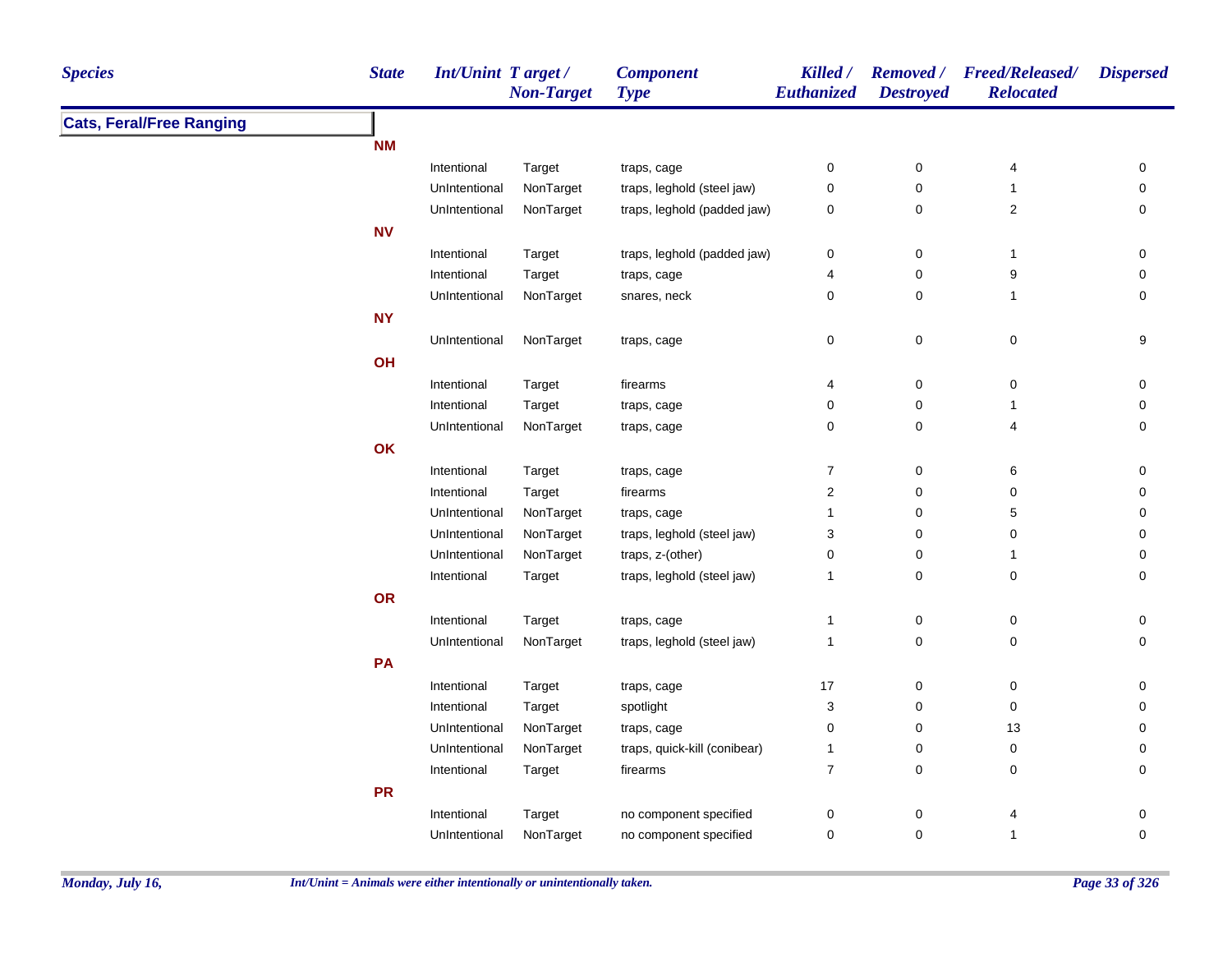| <b>Species</b>                  | <b>State</b> | Int/Unint Target/ | <b>Non-Target</b> | <b>Component</b><br><b>Type</b> | Killed /<br>Euthanized  | <b>Destroyed</b> | Removed / Freed/Released/<br><b>Relocated</b> | <b>Dispersed</b>    |
|---------------------------------|--------------|-------------------|-------------------|---------------------------------|-------------------------|------------------|-----------------------------------------------|---------------------|
| <b>Cats, Feral/Free Ranging</b> |              |                   |                   |                                 |                         |                  |                                               |                     |
|                                 | <b>TN</b>    |                   |                   |                                 |                         |                  |                                               |                     |
|                                 |              | Intentional       | Target            | traps, cage                     | 0                       | $\pmb{0}$        | 6                                             | 0                   |
|                                 |              | UnIntentional     | NonTarget         | traps, cage                     | 0                       | 0                | 28                                            | 0                   |
|                                 | <b>TX</b>    |                   |                   |                                 |                         |                  |                                               |                     |
|                                 |              | Intentional       | Target            | traps, leghold (steel jaw)      | $\overline{\mathbf{c}}$ | 0                | $\pmb{0}$                                     | 0                   |
|                                 |              | Intentional       | Target            | traps, cage                     | 18                      | 0                | 0                                             | 0                   |
|                                 |              | UnIntentional     | NonTarget         | traps, cage                     | 0                       | 0                | 4                                             | 0                   |
|                                 |              | UnIntentional     | NonTarget         | traps, leghold (steel jaw)      | 2                       | 0                | 0                                             | 0                   |
|                                 | <b>VA</b>    |                   |                   |                                 |                         |                  |                                               |                     |
|                                 |              | UnIntentional     | NonTarget         | traps, leghold (steel jaw)      | 0                       | 0                | $\mathbf{1}$                                  | 0                   |
|                                 |              | Intentional       | Target            | vehicles (all) (planes, boats,  | 0                       | 0                | 0                                             | 0                   |
|                                 |              | UnIntentional     | NonTarget         | traps, cage                     | 0                       | 0                | 5                                             | 0                   |
|                                 |              | Intentional       | Target            | traps, cage                     | 12                      | 0                | 0                                             | 0                   |
|                                 |              | Intentional       | Target            | physical actions (hand/voice)   | 0                       | 0                | $\pmb{0}$                                     | $\mathbf{1}$        |
|                                 |              | Intentional       | Target            | firearms                        | 17                      | 0                | $\pmb{0}$                                     | 0                   |
|                                 |              | UnIntentional     | NonTarget         | traps, leghold (padded jaw)     | 0                       | 0                | $\overline{2}$                                | 0                   |
|                                 |              | Intentional       | Target            | hand tools                      | 0                       | 0                | 0                                             | 0                   |
|                                 |              | Intentional       | Target            | handcaught/gathered             | 0                       | 0                | $\mathbf{1}$                                  | $\mathbf 0$         |
|                                 | <b>VT</b>    |                   |                   |                                 |                         |                  |                                               |                     |
|                                 |              | UnIntentional     | NonTarget         | traps, cage                     | 0                       | 0                | $10$                                          | 0                   |
|                                 | <b>WA</b>    |                   |                   |                                 |                         |                  |                                               |                     |
|                                 |              | Intentional       | Target            | traps, cage                     | 4                       | 0                | 0                                             | 0                   |
|                                 |              | Intentional       | Target            | handcaught/gathered             | 0                       | 0                | $\mathbf{1}$                                  | 0                   |
|                                 |              | Intentional       | Target            | vehicles (all) (planes, boats,  | 0                       | $\pmb{0}$        | 0                                             | $\mathbf{1}$        |
|                                 |              | UnIntentional     | NonTarget         | traps, cage                     | 0                       | 0                | $\mathbf{1}$                                  | 0                   |
|                                 | <b>WI</b>    |                   |                   |                                 |                         |                  |                                               |                     |
|                                 |              | UnIntentional     | NonTarget         | traps, leghold (steel jaw)      | 0                       | $\mathsf 0$      | $\mathbf{1}$                                  | 0                   |
|                                 | <b>WV</b>    |                   |                   |                                 |                         |                  |                                               |                     |
|                                 |              | Intentional       | Target            | traps, cage                     | 0                       | 0                | $\mathbf{1}$                                  | 0                   |
|                                 |              | UnIntentional     | NonTarget         | traps, cage                     | 0                       | 0                | $\boldsymbol{2}$                              | 0                   |
|                                 |              | UnIntentional     | NonTarget         | snares, neck                    | 0                       | 0                | $\mathbf{1}$                                  | 0                   |
|                                 | <b>WY</b>    |                   |                   |                                 |                         |                  |                                               |                     |
|                                 |              | UnIntentional     | NonTarget         | traps, leghold (steel jaw)      | 0                       | 0                | $\mathbf{1}$                                  | 0                   |
|                                 |              | UnIntentional     | NonTarget         | traps, cage                     | 0                       | 0                | 8                                             | $\mathsf{O}\xspace$ |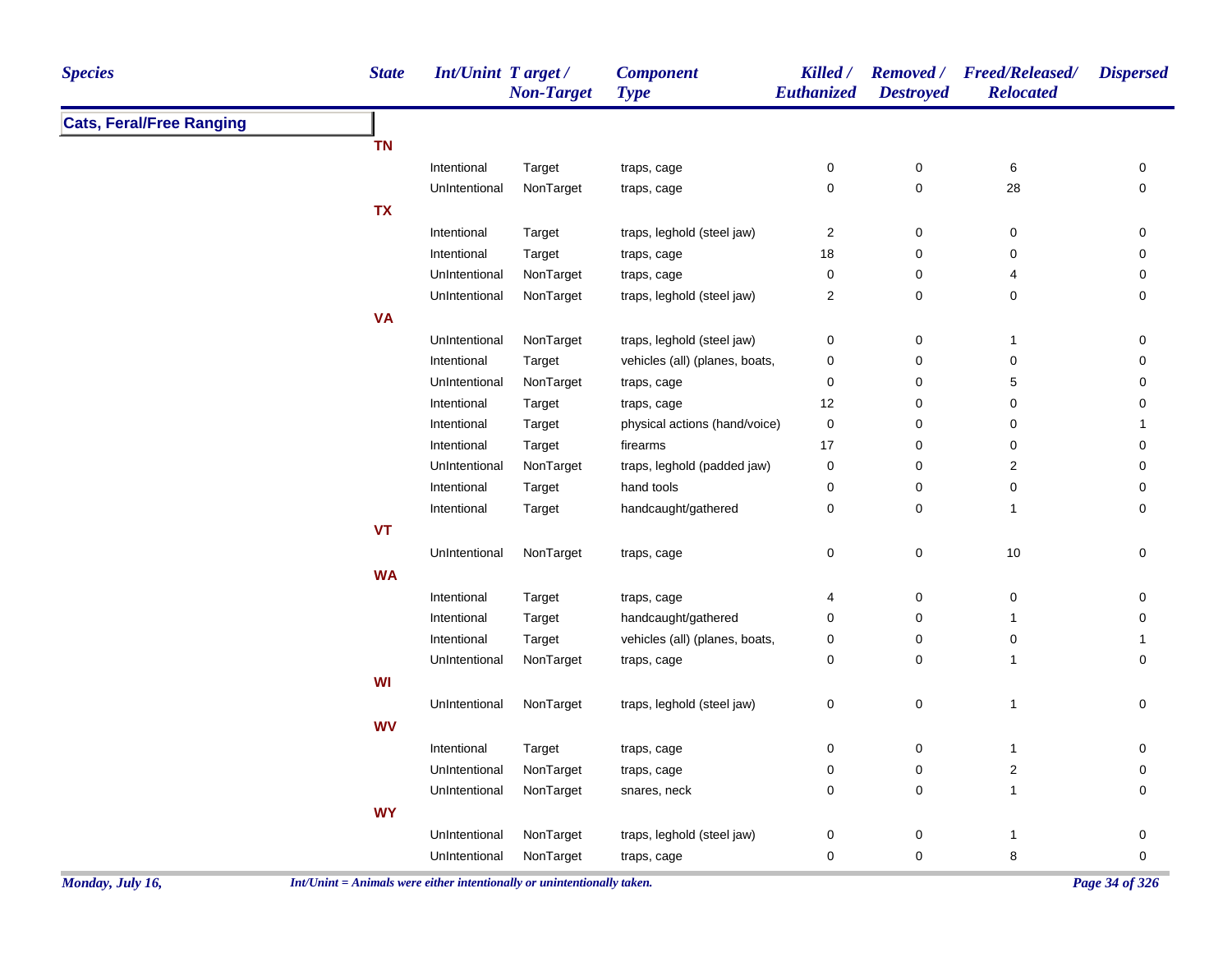| <b>Species</b>                      | <b>State</b> | Int/Unint Target/ | <b>Non-Target</b> | <b>Component</b><br><b>Type</b> | Killed /<br>Euthanized | <b>Removed</b> /<br><b>Destroyed</b> | <b>Freed/Released/</b><br><b>Relocated</b> | <b>Dispersed</b> |
|-------------------------------------|--------------|-------------------|-------------------|---------------------------------|------------------------|--------------------------------------|--------------------------------------------|------------------|
| <b>Cats, Feral/Free Ranging</b>     |              |                   |                   |                                 |                        |                                      |                                            |                  |
|                                     | <b>WY</b>    |                   |                   |                                 |                        |                                      |                                            |                  |
|                                     |              | Intentional       | Target            | traps, cage                     | $\mathbf{3}$           | $\pmb{0}$                            | 21                                         | $\pmb{0}$        |
|                                     |              |                   |                   | <b>Subtotals by Species</b>     | 1,184                  | 30                                   | 721                                        | 302              |
| <b>Cattle, Feral</b>                |              |                   |                   |                                 |                        |                                      |                                            |                  |
|                                     | <b>FL</b>    |                   |                   |                                 |                        |                                      |                                            |                  |
|                                     |              | Intentional       | Target            | vehicles (all) (planes, boats,  | $\mathbf 0$            | $\mathbf 0$                          | $\mathbf 0$                                | $\mathbf{1}$     |
|                                     | HI           |                   |                   |                                 |                        |                                      |                                            |                  |
|                                     |              | UnIntentional     | NonTarget         | snares, foot/leg                | $\mathbf 0$            | $\pmb{0}$                            | $\mathbf{1}$                               | 0                |
|                                     | ID           |                   |                   |                                 |                        |                                      |                                            |                  |
|                                     |              | UnIntentional     | NonTarget         | traps, leghold (steel jaw)      | $\mathsf 0$            | $\pmb{0}$                            | $\overline{c}$                             | $\pmb{0}$        |
|                                     | <b>WY</b>    |                   |                   |                                 |                        |                                      |                                            |                  |
|                                     |              | UnIntentional     | NonTarget         | traps, leghold (steel jaw)      | $\pmb{0}$              | $\pmb{0}$                            | $\mathbf{1}$                               | $\pmb{0}$        |
|                                     |              |                   |                   | <b>Subtotals by Species</b>     | 0                      | $\pmb{0}$                            | $\overline{\mathbf{4}}$                    | $\mathbf{1}$     |
|                                     |              |                   |                   |                                 |                        |                                      |                                            |                  |
| <b>Chickens, Feral/Free Ranging</b> |              |                   |                   |                                 |                        |                                      |                                            |                  |
|                                     | CA           |                   |                   |                                 |                        |                                      |                                            |                  |
|                                     |              | Intentional       | Target            | firearms                        | $\sqrt{2}$             | $\mathbf 0$                          | $\pmb{0}$                                  | $\pmb{0}$        |
|                                     | HI           |                   |                   |                                 |                        |                                      |                                            |                  |
|                                     |              | Intentional       | Target            | physical actions (hand/voice)   | $\mathbf 0$            | $\mathbf 0$                          | $\mathbf 0$                                | 27               |
|                                     |              | Intentional       | Target            | traps, decoy                    | $\overline{1}$         | $\pmb{0}$                            | $\pmb{0}$                                  | $\pmb{0}$        |
|                                     |              | Intentional       | Target            | vehicles (all) (planes, boats,  | $\mathbf 0$            | 0                                    | $\mathbf 0$                                | 39               |
|                                     |              | Intentional       | Target            | firearms                        | 59                     | 0                                    | 0                                          | $30\,$           |
|                                     |              | Intentional       | Target            | traps, cage                     | 3                      | $\pmb{0}$                            | $\pmb{0}$                                  | $\pmb{0}$        |
|                                     |              | UnIntentional     | NonTarget         | traps, cage                     | $\mathbf 0$            | $\mathbf 0$                          | $\sqrt{5}$                                 | 0                |
|                                     | KY           |                   |                   |                                 |                        |                                      |                                            |                  |
|                                     |              | Intentional       | Target            | pneumatics                      | $\overline{1}$         | $\pmb{0}$                            | 0                                          | 0                |
|                                     |              | Intentional       | Target            | traps, cage                     | $\overline{1}$         | $\pmb{0}$                            | $\mathbf 0$                                | 0                |
|                                     | LA           |                   |                   |                                 |                        |                                      |                                            |                  |
|                                     |              | Intentional       | Target            | pneumatics                      | 23                     | $\pmb{0}$                            | $\mathbf 0$                                | $\pmb{0}$        |
|                                     | <b>VA</b>    |                   |                   |                                 |                        |                                      |                                            |                  |
|                                     |              | Intentional       | Target            | firearms                        | 64                     | $\mathbf 0$                          | 0                                          | 0                |
|                                     |              | Intentional       | Target            | vehicles (all) (planes, boats,  | $\mathsf 0$            | $\mathbf 0$                          | 0                                          | 0                |
|                                     |              |                   |                   | <b>Subtotals by Species</b>     | 154                    | $\mathbf 0$                          | $\sqrt{5}$                                 | 96               |
| <b>Chipmunks (Other)</b>            |              |                   |                   |                                 |                        |                                      |                                            |                  |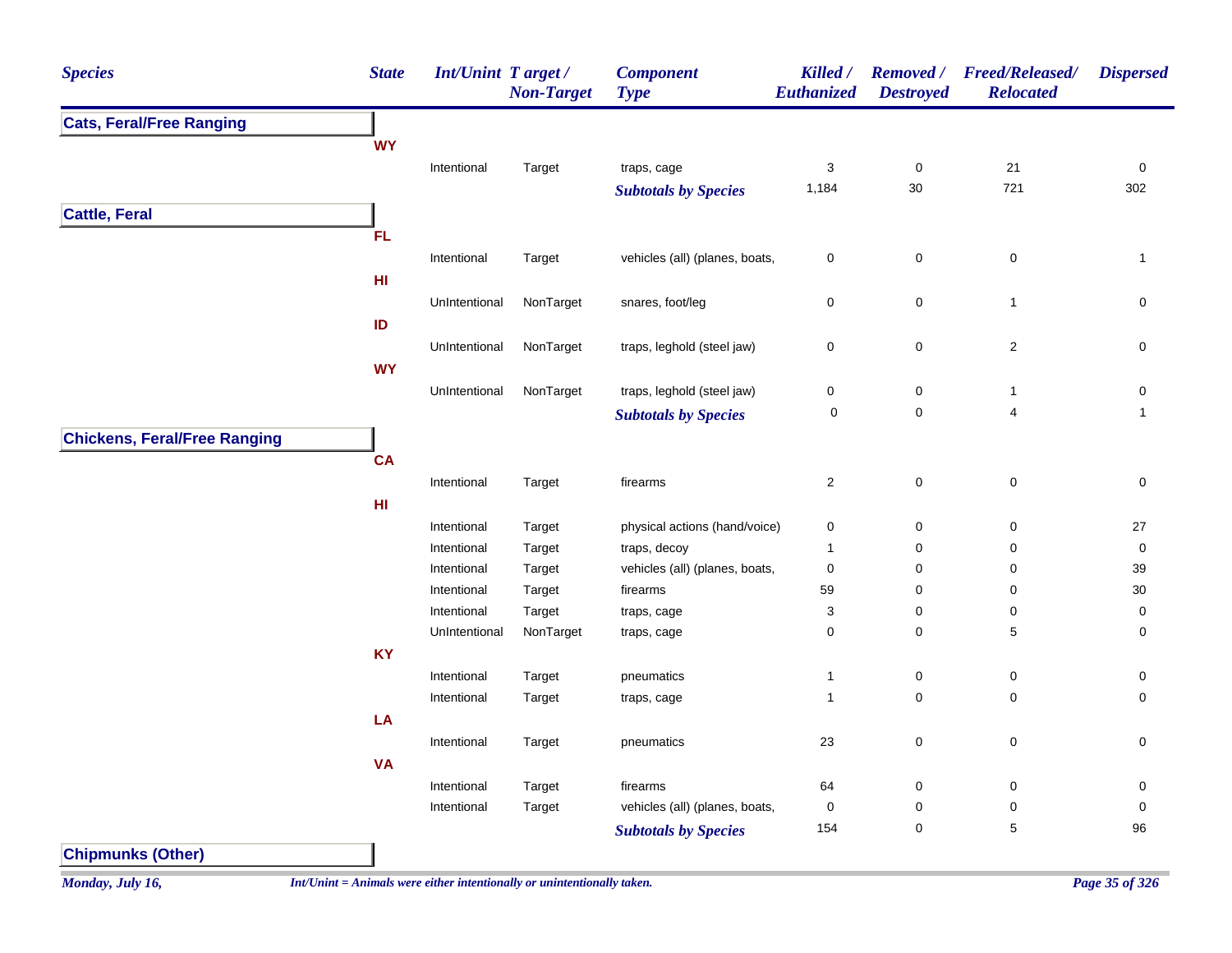| <b>Chipmunks (Other)</b><br><b>AL</b><br>traps, leghold (steel jaw)<br>Intentional<br>$\boldsymbol{0}$<br>0<br>0<br>Target<br>$\mathbf{1}$<br>$\pmb{0}$<br>$\mathsf{O}\xspace$<br>$\pmb{0}$<br>$\overline{1}$<br><b>Subtotals by Species</b><br><b>Coots, American</b><br>$\mathsf{A}\mathsf{Z}$<br>a/c powder: inad6602<br>$47\,$<br>$\pmb{0}$<br>$\pmb{0}$<br>Intentional<br>0<br>Target<br>101<br>$\pmb{0}$<br>$\pmb{0}$<br>Intentional<br>Target<br>firearms<br>$\mathbf 0$<br>CA<br>$\pmb{0}$<br>$\pmb{0}$<br>1,299<br>Intentional<br>firearms<br>67<br>Target<br>0<br>$\pmb{0}$<br>230<br>Intentional<br>Target<br>exploders, gas (all)<br>0<br>vehicles (all) (planes, boats,<br>$\pmb{0}$<br>$\pmb{0}$<br>7,028<br>Intentional<br>Target<br>0<br>handcaught/gathered<br>887<br>0<br>$\pmb{0}$<br>$\pmb{0}$<br>Intentional<br>Target<br>pyrotechnics (all)<br>0<br>0<br>0<br>5,687<br>Intentional<br>Target<br>695<br>Intentional<br>physical actions (hand/voice)<br>0<br>0<br>0<br>Target<br>0<br>220<br>Intentional<br>0<br>$\mathbf 0$<br>Target<br>dog<br>co<br>$\pmb{0}$<br>$\pmb{0}$<br>Intentional<br>firearms<br>0<br>Target<br>$\mathbf{1}$<br>$\overline{7}$<br>0<br>$\mathbf 0$<br>$\pmb{0}$<br>pyrotechnics (all)<br>Intentional<br>Target<br>FL<br>$\pmb{0}$<br>$\pmb{0}$<br>293<br>Intentional<br>Target<br>pyrotechnics (all)<br>$\pmb{0}$<br>201<br>194<br>$\pmb{0}$<br>$\pmb{0}$<br>Intentional<br>Target<br>firearms<br><b>MN</b><br>$\pmb{0}$<br>$\pmb{0}$<br>Intentional<br>Target<br>firearms<br>6<br>4<br><b>MO</b><br>$\pmb{0}$<br>$\pmb{0}$<br>$30\,$<br>0<br>Intentional<br>Target<br>firearms<br>NE<br>car/truck<br>0<br>$\boldsymbol{0}$<br>0<br>0<br>Intentional<br>Target<br>8<br>$\pmb{0}$<br>$\pmb{0}$<br>firearms<br>0<br>Intentional<br>Target<br><b>NV</b><br>$\pmb{0}$<br>nets, cannon/rocket<br>0<br>$\boldsymbol{0}$<br>0<br>Intentional<br>Target<br>$\overline{c}$<br>$\pmb{0}$<br>0<br>$\mathsf{O}\xspace$<br>handcaught/gathered<br>Intentional<br>Target<br>713<br>$\pmb{0}$<br>0<br>0<br>firearms<br>Intentional<br>Target | <b>Species</b> | <b>State</b> | <b>Int/Unint Target/</b> | <b>Non-Target</b> | <b>Component</b><br><b>Type</b> | Killed /<br>Euthanized | <b>Destroyed</b> | Removed / Freed/Released/<br><b>Relocated</b> | <b>Dispersed</b> |
|-------------------------------------------------------------------------------------------------------------------------------------------------------------------------------------------------------------------------------------------------------------------------------------------------------------------------------------------------------------------------------------------------------------------------------------------------------------------------------------------------------------------------------------------------------------------------------------------------------------------------------------------------------------------------------------------------------------------------------------------------------------------------------------------------------------------------------------------------------------------------------------------------------------------------------------------------------------------------------------------------------------------------------------------------------------------------------------------------------------------------------------------------------------------------------------------------------------------------------------------------------------------------------------------------------------------------------------------------------------------------------------------------------------------------------------------------------------------------------------------------------------------------------------------------------------------------------------------------------------------------------------------------------------------------------------------------------------------------------------------------------------------------------------------------------------------------------------------------------------------------------------------------------------------------------------------------------------------------------------------------------------------------------------------------------------------------------|----------------|--------------|--------------------------|-------------------|---------------------------------|------------------------|------------------|-----------------------------------------------|------------------|
|                                                                                                                                                                                                                                                                                                                                                                                                                                                                                                                                                                                                                                                                                                                                                                                                                                                                                                                                                                                                                                                                                                                                                                                                                                                                                                                                                                                                                                                                                                                                                                                                                                                                                                                                                                                                                                                                                                                                                                                                                                                                               |                |              |                          |                   |                                 |                        |                  |                                               |                  |
|                                                                                                                                                                                                                                                                                                                                                                                                                                                                                                                                                                                                                                                                                                                                                                                                                                                                                                                                                                                                                                                                                                                                                                                                                                                                                                                                                                                                                                                                                                                                                                                                                                                                                                                                                                                                                                                                                                                                                                                                                                                                               |                |              |                          |                   |                                 |                        |                  |                                               |                  |
|                                                                                                                                                                                                                                                                                                                                                                                                                                                                                                                                                                                                                                                                                                                                                                                                                                                                                                                                                                                                                                                                                                                                                                                                                                                                                                                                                                                                                                                                                                                                                                                                                                                                                                                                                                                                                                                                                                                                                                                                                                                                               |                |              |                          |                   |                                 |                        |                  |                                               |                  |
|                                                                                                                                                                                                                                                                                                                                                                                                                                                                                                                                                                                                                                                                                                                                                                                                                                                                                                                                                                                                                                                                                                                                                                                                                                                                                                                                                                                                                                                                                                                                                                                                                                                                                                                                                                                                                                                                                                                                                                                                                                                                               |                |              |                          |                   |                                 |                        |                  |                                               |                  |
|                                                                                                                                                                                                                                                                                                                                                                                                                                                                                                                                                                                                                                                                                                                                                                                                                                                                                                                                                                                                                                                                                                                                                                                                                                                                                                                                                                                                                                                                                                                                                                                                                                                                                                                                                                                                                                                                                                                                                                                                                                                                               |                |              |                          |                   |                                 |                        |                  |                                               |                  |
|                                                                                                                                                                                                                                                                                                                                                                                                                                                                                                                                                                                                                                                                                                                                                                                                                                                                                                                                                                                                                                                                                                                                                                                                                                                                                                                                                                                                                                                                                                                                                                                                                                                                                                                                                                                                                                                                                                                                                                                                                                                                               |                |              |                          |                   |                                 |                        |                  |                                               |                  |
|                                                                                                                                                                                                                                                                                                                                                                                                                                                                                                                                                                                                                                                                                                                                                                                                                                                                                                                                                                                                                                                                                                                                                                                                                                                                                                                                                                                                                                                                                                                                                                                                                                                                                                                                                                                                                                                                                                                                                                                                                                                                               |                |              |                          |                   |                                 |                        |                  |                                               |                  |
|                                                                                                                                                                                                                                                                                                                                                                                                                                                                                                                                                                                                                                                                                                                                                                                                                                                                                                                                                                                                                                                                                                                                                                                                                                                                                                                                                                                                                                                                                                                                                                                                                                                                                                                                                                                                                                                                                                                                                                                                                                                                               |                |              |                          |                   |                                 |                        |                  |                                               |                  |
|                                                                                                                                                                                                                                                                                                                                                                                                                                                                                                                                                                                                                                                                                                                                                                                                                                                                                                                                                                                                                                                                                                                                                                                                                                                                                                                                                                                                                                                                                                                                                                                                                                                                                                                                                                                                                                                                                                                                                                                                                                                                               |                |              |                          |                   |                                 |                        |                  |                                               |                  |
|                                                                                                                                                                                                                                                                                                                                                                                                                                                                                                                                                                                                                                                                                                                                                                                                                                                                                                                                                                                                                                                                                                                                                                                                                                                                                                                                                                                                                                                                                                                                                                                                                                                                                                                                                                                                                                                                                                                                                                                                                                                                               |                |              |                          |                   |                                 |                        |                  |                                               |                  |
|                                                                                                                                                                                                                                                                                                                                                                                                                                                                                                                                                                                                                                                                                                                                                                                                                                                                                                                                                                                                                                                                                                                                                                                                                                                                                                                                                                                                                                                                                                                                                                                                                                                                                                                                                                                                                                                                                                                                                                                                                                                                               |                |              |                          |                   |                                 |                        |                  |                                               |                  |
|                                                                                                                                                                                                                                                                                                                                                                                                                                                                                                                                                                                                                                                                                                                                                                                                                                                                                                                                                                                                                                                                                                                                                                                                                                                                                                                                                                                                                                                                                                                                                                                                                                                                                                                                                                                                                                                                                                                                                                                                                                                                               |                |              |                          |                   |                                 |                        |                  |                                               |                  |
|                                                                                                                                                                                                                                                                                                                                                                                                                                                                                                                                                                                                                                                                                                                                                                                                                                                                                                                                                                                                                                                                                                                                                                                                                                                                                                                                                                                                                                                                                                                                                                                                                                                                                                                                                                                                                                                                                                                                                                                                                                                                               |                |              |                          |                   |                                 |                        |                  |                                               |                  |
|                                                                                                                                                                                                                                                                                                                                                                                                                                                                                                                                                                                                                                                                                                                                                                                                                                                                                                                                                                                                                                                                                                                                                                                                                                                                                                                                                                                                                                                                                                                                                                                                                                                                                                                                                                                                                                                                                                                                                                                                                                                                               |                |              |                          |                   |                                 |                        |                  |                                               |                  |
|                                                                                                                                                                                                                                                                                                                                                                                                                                                                                                                                                                                                                                                                                                                                                                                                                                                                                                                                                                                                                                                                                                                                                                                                                                                                                                                                                                                                                                                                                                                                                                                                                                                                                                                                                                                                                                                                                                                                                                                                                                                                               |                |              |                          |                   |                                 |                        |                  |                                               |                  |
|                                                                                                                                                                                                                                                                                                                                                                                                                                                                                                                                                                                                                                                                                                                                                                                                                                                                                                                                                                                                                                                                                                                                                                                                                                                                                                                                                                                                                                                                                                                                                                                                                                                                                                                                                                                                                                                                                                                                                                                                                                                                               |                |              |                          |                   |                                 |                        |                  |                                               |                  |
|                                                                                                                                                                                                                                                                                                                                                                                                                                                                                                                                                                                                                                                                                                                                                                                                                                                                                                                                                                                                                                                                                                                                                                                                                                                                                                                                                                                                                                                                                                                                                                                                                                                                                                                                                                                                                                                                                                                                                                                                                                                                               |                |              |                          |                   |                                 |                        |                  |                                               |                  |
|                                                                                                                                                                                                                                                                                                                                                                                                                                                                                                                                                                                                                                                                                                                                                                                                                                                                                                                                                                                                                                                                                                                                                                                                                                                                                                                                                                                                                                                                                                                                                                                                                                                                                                                                                                                                                                                                                                                                                                                                                                                                               |                |              |                          |                   |                                 |                        |                  |                                               |                  |
|                                                                                                                                                                                                                                                                                                                                                                                                                                                                                                                                                                                                                                                                                                                                                                                                                                                                                                                                                                                                                                                                                                                                                                                                                                                                                                                                                                                                                                                                                                                                                                                                                                                                                                                                                                                                                                                                                                                                                                                                                                                                               |                |              |                          |                   |                                 |                        |                  |                                               |                  |
|                                                                                                                                                                                                                                                                                                                                                                                                                                                                                                                                                                                                                                                                                                                                                                                                                                                                                                                                                                                                                                                                                                                                                                                                                                                                                                                                                                                                                                                                                                                                                                                                                                                                                                                                                                                                                                                                                                                                                                                                                                                                               |                |              |                          |                   |                                 |                        |                  |                                               |                  |
|                                                                                                                                                                                                                                                                                                                                                                                                                                                                                                                                                                                                                                                                                                                                                                                                                                                                                                                                                                                                                                                                                                                                                                                                                                                                                                                                                                                                                                                                                                                                                                                                                                                                                                                                                                                                                                                                                                                                                                                                                                                                               |                |              |                          |                   |                                 |                        |                  |                                               |                  |
|                                                                                                                                                                                                                                                                                                                                                                                                                                                                                                                                                                                                                                                                                                                                                                                                                                                                                                                                                                                                                                                                                                                                                                                                                                                                                                                                                                                                                                                                                                                                                                                                                                                                                                                                                                                                                                                                                                                                                                                                                                                                               |                |              |                          |                   |                                 |                        |                  |                                               |                  |
|                                                                                                                                                                                                                                                                                                                                                                                                                                                                                                                                                                                                                                                                                                                                                                                                                                                                                                                                                                                                                                                                                                                                                                                                                                                                                                                                                                                                                                                                                                                                                                                                                                                                                                                                                                                                                                                                                                                                                                                                                                                                               |                |              |                          |                   |                                 |                        |                  |                                               |                  |
|                                                                                                                                                                                                                                                                                                                                                                                                                                                                                                                                                                                                                                                                                                                                                                                                                                                                                                                                                                                                                                                                                                                                                                                                                                                                                                                                                                                                                                                                                                                                                                                                                                                                                                                                                                                                                                                                                                                                                                                                                                                                               |                |              |                          |                   |                                 |                        |                  |                                               |                  |
|                                                                                                                                                                                                                                                                                                                                                                                                                                                                                                                                                                                                                                                                                                                                                                                                                                                                                                                                                                                                                                                                                                                                                                                                                                                                                                                                                                                                                                                                                                                                                                                                                                                                                                                                                                                                                                                                                                                                                                                                                                                                               |                |              |                          |                   |                                 |                        |                  |                                               |                  |
|                                                                                                                                                                                                                                                                                                                                                                                                                                                                                                                                                                                                                                                                                                                                                                                                                                                                                                                                                                                                                                                                                                                                                                                                                                                                                                                                                                                                                                                                                                                                                                                                                                                                                                                                                                                                                                                                                                                                                                                                                                                                               |                |              |                          |                   |                                 |                        |                  |                                               |                  |
|                                                                                                                                                                                                                                                                                                                                                                                                                                                                                                                                                                                                                                                                                                                                                                                                                                                                                                                                                                                                                                                                                                                                                                                                                                                                                                                                                                                                                                                                                                                                                                                                                                                                                                                                                                                                                                                                                                                                                                                                                                                                               |                |              |                          |                   |                                 |                        |                  |                                               |                  |
|                                                                                                                                                                                                                                                                                                                                                                                                                                                                                                                                                                                                                                                                                                                                                                                                                                                                                                                                                                                                                                                                                                                                                                                                                                                                                                                                                                                                                                                                                                                                                                                                                                                                                                                                                                                                                                                                                                                                                                                                                                                                               |                |              |                          |                   |                                 |                        |                  |                                               |                  |
|                                                                                                                                                                                                                                                                                                                                                                                                                                                                                                                                                                                                                                                                                                                                                                                                                                                                                                                                                                                                                                                                                                                                                                                                                                                                                                                                                                                                                                                                                                                                                                                                                                                                                                                                                                                                                                                                                                                                                                                                                                                                               |                |              |                          |                   |                                 |                        |                  |                                               |                  |
|                                                                                                                                                                                                                                                                                                                                                                                                                                                                                                                                                                                                                                                                                                                                                                                                                                                                                                                                                                                                                                                                                                                                                                                                                                                                                                                                                                                                                                                                                                                                                                                                                                                                                                                                                                                                                                                                                                                                                                                                                                                                               |                |              |                          |                   |                                 |                        |                  |                                               |                  |
|                                                                                                                                                                                                                                                                                                                                                                                                                                                                                                                                                                                                                                                                                                                                                                                                                                                                                                                                                                                                                                                                                                                                                                                                                                                                                                                                                                                                                                                                                                                                                                                                                                                                                                                                                                                                                                                                                                                                                                                                                                                                               |                |              |                          |                   |                                 |                        |                  |                                               |                  |
|                                                                                                                                                                                                                                                                                                                                                                                                                                                                                                                                                                                                                                                                                                                                                                                                                                                                                                                                                                                                                                                                                                                                                                                                                                                                                                                                                                                                                                                                                                                                                                                                                                                                                                                                                                                                                                                                                                                                                                                                                                                                               |                |              |                          |                   |                                 |                        |                  |                                               |                  |
|                                                                                                                                                                                                                                                                                                                                                                                                                                                                                                                                                                                                                                                                                                                                                                                                                                                                                                                                                                                                                                                                                                                                                                                                                                                                                                                                                                                                                                                                                                                                                                                                                                                                                                                                                                                                                                                                                                                                                                                                                                                                               |                |              |                          |                   |                                 |                        |                  |                                               |                  |
|                                                                                                                                                                                                                                                                                                                                                                                                                                                                                                                                                                                                                                                                                                                                                                                                                                                                                                                                                                                                                                                                                                                                                                                                                                                                                                                                                                                                                                                                                                                                                                                                                                                                                                                                                                                                                                                                                                                                                                                                                                                                               |                |              | Intentional              | Target            | nets, gun                       | 3                      | $\mathbf 0$      | 0                                             | $\mathbf 0$      |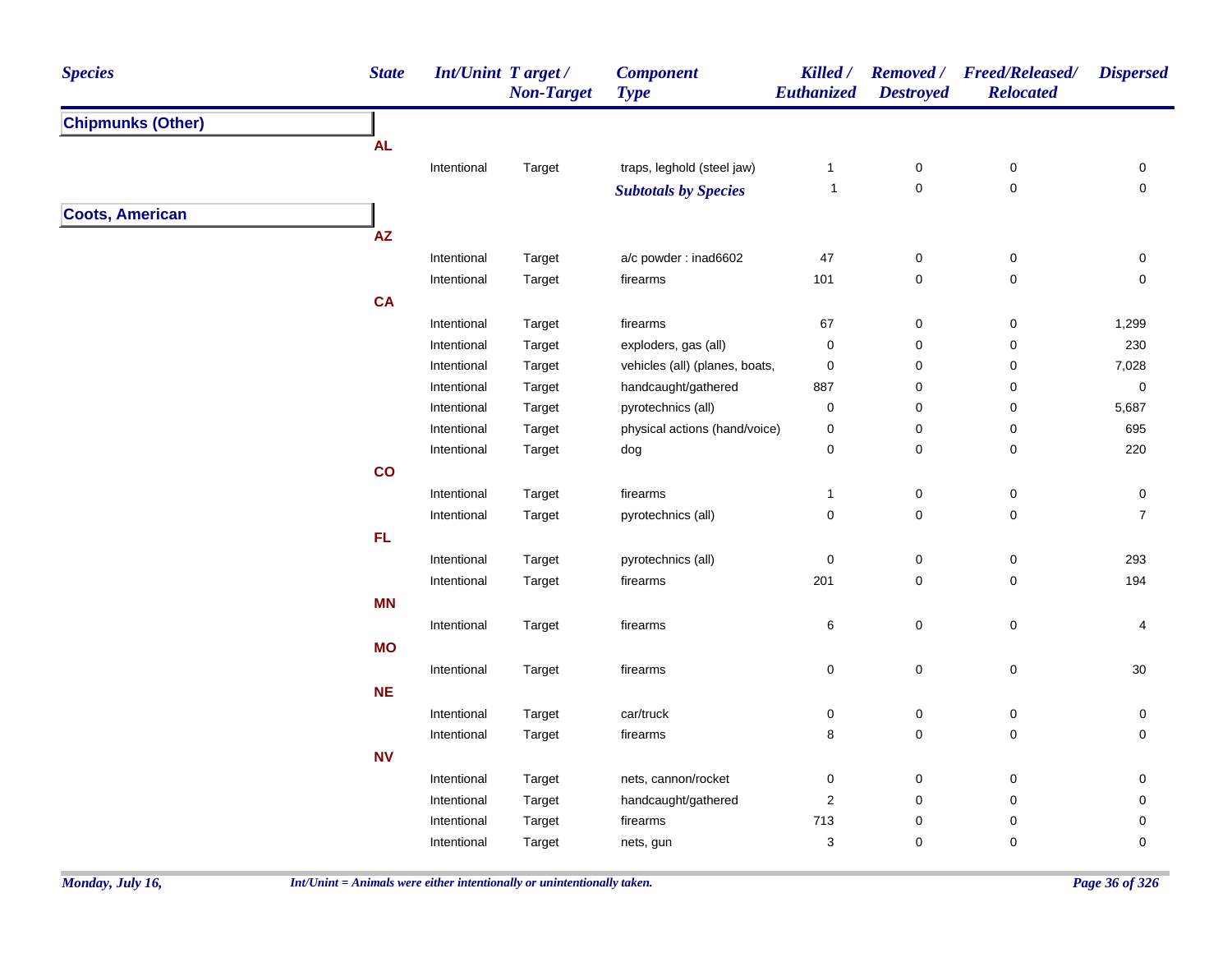| <b>Species</b>                    | <b>State</b>    | Int/Unint Target / | <b>Non-Target</b> | <b>Component</b><br><b>Type</b> | Killed /<br>Euthanized | <b>Destroyed</b>    | Removed / Freed/Released/<br><b>Relocated</b> | <b>Dispersed</b> |
|-----------------------------------|-----------------|--------------------|-------------------|---------------------------------|------------------------|---------------------|-----------------------------------------------|------------------|
| <b>Coots, American</b>            |                 |                    |                   |                                 |                        |                     |                                               |                  |
|                                   | <b>NV</b>       |                    |                   |                                 |                        |                     |                                               |                  |
|                                   |                 | Intentional        | Target            | a/c powder: inad6602            | 880                    | $\mathsf{O}\xspace$ | $\mathsf 0$                                   | $\mathsf 0$      |
|                                   | OK              |                    |                   |                                 |                        |                     |                                               |                  |
|                                   |                 | Intentional        | Target            | exploders, gas (all)            | 0                      | 0                   | $\pmb{0}$                                     | $\,$ 5 $\,$      |
|                                   | PA              |                    |                   |                                 |                        |                     |                                               |                  |
|                                   |                 | Intentional        | Target            | pyrotechnics (all)              | 0                      | $\pmb{0}$           | $\pmb{0}$                                     | 12               |
|                                   | <b>VA</b>       |                    |                   |                                 |                        |                     |                                               |                  |
|                                   |                 | Intentional        | Target            | pyrotechnics (all)              | 0                      | 0                   | $\mathsf 0$                                   | 9                |
|                                   | <b>WA</b>       |                    |                   |                                 |                        |                     |                                               |                  |
|                                   |                 | Intentional        | Target            | pyrotechnics (all)              | 0                      | $\pmb{0}$           | $\pmb{0}$                                     | 26               |
|                                   | <b>WY</b>       |                    |                   |                                 |                        |                     |                                               |                  |
|                                   |                 | Intentional        | Target            | traps, z-(other)                | 0                      | 0                   | $\boldsymbol{7}$                              | 0                |
|                                   |                 |                    |                   | <b>Subtotals by Species</b>     | 2,916                  | $\pmb{0}$           | $\overline{7}$                                | 15,739           |
| Coots, Hawaiian (T/E)             |                 |                    |                   |                                 |                        |                     |                                               |                  |
|                                   | H <sub>II</sub> |                    |                   |                                 |                        |                     |                                               |                  |
|                                   |                 | UnIntentional      | NonTarget         | vehicles (all) (planes, boats,  | 0                      | $\pmb{0}$           | $\pmb{0}$                                     | 52               |
|                                   |                 | UnIntentional      | NonTarget         | pyrotechnics (all)              | 0                      | 0                   | 0                                             | $10\,$           |
|                                   |                 | UnIntentional      | NonTarget         | firearms                        | 0                      | 0                   | 0                                             | 3                |
|                                   |                 |                    |                   | <b>Subtotals by Species</b>     | 0                      | 0                   | $\mathbf 0$                                   | 65               |
| <b>Cormorants, Double-Crested</b> |                 |                    |                   |                                 |                        |                     |                                               |                  |
|                                   | <b>AL</b>       |                    |                   |                                 |                        |                     |                                               |                  |
|                                   |                 | Intentional        | Target            | no component specified          | 0                      | $\pmb{0}$           | $\pmb{0}$                                     | 300              |
|                                   |                 | Intentional        | Target            | pyrotechnics (all)              | 0                      | $\pmb{0}$           | $\pmb{0}$                                     | 8,800            |
|                                   |                 | Intentional        | Target            | firearms                        | 2,986                  | 0                   | 0                                             | 84,955           |
|                                   | <b>AR</b>       |                    |                   |                                 |                        |                     |                                               |                  |
|                                   |                 | Intentional        | Target            | firearms                        | 125                    | $\pmb{0}$           | $\pmb{0}$                                     | 18,275           |
|                                   |                 | Intentional        | Target            | pyrotechnics (all)              | $\pmb{0}$              | $\pmb{0}$           | $\pmb{0}$                                     | 6,680            |
|                                   | <b>CA</b>       |                    |                   |                                 |                        |                     |                                               |                  |
|                                   |                 | Intentional        | Target            | vehicles (all) (planes, boats,  | 0                      | 0                   | $\mathbf 0$                                   | 31               |
|                                   |                 | Intentional        | Target            | pyrotechnics (all)              | 0                      | $\pmb{0}$           | $\pmb{0}$                                     | 26               |
|                                   |                 | Intentional        | Target            | firearms                        | 21                     | $\mathbf 0$         | $\pmb{0}$                                     | 10               |
|                                   | $\mathbf{co}$   |                    |                   |                                 |                        |                     |                                               |                  |
|                                   |                 | Intentional        | Target            | pyrotechnics (all)              | 0                      | $\mathbf 0$         | $\pmb{0}$                                     | 3                |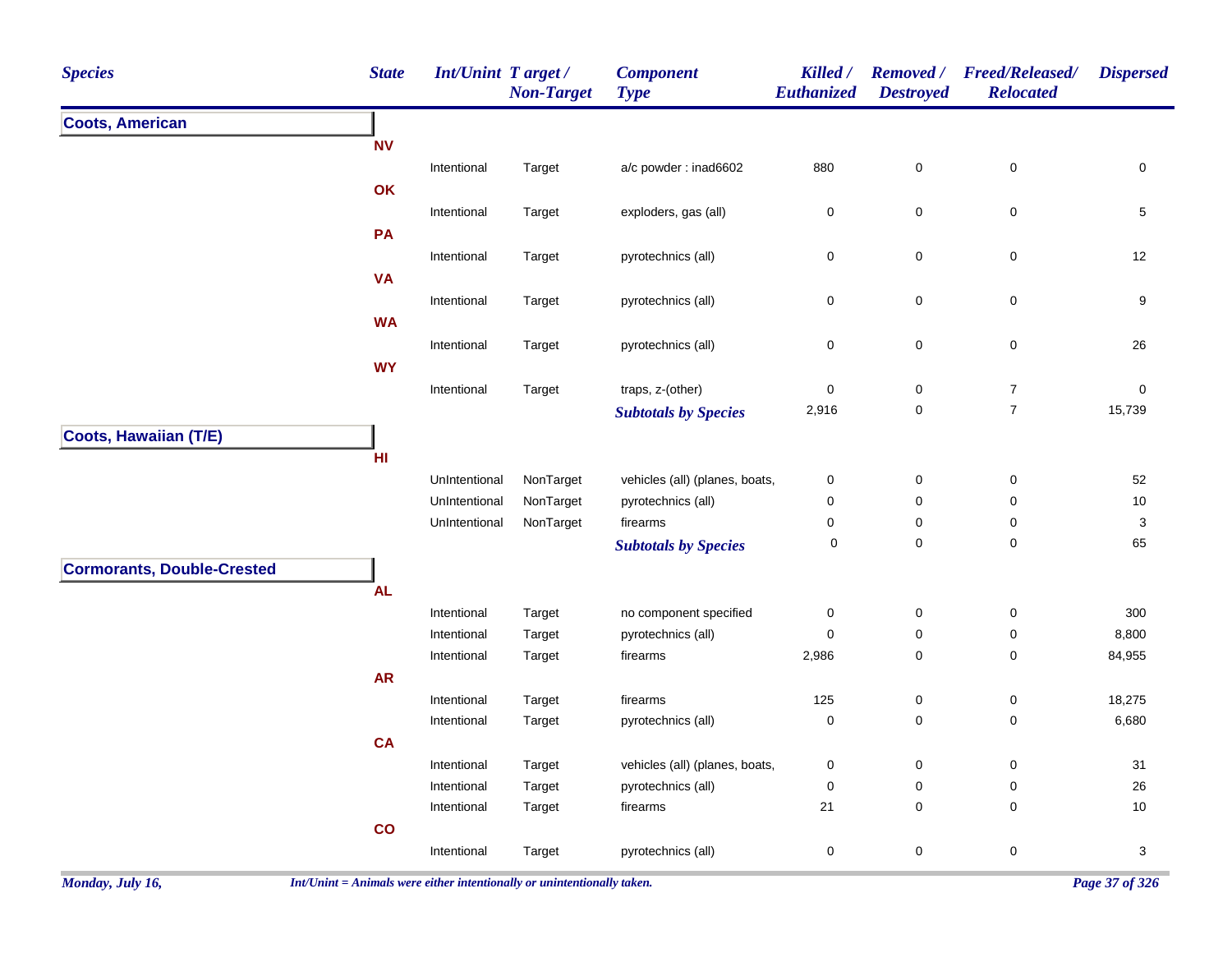| <b>Species</b>                    | <b>State</b>  | Int/Unint Target/ | <b>Non-Target</b> | <b>Component</b><br><b>Type</b> | Killed /<br><b>Euthanized</b> | <b>Destroyed</b>    | Removed / Freed/Released/<br><b>Relocated</b> | <b>Dispersed</b> |
|-----------------------------------|---------------|-------------------|-------------------|---------------------------------|-------------------------------|---------------------|-----------------------------------------------|------------------|
| <b>Cormorants, Double-Crested</b> |               |                   |                   |                                 |                               |                     |                                               |                  |
|                                   | $\mathbf{co}$ |                   |                   |                                 |                               |                     |                                               |                  |
|                                   |               | Intentional       | Target            | firearms                        | $\overline{2}$                | $\mathsf{O}\xspace$ | $\mathsf 0$                                   | $\mathsf 0$      |
|                                   | FL            |                   |                   |                                 |                               |                     |                                               |                  |
|                                   |               | Intentional       | Target            | firearms                        | $\sqrt{5}$                    | $\mathbf 0$         | $\mathsf 0$                                   | 75               |
|                                   | IL            |                   |                   |                                 |                               |                     |                                               |                  |
|                                   |               | Intentional       | Target            | pyrotechnics (all)              | $\mathbf 0$                   | 0                   | $\mathbf 0$                                   | $\overline{c}$   |
|                                   | <b>KY</b>     |                   |                   |                                 |                               |                     |                                               |                  |
|                                   |               | Intentional       | Target            | firearms                        | 60                            | $\mathbf 0$         | $\mathbf 0$                                   | 660              |
|                                   | MI            |                   |                   |                                 |                               |                     |                                               |                  |
|                                   |               | Intentional       | Target            | firearms                        | 5,188                         | $\mathbf 0$         | $\mathsf 0$                                   | 2,154            |
|                                   |               | Intentional       | Target            | pyrotechnics (all)              | $\mathbf 0$                   | 0                   | $\pmb{0}$                                     | 53,485           |
|                                   | <b>MN</b>     |                   |                   |                                 |                               |                     |                                               |                  |
|                                   |               | Intentional       | Target            | firearms                        | 3,289                         | $\mathbf 0$         | $\mathsf 0$                                   | 9                |
|                                   | <b>MO</b>     |                   |                   |                                 |                               |                     |                                               |                  |
|                                   |               | Intentional       | Target            | exploders, gas (all)            | $\pmb{0}$                     | $\pmb{0}$           | $\mathsf 0$                                   | $80\,$           |
|                                   |               | Intentional       | Target            | pyrotechnics (all)              | $\mathsf{O}\xspace$           | $\pmb{0}$           | $\mathbf 0$                                   | $\overline{2}$   |
|                                   | <b>MS</b>     |                   |                   |                                 |                               |                     |                                               |                  |
|                                   |               | Intentional       | Target            | pyrotechnics (all)              | $\pmb{0}$                     | $\pmb{0}$           | $\pmb{0}$                                     | 34,000           |
|                                   |               | Intentional       | Target            | vehicles (all) (planes, boats,  | $\mathbf 0$                   | 0                   | $\boldsymbol{0}$                              | 8,100            |
|                                   |               | Intentional       | Target            | firearms                        | 2,100                         | 0                   | $\pmb{0}$                                     | 64,359           |
|                                   |               | Intentional       | Target            | no component specified          | $\pmb{0}$                     | $\mathbf 0$         | $\pmb{0}$                                     | $\mathsf 0$      |
|                                   | <b>NE</b>     |                   |                   |                                 |                               |                     |                                               |                  |
|                                   |               | Intentional       | Target            | firearms                        | 14                            | $\boldsymbol{0}$    | $\mathbf 0$                                   | 0                |
|                                   |               | Intentional       | Target            | car/truck                       | $\pmb{0}$                     | $\pmb{0}$           | $\mathbf 0$                                   | $\pmb{0}$        |
|                                   |               | Intentional       | Target            | pyrotechnics (all)              | $\mathbf 0$                   | $\mathbf 0$         | $\mathbf 0$                                   | 420              |
|                                   | <b>NV</b>     |                   |                   |                                 |                               |                     |                                               |                  |
|                                   |               | Intentional       | Target            | firearms                        | $15\,$                        | $\pmb{0}$           | $\pmb{0}$                                     | 0                |
|                                   | <b>NY</b>     |                   |                   |                                 |                               |                     |                                               |                  |
|                                   |               | Intentional       | Target            | pyrotechnics (all)              | $\pmb{0}$                     | $\mathbf 0$         | $\mathsf 0$                                   | 0                |
|                                   |               | Intentional       | Target            | boat                            | 0                             | $\mathbf 0$         | $\mathbf 0$                                   | 0                |
|                                   |               | Intentional       | Target            | firearms                        | 106                           | $\mathbf 0$         | $\mathbf 0$                                   | $\mathbf 0$      |
|                                   | OH            |                   |                   |                                 |                               |                     |                                               |                  |
|                                   |               | Intentional       | Target            | pyrotechnics (all)              | $\mathsf{O}\xspace$           | $\mathbf 0$         | $\pmb{0}$                                     | 2,025            |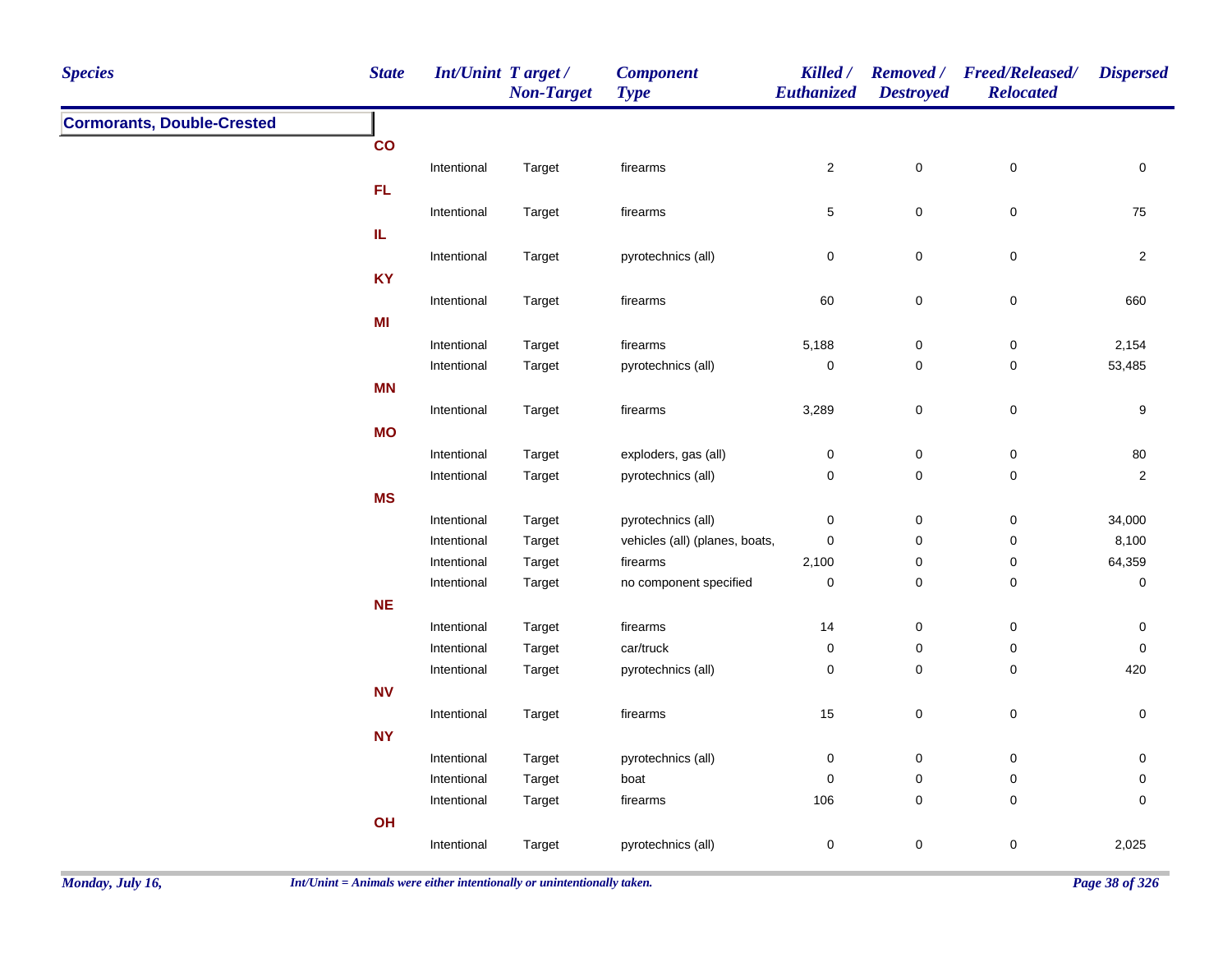| <b>Cormorants, Double-Crested</b><br>OH<br>Intentional<br>933<br>0<br>$\pmb{0}$<br>Target<br>firearms<br>0<br>OK<br>$\pmb{0}$<br>Intentional<br>exploders, gas (all)<br>$\boldsymbol{0}$<br>0<br>3<br>Target<br>PA<br>0<br>$\pmb{0}$<br>Intentional<br>night vision/infrared equipme<br>34<br>0<br>Target<br>pyrotechnics (all)<br>0<br>$\pmb{0}$<br>72<br>Intentional<br>Target<br>$\pmb{0}$<br>39<br>0<br>$\pmb{0}$<br>$16\,$<br>Intentional<br>Target<br>firearms<br>R1<br>0<br>$\pmb{0}$<br>Intentional<br>pyrotechnics (all)<br>$\pmb{0}$<br>55<br>Target<br>3<br>0<br>$\pmb{0}$<br>12<br>Intentional<br>firearms<br>Target<br>$\pmb{0}$<br>15<br>Intentional<br>vehicles (all) (planes, boats,<br>$\pmb{0}$<br>0<br>Target<br><b>SC</b><br>$\pmb{0}$<br>Intentional<br>pyrotechnics (all)<br>$\pmb{0}$<br>0<br>Target<br>$\mathbf{1}$<br><b>TX</b><br>38<br>0<br>Intentional<br>Target<br>firearms<br>$\pmb{0}$<br>0<br>$\pmb{0}$<br>0<br>52<br>Intentional<br>Target<br>pyrotechnics (all)<br>0<br><b>VA</b><br>$\pmb{0}$<br>Intentional<br>pyrotechnics (all)<br>$\pmb{0}$<br>0<br>10<br>Target<br>Intentional<br>firearms<br>9<br>0<br>0<br>14<br>Target<br>0<br>$\pmb{0}$<br>0<br>Intentional<br>vehicles (all) (planes, boats,<br>$\pmb{0}$<br>Target<br>VT<br>handcaught/gathered<br>0<br>$\overline{2}$<br>Intentional<br>4<br>0<br>Target<br>$\pmb{0}$<br>279<br>0<br>Intentional<br>Target<br>firearms<br>0<br>traps, leghold (padded jaw)<br>3<br>0<br>16<br>0<br>Intentional<br>Target<br><b>WA</b><br>0<br>$\pmb{0}$<br>Intentional<br>scarecrows (all) (owl, snake,<br>$\mathbf 0$<br>48<br>Target<br>0<br>$\pmb{0}$<br>264<br>Intentional<br>143<br>Target<br>firearms<br>0<br>$\pmb{0}$<br>Intentional<br>vehicles (all) (planes, boats,<br>$\pmb{0}$<br>51<br>Target<br>0<br>$\pmb{0}$<br>40,040<br>Intentional<br>pyrotechnics (all)<br>$\pmb{0}$<br>Target<br>$\pmb{0}$<br>0<br>$\mathbf 0$<br>Intentional<br>lights (all)<br>37<br>Target | <b>Species</b> | <b>State</b> | Int/Unint Target/ | <b>Non-Target</b> | <b>Component</b><br><b>Type</b> | Killed /<br><b>Euthanized</b> | <b>Destroyed</b> | Removed / Freed/Released/<br><b>Relocated</b> | <b>Dispersed</b> |
|--------------------------------------------------------------------------------------------------------------------------------------------------------------------------------------------------------------------------------------------------------------------------------------------------------------------------------------------------------------------------------------------------------------------------------------------------------------------------------------------------------------------------------------------------------------------------------------------------------------------------------------------------------------------------------------------------------------------------------------------------------------------------------------------------------------------------------------------------------------------------------------------------------------------------------------------------------------------------------------------------------------------------------------------------------------------------------------------------------------------------------------------------------------------------------------------------------------------------------------------------------------------------------------------------------------------------------------------------------------------------------------------------------------------------------------------------------------------------------------------------------------------------------------------------------------------------------------------------------------------------------------------------------------------------------------------------------------------------------------------------------------------------------------------------------------------------------------------------------------------------------------------------------------------------------------------------------------------|----------------|--------------|-------------------|-------------------|---------------------------------|-------------------------------|------------------|-----------------------------------------------|------------------|
|                                                                                                                                                                                                                                                                                                                                                                                                                                                                                                                                                                                                                                                                                                                                                                                                                                                                                                                                                                                                                                                                                                                                                                                                                                                                                                                                                                                                                                                                                                                                                                                                                                                                                                                                                                                                                                                                                                                                                                    |                |              |                   |                   |                                 |                               |                  |                                               |                  |
|                                                                                                                                                                                                                                                                                                                                                                                                                                                                                                                                                                                                                                                                                                                                                                                                                                                                                                                                                                                                                                                                                                                                                                                                                                                                                                                                                                                                                                                                                                                                                                                                                                                                                                                                                                                                                                                                                                                                                                    |                |              |                   |                   |                                 |                               |                  |                                               |                  |
|                                                                                                                                                                                                                                                                                                                                                                                                                                                                                                                                                                                                                                                                                                                                                                                                                                                                                                                                                                                                                                                                                                                                                                                                                                                                                                                                                                                                                                                                                                                                                                                                                                                                                                                                                                                                                                                                                                                                                                    |                |              |                   |                   |                                 |                               |                  |                                               |                  |
|                                                                                                                                                                                                                                                                                                                                                                                                                                                                                                                                                                                                                                                                                                                                                                                                                                                                                                                                                                                                                                                                                                                                                                                                                                                                                                                                                                                                                                                                                                                                                                                                                                                                                                                                                                                                                                                                                                                                                                    |                |              |                   |                   |                                 |                               |                  |                                               |                  |
|                                                                                                                                                                                                                                                                                                                                                                                                                                                                                                                                                                                                                                                                                                                                                                                                                                                                                                                                                                                                                                                                                                                                                                                                                                                                                                                                                                                                                                                                                                                                                                                                                                                                                                                                                                                                                                                                                                                                                                    |                |              |                   |                   |                                 |                               |                  |                                               |                  |
|                                                                                                                                                                                                                                                                                                                                                                                                                                                                                                                                                                                                                                                                                                                                                                                                                                                                                                                                                                                                                                                                                                                                                                                                                                                                                                                                                                                                                                                                                                                                                                                                                                                                                                                                                                                                                                                                                                                                                                    |                |              |                   |                   |                                 |                               |                  |                                               |                  |
|                                                                                                                                                                                                                                                                                                                                                                                                                                                                                                                                                                                                                                                                                                                                                                                                                                                                                                                                                                                                                                                                                                                                                                                                                                                                                                                                                                                                                                                                                                                                                                                                                                                                                                                                                                                                                                                                                                                                                                    |                |              |                   |                   |                                 |                               |                  |                                               |                  |
|                                                                                                                                                                                                                                                                                                                                                                                                                                                                                                                                                                                                                                                                                                                                                                                                                                                                                                                                                                                                                                                                                                                                                                                                                                                                                                                                                                                                                                                                                                                                                                                                                                                                                                                                                                                                                                                                                                                                                                    |                |              |                   |                   |                                 |                               |                  |                                               |                  |
|                                                                                                                                                                                                                                                                                                                                                                                                                                                                                                                                                                                                                                                                                                                                                                                                                                                                                                                                                                                                                                                                                                                                                                                                                                                                                                                                                                                                                                                                                                                                                                                                                                                                                                                                                                                                                                                                                                                                                                    |                |              |                   |                   |                                 |                               |                  |                                               |                  |
|                                                                                                                                                                                                                                                                                                                                                                                                                                                                                                                                                                                                                                                                                                                                                                                                                                                                                                                                                                                                                                                                                                                                                                                                                                                                                                                                                                                                                                                                                                                                                                                                                                                                                                                                                                                                                                                                                                                                                                    |                |              |                   |                   |                                 |                               |                  |                                               |                  |
|                                                                                                                                                                                                                                                                                                                                                                                                                                                                                                                                                                                                                                                                                                                                                                                                                                                                                                                                                                                                                                                                                                                                                                                                                                                                                                                                                                                                                                                                                                                                                                                                                                                                                                                                                                                                                                                                                                                                                                    |                |              |                   |                   |                                 |                               |                  |                                               |                  |
|                                                                                                                                                                                                                                                                                                                                                                                                                                                                                                                                                                                                                                                                                                                                                                                                                                                                                                                                                                                                                                                                                                                                                                                                                                                                                                                                                                                                                                                                                                                                                                                                                                                                                                                                                                                                                                                                                                                                                                    |                |              |                   |                   |                                 |                               |                  |                                               |                  |
|                                                                                                                                                                                                                                                                                                                                                                                                                                                                                                                                                                                                                                                                                                                                                                                                                                                                                                                                                                                                                                                                                                                                                                                                                                                                                                                                                                                                                                                                                                                                                                                                                                                                                                                                                                                                                                                                                                                                                                    |                |              |                   |                   |                                 |                               |                  |                                               |                  |
|                                                                                                                                                                                                                                                                                                                                                                                                                                                                                                                                                                                                                                                                                                                                                                                                                                                                                                                                                                                                                                                                                                                                                                                                                                                                                                                                                                                                                                                                                                                                                                                                                                                                                                                                                                                                                                                                                                                                                                    |                |              |                   |                   |                                 |                               |                  |                                               |                  |
|                                                                                                                                                                                                                                                                                                                                                                                                                                                                                                                                                                                                                                                                                                                                                                                                                                                                                                                                                                                                                                                                                                                                                                                                                                                                                                                                                                                                                                                                                                                                                                                                                                                                                                                                                                                                                                                                                                                                                                    |                |              |                   |                   |                                 |                               |                  |                                               |                  |
|                                                                                                                                                                                                                                                                                                                                                                                                                                                                                                                                                                                                                                                                                                                                                                                                                                                                                                                                                                                                                                                                                                                                                                                                                                                                                                                                                                                                                                                                                                                                                                                                                                                                                                                                                                                                                                                                                                                                                                    |                |              |                   |                   |                                 |                               |                  |                                               |                  |
|                                                                                                                                                                                                                                                                                                                                                                                                                                                                                                                                                                                                                                                                                                                                                                                                                                                                                                                                                                                                                                                                                                                                                                                                                                                                                                                                                                                                                                                                                                                                                                                                                                                                                                                                                                                                                                                                                                                                                                    |                |              |                   |                   |                                 |                               |                  |                                               |                  |
|                                                                                                                                                                                                                                                                                                                                                                                                                                                                                                                                                                                                                                                                                                                                                                                                                                                                                                                                                                                                                                                                                                                                                                                                                                                                                                                                                                                                                                                                                                                                                                                                                                                                                                                                                                                                                                                                                                                                                                    |                |              |                   |                   |                                 |                               |                  |                                               |                  |
|                                                                                                                                                                                                                                                                                                                                                                                                                                                                                                                                                                                                                                                                                                                                                                                                                                                                                                                                                                                                                                                                                                                                                                                                                                                                                                                                                                                                                                                                                                                                                                                                                                                                                                                                                                                                                                                                                                                                                                    |                |              |                   |                   |                                 |                               |                  |                                               |                  |
|                                                                                                                                                                                                                                                                                                                                                                                                                                                                                                                                                                                                                                                                                                                                                                                                                                                                                                                                                                                                                                                                                                                                                                                                                                                                                                                                                                                                                                                                                                                                                                                                                                                                                                                                                                                                                                                                                                                                                                    |                |              |                   |                   |                                 |                               |                  |                                               |                  |
|                                                                                                                                                                                                                                                                                                                                                                                                                                                                                                                                                                                                                                                                                                                                                                                                                                                                                                                                                                                                                                                                                                                                                                                                                                                                                                                                                                                                                                                                                                                                                                                                                                                                                                                                                                                                                                                                                                                                                                    |                |              |                   |                   |                                 |                               |                  |                                               |                  |
|                                                                                                                                                                                                                                                                                                                                                                                                                                                                                                                                                                                                                                                                                                                                                                                                                                                                                                                                                                                                                                                                                                                                                                                                                                                                                                                                                                                                                                                                                                                                                                                                                                                                                                                                                                                                                                                                                                                                                                    |                |              |                   |                   |                                 |                               |                  |                                               |                  |
|                                                                                                                                                                                                                                                                                                                                                                                                                                                                                                                                                                                                                                                                                                                                                                                                                                                                                                                                                                                                                                                                                                                                                                                                                                                                                                                                                                                                                                                                                                                                                                                                                                                                                                                                                                                                                                                                                                                                                                    |                |              |                   |                   |                                 |                               |                  |                                               |                  |
|                                                                                                                                                                                                                                                                                                                                                                                                                                                                                                                                                                                                                                                                                                                                                                                                                                                                                                                                                                                                                                                                                                                                                                                                                                                                                                                                                                                                                                                                                                                                                                                                                                                                                                                                                                                                                                                                                                                                                                    |                |              |                   |                   |                                 |                               |                  |                                               |                  |
|                                                                                                                                                                                                                                                                                                                                                                                                                                                                                                                                                                                                                                                                                                                                                                                                                                                                                                                                                                                                                                                                                                                                                                                                                                                                                                                                                                                                                                                                                                                                                                                                                                                                                                                                                                                                                                                                                                                                                                    |                |              |                   |                   |                                 |                               |                  |                                               |                  |
|                                                                                                                                                                                                                                                                                                                                                                                                                                                                                                                                                                                                                                                                                                                                                                                                                                                                                                                                                                                                                                                                                                                                                                                                                                                                                                                                                                                                                                                                                                                                                                                                                                                                                                                                                                                                                                                                                                                                                                    |                |              |                   |                   |                                 |                               |                  |                                               |                  |
|                                                                                                                                                                                                                                                                                                                                                                                                                                                                                                                                                                                                                                                                                                                                                                                                                                                                                                                                                                                                                                                                                                                                                                                                                                                                                                                                                                                                                                                                                                                                                                                                                                                                                                                                                                                                                                                                                                                                                                    |                |              |                   |                   |                                 |                               |                  |                                               |                  |
|                                                                                                                                                                                                                                                                                                                                                                                                                                                                                                                                                                                                                                                                                                                                                                                                                                                                                                                                                                                                                                                                                                                                                                                                                                                                                                                                                                                                                                                                                                                                                                                                                                                                                                                                                                                                                                                                                                                                                                    |                |              |                   |                   |                                 |                               |                  |                                               |                  |
|                                                                                                                                                                                                                                                                                                                                                                                                                                                                                                                                                                                                                                                                                                                                                                                                                                                                                                                                                                                                                                                                                                                                                                                                                                                                                                                                                                                                                                                                                                                                                                                                                                                                                                                                                                                                                                                                                                                                                                    |                |              |                   |                   |                                 |                               |                  |                                               |                  |
|                                                                                                                                                                                                                                                                                                                                                                                                                                                                                                                                                                                                                                                                                                                                                                                                                                                                                                                                                                                                                                                                                                                                                                                                                                                                                                                                                                                                                                                                                                                                                                                                                                                                                                                                                                                                                                                                                                                                                                    |                |              |                   |                   |                                 |                               |                  |                                               |                  |
|                                                                                                                                                                                                                                                                                                                                                                                                                                                                                                                                                                                                                                                                                                                                                                                                                                                                                                                                                                                                                                                                                                                                                                                                                                                                                                                                                                                                                                                                                                                                                                                                                                                                                                                                                                                                                                                                                                                                                                    |                |              |                   |                   |                                 |                               |                  |                                               |                  |
|                                                                                                                                                                                                                                                                                                                                                                                                                                                                                                                                                                                                                                                                                                                                                                                                                                                                                                                                                                                                                                                                                                                                                                                                                                                                                                                                                                                                                                                                                                                                                                                                                                                                                                                                                                                                                                                                                                                                                                    |                |              |                   |                   |                                 |                               |                  |                                               |                  |
| physical actions (hand/voice)<br>$\pmb{0}$<br>$\pmb{0}$<br>$\mathbf 0$<br>$10$<br>Intentional<br>Target                                                                                                                                                                                                                                                                                                                                                                                                                                                                                                                                                                                                                                                                                                                                                                                                                                                                                                                                                                                                                                                                                                                                                                                                                                                                                                                                                                                                                                                                                                                                                                                                                                                                                                                                                                                                                                                            |                |              |                   |                   |                                 |                               |                  |                                               |                  |
| lasers (all) (deterrent)<br>$\mathbf 0$<br>0<br>$\mathbf 0$<br>1,655<br>Intentional<br>Target                                                                                                                                                                                                                                                                                                                                                                                                                                                                                                                                                                                                                                                                                                                                                                                                                                                                                                                                                                                                                                                                                                                                                                                                                                                                                                                                                                                                                                                                                                                                                                                                                                                                                                                                                                                                                                                                      |                |              |                   |                   |                                 |                               |                  |                                               |                  |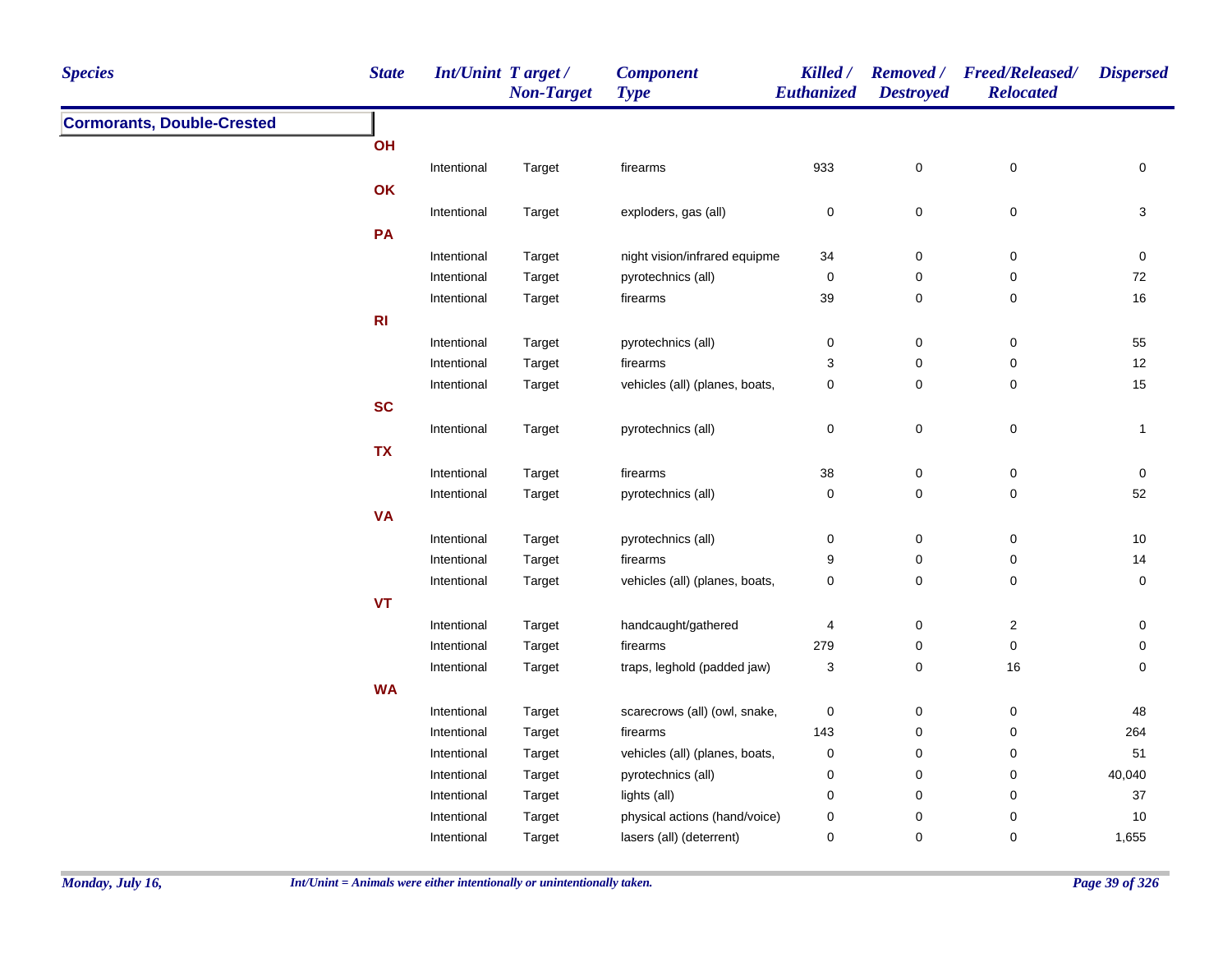| <b>Cormorants, Double-Crested</b><br><b>WI</b><br>Intentional<br>pyrotechnics (all)<br>$\pmb{0}$<br>$\pmb{0}$<br>$\pmb{0}$<br>$\boldsymbol{7}$<br>Target<br>Intentional<br>453<br>$\pmb{0}$<br>$\mathsf 0$<br>$\pmb{0}$<br>Target<br>firearms<br>15,849<br>$\mathbf 0$<br>$18$<br>326,813<br><b>Subtotals by Species</b><br><b>Cormorants, Pelagic</b><br><b>WA</b><br>Intentional<br>Target<br>firearms<br>6<br>$\mathbf 0$<br>$\mathbf 0$<br>27<br>27<br>$\mathsf 0$<br>$\mathbf 0$<br>6<br><b>Subtotals by Species</b><br><b>Cowbirds, Brown-Headed</b><br><b>CA</b><br>Intentional<br>firearms<br>18<br>$\pmb{0}$<br>$\pmb{0}$<br>Target<br>0<br>$\boldsymbol{7}$<br>$\mathsf{O}\xspace$<br>Intentional<br>Target<br>pneumatics<br>0<br>$\mathbf{1}$<br>Intentional<br>traps, decoy<br>7,005<br>$\mathbf 0$<br>0<br>Target<br>0<br>$\pmb{0}$<br>drc-1339 conc. (birds): 5622<br>1,600<br>0<br>$\mathbf 0$<br>Intentional<br>Target<br><b>CT</b><br>Intentional<br>traps, decoy<br>92<br>$\mathbf 0$<br>0<br>0<br>Target<br>pyrotechnics (all)<br>$\pmb{0}$<br>$\mathsf{O}\xspace$<br>900<br>Intentional<br>Target<br>0<br>44<br>$\mathsf{O}\xspace$<br>550<br>Intentional<br>firearms<br>0<br>Target<br>FL<br>$\boldsymbol{7}$<br>$\pmb{0}$<br>$\pmb{0}$<br>$\boldsymbol{7}$<br>Intentional<br>Target<br>firearms<br>$\mathbf 0$<br>$\mathbf 0$<br>12<br>Intentional<br>pyrotechnics (all)<br>0<br>Target<br>IA<br>$\mathbf 0$<br>50<br>$\mathsf 0$<br>200<br>Intentional<br>Target<br>firearms<br>IL.<br>$\mathsf{O}\xspace$<br>$\mathbf 0$<br>Intentional<br>Target<br>firearms<br>9<br>60<br><b>KS</b><br>299<br>$\mathsf 0$<br>$\mathsf 0$<br>8,684<br>Intentional<br>Target<br>firearms<br><b>KY</b><br>27,375<br>Intentional<br>Target<br>firearms<br>1,850<br>0<br>0<br>$\pmb{0}$<br>4,600<br>pyrotechnics (all)<br>$\mathbf 0$<br>0<br>Intentional<br>Target<br><b>MA</b><br>Intentional<br>Target<br>0<br>$\mathbf 0$<br>0<br>firearms<br>4<br>$\mathbf 0$<br>$\mathbf 0$<br>Intentional | <b>Species</b> | <b>State</b> | <b>Int/Unint Target/</b> | <b>Non-Target</b> | <b>Component</b><br><b>Type</b> | Killed /<br>Euthanized | <b>Destroyed</b> | Removed / Freed/Released/<br><b>Relocated</b> | <b>Dispersed</b> |
|-------------------------------------------------------------------------------------------------------------------------------------------------------------------------------------------------------------------------------------------------------------------------------------------------------------------------------------------------------------------------------------------------------------------------------------------------------------------------------------------------------------------------------------------------------------------------------------------------------------------------------------------------------------------------------------------------------------------------------------------------------------------------------------------------------------------------------------------------------------------------------------------------------------------------------------------------------------------------------------------------------------------------------------------------------------------------------------------------------------------------------------------------------------------------------------------------------------------------------------------------------------------------------------------------------------------------------------------------------------------------------------------------------------------------------------------------------------------------------------------------------------------------------------------------------------------------------------------------------------------------------------------------------------------------------------------------------------------------------------------------------------------------------------------------------------------------------------------------------------------------------------------------------------------------------------------------------------------------------------------------------|----------------|--------------|--------------------------|-------------------|---------------------------------|------------------------|------------------|-----------------------------------------------|------------------|
|                                                                                                                                                                                                                                                                                                                                                                                                                                                                                                                                                                                                                                                                                                                                                                                                                                                                                                                                                                                                                                                                                                                                                                                                                                                                                                                                                                                                                                                                                                                                                                                                                                                                                                                                                                                                                                                                                                                                                                                                       |                |              |                          |                   |                                 |                        |                  |                                               |                  |
|                                                                                                                                                                                                                                                                                                                                                                                                                                                                                                                                                                                                                                                                                                                                                                                                                                                                                                                                                                                                                                                                                                                                                                                                                                                                                                                                                                                                                                                                                                                                                                                                                                                                                                                                                                                                                                                                                                                                                                                                       |                |              |                          |                   |                                 |                        |                  |                                               |                  |
|                                                                                                                                                                                                                                                                                                                                                                                                                                                                                                                                                                                                                                                                                                                                                                                                                                                                                                                                                                                                                                                                                                                                                                                                                                                                                                                                                                                                                                                                                                                                                                                                                                                                                                                                                                                                                                                                                                                                                                                                       |                |              |                          |                   |                                 |                        |                  |                                               |                  |
|                                                                                                                                                                                                                                                                                                                                                                                                                                                                                                                                                                                                                                                                                                                                                                                                                                                                                                                                                                                                                                                                                                                                                                                                                                                                                                                                                                                                                                                                                                                                                                                                                                                                                                                                                                                                                                                                                                                                                                                                       |                |              |                          |                   |                                 |                        |                  |                                               |                  |
|                                                                                                                                                                                                                                                                                                                                                                                                                                                                                                                                                                                                                                                                                                                                                                                                                                                                                                                                                                                                                                                                                                                                                                                                                                                                                                                                                                                                                                                                                                                                                                                                                                                                                                                                                                                                                                                                                                                                                                                                       |                |              |                          |                   |                                 |                        |                  |                                               |                  |
|                                                                                                                                                                                                                                                                                                                                                                                                                                                                                                                                                                                                                                                                                                                                                                                                                                                                                                                                                                                                                                                                                                                                                                                                                                                                                                                                                                                                                                                                                                                                                                                                                                                                                                                                                                                                                                                                                                                                                                                                       |                |              |                          |                   |                                 |                        |                  |                                               |                  |
|                                                                                                                                                                                                                                                                                                                                                                                                                                                                                                                                                                                                                                                                                                                                                                                                                                                                                                                                                                                                                                                                                                                                                                                                                                                                                                                                                                                                                                                                                                                                                                                                                                                                                                                                                                                                                                                                                                                                                                                                       |                |              |                          |                   |                                 |                        |                  |                                               |                  |
|                                                                                                                                                                                                                                                                                                                                                                                                                                                                                                                                                                                                                                                                                                                                                                                                                                                                                                                                                                                                                                                                                                                                                                                                                                                                                                                                                                                                                                                                                                                                                                                                                                                                                                                                                                                                                                                                                                                                                                                                       |                |              |                          |                   |                                 |                        |                  |                                               |                  |
|                                                                                                                                                                                                                                                                                                                                                                                                                                                                                                                                                                                                                                                                                                                                                                                                                                                                                                                                                                                                                                                                                                                                                                                                                                                                                                                                                                                                                                                                                                                                                                                                                                                                                                                                                                                                                                                                                                                                                                                                       |                |              |                          |                   |                                 |                        |                  |                                               |                  |
|                                                                                                                                                                                                                                                                                                                                                                                                                                                                                                                                                                                                                                                                                                                                                                                                                                                                                                                                                                                                                                                                                                                                                                                                                                                                                                                                                                                                                                                                                                                                                                                                                                                                                                                                                                                                                                                                                                                                                                                                       |                |              |                          |                   |                                 |                        |                  |                                               |                  |
|                                                                                                                                                                                                                                                                                                                                                                                                                                                                                                                                                                                                                                                                                                                                                                                                                                                                                                                                                                                                                                                                                                                                                                                                                                                                                                                                                                                                                                                                                                                                                                                                                                                                                                                                                                                                                                                                                                                                                                                                       |                |              |                          |                   |                                 |                        |                  |                                               |                  |
|                                                                                                                                                                                                                                                                                                                                                                                                                                                                                                                                                                                                                                                                                                                                                                                                                                                                                                                                                                                                                                                                                                                                                                                                                                                                                                                                                                                                                                                                                                                                                                                                                                                                                                                                                                                                                                                                                                                                                                                                       |                |              |                          |                   |                                 |                        |                  |                                               |                  |
|                                                                                                                                                                                                                                                                                                                                                                                                                                                                                                                                                                                                                                                                                                                                                                                                                                                                                                                                                                                                                                                                                                                                                                                                                                                                                                                                                                                                                                                                                                                                                                                                                                                                                                                                                                                                                                                                                                                                                                                                       |                |              |                          |                   |                                 |                        |                  |                                               |                  |
|                                                                                                                                                                                                                                                                                                                                                                                                                                                                                                                                                                                                                                                                                                                                                                                                                                                                                                                                                                                                                                                                                                                                                                                                                                                                                                                                                                                                                                                                                                                                                                                                                                                                                                                                                                                                                                                                                                                                                                                                       |                |              |                          |                   |                                 |                        |                  |                                               |                  |
|                                                                                                                                                                                                                                                                                                                                                                                                                                                                                                                                                                                                                                                                                                                                                                                                                                                                                                                                                                                                                                                                                                                                                                                                                                                                                                                                                                                                                                                                                                                                                                                                                                                                                                                                                                                                                                                                                                                                                                                                       |                |              |                          |                   |                                 |                        |                  |                                               |                  |
|                                                                                                                                                                                                                                                                                                                                                                                                                                                                                                                                                                                                                                                                                                                                                                                                                                                                                                                                                                                                                                                                                                                                                                                                                                                                                                                                                                                                                                                                                                                                                                                                                                                                                                                                                                                                                                                                                                                                                                                                       |                |              |                          |                   |                                 |                        |                  |                                               |                  |
|                                                                                                                                                                                                                                                                                                                                                                                                                                                                                                                                                                                                                                                                                                                                                                                                                                                                                                                                                                                                                                                                                                                                                                                                                                                                                                                                                                                                                                                                                                                                                                                                                                                                                                                                                                                                                                                                                                                                                                                                       |                |              |                          |                   |                                 |                        |                  |                                               |                  |
|                                                                                                                                                                                                                                                                                                                                                                                                                                                                                                                                                                                                                                                                                                                                                                                                                                                                                                                                                                                                                                                                                                                                                                                                                                                                                                                                                                                                                                                                                                                                                                                                                                                                                                                                                                                                                                                                                                                                                                                                       |                |              |                          |                   |                                 |                        |                  |                                               |                  |
|                                                                                                                                                                                                                                                                                                                                                                                                                                                                                                                                                                                                                                                                                                                                                                                                                                                                                                                                                                                                                                                                                                                                                                                                                                                                                                                                                                                                                                                                                                                                                                                                                                                                                                                                                                                                                                                                                                                                                                                                       |                |              |                          |                   |                                 |                        |                  |                                               |                  |
|                                                                                                                                                                                                                                                                                                                                                                                                                                                                                                                                                                                                                                                                                                                                                                                                                                                                                                                                                                                                                                                                                                                                                                                                                                                                                                                                                                                                                                                                                                                                                                                                                                                                                                                                                                                                                                                                                                                                                                                                       |                |              |                          |                   |                                 |                        |                  |                                               |                  |
|                                                                                                                                                                                                                                                                                                                                                                                                                                                                                                                                                                                                                                                                                                                                                                                                                                                                                                                                                                                                                                                                                                                                                                                                                                                                                                                                                                                                                                                                                                                                                                                                                                                                                                                                                                                                                                                                                                                                                                                                       |                |              |                          |                   |                                 |                        |                  |                                               |                  |
|                                                                                                                                                                                                                                                                                                                                                                                                                                                                                                                                                                                                                                                                                                                                                                                                                                                                                                                                                                                                                                                                                                                                                                                                                                                                                                                                                                                                                                                                                                                                                                                                                                                                                                                                                                                                                                                                                                                                                                                                       |                |              |                          |                   |                                 |                        |                  |                                               |                  |
|                                                                                                                                                                                                                                                                                                                                                                                                                                                                                                                                                                                                                                                                                                                                                                                                                                                                                                                                                                                                                                                                                                                                                                                                                                                                                                                                                                                                                                                                                                                                                                                                                                                                                                                                                                                                                                                                                                                                                                                                       |                |              |                          |                   |                                 |                        |                  |                                               |                  |
|                                                                                                                                                                                                                                                                                                                                                                                                                                                                                                                                                                                                                                                                                                                                                                                                                                                                                                                                                                                                                                                                                                                                                                                                                                                                                                                                                                                                                                                                                                                                                                                                                                                                                                                                                                                                                                                                                                                                                                                                       |                |              |                          |                   |                                 |                        |                  |                                               |                  |
|                                                                                                                                                                                                                                                                                                                                                                                                                                                                                                                                                                                                                                                                                                                                                                                                                                                                                                                                                                                                                                                                                                                                                                                                                                                                                                                                                                                                                                                                                                                                                                                                                                                                                                                                                                                                                                                                                                                                                                                                       |                |              |                          |                   |                                 |                        |                  |                                               |                  |
|                                                                                                                                                                                                                                                                                                                                                                                                                                                                                                                                                                                                                                                                                                                                                                                                                                                                                                                                                                                                                                                                                                                                                                                                                                                                                                                                                                                                                                                                                                                                                                                                                                                                                                                                                                                                                                                                                                                                                                                                       |                |              |                          |                   |                                 |                        |                  |                                               |                  |
|                                                                                                                                                                                                                                                                                                                                                                                                                                                                                                                                                                                                                                                                                                                                                                                                                                                                                                                                                                                                                                                                                                                                                                                                                                                                                                                                                                                                                                                                                                                                                                                                                                                                                                                                                                                                                                                                                                                                                                                                       |                |              |                          |                   |                                 |                        |                  |                                               |                  |
|                                                                                                                                                                                                                                                                                                                                                                                                                                                                                                                                                                                                                                                                                                                                                                                                                                                                                                                                                                                                                                                                                                                                                                                                                                                                                                                                                                                                                                                                                                                                                                                                                                                                                                                                                                                                                                                                                                                                                                                                       |                |              |                          |                   |                                 |                        |                  |                                               |                  |
|                                                                                                                                                                                                                                                                                                                                                                                                                                                                                                                                                                                                                                                                                                                                                                                                                                                                                                                                                                                                                                                                                                                                                                                                                                                                                                                                                                                                                                                                                                                                                                                                                                                                                                                                                                                                                                                                                                                                                                                                       |                |              |                          |                   |                                 |                        |                  |                                               |                  |
|                                                                                                                                                                                                                                                                                                                                                                                                                                                                                                                                                                                                                                                                                                                                                                                                                                                                                                                                                                                                                                                                                                                                                                                                                                                                                                                                                                                                                                                                                                                                                                                                                                                                                                                                                                                                                                                                                                                                                                                                       |                |              |                          |                   |                                 |                        |                  |                                               |                  |
|                                                                                                                                                                                                                                                                                                                                                                                                                                                                                                                                                                                                                                                                                                                                                                                                                                                                                                                                                                                                                                                                                                                                                                                                                                                                                                                                                                                                                                                                                                                                                                                                                                                                                                                                                                                                                                                                                                                                                                                                       |                |              |                          |                   |                                 |                        |                  |                                               |                  |
|                                                                                                                                                                                                                                                                                                                                                                                                                                                                                                                                                                                                                                                                                                                                                                                                                                                                                                                                                                                                                                                                                                                                                                                                                                                                                                                                                                                                                                                                                                                                                                                                                                                                                                                                                                                                                                                                                                                                                                                                       |                |              |                          |                   |                                 |                        |                  |                                               |                  |
|                                                                                                                                                                                                                                                                                                                                                                                                                                                                                                                                                                                                                                                                                                                                                                                                                                                                                                                                                                                                                                                                                                                                                                                                                                                                                                                                                                                                                                                                                                                                                                                                                                                                                                                                                                                                                                                                                                                                                                                                       |                |              |                          |                   |                                 |                        |                  |                                               |                  |
|                                                                                                                                                                                                                                                                                                                                                                                                                                                                                                                                                                                                                                                                                                                                                                                                                                                                                                                                                                                                                                                                                                                                                                                                                                                                                                                                                                                                                                                                                                                                                                                                                                                                                                                                                                                                                                                                                                                                                                                                       |                |              |                          | Target            | traps, decoy                    | 18                     |                  |                                               | $\pmb{0}$        |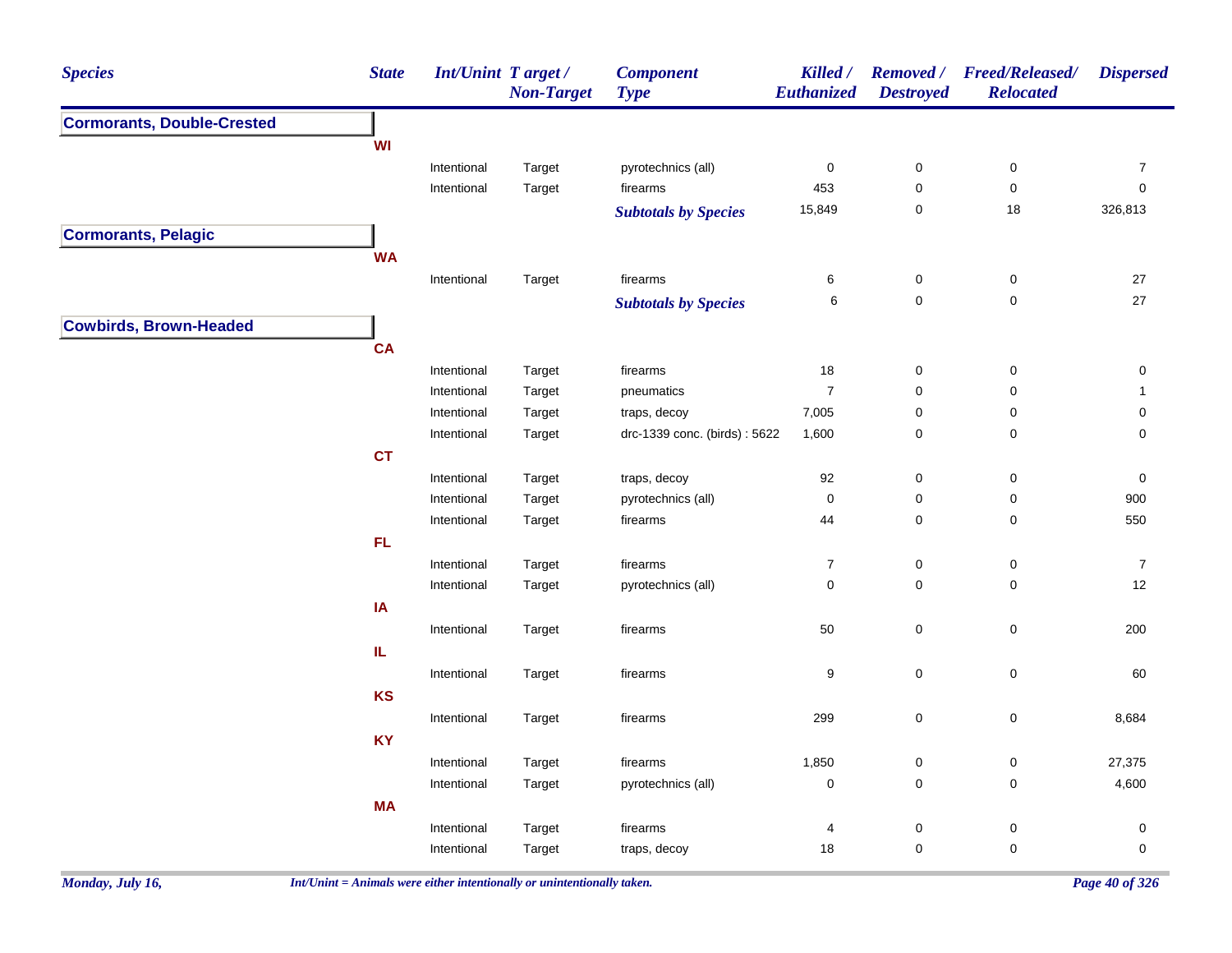| <b>Species</b>                | <b>State</b> | <b>Int/Unint Target/</b> | <b>Non-Target</b> | <b>Component</b><br><b>Type</b> | Killed /<br>Euthanized | <b>Destroyed</b> | Removed / Freed/Released/<br><b>Relocated</b> | <b>Dispersed</b> |
|-------------------------------|--------------|--------------------------|-------------------|---------------------------------|------------------------|------------------|-----------------------------------------------|------------------|
| <b>Cowbirds, Brown-Headed</b> |              |                          |                   |                                 |                        |                  |                                               |                  |
|                               | <b>MD</b>    |                          |                   |                                 |                        |                  |                                               |                  |
|                               |              | Intentional              | Target            | firearms                        | 41                     | $\pmb{0}$        | $\boldsymbol{0}$                              | 788              |
|                               |              | Intentional              | Target            | pyrotechnics (all)              | $\pmb{0}$              | $\pmb{0}$        | $\mathbf 0$                                   | 500              |
|                               | MI           |                          |                   |                                 |                        |                  |                                               |                  |
|                               |              | Intentional              | Target            | traps, decoy                    | 1,137                  | $\pmb{0}$        | $\pmb{0}$                                     | $\pmb{0}$        |
|                               | <b>MN</b>    |                          |                   |                                 |                        |                  |                                               |                  |
|                               |              | Intentional              | Target            | traps, cage                     | 115                    | $\mathsf 0$      | $\pmb{0}$                                     | $\mathbf 0$      |
|                               | <b>MO</b>    |                          |                   |                                 |                        |                  |                                               |                  |
|                               |              | Intentional              | Target            | pyrotechnics (all)              | $\pmb{0}$              | $\pmb{0}$        | $\pmb{0}$                                     | 23,684           |
|                               |              | Intentional              | Target            | vehicles (all) (planes, boats,  | $\pmb{0}$              | $\pmb{0}$        | $\pmb{0}$                                     | 458              |
|                               |              | Intentional              | Target            | drc-1339 conc. (356): 56228     | 13,000                 | 0                | $\boldsymbol{0}$                              | 0                |
|                               |              | Intentional              | Target            | pneumatics                      | 112                    | 0                | $\pmb{0}$                                     | 613              |
|                               |              | Intentional              | Target            | firearms                        | 1,682                  | 0                | $\pmb{0}$                                     | 13,718           |
|                               |              | Intentional              | Target            | traps, decoy                    | 9,700                  | $\pmb{0}$        | $\pmb{0}$                                     | $\pmb{0}$        |
|                               | <b>NE</b>    |                          |                   |                                 |                        |                  |                                               |                  |
|                               |              | Intentional              | Target            | firearms                        | $10\,$                 | $\pmb{0}$        | $\pmb{0}$                                     | 125              |
|                               |              | Intentional              | Target            | exploders, gas (all)            | 0                      | 0                | $\mathbf 0$                                   | 1,500            |
|                               |              | Intentional              | Target            | pyrotechnics (all)              | 0                      | 0                | $\mathbf 0$                                   | 6,000            |
|                               | <b>NY</b>    |                          |                   |                                 |                        |                  |                                               |                  |
|                               |              | UnIntentional            | NonTarget         | traps, decoy                    | $\pmb{0}$              | $\pmb{0}$        | $\mathbf 0$                                   | 41               |
|                               | OH           |                          |                   |                                 |                        |                  |                                               |                  |
|                               |              | Intentional              | Target            | handcaught/gathered             | 14                     | 0                | $\boldsymbol{0}$                              | 0                |
|                               |              | Intentional              | Target            | traps, decoy                    | 0                      | $\mathsf 0$      | $\pmb{0}$                                     | $\mathbf 0$      |
|                               | OK           |                          |                   |                                 |                        |                  |                                               |                  |
|                               |              | Intentional              | Target            | drc-1339 conc. (356): 56228     | 45                     | 0                | $\mathbf 0$                                   | 0                |
|                               | PA           |                          |                   |                                 |                        |                  |                                               |                  |
|                               |              | Intentional              | Target            | pyrotechnics (all)              | 0                      | 0                | $\mathbf 0$                                   | 17,380           |
|                               |              | Intentional              | Target            | firearms                        | 193                    | 0                | $\mathbf 0$                                   | 6,175            |
|                               |              | Intentional              | Target            | vehicles (all) (planes, boats,  | $\pmb{0}$              | $\mathbf 0$      | $\mathbf 0$                                   | 80               |
|                               | <b>SC</b>    |                          |                   |                                 |                        |                  |                                               |                  |
|                               |              | Intentional              | Target            | pyrotechnics (all)              | $\pmb{0}$              | $\pmb{0}$        | $\pmb{0}$                                     | 25               |
|                               | <b>TN</b>    |                          |                   |                                 |                        |                  |                                               |                  |
|                               |              |                          |                   |                                 |                        |                  |                                               | 70               |
|                               |              | Intentional              | Target            | pyrotechnics (all)              | 0                      | $\mathsf 0$      | $\pmb{0}$                                     |                  |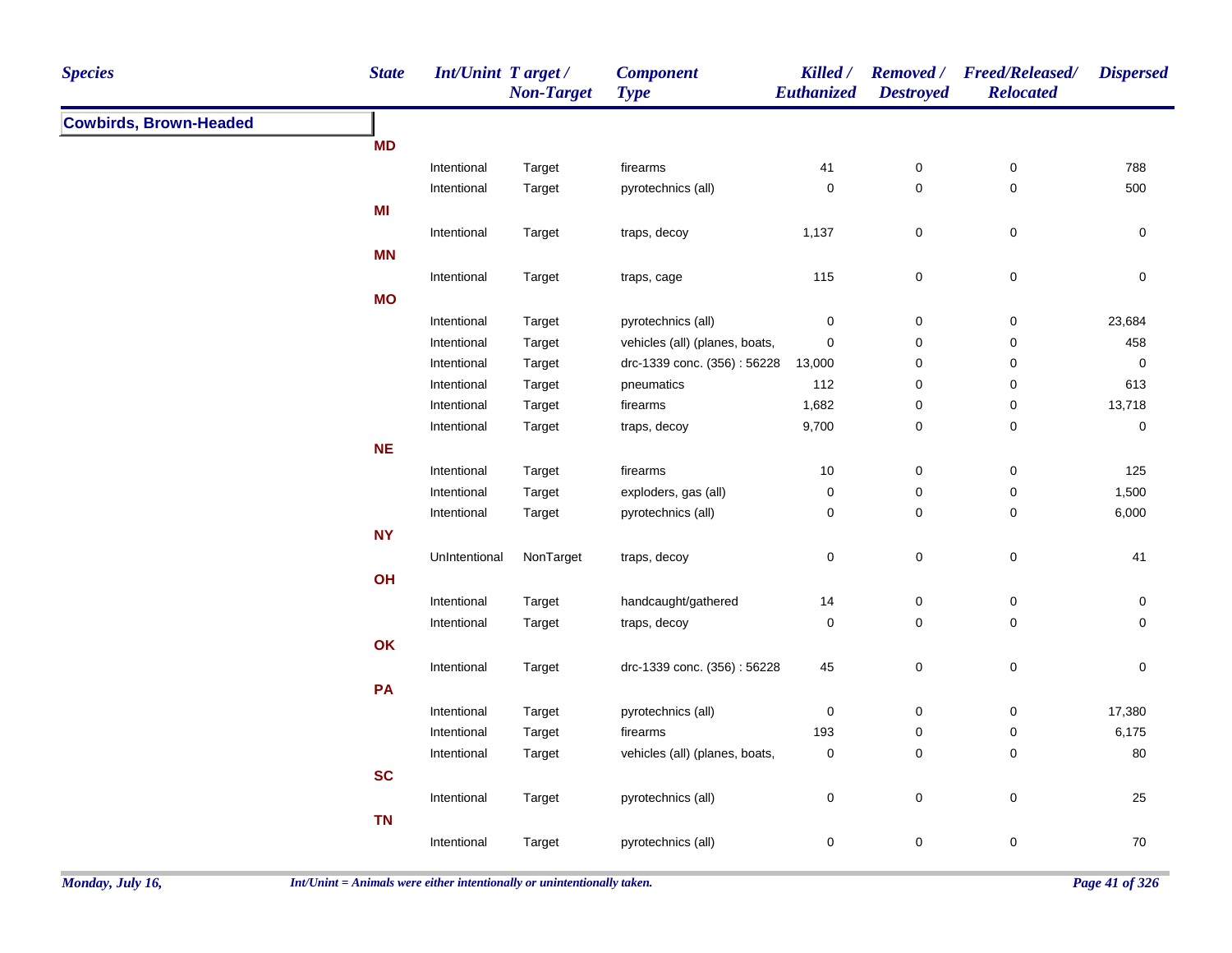|                               | Int/Unint Target/<br><b>Non-Target</b> | <b>Component</b><br><b>Type</b> | Killed /<br>Euthanized | <b>Destroyed</b> | Removed / Freed/Released/<br><b>Relocated</b> | <b>Dispersed</b> |
|-------------------------------|----------------------------------------|---------------------------------|------------------------|------------------|-----------------------------------------------|------------------|
| <b>Cowbirds, Brown-Headed</b> |                                        |                                 |                        |                  |                                               |                  |
| <b>TX</b>                     |                                        |                                 |                        |                  |                                               |                  |
| Intentional                   | Target                                 | lasers (all) (deterrent)        | $\pmb{0}$              | $\pmb{0}$        | $\pmb{0}$                                     | 90               |
| Intentional                   | Target                                 | firearms                        | $\mathbf 0$            | 0                | $\pmb{0}$                                     | 25               |
| Intentional                   | Target                                 | drc-1339 conc. (356): 56228     | 24                     | $\pmb{0}$        | 0                                             | $\pmb{0}$        |
| <b>VA</b>                     |                                        |                                 |                        |                  |                                               |                  |
| Intentional                   | Target                                 | electronic harassment devic     | $\boldsymbol{0}$       | 0                | 0                                             | 275              |
| Intentional                   | Target                                 | pyrotechnics (all)              | $\pmb{0}$              | 0                | $\pmb{0}$                                     | 777              |
| Intentional                   | Target                                 | vehicles (all) (planes, boats,  | $\pmb{0}$              | 0                | 0                                             | 200              |
| Intentional                   | Target                                 | traps, decoy                    | 220                    | 0                | 0                                             | $\pmb{0}$        |
| Intentional                   | Target                                 | firearms                        | 48                     | 0                | 0                                             | 325              |
| Intentional                   | Target                                 | traps, z-(other)                | 10                     | 0                | 0                                             | $\pmb{0}$        |
| Intentional                   | Target                                 | drc-1339 conc. (356): 56228     | 0                      | 0                | 0                                             | 0                |
| Intentional                   | Target                                 | physical actions (hand/voice)   | 0                      | $\pmb{0}$        | 0                                             | 220              |
| <b>WA</b>                     |                                        |                                 |                        |                  |                                               |                  |
| Intentional                   | Target                                 | firearms                        | 25                     | 0                | 0                                             | 0                |
| Intentional                   | Target                                 | traps, decoy                    | 245                    | $\mathbf 0$      | 0                                             | 0                |
| Intentional                   | Target                                 | pyrotechnics (all)              | $\pmb{0}$              | 0                | 0                                             | 200              |
|                               |                                        | <b>Subtotals by Species</b>     | 37,624                 | 0                | 0                                             | 115,658          |
| <b>Coyotes</b>                |                                        |                                 |                        |                  |                                               |                  |
| <b>AK</b>                     |                                        |                                 |                        |                  |                                               |                  |
| Intentional                   | Target                                 | pyrotechnics (all)              | $\pmb{0}$              | $\pmb{0}$        | $\pmb{0}$                                     | $\,$ 5 $\,$      |
| Intentional                   | Target                                 | vehicles (all) (planes, boats,  | $\pmb{0}$              | $\pmb{0}$        | $\pmb{0}$                                     | 13               |
| <b>AL</b>                     |                                        |                                 |                        |                  |                                               |                  |
| Intentional                   | Target                                 | traps, leghold (steel jaw)      | 4                      | $\pmb{0}$        | 0                                             | 0                |
| Intentional                   | Target                                 | snares, neck                    | $\mathbf 5$            | 0                | 0                                             | 0                |
| Intentional                   | Target                                 | firearms                        | $\overline{4}$         | $\pmb{0}$        | 0                                             | 0                |
| AZ                            |                                        |                                 |                        |                  |                                               |                  |
| Intentional                   | Target                                 | pyrotechnics (all)              | 0                      | $\pmb{0}$        | 0                                             | 2                |
| Intentional                   |                                        | traps, leghold (padded jaw)     | 154                    | 0                | 6                                             | 0                |
| Intentional                   | Target<br>Target                       | snares, neck                    | 8                      | 0                | 0                                             | 0                |
| Intentional                   | Target                                 | firearms                        | 714                    | 0                | 0                                             | $\overline{2}$   |
| Intentional                   | Target                                 | bait station                    | $\mathbf 0$            | 0                | 0                                             | $\pmb{0}$        |
| Intentional                   | Target                                 | m-44 cyanide capsule            | 3                      | 0                | 0                                             | $\mathbf 0$      |
| Intentional                   | Target                                 | traps, leghold (steel jaw)      | 217                    | 0                | 0                                             | 0                |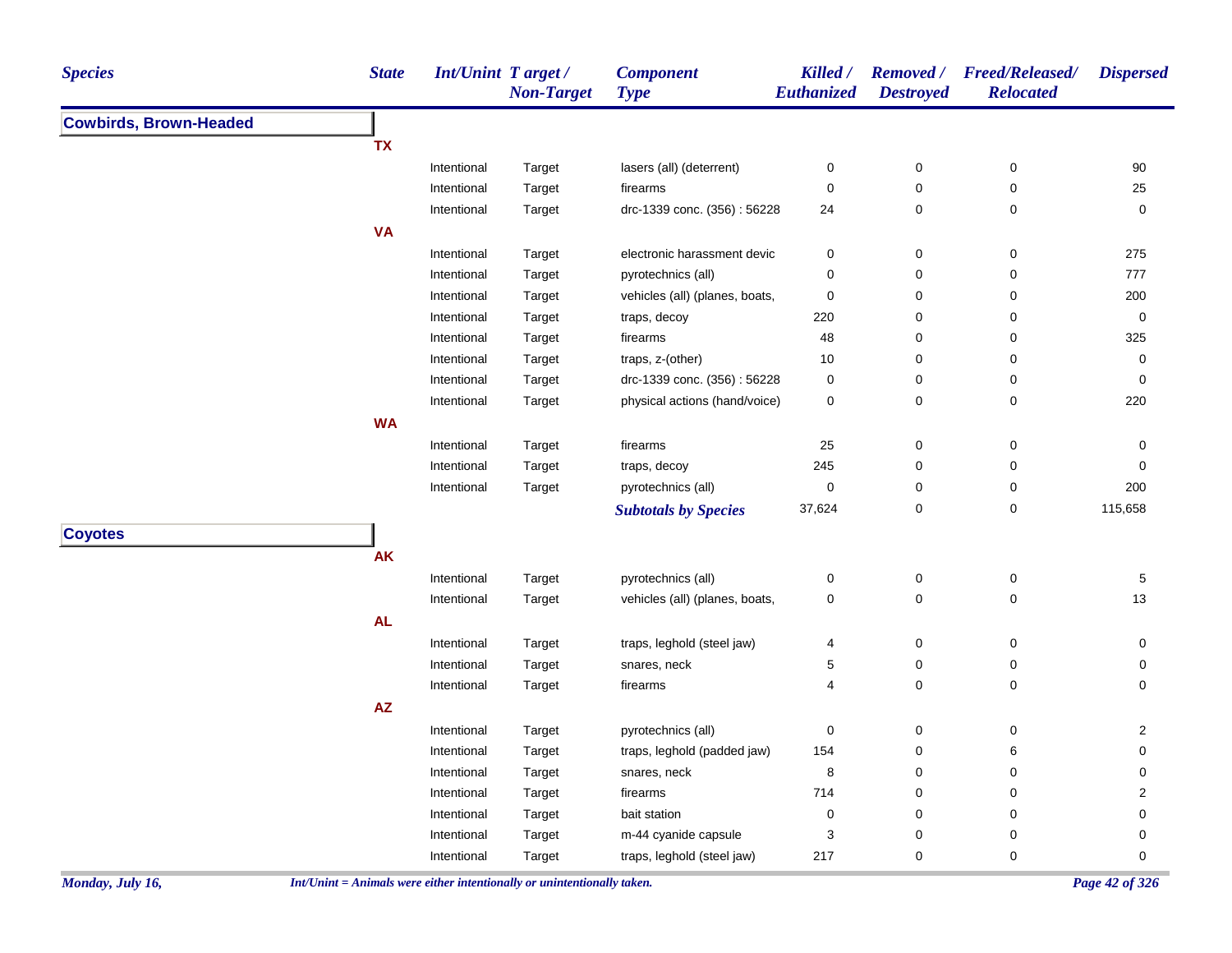| <b>Species</b> | <b>State</b> | <b>Int/Unint Target/</b> | <b>Non-Target</b> | <b>Component</b><br><b>Type</b> | Killed /<br><b>Euthanized</b> | <b>Destroyed</b> | Removed / Freed/Released/<br><b>Relocated</b> | <b>Dispersed</b>        |
|----------------|--------------|--------------------------|-------------------|---------------------------------|-------------------------------|------------------|-----------------------------------------------|-------------------------|
| <b>Coyotes</b> |              |                          |                   |                                 |                               |                  |                                               |                         |
|                | <b>CA</b>    |                          |                   |                                 |                               |                  |                                               |                         |
|                |              | Intentional              | Target            | calling device, manual(hand,    | 919                           | $\pmb{0}$        | $\pmb{0}$                                     | $\mathsf{O}\xspace$     |
|                |              | Intentional              | Target            | gas cartridge, large            | 26                            | 0                | 0                                             | 0                       |
|                |              | Intentional              | Target            | snares, neck                    | 1,329                         | 0                | 0                                             | 0                       |
|                |              | Intentional              | Target            | snares, foot/leg                | 103                           | 0                | 0                                             | 0                       |
|                |              | Intentional              | Target            | snare neck mechanical (coll     | 66                            | 0                | 0                                             | $\mathbf 0$             |
|                |              | Intentional              | Target            | pyrotechnics (all)              | 0                             | 0                | 0                                             | 3                       |
|                |              | Intentional              | Target            | m-44 cyanide capsule            | 17                            | 0                | 0                                             | 0                       |
|                |              | Intentional              | Target            | traps, cage                     | 3                             | 0                | 0                                             | 0                       |
|                |              | Intentional              | Target            | traps, leghold (padded jaw)     | 63                            | 0                | 0                                             | 0                       |
|                |              | Intentional              | Target            | vehicles (all) (planes, boats,  | 0                             | 0                | 0                                             | 12                      |
|                |              | Intentional              | Target            | calling device, electronic      | 548                           | 0                | 0                                             | 0                       |
|                |              | Intentional              | Target            | firearms                        | 4,095                         | 0                | 0                                             | 15                      |
|                |              | Intentional              | Target            | spotlight                       | 99                            | 0                | 0                                             | $\mathbf 0$             |
|                | co           |                          |                   |                                 |                               |                  |                                               |                         |
|                |              | Intentional              | Target            | firearms                        | 2,618                         | 0                | 0                                             | 9                       |
|                |              | Intentional              | Target            | m-44 cyanide capsule            | $33\,$                        | 0                | 0                                             | 0                       |
|                |              | Intentional              | Target            | traps, leghold (padded jaw)     | 204                           | 0                | $\overline{\mathbf{c}}$                       | 0                       |
|                |              | Intentional              | Target            | snares, neck                    | 64                            | 0                | $\pmb{0}$                                     | 0                       |
|                | <b>CT</b>    |                          |                   |                                 |                               |                  |                                               |                         |
|                |              | Intentional              | Target            | firearms                        | $\overline{\mathbf{c}}$       | 0                | $\mathsf 0$                                   | $\pmb{0}$               |
|                | FL.          |                          |                   |                                 |                               |                  |                                               |                         |
|                |              | Intentional              | Target            | firearms                        | 1                             | 0                | 0                                             | $\pmb{0}$               |
|                |              | Intentional              | Target            | traps, leghold (padded jaw)     | 46                            | 2                | 0                                             | 0                       |
|                |              | Intentional              | Target            | car/truck                       | 0                             | 0                | $\pmb{0}$                                     | $\mathbf 2$             |
|                |              | Intentional              | Target            | handcaught/gathered             | 3                             | 0                | $\pmb{0}$                                     | 0                       |
|                |              | Intentional              | Target            | snares, neck                    | 11                            | 0                | 0                                             | 0                       |
|                |              | Intentional              | Target            | vehicles (all) (planes, boats,  | 0                             | 0                | 0                                             | $\overline{\mathbf{c}}$ |
|                | <b>GA</b>    |                          |                   |                                 |                               |                  |                                               |                         |
|                |              | Intentional              |                   | traps, leghold (steel jaw)      | 50                            | 0                | $\mathbf{1}$                                  | $\pmb{0}$               |
|                |              | Intentional              | Target            | vehicles (all) (planes, boats,  | 0                             | 0                | 0                                             | $\overline{\mathbf{c}}$ |
|                |              |                          | Target            |                                 | 1                             |                  |                                               |                         |
|                |              | Intentional              | Target            | firearms                        |                               | 0                | $\pmb{0}$                                     | 0                       |
|                |              | Intentional              | Target            | traps, cage                     | 1                             | 0                | $\pmb{0}$                                     | 0                       |
|                | IA           |                          |                   |                                 |                               |                  |                                               |                         |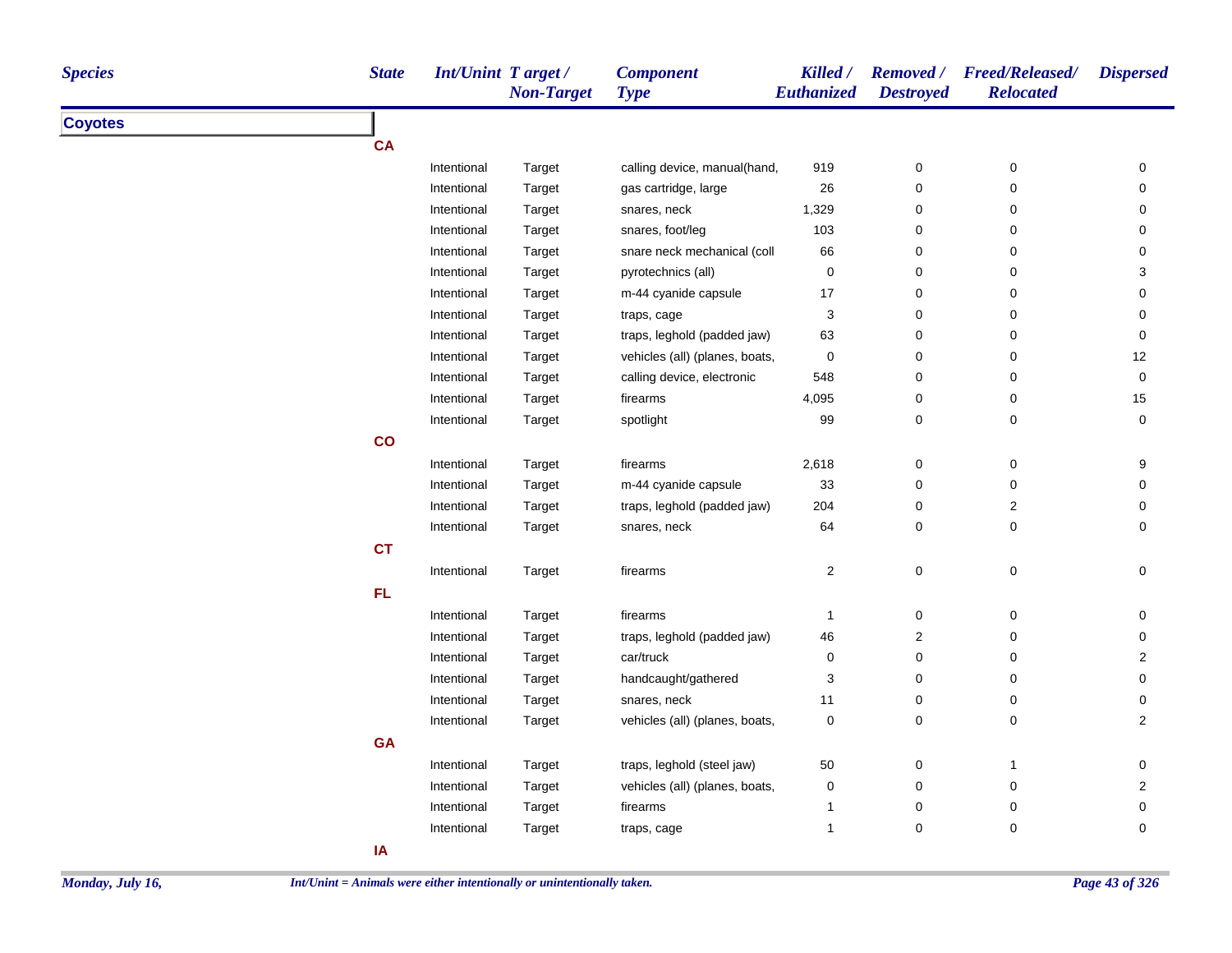| <b>Species</b> | <b>State</b> | Int/Unint Target/ | <b>Non-Target</b> | <b>Component</b><br><b>Type</b> | Killed /<br>Euthanized | <b>Removed</b> /<br><b>Destroyed</b> | <b>Freed/Released/</b><br><b>Relocated</b> | <b>Dispersed</b> |
|----------------|--------------|-------------------|-------------------|---------------------------------|------------------------|--------------------------------------|--------------------------------------------|------------------|
| <b>Coyotes</b> |              |                   |                   |                                 |                        |                                      |                                            |                  |
|                | IA           |                   |                   |                                 |                        |                                      |                                            |                  |
|                |              | Intentional       | Target            | firearms                        | $\mathbf{1}$           | 0                                    | 0                                          | 0                |
|                | ID           |                   |                   |                                 |                        |                                      |                                            |                  |
|                |              | Intentional       | Target            | snares, neck                    | 178                    | 0                                    | 0                                          | 0                |
|                |              | Intentional       | Target            | gas cartridge, large            | 103                    | 0                                    | 0                                          | 0                |
|                |              | Intentional       | Target            | traps, leghold (steel jaw)      | 272                    | 0                                    | 0                                          | 0                |
|                |              | Intentional       | Target            | telazol                         | $\pmb{0}$              | 0                                    | 0                                          | 0                |
|                |              | Intentional       | Target            | m-44 cyanide capsule            | 130                    | 0                                    | 0                                          | 0                |
|                |              | Intentional       | Target            | helicopter                      | 402                    | 0                                    | 0                                          | 0                |
|                |              | Intentional       | Target            | firearms                        | 735                    | 0                                    | 0                                          | 0                |
|                |              | Intentional       | Target            | fixed wing                      | 3,771                  | 0                                    | 0                                          | 0                |
|                |              | Intentional       | Target            | traps, leghold (padded jaw)     | 25                     | 0                                    | 0                                          | 0                |
|                | IL.          |                   |                   |                                 |                        |                                      |                                            |                  |
|                |              | Intentional       | Target            | pyrotechnics (all)              | 0                      | 0                                    | 0                                          | $\overline{2}$   |
|                |              | Intentional       | Target            | vehicles (all) (planes, boats,  | 0                      | 0                                    | 0                                          | 3                |
|                |              | Intentional       | Target            | firearms                        | 22                     | 0                                    | 0                                          | $10$             |
|                | IN           |                   |                   |                                 |                        |                                      |                                            |                  |
|                |              | Intentional       | Target            | firearms                        | 12                     | 0                                    | 0                                          | 0                |
|                |              | Intentional       | Target            | vehicles (all) (planes, boats,  | 0                      | 0                                    | 0                                          | $\mathbf{1}$     |
|                | KS           |                   |                   |                                 |                        |                                      |                                            |                  |
|                |              | Intentional       | Target            | firearms                        | 1                      | 0                                    | 0                                          | 0                |
|                |              | Intentional       | Target            | traps, leghold (padded jaw)     | 1                      | 0                                    | 0                                          | 0                |
|                | <b>KY</b>    |                   |                   |                                 |                        |                                      |                                            |                  |
|                |              | Intentional       | Target            | traps, leghold (padded jaw)     | 0                      | 0                                    | $\mathbf{1}$                               | 0                |
|                |              | Intentional       | Target            | snares, neck                    | 13                     | 0                                    | 0                                          | 0                |
|                |              | Intentional       | Target            | pyrotechnics (all)              | 0                      | 0                                    | 0                                          | 2                |
|                |              | Intentional       | Target            | vehicles (all) (planes, boats,  | 0                      | 0                                    | 0                                          | 8                |
|                |              | Intentional       | Target            | firearms                        | 10                     | 0                                    | 0                                          | 16               |
|                | LA           |                   |                   |                                 |                        |                                      |                                            |                  |
|                |              | Intentional       | Target            | snares, neck                    | $38\,$                 | $\pmb{0}$                            | 0                                          | 0                |
|                |              | Intentional       | Target            | firearms                        | 3                      | 0                                    | 0                                          | 0                |
|                |              | Intentional       | Target            | traps, leghold (steel jaw)      | 8                      | $\pmb{0}$                            | 0                                          | 0                |
|                | <b>MA</b>    |                   |                   |                                 |                        |                                      |                                            |                  |
|                |              | Intentional       | Target            | firearms                        | 3                      | $\pmb{0}$                            | $\pmb{0}$                                  | 5                |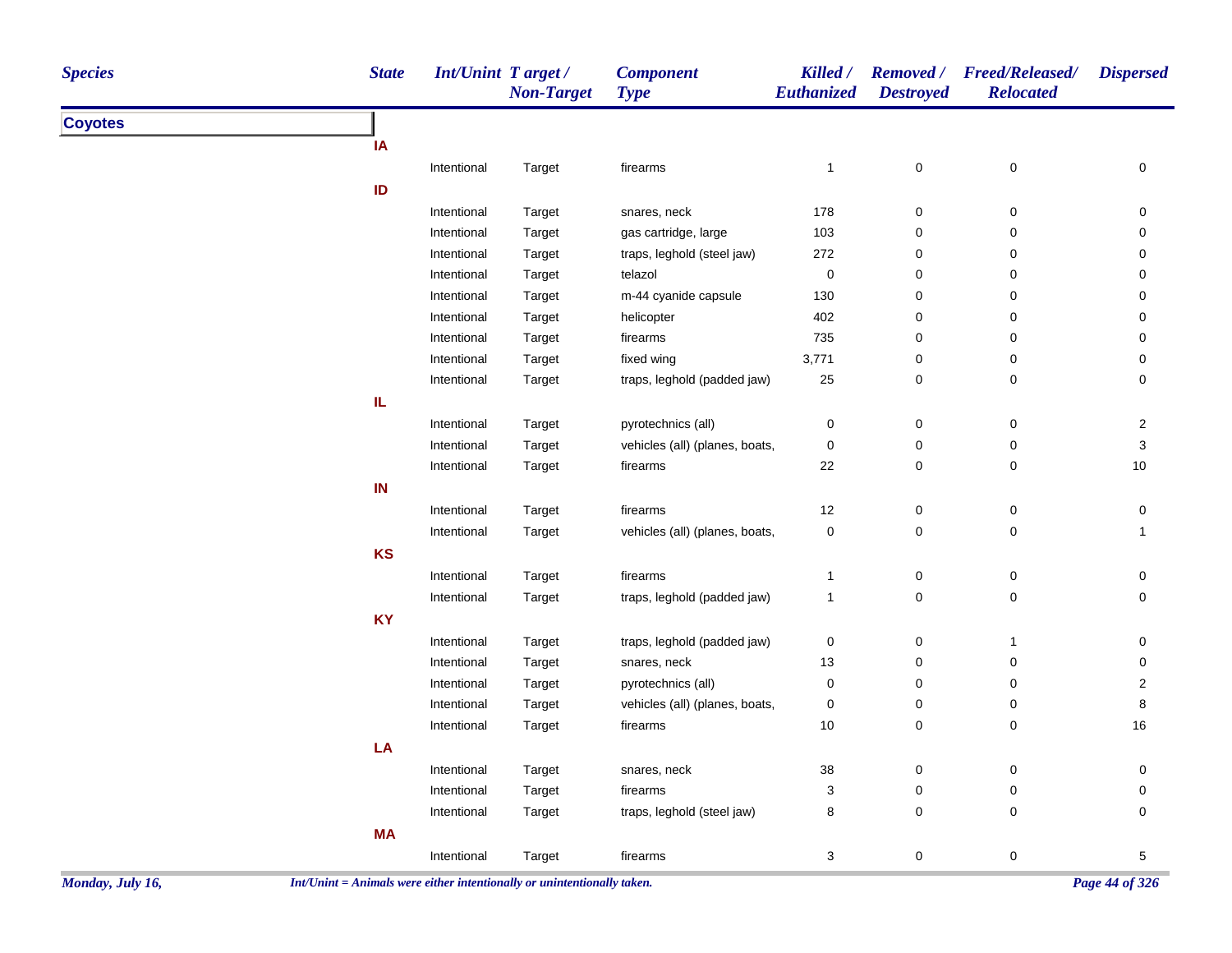| <b>Species</b> | <b>State</b> | <b>Int/Unint Target/</b> | <b>Non-Target</b> | <b>Component</b><br><b>Type</b> | Killed /<br>Euthanized    | <b>Removed</b> /<br><b>Destroyed</b> | <b>Freed/Released/</b><br><b>Relocated</b> | <b>Dispersed</b>    |
|----------------|--------------|--------------------------|-------------------|---------------------------------|---------------------------|--------------------------------------|--------------------------------------------|---------------------|
| <b>Coyotes</b> |              |                          |                   |                                 |                           |                                      |                                            |                     |
|                | ΜI           |                          |                   |                                 |                           |                                      |                                            |                     |
|                |              | UnIntentional            | Target            | traps, leghold (steel jaw)      | $\pmb{0}$                 | $\pmb{0}$                            | $\mathbf{1}$                               | 0                   |
|                |              | Intentional              | Target            | traps, leghold (padded jaw)     | 5                         | $\pmb{0}$                            | $\mathbf 0$                                | 0                   |
|                |              | Intentional              | Target            | traps, leghold (steel jaw)      | 6                         | $\pmb{0}$                            | 15                                         | 0                   |
|                |              | UnIntentional            | NonTarget         | snares, neck                    | $\mathbf 0$               | $\mathbf 0$                          | $\mathbf{1}$                               | $\mathbf 0$         |
|                | <b>MN</b>    |                          |                   |                                 |                           |                                      |                                            |                     |
|                |              | Intentional              | Target            | snares, neck                    | $\overline{c}$            | $\pmb{0}$                            | $\mathbf 0$                                | 0                   |
|                |              | Intentional              | Target            | firearms                        | $\mathbf{1}$              | $\pmb{0}$                            | $\mathbf 0$                                | 0                   |
|                |              | Intentional              | Target            | traps, leghold (steel jaw)      | 37                        | $\pmb{0}$                            | $\mathbf 0$                                | $\mathsf{O}\xspace$ |
|                | <b>MO</b>    |                          |                   |                                 |                           |                                      |                                            |                     |
|                |              | Intentional              | Target            | firearms                        | 14                        | $\pmb{0}$                            | 0                                          | $19$                |
|                |              | Intentional              | Target            | traps, leghold (steel jaw)      | $\overline{\mathbf{c}}$   | $\pmb{0}$                            | $\mathbf 0$                                | 0                   |
|                |              | Intentional              | Target            | snares, neck                    | $\sqrt{2}$                | $\pmb{0}$                            | 0                                          | 0                   |
|                |              | Intentional              | Target            | traps, leghold (padded jaw)     | 8                         | $\pmb{0}$                            | $\pmb{0}$                                  | $\mathsf{O}\xspace$ |
|                |              | Intentional              | Target            | vehicles (all) (planes, boats,  | $\pmb{0}$                 | $\pmb{0}$                            | $\mathbf 0$                                | 15                  |
|                | <b>MS</b>    |                          |                   |                                 |                           |                                      |                                            |                     |
|                |              | Intentional              | Target            | firearms                        | $\ensuremath{\mathsf{3}}$ | $\pmb{0}$                            | $\pmb{0}$                                  | $\mathbf{1}$        |
|                |              | Intentional              | Target            | snares, neck                    | 12                        | $\pmb{0}$                            | $\pmb{0}$                                  | 0                   |
|                |              | Intentional              | Target            | spotlight                       | $\overline{7}$            | $\mathbf 0$                          | $\mathbf 0$                                | 0                   |
|                |              | Intentional              | Target            | traps, leghold (steel jaw)      | 39                        | $\mathbf 0$                          | 0                                          | 0                   |
|                |              | Intentional              | Target            | vehicles (all) (planes, boats,  | $\mathbf 0$               | $\mathbf 0$                          | 0                                          | 6                   |
|                | <b>MT</b>    |                          |                   |                                 |                           |                                      |                                            |                     |
|                |              | Intentional              | Target            | dog                             | 438                       | $\pmb{0}$                            | $\mathbf 0$                                | 0                   |
|                |              | Intentional              | Target            | traps, leghold (steel jaw)      | 164                       | $\pmb{0}$                            | $\mathbf 0$                                | 0                   |
|                |              | Intentional              | Target            | snares, neck                    | 703                       | $\pmb{0}$                            | 0                                          | 0                   |
|                |              | Intentional              | Target            | m-44 cyanide capsule            | 478                       | $\pmb{0}$                            | 0                                          | 0                   |
|                |              | UnIntentional            | NonTarget         | traps, leghold (steel jaw)      | $\mathbf 0$               | $\pmb{0}$                            | $\mathbf{1}$                               | 0                   |
|                |              | Intentional              | Target            | firearms                        | 6,667                     | $\pmb{0}$                            | $\mathbf 0$                                | 0                   |
|                |              | Intentional              | Target            | gas cartridge, large            | 165                       | $\pmb{0}$                            | $\pmb{0}$                                  | 0                   |
|                | NC           |                          |                   |                                 |                           |                                      |                                            |                     |
|                |              | Intentional              | Target            | pyrotechnics (all)              | $\pmb{0}$                 | 0                                    | 0                                          | $\mathbf{1}$        |
|                |              | Intentional              | Target            | vehicles (all) (planes, boats,  | $\pmb{0}$                 | $\pmb{0}$                            | $\mathbf 0$                                | 1                   |
|                |              | Intentional              | Target            | firearms                        | $\boldsymbol{7}$          | $\pmb{0}$                            | $\pmb{0}$                                  | $\mathsf{O}\xspace$ |
|                |              | Intentional              | Target            | spotlight                       | $\mathbf 0$               | $\mathbf 0$                          | 0                                          | 0                   |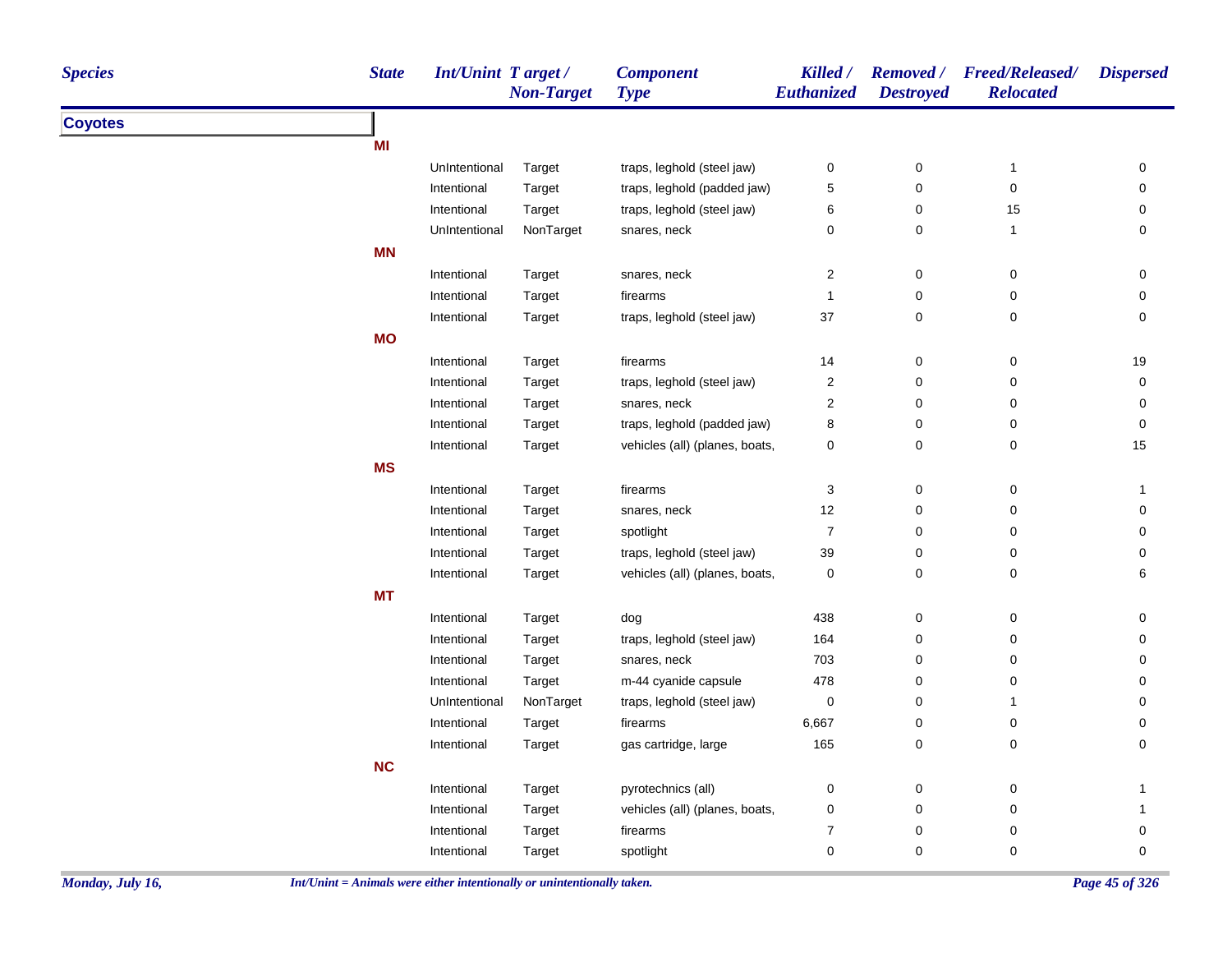| <b>Species</b>   | <b>State</b>                                                             | <b>Int/Unint Target/</b> | <b>Non-Target</b> | <b>Component</b><br><b>Type</b> | Killed /<br>Euthanized  | <b>Destroyed</b> | Removed / Freed/Released/<br><b>Relocated</b> | <b>Dispersed</b> |
|------------------|--------------------------------------------------------------------------|--------------------------|-------------------|---------------------------------|-------------------------|------------------|-----------------------------------------------|------------------|
| <b>Coyotes</b>   |                                                                          |                          |                   |                                 |                         |                  |                                               |                  |
|                  | <b>ND</b>                                                                |                          |                   |                                 |                         |                  |                                               |                  |
|                  |                                                                          | Intentional              | Target            | gas cartridge, large            | 8                       | 0                | 0                                             | 0                |
|                  |                                                                          | Intentional              | Target            | firearms                        | 411                     | 0                | 0                                             | 0                |
|                  |                                                                          | Intentional              | Target            | traps, leghold (steel jaw)      | 179                     | 0                | 0                                             | 0                |
|                  |                                                                          | Intentional              | Target            | fixed wing                      | 813                     | 0                | 0                                             | 0                |
|                  |                                                                          | Intentional              | Target            | snares, neck                    | 462                     | 0                | 0                                             | 0                |
|                  |                                                                          | Intentional              | Target            | m-44 cyanide capsule            | 630                     | 0                | 0                                             | 0                |
|                  | <b>NE</b>                                                                |                          |                   |                                 |                         |                  |                                               |                  |
|                  |                                                                          | Intentional              | Target            | car/truck                       | 0                       | 0                | 0                                             | 0                |
|                  |                                                                          | Intentional              | Target            | firearms                        | 136                     | 0                | 0                                             |                  |
|                  |                                                                          | Intentional              | Target            | m-44 cyanide capsule            | 704                     | 0                | 0                                             | 0                |
|                  |                                                                          | Intentional              | Target            | traps, leghold (steel jaw)      | 111                     | 0                | 0                                             | 0                |
|                  |                                                                          | Intentional              | Target            | gas cartridge, large            | 75                      | 0                | 0                                             | 0                |
|                  |                                                                          | Intentional              | Target            | fixed wing                      | 982                     | 0                | 0                                             | 0                |
|                  |                                                                          | Intentional              | Target            | snares, neck                    | 72                      | 0                | 0                                             | 0                |
|                  | <b>NH</b>                                                                |                          |                   |                                 |                         |                  |                                               |                  |
|                  |                                                                          | Intentional              | Target            | car/truck                       | 0                       | 0                | $\pmb{0}$                                     | $\mathbf{1}$     |
|                  | NJ                                                                       |                          |                   |                                 |                         |                  |                                               |                  |
|                  |                                                                          | Intentional              | Target            | snares, neck                    | 3                       | 0                | 0                                             | 0                |
|                  |                                                                          | Intentional              | Target            | firearms                        | 6                       | 0                | 0                                             | 0                |
|                  | <b>NM</b>                                                                |                          |                   |                                 |                         |                  |                                               |                  |
|                  |                                                                          | Intentional              | Target            | firearms                        | 901                     | 0                | 0                                             | 0                |
|                  |                                                                          | Intentional              | Target            | compound 1080 lp collar (n      | 4                       | 0                | 0                                             | 0                |
|                  |                                                                          | Intentional              | Target            | traps, leghold (steel jaw)      | 571                     | 0                | 0                                             | 0                |
|                  |                                                                          | Intentional              | Target            | m-44 cyanide capsule            | 1,187                   | 0                | 0                                             | 0                |
|                  |                                                                          | Intentional              | Target            | fixed wing                      | 1,126                   | 0                | 0                                             | 0                |
|                  |                                                                          | Intentional              | Target            | traps, leghold (padded jaw)     | $\overline{\mathbf{c}}$ | 0                | 0                                             | 0                |
|                  |                                                                          | Intentional              | Target            | snares, neck                    | 579                     | 0                | 0                                             | 0                |
|                  | <b>NV</b>                                                                |                          |                   |                                 |                         |                  |                                               |                  |
|                  |                                                                          | Intentional              | Target            | fixed wing                      | 4,665                   | 0                | 0                                             | 0                |
|                  |                                                                          | Intentional              | Target            | gas cartridge, large            | 4                       | 0                | 0                                             | 0                |
|                  |                                                                          | Intentional              | Target            | m-44 cyanide capsule            | 105                     | 0                | 0                                             | 0                |
|                  |                                                                          | Intentional              | Target            | snares, neck                    | 424                     | 0                | 0                                             | 0                |
|                  |                                                                          | Intentional              | Target            | traps, leghold (steel jaw)      | 647                     | 0                | 0                                             | 0                |
| Monday, July 16, | $Int/Unit = Animals$ were either intentionally or unintentionally taken. |                          |                   |                                 |                         |                  |                                               | Page 46 of 326   |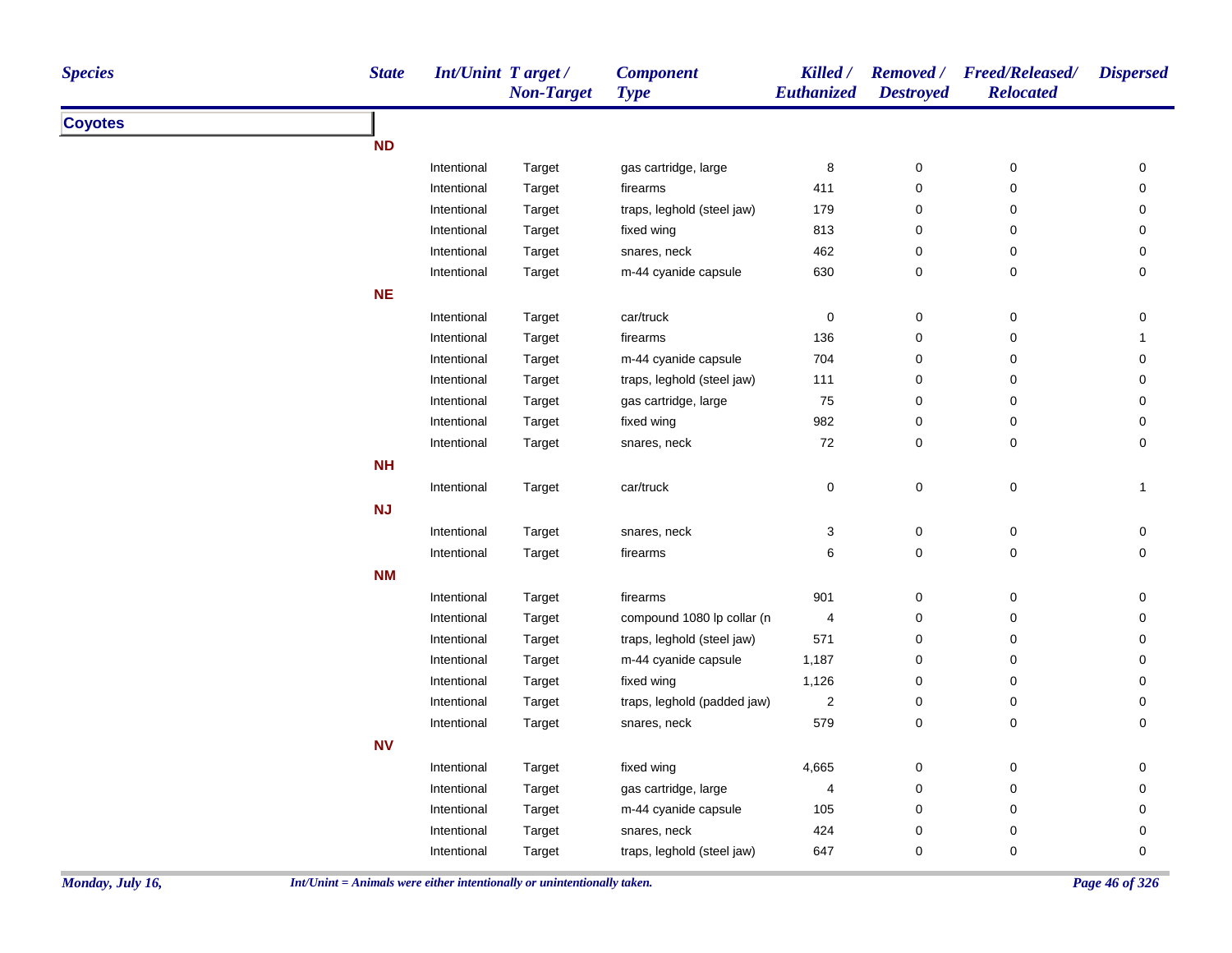| <b>Species</b> | <b>State</b>   | <b>Int/Unint Target/</b> | <b>Non-Target</b> | <b>Component</b><br><b>Type</b> | Killed /<br><b>Euthanized</b> | <b>Removed</b> /<br><b>Destroyed</b> | <b>Freed/Released/</b><br><b>Relocated</b> | <b>Dispersed</b>    |
|----------------|----------------|--------------------------|-------------------|---------------------------------|-------------------------------|--------------------------------------|--------------------------------------------|---------------------|
| <b>Coyotes</b> |                |                          |                   |                                 |                               |                                      |                                            |                     |
|                | N <sub>V</sub> |                          |                   |                                 |                               |                                      |                                            |                     |
|                |                | Intentional              | Target            | traps, leghold (padded jaw)     | 75                            | 0                                    | 0                                          | 0                   |
|                |                | Intentional              | Target            | firearms                        | 731                           | 0                                    | 0                                          | $\mathsf 0$         |
|                | <b>NY</b>      |                          |                   |                                 |                               |                                      |                                            |                     |
|                |                | Intentional              | Target            | firearms                        | 4                             | $\pmb{0}$                            | $\pmb{0}$                                  | $\mathsf{O}\xspace$ |
|                | OH             |                          |                   |                                 |                               |                                      |                                            |                     |
|                |                | Intentional              | Target            | firearms                        | 25                            | 0                                    | 0                                          | 0                   |
|                |                | Intentional              | Target            | traps, leghold (steel jaw)      | 0                             | 0                                    | 0                                          | 0                   |
|                |                | Intentional              | Target            | pyrotechnics (all)              | 0                             | 0                                    | 0                                          | $\overline{2}$      |
|                |                | Intentional              | Target            | compound 1080 lp collar (ws     | 1                             | 0                                    | 0                                          | $\mathsf{O}\xspace$ |
|                |                | Intentional              | Target            | snares, neck                    | 0                             | 0                                    | $\pmb{0}$                                  | $\pmb{0}$           |
|                | OK             |                          |                   |                                 |                               |                                      |                                            |                     |
|                |                | Intentional              | Target            | handcaught/gathered             | 21                            | 0                                    | 0                                          | 0                   |
|                |                | Intentional              | Target            | vehicles (all) (planes, boats,  | 0                             | 0                                    | 0                                          | 4                   |
|                |                | Intentional              | Target            | traps, leghold (steel jaw)      | 670                           | 0                                    | 0                                          | 0                   |
|                |                | Intentional              | Target            | traps, cage                     | $\overline{\mathbf{c}}$       | 0                                    | 0                                          | 0                   |
|                |                | Intentional              | Target            | snares, neck                    | 457                           | 0                                    | 0                                          | 0                   |
|                |                | Intentional              | Target            | helicopter                      | 1,256                         | 0                                    | 0                                          | 0                   |
|                |                | Intentional              | Target            | hand tools                      | 11                            | 0                                    | 0                                          | 0                   |
|                |                | Intentional              | Target            | fixed wing                      | 864                           | 0                                    | 0                                          | $\mathbf 0$         |
|                |                | Intentional              | Target            | firearms                        | 136                           | 0                                    | 0                                          | $\mathbf{1}$        |
|                |                | Intentional              | Target            | exploders, gas (all)            | $\pmb{0}$                     | 0                                    | 0                                          | 3                   |
|                |                | Intentional              | Target            | calling device, manual(hand,    | 936                           | 0                                    | 0                                          | 0                   |
|                |                | Intentional              | Target            | calling device, electronic      | 106                           | 0                                    | 0                                          | 0                   |
|                |                | Intentional              | Target            | m-44 cyanide capsule            | 1,711                         | 0                                    | 0                                          | 0                   |
|                | OR             |                          |                   |                                 |                               |                                      |                                            |                     |
|                |                | Intentional              | Target            | snares, foot/leg                | $\overline{\mathbf{c}}$       | 0                                    | $\pmb{0}$                                  | $\pmb{0}$           |
|                |                | Intentional              | Target            | m-44 cyanide capsule            | 306                           | 0                                    | 0                                          | 0                   |
|                |                | Intentional              | Target            | gas cartridge, large            | 101                           | 0                                    | 0                                          | 0                   |
|                |                | Intentional              | Target            | fixed wing                      | 2,818                         | 0                                    | 0                                          | 0                   |
|                |                | Intentional              | Target            | firearms                        | 432                           | 0                                    | 0                                          | 0                   |
|                |                | Intentional              | Target            | traps, leghold (padded jaw)     | 2                             | 0                                    | 0                                          | 0                   |
|                |                | Intentional              | Target            | snares, neck                    | 763                           | 0                                    | 0                                          | 0                   |
|                |                | Intentional              | Target            | calling device, electronic      | $10$                          | 0                                    | 0                                          | 0                   |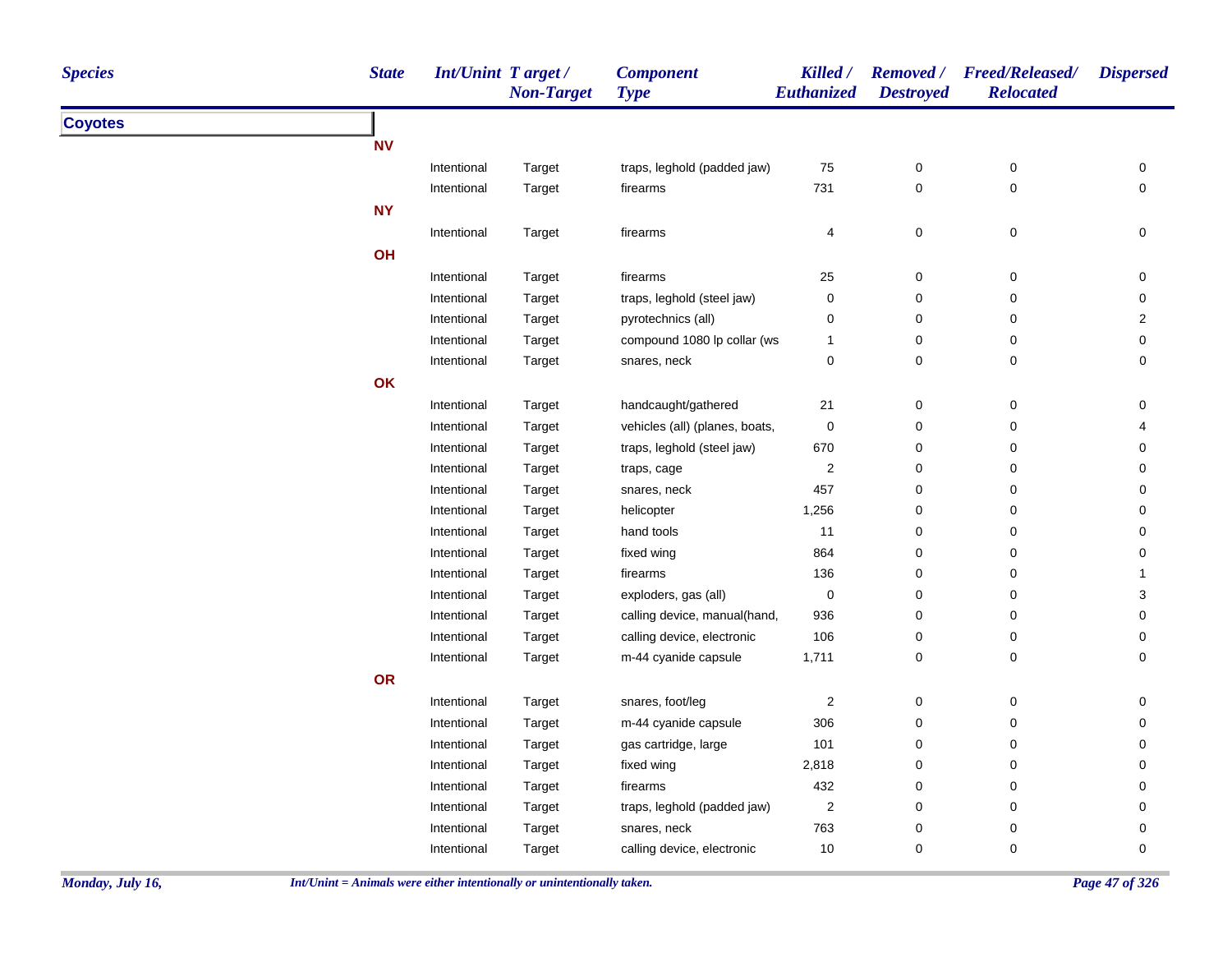| <b>Non-Target</b><br>Euthanized<br><b>Destroyed</b><br><b>Type</b>                     |                             |
|----------------------------------------------------------------------------------------|-----------------------------|
| <b>Coyotes</b>                                                                         |                             |
| OR                                                                                     |                             |
| Intentional<br>69<br>$\pmb{0}$<br>Target<br>dog                                        | $\pmb{0}$<br>0              |
| NonTarget<br>UnIntentional<br>traps, leghold (padded jaw)<br>$\mathbf{1}$<br>$\pmb{0}$ | $\pmb{0}$<br>$\pmb{0}$      |
| Target<br>traps, leghold (steel jaw)<br>1,076<br>0<br>Intentional                      | 0<br>0                      |
| calling device, manual(hand,<br>22<br>$\pmb{0}$<br>Intentional<br>Target               | $\mathbf 0$<br>0            |
| PA                                                                                     |                             |
| traps, leghold (steel jaw)<br>$\pmb{0}$<br>Intentional<br>11<br>Target                 | $\pmb{0}$<br>0              |
| 9<br>Intentional<br>traps, leghold (padded jaw)<br>0<br>Target                         | 0<br>0                      |
| $\boldsymbol{7}$<br>Intentional<br>snares, neck<br>0<br>Target                         | 0<br>0                      |
| 3<br>$\mathbf 0$<br>Intentional<br><b>Target</b><br>firearms                           | $\mathbf 0$<br>$\mathbf 0$  |
| R1                                                                                     |                             |
| 0<br>$\pmb{0}$<br>Intentional<br>no component specified<br>Target                      | $\pmb{0}$<br>$\pmb{0}$      |
| <b>SC</b>                                                                              |                             |
| 8<br>$\pmb{0}$<br>Intentional<br>firearms<br>Target                                    | $\pmb{0}$<br>$\pmb{0}$      |
| $\mathbf{2}$<br>traps, leghold (steel jaw)<br>$\pmb{0}$<br>Intentional<br>Target       | $\pmb{0}$<br>$\mathbf 0$    |
| $\overline{\mathbf{c}}$<br>Intentional<br>snares, neck<br>0<br>Target                  | 0<br>$\pmb{0}$              |
| <b>SD</b>                                                                              |                             |
| $\mathsf 0$<br>58<br>Intentional<br>fixed wing<br>Target                               | $\mathsf 0$<br>$\mathsf 0$  |
| <b>TN</b>                                                                              |                             |
| Intentional<br>firearms<br>3<br>$\pmb{0}$<br>Target                                    | 0<br>$\pmb{0}$              |
| 5<br>0<br>Intentional<br>Target<br>snares, neck                                        | $\mathbf 0$<br>0            |
| 0<br>vehicles (all) (planes, boats,<br>0<br>Intentional<br>Target                      | $\mathsf 0$<br>$\mathbf{1}$ |
| <b>TX</b>                                                                              |                             |
| Intentional<br>fixed wing<br>1,452<br>$\pmb{0}$<br>Target                              | 0<br>$\pmb{0}$              |
| 6<br>spotlight<br>0<br>Intentional<br>Target                                           | $\mathbf 0$<br>0            |
| $\overline{\mathbf{c}}$<br>0<br>Intentional<br>Target<br>traps, cage                   | 0<br>0                      |
| traps, leghold (padded jaw)<br>26<br>$\pmb{0}$<br>Intentional<br>Target                | 0<br>$\pmb{0}$              |
| calling device, electronic<br>50<br>Intentional<br>Target<br>0                         | $\pmb{0}$<br>0              |
| Intentional<br>Target<br>calling device, manual(hand,<br>526<br>0                      | $\pmb{0}$<br>0              |
| Intentional<br>compound 1080 lp collar (tx)<br>23<br>$\pmb{0}$<br>Target               | 0<br>0                      |
| 561<br>$\pmb{0}$<br>Intentional<br>firearms<br>Target                                  | $\pmb{0}$<br>0              |
| Intentional<br>gas cartridge, large<br>$35\,$<br>$\pmb{0}$<br>Target                   | 0<br>$\mathbf 0$            |
| 3<br>UnIntentional<br>NonTarget<br>snares, neck<br>0                                   | 0<br>0                      |
| 17<br>0<br>Intentional<br>Target<br>dog                                                | 0<br>0                      |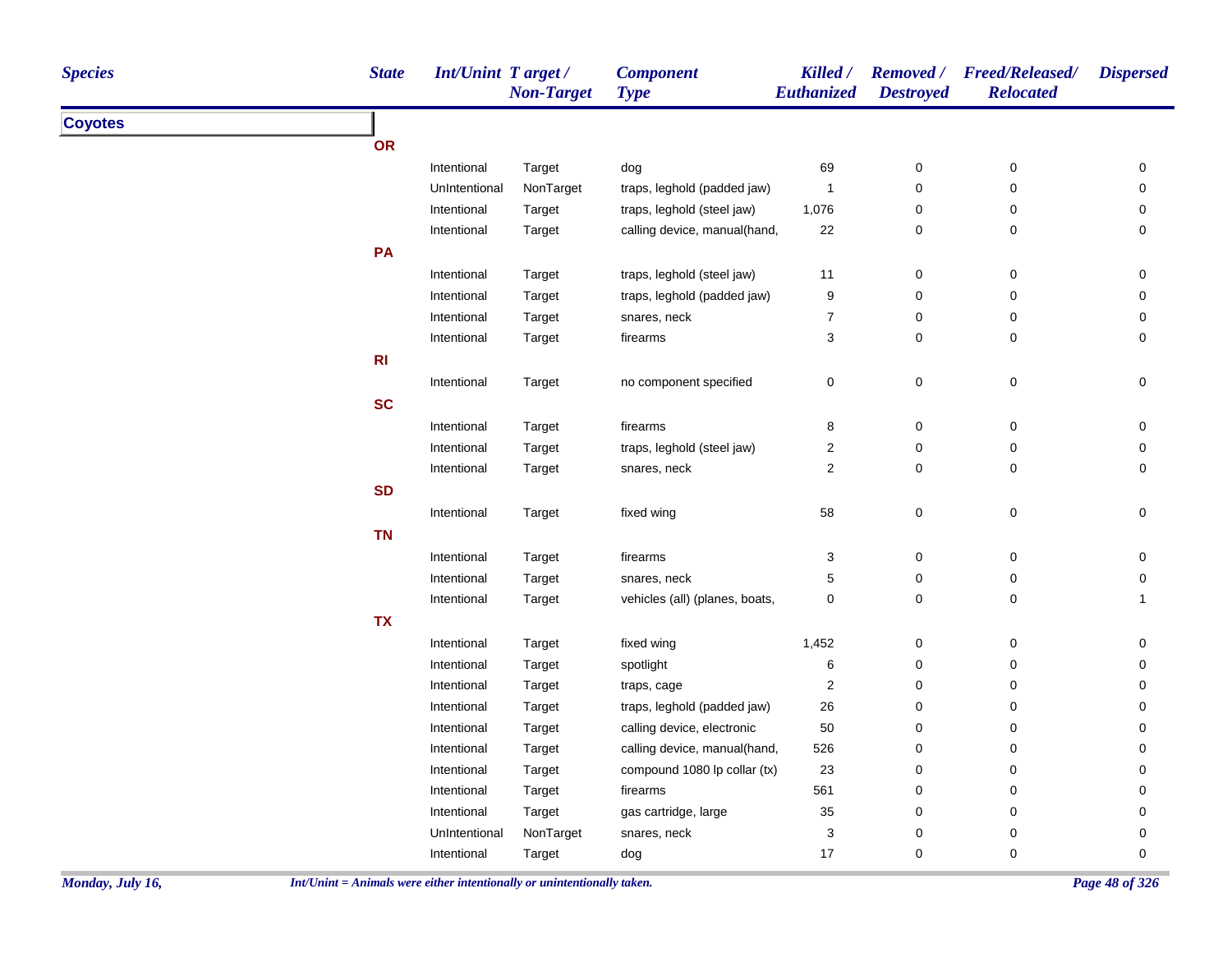| <b>Species</b> | <b>State</b> | Int/Unint Target/ | <b>Non-Target</b> | <b>Component</b><br><b>Type</b> | Killed /<br>Euthanized    | <b>Destroyed</b>    | Removed / Freed/Released/<br><b>Relocated</b> | <b>Dispersed</b> |
|----------------|--------------|-------------------|-------------------|---------------------------------|---------------------------|---------------------|-----------------------------------------------|------------------|
| <b>Coyotes</b> |              |                   |                   |                                 |                           |                     |                                               |                  |
|                | TX           |                   |                   |                                 |                           |                     |                                               |                  |
|                |              | Intentional       | Target            | snares, neck                    | 8,113                     | $\pmb{0}$           | $\pmb{0}$                                     | 0                |
|                |              | Intentional       | Target            | traps, leghold (steel jaw)      | 1,347                     | 0                   | $\mathbf 0$                                   | 0                |
|                |              | Intentional       | Target            | no component specified          | $\ensuremath{\mathsf{3}}$ | 0                   | $\pmb{0}$                                     | 0                |
|                |              | Intentional       | Target            | m-44 cyanide capsule            | 5,675                     | 0                   | 0                                             | 0                |
|                |              | Intentional       | Target            | ketamine/xylazine 5:1           | $\mathbf{1}$              | $\mathbf 0$         | $\mathsf 0$                                   | 0                |
|                |              | Intentional       | Target            | helicopter                      | 2,024                     | 0                   | $\pmb{0}$                                     | $\mathbf 0$      |
|                |              | Intentional       | Target            | vehicles (all) (planes, boats,  | 0                         | 0                   | $\mathsf 0$                                   | 9                |
|                | UT           |                   |                   |                                 |                           |                     |                                               |                  |
|                |              | Intentional       | Target            | traps, z-(other)                | $\mathbf{1}$              | 0                   | 0                                             | 0                |
|                |              | Intentional       | Target            | firearms                        | 3,555                     | $\mathbf 0$         | $\mathbf 0$                                   | 0                |
|                |              | Intentional       | Target            | handcaught/gathered             | 66                        | $\mathbf 0$         | $\mathbf 0$                                   | $\mathbf 0$      |
|                |              | Intentional       | Target            | m-44 cyanide capsule            | 630                       | 0                   | $\mathsf 0$                                   | 0                |
|                |              | Intentional       | Target            | snares, neck                    | 260                       | 0                   | $\mathsf 0$                                   | 0                |
|                |              | Intentional       | Target            | traps, leghold (steel jaw)      | 286                       | 0                   | $\pmb{0}$                                     | $\mathbf 0$      |
|                | <b>VA</b>    |                   |                   |                                 |                           |                     |                                               |                  |
|                |              | Intentional       | Target            | traps, leghold (steel jaw)      | 12                        | $\pmb{0}$           | $\pmb{0}$                                     | 0                |
|                |              | Intentional       | Target            | snares, neck                    | 98                        | 0                   | $\mathsf 0$                                   | 0                |
|                |              | Intentional       | Target            | vehicles (all) (planes, boats,  | $\pmb{0}$                 | 0                   | 0                                             | 0                |
|                |              | Intentional       | Target            | firearms                        | 3                         | 0                   | 0                                             | 0                |
|                |              | Intentional       | Target            | m-44 cyanide capsule            | 253                       | $\pmb{0}$           | $\pmb{0}$                                     | $\mathbf 0$      |
|                |              | Intentional       | Target            | traps, leghold (padded jaw)     | 22                        | 0                   | $\mathsf 0$                                   | $\mathbf 0$      |
|                | <b>VT</b>    |                   |                   |                                 |                           |                     |                                               |                  |
|                |              | Intentional       | Target            | traps, leghold (steel jaw)      | $\boldsymbol{7}$          | $\mathsf{O}\xspace$ | $\pmb{0}$                                     | $\mathbf 0$      |
|                | <b>WA</b>    |                   |                   |                                 |                           |                     |                                               |                  |
|                |              | Intentional       | Target            | firearms                        | 21                        | 0                   | 0                                             | 5                |
|                |              | Intentional       | Target            | fixed wing                      | 535                       | 0                   | $\mathsf 0$                                   | 0                |
|                |              | Intentional       | Target            | traps, leghold (padded jaw)     | 24                        | 0                   | 0                                             | 0                |
|                |              | Intentional       | Target            | vehicles (all) (planes, boats,  | $\pmb{0}$                 | 0                   | 0                                             | $\sqrt{5}$       |
|                |              | Intentional       | Target            | traps, leghold (padded jaw)     | 5                         | $\mathbf 0$         | $\pmb{0}$                                     | $\mathbf 0$      |
|                | WI           |                   |                   |                                 |                           |                     |                                               |                  |
|                |              | Intentional       | Target            | vehicles (all) (planes, boats,  | 0                         | 0                   | 0                                             | 10               |
|                |              | UnIntentional     | NonTarget         | traps, leghold (steel jaw)      | $\mathbf 0$               | 0                   | 4                                             | $\mathbf 0$      |
|                |              | Intentional       | Target            | firearms                        | 4                         | 0                   | 0                                             | $\overline{2}$   |
|                |              |                   |                   |                                 |                           |                     |                                               |                  |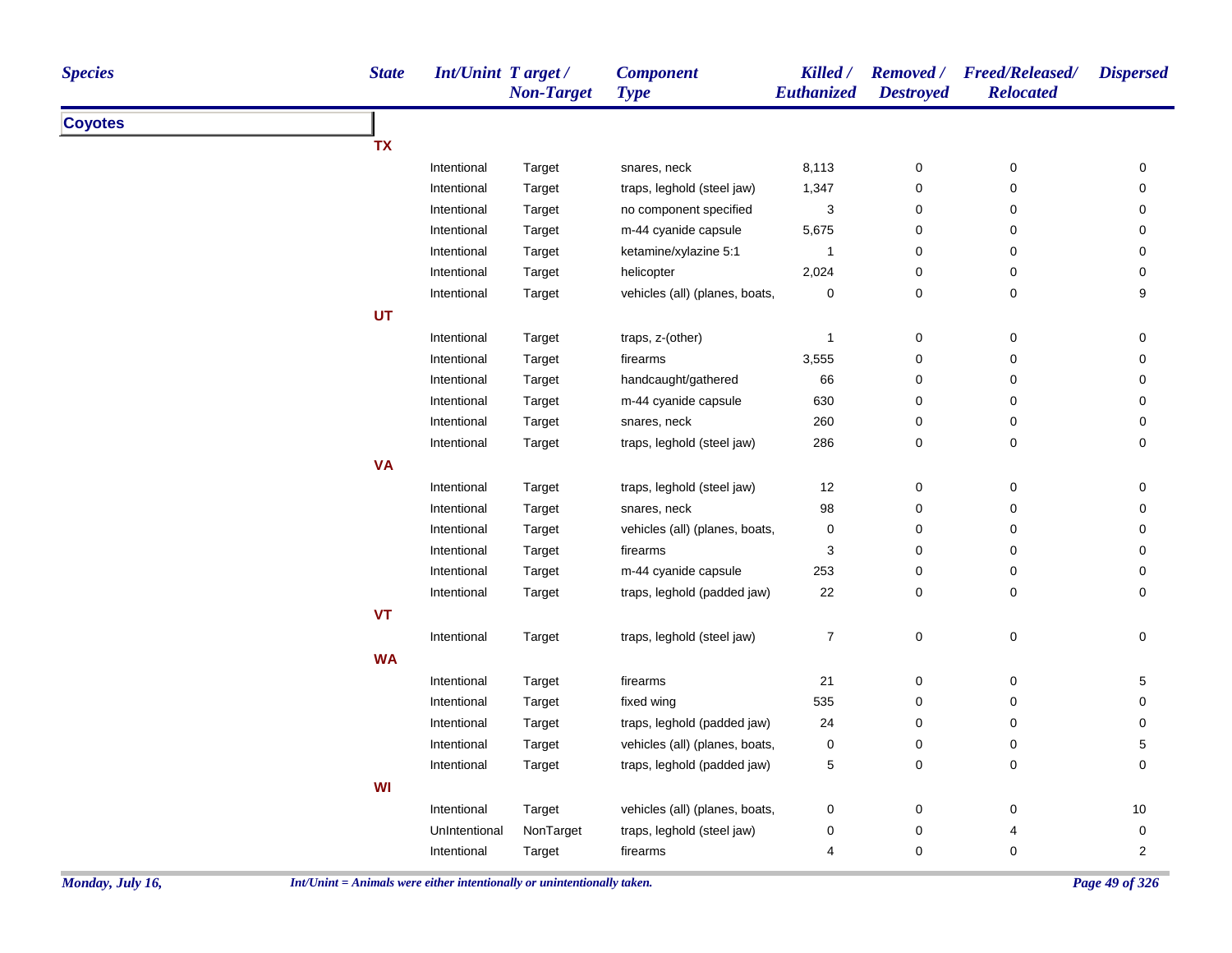| WI<br>$\pmb{0}$<br>Intentional<br>8<br>0<br>Target<br>snares, neck<br>0<br>25<br>0<br>$\mathbf 2$<br>traps, leghold (steel jaw)<br>0<br>Intentional<br>Target<br><b>WV</b><br>gas cartridge, large<br>$\mathbf{1}$<br>$\pmb{0}$<br>0<br>Intentional<br>Target<br>0<br>Intentional<br>Target<br>m-44 cyanide capsule<br>347<br>0<br>0<br>0<br>120<br>Intentional<br>Target<br>snares, neck<br>0<br>0<br>0<br>traps, leghold (steel jaw)<br>30<br>0<br>Intentional<br>Target<br>0<br>0<br>3<br>Intentional<br>Target<br>firearms<br>0<br>0<br>0<br>compound 1080 lp collar (ws<br>14<br>0<br>0<br>Intentional<br>Target<br>0<br><b>WY</b><br>0<br>$\pmb{0}$<br>Intentional<br>1,461<br>0<br>Target<br>firearms<br>traps, leghold (steel jaw)<br>354<br>0<br>$\mathbf 2$<br>Intentional<br>Target<br>0<br>traps, leghold (padded jaw)<br>9<br>0<br>0<br>Intentional<br>Target<br>0<br>621<br>Intentional<br>Target<br>snares, neck<br>0<br>$\mathbf 0$<br>0<br>m-44 cyanide capsule<br>338<br>0<br>Intentional<br>Target<br>0<br>0<br>helicopter<br>73<br>0<br>0<br>Intentional<br>Target<br>0<br>Target<br>hand tools<br>96<br>0<br>0<br>Intentional<br>0<br>4,568<br>Intentional<br>Target<br>fixed wing<br>0<br>0<br>0<br>129<br>0<br>0<br>Intentional<br>Target<br>dog<br>0<br>$\,6$<br>0<br>calling device, electronic<br>0<br>Intentional<br>Target<br>0<br>calling device, manual(hand,<br>3<br>0<br>0<br>Intentional<br>Target<br>0<br>202<br>0<br>Intentional<br>gas cartridge, large<br>0<br>$\pmb{0}$<br>Target<br>$\overline{c}$<br>87,476<br>$36\,$<br>201<br><b>Subtotals by Species</b><br><b>Coyotes DEN</b><br><b>MT</b><br>5<br>$\pmb{0}$<br>gas cartridge, large<br>$\mathbf 0$<br>$\mathbf 0$<br>Intentional<br>Target<br><b>NM</b><br>8<br>$\pmb{0}$<br>$\pmb{0}$<br>$\mathbf 0$<br>Intentional<br>gas cartridge, large<br>Target<br><b>NV</b><br>99<br>$\pmb{0}$<br>0<br>Intentional<br>gas cartridge, large<br>0<br>Target<br>UT<br>15<br>handcaught/gathered<br>$\mathbf 0$<br>0<br>0<br>Intentional | <b>Species</b> | <b>State</b> | <b>Int/Unint Target/</b> | <b>Non-Target</b> | <b>Component</b><br><b>Type</b> | Killed /<br>Euthanized | <b>Removed</b> /<br><b>Destroyed</b> | <b>Freed/Released/</b><br><b>Relocated</b> | <b>Dispersed</b> |
|---------------------------------------------------------------------------------------------------------------------------------------------------------------------------------------------------------------------------------------------------------------------------------------------------------------------------------------------------------------------------------------------------------------------------------------------------------------------------------------------------------------------------------------------------------------------------------------------------------------------------------------------------------------------------------------------------------------------------------------------------------------------------------------------------------------------------------------------------------------------------------------------------------------------------------------------------------------------------------------------------------------------------------------------------------------------------------------------------------------------------------------------------------------------------------------------------------------------------------------------------------------------------------------------------------------------------------------------------------------------------------------------------------------------------------------------------------------------------------------------------------------------------------------------------------------------------------------------------------------------------------------------------------------------------------------------------------------------------------------------------------------------------------------------------------------------------------------------------------------------------------------------------------------------------------------------------------------------------------------------------------------------------|----------------|--------------|--------------------------|-------------------|---------------------------------|------------------------|--------------------------------------|--------------------------------------------|------------------|
|                                                                                                                                                                                                                                                                                                                                                                                                                                                                                                                                                                                                                                                                                                                                                                                                                                                                                                                                                                                                                                                                                                                                                                                                                                                                                                                                                                                                                                                                                                                                                                                                                                                                                                                                                                                                                                                                                                                                                                                                                           | <b>Coyotes</b> |              |                          |                   |                                 |                        |                                      |                                            |                  |
|                                                                                                                                                                                                                                                                                                                                                                                                                                                                                                                                                                                                                                                                                                                                                                                                                                                                                                                                                                                                                                                                                                                                                                                                                                                                                                                                                                                                                                                                                                                                                                                                                                                                                                                                                                                                                                                                                                                                                                                                                           |                |              |                          |                   |                                 |                        |                                      |                                            |                  |
|                                                                                                                                                                                                                                                                                                                                                                                                                                                                                                                                                                                                                                                                                                                                                                                                                                                                                                                                                                                                                                                                                                                                                                                                                                                                                                                                                                                                                                                                                                                                                                                                                                                                                                                                                                                                                                                                                                                                                                                                                           |                |              |                          |                   |                                 |                        |                                      |                                            |                  |
|                                                                                                                                                                                                                                                                                                                                                                                                                                                                                                                                                                                                                                                                                                                                                                                                                                                                                                                                                                                                                                                                                                                                                                                                                                                                                                                                                                                                                                                                                                                                                                                                                                                                                                                                                                                                                                                                                                                                                                                                                           |                |              |                          |                   |                                 |                        |                                      |                                            |                  |
|                                                                                                                                                                                                                                                                                                                                                                                                                                                                                                                                                                                                                                                                                                                                                                                                                                                                                                                                                                                                                                                                                                                                                                                                                                                                                                                                                                                                                                                                                                                                                                                                                                                                                                                                                                                                                                                                                                                                                                                                                           |                |              |                          |                   |                                 |                        |                                      |                                            |                  |
|                                                                                                                                                                                                                                                                                                                                                                                                                                                                                                                                                                                                                                                                                                                                                                                                                                                                                                                                                                                                                                                                                                                                                                                                                                                                                                                                                                                                                                                                                                                                                                                                                                                                                                                                                                                                                                                                                                                                                                                                                           |                |              |                          |                   |                                 |                        |                                      |                                            |                  |
|                                                                                                                                                                                                                                                                                                                                                                                                                                                                                                                                                                                                                                                                                                                                                                                                                                                                                                                                                                                                                                                                                                                                                                                                                                                                                                                                                                                                                                                                                                                                                                                                                                                                                                                                                                                                                                                                                                                                                                                                                           |                |              |                          |                   |                                 |                        |                                      |                                            |                  |
|                                                                                                                                                                                                                                                                                                                                                                                                                                                                                                                                                                                                                                                                                                                                                                                                                                                                                                                                                                                                                                                                                                                                                                                                                                                                                                                                                                                                                                                                                                                                                                                                                                                                                                                                                                                                                                                                                                                                                                                                                           |                |              |                          |                   |                                 |                        |                                      |                                            |                  |
|                                                                                                                                                                                                                                                                                                                                                                                                                                                                                                                                                                                                                                                                                                                                                                                                                                                                                                                                                                                                                                                                                                                                                                                                                                                                                                                                                                                                                                                                                                                                                                                                                                                                                                                                                                                                                                                                                                                                                                                                                           |                |              |                          |                   |                                 |                        |                                      |                                            |                  |
|                                                                                                                                                                                                                                                                                                                                                                                                                                                                                                                                                                                                                                                                                                                                                                                                                                                                                                                                                                                                                                                                                                                                                                                                                                                                                                                                                                                                                                                                                                                                                                                                                                                                                                                                                                                                                                                                                                                                                                                                                           |                |              |                          |                   |                                 |                        |                                      |                                            |                  |
|                                                                                                                                                                                                                                                                                                                                                                                                                                                                                                                                                                                                                                                                                                                                                                                                                                                                                                                                                                                                                                                                                                                                                                                                                                                                                                                                                                                                                                                                                                                                                                                                                                                                                                                                                                                                                                                                                                                                                                                                                           |                |              |                          |                   |                                 |                        |                                      |                                            |                  |
|                                                                                                                                                                                                                                                                                                                                                                                                                                                                                                                                                                                                                                                                                                                                                                                                                                                                                                                                                                                                                                                                                                                                                                                                                                                                                                                                                                                                                                                                                                                                                                                                                                                                                                                                                                                                                                                                                                                                                                                                                           |                |              |                          |                   |                                 |                        |                                      |                                            |                  |
|                                                                                                                                                                                                                                                                                                                                                                                                                                                                                                                                                                                                                                                                                                                                                                                                                                                                                                                                                                                                                                                                                                                                                                                                                                                                                                                                                                                                                                                                                                                                                                                                                                                                                                                                                                                                                                                                                                                                                                                                                           |                |              |                          |                   |                                 |                        |                                      |                                            |                  |
|                                                                                                                                                                                                                                                                                                                                                                                                                                                                                                                                                                                                                                                                                                                                                                                                                                                                                                                                                                                                                                                                                                                                                                                                                                                                                                                                                                                                                                                                                                                                                                                                                                                                                                                                                                                                                                                                                                                                                                                                                           |                |              |                          |                   |                                 |                        |                                      |                                            |                  |
|                                                                                                                                                                                                                                                                                                                                                                                                                                                                                                                                                                                                                                                                                                                                                                                                                                                                                                                                                                                                                                                                                                                                                                                                                                                                                                                                                                                                                                                                                                                                                                                                                                                                                                                                                                                                                                                                                                                                                                                                                           |                |              |                          |                   |                                 |                        |                                      |                                            |                  |
|                                                                                                                                                                                                                                                                                                                                                                                                                                                                                                                                                                                                                                                                                                                                                                                                                                                                                                                                                                                                                                                                                                                                                                                                                                                                                                                                                                                                                                                                                                                                                                                                                                                                                                                                                                                                                                                                                                                                                                                                                           |                |              |                          |                   |                                 |                        |                                      |                                            |                  |
|                                                                                                                                                                                                                                                                                                                                                                                                                                                                                                                                                                                                                                                                                                                                                                                                                                                                                                                                                                                                                                                                                                                                                                                                                                                                                                                                                                                                                                                                                                                                                                                                                                                                                                                                                                                                                                                                                                                                                                                                                           |                |              |                          |                   |                                 |                        |                                      |                                            |                  |
|                                                                                                                                                                                                                                                                                                                                                                                                                                                                                                                                                                                                                                                                                                                                                                                                                                                                                                                                                                                                                                                                                                                                                                                                                                                                                                                                                                                                                                                                                                                                                                                                                                                                                                                                                                                                                                                                                                                                                                                                                           |                |              |                          |                   |                                 |                        |                                      |                                            |                  |
|                                                                                                                                                                                                                                                                                                                                                                                                                                                                                                                                                                                                                                                                                                                                                                                                                                                                                                                                                                                                                                                                                                                                                                                                                                                                                                                                                                                                                                                                                                                                                                                                                                                                                                                                                                                                                                                                                                                                                                                                                           |                |              |                          |                   |                                 |                        |                                      |                                            |                  |
|                                                                                                                                                                                                                                                                                                                                                                                                                                                                                                                                                                                                                                                                                                                                                                                                                                                                                                                                                                                                                                                                                                                                                                                                                                                                                                                                                                                                                                                                                                                                                                                                                                                                                                                                                                                                                                                                                                                                                                                                                           |                |              |                          |                   |                                 |                        |                                      |                                            |                  |
|                                                                                                                                                                                                                                                                                                                                                                                                                                                                                                                                                                                                                                                                                                                                                                                                                                                                                                                                                                                                                                                                                                                                                                                                                                                                                                                                                                                                                                                                                                                                                                                                                                                                                                                                                                                                                                                                                                                                                                                                                           |                |              |                          |                   |                                 |                        |                                      |                                            |                  |
|                                                                                                                                                                                                                                                                                                                                                                                                                                                                                                                                                                                                                                                                                                                                                                                                                                                                                                                                                                                                                                                                                                                                                                                                                                                                                                                                                                                                                                                                                                                                                                                                                                                                                                                                                                                                                                                                                                                                                                                                                           |                |              |                          |                   |                                 |                        |                                      |                                            |                  |
|                                                                                                                                                                                                                                                                                                                                                                                                                                                                                                                                                                                                                                                                                                                                                                                                                                                                                                                                                                                                                                                                                                                                                                                                                                                                                                                                                                                                                                                                                                                                                                                                                                                                                                                                                                                                                                                                                                                                                                                                                           |                |              |                          |                   |                                 |                        |                                      |                                            |                  |
|                                                                                                                                                                                                                                                                                                                                                                                                                                                                                                                                                                                                                                                                                                                                                                                                                                                                                                                                                                                                                                                                                                                                                                                                                                                                                                                                                                                                                                                                                                                                                                                                                                                                                                                                                                                                                                                                                                                                                                                                                           |                |              |                          |                   |                                 |                        |                                      |                                            |                  |
|                                                                                                                                                                                                                                                                                                                                                                                                                                                                                                                                                                                                                                                                                                                                                                                                                                                                                                                                                                                                                                                                                                                                                                                                                                                                                                                                                                                                                                                                                                                                                                                                                                                                                                                                                                                                                                                                                                                                                                                                                           |                |              |                          |                   |                                 |                        |                                      |                                            |                  |
|                                                                                                                                                                                                                                                                                                                                                                                                                                                                                                                                                                                                                                                                                                                                                                                                                                                                                                                                                                                                                                                                                                                                                                                                                                                                                                                                                                                                                                                                                                                                                                                                                                                                                                                                                                                                                                                                                                                                                                                                                           |                |              |                          |                   |                                 |                        |                                      |                                            |                  |
|                                                                                                                                                                                                                                                                                                                                                                                                                                                                                                                                                                                                                                                                                                                                                                                                                                                                                                                                                                                                                                                                                                                                                                                                                                                                                                                                                                                                                                                                                                                                                                                                                                                                                                                                                                                                                                                                                                                                                                                                                           |                |              |                          |                   |                                 |                        |                                      |                                            |                  |
|                                                                                                                                                                                                                                                                                                                                                                                                                                                                                                                                                                                                                                                                                                                                                                                                                                                                                                                                                                                                                                                                                                                                                                                                                                                                                                                                                                                                                                                                                                                                                                                                                                                                                                                                                                                                                                                                                                                                                                                                                           |                |              |                          |                   |                                 |                        |                                      |                                            |                  |
|                                                                                                                                                                                                                                                                                                                                                                                                                                                                                                                                                                                                                                                                                                                                                                                                                                                                                                                                                                                                                                                                                                                                                                                                                                                                                                                                                                                                                                                                                                                                                                                                                                                                                                                                                                                                                                                                                                                                                                                                                           |                |              |                          |                   |                                 |                        |                                      |                                            |                  |
|                                                                                                                                                                                                                                                                                                                                                                                                                                                                                                                                                                                                                                                                                                                                                                                                                                                                                                                                                                                                                                                                                                                                                                                                                                                                                                                                                                                                                                                                                                                                                                                                                                                                                                                                                                                                                                                                                                                                                                                                                           |                |              |                          |                   |                                 |                        |                                      |                                            |                  |
|                                                                                                                                                                                                                                                                                                                                                                                                                                                                                                                                                                                                                                                                                                                                                                                                                                                                                                                                                                                                                                                                                                                                                                                                                                                                                                                                                                                                                                                                                                                                                                                                                                                                                                                                                                                                                                                                                                                                                                                                                           |                |              |                          |                   |                                 |                        |                                      |                                            |                  |
|                                                                                                                                                                                                                                                                                                                                                                                                                                                                                                                                                                                                                                                                                                                                                                                                                                                                                                                                                                                                                                                                                                                                                                                                                                                                                                                                                                                                                                                                                                                                                                                                                                                                                                                                                                                                                                                                                                                                                                                                                           |                |              |                          |                   |                                 |                        |                                      |                                            |                  |
|                                                                                                                                                                                                                                                                                                                                                                                                                                                                                                                                                                                                                                                                                                                                                                                                                                                                                                                                                                                                                                                                                                                                                                                                                                                                                                                                                                                                                                                                                                                                                                                                                                                                                                                                                                                                                                                                                                                                                                                                                           |                |              |                          |                   |                                 |                        |                                      |                                            |                  |
|                                                                                                                                                                                                                                                                                                                                                                                                                                                                                                                                                                                                                                                                                                                                                                                                                                                                                                                                                                                                                                                                                                                                                                                                                                                                                                                                                                                                                                                                                                                                                                                                                                                                                                                                                                                                                                                                                                                                                                                                                           |                |              |                          | Target            |                                 |                        |                                      |                                            |                  |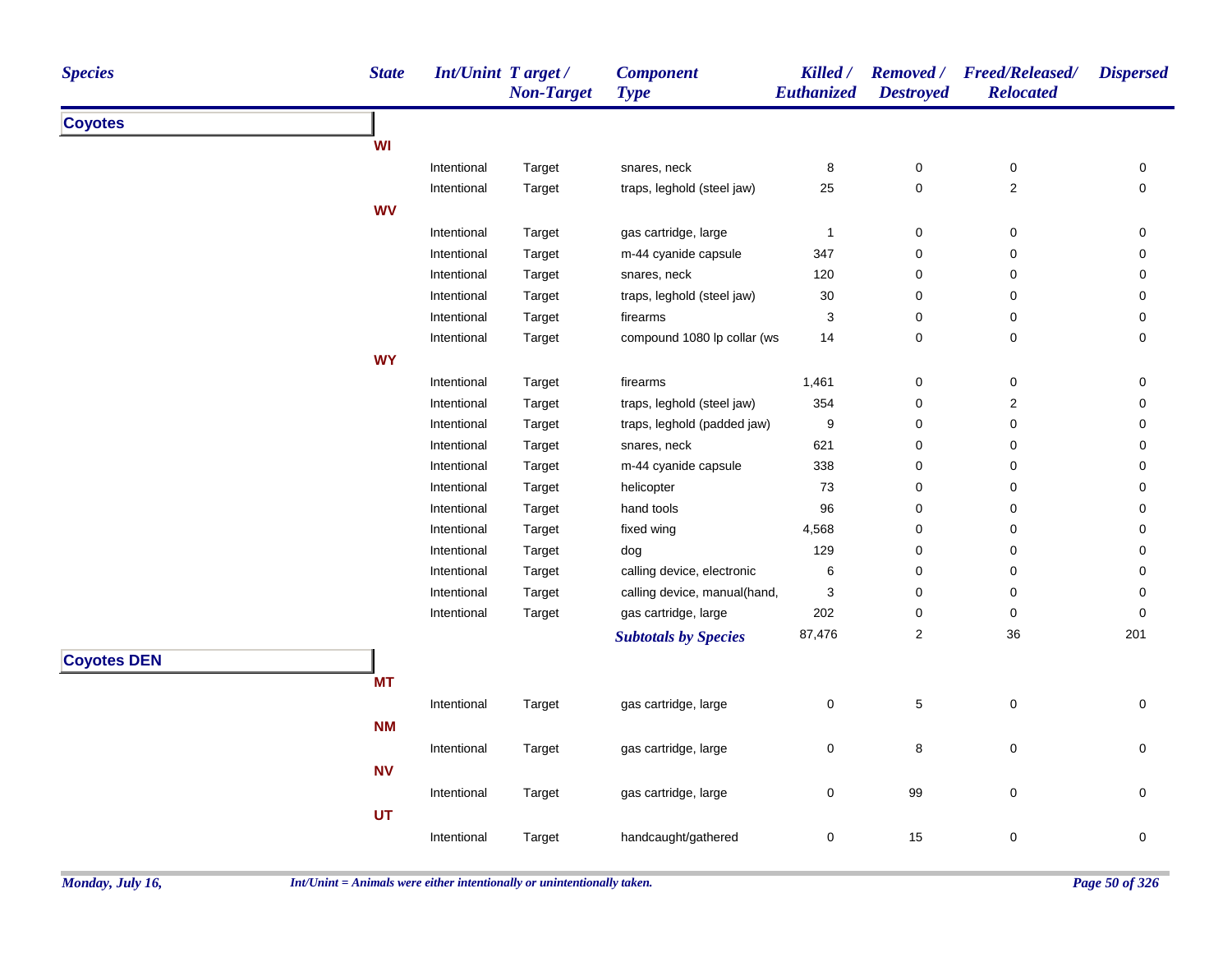| <b>Species</b>             | <b>State</b> | <b>Int/Unint Target/</b> | <b>Non-Target</b> | <b>Component</b><br><b>Type</b> | Killed /<br><b>Euthanized</b> | Removed /<br><b>Destroyed</b> | <b>Freed/Released/</b><br><b>Relocated</b> | <b>Dispersed</b> |
|----------------------------|--------------|--------------------------|-------------------|---------------------------------|-------------------------------|-------------------------------|--------------------------------------------|------------------|
| <b>Coyotes DEN</b>         |              |                          |                   |                                 |                               |                               |                                            |                  |
|                            | UT           |                          |                   |                                 |                               |                               |                                            |                  |
|                            |              | Intentional              | Target            | gas cartridge, large            | 0                             | 88                            | $\mathbf 0$                                | 0                |
|                            | <b>WY</b>    |                          |                   |                                 |                               |                               |                                            |                  |
|                            |              | Intentional              | Target            | dog                             | 0                             | $\overline{c}$                | 0                                          | 0                |
|                            |              | Intentional              | Target            | gas cartridge, large            | 0                             | 174                           | 0                                          | 0                |
|                            |              | Intentional              | Target            | hand tools                      | 0                             | 10                            | 0                                          | 0                |
|                            |              |                          |                   | <b>Subtotals by Species</b>     | $\pmb{0}$                     | 401                           | 0                                          | 0                |
| <b>Cranes, Sandhill</b>    |              |                          |                   |                                 |                               |                               |                                            |                  |
|                            | <b>AK</b>    |                          |                   |                                 |                               |                               |                                            |                  |
|                            |              | Intentional              | Target            | firearms                        | 5                             | $\mathbf 0$                   | 0                                          | 5                |
|                            |              | Intentional              | Target            | paint balls                     | 0                             | 0                             | 0                                          | 16               |
|                            |              | Intentional              | Target            | pyrotechnics (all)              | 0                             | $\mathbf 0$                   | 0                                          | 23               |
|                            |              | Intentional              | Target            | vehicles (all) (planes, boats,  | 0                             | 0                             | 0                                          | 15               |
|                            | co           |                          |                   |                                 |                               |                               |                                            |                  |
|                            |              | Intentional              | Target            | pyrotechnics (all)              | 0                             | $\pmb{0}$                     | $\mathbf 0$                                | 100              |
|                            | <b>FL</b>    |                          |                   |                                 |                               |                               |                                            |                  |
|                            |              | Intentional              | Target            | paint balls                     | 0                             | 0                             | $\mathbf 0$                                | 145              |
|                            |              | Intentional              | Target            | vehicles (all) (planes, boats,  | 0                             | $\mathbf 0$                   | 0                                          | 35               |
|                            |              | Intentional              | Target            | pyrotechnics (all)              | 0                             | 0                             | 0                                          | 325              |
|                            | <b>GA</b>    |                          |                   |                                 |                               |                               |                                            |                  |
|                            |              | Intentional              | Target            | pyrotechnics (all)              | 0                             | $\pmb{0}$                     | $\pmb{0}$                                  | 2,007            |
|                            | <b>MN</b>    |                          |                   |                                 |                               |                               |                                            |                  |
|                            |              | Intentional              | Target            | pyrotechnics (all)              | 0                             | 0                             | $\,0\,$                                    | 4                |
|                            | <b>NM</b>    |                          |                   |                                 |                               |                               |                                            |                  |
|                            |              | Intentional              | Target            | pyrotechnics (all)              | 0                             | 0                             | $\mathbf 0$                                | 35,863           |
|                            |              |                          |                   | <b>Subtotals by Species</b>     | 5                             | 0                             | $\pmb{0}$                                  | 38,538           |
| <b>Crawfish, Red Swamp</b> |              |                          |                   |                                 |                               |                               |                                            |                  |
|                            | <b>NV</b>    |                          |                   |                                 |                               |                               |                                            |                  |
|                            |              | Intentional              | Target            | traps, z-(other)                | 56                            | 0                             | 1,178                                      | 0                |
|                            |              |                          |                   | <b>Subtotals by Species</b>     | 56                            | $\mathsf{O}\xspace$           | 1,178                                      | $\mathbf 0$      |
| <b>Crows (Other)</b>       |              |                          |                   |                                 |                               |                               |                                            |                  |
|                            |              |                          |                   |                                 |                               |                               |                                            |                  |
|                            | FL           |                          |                   |                                 |                               |                               |                                            |                  |
|                            |              | Intentional              | Target            | firearms                        | $\overline{7}$                | $\pmb{0}$                     | $\pmb{0}$                                  | $\boldsymbol{0}$ |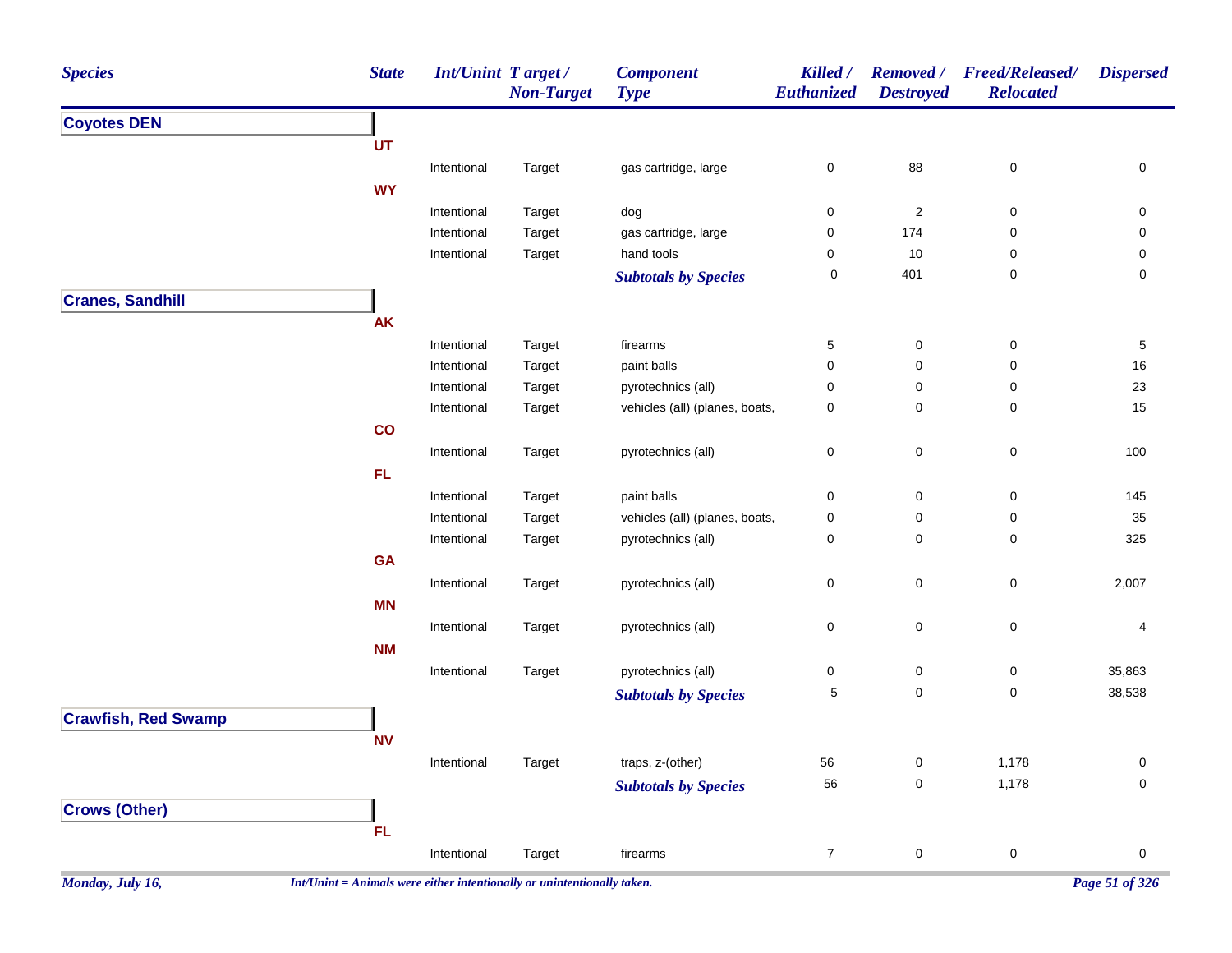| <b>Species</b>                                 | <b>State</b> | <b>Int/Unint Target/</b> | <b>Non-Target</b> | <b>Component</b><br><b>Type</b> | Killed /<br>Euthanized | <b>Destroyed</b>    | Removed / Freed/Released/<br><b>Relocated</b> | <b>Dispersed</b> |
|------------------------------------------------|--------------|--------------------------|-------------------|---------------------------------|------------------------|---------------------|-----------------------------------------------|------------------|
| <b>Crows (Other)</b><br><b>Crows, American</b> |              |                          |                   |                                 |                        |                     |                                               |                  |
|                                                | NC           |                          |                   |                                 |                        |                     |                                               |                  |
|                                                |              | Intentional              | Target            | pyrotechnics (all)              | $\pmb{0}$              | $\pmb{0}$           | $\pmb{0}$                                     | 200              |
|                                                | <b>NM</b>    |                          |                   |                                 |                        |                     |                                               |                  |
|                                                |              | UnIntentional            | NonTarget         | m-44 cyanide capsule            | $\mathbf{1}$           | 0                   | 0                                             | $\pmb{0}$        |
|                                                |              |                          |                   | <b>Subtotals by Species</b>     | 8                      | $\mathsf{O}\xspace$ | $\mathbf 0$                                   | 200              |
|                                                |              |                          |                   |                                 |                        |                     |                                               |                  |
|                                                | AZ           |                          |                   |                                 |                        |                     |                                               |                  |
|                                                |              | Intentional              | Target            | firearms                        | $\mathbf{1}$           | $\pmb{0}$           | $\pmb{0}$                                     | $\pmb{0}$        |
|                                                | CA           |                          |                   |                                 |                        |                     |                                               |                  |
|                                                |              | Intentional              | Target            | calling device, electronic      | 12                     | $\pmb{0}$           | $\pmb{0}$                                     | $\pmb{0}$        |
|                                                |              | Intentional              | Target            | vehicles (all) (planes, boats,  | $\pmb{0}$              | 0                   | 0                                             | 3,176            |
|                                                |              | Intentional              | Target            | drc-1339 eggs (livestock dep    | 47                     | 0                   | 0                                             | $\pmb{0}$        |
|                                                |              | Intentional              | Target            | pyrotechnics (all)              | $\pmb{0}$              | 0                   | 0                                             | 580              |
|                                                |              | Intentional              | Target            | firearms                        | 277                    | 0                   | 0                                             | 270              |
|                                                |              | Intentional              | Target            | pneumatics                      | 57                     | $\mathbf 0$         | 0                                             | 1,147            |
|                                                | co           |                          |                   |                                 |                        |                     |                                               |                  |
|                                                |              | Intentional              | Target            | firearms                        | $\sqrt{2}$             | $\mathbf 0$         | $\pmb{0}$                                     | $\pmb{0}$        |
|                                                | <b>CT</b>    |                          |                   |                                 |                        |                     |                                               |                  |
|                                                |              |                          |                   |                                 |                        |                     |                                               |                  |
|                                                |              | Intentional              | Target            | traps, decoy                    | $\mathbf{1}$           | $\mathsf{O}\xspace$ | $\mathsf 0$                                   | $\pmb{0}$        |
|                                                |              | Intentional              | Target            | pyrotechnics (all)              | $\pmb{0}$              | $\pmb{0}$           | 0                                             | 17,713           |
|                                                |              | Intentional              | Target            | firearms                        | 19                     | 0                   | 0                                             | 4,700            |
|                                                | FL           |                          |                   |                                 |                        |                     |                                               |                  |
|                                                |              | Intentional              | Target            | pyrotechnics (all)              | $\pmb{0}$              | $\mathbf 0$         | 0                                             | 205              |
|                                                |              | Intentional              | Target            | effigy, vulture                 | $\mathbf 0$            | $\mathbf 0$         | 0                                             | 20               |
|                                                |              | Intentional              | Target            | firearms                        | $\,$ 5 $\,$            | 0                   | $\pmb{0}$                                     | $\pmb{0}$        |
|                                                |              | Intentional              | Target            | paint balls                     | $\mathbf 0$            | $\mathbf 0$         | 0                                             | 20               |
|                                                | GA           |                          |                   |                                 |                        |                     |                                               |                  |
|                                                |              | Intentional              | Target            | pyrotechnics (all)              | $\pmb{0}$              | $\pmb{0}$           | $\pmb{0}$                                     | $\mathbf{3}$     |
|                                                | IA           |                          |                   |                                 |                        |                     |                                               |                  |
|                                                |              | Intentional              | Target            | lasers (all) (deterrent)        | $\pmb{0}$              | 0                   | 0                                             | 46,000           |
|                                                |              | Intentional              | Target            | pneumatics                      | 60                     | $\mathbf 0$         | 0                                             | $\pmb{0}$        |
|                                                |              | Intentional              | Target            | firearms                        | $\mathbf{1}$           | 0                   | 0                                             | 26               |
|                                                |              | Intentional              | Target            | pyrotechnics (all)              | $\mathbf 0$            | $\mathbf 0$         | 0                                             | 58,100           |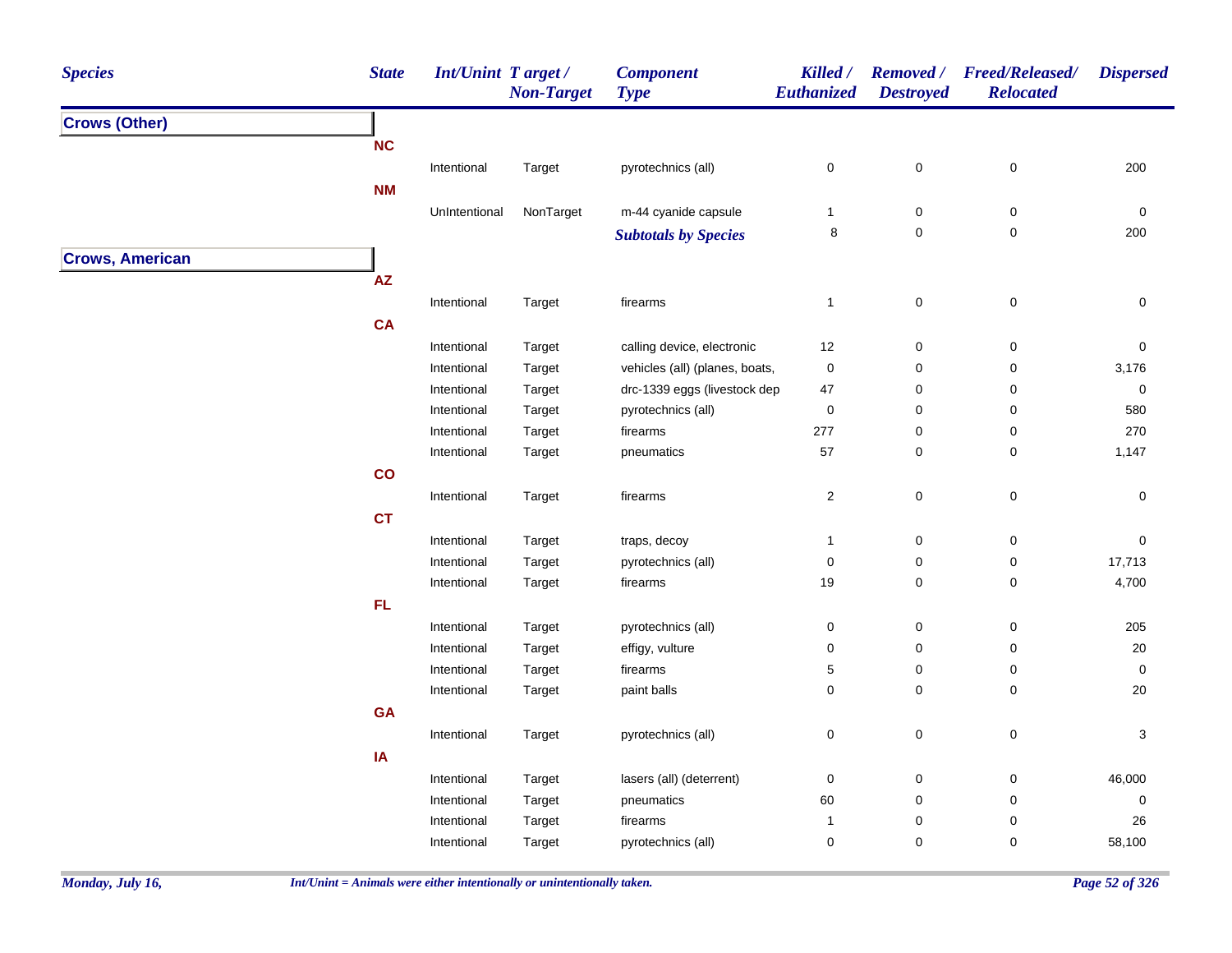| <b>Species</b>         | <b>State</b> | <b>Int/Unint Target/</b> | <b>Non-Target</b> | <b>Component</b><br><b>Type</b> | Killed /<br><b>Euthanized</b> | <b>Destroyed</b> | Removed / Freed/Released/<br><b>Relocated</b> | <b>Dispersed</b>    |
|------------------------|--------------|--------------------------|-------------------|---------------------------------|-------------------------------|------------------|-----------------------------------------------|---------------------|
| <b>Crows, American</b> |              |                          |                   |                                 |                               |                  |                                               |                     |
|                        | ID           |                          |                   |                                 |                               |                  |                                               |                     |
|                        |              | Intentional              | Target            | drc-1339 conc. (birds): 5622    | $10$                          | $\pmb{0}$        | $\pmb{0}$                                     | 0                   |
|                        |              | Intentional              | Target            | firearms                        | 73                            | $\mathsf 0$      | $\pmb{0}$                                     | $\mathbf 0$         |
|                        | IL.          |                          |                   |                                 |                               |                  |                                               |                     |
|                        |              | Intentional              | Target            | pyrotechnics (all)              | $\pmb{0}$                     | $\mathsf 0$      | $\pmb{0}$                                     | 3                   |
|                        | <b>KS</b>    |                          |                   |                                 |                               |                  |                                               |                     |
|                        |              | Intentional              | Target            | vehicles (all) (planes, boats,  | 0                             | $\mathbf 0$      | $\pmb{0}$                                     | 25                  |
|                        |              | Intentional              | Target            | firearms                        | 0                             | $\pmb{0}$        | $\pmb{0}$                                     | $30\,$              |
|                        | <b>KY</b>    |                          |                   |                                 |                               |                  |                                               |                     |
|                        |              | Intentional              | Target            | firearms                        | 12                            | $\mathsf 0$      | $\pmb{0}$                                     | 638                 |
|                        |              | Intentional              | Target            | pyrotechnics (all)              | $\pmb{0}$                     | $\pmb{0}$        | 0                                             | 462                 |
|                        | <b>MA</b>    |                          |                   |                                 |                               |                  |                                               |                     |
|                        |              | Intentional              | Target            | firearms                        | $\mathbf{1}$                  | $\mathbf 0$      | $\pmb{0}$                                     | 10                  |
|                        | <b>MD</b>    |                          |                   |                                 |                               |                  |                                               |                     |
|                        |              | Intentional              | Target            | pyrotechnics (all)              | 0                             | $\pmb{0}$        | $\pmb{0}$                                     | 21                  |
|                        |              | Intentional              | Target            | vehicles (all) (planes, boats,  | 0                             | $\pmb{0}$        | 0                                             | 116                 |
|                        |              | Intentional              | Target            | firearms                        | 15                            | $\pmb{0}$        | 0                                             | 136                 |
|                        | MI           |                          |                   |                                 |                               |                  |                                               |                     |
|                        |              | Intentional              | Target            | firearms                        | 11                            | $\mathsf 0$      | $\pmb{0}$                                     | $\mathsf{O}\xspace$ |
|                        | <b>MN</b>    |                          |                   |                                 |                               |                  |                                               |                     |
|                        |              | Intentional              | Target            | firearms                        | 19                            | $\pmb{0}$        | 0                                             | 338                 |
|                        |              | Intentional              | Target            | pyrotechnics (all)              | 0                             | $\pmb{0}$        | 0                                             | 536                 |
|                        |              | Intentional              | Target            | vehicles (all) (planes, boats,  | 0                             | 0                | 0                                             | 80                  |
|                        |              | Intentional              | Target            | pneumatics                      | $\overline{7}$                | 0                | 0                                             | 3                   |
|                        | <b>MO</b>    |                          |                   |                                 |                               |                  |                                               |                     |
|                        |              | Intentional              | Target            | exploders, gas (all)            | 0                             | 0                | 0                                             | 5                   |
|                        |              | Intentional              | Target            | vehicles (all) (planes, boats,  | 0                             | 0                | 0                                             | 110                 |
|                        |              | Intentional              | Target            | firearms                        | 9                             | 0                | 0                                             | 99                  |
|                        |              | Intentional              | Target            | lasers (all) (deterrent)        | 0                             | 0                | 0                                             | 17,631              |
|                        |              | Intentional              | Target            | electronic harassment devic     | 0                             | 0                | 0                                             | 3                   |
|                        |              | Intentional              | Target            | pneumatics                      | 0                             | 0                | 0                                             | 16                  |
|                        |              | Intentional              | Target            | pyrotechnics (all)              | 0                             | 0                | 0                                             | 21,117              |
|                        | <b>MS</b>    |                          |                   |                                 |                               |                  |                                               |                     |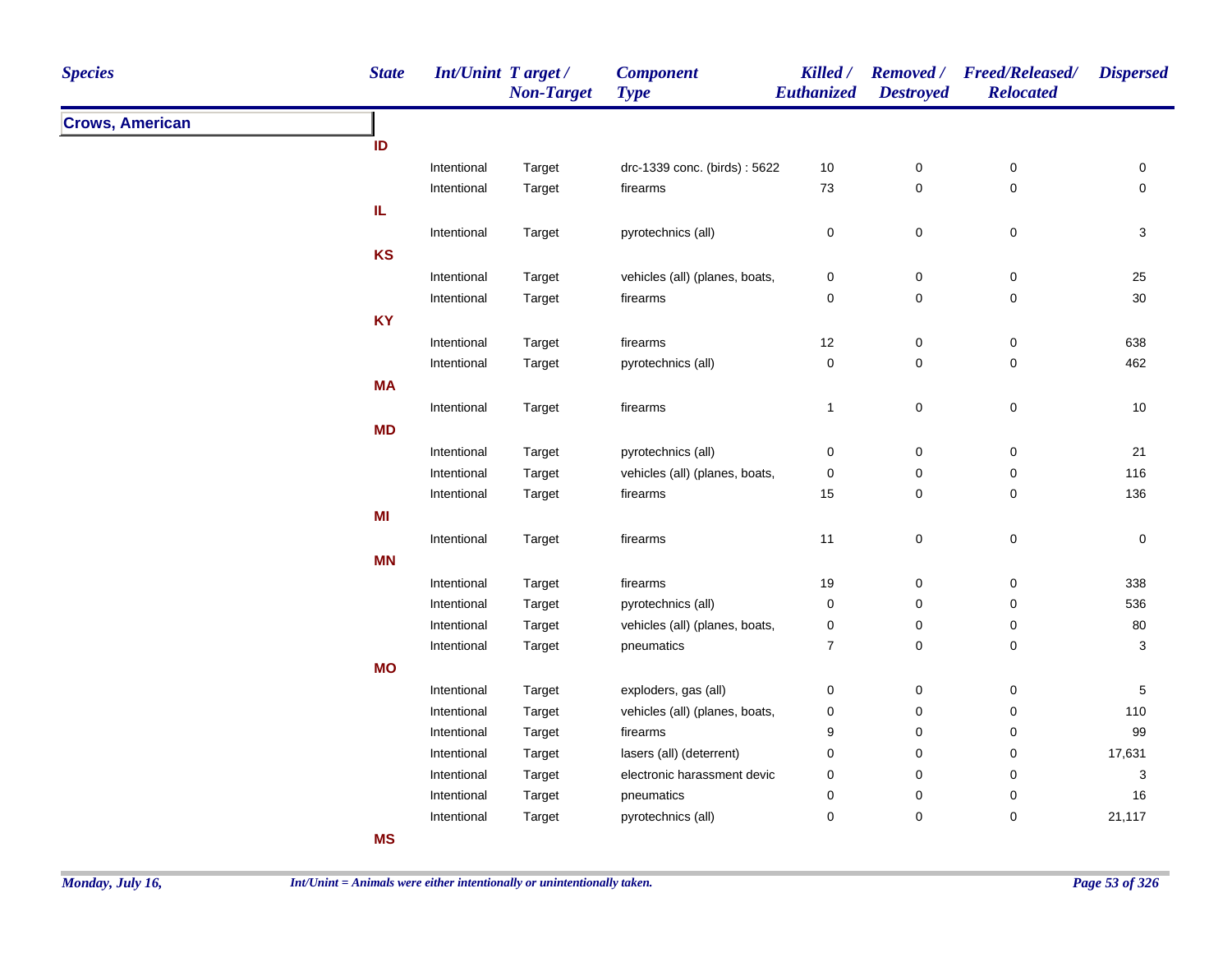| <b>State</b><br><b>Species</b> | Int/Unint Target/ | <b>Non-Target</b> | <b>Component</b><br><b>Type</b> | <b>Killed</b> /<br>Euthanized | <b>Destroyed</b> | Removed / Freed/Released/<br><b>Relocated</b> | <b>Dispersed</b> |
|--------------------------------|-------------------|-------------------|---------------------------------|-------------------------------|------------------|-----------------------------------------------|------------------|
| <b>Crows, American</b>         |                   |                   |                                 |                               |                  |                                               |                  |
| <b>MS</b>                      |                   |                   |                                 |                               |                  |                                               |                  |
|                                | Intentional       | Target            | firearms                        | $\ensuremath{\mathsf{3}}$     | $\pmb{0}$        | $\pmb{0}$                                     | 33               |
|                                | Intentional       | Target            | pyrotechnics (all)              | $\mathsf 0$                   | $\pmb{0}$        | $\mathbf 0$                                   | 42               |
|                                | Intentional       | Target            | vehicles (all) (planes, boats,  | 0                             | $\pmb{0}$        | $\mathbf 0$                                   | 110              |
| NC                             |                   |                   |                                 |                               |                  |                                               |                  |
|                                | Intentional       | Target            | pyrotechnics (all)              | $\pmb{0}$                     | $\pmb{0}$        | $\,0\,$                                       | 11               |
| <b>NE</b>                      |                   |                   |                                 |                               |                  |                                               |                  |
|                                | Intentional       | Target            | pyrotechnics (all)              | $\pmb{0}$                     | $\pmb{0}$        | $\mathsf 0$                                   | 31               |
|                                | Intentional       | Target            | firearms                        | $\boldsymbol{2}$              | $\pmb{0}$        | $\pmb{0}$                                     | 12               |
|                                | Intentional       | Target            | car/truck                       | $\mathsf 0$                   | $\mathsf 0$      | $\mathbf 0$                                   | $\mathbf 0$      |
| <b>NH</b>                      |                   |                   |                                 |                               |                  |                                               |                  |
|                                | UnIntentional     | NonTarget         | vehicles (all) (planes, boats,  | $\mathbf 0$                   | $\pmb{0}$        | $\,0\,$                                       | $\pmb{0}$        |
|                                | Intentional       | Target            | car/truck                       | $\pmb{0}$                     | $\pmb{0}$        | $\pmb{0}$                                     | $\pmb{0}$        |
|                                | Intentional       | Target            | no component specified          | 0                             | $\mathbf 0$      | $\mathbf 0$                                   | $\mathbf 0$      |
|                                | Intentional       | Target            | pyrotechnics (all)              | 0                             | $\pmb{0}$        | $\mathbf 0$                                   | 800              |
| NJ                             |                   |                   |                                 |                               |                  |                                               |                  |
|                                | Intentional       | Target            | pyrotechnics (all)              | $\mathbf 0$                   | $\pmb{0}$        | $\pmb{0}$                                     | $\,$ 5 $\,$      |
| <b>NV</b>                      |                   |                   |                                 |                               |                  |                                               |                  |
|                                | Intentional       | Target            | drc-1339 conc. Inf(nv-04000     | 41                            | $\pmb{0}$        | $\pmb{0}$                                     | 0                |
| <b>NY</b>                      |                   |                   |                                 |                               |                  |                                               |                  |
|                                | Intentional       | Target            | pyrotechnics (all)              | $\pmb{0}$                     | $\pmb{0}$        | $\mathbf 0$                                   | 0                |
|                                | Intentional       | Target            | firearms                        | 370                           | $\mathbf 0$      | $\mathbf 0$                                   | 0                |
| OH                             |                   |                   |                                 |                               |                  |                                               |                  |
|                                | Intentional       | Target            | pyrotechnics (all)              | $\pmb{0}$                     | $\pmb{0}$        | $\mathbf 0$                                   | 4                |
| OK                             |                   |                   |                                 |                               |                  |                                               |                  |
|                                | Intentional       | Target            | vehicles (all) (planes, boats,  | $\mathbf 0$                   | $\boldsymbol{0}$ | $\mathbf 0$                                   | 138              |
|                                | Intentional       | Target            | firearms                        | 3,831                         | $\pmb{0}$        | $\mathbf 0$                                   | 26,800           |
|                                | Intentional       | Target            | exploders, gas (all)            | 0                             | $\mathbf 0$      | $\mathbf 0$                                   | 25               |
|                                | Intentional       | Target            | calling device, manual(hand,    | 3                             | $\pmb{0}$        | 0                                             | $\mathbf 0$      |
|                                | Intentional       | Target            | calling device, electronic      | 334                           | $\pmb{0}$        | 0                                             | 0                |
| OR                             |                   |                   |                                 |                               |                  |                                               |                  |
|                                | Intentional       | Target            | firearms                        | 43                            | $\pmb{0}$        | 0                                             | 0                |
|                                | Intentional       | Target            | drc-1339 eggs (livestock dep    | 13                            | $\mathbf 0$      | $\mathbf 0$                                   | $\pmb{0}$        |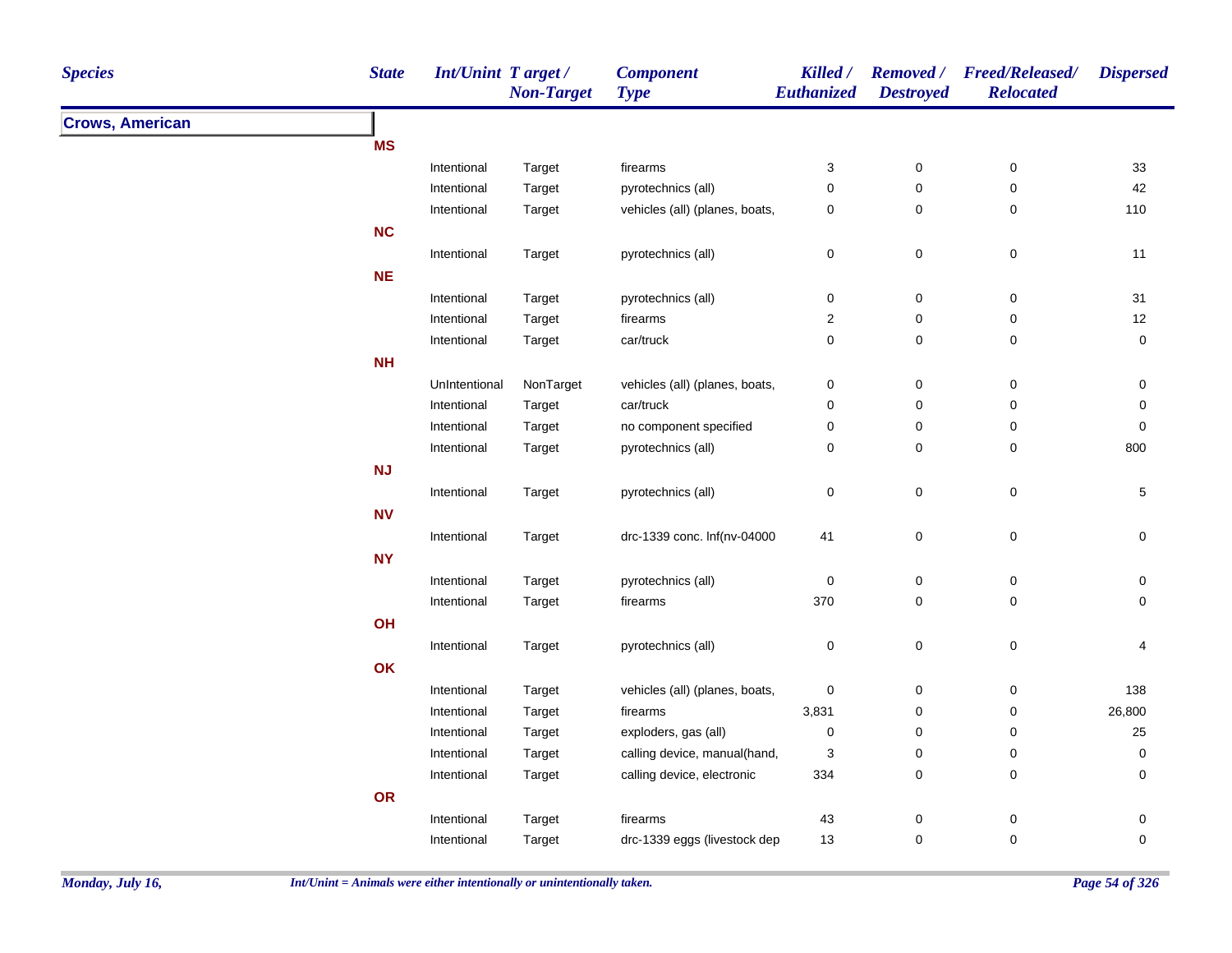| <b>Species</b>         | <b>State</b>   | <b>Int/Unint Target/</b> | <b>Non-Target</b> | <b>Component</b><br><b>Type</b> | <b>Killed</b> /<br>Euthanized | <b>Destroyed</b>    | Removed / Freed/Released/<br><b>Relocated</b> | <b>Dispersed</b> |
|------------------------|----------------|--------------------------|-------------------|---------------------------------|-------------------------------|---------------------|-----------------------------------------------|------------------|
| <b>Crows, American</b> |                |                          |                   |                                 |                               |                     |                                               |                  |
|                        | PA             |                          |                   |                                 |                               |                     |                                               |                  |
|                        |                | Intentional              | Target            | drc-1339 conc. (356): 56228     | 166                           | $\pmb{0}$           | 0                                             | $\pmb{0}$        |
|                        |                | Intentional              | Target            | firearms                        | 25                            | $\pmb{0}$           | $\pmb{0}$                                     | 34               |
|                        |                | Intentional              | Target            | pyrotechnics (all)              | $\pmb{0}$                     | $\pmb{0}$           | 0                                             | 1,377            |
|                        |                | Intentional              | Target            | vehicles (all) (planes, boats,  | $\pmb{0}$                     | $\pmb{0}$           | 0                                             | 68               |
|                        | R <sub>l</sub> |                          |                   |                                 |                               |                     |                                               |                  |
|                        |                | Intentional              | Target            | vehicles (all) (planes, boats,  | $\pmb{0}$                     | $\pmb{0}$           | $\mathsf 0$                                   | 6                |
|                        |                | Intentional              | Target            | pyrotechnics (all)              | $\mathbf 0$                   | $\mathbf 0$         | $\mathbf 0$                                   | 5                |
|                        | <b>SC</b>      |                          |                   |                                 |                               |                     |                                               |                  |
|                        |                | Intentional              | Target            | firearms                        | $\mathbf{1}$                  | $\mathsf{O}\xspace$ | $\pmb{0}$                                     | $\pmb{0}$        |
|                        |                | Intentional              | Target            | pyrotechnics (all)              | $\pmb{0}$                     | $\mathbf 0$         | 0                                             | 86               |
|                        | <b>TN</b>      |                          |                   |                                 |                               |                     |                                               |                  |
|                        |                | Intentional              | Target            | vehicles (all) (planes, boats,  | $\pmb{0}$                     | $\pmb{0}$           | 0                                             | $\overline{4}$   |
|                        |                | Intentional              | Target            | firearms                        | 6                             | $\mathsf{O}\xspace$ | 0                                             | 90               |
|                        | <b>TX</b>      |                          |                   |                                 |                               |                     |                                               |                  |
|                        |                | Intentional              | Target            | calling device, manual(hand,    | 5                             | $\mathbf 0$         | 0                                             | 0                |
|                        |                | Intentional              | Target            | firearms                        | 3                             | $\mathbf 0$         | 0                                             | 0                |
|                        | <b>VA</b>      |                          |                   |                                 |                               |                     |                                               |                  |
|                        |                | Intentional              | Target            | pyrotechnics (all)              | $\pmb{0}$                     | $\mathbf 0$         | 0                                             | 53               |
|                        |                | Intentional              | Target            | vehicles (all) (planes, boats,  | 0                             | 0                   | 0                                             | 14               |
|                        |                | Intentional              | Target            | firearms                        | 8                             | 0                   | 0                                             | 64               |
|                        |                | Intentional              | Target            | electronic harassment devic     | 0                             | 0                   | 0                                             | 14               |
|                        | <b>VT</b>      |                          |                   |                                 |                               |                     |                                               |                  |
|                        |                | Intentional              | Target            | firearms                        | 3                             | $\mathbf 0$         | 0                                             | 267              |
|                        |                | Intentional              | Target            | pyrotechnics (all)              | $\pmb{0}$                     | $\mathsf{O}\xspace$ | 0                                             | 21,880           |
|                        | <b>WA</b>      |                          |                   |                                 |                               |                     |                                               |                  |
|                        |                | Intentional              | Target            | vehicles (all) (planes, boats,  | $\pmb{0}$                     | 0                   | 0                                             | 10,123           |
|                        |                | Intentional              | Target            | firearms                        | 721                           | 0                   | 0                                             | 8,565            |
|                        |                | Intentional              | Target            | paint balls                     | $\boldsymbol{0}$              | 0                   | 0                                             | 100              |
|                        |                | Intentional              | Target            | physical actions (hand/voice)   | 0                             | 0                   | 0                                             | 338              |
|                        |                | Intentional              | Target            | pyrotechnics (all)              | $\pmb{0}$                     | 0                   | $\pmb{0}$                                     | 13,960           |
|                        |                | Intentional              | Target            | pneumatics                      | 3                             | $\pmb{0}$           | $\pmb{0}$                                     | 57               |
|                        | <b>WI</b>      |                          |                   |                                 |                               |                     |                                               |                  |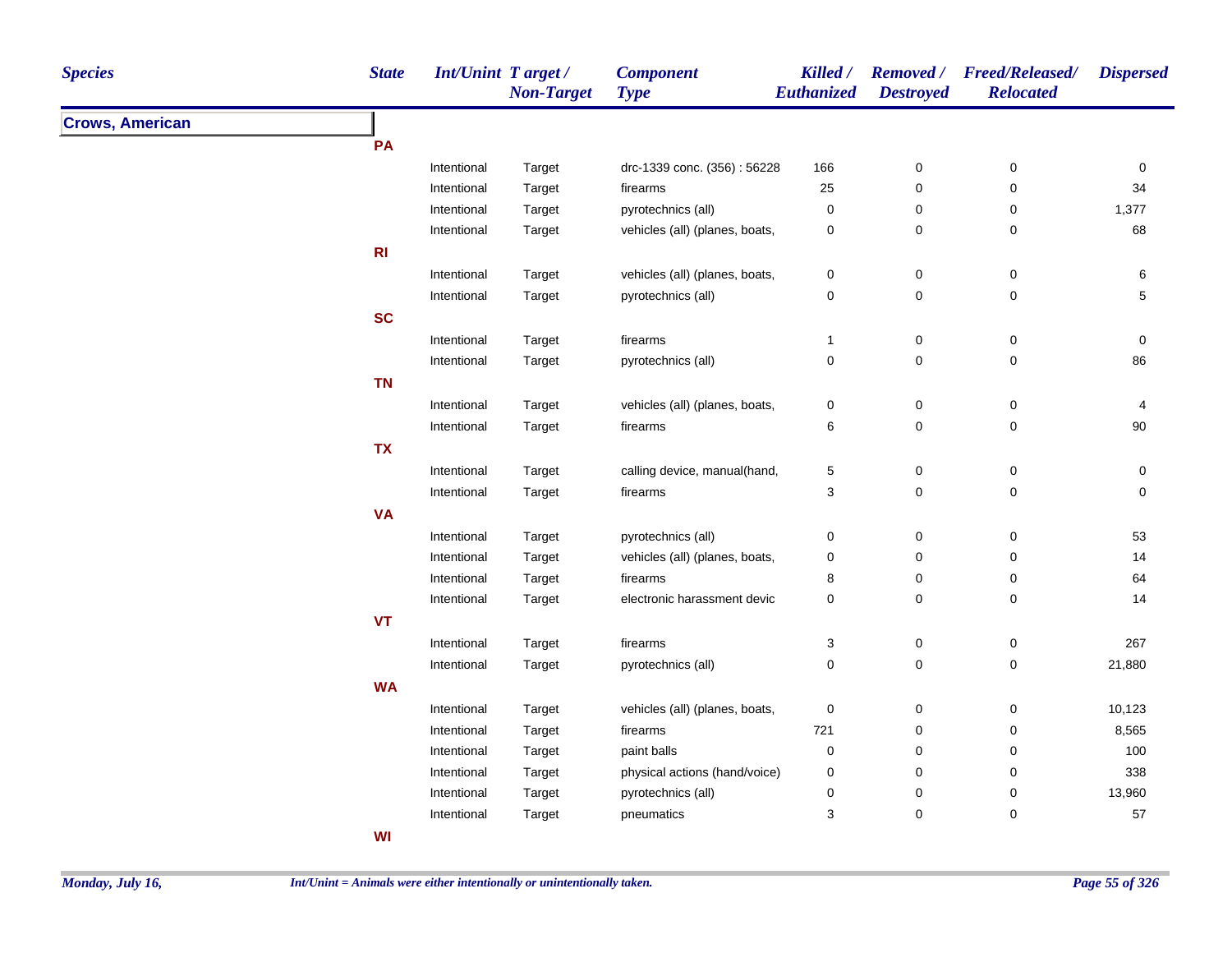| <b>Species</b>                  | <b>State</b> | <b>Int/Unint Target/</b> | <b>Non-Target</b> | <b>Component</b><br><b>Type</b> | Killed /<br>Euthanized | <b>Removed</b> /<br><b>Destroyed</b> | <b>Freed/Released/</b><br><b>Relocated</b> | <b>Dispersed</b> |
|---------------------------------|--------------|--------------------------|-------------------|---------------------------------|------------------------|--------------------------------------|--------------------------------------------|------------------|
| <b>Crows, American</b>          |              |                          |                   |                                 |                        |                                      |                                            |                  |
|                                 | WI           |                          |                   |                                 |                        |                                      |                                            |                  |
|                                 |              | Intentional              | Target            | firearms                        | $\,$ 5 $\,$            | 0                                    | 0                                          | 5                |
|                                 |              | Intentional              | Target            | vehicles (all) (planes, boats,  | $\pmb{0}$              | 0                                    | 0                                          | $\overline{4}$   |
|                                 |              | Intentional              | Target            | pyrotechnics (all)              | $\mathbf 0$            | 0                                    | 0                                          | 248              |
|                                 |              |                          |                   | <b>Subtotals by Species</b>     | 6,225                  | $\pmb{0}$                            | 0                                          | 258,712          |
| <b>Crows, Fish</b>              |              |                          |                   |                                 |                        |                                      |                                            |                  |
|                                 | <b>FL</b>    |                          |                   |                                 |                        |                                      |                                            |                  |
|                                 |              | Intentional              | Target            | pyrotechnics (all)              | $\pmb{0}$              | 0                                    | 0                                          | 26               |
|                                 |              | Intentional              | Target            | firearms                        | 16                     | 0                                    | 0                                          | 0                |
|                                 | PA           |                          |                   |                                 |                        |                                      |                                            |                  |
|                                 |              | Intentional              | Target            | drc-1339 conc. (356): 56228     | 94                     | $\mathbf 0$                          | $\pmb{0}$                                  | 0                |
|                                 |              | UnIntentional            | NonTarget         | nets, cannon/rocket             | 0                      | 0                                    | 3                                          | 0                |
|                                 |              |                          |                   | <b>Subtotals by Species</b>     | 110                    | 0                                    | 3                                          | 26               |
| <b>Crows, Northwestern</b>      |              |                          |                   |                                 |                        |                                      |                                            |                  |
|                                 | <b>AK</b>    |                          |                   |                                 |                        |                                      |                                            |                  |
|                                 |              | Intentional              | Target            | physical actions (hand/voice)   | 0                      | $\mathbf 0$                          | 0                                          | 133              |
|                                 |              | Intentional              | Target            | pyrotechnics (all)              | $\pmb{0}$              | 0                                    | 0                                          | 2,518            |
|                                 |              | Intentional              | Target            | firearms                        | 5                      | 0                                    | 0                                          | 158              |
|                                 |              | Intentional              | Target            | lasers (all) (deterrent)        | $\pmb{0}$              | $\pmb{0}$                            | 0                                          | 284              |
|                                 |              | Intentional              | Target            | paint balls                     | $\mathbf 0$            | 0                                    | 0                                          | 1,532            |
|                                 | <b>WA</b>    |                          |                   |                                 |                        |                                      |                                            |                  |
|                                 |              | Intentional              | Target            | physical actions (hand/voice)   | 0                      | 0                                    | 0                                          | 48               |
|                                 |              | Intentional              | Target            | vehicles (all) (planes, boats,  | 0                      | 0                                    | 0                                          | 118              |
|                                 |              | Intentional              | Target            | firearms                        | 44                     | 0                                    | 0                                          | 508              |
|                                 |              | Intentional              | Target            | paint balls                     | 0                      | 0                                    | 0                                          | 10               |
|                                 |              | Intentional              | Target            | pyrotechnics (all)              | $\mathbf 0$            | 0                                    | 0                                          | 675              |
|                                 |              |                          |                   | <b>Subtotals by Species</b>     | 49                     | $\pmb{0}$                            | 0                                          | 5,984            |
| <b>Cuckoos, Oriental</b>        |              |                          |                   |                                 |                        |                                      |                                            |                  |
|                                 | <b>AK</b>    |                          |                   |                                 |                        |                                      |                                            |                  |
|                                 |              | Intentional              | Target            | handcaught/gathered             | $\mathbf{1}$           | 0                                    | 0                                          | 0                |
|                                 |              |                          |                   | <b>Subtotals by Species</b>     | $\mathbf{1}$           | $\mathbf 0$                          | $\mathsf 0$                                | $\mathbf 0$      |
| <b>Curlews, Bristle-Thighed</b> |              |                          |                   |                                 |                        |                                      |                                            |                  |
|                                 | HI           |                          |                   |                                 |                        |                                      |                                            |                  |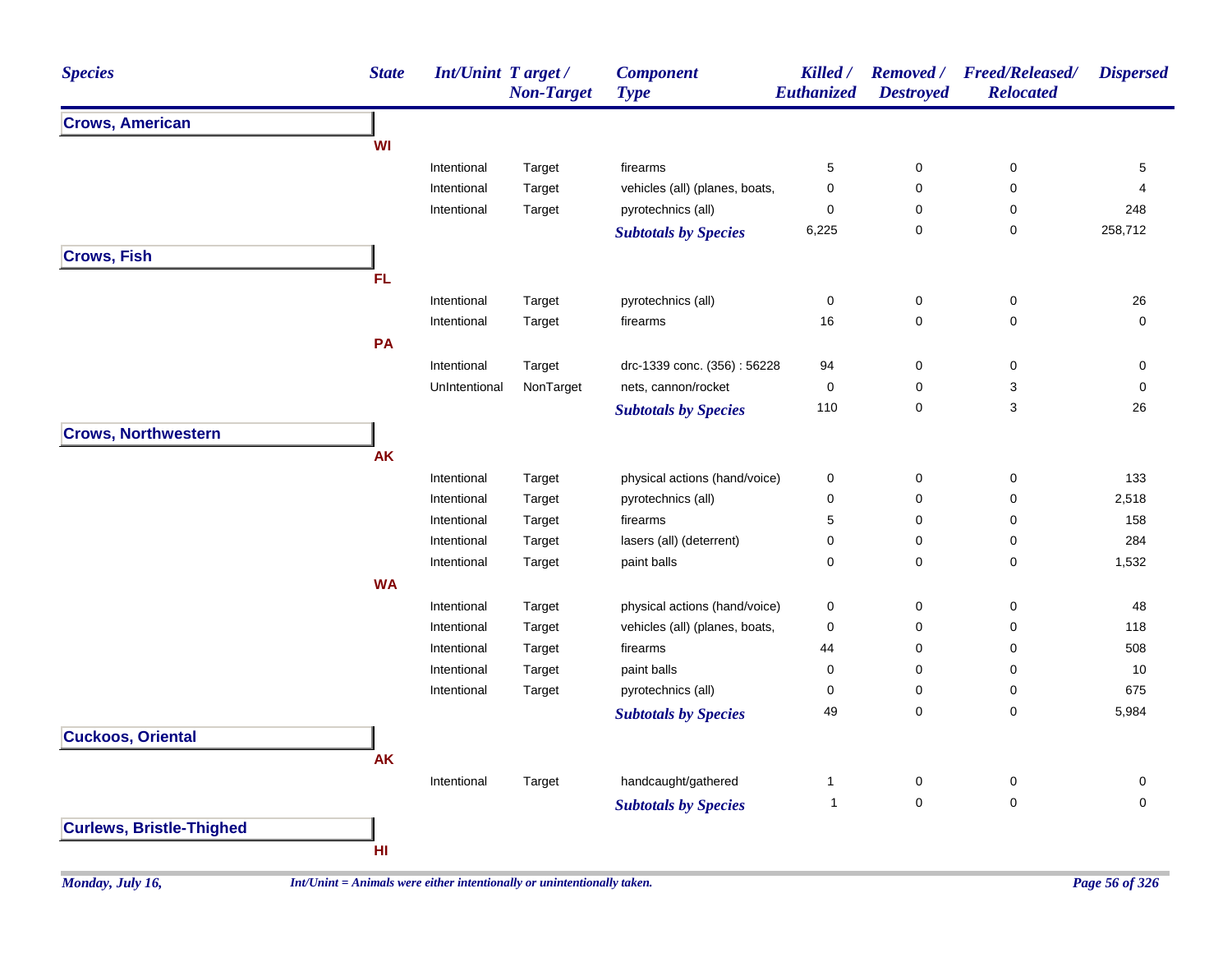| <b>Species</b>                  | <b>State</b> | <b>Int/Unint Target/</b> | <b>Non-Target</b> | <b>Component</b><br><b>Type</b> | Killed /<br><b>Euthanized</b> | <b>Removed</b> /<br><b>Destroyed</b> | <b>Freed/Released/</b><br><b>Relocated</b> | <b>Dispersed</b> |
|---------------------------------|--------------|--------------------------|-------------------|---------------------------------|-------------------------------|--------------------------------------|--------------------------------------------|------------------|
| <b>Curlews, Bristle-Thighed</b> |              |                          |                   |                                 |                               |                                      |                                            |                  |
|                                 | HI.          |                          |                   |                                 |                               |                                      |                                            |                  |
|                                 |              | UnIntentional            | NonTarget         | pyrotechnics (all)              | $\pmb{0}$                     | $\pmb{0}$                            | $\pmb{0}$                                  | $\mathbf{1}$     |
|                                 |              |                          |                   | <b>Subtotals by Species</b>     | $\mathsf 0$                   | $\mathsf 0$                          | $\pmb{0}$                                  | $\mathbf{1}$     |
| <b>Curlews, Long-Billed</b>     |              |                          |                   |                                 |                               |                                      |                                            |                  |
|                                 | <b>CA</b>    |                          |                   |                                 |                               |                                      |                                            |                  |
|                                 |              | Intentional              | Target            | pyrotechnics (all)              | 0                             | 0                                    | 0                                          | $\overline{7}$   |
|                                 |              |                          |                   | <b>Subtotals by Species</b>     | 0                             | 0                                    | $\pmb{0}$                                  | $\overline{7}$   |
| Deer, Axis                      |              |                          |                   |                                 |                               |                                      |                                            |                  |
|                                 | HI           |                          |                   |                                 |                               |                                      |                                            |                  |
|                                 |              | Intentional              | Target            | physical actions (hand/voice)   | 0                             | 0                                    | 0                                          | $\overline{7}$   |
|                                 |              | Intentional              | Target            | vehicles (all) (planes, boats,  | $\pmb{0}$                     | $\pmb{0}$                            | $\mathbf 0$                                | $\overline{7}$   |
|                                 |              | Intentional              | Target            | firearms                        | 17                            | 0                                    | 0                                          | 3                |
|                                 |              |                          |                   | <b>Subtotals by Species</b>     | 17                            | 0                                    | $\mathbf 0$                                | $17$             |
| Deer, Black-Tailed              |              |                          |                   |                                 |                               |                                      |                                            |                  |
|                                 | <b>CA</b>    |                          |                   |                                 |                               |                                      |                                            |                  |
|                                 |              | UnIntentional            | NonTarget         | snares, neck                    | 0                             | 0                                    | $\mathbf{1}$                               | 0                |
|                                 |              | Intentional              | Target            | firearms                        | 5                             | $\pmb{0}$                            | $\mathbf 0$                                | $\pmb{0}$        |
|                                 |              |                          |                   | <b>Subtotals by Species</b>     | $\mathbf 5$                   | $\mathsf 0$                          | $\mathbf{1}$                               | $\mathsf 0$      |
| <b>Deer, Fallow</b>             |              |                          |                   |                                 |                               |                                      |                                            |                  |
|                                 | <b>CA</b>    |                          |                   |                                 |                               |                                      |                                            |                  |
|                                 |              | Intentional              | Target            | firearms                        | 17                            | $\mathsf 0$                          | $\mathbf 0$                                | $\mathbf 0$      |
|                                 | <b>ME</b>    |                          |                   |                                 |                               |                                      |                                            |                  |
|                                 |              | Intentional              | Target            | firearms                        | $\mathbf{1}$                  | 0                                    | 0                                          | 0                |
|                                 |              |                          |                   | <b>Subtotals by Species</b>     | 18                            | 0                                    | $\mathbf 0$                                | 0                |
| Deer, Mule                      |              |                          |                   |                                 |                               |                                      |                                            |                  |
|                                 | <b>CA</b>    |                          |                   |                                 |                               |                                      |                                            |                  |
|                                 |              | Intentional              | Target            | telazol                         | 0                             | 0                                    | $\overline{c}$                             | 0                |
|                                 |              | Intentional              | Target            | snares, neck                    | 0                             | $\mathbf 0$                          | $\mathbf{1}$                               | 0                |
|                                 |              | Intentional              | Target            | firearms                        | 6                             | $\mathbf 0$                          | $\mathbf 0$                                | 0                |
|                                 |              | Intentional              | Target            | drug delivery devices (other)   | $\mathbf{1}$                  | $\mathsf 0$                          | 0                                          | 0                |
|                                 | co           |                          |                   |                                 |                               |                                      |                                            |                  |
|                                 |              | Intentional              | Target            | pyrotechnics (all)              | 0                             | $\mathsf 0$                          | $\pmb{0}$                                  | $\mathbf{1}$     |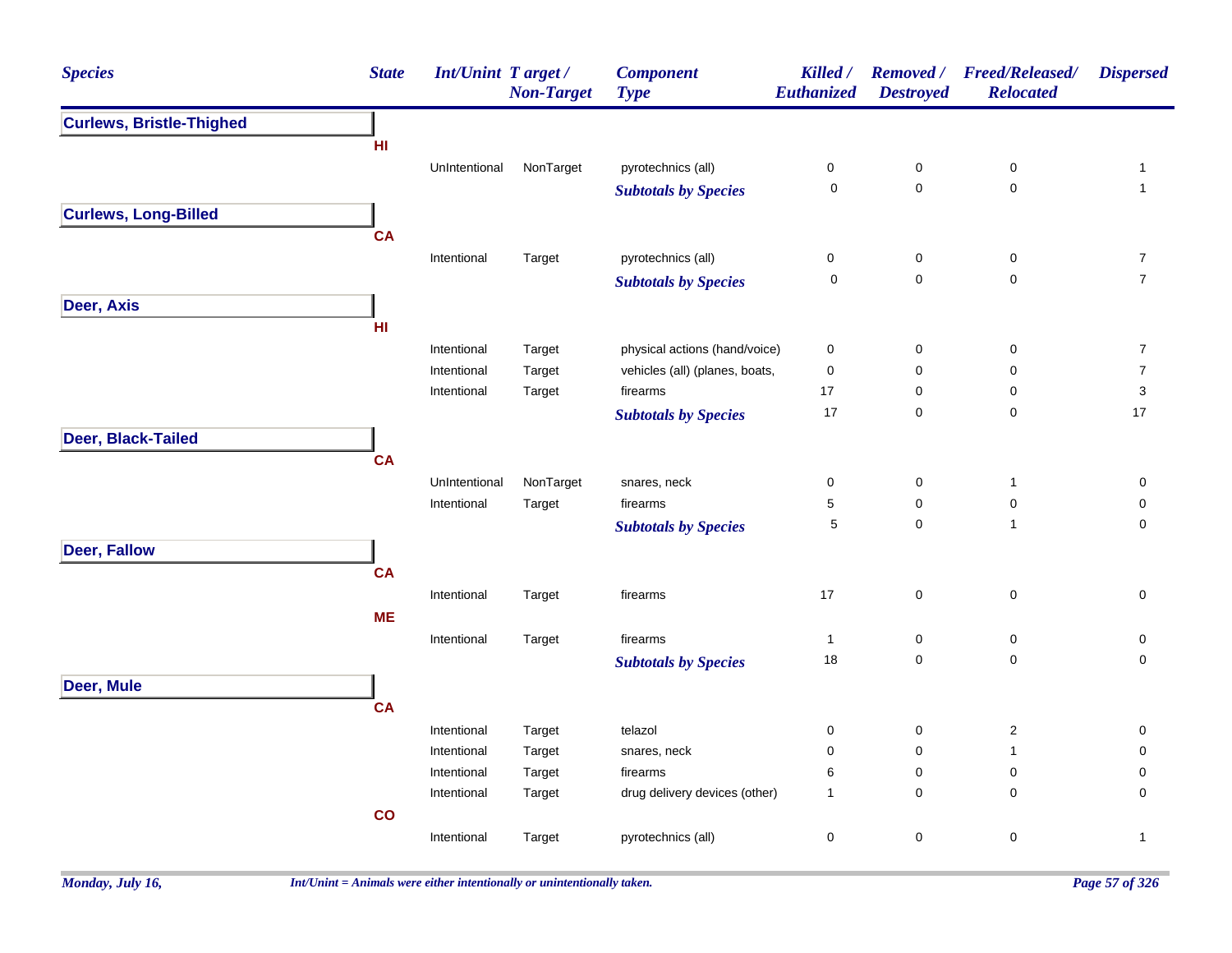| <b>Species</b>               | <b>State</b> | Int/Unint Target/ | <b>Non-Target</b> | <b>Component</b><br><b>Type</b> | Killed /<br>Euthanized  | <b>Removed</b> /<br><b>Destroyed</b> | <b>Freed/Released/</b><br><b>Relocated</b> | <b>Dispersed</b>          |
|------------------------------|--------------|-------------------|-------------------|---------------------------------|-------------------------|--------------------------------------|--------------------------------------------|---------------------------|
| Deer, Mule                   |              |                   |                   |                                 |                         |                                      |                                            |                           |
|                              | <b>NE</b>    |                   |                   |                                 |                         |                                      |                                            |                           |
|                              |              | UnIntentional     | NonTarget         | car/truck                       | $\pmb{0}$               | $\pmb{0}$                            | $\pmb{0}$                                  | $\pmb{0}$                 |
|                              | <b>NM</b>    |                   |                   |                                 |                         |                                      |                                            |                           |
|                              |              | UnIntentional     | NonTarget         | snares, neck                    | $\overline{c}$          | $\pmb{0}$                            | $\mathbf{1}$                               | 0                         |
|                              | <b>NV</b>    |                   |                   |                                 |                         |                                      |                                            |                           |
|                              |              | UnIntentional     | NonTarget         | snares, neck                    | $\overline{\mathbf{c}}$ | $\pmb{0}$                            | $\pmb{0}$                                  | 0                         |
|                              |              | UnIntentional     | NonTarget         | traps, leghold (steel jaw)      | $\mathbf{1}$            | $\pmb{0}$                            | $\mathbf{1}$                               | $\pmb{0}$                 |
|                              | OR           |                   |                   |                                 |                         |                                      |                                            |                           |
|                              |              | Intentional       | Target            | vehicles (all) (planes, boats,  | 0                       | $\pmb{0}$                            | $\pmb{0}$                                  | $10\,$                    |
|                              |              | Intentional       | Target            | firearms                        | 4                       | $\pmb{0}$                            | $\pmb{0}$                                  | 0                         |
|                              |              | UnIntentional     | NonTarget         | snares, foot/leg                | 0                       | $\pmb{0}$                            | 1                                          | 0                         |
|                              |              | UnIntentional     | NonTarget         | snares, neck                    | 3                       | $\pmb{0}$                            | $\mathbf 0$                                | 0                         |
|                              | <b>UT</b>    |                   |                   |                                 |                         |                                      |                                            |                           |
|                              |              | Intentional       | Target            | helicopter                      | $\pmb{0}$               | $\mathbf 0$                          | $\pmb{0}$                                  | 118                       |
|                              |              | Intentional       | Target            | firearms                        | 34                      | $\pmb{0}$                            | 0                                          | $\pmb{0}$                 |
|                              |              | UnIntentional     | NonTarget         | snares, neck                    | $\mathbf{1}$            | $\pmb{0}$                            | $\mathbf 0$                                | 0                         |
|                              | <b>WY</b>    |                   |                   |                                 |                         |                                      |                                            |                           |
|                              |              | UnIntentional     | NonTarget         | snares, neck                    | $\overline{\mathbf{c}}$ | $\pmb{0}$                            | $\mathbf{1}$                               | 0                         |
|                              |              | UnIntentional     | NonTarget         | traps, leghold (steel jaw)      | $\mathbf{1}$            | $\pmb{0}$                            | $\ensuremath{\mathsf{3}}$                  | $\pmb{0}$                 |
|                              |              |                   |                   | <b>Subtotals by Species</b>     | 57                      | $\pmb{0}$                            | 10                                         | 129                       |
| Deer, Sambar (Philippine)    |              |                   |                   |                                 |                         |                                      |                                            |                           |
|                              | GU           |                   |                   |                                 |                         |                                      |                                            |                           |
|                              |              | Intentional       | Target            | firearms                        | 5                       | $\pmb{0}$                            | $\pmb{0}$                                  | $\ensuremath{\mathsf{3}}$ |
|                              |              |                   |                   | <b>Subtotals by Species</b>     | 5                       | $\pmb{0}$                            | $\mathsf{O}\xspace$                        | $\mathsf 3$               |
| Deer, White-Tailed (Captive) |              |                   |                   |                                 |                         |                                      |                                            |                           |
|                              | <b>AL</b>    |                   |                   |                                 |                         |                                      |                                            |                           |
|                              |              | UnIntentional     | NonTarget         | traps, cage                     | $\pmb{0}$               | $\pmb{0}$                            | $\mathbf{1}$                               | $\pmb{0}$                 |
|                              | LA           |                   |                   |                                 |                         |                                      |                                            |                           |
|                              |              | UnIntentional     | NonTarget         | traps, cage                     | $\mathbf{1}$            | $\pmb{0}$                            | $\mathbf 0$                                | $\pmb{0}$                 |
|                              | <b>NY</b>    |                   |                   |                                 |                         |                                      |                                            |                           |
|                              |              | Intentional       | Target            | firearms                        | 13                      | $\pmb{0}$                            | $\pmb{0}$                                  | $\pmb{0}$                 |
|                              |              |                   |                   | <b>Subtotals by Species</b>     | 14                      | $\pmb{0}$                            | $\mathbf{1}$                               | $\pmb{0}$                 |
| Deer, White-Tailed (Wild)    |              |                   |                   |                                 |                         |                                      |                                            |                           |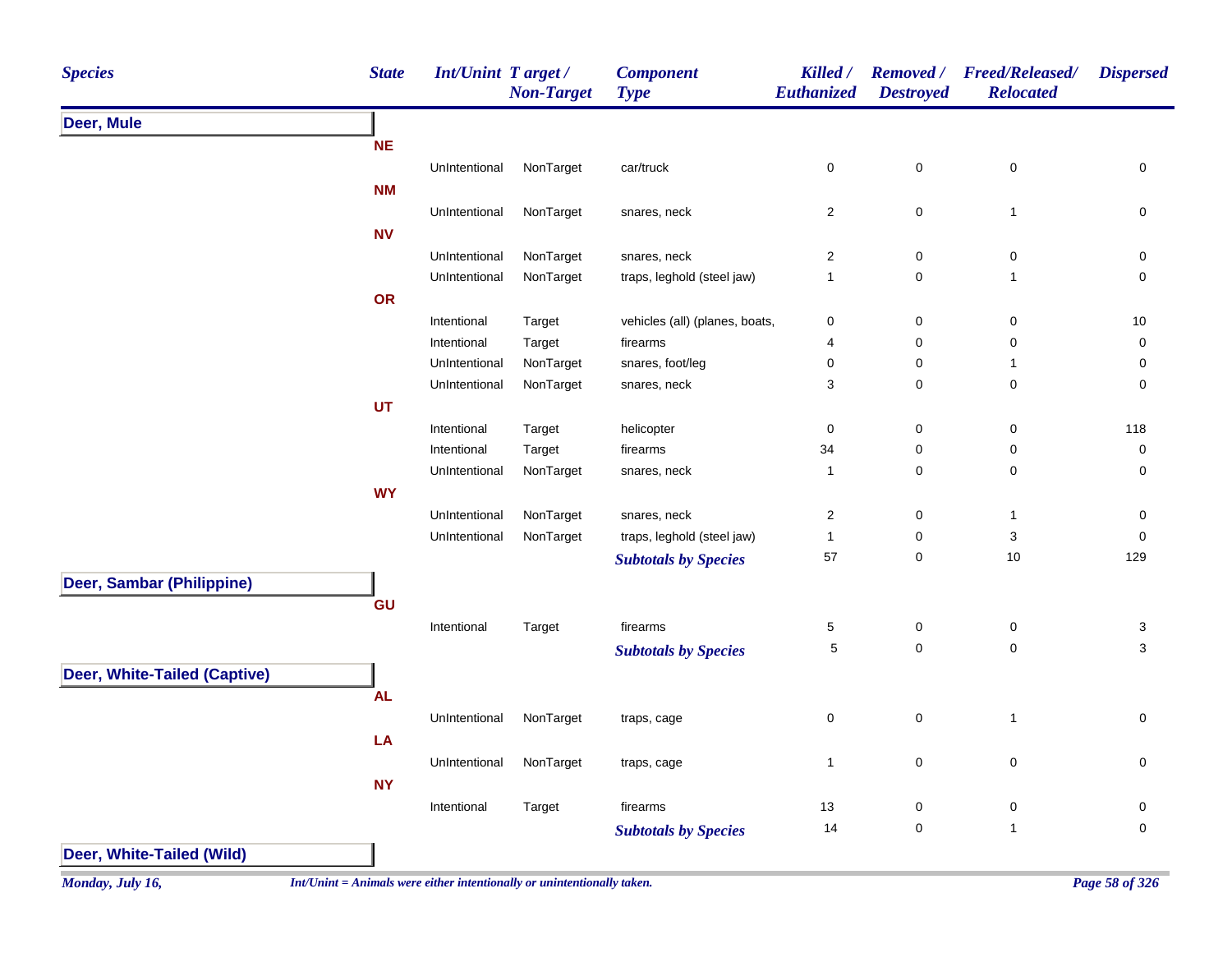| <b>Species</b>            | <b>State</b> | Int/Unint Target/ | <b>Non-Target</b> | <b>Component</b><br><b>Type</b> | Killed /<br>Euthanized  | <b>Destroyed</b> | Removed / Freed/Released/<br><b>Relocated</b> | <b>Dispersed</b> |
|---------------------------|--------------|-------------------|-------------------|---------------------------------|-------------------------|------------------|-----------------------------------------------|------------------|
| Deer, White-Tailed (Wild) |              |                   |                   |                                 |                         |                  |                                               |                  |
|                           | <b>AL</b>    |                   |                   |                                 |                         |                  |                                               |                  |
|                           |              | UnIntentional     | NonTarget         | traps, cage                     | 0                       | 0                | $\overline{\mathbf{4}}$                       | 0                |
|                           | <b>CT</b>    |                   |                   |                                 |                         |                  |                                               |                  |
|                           |              | Intentional       | Target            | firearms                        | $\overline{7}$          | $\pmb{0}$        | $\pmb{0}$                                     | 0                |
|                           | <b>DC</b>    |                   |                   |                                 |                         |                  |                                               |                  |
|                           |              | Intentional       | Target            | firearms                        | 6                       | $\mathsf 0$      | $\pmb{0}$                                     | 0                |
|                           | <b>DE</b>    |                   |                   |                                 |                         |                  |                                               |                  |
|                           |              | Intentional       | Target            | firearms                        | 95                      | $\pmb{0}$        | $\pmb{0}$                                     | 0                |
|                           | FL.          |                   |                   |                                 |                         |                  |                                               |                  |
|                           |              | Intentional       | Target            | electronic harassment devic     | $\boldsymbol{0}$        | 0                | $\mathbf 0$                                   | $\mathbf{1}$     |
|                           |              | Intentional       | Target            | pyrotechnics (all)              | $\pmb{0}$               | $\mathsf 0$      | $\pmb{0}$                                     | $10$             |
|                           |              | Intentional       | Target            | firearms                        | 22                      | 0                | $\pmb{0}$                                     | 0                |
|                           |              | Intentional       | Target            | car/truck                       | $\pmb{0}$               | 0                | $\pmb{0}$                                     | 55               |
|                           | GA           |                   |                   |                                 |                         |                  |                                               |                  |
|                           |              | Intentional       | Target            | traps, cage                     | $\overline{\mathbf{c}}$ | 0                | $\pmb{0}$                                     | 0                |
|                           |              | Intentional       | Target            | spotlight                       | 14                      | 0                | $\pmb{0}$                                     | 0                |
|                           |              | Intentional       | Target            | firearms                        | 254                     | 0                | $\mathbf 0$                                   | 0                |
|                           | IA           |                   |                   |                                 |                         |                  |                                               |                  |
|                           |              | Intentional       | Target            | spotlight                       | $\pmb{0}$               | $\mathsf 0$      | $\pmb{0}$                                     | 0                |
|                           | ID           |                   |                   |                                 |                         |                  |                                               |                  |
|                           |              | UnIntentional     | NonTarget         | snares, foot/leg                | $\mathbf{1}$            | 0                | $\pmb{0}$                                     | 0                |
|                           |              | UnIntentional     | NonTarget         | snares, neck                    | $\mathbf{1}$            | $\mathsf 0$      | $\mathsf 0$                                   | 0                |
|                           | IL.          |                   |                   |                                 |                         |                  |                                               |                  |
|                           |              | Intentional       | Target            | vehicles (all) (planes, boats,  | $\pmb{0}$               | 0                | $\pmb{0}$                                     | 3                |
|                           |              | Intentional       | Target            | traps, z-(other)                | $\boldsymbol{0}$        | 0                | $\overline{2}$                                | 0                |
|                           |              | Intentional       | Target            | pyrotechnics (all)              | $\pmb{0}$               | $\pmb{0}$        | $\pmb{0}$                                     | 8                |
|                           |              | Intentional       | Target            | firearms                        | 1,259                   | 0                | 0                                             | 0                |
|                           | KS           |                   |                   |                                 |                         |                  |                                               |                  |
|                           |              | Intentional       | Target            | firearms                        | 11                      | $\pmb{0}$        | $\pmb{0}$                                     | 0                |
|                           | <b>KY</b>    |                   |                   |                                 |                         |                  |                                               |                  |
|                           |              | Intentional       | Target            | firearms                        | 52                      | 0                | $\pmb{0}$                                     | 3                |
|                           |              | UnIntentional     | NonTarget         | snares, neck                    | $\mathbf{1}$            | $\pmb{0}$        | $\pmb{0}$                                     | 0                |
|                           | LA           |                   |                   |                                 |                         |                  |                                               |                  |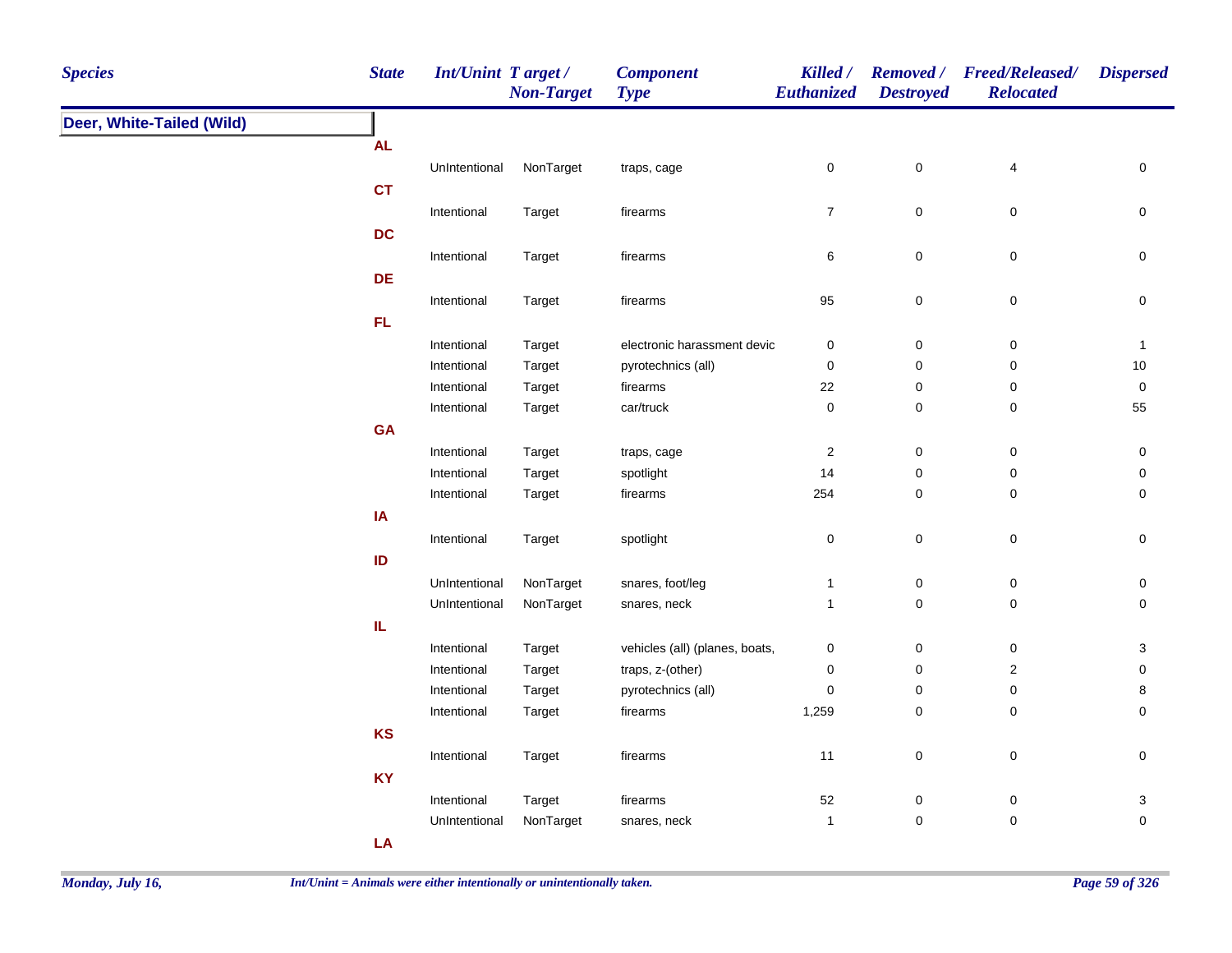| <b>Species</b>            | <b>State</b> | <b>Int/Unint Target/</b> | <b>Non-Target</b> | <b>Component</b><br><b>Type</b> | Killed /<br><b>Euthanized</b> | <b>Destroyed</b> | Removed / Freed/Released/<br><b>Relocated</b> | <b>Dispersed</b>    |
|---------------------------|--------------|--------------------------|-------------------|---------------------------------|-------------------------------|------------------|-----------------------------------------------|---------------------|
| Deer, White-Tailed (Wild) |              |                          |                   |                                 |                               |                  |                                               |                     |
|                           | LA           |                          |                   |                                 |                               |                  |                                               |                     |
|                           |              | UnIntentional            | NonTarget         | snares, neck                    | 1                             | $\mathsf 0$      | $\pmb{0}$                                     | $\mathbf 0$         |
|                           | MA           |                          |                   |                                 |                               |                  |                                               |                     |
|                           |              | Intentional              | Target            | firearms                        | 8                             | $\pmb{0}$        | $\pmb{0}$                                     | 0                   |
|                           | <b>MD</b>    |                          |                   |                                 |                               |                  |                                               |                     |
|                           |              | Intentional              | Target            | pyrotechnics (all)              | 0                             | $\pmb{0}$        | 0                                             | 1                   |
|                           |              | Intentional              | Target            | firearms                        | 27                            | 0                | 0                                             | $\mathbf 0$         |
|                           |              | Intentional              | Target            | drug delivery devices (other)   | 0                             | $\pmb{0}$        | 0                                             | 0                   |
|                           |              | Intentional              | Target            | vehicles (all) (planes, boats,  | 0                             | 0                | 0                                             | 6                   |
|                           | MI           |                          |                   |                                 |                               |                  |                                               |                     |
|                           |              | Intentional              | Target            | firearms                        | 55                            | $\mathsf 0$      | $\pmb{0}$                                     | $\mathsf{O}\xspace$ |
|                           | <b>MN</b>    |                          |                   |                                 |                               |                  |                                               |                     |
|                           |              | Intentional              | Target            | traps, cage                     | 8                             | $\pmb{0}$        | $\pmb{0}$                                     | 0                   |
|                           |              | Intentional              | Target            | vehicles (all) (planes, boats,  | 0                             | 0                | 0                                             | $\mathbf{1}$        |
|                           |              | Intentional              | Target            | firearms                        | 64                            | 0                | 0                                             | 32                  |
|                           |              | UnIntentional            | NonTarget         | snares, neck                    | 5                             | 0                | $\mathbf{1}$                                  | $\pmb{0}$           |
|                           |              | UnIntentional            | NonTarget         | traps, leghold (steel jaw)      | 0                             | 0                | $\mathbf{1}$                                  | 0                   |
|                           | <b>MO</b>    |                          |                   |                                 |                               |                  |                                               |                     |
|                           |              | UnIntentional            | NonTarget         | traps, drive/corral             | 0                             | $\pmb{0}$        | $\boldsymbol{2}$                              | 0                   |
|                           |              | Intentional              | Target            | firearms                        | 102                           | 0                | $\pmb{0}$                                     | 9                   |
|                           |              | Intentional              | Target            | vehicles (all) (planes, boats,  | 0                             | 0                | 0                                             | 8                   |
|                           |              | Intentional              | Target            | pyrotechnics (all)              | 0                             | 0                | 0                                             | 3                   |
|                           | <b>MS</b>    |                          |                   |                                 |                               |                  |                                               |                     |
|                           |              | Intentional              | Target            | vehicles (all) (planes, boats,  | 0                             | 0                | 0                                             | 25                  |
|                           |              | Intentional              | Target            | firearms                        | 56                            | 0                | 0                                             | $\mathbf{1}$        |
|                           |              | Intentional              | Target            | no component specified          | 2                             | 0                | 0                                             | $\mathsf{O}\xspace$ |
|                           |              | Intentional              | Target            | spotlight                       | 14                            | 0                | $\mathsf 0$                                   | 0                   |
|                           | <b>NC</b>    |                          |                   |                                 |                               |                  |                                               |                     |
|                           |              | Intentional              | Target            | firearms                        | 47                            | 0                | 0                                             | 0                   |
|                           |              | Intentional              | Target            | spotlight                       | 0                             | $\pmb{0}$        | 0                                             | 0                   |
|                           |              | Intentional              | Target            | pyrotechnics (all)              | 0                             | 0                | 0                                             | 36                  |
|                           | <b>ND</b>    |                          |                   |                                 |                               |                  |                                               |                     |
|                           |              | UnIntentional            | NonTarget         | snares, neck                    | 1                             | 0                | 0                                             | 0                   |
|                           |              |                          |                   |                                 |                               |                  |                                               |                     |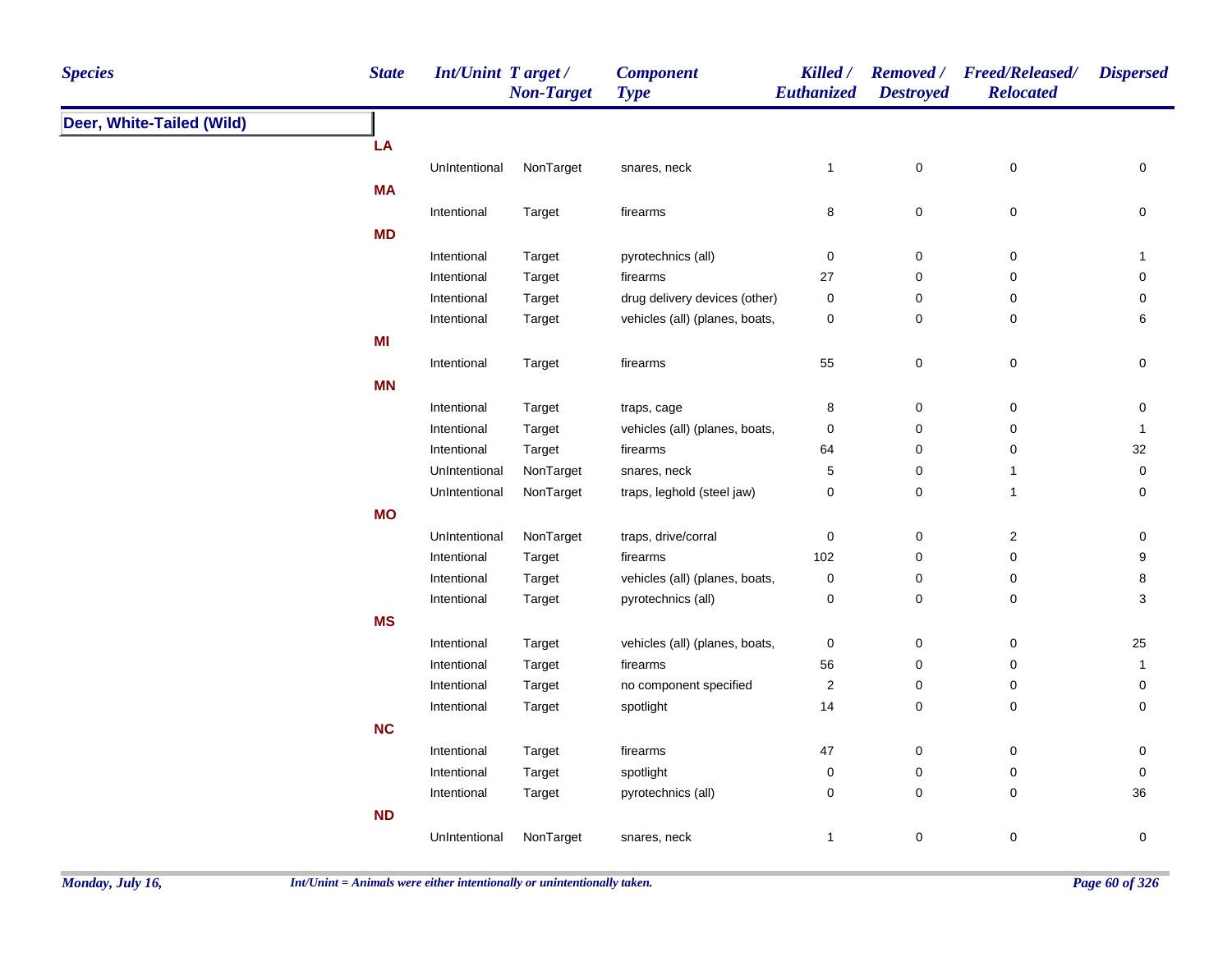| <b>Species</b>            | <b>State</b>   | <b>Int/Unint Target/</b> | <b>Non-Target</b> | <b>Component</b><br><b>Type</b> | Killed /<br>Euthanized | <b>Destroyed</b> | Removed / Freed/Released/<br><b>Relocated</b> | <b>Dispersed</b> |
|---------------------------|----------------|--------------------------|-------------------|---------------------------------|------------------------|------------------|-----------------------------------------------|------------------|
| Deer, White-Tailed (Wild) |                |                          |                   |                                 |                        |                  |                                               |                  |
|                           | <b>ND</b>      |                          |                   |                                 |                        |                  |                                               |                  |
|                           |                | Intentional              | Target            | fixed wing                      | $\mathbf{1}$           | $\pmb{0}$        | $\boldsymbol{0}$                              | 0                |
|                           |                | Intentional              | Target            | firearms                        | $40\,$                 | $\mathsf 0$      | $\pmb{0}$                                     | $\mathbf 0$      |
|                           | <b>NE</b>      |                          |                   |                                 |                        |                  |                                               |                  |
|                           |                | Intentional              | Target            | vehicles (all) (planes, boats,  | 0                      | $\pmb{0}$        | 0                                             | $\overline{7}$   |
|                           |                | Intentional              | Target            | firearms                        | $\mathbf{1}$           | 0                | $\mathbf 0$                                   | 0                |
|                           |                | UnIntentional            | NonTarget         | car/truck                       | 0                      | 0                | 0                                             | 0                |
|                           | <b>NJ</b>      |                          |                   |                                 |                        |                  |                                               |                  |
|                           |                | Intentional              | Target            | firearms                        | $\overline{1}$         | $\mathsf 0$      | $\pmb{0}$                                     | 0                |
|                           | <b>NY</b>      |                          |                   |                                 |                        |                  |                                               |                  |
|                           |                | Intentional              | Target            | firearms                        | 3                      | $\mathsf 0$      | $\pmb{0}$                                     | 0                |
|                           | OH             |                          |                   |                                 |                        |                  |                                               |                  |
|                           |                | Intentional              | Target            | vehicles (all) (planes, boats,  | $\pmb{0}$              | $\pmb{0}$        | $\pmb{0}$                                     | $\boldsymbol{9}$ |
|                           |                | Intentional              | Target            | nets, z-(other)                 | 0                      | $\pmb{0}$        | $\overline{1}$                                | $\pmb{0}$        |
|                           |                | Intentional              | Target            | pyrotechnics (all)              | $\pmb{0}$              | $\mathsf 0$      | $\pmb{0}$                                     | 4                |
|                           |                | UnIntentional            | NonTarget         | snares, neck                    | 0                      | $\mathsf 0$      | $\overline{1}$                                | 0                |
|                           | OK             |                          |                   |                                 |                        |                  |                                               |                  |
|                           |                | Intentional              | Target            | spotlight                       | 3                      | $\mathsf 0$      | $\pmb{0}$                                     | 0                |
|                           |                | UnIntentional            | NonTarget         | snares, neck                    | 12                     | $\pmb{0}$        | $\overline{1}$                                | 0                |
|                           |                | Intentional              | Target            | firearms                        | 9                      | $\mathsf 0$      | $\pmb{0}$                                     | 0                |
|                           | PA             |                          |                   |                                 |                        |                  |                                               |                  |
|                           |                | Intentional              | Target            | physical actions (hand/voice)   | $\mathbf 0$            | 0                | $\overline{2}$                                | 0                |
|                           |                | Intentional              | Target            | night vision/infrared equipme   | $\mathbf 0$            | 0                | $\mathbf 0$                                   | 0                |
|                           |                | Intentional              | Target            | spotlight                       | 111                    | 0                | $\mathbf 0$                                   | 0                |
|                           |                | Intentional              | Target            | firearms                        | 774                    | 0                | $\mathbf 0$                                   | 0                |
|                           | R <sub>l</sub> |                          |                   |                                 |                        |                  |                                               |                  |
|                           |                | Intentional              | Target            | vehicles (all) (planes, boats,  | $\pmb{0}$              | $\mathsf 0$      | $\pmb{0}$                                     | $\boldsymbol{9}$ |
|                           | <b>SC</b>      |                          |                   |                                 |                        |                  |                                               |                  |
|                           |                | UnIntentional            | NonTarget         | traps, cage                     | $\overline{1}$         | 0                | $\mathbf 0$                                   | 0                |
|                           |                | Intentional              | Target            | firearms                        | 39                     | 0                | $\mathbf 0$                                   | $\mathbf{1}$     |
|                           |                | Intentional              | Target            | vehicles (all) (planes, boats,  | $\mathbf 0$            | $\mathsf 0$      | $\mathbf 0$                                   | $\overline{2}$   |
|                           | <b>TX</b>      |                          |                   |                                 |                        |                  |                                               |                  |
|                           |                |                          |                   |                                 |                        | $\mathbf 0$      |                                               |                  |
|                           |                | Intentional              | Target            | car/truck                       | 0                      |                  | 0                                             | 123              |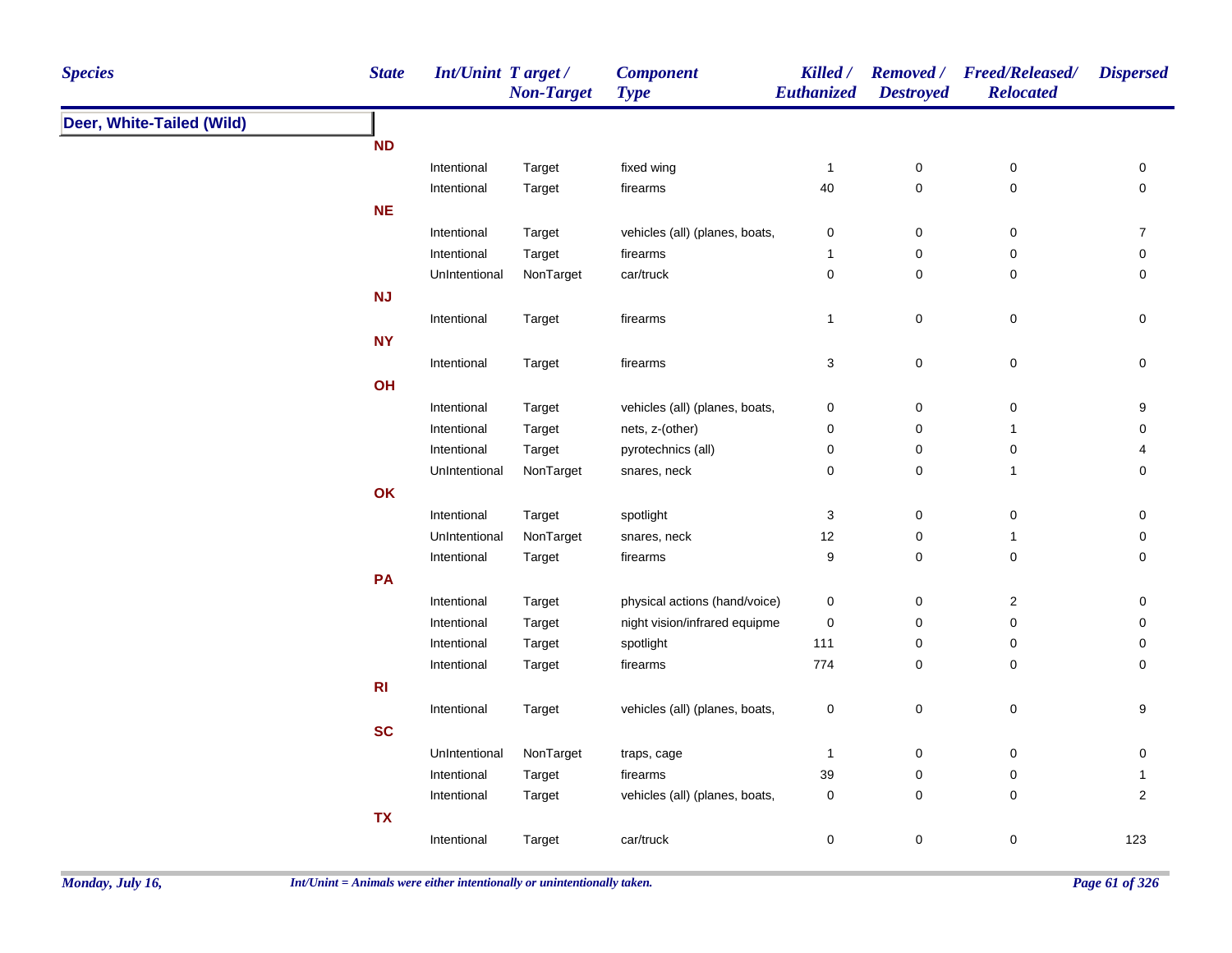| <b>Species</b>            | <b>State</b> | Int/Unint Target/ | <b>Non-Target</b> | <b>Component</b><br><b>Type</b> | Killed /<br><b>Euthanized</b> | <b>Destroyed</b>        | Removed / Freed/Released/<br><b>Relocated</b> | <b>Dispersed</b> |
|---------------------------|--------------|-------------------|-------------------|---------------------------------|-------------------------------|-------------------------|-----------------------------------------------|------------------|
| Deer, White-Tailed (Wild) |              |                   |                   |                                 |                               |                         |                                               |                  |
|                           | <b>TX</b>    |                   |                   |                                 |                               |                         |                                               |                  |
|                           |              | Intentional       | Target            | firearms                        | 1                             | $\pmb{0}$               | 0                                             | 0                |
|                           |              | Intentional       | Target            | telazol                         | 0                             | 0                       | $\mathbf{1}$                                  | 0                |
|                           |              | Intentional       | Target            | vehicles (all) (planes, boats,  | $\pmb{0}$                     | 0                       | 0                                             | $\overline{2}$   |
|                           |              | UnIntentional     | NonTarget         | snares, neck                    | 37                            | 0                       | 4                                             | $\pmb{0}$        |
|                           |              | UnIntentional     | NonTarget         | traps, cage                     | 1                             | 0                       | 0                                             | 0                |
|                           |              | UnIntentional     | NonTarget         | traps, leghold (steel jaw)      | 0                             | $\pmb{0}$               | $\overline{\mathbf{c}}$                       | $\mathbf 0$      |
|                           | <b>VA</b>    |                   |                   |                                 |                               |                         |                                               |                  |
|                           |              | Intentional       | Target            | night vision/infrared equipme   | 0                             | $\pmb{0}$               | 0                                             | 0                |
|                           |              | UnIntentional     | NonTarget         | snares, neck                    | 8                             | $\pmb{0}$               | 1                                             | 0                |
|                           |              | Intentional       | Target            | vehicles (all) (planes, boats,  | 0                             | $\mathbf{1}$            | 0                                             | 15               |
|                           |              | Intentional       | Target            | spotlight                       | 0                             | $\mathbf 0$             | 0                                             | $\overline{2}$   |
|                           |              | Intentional       | Target            | physical actions (hand/voice)   | $\pmb{0}$                     | $\pmb{0}$               | $\pmb{0}$                                     | $\mathbf 1$      |
|                           |              | Intentional       | Target            | lights (all)                    | 0                             | $\pmb{0}$               | 0                                             | $\overline{2}$   |
|                           |              | Intentional       | Target            | handcaught/gathered             | 0                             | $\mathbf{1}$            | 0                                             | 0                |
|                           |              | Intentional       | Target            | firearms                        | 248                           | $\pmb{0}$               | 0                                             | 12               |
|                           |              | Intentional       | Target            | pyrotechnics (all)              | 0                             | 0                       | 0                                             | 15               |
|                           | WI           |                   |                   |                                 |                               |                         |                                               |                  |
|                           |              | UnIntentional     | NonTarget         | traps, leghold (steel jaw)      | $\mathbf{1}$                  | 0                       | 0                                             | 0                |
|                           |              | UnIntentional     | NonTarget         | snares, neck                    | $\boldsymbol{2}$              | 0                       | 0                                             | 0                |
|                           |              | Intentional       | Target            | firearms                        | 162                           | 0                       | 0                                             | 0                |
|                           | <b>WY</b>    |                   |                   |                                 |                               |                         |                                               |                  |
|                           |              | UnIntentional     | NonTarget         | snares, neck                    | $\mathbf{1}$                  | 0                       | $\pmb{0}$                                     | 0                |
|                           |              | UnIntentional     | NonTarget         | traps, leghold (steel jaw)      | $\pmb{0}$                     | 0                       | $\mathbf{1}$                                  | 0                |
|                           |              |                   |                   | <b>Subtotals by Species</b>     | 3,571                         | $\overline{\mathbf{c}}$ | 24                                            | 406              |
| Deer, Z-(Other)           |              |                   |                   |                                 |                               |                         |                                               |                  |
|                           | <b>AK</b>    |                   |                   |                                 |                               |                         |                                               |                  |
|                           |              | Intentional       | Target            | vehicles (all) (planes, boats,  | 0                             | $\pmb{0}$               | 0                                             | $\overline{2}$   |
|                           |              |                   |                   |                                 |                               |                         |                                               |                  |
|                           | GU           |                   |                   |                                 |                               |                         |                                               |                  |
|                           |              | Intentional       | Target            | firearms                        | $\mathbf{1}$                  | 0                       | 0                                             | 0                |
|                           | OR           |                   |                   |                                 |                               |                         |                                               |                  |
|                           |              | UnIntentional     | NonTarget         | snares, neck                    | 4                             | 0                       | 0                                             | 0                |
|                           |              | UnIntentional     | NonTarget         | traps, leghold (steel jaw)      | $\mathbf{1}$                  | $\pmb{0}$               | $\mathbf{1}$                                  | $\mathbf 0$      |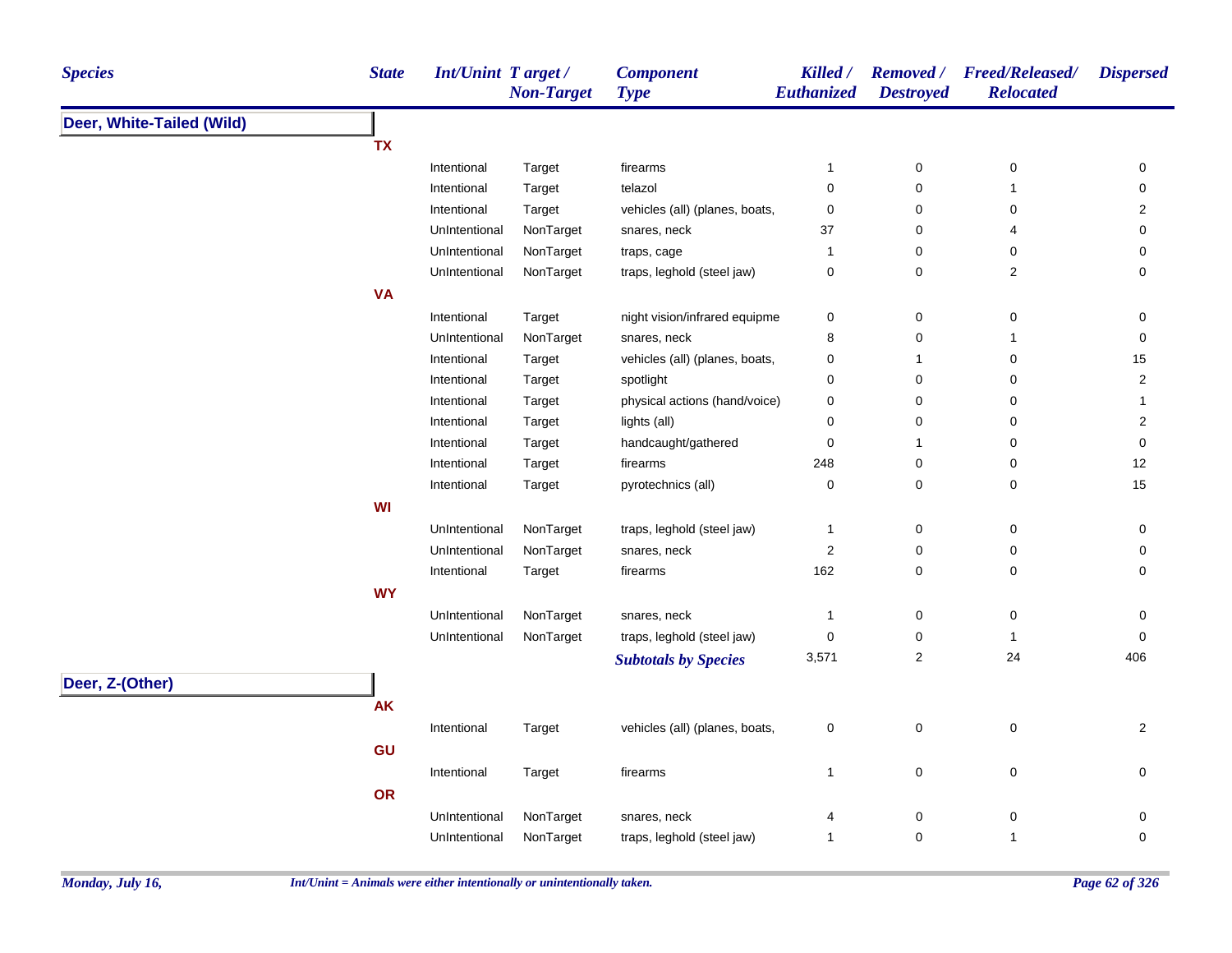| <b>Species</b>                        | <b>State</b>           | <b>Int/Unint Target/</b> | <b>Non-Target</b> | <b>Component</b><br><b>Type</b> | Killed /<br>Euthanized | <b>Removed</b> /<br><b>Destroyed</b> | <b>Freed/Released/</b><br><b>Relocated</b> | <b>Dispersed</b> |
|---------------------------------------|------------------------|--------------------------|-------------------|---------------------------------|------------------------|--------------------------------------|--------------------------------------------|------------------|
| Deer, Z-(Other)                       |                        |                          |                   |                                 |                        |                                      |                                            |                  |
|                                       | <b>WA</b>              |                          |                   |                                 |                        |                                      |                                            |                  |
|                                       |                        | UnIntentional            | NonTarget         | spotlight                       | 0                      | $\mathsf 0$                          | $\pmb{0}$                                  | $\mathbf{1}$     |
|                                       |                        | Intentional              | Target            | spotlight                       | 0                      | $\pmb{0}$                            | $\pmb{0}$                                  | $\mathbf{1}$     |
|                                       |                        |                          |                   | <b>Subtotals by Species</b>     | 6                      | 0                                    | $\mathbf{1}$                               | 4                |
| Dogs, Feral, Free-Ranging And Hybrids |                        |                          |                   |                                 |                        |                                      |                                            |                  |
|                                       | <b>AK</b>              |                          |                   |                                 |                        |                                      |                                            |                  |
|                                       |                        | Intentional              | Target            | physical actions (hand/voice)   | 0                      | $\pmb{0}$                            | 0                                          | 5                |
|                                       |                        | Intentional              | Target            | vehicles (all) (planes, boats,  | 0                      | $\pmb{0}$                            | $\mathbf 0$                                | $\overline{7}$   |
|                                       |                        | Intentional              | Target            | handcaught/gathered             | 0                      | 0                                    | 4                                          | 0                |
|                                       | <b>AL</b>              |                          |                   |                                 |                        |                                      |                                            |                  |
|                                       |                        | UnIntentional            | NonTarget         | traps, cage                     | 0                      | 0                                    | $\sqrt{2}$                                 | 0                |
|                                       | $\mathsf{A}\mathsf{Z}$ |                          |                   |                                 |                        |                                      |                                            |                  |
|                                       |                        | Intentional              | Target            | traps, cage                     | $\overline{7}$         | 0                                    | $\mathbf 0$                                | 0                |
|                                       |                        | Intentional              | Target            | snares, neck                    | 0                      | $\mathbf 0$                          | $\mathbf{1}$                               | 0                |
|                                       |                        | UnIntentional            | NonTarget         | traps, leghold (padded jaw)     | 0                      | $\pmb{0}$                            | 3                                          | 0                |
|                                       |                        | Intentional              | Target            | traps, leghold (steel jaw)      | 15                     | 0                                    | $\sqrt{2}$                                 | 0                |
|                                       |                        | Intentional              | Target            | raboral v-rg rabies vaccine, c  | 0                      | $\pmb{0}$                            | $10$                                       | 0                |
|                                       |                        | Intentional              | Target            | traps, leghold (padded jaw)     | 8                      | $\pmb{0}$                            | $\,$ 5 $\,$                                | 0                |
|                                       |                        | Intentional              | Target            | pyrotechnics (all)              | 0                      | $\mathsf 0$                          | $\pmb{0}$                                  | $\mathbf{1}$     |
|                                       |                        | Intentional              | Target            | handcaught/gathered             | $\pmb{0}$              | $\pmb{0}$                            | 4                                          | $\pmb{0}$        |
|                                       |                        | Intentional              | Target            | firearms                        | 87                     | $\pmb{0}$                            | $\mathbf 0$                                | 3                |
|                                       |                        | Intentional              | Target            | vehicles (all) (planes, boats,  | $\pmb{0}$              | $\mathbf 0$                          | $\mathbf 0$                                | 8                |
|                                       | <b>CA</b>              |                          |                   |                                 |                        |                                      |                                            |                  |
|                                       |                        | UnIntentional            | NonTarget         | traps, leghold (padded jaw)     | 0                      | 0                                    | 4                                          | 0                |
|                                       |                        | Intentional              | Target            | firearms                        | 19                     | 0                                    | $\mathbf 0$                                | 0                |
|                                       |                        | UnIntentional            | NonTarget         | snares, neck                    | $\overline{1}$         | $\mathbf 0$                          | 5                                          | 0                |
|                                       |                        | UnIntentional            | NonTarget         | traps, cage                     | 0                      | $\mathbf 0$                          | $\mathbf{1}$                               | 0                |
|                                       |                        | Intentional              | Target            | traps, leghold (padded jaw)     | $\pmb{0}$              | $\pmb{0}$                            | 2                                          | 0                |
|                                       |                        | Intentional              | Target            | snares, neck                    | 14                     | 0                                    | 6                                          | 0                |
|                                       |                        | Intentional              | Target            | handcaught/gathered             | 0                      | $\pmb{0}$                            | 5                                          | 0                |
|                                       |                        | Intentional              | Target            | traps, cage                     | 0                      | $\pmb{0}$                            | 12                                         | 0                |
|                                       |                        | Intentional              | Target            | snare neck mechanical (coll     | 3                      | $\pmb{0}$                            | $\pmb{0}$                                  | 0                |
|                                       |                        | UnIntentional            | Target            | snares, neck                    | 0                      | $\pmb{0}$                            | $\mathbf{1}$                               | 0                |
|                                       |                        | Intentional              | Target            | snares, foot/leg                | 0                      | $\mathbf 0$                          | $\overline{2}$                             | 0                |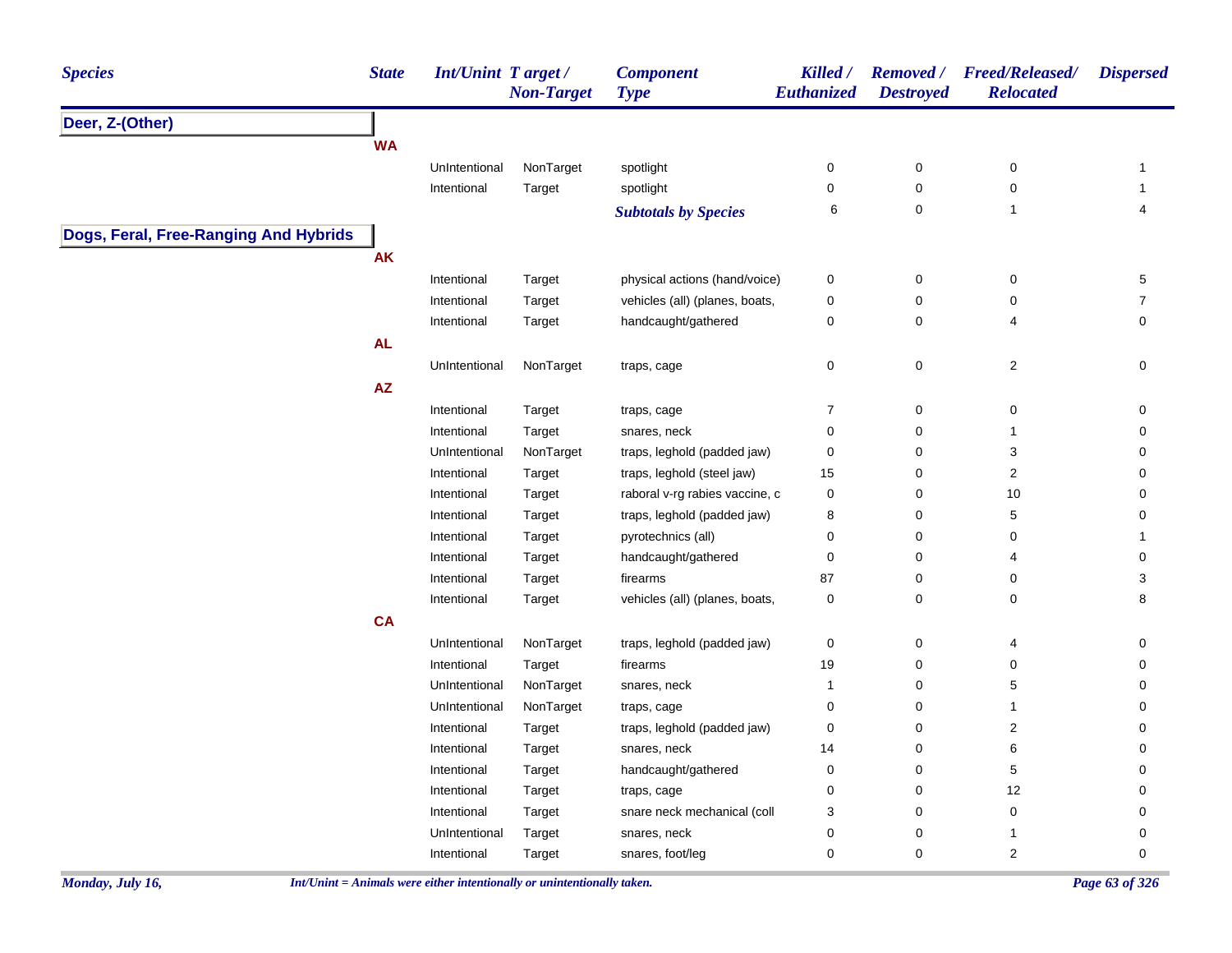| <b>Species</b>                        | <b>State</b>    | <b>Int/Unint Target/</b> | <b>Non-Target</b> | <b>Component</b><br><b>Type</b> | Killed /<br>Euthanized  | <b>Destroyed</b> | Removed / Freed/Released/<br><b>Relocated</b> | <b>Dispersed</b> |
|---------------------------------------|-----------------|--------------------------|-------------------|---------------------------------|-------------------------|------------------|-----------------------------------------------|------------------|
| Dogs, Feral, Free-Ranging And Hybrids |                 |                          |                   |                                 |                         |                  |                                               |                  |
|                                       | co              |                          |                   |                                 |                         |                  |                                               |                  |
|                                       |                 | Intentional              | Target            | traps, cage                     | $\pmb{0}$               | $\pmb{0}$        | $\pmb{0}$                                     | 0                |
|                                       |                 | Intentional              | Target            | snares, neck                    | 0                       | $\pmb{0}$        | $\mathbf{1}$                                  | 0                |
|                                       |                 | UnIntentional            | NonTarget         | m-44 cyanide capsule            | $\mathbf{1}$            | $\pmb{0}$        | $\pmb{0}$                                     | 0                |
|                                       | FL              |                          |                   |                                 |                         |                  |                                               |                  |
|                                       |                 | Intentional              | Target            | vehicles (all) (planes, boats,  | 0                       | $\pmb{0}$        | $\mathbf 0$                                   | $\mathbf{1}$     |
|                                       |                 | Intentional              | Target            | pyrotechnics (all)              | 0                       | $\pmb{0}$        | $\pmb{0}$                                     | 3                |
|                                       | GA              |                          |                   |                                 |                         |                  |                                               |                  |
|                                       |                 | Intentional              | Target            | firearms                        | $\overline{2}$          | $\pmb{0}$        | $\pmb{0}$                                     | 0                |
|                                       |                 | Intentional              | Target            | traps, leghold (steel jaw)      | $\overline{1}$          | $\mathbf 0$      | $\pmb{0}$                                     | 0                |
|                                       |                 | Intentional              | Target            | no component specified          | 1                       | 0                | $\mathbf 0$                                   | 0                |
|                                       |                 | UnIntentional            | NonTarget         | traps, cage                     | 0                       | $\mathbf 0$      | $\overline{2}$                                | 0                |
|                                       | GU              |                          |                   |                                 |                         |                  |                                               |                  |
|                                       |                 | Intentional              | Target            | firearms                        | $\overline{\mathbf{c}}$ | $\pmb{0}$        | $\mathbf 0$                                   | 0                |
|                                       |                 | Intentional              | Target            | traps, cage                     | $\mathbf 0$             | $\pmb{0}$        | 4                                             | 0                |
|                                       |                 | Intentional              | Target            | vehicles (all) (planes, boats,  | 0                       | $\pmb{0}$        | $\mathbf{1}$                                  | $\overline{a}$   |
|                                       |                 | Intentional              | Target            | pyrotechnics (all)              | $\mathbf 0$             | $\mathbf 0$      | $\pmb{0}$                                     | $\mathbf{1}$     |
|                                       | H <sub>II</sub> |                          |                   |                                 |                         |                  |                                               |                  |
|                                       |                 | Intentional              | Target            | snares, foot/leg                | $\mathbf{1}$            | $\pmb{0}$        | $\pmb{0}$                                     | 0                |
|                                       |                 | Intentional              | Target            | vehicles (all) (planes, boats,  | $\pmb{0}$               | $\pmb{0}$        | $\pmb{0}$                                     | 6                |
|                                       |                 | Intentional              | Target            | traps, cage                     | 4                       | $\pmb{0}$        | $\overline{4}$                                | 0                |
|                                       |                 | Intentional              | Target            | firearms                        | $\overline{2}$          | $\pmb{0}$        | 0                                             | 0                |
|                                       |                 | Intentional              | Target            | handcaught/gathered             | $\pmb{0}$               | $\pmb{0}$        | 8                                             | 0                |
|                                       |                 | Intentional              | Target            | traps, leghold (steel jaw)      | 9                       | $\mathbf 0$      | $\mathbf{1}$                                  | $\mathbf 0$      |
|                                       | ID              |                          |                   |                                 |                         |                  |                                               |                  |
|                                       |                 | UnIntentional            | NonTarget         | snares, neck                    | $\mathbf{1}$            | $\pmb{0}$        | $\pmb{0}$                                     | 0                |
|                                       |                 | Intentional              | Target            | traps, leghold (steel jaw)      | 1                       | $\pmb{0}$        | $\mathbf{1}$                                  | 0                |
|                                       |                 | Intentional              | Target            | firearms                        | $\sqrt{2}$              | $\mathbf 0$      | $\pmb{0}$                                     | 0                |
|                                       |                 | UnIntentional            | NonTarget         | traps, leghold (padded jaw)     | 0                       | $\pmb{0}$        | $\mathbf{1}$                                  | 0                |
|                                       |                 | UnIntentional            | NonTarget         | traps, leghold (steel jaw)      | 0                       | $\pmb{0}$        | $\mathbf{1}$                                  | $\mathbf 0$      |
|                                       | IL              |                          |                   |                                 |                         |                  |                                               |                  |
|                                       |                 | Intentional              | Target            | firearms                        | $\mathbf{1}$            | $\pmb{0}$        | $\pmb{0}$                                     | 0                |
|                                       | KS              |                          |                   |                                 |                         |                  |                                               |                  |
|                                       |                 | Intentional              | Target            | traps, cage                     | 0                       | $\pmb{0}$        | $\mathbf{1}$                                  | 0                |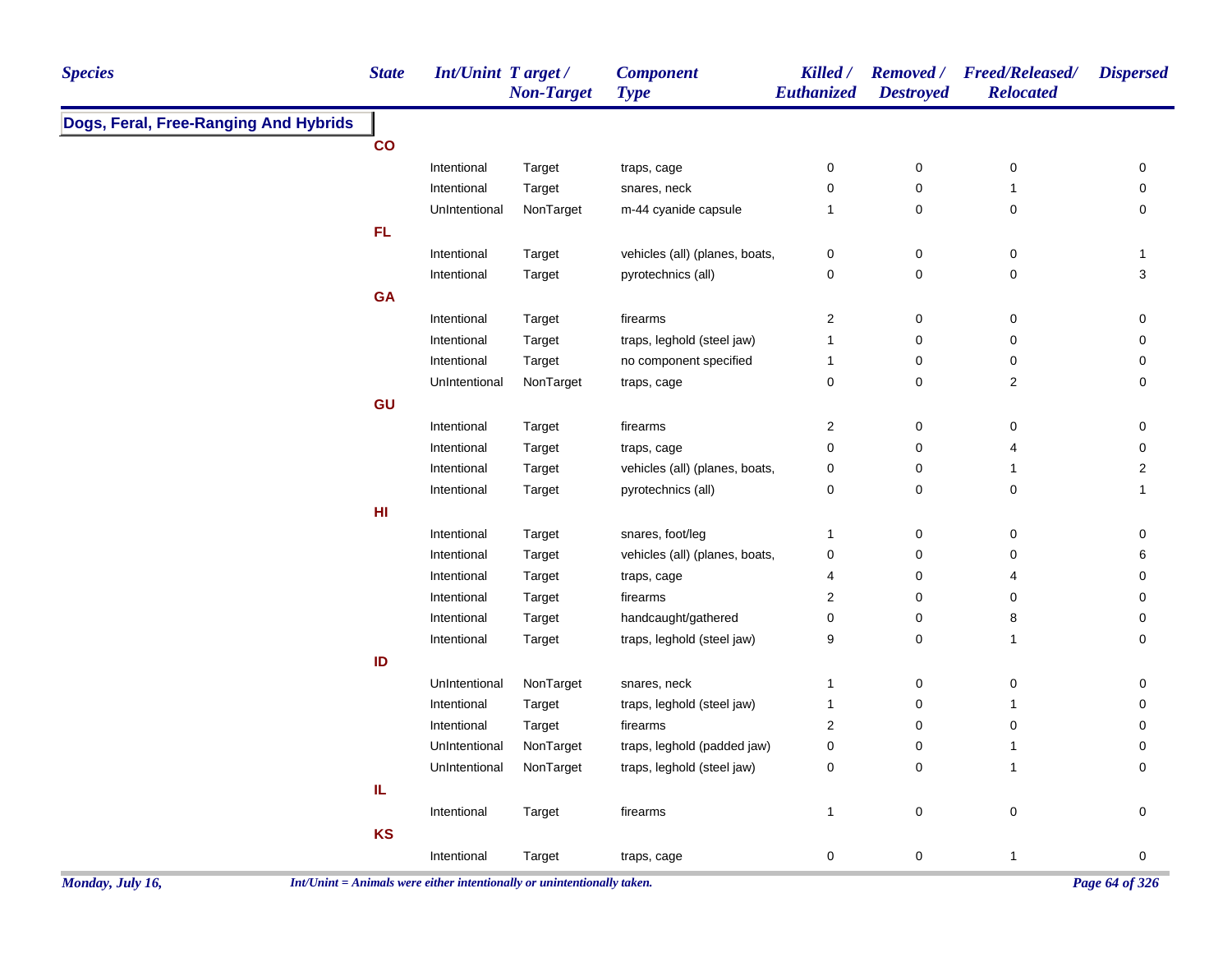| Dogs, Feral, Free-Ranging And Hybrids<br>LA<br>$\pmb{0}$<br>UnIntentional<br>NonTarget<br>snares, neck<br>$\pmb{0}$<br>0<br>$\mathbf 1$<br>$\mathbf 0$<br>$\mathsf{O}\xspace$<br>$\pmb{0}$<br>UnIntentional<br>NonTarget<br>traps, leghold (steel jaw)<br>$\mathbf{1}$<br><b>MN</b><br>$\mathsf 0$<br>$\boldsymbol{2}$<br>Intentional<br>handcaught/gathered<br>0<br>0<br>Target<br>$\mathbf 2$<br>NonTarget<br>traps, leghold (steel jaw)<br>0<br>$\mathsf 0$<br>$\mathsf{O}\xspace$<br>UnIntentional<br><b>MO</b><br>pyrotechnics (all)<br>$\pmb{0}$<br>$\mathbf 0$<br>0<br>9<br>Intentional<br>Target<br>handcaught/gathered<br>$\mathsf 0$<br>$\pmb{0}$<br>Intentional<br>Target<br>0<br>0<br>vehicles (all) (planes, boats,<br>$\mathbf 0$<br>$\pmb{0}$<br>3<br>Target<br>0<br>Intentional<br><b>MS</b><br>Intentional<br>traps, leghold (steel jaw)<br>5<br>0<br>$\overline{\mathbf{4}}$<br>0<br>Target<br>Intentional<br>traps, cage<br>$\mathbf 0$<br>0<br>0<br>Target<br>$\mathbf{1}$<br>$\overline{c}$<br>Intentional<br>Target<br>snares, neck<br>$\mathbf 0$<br>$\mathbf{1}$<br>0<br>$\mathbf 0$<br>Intentional<br>Target<br>firearms<br>$\mathbf 0$<br>0<br>$\mathbf{1}$<br><b>MT</b><br>$\pmb{0}$<br>0<br>$\mathbf 0$<br>Intentional<br>Target<br>1<br>snares, neck<br>NC<br>0<br>0<br>0<br>Intentional<br>Target<br>pyrotechnics (all)<br>4<br>$\mathsf{O}\xspace$<br>0<br>NonTarget<br>0<br>8<br>UnIntentional<br>traps, cage<br><b>ND</b><br>NonTarget<br>m-44 cyanide capsule<br>$\ensuremath{\mathsf{3}}$<br>$\pmb{0}$<br>$\pmb{0}$<br>UnIntentional<br>0<br>$\mathbf 0$<br>0<br>0<br>UnIntentional<br>NonTarget<br>snares, neck<br>$\mathbf{1}$<br><b>NE</b><br>$\pmb{0}$<br>$\mathsf{O}\xspace$<br>3<br>UnIntentional<br>NonTarget<br>snares, neck<br>$\mathbf 0$<br>traps, leghold (steel jaw)<br>$\pmb{0}$<br>Intentional<br>Target<br>1<br>$\mathbf{1}$<br>0<br>3<br>$\mathsf{O}\xspace$<br>$\pmb{0}$<br>Intentional<br>Target<br>firearms<br>0<br><b>NM</b><br>Intentional<br>Target<br>0<br>$\mathbf 0$<br>0<br>0<br>traps, cage<br>firearms<br>$\overline{\mathbf{c}}$<br>$\pmb{0}$<br>$\pmb{0}$<br>Intentional<br>Target<br>$\mathbf 0$<br>NonTarget<br>traps, leghold (padded jaw)<br>$\pmb{0}$<br>$\boldsymbol{2}$<br>UnIntentional<br>$\pmb{0}$<br>0<br>NonTarget<br>traps, leghold (steel jaw)<br>$\pmb{0}$<br>3<br>UnIntentional<br>0<br>0 | <b>Species</b> | <b>State</b> | <b>Int/Unint Target/</b> | <b>Non-Target</b> | <b>Component</b><br><b>Type</b> | Killed /<br><b>Euthanized</b> | <b>Destroyed</b> | Removed / Freed/Released/<br><b>Relocated</b> | <b>Dispersed</b> |
|-----------------------------------------------------------------------------------------------------------------------------------------------------------------------------------------------------------------------------------------------------------------------------------------------------------------------------------------------------------------------------------------------------------------------------------------------------------------------------------------------------------------------------------------------------------------------------------------------------------------------------------------------------------------------------------------------------------------------------------------------------------------------------------------------------------------------------------------------------------------------------------------------------------------------------------------------------------------------------------------------------------------------------------------------------------------------------------------------------------------------------------------------------------------------------------------------------------------------------------------------------------------------------------------------------------------------------------------------------------------------------------------------------------------------------------------------------------------------------------------------------------------------------------------------------------------------------------------------------------------------------------------------------------------------------------------------------------------------------------------------------------------------------------------------------------------------------------------------------------------------------------------------------------------------------------------------------------------------------------------------------------------------------------------------------------------------------------------------------------------------------------------------------------------------------------------------------------------------------------------------------------------------------------------------------------------------------------------------------------------------------|----------------|--------------|--------------------------|-------------------|---------------------------------|-------------------------------|------------------|-----------------------------------------------|------------------|
|                                                                                                                                                                                                                                                                                                                                                                                                                                                                                                                                                                                                                                                                                                                                                                                                                                                                                                                                                                                                                                                                                                                                                                                                                                                                                                                                                                                                                                                                                                                                                                                                                                                                                                                                                                                                                                                                                                                                                                                                                                                                                                                                                                                                                                                                                                                                                                             |                |              |                          |                   |                                 |                               |                  |                                               |                  |
|                                                                                                                                                                                                                                                                                                                                                                                                                                                                                                                                                                                                                                                                                                                                                                                                                                                                                                                                                                                                                                                                                                                                                                                                                                                                                                                                                                                                                                                                                                                                                                                                                                                                                                                                                                                                                                                                                                                                                                                                                                                                                                                                                                                                                                                                                                                                                                             |                |              |                          |                   |                                 |                               |                  |                                               |                  |
|                                                                                                                                                                                                                                                                                                                                                                                                                                                                                                                                                                                                                                                                                                                                                                                                                                                                                                                                                                                                                                                                                                                                                                                                                                                                                                                                                                                                                                                                                                                                                                                                                                                                                                                                                                                                                                                                                                                                                                                                                                                                                                                                                                                                                                                                                                                                                                             |                |              |                          |                   |                                 |                               |                  |                                               |                  |
|                                                                                                                                                                                                                                                                                                                                                                                                                                                                                                                                                                                                                                                                                                                                                                                                                                                                                                                                                                                                                                                                                                                                                                                                                                                                                                                                                                                                                                                                                                                                                                                                                                                                                                                                                                                                                                                                                                                                                                                                                                                                                                                                                                                                                                                                                                                                                                             |                |              |                          |                   |                                 |                               |                  |                                               |                  |
|                                                                                                                                                                                                                                                                                                                                                                                                                                                                                                                                                                                                                                                                                                                                                                                                                                                                                                                                                                                                                                                                                                                                                                                                                                                                                                                                                                                                                                                                                                                                                                                                                                                                                                                                                                                                                                                                                                                                                                                                                                                                                                                                                                                                                                                                                                                                                                             |                |              |                          |                   |                                 |                               |                  |                                               |                  |
|                                                                                                                                                                                                                                                                                                                                                                                                                                                                                                                                                                                                                                                                                                                                                                                                                                                                                                                                                                                                                                                                                                                                                                                                                                                                                                                                                                                                                                                                                                                                                                                                                                                                                                                                                                                                                                                                                                                                                                                                                                                                                                                                                                                                                                                                                                                                                                             |                |              |                          |                   |                                 |                               |                  |                                               |                  |
|                                                                                                                                                                                                                                                                                                                                                                                                                                                                                                                                                                                                                                                                                                                                                                                                                                                                                                                                                                                                                                                                                                                                                                                                                                                                                                                                                                                                                                                                                                                                                                                                                                                                                                                                                                                                                                                                                                                                                                                                                                                                                                                                                                                                                                                                                                                                                                             |                |              |                          |                   |                                 |                               |                  |                                               |                  |
|                                                                                                                                                                                                                                                                                                                                                                                                                                                                                                                                                                                                                                                                                                                                                                                                                                                                                                                                                                                                                                                                                                                                                                                                                                                                                                                                                                                                                                                                                                                                                                                                                                                                                                                                                                                                                                                                                                                                                                                                                                                                                                                                                                                                                                                                                                                                                                             |                |              |                          |                   |                                 |                               |                  |                                               |                  |
|                                                                                                                                                                                                                                                                                                                                                                                                                                                                                                                                                                                                                                                                                                                                                                                                                                                                                                                                                                                                                                                                                                                                                                                                                                                                                                                                                                                                                                                                                                                                                                                                                                                                                                                                                                                                                                                                                                                                                                                                                                                                                                                                                                                                                                                                                                                                                                             |                |              |                          |                   |                                 |                               |                  |                                               |                  |
|                                                                                                                                                                                                                                                                                                                                                                                                                                                                                                                                                                                                                                                                                                                                                                                                                                                                                                                                                                                                                                                                                                                                                                                                                                                                                                                                                                                                                                                                                                                                                                                                                                                                                                                                                                                                                                                                                                                                                                                                                                                                                                                                                                                                                                                                                                                                                                             |                |              |                          |                   |                                 |                               |                  |                                               |                  |
|                                                                                                                                                                                                                                                                                                                                                                                                                                                                                                                                                                                                                                                                                                                                                                                                                                                                                                                                                                                                                                                                                                                                                                                                                                                                                                                                                                                                                                                                                                                                                                                                                                                                                                                                                                                                                                                                                                                                                                                                                                                                                                                                                                                                                                                                                                                                                                             |                |              |                          |                   |                                 |                               |                  |                                               |                  |
|                                                                                                                                                                                                                                                                                                                                                                                                                                                                                                                                                                                                                                                                                                                                                                                                                                                                                                                                                                                                                                                                                                                                                                                                                                                                                                                                                                                                                                                                                                                                                                                                                                                                                                                                                                                                                                                                                                                                                                                                                                                                                                                                                                                                                                                                                                                                                                             |                |              |                          |                   |                                 |                               |                  |                                               |                  |
|                                                                                                                                                                                                                                                                                                                                                                                                                                                                                                                                                                                                                                                                                                                                                                                                                                                                                                                                                                                                                                                                                                                                                                                                                                                                                                                                                                                                                                                                                                                                                                                                                                                                                                                                                                                                                                                                                                                                                                                                                                                                                                                                                                                                                                                                                                                                                                             |                |              |                          |                   |                                 |                               |                  |                                               |                  |
|                                                                                                                                                                                                                                                                                                                                                                                                                                                                                                                                                                                                                                                                                                                                                                                                                                                                                                                                                                                                                                                                                                                                                                                                                                                                                                                                                                                                                                                                                                                                                                                                                                                                                                                                                                                                                                                                                                                                                                                                                                                                                                                                                                                                                                                                                                                                                                             |                |              |                          |                   |                                 |                               |                  |                                               |                  |
|                                                                                                                                                                                                                                                                                                                                                                                                                                                                                                                                                                                                                                                                                                                                                                                                                                                                                                                                                                                                                                                                                                                                                                                                                                                                                                                                                                                                                                                                                                                                                                                                                                                                                                                                                                                                                                                                                                                                                                                                                                                                                                                                                                                                                                                                                                                                                                             |                |              |                          |                   |                                 |                               |                  |                                               |                  |
|                                                                                                                                                                                                                                                                                                                                                                                                                                                                                                                                                                                                                                                                                                                                                                                                                                                                                                                                                                                                                                                                                                                                                                                                                                                                                                                                                                                                                                                                                                                                                                                                                                                                                                                                                                                                                                                                                                                                                                                                                                                                                                                                                                                                                                                                                                                                                                             |                |              |                          |                   |                                 |                               |                  |                                               |                  |
|                                                                                                                                                                                                                                                                                                                                                                                                                                                                                                                                                                                                                                                                                                                                                                                                                                                                                                                                                                                                                                                                                                                                                                                                                                                                                                                                                                                                                                                                                                                                                                                                                                                                                                                                                                                                                                                                                                                                                                                                                                                                                                                                                                                                                                                                                                                                                                             |                |              |                          |                   |                                 |                               |                  |                                               |                  |
|                                                                                                                                                                                                                                                                                                                                                                                                                                                                                                                                                                                                                                                                                                                                                                                                                                                                                                                                                                                                                                                                                                                                                                                                                                                                                                                                                                                                                                                                                                                                                                                                                                                                                                                                                                                                                                                                                                                                                                                                                                                                                                                                                                                                                                                                                                                                                                             |                |              |                          |                   |                                 |                               |                  |                                               |                  |
|                                                                                                                                                                                                                                                                                                                                                                                                                                                                                                                                                                                                                                                                                                                                                                                                                                                                                                                                                                                                                                                                                                                                                                                                                                                                                                                                                                                                                                                                                                                                                                                                                                                                                                                                                                                                                                                                                                                                                                                                                                                                                                                                                                                                                                                                                                                                                                             |                |              |                          |                   |                                 |                               |                  |                                               |                  |
|                                                                                                                                                                                                                                                                                                                                                                                                                                                                                                                                                                                                                                                                                                                                                                                                                                                                                                                                                                                                                                                                                                                                                                                                                                                                                                                                                                                                                                                                                                                                                                                                                                                                                                                                                                                                                                                                                                                                                                                                                                                                                                                                                                                                                                                                                                                                                                             |                |              |                          |                   |                                 |                               |                  |                                               |                  |
|                                                                                                                                                                                                                                                                                                                                                                                                                                                                                                                                                                                                                                                                                                                                                                                                                                                                                                                                                                                                                                                                                                                                                                                                                                                                                                                                                                                                                                                                                                                                                                                                                                                                                                                                                                                                                                                                                                                                                                                                                                                                                                                                                                                                                                                                                                                                                                             |                |              |                          |                   |                                 |                               |                  |                                               |                  |
|                                                                                                                                                                                                                                                                                                                                                                                                                                                                                                                                                                                                                                                                                                                                                                                                                                                                                                                                                                                                                                                                                                                                                                                                                                                                                                                                                                                                                                                                                                                                                                                                                                                                                                                                                                                                                                                                                                                                                                                                                                                                                                                                                                                                                                                                                                                                                                             |                |              |                          |                   |                                 |                               |                  |                                               |                  |
|                                                                                                                                                                                                                                                                                                                                                                                                                                                                                                                                                                                                                                                                                                                                                                                                                                                                                                                                                                                                                                                                                                                                                                                                                                                                                                                                                                                                                                                                                                                                                                                                                                                                                                                                                                                                                                                                                                                                                                                                                                                                                                                                                                                                                                                                                                                                                                             |                |              |                          |                   |                                 |                               |                  |                                               |                  |
|                                                                                                                                                                                                                                                                                                                                                                                                                                                                                                                                                                                                                                                                                                                                                                                                                                                                                                                                                                                                                                                                                                                                                                                                                                                                                                                                                                                                                                                                                                                                                                                                                                                                                                                                                                                                                                                                                                                                                                                                                                                                                                                                                                                                                                                                                                                                                                             |                |              |                          |                   |                                 |                               |                  |                                               |                  |
|                                                                                                                                                                                                                                                                                                                                                                                                                                                                                                                                                                                                                                                                                                                                                                                                                                                                                                                                                                                                                                                                                                                                                                                                                                                                                                                                                                                                                                                                                                                                                                                                                                                                                                                                                                                                                                                                                                                                                                                                                                                                                                                                                                                                                                                                                                                                                                             |                |              |                          |                   |                                 |                               |                  |                                               |                  |
|                                                                                                                                                                                                                                                                                                                                                                                                                                                                                                                                                                                                                                                                                                                                                                                                                                                                                                                                                                                                                                                                                                                                                                                                                                                                                                                                                                                                                                                                                                                                                                                                                                                                                                                                                                                                                                                                                                                                                                                                                                                                                                                                                                                                                                                                                                                                                                             |                |              |                          |                   |                                 |                               |                  |                                               |                  |
|                                                                                                                                                                                                                                                                                                                                                                                                                                                                                                                                                                                                                                                                                                                                                                                                                                                                                                                                                                                                                                                                                                                                                                                                                                                                                                                                                                                                                                                                                                                                                                                                                                                                                                                                                                                                                                                                                                                                                                                                                                                                                                                                                                                                                                                                                                                                                                             |                |              |                          |                   |                                 |                               |                  |                                               |                  |
|                                                                                                                                                                                                                                                                                                                                                                                                                                                                                                                                                                                                                                                                                                                                                                                                                                                                                                                                                                                                                                                                                                                                                                                                                                                                                                                                                                                                                                                                                                                                                                                                                                                                                                                                                                                                                                                                                                                                                                                                                                                                                                                                                                                                                                                                                                                                                                             |                |              |                          |                   |                                 |                               |                  |                                               |                  |
|                                                                                                                                                                                                                                                                                                                                                                                                                                                                                                                                                                                                                                                                                                                                                                                                                                                                                                                                                                                                                                                                                                                                                                                                                                                                                                                                                                                                                                                                                                                                                                                                                                                                                                                                                                                                                                                                                                                                                                                                                                                                                                                                                                                                                                                                                                                                                                             |                |              |                          |                   |                                 |                               |                  |                                               |                  |
|                                                                                                                                                                                                                                                                                                                                                                                                                                                                                                                                                                                                                                                                                                                                                                                                                                                                                                                                                                                                                                                                                                                                                                                                                                                                                                                                                                                                                                                                                                                                                                                                                                                                                                                                                                                                                                                                                                                                                                                                                                                                                                                                                                                                                                                                                                                                                                             |                |              |                          |                   |                                 |                               |                  |                                               |                  |
|                                                                                                                                                                                                                                                                                                                                                                                                                                                                                                                                                                                                                                                                                                                                                                                                                                                                                                                                                                                                                                                                                                                                                                                                                                                                                                                                                                                                                                                                                                                                                                                                                                                                                                                                                                                                                                                                                                                                                                                                                                                                                                                                                                                                                                                                                                                                                                             |                |              |                          |                   |                                 |                               |                  |                                               |                  |
|                                                                                                                                                                                                                                                                                                                                                                                                                                                                                                                                                                                                                                                                                                                                                                                                                                                                                                                                                                                                                                                                                                                                                                                                                                                                                                                                                                                                                                                                                                                                                                                                                                                                                                                                                                                                                                                                                                                                                                                                                                                                                                                                                                                                                                                                                                                                                                             |                |              |                          |                   |                                 |                               |                  |                                               |                  |
|                                                                                                                                                                                                                                                                                                                                                                                                                                                                                                                                                                                                                                                                                                                                                                                                                                                                                                                                                                                                                                                                                                                                                                                                                                                                                                                                                                                                                                                                                                                                                                                                                                                                                                                                                                                                                                                                                                                                                                                                                                                                                                                                                                                                                                                                                                                                                                             |                |              |                          |                   |                                 |                               |                  |                                               |                  |
|                                                                                                                                                                                                                                                                                                                                                                                                                                                                                                                                                                                                                                                                                                                                                                                                                                                                                                                                                                                                                                                                                                                                                                                                                                                                                                                                                                                                                                                                                                                                                                                                                                                                                                                                                                                                                                                                                                                                                                                                                                                                                                                                                                                                                                                                                                                                                                             |                |              | UnIntentional            | NonTarget         | m-44 cyanide capsule            | 2                             | $\mathbf 0$      | 0                                             | 0                |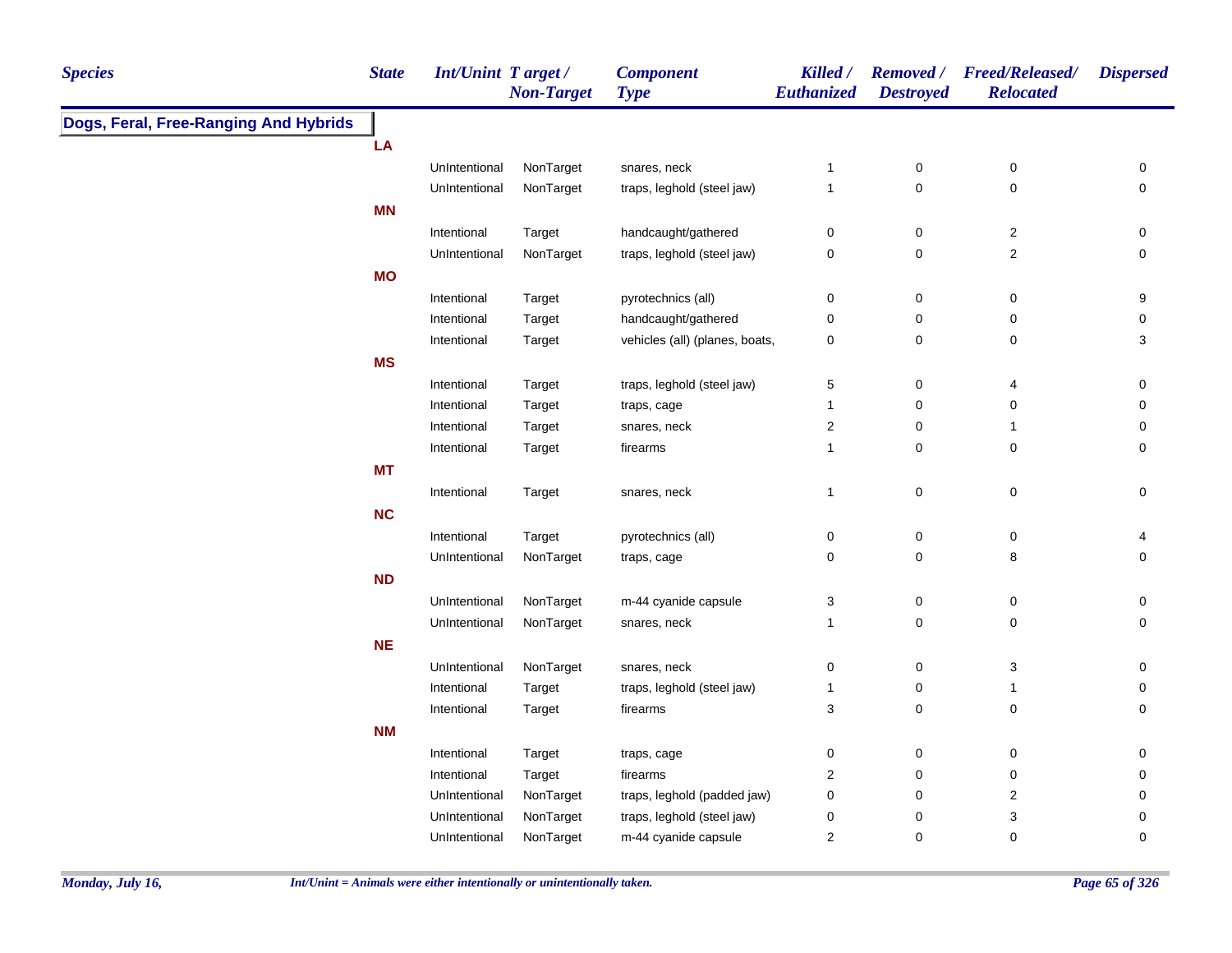| <b>Species</b>                        | <b>State</b> | <b>Int/Unint Target/</b> | <b>Non-Target</b> | <b>Component</b><br><b>Type</b> | Killed /<br><b>Euthanized</b> | <b>Destroyed</b> | Removed / Freed/Released/<br><b>Relocated</b> | <b>Dispersed</b> |
|---------------------------------------|--------------|--------------------------|-------------------|---------------------------------|-------------------------------|------------------|-----------------------------------------------|------------------|
| Dogs, Feral, Free-Ranging And Hybrids |              |                          |                   |                                 |                               |                  |                                               |                  |
|                                       | <b>NM</b>    |                          |                   |                                 |                               |                  |                                               |                  |
|                                       |              | UnIntentional            | NonTarget         | snares, neck                    | 5                             | 0                | $\overline{c}$                                | 0                |
|                                       | <b>NV</b>    |                          |                   |                                 |                               |                  |                                               |                  |
|                                       |              | Intentional              | Target            | snares, neck                    | $\mathbf{1}$                  | 0                | 0                                             | 0                |
|                                       |              | UnIntentional            | NonTarget         | traps, leghold (steel jaw)      | $\mathbf 0$                   | 0                | $\overline{2}$                                | 0                |
|                                       | OH           |                          |                   |                                 |                               |                  |                                               |                  |
|                                       |              | Intentional              | Target            | firearms                        | $\mathbf{1}$                  | $\pmb{0}$        | $\mathbf 0$                                   | 0                |
|                                       |              | Intentional              | Target            | vehicles (all) (planes, boats,  | $\mathbf 0$                   | $\mathbf 0$      | $\mathbf 0$                                   | $\mathbf{1}$     |
|                                       | OK           |                          |                   |                                 |                               |                  |                                               |                  |
|                                       |              | UnIntentional            | NonTarget         | traps, leghold (steel jaw)      | 3                             | $\pmb{0}$        | 20                                            | 0                |
|                                       |              | UnIntentional            | NonTarget         | m-44 cyanide capsule            | 33                            | $\mathbf 0$      | $\pmb{0}$                                     | 0                |
|                                       |              | Intentional              | Target            | m-44 cyanide capsule            | $\mathbf{1}$                  | $\pmb{0}$        | 0                                             | 0                |
|                                       |              | UnIntentional            | NonTarget         | snares, neck                    | 6                             | $\mathbf 0$      | 6                                             | 0                |
|                                       |              | Intentional              | Target            | vehicles (all) (planes, boats,  | $\mathbf 0$                   | $\mathbf 0$      | 0                                             | $\overline{7}$   |
|                                       |              | Intentional              | Target            | handcaught/gathered             | $\mathbf 0$                   | $\mathbf 0$      | $\overline{2}$                                | 0                |
|                                       | OR           |                          |                   |                                 |                               |                  |                                               |                  |
|                                       |              | Intentional              | Target            | handcaught/gathered             | 0                             | $\mathbf 0$      | $\pmb{0}$                                     | 0                |
|                                       |              | UnIntentional            | NonTarget         | snares, neck                    | 0                             | $\pmb{0}$        | $\mathbf{1}$                                  | 0                |
|                                       |              | Intentional              | Target            | firearms                        | $\overline{\mathbf{c}}$       | $\pmb{0}$        | 0                                             | 0                |
|                                       |              | Intentional              | Target            | traps, cage                     | $\pmb{0}$                     | $\pmb{0}$        | 0                                             | 0                |
|                                       |              | Intentional              | Target            | traps, leghold (steel jaw)      | $\mathbf{1}$                  | 0                | $\pmb{0}$                                     | 0                |
|                                       | PA           |                          |                   |                                 |                               |                  |                                               |                  |
|                                       |              | Intentional              | Target            | snares, neck                    | $\sqrt{3}$                    | $\pmb{0}$        | $\pmb{0}$                                     | 0                |
|                                       |              | Intentional              | Target            | traps, leghold (padded jaw)     | $\sqrt{2}$                    | $\mathbf 0$      | $\pmb{0}$                                     | $\mathbf 0$      |
|                                       |              | Intentional              | Target            | traps, leghold (steel jaw)      | 1                             | $\mathbf 0$      | $\pmb{0}$                                     | $\mathbf 0$      |
|                                       | <b>SC</b>    |                          |                   |                                 |                               |                  |                                               |                  |
|                                       |              | Intentional              | Target            | pyrotechnics (all)              | $\mathbf 0$                   | $\mathbf 0$      | $\boldsymbol{0}$                              | 3                |
|                                       | <b>TN</b>    |                          |                   |                                 |                               |                  |                                               |                  |
|                                       |              | Intentional              | Target            | vehicles (all) (planes, boats,  | 0                             | $\pmb{0}$        | 0                                             | 3                |
|                                       |              | UnIntentional            | NonTarget         | traps, cage                     | 0                             | 0                | $\mathbf{1}$                                  | 0                |
|                                       |              | Intentional              | Target            | traps, cage                     | 0                             | 0                | 4                                             | 0                |
|                                       | <b>TX</b>    |                          |                   |                                 |                               |                  |                                               |                  |
|                                       |              | Intentional              | Target            | traps, leghold (steel jaw)      | 12                            | 0                | 0                                             | 0                |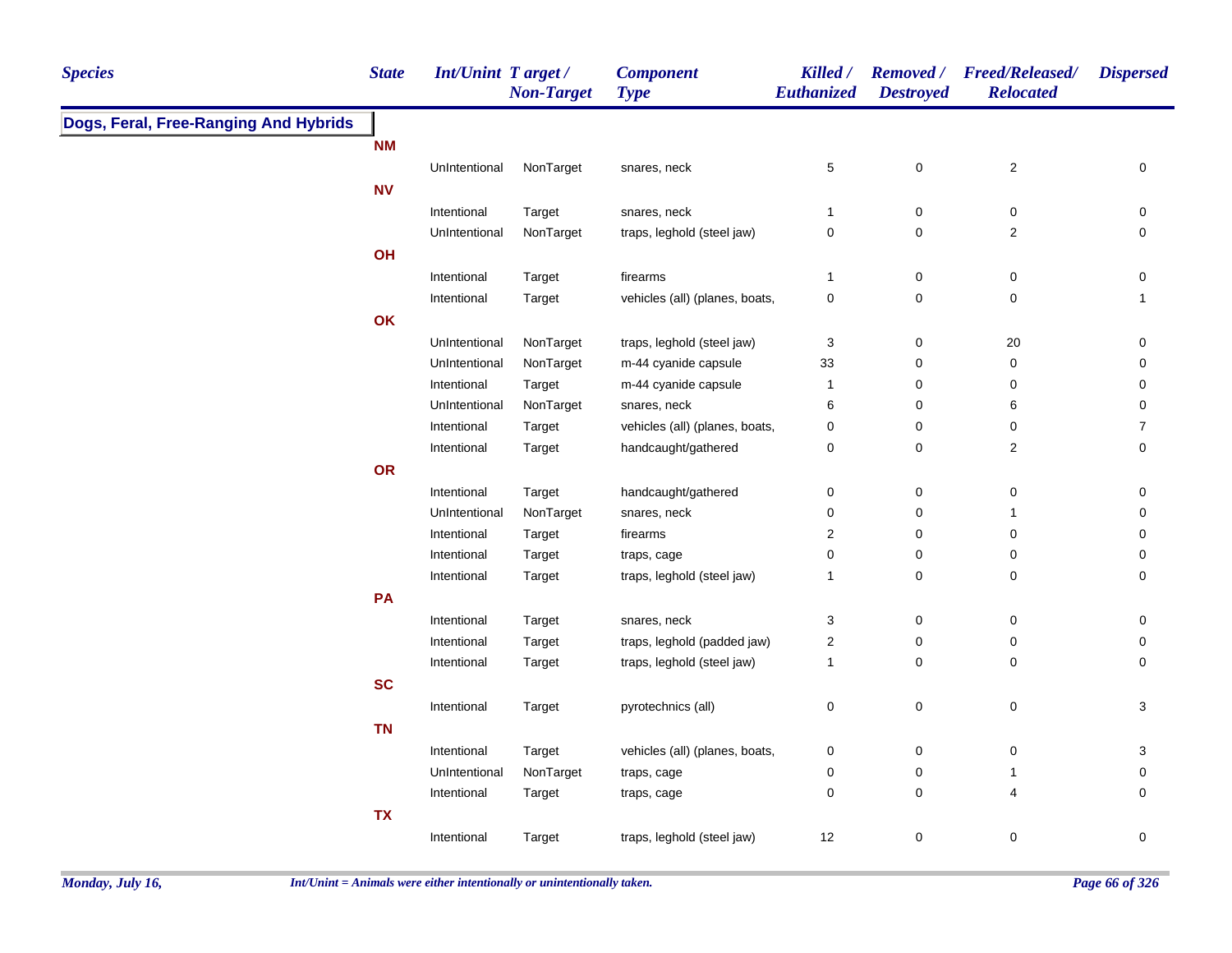| <b>Species</b>                        | <b>State</b> | Int/Unint Target/ | <b>Non-Target</b>                                                        | <b>Component</b><br><b>Type</b> | Killed /<br>Euthanized | <b>Removed</b> /<br><b>Destroyed</b> | <b>Freed/Released/</b><br><b>Relocated</b> | <b>Dispersed</b> |
|---------------------------------------|--------------|-------------------|--------------------------------------------------------------------------|---------------------------------|------------------------|--------------------------------------|--------------------------------------------|------------------|
| Dogs, Feral, Free-Ranging And Hybrids |              |                   |                                                                          |                                 |                        |                                      |                                            |                  |
|                                       | <b>TX</b>    |                   |                                                                          |                                 |                        |                                      |                                            |                  |
|                                       |              | UnIntentional     | NonTarget                                                                | snares, neck                    | 13                     | 0                                    | 11                                         | 0                |
|                                       |              | Intentional       | <b>Target</b>                                                            | calling device, electronic      | 1                      | 0                                    | 0                                          | 0                |
|                                       |              | Intentional       | <b>Target</b>                                                            | calling device, manual(hand,    | 3                      | 0                                    | 0                                          | 0                |
|                                       |              | Intentional       | Target                                                                   | car/truck                       | $\pmb{0}$              | 0                                    | 0                                          | 2                |
|                                       |              | Intentional       | <b>Target</b>                                                            | firearms                        | 10                     | 0                                    | 0                                          | 0                |
|                                       |              | Intentional       | Target                                                                   | handcaught/gathered             | 0                      | 0                                    |                                            | 0                |
|                                       |              | UnIntentional     | NonTarget                                                                | traps, leghold (steel jaw)      | 1                      | 0                                    | 0                                          | 0                |
|                                       |              | Intentional       | Target                                                                   | snares, neck                    | 117                    | 0                                    | 0                                          | 0                |
|                                       |              | UnIntentional     | Target                                                                   | snares, neck                    | 1                      | 0                                    | 0                                          | 0                |
|                                       |              | Intentional       | <b>Target</b>                                                            | m-44 cyanide capsule            | 41                     | 0                                    | 0                                          | 0                |
|                                       |              | UnIntentional     | NonTarget                                                                | m-44 cyanide capsule            | 21                     | 0                                    | 0                                          | 0                |
|                                       | UT           |                   |                                                                          |                                 |                        |                                      |                                            |                  |
|                                       |              | Intentional       | Target                                                                   | handcaught/gathered             | 0                      | 0                                    | $\pmb{0}$                                  | 0                |
|                                       |              | UnIntentional     | NonTarget                                                                | snares, neck                    | 0                      | 0                                    | 1                                          | 0                |
|                                       |              | UnIntentional     | NonTarget                                                                | m-44 cyanide capsule            | 1                      | 0                                    | $\pmb{0}$                                  | 0                |
|                                       | <b>VA</b>    |                   |                                                                          |                                 |                        |                                      |                                            |                  |
|                                       |              | UnIntentional     | NonTarget                                                                | snares, neck                    | 1                      | 0                                    | $\mathbf{1}$                               | 0                |
|                                       |              | UnIntentional     | NonTarget                                                                | m-44 cyanide capsule            | 1                      | 0                                    | 0                                          | 0                |
|                                       |              | UnIntentional     | NonTarget                                                                | traps, cage                     | 0                      | 0                                    | $\overline{2}$                             | 0                |
|                                       |              | UnIntentional     | NonTarget                                                                | traps, leghold (padded jaw)     | 0                      | 0                                    | 2                                          | 0                |
|                                       |              | UnIntentional     | NonTarget                                                                | traps, leghold (steel jaw)      | 0                      | 0                                    |                                            | 0                |
|                                       |              | Intentional       | Target                                                                   | traps, leghold (steel jaw)      | 1                      | 0                                    | 0                                          | 0                |
|                                       |              | Intentional       | <b>Target</b>                                                            | traps, leghold (padded jaw)     | 8                      | 0                                    | 7                                          | 0                |
|                                       |              | Intentional       | Target                                                                   | snares, neck                    | 1                      | 0                                    | 5                                          | 0                |
|                                       |              | Intentional       | <b>Target</b>                                                            | m-44 cyanide capsule            | 7                      | 0                                    | 0                                          | 0                |
|                                       |              | Intentional       | Target                                                                   | handcaught/gathered             | 0                      | 0                                    | 0                                          | 0                |
|                                       |              | Intentional       | Target                                                                   | firearms                        | $\overline{c}$         | 0                                    | $\pmb{0}$                                  | 0                |
|                                       | <b>WA</b>    |                   |                                                                          |                                 |                        |                                      |                                            |                  |
|                                       |              | Intentional       | Target                                                                   | vehicles (all) (planes, boats,  | 0                      | 0                                    | 0                                          | 2                |
|                                       |              | Intentional       | Target                                                                   | firearms                        | 1                      | 0                                    | 0                                          | 0                |
|                                       |              | UnIntentional     | NonTarget                                                                | traps, leghold (padded jaw)     | 0                      | 0                                    | $\boldsymbol{2}$                           | 0                |
|                                       | WI           |                   |                                                                          |                                 |                        |                                      |                                            |                  |
|                                       |              | UnIntentional     | NonTarget                                                                | traps, culvert                  | 0                      | 0                                    | 1                                          | 0                |
| Monday, July 16,                      |              |                   | $Int/Unit = Animals$ were either intentionally or unintentionally taken. |                                 |                        |                                      |                                            | Page 67 of 326   |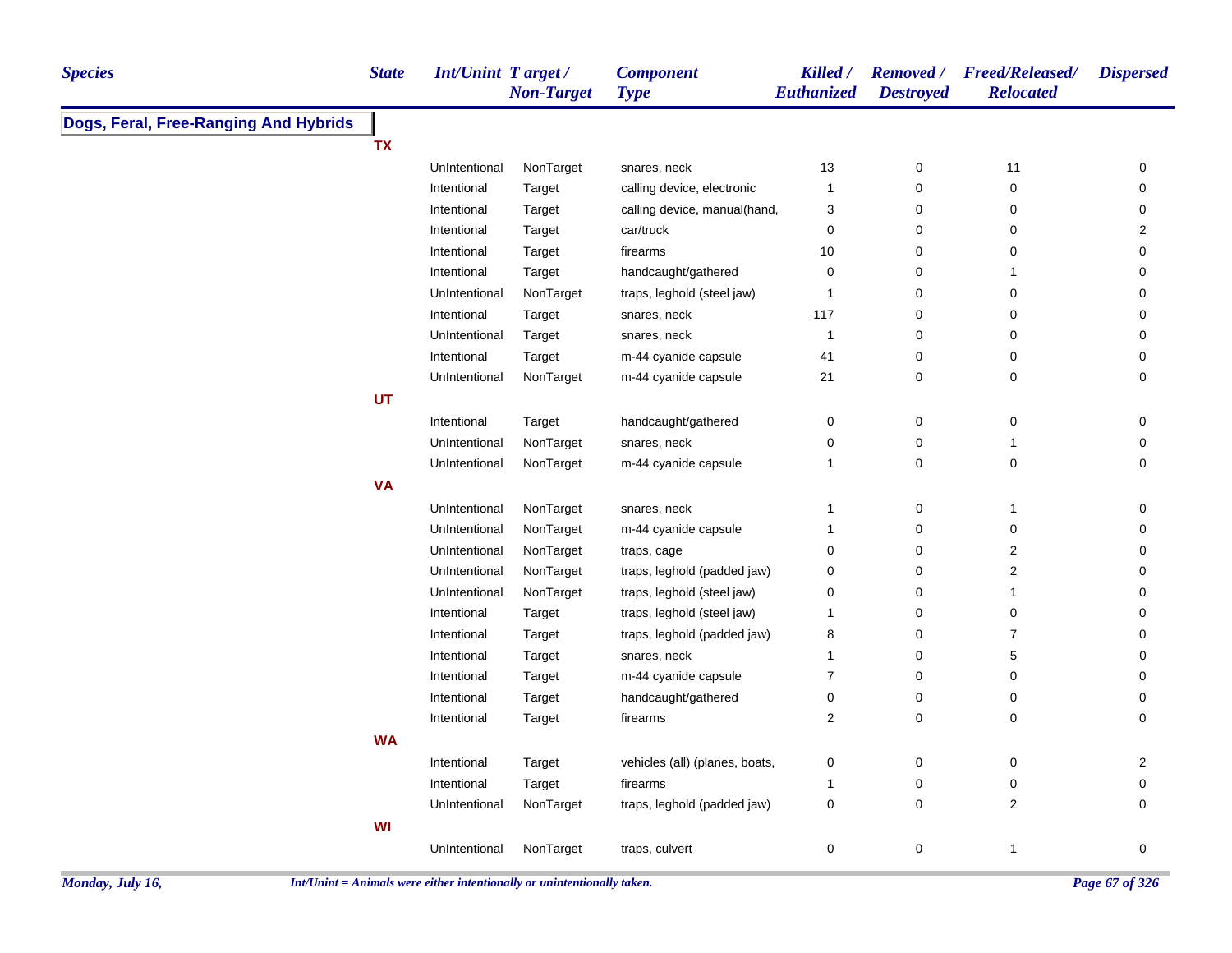| <b>Species</b>                        | <b>State</b> | <b>Int/Unint Target/</b> | <b>Non-Target</b> | <b>Component</b><br><b>Type</b> | Killed /<br>Euthanized  | <b>Removed</b> /<br><b>Destroyed</b> | <b>Freed/Released/</b><br><b>Relocated</b> | <b>Dispersed</b>    |
|---------------------------------------|--------------|--------------------------|-------------------|---------------------------------|-------------------------|--------------------------------------|--------------------------------------------|---------------------|
| Dogs, Feral, Free-Ranging And Hybrids |              |                          |                   |                                 |                         |                                      |                                            |                     |
|                                       | <b>WV</b>    |                          |                   |                                 |                         |                                      |                                            |                     |
|                                       |              | UnIntentional            | NonTarget         | traps, cage                     | 0                       | $\pmb{0}$                            | $\,$ 5 $\,$                                | 0                   |
|                                       |              | UnIntentional            | NonTarget         | traps, leghold (steel jaw)      | $\mathsf 0$             | $\mathbf 0$                          | 3                                          | 0                   |
|                                       | <b>WY</b>    |                          |                   |                                 |                         |                                      |                                            |                     |
|                                       |              | UnIntentional            | NonTarget         | m-44 cyanide capsule            | $\mathbf{1}$            | 0                                    | 0                                          | 0                   |
|                                       |              | Intentional              | Target            | firearms                        | 3                       | $\mathbf 0$                          | $\mathsf 0$                                | 0                   |
|                                       |              | UnIntentional            | NonTarget         | traps, leghold (steel jaw)      | 0                       | $\mathbf 0$                          | $\mathbf{1}$                               | $\mathbf 0$         |
|                                       |              |                          |                   | <b>Subtotals by Species</b>     | 512                     | 0                                    | 201                                        | 71                  |
| Dove, Zz-(Other)                      |              |                          |                   |                                 |                         |                                      |                                            |                     |
|                                       | co           |                          |                   |                                 |                         |                                      |                                            |                     |
|                                       |              | Intentional              | Target            | firearms                        | 101                     | $\mathbf 0$                          | $\pmb{0}$                                  | $\mathsf{O}\xspace$ |
|                                       | FL.          |                          |                   |                                 |                         |                                      |                                            |                     |
|                                       |              | Intentional              | Target            | pyrotechnics (all)              | 0                       | 0                                    | $\pmb{0}$                                  | 75                  |
|                                       | <b>GA</b>    |                          |                   |                                 |                         |                                      |                                            |                     |
|                                       |              | Intentional              | Target            | firearms                        | $\overline{\mathbf{c}}$ | $\mathbf 0$                          | $\pmb{0}$                                  | 0                   |
|                                       | OK           |                          |                   |                                 |                         |                                      |                                            |                     |
|                                       |              | UnIntentional            | NonTarget         | traps, decoy                    | 0                       | $\pmb{0}$                            | 27                                         | 0                   |
|                                       |              |                          |                   | <b>Subtotals by Species</b>     | 103                     | $\mathbf 0$                          | 27                                         | ${\bf 75}$          |
|                                       |              |                          |                   |                                 |                         |                                      |                                            |                     |
| Doves, Collared, Eurasian             |              |                          |                   |                                 |                         |                                      |                                            |                     |
|                                       | <b>CA</b>    |                          |                   |                                 |                         |                                      |                                            |                     |
|                                       |              | Intentional              | Target            | firearms                        | $\mathbf{1}$            | $\mathbf 0$                          | $\pmb{0}$                                  | $\mathsf{O}\xspace$ |
|                                       | <b>NM</b>    |                          |                   |                                 |                         |                                      |                                            |                     |
|                                       |              | Intentional              | Target            | traps, decoy                    | 19                      | $\pmb{0}$                            | $\pmb{0}$                                  | 0                   |
|                                       |              | Intentional              | Target            | firearms                        | 289                     | 0                                    | $\pmb{0}$                                  | 0                   |
|                                       | <b>TN</b>    |                          |                   |                                 |                         |                                      |                                            |                     |
|                                       |              | Intentional              | Target            | traps, cage                     | 9                       | $\pmb{0}$                            | $\pmb{0}$                                  | 0                   |
|                                       |              | Intentional              | Target            | firearms                        | $26\,$                  | 0                                    | $\pmb{0}$                                  | 40                  |
|                                       |              |                          |                   | <b>Subtotals by Species</b>     | 344                     | $\pmb{0}$                            | 0                                          | 40                  |
| Doves, Collared, Island (Philippine)  |              |                          |                   |                                 |                         |                                      |                                            |                     |
|                                       | GU           |                          |                   |                                 |                         |                                      |                                            |                     |
|                                       |              | Intentional              | Target            | vehicles (all) (planes, boats,  | 10                      | $\pmb{0}$                            | $\pmb{0}$                                  | $\mathsf{O}\xspace$ |
|                                       |              | Intentional              | Target            | pyrotechnics (all)              | 0                       | $\pmb{0}$                            | $\pmb{0}$                                  | 163                 |
|                                       |              |                          |                   | <b>Subtotals by Species</b>     | 10                      | $\mathbf 0$                          | 0                                          | 163                 |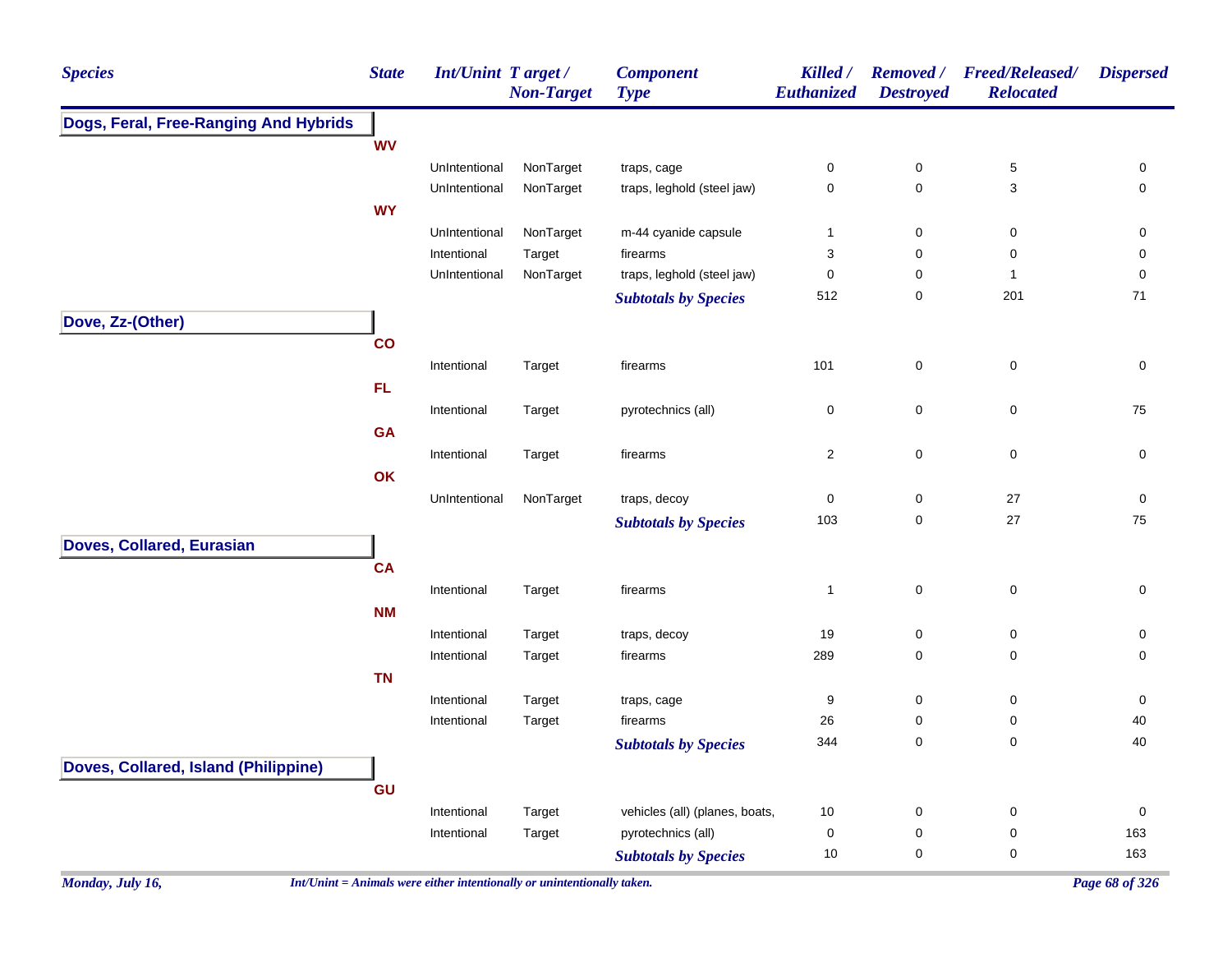| <b>Species</b>         | <b>State</b> | <b>Int/Unint Target/</b>   | <b>Non-Target</b> | <b>Component</b><br><b>Type</b> | Killed /<br>Euthanized | <b>Destroyed</b>              | Removed / Freed/Released/<br><b>Relocated</b> | <b>Dispersed</b>    |
|------------------------|--------------|----------------------------|-------------------|---------------------------------|------------------------|-------------------------------|-----------------------------------------------|---------------------|
| <b>Doves, Mourning</b> |              |                            |                   |                                 |                        |                               |                                               |                     |
|                        | <b>AZ</b>    |                            |                   |                                 |                        |                               |                                               |                     |
|                        |              | Intentional                | Target            | traps, decoy                    | 59                     | $\boldsymbol{0}$              | 8                                             | 0                   |
|                        |              | Intentional                | Target            | pyrotechnics (all)              | $\pmb{0}$              | $\pmb{0}$                     | $\pmb{0}$                                     | 23,380              |
|                        |              | Intentional                | Target            | firearms                        | 2,655                  | $\boldsymbol{0}$              | 0                                             | 20,049              |
|                        | <b>CA</b>    |                            |                   |                                 |                        |                               |                                               |                     |
|                        |              | Intentional                | Target            | vehicles (all) (planes, boats,  | $\pmb{0}$              | $\pmb{0}$                     | $\pmb{0}$                                     | 701                 |
|                        |              | Intentional                | Target            | firearms                        | 28                     | $\mathbf 0$                   | $\pmb{0}$                                     | 132                 |
|                        |              | Intentional                | Target            | pyrotechnics (all)              | $\mathbf 0$            | $\mathbf 0$                   | $\pmb{0}$                                     | 388                 |
|                        |              | Intentional                | Target            | traps, decoy                    | 52                     | $\mathbf 0$                   | 0                                             | 0                   |
|                        |              | Intentional                | Target            | pneumatics                      | 442                    | $\mathbf 0$                   | 0                                             | 712                 |
|                        | co           |                            |                   |                                 |                        |                               |                                               |                     |
|                        |              | Intentional                | Target            | pyrotechnics (all)              | $\mathbf 0$            | $\pmb{0}$                     | $\mathsf 0$                                   | 50                  |
|                        |              | Intentional                | Target            | firearms                        | 134                    | $\mathbf 0$                   | $\pmb{0}$                                     | 110                 |
|                        | <b>FL</b>    |                            |                   |                                 |                        |                               |                                               |                     |
|                        |              | Intentional                | Target            | pyrotechnics (all)              | 0                      | $\boldsymbol{0}$              | $\mathsf 0$                                   | 2,598               |
|                        |              | Intentional                | Target            | firearms                        | 678                    | 0                             | $\pmb{0}$                                     | 1,945               |
|                        |              | Intentional                | Target            | electronic harassment devic     | 0                      | 0                             | $\pmb{0}$                                     | $50\,$              |
|                        |              | Intentional                | Target            | car/truck                       | 0                      | $\mathbf 0$                   | $\mathbf 0$                                   | 795                 |
|                        | GA           |                            |                   |                                 |                        |                               |                                               |                     |
|                        |              | Intentional                | Target            | pyrotechnics (all)              | 0                      | $\boldsymbol{0}$              | 0                                             | 198                 |
|                        |              | Intentional                | Target            | vehicles (all) (planes, boats,  | $\pmb{0}$              | $\boldsymbol{0}$              | 0                                             | $\overline{2}$      |
|                        |              | Intentional                | Target            | firearms                        | 212                    | $\mathbf 0$                   | 0                                             | $\mathsf{O}\xspace$ |
|                        | HI           |                            |                   |                                 |                        |                               |                                               |                     |
|                        |              | Intentional                | Target            | firearms                        | 12                     | $\mathbf 0$                   | $\pmb{0}$                                     | 4                   |
|                        |              | Intentional                | Target            | traps, cage                     | $\mathbf{1}$           | $\mathbf 0$                   | $\pmb{0}$                                     | $\mathbf 0$         |
|                        |              | Intentional                | Target            | vehicles (all) (planes, boats,  | 0                      | $\mathbf 0$                   | $\pmb{0}$                                     | 21                  |
|                        | IA           |                            |                   |                                 |                        |                               |                                               |                     |
|                        |              | Intentional                | Target            | firearms                        | $18\,$                 | $\pmb{0}$                     | $\pmb{0}$                                     | 550                 |
|                        | IL.          |                            |                   |                                 |                        |                               |                                               |                     |
|                        |              |                            |                   |                                 |                        |                               |                                               | 861                 |
|                        |              | Intentional                | Target            | pyrotechnics (all)              | 0<br>10                | $\boldsymbol{0}$              | 0                                             |                     |
|                        |              | Intentional<br>Intentional | Target<br>Target  | pneumatics<br>firearms          | 403                    | $\boldsymbol{0}$<br>$\pmb{0}$ | 0<br>0                                        | $\pmb{0}$<br>801    |
|                        |              |                            | NonTarget         |                                 |                        | $\mathbf 0$                   | 4                                             |                     |
|                        |              | UnIntentional              |                   | nets, mist                      | 0                      |                               |                                               | $\mathsf{O}\xspace$ |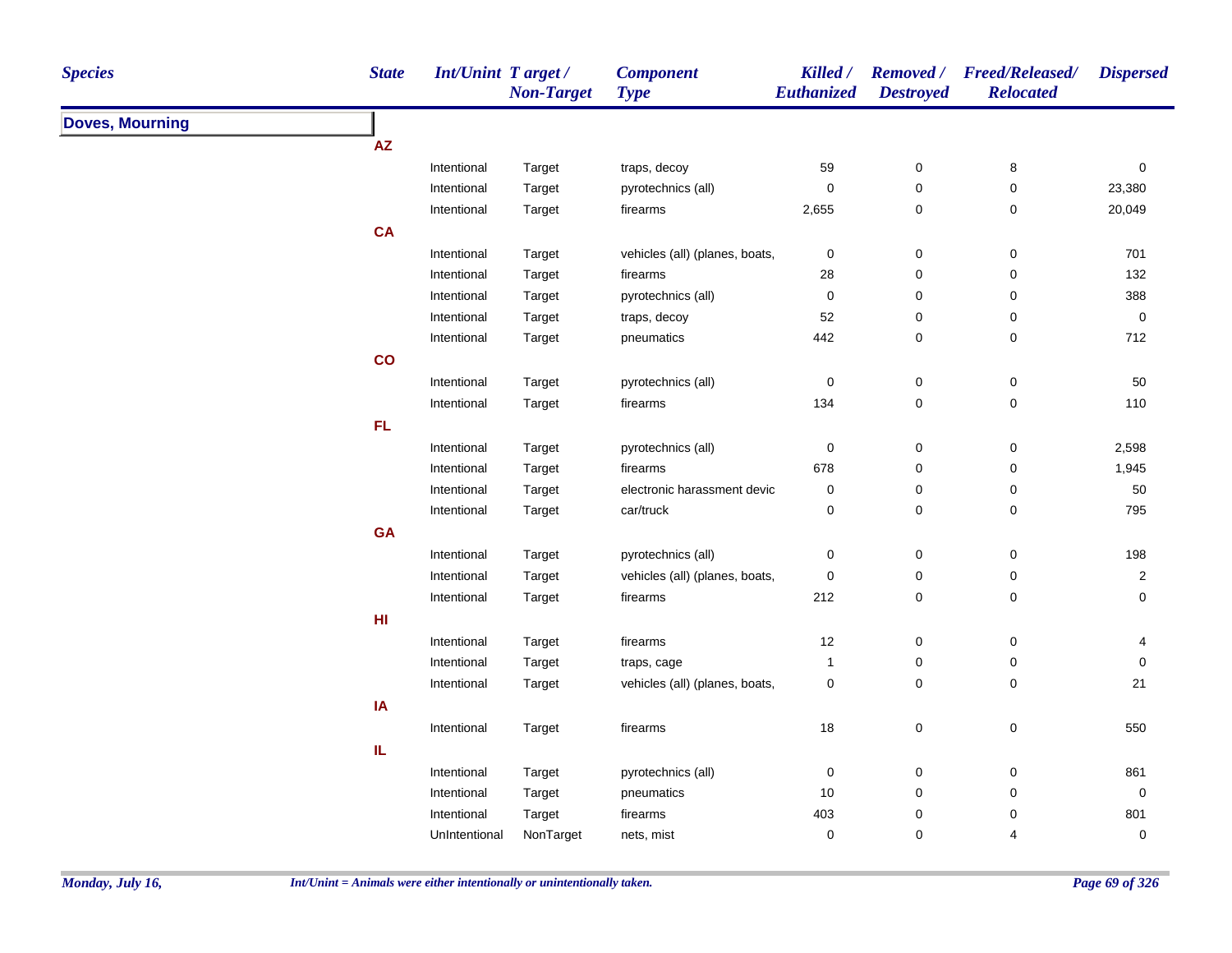| <b>Species</b>         | <b>State</b> | <b>Int/Unint Target/</b>   | <b>Non-Target</b> | <b>Component</b><br><b>Type</b> | Killed /<br><b>Euthanized</b> | <b>Destroyed</b>       | Removed / Freed/Released/<br><b>Relocated</b> | <b>Dispersed</b> |
|------------------------|--------------|----------------------------|-------------------|---------------------------------|-------------------------------|------------------------|-----------------------------------------------|------------------|
| <b>Doves, Mourning</b> |              |                            |                   |                                 |                               |                        |                                               |                  |
|                        | IN           |                            |                   |                                 |                               |                        |                                               |                  |
|                        |              | Intentional                | Target            | firearms                        | 32                            | $\mathsf 0$            | $\mathsf 0$                                   | 200              |
|                        | <b>KS</b>    |                            |                   |                                 |                               |                        |                                               |                  |
|                        |              | Intentional                | Target            | firearms                        | 14                            | $\pmb{0}$              | $\mathsf 0$                                   | 1,385            |
|                        | <b>KY</b>    |                            |                   |                                 |                               |                        |                                               |                  |
|                        |              | Intentional                | Target            | handcaught/gathered             | $\pmb{0}$                     | $\pmb{0}$              | $\mathbf{1}$                                  | $\mathbf 0$      |
|                        |              | Intentional                | Target            | pyrotechnics (all)              | 0                             | 0                      | 0                                             | 3,003            |
|                        |              | Intentional                | Target            | vehicles (all) (planes, boats,  | 0                             | $\pmb{0}$              | 0                                             | 925              |
|                        |              | Intentional                | Target            | firearms                        | 1,017                         | 0                      | 0                                             | 6,893            |
|                        |              | Intentional                | Target            | pneumatics                      | 25                            | 0                      | 0                                             | $\mathbf 0$      |
|                        | <b>MA</b>    |                            |                   |                                 |                               |                        |                                               |                  |
|                        |              | Intentional                | Target            | firearms                        | 33                            | $\pmb{0}$              | $\pmb{0}$                                     | $\pmb{0}$        |
|                        | <b>MD</b>    |                            |                   |                                 |                               |                        |                                               |                  |
|                        |              | Intentional                | Target            | firearms                        | 175                           | $\pmb{0}$              | 0                                             | 1,249            |
|                        |              | Intentional                | Target            | pyrotechnics (all)              | $\mathbf 0$                   | 0                      | $\mathbf 0$                                   | 273              |
|                        |              | Intentional                | Target            | traps, decoy                    | 23                            | $\pmb{0}$              | 0                                             | $\boldsymbol{0}$ |
|                        |              | Intentional                | Target            | vehicles (all) (planes, boats,  | $\mathbf 0$                   | $\pmb{0}$              | $\mathbf 0$                                   | 753              |
|                        | MI           |                            |                   |                                 |                               |                        |                                               |                  |
|                        |              | Intentional                | Target            | firearms                        | 17                            | $\pmb{0}$              | $\pmb{0}$                                     | $\boldsymbol{0}$ |
|                        | <b>MN</b>    |                            |                   |                                 |                               |                        |                                               |                  |
|                        |              |                            |                   |                                 |                               |                        |                                               |                  |
|                        |              | Intentional<br>Intentional | Target            | pneumatics                      | $\sqrt{2}$<br>0               | $\pmb{0}$<br>$\pmb{0}$ | 0<br>$\mathbf 0$                              | $\pmb{0}$<br>23  |
|                        |              | Intentional                | Target<br>Target  | pyrotechnics (all)<br>firearms  | $\boldsymbol{7}$              | $\pmb{0}$              | 0                                             | 25               |
|                        |              | Intentional                | Target            | vehicles (all) (planes, boats,  | $\mathbf 0$                   | $\mathbf 0$            | $\mathbf 0$                                   | 12               |
|                        | <b>MO</b>    |                            |                   |                                 |                               |                        |                                               |                  |
|                        |              |                            |                   |                                 |                               |                        |                                               |                  |
|                        |              | Intentional                | Target            | pyrotechnics (all)              | $\mathbf 0$                   | $\pmb{0}$              | $\mathbf 0$                                   | 33,378           |
|                        |              | Intentional                | Target            | pneumatics                      | 189                           | $\pmb{0}$              | $\pmb{0}$                                     | 1,091            |
|                        |              | Intentional                | Target            | paint balls                     | $\mathbf 0$                   | 0                      | 0                                             | 5                |
|                        |              | Intentional                | Target            | no component specified          | 0                             | 0                      | 0                                             | 1,051            |
|                        |              | Intentional                | Target            | firearms                        | 341                           | 0                      | 0                                             | 8,857            |
|                        |              | Intentional                | Target            | traps, decoy                    | $\mathbf 0$                   | 0                      | 535                                           | $\mathbf 0$      |
|                        |              | Intentional                | Target            | vehicles (all) (planes, boats,  | 0                             | $\mathbf 0$            | $\mathbf 0$                                   | 6,465            |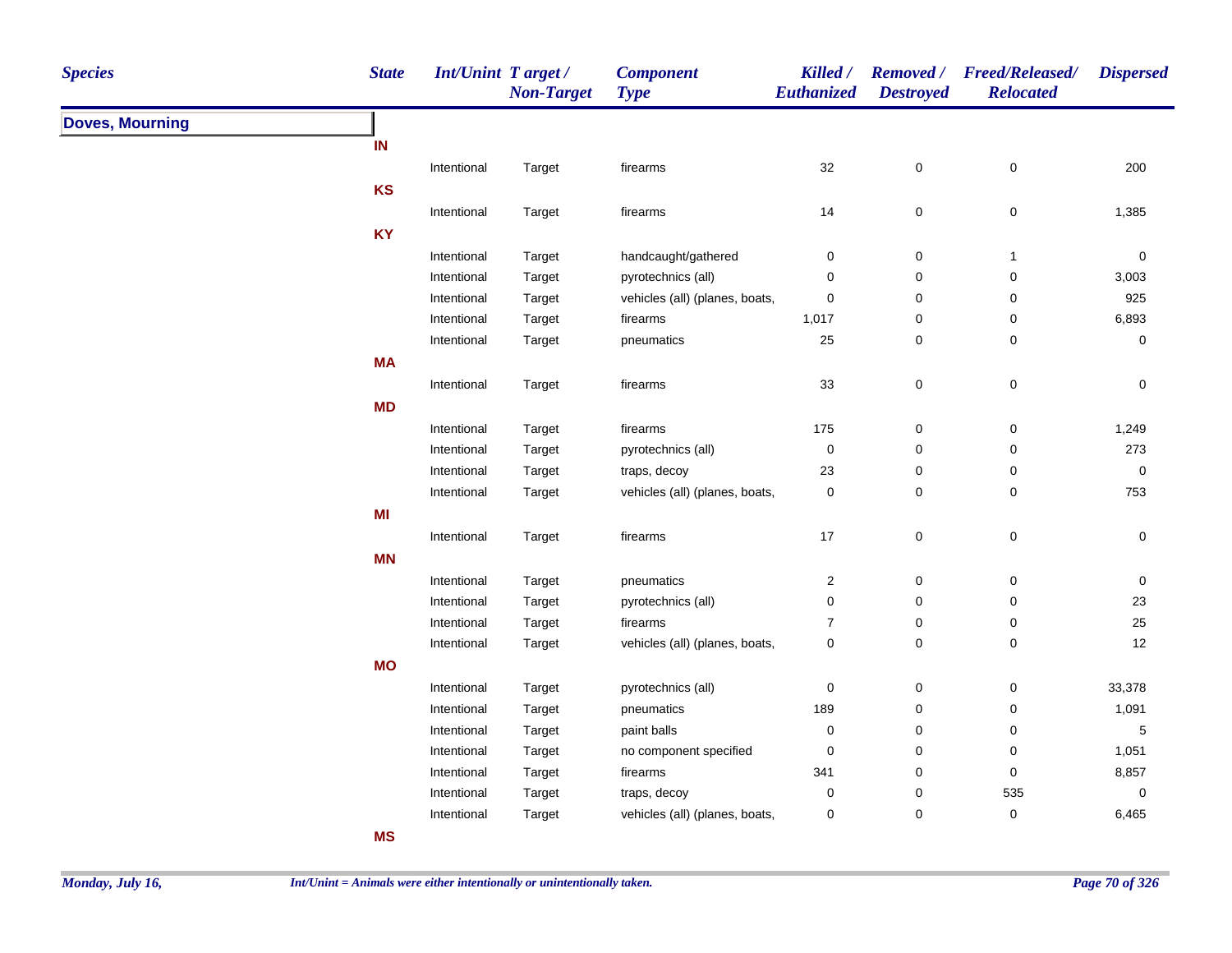| <b>Species</b>         | <b>State</b><br><b>Int/Unint Target/</b> | <b>Non-Target</b> | <b>Component</b><br><b>Type</b> | Killed /<br><b>Euthanized</b> | <b>Destroyed</b>    | Removed / Freed/Released/<br><b>Relocated</b> | <b>Dispersed</b>    |
|------------------------|------------------------------------------|-------------------|---------------------------------|-------------------------------|---------------------|-----------------------------------------------|---------------------|
| <b>Doves, Mourning</b> |                                          |                   |                                 |                               |                     |                                               |                     |
|                        | <b>MS</b>                                |                   |                                 |                               |                     |                                               |                     |
|                        | Intentional                              | Target            | vehicles (all) (planes, boats,  | 0                             | $\pmb{0}$           | $\pmb{0}$                                     | 27                  |
|                        | Intentional                              | Target            | firearms                        | $\pmb{0}$                     | $\mathsf{O}\xspace$ | $\pmb{0}$                                     | 6                   |
|                        | <b>NC</b>                                |                   |                                 |                               |                     |                                               |                     |
|                        | Intentional                              | Target            | pyrotechnics (all)              | $\pmb{0}$                     | $\pmb{0}$           | $\pmb{0}$                                     | 250                 |
|                        | Intentional                              | Target            | firearms                        | 45                            | $\pmb{0}$           | $\pmb{0}$                                     | 100                 |
|                        | Intentional                              | Target            | vehicles (all) (planes, boats,  | $\pmb{0}$                     | $\pmb{0}$           | 0                                             | 400                 |
|                        | <b>NE</b>                                |                   |                                 |                               |                     |                                               |                     |
|                        | Intentional                              | Target            | vehicles (all) (planes, boats,  | 0                             | $\mathsf{O}\xspace$ | $\pmb{0}$                                     | 240                 |
|                        | Intentional                              | Target            | car/truck                       | 0                             | $\pmb{0}$           | $\pmb{0}$                                     | 0                   |
|                        | Intentional                              | Target            | firearms                        | 337                           | $\pmb{0}$           | 0                                             | 385                 |
|                        | <b>NH</b>                                |                   |                                 |                               |                     |                                               |                     |
|                        | Intentional                              | Target            | car/truck                       | $\mathbf 0$                   | $\pmb{0}$           | $\pmb{0}$                                     | $\pmb{0}$           |
|                        | Intentional                              | Target            | no component specified          | $\pmb{0}$                     | 0                   | 0                                             | 0                   |
|                        | OH                                       |                   |                                 |                               |                     |                                               |                     |
|                        | Intentional                              | Target            | vehicles (all) (planes, boats,  | 0                             | 0                   | $\pmb{0}$                                     | 12                  |
|                        | Intentional                              | Target            | traps, decoy                    | 0                             | $\mathbf 0$         | 265                                           | $\mathsf{O}\xspace$ |
|                        | Intentional                              | Target            | pyrotechnics (all)              | 0                             | 0                   | $\pmb{0}$                                     | 941                 |
|                        | Intentional                              | Target            | firearms                        | 15                            | $\mathsf{O}\xspace$ | 0                                             | 0                   |
|                        | OK                                       |                   |                                 |                               |                     |                                               |                     |
|                        | Intentional                              | Target            | pyrotechnics (all)              | 0                             | $\pmb{0}$           | $\pmb{0}$                                     | 300                 |
|                        | Intentional                              | Target            | vehicles (all) (planes, boats,  | 0                             | $\pmb{0}$           | $\pmb{0}$                                     | 1,090               |
|                        | Intentional                              | Target            | exploders, gas (all)            | 0                             | $\pmb{0}$           | $\pmb{0}$                                     | 1,468               |
|                        | UnIntentional                            | NonTarget         | traps, decoy                    | 0                             | $\pmb{0}$           | $\bf 71$                                      | 0                   |
|                        | Intentional                              | Target            | traps, z-(other)                | 17                            | $\pmb{0}$           | $\pmb{0}$                                     | 0                   |
|                        | Intentional                              | Target            | firearms                        | 1,541                         | $\pmb{0}$           | $\pmb{0}$                                     | 123                 |
|                        | PA                                       |                   |                                 |                               |                     |                                               |                     |
|                        | Intentional                              | Target            | firearms                        | 17                            | $\mathbf 0$         | $\pmb{0}$                                     | 329                 |
|                        | Intentional                              | Target            | pyrotechnics (all)              | 0                             | $\mathbf 0$         | $\pmb{0}$                                     | 1,057               |
|                        | Intentional                              | Target            | vehicles (all) (planes, boats,  | 0                             | 0                   | 0                                             | 368                 |
|                        | R <sub>l</sub>                           |                   |                                 |                               |                     |                                               |                     |
|                        | Intentional                              | Target            | firearms                        | 9                             | 0                   | $\pmb{0}$                                     | $\pmb{0}$           |
|                        | <b>SC</b>                                |                   |                                 |                               |                     |                                               |                     |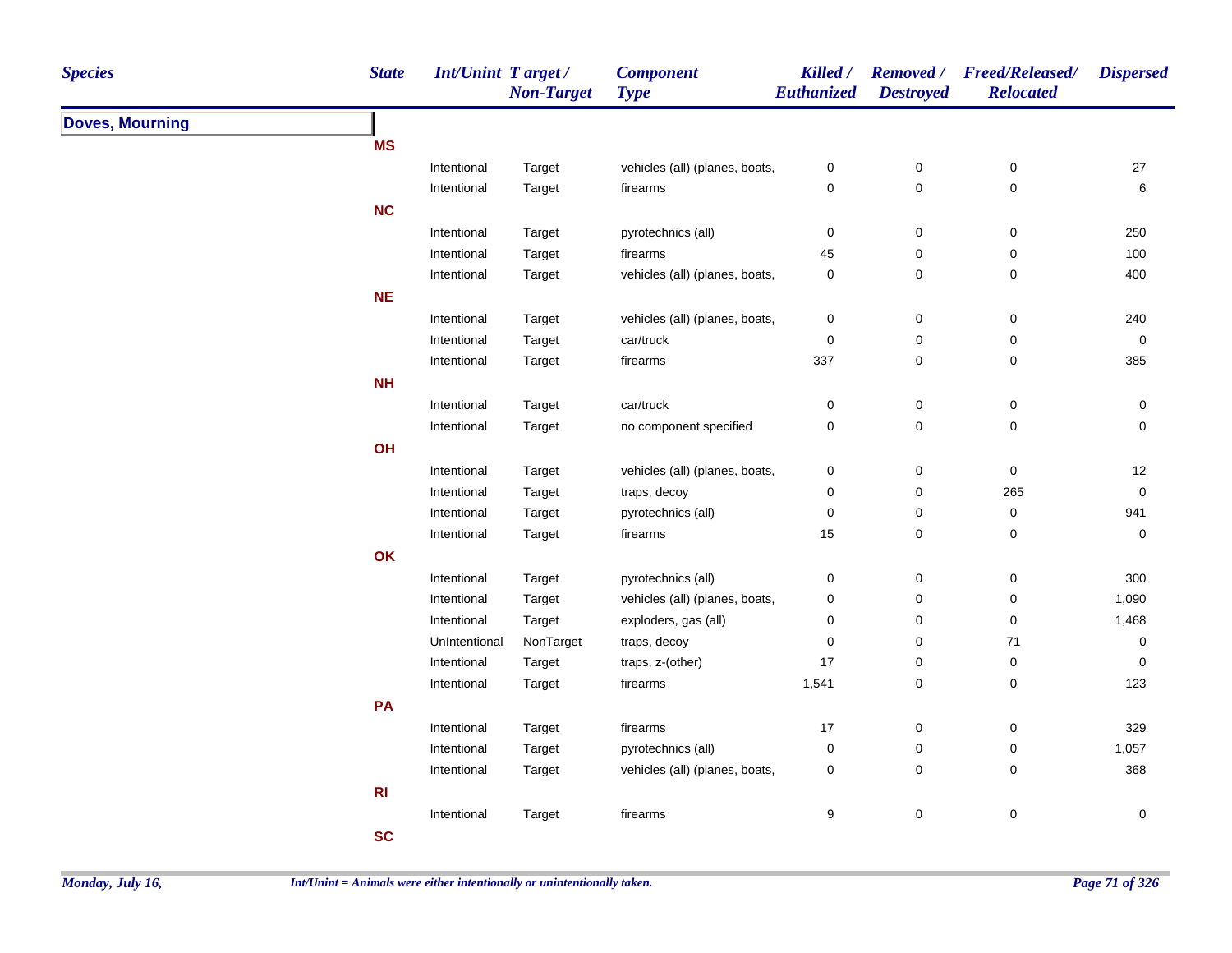| <b>Species</b>         | <b>State</b> | Int/Unint Target/ | <b>Non-Target</b> | <b>Component</b><br><b>Type</b> | Killed /<br>Euthanized | <b>Destroyed</b> | Removed / Freed/Released/<br><b>Relocated</b> | <b>Dispersed</b> |
|------------------------|--------------|-------------------|-------------------|---------------------------------|------------------------|------------------|-----------------------------------------------|------------------|
| <b>Doves, Mourning</b> |              |                   |                   |                                 |                        |                  |                                               |                  |
|                        | <b>SC</b>    |                   |                   |                                 |                        |                  |                                               |                  |
|                        |              | Intentional       | Target            | pyrotechnics (all)              | $\pmb{0}$              | $\pmb{0}$        | $\pmb{0}$                                     | $90\,$           |
|                        |              | Intentional       | Target            | firearms                        | 10                     | 0                | $\pmb{0}$                                     | 0                |
|                        | <b>TN</b>    |                   |                   |                                 |                        |                  |                                               |                  |
|                        |              | Intentional       | Target            | nets, z-(other)                 | 28                     | 0                | $\mathbf 0$                                   | 0                |
|                        |              | Intentional       | Target            | firearms                        | 694                    | 0                | 50                                            | 765              |
|                        |              | Intentional       | Target            | pyrotechnics (all)              | 0                      | 0                | $\mathbf 0$                                   | 560              |
|                        |              | Intentional       | Target            | electronic harassment devic     | 0                      | 0                | 0                                             | 800              |
|                        | <b>TX</b>    |                   |                   |                                 |                        |                  |                                               |                  |
|                        |              | UnIntentional     | NonTarget         | drc-1339 conc. (356): 56228     | 163                    | 0                | $\pmb{0}$                                     | 0                |
|                        |              | Intentional       | Target            | pyrotechnics (all)              | $\pmb{0}$              | 0                | $\pmb{0}$                                     | 20               |
|                        |              | Intentional       | Target            | firearms                        | 157                    | 0                | $\pmb{0}$                                     | 37               |
|                        | <b>VA</b>    |                   |                   |                                 |                        |                  |                                               |                  |
|                        |              | Intentional       | Target            | traps, decoy                    | 93                     | 0                | $\boldsymbol{0}$                              | 0                |
|                        |              | Intentional       | Target            | pyrotechnics (all)              | $\pmb{0}$              | 0                | $\mathbf 0$                                   | 21,073           |
|                        |              | Intentional       | Target            | firearms                        | 710                    | 0                | $\mathbf 0$                                   | 1,229            |
|                        |              | Intentional       | Target            | vehicles (all) (planes, boats,  | $\pmb{0}$              | 0                | $\pmb{0}$                                     | 208              |
|                        |              | UnIntentional     | NonTarget         | traps, decoy                    | 3                      | 0                | $\overline{7}$                                | 0                |
|                        |              | Intentional       | Target            | electronic harassment devic     | 0                      | 0                | $\pmb{0}$                                     | 25               |
|                        | WI           |                   |                   |                                 |                        |                  |                                               |                  |
|                        |              | Intentional       | Target            | pyrotechnics (all)              | $\pmb{0}$              | 0                | $\mathbf 0$                                   | 1,498            |
|                        |              | Intentional       | Target            | vehicles (all) (planes, boats,  | $\pmb{0}$              | 0                | $\mathbf 0$                                   | 33               |
|                        |              | Intentional       | Target            | firearms                        | 172                    | 0                | 0                                             | 795              |
|                        |              | Intentional       | Target            | traps, z-(other)                | $\sqrt{2}$             | $\mathsf 0$      | $\mathbf 0$                                   | 0                |
|                        |              |                   |                   | <b>Subtotals by Species</b>     | 10,592                 | 0                | 941                                           | 153,164          |
| <b>Doves, Spotted</b>  |              |                   |                   |                                 |                        |                  |                                               |                  |
|                        | HI           |                   |                   |                                 |                        |                  |                                               |                  |
|                        |              | Intentional       | Target            | firearms                        | 4,413                  | 0                | $\boldsymbol{0}$                              | 6,737            |
|                        |              | Intentional       | Target            | vehicles (all) (planes, boats,  | $\pmb{0}$              | 0                | $\pmb{0}$                                     | 29,512           |
|                        |              | Intentional       | Target            | pyrotechnics (all)              | $\pmb{0}$              | 0                | $\pmb{0}$                                     | 2,850            |
|                        |              | Intentional       | Target            | pneumatics                      | 77                     | 0                | $\pmb{0}$                                     | 182              |
|                        |              | Intentional       | Target            | physical actions (hand/voice)   | $\mathbf 0$            | 0                | 0                                             | 83               |
|                        |              | UnIntentional     | Target            | firearms                        | 8                      | 0                | $\mathbf 0$                                   | 0                |
|                        |              | Intentional       | Target            | handcaught/gathered             | $\mathbf{1}$           | $\mathbf{1}$     | $\mathbf 0$                                   | 0                |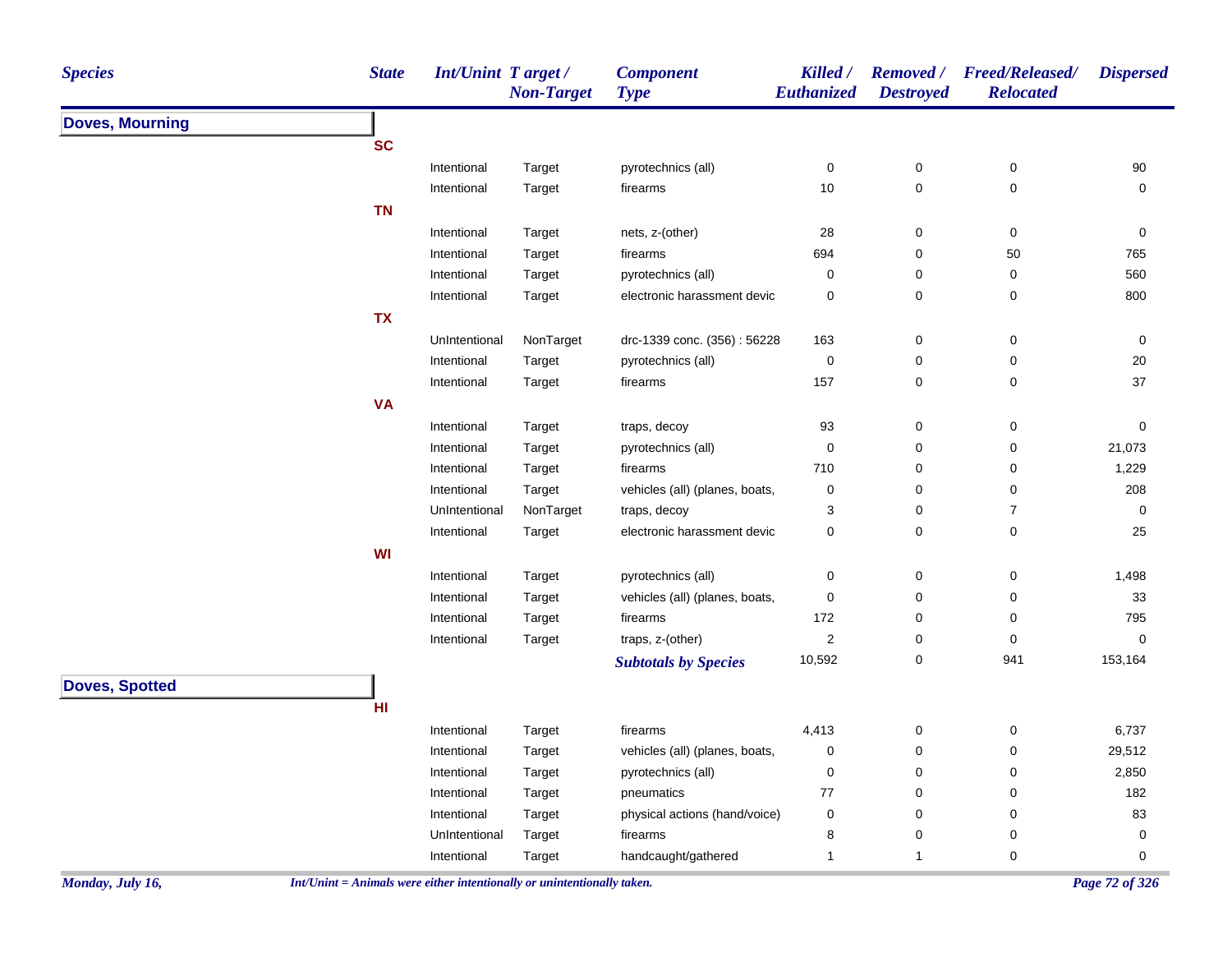| <b>Species</b>                 | <b>State</b>  | Int/Unint Target/          | <b>Non-Target</b> | <b>Component</b><br><b>Type</b> | Killed /<br>Euthanized | <b>Removed</b> /<br><b>Destroyed</b> | <b>Freed/Released/</b><br><b>Relocated</b> | <b>Dispersed</b> |
|--------------------------------|---------------|----------------------------|-------------------|---------------------------------|------------------------|--------------------------------------|--------------------------------------------|------------------|
| <b>Doves, Spotted</b>          |               |                            |                   |                                 |                        |                                      |                                            |                  |
|                                | HI            |                            |                   |                                 |                        |                                      |                                            |                  |
|                                |               | UnIntentional              | NonTarget         | traps, cage                     | $\mathbf 0$            | 0                                    | $\,$ 5 $\,$                                | 0                |
|                                |               | Intentional                | Target            | traps, cage                     | 436                    | 0                                    | 4                                          | 13               |
|                                |               | Intentional                | Target            | traps, decoy                    | 1,004                  | 0                                    | 25                                         | $\mathbf 0$      |
|                                |               |                            |                   | <b>Subtotals by Species</b>     | 5,939                  | $\mathbf{1}$                         | 34                                         | 39,377           |
| Doves, White-Winged            |               |                            |                   |                                 |                        |                                      |                                            |                  |
|                                | <b>CA</b>     |                            |                   |                                 |                        |                                      |                                            |                  |
|                                |               | Intentional                | Target            | traps, decoy                    | $\mathbf{1}$           | $\pmb{0}$                            | $\pmb{0}$                                  | $\pmb{0}$        |
|                                | <b>TX</b>     |                            |                   |                                 |                        |                                      |                                            |                  |
|                                |               | Intentional                | Target            | exploders, gas (all)            | $\mathbf 0$            | 0                                    | 0                                          | 100              |
|                                |               | Intentional                | Target            | firearms                        | 21                     | 0                                    | 0                                          | 30               |
|                                |               | Intentional                | Target            | pyrotechnics (all)              | $\mathbf 0$            | 0                                    | 0                                          | 7,208            |
|                                |               |                            |                   | <b>Subtotals by Species</b>     | 22                     | 0                                    | 0                                          | 7,338            |
| Doves, Zebra                   |               |                            |                   |                                 |                        |                                      |                                            |                  |
|                                | HI            |                            |                   |                                 |                        |                                      |                                            |                  |
|                                |               |                            |                   |                                 |                        |                                      |                                            |                  |
|                                |               | Intentional                | Target            | traps, decoy                    | 124                    | $\pmb{0}$                            | 8                                          | $\pmb{0}$        |
|                                |               | Intentional                | Target            | traps, cage                     | 625                    | 0                                    | 9                                          | $\overline{2}$   |
|                                |               | Intentional                | Target            | pyrotechnics (all)              | $\mathbf 0$            | 0                                    | 0                                          | 4,204            |
|                                |               | Intentional                | Target            | physical actions (hand/voice)   | $\pmb{0}$<br>207       | 0                                    | $\pmb{0}$                                  | 89<br>357        |
|                                |               | Intentional                | Target            | pneumatics                      | 13,110                 | 0                                    | 0                                          | 14,066           |
|                                |               | Intentional<br>Intentional | Target            | firearms                        | $\pmb{0}$              | 0<br>0                               | 0<br>0                                     | 33,402           |
|                                |               |                            | Target            | vehicles (all) (planes, boats,  | 14,066                 | 0                                    | 17                                         | 52,120           |
|                                |               |                            |                   | <b>Subtotals by Species</b>     |                        |                                      |                                            |                  |
| <b>Dowitchers, Long-Billed</b> |               |                            |                   |                                 |                        |                                      |                                            |                  |
|                                | <b>AK</b>     |                            |                   |                                 |                        |                                      |                                            |                  |
|                                |               | Intentional                | Target            | firearms                        | $\mathbf{1}$           | $\pmb{0}$                            | 0                                          | 0                |
|                                |               | Intentional                | Target            | handcaught/gathered             | 4                      | 0                                    | 0                                          | 0                |
|                                |               | Intentional                | Target            | vehicles (all) (planes, boats,  | $\mathbf 0$            | 0                                    | 0                                          | -1               |
|                                | $\mathsf{co}$ |                            |                   |                                 |                        |                                      |                                            |                  |
|                                |               | Intentional                | Target            | firearms                        | $\sqrt{3}$             | $\pmb{0}$                            | $\pmb{0}$                                  | 0                |
|                                | <b>KS</b>     |                            |                   |                                 |                        |                                      |                                            |                  |
|                                |               | Intentional                | Target            | firearms                        | 15                     | 0                                    | $\pmb{0}$                                  | 0                |
|                                |               | Intentional                | Target            | nets, mist                      | $\mathbf 0$            | 0                                    | 1                                          | 0                |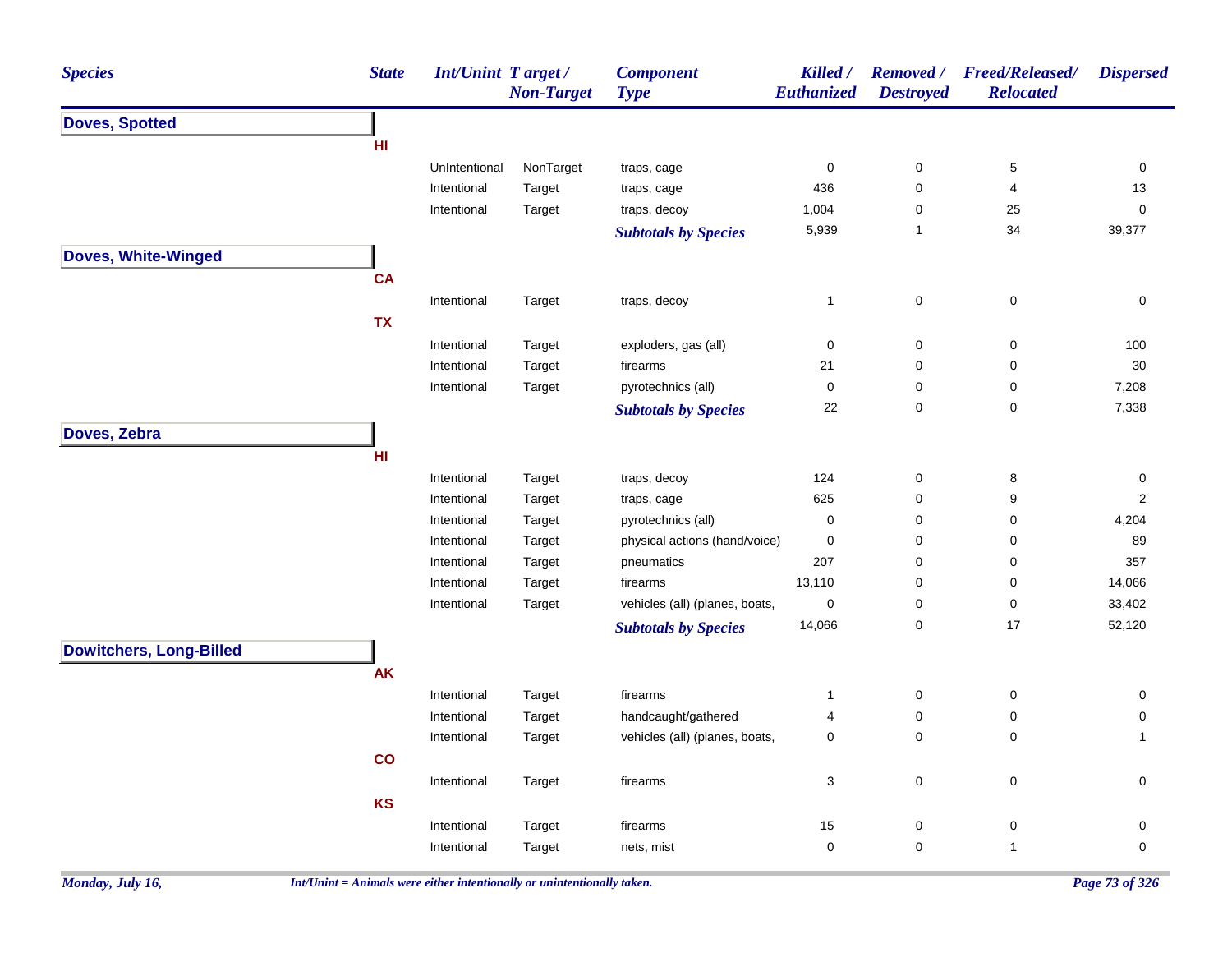| <b>Species</b>                  | <b>State</b> | Int/Unint Target /         | <b>Non-Target</b> | <b>Component</b><br><b>Type</b>            | Killed /<br>Euthanized    | <b>Destroyed</b>       | Removed / Freed/Released/<br><b>Relocated</b> | <b>Dispersed</b>    |
|---------------------------------|--------------|----------------------------|-------------------|--------------------------------------------|---------------------------|------------------------|-----------------------------------------------|---------------------|
| <b>Dowitchers, Long-Billed</b>  |              |                            |                   |                                            |                           |                        |                                               |                     |
|                                 | LA           |                            |                   |                                            |                           |                        |                                               |                     |
|                                 |              | Intentional                | Target            | nets, mist                                 | $\pmb{0}$                 | $\mathbf 0$            | $\mathbf{1}$                                  | $\mathsf{O}\xspace$ |
|                                 | <b>ND</b>    |                            | Target            |                                            | 32                        | $\mathbf 0$            | $\pmb{0}$                                     | $\pmb{0}$           |
|                                 | OH           | Intentional                |                   | firearms                                   |                           |                        |                                               |                     |
|                                 |              | UnIntentional              | NonTarget         | nets, mist                                 | $\pmb{0}$                 | $\mathbf 0$            | 11                                            | $\mathsf{O}\xspace$ |
|                                 | <b>SD</b>    |                            |                   |                                            |                           |                        |                                               |                     |
|                                 |              | Intentional                | Target            | firearms                                   | $16$                      | $\pmb{0}$              | $\pmb{0}$                                     | 0                   |
|                                 | <b>TX</b>    |                            |                   |                                            |                           |                        |                                               |                     |
|                                 |              | Intentional                | Target            | nets, mist                                 | $\pmb{0}$                 | $\pmb{0}$              | $\mathbf{1}$                                  | $\pmb{0}$           |
|                                 |              |                            |                   | <b>Subtotals by Species</b>                | 71                        | $\pmb{0}$              | 14                                            | $\mathbf{1}$        |
| <b>Dowitchers, Short-Billed</b> | AK           |                            |                   |                                            |                           |                        |                                               |                     |
|                                 |              | Intentional                | Target            | firearms                                   | 0                         | $\mathsf{O}\xspace$    | $\pmb{0}$                                     | $\overline{2}$      |
|                                 | <b>MN</b>    |                            |                   |                                            |                           |                        |                                               |                     |
|                                 |              | UnIntentional              | NonTarget         | no component specified                     | $\pmb{0}$                 | $\pmb{0}$              | $\overline{1}$                                | 0                   |
|                                 | OH           |                            |                   |                                            |                           |                        |                                               |                     |
|                                 |              | UnIntentional              | NonTarget         | nets, mist                                 | $\pmb{0}$                 | $\mathbf 0$            | 141                                           | $\pmb{0}$           |
|                                 | <b>WY</b>    |                            |                   |                                            |                           |                        |                                               |                     |
|                                 |              | Intentional                | Target            | firearms                                   | $\mathbf{1}$              | $\pmb{0}$              | $\mathsf 0$<br>142                            | $\mathsf{O}\xspace$ |
|                                 |              |                            |                   | <b>Subtotals by Species</b>                | $\mathbf{1}$              | $\mathsf 0$            |                                               | $\overline{2}$      |
| <b>Ducks, American Black</b>    | <b>MA</b>    |                            |                   |                                            |                           |                        |                                               |                     |
|                                 |              | Intentional                | Target            | firearms                                   | $\overline{c}$            | $\pmb{0}$              | $\pmb{0}$                                     | 50                  |
|                                 |              | Intentional                | Target            | vehicles (all) (planes, boats,             | $\pmb{0}$                 | 0                      | $\mathbf 0$                                   | $\overline{2}$      |
|                                 | <b>MD</b>    |                            |                   |                                            |                           |                        |                                               |                     |
|                                 |              | UnIntentional              | NonTarget         | traps, leghold (steel jaw)                 | $\mathbf{1}$              | $\pmb{0}$              | $\overline{1}$                                | $\pmb{0}$           |
|                                 |              | UnIntentional              | NonTarget         | traps, quick-kill (conibear)               | $\ensuremath{\mathsf{3}}$ | $\mathsf 0$            | $\pmb{0}$                                     | 0                   |
|                                 | NH           |                            |                   |                                            |                           |                        |                                               |                     |
|                                 |              | Intentional<br>Intentional | Target<br>Target  | nets, cannon/rocket<br>handcaught/gathered | $\pmb{0}$<br>$\pmb{0}$    | $\pmb{0}$<br>$\pmb{0}$ | $\pmb{0}$<br>$\pmb{0}$                        | $\pmb{0}$<br>0      |
|                                 | PA           |                            |                   |                                            |                           |                        |                                               |                     |
|                                 |              | Intentional                | Target            | firearms                                   | $\mathbf{1}$              | $\mathsf 0$            | $\mathsf 0$                                   | $\pmb{0}$           |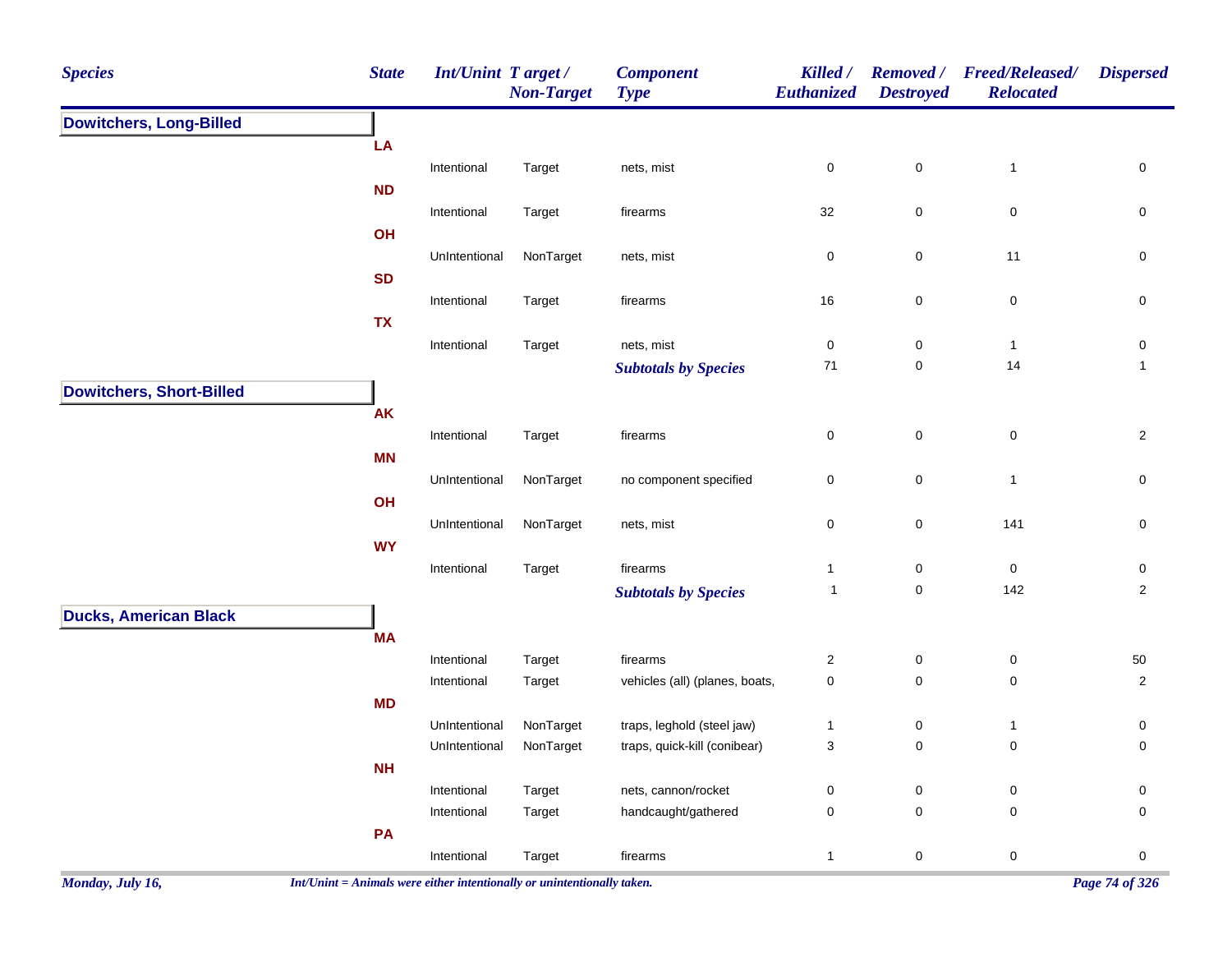| <b>Ducks, American Black</b><br>PA<br>$\pmb{0}$<br>Intentional<br>pyrotechnics (all)<br>0<br>Target | $\mathbf 0$<br>0<br>$\pmb{0}$ | 4<br>102       |
|-----------------------------------------------------------------------------------------------------|-------------------------------|----------------|
|                                                                                                     |                               |                |
|                                                                                                     |                               |                |
|                                                                                                     |                               |                |
| R1                                                                                                  |                               |                |
| Intentional<br>vehicles (all) (planes, boats,<br>$\mathbf 0$<br>Target<br>0                         |                               |                |
| Intentional<br>pyrotechnics (all)<br>0<br>$\mathsf 0$<br>Target                                     |                               | 89             |
| Intentional<br>firearms<br>$\mathbf 0$<br>Target<br>1                                               | 0                             | 58             |
| 8<br>$\mathbf 0$<br><b>Subtotals by Species</b>                                                     | $\overline{1}$                | 305            |
| <b>Ducks, Bufflehead</b>                                                                            |                               |                |
| AK                                                                                                  |                               |                |
| Intentional<br>firearms<br>0<br>Target<br>1                                                         | 0                             | 12             |
| Intentional<br>pyrotechnics (all)<br>0<br>$\mathbf 0$<br>Target                                     | $\mathbf 0$                   | $47\,$         |
| vehicles (all) (planes, boats,<br>$\mathsf{O}\xspace$<br>Intentional<br>Target<br>0                 | $\pmb{0}$                     | 8              |
| <b>CA</b>                                                                                           |                               |                |
| Intentional<br>firearms<br>2<br>0<br>Target                                                         | $\pmb{0}$                     | 106            |
| $\pmb{0}$<br>Intentional<br>Target<br>pyrotechnics (all)<br>0                                       | $\pmb{0}$                     | 207            |
| vehicles (all) (planes, boats,<br>Intentional<br>Target<br>0<br>0                                   | $\mathbf 0$                   | 415            |
| MI                                                                                                  |                               |                |
| $\mathsf{O}\xspace$<br>Intentional<br>firearms<br>3<br>Target                                       | 0                             | 0              |
| 0<br>$\mathbf 0$<br>Intentional<br>pyrotechnics (all)<br>Target                                     | $\mathbf 0$                   | 60             |
| <b>NE</b>                                                                                           |                               |                |
| Intentional<br>car/truck<br>$\pmb{0}$<br>Target<br>0                                                | $\pmb{0}$                     | 0              |
| $\mathsf{O}\xspace$<br>Intentional<br>pyrotechnics (all)<br>0<br>Target                             | 0                             | 50             |
| <b>WA</b>                                                                                           |                               |                |
| Intentional<br>Target<br>lights (all)<br>0<br>$\mathbf 0$                                           | 0                             | 20             |
| vehicles (all) (planes, boats,<br>Intentional<br>Target<br>0<br>$\mathbf 0$                         | 0                             | $20\,$         |
| Intentional<br>Target<br>pneumatics<br>0<br>1                                                       | 0                             | 37             |
| pyrotechnics (all)<br>$\mathbf 0$<br>Intentional<br>Target<br>0                                     | 0                             | 5,625          |
| lasers (all) (deterrent)<br>Intentional<br>Target<br>0<br>0                                         | 0                             | 2,359          |
| $\mathsf{O}\xspace$<br>Intentional<br>11<br>Target<br>firearms                                      | 0                             | 86             |
| WI                                                                                                  |                               |                |
| Intentional<br>Target<br>vehicles (all) (planes, boats,<br>0<br>$\mathbf 0$                         | 0                             | $\overline{c}$ |
| pyrotechnics (all)<br>Intentional<br>Target<br>0<br>0                                               | 0                             | 4              |
| 18<br>$\mathbf 0$<br><b>Subtotals by Species</b>                                                    | 0                             | 9,058          |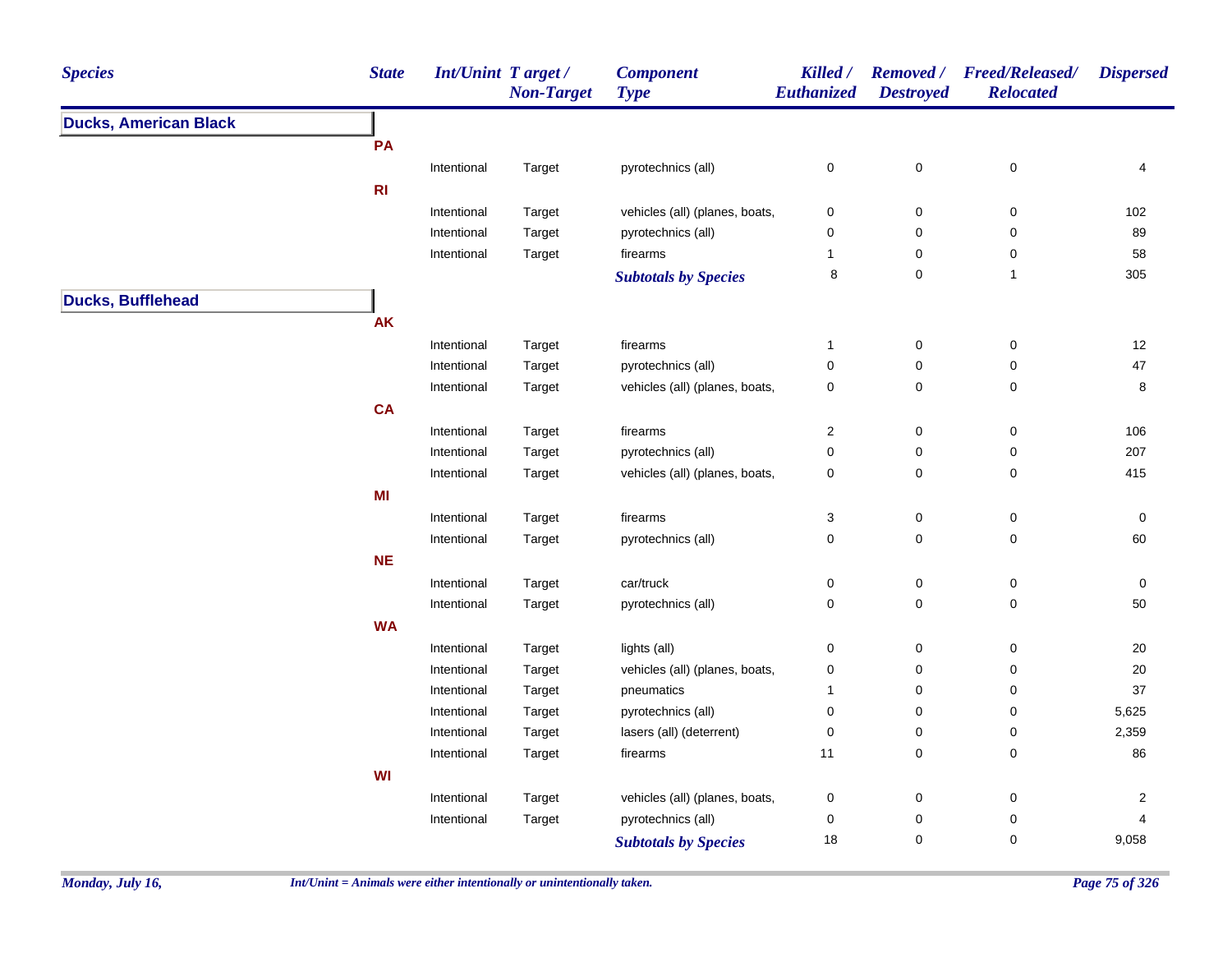| <b>Species</b>                 | <b>State</b> | <b>Int/Unint Target/</b> | <b>Non-Target</b> | <b>Component</b><br><b>Type</b> | Killed /<br>Euthanized | <b>Destroyed</b>    | Removed / Freed/Released/<br><b>Relocated</b> | <b>Dispersed</b>    |
|--------------------------------|--------------|--------------------------|-------------------|---------------------------------|------------------------|---------------------|-----------------------------------------------|---------------------|
| <b>Ducks, Canvasback</b>       |              |                          |                   |                                 |                        |                     |                                               |                     |
|                                | <b>AK</b>    |                          |                   |                                 |                        |                     |                                               |                     |
|                                |              | Intentional              | Target            | firearms                        | $\boldsymbol{0}$       | $\pmb{0}$           | $\pmb{0}$                                     | 81                  |
|                                |              | Intentional              | Target            | pyrotechnics (all)              | $\pmb{0}$              | 0                   | 0                                             | 106                 |
|                                |              | Intentional              | Target            | vehicles (all) (planes, boats,  | $\pmb{0}$              | 0                   | 0                                             | 14                  |
|                                | <b>WA</b>    |                          |                   |                                 |                        |                     |                                               |                     |
|                                |              | Intentional              | Target            | pneumatics                      | $\pmb{0}$              | $\pmb{0}$           | $\pmb{0}$                                     | $\mathbf{1}$        |
|                                |              |                          |                   | <b>Subtotals by Species</b>     | $\mathbf 0$            | 0                   | $\pmb{0}$                                     | 202                 |
| <b>Ducks, Dabbling (Other)</b> |              |                          |                   |                                 |                        |                     |                                               |                     |
|                                | <b>CA</b>    |                          |                   |                                 |                        |                     |                                               |                     |
|                                |              | Intentional              | Target            | firearms                        | $\sqrt{2}$             | $\mathbf 0$         | $\mathsf 0$                                   | $\mathbf 0$         |
|                                | FL           |                          |                   |                                 |                        |                     |                                               |                     |
|                                |              | Intentional              | Target            | vehicles (all) (planes, boats,  | $\pmb{0}$              | $\mathsf{O}\xspace$ | $\pmb{0}$                                     | $\overline{2}$      |
|                                | GA           |                          |                   |                                 |                        |                     |                                               |                     |
|                                |              | Intentional              | Target            | firearms                        | $\mathbf{1}$           | $\mathbf 0$         | $\mathsf 0$                                   | $\mathsf{O}\xspace$ |
|                                | <b>MO</b>    |                          |                   |                                 |                        |                     |                                               |                     |
|                                |              | Intentional              | Target            | paint balls                     | $\pmb{0}$              | $\pmb{0}$           | $\pmb{0}$                                     | $\bf 8$             |
|                                |              | Intentional              | Target            | pyrotechnics (all)              | $\pmb{0}$              | $\mathbf 0$         | 0                                             | 14                  |
|                                | <b>ND</b>    |                          |                   |                                 |                        |                     |                                               |                     |
|                                |              | UnIntentional            | NonTarget         | traps, leghold (steel jaw)      | $\mathbf{1}$           | $\pmb{0}$           | $\pmb{0}$                                     | $\pmb{0}$           |
|                                | NE           |                          |                   |                                 |                        |                     |                                               |                     |
|                                |              |                          |                   |                                 |                        |                     |                                               | 158                 |
|                                |              | Intentional              | Target<br>Target  | pyrotechnics (all)              | $\pmb{0}$<br>$\pmb{0}$ | 0<br>$\mathbf 0$    | 0<br>$\pmb{0}$                                | $\pmb{0}$           |
|                                | OH           | Intentional              |                   | car/truck                       |                        |                     |                                               |                     |
|                                |              |                          |                   |                                 |                        |                     |                                               |                     |
|                                |              | Intentional              | Target            | lights (all)                    | $\pmb{0}$              | $\pmb{0}$           | $\pmb{0}$                                     | 25<br>211           |
|                                |              | Intentional              | Target            | pyrotechnics (all)              | $\pmb{0}$<br>$\pmb{0}$ | 0<br>0              | 0<br>$\pmb{0}$                                | 25                  |
|                                |              | Intentional              | Target            | firearms                        |                        |                     |                                               |                     |
|                                | OK           |                          |                   |                                 |                        |                     |                                               |                     |
|                                |              | Intentional              | Target            | pyrotechnics (all)              | $\pmb{0}$              | $\pmb{0}$           | $\pmb{0}$                                     | 827                 |
|                                |              | Intentional              | Target            | firearms                        | $\boldsymbol{0}$       | 0                   | 0                                             | 410                 |
|                                |              | Intentional              | Target            | exploders, gas (all)            | $\mathbf 0$            | 0                   | 0                                             | 460                 |
|                                |              | Intentional              | Target            | vehicles (all) (planes, boats,  | $\pmb{0}$              | 0                   | $\pmb{0}$                                     | 1,550               |
|                                | PA           |                          |                   |                                 |                        |                     |                                               |                     |
|                                |              | Intentional              | Target            | vehicles (all) (planes, boats,  | $\pmb{0}$              | $\pmb{0}$           | $\pmb{0}$                                     | 40                  |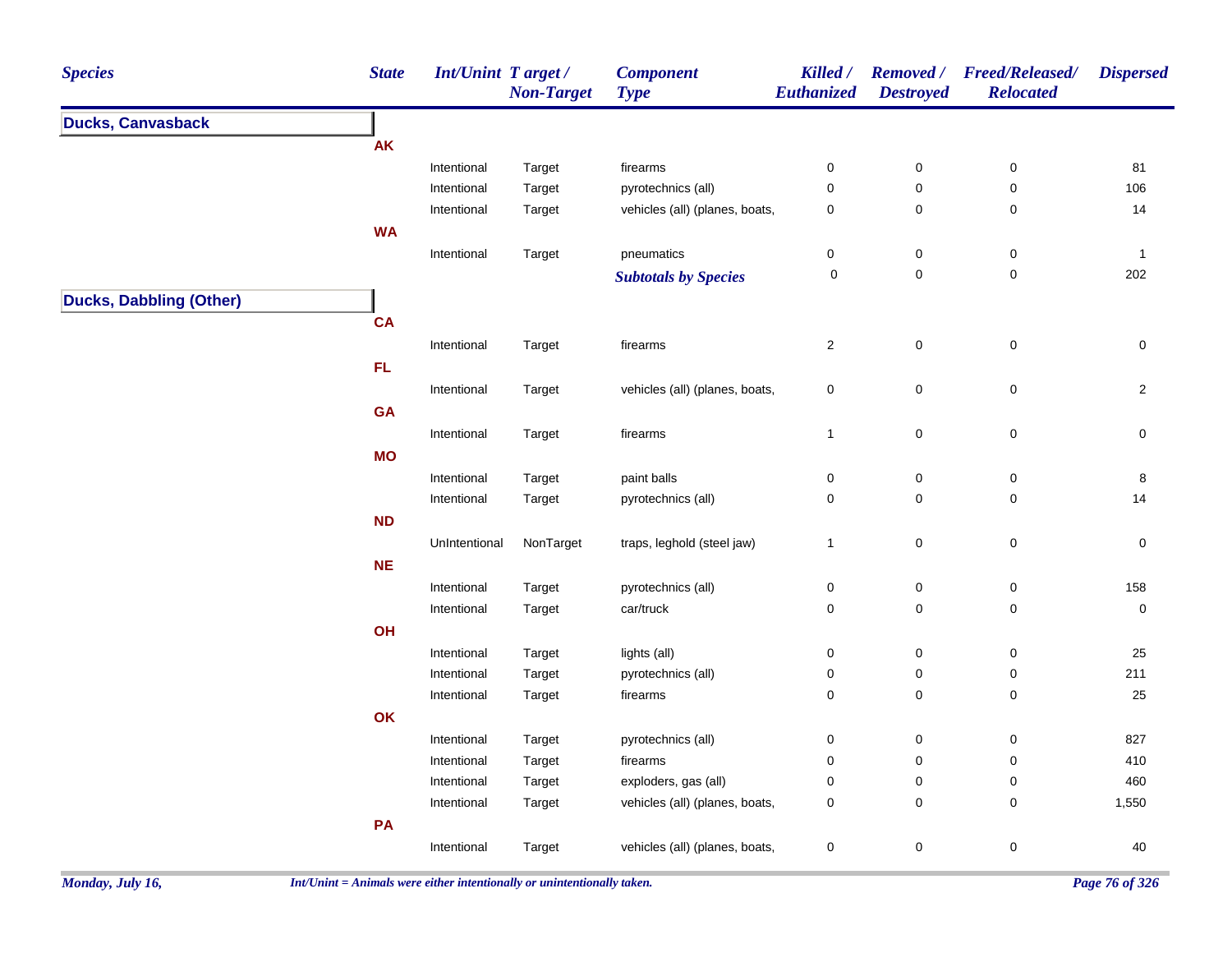| <b>Species</b>                 | <b>State</b> | Int/Unint Target / | <b>Non-Target</b> | <b>Component</b><br><b>Type</b> | Killed /<br>Euthanized         | <b>Removed</b> /<br><b>Destroyed</b> | Freed/Released/<br><b>Relocated</b> | <b>Dispersed</b>  |
|--------------------------------|--------------|--------------------|-------------------|---------------------------------|--------------------------------|--------------------------------------|-------------------------------------|-------------------|
| <b>Ducks, Dabbling (Other)</b> |              |                    |                   |                                 |                                |                                      |                                     |                   |
|                                | PA           |                    |                   |                                 |                                |                                      |                                     |                   |
|                                |              | Intentional        | Target            | pyrotechnics (all)              | $\pmb{0}$                      | $\pmb{0}$                            | $\pmb{0}$                           | 29                |
|                                | R1           |                    |                   |                                 |                                |                                      |                                     |                   |
|                                |              | Intentional        | Target            | firearms                        | $\pmb{0}$                      | $\mathbf 0$                          | $\pmb{0}$                           | 100               |
|                                | <b>TN</b>    |                    |                   |                                 |                                |                                      |                                     |                   |
|                                |              | Intentional        | Target            | vehicles (all) (planes, boats,  | $\pmb{0}$                      | $\mathbf 0$                          | $\pmb{0}$                           | $\boldsymbol{9}$  |
|                                | <b>VA</b>    |                    |                   |                                 |                                |                                      |                                     |                   |
|                                |              | Intentional        | Target            | firearms                        | $\pmb{0}$                      | $\mathbf 0$                          | $\pmb{0}$                           | $\mathbf{1}$      |
|                                |              | Intentional        | Target            | vehicles (all) (planes, boats,  | $\mathbf 0$                    | 0                                    | $\mathsf 0$                         | $\boldsymbol{7}$  |
|                                |              | Intentional        | Target            | pyrotechnics (all)              | $\mathbf 0$                    | 0                                    | 0                                   | 129               |
|                                | VT           |                    |                   |                                 |                                |                                      |                                     |                   |
|                                |              | Intentional        | Target            | pyrotechnics (all)              | $\mathbf 0$                    | $\mathbf 0$                          | $\pmb{0}$                           | $\overline{2}$    |
|                                | WI           |                    |                   |                                 |                                |                                      |                                     |                   |
|                                |              | UnIntentional      | NonTarget         | traps, quick-kill (conibear)    | 4                              | $\pmb{0}$                            | $\mathbf 0$                         | $\pmb{0}$         |
|                                |              |                    |                   | <b>Subtotals by Species</b>     | 8                              | $\mathbf 0$                          | $\pmb{0}$                           | 4,007             |
| <b>Ducks, Diving (All)</b>     |              |                    |                   |                                 |                                |                                      |                                     |                   |
|                                | PA           |                    |                   |                                 |                                |                                      |                                     |                   |
|                                |              | Intentional        | Target            | pyrotechnics (all)              | $\pmb{0}$                      | $\pmb{0}$                            | $\pmb{0}$                           | 41                |
|                                |              | Intentional        | Target            | vehicles (all) (planes, boats,  | $\pmb{0}$                      | 0                                    | $\pmb{0}$                           | 54                |
|                                |              |                    |                   | <b>Subtotals by Species</b>     | $\mathbf 0$                    | $\pmb{0}$                            | $\mathbf 0$                         | 95                |
| <b>Ducks, Diving (Other)</b>   |              |                    |                   |                                 |                                |                                      |                                     |                   |
|                                | <b>NE</b>    |                    |                   |                                 |                                |                                      |                                     |                   |
|                                |              | Intentional        | Target            | car/truck                       | $\pmb{0}$                      | 0                                    | $\pmb{0}$                           | $\pmb{0}$         |
|                                |              | Intentional        | Target            | vehicles (all) (planes, boats,  | $\pmb{0}$                      | 0                                    | 0                                   | 14                |
|                                | OH           |                    |                   |                                 |                                |                                      |                                     |                   |
|                                |              | Intentional        | Target            | firearms                        | $\mathsf{O}\xspace$            | $\pmb{0}$                            | $\mathbf 0$                         | 25                |
|                                | <b>SC</b>    |                    |                   |                                 |                                |                                      |                                     |                   |
|                                |              | Intentional        | Target            | firearms                        | $\mathbf{1}$                   | $\pmb{0}$                            | $\pmb{0}$                           | 0                 |
|                                | WI           |                    |                   |                                 |                                |                                      |                                     |                   |
|                                |              |                    |                   |                                 |                                |                                      |                                     |                   |
|                                |              | UnIntentional      | NonTarget         | traps, quick-kill (conibear)    | $\mathbf{1}$<br>$\overline{2}$ | $\pmb{0}$<br>0                       | $\pmb{0}$<br>$\pmb{0}$              | $\mathbf 0$<br>39 |
|                                |              |                    |                   | <b>Subtotals by Species</b>     |                                |                                      |                                     |                   |
| Ducks, Eider, King             |              |                    |                   |                                 |                                |                                      |                                     |                   |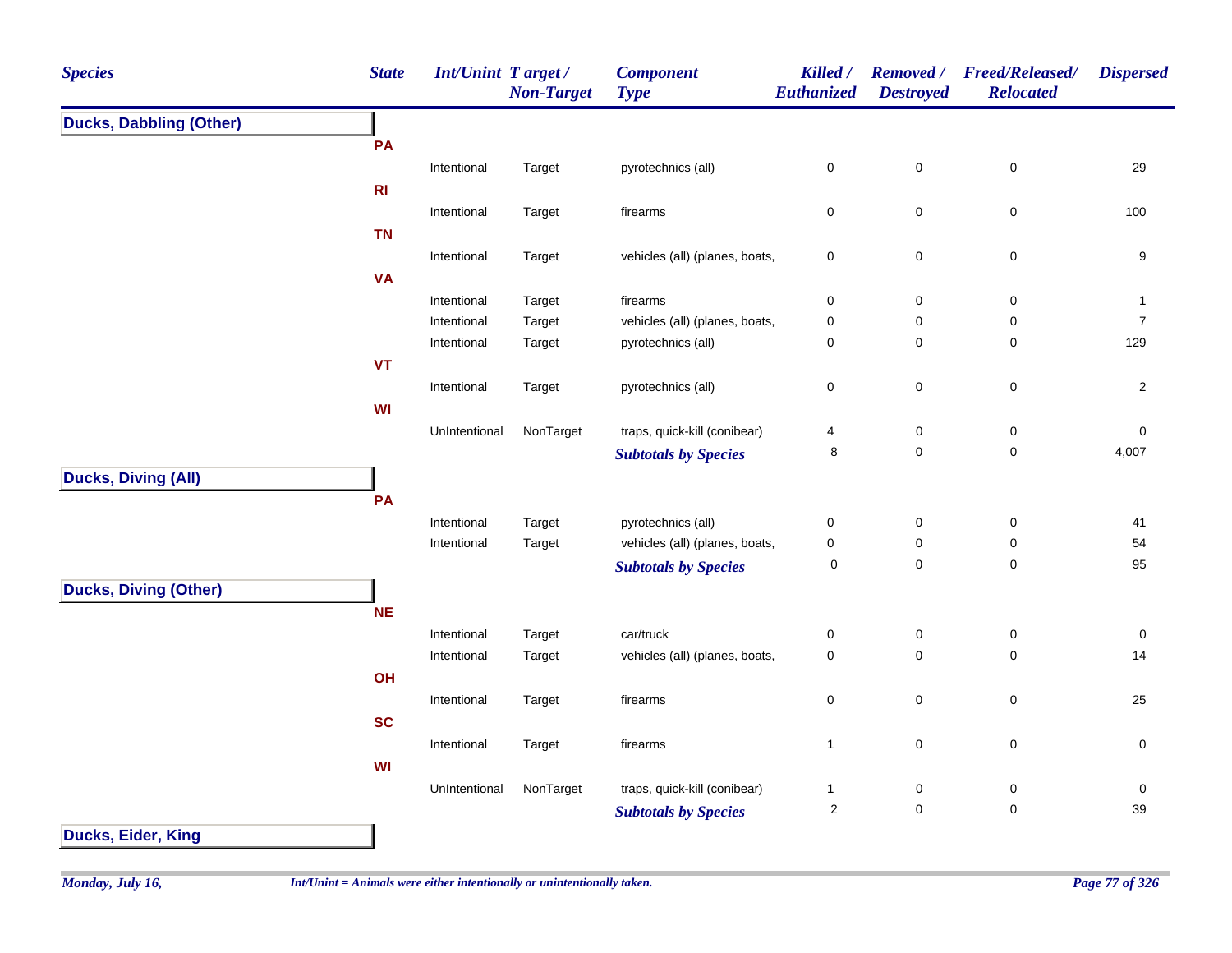| <b>Species</b>      | <b>State</b> | Int/Unint Target/            | <b>Non-Target</b>   | <b>Component</b><br><b>Type</b>                      | Killed /<br>Euthanized  | <b>Removed</b> /<br><b>Destroyed</b> | <b>Freed/Released/</b><br><b>Relocated</b> | <b>Dispersed</b>    |
|---------------------|--------------|------------------------------|---------------------|------------------------------------------------------|-------------------------|--------------------------------------|--------------------------------------------|---------------------|
| Ducks, Eider, King  |              |                              |                     |                                                      |                         |                                      |                                            |                     |
|                     | <b>AK</b>    |                              |                     |                                                      |                         |                                      |                                            |                     |
|                     |              | Intentional                  | Target              | firearms                                             | $\mathbf{1}$            | $\pmb{0}$                            | $\pmb{0}$                                  | 0                   |
|                     |              |                              |                     | <b>Subtotals by Species</b>                          | $\mathbf{1}$            | $\pmb{0}$                            | $\mathbf 0$                                | $\mathsf 0$         |
| <b>Ducks, Feral</b> |              |                              |                     |                                                      |                         |                                      |                                            |                     |
|                     | <b>AL</b>    |                              |                     |                                                      |                         |                                      |                                            |                     |
|                     |              | Intentional                  | Target              | traps, drive/corral                                  | 0                       | $\pmb{0}$                            | $\mathsf 0$                                | $\pmb{0}$           |
|                     | ${\sf AZ}$   |                              |                     |                                                      |                         |                                      |                                            |                     |
|                     |              | Intentional                  | Target              | handcaught/gathered                                  | $\pmb{0}$               | $\pmb{0}$                            | 6                                          | 0                   |
|                     |              | Intentional                  | Target              | a/c powder: inad6602                                 | 20                      | 0                                    | 169                                        | 0                   |
|                     | <b>CA</b>    |                              |                     |                                                      |                         |                                      |                                            |                     |
|                     |              | UnIntentional                | NonTarget           | handcaught/gathered                                  | 0                       | 0                                    | $\boldsymbol{2}$                           | 0                   |
|                     |              | Intentional                  | Target              | handcaught/gathered                                  | $16\,$                  | 0                                    | $\mathbf{1}$                               | $\mathbf 0$         |
|                     | <b>GA</b>    |                              |                     |                                                      |                         |                                      |                                            |                     |
|                     |              | Intentional                  | Target              | firearms                                             | $\mathbf{1}$            | $\pmb{0}$                            | $\pmb{0}$                                  | 0                   |
|                     |              | Intentional                  | Target              | a/c powder: inad6602                                 | 39                      | $\mathbf 0$                          | $\mathbf 0$                                | $\mathsf{O}\xspace$ |
|                     | HI           |                              |                     |                                                      |                         |                                      |                                            |                     |
|                     |              | UnIntentional                |                     |                                                      |                         |                                      |                                            |                     |
|                     |              |                              | NonTarget           | pyrotechnics (all)                                   | 0                       | $\pmb{0}$                            | $\pmb{0}$                                  | $\,$ 5 $\,$<br>53   |
|                     |              | Intentional<br>UnIntentional | Target<br>NonTarget | pyrotechnics (all)<br>vehicles (all) (planes, boats, | 0<br>0                  | 0<br>0                               | 0<br>0                                     |                     |
|                     |              |                              |                     |                                                      | 0                       | $\mathbf 0$                          | $\mathbf{1}$                               | 8<br>$\mathbf 0$    |
|                     |              | Intentional                  | Target              | handcaught/gathered                                  |                         |                                      |                                            |                     |
|                     |              | Intentional                  | Target              | spotlight                                            | 0                       | 0                                    | 0                                          | $\boldsymbol{9}$    |
|                     |              | Intentional                  | Target              | vehicles (all) (planes, boats,                       | 0                       | 0                                    | 0                                          | 156                 |
|                     |              | Intentional                  | Target              | firearms                                             | $10$                    | 0                                    | 0                                          | 3                   |
|                     | <b>KY</b>    |                              |                     |                                                      |                         |                                      |                                            |                     |
|                     |              | Intentional                  | Target              | handcaught/gathered                                  | 1                       | $\mathbf 0$                          | $\mathsf 0$                                | 0                   |
|                     | <b>MO</b>    |                              |                     |                                                      |                         |                                      |                                            |                     |
|                     |              | Intentional                  | Target              | traps, drive/corral                                  | 0                       | $\pmb{0}$                            | $\pmb{0}$                                  | $\pmb{0}$           |
|                     | <b>NV</b>    |                              |                     |                                                      |                         |                                      |                                            |                     |
|                     |              | Intentional                  | Target              | handcaught/gathered                                  | 6                       | 0                                    | $\pmb{0}$                                  | 0                   |
|                     |              | UnIntentional                | Target              | a/c powder: inad6602                                 | $\overline{\mathbf{c}}$ | $\pmb{0}$                            | $\pmb{0}$                                  | 0                   |
|                     | OK           |                              |                     |                                                      |                         |                                      |                                            |                     |
|                     |              | Intentional                  | Target              | nets, z-(other)                                      | 0                       | $\pmb{0}$                            | 9                                          | $\mathsf{O}\xspace$ |
|                     | OR           |                              |                     |                                                      |                         |                                      |                                            |                     |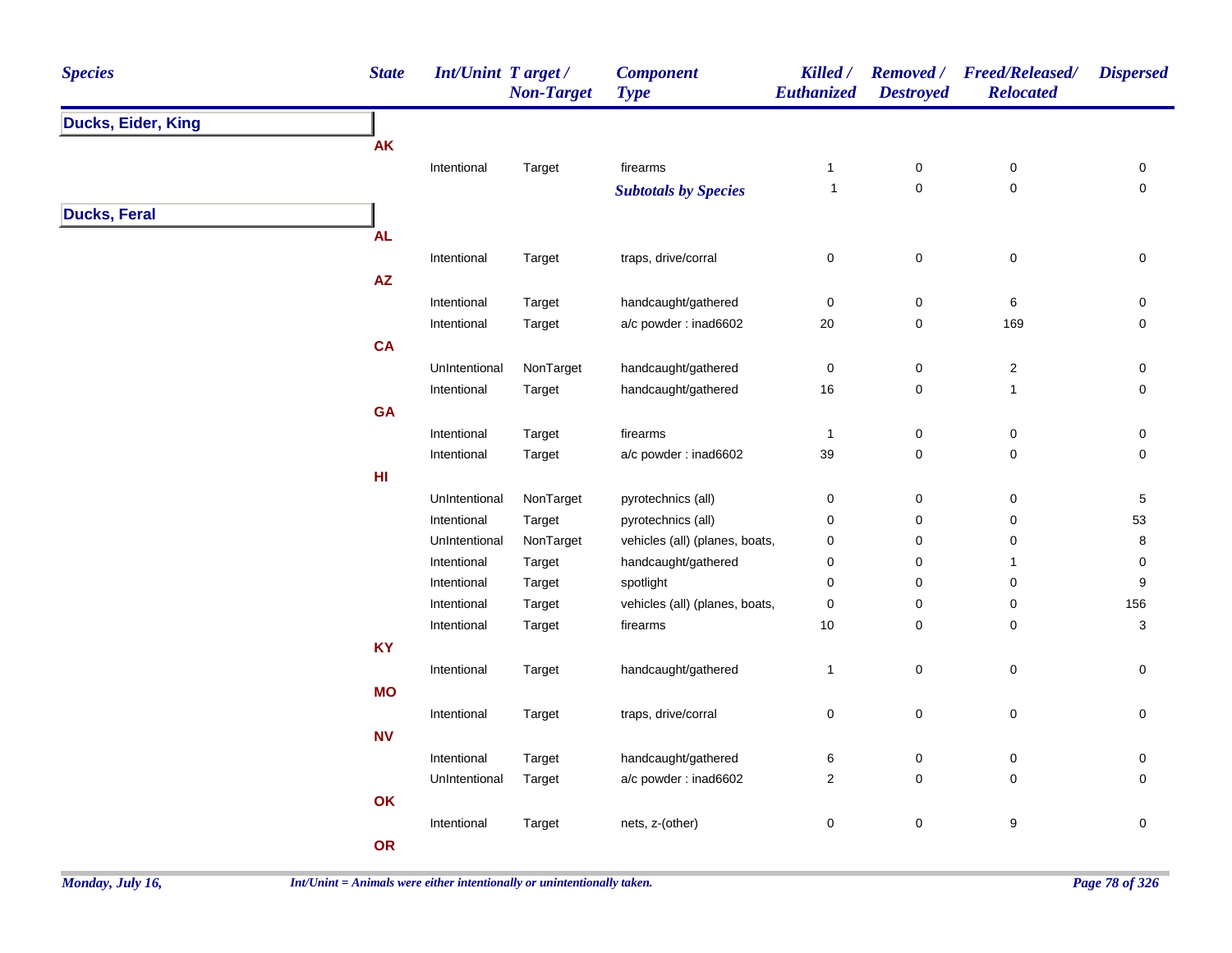| <b>Species</b>        | <b>State</b> | Int/Unint Target/ | <b>Non-Target</b> | <b>Component</b><br><b>Type</b> | Killed /<br><b>Euthanized</b> | <b>Destroyed</b>    | Removed / Freed/Released/<br><b>Relocated</b> | <b>Dispersed</b> |
|-----------------------|--------------|-------------------|-------------------|---------------------------------|-------------------------------|---------------------|-----------------------------------------------|------------------|
| <b>Ducks, Feral</b>   |              |                   |                   |                                 |                               |                     |                                               |                  |
|                       | <b>OR</b>    |                   |                   |                                 |                               |                     |                                               |                  |
|                       |              | Intentional       | Target            | a/c powder : inad6602           | 9                             | $\mathsf{O}\xspace$ | $\sqrt{2}$                                    | 0                |
|                       | PA           |                   |                   |                                 |                               |                     |                                               |                  |
|                       |              | Intentional       | Target            | handcaught/gathered             | 8                             | $\pmb{0}$           | 4                                             | $\pmb{0}$        |
|                       |              | Intentional       | Target            | firearms                        | $\overline{c}$                | 0                   | 0                                             | 0                |
|                       |              | Intentional       | Target            | a/c tablets : inad6602          | 4                             | $\mathbf 0$         | 50                                            | $\mathbf 0$      |
|                       | <b>TN</b>    |                   |                   |                                 |                               |                     |                                               |                  |
|                       |              | Intentional       | Target            | a/c tablets : inad6602          | 6                             | $\sqrt{5}$          | 9                                             | 0                |
|                       |              | Intentional       | Target            | handcaught/gathered             | 0                             | $\pmb{0}$           | $\mathbf{1}$                                  | $\mathbf 0$      |
|                       | <b>TX</b>    |                   |                   |                                 |                               |                     |                                               |                  |
|                       |              | Intentional       | Target            | a/c tablets : inad6602          | 0                             | 0                   | 35                                            | 0                |
|                       |              | UnIntentional     | Target            | a/c tablets : inad6602          | $\overline{2}$                | 0                   | 0                                             | $\mathbf 0$      |
|                       | UT           |                   |                   |                                 |                               |                     |                                               |                  |
|                       |              | Intentional       | Target            | handcaught/gathered             | 3                             | $\mathbf 0$         | $\pmb{0}$                                     | 0                |
|                       |              | Intentional       | Target            | a/c powder: inad6602            | $\overline{2}$                | $\mathbf 0$         | $\mathbf 0$                                   | $\mathbf 0$      |
|                       | <b>VA</b>    |                   |                   |                                 |                               |                     |                                               |                  |
|                       |              | Intentional       | Target            | a/c powder : inad6602           | 6                             | 0                   | $\pmb{0}$                                     | 0                |
|                       | <b>WA</b>    |                   |                   |                                 |                               |                     |                                               |                  |
|                       |              | Intentional       | Target            | a/c powder: inad6602            | 19                            | $\pmb{0}$           | $\pmb{0}$                                     | $\mathbf 0$      |
|                       |              | Intentional       | Target            | firearms                        | 24                            | 0                   | 0                                             | 0                |
|                       |              | Intentional       | Target            | a/c tablets : inad6602          | 3                             | 0                   | $\mathbf 0$                                   | $\mathbf 0$      |
|                       |              |                   |                   | <b>Subtotals by Species</b>     | 183                           | $\,$ 5 $\,$         | 289                                           | 234              |
| <b>Ducks, Gadwall</b> |              |                   |                   |                                 |                               |                     |                                               |                  |
|                       | <b>AK</b>    |                   |                   |                                 |                               |                     |                                               |                  |
|                       |              | Intentional       | Target            | physical actions (hand/voice)   | 0                             | $\pmb{0}$           | $\mathbf 0$                                   | $\overline{2}$   |
|                       | ${\sf AZ}$   |                   |                   |                                 |                               |                     |                                               |                  |
|                       |              |                   |                   |                                 |                               |                     |                                               | 19               |
|                       |              | Intentional       | Target            | firearms                        | 4                             | $\mathbf 0$         | $\pmb{0}$                                     |                  |
|                       | <b>CA</b>    |                   |                   |                                 |                               |                     |                                               |                  |
|                       |              | Intentional       | Target            | physical actions (hand/voice)   | 0                             | 0                   | 0                                             | $\overline{2}$   |
|                       |              | Intentional       | Target            | pyrotechnics (all)              | 0                             | 0                   | 0                                             | 225              |
|                       |              | Intentional       | Target            | vehicles (all) (planes, boats,  | 0                             | 0                   | $\pmb{0}$<br>0                                | 310              |
|                       |              | Intentional       | Target            | exploders, gas (all)            | 0                             | 0                   |                                               | 21               |
|                       |              | Intentional       | Target            | firearms                        | 23                            | 0                   | $\pmb{0}$                                     | 56               |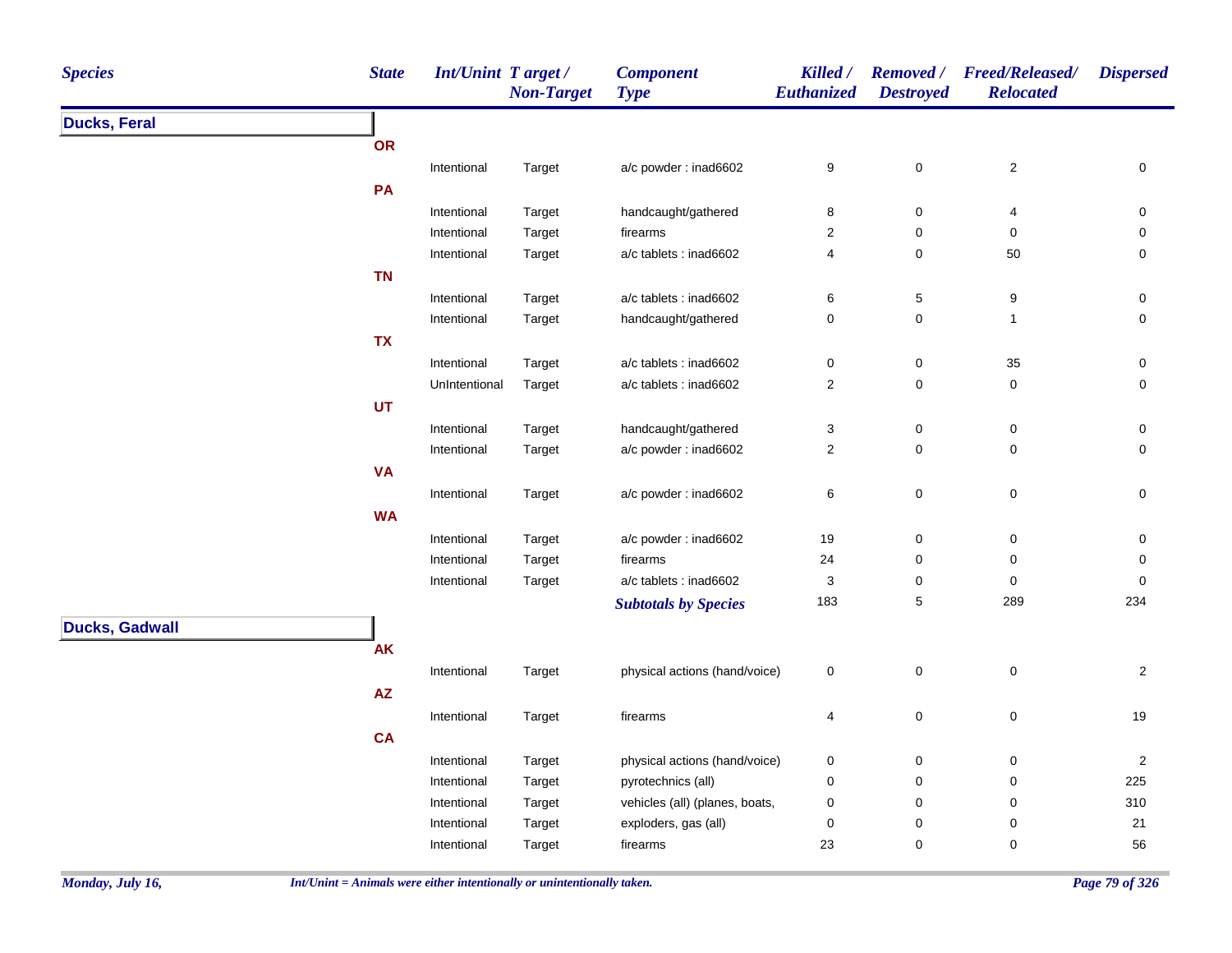| <b>Species</b>             | <b>State</b> | Int/Unint Target/ | <b>Non-Target</b> | <b>Component</b><br><b>Type</b> | Killed /<br>Euthanized | <b>Removed</b> /<br><b>Destroyed</b> | <b>Freed/Released/</b><br><b>Relocated</b> | <b>Dispersed</b> |
|----------------------------|--------------|-------------------|-------------------|---------------------------------|------------------------|--------------------------------------|--------------------------------------------|------------------|
| <b>Ducks, Gadwall</b>      |              |                   |                   |                                 |                        |                                      |                                            |                  |
|                            | <b>KS</b>    |                   |                   |                                 |                        |                                      |                                            |                  |
|                            |              | Intentional       | Target            | firearms                        | $\mathbf{1}$           | $\pmb{0}$                            | $\pmb{0}$                                  | $\pmb{0}$        |
|                            | <b>MS</b>    |                   |                   |                                 |                        |                                      |                                            |                  |
|                            |              | UnIntentional     | NonTarget         | traps, quick-kill (conibear)    | $\mathbf{1}$           | 0                                    | $\pmb{0}$                                  | $\pmb{0}$        |
|                            | <b>ND</b>    |                   |                   |                                 |                        |                                      |                                            |                  |
|                            |              | Intentional       | Target            | firearms                        | 6                      | $\pmb{0}$                            | $\pmb{0}$                                  | $\pmb{0}$        |
|                            | <b>NE</b>    |                   |                   |                                 |                        |                                      |                                            |                  |
|                            |              | Intentional       | Target            | pyrotechnics (all)              | 0                      | $\boldsymbol{0}$                     | $\pmb{0}$                                  | 150              |
|                            |              | Intentional       | Target            | firearms                        | 4                      | $\mathbf 0$                          | 0                                          | $\pmb{0}$        |
|                            |              | Intentional       | Target            | vehicles (all) (planes, boats,  | 0                      | $\mathbf 0$                          | 0                                          | $\boldsymbol{7}$ |
|                            |              | Intentional       | Target            | car/truck                       | 0                      | $\pmb{0}$                            | $\pmb{0}$                                  | $\pmb{0}$        |
|                            | <b>SD</b>    |                   |                   |                                 |                        |                                      |                                            |                  |
|                            |              | Intentional       | Target            | firearms                        | 13                     | $\pmb{0}$                            | $\pmb{0}$                                  | $\pmb{0}$        |
|                            | <b>WA</b>    |                   |                   |                                 |                        |                                      |                                            |                  |
|                            |              | Intentional       | Target            | pyrotechnics (all)              | 0                      | $\pmb{0}$                            | $\pmb{0}$                                  | 291              |
|                            |              | Intentional       | Target            | pneumatics                      | $\mathbf{1}$           | $\mathbf 0$                          | $\mathbf 0$                                | $72\,$           |
|                            |              | Intentional       | Target            | firearms                        | 13                     | $\pmb{0}$                            | $\pmb{0}$                                  | 375              |
|                            | <b>WY</b>    |                   |                   |                                 |                        |                                      |                                            |                  |
|                            |              | Intentional       | Target            | nets, z-(other)                 | 0                      | $\boldsymbol{0}$                     | $\sqrt{2}$                                 | $\pmb{0}$        |
|                            |              |                   |                   | <b>Subtotals by Species</b>     | 66                     | $\pmb{0}$                            | $\sqrt{2}$                                 | 1,530            |
| Ducks, Goldeneye, Barrow'S |              |                   |                   |                                 |                        |                                      |                                            |                  |
|                            | <b>AK</b>    |                   |                   |                                 |                        |                                      |                                            |                  |
|                            |              | Intentional       | Target            | paint balls                     | 0                      | $\boldsymbol{0}$                     | $\pmb{0}$                                  | 25               |
|                            |              | Intentional       | Target            | firearms                        | 0                      | $\pmb{0}$                            | 0                                          | 227              |
|                            |              | Intentional       | Target            | pyrotechnics (all)              | 0                      | $\mathbf 0$                          | 0                                          | 213              |
|                            |              | Intentional       | Target            | vehicles (all) (planes, boats,  | 0                      | $\pmb{0}$                            | $\pmb{0}$                                  | 99               |
|                            |              | Intentional       | Target            | physical actions (hand/voice)   | 0                      | $\mathbf 0$                          | 0                                          | 23               |
|                            | <b>WA</b>    |                   |                   |                                 |                        |                                      |                                            |                  |
|                            |              | Intentional       | Target            | pyrotechnics (all)              | 0                      | $\pmb{0}$                            | $\pmb{0}$                                  | $\mathbf{1}$     |
|                            |              |                   |                   | <b>Subtotals by Species</b>     | $\pmb{0}$              | $\pmb{0}$                            | 0                                          | 588              |
| Ducks, Goldeneye, Common   |              |                   |                   |                                 |                        |                                      |                                            |                  |
|                            | <b>AK</b>    |                   |                   |                                 |                        |                                      |                                            |                  |
|                            |              | Intentional       | Target            | firearms                        | $\overline{7}$         | $\pmb{0}$                            | $\mathbf 0$                                | 667              |
|                            |              |                   |                   |                                 |                        |                                      |                                            |                  |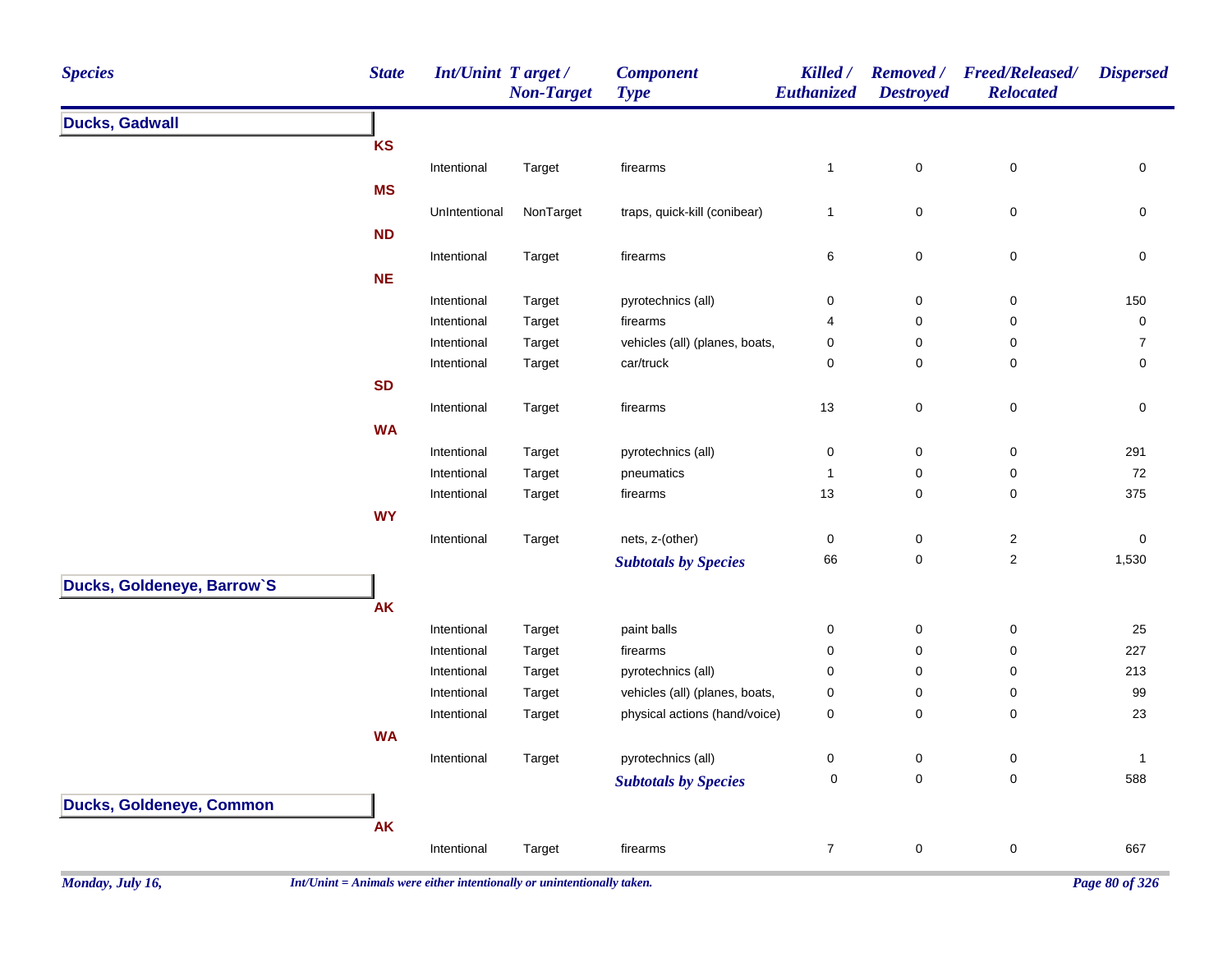| <b>Species</b>            | <b>State</b> | <b>Int/Unint Target/</b> | <b>Non-Target</b> | <b>Component</b><br><b>Type</b> | Killed /<br>Euthanized | <b>Destroyed</b> | Removed / Freed/Released/<br><b>Relocated</b> | <b>Dispersed</b> |
|---------------------------|--------------|--------------------------|-------------------|---------------------------------|------------------------|------------------|-----------------------------------------------|------------------|
| Ducks, Goldeneye, Common  |              |                          |                   |                                 |                        |                  |                                               |                  |
|                           | <b>AK</b>    |                          |                   |                                 |                        |                  |                                               |                  |
|                           |              | Intentional              | Target            | vehicles (all) (planes, boats,  | $\pmb{0}$              | $\pmb{0}$        | $\pmb{0}$                                     | 82               |
|                           |              | Intentional              | Target            | pyrotechnics (all)              | $\pmb{0}$              | $\pmb{0}$        | $\pmb{0}$                                     | 394              |
|                           |              | Intentional              | Target            | physical actions (hand/voice)   | $\boldsymbol{0}$       | 0                | 0                                             | 20               |
|                           |              | Intentional              | Target            | paint balls                     | $\pmb{0}$              | $\pmb{0}$        | 0                                             | 50               |
|                           | <b>CA</b>    |                          |                   |                                 |                        |                  |                                               |                  |
|                           |              | Intentional              | Target            | firearms                        | $\mathbf{1}$           | 0                | 0                                             | $\pmb{0}$        |
|                           |              | Intentional              | Target            | pyrotechnics (all)              | $\pmb{0}$              | 0                | 0                                             | $\overline{2}$   |
|                           | co           |                          |                   |                                 |                        |                  |                                               |                  |
|                           |              | Intentional              | Target            | pyrotechnics (all)              | $\mathbf 0$            | $\mathbf 0$      | $\mathbf 0$                                   | $10$             |
|                           | <b>MO</b>    |                          |                   |                                 |                        |                  |                                               |                  |
|                           |              | Intentional              | Target            | firearms                        | $\pmb{0}$              | $\pmb{0}$        | $\pmb{0}$                                     | 50               |
|                           |              | Intentional              | Target            | pyrotechnics (all)              | $\pmb{0}$              | 0                | 0                                             | 41               |
|                           | <b>NE</b>    |                          |                   |                                 |                        |                  |                                               |                  |
|                           |              | Intentional              | Target            | car/truck                       | $\mathbf 0$            | 0                | 0                                             | 0                |
|                           |              | Intentional              | Target            | vehicles (all) (planes, boats,  | $\pmb{0}$              | 0                | 0                                             | 1                |
|                           | <b>NV</b>    |                          |                   |                                 |                        |                  |                                               |                  |
|                           |              | Intentional              | Target            | firearms                        | $\sqrt{2}$             | $\mathbf 0$      | $\mathsf 0$                                   | $\mathbf 0$      |
|                           | OH           |                          |                   |                                 |                        |                  |                                               |                  |
|                           |              | Intentional              | Target            | pyrotechnics (all)              | $\pmb{0}$              | $\pmb{0}$        | $\pmb{0}$                                     | $\mathbf{1}$     |
|                           | <b>WA</b>    |                          |                   |                                 |                        |                  |                                               |                  |
|                           |              | Intentional              | Target            | lasers (all) (deterrent)        | $\pmb{0}$              | 0                | 0                                             | 1,650            |
|                           |              | Intentional              | Target            | pyrotechnics (all)              | 0                      | 0                | 0                                             | 5,018            |
|                           |              | Intentional              | Target            | vehicles (all) (planes, boats,  | $\pmb{0}$              | 0                | 0                                             | 6                |
|                           |              |                          |                   | <b>Subtotals by Species</b>     | 10                     | 0                | $\mathbf 0$                                   | 7,992            |
| Ducks, Hawaiian (T/E)     |              |                          |                   |                                 |                        |                  |                                               |                  |
|                           | H1           |                          |                   |                                 |                        |                  |                                               |                  |
|                           |              | Intentional              | Target            | pyrotechnics (all)              | 0                      | 0                | 0                                             | 502              |
|                           |              | Intentional              | Target            | firearms                        | $\mathbf 0$            | 0                | 0                                             | 8                |
|                           |              | Intentional              | Target            | vehicles (all) (planes, boats,  | 0                      | 0                | 0                                             | 351              |
|                           |              |                          |                   | <b>Subtotals by Species</b>     | 0                      | $\mathsf 0$      | 0                                             | 861              |
|                           |              |                          |                   |                                 |                        |                  |                                               |                  |
| <b>Ducks, Long-Tailed</b> |              |                          |                   |                                 |                        |                  |                                               |                  |
|                           | AK           |                          |                   |                                 |                        |                  |                                               |                  |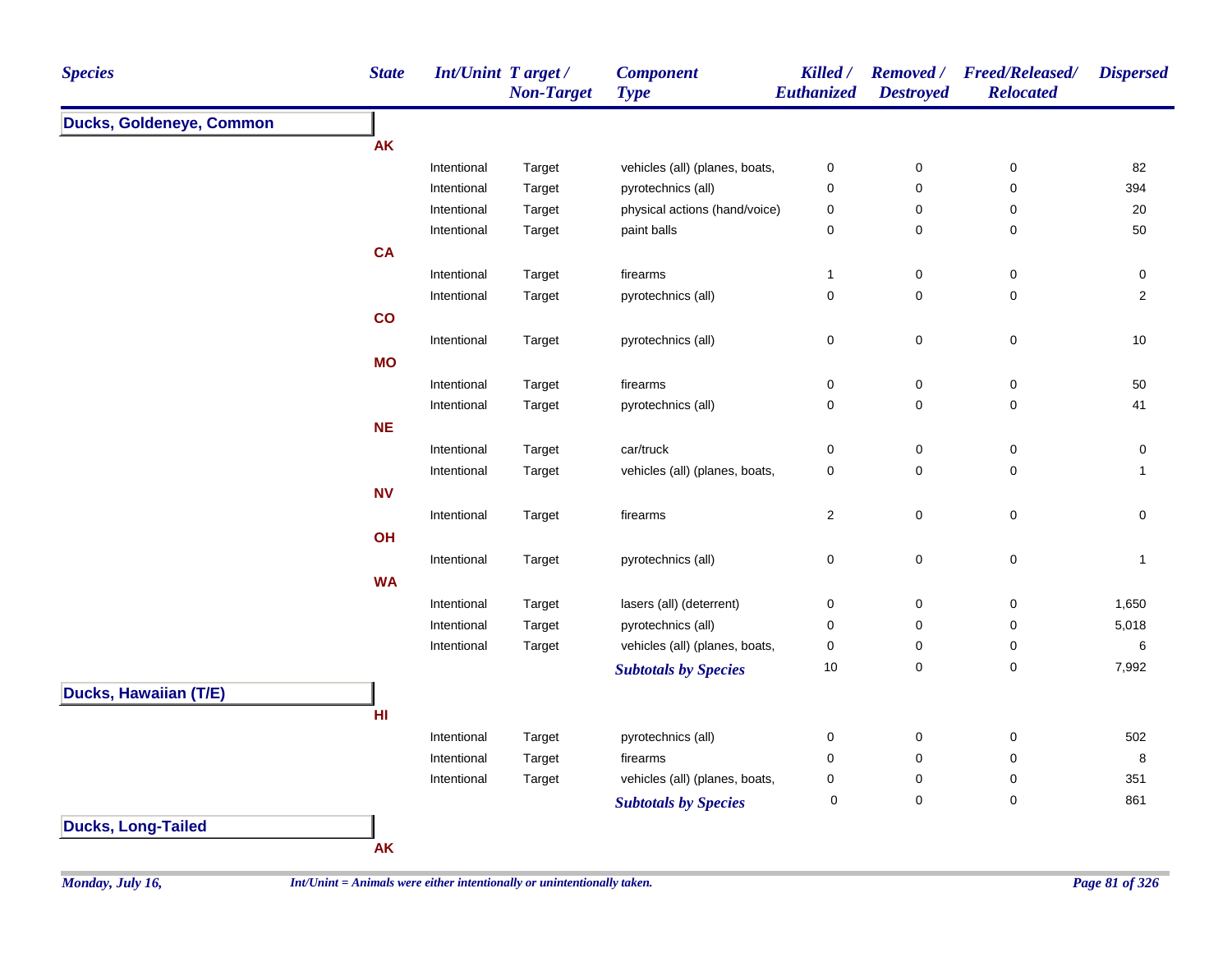| <b>Species</b>            | <b>State</b>  | <b>Int/Unint Target/</b> | <b>Non-Target</b> | <b>Component</b><br><b>Type</b> | Killed /<br>Euthanized  | <b>Destroyed</b> | Removed / Freed/Released/<br><b>Relocated</b> | <b>Dispersed</b> |
|---------------------------|---------------|--------------------------|-------------------|---------------------------------|-------------------------|------------------|-----------------------------------------------|------------------|
| <b>Ducks, Long-Tailed</b> |               |                          |                   |                                 |                         |                  |                                               |                  |
|                           | <b>AK</b>     |                          |                   |                                 |                         |                  |                                               |                  |
|                           |               | Intentional              | Target            | firearms                        | $\boldsymbol{2}$        | $\pmb{0}$        | 0                                             | $\pmb{0}$        |
|                           |               |                          |                   | <b>Subtotals by Species</b>     | $\overline{\mathbf{c}}$ | $\pmb{0}$        | $\pmb{0}$                                     | $\mathsf 0$      |
| <b>Ducks, Mallards</b>    |               |                          |                   |                                 |                         |                  |                                               |                  |
|                           | <b>AK</b>     |                          |                   |                                 |                         |                  |                                               |                  |
|                           |               | Intentional              | Target            | traps, cage                     | 22                      | 0                | 93                                            | 0                |
|                           |               | Intentional              | Target            | vehicles (all) (planes, boats,  | 0                       | 0                | 0                                             | 603              |
|                           |               | Intentional              | Target            | firearms                        | 122                     | 0                | 0                                             | 1,366            |
|                           |               | Intentional              | Target            | pyrotechnics (all)              | 0                       | 0                | 0                                             | 440              |
|                           |               | Intentional              | Target            | physical actions (hand/voice)   | 0                       | 0                | 0                                             | 204              |
|                           |               | Intentional              | Target            | paint balls                     | 0                       | 0                | 0                                             | 103              |
|                           |               | Intentional              | Target            | nets, z-(other)                 | 0                       | 0                | $\mathbf{1}$                                  | 0                |
|                           |               | Intentional              | Target            | handcaught/gathered             | $\pmb{0}$               | 0                | 6                                             | 0                |
|                           | <b>AZ</b>     |                          |                   |                                 |                         |                  |                                               |                  |
|                           |               | UnIntentional            | Target            | a/c powder: inad6602            | 3                       | 0                | $\pmb{0}$                                     | 0                |
|                           |               | Intentional              | Target            | a/c powder: inad6602            | $\pmb{0}$               | 0                | 129                                           | 0                |
|                           |               | Intentional              | Target            | pyrotechnics (all)              | $\pmb{0}$               | 0                | $\pmb{0}$                                     | 4                |
|                           |               | Intentional              | Target            | handcaught/gathered             | $\pmb{0}$               | $\pmb{0}$        | 12                                            | 0                |
|                           |               | Intentional              | Target            | firearms                        | $\mathbf{1}$            | 0                | $\pmb{0}$                                     | 3                |
|                           | <b>CA</b>     |                          |                   |                                 |                         |                  |                                               |                  |
|                           |               | Intentional              | Target            | physical actions (hand/voice)   | 0                       | 0                | 0                                             | 122              |
|                           |               | Intentional              | Target            | pneumatics                      | 22                      | 0                | 0                                             | 149              |
|                           |               | UnIntentional            | NonTarget         | handcaught/gathered             | 0                       | 0                | 3                                             | 0                |
|                           |               | Intentional              | Target            | pyrotechnics (all)              | 0                       | 0                | 0                                             | 4,029            |
|                           |               | Intentional              | Target            | traps, decoy                    | $\mathbf{1}$            | 0                | 0                                             | 0                |
|                           |               | Intentional              | Target            | firearms                        | 218                     | 0                | 0                                             | 1,060            |
|                           |               | Intentional              | Target            | handcaught/gathered             | 0                       | 0                | 6                                             | 0                |
|                           |               | Intentional              | Target            | dog                             | 0                       | 0                | 0                                             | 30               |
|                           |               | Intentional              | Target            | exploders, gas (all)            | 0                       | 0                | 0                                             | 75               |
|                           |               | Intentional              | Target            | vehicles (all) (planes, boats,  | 0                       | 0                | 0                                             | 1,783            |
|                           | $\mathbf{co}$ |                          |                   |                                 |                         |                  |                                               |                  |
|                           |               | Intentional              | Target            | firearms                        | 12                      | $\mathbf 0$      | $\pmb{0}$                                     | 10               |
|                           |               | Intentional              | Target            | pyrotechnics (all)              | $\pmb{0}$               | $\pmb{0}$        | $\pmb{0}$                                     | 398              |
|                           |               | Intentional              | Target            | car/truck                       | 0                       | $\pmb{0}$        | 0                                             | 90               |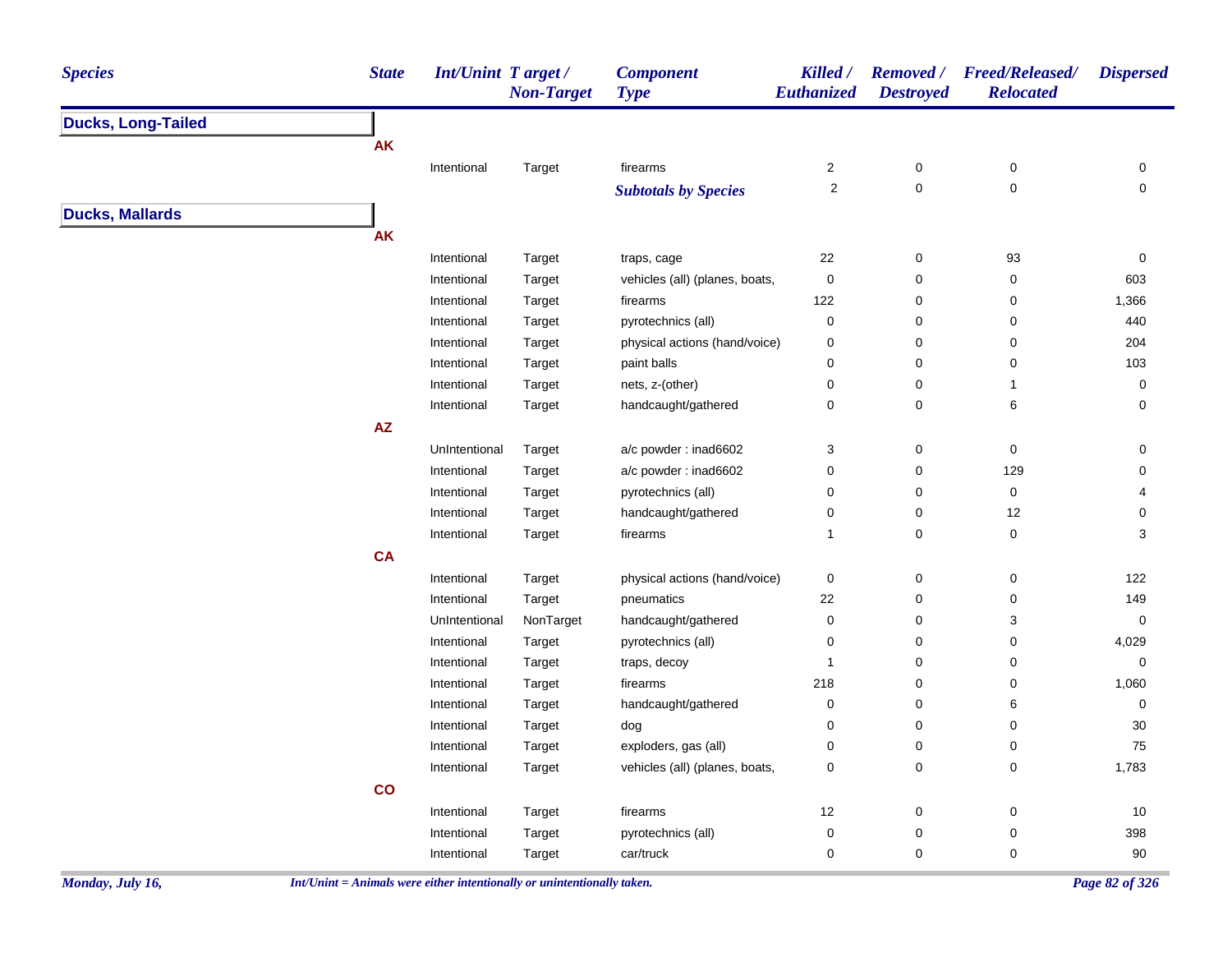| <b>Species</b>         | <b>State</b> | Int/Unint Target/ | <b>Non-Target</b> | <b>Component</b><br><b>Type</b> | Killed /<br><b>Euthanized</b> | <b>Destroyed</b> | Removed / Freed/Released/<br><b>Relocated</b> | <b>Dispersed</b> |
|------------------------|--------------|-------------------|-------------------|---------------------------------|-------------------------------|------------------|-----------------------------------------------|------------------|
| <b>Ducks, Mallards</b> |              |                   |                   |                                 |                               |                  |                                               |                  |
|                        | FL           |                   |                   |                                 |                               |                  |                                               |                  |
|                        |              | Intentional       | Target            | handcaught/gathered             | 84                            | 0                | 0                                             | 0                |
|                        | H1           |                   |                   |                                 |                               |                  |                                               |                  |
|                        |              | Intentional       | Target            | nets, z-(other)                 | 7                             | 0                | 0                                             | 0                |
|                        |              | Intentional       | Target            | vehicles (all) (planes, boats,  | 0                             | 0                | 0                                             | 50               |
|                        |              | Intentional       | Target            | firearms                        | 13                            | 0                | 0                                             | 0                |
|                        |              | UnIntentional     | NonTarget         | pyrotechnics (all)              | $\pmb{0}$                     | $\mathsf 0$      | $\pmb{0}$                                     | $\overline{2}$   |
|                        | IA           |                   |                   |                                 |                               |                  |                                               |                  |
|                        |              | Intentional       | Target            | firearms                        | 4                             | $\mathsf 0$      | $\mathsf 0$                                   | $\mathbf 0$      |
|                        |              | Intentional       | Target            | pyrotechnics (all)              | 0                             | $\pmb{0}$        | $\pmb{0}$                                     | $\overline{2}$   |
|                        | ID           |                   |                   |                                 |                               |                  |                                               |                  |
|                        |              | Intentional       | Target            | nets, gun                       | $\pmb{0}$                     | $\mathsf 0$      | $40\,$                                        | $\mathbf 0$      |
|                        |              | Intentional       | Target            | handcaught/gathered             | $\pmb{0}$                     | $\pmb{0}$        | 13                                            | $\mathbf 0$      |
|                        | IL           |                   |                   |                                 |                               |                  |                                               |                  |
|                        |              | Intentional       | Target            | pyrotechnics (all)              | $\pmb{0}$                     | $\pmb{0}$        | $\pmb{0}$                                     | 3,076            |
|                        |              | Intentional       | Target            | nets, z-(other)                 | $\pmb{0}$                     | 0                | 9                                             | $\pmb{0}$        |
|                        |              | Intentional       | Target            | firearms                        | 108                           | 0                | 0                                             | 57               |
|                        |              | Intentional       | Target            | a/c powder: inad6602            | $\mathbf{1}$                  | 0                | $10$                                          | 0                |
|                        | $\sf IN$     |                   |                   |                                 |                               |                  |                                               |                  |
|                        |              | Intentional       | Target            | pyrotechnics (all)              | 0                             | 0                | 0                                             | $\boldsymbol{7}$ |
|                        |              | Intentional       | Target            | firearms                        | $\pmb{0}$                     | $\mathsf 0$      | $\pmb{0}$                                     | 20               |
|                        | KS           |                   |                   |                                 |                               |                  |                                               |                  |
|                        |              | Intentional       | Target            | dog                             | 0                             | 0                | 0                                             | 69               |
|                        |              | Intentional       | Target            | vehicles (all) (planes, boats,  | 0                             | 0                | 0                                             | 119              |
|                        |              | Intentional       | Target            | pyrotechnics (all)              | 0                             | 0                | $\pmb{0}$                                     | 44               |
|                        |              | Intentional       | Target            | firearms                        | $27\,$                        | $\pmb{0}$        | $\pmb{0}$                                     | 561              |
|                        | <b>KY</b>    |                   |                   |                                 |                               |                  |                                               |                  |
|                        |              | Intentional       | Target            | handcaught/gathered             | 0                             | 0                | $\mathbf{1}$                                  | 0                |
|                        |              | Intentional       | Target            | pyrotechnics (all)              | $\pmb{0}$                     | $\pmb{0}$        | $\pmb{0}$                                     | 43               |
|                        |              | Intentional       | Target            | firearms                        | 63                            | 0                | $\pmb{0}$                                     | 97               |
|                        | LA           |                   |                   |                                 |                               |                  |                                               |                  |
|                        |              | Intentional       | Target            | traps, cage                     | $\pmb{0}$                     | $\pmb{0}$        | $\pmb{0}$                                     | $\pmb{0}$        |
|                        | <b>MA</b>    |                   |                   |                                 |                               |                  |                                               |                  |
|                        |              |                   |                   |                                 |                               |                  |                                               |                  |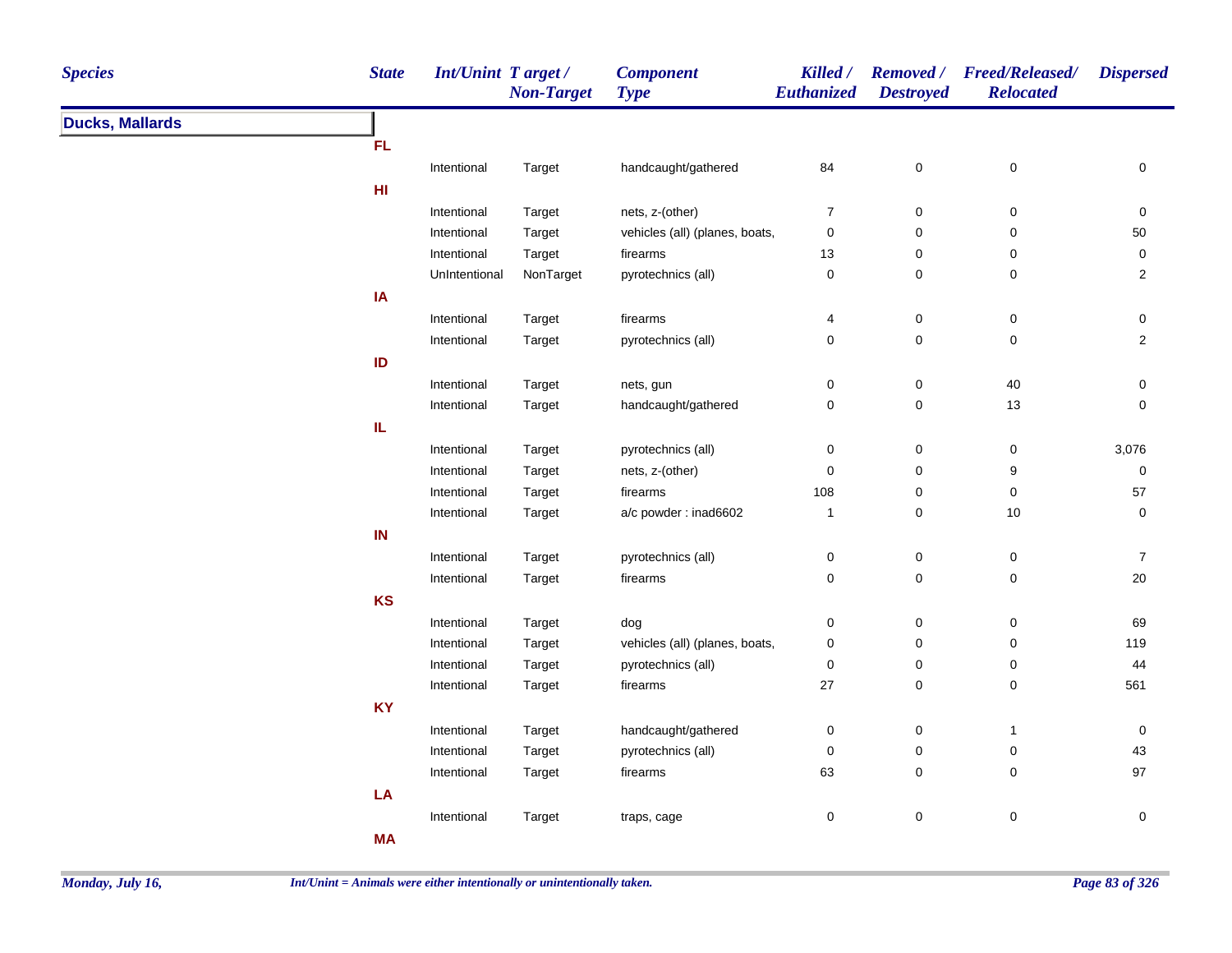| <b>Species</b>         | <b>State</b> | Int/Unint Target/ | <b>Non-Target</b> | <b>Component</b><br><b>Type</b> | Killed /<br>Euthanized | <b>Destroyed</b>    | Removed / Freed/Released/<br><b>Relocated</b> | <b>Dispersed</b>                 |
|------------------------|--------------|-------------------|-------------------|---------------------------------|------------------------|---------------------|-----------------------------------------------|----------------------------------|
| <b>Ducks, Mallards</b> |              |                   |                   |                                 |                        |                     |                                               |                                  |
|                        | <b>MA</b>    |                   |                   |                                 |                        |                     |                                               |                                  |
|                        |              | Intentional       | Target            | firearms                        | $\boldsymbol{7}$       | $\pmb{0}$           | $\pmb{0}$                                     | 100                              |
|                        | <b>MD</b>    |                   |                   |                                 |                        |                     |                                               |                                  |
|                        |              | Intentional       | Target            | pyrotechnics (all)              | 0                      | 0                   | 0                                             | $12$                             |
|                        |              | Intentional       | Target            | handcaught/gathered             | $\pmb{0}$              | $\pmb{0}$           | 14                                            | $\pmb{0}$                        |
|                        |              | Intentional       | Target            | firearms                        | 40                     | 0                   | 0                                             | 63                               |
|                        |              | Intentional       | Target            | vehicles (all) (planes, boats,  | 0                      | 0                   | 0                                             | $\overline{7}$                   |
|                        |              | UnIntentional     | NonTarget         | traps, quick-kill (conibear)    | $\boldsymbol{2}$       | 0                   | $\pmb{0}$                                     | 0                                |
|                        |              | UnIntentional     | NonTarget         | traps, leghold (steel jaw)      | 4                      | $\mathbf 0$         | $\mathsf 0$                                   | 0                                |
|                        | MI           |                   |                   |                                 |                        |                     |                                               |                                  |
|                        |              | Intentional       | Target            | pyrotechnics (all)              | $\pmb{0}$              | $\mathsf{O}\xspace$ | 0                                             | 54                               |
|                        |              | Intentional       | Target            | firearms                        | 47                     | $\mathbf 0$         | $\mathsf 0$                                   | $\mathbf 0$                      |
|                        | <b>MN</b>    |                   |                   |                                 |                        |                     |                                               |                                  |
|                        |              | Intentional       | Target            | pyrotechnics (all)              | 0                      | $\mathsf{O}\xspace$ | 0                                             | 766                              |
|                        |              | Intentional       | Target            | dog                             | 0                      | $\mathbf 0$         | $\mathsf 0$                                   | 4                                |
|                        |              | Intentional       | Target            | vehicles (all) (planes, boats,  | 0                      | $\pmb{0}$           | 0                                             | 107                              |
|                        |              | Intentional       | Target            | firearms                        | 21                     | 0                   | 0                                             | $36\,$                           |
|                        |              | Intentional       | Target            | pneumatics                      | $\mathbf 5$            | $\mathsf{O}\xspace$ | 0                                             | 3                                |
|                        | <b>MO</b>    |                   |                   |                                 |                        |                     |                                               |                                  |
|                        |              | Intentional       | Target            | no component specified          | 0                      | 0                   | 0                                             | 6                                |
|                        |              | Intentional       | Target            | pyrotechnics (all)              | 0                      | $\mathbf 0$         | 0                                             | 792                              |
|                        |              | Intentional       | Target            | pneumatics                      | 0                      | $\pmb{0}$           | 0                                             | $\mathbf{1}$                     |
|                        |              | Intentional       | Target            | vehicles (all) (planes, boats,  | 0                      | $\pmb{0}$           | $\pmb{0}$                                     | 156                              |
|                        |              | Intentional       | Target            | handcaught/gathered             | 0                      | 0                   | 11                                            | $\mathsf{O}\xspace$              |
|                        |              | Intentional       | Target            | firearms                        | 64                     | $\mathbf 0$         | $\pmb{0}$                                     | 135                              |
|                        | <b>MS</b>    |                   |                   |                                 |                        |                     |                                               |                                  |
|                        |              | Intentional       |                   | firearms                        | $\boldsymbol{2}$       | $\mathsf 0$         | 0                                             |                                  |
|                        |              |                   | Target            |                                 | $\mathbf 0$            | $\mathbf 0$         | 0                                             | 4                                |
|                        |              | Intentional       | Target            | pyrotechnics (all)              |                        | $\mathbf 0$         | $\mathbf 0$                                   | $\overline{c}$<br>$\overline{4}$ |
|                        |              | Intentional       | <b>Target</b>     | vehicles (all) (planes, boats,  | 0                      |                     |                                               |                                  |
|                        | NC           |                   |                   |                                 |                        |                     |                                               |                                  |
|                        |              | Intentional       | Target            | a/c powder: inad6602            | $\pmb{0}$              | $90\,$              | $\pmb{0}$                                     | 0                                |
|                        |              | Intentional       | Target            | vehicles (all) (planes, boats,  | 0                      | $\mathbf 0$         | $\mathbf 0$                                   | $\overline{2}$                   |
|                        | <b>ND</b>    |                   |                   |                                 |                        |                     |                                               |                                  |
|                        |              | Intentional       | Target            | firearms                        | 28                     | $\mathbf 0$         | $\pmb{0}$                                     | $\mathbf 0$                      |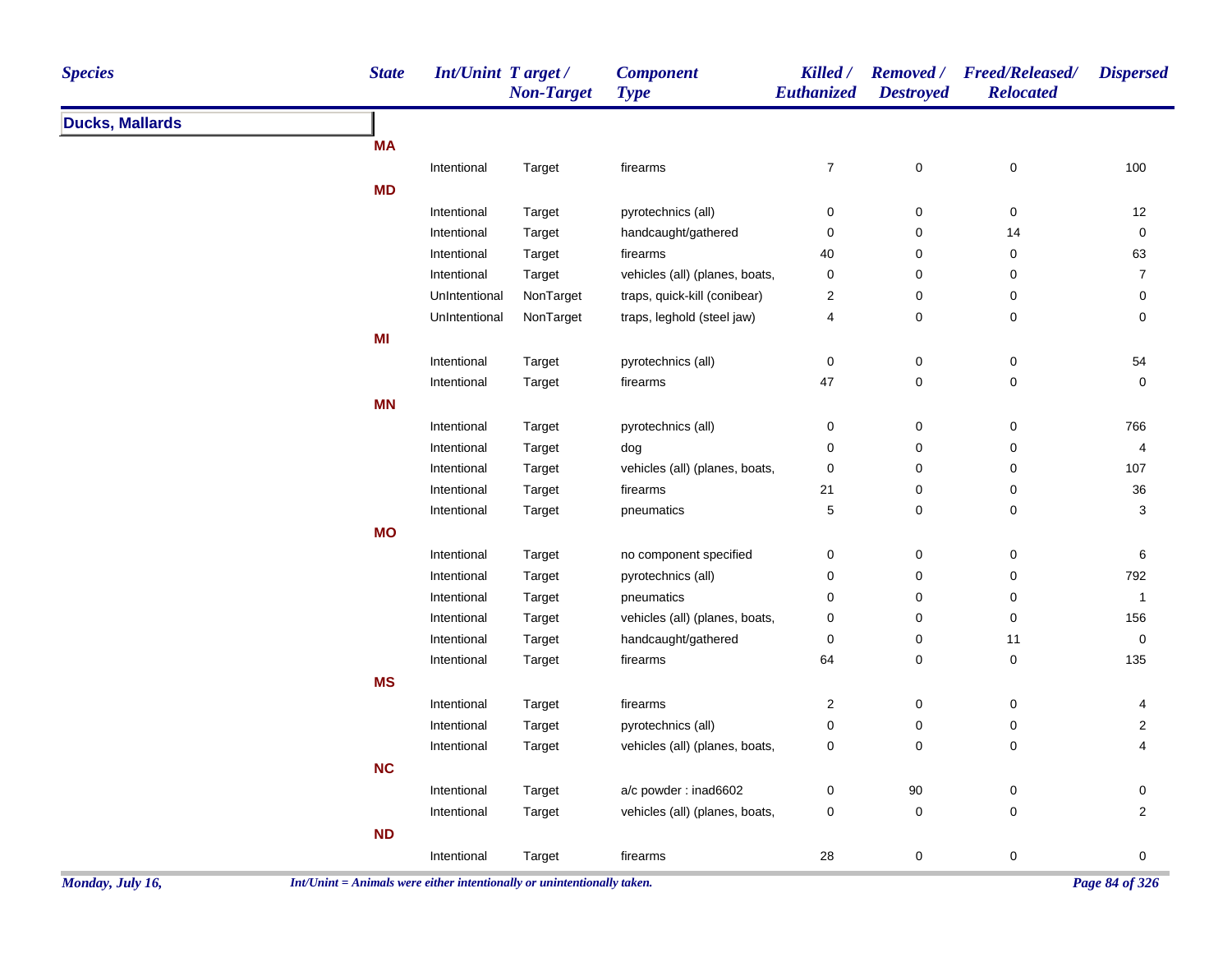| <b>Species</b>         | <b>State</b> | Int/Unint Target/ | <b>Non-Target</b> | <b>Component</b><br><b>Type</b> | Killed /<br>Euthanized | <b>Removed</b> /<br><b>Destroyed</b> | <b>Freed/Released/</b><br><b>Relocated</b> | <b>Dispersed</b>    |
|------------------------|--------------|-------------------|-------------------|---------------------------------|------------------------|--------------------------------------|--------------------------------------------|---------------------|
| <b>Ducks, Mallards</b> |              |                   |                   |                                 |                        |                                      |                                            |                     |
|                        | <b>NE</b>    |                   |                   |                                 |                        |                                      |                                            |                     |
|                        |              | Intentional       | Target            | vehicles (all) (planes, boats,  | $\pmb{0}$              | $\pmb{0}$                            | $\mathbf 0$                                | 44                  |
|                        |              | Intentional       | Target            | firearms                        | 28                     | $\pmb{0}$                            | $\mathbf 0$                                | 134                 |
|                        |              | Intentional       | Target            | pyrotechnics (all)              | $\mathbf 0$            | $\pmb{0}$                            | 0                                          | 189                 |
|                        |              | Intentional       | Target            | car/truck                       | $\mathbf 0$            | $\mathbf 0$                          | $\mathbf 0$                                | 0                   |
|                        | <b>NH</b>    |                   |                   |                                 |                        |                                      |                                            |                     |
|                        |              | Intentional       | Target            | handcaught/gathered             | $\pmb{0}$              | $\pmb{0}$                            | $\pmb{0}$                                  | 0                   |
|                        |              | Intentional       | Target            | no component specified          | $\pmb{0}$              | $\pmb{0}$                            | $\pmb{0}$                                  | 0                   |
|                        |              | Intentional       | Target            | nets, cannon/rocket             | $\pmb{0}$              | $\mathbf 0$                          | $\pmb{0}$                                  | $\mathsf{O}\xspace$ |
|                        | <b>NV</b>    |                   |                   |                                 |                        |                                      |                                            |                     |
|                        |              | UnIntentional     | Target            | a/c powder: inad6602            | $\mathbf{1}$           | $\pmb{0}$                            | 18                                         | 0                   |
|                        |              | Intentional       | Target            | a/c powder: inad6602            | $30\,$                 | $\pmb{0}$                            | 151                                        | 0                   |
|                        |              | UnIntentional     | NonTarget         | a/c powder: inad6602            | $\sqrt{2}$             | $\pmb{0}$                            | $\bf 8$                                    | 0                   |
|                        |              | Intentional       | Target            | firearms                        | $\boldsymbol{9}$       | $\pmb{0}$                            | $\pmb{0}$                                  | $\mathsf{O}\xspace$ |
|                        |              | Intentional       | Target            | handcaught/gathered             | 11                     | $\pmb{0}$                            | 33                                         | $\mathbf 0$         |
|                        | OH           |                   |                   |                                 |                        |                                      |                                            |                     |
|                        |              | Intentional       | Target            | pyrotechnics (all)              | $\pmb{0}$              | $\pmb{0}$                            | $\pmb{0}$                                  | 4,644               |
|                        |              | Intentional       | Target            | firearms                        | 81                     | $\pmb{0}$                            | $\mathbf 0$                                | 201                 |
|                        |              | Intentional       | Target            | vehicles (all) (planes, boats,  | $\pmb{0}$              | $\mathbf 0$                          | $\mathbf 0$                                | 70                  |
|                        |              | Intentional       | Target            | spotlight                       | $\mathbf 0$            | $\pmb{0}$                            | $\mathbf 0$                                | 285                 |
|                        |              | Intentional       | Target            | lights (all)                    | $\mathbf 0$            | $\mathbf 0$                          | $\mathbf 0$                                | $70\,$              |
|                        | OK           |                   |                   |                                 |                        |                                      |                                            |                     |
|                        |              | Intentional       | Target            | pyrotechnics (all)              | $\pmb{0}$              | $\pmb{0}$                            | 0                                          | 58                  |
|                        |              | Intentional       | Target            | handcaught/gathered             | $\mathbf{1}$           | $\pmb{0}$                            | $\pmb{0}$                                  | $\mathsf{O}\xspace$ |
|                        |              | Intentional       | Target            | vehicles (all) (planes, boats,  | $\pmb{0}$              | $\pmb{0}$                            | $\pmb{0}$                                  | $\bf 71$            |
|                        |              | Intentional       | Target            | nets, cannon/rocket             | 0                      | $\pmb{0}$                            | $\overline{\mathbf{c}}$                    | 0                   |
|                        |              | Intentional       | Target            | nets, z-(other)                 | 0                      | $\pmb{0}$                            | 6                                          | 0                   |
|                        |              | Intentional       | Target            | firearms                        | 12                     | $\pmb{0}$                            | $\mathbf 0$                                | 14                  |
|                        |              | Intentional       | Target            | exploders, gas (all)            | $\mathsf{O}\xspace$    | $\pmb{0}$                            | $\pmb{0}$                                  | 133                 |
|                        | OR           |                   |                   |                                 |                        |                                      |                                            |                     |
|                        |              | Intentional       | Target            | nets, z-(other)                 | 0                      | $\mathbf 0$                          | 4                                          | 0                   |
|                        | PA           |                   |                   |                                 |                        |                                      |                                            |                     |
|                        |              | Intentional       | Target            | pyrotechnics (all)              | $\pmb{0}$              | $\pmb{0}$                            | $\pmb{0}$                                  | 273                 |
|                        |              | Intentional       | Target            | firearms                        | $\overline{7}$         | $\pmb{0}$                            | $\mathbf 0$                                | 20                  |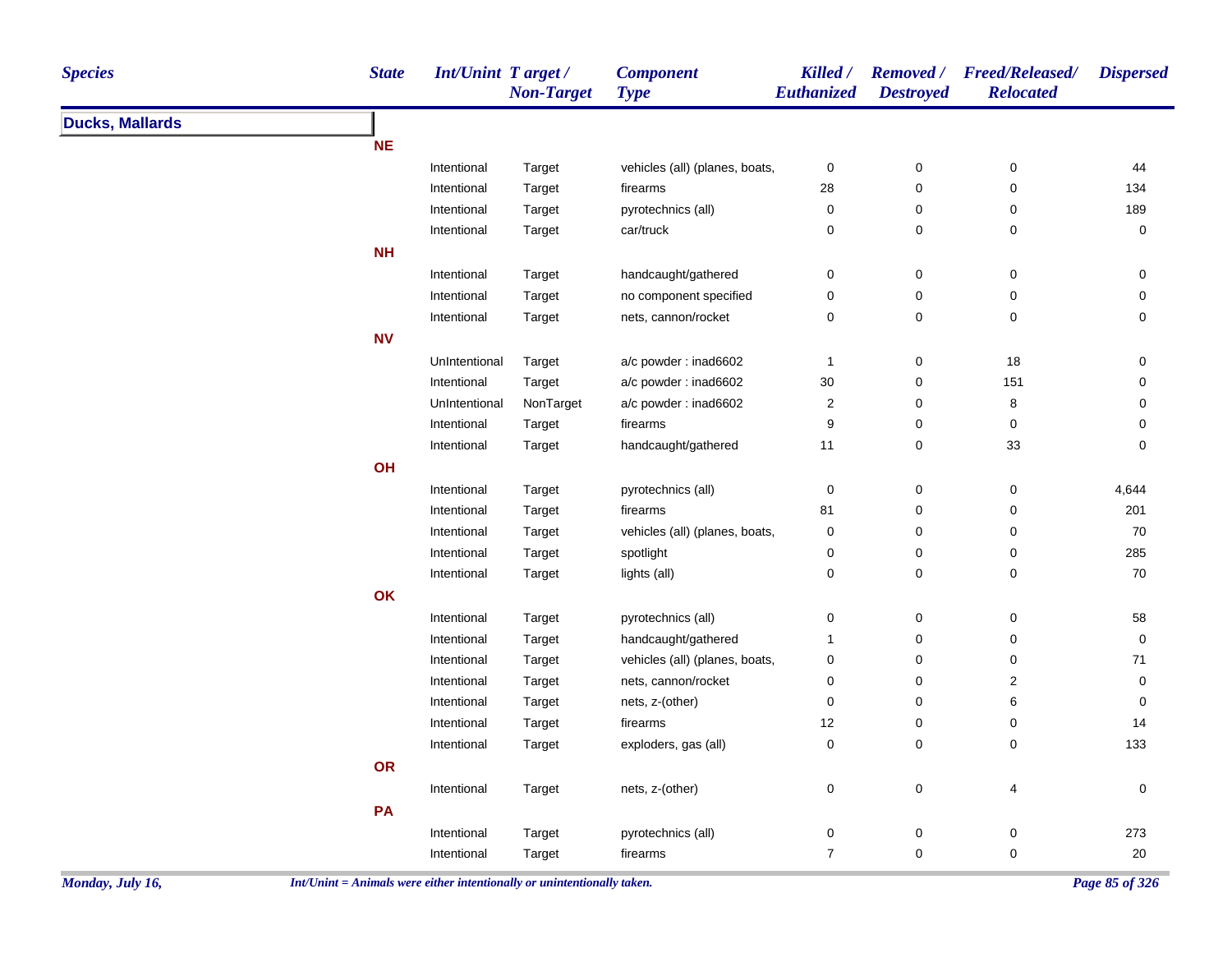| <b>Species</b>         | <b>State</b> | <b>Int/Unint Target/</b> | <b>Non-Target</b> | <b>Component</b><br><b>Type</b> | Killed /<br><b>Euthanized</b> | <b>Destroyed</b> | Removed / Freed/Released/<br><b>Relocated</b> | <b>Dispersed</b>    |
|------------------------|--------------|--------------------------|-------------------|---------------------------------|-------------------------------|------------------|-----------------------------------------------|---------------------|
| <b>Ducks, Mallards</b> |              |                          |                   |                                 |                               |                  |                                               |                     |
|                        | PA           |                          |                   |                                 |                               |                  |                                               |                     |
|                        |              | Intentional              | Target            | handcaught/gathered             | 29                            | 0                | 0                                             | 0                   |
|                        |              | Intentional              | Target            | electronic harassment devic     | 0                             | 0                | $\pmb{0}$                                     | 50                  |
|                        |              | UnIntentional            | NonTarget         | a/c powder: inad6602            | 0                             | 0                | $\mathbf 2$                                   | $\mathbf 0$         |
|                        |              | Intentional              | Target            | dog                             | 0                             | 0                | 0                                             | 200                 |
|                        |              | Intentional              | Target            | a/c tablets : inad6602          | 0                             | 0                | 0                                             | 0                   |
|                        |              | Intentional              | Target            | lasers (all) (deterrent)        | 0                             | 0                | 0                                             | 1,640               |
|                        |              | UnIntentional            | NonTarget         | a/c tablets : inad6602          | 8                             | 0                | 0                                             | 0                   |
|                        |              | Intentional              | Target            | vehicles (all) (planes, boats,  | 0                             | $\pmb{0}$        | 0                                             | 83                  |
|                        |              | Intentional              | Target            | a/c powder: inad6602            | 0                             | 0                | 0                                             | $\mathbf 0$         |
|                        | R1           |                          |                   |                                 |                               |                  |                                               |                     |
|                        |              | Intentional              | Target            | pyrotechnics (all)              | 0                             | $\pmb{0}$        | 0                                             | 10                  |
|                        |              | Intentional              | Target            | firearms                        | 3                             | 0                | 0                                             | $\mathbf{1}$        |
|                        |              | Intentional              | Target            | vehicles (all) (planes, boats,  | 0                             | 0                | 0                                             | 5                   |
|                        | <b>SD</b>    |                          |                   |                                 |                               |                  |                                               |                     |
|                        |              | Intentional              | Target            | firearms                        | 33                            | 0                | 0                                             | 0                   |
|                        | <b>TN</b>    |                          |                   |                                 |                               |                  |                                               |                     |
|                        |              | Intentional              | Target            | firearms                        | 15                            | $\pmb{0}$        | $\pmb{0}$                                     | $\mathbf{2}$        |
|                        |              | Intentional              | Target            | a/c tablets : inad6602          | 0                             | 0                | 21                                            | 0                   |
|                        |              | Intentional              | Target            | electronic harassment devic     | 0                             | 0                | $\pmb{0}$                                     | 4                   |
|                        |              | Intentional              | Target            | handcaught/gathered             | 0                             | 0                | 5                                             | 0                   |
|                        |              | Intentional              | Target            | nets, z-(other)                 | 0                             | $\pmb{0}$        | 5                                             | 0                   |
|                        |              | Intentional              | Target            | traps, drive/corral             | 0                             | $\mathbf 0$      | 6                                             | 0                   |
|                        |              | Intentional              | Target            | vehicles (all) (planes, boats,  | 0                             | 0                | 0                                             | 3                   |
|                        |              | Intentional              | Target            | pyrotechnics (all)              | 0                             | 0                | 0                                             | $\overline{2}$      |
|                        | <b>TX</b>    |                          |                   |                                 |                               |                  |                                               |                     |
|                        |              | Intentional              | Target            | vehicles (all) (planes, boats,  | 0                             | $\pmb{0}$        | 0                                             | 10                  |
|                        |              | Intentional              | Target            | pyrotechnics (all)              | 0                             | 0                | 0                                             | 235                 |
|                        |              | Intentional              | Target            | firearms                        | 1                             | 0                | 0                                             | 0                   |
|                        |              | Intentional              | Target            | a/c tablets : inad6602          | 0                             | 0                | 9                                             | $\mathbf 0$         |
|                        | <b>UT</b>    |                          |                   |                                 |                               |                  |                                               |                     |
|                        |              | Intentional              | Target            | a/c powder: inad6602            | 0                             | 0                | $\mathbf{1}$                                  | 0                   |
|                        |              | Intentional              | Target            | handcaught/gathered             | 0                             | 0                | 13                                            | $\mathsf{O}\xspace$ |
|                        | <b>VA</b>    |                          |                   |                                 |                               |                  |                                               |                     |
|                        |              |                          |                   |                                 |                               |                  |                                               |                     |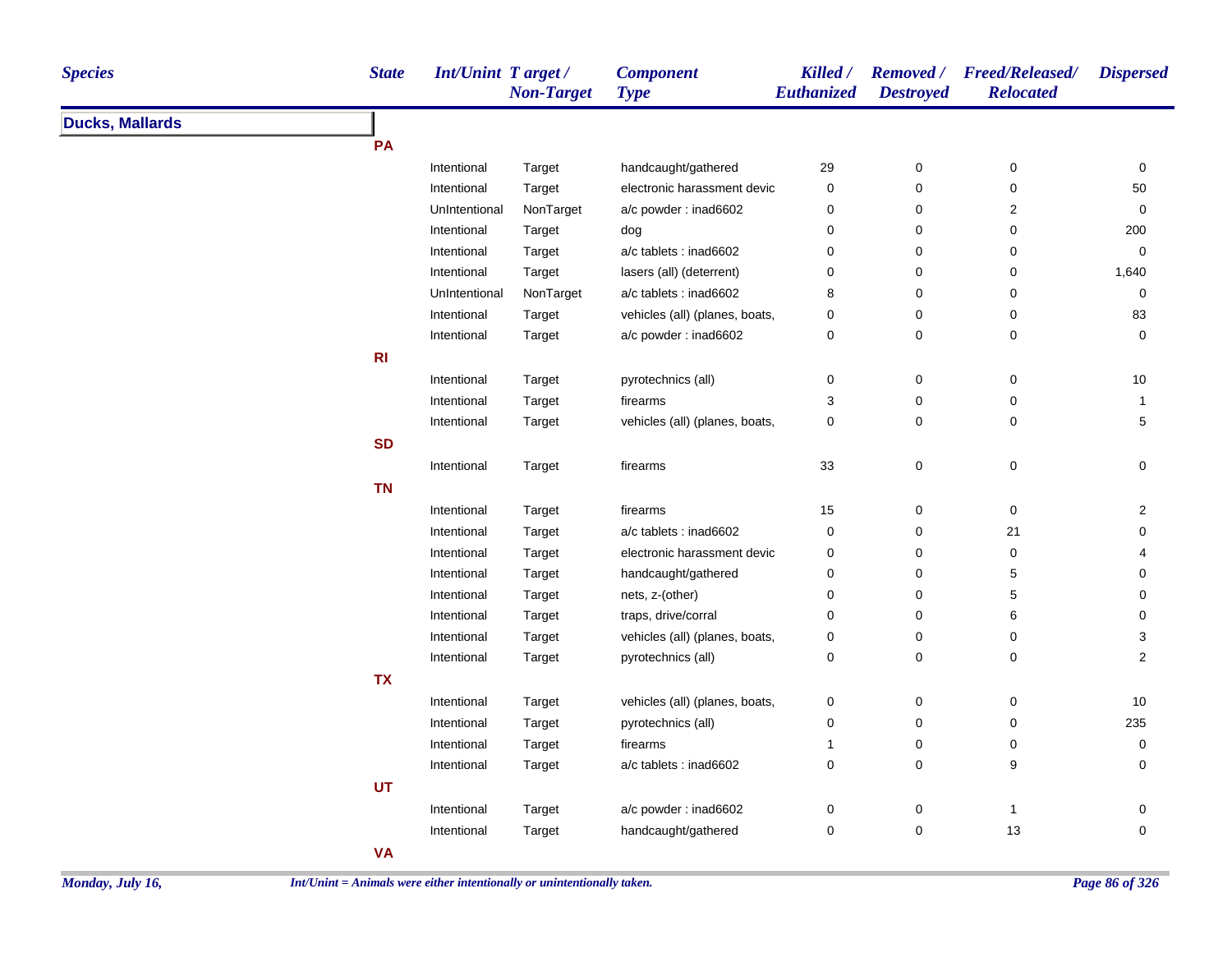| <b>Species</b>                 | <b>State</b> | <b>Int/Unint Target/</b> | <b>Non-Target</b> | <b>Component</b><br><b>Type</b> | Killed /<br>Euthanized | <b>Destroyed</b> | Removed / Freed/Released/<br><b>Relocated</b> | <b>Dispersed</b>    |
|--------------------------------|--------------|--------------------------|-------------------|---------------------------------|------------------------|------------------|-----------------------------------------------|---------------------|
| <b>Ducks, Mallards</b>         |              |                          |                   |                                 |                        |                  |                                               |                     |
|                                | <b>VA</b>    |                          |                   |                                 |                        |                  |                                               |                     |
|                                |              | Intentional              | Target            | a/c powder : inad6602           | $10$                   | $\pmb{0}$        | $\pmb{0}$                                     | 0                   |
|                                |              | Intentional              | Target            | vehicles (all) (planes, boats,  | $\mathbf 0$            | 0                | 0                                             | 27                  |
|                                |              | Intentional              | Target            | handcaught/gathered             | 11                     | 0                | 0                                             | 0                   |
|                                |              | Intentional              | Target            | firearms                        | 67                     | 0                | 0                                             | 273                 |
|                                |              | Intentional              | Target            | pyrotechnics (all)              | $\pmb{0}$              | 0                | 0                                             | 345                 |
|                                |              | Intentional              | Target            | physical actions (hand/voice)   | $\pmb{0}$              | 0                | $\pmb{0}$                                     | $\overline{c}$      |
|                                | <b>VT</b>    |                          |                   |                                 |                        |                  |                                               |                     |
|                                |              | Intentional              | Target            | pyrotechnics (all)              | $\pmb{0}$              | 0                | $\pmb{0}$                                     | 75                  |
|                                | <b>WA</b>    |                          |                   |                                 |                        |                  |                                               |                     |
|                                |              | Intentional              | Target            | handcaught/gathered             | $\pmb{0}$              | $\pmb{0}$        | $13$                                          | $\pmb{0}$           |
|                                |              | Intentional              | Target            | firearms                        | 23                     | 0                | $\pmb{0}$                                     | 290                 |
|                                |              | Intentional              | Target            | physical actions (hand/voice)   | $\pmb{0}$              | 0                | $\pmb{0}$                                     | 49                  |
|                                |              | Intentional              | Target            | pneumatics                      | $\sqrt{2}$             | 0                | 0                                             | 62                  |
|                                |              | Intentional              | Target            | pyrotechnics (all)              | $\boldsymbol{0}$       | 0                | 0                                             | 586                 |
|                                |              | Intentional              | Target            | vehicles (all) (planes, boats,  | $\pmb{0}$              | 0                | 0                                             | 413                 |
|                                | WI           |                          |                   |                                 |                        |                  |                                               |                     |
|                                |              | Intentional              | Target            | pyrotechnics (all)              | $\pmb{0}$              | 0                | $\pmb{0}$                                     | 397                 |
|                                |              | Intentional              | Target            | vehicles (all) (planes, boats,  | $\mathbf 0$            | 0                | 0                                             | 105                 |
|                                |              | Intentional              | Target            | firearms                        | 86                     | 0                | 0                                             | 151                 |
|                                | <b>WY</b>    |                          |                   |                                 |                        |                  |                                               |                     |
|                                |              | Intentional              | Target            | traps, z-(other)                | $\overline{c}$         | $\pmb{0}$        | $\pmb{0}$                                     | $\pmb{0}$           |
|                                |              |                          |                   | <b>Subtotals by Species</b>     | 1,400                  | $90\,$           | 645                                           | 28,096              |
| <b>Ducks, Merganser Common</b> |              |                          |                   |                                 |                        |                  |                                               |                     |
|                                | <b>AL</b>    |                          |                   |                                 |                        |                  |                                               |                     |
|                                |              | UnIntentional            | NonTarget         | traps, quick-kill (conibear)    | $\mathbf{1}$           | 0                | $\mathbf 0$                                   | $\mathbf 0$         |
|                                | co           |                          |                   |                                 |                        |                  |                                               |                     |
|                                |              | Intentional              | Target            | pyrotechnics (all)              | $\mathbf 0$            | 0                | 0                                             | 15                  |
|                                | <b>NE</b>    |                          |                   |                                 |                        |                  |                                               |                     |
|                                |              |                          |                   |                                 | 0                      | 0                | 0                                             | $\mathbf 0$         |
|                                | <b>NV</b>    | UnIntentional            | NonTarget         | car/truck                       |                        |                  |                                               |                     |
|                                |              |                          |                   |                                 |                        |                  |                                               |                     |
|                                |              | Intentional              | Target            | firearms                        | $\mathbf{1}$           | 0                | $\pmb{0}$                                     | $\mathsf{O}\xspace$ |
|                                | R1           |                          |                   |                                 |                        |                  |                                               |                     |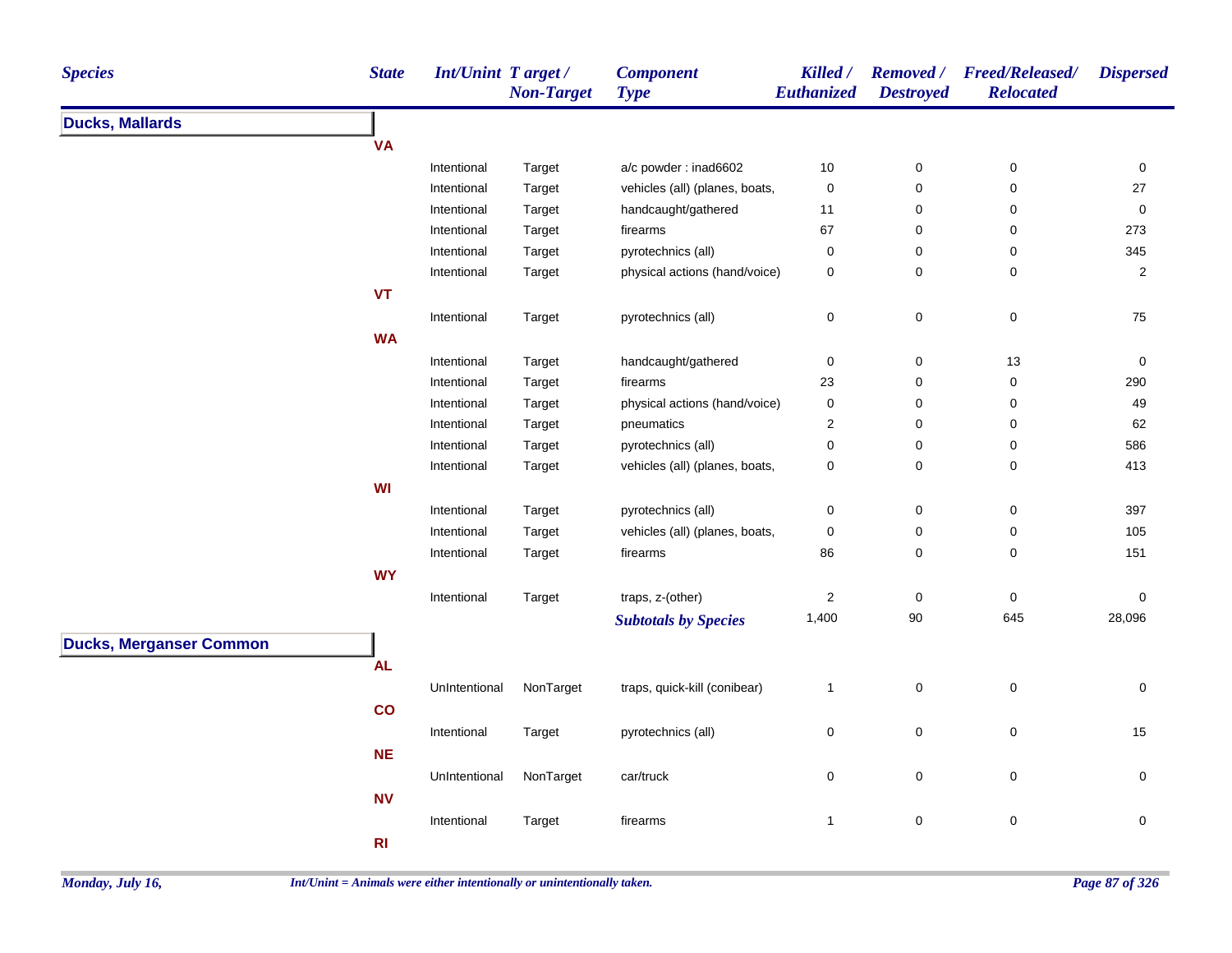| <b>Species</b>                  | <b>State</b>   | Int/Unint Target / | <b>Non-Target</b> | <b>Component</b><br><b>Type</b>        | Killed /<br><b>Euthanized</b> | <b>Removed</b> /<br><b>Destroyed</b> | <b>Freed/Released/</b><br><b>Relocated</b> | <b>Dispersed</b> |
|---------------------------------|----------------|--------------------|-------------------|----------------------------------------|-------------------------------|--------------------------------------|--------------------------------------------|------------------|
| <b>Ducks, Merganser Common</b>  |                |                    |                   |                                        |                               |                                      |                                            |                  |
|                                 | R <sub>l</sub> |                    |                   |                                        |                               |                                      |                                            |                  |
|                                 |                | Intentional        | Target            | firearms                               | 0                             | $\mathbf 0$                          | $\pmb{0}$                                  | $\mathbf{1}$     |
|                                 | <b>WA</b>      |                    |                   |                                        |                               |                                      |                                            |                  |
|                                 |                | Intentional        | Target            | pyrotechnics (all)                     | 0                             | 0                                    | $\pmb{0}$                                  | 554              |
|                                 |                | Intentional        | Target            | vehicles (all) (planes, boats,         | $\pmb{0}$                     | 0                                    | $\pmb{0}$                                  | 36               |
|                                 |                | Intentional        | Target            | lasers (all) (deterrent)               | 0                             | $\mathbf 0$                          | 0                                          | $32\,$           |
|                                 |                | Intentional        | Target            | firearms                               | 6                             | $\mathbf 0$                          | $\mathbf 0$                                | 11               |
|                                 | WI             |                    |                   |                                        |                               |                                      |                                            |                  |
|                                 |                | UnIntentional      | NonTarget         | traps, quick-kill (conibear)           | $\mathbf{1}$                  | 0                                    | 0                                          | 0                |
|                                 |                |                    |                   | <b>Subtotals by Species</b>            | $\boldsymbol{9}$              | $\mathsf{O}\xspace$                  | $\mathsf 0$                                | 649              |
| <b>Ducks, Merganser, Hooded</b> |                |                    |                   |                                        |                               |                                      |                                            |                  |
|                                 | <b>CA</b>      |                    |                   |                                        |                               |                                      |                                            |                  |
|                                 |                | Intentional        | Target            | pneumatics                             | 1                             | $\mathsf{O}\xspace$                  | $\pmb{0}$                                  | 4                |
|                                 |                | Intentional        | Target            | vehicles (all) (planes, boats,         | $\mathsf 0$                   | $\mathsf 0$                          | $\mathbf 0$                                | $\overline{7}$   |
|                                 | FL.            |                    |                   |                                        |                               |                                      |                                            |                  |
|                                 |                | Intentional        | Target            | pyrotechnics (all)                     | 0                             | $\mathsf 0$                          | $\pmb{0}$                                  | 8                |
|                                 |                | Intentional        | Target            | firearms                               | 0                             | $\mathbf 0$                          | $\mathbf 0$                                | 5                |
|                                 | <b>MD</b>      |                    |                   |                                        |                               |                                      |                                            |                  |
|                                 |                | Intentional        | Target            | vehicles (all) (planes, boats,         | 0                             | $\mathsf 0$                          | $\pmb{0}$                                  | $\mathbf{1}$     |
|                                 |                | Intentional        | Target            | firearms                               | 0                             | $\mathbf 0$                          | $\pmb{0}$                                  | $\overline{2}$   |
|                                 | <b>NE</b>      |                    |                   |                                        |                               |                                      |                                            |                  |
|                                 |                | UnIntentional      | NonTarget         | car/truck                              | 0                             | $\mathsf 0$                          | $\mathsf 0$                                | $\mathbf 0$      |
|                                 | <b>WA</b>      |                    |                   |                                        |                               |                                      |                                            |                  |
|                                 |                | Intentional        |                   |                                        | 0                             | $\mathbf 0$                          | 0                                          | 285              |
|                                 |                | Intentional        | Target<br>Target  | lasers (all) (deterrent)<br>pneumatics | 0                             | $\mathbf 0$                          | $\mathbf 0$                                | 12               |
|                                 |                | Intentional        | Target            | pyrotechnics (all)                     | 0                             | $\mathbf 0$                          | 0                                          | 681              |
|                                 |                | Intentional        | Target            | vehicles (all) (planes, boats,         | 0                             | $\mathbf 0$                          | 0                                          | 47               |
|                                 |                | Intentional        | Target            | firearms                               | $\mathbf{1}$                  | $\mathsf 0$                          | 0                                          | $\overline{4}$   |
|                                 |                |                    |                   | <b>Subtotals by Species</b>            | $\boldsymbol{2}$              | $\mathbf 0$                          | $\mathbf 0$                                | 1,056            |
|                                 |                |                    |                   |                                        |                               |                                      |                                            |                  |
| Ducks, Merganser, Red-Breasted  |                |                    |                   |                                        |                               |                                      |                                            |                  |
|                                 | <b>AK</b>      |                    |                   |                                        |                               |                                      |                                            |                  |
|                                 |                | Intentional        | Target            | handcaught/gathered                    | 1                             | $\pmb{0}$                            | 0                                          | $\pmb{0}$        |
|                                 |                |                    |                   | <b>Subtotals by Species</b>            | $\overline{1}$                | $\mathbf 0$                          | $\mathbf 0$                                | $\mathbf 0$      |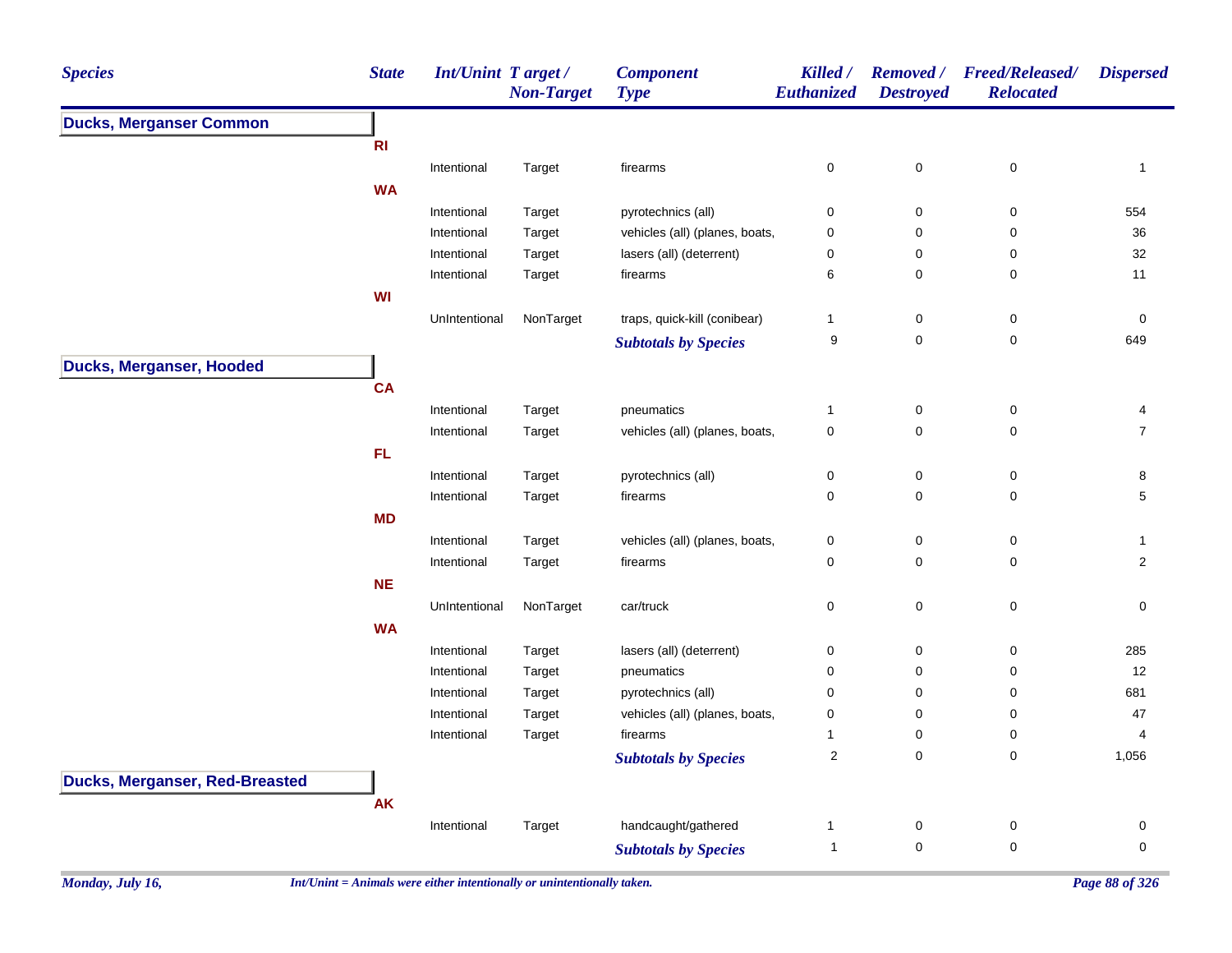| <b>Species</b>                  | <b>State</b> | Int/Unint Target/ | <b>Non-Target</b> | <b>Component</b><br><b>Type</b> | Killed /<br>Euthanized | <b>Removed</b> /<br><b>Destroyed</b> | <b>Freed/Released/</b><br><b>Relocated</b> | <b>Dispersed</b> |
|---------------------------------|--------------|-------------------|-------------------|---------------------------------|------------------------|--------------------------------------|--------------------------------------------|------------------|
| <b>Ducks, Northern Pintail</b>  |              |                   |                   |                                 |                        |                                      |                                            |                  |
|                                 | <b>AK</b>    |                   |                   |                                 |                        |                                      |                                            |                  |
|                                 |              | Intentional       | Target            | traps, cage                     | $\pmb{0}$              | $\pmb{0}$                            | $\,6$                                      | 0                |
|                                 |              | Intentional       | Target            | handcaught/gathered             | $\sqrt{5}$             | 0                                    | $\pmb{0}$                                  | $\mathbf 0$      |
|                                 |              | Intentional       | Target            | firearms                        | $\overline{7}$         | $\pmb{0}$                            | $\pmb{0}$                                  | 105              |
|                                 |              | Intentional       | Target            | pyrotechnics (all)              | 0                      | $\mathbf 0$                          | 0                                          | 65               |
|                                 |              | Intentional       | Target            | physical actions (hand/voice)   | 0                      | $\mathbf 0$                          | $\pmb{0}$                                  | $\overline{1}$   |
|                                 |              | Intentional       | Target            | nets, z-(other)                 | 0                      | $\mathbf 0$                          | $\overline{c}$                             | $\mathbf 0$      |
|                                 |              | Intentional       | Target            | vehicles (all) (planes, boats,  | 0                      | $\pmb{0}$                            | $\mathbf 0$                                | 207              |
|                                 | CA           |                   |                   |                                 |                        |                                      |                                            |                  |
|                                 |              | Intentional       | Target            | dog                             | 0                      | $\mathbf 0$                          | 0                                          | $\overline{c}$   |
|                                 |              | Intentional       | Target            | exploders, gas (all)            | 0                      | $\pmb{0}$                            | $\pmb{0}$                                  | 4                |
|                                 |              | Intentional       | Target            | firearms                        | $\mathbf 1$            | $\pmb{0}$                            | $\pmb{0}$                                  | 60               |
|                                 |              | Intentional       | Target            | vehicles (all) (planes, boats,  | 0                      | $\mathbf 0$                          | $\mathsf 0$                                | 801              |
|                                 |              | Intentional       | Target            | physical actions (hand/voice)   | 0                      | $\pmb{0}$                            | 0                                          | 97               |
|                                 |              | Intentional       | Target            | pyrotechnics (all)              | $\mathsf 0$            | $\mathbf 0$                          | $\mathsf 0$                                | 9,000            |
|                                 | HI.          |                   |                   |                                 |                        |                                      |                                            |                  |
|                                 |              | Intentional       | Target            | pyrotechnics (all)              | 0                      | $\pmb{0}$                            | $\mathsf 0$                                | 46               |
|                                 | <b>KS</b>    |                   |                   |                                 |                        |                                      |                                            |                  |
|                                 |              | Intentional       | Target            | firearms                        | $\mathbf{1}$           | $\mathbf 0$                          | $\mathsf 0$                                | 0                |
|                                 | <b>ND</b>    |                   |                   |                                 |                        |                                      |                                            |                  |
|                                 |              | Intentional       | Target            | firearms                        | $\sqrt{5}$             | $\mathbf 0$                          | $\mathsf 0$                                | $\pmb{0}$        |
|                                 | <b>NE</b>    |                   |                   |                                 |                        |                                      |                                            |                  |
|                                 |              | Intentional       | Target            | firearms                        | 22                     | $\pmb{0}$                            | $\mathsf 0$                                | 0                |
|                                 | <b>SD</b>    |                   |                   |                                 |                        |                                      |                                            |                  |
|                                 |              |                   |                   |                                 |                        |                                      |                                            |                  |
|                                 |              | Intentional       | Target            | firearms                        | 6                      | $\mathsf 0$                          | $\mathsf 0$                                | 0                |
|                                 | <b>TX</b>    |                   |                   |                                 |                        |                                      |                                            |                  |
|                                 |              | Intentional       | Target            | firearms                        | $\mathbf{1}$           | $\pmb{0}$                            | $\mathsf 0$                                | 0                |
|                                 | <b>WY</b>    |                   |                   |                                 |                        |                                      |                                            |                  |
|                                 |              | Intentional       | Target            | traps, z-(other)                | $\overline{a}$         | 0                                    | $\mathbf 0$                                | 0                |
|                                 |              |                   |                   | <b>Subtotals by Species</b>     | 50                     | $\pmb{0}$                            | 8                                          | 10,388           |
| <b>Ducks, Northern Shoveler</b> |              |                   |                   |                                 |                        |                                      |                                            |                  |
|                                 | <b>AK</b>    |                   |                   |                                 |                        |                                      |                                            |                  |
|                                 |              | Intentional       | Target            | firearms                        | 16                     | $\pmb{0}$                            | $\pmb{0}$                                  | 236              |
|                                 |              |                   |                   |                                 |                        |                                      |                                            |                  |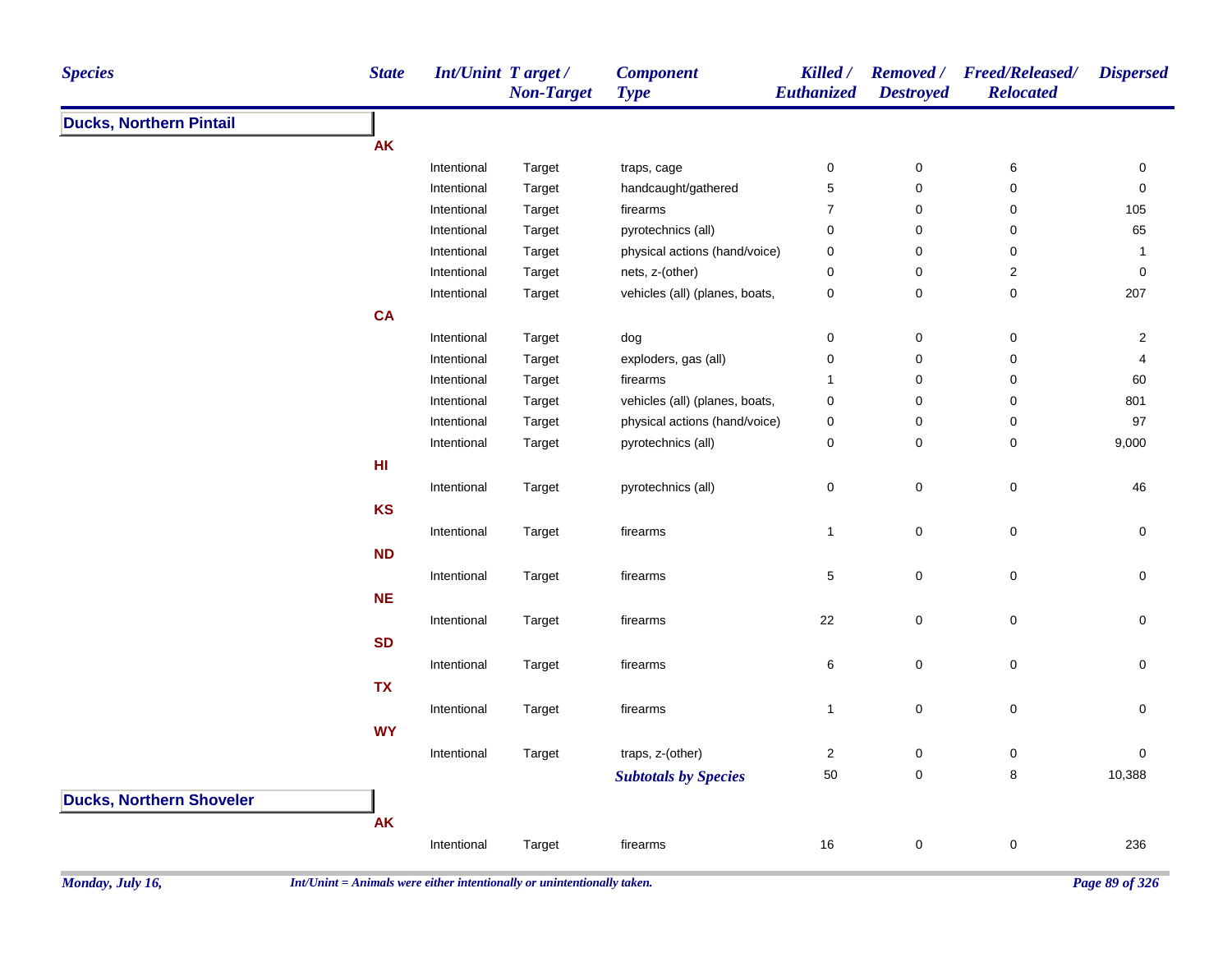| <b>Species</b>                  | <b>State</b>           | Int/Unint Target/ | <b>Non-Target</b> | <b>Component</b><br><b>Type</b> | Killed /<br>Euthanized | <b>Destroyed</b> | Removed / Freed/Released/<br><b>Relocated</b> | <b>Dispersed</b>    |
|---------------------------------|------------------------|-------------------|-------------------|---------------------------------|------------------------|------------------|-----------------------------------------------|---------------------|
| <b>Ducks, Northern Shoveler</b> |                        |                   |                   |                                 |                        |                  |                                               |                     |
|                                 | <b>AK</b>              |                   |                   |                                 |                        |                  |                                               |                     |
|                                 |                        | Intentional       | Target            | vehicles (all) (planes, boats,  | $\pmb{0}$              | $\pmb{0}$        | $\pmb{0}$                                     | $51$                |
|                                 |                        | Intentional       | Target            | traps, cage                     | 0                      | $\pmb{0}$        | $\mathbf{1}$                                  | $\mathsf{O}\xspace$ |
|                                 |                        | Intentional       | Target            | pyrotechnics (all)              | 0                      | $\pmb{0}$        | $\pmb{0}$                                     | 85                  |
|                                 |                        | Intentional       | Target            | physical actions (hand/voice)   | 0                      | $\pmb{0}$        | $\pmb{0}$                                     | 3                   |
|                                 |                        | Intentional       | Target            | paint balls                     | 0                      | $\pmb{0}$        | 0                                             | 13                  |
|                                 |                        | Intentional       | Target            | handcaught/gathered             | 5                      | 0                | $\pmb{0}$                                     | $\pmb{0}$           |
|                                 | $\mathsf{A}\mathsf{Z}$ |                   |                   |                                 |                        |                  |                                               |                     |
|                                 |                        | Intentional       | Target            | firearms                        | 6                      | $\pmb{0}$        | $\boldsymbol{0}$                              | 43                  |
|                                 |                        | Intentional       | Target            | pyrotechnics (all)              | 0                      | 0                | $\mathbf 0$                                   | 17                  |
|                                 | <b>CA</b>              |                   |                   |                                 |                        |                  |                                               |                     |
|                                 |                        | Intentional       | Target            | physical actions (hand/voice)   | 0                      | $\pmb{0}$        | $\pmb{0}$                                     | 319                 |
|                                 |                        | Intentional       | Target            | vehicles (all) (planes, boats,  | $\pmb{0}$              | $\pmb{0}$        | $\boldsymbol{0}$                              | 3,780               |
|                                 |                        | Intentional       | Target            | pyrotechnics (all)              | 0                      | $\pmb{0}$        | $\pmb{0}$                                     | 15,102              |
|                                 |                        | Intentional       | Target            | firearms                        | 21                     | $\pmb{0}$        | $\mathbf 0$                                   | 393                 |
|                                 |                        | Intentional       | Target            | exploders, gas (all)            | 0                      | 0                | $\mathbf 0$                                   | 35                  |
|                                 | <b>KS</b>              |                   |                   |                                 |                        |                  |                                               |                     |
|                                 |                        | Intentional       | Target            | firearms                        | $\,$ 5 $\,$            | $\mathsf 0$      | $\pmb{0}$                                     | $\pmb{0}$           |
|                                 | <b>MO</b>              |                   |                   |                                 |                        |                  |                                               |                     |
|                                 |                        | Intentional       | Target            | pyrotechnics (all)              | $\pmb{0}$              | $\pmb{0}$        | $\mathsf 0$                                   | $\mathbf{1}$        |
|                                 | ND                     |                   |                   |                                 |                        |                  |                                               |                     |
|                                 |                        | Intentional       | Target            | firearms                        | 15                     | 0                | $\pmb{0}$                                     | 0                   |
|                                 | <b>NE</b>              |                   |                   |                                 |                        |                  |                                               |                     |
|                                 |                        | UnIntentional     | NonTarget         | car/truck                       | 0                      | 0                | $\mathbf 0$                                   | 0                   |
|                                 |                        | Intentional       | Target            | firearms                        | 9                      | $\pmb{0}$        | $\boldsymbol{0}$                              | 6                   |
|                                 |                        | Intentional       | Target            | car/truck                       | 0                      | $\mathsf 0$      | $\pmb{0}$                                     | $\mathbf 0$         |
|                                 | OH                     |                   |                   |                                 |                        |                  |                                               |                     |
|                                 |                        |                   |                   |                                 |                        |                  |                                               |                     |
|                                 |                        | Intentional       | Target            | pyrotechnics (all)              | 0                      | $\mathsf 0$      | $\mathbf 0$                                   | $\sqrt{3}$          |
|                                 | <b>SD</b>              |                   |                   |                                 |                        |                  |                                               |                     |
|                                 |                        | Intentional       | Target            | firearms                        | 21                     | 0                | $\mathbf 0$                                   | 0                   |
|                                 | <b>TN</b>              |                   |                   |                                 |                        |                  |                                               |                     |
|                                 |                        | Intentional       | Target            | electronic harassment devic     | $\pmb{0}$              | $\pmb{0}$        | $\pmb{0}$                                     | $\overline{5}$      |
|                                 | <b>WA</b>              |                   |                   |                                 |                        |                  |                                               |                     |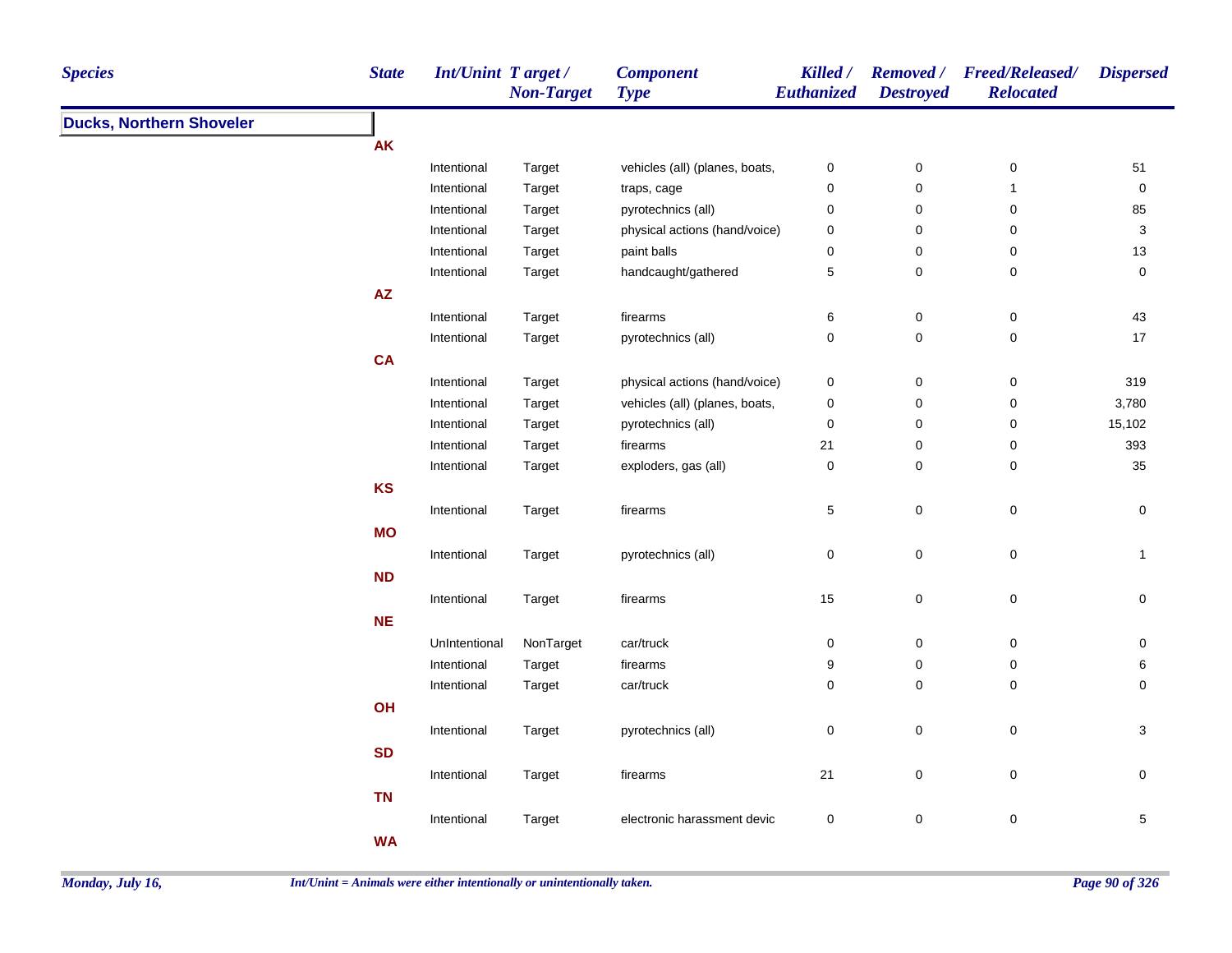| <b>Species</b>                                               | <b>State</b> | Int/Unint Target / | <b>Non-Target</b> | <b>Component</b><br><b>Type</b> | Killed /<br>Euthanized | <b>Removed</b> /<br><b>Destroyed</b> | <b>Freed/Released/</b><br><b>Relocated</b> | <b>Dispersed</b>        |
|--------------------------------------------------------------|--------------|--------------------|-------------------|---------------------------------|------------------------|--------------------------------------|--------------------------------------------|-------------------------|
| <b>Ducks, Northern Shoveler</b><br><b>Ducks, Ring-Necked</b> |              |                    |                   |                                 |                        |                                      |                                            |                         |
|                                                              | <b>WA</b>    |                    |                   |                                 |                        |                                      |                                            |                         |
|                                                              |              | Intentional        | Target            | pneumatics                      | $\pmb{0}$              | $\pmb{0}$                            | $\pmb{0}$                                  | $\overline{2}$          |
|                                                              |              | Intentional        | Target            | firearms                        | $\pmb{0}$              | $\pmb{0}$                            | $\mathbf 0$                                | $\overline{7}$          |
|                                                              | <b>WI</b>    |                    |                   |                                 |                        |                                      |                                            |                         |
|                                                              |              | Intentional        | Target            | pyrotechnics (all)              | $\pmb{0}$              | $\pmb{0}$                            | $\pmb{0}$                                  | $\overline{\mathbf{4}}$ |
|                                                              |              |                    |                   | <b>Subtotals by Species</b>     | 98                     | $\pmb{0}$                            | $\mathbf{1}$                               | 20,105                  |
| <b>Ducks, Redhead</b>                                        |              |                    |                   |                                 |                        |                                      |                                            |                         |
|                                                              | AK           |                    |                   |                                 |                        |                                      |                                            |                         |
|                                                              |              | Intentional        | Target            | firearms                        | $\mathbf{1}$           | $\pmb{0}$                            | $\pmb{0}$                                  | $\sqrt{2}$              |
|                                                              |              | Intentional        | Target            | pyrotechnics (all)              | $\pmb{0}$              | $\pmb{0}$                            | $\pmb{0}$                                  | $5\phantom{.0}$         |
|                                                              | <b>CA</b>    |                    |                   |                                 |                        |                                      |                                            |                         |
|                                                              |              | Intentional        | Target            | firearms                        | $\sqrt{2}$             | $\pmb{0}$                            | $\pmb{0}$                                  | 0                       |
|                                                              |              | Intentional        | Target            | pyrotechnics (all)              | $\pmb{0}$              | 0                                    | 0                                          | $\mathbf{1}$            |
|                                                              | <b>ND</b>    |                    |                   |                                 |                        |                                      |                                            |                         |
|                                                              |              | Intentional        | Target            | firearms                        | $\,$ 5 $\,$            | $\pmb{0}$                            | $\pmb{0}$                                  | $\mathsf{O}\xspace$     |
|                                                              | <b>NE</b>    |                    |                   |                                 |                        |                                      |                                            |                         |
|                                                              |              | Intentional        | Target            | firearms                        | $\mathbf{1}$           | $\mathsf 0$                          | 0                                          | 0                       |
|                                                              | <b>NV</b>    |                    |                   |                                 |                        |                                      |                                            |                         |
|                                                              |              | Intentional        | Target            | firearms                        | $\overline{4}$         | $\pmb{0}$                            | $\pmb{0}$                                  | $\mathsf 0$             |
|                                                              | OH           |                    |                   |                                 |                        |                                      |                                            |                         |
|                                                              |              | Intentional        | Target            | pyrotechnics (all)              | $\pmb{0}$              | $\pmb{0}$                            | $\pmb{0}$                                  | 8                       |
|                                                              | <b>WY</b>    |                    |                   |                                 |                        |                                      |                                            |                         |
|                                                              |              | Intentional        | Target            | traps, z-(other)                | $\pmb{0}$<br>13        | $\pmb{0}$<br>$\pmb{0}$               | $\boldsymbol{7}$<br>$\boldsymbol{7}$       | $\pmb{0}$<br>$16\,$     |
|                                                              |              |                    |                   | <b>Subtotals by Species</b>     |                        |                                      |                                            |                         |
|                                                              |              |                    |                   |                                 |                        |                                      |                                            |                         |
|                                                              | <b>AK</b>    |                    |                   |                                 |                        |                                      |                                            |                         |
|                                                              |              | Intentional        | Target            | pyrotechnics (all)              | $\pmb{0}$              | $\pmb{0}$                            | $\pmb{0}$                                  | 4                       |
|                                                              |              | Intentional        | Target            | firearms                        | $\overline{1}$         | $\pmb{0}$                            | $\mathbf 0$                                | $\boldsymbol{9}$        |
|                                                              | <b>MD</b>    |                    |                   |                                 |                        |                                      |                                            |                         |
|                                                              | <b>NE</b>    | Intentional        | Target            | pyrotechnics (all)              | $\pmb{0}$              | $\mathbf 0$                          | $\pmb{0}$                                  | $\mathbf{1}$            |
|                                                              |              | UnIntentional      | NonTarget         | car/truck                       | $\pmb{0}$              | $\pmb{0}$                            | $\pmb{0}$                                  | 0                       |
|                                                              |              | Intentional        | Target            | car/truck                       | $\mathbf 0$            | $\pmb{0}$                            | $\mathbf 0$                                | $\mathbf 0$             |
|                                                              |              |                    |                   |                                 |                        |                                      |                                            |                         |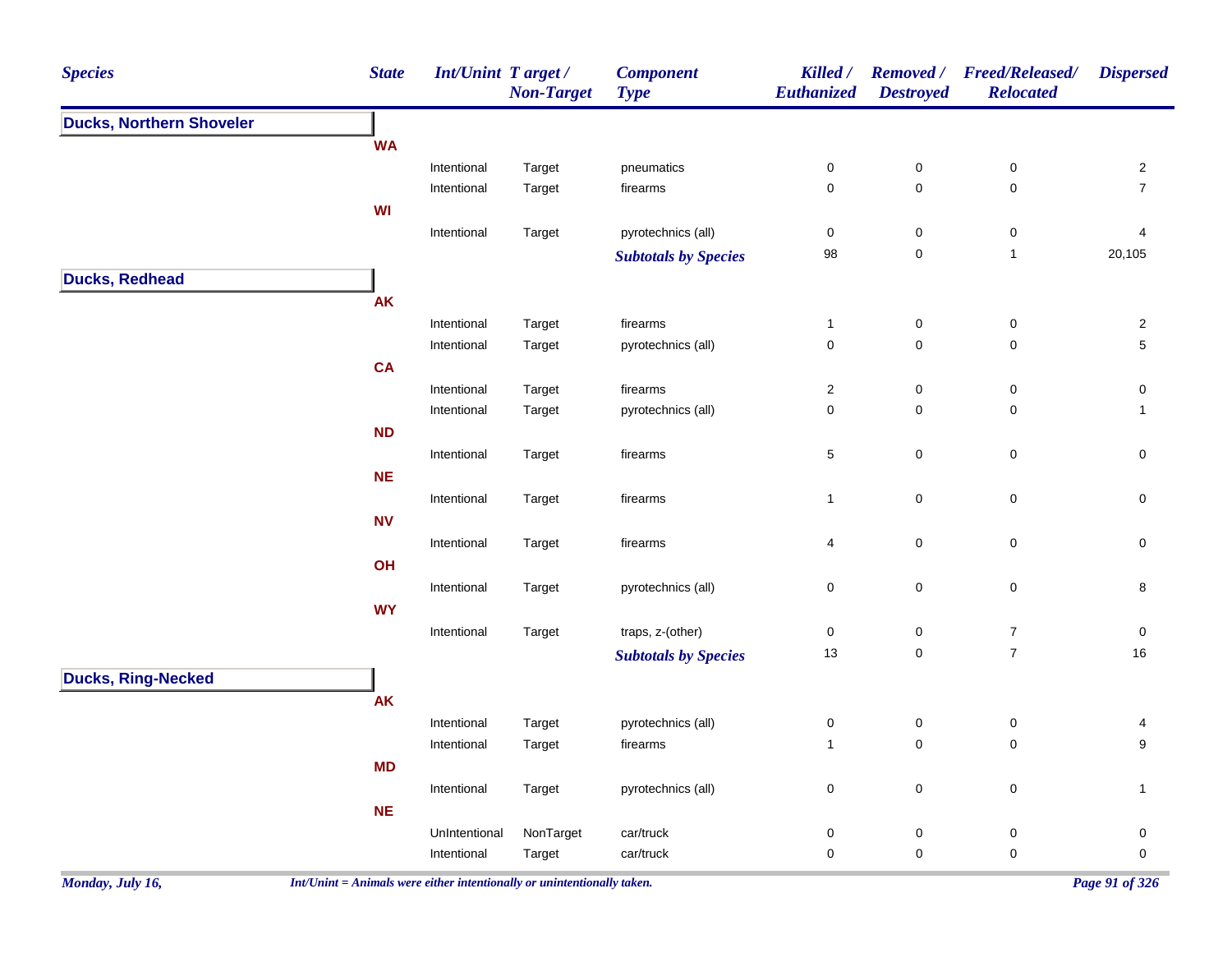| <b>Species</b>            | <b>State</b>     | <b>Int/Unint Target/</b> | <b>Non-Target</b> | <b>Component</b><br><b>Type</b> | Killed /<br>Euthanized    | <b>Destroyed</b> | Removed / Freed/Released/<br><b>Relocated</b> | <b>Dispersed</b> |
|---------------------------|------------------|--------------------------|-------------------|---------------------------------|---------------------------|------------------|-----------------------------------------------|------------------|
| <b>Ducks, Ring-Necked</b> |                  |                          |                   |                                 |                           |                  |                                               |                  |
|                           | <b>NV</b>        |                          |                   |                                 |                           |                  |                                               |                  |
|                           |                  | Intentional              | Target            | firearms                        | $\boldsymbol{7}$          | 0                | $\mathsf 0$                                   | 0                |
|                           | OH               |                          |                   |                                 |                           |                  |                                               |                  |
|                           |                  | Intentional              | Target            | firearms                        | $\pmb{0}$                 | 0                | $\pmb{0}$                                     | 5                |
|                           | R <sub>l</sub>   |                          |                   |                                 |                           |                  |                                               |                  |
|                           |                  | Intentional              | Target            | firearms                        | $\mathbf{1}$              | 0                | $\pmb{0}$                                     | 19               |
|                           | <b>TN</b>        |                          |                   |                                 |                           |                  |                                               |                  |
|                           |                  | Intentional              | Target            | electronic harassment devic     | $\mathbf 0$               | 0                | $\pmb{0}$                                     | 31               |
|                           | <b>VA</b>        |                          |                   |                                 |                           |                  |                                               |                  |
|                           |                  | UnIntentional            | NonTarget         | vehicles (all) (planes, boats,  | $\pmb{0}$                 | 0                | $\pmb{0}$                                     | 0                |
|                           | <b>WA</b>        |                          |                   |                                 |                           |                  |                                               |                  |
|                           |                  | Intentional              | Target            | firearms                        | $\ensuremath{\mathsf{3}}$ | 0                | $\pmb{0}$                                     | 79               |
|                           |                  | Intentional              | Target            | pneumatics                      | $\pmb{0}$                 | 0                | $\pmb{0}$                                     | 10               |
|                           |                  | Intentional              | Target            | pyrotechnics (all)              | $\pmb{0}$                 | 0                | $\pmb{0}$                                     | $90\,$           |
|                           |                  |                          |                   | <b>Subtotals by Species</b>     | 12                        | 0                | $\pmb{0}$                                     | 248              |
| <b>Ducks, Ruddy</b>       |                  |                          |                   |                                 |                           |                  |                                               |                  |
|                           | <b>CA</b>        |                          |                   |                                 |                           |                  |                                               |                  |
|                           |                  | Intentional              | Target            | vehicles (all) (planes, boats,  | $\pmb{0}$                 | 0                | $\pmb{0}$                                     | 667              |
|                           |                  | Intentional              | Target            | exploders, gas (all)            | $\pmb{0}$                 | 0                | $\pmb{0}$                                     | 15               |
|                           |                  | Intentional              | Target            | firearms                        | 15                        | 0                | $\pmb{0}$                                     | 0                |
|                           |                  | Intentional              | Target            | physical actions (hand/voice)   | $\pmb{0}$                 | 0                | $\pmb{0}$                                     | 19               |
|                           |                  | Intentional              | Target            | pyrotechnics (all)              | $\pmb{0}$                 | 0                | $\pmb{0}$                                     | 401              |
|                           | $NE$             |                          |                   |                                 |                           |                  |                                               |                  |
|                           |                  | Intentional              | Target            | car/truck                       | $\pmb{0}$                 | 0                | $\pmb{0}$                                     | 0                |
|                           | ${\bf N}{\bf V}$ |                          |                   |                                 |                           |                  |                                               |                  |
|                           |                  | Intentional              | Target            | firearms                        | 15                        | 0                | $\pmb{0}$                                     | 0                |
|                           |                  | Intentional              | Target            | handcaught/gathered             | $\pmb{0}$                 | 0                | $\pmb{0}$                                     | 0                |
|                           | OH               |                          |                   |                                 |                           |                  |                                               |                  |
|                           |                  | Intentional              | Target            | pyrotechnics (all)              | $\pmb{0}$                 | 0                | $\pmb{0}$                                     | $\overline{7}$   |
|                           | <b>VA</b>        |                          |                   |                                 |                           |                  |                                               |                  |
|                           |                  | Intentional              | Target            | vehicles (all) (planes, boats,  | $\pmb{0}$                 | 0                | $\pmb{0}$                                     | 0                |
|                           |                  | UnIntentional            | NonTarget         | pyrotechnics (all)              | $\mathbf 0$               | 0                | $\pmb{0}$                                     | 40               |
|                           |                  | Intentional              | Target            | pyrotechnics (all)              | $\pmb{0}$                 | 0                | 0                                             | 60               |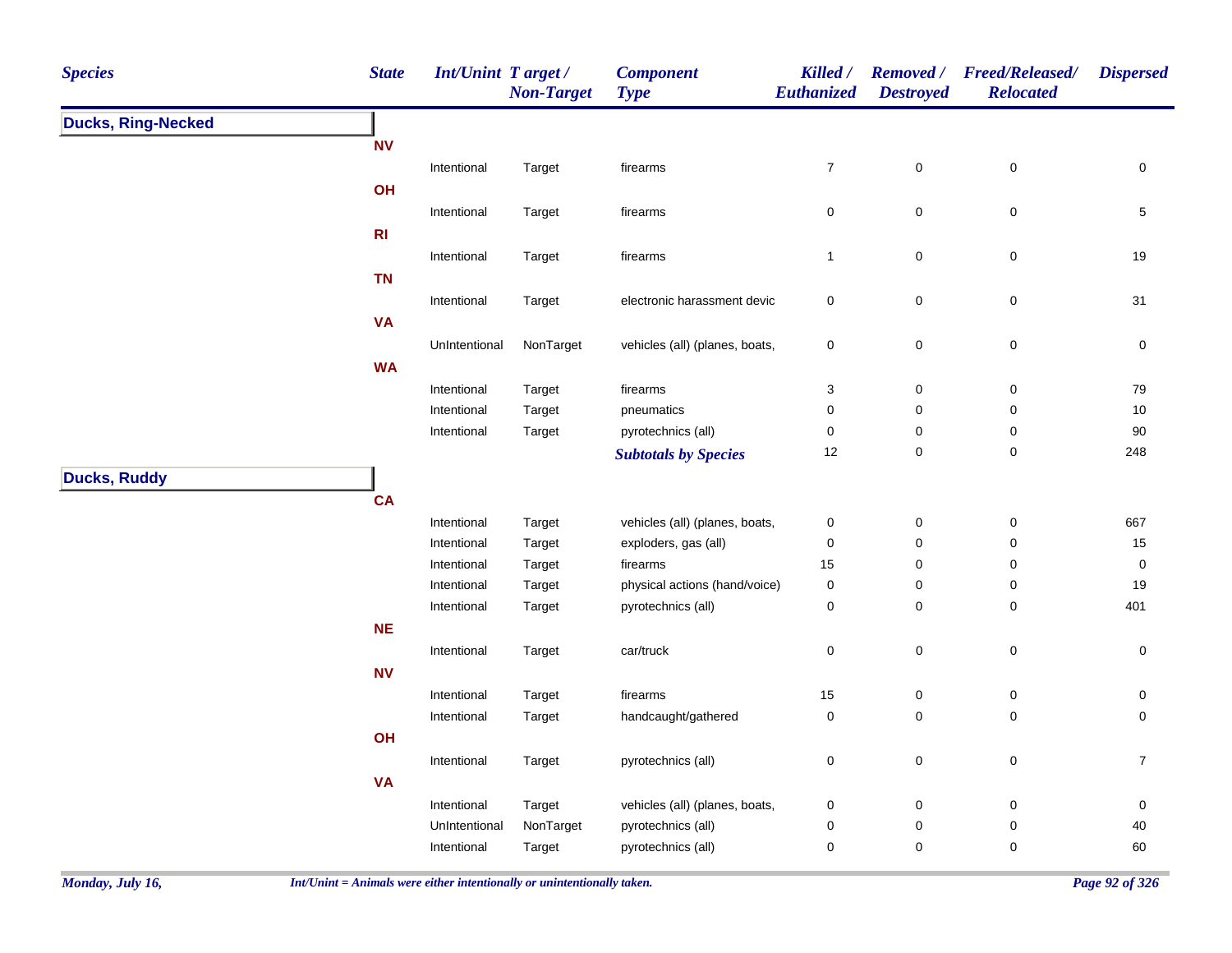| <b>Species</b>               | <b>State</b> | <b>Int/Unint Target/</b> | <b>Non-Target</b> | <b>Component</b><br><b>Type</b> | Killed /<br><b>Euthanized</b> | <b>Destroyed</b> | Removed / Freed/Released/<br><b>Relocated</b> | <b>Dispersed</b>                 |
|------------------------------|--------------|--------------------------|-------------------|---------------------------------|-------------------------------|------------------|-----------------------------------------------|----------------------------------|
| <b>Ducks, Ruddy</b>          |              |                          |                   |                                 |                               |                  |                                               |                                  |
|                              |              |                          |                   | <b>Subtotals by Species</b>     | $30\,$                        | $\mathbf 0$      | $\pmb{0}$                                     | 1,209                            |
| <b>Ducks, Scaup, Greater</b> |              |                          |                   |                                 |                               |                  |                                               |                                  |
|                              | <b>AK</b>    |                          |                   |                                 |                               |                  |                                               |                                  |
|                              |              | Intentional              | Target            | vehicles (all) (planes, boats,  | $\pmb{0}$                     | $\mathbf 0$      | $\mathbf 0$                                   | 480                              |
|                              |              | Intentional              | Target            | handcaught/gathered             | 3                             | 0                | 0                                             | $\mathbf 0$                      |
|                              |              | Intentional              | Target            | firearms                        | 29                            | $\pmb{0}$        | 0                                             | 2,544                            |
|                              |              | Intentional              | Target            | lasers (all) (deterrent)        | $\pmb{0}$                     | 0                | 0                                             | 52                               |
|                              |              | Intentional              | Target            | paint balls                     | $\pmb{0}$                     | $\pmb{0}$        | 0                                             | 369                              |
|                              |              | Intentional              | Target            | physical actions (hand/voice)   | $\mathbf 0$                   | 0                | 0                                             | $\mathbf{1}$                     |
|                              |              | Intentional              | Target            | pyrotechnics (all)              | $\mathbf 0$                   | $\pmb{0}$        | 0                                             | 4,925                            |
|                              | <b>CA</b>    |                          |                   |                                 |                               |                  |                                               |                                  |
|                              |              | Intentional              | Target            | vehicles (all) (planes, boats,  | $\pmb{0}$                     | $\pmb{0}$        | $\pmb{0}$                                     | 481                              |
|                              |              | Intentional              | Target            | firearms                        | 9                             | 0                | 0                                             | 84                               |
|                              |              | Intentional              | Target            | pyrotechnics (all)              | $\mathbf 0$                   | $\mathbf 0$      | 0                                             | 105                              |
|                              | <b>WI</b>    |                          |                   |                                 |                               |                  |                                               |                                  |
|                              |              | Intentional              | Target            | vehicles (all) (planes, boats,  | $\pmb{0}$                     | $\pmb{0}$        | 0                                             | $\mathbf{1}$                     |
|                              |              |                          |                   | <b>Subtotals by Species</b>     | 41                            | $\pmb{0}$        | 0                                             | 9,042                            |
| <b>Ducks, Scaup, Lesser</b>  |              |                          |                   |                                 |                               |                  |                                               |                                  |
|                              | <b>AK</b>    |                          |                   |                                 |                               |                  |                                               |                                  |
|                              |              |                          |                   |                                 |                               |                  |                                               |                                  |
|                              |              | Intentional              | Target            | vehicles (all) (planes, boats,  | $\pmb{0}$                     | $\pmb{0}$        | $\pmb{0}$                                     | $\overline{7}$<br>$\overline{7}$ |
|                              |              | Intentional              | Target            | lasers (all) (deterrent)        | $\pmb{0}$                     | $\mathbf 0$      | 0                                             |                                  |
|                              | AR           |                          |                   |                                 |                               |                  |                                               |                                  |
|                              |              | Intentional              | Target            | firearms                        | $\mathbf 0$                   | $\mathbf 0$      | 0                                             | 2,400                            |
|                              |              | Intentional              | Target            | pyrotechnics (all)              | $\pmb{0}$                     | $\mathbf 0$      | $\pmb{0}$                                     | 4,000                            |
|                              | <b>CA</b>    |                          |                   |                                 |                               |                  |                                               |                                  |
|                              |              | Intentional              | Target            | physical actions (hand/voice)   | $\boldsymbol{0}$              | $\mathbf 0$      | 0                                             | 47                               |
|                              |              | Intentional              | Target            | vehicles (all) (planes, boats,  | $\pmb{0}$                     | $\mathbf 0$      | 0                                             | 149                              |
|                              |              | Intentional              | Target            | pyrotechnics (all)              | $\pmb{0}$                     | $\pmb{0}$        | 0                                             | 668                              |
|                              |              | Intentional              | Target            | pneumatics                      | 1                             | 0                | 0                                             | 0                                |
|                              |              | Intentional              | Target            | firearms                        | 5                             | 0                | 0                                             | $\mathbf{1}$                     |
|                              | co           |                          |                   |                                 |                               |                  |                                               |                                  |
|                              |              | Intentional              | Target            | pyrotechnics (all)              | $\pmb{0}$                     | $\pmb{0}$        | $\pmb{0}$                                     | $10$                             |
|                              | <b>ND</b>    |                          |                   |                                 |                               |                  |                                               |                                  |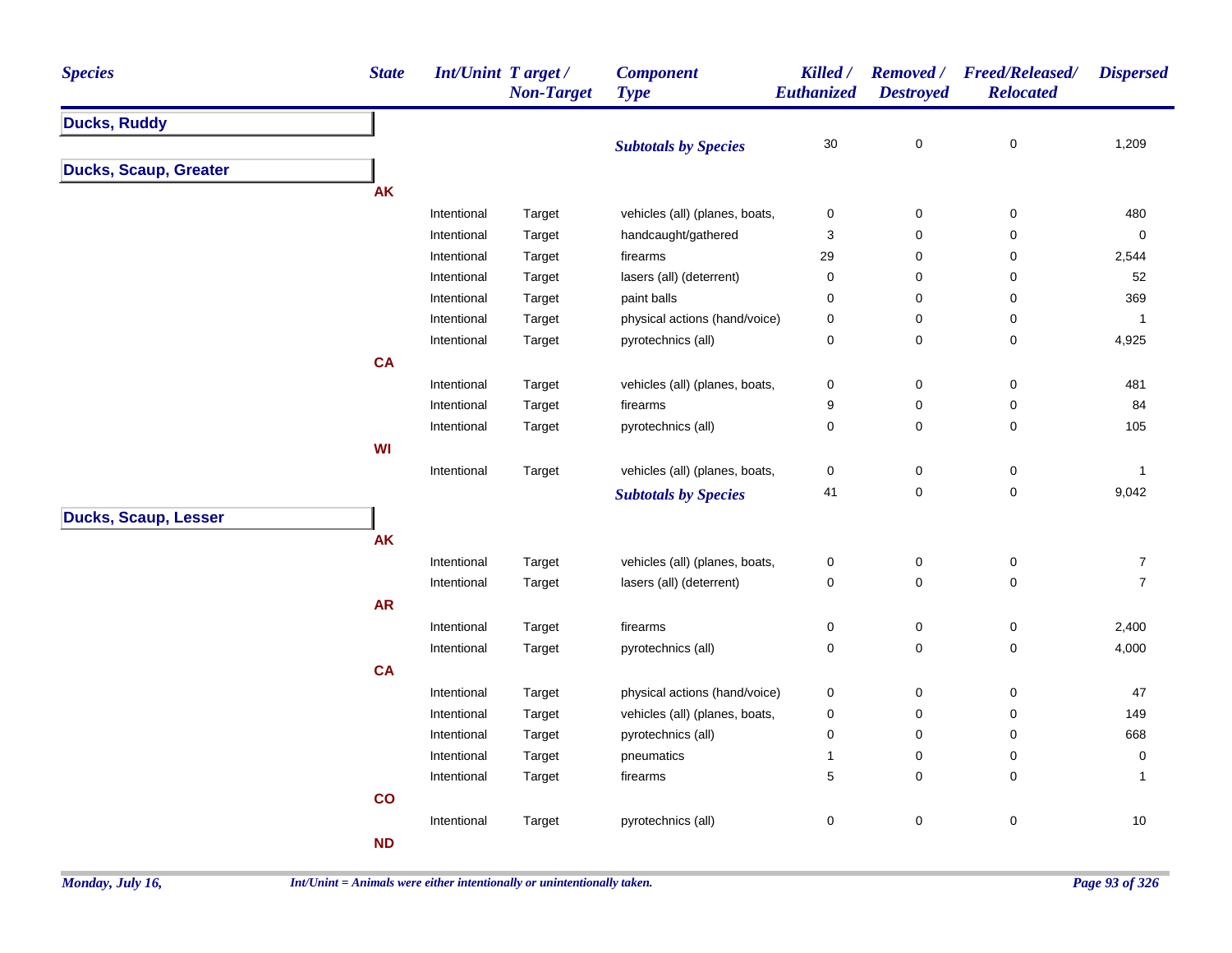| <b>Species</b>                     | <b>State</b>                                                             | <b>Int/Unint Target/</b> | <b>Non-Target</b> | <b>Component</b><br><b>Type</b> | Killed /<br>Euthanized  | <b>Removed</b> /<br><b>Destroyed</b> | <b>Freed/Released/</b><br><b>Relocated</b> | <b>Dispersed</b> |
|------------------------------------|--------------------------------------------------------------------------|--------------------------|-------------------|---------------------------------|-------------------------|--------------------------------------|--------------------------------------------|------------------|
| <b>Ducks, Scaup, Lesser</b>        |                                                                          |                          |                   |                                 |                         |                                      |                                            |                  |
|                                    | <b>ND</b>                                                                |                          |                   |                                 |                         |                                      |                                            |                  |
|                                    |                                                                          | Intentional              | Target            | firearms                        | $\overline{\mathbf{c}}$ | $\mathbf 0$                          | $\pmb{0}$                                  | 0                |
|                                    | <b>NE</b>                                                                |                          |                   |                                 |                         |                                      |                                            |                  |
|                                    |                                                                          | Intentional              | Target            | car/truck                       | 0                       | $\mathbf 0$                          | $\pmb{0}$                                  | 0                |
|                                    | OH                                                                       |                          |                   |                                 |                         |                                      |                                            |                  |
|                                    |                                                                          | Intentional              | Target            | pyrotechnics (all)              | 0                       | 0                                    | $\pmb{0}$                                  | 62               |
|                                    | <b>SD</b>                                                                |                          |                   |                                 |                         |                                      |                                            |                  |
|                                    |                                                                          | Intentional              | Target            | firearms                        | $\overline{\mathbf{c}}$ | $\mathbf 0$                          | $\pmb{0}$                                  | 0                |
|                                    | <b>WA</b>                                                                |                          |                   |                                 |                         |                                      |                                            |                  |
|                                    |                                                                          | Intentional              | Target            | pneumatics                      | 0                       | $\mathbf 0$                          | 0                                          | 4                |
|                                    |                                                                          | Intentional              | Target            | pyrotechnics (all)              | 0                       | 0                                    | $\pmb{0}$                                  | 3                |
|                                    | <b>WY</b>                                                                |                          |                   |                                 |                         |                                      |                                            |                  |
|                                    |                                                                          | Intentional              | Target            | nets, z-(other)                 | $\mathbf{1}$            | 0                                    | 0                                          | 0                |
|                                    |                                                                          |                          |                   | <b>Subtotals by Species</b>     | 11                      | $\boldsymbol{0}$                     | $\pmb{0}$                                  | 7,358            |
| Ducks, Scoter, Surf                |                                                                          |                          |                   |                                 |                         |                                      |                                            |                  |
|                                    | <b>AK</b>                                                                |                          |                   |                                 |                         |                                      |                                            |                  |
|                                    |                                                                          | Intentional              | Target            | firearms                        | $\mathbf{1}$            | $\boldsymbol{0}$                     | 0                                          | 0                |
|                                    |                                                                          | Intentional              | Target            | pyrotechnics (all)              | 0                       | 0                                    | 0                                          | 2                |
|                                    |                                                                          |                          |                   | <b>Subtotals by Species</b>     | $\overline{1}$          | $\mathbf 0$                          | 0                                          | $\overline{2}$   |
| <b>Ducks, Scoter, White-Winged</b> |                                                                          |                          |                   |                                 |                         |                                      |                                            |                  |
|                                    | <b>AK</b>                                                                |                          |                   |                                 |                         |                                      |                                            |                  |
|                                    |                                                                          | Intentional              | Target            | firearms                        | 0                       | $\mathbf 0$                          | 0                                          | 10               |
|                                    |                                                                          | Intentional              | Target            | pyrotechnics (all)              | 0                       | 0                                    | 0                                          | 3                |
|                                    |                                                                          |                          |                   | <b>Subtotals by Species</b>     | 0                       | $\mathbf 0$                          | $\pmb{0}$                                  | 13               |
| <b>Ducks, Teal, Blue-Winged</b>    |                                                                          |                          |                   |                                 |                         |                                      |                                            |                  |
|                                    | <b>CA</b>                                                                |                          |                   |                                 |                         |                                      |                                            |                  |
|                                    |                                                                          | Intentional              | Target            | pneumatics                      | $\mathbf{1}$            | 0                                    | 0                                          | 0                |
|                                    |                                                                          | Intentional              | Target            | pyrotechnics (all)              | 0                       | 0                                    | 0                                          | 25               |
|                                    | <b>GA</b>                                                                |                          |                   |                                 |                         |                                      |                                            |                  |
|                                    |                                                                          | Intentional              | Target            | pyrotechnics (all)              | 0                       | 0                                    | 0                                          | 70               |
|                                    |                                                                          | Intentional              | Target            | firearms                        | 2                       | $\mathbf 0$                          | 0                                          | $\mathbf 0$      |
|                                    | IL                                                                       |                          |                   |                                 |                         |                                      |                                            |                  |
|                                    |                                                                          | Intentional              | Target            | pyrotechnics (all)              | 0                       | 0                                    | $\pmb{0}$                                  | 10               |
| Monday, July 16,                   | $Int/Unit = Animals$ were either intentionally or unintentionally taken. |                          |                   |                                 |                         |                                      |                                            | Page 94 of 326   |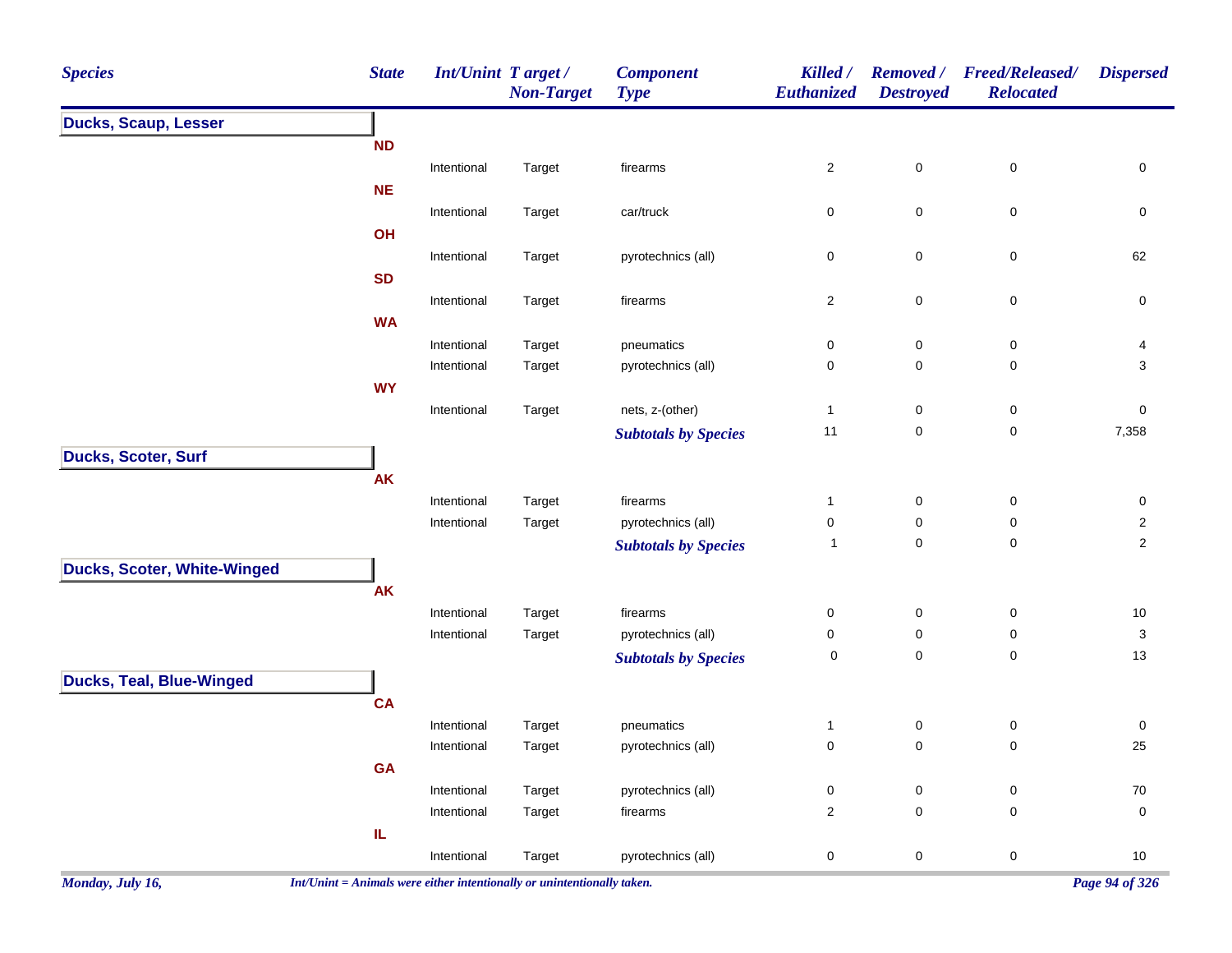| <b>Species</b>                  | <b>State</b> | Int/Unint Target/ | <b>Non-Target</b> | <b>Component</b><br><b>Type</b> | Killed /<br><b>Euthanized</b> | <b>Removed</b> /<br><b>Destroyed</b> | <b>Freed/Released/</b><br><b>Relocated</b> | <b>Dispersed</b>    |
|---------------------------------|--------------|-------------------|-------------------|---------------------------------|-------------------------------|--------------------------------------|--------------------------------------------|---------------------|
| <b>Ducks, Teal, Blue-Winged</b> |              |                   |                   |                                 |                               |                                      |                                            |                     |
|                                 | <b>KS</b>    |                   |                   |                                 |                               |                                      |                                            |                     |
|                                 |              | Intentional       | Target            | firearms                        | $\overline{7}$                | $\mathbf 0$                          | $\pmb{0}$                                  | $\mathsf 0$         |
|                                 | <b>MN</b>    |                   |                   |                                 |                               |                                      |                                            |                     |
|                                 |              | Intentional       | Target            | no component specified          | $\pmb{0}$                     | $\pmb{0}$                            | $\mathbf{1}$                               | $\mathsf{O}\xspace$ |
|                                 | <b>MO</b>    |                   |                   |                                 |                               |                                      |                                            |                     |
|                                 |              | Intentional       | Target            | firearms                        | $\pmb{0}$                     | $\pmb{0}$                            | $\pmb{0}$                                  | 15                  |
|                                 |              | Intentional       | Target            | pyrotechnics (all)              | $\pmb{0}$                     | $\pmb{0}$                            | $\mathsf 0$                                | 21                  |
|                                 | ND           |                   |                   |                                 |                               |                                      |                                            |                     |
|                                 |              | Intentional       | Target            | firearms                        | $\overline{4}$                | $\pmb{0}$                            | $\pmb{0}$                                  | $\pmb{0}$           |
|                                 | $NE$         |                   |                   |                                 |                               |                                      |                                            |                     |
|                                 |              | Intentional       | Target            | car/truck                       | $\pmb{0}$                     | $\pmb{0}$                            | $\pmb{0}$                                  | $\pmb{0}$           |
|                                 |              | Intentional       | Target            | firearms                        | 128                           | $\pmb{0}$                            | $\pmb{0}$                                  | 31                  |
|                                 |              | Intentional       | Target            | pyrotechnics (all)              | $\pmb{0}$                     | $\pmb{0}$                            | $\pmb{0}$                                  | $50\,$              |
|                                 |              | Intentional       | Target            | vehicles (all) (planes, boats,  | $\mathbf 0$                   | $\pmb{0}$                            | $\mathsf 0$                                | 79                  |
|                                 | OH           |                   |                   |                                 |                               |                                      |                                            |                     |
|                                 |              | Intentional       | Target            | nets, mist                      | $\pmb{0}$                     | $\pmb{0}$                            | $\mathbf{1}$                               | $\pmb{0}$           |
|                                 |              | Intentional       | Target            | firearms                        | $\overline{2}$                | $\pmb{0}$                            | $\pmb{0}$                                  | $\mathsf 0$         |
|                                 |              | Intentional       | Target            | pyrotechnics (all)              | $\pmb{0}$                     | $\pmb{0}$                            | $\pmb{0}$                                  | 353                 |
|                                 | <b>SD</b>    |                   |                   |                                 |                               |                                      |                                            |                     |
|                                 |              | Intentional       | Target            | firearms                        | 16                            | $\pmb{0}$                            | $\pmb{0}$                                  | $\pmb{0}$           |
|                                 | <b>TN</b>    |                   |                   |                                 |                               |                                      |                                            |                     |
|                                 |              | Intentional       | Target            | firearms                        | 4                             | $\pmb{0}$                            | $\pmb{0}$                                  | $\pmb{0}$           |
|                                 | <b>TX</b>    |                   |                   |                                 |                               |                                      |                                            |                     |
|                                 |              | Intentional       | Target            | firearms                        | $\overline{7}$                | $\pmb{0}$                            | $\pmb{0}$                                  | $\pmb{0}$           |
|                                 | WI           |                   |                   |                                 |                               |                                      |                                            |                     |
|                                 |              | Intentional       | Target            | pyrotechnics (all)              | $\pmb{0}$                     | $\pmb{0}$                            | $\pmb{0}$                                  | 15                  |
|                                 |              | Intentional       | Target            | firearms                        | 6                             | $\pmb{0}$                            | $\pmb{0}$                                  | $\pmb{0}$           |
|                                 | <b>WY</b>    |                   |                   |                                 |                               |                                      |                                            |                     |
|                                 |              | Intentional       | Target            | traps, z-(other)                | $\mathbf{1}$                  | $\pmb{0}$                            | 31                                         | $\pmb{0}$           |
|                                 |              |                   |                   | <b>Subtotals by Species</b>     | 178                           | $\pmb{0}$                            | 33                                         | 669                 |
| <b>Ducks, Teal, Cinnamon</b>    |              |                   |                   |                                 |                               |                                      |                                            |                     |
|                                 | CA           |                   |                   |                                 |                               |                                      |                                            |                     |
|                                 |              | Intentional       | Target            | pyrotechnics (all)              | 0                             | $\pmb{0}$                            | $\pmb{0}$                                  | 169                 |
|                                 |              |                   |                   |                                 |                               |                                      |                                            |                     |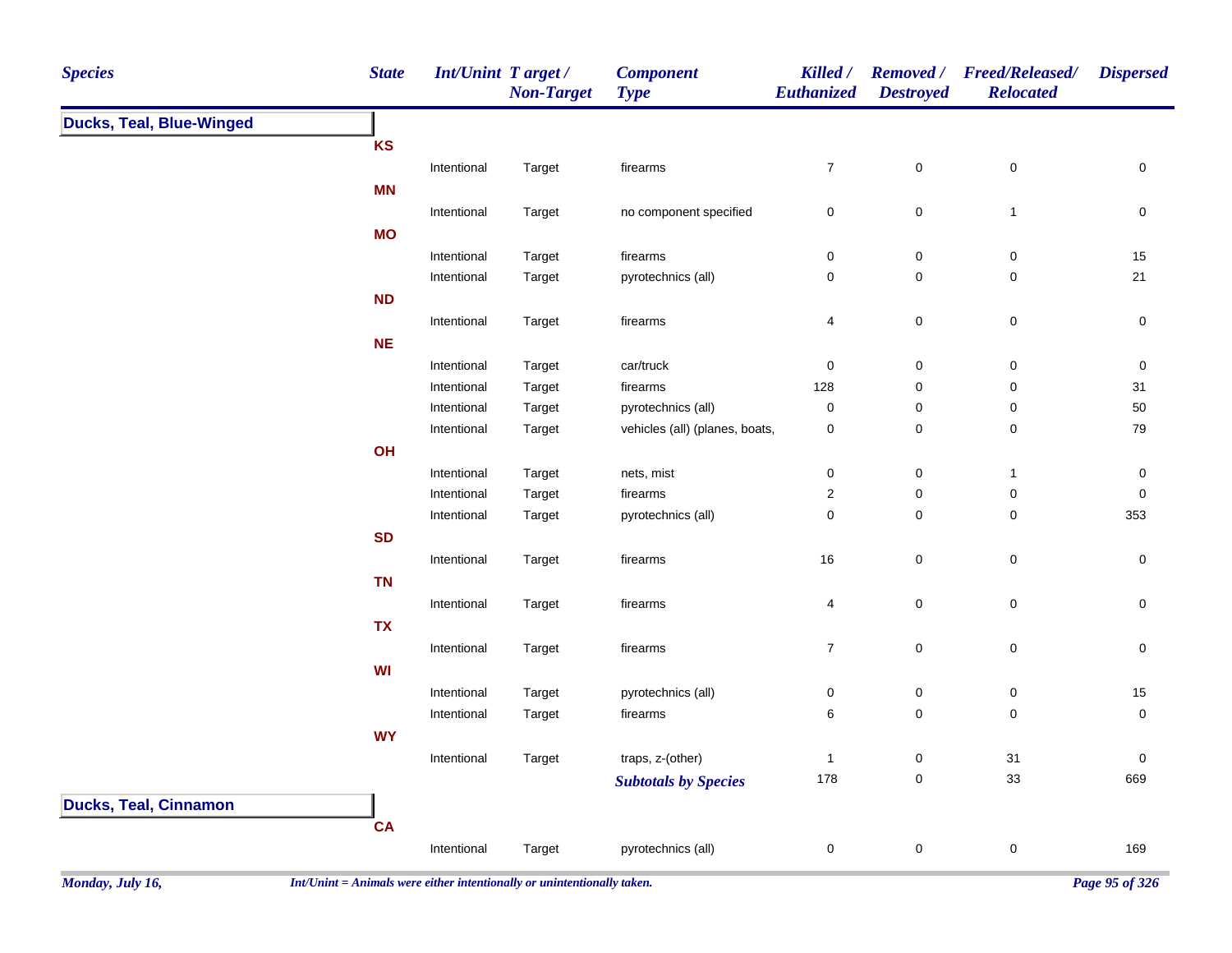| <b>Species</b>                     | <b>State</b> | Int/Unint Target/ | <b>Non-Target</b> | <b>Component</b><br><b>Type</b> | Killed /<br>Euthanized  | <b>Removed</b> /<br><b>Destroyed</b> | <b>Freed/Released/</b><br><b>Relocated</b> | <b>Dispersed</b> |
|------------------------------------|--------------|-------------------|-------------------|---------------------------------|-------------------------|--------------------------------------|--------------------------------------------|------------------|
| <b>Ducks, Teal, Cinnamon</b>       |              |                   |                   |                                 |                         |                                      |                                            |                  |
|                                    | <b>CA</b>    |                   |                   |                                 |                         |                                      |                                            |                  |
|                                    |              | Intentional       | Target            | vehicles (all) (planes, boats,  | 0                       | $\pmb{0}$                            | 0                                          | 568              |
|                                    |              | Intentional       | Target            | firearms                        | $19$                    | $\pmb{0}$                            | $\pmb{0}$                                  | 93               |
|                                    |              | Intentional       | Target            | pneumatics                      | 1                       | 0                                    | 0                                          | $\mathbf{1}$     |
|                                    |              | Intentional       | Target            | physical actions (hand/voice)   | 0                       | 0                                    | $\pmb{0}$                                  | 70               |
|                                    |              |                   |                   | <b>Subtotals by Species</b>     | $20\,$                  | 0                                    | 0                                          | 901              |
| Ducks, Teal, Eurasian Green-Winged |              |                   |                   |                                 |                         |                                      |                                            |                  |
|                                    | <b>AK</b>    |                   |                   |                                 |                         |                                      |                                            |                  |
|                                    |              | Intentional       | Target            | handcaught/gathered             | 1                       | $\pmb{0}$                            | $\pmb{0}$                                  | 0                |
|                                    |              |                   |                   | <b>Subtotals by Species</b>     | $\overline{1}$          | $\mathbf 0$                          | $\pmb{0}$                                  | $\mathbf 0$      |
| <b>Ducks, Teal, Green-Winged</b>   |              |                   |                   |                                 |                         |                                      |                                            |                  |
|                                    | <b>AK</b>    |                   |                   |                                 |                         |                                      |                                            |                  |
|                                    |              | Intentional       | Target            | traps, cage                     | 0                       | $\pmb{0}$                            | 15                                         | 0                |
|                                    |              | Intentional       | Target            | firearms                        | 31                      | $\pmb{0}$                            | $\pmb{0}$                                  | 294              |
|                                    |              | Intentional       | Target            | vehicles (all) (planes, boats,  | 0                       | $\mathbf 0$                          | 0                                          | 233              |
|                                    |              | Intentional       | Target            | pyrotechnics (all)              | 0                       | 0                                    | 0                                          | 122              |
|                                    |              | Intentional       | Target            | handcaught/gathered             | $\overline{\mathbf{c}}$ | $\mathbf 0$                          | 0                                          | 0                |
|                                    |              | Intentional       | Target            | paint balls                     | 0                       | 0                                    | 0                                          | 9                |
|                                    |              | Intentional       | Target            | physical actions (hand/voice)   | 0                       | 0                                    | 0                                          | 92               |
|                                    | AZ           |                   |                   |                                 |                         |                                      |                                            |                  |
|                                    |              | Intentional       | Target            | pyrotechnics (all)              | 0                       | $\mathbf 0$                          | $\pmb{0}$                                  | $\overline{2}$   |
|                                    | <b>CA</b>    |                   |                   |                                 |                         |                                      |                                            |                  |
|                                    |              | Intentional       | Target            | firearms                        | 4                       | $\pmb{0}$                            | 0                                          | 17               |
|                                    |              | Intentional       | Target            | pyrotechnics (all)              | 0                       | $\mathbf 0$                          | $\pmb{0}$                                  | 438              |
|                                    |              | Intentional       | Target            | physical actions (hand/voice)   | 0                       | 0                                    | 0                                          | 239              |
|                                    |              | Intentional       | Target            | vehicles (all) (planes, boats,  | 0                       | $\pmb{0}$                            | $\pmb{0}$                                  | 1,191            |
|                                    |              | Intentional       | Target            | exploders, gas (all)            | 0                       | 0                                    | 0                                          | 118              |
|                                    | co           |                   |                   |                                 |                         |                                      |                                            |                  |
|                                    |              | Intentional       | Target            | pyrotechnics (all)              | 0                       | $\mathbf 0$                          | $\mathsf 0$                                | $\overline{2}$   |
|                                    | IL           |                   |                   |                                 |                         |                                      |                                            |                  |
|                                    |              | Intentional       | Target            | firearms                        | $\mathbf{1}$            | $\mathbf 0$                          | $\pmb{0}$                                  | $\mathbf 0$      |
|                                    | <b>KS</b>    |                   |                   |                                 |                         |                                      |                                            |                  |
|                                    |              |                   |                   | vehicles (all) (planes, boats,  | 0                       | 0                                    | 0                                          | 35               |
|                                    |              | Intentional       | Target            |                                 |                         |                                      |                                            |                  |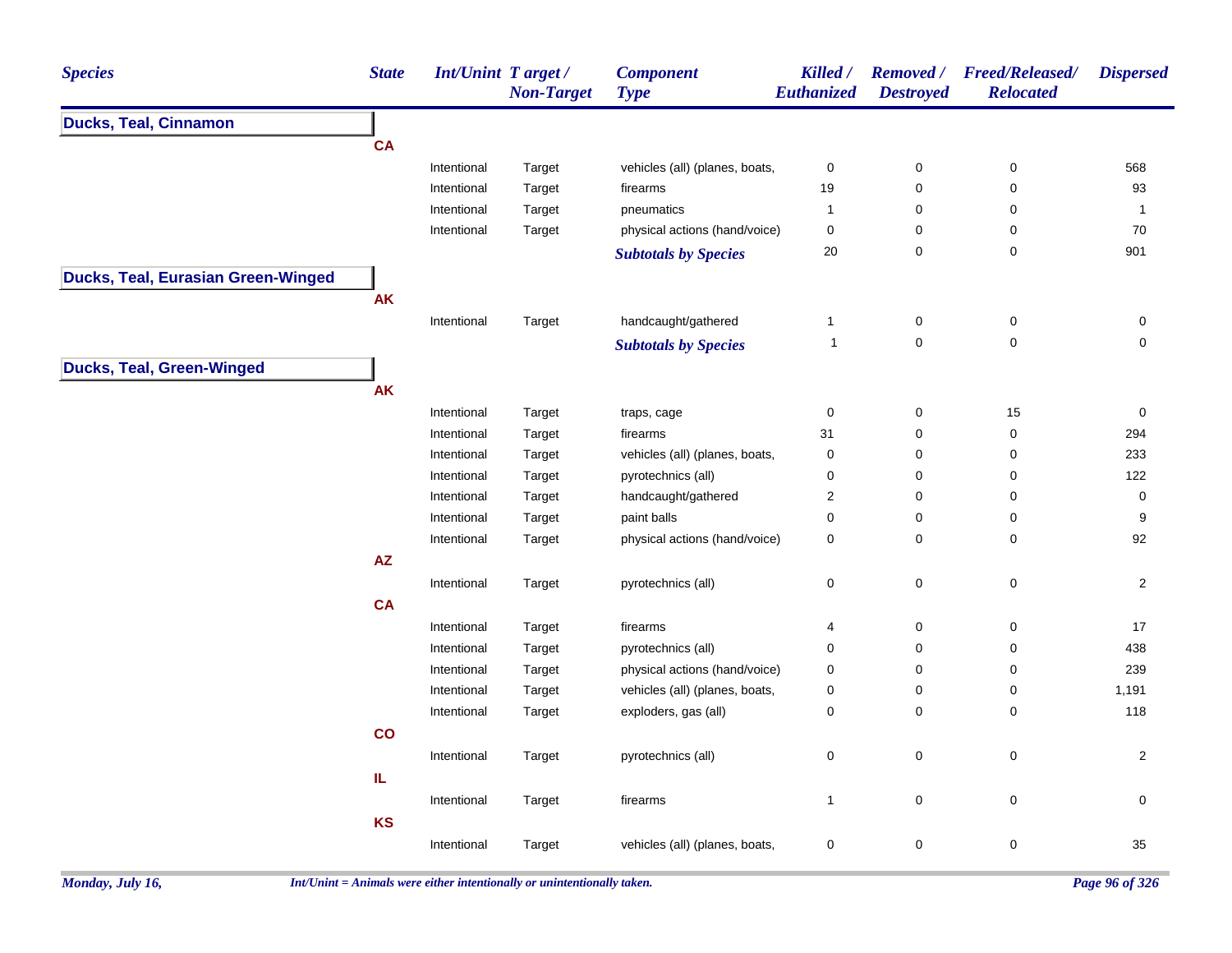| <b>Species</b>                   | <b>State</b> | Int/Unint Target/ | <b>Non-Target</b> | <b>Component</b><br><b>Type</b> | Killed /<br><b>Euthanized</b> | <b>Destroyed</b> | Removed / Freed/Released/<br><b>Relocated</b> | <b>Dispersed</b>          |
|----------------------------------|--------------|-------------------|-------------------|---------------------------------|-------------------------------|------------------|-----------------------------------------------|---------------------------|
| <b>Ducks, Teal, Green-Winged</b> |              |                   |                   |                                 |                               |                  |                                               |                           |
|                                  | KS           |                   |                   |                                 |                               |                  |                                               |                           |
|                                  |              | Intentional       | Target            | firearms                        | $\pmb{0}$                     | $\mathsf 0$      | $\pmb{0}$                                     | 91                        |
|                                  | <b>MD</b>    |                   |                   |                                 |                               |                  |                                               |                           |
|                                  |              | UnIntentional     | NonTarget         | traps, quick-kill (conibear)    | $\mathbf{1}$                  | $\mathsf 0$      | $\pmb{0}$                                     | $\mathbf 0$               |
|                                  | <b>MN</b>    |                   |                   |                                 |                               |                  |                                               |                           |
|                                  |              | Intentional       | Target            | pyrotechnics (all)              | $\pmb{0}$                     | $\pmb{0}$        | $\pmb{0}$                                     | 62                        |
|                                  | <b>MO</b>    |                   |                   |                                 |                               |                  |                                               |                           |
|                                  |              | UnIntentional     | NonTarget         | traps, leghold (steel jaw)      | $\pmb{0}$                     | $\pmb{0}$        | $\mathbf{1}$                                  | $\pmb{0}$                 |
|                                  |              | Intentional       | Target            | pyrotechnics (all)              | 0                             | $\mathbf 0$      | 0                                             | 8                         |
|                                  | ND           |                   |                   |                                 |                               |                  |                                               |                           |
|                                  |              | Intentional       | Target            | firearms                        | $\,$ 5 $\,$                   | $\pmb{0}$        | $\pmb{0}$                                     | $\pmb{0}$                 |
|                                  | <b>NE</b>    |                   |                   |                                 |                               |                  |                                               |                           |
|                                  |              | Intentional       | Target            | car/truck                       | $\pmb{0}$                     | $\mathsf 0$      | $\pmb{0}$                                     | $\pmb{0}$                 |
|                                  |              | Intentional       | Target            | pyrotechnics (all)              | $\pmb{0}$                     | $\mathbf 0$      | $\pmb{0}$                                     | $\ensuremath{\mathsf{3}}$ |
|                                  |              | Intentional       | Target            | firearms                        | 43                            | $\mathbf 0$      | 0                                             | $\pmb{0}$                 |
|                                  |              | Intentional       | Target            | handcaught/gathered             | $\overline{1}$                | $\mathbf 0$      | $\pmb{0}$                                     | $\pmb{0}$                 |
|                                  | <b>NV</b>    |                   |                   |                                 |                               |                  |                                               |                           |
|                                  |              | UnIntentional     | NonTarget         | handcaught/gathered             | $\mathbf{1}$                  | $\pmb{0}$        | $\pmb{0}$                                     | $\pmb{0}$                 |
|                                  |              | Intentional       | Target            | firearms                        | $\mathbf 1$                   | $\mathbf 0$      | 0                                             | $\mathbf 0$               |
|                                  | OH           |                   |                   |                                 |                               |                  |                                               |                           |
|                                  |              | Intentional       | Target            | nets, mist                      | $\pmb{0}$                     | $\pmb{0}$        | $\overline{c}$                                | $\mathbf 0$               |
|                                  | <b>SD</b>    |                   |                   |                                 |                               |                  |                                               |                           |
|                                  |              | Intentional       | Target            | firearms                        | 19                            | $\pmb{0}$        | $\mathsf 0$                                   | 0                         |
|                                  | <b>WA</b>    |                   |                   |                                 |                               |                  |                                               |                           |
|                                  |              | Intentional       | Target            | pneumatics                      | $\pmb{0}$                     | $\mathsf 0$      | $\pmb{0}$                                     | $10$                      |
|                                  |              | Intentional       | Target            | firearms                        | 2                             | $\mathbf 0$      | 0                                             | 73                        |
|                                  |              | Intentional       | Target            | pyrotechnics (all)              | $\pmb{0}$                     | $\mathsf 0$      | 0                                             | 58                        |
|                                  | WI           |                   |                   |                                 |                               |                  |                                               |                           |
|                                  |              | Intentional       | Target            | vehicles (all) (planes, boats,  | 0                             | $\mathbf 0$      | $\pmb{0}$                                     | $\overline{c}$            |
|                                  |              | Intentional       | Target            | pyrotechnics (all)              | 0                             | $\mathbf 0$      | 0                                             | 8                         |
|                                  |              | Intentional       | Target            | firearms                        | $\overline{\mathbf{1}}$       | $\mathbf 0$      | 0                                             | $\mathbf 0$               |
|                                  |              |                   |                   | <b>Subtotals by Species</b>     | 112                           | $\pmb{0}$        | 18                                            | 3,107                     |

**Ducks, Whistling, Black-Bellied**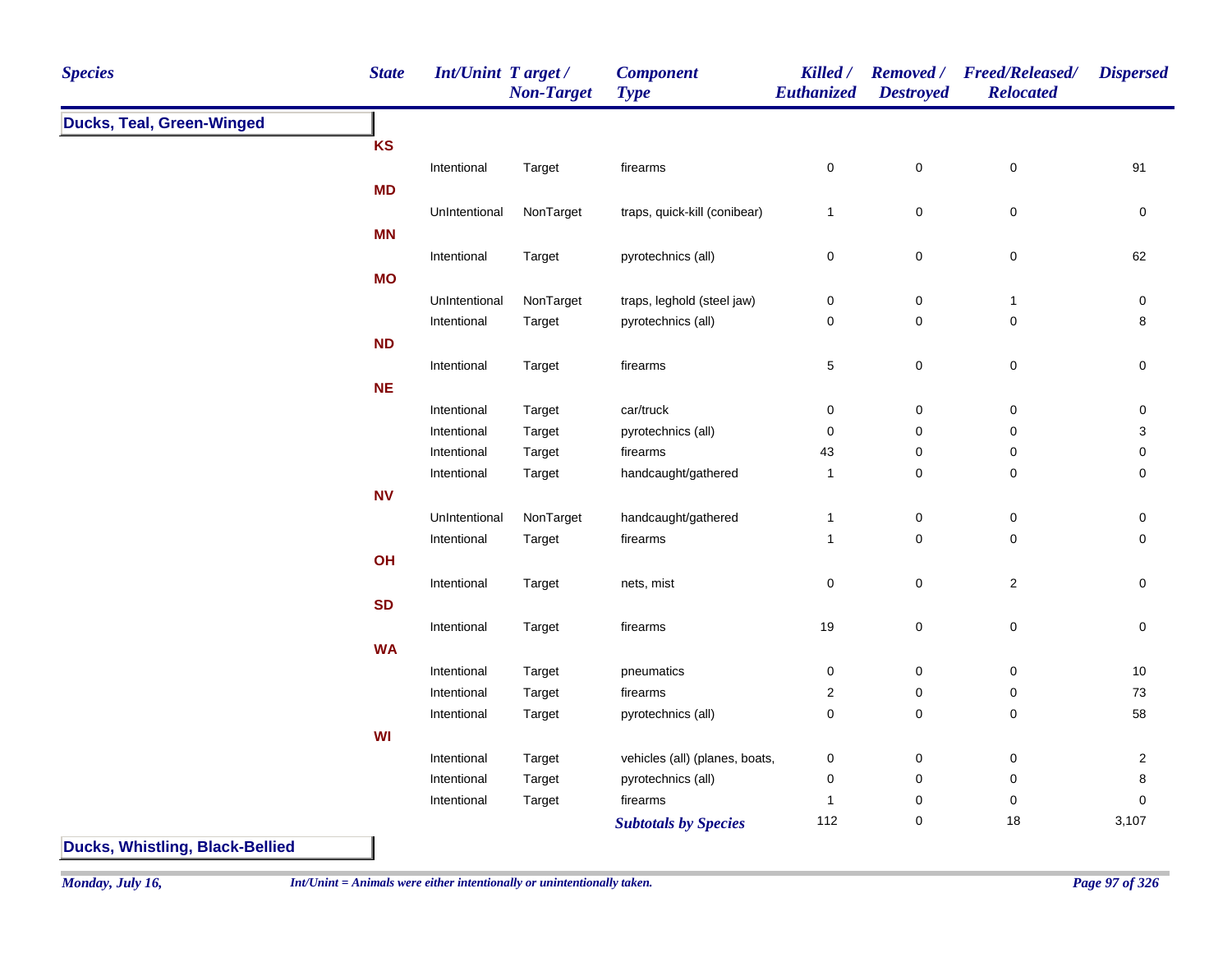| <b>Species</b>                  | <b>State</b>   | Int/Unint Target/ | <b>Non-Target</b> | <b>Component</b><br><b>Type</b> | Killed /<br>Euthanized | <b>Destroyed</b> | Removed / Freed/Released/<br><b>Relocated</b> | <b>Dispersed</b>        |
|---------------------------------|----------------|-------------------|-------------------|---------------------------------|------------------------|------------------|-----------------------------------------------|-------------------------|
| Ducks, Whistling, Black-Bellied |                |                   |                   |                                 |                        |                  |                                               |                         |
|                                 | <b>TX</b>      |                   |                   |                                 |                        |                  |                                               |                         |
|                                 |                | Intentional       | Target            | vehicles (all) (planes, boats,  | $\pmb{0}$              | 0                | $\pmb{0}$                                     | 6                       |
|                                 |                | Intentional       | Target            | pyrotechnics (all)              | $\pmb{0}$              | 0                | $\pmb{0}$                                     | 84                      |
|                                 |                | Intentional       | Target            | lasers (all) (deterrent)        | $\pmb{0}$              | 0                | $\pmb{0}$                                     | 86                      |
|                                 |                | Intentional       | Target            | exploders, gas (all)            | $\pmb{0}$              | 0                | $\mathbf 0$                                   | $\,$ 5 $\,$             |
|                                 |                | Intentional       | Target            | firearms                        | 23                     | 0                | 0                                             | 87                      |
|                                 |                |                   |                   | <b>Subtotals by Species</b>     | 23                     | 0                | $\pmb{0}$                                     | 268                     |
| Ducks, Wigeon, American         |                |                   |                   |                                 |                        |                  |                                               |                         |
|                                 | <b>AK</b>      |                   |                   |                                 |                        |                  |                                               |                         |
|                                 |                | Intentional       | Target            | vehicles (all) (planes, boats,  | $\pmb{0}$              | 0                | $\pmb{0}$                                     | 114                     |
|                                 |                | Intentional       | Target            | pyrotechnics (all)              | $\pmb{0}$              | 0                | 0                                             | 238                     |
|                                 |                | Intentional       | Target            | paint balls                     | $\mathbf 0$            | 0                | $\pmb{0}$                                     | 18                      |
|                                 |                | Intentional       | Target            | physical actions (hand/voice)   | $\pmb{0}$              | 0                | $\mathbf 0$                                   | 52                      |
|                                 |                | Intentional       | Target            | firearms                        | 29                     | 0                | $\pmb{0}$                                     | 263                     |
|                                 |                | Intentional       | Target            | lasers (all) (deterrent)        | $\pmb{0}$              | 0                | $\pmb{0}$                                     | $\overline{\mathbf{c}}$ |
|                                 | <b>CA</b>      |                   |                   |                                 |                        |                  |                                               |                         |
|                                 |                | Intentional       | Target            | vehicles (all) (planes, boats,  | $\pmb{0}$              | 0                | $\pmb{0}$                                     | 185                     |
|                                 |                | Intentional       | Target            | pyrotechnics (all)              | $\mathbf 0$            | 0                | $\pmb{0}$                                     | 2,399                   |
|                                 | <b>NV</b>      |                   |                   |                                 |                        |                  |                                               |                         |
|                                 |                | UnIntentional     | NonTarget         | a/c powder: inad6602            | $\pmb{0}$              | 0                | 6                                             | 0                       |
|                                 | R <sub>l</sub> |                   |                   |                                 |                        |                  |                                               |                         |
|                                 |                | Intentional       | Target            | vehicles (all) (planes, boats,  | $\pmb{0}$              | 0                | $\mathsf 0$                                   | $\overline{2}$          |
|                                 | <b>SD</b>      |                   |                   |                                 |                        |                  |                                               |                         |
|                                 |                |                   |                   |                                 |                        |                  |                                               |                         |
|                                 |                | Intentional       | Target            | firearms                        | $\,6$                  | 0                | $\mathsf 0$                                   | 0                       |
|                                 | <b>TX</b>      |                   |                   |                                 |                        |                  |                                               |                         |
|                                 |                | Intentional       | Target            | pyrotechnics (all)              | $\pmb{0}$              | 0                | $\mathsf 0$                                   | 30                      |
|                                 | <b>WA</b>      |                   |                   |                                 |                        |                  |                                               |                         |
|                                 |                | Intentional       | Target            | pyrotechnics (all)              | $\pmb{0}$              | 0                | 0                                             | 445                     |
|                                 |                | Intentional       | Target            | pneumatics                      | $\mathbf{1}$           | 0                | 0                                             | 43                      |
|                                 |                | Intentional       | Target            | firearms                        | $\sqrt{2}$             | 0                | $\pmb{0}$                                     | 188                     |
|                                 | <b>WY</b>      |                   |                   |                                 |                        |                  |                                               |                         |
|                                 |                | Intentional       | Target            | traps, z-(other)                | $\pmb{0}$              | 0                | $\overline{c}$                                | 0                       |
|                                 |                |                   |                   | <b>Subtotals by Species</b>     | 38                     | 0                | 8                                             | 3,979                   |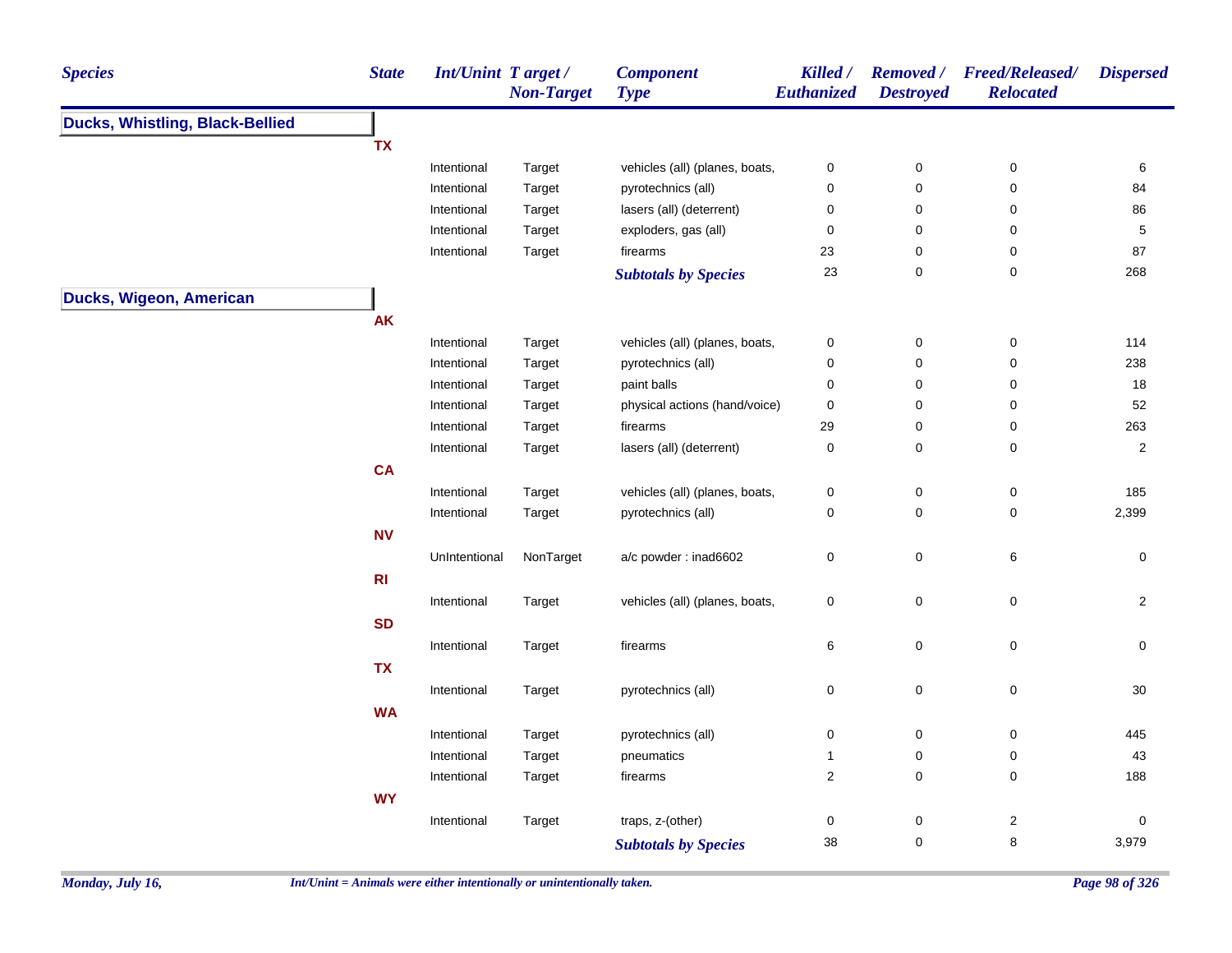| <b>State</b><br><b>Species</b> | Int/Unint Target / | <b>Non-Target</b> | <b>Component</b><br><b>Type</b> | Killed /<br>Euthanized    | <b>Removed</b> /<br><b>Destroyed</b> | <b>Freed/Released/</b><br><b>Relocated</b> | <b>Dispersed</b>    |
|--------------------------------|--------------------|-------------------|---------------------------------|---------------------------|--------------------------------------|--------------------------------------------|---------------------|
| Ducks, Wigeon, Eurasian        |                    |                   |                                 |                           |                                      |                                            |                     |
| AK                             |                    |                   |                                 |                           |                                      |                                            |                     |
|                                | Intentional        | Target            | firearms                        | $\sqrt{2}$                | $\pmb{0}$                            | $\pmb{0}$                                  | 0                   |
|                                | Intentional        | Target            | handcaught/gathered             | $\mathbf{1}$              | $\pmb{0}$                            | $\pmb{0}$                                  | 0                   |
|                                |                    |                   | <b>Subtotals by Species</b>     | $\ensuremath{\mathsf{3}}$ | $\mathbf 0$                          | $\pmb{0}$                                  | 0                   |
| <b>Ducks, Wood</b>             |                    |                   |                                 |                           |                                      |                                            |                     |
| <b>GA</b>                      |                    |                   |                                 |                           |                                      |                                            |                     |
|                                | Intentional        | Target            | pyrotechnics (all)              | $\pmb{0}$                 | $\pmb{0}$                            | $\pmb{0}$                                  | 162                 |
|                                | Intentional        | Target            | firearms                        | $\overline{7}$            | $\mathbf 0$                          | $\mathbf 0$                                | $\pmb{0}$           |
| <b>MA</b>                      |                    |                   |                                 |                           |                                      |                                            |                     |
|                                | Intentional        | Target            | firearms                        | $\mathbf{1}$              | $\pmb{0}$                            | 0                                          | 20                  |
| <b>MD</b>                      |                    |                   |                                 |                           |                                      |                                            |                     |
|                                | UnIntentional      | NonTarget         | traps, leghold (steel jaw)      | $\mathbf{1}$              | $\mathbf 0$                          | $\pmb{0}$                                  | 0                   |
| <b>MO</b>                      |                    |                   |                                 |                           |                                      |                                            |                     |
|                                | Intentional        | Target            | firearms                        | $\mathbf 5$               | $\mathbf 0$                          | $\pmb{0}$                                  | $\mathsf{O}\xspace$ |
| NC                             |                    |                   |                                 |                           |                                      |                                            |                     |
|                                | UnIntentional      | NonTarget         | traps, quick-kill (conibear)    | $\mathbf{1}$              | $\mathsf 0$                          | $\pmb{0}$                                  | $\mathbf 0$         |
| NE                             |                    |                   |                                 |                           |                                      |                                            |                     |
|                                | Intentional        | Target            | firearms                        | $\bf 8$                   | 0                                    | $\pmb{0}$                                  | 0                   |
|                                | UnIntentional      | NonTarget         | car/truck                       | $\pmb{0}$                 | 0                                    | $\pmb{0}$                                  | $\mathbf 0$         |
| NH                             |                    |                   |                                 |                           |                                      |                                            |                     |
|                                | Intentional        | Target            | handcaught/gathered             | $\boldsymbol{0}$          | 0                                    | $\pmb{0}$                                  | 0                   |
|                                | Intentional        | Target            | nets, cannon/rocket             | $\pmb{0}$                 | $\pmb{0}$                            | $\pmb{0}$                                  | $\mathsf{O}\xspace$ |
| OH                             |                    |                   |                                 |                           |                                      |                                            |                     |
|                                | Intentional        | Target            | pyrotechnics (all)              | $\pmb{0}$                 | $\pmb{0}$                            | $\pmb{0}$                                  | $\overline{2}$      |
|                                | Intentional        | Target            | firearms                        | $\overline{2}$            | $\pmb{0}$                            | $\pmb{0}$                                  | 35                  |
| PA                             |                    |                   |                                 |                           |                                      |                                            |                     |
|                                | Intentional        | Target            | firearms                        | $\mathbf{1}$              | $\pmb{0}$                            | 0                                          | 0                   |
| RI                             |                    |                   |                                 |                           |                                      |                                            |                     |
|                                | Intentional        | Target            | vehicles (all) (planes, boats,  | $\mathbf 0$               | 0                                    | 0                                          | 6                   |
|                                | Intentional        | Target            | pyrotechnics (all)              | $\pmb{0}$                 | $\pmb{0}$                            | $\pmb{0}$                                  | $\overline{2}$      |
|                                | Intentional        | Target            | firearms                        | $\mathbf 0$               | $\mathbf 0$                          | $\mathbf 0$                                | $\overline{2}$      |
| SC                             |                    |                   |                                 |                           |                                      |                                            |                     |
|                                | UnIntentional      | NonTarget         | traps, leghold (steel jaw)      | $\overline{2}$            | 0                                    | 0                                          | $\mathsf{O}\xspace$ |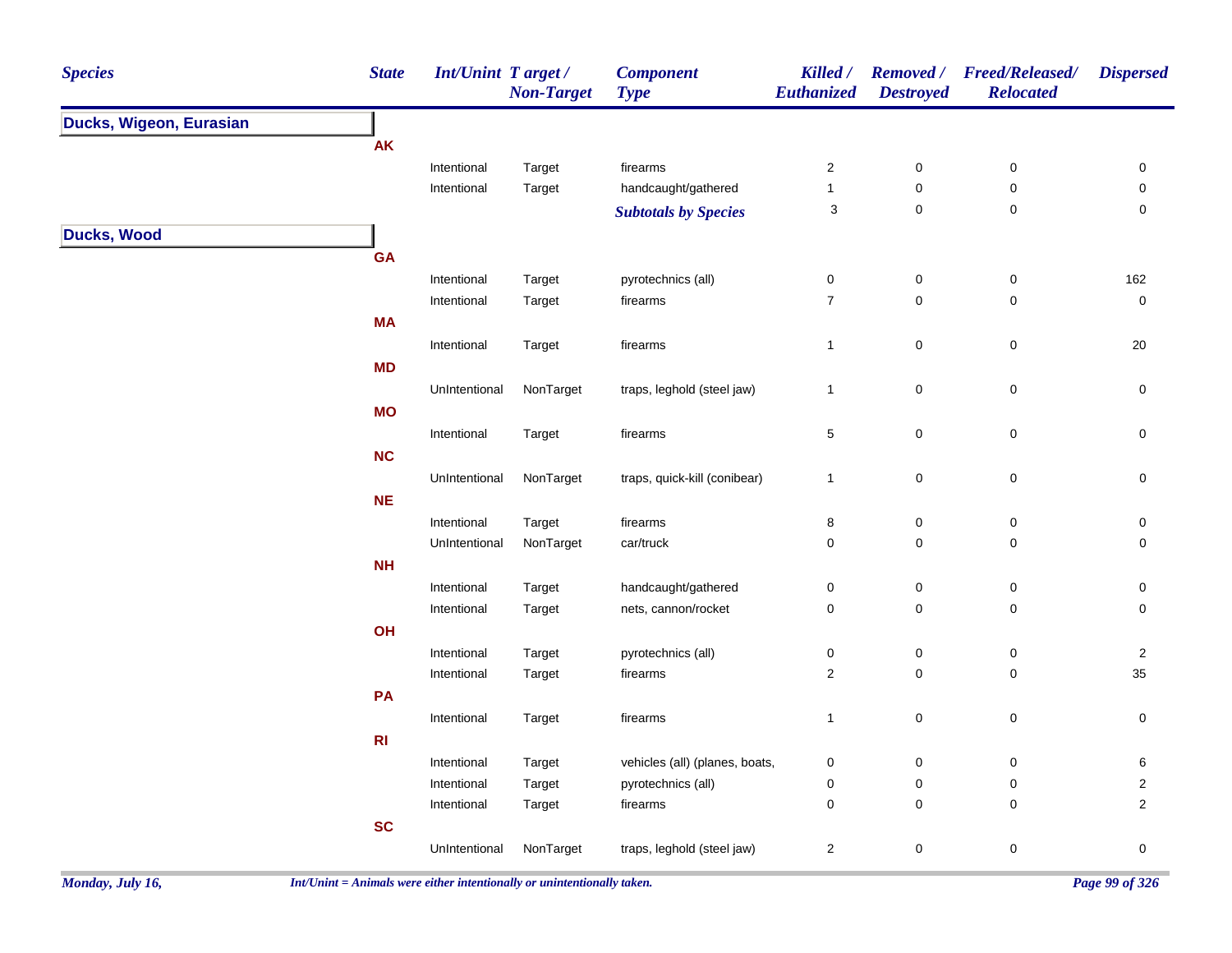| <b>Species</b>     | <b>State</b> | <b>Int/Unint Target/</b> | <b>Non-Target</b> | <b>Component</b><br><b>Type</b> | Killed /<br>Euthanized  | <b>Removed</b> /<br><b>Destroyed</b> | <b>Freed/Released/</b><br><b>Relocated</b> | <b>Dispersed</b>    |
|--------------------|--------------|--------------------------|-------------------|---------------------------------|-------------------------|--------------------------------------|--------------------------------------------|---------------------|
| <b>Ducks, Wood</b> |              |                          |                   |                                 |                         |                                      |                                            |                     |
|                    | <b>SC</b>    |                          |                   |                                 |                         |                                      |                                            |                     |
|                    |              | UnIntentional            | NonTarget         | traps, quick-kill (conibear)    | $\mathbf{1}$            | $\mathbf 0$                          | $\pmb{0}$                                  | 0                   |
|                    | <b>VA</b>    |                          |                   |                                 |                         |                                      |                                            |                     |
|                    |              | UnIntentional            | NonTarget         | traps, quick-kill (conibear)    | $\overline{\mathbf{c}}$ | 0                                    | 0                                          | 0                   |
|                    | WI           |                          |                   |                                 |                         |                                      |                                            |                     |
|                    |              | UnIntentional            | NonTarget         | traps, quick-kill (conibear)    | $\mathbf{1}$            | 0                                    | 0                                          | 0                   |
|                    |              | Intentional              | Target            | pyrotechnics (all)              | 0                       | 0                                    | 0                                          | 4                   |
|                    |              |                          |                   | <b>Subtotals by Species</b>     | 32                      | $\pmb{0}$                            | $\pmb{0}$                                  | 233                 |
| <b>Dunlins</b>     |              |                          |                   |                                 |                         |                                      |                                            |                     |
|                    | <b>AK</b>    |                          |                   |                                 |                         |                                      |                                            |                     |
|                    |              | Intentional              | Target            | handcaught/gathered             | 10                      | $\mathbf 0$                          | $\mathsf 0$                                | $\mathsf{O}\xspace$ |
|                    | OH           |                          |                   |                                 |                         |                                      |                                            |                     |
|                    |              | UnIntentional            | NonTarget         | nets, mist                      | 0                       | $\mathbf 0$                          | $\overline{c}$                             | $\mathbf 0$         |
|                    | <b>VA</b>    |                          |                   |                                 |                         |                                      |                                            |                     |
|                    |              | Intentional              | Target            | nets, mist                      | 0                       | $\pmb{0}$                            | $\sqrt{2}$                                 | $\pmb{0}$           |
|                    |              |                          |                   | <b>Subtotals by Species</b>     | 10                      | $\pmb{0}$                            | $\overline{\mathbf{4}}$                    | $\mathsf{O}\xspace$ |
| Eagles, Bald       |              |                          |                   |                                 |                         |                                      |                                            |                     |
|                    | <b>AK</b>    |                          |                   |                                 |                         |                                      |                                            |                     |
|                    |              | Intentional              | Target            | handcaught/gathered             | 0                       | $\pmb{0}$                            | $\mathbf{1}$                               | 0                   |
|                    |              | UnIntentional            | NonTarget         | traps, leghold (steel jaw)      | 0                       | 0                                    | $\overline{\mathbf{c}}$                    | $\mathbf 0$         |
|                    |              | Intentional              | Target            | firearms                        | 0                       | 0                                    | 0                                          | 12                  |
|                    |              | Intentional              | Target            | lasers (all) (deterrent)        | 0                       | 0                                    | 0                                          | 541                 |
|                    |              | Intentional              | Target            | vehicles (all) (planes, boats,  | 0                       | 0                                    | 0                                          | 281                 |
|                    |              | Intentional              | Target            | pyrotechnics (all)              | 0                       | $\mathbf 0$                          | 0                                          | 3,308               |
|                    |              | Intentional              | Target            | physical actions (hand/voice)   | 0                       | 0                                    | 0                                          | 21                  |
|                    |              | Intentional              | Target            | paint balls                     | 0                       | 0                                    | 0                                          | 20                  |
|                    | <b>MD</b>    |                          |                   |                                 |                         |                                      |                                            |                     |
|                    |              | UnIntentional            | NonTarget         | traps, leghold (steel jaw)      | 0                       | $\pmb{0}$                            | $\mathbf{1}$                               | $\mathbf 0$         |
|                    | <b>MN</b>    |                          |                   |                                 |                         |                                      |                                            |                     |
|                    |              | Intentional              | Target            | vehicles (all) (planes, boats,  | 0                       | 0                                    | 0                                          | $\mathbf{1}$        |
|                    |              | Intentional              | Target            | pyrotechnics (all)              | 0                       | 0                                    | 0                                          | 15                  |
|                    | <b>NE</b>    |                          |                   |                                 |                         |                                      |                                            |                     |
|                    |              | UnIntentional            | NonTarget         | car/truck                       | 0                       | $\mathbf 0$                          | $\pmb{0}$                                  | $\pmb{0}$           |
|                    |              |                          |                   |                                 |                         |                                      |                                            |                     |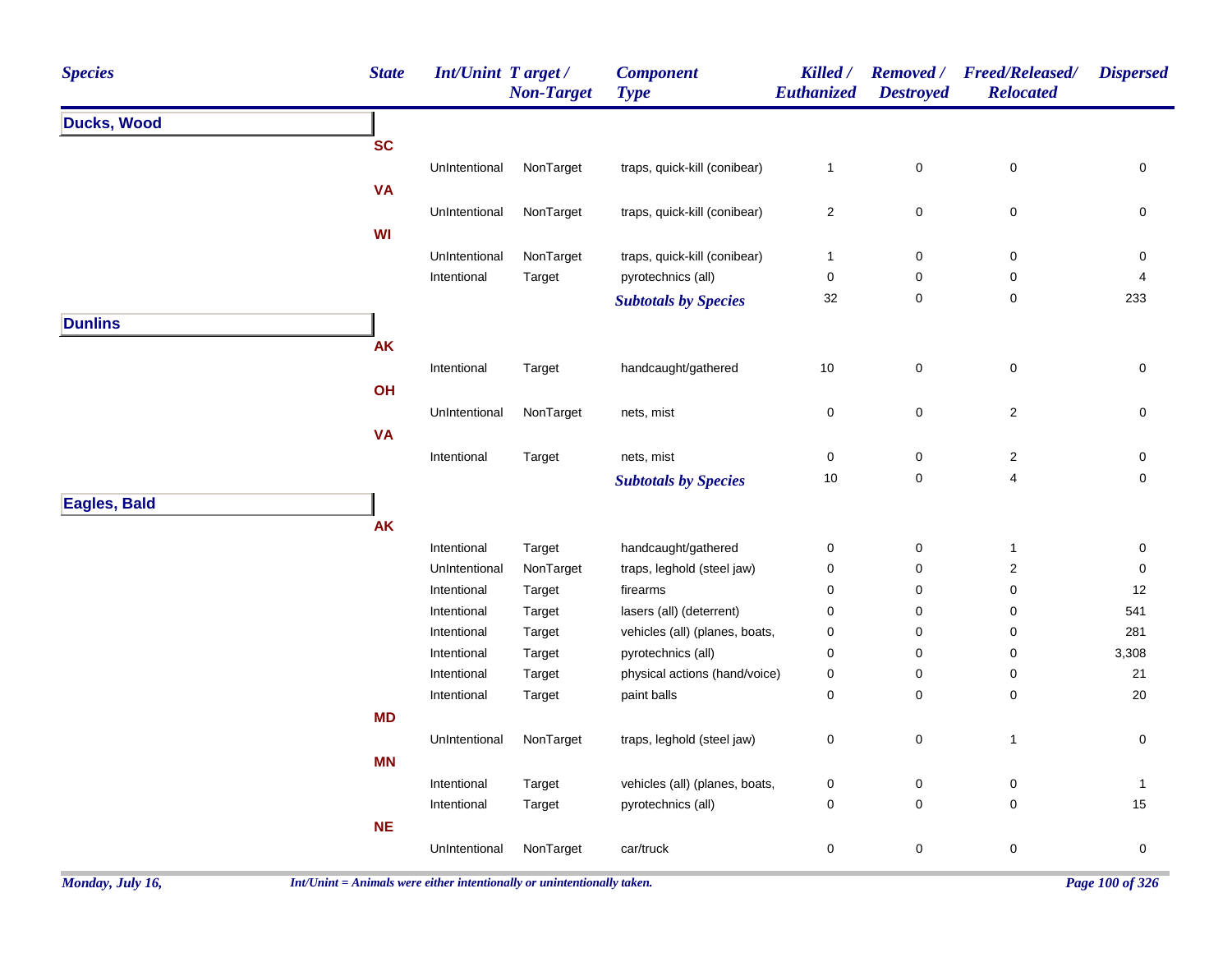| <b>Species</b>        | <b>State</b> | <b>Int/Unint Target/</b> | <b>Non-Target</b> | <b>Component</b><br><b>Type</b> | Killed /<br><b>Euthanized</b> | <b>Removed</b> /<br><b>Destroyed</b> | <b>Freed/Released/</b><br><b>Relocated</b> | <b>Dispersed</b> |
|-----------------------|--------------|--------------------------|-------------------|---------------------------------|-------------------------------|--------------------------------------|--------------------------------------------|------------------|
| Eagles, Bald          |              |                          |                   |                                 |                               |                                      |                                            |                  |
|                       | NE           |                          |                   |                                 |                               |                                      |                                            |                  |
|                       |              | Intentional              | Target            | pyrotechnics (all)              | 0                             | $\pmb{0}$                            | $\boldsymbol{0}$                           | $\overline{2}$   |
|                       | PA           |                          |                   |                                 |                               |                                      |                                            |                  |
|                       |              | Intentional              | Target            | pyrotechnics (all)              | 0                             | 0                                    | $\mathbf 0$                                | $\mathbf{1}$     |
|                       |              |                          |                   | <b>Subtotals by Species</b>     | $\pmb{0}$                     | $\mathsf 0$                          | 4                                          | 4,202            |
| Eagles, Golden        |              |                          |                   |                                 |                               |                                      |                                            |                  |
|                       | <b>AK</b>    |                          |                   |                                 |                               |                                      |                                            |                  |
|                       |              | Intentional              | Target            | physical actions (hand/voice)   | $\pmb{0}$                     | $\pmb{0}$                            | $\pmb{0}$                                  | $\mathbf{1}$     |
|                       |              | Intentional              | Target            | pyrotechnics (all)              | 0                             | $\mathsf 0$                          | $\pmb{0}$                                  | $\sqrt{3}$       |
|                       | CA           |                          |                   |                                 |                               |                                      |                                            |                  |
|                       |              | Intentional              | Target            | exploders, gas (all)            | 0                             | $\pmb{0}$                            | $\boldsymbol{0}$                           | $\mathbf{1}$     |
|                       |              | Intentional              | Target            | pyrotechnics (all)              | 0                             | $\mathbf 0$                          | $\pmb{0}$                                  | $\overline{2}$   |
|                       | co           |                          |                   |                                 |                               |                                      |                                            |                  |
|                       |              | Intentional              | Target            | pyrotechnics (all)              | $\pmb{0}$                     | $\pmb{0}$                            | $\pmb{0}$                                  | $\mathbf{1}$     |
|                       | ID           |                          |                   |                                 |                               |                                      |                                            |                  |
|                       |              | UnIntentional            | NonTarget         | snares, neck                    | 0                             | 0                                    | $\mathbf{1}$                               | $\pmb{0}$        |
|                       |              |                          |                   | <b>Subtotals by Species</b>     | 0                             | 0                                    | $\mathbf{1}$                               | 8                |
| <b>Egrets, Cattle</b> |              |                          |                   |                                 |                               |                                      |                                            |                  |
|                       | AZ           |                          |                   |                                 |                               |                                      |                                            |                  |
|                       |              | Intentional              | Target            | pyrotechnics (all)              | $\pmb{0}$                     | $\pmb{0}$                            | $\pmb{0}$                                  | 8                |
|                       |              | Intentional              | Target            | firearms                        | 0                             | $\mathsf 0$                          | $\pmb{0}$                                  | $\overline{2}$   |
|                       | CA           |                          |                   |                                 |                               |                                      |                                            |                  |
|                       |              | Intentional              | Target            | vehicles (all) (planes, boats,  | 0                             | $\pmb{0}$                            | $\pmb{0}$                                  | $\mathbf{1}$     |
|                       |              | Intentional              | Target            | pyrotechnics (all)              | 0                             | $\pmb{0}$                            | $\pmb{0}$                                  | 3,840            |
|                       |              | Intentional              | Target            | firearms                        | 1                             | $\mathsf 0$                          | $\pmb{0}$                                  | $\,$ 5 $\,$      |
|                       | <b>FL</b>    |                          |                   |                                 |                               |                                      |                                            |                  |
|                       |              | Intentional              | Target            | exploders, gas (all)            | $\pmb{0}$                     | 0                                    | $\pmb{0}$                                  | $10$             |
|                       |              | Intentional              | Target            | electronic harassment devic     | $\pmb{0}$                     | $\mathsf 0$                          | $\pmb{0}$                                  | 58               |
|                       |              | Intentional              | Target            | firearms                        | 833                           | 0                                    | $\mathbf 0$                                | 184              |
|                       |              | Intentional              | Target            | paint balls                     | $\pmb{0}$                     | $\pmb{0}$                            | $\pmb{0}$                                  | 58               |
|                       |              | Intentional              | Target            | pyrotechnics (all)              | 0                             | $\pmb{0}$                            | $\pmb{0}$                                  | 54,069           |
|                       |              | Intentional              | Target            | vehicles (all) (planes, boats,  | 0                             | 0                                    | 0                                          | 4                |
|                       |              | Intentional              | Target            | car/truck                       | 0                             | $\mathbf 0$                          | $\mathbf 0$                                | 35               |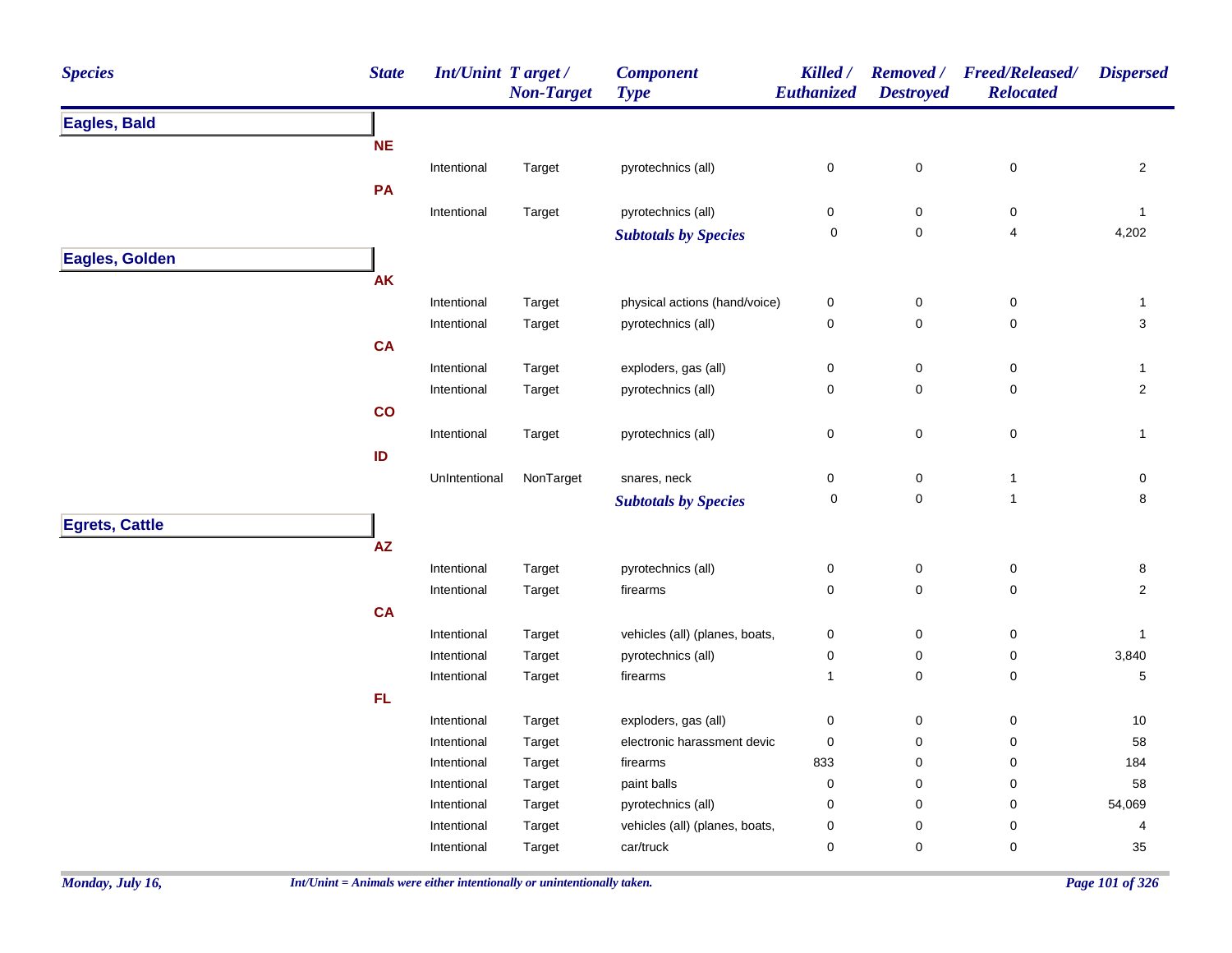| <b>Egrets, Cattle</b><br><b>GA</b><br>Intentional<br>Target<br>pyrotechnics (all)<br>$\pmb{0}$<br>$\pmb{0}$<br>$\pmb{0}$<br>419<br>23<br>$\mathbf 0$<br>$\mathsf 0$<br>$\pmb{0}$<br>Intentional<br>Target<br>firearms<br>vehicles (all) (planes, boats,<br>0<br>$\mathbf 0$<br>$\mathbf 0$<br>10<br>Intentional<br>Target<br>GU<br>$\pmb{0}$<br>$\pmb{0}$<br>pyrotechnics (all)<br>0<br>Intentional<br>Target<br>$\mathbf{1}$<br>H1<br>$\pmb{0}$<br>7,387<br>Intentional<br>vehicles (all) (planes, boats,<br>0<br>$\boldsymbol{0}$<br>Target<br>$\pmb{0}$<br>20<br>Intentional<br>pneumatics<br>0<br>Target<br>4<br>2,102<br>pyrotechnics (all)<br>$\pmb{0}$<br>$\pmb{0}$<br>$\mathsf 0$<br>Intentional<br>Target<br>$\pmb{0}$<br>$\mathsf 0$<br>5,943<br>Intentional<br>3,126<br>Target<br>firearms<br>KS<br>237<br>firearms<br>29<br>$\boldsymbol{0}$<br>0<br>Intentional<br>Target<br>vehicles (all) (planes, boats,<br>$\mathsf 0$<br>65<br>Intentional<br>Target<br>$\mathbf 0$<br>$\mathbf 0$<br>KY<br>$\mathbf 0$<br>$\mathsf 0$<br>$\overline{2}$<br>firearms<br>Intentional<br>Target<br>$\mathbf{1}$<br><b>MO</b><br>$\mathbf 0$<br>$\pmb{0}$<br>$\overline{5}$<br>Intentional<br>vehicles (all) (planes, boats,<br>0<br>Target<br><b>NE</b><br>Intentional<br>$\overline{2}$<br>0<br>$\pmb{0}$<br>4<br>Target<br>firearms<br>OK<br>exploders, gas (all)<br>$\mathsf 0$<br>$\pmb{0}$<br>$\pmb{0}$<br>40<br>Intentional<br>Target<br>$\mathsf 0$<br>Intentional<br>Target<br>firearms<br>44<br>$\mathbf 0$<br>60<br><b>SC</b><br>163<br>Intentional<br>firearms<br>14<br>$\boldsymbol{0}$<br>0<br>Target<br>$\pmb{0}$<br>2,527<br>pyrotechnics (all)<br>$\pmb{0}$<br>$\pmb{0}$<br>Intentional<br>Target<br><b>TX</b><br>110<br>$\pmb{0}$<br>$\pmb{0}$<br>334<br>Intentional<br>Target<br>firearms<br>$\mathsf 0$<br>$\pmb{0}$<br>$\pmb{0}$<br>294<br>Intentional<br>Target<br>pyrotechnics (all)<br>VI<br>Intentional<br>Target<br>firearms<br>22<br>$\pmb{0}$<br>0<br>$\pmb{0}$<br>4,209<br>0<br>0<br>77,887<br><b>Subtotals by Species</b> | <b>Species</b> | <b>State</b> | Int/Unint Target/ | <b>Non-Target</b> | <b>Component</b><br><b>Type</b> | Killed /<br>Euthanized | <b>Destroyed</b> | Removed / Freed/Released/<br><b>Relocated</b> | <b>Dispersed</b> |
|--------------------------------------------------------------------------------------------------------------------------------------------------------------------------------------------------------------------------------------------------------------------------------------------------------------------------------------------------------------------------------------------------------------------------------------------------------------------------------------------------------------------------------------------------------------------------------------------------------------------------------------------------------------------------------------------------------------------------------------------------------------------------------------------------------------------------------------------------------------------------------------------------------------------------------------------------------------------------------------------------------------------------------------------------------------------------------------------------------------------------------------------------------------------------------------------------------------------------------------------------------------------------------------------------------------------------------------------------------------------------------------------------------------------------------------------------------------------------------------------------------------------------------------------------------------------------------------------------------------------------------------------------------------------------------------------------------------------------------------------------------------------------------------------------------------------------------------------------------------------------------------------------------------------------------------------------------------------------------------------------------------------------------------------------------|----------------|--------------|-------------------|-------------------|---------------------------------|------------------------|------------------|-----------------------------------------------|------------------|
|                                                                                                                                                                                                                                                                                                                                                                                                                                                                                                                                                                                                                                                                                                                                                                                                                                                                                                                                                                                                                                                                                                                                                                                                                                                                                                                                                                                                                                                                                                                                                                                                                                                                                                                                                                                                                                                                                                                                                                                                                                                        |                |              |                   |                   |                                 |                        |                  |                                               |                  |
|                                                                                                                                                                                                                                                                                                                                                                                                                                                                                                                                                                                                                                                                                                                                                                                                                                                                                                                                                                                                                                                                                                                                                                                                                                                                                                                                                                                                                                                                                                                                                                                                                                                                                                                                                                                                                                                                                                                                                                                                                                                        |                |              |                   |                   |                                 |                        |                  |                                               |                  |
|                                                                                                                                                                                                                                                                                                                                                                                                                                                                                                                                                                                                                                                                                                                                                                                                                                                                                                                                                                                                                                                                                                                                                                                                                                                                                                                                                                                                                                                                                                                                                                                                                                                                                                                                                                                                                                                                                                                                                                                                                                                        |                |              |                   |                   |                                 |                        |                  |                                               |                  |
|                                                                                                                                                                                                                                                                                                                                                                                                                                                                                                                                                                                                                                                                                                                                                                                                                                                                                                                                                                                                                                                                                                                                                                                                                                                                                                                                                                                                                                                                                                                                                                                                                                                                                                                                                                                                                                                                                                                                                                                                                                                        |                |              |                   |                   |                                 |                        |                  |                                               |                  |
|                                                                                                                                                                                                                                                                                                                                                                                                                                                                                                                                                                                                                                                                                                                                                                                                                                                                                                                                                                                                                                                                                                                                                                                                                                                                                                                                                                                                                                                                                                                                                                                                                                                                                                                                                                                                                                                                                                                                                                                                                                                        |                |              |                   |                   |                                 |                        |                  |                                               |                  |
|                                                                                                                                                                                                                                                                                                                                                                                                                                                                                                                                                                                                                                                                                                                                                                                                                                                                                                                                                                                                                                                                                                                                                                                                                                                                                                                                                                                                                                                                                                                                                                                                                                                                                                                                                                                                                                                                                                                                                                                                                                                        |                |              |                   |                   |                                 |                        |                  |                                               |                  |
|                                                                                                                                                                                                                                                                                                                                                                                                                                                                                                                                                                                                                                                                                                                                                                                                                                                                                                                                                                                                                                                                                                                                                                                                                                                                                                                                                                                                                                                                                                                                                                                                                                                                                                                                                                                                                                                                                                                                                                                                                                                        |                |              |                   |                   |                                 |                        |                  |                                               |                  |
|                                                                                                                                                                                                                                                                                                                                                                                                                                                                                                                                                                                                                                                                                                                                                                                                                                                                                                                                                                                                                                                                                                                                                                                                                                                                                                                                                                                                                                                                                                                                                                                                                                                                                                                                                                                                                                                                                                                                                                                                                                                        |                |              |                   |                   |                                 |                        |                  |                                               |                  |
|                                                                                                                                                                                                                                                                                                                                                                                                                                                                                                                                                                                                                                                                                                                                                                                                                                                                                                                                                                                                                                                                                                                                                                                                                                                                                                                                                                                                                                                                                                                                                                                                                                                                                                                                                                                                                                                                                                                                                                                                                                                        |                |              |                   |                   |                                 |                        |                  |                                               |                  |
|                                                                                                                                                                                                                                                                                                                                                                                                                                                                                                                                                                                                                                                                                                                                                                                                                                                                                                                                                                                                                                                                                                                                                                                                                                                                                                                                                                                                                                                                                                                                                                                                                                                                                                                                                                                                                                                                                                                                                                                                                                                        |                |              |                   |                   |                                 |                        |                  |                                               |                  |
|                                                                                                                                                                                                                                                                                                                                                                                                                                                                                                                                                                                                                                                                                                                                                                                                                                                                                                                                                                                                                                                                                                                                                                                                                                                                                                                                                                                                                                                                                                                                                                                                                                                                                                                                                                                                                                                                                                                                                                                                                                                        |                |              |                   |                   |                                 |                        |                  |                                               |                  |
|                                                                                                                                                                                                                                                                                                                                                                                                                                                                                                                                                                                                                                                                                                                                                                                                                                                                                                                                                                                                                                                                                                                                                                                                                                                                                                                                                                                                                                                                                                                                                                                                                                                                                                                                                                                                                                                                                                                                                                                                                                                        |                |              |                   |                   |                                 |                        |                  |                                               |                  |
|                                                                                                                                                                                                                                                                                                                                                                                                                                                                                                                                                                                                                                                                                                                                                                                                                                                                                                                                                                                                                                                                                                                                                                                                                                                                                                                                                                                                                                                                                                                                                                                                                                                                                                                                                                                                                                                                                                                                                                                                                                                        |                |              |                   |                   |                                 |                        |                  |                                               |                  |
|                                                                                                                                                                                                                                                                                                                                                                                                                                                                                                                                                                                                                                                                                                                                                                                                                                                                                                                                                                                                                                                                                                                                                                                                                                                                                                                                                                                                                                                                                                                                                                                                                                                                                                                                                                                                                                                                                                                                                                                                                                                        |                |              |                   |                   |                                 |                        |                  |                                               |                  |
|                                                                                                                                                                                                                                                                                                                                                                                                                                                                                                                                                                                                                                                                                                                                                                                                                                                                                                                                                                                                                                                                                                                                                                                                                                                                                                                                                                                                                                                                                                                                                                                                                                                                                                                                                                                                                                                                                                                                                                                                                                                        |                |              |                   |                   |                                 |                        |                  |                                               |                  |
|                                                                                                                                                                                                                                                                                                                                                                                                                                                                                                                                                                                                                                                                                                                                                                                                                                                                                                                                                                                                                                                                                                                                                                                                                                                                                                                                                                                                                                                                                                                                                                                                                                                                                                                                                                                                                                                                                                                                                                                                                                                        |                |              |                   |                   |                                 |                        |                  |                                               |                  |
|                                                                                                                                                                                                                                                                                                                                                                                                                                                                                                                                                                                                                                                                                                                                                                                                                                                                                                                                                                                                                                                                                                                                                                                                                                                                                                                                                                                                                                                                                                                                                                                                                                                                                                                                                                                                                                                                                                                                                                                                                                                        |                |              |                   |                   |                                 |                        |                  |                                               |                  |
|                                                                                                                                                                                                                                                                                                                                                                                                                                                                                                                                                                                                                                                                                                                                                                                                                                                                                                                                                                                                                                                                                                                                                                                                                                                                                                                                                                                                                                                                                                                                                                                                                                                                                                                                                                                                                                                                                                                                                                                                                                                        |                |              |                   |                   |                                 |                        |                  |                                               |                  |
|                                                                                                                                                                                                                                                                                                                                                                                                                                                                                                                                                                                                                                                                                                                                                                                                                                                                                                                                                                                                                                                                                                                                                                                                                                                                                                                                                                                                                                                                                                                                                                                                                                                                                                                                                                                                                                                                                                                                                                                                                                                        |                |              |                   |                   |                                 |                        |                  |                                               |                  |
|                                                                                                                                                                                                                                                                                                                                                                                                                                                                                                                                                                                                                                                                                                                                                                                                                                                                                                                                                                                                                                                                                                                                                                                                                                                                                                                                                                                                                                                                                                                                                                                                                                                                                                                                                                                                                                                                                                                                                                                                                                                        |                |              |                   |                   |                                 |                        |                  |                                               |                  |
|                                                                                                                                                                                                                                                                                                                                                                                                                                                                                                                                                                                                                                                                                                                                                                                                                                                                                                                                                                                                                                                                                                                                                                                                                                                                                                                                                                                                                                                                                                                                                                                                                                                                                                                                                                                                                                                                                                                                                                                                                                                        |                |              |                   |                   |                                 |                        |                  |                                               |                  |
|                                                                                                                                                                                                                                                                                                                                                                                                                                                                                                                                                                                                                                                                                                                                                                                                                                                                                                                                                                                                                                                                                                                                                                                                                                                                                                                                                                                                                                                                                                                                                                                                                                                                                                                                                                                                                                                                                                                                                                                                                                                        |                |              |                   |                   |                                 |                        |                  |                                               |                  |
|                                                                                                                                                                                                                                                                                                                                                                                                                                                                                                                                                                                                                                                                                                                                                                                                                                                                                                                                                                                                                                                                                                                                                                                                                                                                                                                                                                                                                                                                                                                                                                                                                                                                                                                                                                                                                                                                                                                                                                                                                                                        |                |              |                   |                   |                                 |                        |                  |                                               |                  |
|                                                                                                                                                                                                                                                                                                                                                                                                                                                                                                                                                                                                                                                                                                                                                                                                                                                                                                                                                                                                                                                                                                                                                                                                                                                                                                                                                                                                                                                                                                                                                                                                                                                                                                                                                                                                                                                                                                                                                                                                                                                        |                |              |                   |                   |                                 |                        |                  |                                               |                  |
|                                                                                                                                                                                                                                                                                                                                                                                                                                                                                                                                                                                                                                                                                                                                                                                                                                                                                                                                                                                                                                                                                                                                                                                                                                                                                                                                                                                                                                                                                                                                                                                                                                                                                                                                                                                                                                                                                                                                                                                                                                                        |                |              |                   |                   |                                 |                        |                  |                                               |                  |
|                                                                                                                                                                                                                                                                                                                                                                                                                                                                                                                                                                                                                                                                                                                                                                                                                                                                                                                                                                                                                                                                                                                                                                                                                                                                                                                                                                                                                                                                                                                                                                                                                                                                                                                                                                                                                                                                                                                                                                                                                                                        |                |              |                   |                   |                                 |                        |                  |                                               |                  |
|                                                                                                                                                                                                                                                                                                                                                                                                                                                                                                                                                                                                                                                                                                                                                                                                                                                                                                                                                                                                                                                                                                                                                                                                                                                                                                                                                                                                                                                                                                                                                                                                                                                                                                                                                                                                                                                                                                                                                                                                                                                        |                |              |                   |                   |                                 |                        |                  |                                               |                  |
|                                                                                                                                                                                                                                                                                                                                                                                                                                                                                                                                                                                                                                                                                                                                                                                                                                                                                                                                                                                                                                                                                                                                                                                                                                                                                                                                                                                                                                                                                                                                                                                                                                                                                                                                                                                                                                                                                                                                                                                                                                                        |                |              |                   |                   |                                 |                        |                  |                                               |                  |
|                                                                                                                                                                                                                                                                                                                                                                                                                                                                                                                                                                                                                                                                                                                                                                                                                                                                                                                                                                                                                                                                                                                                                                                                                                                                                                                                                                                                                                                                                                                                                                                                                                                                                                                                                                                                                                                                                                                                                                                                                                                        |                |              |                   |                   |                                 |                        |                  |                                               |                  |
|                                                                                                                                                                                                                                                                                                                                                                                                                                                                                                                                                                                                                                                                                                                                                                                                                                                                                                                                                                                                                                                                                                                                                                                                                                                                                                                                                                                                                                                                                                                                                                                                                                                                                                                                                                                                                                                                                                                                                                                                                                                        |                |              |                   |                   |                                 |                        |                  |                                               |                  |
|                                                                                                                                                                                                                                                                                                                                                                                                                                                                                                                                                                                                                                                                                                                                                                                                                                                                                                                                                                                                                                                                                                                                                                                                                                                                                                                                                                                                                                                                                                                                                                                                                                                                                                                                                                                                                                                                                                                                                                                                                                                        |                |              |                   |                   |                                 |                        |                  |                                               |                  |
|                                                                                                                                                                                                                                                                                                                                                                                                                                                                                                                                                                                                                                                                                                                                                                                                                                                                                                                                                                                                                                                                                                                                                                                                                                                                                                                                                                                                                                                                                                                                                                                                                                                                                                                                                                                                                                                                                                                                                                                                                                                        |                |              |                   |                   |                                 |                        |                  |                                               |                  |
|                                                                                                                                                                                                                                                                                                                                                                                                                                                                                                                                                                                                                                                                                                                                                                                                                                                                                                                                                                                                                                                                                                                                                                                                                                                                                                                                                                                                                                                                                                                                                                                                                                                                                                                                                                                                                                                                                                                                                                                                                                                        |                |              |                   |                   |                                 |                        |                  |                                               |                  |

**Egrets, Great**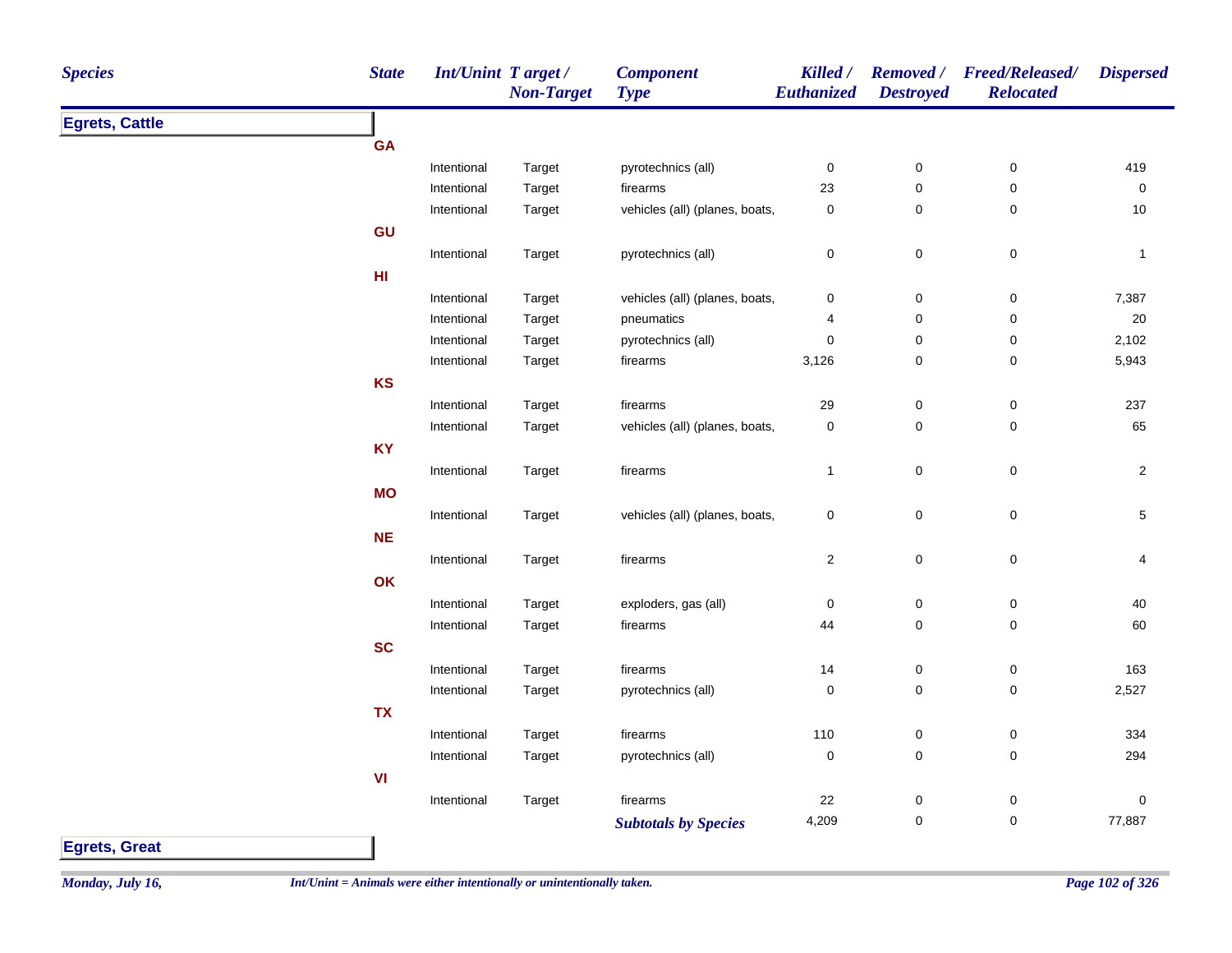| <b>Species</b>       | <b>State</b> | <b>Int/Unint Target/</b> | <b>Non-Target</b> | <b>Component</b><br><b>Type</b> | Killed /<br>Euthanized | <b>Destroyed</b> | Removed / Freed/Released/<br><b>Relocated</b> | <b>Dispersed</b>        |
|----------------------|--------------|--------------------------|-------------------|---------------------------------|------------------------|------------------|-----------------------------------------------|-------------------------|
| <b>Egrets, Great</b> |              |                          |                   |                                 |                        |                  |                                               |                         |
|                      | <b>AR</b>    |                          |                   |                                 |                        |                  |                                               |                         |
|                      |              | Intentional              | Target            | firearms                        | 90                     | $\pmb{0}$        | $\pmb{0}$                                     | $\overline{2}$          |
|                      | AZ           |                          |                   |                                 |                        |                  |                                               |                         |
|                      |              | Intentional              | Target            | pyrotechnics (all)              | $\pmb{0}$              | $\pmb{0}$        | 0                                             | 14                      |
|                      |              | Intentional              | Target            | firearms                        | $\overline{2}$         | $\pmb{0}$        | 0                                             | $10$                    |
|                      | <b>CA</b>    |                          |                   |                                 |                        |                  |                                               |                         |
|                      |              | Intentional              | Target            | physical actions (hand/voice)   | $\pmb{0}$              | $\pmb{0}$        | $\pmb{0}$                                     | 31                      |
|                      |              | Intentional              | Target            | exploders, gas (all)            | $\pmb{0}$              | 0                | 0                                             | $\mathbf{1}$            |
|                      |              | Intentional              | Target            | pyrotechnics (all)              | $\mathbf 0$            | 0                | 0                                             | 791                     |
|                      |              | Intentional              | Target            | vehicles (all) (planes, boats,  | $\mathbf 0$            | 0                | 0                                             | 439                     |
|                      |              | Intentional              | Target            | pneumatics                      | $\overline{7}$         | $\pmb{0}$        | 0                                             | 12                      |
|                      |              | Intentional              | Target            | dog                             | 0                      | $\pmb{0}$        | 0                                             | $\boldsymbol{7}$        |
|                      |              | Intentional              | Target            | firearms                        | 44                     | $\pmb{0}$        | 0                                             | 341                     |
|                      | FL.          |                          |                   |                                 |                        |                  |                                               |                         |
|                      |              | Intentional              | Target            | firearms                        | 46                     | $\pmb{0}$        | 0                                             | 10                      |
|                      |              | Intentional              | Target            | vehicles (all) (planes, boats,  | $\pmb{0}$              | 0                | 0                                             | $\overline{\mathbf{4}}$ |
|                      |              | Intentional              | Target            | pyrotechnics (all)              | $\mathbf 0$            | 0                | 0                                             | 679                     |
|                      |              | Intentional              | Target            | paint balls                     | $\pmb{0}$              | 0                | 0                                             | 3                       |
|                      |              | Intentional              | Target            | car/truck                       | 0                      | $\pmb{0}$        | 0                                             | 5                       |
|                      | GA           |                          |                   |                                 |                        |                  |                                               |                         |
|                      |              | Intentional              | Target            | firearms                        | $\overline{c}$         | 0                | 0                                             | $\mathbf 0$             |
|                      |              | Intentional              | Target            | pyrotechnics (all)              | $\pmb{0}$              | $\pmb{0}$        | 0                                             | 116                     |
|                      | IL           |                          |                   |                                 |                        |                  |                                               |                         |
|                      |              | Intentional              | Target            | firearms                        | $\mathbf{1}$           | $\pmb{0}$        | $\pmb{0}$                                     | 0                       |
|                      |              | Intentional              | Target            | pyrotechnics (all)              | $\pmb{0}$              | $\mathbf 0$      | $\mathbf 0$                                   | 20                      |
|                      | <b>KS</b>    |                          |                   |                                 |                        |                  |                                               |                         |
|                      |              | Intentional              | Target            | vehicles (all) (planes, boats,  | $\mathbf 0$            | $\pmb{0}$        | $\pmb{0}$                                     | $15$                    |
|                      |              | Intentional              | Target            | firearms                        | $\pmb{0}$              | $\mathbf 0$      | $\pmb{0}$                                     | 27                      |
|                      | <b>MD</b>    |                          |                   |                                 |                        |                  |                                               |                         |
|                      |              | Intentional              | Target            | pyrotechnics (all)              | $\pmb{0}$              | $\mathbf 0$      | 0                                             | $\mathbf{1}$            |
|                      | MI           |                          |                   |                                 |                        |                  |                                               |                         |
|                      |              | Intentional              | Target            | firearms                        | 5                      | $\pmb{0}$        | $\pmb{0}$                                     | 0                       |
|                      |              | Intentional              | Target            | pyrotechnics (all)              | $\mathbf 0$            | 0                | 0                                             | 12                      |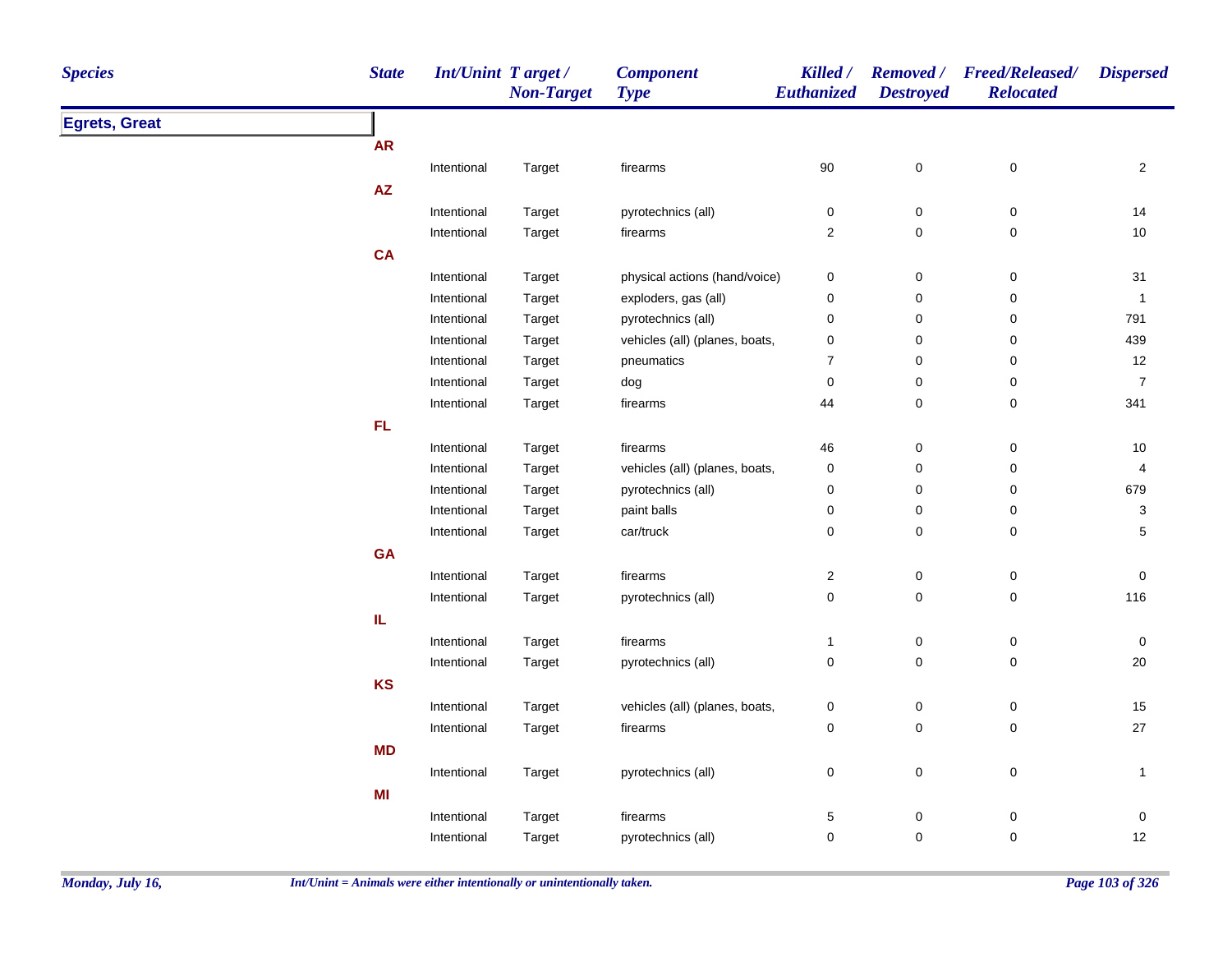| <b>Species</b>       | <b>State</b> | <b>Int/Unint Target/</b> | <b>Non-Target</b> | <b>Component</b><br><b>Type</b> | Killed /<br>Euthanized  | <b>Destroyed</b>    | Removed / Freed/Released/<br><b>Relocated</b> | <b>Dispersed</b>          |
|----------------------|--------------|--------------------------|-------------------|---------------------------------|-------------------------|---------------------|-----------------------------------------------|---------------------------|
| <b>Egrets, Great</b> |              |                          |                   |                                 |                         |                     |                                               |                           |
|                      | <b>MN</b>    |                          |                   |                                 |                         |                     |                                               |                           |
|                      |              | Intentional              | Target            | pyrotechnics (all)              | 0                       | $\pmb{0}$           | $\pmb{0}$                                     | 28                        |
|                      |              | Intentional              | Target            | firearms                        | 0                       | $\pmb{0}$           | $\pmb{0}$                                     | $\mathbf{1}$              |
|                      |              | Intentional              | Target            | vehicles (all) (planes, boats,  | $\pmb{0}$               | $\pmb{0}$           | $\mathbf 0$                                   | $\ensuremath{\mathsf{3}}$ |
|                      | <b>MO</b>    |                          |                   |                                 |                         |                     |                                               |                           |
|                      |              | Intentional              | Target            | pyrotechnics (all)              | $\mathbf 0$             | $\mathsf 0$         | $\mathbf 0$                                   | 549                       |
|                      |              | Intentional              | Target            | vehicles (all) (planes, boats,  | 0                       | $\mathbf 0$         | $\mathbf 0$                                   | 67                        |
|                      |              | Intentional              | Target            | firearms                        | 0                       | $\mathsf 0$         | $\mathbf 0$                                   | $\mathbf{3}$              |
|                      | <b>MS</b>    |                          |                   |                                 |                         |                     |                                               |                           |
|                      |              | Intentional              | Target            | vehicles (all) (planes, boats,  | 0                       | $\mathsf 0$         | $\mathbf 0$                                   | $\overline{2}$            |
|                      | <b>NC</b>    |                          |                   |                                 |                         |                     |                                               |                           |
|                      |              | Intentional              | Target            | firearms                        | 3                       | $\mathsf 0$         | $\mathbf 0$                                   | 0                         |
|                      |              | Intentional              | Target            | pyrotechnics (all)              | 0                       | $\mathsf 0$         | 0                                             | 8                         |
|                      |              | Intentional              | Target            | vehicles (all) (planes, boats,  | 0                       | $\mathsf 0$         | $\mathbf 0$                                   | 1                         |
|                      | NE           |                          |                   |                                 |                         |                     |                                               |                           |
|                      |              | UnIntentional            | NonTarget         | pyrotechnics (all)              | $\mathsf 0$             | $\mathsf 0$         | $\pmb{0}$                                     | 4                         |
|                      | OH           |                          |                   |                                 |                         |                     |                                               |                           |
|                      |              | Intentional              | Target            | pyrotechnics (all)              | $\pmb{0}$               | $\pmb{0}$           | $\pmb{0}$                                     | 13                        |
|                      | OK           |                          |                   |                                 |                         |                     |                                               |                           |
|                      |              | Intentional              | Target            | firearms                        | 6                       | 0                   | $\mathbf 0$                                   | 6                         |
|                      |              | Intentional              | Target            | vehicles (all) (planes, boats,  | 0                       | $\mathbf 0$         | $\mathbf 0$                                   | 3                         |
|                      | PA           |                          |                   |                                 |                         |                     |                                               |                           |
|                      |              | Intentional              | Target            | pyrotechnics (all)              | 0                       | $\pmb{0}$           | 0                                             | $\boldsymbol{7}$          |
|                      |              | Intentional              | Target            | vehicles (all) (planes, boats,  | 0                       | $\mathsf 0$         | $\mathbf 0$                                   | $\mathbf{3}$              |
|                      | R1           |                          |                   |                                 |                         |                     |                                               |                           |
|                      |              | Intentional              | Target            | vehicles (all) (planes, boats,  | $\pmb{0}$               | $\mathsf 0$         | $\pmb{0}$                                     | $\mathbf{1}$              |
|                      | <b>SC</b>    |                          |                   |                                 |                         |                     |                                               |                           |
|                      |              |                          |                   |                                 |                         |                     |                                               | 33                        |
|                      |              | Intentional              | Target            | pyrotechnics (all)              | $\pmb{0}$               | $\pmb{0}$           | $\boldsymbol{0}$                              |                           |
|                      |              | Intentional              | Target            | firearms                        | $\overline{\mathbf{c}}$ | $\mathsf{O}\xspace$ | $\pmb{0}$                                     | $\pmb{0}$                 |
|                      | <b>TX</b>    |                          |                   |                                 |                         |                     |                                               |                           |
|                      |              | Intentional              | Target            | pyrotechnics (all)              | 0                       | 0                   | $\boldsymbol{0}$                              | 9                         |
|                      |              | Intentional              | Target            | firearms                        | $\mathbf{1}$            | $\mathsf{O}\xspace$ | $\mathbf 0$                                   | 0                         |
|                      | <b>VA</b>    |                          |                   |                                 |                         |                     |                                               |                           |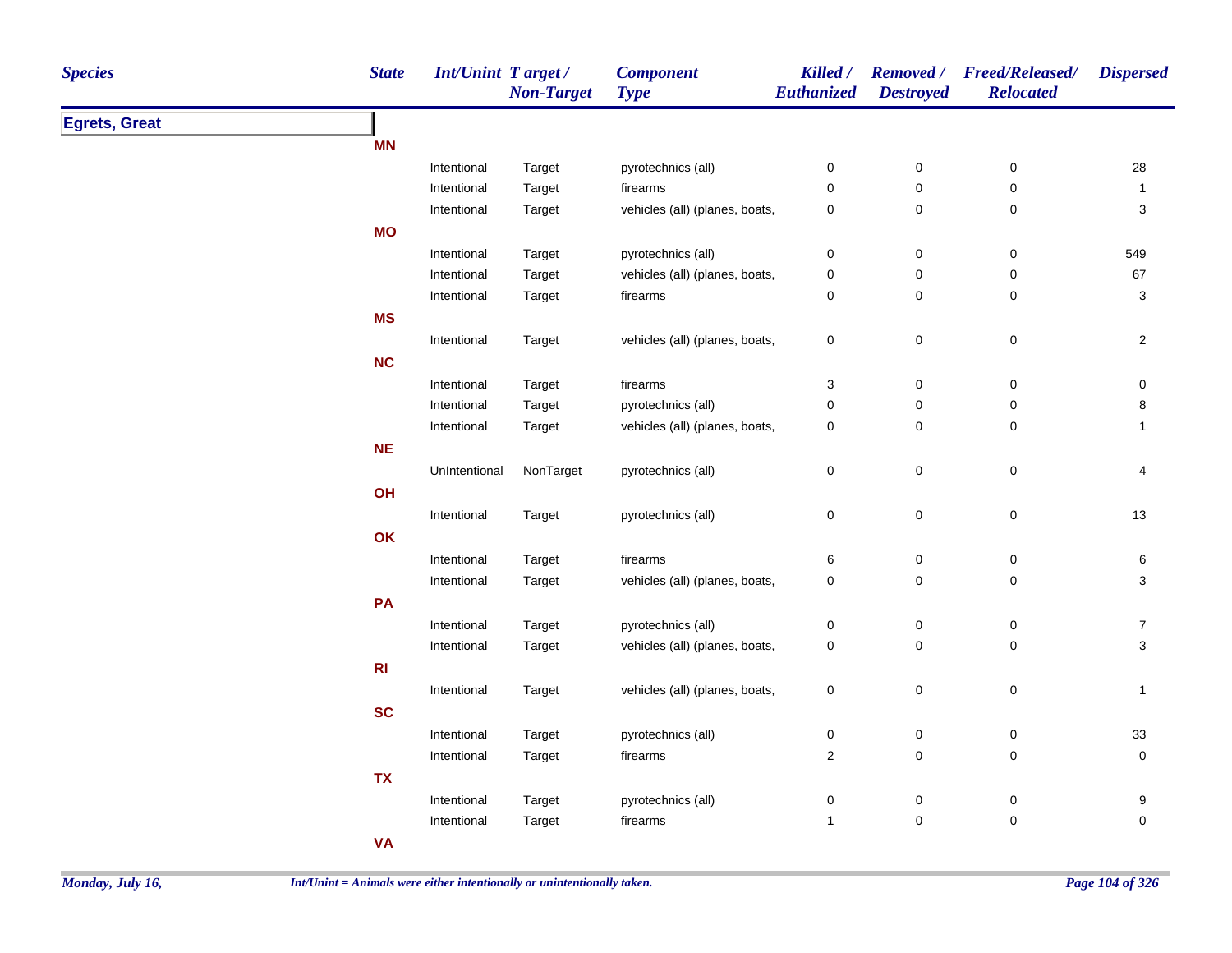| <b>Species</b>               | <b>State</b> | Int/Unint Target/ | <b>Non-Target</b> | <b>Component</b><br><b>Type</b> | Killed /<br>Euthanized | <b>Removed</b> /<br><b>Destroyed</b> | Freed/Released/<br><b>Relocated</b> | <b>Dispersed</b>          |
|------------------------------|--------------|-------------------|-------------------|---------------------------------|------------------------|--------------------------------------|-------------------------------------|---------------------------|
| <b>Egrets, Great</b>         |              |                   |                   |                                 |                        |                                      |                                     |                           |
|                              | <b>VA</b>    |                   |                   |                                 |                        |                                      |                                     |                           |
|                              |              | Intentional       | Target            | firearms                        | $\mathbf{1}$           | $\pmb{0}$                            | 0                                   | 0                         |
|                              |              | Intentional       | Target            | pyrotechnics (all)              | 0                      | 0                                    | 0                                   | 4                         |
|                              |              | Intentional       | Target            | vehicles (all) (planes, boats,  | 0                      | 0                                    | 0                                   | $\overline{2}$            |
|                              | WI           |                   |                   |                                 |                        |                                      |                                     |                           |
|                              |              | Intentional       | Target            | pyrotechnics (all)              | 0                      | $\mathbf 0$                          | $\pmb{0}$                           | -1                        |
|                              |              |                   |                   | <b>Subtotals by Species</b>     | 210                    | $\mathbf 0$                          | $\mathsf 0$                         | 3,288                     |
| <b>Egrets, Snowy</b>         |              |                   |                   |                                 |                        |                                      |                                     |                           |
|                              | <b>AR</b>    |                   |                   |                                 |                        |                                      |                                     |                           |
|                              |              | Intentional       | Target            | firearms                        | $13$                   | $\mathbf 0$                          | $\pmb{0}$                           | $\overline{2}$            |
|                              | <b>CA</b>    |                   |                   |                                 |                        |                                      |                                     |                           |
|                              |              | Intentional       | Target            | pneumatics                      | 9                      | $\pmb{0}$                            | 0                                   | 5                         |
|                              |              | Intentional       | Target            | physical actions (hand/voice)   | 0                      | 0                                    | 0                                   | 2                         |
|                              |              | Intentional       | Target            | firearms                        | 40                     | 0                                    | 0                                   | 153                       |
|                              |              | Intentional       | Target            | vehicles (all) (planes, boats,  | 0                      | 0                                    | 0                                   | 308                       |
|                              |              | Intentional       | Target            | pyrotechnics (all)              | 0                      | 0                                    | 0                                   | 1,017                     |
|                              |              | Intentional       | Target            | dog                             | 0                      | $\pmb{0}$                            | $\pmb{0}$                           | 3                         |
|                              | FL           |                   |                   |                                 |                        |                                      |                                     |                           |
|                              |              | Intentional       | Target            | firearms                        | 0                      | $\pmb{0}$                            | $\pmb{0}$                           | $\ensuremath{\mathsf{3}}$ |
|                              |              | Intentional       | Target            | pyrotechnics (all)              | 0                      | $\pmb{0}$                            | $\pmb{0}$                           | 26                        |
|                              | <b>GA</b>    |                   |                   |                                 |                        |                                      |                                     |                           |
|                              |              | Intentional       | Target            | pyrotechnics (all)              | 0                      | $\pmb{0}$                            | $\pmb{0}$                           | 35                        |
|                              |              | Intentional       | Target            | vehicles (all) (planes, boats,  | 0                      | $\mathbf 0$                          | $\pmb{0}$                           | 5                         |
|                              | <b>KS</b>    |                   |                   |                                 |                        |                                      |                                     |                           |
|                              |              | Intentional       | Target            | firearms                        | 0                      | $\mathbf 0$                          | $\pmb{0}$                           | 60                        |
|                              |              | Intentional       | Target            | vehicles (all) (planes, boats,  | 0                      | 0                                    | 0                                   | 40                        |
|                              | <b>SC</b>    |                   |                   |                                 |                        |                                      |                                     |                           |
|                              |              | Intentional       | Target            | pyrotechnics (all)              | 0                      | $\mathbf 0$                          | $\pmb{0}$                           | $\overline{7}$            |
|                              | <b>TX</b>    |                   |                   |                                 |                        |                                      |                                     |                           |
|                              |              | Intentional       | Target            | pyrotechnics (all)              | 0                      | $\boldsymbol{0}$                     | $\pmb{0}$                           | $\mathbf{2}$              |
|                              |              |                   |                   | <b>Subtotals by Species</b>     | 62                     | $\mathbf 0$                          | $\pmb{0}$                           | 1,668                     |
| <b>Egrets/Herons (Mixed)</b> |              |                   |                   |                                 |                        |                                      |                                     |                           |
|                              |              |                   |                   |                                 |                        |                                      |                                     |                           |

**AR**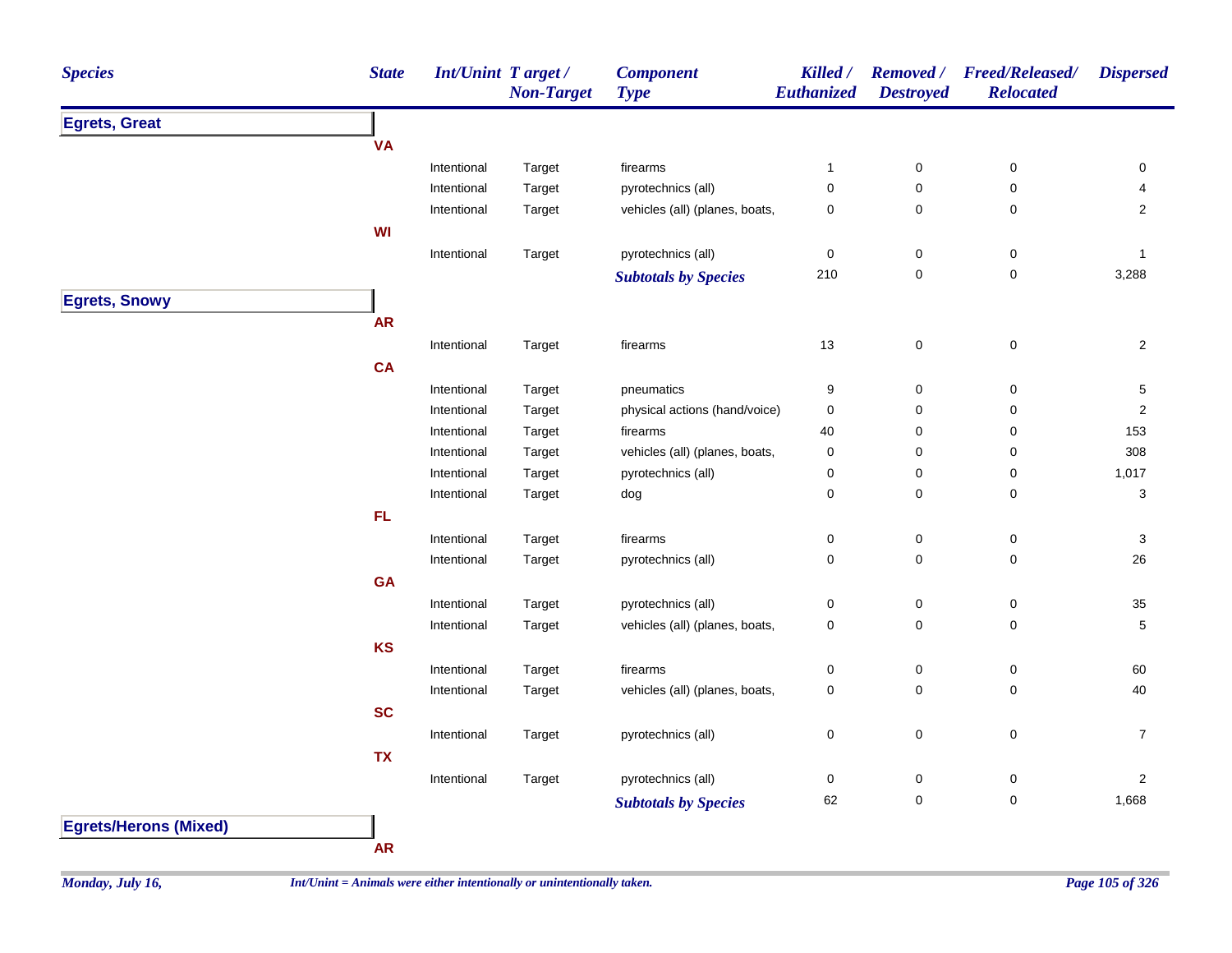| <b>Species</b>                          | <b>State</b> | <b>Int/Unint Target/</b> | <b>Non-Target</b> | <b>Component</b><br><b>Type</b> | Killed /<br><b>Euthanized</b> | <b>Removed</b> /<br><b>Destroyed</b> | <b>Freed/Released/</b><br><b>Relocated</b> | <b>Dispersed</b> |
|-----------------------------------------|--------------|--------------------------|-------------------|---------------------------------|-------------------------------|--------------------------------------|--------------------------------------------|------------------|
| <b>Egrets/Herons (Mixed)</b>            |              |                          |                   |                                 |                               |                                      |                                            |                  |
|                                         | <b>AR</b>    |                          |                   |                                 |                               |                                      |                                            |                  |
|                                         |              | Intentional              | Target            | firearms                        | 0                             | $\pmb{0}$                            | 0                                          | 10,682           |
|                                         |              | Intentional              | Target            | pyrotechnics (all)              | 0                             | $\pmb{0}$                            | $\pmb{0}$                                  | 8,570            |
|                                         | <b>KS</b>    |                          |                   |                                 |                               |                                      |                                            |                  |
|                                         |              | Intentional              | Target            | firearms                        | 0                             | $\mathbf 0$                          | $\pmb{0}$                                  | 650              |
|                                         | <b>MO</b>    |                          |                   |                                 |                               |                                      |                                            |                  |
|                                         |              | Intentional              | Target            | pyrotechnics (all)              | $\pmb{0}$                     | $\pmb{0}$                            | $\pmb{0}$                                  | 300              |
|                                         | <b>TX</b>    |                          |                   |                                 |                               |                                      |                                            |                  |
|                                         |              | Intentional              | Target            | pyrotechnics (all)              | 0                             | $\pmb{0}$                            | $\pmb{0}$                                  | 8,000            |
|                                         |              | Intentional              | Target            | lasers (all) (deterrent)        | 0                             | 0                                    | $\pmb{0}$                                  | 3,000            |
|                                         |              |                          |                   | <b>Subtotals by Species</b>     | $\pmb{0}$                     | $\pmb{0}$                            | 0                                          | 31,202           |
| <b>Egrets/Herons/Cormorants (Mixed)</b> |              |                          |                   |                                 |                               |                                      |                                            |                  |
|                                         | <b>NC</b>    |                          |                   |                                 |                               |                                      |                                            |                  |
|                                         |              | Intentional              | Target            | car/truck                       | 0                             | $\mathbf 0$                          | $\pmb{0}$                                  | $\mathbf{1}$     |
|                                         |              | Intentional              | Target            | firearms                        | $\overline{\mathbf{c}}$       | $\mathbf 0$                          | $\pmb{0}$                                  | 0                |
|                                         |              |                          |                   | <b>Subtotals by Species</b>     | $\sqrt{2}$                    | $\pmb{0}$                            | $\pmb{0}$                                  | $\mathbf{1}$     |
| <b>Egrets/Herons/Ibis (Mixed)</b>       |              |                          |                   |                                 |                               |                                      |                                            |                  |
|                                         | <b>CA</b>    |                          |                   |                                 |                               |                                      |                                            |                  |
|                                         |              | Intentional              | Target            | pyrotechnics (all)              | 0                             | $\pmb{0}$                            | 0                                          | 150              |
|                                         |              |                          |                   | <b>Subtotals by Species</b>     | 0                             | $\mathbf 0$                          | 0                                          | 150              |
| Elk, Wapiti (Wild)                      |              |                          |                   |                                 |                               |                                      |                                            |                  |
|                                         | <b>CA</b>    |                          |                   |                                 |                               |                                      |                                            |                  |
|                                         |              | Intentional              | Target            | pyrotechnics (all)              | 0                             | $\mathsf 0$                          | $\mathsf 0$                                | 27               |
|                                         | ND           |                          |                   |                                 |                               |                                      |                                            |                  |
|                                         |              | Intentional              | Target            | firearms                        | $\overline{\mathbf{c}}$       | $\pmb{0}$                            | $\mathsf 0$                                | $\pmb{0}$        |
|                                         | <b>NM</b>    |                          |                   |                                 |                               |                                      |                                            |                  |
|                                         |              | UnIntentional            | NonTarget         | snares, neck                    | $\mathbf{1}$                  | $\pmb{0}$                            | $\pmb{0}$                                  | 0                |
|                                         | <b>OR</b>    |                          |                   |                                 |                               |                                      |                                            |                  |
|                                         |              | Intentional              | Target            | firearms                        | $\mathbf{1}$                  | $\pmb{0}$                            | $\pmb{0}$                                  | 0                |
|                                         |              |                          |                   | <b>Subtotals by Species</b>     | $\overline{\mathbf{4}}$       | $\pmb{0}$                            | $\mathbf 0$                                | 27               |
|                                         |              |                          |                   |                                 |                               |                                      |                                            |                  |
| <b>Exotic Birds (Other)</b>             |              |                          |                   |                                 |                               |                                      |                                            |                  |
|                                         | HI           |                          |                   |                                 |                               |                                      |                                            |                  |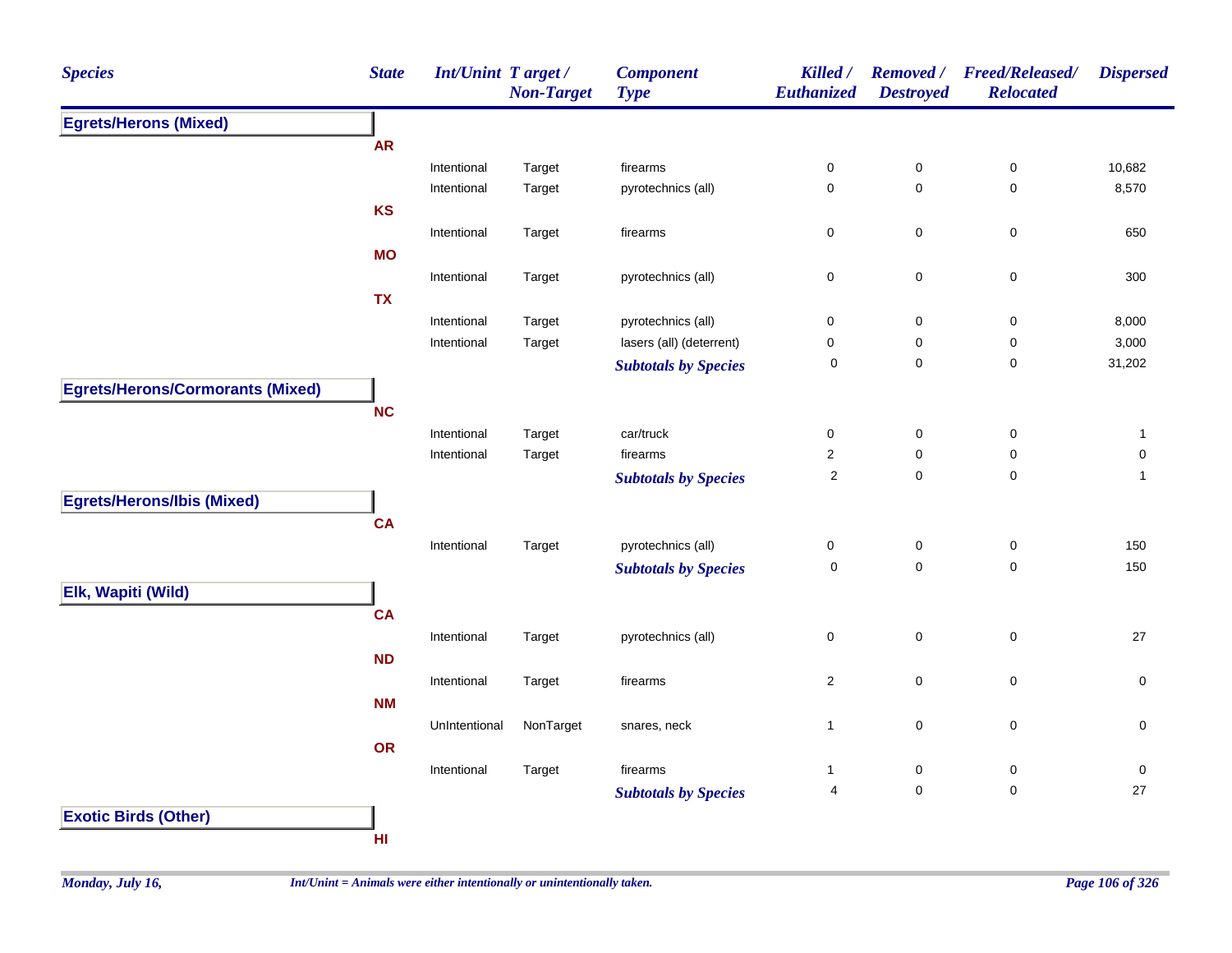| <b>Species</b>                    | <b>State</b> | Int/Unint Target /         | <b>Non-Target</b> | <b>Component</b><br><b>Type</b> | Killed /<br>Euthanized | <b>Destroyed</b>    | Removed / Freed/Released/<br><b>Relocated</b> | <b>Dispersed</b> |
|-----------------------------------|--------------|----------------------------|-------------------|---------------------------------|------------------------|---------------------|-----------------------------------------------|------------------|
| <b>Exotic Birds (Other)</b>       |              |                            |                   |                                 |                        |                     |                                               |                  |
|                                   | HI           |                            |                   |                                 |                        |                     |                                               |                  |
|                                   |              | Intentional                | Target            | firearms                        | 308                    | $\pmb{0}$           | $\pmb{0}$                                     | 1,882            |
|                                   |              | Intentional                | Target            | vehicles (all) (planes, boats,  | $\pmb{0}$              | $\mathbf 0$         | $\pmb{0}$                                     | 237              |
|                                   | <b>MO</b>    |                            |                   |                                 |                        |                     |                                               |                  |
|                                   |              | Intentional                | Target            | handcaught/gathered             | $\pmb{0}$              | $\pmb{0}$           | $\pmb{0}$                                     | $\pmb{0}$        |
|                                   |              |                            |                   | <b>Subtotals by Species</b>     | 308                    | $\mathsf{O}\xspace$ | $\pmb{0}$                                     | 2,119            |
| <b>Falcon (Other)</b>             |              |                            |                   |                                 |                        |                     |                                               |                  |
|                                   | HI           |                            |                   |                                 |                        |                     |                                               |                  |
|                                   |              | Intentional                | Target            | vehicles (all) (planes, boats,  | $\pmb{0}$              | $\pmb{0}$           | $\pmb{0}$                                     | $\mathbf{1}$     |
|                                   |              | Intentional                | Target            | pyrotechnics (all)              | $\mathbf 0$            | $\mathbf 0$         | 0                                             | 3                |
|                                   | IL.          |                            |                   |                                 |                        |                     |                                               |                  |
|                                   |              | Intentional                | Target            | pyrotechnics (all)              | $\pmb{0}$              | $\mathbf 0$         | $\mathsf 0$                                   | 3                |
|                                   | <b>MO</b>    |                            |                   |                                 |                        |                     |                                               |                  |
|                                   |              | Intentional                | Target            | traps, raptor (other)           | $\pmb{0}$              | $\pmb{0}$           | $\overline{2}$                                | $\mathbf 0$      |
|                                   | <b>NJ</b>    |                            |                   |                                 |                        |                     |                                               |                  |
|                                   |              | Intentional                | Target            | vehicles (all) (planes, boats,  | $\pmb{0}$              | $\mathbf 0$         | $\pmb{0}$                                     | $\mathbf{1}$     |
|                                   | OH           |                            |                   |                                 |                        |                     |                                               |                  |
|                                   |              | Intentional                | Target            | pyrotechnics (all)              | $\pmb{0}$              | $\mathsf{O}\xspace$ | 0                                             | 3                |
|                                   | WI           |                            |                   |                                 |                        |                     |                                               |                  |
|                                   |              | Intentional                | Target            | pyrotechnics (all)              | $\pmb{0}$              | $\pmb{0}$           | $\pmb{0}$                                     | $\overline{2}$   |
|                                   |              |                            |                   | <b>Subtotals by Species</b>     | $\mathbf 0$            | $\mathsf{O}\xspace$ | $\overline{c}$                                | 13               |
| <b>Falcons, American Kestrels</b> |              |                            |                   |                                 |                        |                     |                                               |                  |
|                                   | <b>AK</b>    |                            |                   |                                 |                        |                     |                                               |                  |
|                                   |              |                            |                   | paint balls                     |                        |                     |                                               |                  |
|                                   |              | Intentional<br>Intentional | Target<br>Target  | physical actions (hand/voice)   | 0<br>$\pmb{0}$         | 0<br>$\pmb{0}$      | 0<br>$\pmb{0}$                                | 1<br>1           |
|                                   |              | Intentional                | Target            | vehicles (all) (planes, boats,  | $\pmb{0}$              | $\mathsf{O}\xspace$ | $\pmb{0}$                                     | 4                |
|                                   | AZ           |                            |                   |                                 |                        |                     |                                               |                  |
|                                   |              | Intentional                | Target            | pyrotechnics (all)              | 0                      | 0                   | $\mathbf 0$                                   | 16               |
|                                   |              | Intentional                | Target            | firearms                        | 9                      | $\mathbf 0$         | 0                                             | $\overline{7}$   |
|                                   | <b>CA</b>    |                            |                   |                                 |                        |                     |                                               |                  |
|                                   |              |                            |                   | repellents, mechanical          |                        | $\mathbf 0$         | 0                                             | 3                |
|                                   |              | Intentional<br>Intentional | Target<br>Target  | firearms                        | $\boldsymbol{0}$<br>25 | $\pmb{0}$           | 0                                             | 1                |
|                                   |              | Intentional                |                   | physical actions (hand/voice)   | $\mathbf 0$            | $\pmb{0}$           | 0                                             | $\mathbf{1}$     |
|                                   |              |                            | Target            |                                 |                        |                     |                                               |                  |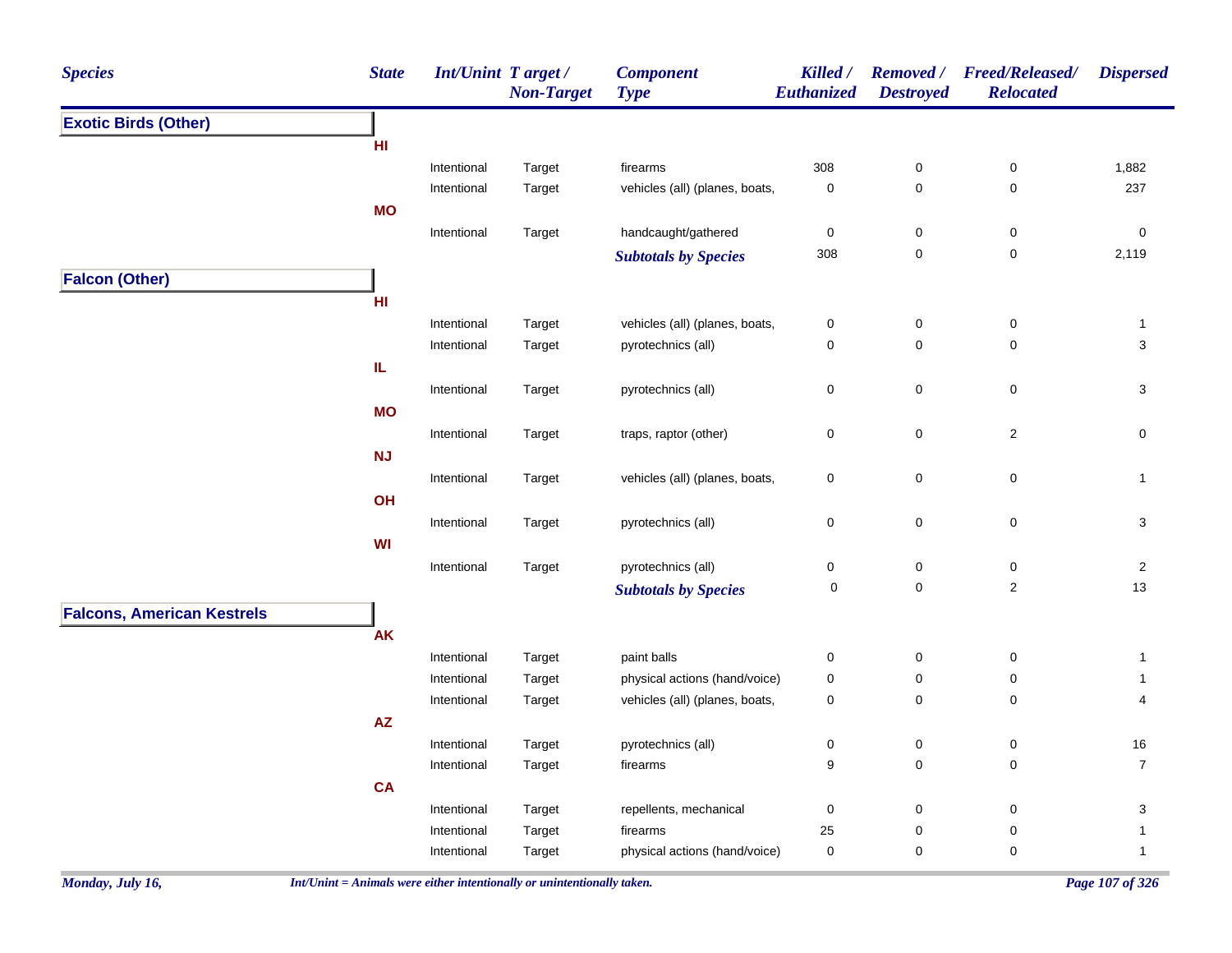| <b>Species</b>                    | <b>State</b> | Int/Unint Target/ | <b>Non-Target</b> | <b>Component</b><br><b>Type</b> | Killed /<br>Euthanized | <b>Destroyed</b>    | Removed / Freed/Released/<br><b>Relocated</b> | <b>Dispersed</b>        |
|-----------------------------------|--------------|-------------------|-------------------|---------------------------------|------------------------|---------------------|-----------------------------------------------|-------------------------|
| <b>Falcons, American Kestrels</b> |              |                   |                   |                                 |                        |                     |                                               |                         |
|                                   | <b>CA</b>    |                   |                   |                                 |                        |                     |                                               |                         |
|                                   |              | Intentional       | Target            | pyrotechnics (all)              | $\pmb{0}$              | $\pmb{0}$           | $\pmb{0}$                                     | 8                       |
|                                   |              | Intentional       | Target            | traps, raptor (other)           | 0                      | $\pmb{0}$           | 35                                            | 0                       |
|                                   |              | Intentional       | Target            | pneumatics                      | 3                      | $\pmb{0}$           | $\mathbf 0$                                   | $\mathbf{1}$            |
|                                   |              | Intentional       | Target            | vehicles (all) (planes, boats,  | 0                      | $\mathbf 0$         | 0                                             | 12                      |
|                                   |              | Intentional       | Target            | traps, pole                     | 4                      | $\mathsf{O}\xspace$ | $\mathbf 5$                                   | $\mathsf{O}\xspace$     |
|                                   |              | Intentional       | Target            | traps, decoy                    | 0                      | $\mathbf 0$         | $\overline{1}$                                | 0                       |
|                                   |              | Intentional       | Target            | traps, bal-chatri               | 0                      | $\mathbf 0$         | 10                                            | 0                       |
|                                   | co           |                   |                   |                                 |                        |                     |                                               |                         |
|                                   |              | Intentional       | Target            | firearms                        | 1                      | $\mathsf 0$         | $\pmb{0}$                                     | $\pmb{0}$               |
|                                   | FL.          |                   |                   |                                 |                        |                     |                                               |                         |
|                                   |              | Intentional       | Target            | vehicles (all) (planes, boats,  | $\pmb{0}$              | 0                   | $\pmb{0}$                                     | $\sqrt{2}$              |
|                                   |              | Intentional       | Target            | electronic harassment devic     | $\pmb{0}$              | $\mathbf 0$         | $\mathbf 0$                                   | $\mathbf{1}$            |
|                                   |              | Intentional       | Target            | paint balls                     | 0                      | $\mathbf 0$         | 0                                             | 12                      |
|                                   | IL.          |                   |                   |                                 |                        |                     |                                               |                         |
|                                   |              | Intentional       | Target            | pyrotechnics (all)              | $\pmb{0}$              | $\pmb{0}$           | $\pmb{0}$                                     | 62                      |
|                                   |              | Intentional       | Target            | traps, raptor (other)           | 0                      | $\mathbf 0$         | $\mathbf{1}$                                  | 0                       |
|                                   |              | Intentional       | Target            | firearms                        | 22                     | $\mathbf 0$         | 0                                             | 23                      |
|                                   |              | Intentional       | Target            | traps, bal-chatri               | $\pmb{0}$              | $\mathbf 0$         | $\boldsymbol{2}$                              | 0                       |
|                                   |              | Intentional       | Target            | handcaught/gathered             | $\pmb{0}$              | 0                   | $\mathbf{1}$                                  | $\mathbf 0$             |
|                                   |              | Intentional       | Target            | pneumatics                      | $\mathbf 1$            | $\mathbf 0$         | 0                                             | $\mathbf{1}$            |
|                                   |              | Intentional       | Target            | vehicles (all) (planes, boats,  | 0                      | $\mathsf{O}\xspace$ | $\pmb{0}$                                     | $\overline{\mathbf{c}}$ |
|                                   |              | Intentional       | Target            | traps, pole                     | 8                      | $\mathbf 0$         | 27                                            | $\mathbf 0$             |
|                                   | KS           |                   |                   |                                 |                        |                     |                                               |                         |
|                                   |              | Intentional       | Target            | firearms                        | $\pmb{0}$              | $\pmb{0}$           | $\pmb{0}$                                     | 78                      |
|                                   |              | Intentional       | Target            | vehicles (all) (planes, boats,  | $\pmb{0}$              | 0                   | $\pmb{0}$                                     | 13                      |
|                                   | <b>KY</b>    |                   |                   |                                 |                        |                     |                                               |                         |
|                                   |              | Intentional       | Target            | pyrotechnics (all)              | $\pmb{0}$              | $\pmb{0}$           | $\mathbf 0$                                   | 4                       |
|                                   |              | Intentional       | Target            | firearms                        | 39                     | $\mathsf{O}\xspace$ | $\pmb{0}$                                     | 67                      |
|                                   | <b>MD</b>    |                   |                   |                                 |                        |                     |                                               |                         |
|                                   |              | Intentional       | Target            | pyrotechnics (all)              | 0                      | $\pmb{0}$           | 0                                             | $\mathbf{1}$            |
|                                   |              | Intentional       | Target            | firearms                        | $\overline{7}$         | $\mathbf 0$         | 0                                             | 31                      |
|                                   |              | Intentional       | Target            | vehicles (all) (planes, boats,  | 0                      | 0                   | $\pmb{0}$                                     | 93                      |
|                                   |              | Intentional       | Target            | traps, raptor (other)           | 0                      | $\pmb{0}$           | $\mathbf{1}$                                  | $\mathsf{O}\xspace$     |
|                                   |              |                   |                   |                                 |                        |                     |                                               |                         |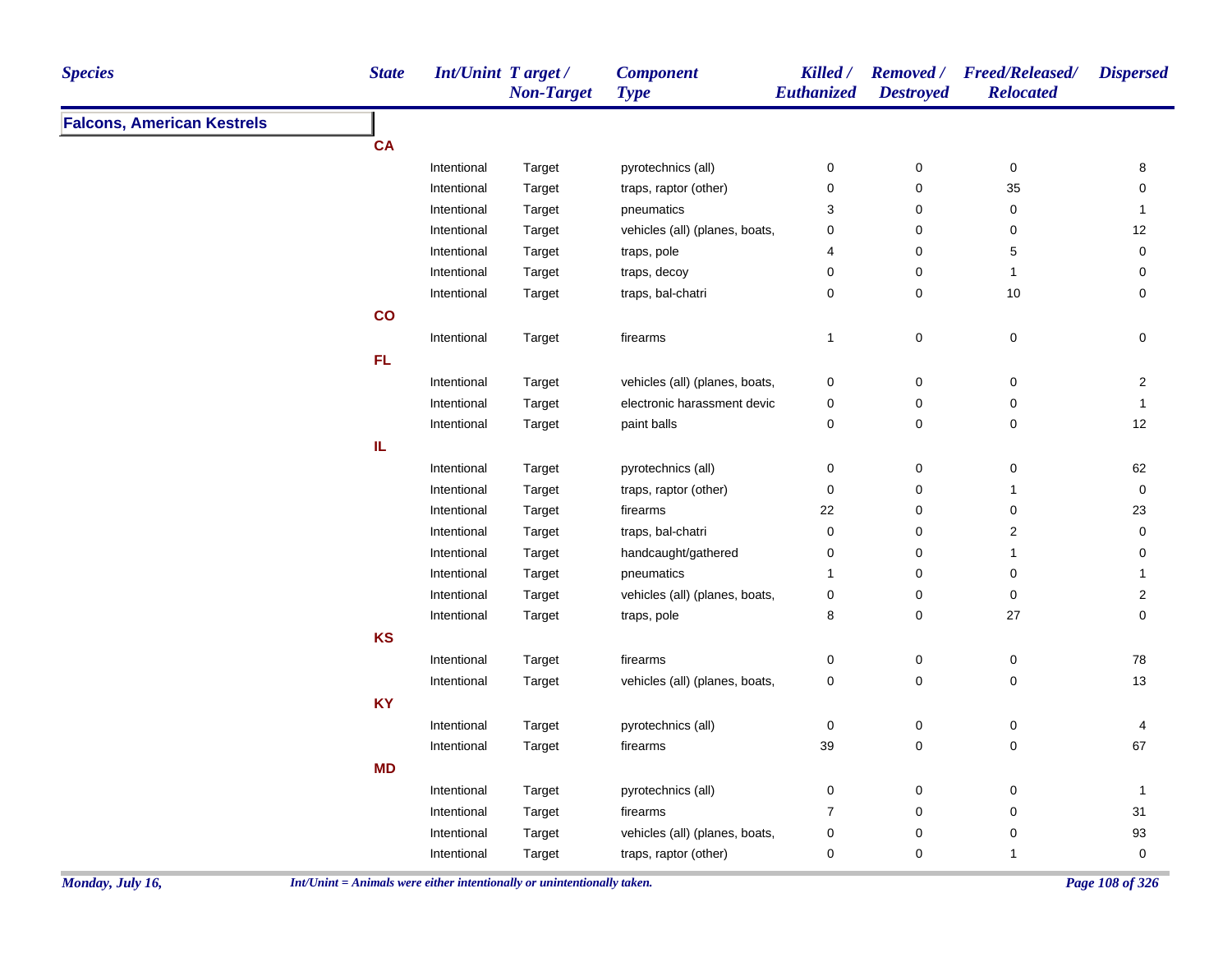| <b>State</b><br><b>Species</b>    | <b>Int/Unint Target/</b> | <b>Non-Target</b> | <b>Component</b><br><b>Type</b> | Killed /<br>Euthanized | <b>Destroyed</b> | Removed / Freed/Released/<br><b>Relocated</b> | <b>Dispersed</b>    |
|-----------------------------------|--------------------------|-------------------|---------------------------------|------------------------|------------------|-----------------------------------------------|---------------------|
| <b>Falcons, American Kestrels</b> |                          |                   |                                 |                        |                  |                                               |                     |
| MI                                |                          |                   |                                 |                        |                  |                                               |                     |
|                                   | Intentional              | Target            | traps, pole                     | 0                      | $\mathbf 0$      | $\boldsymbol{2}$                              | 0                   |
| <b>MN</b>                         |                          |                   |                                 |                        |                  |                                               |                     |
|                                   | UnIntentional            | Target            | traps, cage                     | 0                      | 0                | 0                                             | 0                   |
|                                   | Intentional              | Target            | traps, cage                     | 1                      | 0                | $\pmb{0}$                                     | 0                   |
|                                   | Intentional              | Target            | traps, raptor (other)           | 0                      | 0                | $\overline{\mathbf{c}}$                       | 0                   |
|                                   | Intentional              | Target            | traps, bal-chatri               | 0                      | $\mathbf 0$      | 0                                             | 0                   |
| <b>MO</b>                         |                          |                   |                                 |                        |                  |                                               |                     |
|                                   | Intentional              | Target            | traps, bal-chatri               | 0                      | $\pmb{0}$        | $\mathbf{1}$                                  | 0                   |
|                                   | Intentional              | Target            | traps, pole                     | $\overline{7}$         | $\pmb{0}$        | 5                                             | $\mathbf 0$         |
|                                   | Intentional              | Target            | vehicles (all) (planes, boats,  | 0                      | $\mathbf 0$      | 0                                             | 137                 |
|                                   | Intentional              | Target            | firearms                        | $13$                   | $\pmb{0}$        | 0                                             | 22                  |
|                                   | Intentional              | Target            | traps, raptor (other)           | $\mathsf 0$            | $\mathbf 0$      | 6                                             | $\mathbf 0$         |
|                                   | Intentional              | Target            | pyrotechnics (all)              | 0                      | $\pmb{0}$        | $\mathbf 0$                                   | 165                 |
|                                   | Intentional              | Target            | paint balls                     | 0                      | $\mathbf 0$      | $\pmb{0}$                                     | 6                   |
|                                   | Intentional              | Target            | electronic harassment devic     | 0                      | $\pmb{0}$        | $\pmb{0}$                                     | $12$                |
|                                   | Intentional              | Target            | pneumatics                      | $\overline{7}$         | $\mathbf 0$      | $\mathbf 0$                                   | $\mathbf 0$         |
| <b>MS</b>                         |                          |                   |                                 |                        |                  |                                               |                     |
|                                   | Intentional              | Target            | firearms                        | 1                      | $\boldsymbol{0}$ | 0                                             | $\mathbf{1}$        |
|                                   | Intentional              | Target            | vehicles (all) (planes, boats,  | 0                      | $\mathbf 0$      | 0                                             | $\overline{a}$      |
| <b>NE</b>                         |                          |                   |                                 |                        |                  |                                               |                     |
|                                   | Intentional              | Target            | traps, raptor (other)           | 2                      | $\boldsymbol{0}$ | $\mathbf{1}$                                  | 0                   |
|                                   | Intentional              | Target            | car/truck                       | 0                      | $\mathbf 0$      | 0                                             | $\mathbf 0$         |
|                                   | Intentional              | Target            | traps, cage                     | 0                      | 0                | $\mathbf{1}$                                  | 0                   |
|                                   | Intentional              | Target            | traps, pole                     | 18                     | 0                | 11                                            | $\pmb{0}$           |
|                                   | Intentional              | Target            | vehicles (all) (planes, boats,  | 0                      | 0                | $\pmb{0}$                                     | 9                   |
| <b>NH</b>                         |                          |                   |                                 |                        |                  |                                               |                     |
|                                   | Intentional              | Target            | no component specified          | 0                      | $\mathbf 0$      | 0                                             | 0                   |
|                                   | Intentional              | Target            | car/truck                       | 0                      | $\mathbf 0$      | 0                                             | $\mathbf 0$         |
| NJ                                |                          |                   |                                 |                        |                  |                                               |                     |
|                                   | Intentional              | Target            | pyrotechnics (all)              | 0                      | $\pmb{0}$        | $\mathsf 0$                                   | $\mathbf{1}$        |
| N <sub>V</sub>                    |                          |                   |                                 |                        |                  |                                               |                     |
|                                   | Intentional              | Target            | handcaught/gathered             | 0                      | $\pmb{0}$        | $\mathbf{1}$                                  | $\mathsf{O}\xspace$ |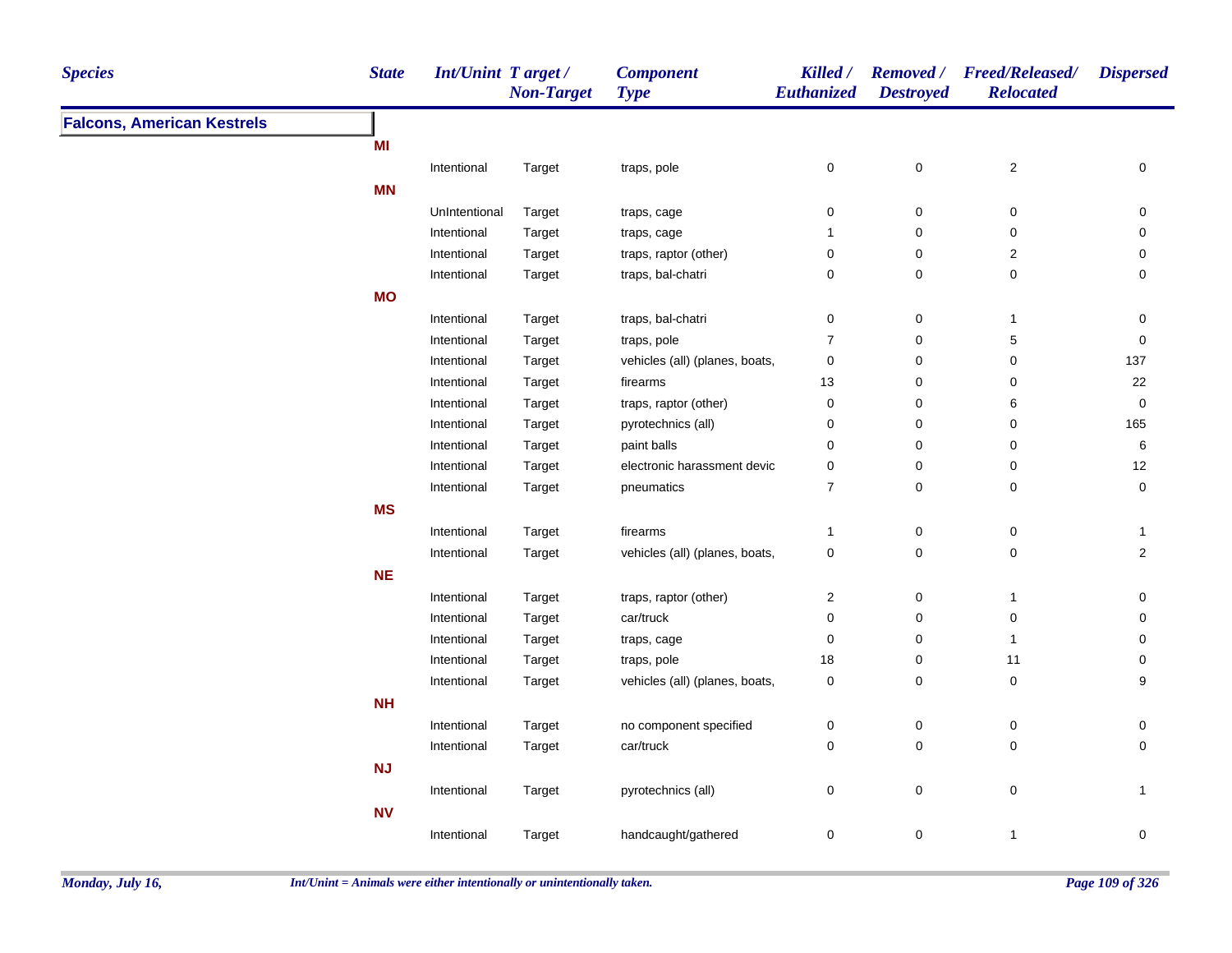| <b>Species</b>                    | <b>State</b> | Int/Unint Target/ | <b>Non-Target</b> | <b>Component</b><br><b>Type</b> | Killed /<br>Euthanized    | <b>Destroyed</b> | Removed / Freed/Released/<br><b>Relocated</b> | <b>Dispersed</b>        |
|-----------------------------------|--------------|-------------------|-------------------|---------------------------------|---------------------------|------------------|-----------------------------------------------|-------------------------|
| <b>Falcons, American Kestrels</b> |              |                   |                   |                                 |                           |                  |                                               |                         |
|                                   | OH           |                   |                   |                                 |                           |                  |                                               |                         |
|                                   |              | Intentional       | Target            | pyrotechnics (all)              | $\pmb{0}$                 | $\pmb{0}$        | $\pmb{0}$                                     | 315                     |
|                                   |              | Intentional       | Target            | traps, raptor (other)           | $\pmb{0}$                 | $\pmb{0}$        | $10$                                          | 0                       |
|                                   |              | Intentional       | Target            | handcaught/gathered             | $\pmb{0}$                 | $\pmb{0}$        | $\mathbf{1}$                                  | 0                       |
|                                   |              | Intentional       | Target            | firearms                        | 15                        | 0                | 0                                             | 0                       |
|                                   | OK           |                   |                   |                                 |                           |                  |                                               |                         |
|                                   |              | Intentional       | Target            | traps, z-(other)                | 0                         | 0                | $\mathbf{1}$                                  | 0                       |
|                                   |              | UnIntentional     | NonTarget         | traps, decoy                    | $\pmb{0}$                 | $\pmb{0}$        | $\mathbf{1}$                                  | $\mathbf 0$             |
|                                   |              | Intentional       | Target            | traps, raptor (other)           | 0                         | $\pmb{0}$        | 3                                             | $\mathbf 0$             |
|                                   |              | Intentional       | Target            | handcaught/gathered             | $\pmb{0}$                 | $\pmb{0}$        | $\mathbf{1}$                                  | $\mathbf 0$             |
|                                   |              | Intentional       | Target            | firearms                        | 15                        | $\pmb{0}$        | 0                                             | $\mathbf 0$             |
|                                   |              | Intentional       | Target            | vehicles (all) (planes, boats,  | $\pmb{0}$                 | $\pmb{0}$        | 0                                             | 28                      |
|                                   | PA           |                   |                   |                                 |                           |                  |                                               |                         |
|                                   |              | Intentional       | Target            | pyrotechnics (all)              | 0                         | 0                | $\pmb{0}$                                     | $15\,$                  |
|                                   |              | Intentional       | Target            | firearms                        | $\mathbf{1}$              | $\mathbf 0$      | 0                                             | $\mathbf 0$             |
|                                   | <b>TN</b>    |                   |                   |                                 |                           |                  |                                               |                         |
|                                   |              | Intentional       | Target            | traps, raptor (other)           | $\boldsymbol{2}$          | $\mathbf 0$      | $\pmb{0}$                                     | 0                       |
|                                   |              | Intentional       | Target            | firearms                        | $\mathbf 2$               | $\mathsf 0$      | 0                                             | 4                       |
|                                   | <b>TX</b>    |                   |                   |                                 |                           |                  |                                               |                         |
|                                   |              | Intentional       | Target            | pyrotechnics (all)              | 0                         | $\mathbf 0$      | 0                                             | $\overline{2}$          |
|                                   |              | Intentional       | Target            | firearms                        | 5                         | 0                | 0                                             | 1                       |
|                                   |              | Intentional       | Target            | nets, z-(other)                 | $\pmb{0}$                 | $\mathsf 0$      | $\mathbf{1}$                                  | $\mathbf 0$             |
|                                   | <b>VA</b>    |                   |                   |                                 |                           |                  |                                               |                         |
|                                   |              | Intentional       | Target            | firearms                        | 18                        | $\mathbf 0$      | $\pmb{0}$                                     | 26                      |
|                                   |              | Intentional       | Target            | traps, bal-chatri               | $\ensuremath{\mathsf{3}}$ | $\mathbf 0$      | 0                                             | $\mathbf 0$             |
|                                   |              | Intentional       | Target            | traps, pole                     | 3                         | $\mathbf 0$      | 0                                             | $\mathbf 0$             |
|                                   |              | Intentional       | Target            | vehicles (all) (planes, boats,  | 0                         | $\pmb{0}$        | 0                                             | 9                       |
|                                   |              | Intentional       | Target            | pyrotechnics (all)              | 0                         | $\mathbf 0$      | 0                                             | 12                      |
|                                   |              | Intentional       | Target            | handcaught/gathered             | 0                         | $\pmb{0}$        | $\mathbf{1}$                                  | 0                       |
|                                   |              | Intentional       | Target            | traps, raptor (other)           | $\overline{c}$            | 0                | 0                                             | 0                       |
|                                   | <b>WA</b>    |                   |                   |                                 |                           |                  |                                               |                         |
|                                   |              | Intentional       | Target            | traps, bal-chatri               | 0                         | $\pmb{0}$        | 3                                             | 0                       |
|                                   |              | Intentional       | Target            | pyrotechnics (all)              | 0                         | $\pmb{0}$        | 0                                             | $\overline{\mathbf{c}}$ |
|                                   |              | UnIntentional     | NonTarget         | traps, decoy                    | 0                         | $\mathbf 0$      | $\mathbf{1}$                                  | $\mathbf 0$             |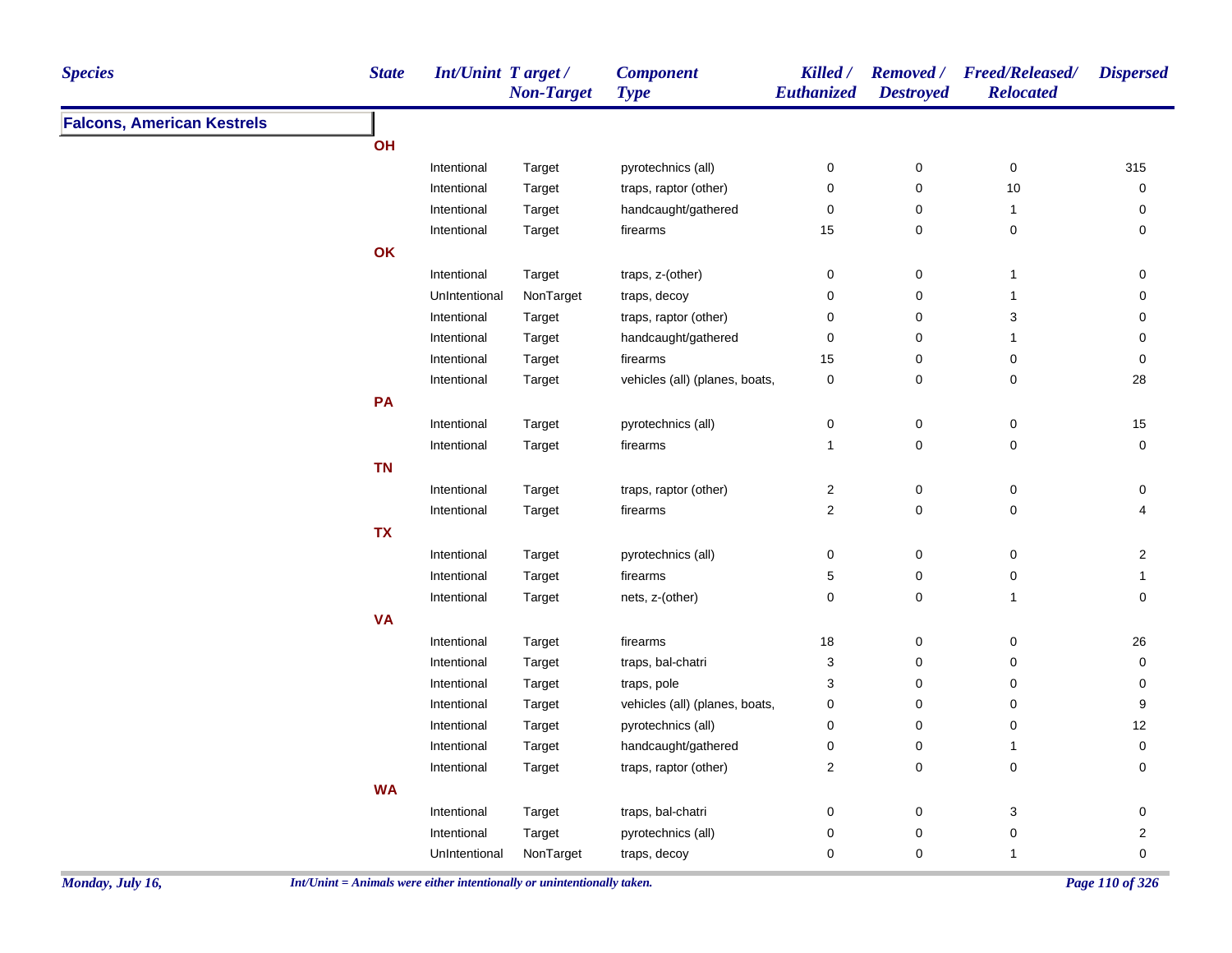| <b>Species</b>                    | <b>State</b> | Int/Unint Target / | <b>Non-Target</b> | <b>Component</b><br><b>Type</b> | Killed /<br>Euthanized | <b>Removed</b> /<br><b>Destroyed</b> | <b>Freed/Released/</b><br><b>Relocated</b> | <b>Dispersed</b> |
|-----------------------------------|--------------|--------------------|-------------------|---------------------------------|------------------------|--------------------------------------|--------------------------------------------|------------------|
| <b>Falcons, American Kestrels</b> |              |                    |                   |                                 |                        |                                      |                                            |                  |
|                                   | WI           |                    |                   |                                 |                        |                                      |                                            |                  |
|                                   |              | Intentional        | Target            | pyrotechnics (all)              | $\pmb{0}$              | $\pmb{0}$                            | $\pmb{0}$                                  | 28               |
|                                   |              | Intentional        | Target            | firearms                        | 13                     | $\pmb{0}$                            | $\pmb{0}$                                  | $\boldsymbol{7}$ |
|                                   |              | Intentional        | Target            | vehicles (all) (planes, boats,  | $\pmb{0}$              | $\pmb{0}$                            | $\pmb{0}$                                  | 15               |
|                                   |              |                    |                   | <b>Subtotals by Species</b>     | 247                    | $\mathbf 0$                          | 136                                        | 1,264            |
| <b>Falcons, Merlin</b>            |              |                    |                   |                                 |                        |                                      |                                            |                  |
|                                   | <b>AK</b>    |                    |                   |                                 |                        |                                      |                                            |                  |
|                                   |              | Intentional        | Target            | pyrotechnics (all)              | $\pmb{0}$              | $\pmb{0}$                            | $\mathsf 0$                                | $\mathbf{1}$     |
|                                   | <b>MD</b>    |                    |                   |                                 |                        |                                      |                                            |                  |
|                                   |              | Intentional        | Target            | vehicles (all) (planes, boats,  | $\pmb{0}$              | $\mathbf 0$                          | $\pmb{0}$                                  | $\mathbf{1}$     |
|                                   | MI           |                    |                   |                                 |                        |                                      |                                            |                  |
|                                   |              | Intentional        | Target            | firearms                        | $\mathbf{1}$           | $\mathbf 0$                          | 0                                          | 0                |
|                                   |              |                    |                   | <b>Subtotals by Species</b>     | $\mathbf{1}$           | $\mathsf{O}\xspace$                  | $\pmb{0}$                                  | $\overline{2}$   |
| <b>Falcons, Peregrine</b>         |              |                    |                   |                                 |                        |                                      |                                            |                  |
|                                   | <b>AK</b>    |                    |                   |                                 |                        |                                      |                                            |                  |
|                                   |              | Intentional        | Target            | vehicles (all) (planes, boats,  | $\pmb{0}$              | $\pmb{0}$                            | $\pmb{0}$                                  | $\overline{2}$   |
|                                   | AZ           |                    |                   |                                 |                        |                                      |                                            |                  |
|                                   |              | Intentional        | Target            | pyrotechnics (all)              | $\pmb{0}$              | $\mathsf{O}\xspace$                  | 0                                          | 6                |
|                                   | <b>CA</b>    |                    |                   |                                 |                        |                                      |                                            |                  |
|                                   |              | Intentional        | Target            | pyrotechnics (all)              | $\pmb{0}$              | $\mathsf{O}\xspace$                  | 0                                          | $\mathbf{1}$     |
|                                   | IL.          |                    |                   |                                 |                        |                                      |                                            |                  |
|                                   |              | Intentional        | Target            | nets, z-(other)                 | $\mathbf 0$            | $\pmb{0}$                            | $\overline{1}$                             | $\mathbf 0$      |
|                                   | OH           |                    |                   |                                 |                        |                                      |                                            |                  |
|                                   |              | Intentional        | Target            | pyrotechnics (all)              | $\pmb{0}$              | $\mathsf 0$                          | $\mathsf 0$                                | 11               |
|                                   | R1           |                    |                   |                                 |                        |                                      |                                            |                  |
|                                   |              | Intentional        | Target            | pyrotechnics (all)              | $\pmb{0}$              | 0                                    | 0                                          | $\mathbf{1}$     |
|                                   |              |                    |                   | <b>Subtotals by Species</b>     | $\pmb{0}$              | $\mathsf{O}\xspace$                  | $\mathbf{1}$                               | 21               |
| <b>Finches, House</b>             |              |                    |                   |                                 |                        |                                      |                                            |                  |
|                                   | <b>CA</b>    |                    |                   |                                 |                        |                                      |                                            |                  |
|                                   |              | Intentional        | Target            | vehicles (all) (planes, boats,  | $\pmb{0}$              | $\mathbf 0$                          | 0                                          | $\,$ 5 $\,$      |
|                                   |              | Intentional        | Target            | pneumatics                      | $\mathbf 5$            | 0                                    | 0                                          | 27               |
|                                   |              | Intentional        | Target            | traps, decoy                    | 124                    | $\mathsf 0$                          | 0                                          | 0                |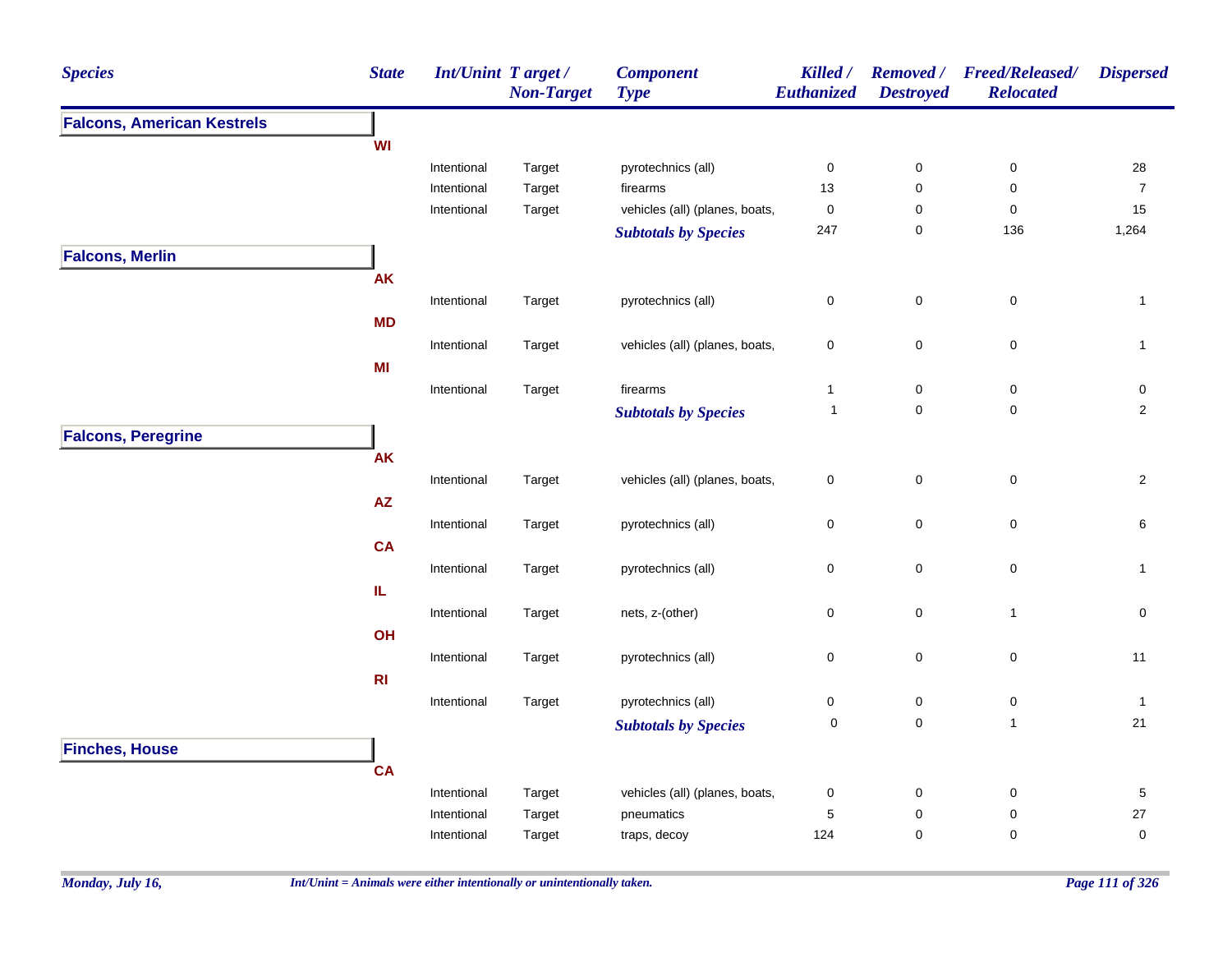| <b>Species</b>          | <b>State</b> | Int/Unint Target / | <b>Non-Target</b> | <b>Component</b><br><b>Type</b> | Killed /<br>Euthanized | <b>Removed</b> /<br><b>Destroyed</b> | <b>Freed/Released/</b><br><b>Relocated</b> | <b>Dispersed</b> |
|-------------------------|--------------|--------------------|-------------------|---------------------------------|------------------------|--------------------------------------|--------------------------------------------|------------------|
| <b>Finches, House</b>   |              |                    |                   |                                 |                        |                                      |                                            |                  |
|                         | HI           |                    |                   |                                 |                        |                                      |                                            |                  |
|                         |              | Intentional        | Target            | traps, decoy                    | 1,683                  | $\pmb{0}$                            | $\pmb{0}$                                  | $\pmb{0}$        |
|                         |              | Intentional        | Target            | firearms                        | 2,967                  | $\mathsf 0$                          | 0                                          | 9,024            |
|                         |              | Intentional        | Target            | pneumatics                      | 12                     | 0                                    | 0                                          | 42               |
|                         |              | Intentional        | Target            | pyrotechnics (all)              | $\pmb{0}$              | $\mathbf 0$                          | 0                                          | 1,386            |
|                         |              | Intentional        | Target            | traps, cage                     | 23                     | 0                                    | 0                                          | $\pmb{0}$        |
|                         |              | Intentional        | Target            | traps, snap (rat, mouse, etc.)  | $\pmb{0}$              | 0                                    | 0                                          | $\boldsymbol{2}$ |
|                         |              | Intentional        | Target            | vehicles (all) (planes, boats,  | $\pmb{0}$              | $\pmb{0}$                            | 0                                          | 41,471           |
|                         | KS           |                    |                   |                                 |                        |                                      |                                            |                  |
|                         |              | Intentional        | Target            | firearms                        | 4                      | $\pmb{0}$                            | $\pmb{0}$                                  | 4                |
|                         | <b>TN</b>    |                    |                   |                                 |                        |                                      |                                            |                  |
|                         |              | Intentional        | Target            | traps, cage                     | $\pmb{0}$              | $\pmb{0}$                            | $\mathbf{1}$                               | 0                |
|                         |              | Intentional        | Target            | firearms                        | 3                      | $\pmb{0}$                            | $\pmb{0}$                                  | 0                |
|                         | <b>WA</b>    |                    |                   |                                 |                        |                                      |                                            |                  |
|                         |              | Intentional        | Target            | traps, decoy                    | 530                    | $\pmb{0}$                            | 0                                          | 0                |
|                         |              |                    |                   | <b>Subtotals by Species</b>     | 5,351                  | $\pmb{0}$                            | $\mathbf{1}$                               | 51,961           |
| <b>Finches, Purple</b>  |              |                    |                   |                                 |                        |                                      |                                            |                  |
|                         | <b>NH</b>    |                    |                   |                                 |                        |                                      |                                            |                  |
|                         |              | Intentional        | Target            | no component specified          | $\pmb{0}$              | $\pmb{0}$                            | $\pmb{0}$                                  | $\pmb{0}$        |
|                         | <b>WA</b>    |                    |                   |                                 |                        |                                      |                                            |                  |
|                         |              |                    |                   |                                 | $\mathbf{1}$           |                                      |                                            |                  |
|                         |              | UnIntentional      | NonTarget         | traps, decoy                    | $\mathbf{1}$           | $\pmb{0}$<br>$\mathbf 0$             | $\pmb{0}$<br>$\pmb{0}$                     | 0<br>$\pmb{0}$   |
|                         |              |                    |                   | <b>Subtotals by Species</b>     |                        |                                      |                                            |                  |
| <b>Finches, Saffron</b> |              |                    |                   |                                 |                        |                                      |                                            |                  |
|                         | HI.          |                    |                   |                                 |                        |                                      |                                            |                  |
|                         |              | Intentional        | Target            | traps, decoy                    | $\mathbf{1}$           | $\pmb{0}$                            | $\pmb{0}$                                  | $\pmb{0}$        |
|                         |              | Intentional        | Target            | firearms                        | 37                     | $\pmb{0}$                            | 0                                          | 22               |
|                         |              | Intentional        | Target            | vehicles (all) (planes, boats,  | $\pmb{0}$              | 0                                    | 0                                          | 79               |
|                         |              |                    |                   | <b>Subtotals by Species</b>     | 38                     | $\pmb{0}$                            | $\mathbf 0$                                | 101              |
| <b>Fish (Other)</b>     |              |                    |                   |                                 |                        |                                      |                                            |                  |
|                         | <b>AL</b>    |                    |                   |                                 |                        |                                      |                                            |                  |
|                         |              | UnIntentional      | NonTarget         | traps, quick-kill (conibear)    | $\,$ 5 $\,$            | $\pmb{0}$                            | $\pmb{0}$                                  | $\pmb{0}$        |
|                         |              | Intentional        | Target            | traps, quick-kill (conibear)    | $\overline{2}$         | 0                                    | 0                                          | 0                |
|                         |              | Intentional        | Target            | traps, leghold (steel jaw)      | $\mathbf{1}$           | $\mathbf 0$                          | 0                                          | 0                |
|                         |              |                    |                   |                                 |                        |                                      |                                            |                  |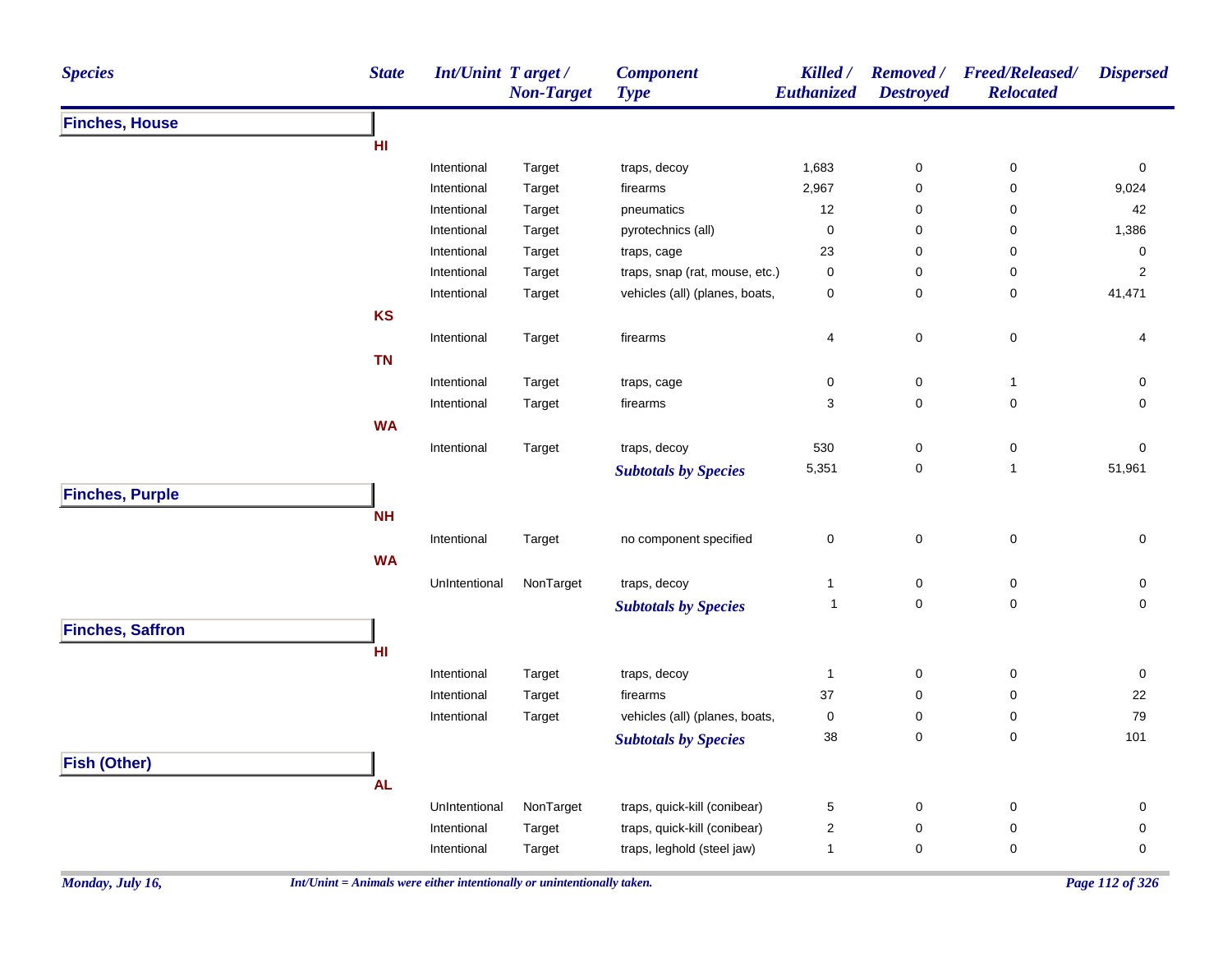| <b>Species</b>            | <b>State</b>  | Int/Unint Target /<br><b>Non-Target</b> | <b>Component</b><br><b>Type</b> | Killed /<br>Euthanized  | <b>Removed</b> /<br><b>Destroyed</b> | <b>Freed/Released/</b><br><b>Relocated</b> | <b>Dispersed</b>         |
|---------------------------|---------------|-----------------------------------------|---------------------------------|-------------------------|--------------------------------------|--------------------------------------------|--------------------------|
| <b>Fish (Other)</b>       |               |                                         |                                 |                         |                                      |                                            |                          |
| <b>CA</b>                 |               |                                         |                                 |                         |                                      |                                            |                          |
|                           | Intentional   | Target                                  | handcaught/gathered             | 56                      | $\mathbf 0$                          | $\pmb{0}$                                  | $\mathbf 0$              |
| <b>KY</b>                 |               |                                         |                                 |                         |                                      |                                            |                          |
|                           | UnIntentional | NonTarget                               | traps, quick-kill (conibear)    | $\overline{\mathbf{c}}$ | $\mathsf 0$                          | $\pmb{0}$                                  | $\pmb{0}$                |
| <b>MS</b>                 |               |                                         |                                 |                         |                                      |                                            |                          |
|                           | UnIntentional | NonTarget                               | traps, quick-kill (conibear)    | 2                       | 0                                    | $\pmb{0}$                                  | 0                        |
|                           | Intentional   | Target                                  | traps, z-(other)                | 98                      | 0                                    | $\mathbf 0$                                | $\mathbf 0$              |
| <b>SC</b>                 |               |                                         |                                 |                         |                                      |                                            |                          |
|                           | UnIntentional | NonTarget                               | traps, quick-kill (conibear)    | $\mathbf{1}$            | 0                                    | $\pmb{0}$                                  | 0                        |
| <b>TX</b>                 |               |                                         |                                 |                         |                                      |                                            |                          |
|                           | UnIntentional | NonTarget                               | traps, quick-kill (conibear)    | $\mathbf{1}$            | $\pmb{0}$                            | $\pmb{0}$                                  | $\mathbf 0$              |
| <b>WA</b>                 |               |                                         |                                 |                         |                                      |                                            |                          |
|                           | UnIntentional | NonTarget                               | fishing pole                    | 0                       | 0                                    | 2,109                                      | 0                        |
| WI                        |               |                                         |                                 |                         |                                      |                                            |                          |
|                           | UnIntentional | NonTarget                               | traps, quick-kill (conibear)    | 3<br>171                | 0<br>$\pmb{0}$                       | $\mathbf{1}$<br>2,110                      | 0<br>$\mathsf{O}\xspace$ |
|                           |               |                                         | <b>Subtotals by Species</b>     |                         |                                      |                                            |                          |
| <b>Fishers</b>            |               |                                         |                                 |                         |                                      |                                            |                          |
| <b>MN</b>                 |               |                                         |                                 |                         |                                      |                                            |                          |
|                           | UnIntentional | NonTarget                               | traps, leghold (steel jaw)      | $\pmb{0}$               | $\pmb{0}$                            | $\overline{1}$                             | $\pmb{0}$                |
| <b>NY</b>                 |               |                                         |                                 |                         |                                      |                                            |                          |
|                           | UnIntentional | NonTarget                               | traps, cage                     | 0                       | $\pmb{0}$                            | $\pmb{0}$                                  | $\overline{a}$           |
| <b>VT</b>                 | UnIntentional | NonTarget                               |                                 | 0                       | $\mathbf 0$                          | $\bf 8$                                    | $\mathbf 0$              |
| WI                        |               |                                         | traps, cage                     |                         |                                      |                                            |                          |
|                           | UnIntentional | NonTarget                               | traps, leghold (steel jaw)      | $\mathbf{1}$            | $\boldsymbol{0}$                     | $\mathbf 0$                                | 0                        |
|                           | UnIntentional | NonTarget                               | traps, culvert                  | 0                       | $\mathbf 0$                          | $\mathbf 2$                                | 0                        |
|                           |               |                                         | <b>Subtotals by Species</b>     | $\mathbf{1}$            | $\mathbf 0$                          | 11                                         | $\overline{2}$           |
| <b>Flickers, Northern</b> |               |                                         |                                 |                         |                                      |                                            |                          |
| $\mathsf{A}\mathsf{Z}$    |               |                                         |                                 |                         |                                      |                                            |                          |
|                           | Intentional   | Target                                  | firearms                        | 5                       | $\pmb{0}$                            | $\pmb{0}$                                  | $\mathsf{O}\xspace$      |
| <b>CA</b>                 |               |                                         |                                 |                         |                                      |                                            |                          |
|                           | Intentional   | Target                                  | pneumatics                      | 0                       | $\pmb{0}$                            | $\pmb{0}$                                  | $\overline{a}$           |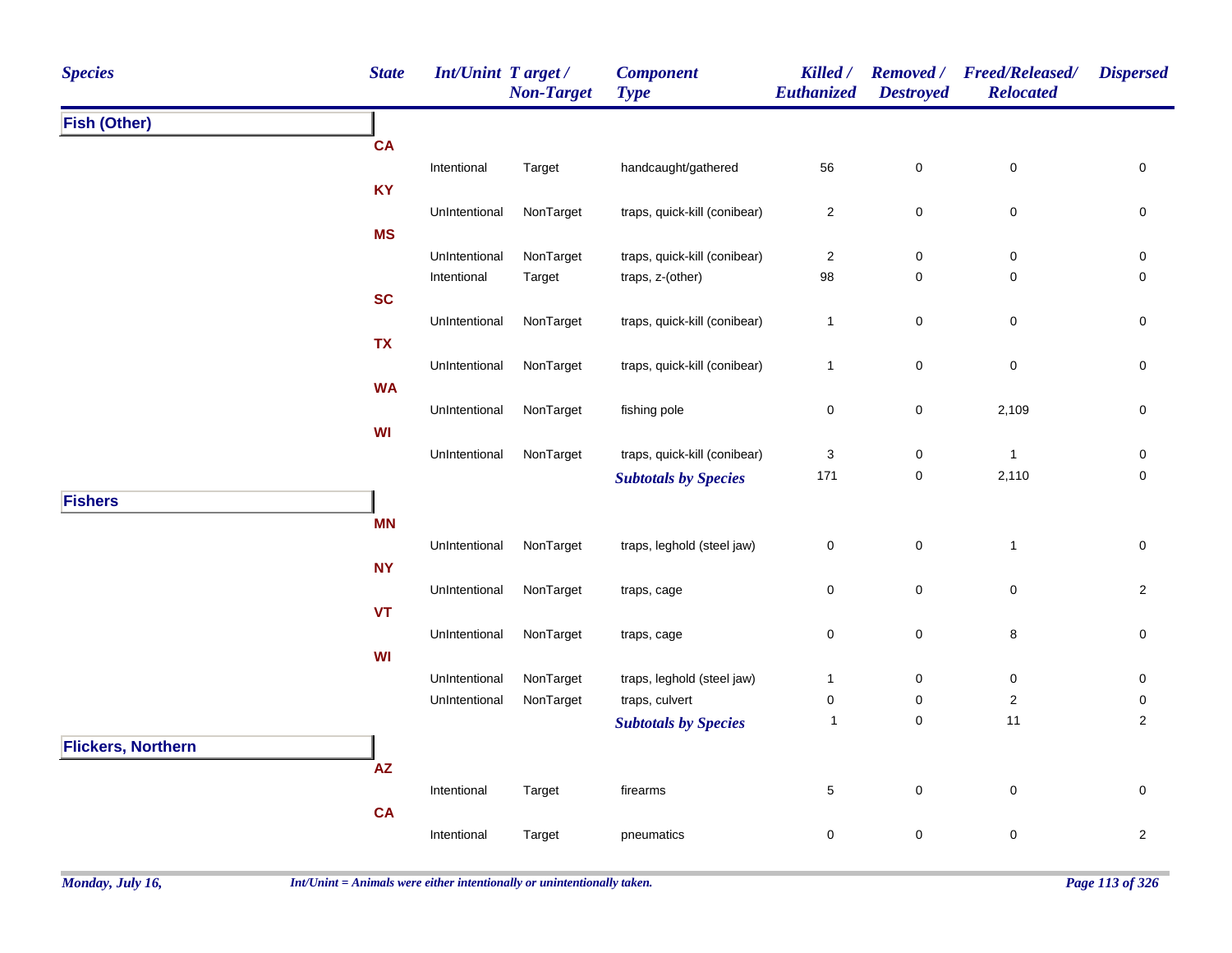| <b>Species</b>            | <b>State</b>                                                             | <b>Int/Unint Target/</b> | <b>Non-Target</b> | <b>Component</b><br><b>Type</b> | Killed /<br>Euthanized  | <b>Destroyed</b> | Removed / Freed/Released/<br><b>Relocated</b> | <b>Dispersed</b> |
|---------------------------|--------------------------------------------------------------------------|--------------------------|-------------------|---------------------------------|-------------------------|------------------|-----------------------------------------------|------------------|
| <b>Flickers, Northern</b> |                                                                          |                          |                   |                                 |                         |                  |                                               |                  |
|                           | ID                                                                       |                          |                   |                                 |                         |                  |                                               |                  |
|                           |                                                                          | Intentional              | Target            | pneumatics                      | $\overline{7}$          | $\mathbf 0$      | 0                                             | 0                |
|                           |                                                                          | Intentional              | Target            | firearms                        | $\overline{\mathbf{c}}$ | 0                | 0                                             | 0                |
|                           |                                                                          | Intentional              | Target            | traps, snap (rat, mouse, etc.)  | 0                       | 0                | 0                                             |                  |
|                           |                                                                          | Intentional              | Target            | traps, quick-kill (other)       | $10$                    | 0                | 0                                             | 0                |
|                           | <b>KS</b>                                                                |                          |                   |                                 |                         |                  |                                               |                  |
|                           |                                                                          | Intentional              | Target            | firearms                        | 0                       | 0                | $\pmb{0}$                                     | 5                |
|                           | <b>NH</b>                                                                |                          |                   |                                 |                         |                  |                                               |                  |
|                           |                                                                          | Intentional              | Target            | no component specified          | 0                       | 0                | $\pmb{0}$                                     | 0                |
|                           | OR                                                                       |                          |                   |                                 |                         |                  |                                               |                  |
|                           |                                                                          | Intentional              | Target            | firearms                        | $\overline{\mathbf{c}}$ | 0                | $\pmb{0}$                                     | 0                |
|                           | <b>TN</b>                                                                |                          |                   |                                 |                         |                  |                                               |                  |
|                           |                                                                          | UnIntentional            | NonTarget         | traps, cage                     | $\mathbf{1}$            | 0                | $\pmb{0}$                                     | 0                |
|                           | <b>WA</b>                                                                |                          |                   |                                 |                         |                  |                                               |                  |
|                           |                                                                          | UnIntentional            | NonTarget         | traps, decoy                    | 0                       | 0                | 3                                             | 0                |
|                           |                                                                          | Intentional              | Target            | firearms                        | 3                       | 0                | 0                                             | 0                |
|                           | <b>WY</b>                                                                |                          |                   |                                 |                         |                  |                                               |                  |
|                           |                                                                          | Intentional              | Target            | firearms                        | $\mathbf{1}$            | 0                | 0                                             | 0                |
|                           |                                                                          | Intentional              | Target            | hand tools                      | 0                       | 0                | 3                                             | 0                |
|                           |                                                                          |                          |                   | <b>Subtotals by Species</b>     | 31                      | 0                | 6                                             | 8                |
| <b>Fowl, Guinea</b>       |                                                                          |                          |                   |                                 |                         |                  |                                               |                  |
|                           | <b>VA</b>                                                                |                          |                   |                                 |                         |                  |                                               |                  |
|                           |                                                                          | Intentional              | Target            | firearms                        | 6                       | 0                | $\pmb{0}$                                     | 0                |
|                           |                                                                          |                          |                   | <b>Subtotals by Species</b>     | 6                       | 0                | $\pmb{0}$                                     | $\mathbf 0$      |
|                           |                                                                          |                          |                   |                                 |                         |                  |                                               |                  |
| <b>Fowl, Pea</b>          |                                                                          |                          |                   |                                 |                         |                  |                                               |                  |
|                           | <b>CA</b>                                                                |                          |                   |                                 |                         |                  |                                               |                  |
|                           |                                                                          | Intentional              | Target            | firearms                        | 2                       | 0                | 0                                             | 0                |
|                           |                                                                          | Intentional              | Target            | handcaught/gathered             | 0                       | 0                | 3                                             | $\mathbf 0$      |
|                           | FL                                                                       |                          |                   |                                 |                         |                  |                                               |                  |
|                           |                                                                          | Intentional              | Target            | a/c powder: inad6602            | 109                     | 0                | 0                                             | 0                |
|                           |                                                                          |                          |                   | <b>Subtotals by Species</b>     | 111                     | $\mathbf 0$      | 3                                             | $\mathbf 0$      |
| <b>Foxes, Arctic</b>      |                                                                          |                          |                   |                                 |                         |                  |                                               |                  |
|                           | <b>AK</b>                                                                |                          |                   |                                 |                         |                  |                                               |                  |
| Monday, July 16,          | $Int/Unit = Animals$ were either intentionally or unintentionally taken. |                          |                   |                                 |                         |                  |                                               | Page 114 of 326  |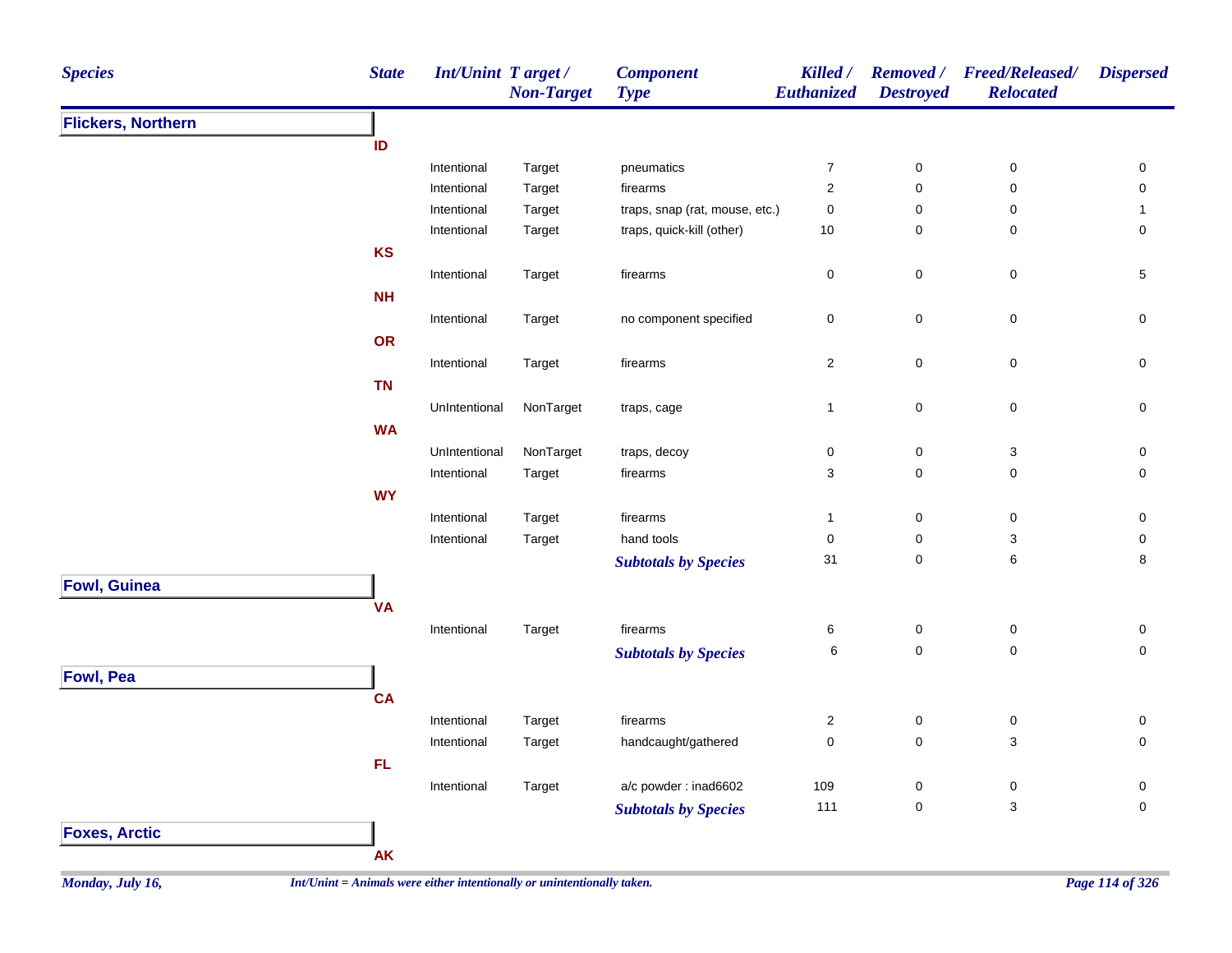| <b>Species</b>       | <b>State</b> | <b>Int/Unint Target/</b> | <b>Non-Target</b> | <b>Component</b><br><b>Type</b> | Killed /<br>Euthanized | <b>Destroyed</b> | Removed / Freed/Released/<br><b>Relocated</b> | <b>Dispersed</b>    |
|----------------------|--------------|--------------------------|-------------------|---------------------------------|------------------------|------------------|-----------------------------------------------|---------------------|
| <b>Foxes, Arctic</b> |              |                          |                   |                                 |                        |                  |                                               |                     |
|                      | <b>AK</b>    |                          |                   |                                 |                        |                  |                                               |                     |
|                      |              | Intentional              | Target            | handcaught/gathered             | 9                      | 0                | 0                                             | 0                   |
|                      |              | Intentional              | Target            | pyrotechnics (all)              | 0                      | 0                | 0                                             | 34                  |
|                      |              | Intentional              | Target            | traps, leghold (steel jaw)      | 209                    | 0                | 0                                             | $\mathsf{O}\xspace$ |
|                      |              | Intentional              | Target            | traps, quick-kill (conibear)    | 11                     | 0                | 0                                             | 0                   |
|                      |              | Intentional              | Target            | vehicles (all) (planes, boats,  | 0                      | 0                | 0                                             | 2                   |
|                      |              | Intentional              | Target            | firearms                        | 36                     | 0                | 0                                             | 0                   |
|                      |              |                          |                   | <b>Subtotals by Species</b>     | 265                    | 0                | $\pmb{0}$                                     | 36                  |
| <b>Foxes, Gray</b>   |              |                          |                   |                                 |                        |                  |                                               |                     |
|                      | <b>AL</b>    |                          |                   |                                 |                        |                  |                                               |                     |
|                      |              | Intentional              | Target            | traps, cage                     | $\mathbf{1}$           | $\pmb{0}$        | 2                                             | 0                   |
|                      |              | Intentional              | Target            | firearms                        | 1                      | 0                | 0                                             | $\mathbf 0$         |
|                      |              | Intentional              | Target            | traps, leghold (padded jaw)     | 1                      | 0                | 0                                             | 0                   |
|                      | AZ           |                          |                   |                                 |                        |                  |                                               |                     |
|                      |              | Intentional              | Target            | euthasol                        | 1                      | 0                | 0                                             | 0                   |
|                      |              | Intentional              | Target            | ketamine/xylazine 5:1           | 0                      | 0                | $\overline{\mathbf{c}}$                       | 0                   |
|                      |              | Intentional              | Target            | traps, leghold (padded jaw)     | $\mathbf{1}$           | 0                | 0                                             | 0                   |
|                      |              | Intentional              | Target            | firearms                        | 6                      | 0                | 0                                             | 0                   |
|                      |              | Intentional              | Target            | bait station                    | 0                      | 0                | 0                                             | 0                   |
|                      |              | UnIntentional            | NonTarget         | traps, leghold (steel jaw)      | 0                      | 0                | $\overline{\mathbf{c}}$                       | 0                   |
|                      |              | Intentional              | Target            | traps, cage                     | $\mathbf{1}$           | 0                | $\mathbf{1}$                                  | 0                   |
|                      |              | Intentional              | Target            | beuthanasia-d: ndc0061-04       | $\mathbf{1}$           | 0                | 0                                             | 0                   |
|                      | <b>CA</b>    |                          |                   |                                 |                        |                  |                                               |                     |
|                      |              | Intentional              | Target            | snares, neck                    | 2                      | 0                | 0                                             | 0                   |
|                      |              | UnIntentional            | NonTarget         | traps, cage                     | 0                      | 0                | 61                                            | 0                   |
|                      |              | UnIntentional            | NonTarget         | m-44 cyanide capsule            | 1                      | 0                | 0                                             | 0                   |
|                      |              | UnIntentional            | NonTarget         | traps, culvert                  | 0                      | 0                | $\mathbf{1}$                                  | 0                   |
|                      |              | Intentional              | Target            | traps, leghold (padded jaw)     | 0                      | 0                | $\mathbf{1}$                                  | 0                   |
|                      |              | Intentional              | Target            | traps, culvert                  | 0                      | 0                | 4                                             | 0                   |
|                      |              | Intentional              | Target            | traps, cage                     | 136                    | 0                | 38                                            | 0                   |
|                      |              | Intentional              | Target            | spotlight                       | 1                      | 0                | 0                                             | 0                   |
|                      |              | Intentional              | Target            | handcaught/gathered             | 0                      | 0                | $\overline{2}$                                | 0                   |
|                      |              | Intentional              | Target            | firearms                        | 7                      | 0                | 0                                             | 0                   |
|                      |              | UnIntentional            | Target            | snares, neck                    | $\mathbf{1}$           | 0                | $\pmb{0}$                                     | 0                   |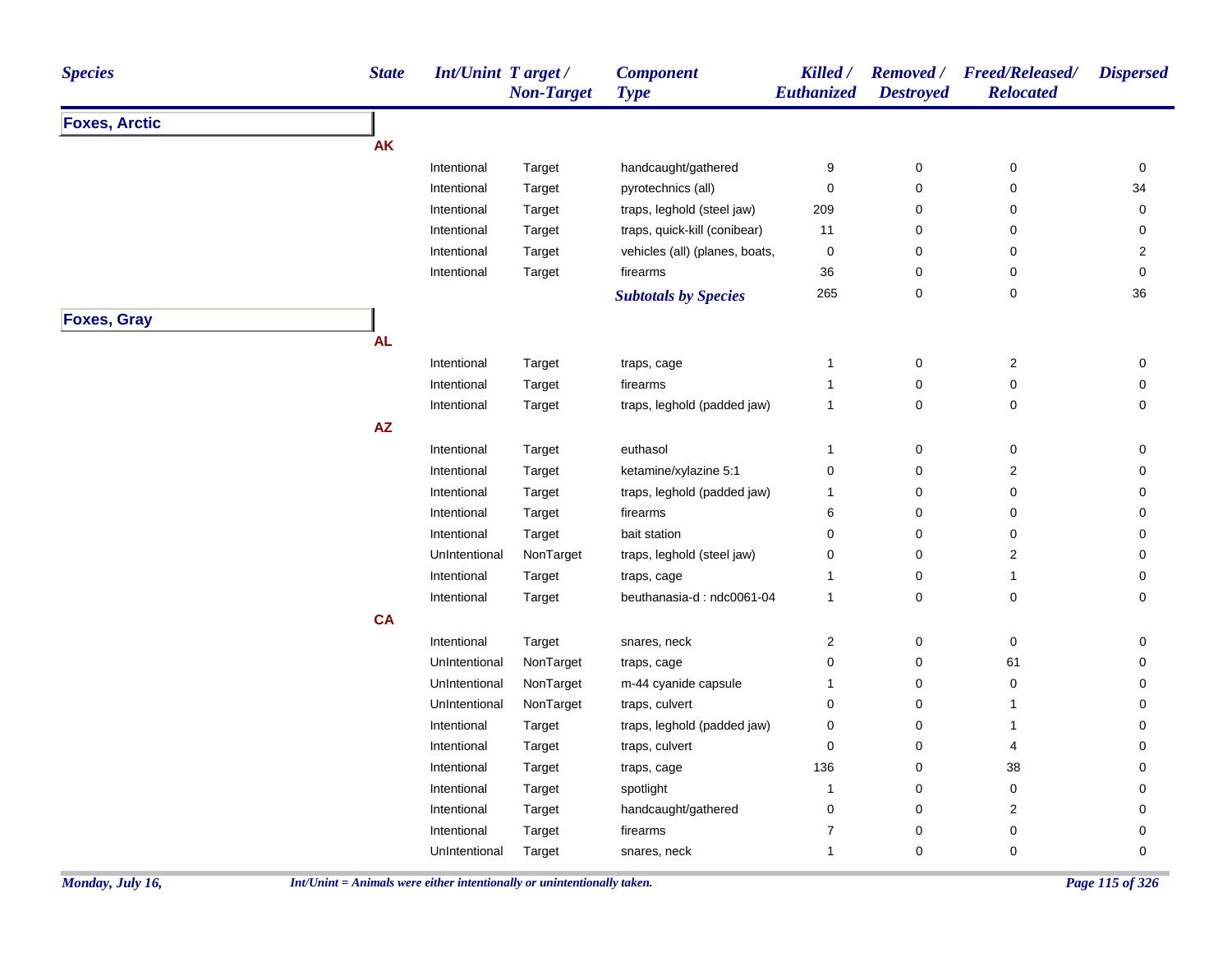| <b>Species</b>     | <b>State</b> | Int/Unint Target/ | <b>Non-Target</b> | <b>Component</b><br><b>Type</b> | Killed /<br><b>Euthanized</b> | <b>Destroyed</b> | Removed / Freed/Released/<br><b>Relocated</b> | <b>Dispersed</b> |
|--------------------|--------------|-------------------|-------------------|---------------------------------|-------------------------------|------------------|-----------------------------------------------|------------------|
| <b>Foxes, Gray</b> |              |                   |                   |                                 |                               |                  |                                               |                  |
|                    | <b>FL</b>    |                   |                   |                                 |                               |                  |                                               |                  |
|                    |              | Intentional       | Target            | traps, leghold (padded jaw)     | 4                             | $\pmb{0}$        | $\pmb{0}$                                     | 0                |
|                    |              | UnIntentional     | NonTarget         | traps, cage                     | 0                             | $\pmb{0}$        | $\sqrt{2}$                                    | 0                |
|                    | <b>GA</b>    |                   |                   |                                 |                               |                  |                                               |                  |
|                    |              | UnIntentional     | NonTarget         | traps, leghold (steel jaw)      | $\mathbf{1}$                  | $\pmb{0}$        | $\overline{2}$                                | 0                |
|                    |              | Intentional       | Target            | no component specified          | $\mathbf{1}$                  | 0                | $\mathbf 0$                                   | 0                |
|                    |              | Intentional       | Target            | traps, cage                     | 5                             | 0                | $\mathbf 0$                                   | $\mathbf 0$      |
|                    |              | Intentional       | Target            | traps, leghold (steel jaw)      | 21                            | 0                | $\mathbf 0$                                   | 0                |
|                    |              | UnIntentional     | NonTarget         | traps, cage                     | 0                             | $\pmb{0}$        | $\mathbf{1}$                                  | $\mathbf 0$      |
|                    | <b>MD</b>    |                   |                   |                                 |                               |                  |                                               |                  |
|                    |              | Intentional       | Target            | traps, cage                     | $\mathbf{1}$                  | $\mathsf 0$      | $\pmb{0}$                                     | $\mathbf 0$      |
|                    |              | UnIntentional     | NonTarget         | traps, leghold (steel jaw)      | $\mathbf{1}$                  | $\pmb{0}$        | $\mathbf 2$                                   | $\mathbf 0$      |
|                    |              | UnIntentional     | NonTarget         | traps, cage                     | 0                             | $\pmb{0}$        | $\overline{2}$                                | 0                |
|                    |              | Intentional       | Target            | firearms                        | 6                             | $\mathbf 0$      | $\pmb{0}$                                     | $\mathbf 0$      |
|                    | <b>MN</b>    |                   |                   |                                 |                               |                  |                                               |                  |
|                    |              | UnIntentional     | NonTarget         | traps, leghold (steel jaw)      | $\mathbf{1}$                  | $\pmb{0}$        | $\mathbf{2}$                                  | 0                |
|                    | <b>MS</b>    |                   |                   |                                 |                               |                  |                                               |                  |
|                    |              | Intentional       | Target            | traps, leghold (steel jaw)      | $\,6$                         | $\pmb{0}$        | $\pmb{0}$                                     | 0                |
|                    |              | Intentional       | Target            | snares, neck                    | $\mathbf{1}$                  | 0                | $\mathbf 0$                                   | $\mathbf 0$      |
|                    | <b>NC</b>    |                   |                   |                                 |                               |                  |                                               |                  |
|                    |              | Intentional       | Target            | firearms                        | $\mathbf{1}$                  | $\mathsf 0$      | $\pmb{0}$                                     | $\mathbf 0$      |
|                    |              | Intentional       | Target            | traps, leghold (padded jaw)     | $\mathbf{1}$                  | $\pmb{0}$        | $\pmb{0}$                                     | 0                |
|                    |              | Intentional       | Target            | snares, neck                    | 3                             | $\mathsf 0$      | $\mathbf 0$                                   | $\mathbf 0$      |
|                    | <b>NM</b>    |                   |                   |                                 |                               |                  |                                               |                  |
|                    |              | Intentional       | Target            | traps, leghold (steel jaw)      | $\pmb{0}$                     | $\pmb{0}$        | $\mathbf{1}$                                  | 0                |
|                    |              | UnIntentional     | NonTarget         | m-44 cyanide capsule            | 18                            | $\pmb{0}$        | $\pmb{0}$                                     | 0                |
|                    |              | UnIntentional     | NonTarget         | snares, neck                    | 3                             | 0                | $\mathbf 0$                                   | $\mathbf 0$      |
|                    |              | UnIntentional     | NonTarget         | traps, cage                     | 0                             | $\pmb{0}$        | $\mathbf{1}$                                  | $\mathbf 0$      |
|                    |              | Intentional       | Target            | m-44 cyanide capsule            | 1                             | $\pmb{0}$        | $\pmb{0}$                                     | 0                |
|                    |              | UnIntentional     | NonTarget         | traps, leghold (steel jaw)      | 5                             | $\pmb{0}$        | 17                                            | $\mathbf 0$      |
|                    | <b>NV</b>    |                   |                   |                                 |                               |                  |                                               |                  |
|                    |              | UnIntentional     | NonTarget         | traps, cage                     | $\pmb{0}$                     | 0                | $\sqrt{2}$                                    | 0                |
|                    |              | Intentional       | Target            | traps, cage                     | 1                             | $\pmb{0}$        | $\boldsymbol{0}$                              | $\pmb{0}$        |
|                    |              | UnIntentional     | NonTarget         | traps, leghold (steel jaw)      | $\mathbf{1}$                  | 0                | $\overline{2}$                                | 0                |
|                    |              |                   |                   |                                 |                               |                  |                                               |                  |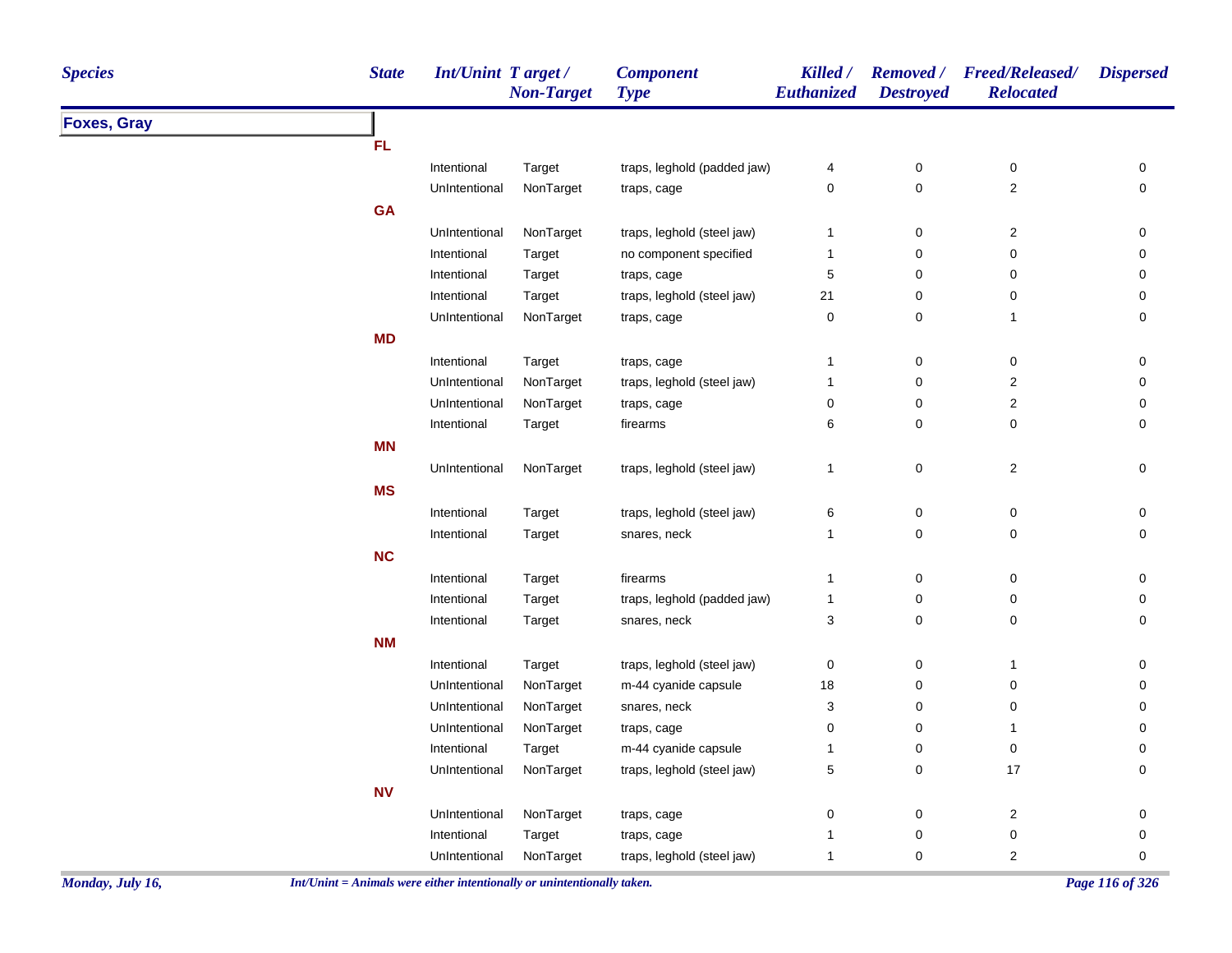| <b>Species</b>     | <b>State</b> | <b>Int/Unint Target/</b> | <b>Non-Target</b> | <b>Component</b><br><b>Type</b> | Killed /<br>Euthanized | <b>Removed</b> /<br><b>Destroyed</b> | <b>Freed/Released/</b><br><b>Relocated</b> | <b>Dispersed</b> |
|--------------------|--------------|--------------------------|-------------------|---------------------------------|------------------------|--------------------------------------|--------------------------------------------|------------------|
| <b>Foxes, Gray</b> |              |                          |                   |                                 |                        |                                      |                                            |                  |
|                    | <b>NY</b>    |                          |                   |                                 |                        |                                      |                                            |                  |
|                    |              | UnIntentional            | NonTarget         | traps, cage                     | $\pmb{0}$              | $\pmb{0}$                            | $\pmb{0}$                                  | $\overline{c}$   |
|                    | OK           |                          |                   |                                 |                        |                                      |                                            |                  |
|                    |              | UnIntentional            | NonTarget         | m-44 cyanide capsule            | $\mathbf{1}$           | $\pmb{0}$                            | $\pmb{0}$                                  | 0                |
|                    |              | Intentional              | Target            | snares, neck                    | $\mathbf{1}$           | $\pmb{0}$                            | $\pmb{0}$                                  | $\pmb{0}$        |
|                    |              | Intentional              | Target            | traps, leghold (steel jaw)      | $\mathbf{1}$           | 0                                    | 0                                          | 0                |
|                    |              | UnIntentional            | NonTarget         | traps, leghold (steel jaw)      | 3                      | 0                                    | $\mathbf{1}$                               | 0                |
|                    | OR           |                          |                   |                                 |                        |                                      |                                            |                  |
|                    |              | UnIntentional            | NonTarget         | traps, leghold (steel jaw)      | 4                      | 0                                    | 0                                          | 0                |
|                    |              | Intentional              | Target            | traps, cage                     | $\overline{1}$         | $\pmb{0}$                            | $\pmb{0}$                                  | $\pmb{0}$        |
|                    |              | Intentional              | Target            | firearms                        | $\mathbf{1}$           | $\pmb{0}$                            | $\pmb{0}$                                  | 0                |
|                    |              | Intentional              | Target            | snares, neck                    | 9                      | $\pmb{0}$                            | $\mathbf 0$                                | 0                |
|                    |              | Intentional              | Target            | traps, leghold (steel jaw)      | $\overline{4}$         | 0                                    | 0                                          | 0                |
|                    | PA           |                          |                   |                                 |                        |                                      |                                            |                  |
|                    |              | Intentional              | Target            | traps, leghold (steel jaw)      | $\mathbf 0$            | $\mathbf 0$                          | $\mathbf{1}$                               | 0                |
|                    | <b>SC</b>    |                          |                   |                                 |                        |                                      |                                            |                  |
|                    |              | Intentional              | Target            | firearms                        | $\mathbf{1}$           | 0                                    | 0                                          | 0                |
|                    | <b>TN</b>    |                          |                   |                                 |                        |                                      |                                            |                  |
|                    |              | Intentional              | Target            | car/truck                       | $\mathbf{1}$           | $\pmb{0}$                            | $\pmb{0}$                                  | 0                |
|                    | <b>TX</b>    |                          |                   |                                 |                        |                                      |                                            |                  |
|                    |              | UnIntentional            | NonTarget         | traps, leghold (steel jaw)      | 31                     | 0                                    | $\overline{\mathbf{c}}$                    | 0                |
|                    |              | UnIntentional            | NonTarget         | snares, neck                    | 22                     | $\pmb{0}$                            | $\pmb{0}$                                  | 0                |
|                    |              | UnIntentional            | NonTarget         | m-44 cyanide capsule            | 31                     | $\pmb{0}$                            | 0                                          | 0                |
|                    |              | Intentional              | Target            | calling device, electronic      | 125                    | 0                                    | 0                                          | 0                |
|                    |              | Intentional              | Target            | dog                             | $\,6\,$                | 0                                    | 0                                          | 0                |
|                    |              | Intentional              | Target            | snares, neck                    | 466                    | $\pmb{0}$                            | 0                                          | 0                |
|                    |              | Intentional              | Target            | firearms                        | $20\,$                 | $\pmb{0}$                            | 0                                          | 0                |
|                    |              | Intentional              | Target            | beuthanasia-d: ndc0061-04       | $\overline{1}$         | $\pmb{0}$                            | 0                                          | 0                |
|                    |              | Intentional              | Target            | traps, leghold (steel jaw)      | 920                    | $\mathbf 0$                          | 0                                          | 0                |
|                    |              | UnIntentional            | Target            | m-44 cyanide capsule            | $\mathbf{1}$           | $\pmb{0}$                            | $\pmb{0}$                                  | $\pmb{0}$        |
|                    |              | Intentional              | Target            | handcaught/gathered             | $\sqrt{2}$             | $\pmb{0}$                            | 0                                          | 0                |
|                    |              | Intentional              | Target            | m-44 cyanide capsule            | 357                    | 0                                    | 0                                          | 0                |
|                    |              | Intentional              | Target            | calling device, manual(hand,    | 142                    | 0                                    | 0                                          | 0                |
|                    |              | Intentional              | Target            | traps, cage                     | $\bf 8$                | $\pmb{0}$                            | $\mathbf 0$                                | $\pmb{0}$        |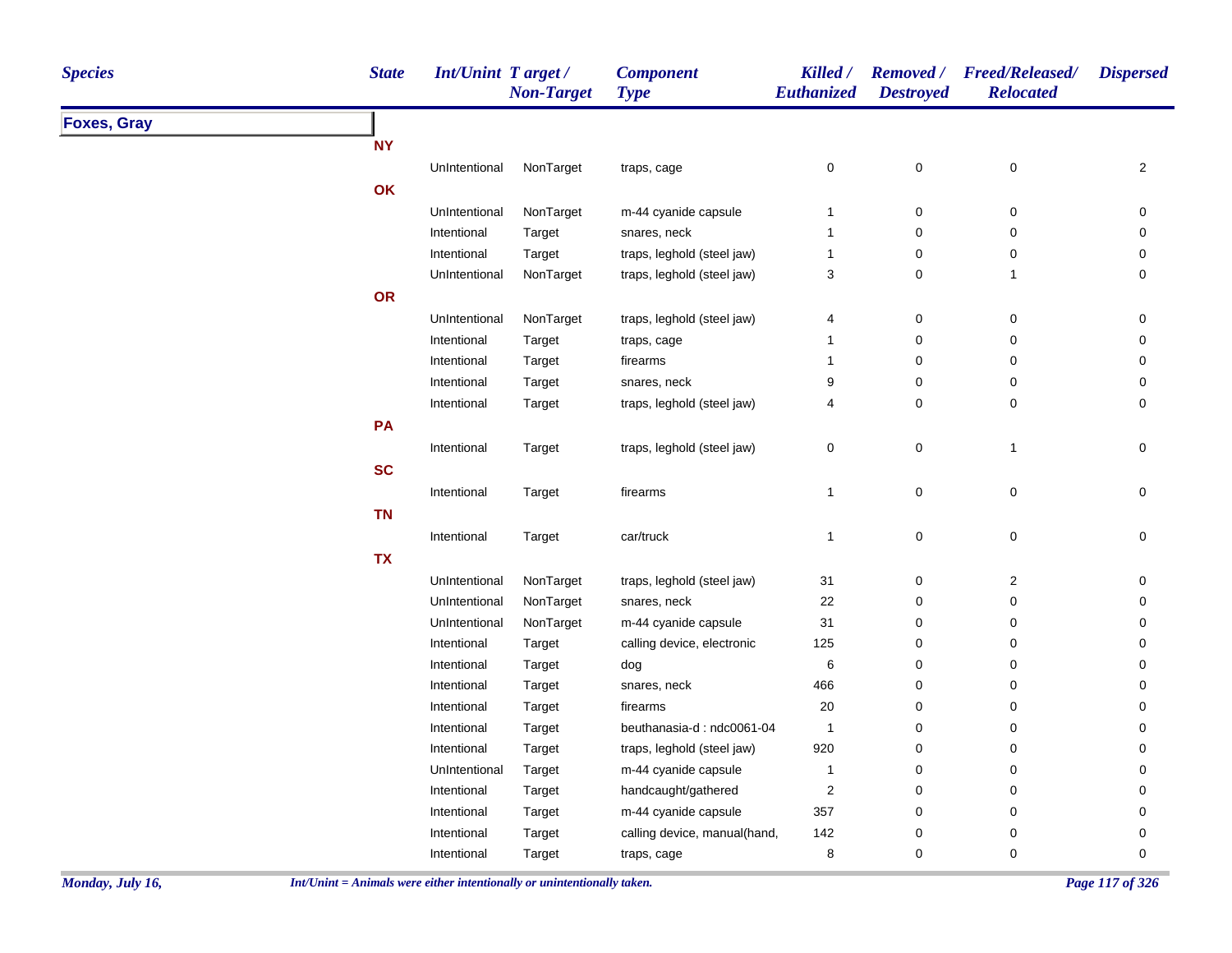| <b>Species</b>     | <b>State</b> | <b>Int/Unint Target/</b> | <b>Non-Target</b> | <b>Component</b><br><b>Type</b> | Killed /<br>Euthanized | <b>Removed</b> /<br><b>Destroyed</b> | <b>Freed/Released/</b><br><b>Relocated</b> | <b>Dispersed</b> |
|--------------------|--------------|--------------------------|-------------------|---------------------------------|------------------------|--------------------------------------|--------------------------------------------|------------------|
| <b>Foxes, Gray</b> |              |                          |                   |                                 |                        |                                      |                                            |                  |
|                    | <b>UT</b>    |                          |                   |                                 |                        |                                      |                                            |                  |
|                    |              | Intentional              | Target            | traps, leghold (steel jaw)      | 4                      | $\pmb{0}$                            | $\pmb{0}$                                  | $\pmb{0}$        |
|                    | <b>VA</b>    |                          |                   |                                 |                        |                                      |                                            |                  |
|                    |              | UnIntentional            | NonTarget         | traps, leghold (padded jaw)     | 13                     | $\mathbf 0$                          | 0                                          | 0                |
|                    |              | Intentional              | Target            | firearms                        | 10                     | $\mathbf 0$                          | $\pmb{0}$                                  | 0                |
|                    |              | UnIntentional            | NonTarget         | traps, cage                     | $\mathbf 0$            | $\pmb{0}$                            | 3                                          | 0                |
|                    |              | Intentional              | Target            | night vision/infrared equipme   | $\mathbf 0$            | $\mathbf 0$                          | $\mathbf 0$                                | 0                |
|                    |              | UnIntentional            | NonTarget         | m-44 cyanide capsule            | 33                     | $\mathbf 0$                          | 0                                          | 0                |
|                    |              | Intentional              | Target            | traps, leghold (steel jaw)      | $\,$ 5 $\,$            | $\mathbf 0$                          | 0                                          | 0                |
|                    |              | Intentional              | Target            | traps, cage                     | $\mathsf 3$            | $\pmb{0}$                            | 0                                          | 0                |
|                    | <b>WV</b>    |                          |                   |                                 |                        |                                      |                                            |                  |
|                    |              | Intentional              | Target            | firearms                        | $\overline{1}$         | $\pmb{0}$                            | $\pmb{0}$                                  | 0                |
|                    |              | UnIntentional            | NonTarget         | traps, leghold (steel jaw)      | $\mathbf 0$            | $\mathbf 0$                          | $\mathbf{1}$                               | 0                |
|                    |              | UnIntentional            | NonTarget         | snares, neck                    | $\overline{1}$         | $\pmb{0}$                            | $\sqrt{2}$                                 | 0                |
|                    |              | UnIntentional            | NonTarget         | m-44 cyanide capsule            | $\overline{7}$         | $\pmb{0}$                            | $\pmb{0}$                                  | $\pmb{0}$        |
|                    |              |                          |                   | <b>Subtotals by Species</b>     | 2,479                  | $\pmb{0}$                            | 158                                        | $\boldsymbol{2}$ |
| <b>Foxes, Kit</b>  |              |                          |                   |                                 |                        |                                      |                                            |                  |
|                    | <b>NM</b>    |                          |                   |                                 |                        |                                      |                                            |                  |
|                    |              | UnIntentional            | NonTarget         | traps, leghold (steel jaw)      | 6                      | $\pmb{0}$                            | $\mathbf{1}$                               | $\pmb{0}$        |
|                    |              | UnIntentional            | NonTarget         | snares, neck                    | $\overline{4}$         | $\mathbf 0$                          | $\mathbf 0$                                | 0                |
|                    |              | UnIntentional            | NonTarget         | firearms                        | $\boldsymbol{2}$       | $\pmb{0}$                            | $\mathbf 0$                                | 0                |
|                    |              | UnIntentional            | NonTarget         | m-44 cyanide capsule            | 19                     | $\mathbf 0$                          | 0                                          | 0                |
|                    | <b>NV</b>    |                          |                   |                                 |                        |                                      |                                            |                  |
|                    |              | Intentional              | Target            | traps, leghold (steel jaw)      | $\sqrt{2}$             | $\pmb{0}$                            | $\overline{1}$                             | $\pmb{0}$        |
|                    |              | UnIntentional            | NonTarget         | traps, leghold (steel jaw)      | $\overline{1}$         | $\pmb{0}$                            | $\mathbf{1}$                               | $\pmb{0}$        |
|                    |              | UnIntentional            | NonTarget         | snares, neck                    | $\boldsymbol{2}$       | $\pmb{0}$                            | $\pmb{0}$                                  | 0                |
|                    |              | UnIntentional            | NonTarget         | m-44 cyanide capsule            | 4                      | $\pmb{0}$                            | 0                                          | 0                |
|                    | <b>TX</b>    |                          |                   |                                 |                        |                                      |                                            |                  |
|                    |              | UnIntentional            | NonTarget         | m-44 cyanide capsule            | $\overline{1}$         | $\mathbf 0$                          | 0                                          | 0                |
|                    |              |                          |                   | <b>Subtotals by Species</b>     | 41                     | $\mathbf 0$                          | 3                                          | $\mathbf 0$      |
| <b>Foxes, Red</b>  |              |                          |                   |                                 |                        |                                      |                                            |                  |
|                    | <b>AK</b>    |                          |                   |                                 |                        |                                      |                                            |                  |
|                    |              |                          |                   |                                 |                        |                                      |                                            |                  |
|                    |              | Intentional              | Target            | vehicles (all) (planes, boats,  | $\mathbf 0$            | $\pmb{0}$                            | 0                                          | 108              |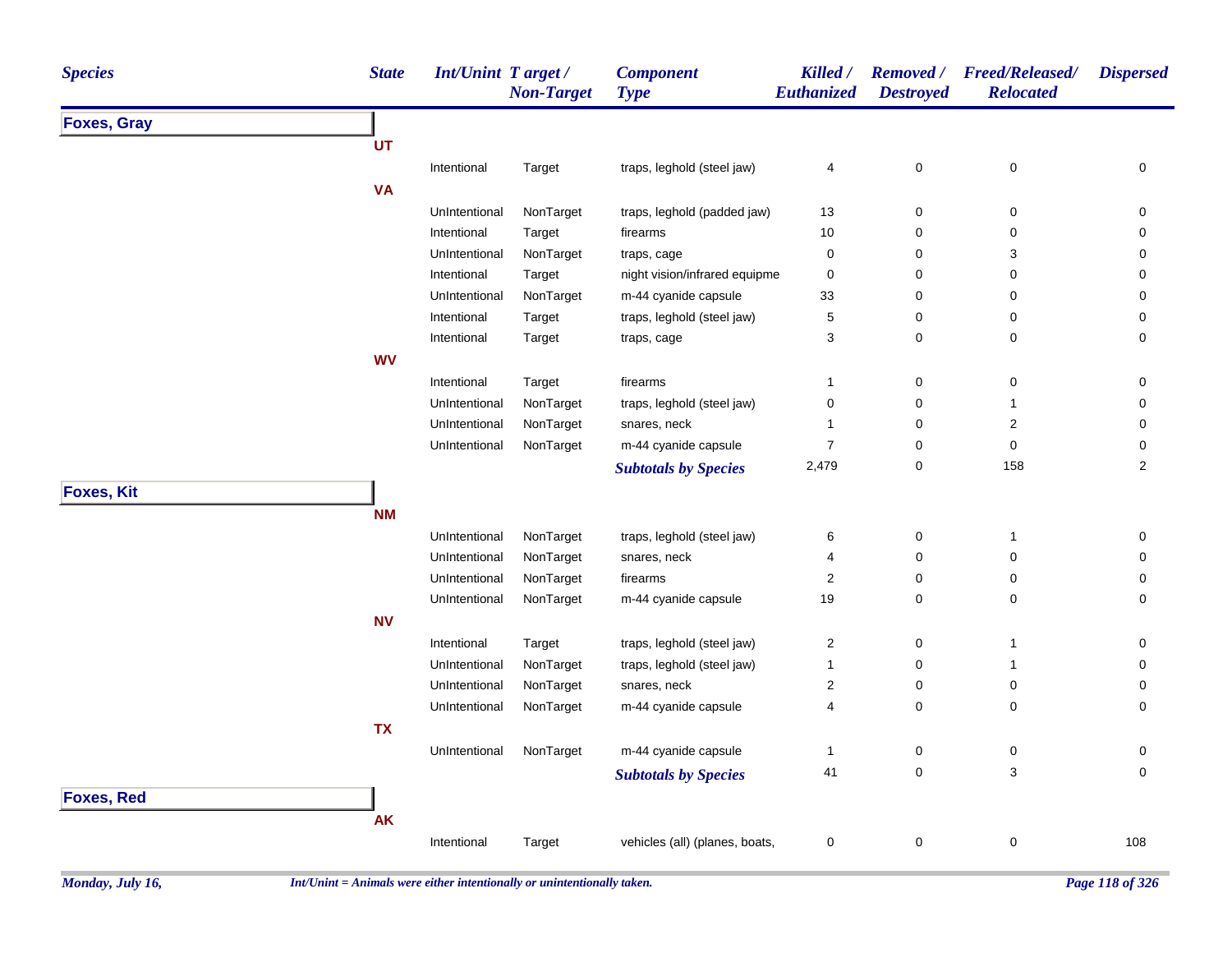| <b>Species</b>    | <b>State</b> | Int/Unint Target/ | <b>Non-Target</b> | <b>Component</b><br><b>Type</b> | Killed /<br><b>Euthanized</b> | <b>Removed</b> /<br><b>Destroyed</b> | <b>Freed/Released/</b><br><b>Relocated</b> | <b>Dispersed</b> |
|-------------------|--------------|-------------------|-------------------|---------------------------------|-------------------------------|--------------------------------------|--------------------------------------------|------------------|
| <b>Foxes, Red</b> |              |                   |                   |                                 |                               |                                      |                                            |                  |
|                   | <b>AK</b>    |                   |                   |                                 |                               |                                      |                                            |                  |
|                   |              | Intentional       | Target            | traps, leghold (steel jaw)      | $\overline{2}$                | $\pmb{0}$                            | $\pmb{0}$                                  | 0                |
|                   |              | Intentional       | Target            | traps, cage                     | $\mathsf 0$                   | $\pmb{0}$                            | $\sqrt{2}$                                 | $\pmb{0}$        |
|                   |              | Intentional       | Target            | pyrotechnics (all)              | $\pmb{0}$                     | $\pmb{0}$                            | $\pmb{0}$                                  | 9                |
|                   |              | Intentional       | Target            | physical actions (hand/voice)   | $\mathbf 0$                   | $\mathbf 0$                          | $\pmb{0}$                                  | 3                |
|                   |              | Intentional       | Target            | firearms                        | -1                            | $\pmb{0}$                            | $\mathbf 0$                                | 13               |
|                   |              | Intentional       | Target            | paint balls                     | $\mathsf 0$                   | $\pmb{0}$                            | $\pmb{0}$                                  | 37               |
|                   | AL           |                   |                   |                                 |                               |                                      |                                            |                  |
|                   |              | Intentional       | Target            | traps, cage                     | $\sqrt{2}$                    | $\pmb{0}$                            | $\overline{c}$                             | $\pmb{0}$        |
|                   | <b>CA</b>    |                   |                   |                                 |                               |                                      |                                            |                  |
|                   |              | Intentional       | Target            | calling device, manual(hand,    | $\overline{c}$                | $\pmb{0}$                            | 0                                          | 0                |
|                   |              | Intentional       | Target            | calling device, electronic      | 3                             | $\pmb{0}$                            | $\mathbf 0$                                | 0                |
|                   |              | UnIntentional     | NonTarget         | snares, neck                    | $\overline{1}$                | $\mathbf 0$                          | $\mathbf 0$                                | 0                |
|                   |              | Intentional       | Target            | firearms                        | 5                             | $\mathbf 0$                          | 0                                          | $\mathbf{1}$     |
|                   |              | Intentional       | Target            | pneumatics                      | 1                             | $\pmb{0}$                            | 0                                          | 1                |
|                   |              | Intentional       | Target            | snares, neck                    | 4                             | $\pmb{0}$                            | $\pmb{0}$                                  | 0                |
|                   |              | Intentional       | Target            | spotlight                       | $\overline{1}$                | $\mathbf 0$                          | 0                                          | 0                |
|                   |              | Intentional       | Target            | traps, cage                     | 33                            | $\mathbf 0$                          | 0                                          | 0                |
|                   |              | Intentional       | Target            | traps, leghold (padded jaw)     | 31                            | $\mathbf 0$                          | 0                                          | $\mathbf 0$      |
|                   |              | Intentional       | Target            | vehicles (all) (planes, boats,  | $\mathbf 0$                   | $\mathbf 0$                          | 0                                          | $\mathbf{1}$     |
|                   |              | Intentional       | Target            | gas cartridge, large            | 8                             | $\mathbf 0$                          | 0                                          | 0                |
|                   | co           |                   |                   |                                 |                               |                                      |                                            |                  |
|                   |              | Intentional       | Target            | snares, neck                    | 23                            | $\pmb{0}$                            | $\pmb{0}$                                  | $\pmb{0}$        |
|                   |              | Intentional       | Target            | m-44 cyanide capsule            | $\overline{1}$                | $\pmb{0}$                            | 0                                          | 0                |
|                   |              | Intentional       | Target            | traps, leghold (padded jaw)     | $\overline{4}$                | $\pmb{0}$                            | 0                                          | 0                |
|                   |              | Intentional       | Target            | firearms                        | 92                            | $\pmb{0}$                            | 0                                          | 0                |
|                   |              | UnIntentional     | NonTarget         | m-44 cyanide capsule            | $\sqrt{2}$                    | $\pmb{0}$                            | $\pmb{0}$                                  | $\pmb{0}$        |
|                   |              | UnIntentional     | NonTarget         | traps, leghold (padded jaw)     | $\boldsymbol{2}$              | $\pmb{0}$                            | $\pmb{0}$                                  | 0                |
|                   |              | Intentional       | Target            | traps, cage                     | $\,$ 5 $\,$                   | $\mathbf 0$                          | $\mathbf 0$                                | $\pmb{0}$        |
|                   | FL           |                   |                   |                                 |                               |                                      |                                            |                  |
|                   |              | Intentional       | Target            | traps, leghold (padded jaw)     | $16\,$                        | $\pmb{0}$                            | $\mathbf 0$                                | 0                |
|                   |              | Intentional       | Target            | snares, neck                    | $\boldsymbol{2}$              | $\pmb{0}$                            | $\pmb{0}$                                  | $\mathbf 0$      |
|                   | <b>GA</b>    |                   |                   |                                 |                               |                                      |                                            |                  |
|                   |              | Intentional       | Target            | traps, leghold (steel jaw)      | $\overline{2}$                | $\pmb{0}$                            | 0                                          | 0                |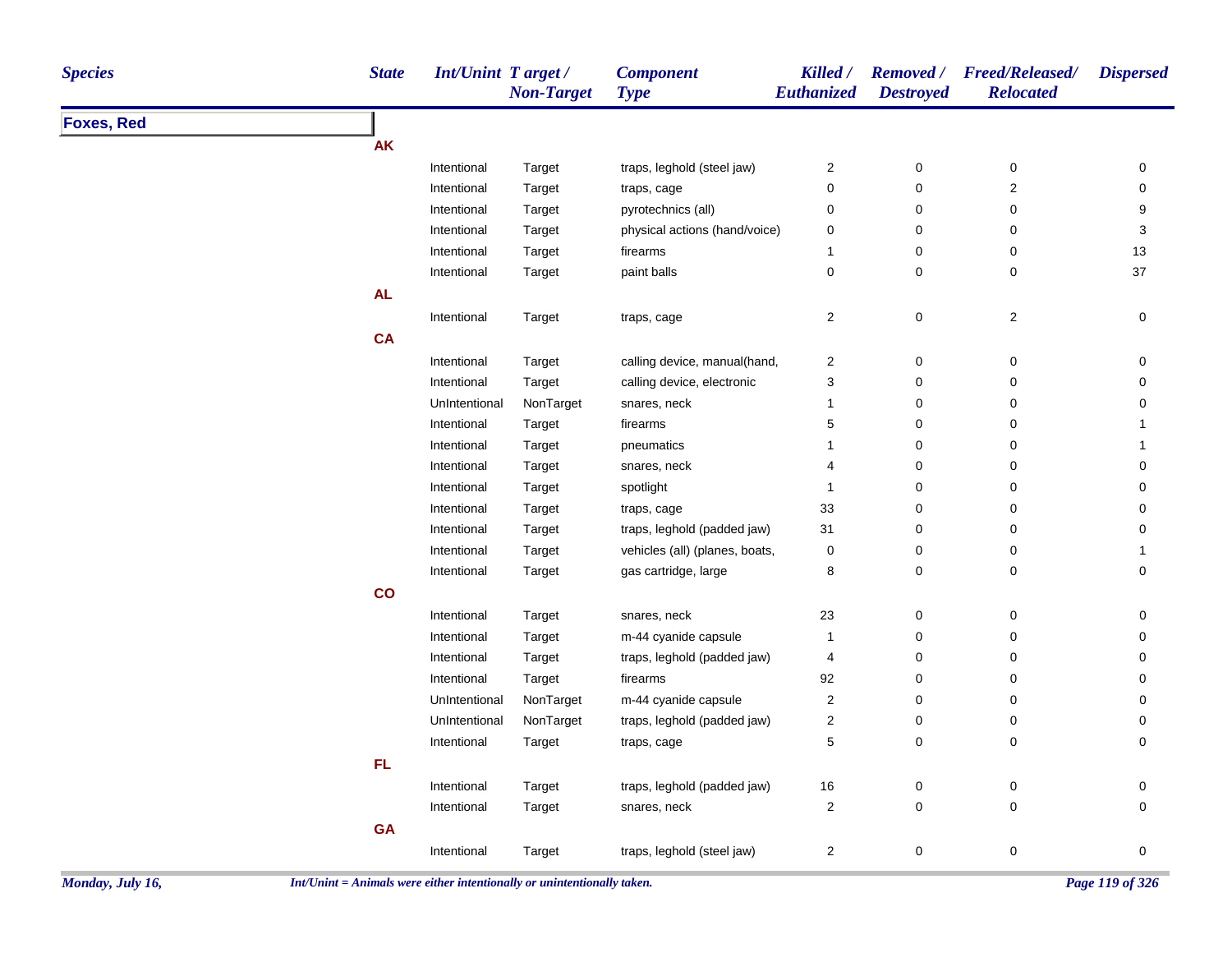| <b>Species</b>    | <b>State</b> | <b>Int/Unint Target/</b> | <b>Non-Target</b> | <b>Component</b><br><b>Type</b> | Killed /<br>Euthanized | <b>Destroyed</b> | Removed / Freed/Released/<br><b>Relocated</b> | <b>Dispersed</b> |
|-------------------|--------------|--------------------------|-------------------|---------------------------------|------------------------|------------------|-----------------------------------------------|------------------|
| <b>Foxes, Red</b> |              |                          |                   |                                 |                        |                  |                                               |                  |
|                   | ID           |                          |                   |                                 |                        |                  |                                               |                  |
|                   |              | UnIntentional            | NonTarget         | traps, leghold (steel jaw)      | 1                      | $\pmb{0}$        | $\mathbf 2$                                   | 0                |
|                   |              | Intentional              | Target            | firearms                        | 25                     | 0                | 0                                             | $\pmb{0}$        |
|                   |              | Intentional              | Target            | traps, leghold (steel jaw)      | 22                     | 0                | 0                                             | 0                |
|                   |              | Intentional              | Target            | traps, leghold (padded jaw)     | $\boldsymbol{7}$       | 0                | $\pmb{0}$                                     | 0                |
|                   |              | Intentional              | Target            | m-44 cyanide capsule            | 37                     | 0                | 0                                             | 0                |
|                   |              | Intentional              | Target            | fixed wing                      | 17                     | 0                | 0                                             | 0                |
|                   |              | Intentional              | Target            | gas cartridge, large            | 37                     | 0                | 0                                             | 0                |
|                   |              | Intentional              | Target            | traps, cage                     | 1                      | 0                | 0                                             | 0                |
|                   |              | Intentional              | Target            | snares, neck                    | $20\,$                 | 0                | 0                                             | $\pmb{0}$        |
|                   |              | Intentional              | Target            | telazol                         | $\pmb{0}$              | 0                | 0                                             | $\mathbf 0$      |
|                   | IL.          |                          |                   |                                 |                        |                  |                                               |                  |
|                   |              | Intentional              | Target            | traps, leghold (padded jaw)     | $\mathbf{1}$           | 0                | 0                                             | 0                |
|                   |              | Intentional              | Target            | traps, cage                     | 0                      | 0                | 3                                             | 0                |
|                   |              | Intentional              | Target            | firearms                        | $\overline{2}$         | $\mathbf 0$      | 0                                             | $\mathbf 0$      |
|                   | <b>KY</b>    |                          |                   |                                 |                        |                  |                                               |                  |
|                   |              | Intentional              | Target            | traps, leghold (padded jaw)     | 4                      | $\pmb{0}$        | $\pmb{0}$                                     | $\pmb{0}$        |
|                   |              | Intentional              | Target            | traps, quick-kill (conibear)    | $\mathbf{1}$           | 0                | 0                                             | 0                |
|                   |              | Intentional              | Target            | snares, neck                    | $\mathbf{1}$           | $\pmb{0}$        | 0                                             | $\pmb{0}$        |
|                   |              | Intentional              | Target            | traps, cage                     | $\overline{2}$         | 0                | 0                                             | 0                |
|                   | LA           |                          |                   |                                 |                        |                  |                                               |                  |
|                   |              | UnIntentional            | NonTarget         | snares, neck                    | $\mathbf{1}$           | $\pmb{0}$        | 0                                             | 0                |
|                   |              | Intentional              | Target            | snares, neck                    | $\mathbf{1}$           | 0                | 0                                             | $\mathbf 0$      |
|                   | <b>MA</b>    |                          |                   |                                 |                        |                  |                                               |                  |
|                   |              | Intentional              | Target            | firearms                        | 8                      | $\mathsf 0$      | $\mathsf 0$                                   | 0                |
|                   | <b>MD</b>    |                          |                   |                                 |                        |                  |                                               |                  |
|                   |              | UnIntentional            | NonTarget         | traps, cage                     | 0                      | $\pmb{0}$        | $\mathbf{1}$                                  | 0                |
|                   |              | Intentional              | Target            | traps, leghold (steel jaw)      | 14                     | 0                | 0                                             | $\pmb{0}$        |
|                   |              | Intentional              | Target            | vehicles (all) (planes, boats,  | $\mathbf 0$            | 0                | 0                                             | 10               |
|                   |              | Intentional              | Target            | firearms                        | 13                     | 0                | 0                                             | 5                |
|                   |              | UnIntentional            | NonTarget         | snares, neck                    | $\mathbf{1}$           | 0                | 0                                             | $\pmb{0}$        |
|                   |              | UnIntentional            | NonTarget         | traps, leghold (steel jaw)      | $\overline{c}$         | 0                | 5                                             | 0                |
|                   | MI           |                          |                   |                                 |                        |                  |                                               |                  |
|                   |              | UnIntentional            | NonTarget         | traps, leghold (steel jaw)      | $\pmb{0}$              | $\pmb{0}$        | $\mathbf{1}$                                  | 0                |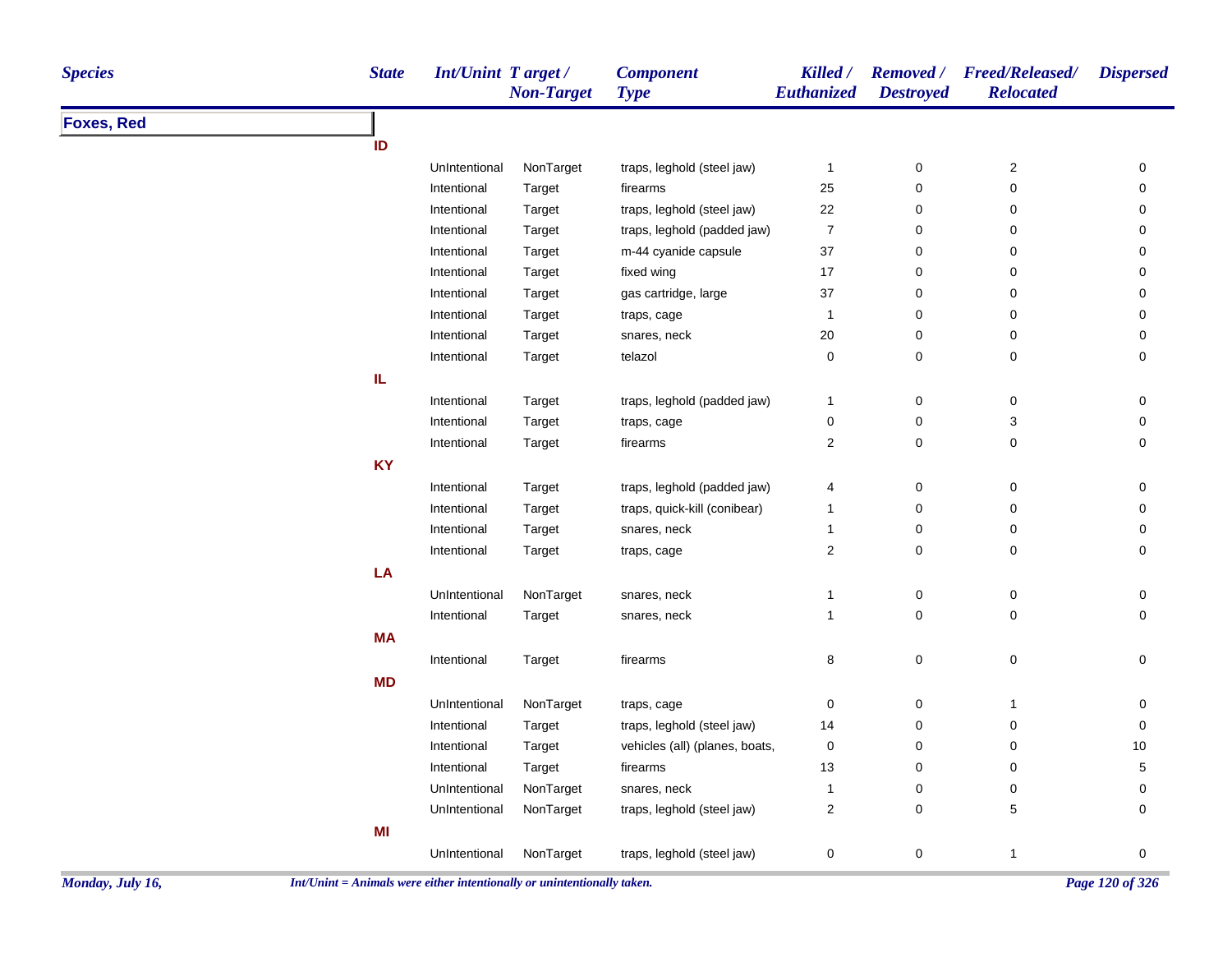| <b>Species</b>    | <b>State</b> | Int/Unint Target / | <b>Non-Target</b> | <b>Component</b><br><b>Type</b> | Killed /<br><b>Euthanized</b> | <b>Destroyed</b> | Removed / Freed/Released/<br><b>Relocated</b> | <b>Dispersed</b>          |
|-------------------|--------------|--------------------|-------------------|---------------------------------|-------------------------------|------------------|-----------------------------------------------|---------------------------|
| <b>Foxes, Red</b> |              |                    |                   |                                 |                               |                  |                                               |                           |
|                   | MI           |                    |                   |                                 |                               |                  |                                               |                           |
|                   |              | UnIntentional      | NonTarget         | traps, leghold (padded jaw)     | $\pmb{0}$                     | $\pmb{0}$        | $\overline{1}$                                | 0                         |
|                   |              | Intentional        | Target            | traps, leghold (steel jaw)      | 0                             | 0                | $\overline{1}$                                | 0                         |
|                   |              | Intentional        | Target            | traps, leghold (padded jaw)     | 8                             | $\mathbf 0$      | $\pmb{0}$                                     | $\mathbf 0$               |
|                   | <b>MN</b>    |                    |                   |                                 |                               |                  |                                               |                           |
|                   |              | UnIntentional      | NonTarget         | traps, leghold (steel jaw)      | 11                            | $\pmb{0}$        | 21                                            | 0                         |
|                   |              | Intentional        | Target            | vehicles (all) (planes, boats,  | $\pmb{0}$                     | $\mathbf 0$      | $\pmb{0}$                                     | $\mathbf{1}$              |
|                   |              | Intentional        | Target            | traps, leghold (steel jaw)      | 2                             | $\mathbf 0$      | 0                                             | $\pmb{0}$                 |
|                   |              | Intentional        | Target            | snares, neck                    | $\mathbf{1}$                  | 0                | $\pmb{0}$                                     | 0                         |
|                   |              | Intentional        | Target            | firearms                        | 3                             | 0                | $\mathbf 0$                                   | 0                         |
|                   | <b>MO</b>    |                    |                   |                                 |                               |                  |                                               |                           |
|                   |              | Intentional        | Target            | pyrotechnics (all)              | 0                             | $\mathsf 0$      | $\pmb{0}$                                     | $\mathbf{1}$              |
|                   |              | Intentional        | Target            | traps, cage                     | 6                             | $\mathbf 0$      | 0                                             | 0                         |
|                   |              | Intentional        | Target            | vehicles (all) (planes, boats,  | 0                             | 0                | $\pmb{0}$                                     | $\ensuremath{\mathsf{3}}$ |
|                   |              | Intentional        | Target            | firearms                        | $\mathbf{1}$                  | $\mathbf 0$      | $\mathbf 0$                                   | $\mathbf{1}$              |
|                   | <b>MS</b>    |                    |                   |                                 |                               |                  |                                               |                           |
|                   |              | Intentional        | Target            | firearms                        | $\mathbf{1}$                  | 0                | $\pmb{0}$                                     | 0                         |
|                   |              | Intentional        | Target            | no component specified          | $\mathbf{1}$                  | $\mathsf 0$      | $\pmb{0}$                                     | $\mathbf 0$               |
|                   |              | Intentional        | Target            | traps, leghold (steel jaw)      | 24                            | 0                | $\pmb{0}$                                     | $\pmb{0}$                 |
|                   | <b>MT</b>    |                    |                   |                                 |                               |                  |                                               |                           |
|                   |              | Intentional        | Target            | snares, neck                    | 156                           | $\pmb{0}$        | $\pmb{0}$                                     | $\pmb{0}$                 |
|                   |              | Intentional        | Target            | traps, leghold (steel jaw)      | $28\,$                        | $\mathbf 0$      | 0                                             | $\mathsf 0$               |
|                   |              | Intentional        | Target            | m-44 cyanide capsule            | 45                            | $\pmb{0}$        | $\pmb{0}$                                     | $\pmb{0}$                 |
|                   |              | Intentional        | Target            | gas cartridge, large            | 66                            | $\pmb{0}$        | $\pmb{0}$                                     | $\pmb{0}$                 |
|                   |              | Intentional        | Target            | firearms                        | $71$                          | $\mathbf 0$      | 0                                             | 0                         |
|                   |              | Intentional        | Target            | dog                             | $\mathbf{1}$                  | $\mathsf 0$      | $\pmb{0}$                                     | $\mathbf 0$               |
|                   | <b>NC</b>    |                    |                   |                                 |                               |                  |                                               |                           |
|                   |              | Intentional        | Target            | firearms                        | 3                             | $\pmb{0}$        | $\pmb{0}$                                     | $\pmb{0}$                 |
|                   |              | Intentional        | Target            | snares, neck                    | $\overline{\mathbf{c}}$       | $\mathbf 0$      | $\pmb{0}$                                     | 0                         |
|                   |              | Intentional        | Target            | traps, leghold (padded jaw)     | $\overline{2}$                | $\mathbf 0$      | 0                                             | 0                         |
|                   | <b>ND</b>    |                    |                   |                                 |                               |                  |                                               |                           |
|                   |              | Intentional        | Target            | m-44 cyanide capsule            | 24                            | $\pmb{0}$        | $\pmb{0}$                                     | $\pmb{0}$                 |
|                   |              | Intentional        | Target            | firearms                        | $\overline{1}$                | $\pmb{0}$        | $\pmb{0}$                                     | $\pmb{0}$                 |
|                   |              | Intentional        | Target            | snares, neck                    | 14                            | $\mathbf 0$      | $\pmb{0}$                                     | 0                         |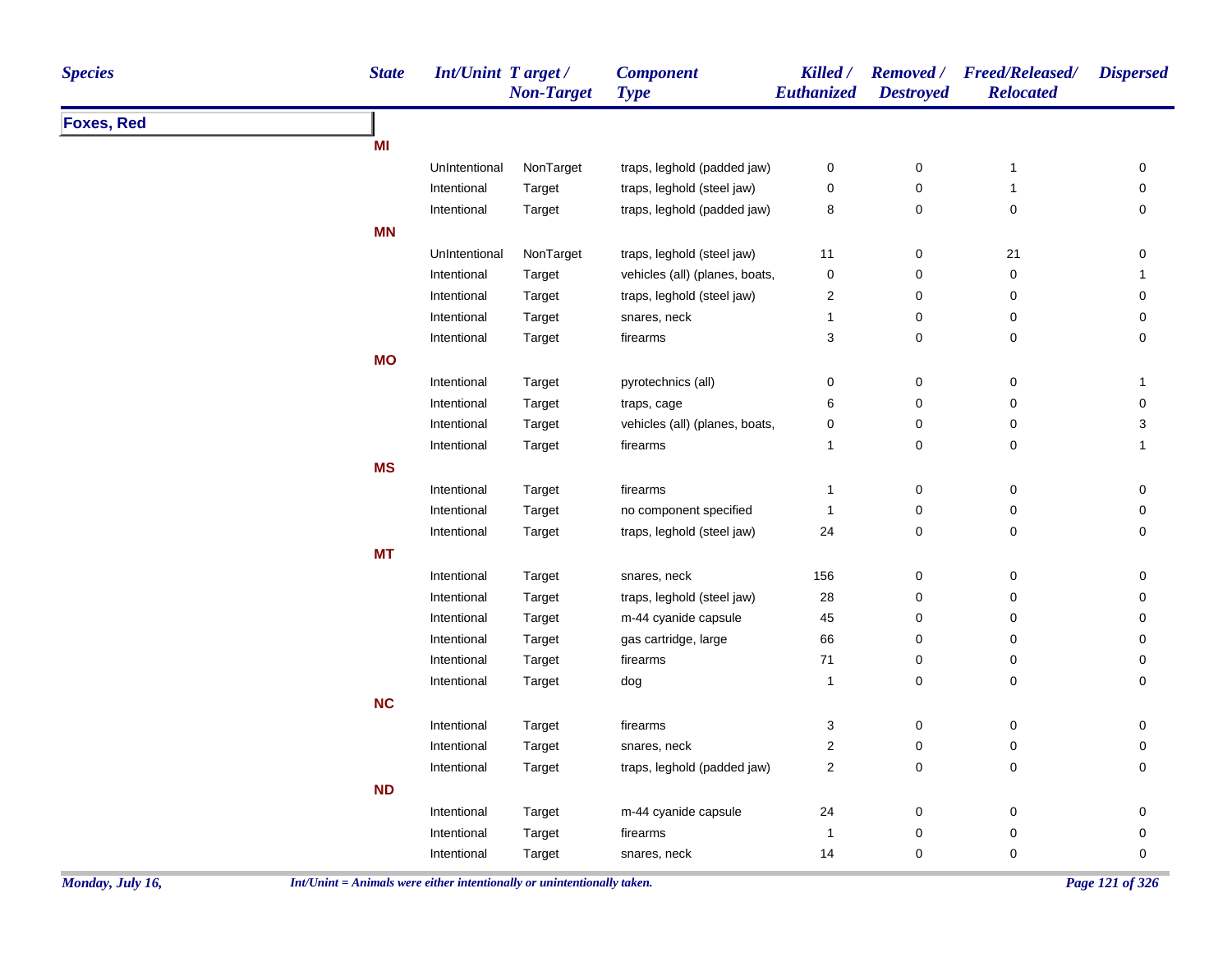| <b>Species</b>    | <b>State</b> | Int/Unint Target / | <b>Non-Target</b> | <b>Component</b><br><b>Type</b> | Killed /<br>Euthanized    | <b>Destroyed</b> | Removed / Freed/Released/<br><b>Relocated</b> | <b>Dispersed</b>    |
|-------------------|--------------|--------------------|-------------------|---------------------------------|---------------------------|------------------|-----------------------------------------------|---------------------|
| <b>Foxes, Red</b> |              |                    |                   |                                 |                           |                  |                                               |                     |
|                   | <b>ND</b>    |                    |                   |                                 |                           |                  |                                               |                     |
|                   |              | Intentional        | Target            | fixed wing                      | $\ensuremath{\mathsf{3}}$ | $\pmb{0}$        | $\pmb{0}$                                     | 0                   |
|                   |              | UnIntentional      | NonTarget         | traps, leghold (steel jaw)      | 3                         | $\pmb{0}$        | 0                                             | 0                   |
|                   |              | Intentional        | Target            | traps, leghold (steel jaw)      | 13                        | 0                | 0                                             | 0                   |
|                   |              | UnIntentional      | NonTarget         | m-44 cyanide capsule            | $\mathbf 5$               | $\mathbf 0$      | 0                                             | 0                   |
|                   |              | UnIntentional      | NonTarget         | snares, neck                    | 3                         | $\pmb{0}$        | 0                                             | 0                   |
|                   | <b>NE</b>    |                    |                   |                                 |                           |                  |                                               |                     |
|                   |              | Intentional        | Target            | traps, quick-kill (conibear)    | $\mathbf{1}$              | 0                | 0                                             | 0                   |
|                   |              | Intentional        | Target            | vehicles (all) (planes, boats,  | $\pmb{0}$                 | 0                | 0                                             | 3                   |
|                   |              | Intentional        | Target            | traps, leghold (steel jaw)      | 12                        | $\mathbf 0$      | 0                                             | 0                   |
|                   |              | UnIntentional      | NonTarget         | traps, leghold (steel jaw)      | $\mathbf{1}$              | $\pmb{0}$        | 0                                             | 0                   |
|                   |              | Intentional        | Target            | pyrotechnics (all)              | $\mathbf 0$               | 0                | 0                                             | $\overline{2}$      |
|                   |              | Intentional        | Target            | firearms                        | 13                        | 0                | 0                                             | 5                   |
|                   |              | UnIntentional      | NonTarget         | snares, neck                    | $\mathbf{1}$              | 0                | 0                                             | 0                   |
|                   |              | Intentional        | Target            | m-44 cyanide capsule            | $\sqrt{2}$                | 0                | 0                                             | 0                   |
|                   |              | Intentional        | Target            | car/truck                       | $\mathbf 0$               | 0                | 0                                             | 0                   |
|                   |              | Intentional        | Target            | gas cartridge, large            | 40                        | 0                | 0                                             | 0                   |
|                   |              | Intentional        | Target            | traps, cage                     | $\overline{2}$            | 0                | 0                                             | 0                   |
|                   | NJ           |                    |                   |                                 |                           |                  |                                               |                     |
|                   |              | Intentional        | Target            | snares, neck                    | $\ensuremath{\mathsf{3}}$ | $\pmb{0}$        | $\pmb{0}$                                     | 0                   |
|                   |              | Intentional        | Target            | firearms                        | $\mathbf{1}$              | $\pmb{0}$        | 0                                             | 0                   |
|                   | <b>NM</b>    |                    |                   |                                 |                           |                  |                                               |                     |
|                   |              | UnIntentional      | NonTarget         | m-44 cyanide capsule            | $\boldsymbol{2}$          | $\mathbf 0$      | $\mathsf 0$                                   | $\mathsf{O}\xspace$ |
|                   | <b>NV</b>    |                    |                   |                                 |                           |                  |                                               |                     |
|                   |              | Intentional        | Target            | traps, leghold (steel jaw)      | $\mathbf{1}$              | 0                | 0                                             | 0                   |
|                   |              | UnIntentional      | NonTarget         | traps, leghold (steel jaw)      | $\sqrt{2}$                | $\pmb{0}$        | 0                                             | 0                   |
|                   | OH           |                    |                   |                                 |                           |                  |                                               |                     |
|                   |              | Intentional        | Target            | firearms                        | $\sqrt{2}$                | $\pmb{0}$        | $\pmb{0}$                                     | 0                   |
|                   | OK           |                    |                   |                                 |                           |                  |                                               |                     |
|                   |              | Intentional        | Target            | snares, neck                    | 10                        | $\pmb{0}$        | $\pmb{0}$                                     | 0                   |
|                   |              | Intentional        | Target            | traps, cage                     | $\sqrt{2}$                | $\pmb{0}$        | $\boldsymbol{2}$                              | 0                   |
|                   | <b>OR</b>    |                    |                   |                                 |                           |                  |                                               |                     |
|                   |              | Intentional        | Target            | gas cartridge, large            | 6                         | 0                | 0                                             | 0                   |
|                   |              | Intentional        | Target            | snares, neck                    | 25                        | 0                | 0                                             | $\pmb{0}$           |
|                   |              |                    |                   |                                 |                           |                  |                                               |                     |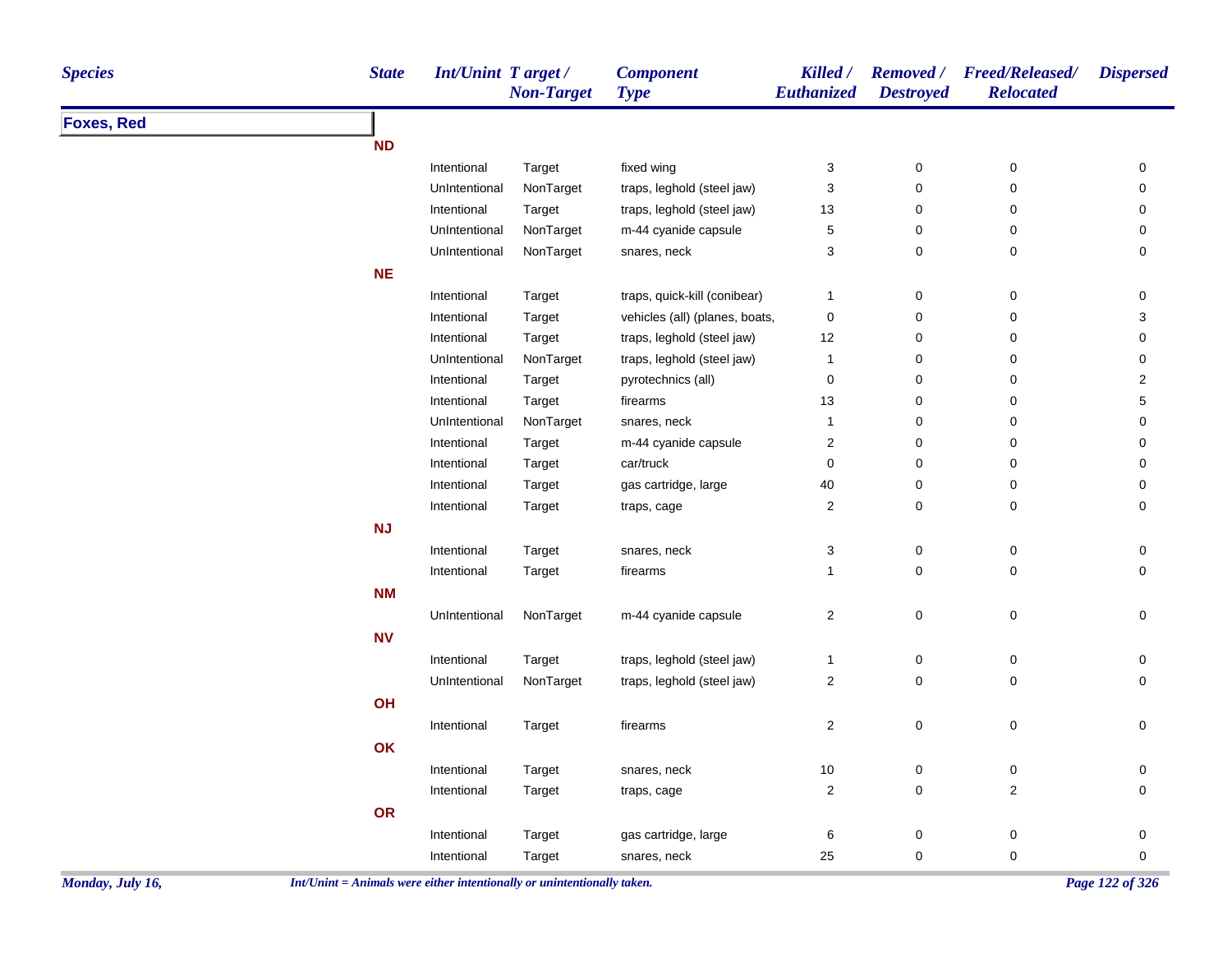| <b>Species</b>    | <b>State</b> | <b>Int/Unint Target/</b> | <b>Non-Target</b> | <b>Component</b><br><b>Type</b> | Killed /<br><b>Euthanized</b> | <b>Destroyed</b> | Removed / Freed/Released/<br><b>Relocated</b> | <b>Dispersed</b>    |
|-------------------|--------------|--------------------------|-------------------|---------------------------------|-------------------------------|------------------|-----------------------------------------------|---------------------|
| <b>Foxes, Red</b> |              |                          |                   |                                 |                               |                  |                                               |                     |
|                   | <b>OR</b>    |                          |                   |                                 |                               |                  |                                               |                     |
|                   |              | Intentional              | Target            | traps, cage                     | $\mathbf{1}$                  | $\boldsymbol{0}$ | 0                                             | 0                   |
|                   |              | UnIntentional            | NonTarget         | traps, leghold (steel jaw)      | 2                             | $\mathbf 0$      | 0                                             | $\mathbf 0$         |
|                   |              | Intentional              | Target            | traps, leghold (padded jaw)     | 9                             | 0                | 0                                             | 0                   |
|                   |              | Intentional              | Target            | traps, leghold (steel jaw)      | 45                            | 0                | 0                                             | 0                   |
|                   |              | UnIntentional            | NonTarget         | snares, neck                    | 4                             | 0                | 3                                             | 0                   |
|                   |              | UnIntentional            | Target            | traps, leghold (steel jaw)      | 0                             | $\pmb{0}$        | $\overline{\mathbf{c}}$                       | 0                   |
|                   |              | UnIntentional            | Target            | snares, neck                    | 0                             | $\mathbf 0$      | $\mathbf{1}$                                  | 0                   |
|                   |              | Intentional              | Target            | firearms                        | 8                             | $\mathbf 0$      | 0                                             | 0                   |
|                   | PA           |                          |                   |                                 |                               |                  |                                               |                     |
|                   |              | Intentional              | Target            | firearms                        | 8                             | 0                | 0                                             | 0                   |
|                   |              | Intentional              | Target            | traps, leghold (steel jaw)      | 8                             | $\pmb{0}$        | 0                                             | $\mathsf{O}\xspace$ |
|                   |              | Intentional              | Target            | spotlight                       | $\overline{\mathbf{c}}$       | 0                | 0                                             | 0                   |
|                   | <b>TN</b>    |                          |                   |                                 |                               |                  |                                               |                     |
|                   |              | Intentional              | Target            | firearms                        | 5                             | $\pmb{0}$        | 0                                             | 0                   |
|                   |              | Intentional              | Target            | snares, neck                    | $\overline{\mathbf{c}}$       | $\pmb{0}$        | 0                                             | $\mathsf{O}\xspace$ |
|                   | <b>TX</b>    |                          |                   |                                 |                               |                  |                                               |                     |
|                   |              | Intentional              | Target            | snares, neck                    | 149                           | $\pmb{0}$        | 0                                             | 0                   |
|                   |              | Intentional              | Target            | traps, leghold (steel jaw)      | 101                           | 0                | 0                                             | 0                   |
|                   |              | Intentional              | Target            | traps, cage                     | $\mathbf{1}$                  | $\pmb{0}$        | 0                                             | 0                   |
|                   |              | UnIntentional            | NonTarget         | snares, neck                    | 3                             | $\mathbf 0$      | 0                                             | 0                   |
|                   |              | UnIntentional            | NonTarget         | m-44 cyanide capsule            | $\overline{c}$                | $\pmb{0}$        | 0                                             | 0                   |
|                   |              | Intentional              | Target            | m-44 cyanide capsule            | 115                           | 0                | 0                                             | 0                   |
|                   |              | Intentional              | Target            | helicopter                      | 13                            | 0                | 0                                             | 0                   |
|                   |              | Intentional              | Target            | gas cartridge, large            | 13                            | $\pmb{0}$        | 0                                             | 0                   |
|                   |              | Intentional              | Target            | fixed wing                      | 4                             | $\pmb{0}$        | 0                                             | 0                   |
|                   |              | Intentional              | Target            | dog                             | 2                             | $\mathbf 0$      | 0                                             | 0                   |
|                   |              | Intentional              | Target            | calling device, manual(hand,    | 17                            | 0                | 0                                             | 0                   |
|                   |              | Intentional              | Target            | calling device, electronic      | $\mathbf{1}$                  | $\mathbf 0$      | 0                                             | $\mathbf 0$         |
|                   |              | Intentional              | Target            | traps, leghold (padded jaw)     | $\overline{\mathbf{c}}$       | $\pmb{0}$        | 0                                             | 0                   |
|                   |              | Intentional              | Target            | firearms                        | 46                            | $\pmb{0}$        | 0                                             | 0                   |
|                   | <b>UT</b>    |                          |                   |                                 |                               |                  |                                               |                     |
|                   |              | Intentional              | Target            | traps, cage                     | 1                             | 0                | 0                                             | 0                   |
|                   |              | Intentional              | Target            | firearms                        | 79                            | $\mathbf 0$      | 0                                             | $\mathbf 0$         |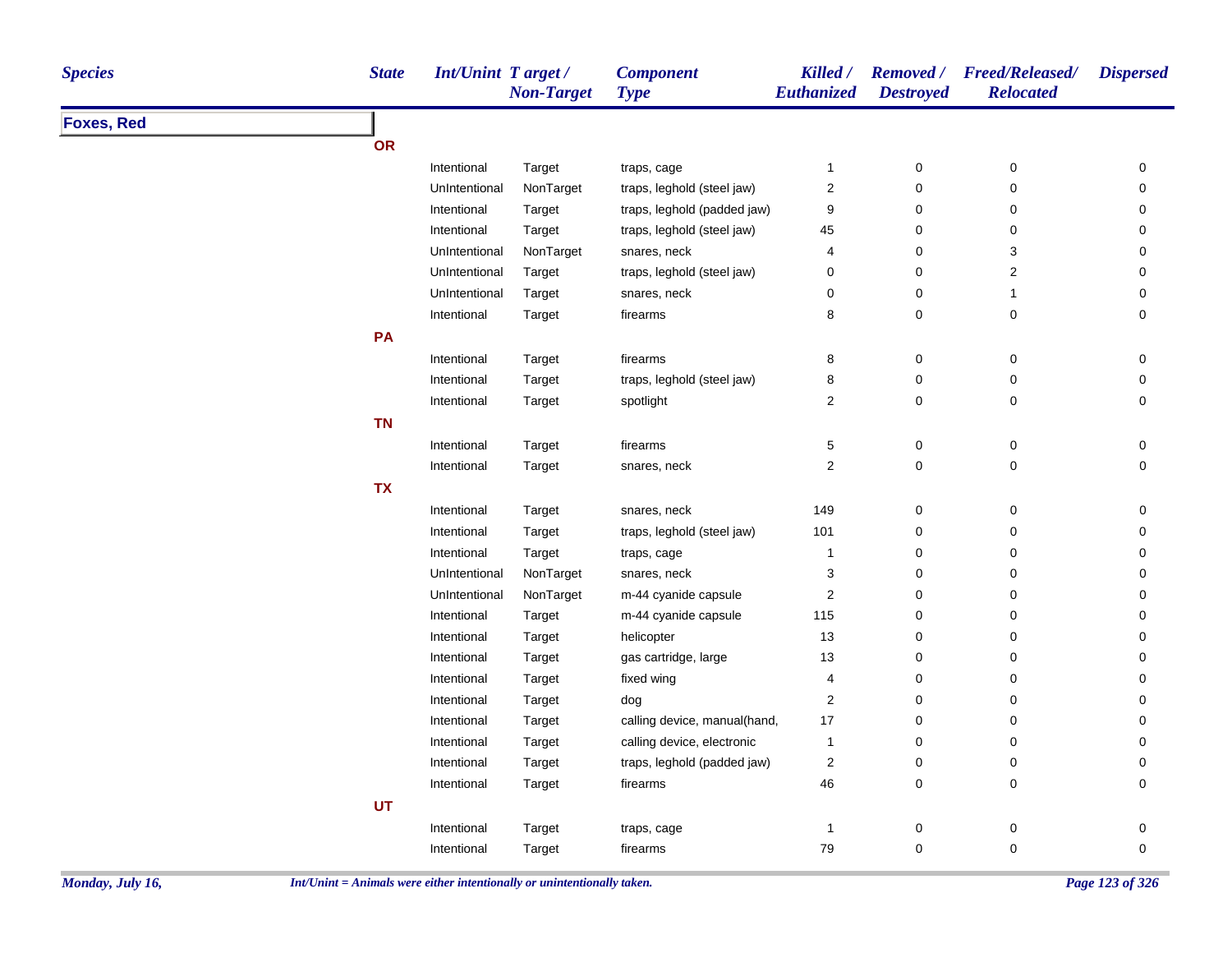| <b>Species</b>    | <b>State</b> | <b>Int/Unint Target/</b> | <b>Non-Target</b> | <b>Component</b><br><b>Type</b> | Killed /<br>Euthanized  | <b>Destroyed</b> | Removed / Freed/Released/<br><b>Relocated</b> | <b>Dispersed</b> |
|-------------------|--------------|--------------------------|-------------------|---------------------------------|-------------------------|------------------|-----------------------------------------------|------------------|
| <b>Foxes, Red</b> |              |                          |                   |                                 |                         |                  |                                               |                  |
|                   | UT           |                          |                   |                                 |                         |                  |                                               |                  |
|                   |              | Intentional              | Target            | m-44 cyanide capsule            | 49                      | $\pmb{0}$        | $\pmb{0}$                                     | 0                |
|                   |              | Intentional              | Target            | traps, leghold (steel jaw)      | 42                      | 0                | 0                                             | 0                |
|                   |              | Intentional              | Target            | snares, neck                    | 74                      | $\pmb{0}$        | 0                                             | 0                |
|                   | <b>VA</b>    |                          |                   |                                 |                         |                  |                                               |                  |
|                   |              | Intentional              | Target            | traps, leghold (steel jaw)      | 6                       | $\pmb{0}$        | $\pmb{0}$                                     | $\pmb{0}$        |
|                   |              | Intentional              | Target            | vehicles (all) (planes, boats,  | 0                       | 0                | $\mathbf 0$                                   | 11               |
|                   |              | Intentional              | Target            | spotlight                       | $\pmb{0}$               | $\pmb{0}$        | 0                                             | 3                |
|                   |              | Intentional              | Target            | snares, neck                    | 32                      | $\pmb{0}$        | $\mathbf 0$                                   | 0                |
|                   |              | Intentional              | Target            | night vision/infrared equipme   | 0                       | 0                | 0                                             | 0                |
|                   |              | Intentional              | Target            | traps, cage                     | 1                       | 0                | 0                                             | 0                |
|                   |              | Intentional              | Target            | lights (all)                    | $\pmb{0}$               | 0                | 0                                             | 6                |
|                   |              | UnIntentional            | NonTarget         | m-44 cyanide capsule            | 56                      | 0                | $\pmb{0}$                                     | $\pmb{0}$        |
|                   |              | UnIntentional            | NonTarget         | snares, neck                    | 17                      | 0                | $\overline{\mathbf{c}}$                       | $\pmb{0}$        |
|                   |              | Intentional              | Target            | firearms                        | 44                      | 0                | 0                                             | 13               |
|                   |              | UnIntentional            | NonTarget         | traps, leghold (padded jaw)     | $\overline{\mathbf{c}}$ | 0                | 0                                             | 0                |
|                   |              | UnIntentional            | NonTarget         | traps, leghold (steel jaw)      | 0                       | 0                | 4                                             | 0                |
|                   |              | Intentional              | Target            | m-44 cyanide capsule            | 4                       | $\pmb{0}$        | 0                                             | $\pmb{0}$        |
|                   | <b>VT</b>    |                          |                   |                                 |                         |                  |                                               |                  |
|                   |              | Intentional              | Target            | traps, leghold (steel jaw)      | $\boldsymbol{2}$        | $\pmb{0}$        | $\pmb{0}$                                     | $\mathbf 0$      |
|                   | <b>WV</b>    |                          |                   |                                 |                         |                  |                                               |                  |
|                   |              | Intentional              | Target            | snares, neck                    | 4                       | 0                | 0                                             | 0                |
|                   |              | UnIntentional            | NonTarget         | traps, leghold (steel jaw)      | 1                       | 0                | $\overline{1}$                                | 0                |
|                   |              | Intentional              | Target            | m-44 cyanide capsule            | 3                       | 0                | $\mathbf 0$                                   | 0                |
|                   |              | UnIntentional            | NonTarget         | snares, neck                    | 8                       | $\pmb{0}$        | $\sqrt{2}$                                    | 0                |
|                   |              | UnIntentional            | NonTarget         | m-44 cyanide capsule            | $\boldsymbol{7}$        | $\pmb{0}$        | $\pmb{0}$                                     | $\pmb{0}$        |
|                   |              | Intentional              | Target            | traps, leghold (steel jaw)      | 11                      | $\mathbf 0$      | 0                                             | 0                |
|                   | <b>WY</b>    |                          |                   |                                 |                         |                  |                                               |                  |
|                   |              | UnIntentional            | NonTarget         | m-44 cyanide capsule            | $\overline{c}$          | 0                | 0                                             | 0                |
|                   |              | Intentional              | Target            | snares, neck                    | 83                      | $\pmb{0}$        | $\pmb{0}$                                     | 0                |
|                   |              | Intentional              | Target            | m-44 cyanide capsule            | 40                      | $\pmb{0}$        | 0                                             | 0                |
|                   |              | Intentional              | Target            | hand tools                      | 1                       | $\pmb{0}$        | $\pmb{0}$                                     | $\pmb{0}$        |
|                   |              | Intentional              | Target            | firearms                        | 56                      | 0                | 0                                             | $\mathbf 0$      |
|                   |              | Intentional              | Target            | traps, leghold (padded jaw)     | $\overline{\mathbf{4}}$ | 0                | 0                                             | 0                |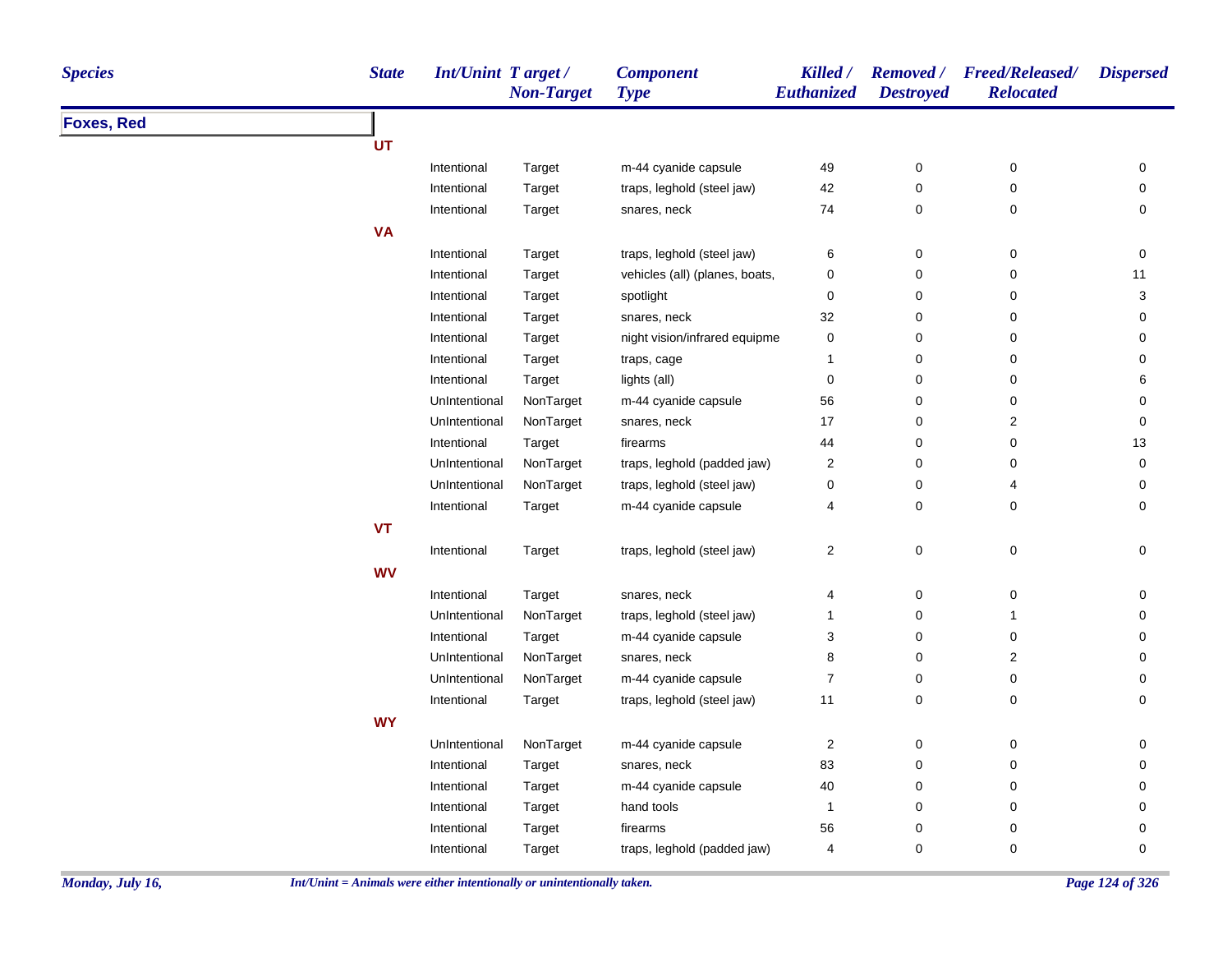| <b>Species</b>           | <b>State</b> | Int/Unint Target/ | <b>Non-Target</b>                                                        | <b>Component</b><br><b>Type</b> | Killed /<br>Euthanized    | <b>Destroyed</b> | Removed / Freed/Released/<br><b>Relocated</b> | <b>Dispersed</b> |
|--------------------------|--------------|-------------------|--------------------------------------------------------------------------|---------------------------------|---------------------------|------------------|-----------------------------------------------|------------------|
| <b>Foxes, Red</b>        |              |                   |                                                                          |                                 |                           |                  |                                               |                  |
|                          | <b>WY</b>    |                   |                                                                          |                                 |                           |                  |                                               |                  |
|                          |              | UnIntentional     | NonTarget                                                                | traps, leghold (steel jaw)      | 0                         | 0                | $\,$ 5 $\,$                                   | 0                |
|                          |              | Intentional       | Target                                                                   | traps, leghold (steel jaw)      | 69                        | 0                | 0                                             | 0                |
|                          |              | Intentional       | Target                                                                   | fixed wing                      | 44                        | 0                | 0                                             | 0                |
|                          |              | Intentional       | Target                                                                   | gas cartridge, large            | 64                        | 0                | 0                                             | 0                |
|                          |              |                   |                                                                          | <b>Subtotals by Species</b>     | 2,454                     | 0                | 61                                            | 237              |
| <b>Foxes, Red DEN</b>    |              |                   |                                                                          |                                 |                           |                  |                                               |                  |
|                          | <b>MT</b>    |                   |                                                                          |                                 |                           |                  |                                               |                  |
|                          |              | Intentional       | Target                                                                   | gas cartridge, large            | 0                         | 9                | $\pmb{0}$                                     | $\pmb{0}$        |
|                          | UT           |                   |                                                                          |                                 |                           |                  |                                               |                  |
|                          |              | Intentional       | Target                                                                   | gas cartridge, large            | $\pmb{0}$                 | 24               | $\pmb{0}$                                     | 0                |
|                          | <b>VA</b>    |                   |                                                                          |                                 |                           |                  |                                               |                  |
|                          |              | Intentional       | Target                                                                   | gas cartridge, large            | $\ensuremath{\mathsf{3}}$ | $\mathbf{1}$     | $\pmb{0}$                                     | 0                |
|                          | <b>WY</b>    |                   |                                                                          |                                 |                           |                  |                                               |                  |
|                          |              | Intentional       | Target                                                                   | gas cartridge, large            | 0                         | 49               | 0                                             | 0                |
|                          |              | Intentional       | Target                                                                   | dog                             | 0                         | $\mathbf{1}$     | 0                                             | 0                |
|                          |              | UnIntentional     | Target                                                                   | gas cartridge, large            | 0                         | $\mathbf{1}$     | 0                                             | 0                |
|                          |              |                   |                                                                          | <b>Subtotals by Species</b>     | 3                         | 85               | 0                                             | 0                |
|                          |              |                   |                                                                          |                                 |                           |                  |                                               |                  |
| <b>Foxes, Swift</b>      |              |                   |                                                                          |                                 |                           |                  |                                               |                  |
|                          | co           |                   |                                                                          |                                 |                           |                  |                                               |                  |
|                          |              | UnIntentional     | NonTarget                                                                | traps, leghold (padded jaw)     | 3                         | 0                | $\pmb{0}$                                     | 0                |
|                          |              | UnIntentional     | NonTarget                                                                | m-44 cyanide capsule            | 3                         | 0                | 0                                             | 0                |
|                          | <b>NM</b>    |                   |                                                                          |                                 |                           |                  |                                               |                  |
|                          |              | UnIntentional     | NonTarget                                                                | m-44 cyanide capsule            | 19                        | 0                | $\pmb{0}$                                     | 0                |
|                          | <b>WY</b>    |                   |                                                                          |                                 |                           |                  |                                               |                  |
|                          |              | UnIntentional     | NonTarget                                                                | traps, leghold (steel jaw)      | $\mathbf{1}$              | 0                | 0                                             | 0                |
|                          |              | UnIntentional     | NonTarget                                                                | m-44 cyanide capsule            | $\overline{\mathbf{c}}$   | 0                | 0                                             | 0                |
|                          |              |                   |                                                                          | <b>Subtotals by Species</b>     | 28                        | 0                | 0                                             | 0                |
| <b>Foxes, Swift DEN</b>  |              |                   |                                                                          |                                 |                           |                  |                                               |                  |
|                          | <b>WY</b>    |                   |                                                                          |                                 |                           |                  |                                               |                  |
|                          |              | UnIntentional     | NonTarget                                                                | gas cartridge, large            | $\mathbf 0$               | 1                | 0                                             | 0                |
|                          |              |                   |                                                                          | <b>Subtotals by Species</b>     | $\mathbf 0$               | $\mathbf{1}$     | $\mathbf 0$                                   | 0                |
| <b>Francolins, Black</b> |              |                   |                                                                          |                                 |                           |                  |                                               |                  |
|                          |              |                   | $Int/Unit = Animals$ were either intentionally or unintentionally taken. |                                 |                           |                  |                                               | Page 125 of 326  |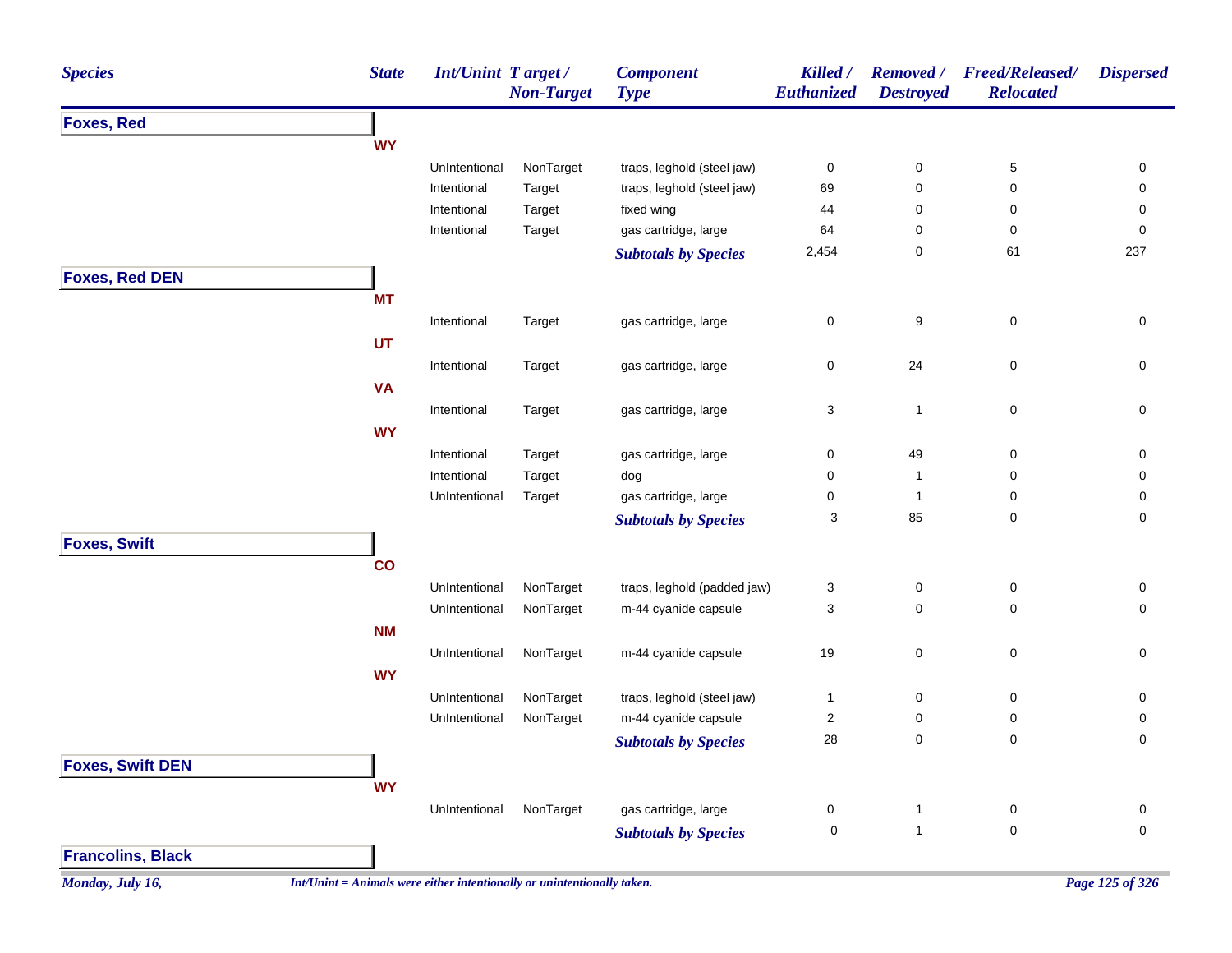| <b>Species</b>               | <b>State</b> | Int/Unint Target/ | <b>Non-Target</b> | <b>Component</b><br><b>Type</b> | Killed /<br>Euthanized | <b>Removed</b> /<br><b>Destroyed</b> | <b>Freed/Released/</b><br><b>Relocated</b> | <b>Dispersed</b> |
|------------------------------|--------------|-------------------|-------------------|---------------------------------|------------------------|--------------------------------------|--------------------------------------------|------------------|
| <b>Francolins, Black</b>     |              |                   |                   |                                 |                        |                                      |                                            |                  |
|                              | HI           |                   |                   |                                 |                        |                                      |                                            |                  |
|                              |              | Intentional       | Target            | vehicles (all) (planes, boats,  | 0                      | 0                                    | 0                                          | 1,009            |
|                              |              | Intentional       | Target            | traps, decoy                    | 4                      | 0                                    | 5                                          | 0                |
|                              |              | Intentional       | Target            | traps, cage                     | 8                      | 0                                    | 0                                          | 0                |
|                              |              | Intentional       | Target            | physical actions (hand/voice)   | 0                      | 0                                    | 0                                          | 153              |
|                              |              | Intentional       | Target            | firearms                        | 980                    | 0                                    | 0                                          | 208              |
|                              |              | UnIntentional     | NonTarget         | traps, cage                     | 0                      | 0                                    | 1                                          | 0                |
|                              |              | Intentional       | Target            | pyrotechnics (all)              | 0                      | 0                                    | 0                                          | 5                |
|                              |              |                   |                   | <b>Subtotals by Species</b>     | 992                    | 0                                    | 6                                          | 1,375            |
| <b>Francolins, Erckel'S</b>  |              |                   |                   |                                 |                        |                                      |                                            |                  |
|                              | HI           |                   |                   |                                 |                        |                                      |                                            |                  |
|                              |              | Intentional       | Target            | firearms                        | 4                      | 0                                    | 0                                          | 2                |
|                              |              | Intentional       | Target            | vehicles (all) (planes, boats,  | 0                      | 0                                    | 0                                          | 9                |
|                              |              |                   |                   | <b>Subtotals by Species</b>     | 4                      | 0                                    | 0                                          | 11               |
| <b>Francolins, Gray</b>      |              |                   |                   |                                 |                        |                                      |                                            |                  |
|                              | HI           |                   |                   |                                 |                        |                                      |                                            |                  |
|                              |              | Intentional       | Target            | physical actions (hand/voice)   | 0                      | 0                                    | 0                                          | 2                |
|                              |              | UnIntentional     | NonTarget         | traps, cage                     | 0                      | 0                                    | 9                                          | 0                |
|                              |              | Intentional       | Target            | traps, decoy                    | 12                     | 0                                    | 0                                          | 0                |
|                              |              | Intentional       | Target            | firearms                        | 526                    | 0                                    | 0                                          | 118              |
|                              |              | Intentional       | Target            | vehicles (all) (planes, boats,  | 0                      | 0                                    | 0                                          | 551              |
|                              |              |                   |                   | <b>Subtotals by Species</b>     | 538                    | 0                                    | 9                                          | 671              |
| <b>Frigatebirds (All)</b>    |              |                   |                   |                                 |                        |                                      |                                            |                  |
|                              | HI           |                   |                   |                                 |                        |                                      |                                            |                  |
|                              |              | UnIntentional     | NonTarget         | pyrotechnics (all)              | 0                      | 0                                    | 0                                          | 792              |
|                              |              | Intentional       | Target            | firearms                        | 0                      | 0                                    | 0                                          | 1                |
|                              |              | UnIntentional     | NonTarget         | vehicles (all) (planes, boats,  | 0                      | 0                                    | 0                                          | 99               |
|                              |              | Intentional       | Target            | pyrotechnics (all)              | $\mathbf 0$            | $\mathbf 0$                          | 0                                          | 194              |
|                              |              | Intentional       | Target            | vehicles (all) (planes, boats,  | 0                      | 0                                    | 0                                          | 35               |
|                              |              |                   |                   | <b>Subtotals by Species</b>     | $\pmb{0}$              | $\pmb{0}$                            | $\mathbf 0$                                | 1,121            |
| <b>Frigatebirds, Greater</b> |              |                   |                   |                                 |                        |                                      |                                            |                  |
|                              | HI           |                   |                   |                                 |                        |                                      |                                            |                  |
|                              |              | UnIntentional     | NonTarget         | pyrotechnics (all)              | 0                      | $\pmb{0}$                            | 0                                          | $\overline{5}$   |
|                              |              |                   |                   |                                 |                        |                                      |                                            |                  |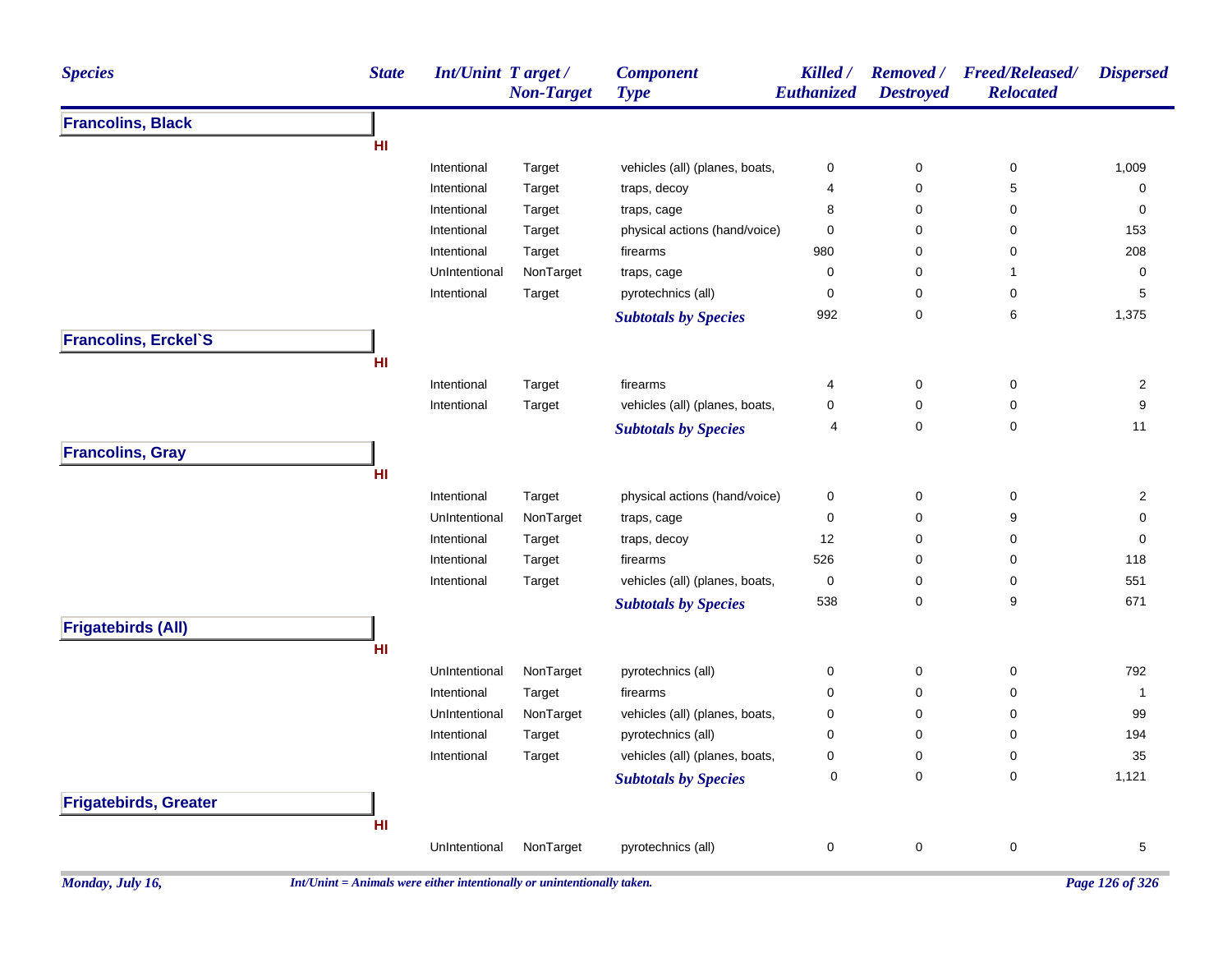| <b>Species</b>                  | <b>State</b>    | Int/Unint Target / | <b>Non-Target</b> | <b>Component</b><br><b>Type</b> | Killed /<br>Euthanized | <b>Removed</b> /<br><b>Destroyed</b> | Freed/Released/<br><b>Relocated</b> | <b>Dispersed</b> |
|---------------------------------|-----------------|--------------------|-------------------|---------------------------------|------------------------|--------------------------------------|-------------------------------------|------------------|
| <b>Frigatebirds, Greater</b>    |                 |                    |                   |                                 |                        |                                      |                                     |                  |
|                                 |                 |                    |                   | <b>Subtotals by Species</b>     | 0                      | 0                                    | $\mathbf 0$                         | 5                |
| <b>Frogs, Common Coqui</b>      |                 |                    |                   |                                 |                        |                                      |                                     |                  |
|                                 | HI              |                    |                   |                                 |                        |                                      |                                     |                  |
|                                 |                 | Intentional        | Target            | citric acid                     | 108                    | 0                                    | $\pmb{0}$                           | 0                |
|                                 |                 | Intentional        | Target            | handcaught/gathered             | $\overline{7}$         | 0                                    | 0                                   | 0                |
|                                 |                 |                    |                   | <b>Subtotals by Species</b>     | 115                    | $\mathbf 0$                          | 0                                   | 0                |
| <b>Frogs/Toads (All)</b>        |                 |                    |                   |                                 |                        |                                      |                                     |                  |
|                                 | <b>CA</b>       |                    |                   |                                 |                        |                                      |                                     |                  |
|                                 |                 | Intentional        | Target            | handcaught/gathered             | 88                     | $\mathsf 0$                          | $\pmb{0}$                           | 0                |
|                                 | GU              |                    |                   |                                 |                        |                                      |                                     |                  |
|                                 |                 | Intentional        | Target            | spotlight                       | 23                     | $\pmb{0}$                            | 0                                   | 0                |
|                                 |                 | Intentional        | Target            | hand tools                      | 23                     | 0                                    | 0                                   | 0                |
|                                 |                 | Intentional        | Target            | handcaught/gathered             | 374                    | 0                                    | 0                                   | 0                |
|                                 | H <sub>II</sub> |                    |                   |                                 |                        |                                      |                                     |                  |
|                                 |                 | UnIntentional      | NonTarget         | traps, cage                     | $\mathbf 0$            | $\pmb{0}$                            | 6                                   | 0                |
|                                 |                 |                    |                   | <b>Subtotals by Species</b>     | 508                    | $\mathbf 0$                          | 6                                   | 0                |
| <b>Gallinules/Rails (Other)</b> |                 |                    |                   |                                 |                        |                                      |                                     |                  |
|                                 | <b>FL</b>       |                    |                   |                                 |                        |                                      |                                     |                  |
|                                 |                 | Intentional        | Target            | nets, mist                      | 0                      | 0                                    | $\mathbf{1}$                        | $\mathbf 0$      |
|                                 | <b>MD</b>       |                    |                   |                                 |                        |                                      |                                     |                  |
|                                 |                 | UnIntentional      | NonTarget         | traps, quick-kill (conibear)    | $\mathbf{1}$           | $\pmb{0}$                            | $\pmb{0}$                           | 0                |
|                                 |                 |                    |                   | <b>Subtotals by Species</b>     | $\mathbf{1}$           | $\mathbf 0$                          | $\mathbf{1}$                        | $\mathbf 0$      |
| <b>Geese, Aleutian Cackling</b> |                 |                    |                   |                                 |                        |                                      |                                     |                  |
|                                 | <b>AK</b>       |                    |                   |                                 |                        |                                      |                                     |                  |
|                                 |                 | Intentional        | Target            | pyrotechnics (all)              | $\pmb{0}$              | $\pmb{0}$                            | 0                                   | 46               |
|                                 |                 | Intentional        | Target            | firearms                        | $\mathbf{1}$           | $\mathbf 0$                          | 0                                   | 6                |
|                                 | <b>CA</b>       |                    |                   |                                 |                        |                                      |                                     |                  |
|                                 |                 | Intentional        | Target            | firearms                        | $\mathbf{1}$           | $\pmb{0}$                            | $\pmb{0}$                           | $\pmb{0}$        |
|                                 |                 |                    |                   | <b>Subtotals by Species</b>     | $\boldsymbol{2}$       | 0                                    | $\mathbf 0$                         | 52               |
| <b>Geese, Brant, Atlantic</b>   |                 |                    |                   |                                 |                        |                                      |                                     |                  |
|                                 | <b>VA</b>       |                    |                   |                                 |                        |                                      |                                     |                  |
|                                 |                 | Intentional        | Target            | firearms                        | 137                    | $\pmb{0}$                            | $\mathbf 0$                         | $\pmb{0}$        |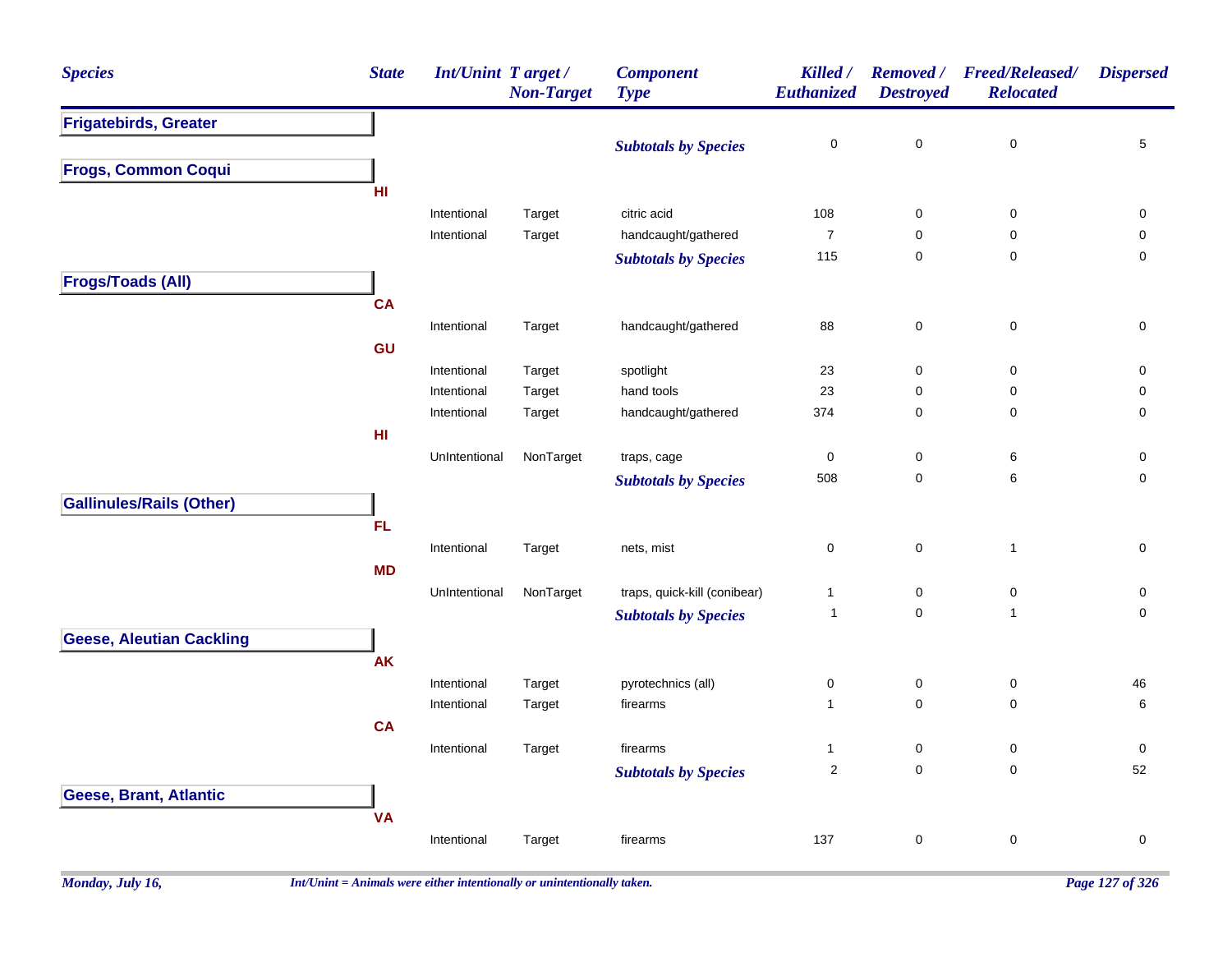| <b>Species</b>                | <b>State</b> | <b>Int/Unint Target/</b> | <b>Non-Target</b> | <b>Component</b><br><b>Type</b> | Killed /<br>Euthanized | <b>Destroyed</b> | Removed / Freed/Released/<br><b>Relocated</b> | <b>Dispersed</b>    |
|-------------------------------|--------------|--------------------------|-------------------|---------------------------------|------------------------|------------------|-----------------------------------------------|---------------------|
| <b>Geese, Brant, Atlantic</b> |              |                          |                   |                                 |                        |                  |                                               |                     |
|                               | <b>VA</b>    |                          |                   |                                 |                        |                  |                                               |                     |
|                               |              | Intentional              | Target            | nets, cannon/rocket             | 0                      | $\boldsymbol{0}$ | 62                                            | 0                   |
|                               |              |                          |                   | <b>Subtotals by Species</b>     | 137                    | $\pmb{0}$        | 62                                            | $\pmb{0}$           |
| Geese, Canada                 |              |                          |                   |                                 |                        |                  |                                               |                     |
|                               | <b>AK</b>    |                          |                   |                                 |                        |                  |                                               |                     |
|                               |              | Intentional              | Target            | vehicles (all) (planes, boats,  | 0                      | $\mathbf 0$      | $\pmb{0}$                                     | 700                 |
|                               |              | Intentional              | Target            | pyrotechnics (all)              | 0                      | 0                | $\pmb{0}$                                     | 976                 |
|                               |              | Intentional              | Target            | firearms                        | 66                     | $\mathbf 0$      | 0                                             | 729                 |
|                               |              | Intentional              | Target            | handcaught/gathered             | 0                      | 0                | 19                                            | $\mathsf{O}\xspace$ |
|                               |              | Intentional              | Target            | paint balls                     | 0                      | 0                | $\pmb{0}$                                     | 180                 |
|                               |              | Intentional              | Target            | physical actions (hand/voice)   | 0                      | 0                | $\pmb{0}$                                     | 483                 |
|                               | <b>AL</b>    |                          |                   |                                 |                        |                  |                                               |                     |
|                               |              | Intentional              | Target            | traps, drive/corral             | 182                    | $\pmb{0}$        | $\mathsf 0$                                   | 0                   |
|                               | ${\sf AR}$   |                          |                   |                                 |                        |                  |                                               |                     |
|                               |              | Intentional              | Target            | pyrotechnics (all)              | 0                      | $\boldsymbol{0}$ | $\pmb{0}$                                     | 150                 |
|                               |              | Intentional              | Target            | firearms                        | 6                      | 0                | 0                                             | $\mathsf{O}\xspace$ |
|                               | AZ           |                          |                   |                                 |                        |                  |                                               |                     |
|                               |              | Intentional              | Target            | a/c powder: inad6602            | 0                      | $\pmb{0}$        | $\mathbf{1}$                                  | 0                   |
|                               | CA           |                          |                   |                                 |                        |                  |                                               |                     |
|                               |              | Intentional              | Target            | firearms                        | 163                    | $\mathbf 0$      | 0                                             | 561                 |
|                               |              | Intentional              | Target            | pyrotechnics (all)              | $\pmb{0}$              | $\pmb{0}$        | $\pmb{0}$                                     | 4,549               |
|                               |              | Intentional              | Target            | vehicles (all) (planes, boats,  | 0                      | 0                | 0                                             | 60                  |
|                               | co           |                          |                   |                                 |                        |                  |                                               |                     |
|                               |              | Intentional              | Target            | firearms                        | $13$                   | $\pmb{0}$        | $\pmb{0}$                                     | 0                   |
|                               |              | Intentional              | Target            | pyrotechnics (all)              | 0                      | 0                | 0                                             | 2,296               |
|                               |              | Intentional              | Target            | vehicles (all) (planes, boats,  | 0                      | $\mathbf 0$      | $\pmb{0}$                                     | $30\,$              |
|                               | <b>CT</b>    |                          |                   |                                 |                        |                  |                                               |                     |
|                               |              | Intentional              | Target            | nets, z-(other)                 | 0                      | $\pmb{0}$        | $\pmb{0}$                                     | 0                   |
|                               |              | Intentional              | Target            | handcaught/gathered             | 1                      | 0                | 0                                             | 0                   |
|                               |              | Intentional              | Target            | exploders, gas (all)            | 0                      | 0                | 0                                             | $\overline{2}$      |
|                               |              | Intentional              | Target            | firearms                        | 23                     | 0                | 0                                             | 19                  |
|                               | DE           |                          |                   |                                 |                        |                  |                                               |                     |
|                               |              | Intentional              | Target            | handcaught/gathered             | 266                    | $\pmb{0}$        | $\pmb{0}$                                     | $\mathsf{O}\xspace$ |
|                               |              |                          |                   |                                 |                        |                  |                                               |                     |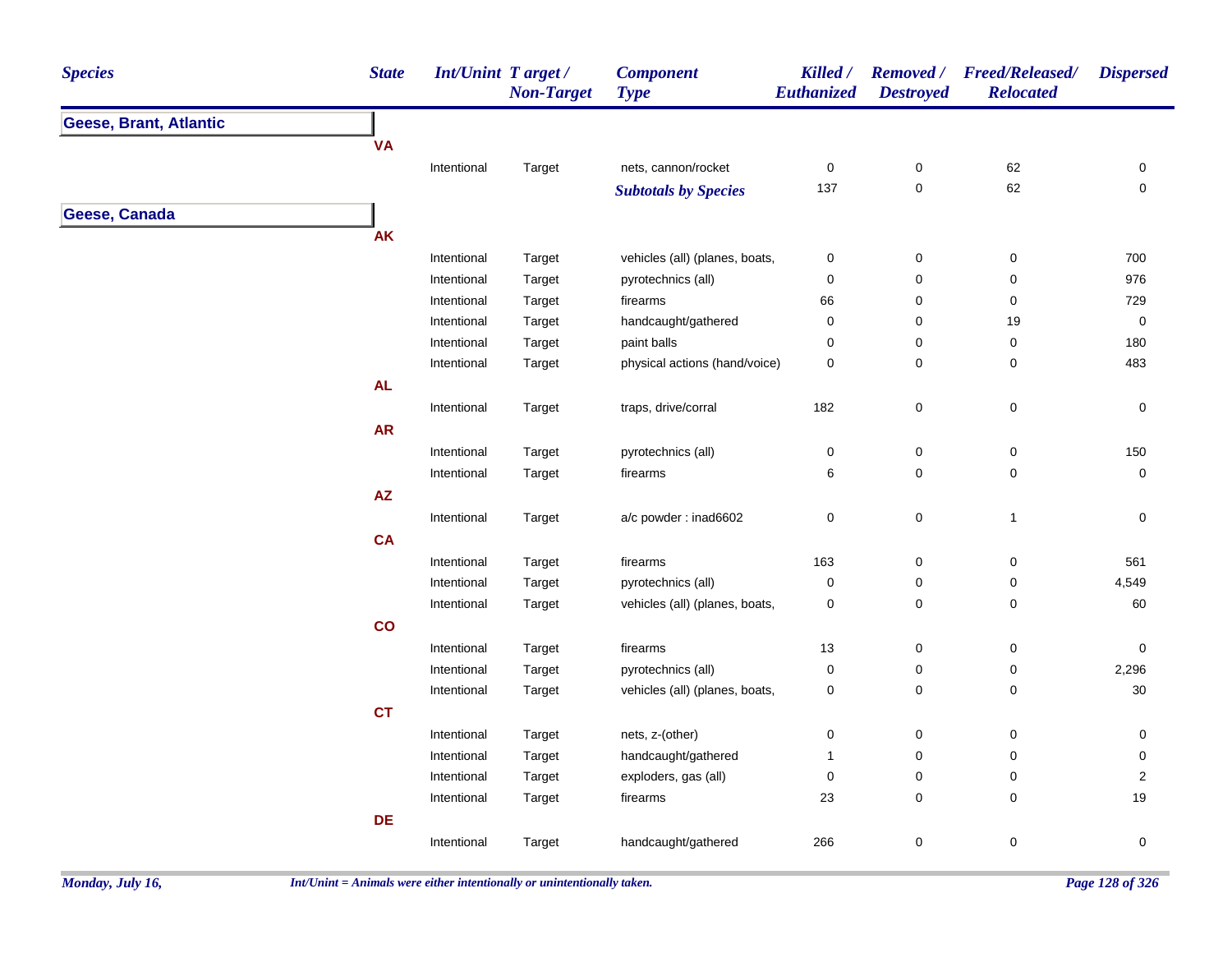| <b>Species</b> | <b>State</b>  | Int/Unint Target/ | <b>Non-Target</b> | <b>Component</b><br><b>Type</b> | Killed /<br><b>Euthanized</b> | <b>Destroyed</b> | Removed / Freed/Released/<br><b>Relocated</b> | <b>Dispersed</b> |
|----------------|---------------|-------------------|-------------------|---------------------------------|-------------------------------|------------------|-----------------------------------------------|------------------|
| Geese, Canada  |               |                   |                   |                                 |                               |                  |                                               |                  |
|                | <b>FL</b>     |                   |                   |                                 |                               |                  |                                               |                  |
|                |               | Intentional       | Target            | a/c powder: inad6602            | 6                             | 0                | $\pmb{0}$                                     | 0                |
|                | <b>GA</b>     |                   |                   |                                 |                               |                  |                                               |                  |
|                |               | Intentional       | Target            | traps, drive/corral             | 28                            | $\pmb{0}$        | 1,392                                         | 0                |
|                |               | Intentional       | Target            | a/c powder: inad6602            | $\pmb{0}$                     | 0                | 11                                            | 0                |
|                | IA            |                   |                   |                                 |                               |                  |                                               |                  |
|                |               | Intentional       | Target            | vehicles (all) (planes, boats,  | $\pmb{0}$                     | 0                | $\pmb{0}$                                     | $\sqrt{2}$       |
|                |               | Intentional       | Target            | pyrotechnics (all)              | $\pmb{0}$                     | 0                | $\pmb{0}$                                     | 206              |
|                |               | Intentional       | Target            | firearms                        | $10$                          | 0                | $\mathbf 0$                                   | $30\,$           |
|                | $\mathsf{ID}$ |                   |                   |                                 |                               |                  |                                               |                  |
|                |               | Intentional       | Target            | a/c powder: inad6602            | $\pmb{0}$                     | 0                | $\pmb{0}$                                     | $\pmb{0}$        |
|                |               | UnIntentional     | NonTarget         | traps, leghold (steel jaw)      | 1                             | 0                | $\pmb{0}$                                     | 0                |
|                | IL            |                   |                   |                                 |                               |                  |                                               |                  |
|                |               | Intentional       | Target            | nets, z-(other)                 | 11                            | 0                | $\pmb{0}$                                     | 0                |
|                |               | Intentional       | Target            | handcaught/gathered             | $\boldsymbol{2}$              | 0                | 34                                            | 0                |
|                |               | Intentional       | Target            | pyrotechnics (all)              | $\pmb{0}$                     | 0                | $\pmb{0}$                                     | 2,924            |
|                |               | Intentional       | Target            | firearms                        | 84                            | 0                | $\pmb{0}$                                     | 31               |
|                | IN            |                   |                   |                                 |                               |                  |                                               |                  |
|                |               | Intentional       | Target            | firearms                        | $\ensuremath{\mathsf{3}}$     | 0                | $\pmb{0}$                                     | 191              |
|                |               | Intentional       | Target            | pyrotechnics (all)              | $\pmb{0}$                     | 0                | $\pmb{0}$                                     | 370              |
|                | <b>KS</b>     |                   |                   |                                 |                               |                  |                                               |                  |
|                |               | Intentional       | Target            | dog                             | 0                             | 0                | $\pmb{0}$                                     | 2,440            |
|                |               | Intentional       | Target            | firearms                        | 24                            | 0                | $\pmb{0}$                                     | 5,774            |
|                |               | Intentional       | Target            | handcaught/gathered             | 18                            | 0                | $10$                                          | $\pmb{0}$        |
|                |               | Intentional       | Target            | vehicles (all) (planes, boats,  | $\pmb{0}$                     | 0                | $\pmb{0}$                                     | 1,349            |
|                |               | Intentional       | Target            | pyrotechnics (all)              | $\pmb{0}$                     | 0                | $\mathbf 0$                                   | 1,740            |
|                | <b>KY</b>     |                   |                   |                                 |                               |                  |                                               |                  |
|                |               | Intentional       | Target            | traps, drive/corral             | 0                             | 0                | 357                                           | 0                |
|                |               | Intentional       | Target            | a/c tablets : inad6602          | $\mathbf{1}$                  | 0                | $\pmb{0}$                                     | 0                |
|                |               | Intentional       | Target            | firearms                        | 78                            | 0                | $\pmb{0}$                                     | 672              |
|                |               | Intentional       | Target            | handcaught/gathered             | 1                             | 0                | $\overline{\mathbf{c}}$                       | $\mathbf 0$      |
|                |               | Intentional       | Target            | pyrotechnics (all)              | $\pmb{0}$                     | 0                | $\pmb{0}$                                     | 159              |
|                |               | Intentional       | Target            | a/c powder: inad6602            | 12                            | 0                | 81                                            | $\pmb{0}$        |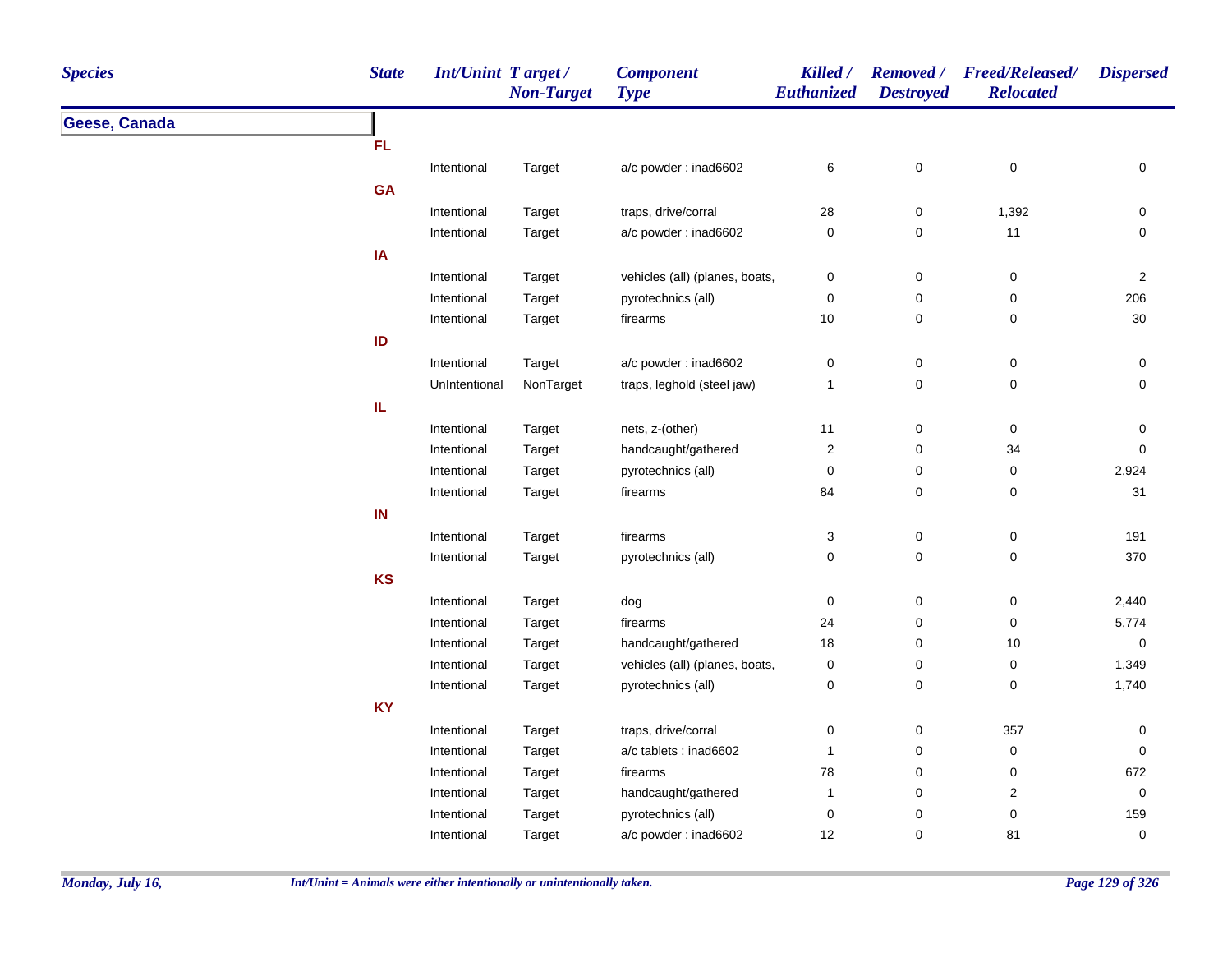| <b>Species</b> | <b>State</b> | Int/Unint Target/ | <b>Non-Target</b> | <b>Component</b><br><b>Type</b> | Killed /<br>Euthanized | <b>Destroyed</b> | Removed / Freed/Released/<br><b>Relocated</b> | <b>Dispersed</b> |
|----------------|--------------|-------------------|-------------------|---------------------------------|------------------------|------------------|-----------------------------------------------|------------------|
| Geese, Canada  |              |                   |                   |                                 |                        |                  |                                               |                  |
|                | <b>MA</b>    |                   |                   |                                 |                        |                  |                                               |                  |
|                |              | Intentional       | Target            | nets, z-(other)                 | 15                     | 0                | $\pmb{0}$                                     | 0                |
|                |              | Intentional       | Target            | firearms                        | 99                     | 0                | $\pmb{0}$                                     | 55               |
|                |              | Intentional       | Target            | nets, gun                       | 37                     | 0                | $\pmb{0}$                                     | 35               |
|                | <b>MD</b>    |                   |                   |                                 |                        |                  |                                               |                  |
|                |              | Intentional       | Target            | a/c powder: inad6602            | 0                      | 0                | $\pmb{0}$                                     | 0                |
|                |              | UnIntentional     | NonTarget         | traps, quick-kill (conibear)    | $\mathbf{1}$           | 0                | $\pmb{0}$                                     | 0                |
|                |              | Intentional       | Target            | handcaught/gathered             | 1,261                  | 0                | 0                                             | 0                |
|                |              | Intentional       | Target            | lasers (all) (deterrent)        | $\pmb{0}$              | 0                | 0                                             | 40               |
|                |              | Intentional       | Target            | nets, cannon/rocket             | 32                     | 0                | $\pmb{0}$                                     | $\pmb{0}$        |
|                |              | Intentional       | Target            | nets, z-(other)                 | $\mathbf 1$            | 0                | $\pmb{0}$                                     | $\pmb{0}$        |
|                |              | Intentional       | Target            | pyrotechnics (all)              | 0                      | 0                | 0                                             | 50               |
|                |              | Intentional       | Target            | vehicles (all) (planes, boats,  | 0                      | 0                | 0                                             | 31               |
|                |              | UnIntentional     | NonTarget         | traps, leghold (steel jaw)      | $\pmb{0}$              | 0                | $\mathbf{1}$                                  | $\mathbf 0$      |
|                |              | Intentional       | Target            | firearms                        | 35                     | 0                | $\pmb{0}$                                     | 59               |
|                | MI           |                   |                   |                                 |                        |                  |                                               |                  |
|                |              | Intentional       | Target            | firearms                        | $\boldsymbol{7}$       | 0                | $\pmb{0}$                                     | $\pmb{0}$        |
|                |              | Intentional       | Target            | traps, drive/corral             | $\pmb{0}$              | 0                | $\pmb{0}$                                     | 0                |
|                | <b>MN</b>    |                   |                   |                                 |                        |                  |                                               |                  |
|                |              | Intentional       | Target            | pneumatics                      | 0                      | 0                | $\pmb{0}$                                     | 8                |
|                |              | UnIntentional     | NonTarget         | traps, leghold (steel jaw)      | 1                      | 0                | 0                                             | 0                |
|                |              | Intentional       | Target            | a/c powder: inad6602            | 11                     | 0                | $\pmb{0}$                                     | 0                |
|                |              | Intentional       | Target            | dog                             | 0                      | 0                | $\pmb{0}$                                     | 4,499            |
|                |              | Intentional       | Target            | lasers (all) (deterrent)        | 0                      | 0                | 0                                             | 248              |
|                |              | Intentional       | Target            | pyrotechnics (all)              | $\mathbf 0$            | 0                | $\pmb{0}$                                     | 5,135            |
|                |              | Intentional       | Target            | traps, drive/corral             | 375                    | 0                | $\pmb{0}$                                     | $\pmb{0}$        |
|                |              | Intentional       | Target            | vehicles (all) (planes, boats,  | $\pmb{0}$              | 0                | $\pmb{0}$                                     | 4,320            |
|                |              | Intentional       | Target            | firearms                        | 245                    | 0                | $\mathbf 0$                                   | 1,567            |
|                | <b>MO</b>    |                   |                   |                                 |                        |                  |                                               |                  |
|                |              | Intentional       | Target            | pneumatics                      | 0                      | 0                | $\pmb{0}$                                     | $\overline{2}$   |
|                |              | Intentional       | Target            | dog                             | 0                      | 0                | $\pmb{0}$                                     | 122              |
|                |              | Intentional       | Target            | exploders, gas (all)            | 0                      | 0                | $\pmb{0}$                                     | 225              |
|                |              | Intentional       | Target            | firearms                        | 167                    | 0                | $\pmb{0}$                                     | 663              |
|                |              | Intentional       | Target            | handcaught/gathered             | 3                      | 0                | 0                                             | 0                |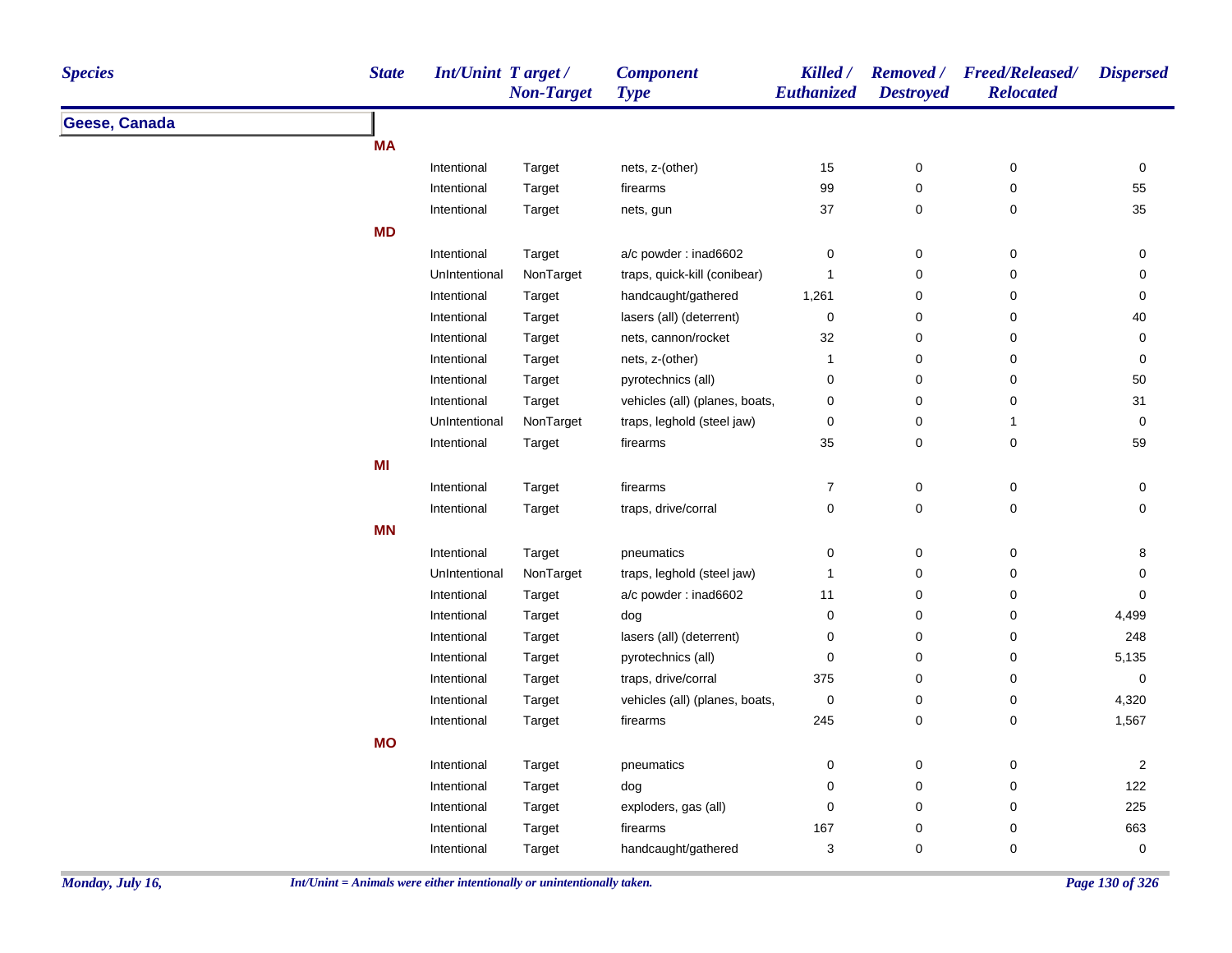| <b>Species</b>   | <b>State</b>                                                             | <b>Int/Unint Target/</b> | <b>Non-Target</b> | <b>Component</b><br><b>Type</b> | Killed /<br>Euthanized | <b>Removed</b> /<br><b>Destroyed</b> | <b>Freed/Released/</b><br><b>Relocated</b> | <b>Dispersed</b> |
|------------------|--------------------------------------------------------------------------|--------------------------|-------------------|---------------------------------|------------------------|--------------------------------------|--------------------------------------------|------------------|
| Geese, Canada    |                                                                          |                          |                   |                                 |                        |                                      |                                            |                  |
|                  | <b>MO</b>                                                                |                          |                   |                                 |                        |                                      |                                            |                  |
|                  |                                                                          | Intentional              | Target            | lasers (all) (deterrent)        | 0                      | $\pmb{0}$                            | $\pmb{0}$                                  | 300              |
|                  |                                                                          | Intentional              | Target            | lights (all)                    | 0                      | $\pmb{0}$                            | $\mathbf 0$                                | 1,080            |
|                  |                                                                          | Intentional              | Target            | paint balls                     | 0                      | $\pmb{0}$                            | $\mathbf 0$                                | 150              |
|                  |                                                                          | Intentional              | Target            | pyrotechnics (all)              | 0                      | 0                                    | 0                                          | 5,728            |
|                  |                                                                          | Intentional              | Target            | tape, mylar                     | 0                      | 0                                    | 0                                          | 7                |
|                  |                                                                          | Intentional              | Target            | traps, drive/corral             | 0                      | $\pmb{0}$                            | 12                                         | 0                |
|                  |                                                                          | Intentional              | Target            | vehicles (all) (planes, boats,  | 0                      | $\pmb{0}$                            | 0                                          | 421              |
|                  |                                                                          | Intentional              | Target            | nets, z-(other)                 | 13                     | $\pmb{0}$                            | 0                                          | 0                |
|                  | <b>MS</b>                                                                |                          |                   |                                 |                        |                                      |                                            |                  |
|                  |                                                                          | Intentional              | Target            | firearms                        | $30\,$                 | $\pmb{0}$                            | $\mathbf 0$                                | $17$             |
|                  |                                                                          | Intentional              | Target            | traps, drive/corral             | 889                    | 42                                   | 0                                          | 0                |
|                  | <b>MT</b>                                                                |                          |                   |                                 |                        |                                      |                                            |                  |
|                  |                                                                          | Intentional              | Target            | pyrotechnics (all)              | 0                      | $\pmb{0}$                            | $\mathbf 0$                                | 150              |
|                  |                                                                          | Intentional              | Target            | firearms                        | $\overline{4}$         | $\pmb{0}$                            | 0                                          | $50\,$           |
|                  | <b>NC</b>                                                                |                          |                   |                                 |                        |                                      |                                            |                  |
|                  |                                                                          | Intentional              | Target            | firearms                        | 66                     | 0                                    | 0                                          | 381              |
|                  |                                                                          | Intentional              | Target            | pyrotechnics (all)              | 0                      | 0                                    | 0                                          | 46               |
|                  |                                                                          | Intentional              | Target            | traps, drive/corral             | 479                    | 481                                  | 0                                          | 0                |
|                  |                                                                          | Intentional              | Target            | vehicles (all) (planes, boats,  | 0                      | $\pmb{0}$                            | 0                                          | 55               |
|                  | <b>NE</b>                                                                |                          |                   |                                 |                        |                                      |                                            |                  |
|                  |                                                                          | Intentional              | Target            | pyrotechnics (all)              | 0                      | 0                                    | 0                                          | 2,255            |
|                  |                                                                          | Intentional              | Target            | nets, z-(other)                 | 6                      | 0                                    | 6                                          | 0                |
|                  |                                                                          | Intentional              | Target            | handcaught/gathered             | 83                     | 0                                    | 56                                         | 0                |
|                  |                                                                          | Intentional              | Target            | car/truck                       | 0                      | 0                                    | 0                                          | 0                |
|                  |                                                                          | Intentional              | Target            | a/c powder: inad6602            | $\overline{2}$         | 0                                    | 0                                          | 0                |
|                  |                                                                          | Intentional              | Target            | vehicles (all) (planes, boats,  | 0                      | 0                                    | 0                                          | 618              |
|                  |                                                                          | Intentional              | Target            | firearms                        | 148                    | $\pmb{0}$                            | 0                                          | 1,967            |
|                  | <b>NH</b>                                                                |                          |                   |                                 |                        |                                      |                                            |                  |
|                  |                                                                          |                          |                   |                                 |                        |                                      |                                            |                  |
|                  | <b>NJ</b>                                                                | Intentional              | Target            | handcaught/gathered             | 99                     | $\pmb{0}$                            | 0                                          | 0                |
|                  |                                                                          | Intentional              | Target            | traps, drive/corral             | 612                    | 0                                    | 0                                          | 0                |
|                  |                                                                          | Intentional              | Target            | vehicles (all) (planes, boats,  | 0                      | 0                                    | 0                                          | 3                |
|                  |                                                                          | Intentional              | Target            | pyrotechnics (all)              | 0                      | $\pmb{0}$                            | 0                                          | 91               |
| Monday, July 16, | $Int/Unit = Animals$ were either intentionally or unintentionally taken. |                          |                   |                                 |                        |                                      |                                            | Page 131 of 326  |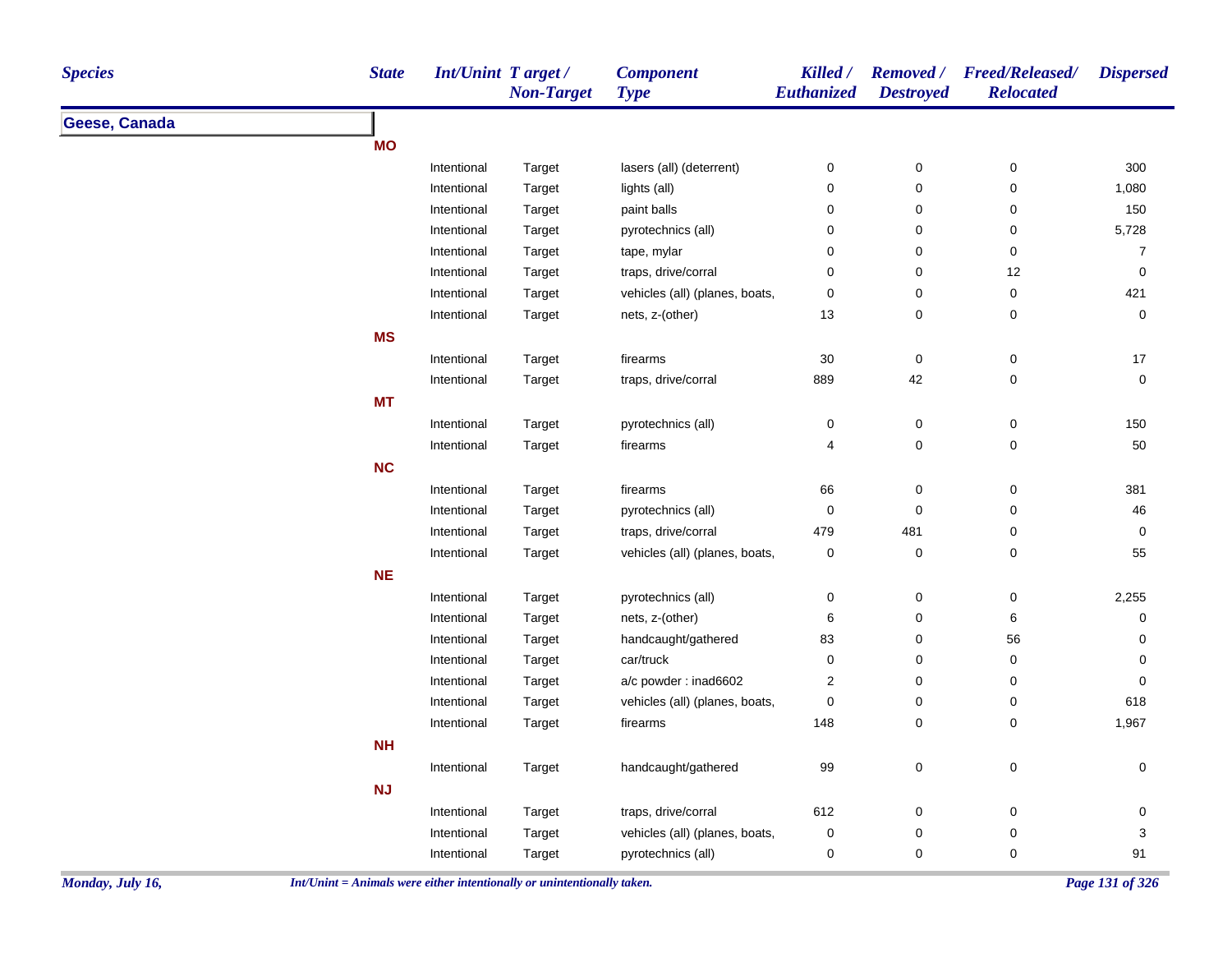| <b>Species</b> | <b>State</b> | Int/Unint Target/ | <b>Non-Target</b> | <b>Component</b><br><b>Type</b> | Killed /<br>Euthanized | <b>Destroyed</b> | Removed / Freed/Released/<br><b>Relocated</b> | <b>Dispersed</b>    |
|----------------|--------------|-------------------|-------------------|---------------------------------|------------------------|------------------|-----------------------------------------------|---------------------|
| Geese, Canada  |              |                   |                   |                                 |                        |                  |                                               |                     |
|                | <b>NJ</b>    |                   |                   |                                 |                        |                  |                                               |                     |
|                |              | Intentional       | Target            | firearms                        | 167                    | $\pmb{0}$        | $\pmb{0}$                                     | 378                 |
|                | <b>NV</b>    |                   |                   |                                 |                        |                  |                                               |                     |
|                |              | Intentional       | Target            | traps, z-(other)                | 0                      | 0                | $16\,$                                        | 0                   |
|                |              | Intentional       | Target            | pyrotechnics (all)              | 0                      | 0                | 0                                             | 59                  |
|                |              | Intentional       | Target            | firearms                        | 27                     | 0                | $\mathsf 0$                                   | $\pmb{0}$           |
|                |              | Intentional       | Target            | traps, cage                     | 0                      | 0                | 19                                            | 0                   |
|                |              | Intentional       | Target            | traps, drive/corral             | 0                      | $\mathbf 0$      | 395                                           | 0                   |
|                |              | Intentional       | Target            | handcaught/gathered             | 1                      | 0                | $\mathbf 0$                                   | 0                   |
|                |              | Intentional       | Target            | a/c powder: inad6602            | 0                      | 0                | 1                                             | 0                   |
|                | <b>NY</b>    |                   |                   |                                 |                        |                  |                                               |                     |
|                |              | Intentional       | Target            | boat                            | 0                      | $\pmb{0}$        | $\pmb{0}$                                     | 0                   |
|                |              | Intentional       | Target            | dog                             | 0                      | 0                | 0                                             | 0                   |
|                |              | Intentional       | Target            | vehicles (all) (planes, boats,  | 0                      | 0                | 0                                             | 0                   |
|                |              | Intentional       | Target            | traps, drive/corral             | 306                    | $\pmb{0}$        | 0                                             | 0                   |
|                |              | Intentional       | Target            | electronic harassment devic     | $\pmb{0}$              | 0                | $\pmb{0}$                                     | 0                   |
|                |              | Intentional       | Target            | firearms                        | 44                     | $\pmb{0}$        | 0                                             | $\mathbf 0$         |
|                | OH           |                   |                   |                                 |                        |                  |                                               |                     |
|                |              | Intentional       | Target            | lights (all)                    | 0                      | $\mathbf 0$      | 0                                             | 60                  |
|                |              | Intentional       | Target            | pyrotechnics (all)              | 0                      | 0                | 0                                             | 3,163               |
|                |              | Intentional       | Target            | firearms                        | 57                     | 0                | 0                                             | 132                 |
|                |              | Intentional       | Target            | barriers, fencing (convention   | 0                      | 0                | 34                                            | $\mathbf 0$         |
|                |              | Intentional       | Target            | spotlight                       | 0                      | 0                | 0                                             | 191                 |
|                |              | Intentional       | Target            | handcaught/gathered             | 0                      | $\mathbf 0$      | 5                                             | $\mathbf 0$         |
|                | OK           |                   |                   |                                 |                        |                  |                                               |                     |
|                |              | Intentional       | Target            | firearms                        | 74                     | $\pmb{0}$        | $\pmb{0}$                                     | 148                 |
|                |              | Intentional       | Target            | pyrotechnics (all)              | $\pmb{0}$              | 0                | $\pmb{0}$                                     | 9,334               |
|                |              | Intentional       | Target            | nets, cannon/rocket             | 0                      | 0                | $22\,$                                        | 0                   |
|                |              | Intentional       | Target            | vehicles (all) (planes, boats,  | 0                      | 0                | $\pmb{0}$                                     | 183                 |
|                |              | Intentional       | Target            | exploders, gas (all)            | 0                      | $\pmb{0}$        | 0                                             | 182                 |
|                |              | Intentional       | Target            | handcaught/gathered             | 0                      | $\pmb{0}$        | $\mathbf{1}$                                  | $\mathsf{O}\xspace$ |
|                |              | Intentional       | Target            | effigy, coyote                  | 0                      | 0                | 0                                             | 12                  |
|                | OR           |                   |                   |                                 |                        |                  |                                               |                     |
|                |              | Intentional       | Target            | paint balls                     | 0                      | $\mathbf 0$      | 0                                             | 598                 |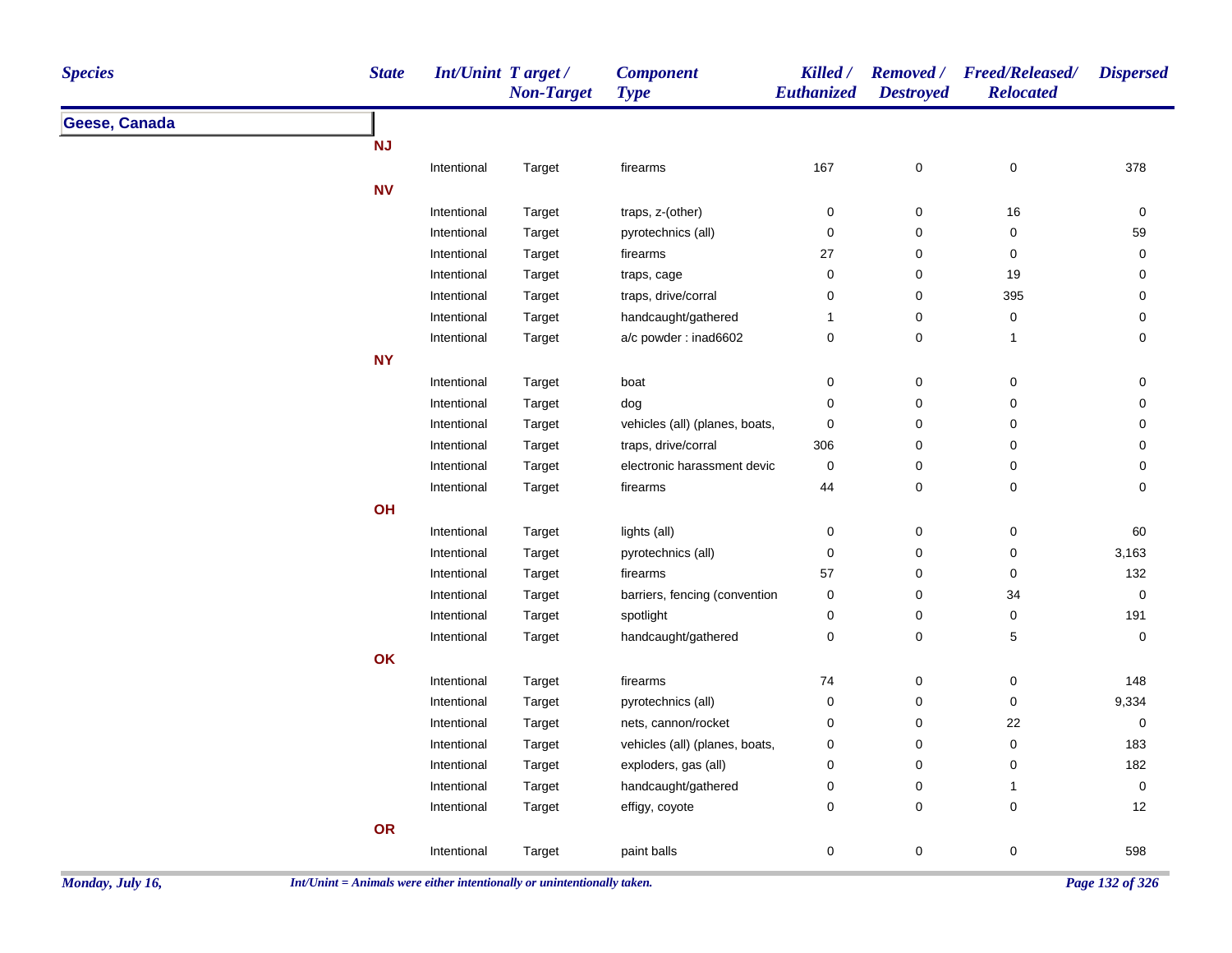| Geese, Canada<br>OR<br>oil, corn<br>$\pmb{0}$<br>Intentional<br>Target<br>0<br>$\mathbf{1}$<br>$\mathbf 0$<br>3<br>Intentional<br>handcaught/gathered<br>0<br>Target<br>hand tools<br>0<br>$10$<br>Intentional<br>Target<br>0<br>$\pmb{0}$<br>Intentional<br>prebait<br>0<br>0<br>Target<br>5<br>$\pmb{0}$<br>0<br>Intentional<br>Target<br>firearms<br>0<br>$\pmb{0}$<br>0<br>Intentional<br>Target<br>pyrotechnics (all)<br>a/c powder: inad6602<br>4<br>$\pmb{0}$<br>113<br>Intentional<br>Target<br>0<br>$\mathbf 0$<br>$\pmb{0}$<br>Intentional<br>Target<br>dog | <b>Dispersed</b>    |
|-----------------------------------------------------------------------------------------------------------------------------------------------------------------------------------------------------------------------------------------------------------------------------------------------------------------------------------------------------------------------------------------------------------------------------------------------------------------------------------------------------------------------------------------------------------------------|---------------------|
|                                                                                                                                                                                                                                                                                                                                                                                                                                                                                                                                                                       |                     |
|                                                                                                                                                                                                                                                                                                                                                                                                                                                                                                                                                                       |                     |
|                                                                                                                                                                                                                                                                                                                                                                                                                                                                                                                                                                       | 0                   |
|                                                                                                                                                                                                                                                                                                                                                                                                                                                                                                                                                                       | $\mathbf 0$         |
|                                                                                                                                                                                                                                                                                                                                                                                                                                                                                                                                                                       | 0                   |
|                                                                                                                                                                                                                                                                                                                                                                                                                                                                                                                                                                       | 0                   |
|                                                                                                                                                                                                                                                                                                                                                                                                                                                                                                                                                                       | 50                  |
|                                                                                                                                                                                                                                                                                                                                                                                                                                                                                                                                                                       | 975                 |
|                                                                                                                                                                                                                                                                                                                                                                                                                                                                                                                                                                       | $\mathsf{O}\xspace$ |
|                                                                                                                                                                                                                                                                                                                                                                                                                                                                                                                                                                       | 132                 |
| PA                                                                                                                                                                                                                                                                                                                                                                                                                                                                                                                                                                    |                     |
| a/c tablets : inad6602<br>2<br>0<br>0<br>Intentional<br>Target                                                                                                                                                                                                                                                                                                                                                                                                                                                                                                        | 0                   |
| $\pmb{0}$<br>UnIntentional<br>a/c tablets : inad6602<br>$\mathbf{1}$<br>0<br>Target                                                                                                                                                                                                                                                                                                                                                                                                                                                                                   | $\mathbf 0$         |
| 0<br>$\mathbf 0$<br>0<br>Intentional<br>Target<br>boat                                                                                                                                                                                                                                                                                                                                                                                                                                                                                                                | 10                  |
| 0<br>$\pmb{0}$<br>0<br>Intentional<br>Target<br>dog                                                                                                                                                                                                                                                                                                                                                                                                                                                                                                                   | 1,140               |
| 0<br>$\pmb{0}$<br>$\pmb{0}$<br>a/c powder: inad6602<br>Intentional<br>Target                                                                                                                                                                                                                                                                                                                                                                                                                                                                                          | 0                   |
| electronic harassment devic<br>0<br>$\pmb{0}$<br>0<br>Intentional<br>Target                                                                                                                                                                                                                                                                                                                                                                                                                                                                                           | 1,327               |
| $\pmb{0}$<br>Intentional<br>physical actions (hand/voice)<br>0<br>Target<br>1                                                                                                                                                                                                                                                                                                                                                                                                                                                                                         | 288                 |
| Intentional<br>oil, corn<br>6<br>$\pmb{0}$<br>0<br>Target                                                                                                                                                                                                                                                                                                                                                                                                                                                                                                             | 0                   |
| traps, quick-kill (conibear)<br>0<br>$\mathbf 0$<br>UnIntentional<br>Target<br>1                                                                                                                                                                                                                                                                                                                                                                                                                                                                                      | 0                   |
| $\pmb{0}$<br>$\pmb{0}$<br>Intentional<br>traps, drive/corral<br>1,336<br>Target                                                                                                                                                                                                                                                                                                                                                                                                                                                                                       | $\mathbf 0$         |
| vehicles (all) (planes, boats,<br>$\mathbf 0$<br>Intentional<br>$\pmb{0}$<br>$\mathbf 0$<br>Target                                                                                                                                                                                                                                                                                                                                                                                                                                                                    | 613                 |
| pyrotechnics (all)<br>0<br>$\pmb{0}$<br>0<br>Intentional<br>Target                                                                                                                                                                                                                                                                                                                                                                                                                                                                                                    | 8,039               |
| handcaught/gathered<br>$90\,$<br>Intentional<br>0<br>Target<br>1                                                                                                                                                                                                                                                                                                                                                                                                                                                                                                      | 0                   |
| Intentional<br>lasers (all) (deterrent)<br>$\mathbf 0$<br>$\pmb{0}$<br>0<br>Target                                                                                                                                                                                                                                                                                                                                                                                                                                                                                    | 215,579             |
| 87<br>$\mathsf 0$<br>Intentional<br>Target<br>firearms<br>0                                                                                                                                                                                                                                                                                                                                                                                                                                                                                                           | 162                 |
| R1                                                                                                                                                                                                                                                                                                                                                                                                                                                                                                                                                                    |                     |
| $\pmb{0}$<br>$\pmb{0}$<br>Intentional<br>vehicles (all) (planes, boats,<br>$\pmb{0}$<br>Target                                                                                                                                                                                                                                                                                                                                                                                                                                                                        | 253                 |
| Intentional<br>firearms<br>76<br>$\pmb{0}$<br>0<br>Target                                                                                                                                                                                                                                                                                                                                                                                                                                                                                                             | 230                 |
| handcaught/gathered<br>11<br>$\pmb{0}$<br>$\mathbf 0$<br>Intentional<br>Target                                                                                                                                                                                                                                                                                                                                                                                                                                                                                        | $\mathsf{O}\xspace$ |
| Intentional<br>10<br>$\pmb{0}$<br>0<br>Target<br>nets, gun                                                                                                                                                                                                                                                                                                                                                                                                                                                                                                            | $18\,$              |
| pyrotechnics (all)<br>0<br>$\mathbf 0$<br>0<br>Intentional<br>Target                                                                                                                                                                                                                                                                                                                                                                                                                                                                                                  | 8                   |
| <b>SC</b>                                                                                                                                                                                                                                                                                                                                                                                                                                                                                                                                                             |                     |
| traps, drive/corral<br>1,002<br>$\pmb{0}$<br>0<br>Intentional<br>Target                                                                                                                                                                                                                                                                                                                                                                                                                                                                                               | 0                   |
| $\pmb{0}$<br>$\pmb{0}$<br>Intentional<br>pyrotechnics (all)<br>$\pmb{0}$<br>Target                                                                                                                                                                                                                                                                                                                                                                                                                                                                                    | $\overline{c}$      |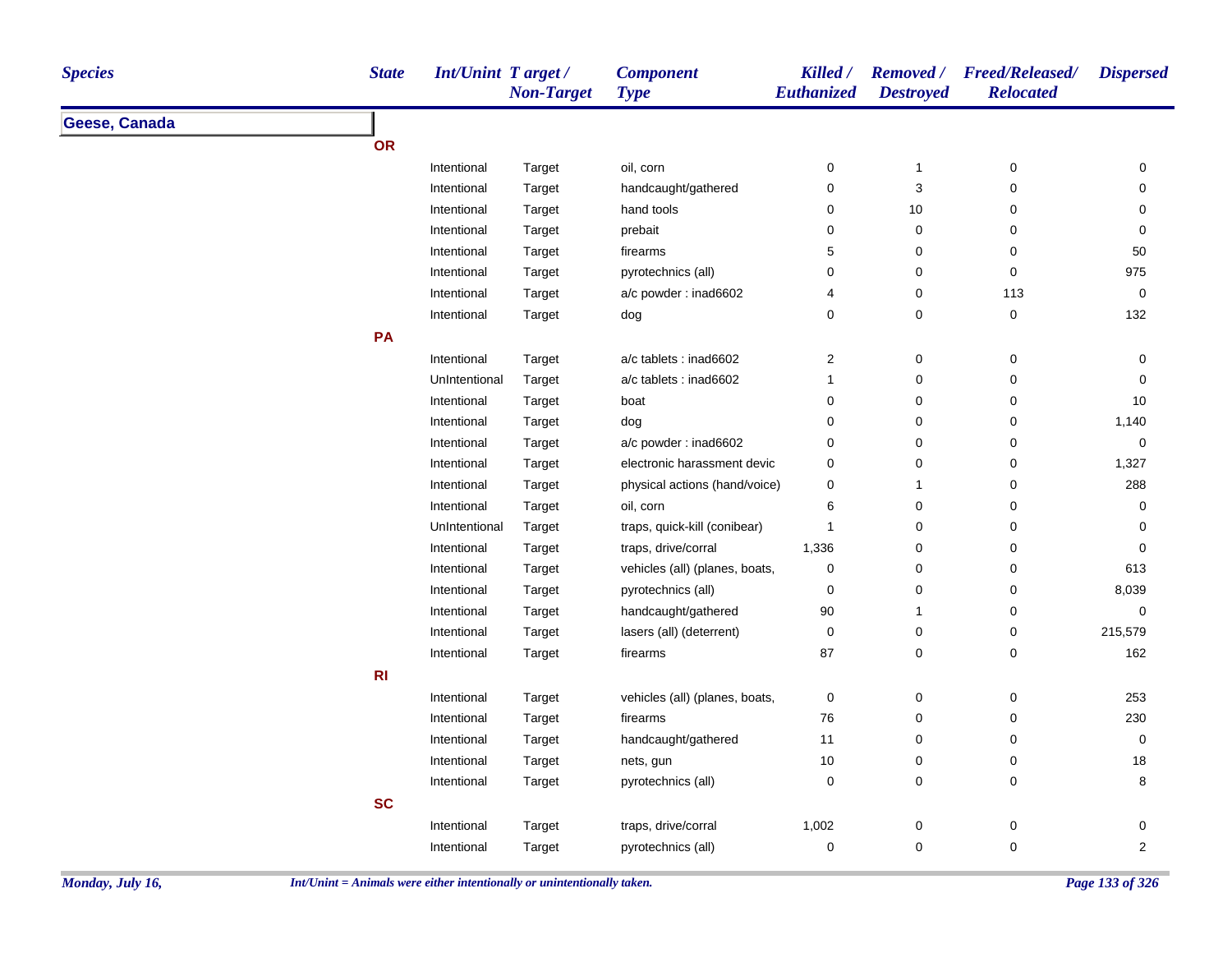| <b>Species</b> | <b>State</b>  | Int/Unint Target/<br><b>Non-Target</b> | <b>Component</b><br><b>Type</b> | Killed /<br>Euthanized | <b>Destroyed</b>    | Removed / Freed/Released/<br><b>Relocated</b> | <b>Dispersed</b> |
|----------------|---------------|----------------------------------------|---------------------------------|------------------------|---------------------|-----------------------------------------------|------------------|
| Geese, Canada  |               |                                        |                                 |                        |                     |                                               |                  |
|                | <b>SC</b>     |                                        |                                 |                        |                     |                                               |                  |
|                | Intentional   | Target                                 | firearms                        | $\mathbf{1}$           | $\pmb{0}$           | $\pmb{0}$                                     | 67               |
|                | <b>TN</b>     |                                        |                                 |                        |                     |                                               |                  |
|                | Intentional   | Target                                 | electronic harassment devic     | 0                      | $\mathbf 0$         | 0                                             | 1,032            |
|                | Intentional   | Target                                 | pyrotechnics (all)              | 0                      | $\mathsf{O}\xspace$ | $\pmb{0}$                                     | 581              |
|                | Intentional   | Target                                 | handcaught/gathered             | 9                      | 0                   | $\mathbf 0$                                   | 0                |
|                | Intentional   | Target                                 | firearms                        | 15                     | $\mathbf 0$         | 0                                             | $10$             |
|                | Intentional   | Target                                 | vehicles (all) (planes, boats,  | $\mathbf 0$            | $\mathbf 0$         | 0                                             | 38               |
|                | Intentional   | Target                                 | a/c tablets : inad6602          | 12                     | $\mathbf 0$         | 0                                             | 0                |
|                | Intentional   | Target                                 | traps, drive/corral             | $\pmb{0}$              | 0                   | 1,535                                         | $\pmb{0}$        |
|                | Intentional   | Target                                 | a/c powder: inad6602            | 19                     | $\mathbf 0$         | $\pmb{0}$                                     | $\pmb{0}$        |
|                | <b>TX</b>     |                                        |                                 |                        |                     |                                               |                  |
|                | Intentional   | Target                                 | pyrotechnics (all)              | 0                      | $\mathbf 0$         | 0                                             | 80               |
|                | UnIntentional | Target                                 | a/c tablets : inad6602          | 4                      | $\pmb{0}$           | $\pmb{0}$                                     | $\mathbf 0$      |
|                | Intentional   | Target                                 | a/c tablets : inad6602          | 0                      | $\mathbf 0$         | 52                                            | $\mathbf 0$      |
|                | <b>UT</b>     |                                        |                                 |                        |                     |                                               |                  |
|                | Intentional   | Target                                 | handcaught/gathered             | 0                      | $\mathbf 0$         | 8                                             | 0                |
|                | Intentional   | Target                                 | traps, drive/corral             | 0                      | $\mathsf{O}\xspace$ | 918                                           | $\mathbf 0$      |
|                | Intentional   | Target                                 | a/c powder: inad6602            | 0                      | 0                   | 89                                            | $\mathbf 0$      |
|                | <b>VA</b>     |                                        |                                 |                        |                     |                                               |                  |
|                | Intentional   | Target                                 | vehicles (all) (planes, boats,  | 0                      | $\mathbf 0$         | 0                                             | 833              |
|                | Intentional   | Target                                 | traps, drive/corral             | 1,817                  | $\mathbf 0$         | 0                                             | 0                |
|                | Intentional   | Target                                 | spotlight                       | 0                      | $\mathbf 0$         | 0                                             | 100              |
|                | Intentional   | Target                                 | pyrotechnics (all)              | 0                      | $\mathsf 0$         | $\pmb{0}$                                     | 3,434            |
|                | Intentional   | Target                                 | physical actions (hand/voice)   | 0                      | $\mathbf 0$         | 0                                             | 10               |
|                | Intentional   | Target                                 | prebait                         | 0                      | $\mathbf 0$         | 0                                             | 0                |
|                | Intentional   | Target                                 | lasers (all) (deterrent)        | 0                      | $\pmb{0}$           | 0                                             | 65               |
|                | UnIntentional | NonTarget                              | snares, neck                    | $\mathbf{1}$           | $\mathbf 0$         | 0                                             | 0                |
|                | UnIntentional | NonTarget                              | traps, leghold (steel jaw)      | 0                      | $\mathbf 0$         | $\mathbf{1}$                                  | 0                |
|                | Intentional   | Target                                 | paint balls                     | 0                      | $\mathbf 0$         | $\pmb{0}$                                     | 468              |
|                | Intentional   | Target                                 | lights (all)                    | 0                      | $\mathbf 0$         | 0                                             | 247              |
|                | Intentional   | Target                                 | handcaught/gathered             | -1                     | $\mathbf 0$         | 0                                             | 0                |
|                | Intentional   | Target                                 | firearms                        | 566                    | $\mathbf 0$         | 0                                             | 1,824            |
|                | Intentional   | Target                                 | a/c powder: inad6602            | 147                    | 0                   | 0                                             | 0                |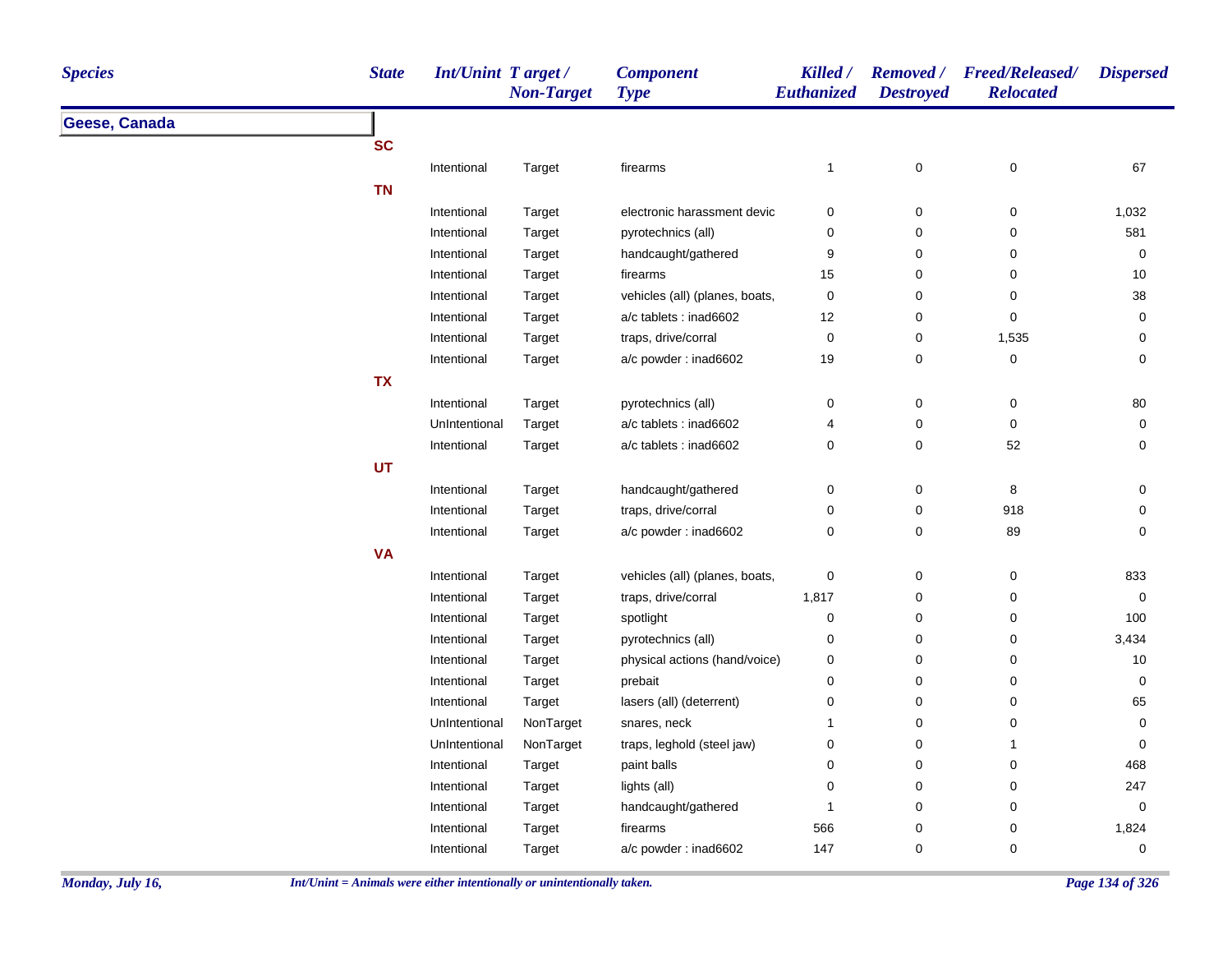| <b>Species</b>            | <b>State</b> | Int/Unint Target/ | <b>Non-Target</b> | <b>Component</b><br><b>Type</b> | Killed /<br>Euthanized | <b>Destroyed</b> | Removed / Freed/Released/<br><b>Relocated</b> | <b>Dispersed</b> |
|---------------------------|--------------|-------------------|-------------------|---------------------------------|------------------------|------------------|-----------------------------------------------|------------------|
| Geese, Canada             |              |                   |                   |                                 |                        |                  |                                               |                  |
|                           | <b>VT</b>    |                   |                   |                                 |                        |                  |                                               |                  |
|                           |              | UnIntentional     | NonTarget         | pyrotechnics (all)              | 0                      | $\pmb{0}$        | $\pmb{0}$                                     | 150              |
|                           |              | Intentional       | Target            | pyrotechnics (all)              | $\pmb{0}$              | 0                | 0                                             | 60               |
|                           |              | Intentional       | Target            | traps, drive/corral             | $\mathbf 0$            | 0                | 150                                           | 0                |
|                           | <b>WA</b>    |                   |                   |                                 |                        |                  |                                               |                  |
|                           |              | Intentional       | Target            | vehicles (all) (planes, boats,  | $\boldsymbol{0}$       | 0                | 0                                             | 280              |
|                           |              | Intentional       | Target            | traps, drive/corral             | 301                    | 0                | 0                                             | $\mathbf 0$      |
|                           |              | Intentional       | Target            | pyrotechnics (all)              | $\mathbf 0$            | 0                | 0                                             | 147              |
|                           |              | Intentional       | Target            | physical actions (hand/voice)   | $\pmb{0}$              | 0                | 0                                             | 535              |
|                           |              | Intentional       | Target            | a/c powder: inad6602            | 45                     | 0                | 0                                             | $\mathbf 0$      |
|                           |              | Intentional       | Target            | firearms                        | 88                     | 0                | 0                                             | 397              |
|                           |              | Intentional       | Target            | paint balls                     | $\mathbf 0$            | 0                | 0                                             | 1,219            |
|                           |              | Intentional       | Target            | lights (all)                    | 0                      | 0                | 0                                             | 25               |
|                           |              | Intentional       | Target            | handcaught/gathered             | 4                      | 0                | 0                                             | 0                |
|                           | WI           |                   |                   |                                 |                        |                  |                                               |                  |
|                           |              | Intentional       | Target            | firearms                        | 25                     | $\mathbf 0$      | 0                                             | 156              |
|                           |              | Intentional       | Target            | vehicles (all) (planes, boats,  | $\mathbf 0$            | $\pmb{0}$        | 0                                             | 57               |
|                           |              | Intentional       | Target            | nets, z-(other)                 | 933                    | 34               | 0                                             | $\mathbf 0$      |
|                           |              | UnIntentional     | NonTarget         | traps, leghold (steel jaw)      | 4                      | $\pmb{0}$        | 0                                             | $\pmb{0}$        |
|                           |              | Intentional       | Target            | pyrotechnics (all)              | $\mathbf 0$            | 0                | 0                                             | 6,063            |
|                           |              | UnIntentional     | NonTarget         | traps, quick-kill (conibear)    | $\mathbf{1}$           | 0                | 0                                             | 0                |
|                           | <b>WV</b>    |                   |                   |                                 |                        |                  |                                               |                  |
|                           |              | Intentional       | Target            | a/c powder: inad6602            | 11                     | 0                | 0                                             | 0                |
|                           |              | Intentional       | Target            | firearms                        | 10                     | 0                | 0                                             | 0                |
|                           |              | Intentional       | Target            | handcaught/gathered             | 21                     | 0                | 0                                             | 0                |
|                           |              | Intentional       | Target            | traps, drive/corral             | 98                     | 0                | 0                                             | 0                |
|                           |              |                   |                   | <b>Subtotals by Species</b>     | 13,160                 | 573              | 5,341                                         | 318,145          |
| <b>Geese, Canada EGG</b>  |              |                   |                   |                                 |                        |                  |                                               |                  |
|                           | <b>SC</b>    |                   |                   |                                 |                        |                  |                                               |                  |
|                           |              | Intentional       | Target            | handcaught/gathered             | 0                      | 164              | 0                                             | 0                |
|                           |              |                   |                   |                                 | 0                      | 164              | $\pmb{0}$                                     | 0                |
|                           |              |                   |                   | <b>Subtotals by Species</b>     |                        |                  |                                               |                  |
| <b>Geese, Canada NEST</b> |              |                   |                   |                                 |                        |                  |                                               |                  |
|                           | <b>SC</b>    |                   |                   |                                 |                        |                  |                                               |                  |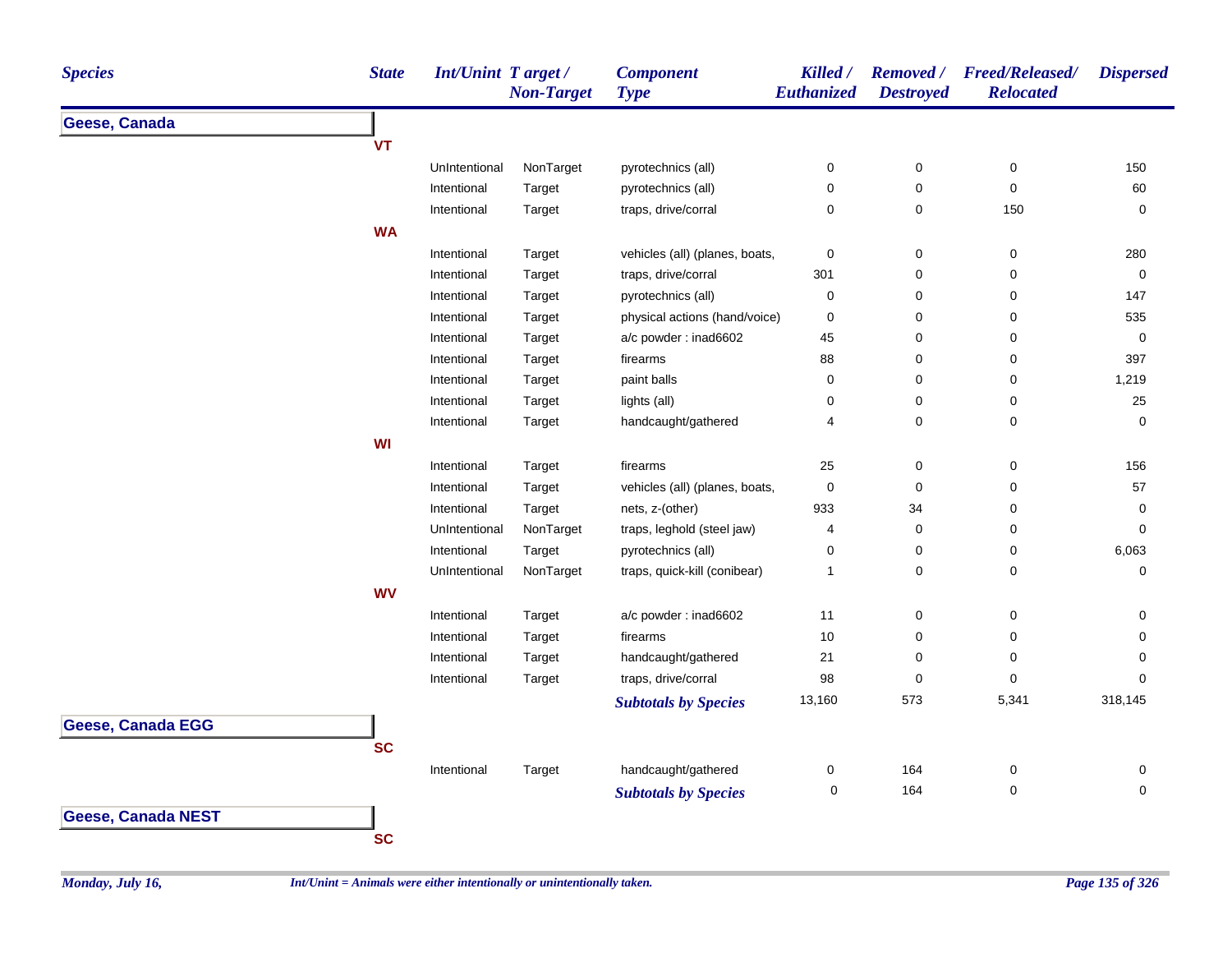| <b>Species</b>            | <b>State</b>           | Int/Unint Target/ | <b>Non-Target</b> | <b>Component</b><br><b>Type</b> | Killed /<br>Euthanized | <b>Removed</b> /<br><b>Destroyed</b> | <b>Freed/Released/</b><br><b>Relocated</b> | <b>Dispersed</b>    |
|---------------------------|------------------------|-------------------|-------------------|---------------------------------|------------------------|--------------------------------------|--------------------------------------------|---------------------|
| <b>Geese, Canada NEST</b> |                        |                   |                   |                                 |                        |                                      |                                            |                     |
|                           | <b>SC</b>              |                   |                   |                                 |                        |                                      |                                            |                     |
|                           |                        | Intentional       | Target            | handcaught/gathered             | $\pmb{0}$              | $28\,$                               | $\pmb{0}$                                  | 0                   |
|                           |                        |                   |                   | <b>Subtotals by Species</b>     | $\pmb{0}$              | 28                                   | $\mathbf 0$                                | $\pmb{0}$           |
| <b>Geese, Emperor</b>     |                        |                   |                   |                                 |                        |                                      |                                            |                     |
|                           | AK                     |                   |                   |                                 |                        |                                      |                                            |                     |
|                           |                        | UnIntentional     | NonTarget         | traps, leghold (steel jaw)      | 8                      | $\pmb{0}$                            | $\mathbf{1}$                               | 0                   |
|                           |                        |                   |                   | <b>Subtotals by Species</b>     | 8                      | 0                                    | $\mathbf{1}$                               | $\mathsf{O}\xspace$ |
| <b>Geese, Feral</b>       |                        |                   |                   |                                 |                        |                                      |                                            |                     |
|                           | <b>AL</b>              |                   |                   |                                 |                        |                                      |                                            |                     |
|                           |                        | Intentional       | Target            | traps, drive/corral             | $\mathsf 0$            | $\mathbf 0$                          | $\pmb{0}$                                  | $\pmb{0}$           |
|                           | $\mathsf{A}\mathsf{Z}$ |                   |                   |                                 |                        |                                      |                                            |                     |
|                           |                        | Intentional       | Target            | traps, drive/corral             | $\pmb{0}$              | 0                                    | 17                                         | 0                   |
|                           |                        | Intentional       | Target            | a/c powder: inad6602            | $\pmb{0}$              | 0                                    | $\overline{7}$                             | 0                   |
|                           |                        | Intentional       | Target            | handcaught/gathered             | $\pmb{0}$              | 0                                    | $\mathbf{1}$                               | $\pmb{0}$           |
|                           | CA                     |                   |                   |                                 |                        |                                      |                                            |                     |
|                           |                        | Intentional       | Target            | handcaught/gathered             | $\pmb{0}$              | 0                                    | 47                                         | $\pmb{0}$           |
|                           | co                     |                   |                   |                                 |                        |                                      |                                            |                     |
|                           |                        | Intentional       | Target            | firearms                        | $\mathbf{1}$           | 0                                    | $\pmb{0}$                                  | $\mathsf{O}\xspace$ |
|                           | OR                     |                   |                   |                                 |                        |                                      |                                            |                     |
|                           |                        | Intentional       | Target            | a/c powder : inad6602           | 15                     | 0                                    | $\pmb{0}$                                  | $\pmb{0}$           |
|                           | PA                     |                   |                   |                                 |                        |                                      |                                            |                     |
|                           |                        | Intentional       | Target            | pyrotechnics (all)              | $\pmb{0}$              | 0                                    | 0                                          | $\mathbf{1}$        |
|                           |                        | Intentional       | Target            | traps, drive/corral             | $\mathbf{1}$           | 0                                    | 0                                          | 0                   |
|                           |                        | Intentional       | Target            | firearms                        | $\sqrt{2}$             | 0                                    | $\pmb{0}$                                  | 0                   |
|                           |                        | Intentional       | Target            | a/c tablets : inad6602          | $\mathbf{1}$           | 0                                    | 10                                         | 0                   |
|                           |                        | Intentional       | Target            | a/c powder: inad6602            | $\pmb{0}$              | 0                                    | $\pmb{0}$                                  | 0                   |
|                           |                        | Intentional       | Target            | handcaught/gathered             | 28                     | 0                                    | $\mathbf{1}$                               | 0                   |
|                           | <b>TX</b>              |                   |                   |                                 |                        |                                      |                                            |                     |
|                           |                        | Intentional       | Target            | a/c powder : inad6602           | $\pmb{0}$              | 0                                    | 44                                         | 0                   |
|                           |                        | Intentional       | Target            | handcaught/gathered             | $\pmb{0}$              | 0                                    | $\boldsymbol{9}$                           | 0                   |
|                           | <b>UT</b>              |                   |                   |                                 |                        |                                      |                                            |                     |
|                           |                        | Intentional       | Target            | traps, drive/corral             | 73                     | 0                                    | $\pmb{0}$                                  | $\pmb{0}$           |
|                           | <b>VA</b>              |                   |                   |                                 |                        |                                      |                                            |                     |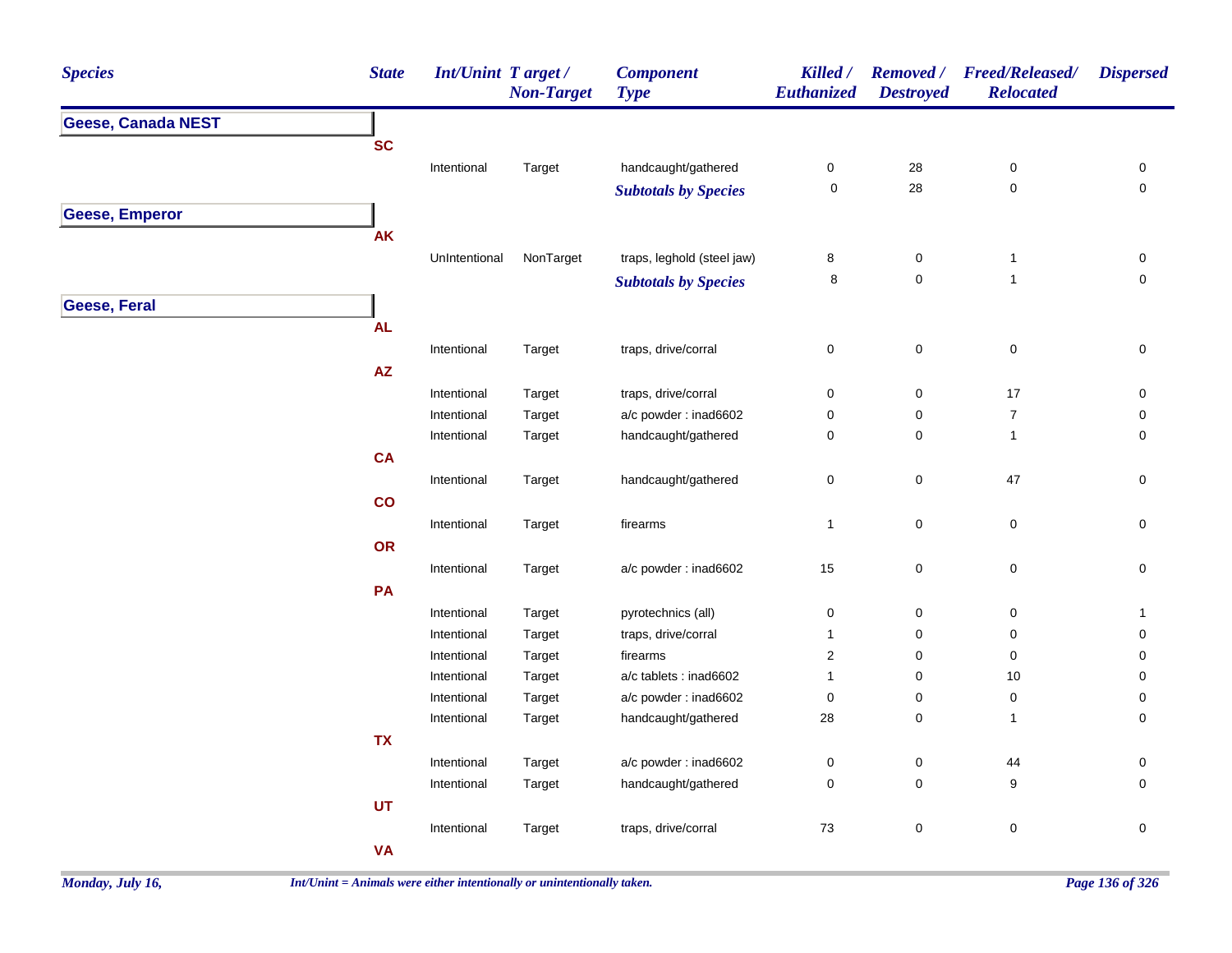| <b>Species</b>        | <b>State</b> | <b>Int/Unint Target/</b> | <b>Non-Target</b> | <b>Component</b><br><b>Type</b> | Killed /<br>Euthanized | <b>Removed</b> /<br><b>Destroyed</b> | <b>Freed/Released/</b><br><b>Relocated</b> | <b>Dispersed</b> |
|-----------------------|--------------|--------------------------|-------------------|---------------------------------|------------------------|--------------------------------------|--------------------------------------------|------------------|
| Geese, Feral          |              |                          |                   |                                 |                        |                                      |                                            |                  |
|                       | <b>VA</b>    |                          |                   |                                 |                        |                                      |                                            |                  |
|                       |              | Intentional              | Target            | a/c powder : inad6602           | 6                      | $\mathbf 0$                          | $\pmb{0}$                                  | 0                |
|                       | <b>WA</b>    |                          |                   |                                 |                        |                                      |                                            |                  |
|                       |              | Intentional              | Target            | traps, drive/corral             | $\mathbf{1}$           | $\pmb{0}$                            | $\pmb{0}$                                  | 0                |
|                       |              | Intentional              | Target            | firearms                        | $\overline{4}$         | $\pmb{0}$                            | $\pmb{0}$                                  | $\pmb{0}$        |
|                       |              |                          |                   | <b>Subtotals by Species</b>     | 132                    | $\pmb{0}$                            | 136                                        | $\mathbf{1}$     |
| Geese, Hawaiian (T/E) |              |                          |                   |                                 |                        |                                      |                                            |                  |
|                       | HI           |                          |                   |                                 |                        |                                      |                                            |                  |
|                       |              | Intentional              | Target            | vehicles (all) (planes, boats,  | $\pmb{0}$              | $\pmb{0}$                            | $\pmb{0}$                                  | 274              |
|                       |              | Intentional              | Target            | pyrotechnics (all)              | $\pmb{0}$              | $\pmb{0}$                            | 0                                          | 1,004            |
|                       |              |                          |                   | <b>Subtotals by Species</b>     | 0                      | $\pmb{0}$                            | $\mathbf 0$                                | 1,278            |
| <b>Geese, Snow</b>    |              |                          |                   |                                 |                        |                                      |                                            |                  |
|                       | <b>AK</b>    |                          |                   |                                 |                        |                                      |                                            |                  |
|                       |              | Intentional              | Target            | firearms                        | $\,6$                  | $\pmb{0}$                            | $\pmb{0}$                                  | $\,6\,$          |
|                       |              | Intentional              | Target            | vehicles (all) (planes, boats,  | $\pmb{0}$              | $\mathbf 0$                          | $\pmb{0}$                                  | 12               |
|                       |              | Intentional              | Target            | pyrotechnics (all)              | $\pmb{0}$              | $\mathbf 0$                          | $\mathbf 0$                                | 19               |
|                       | CA           |                          |                   |                                 |                        |                                      |                                            |                  |
|                       |              | Intentional              | Target            | firearms                        | $\pmb{0}$              | $\mathbf 0$                          | $\pmb{0}$                                  | 75,002           |
|                       | IA           |                          |                   |                                 |                        |                                      |                                            |                  |
|                       |              | Intentional              | Target            | firearms                        | 0                      | $\mathbf 0$                          | 0                                          | 10               |
|                       | <b>MN</b>    |                          |                   |                                 |                        |                                      |                                            |                  |
|                       |              | Intentional              | Target            | firearms                        | $\overline{a}$         | $\mathbf 0$                          | $\pmb{0}$                                  | $\pmb{0}$        |
|                       | <b>MO</b>    |                          |                   |                                 |                        |                                      |                                            |                  |
|                       |              | Intentional              | Target            | vehicles (all) (planes, boats,  | $\pmb{0}$              | $\pmb{0}$                            | $\pmb{0}$                                  | 7,100            |
|                       |              | Intentional              | Target            | exploders, gas (all)            | $\pmb{0}$              | $\pmb{0}$                            | $\pmb{0}$                                  | 7,400            |
|                       |              | Intentional              | Target            | lasers (all) (deterrent)        | $\pmb{0}$              | $\pmb{0}$                            | $\pmb{0}$                                  | 150              |
|                       |              | Intentional              | Target            | pyrotechnics (all)              | $\pmb{0}$              | $\pmb{0}$                            | $\mathbf 0$                                | 2,100            |
|                       | <b>NE</b>    |                          |                   |                                 |                        |                                      |                                            |                  |
|                       |              | Intentional              | Target            | pyrotechnics (all)              | $\mathsf 0$            | $\pmb{0}$                            | $\pmb{0}$                                  | 200              |
|                       | OH           |                          |                   |                                 |                        |                                      |                                            |                  |
|                       |              | Intentional              |                   | pyrotechnics (all)              | $\pmb{0}$              | $\mathbf 0$                          | $\mathbf 0$                                | $\mathbf{1}$     |
|                       | R1           |                          | Target            |                                 |                        |                                      |                                            |                  |
|                       |              |                          |                   |                                 |                        |                                      |                                            |                  |
|                       |              | Intentional              | Target            | firearms                        | $\mathbf{1}$           | $\mathbf 0$                          | $\mathbf 0$                                | $\pmb{0}$        |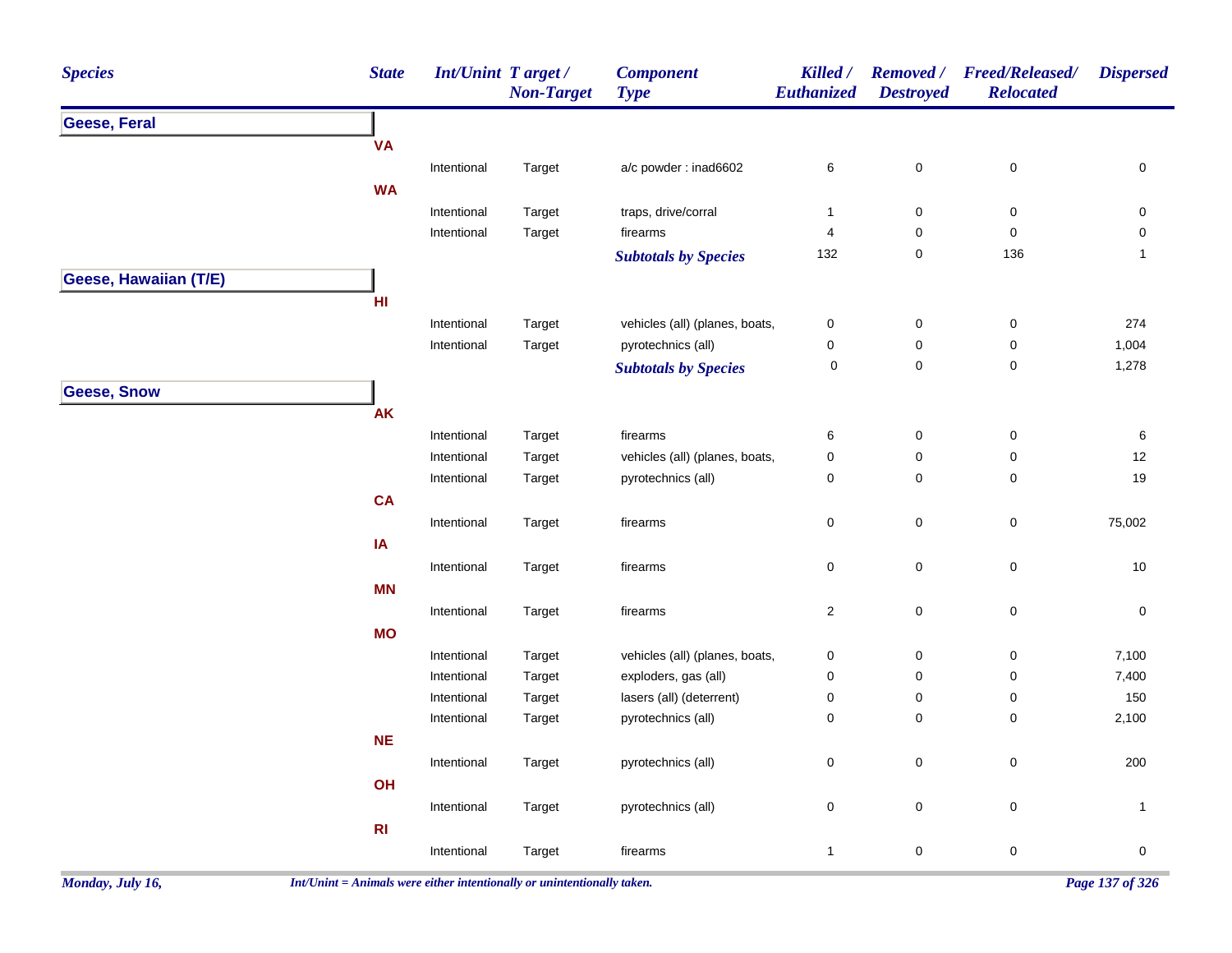| <b>Species</b>                       | <b>State</b> | <b>Int/Unint Target/</b> | <b>Non-Target</b> | <b>Component</b><br><b>Type</b> | Killed /<br>Euthanized | <b>Removed</b> /<br><b>Destroyed</b> | <b>Freed/Released/</b><br><b>Relocated</b> | <b>Dispersed</b> |
|--------------------------------------|--------------|--------------------------|-------------------|---------------------------------|------------------------|--------------------------------------|--------------------------------------------|------------------|
| <b>Geese, Snow</b>                   |              |                          |                   |                                 |                        |                                      |                                            |                  |
|                                      | <b>VT</b>    |                          |                   |                                 |                        |                                      |                                            |                  |
|                                      |              | Intentional              | Target            | pyrotechnics (all)              | $\pmb{0}$              | $\pmb{0}$                            | $\pmb{0}$                                  | 200              |
|                                      |              |                          |                   | <b>Subtotals by Species</b>     | $\boldsymbol{9}$       | $\mathbf 0$                          | $\pmb{0}$                                  | 92,200           |
| <b>Geese, Snow, Lesser</b>           |              |                          |                   |                                 |                        |                                      |                                            |                  |
|                                      | <b>CA</b>    |                          |                   |                                 |                        |                                      |                                            |                  |
|                                      |              | Intentional              | Target            | pyrotechnics (all)              | $\pmb{0}$              | 0                                    | 0                                          | 180,000          |
|                                      |              |                          |                   | <b>Subtotals by Species</b>     | 0                      | $\mathbf 0$                          | 0                                          | 180,000          |
| <b>Geese, White-Fronted (All)</b>    |              |                          |                   |                                 |                        |                                      |                                            |                  |
|                                      | AK           |                          |                   |                                 |                        |                                      |                                            |                  |
|                                      |              | Intentional              | Target            | pyrotechnics (all)              | $\pmb{0}$              | $\pmb{0}$                            | $\pmb{0}$                                  | 12               |
|                                      |              | Intentional              | Target            | vehicles (all) (planes, boats,  | $\pmb{0}$              | 0                                    | $\pmb{0}$                                  | $\,6$            |
|                                      | <b>MO</b>    |                          |                   |                                 |                        |                                      |                                            |                  |
|                                      |              | Intentional              | Target            | pyrotechnics (all)              | $\pmb{0}$              | 0                                    | 0                                          | 1,000            |
|                                      |              |                          |                   | <b>Subtotals by Species</b>     | $\boldsymbol{0}$       | $\mathbf 0$                          | $\mathbf 0$                                | 1,018            |
| <b>Geese, White-Fronted, Greater</b> |              |                          |                   |                                 |                        |                                      |                                            |                  |
|                                      | <b>AK</b>    |                          |                   |                                 |                        |                                      |                                            |                  |
|                                      |              | UnIntentional            | NonTarget         | traps, leghold (steel jaw)      | $\pmb{0}$              | 0                                    | $\mathbf{1}$                               | $\pmb{0}$        |
|                                      |              |                          |                   | <b>Subtotals by Species</b>     | $\mathbf 0$            | $\mathbf 0$                          | $\mathbf{1}$                               | $\mathbf 0$      |
| Geese, Z-(Other)                     |              |                          |                   |                                 |                        |                                      |                                            |                  |
|                                      | OK           |                          |                   |                                 |                        |                                      |                                            |                  |
|                                      |              | UnIntentional            | NonTarget         | traps, leghold (steel jaw)      | $\pmb{0}$              | 0                                    | $\mathbf{1}$                               | 0                |
|                                      | OR           |                          |                   |                                 |                        |                                      |                                            |                  |
|                                      |              | Intentional              | Target            | a/c powder: inad6602            | $\pmb{0}$              | $\pmb{0}$                            | $\ensuremath{\mathsf{3}}$                  | $\pmb{0}$        |
|                                      |              |                          |                   | <b>Subtotals by Species</b>     | $\mathbf 0$            | $\mathbf 0$                          | 4                                          | 0                |
| <b>Goats, Feral</b>                  |              |                          |                   |                                 |                        |                                      |                                            |                  |
|                                      | H1           |                          |                   |                                 |                        |                                      |                                            |                  |
|                                      |              | Intentional              | Target            | helicopter                      | $\mathbf 0$            | 0                                    | $\pmb{0}$                                  | 0                |
|                                      |              | Intentional              | Target            | firearms                        | 9                      | $\mathbf 0$                          | $\mathsf 0$                                | $\pmb{0}$        |
|                                      | OK           |                          |                   |                                 |                        |                                      |                                            |                  |
|                                      |              | Intentional              | Target            | handcaught/gathered             | $\pmb{0}$              | 0                                    | $\mathbf{1}$                               | $\mathbf 0$      |
|                                      | VI           |                          |                   |                                 |                        |                                      |                                            |                  |
|                                      |              | Intentional              | Target            | firearms                        | 10                     | 0                                    | $\pmb{0}$                                  | $\pmb{0}$        |
|                                      |              |                          |                   |                                 |                        |                                      |                                            |                  |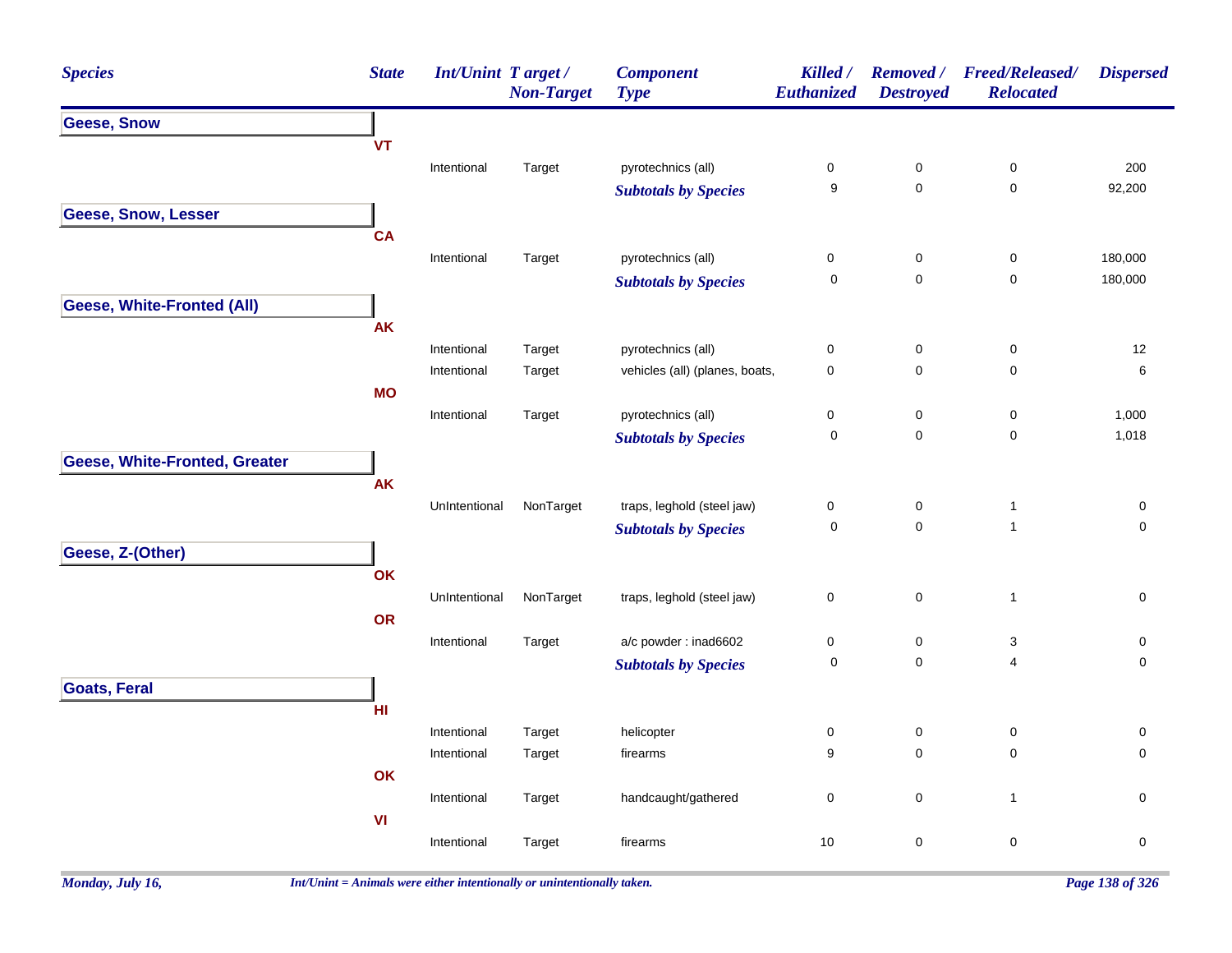| <b>Species</b>               | <b>State</b> | Int/Unint Target/ | <b>Non-Target</b> | <b>Component</b><br><b>Type</b> | Killed /<br>Euthanized | <b>Removed</b> /<br><b>Destroyed</b> | <b>Freed/Released/</b><br><b>Relocated</b> | <b>Dispersed</b> |
|------------------------------|--------------|-------------------|-------------------|---------------------------------|------------------------|--------------------------------------|--------------------------------------------|------------------|
| <b>Goats, Feral</b>          |              |                   |                   |                                 |                        |                                      |                                            |                  |
|                              |              |                   |                   | <b>Subtotals by Species</b>     | $19$                   | $\pmb{0}$                            | $\overline{1}$                             | $\pmb{0}$        |
| <b>Godwits, Black-Tailed</b> |              |                   |                   |                                 |                        |                                      |                                            |                  |
|                              | <b>AK</b>    |                   |                   |                                 |                        |                                      |                                            |                  |
|                              |              | Intentional       | Target            | handcaught/gathered             | $\mathbf{1}$           | $\pmb{0}$                            | $\pmb{0}$                                  | 0                |
|                              |              |                   |                   | <b>Subtotals by Species</b>     | $\overline{1}$         | $\mathbf 0$                          | $\pmb{0}$                                  | $\pmb{0}$        |
| <b>Gophers, Pocket (All)</b> |              |                   |                   |                                 |                        |                                      |                                            |                  |
|                              | ${\sf AZ}$   |                   |                   |                                 |                        |                                      |                                            |                  |
|                              |              | Intentional       | Target            | traps, gopher                   | 5                      | $\mathsf{O}\xspace$                  | $\pmb{0}$                                  | $\mathbf 0$      |
|                              | <b>KS</b>    |                   |                   |                                 |                        |                                      |                                            |                  |
|                              |              | Intentional       | Target            | traps, gopher                   | 51                     | $\pmb{0}$                            | $\,0\,$                                    | 0                |
|                              | <b>MN</b>    |                   |                   |                                 |                        |                                      |                                            |                  |
|                              |              | Intentional       | Target            | firearms                        | 21                     | $\pmb{0}$                            | $\,0\,$                                    | $\pmb{0}$        |
|                              | <b>NE</b>    |                   |                   |                                 |                        |                                      |                                            |                  |
|                              |              | Intentional       | Target            | firearms                        | 5                      | $\mathbf 0$                          | $\pmb{0}$                                  | 0                |
|                              | <b>NM</b>    |                   |                   |                                 |                        |                                      |                                            |                  |
|                              |              | Intentional       | Target            | traps, gopher                   | $\mathbf{1}$           | $\pmb{0}$                            | $\pmb{0}$                                  | $\mathbf 0$      |
|                              | OR           |                   |                   |                                 |                        |                                      |                                            |                  |
|                              |              | Intentional       | Target            | traps, gopher                   | 34                     | $\pmb{0}$                            | $\pmb{0}$                                  | $\mathbf 0$      |
|                              | <b>WA</b>    |                   |                   |                                 |                        |                                      |                                            |                  |
|                              |              | Intentional       | Target            | strychnine milo (gophers) : 5   | $18\,$                 | $\pmb{0}$                            | $\,0\,$                                    | $\pmb{0}$        |
|                              |              |                   |                   | <b>Subtotals by Species</b>     | 135                    | $\mathsf{O}\xspace$                  | $\pmb{0}$                                  | $\mathbf 0$      |
| <b>Grackles, Boat-Tailed</b> |              |                   |                   |                                 |                        |                                      |                                            |                  |
|                              | FL           |                   |                   |                                 |                        |                                      |                                            |                  |
|                              |              | Intentional       | Target            | firearms                        | 41                     | 0                                    | $\pmb{0}$                                  | $\mathsf 0$      |
|                              |              | Intentional       | Target            | pyrotechnics (all)              | $\mathsf{O}\xspace$    | $\mathsf{O}\xspace$                  | $\pmb{0}$                                  | 555              |
|                              |              | Intentional       | Target            | nets, mist                      | 0                      | $\mathsf{O}\xspace$                  | $\mathbf{1}$                               | $\mathbf 0$      |
|                              | <b>VA</b>    |                   |                   |                                 |                        |                                      |                                            |                  |
|                              |              | Intentional       | Target            | pyrotechnics (all)              | 0                      | $\mathsf{O}\xspace$                  | $\pmb{0}$                                  | 12               |
|                              |              | Intentional       | Target            | traps, z-(other)                | 4                      | $\mathsf{O}\xspace$                  | $\pmb{0}$                                  | $\mathbf 0$      |
|                              |              | Intentional       | Target            | firearms                        | $\overline{c}$         | $\mathsf 0$                          | $\pmb{0}$                                  | $\mathbf 0$      |
|                              |              | Intentional       | Target            | traps, decoy                    | 0                      | $\mathbf 0$                          | $\overline{c}$                             | 0                |
|                              |              | Intentional       | Target            | vehicles (all) (planes, boats,  | 0                      | $\mathbf 0$                          | $\pmb{0}$                                  | $30\,$           |
|                              |              |                   |                   | <b>Subtotals by Species</b>     | 47                     | $\mathsf 0$                          | 3                                          | 597              |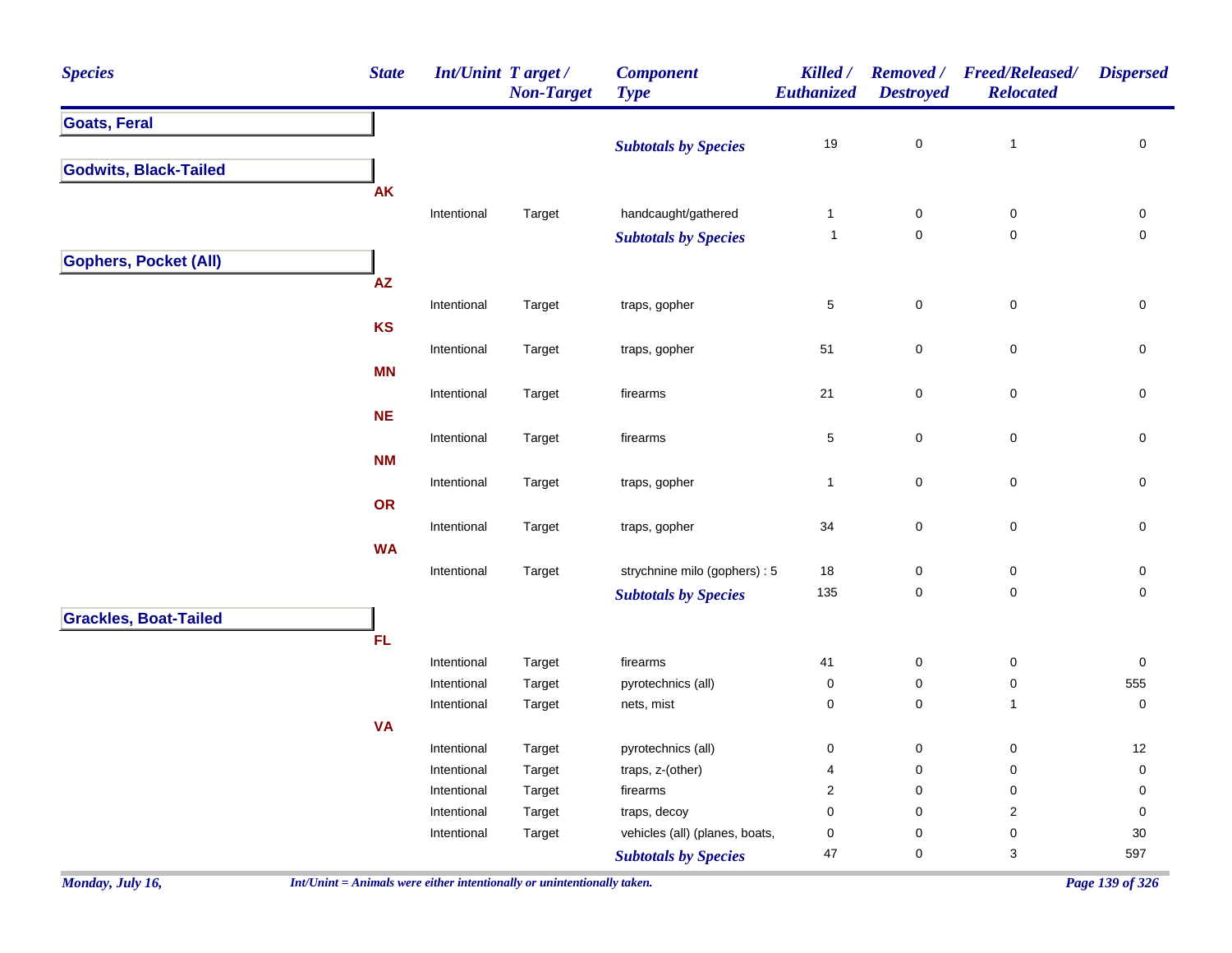| <b>Species</b>          | <b>State</b> | <b>Int/Unint Target/</b> | <b>Non-Target</b> | <b>Component</b><br><b>Type</b> | Killed /<br>Euthanized    | <b>Destroyed</b> | Removed / Freed/Released/<br><b>Relocated</b> | <b>Dispersed</b> |
|-------------------------|--------------|--------------------------|-------------------|---------------------------------|---------------------------|------------------|-----------------------------------------------|------------------|
| <b>Grackles, Common</b> |              |                          |                   |                                 |                           |                  |                                               |                  |
|                         | <b>FL</b>    |                          |                   |                                 |                           |                  |                                               |                  |
|                         |              | Intentional              | Target            | firearms                        | 123                       | $\mathbf 0$      | $\mathbf 0$                                   | $\pmb{0}$        |
|                         |              | Intentional              | Target            | pyrotechnics (all)              | $\pmb{0}$                 | $\mathsf 0$      | $\pmb{0}$                                     | 1,002            |
|                         | IA           |                          |                   |                                 |                           |                  |                                               |                  |
|                         |              | Intentional              | Target            | pneumatics                      | $\ensuremath{\mathsf{3}}$ | $\pmb{0}$        | $\pmb{0}$                                     | $\pmb{0}$        |
|                         |              | Intentional              | Target            | nets, mist                      | $\mathbf{1}$              | $\pmb{0}$        | $\pmb{0}$                                     | $\pmb{0}$        |
|                         | IL.          |                          |                   |                                 |                           |                  |                                               |                  |
|                         |              | Intentional              | Target            | firearms                        | 8                         | $\mathbf 0$      | $\mathbf 0$                                   | 41               |
|                         |              | Intentional              | Target            | pneumatics                      | $\boldsymbol{2}$          | $\pmb{0}$        | 0                                             | $\pmb{0}$        |
|                         |              | Intentional              | Target            | pyrotechnics (all)              | $\pmb{0}$                 | $\pmb{0}$        | $\mathbf 0$                                   | 15               |
|                         | <b>KS</b>    |                          |                   |                                 |                           |                  |                                               |                  |
|                         |              | Intentional              | Target            | firearms                        | $\boldsymbol{2}$          | $\pmb{0}$        | $\pmb{0}$                                     | 14               |
|                         |              | Intentional              | Target            | vehicles (all) (planes, boats,  | $\mathsf 0$               | $\mathbf 0$      | $\pmb{0}$                                     | 40               |
|                         | <b>KY</b>    |                          |                   |                                 |                           |                  |                                               |                  |
|                         |              | Intentional              | Target            | pyrotechnics (all)              | 0                         | $\mathbf 0$      | $\mathbf 0$                                   | 700              |
|                         |              | Intentional              | Target            | pneumatics                      | $\mathbf{1}$              | $\mathsf 0$      | 0                                             | $\pmb{0}$        |
|                         | <b>MD</b>    |                          |                   |                                 |                           |                  |                                               |                  |
|                         |              | Intentional              | Target            | traps, decoy                    | $\overline{\mathbf{c}}$   | $\mathbf 0$      | $\pmb{0}$                                     | $\pmb{0}$        |
|                         |              | Intentional              | Target            | firearms                        | 4                         | $\pmb{0}$        | $\mathbf 0$                                   | 57               |
|                         |              | Intentional              | Target            | vehicles (all) (planes, boats,  | $\pmb{0}$                 | $\mathbf 0$      | $\mathbf 0$                                   | 14               |
|                         | MI           |                          |                   |                                 |                           |                  |                                               |                  |
|                         |              | UnIntentional            | NonTarget         | traps, decoy                    | 0                         | $\mathbf 0$      | $\overline{1}$                                | 0                |
|                         | <b>MN</b>    |                          |                   |                                 |                           |                  |                                               |                  |
|                         |              | Intentional              | Target            | handcaught/gathered             | $20\,$                    | $\pmb{0}$        | $\pmb{0}$                                     | $\pmb{0}$        |
|                         | <b>MO</b>    |                          |                   |                                 |                           |                  |                                               |                  |
|                         |              | Intentional              | Target            | pneumatics                      | 173                       | $\pmb{0}$        | $\mathbf 0$                                   | 440              |
|                         |              | Intentional              | Target            | drc-1339 conc. (356): 56228     | 2,000                     | $\pmb{0}$        | 0                                             | $\pmb{0}$        |
|                         |              | Intentional              | Target            | firearms                        | 179                       | 0                | 0                                             | 2,324            |
|                         |              | Intentional              | Target            | pyrotechnics (all)              | 0                         | $\pmb{0}$        | 0                                             | 4,507            |
|                         |              | Intentional              | Target            | vehicles (all) (planes, boats,  | 0                         | 0                | 0                                             | 103              |
|                         | <b>MS</b>    |                          |                   |                                 |                           |                  |                                               |                  |
|                         |              | UnIntentional            | NonTarget         | traps, cage                     | 0                         | $\mathsf 0$      | $\overline{1}$                                | $\mathbf 0$      |
|                         | <b>NE</b>    |                          |                   |                                 |                           |                  |                                               |                  |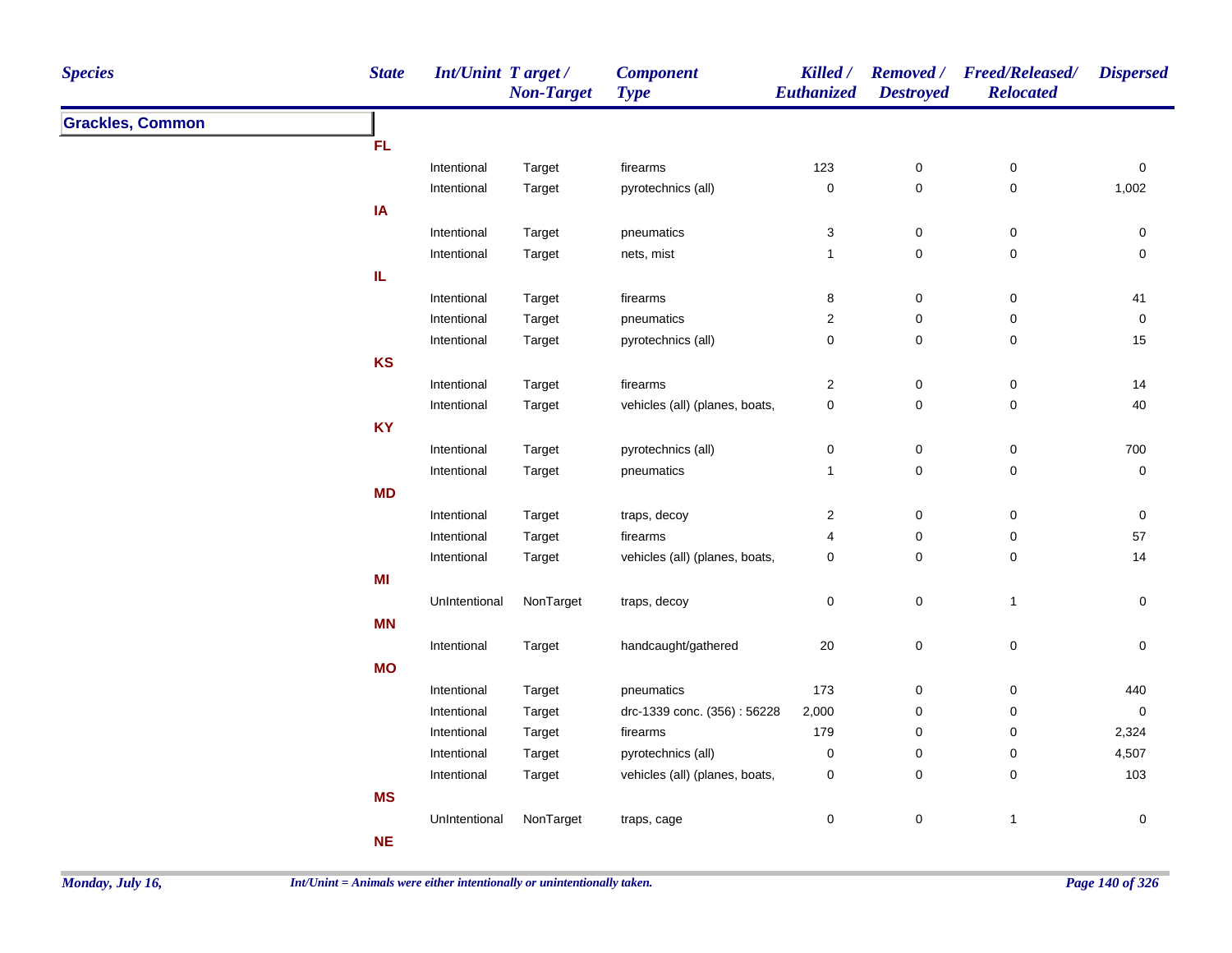| <b>Species</b>          | <b>State</b> | <b>Int/Unint Target/</b> | <b>Non-Target</b> | <b>Component</b><br><b>Type</b> | Killed /<br>Euthanized  | <b>Destroyed</b>    | Removed / Freed/Released/<br><b>Relocated</b> | <b>Dispersed</b> |
|-------------------------|--------------|--------------------------|-------------------|---------------------------------|-------------------------|---------------------|-----------------------------------------------|------------------|
| <b>Grackles, Common</b> |              |                          |                   |                                 |                         |                     |                                               |                  |
|                         | <b>NE</b>    |                          |                   |                                 |                         |                     |                                               |                  |
|                         |              | Intentional              | Target            | traps, cage                     | 33                      | 0                   | $\boldsymbol{0}$                              | 0                |
|                         |              | Intentional              | Target            | car/truck                       | 0                       | $\pmb{0}$           | $\mathbf 0$                                   | 0                |
|                         |              | Intentional              | Target            | firearms                        | 51                      | $\mathsf 0$         | $\mathbf 0$                                   | 0                |
|                         | OH           |                          |                   |                                 |                         |                     |                                               |                  |
|                         |              | Intentional              | Target            | handcaught/gathered             | $\overline{1}$          | $\pmb{0}$           | 0                                             | 0                |
|                         |              | Intentional              | Target            | firearms                        | 2                       | $\mathbf 0$         | 0                                             | 0                |
|                         |              | Intentional              | Target            | traps, decoy                    | 0                       | $\mathbf 0$         | 0                                             | 0                |
|                         | OK           |                          |                   |                                 |                         |                     |                                               |                  |
|                         |              | Intentional              | Target            | traps, decoy                    | 41                      | $\mathsf 0$         | $\mathbf 0$                                   | 0                |
|                         |              | Intentional              | Target            | firearms                        | 350                     | $\mathbf 0$         | $\mathbf 0$                                   | 8                |
|                         |              | Intentional              | Target            | pyrotechnics (all)              | 0                       | $\mathbf 0$         | $\mathbf 0$                                   | 9,816            |
|                         |              | Intentional              | Target            | exploders, gas (all)            | 0                       | $\mathbf 0$         | $\mathbf 0$                                   | 16,006           |
|                         |              | Intentional              | Target            | drc-1339 conc. (356): 56228     | 100                     | $\mathbf 0$         | $\mathbf 0$                                   | 0                |
|                         |              | Intentional              | Target            | traps, z-(other)                | 11                      | $\mathbf 0$         | $\mathbf 0$                                   | $\mathbf 0$      |
|                         | PA           |                          |                   |                                 |                         |                     |                                               |                  |
|                         |              | UnIntentional            | NonTarget         | traps, cage                     | $\pmb{0}$               | $\pmb{0}$           | $\overline{1}$                                | 0                |
|                         | <b>SC</b>    |                          |                   |                                 |                         |                     |                                               |                  |
|                         |              | Intentional              | Target            | pyrotechnics (all)              | 0                       | $\mathsf 0$         | $\pmb{0}$                                     | 100              |
|                         | <b>TN</b>    |                          |                   |                                 |                         |                     |                                               |                  |
|                         |              | Intentional              | Target            | firearms                        | 10                      | 0                   | 0                                             | 0                |
|                         |              | Intentional              | Target            | avitrol corn chops (dble):116   | 34                      | $\mathbf 0$         | $\mathbf 0$                                   | 0                |
|                         | <b>TX</b>    |                          |                   |                                 |                         |                     |                                               |                  |
|                         |              | Intentional              | Target            | firearms                        | $\overline{\mathbf{c}}$ | $\mathbf 0$         | $\pmb{0}$                                     | $\mathbf 0$      |
|                         | <b>VA</b>    |                          |                   |                                 |                         |                     |                                               |                  |
|                         |              | Intentional              | Target            | vehicles (all) (planes, boats,  | $\mathbf 0$             | $\mathsf{O}\xspace$ | $\mathbf 0$                                   | 65               |
|                         |              | Intentional              | Target            | firearms                        | 11                      | $\mathsf{O}\xspace$ | $\mathbf 0$                                   | 747              |
|                         |              | Intentional              | Target            | pyrotechnics (all)              | $\mathbf 0$             | $\mathsf{O}\xspace$ | $\mathbf 0$                                   | 515              |
|                         |              | Intentional              | Target            | traps, z-(other)                | 3                       | $\mathsf{O}\xspace$ | $\pmb{0}$                                     | $\mathbf 0$      |
|                         | WI           |                          |                   |                                 |                         |                     |                                               |                  |
|                         |              | Intentional              | Target            | pyrotechnics (all)              | $\pmb{0}$               | $\pmb{0}$           | $\pmb{0}$                                     | 233              |
|                         |              | Intentional              | Target            | firearms                        | 18                      | $\pmb{0}$           | $\pmb{0}$                                     | 8                |
|                         |              |                          |                   | <b>Subtotals by Species</b>     | 3,185                   | $\mathbf 0$         | 3                                             | 36,755           |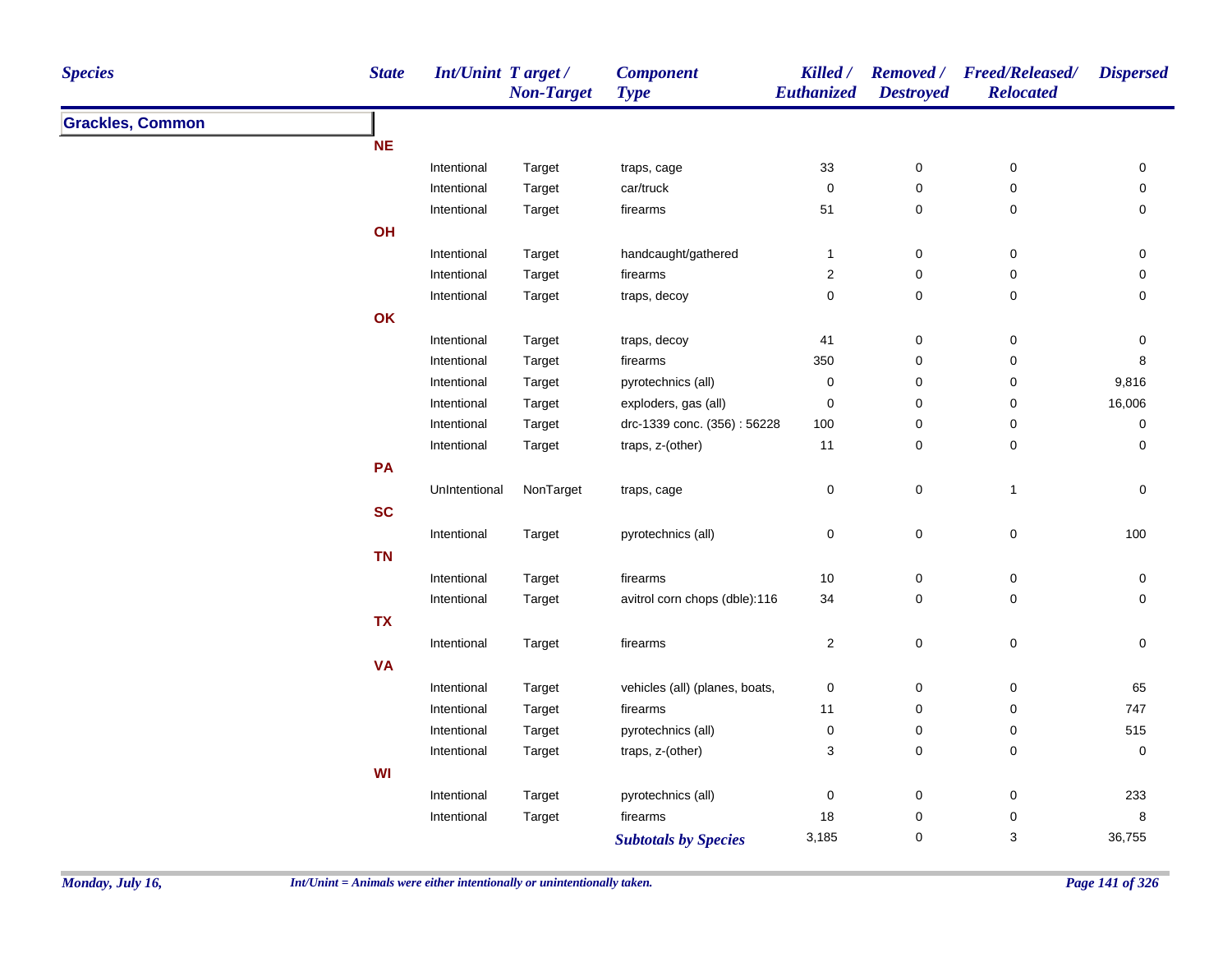| <b>Species</b>                | <b>State</b>  | Int/Unint Target/<br><b>Non-Target</b> | <b>Component</b><br><b>Type</b> | Killed /<br>Euthanized | <b>Destroyed</b> | Removed / Freed/Released/<br><b>Relocated</b> | <b>Dispersed</b> |
|-------------------------------|---------------|----------------------------------------|---------------------------------|------------------------|------------------|-----------------------------------------------|------------------|
| <b>Grackles, Great-Tailed</b> |               |                                        |                                 |                        |                  |                                               |                  |
|                               | ${\sf AZ}$    |                                        |                                 |                        |                  |                                               |                  |
|                               | Intentional   | Target                                 | firearms                        | 11                     | 0                | 0                                             | 18               |
|                               | Intentional   | Target                                 | pyrotechnics (all)              | $\mathbf 0$            | $\pmb{0}$        | 0                                             | 70               |
|                               | <b>NV</b>     |                                        |                                 |                        |                  |                                               |                  |
|                               | UnIntentional | Target                                 | a/c powder: inad6602            | 6                      | 0                | 3                                             | $\pmb{0}$        |
|                               | Intentional   | Target                                 | firearms                        | 26                     | 0                | 0                                             | 0                |
|                               | OK            |                                        |                                 |                        |                  |                                               |                  |
|                               | Intentional   | Target                                 | drc-1339 conc. (356): 56228     | 100                    | $\pmb{0}$        | 0                                             | $\pmb{0}$        |
|                               | Intentional   | Target                                 | vehicles (all) (planes, boats,  | $\pmb{0}$              | $\pmb{0}$        | 0                                             | 45               |
|                               | Intentional   | Target                                 | traps, decoy                    | 18                     | 0                | 0                                             | 0                |
|                               | Intentional   | Target                                 | firearms                        | 9                      | 0                | 0                                             | 117              |
|                               | Intentional   | Target                                 | exploders, gas (all)            | $\pmb{0}$              | 0                | 0                                             | 20               |
|                               | <b>TX</b>     |                                        |                                 |                        |                  |                                               |                  |
|                               | Intentional   | Target                                 | pyrotechnics (all)              | $\mathbf 0$            | $\pmb{0}$        | 0                                             | 1,738            |
|                               | Intentional   | Target                                 | repellents, mechanical          | $\pmb{0}$              | 0                | $\pmb{0}$                                     | 1,100            |
|                               | Intentional   | Target                                 | traps, decoy                    | 268                    | 0                | 0                                             | $\pmb{0}$        |
|                               | Intentional   | Target                                 | drc-1339 conc. (birds) (tx-89   | 7,065                  | 0                | 0                                             | $\pmb{0}$        |
|                               | Intentional   | Target                                 | drc-1339 conc. (356): 56228     | 7,293                  | 0                | 0                                             | $\mathbf 0$      |
|                               | Intentional   | Target                                 | exploders, gas (all)            | $\mathbf 0$            | 0                | 0                                             | 2,100            |
|                               | Intentional   | Target                                 | firearms                        | 1,640                  | 0                | 0                                             | 843              |
|                               | Intentional   | Target                                 | lasers (all) (deterrent)        | $\mathbf 0$            | 0                | 0                                             | 1,900            |
|                               |               |                                        | <b>Subtotals by Species</b>     | 16,436                 | $\pmb{0}$        | 3                                             | 7,951            |
| <b>Grebes (Other)</b>         |               |                                        |                                 |                        |                  |                                               |                  |
|                               | <b>NE</b>     |                                        |                                 |                        |                  |                                               |                  |
|                               | Intentional   | Target                                 | car/truck                       | $\mathbf 0$            | $\pmb{0}$        | 0                                             | 0                |
|                               | <b>WA</b>     |                                        |                                 |                        |                  |                                               |                  |
|                               | Intentional   | Target                                 | pyrotechnics (all)              | $\pmb{0}$              | $\pmb{0}$        | 0                                             | 6                |
|                               |               |                                        |                                 | $\mathbf 0$            | $\pmb{0}$        | $\mathbf 0$                                   | 6                |
|                               |               |                                        | <b>Subtotals by Species</b>     |                        |                  |                                               |                  |
| <b>Grebes, Eared</b>          |               |                                        |                                 |                        |                  |                                               |                  |
|                               | <b>CA</b>     |                                        |                                 |                        |                  |                                               |                  |
|                               | Intentional   | Target                                 | firearms                        | $\mathbf{1}$           | $\pmb{0}$        | $\pmb{0}$                                     | 0                |
|                               | <b>WY</b>     |                                        |                                 |                        |                  |                                               |                  |
|                               | Intentional   | Target                                 | nets, z-(other)                 | $\pmb{0}$              | $\mathbf 0$      | $\mathbf{1}$                                  | 0                |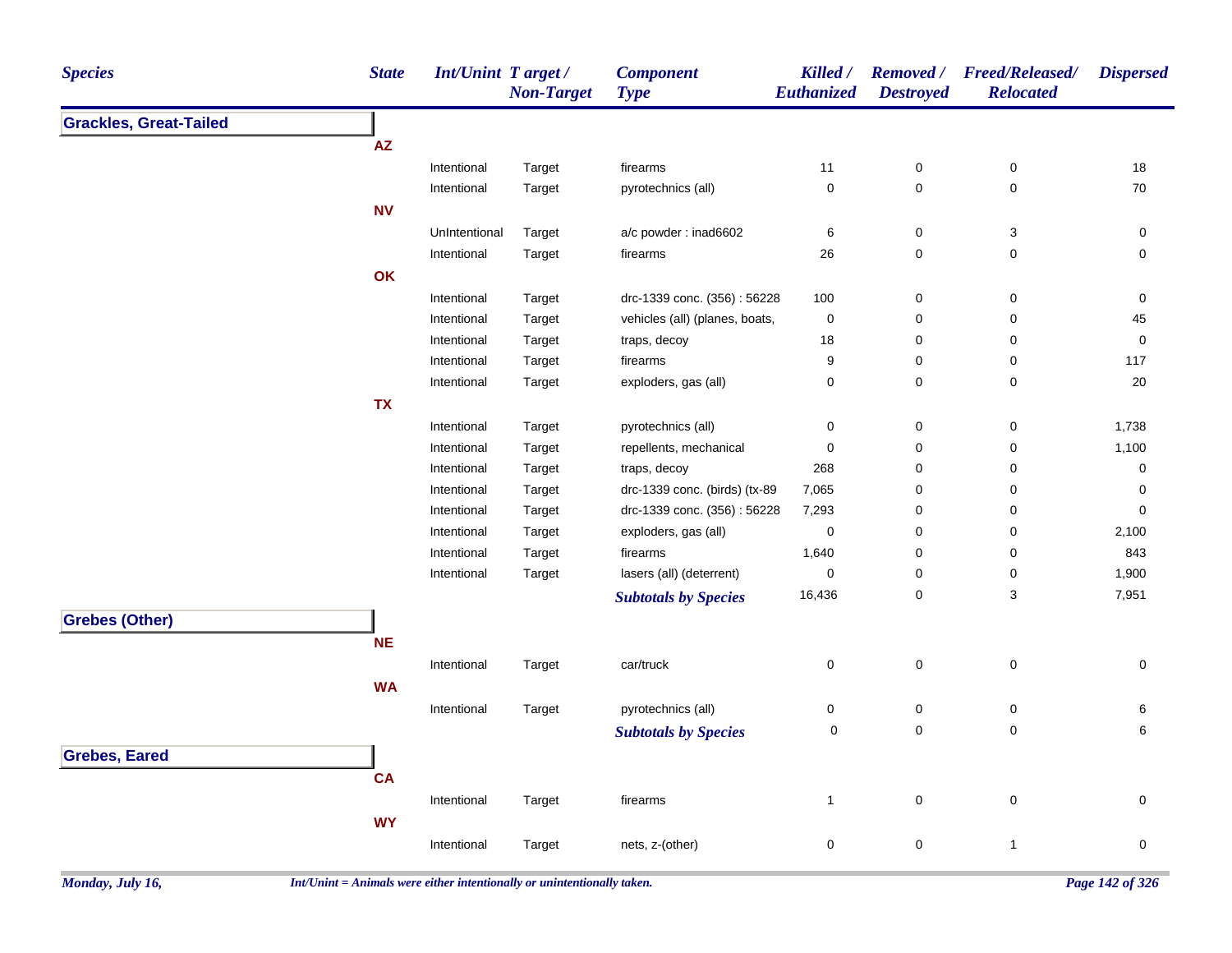| <b>Grebes, Eared</b><br>$\pmb{0}$<br>$\mathbf 0$<br>$\mathbf{1}$<br>$\mathbf{1}$<br><b>Subtotals by Species</b><br><b>Grebes, Horned</b><br><b>AK</b><br>pyrotechnics (all)<br>$\mathbf 0$<br>$\pmb{0}$<br>$\,6\,$<br>Intentional<br>Target<br>0<br><b>NE</b><br>$car/$ truck<br>UnIntentional<br>NonTarget<br>0<br>$\pmb{0}$<br>$\pmb{0}$<br>$\pmb{0}$<br>$\pmb{0}$<br>$\mathbf 0$<br>$\mathbf 0$<br>6<br><b>Subtotals by Species</b><br><b>Grebes, Pied-Billed</b><br><b>CA</b><br>$\pmb{0}$<br>$\mathsf 0$<br>$\pmb{0}$<br>$\mathbf{1}$<br>Intentional<br>Target<br>pneumatics<br><b>MO</b><br>$\pmb{0}$<br>$\mathbf 0$<br>Intentional<br>pyrotechnics (all)<br>0<br>14<br>Target<br><b>NE</b> |
|---------------------------------------------------------------------------------------------------------------------------------------------------------------------------------------------------------------------------------------------------------------------------------------------------------------------------------------------------------------------------------------------------------------------------------------------------------------------------------------------------------------------------------------------------------------------------------------------------------------------------------------------------------------------------------------------------|
|                                                                                                                                                                                                                                                                                                                                                                                                                                                                                                                                                                                                                                                                                                   |
|                                                                                                                                                                                                                                                                                                                                                                                                                                                                                                                                                                                                                                                                                                   |
|                                                                                                                                                                                                                                                                                                                                                                                                                                                                                                                                                                                                                                                                                                   |
|                                                                                                                                                                                                                                                                                                                                                                                                                                                                                                                                                                                                                                                                                                   |
|                                                                                                                                                                                                                                                                                                                                                                                                                                                                                                                                                                                                                                                                                                   |
|                                                                                                                                                                                                                                                                                                                                                                                                                                                                                                                                                                                                                                                                                                   |
|                                                                                                                                                                                                                                                                                                                                                                                                                                                                                                                                                                                                                                                                                                   |
|                                                                                                                                                                                                                                                                                                                                                                                                                                                                                                                                                                                                                                                                                                   |
|                                                                                                                                                                                                                                                                                                                                                                                                                                                                                                                                                                                                                                                                                                   |
|                                                                                                                                                                                                                                                                                                                                                                                                                                                                                                                                                                                                                                                                                                   |
|                                                                                                                                                                                                                                                                                                                                                                                                                                                                                                                                                                                                                                                                                                   |
|                                                                                                                                                                                                                                                                                                                                                                                                                                                                                                                                                                                                                                                                                                   |
|                                                                                                                                                                                                                                                                                                                                                                                                                                                                                                                                                                                                                                                                                                   |
|                                                                                                                                                                                                                                                                                                                                                                                                                                                                                                                                                                                                                                                                                                   |
| $\overline{c}$<br>$\pmb{0}$<br>$\mathsf 0$<br>Intentional<br>Target<br>firearms<br>$\mathbf 0$                                                                                                                                                                                                                                                                                                                                                                                                                                                                                                                                                                                                    |
| OH                                                                                                                                                                                                                                                                                                                                                                                                                                                                                                                                                                                                                                                                                                |
| $\mathbf 0$<br>$\mathbf 0$<br>Intentional<br>Target<br>pyrotechnics (all)<br>0<br>$\mathbf{1}$                                                                                                                                                                                                                                                                                                                                                                                                                                                                                                                                                                                                    |
| <b>WA</b>                                                                                                                                                                                                                                                                                                                                                                                                                                                                                                                                                                                                                                                                                         |
| pyrotechnics (all)<br>0<br>$\mathbf 0$<br>$\pmb{0}$<br>$\mathbf{2}$<br>Intentional<br>Target                                                                                                                                                                                                                                                                                                                                                                                                                                                                                                                                                                                                      |
| WI                                                                                                                                                                                                                                                                                                                                                                                                                                                                                                                                                                                                                                                                                                |
| $\mathsf 0$<br>Intentional<br>pyrotechnics (all)<br>0<br>$\pmb{0}$<br>Target<br>$\mathbf{1}$                                                                                                                                                                                                                                                                                                                                                                                                                                                                                                                                                                                                      |
| <b>WY</b>                                                                                                                                                                                                                                                                                                                                                                                                                                                                                                                                                                                                                                                                                         |
| nets, z-(other)<br>Intentional<br>0<br>$\mathbf 0$<br>$\mathbf{1}$<br>$\pmb{0}$<br>Target                                                                                                                                                                                                                                                                                                                                                                                                                                                                                                                                                                                                         |
| traps, z-(other)<br>Intentional<br>Target<br>$\mathsf{O}\xspace$<br>0<br>0<br>$\mathbf{1}$<br>$\mathbf{2}$                                                                                                                                                                                                                                                                                                                                                                                                                                                                                                                                                                                        |
| 3<br>$\pmb{0}$<br>18<br><b>Subtotals by Species</b>                                                                                                                                                                                                                                                                                                                                                                                                                                                                                                                                                                                                                                               |
| <b>Grebes, Red-Necked</b>                                                                                                                                                                                                                                                                                                                                                                                                                                                                                                                                                                                                                                                                         |
| <b>AK</b>                                                                                                                                                                                                                                                                                                                                                                                                                                                                                                                                                                                                                                                                                         |
| Intentional<br>pyrotechnics (all)<br>0<br>$\pmb{0}$<br>$\pmb{0}$<br>${\bf 46}$<br>Target                                                                                                                                                                                                                                                                                                                                                                                                                                                                                                                                                                                                          |
| paint balls<br>0<br>0<br>$\pmb{0}$<br>$\bf 8$<br>Intentional<br>Target<br>$\mathbf 0$<br>$\pmb{0}$<br>54<br>0                                                                                                                                                                                                                                                                                                                                                                                                                                                                                                                                                                                     |
| <b>Subtotals by Species</b>                                                                                                                                                                                                                                                                                                                                                                                                                                                                                                                                                                                                                                                                       |
| <b>Grebes, Western</b>                                                                                                                                                                                                                                                                                                                                                                                                                                                                                                                                                                                                                                                                            |
| <b>CA</b>                                                                                                                                                                                                                                                                                                                                                                                                                                                                                                                                                                                                                                                                                         |
| pyrotechnics (all)<br>0<br>$\pmb{0}$<br>$\pmb{0}$<br>27<br>Intentional<br>Target                                                                                                                                                                                                                                                                                                                                                                                                                                                                                                                                                                                                                  |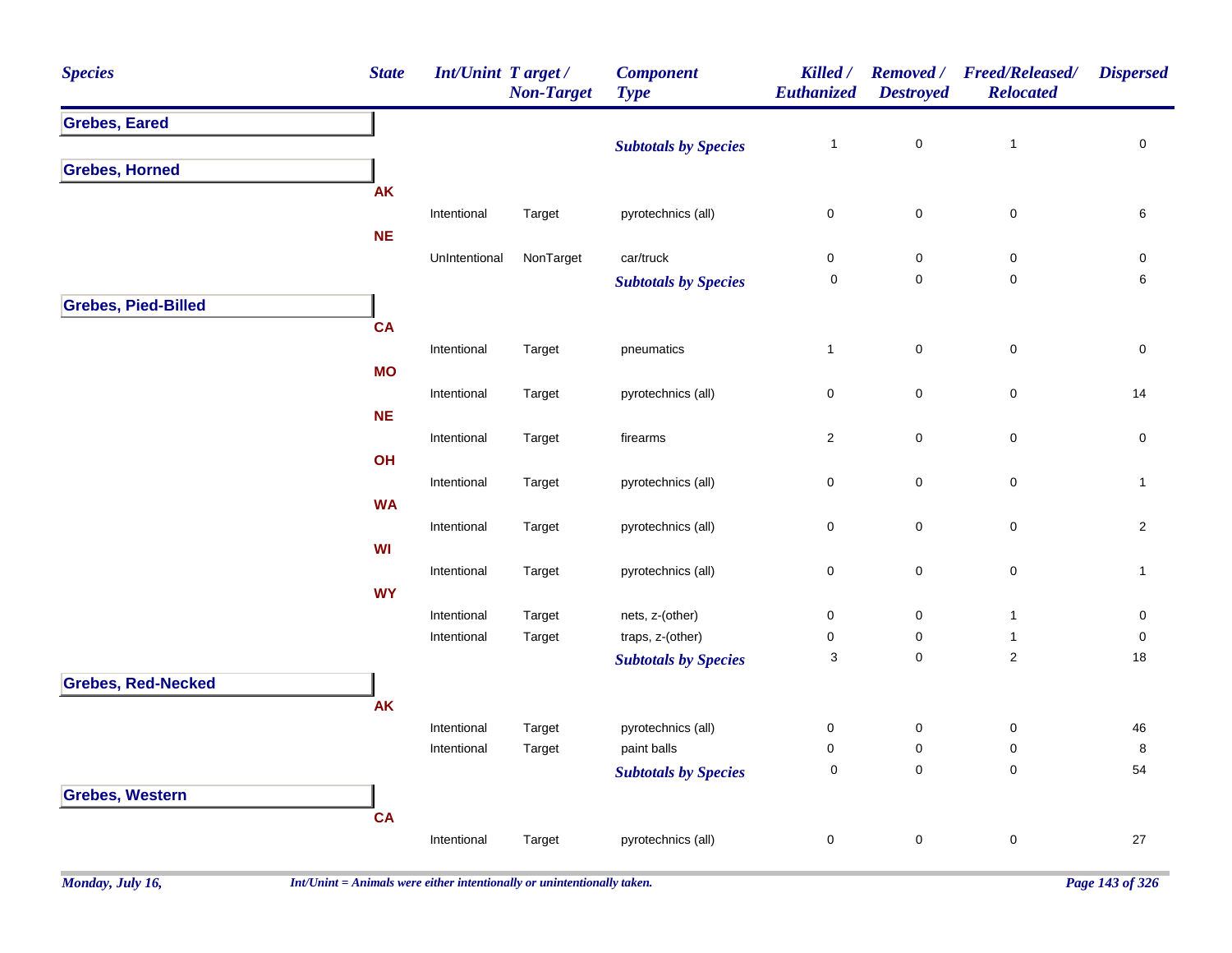| <b>Species</b>                      | <b>State</b> | <b>Int/Unint Target/</b> | <b>Non-Target</b> | <b>Component</b><br><b>Type</b> | Killed /<br>Euthanized | <b>Removed</b> /<br><b>Destroyed</b> | <b>Freed/Released/</b><br><b>Relocated</b> | <b>Dispersed</b>    |
|-------------------------------------|--------------|--------------------------|-------------------|---------------------------------|------------------------|--------------------------------------|--------------------------------------------|---------------------|
| <b>Grebes, Western</b>              |              |                          |                   |                                 |                        |                                      |                                            |                     |
|                                     | <b>WA</b>    |                          |                   |                                 |                        |                                      |                                            |                     |
|                                     |              | Intentional              | Target            | handcaught/gathered             | $\pmb{0}$              | $\pmb{0}$                            | $\mathbf{1}$                               | $\pmb{0}$           |
|                                     |              |                          |                   | <b>Subtotals by Species</b>     | $\pmb{0}$              | $\mathsf{O}\xspace$                  | $\mathbf{1}$                               | 27                  |
| <b>Grosbeaks (All)</b>              |              |                          |                   |                                 |                        |                                      |                                            |                     |
|                                     | MI           |                          |                   |                                 |                        |                                      |                                            |                     |
|                                     |              | UnIntentional            | NonTarget         | traps, decoy                    | $\mathbf 0$            | $\mathbf 0$                          | $\mathbf{1}$                               | 0                   |
|                                     |              |                          |                   | <b>Subtotals by Species</b>     | $\mathbf 0$            | $\mathbf 0$                          | $\mathbf{1}$                               | $\mathsf{O}\xspace$ |
| <b>Grouse, Ruffed</b>               |              |                          |                   |                                 |                        |                                      |                                            |                     |
|                                     | <b>VT</b>    |                          |                   |                                 |                        |                                      |                                            |                     |
|                                     |              | UnIntentional            | NonTarget         | traps, cage                     | $\pmb{0}$              | 0                                    | $\mathbf{1}$                               | 0                   |
|                                     |              |                          |                   | <b>Subtotals by Species</b>     | $\mathbf 0$            | $\mathsf{O}\xspace$                  | $\mathbf{1}$                               | $\mathsf{O}\xspace$ |
| <b>Grouse, Spruce</b>               |              |                          |                   |                                 |                        |                                      |                                            |                     |
|                                     | <b>AK</b>    |                          |                   |                                 |                        |                                      |                                            |                     |
|                                     |              | Intentional              | Target            | firearms                        | $\boldsymbol{0}$       | 0                                    | $\pmb{0}$                                  | $\mathbf{1}$        |
|                                     |              | Intentional              | Target            | vehicles (all) (planes, boats,  | $\pmb{0}$              | $\mathbf 0$                          | $\mathsf 0$                                | 1                   |
|                                     |              |                          |                   | <b>Subtotals by Species</b>     | 0                      | 0                                    | $\pmb{0}$                                  | $\overline{2}$      |
| <b>Gulls, Black-Backed, Greater</b> |              |                          |                   |                                 |                        |                                      |                                            |                     |
|                                     | <b>MA</b>    |                          |                   |                                 |                        |                                      |                                            |                     |
|                                     |              | Intentional              | Target            | firearms                        | 0                      | 0                                    | $\pmb{0}$                                  | 100                 |
|                                     | <b>MD</b>    |                          |                   |                                 |                        |                                      |                                            |                     |
|                                     |              | Intentional              | Target            | firearms                        | $\overline{c}$         | $\mathbf 0$                          | $\pmb{0}$                                  | $\mathbf 0$         |
|                                     | <b>ME</b>    |                          |                   |                                 |                        |                                      |                                            |                     |
|                                     |              | Intentional              | Target            | firearms                        | 14                     | $\mathsf 0$                          | $\pmb{0}$                                  | $\pmb{0}$           |
|                                     | <b>NH</b>    |                          |                   |                                 |                        |                                      |                                            |                     |
|                                     |              | Intentional              | Target            | pyrotechnics (all)              | $\pmb{0}$              | 0                                    | 0                                          | 1,072,516           |
|                                     |              | Intentional              | Target            | car/truck                       | $\pmb{0}$              | $\pmb{0}$                            | $\pmb{0}$                                  | $\pmb{0}$           |
|                                     |              | Intentional              | Target            | firearms                        | 29                     | 0                                    | 0                                          | 9,700               |
|                                     | <b>NY</b>    |                          |                   |                                 |                        |                                      |                                            |                     |
|                                     |              | Intentional              | Target            | pyrotechnics (all)              | $\pmb{0}$              | $\mathbf 0$                          | 0                                          | 0                   |
|                                     |              | Intentional              | Target            | firearms                        | 263                    | $\mathbf 0$                          | 0                                          | $\mathbf 0$         |
|                                     | OH           |                          |                   |                                 |                        |                                      |                                            |                     |
|                                     |              | Intentional              | Target            | pyrotechnics (all)              | $\pmb{0}$              | $\mathbf 0$                          | $\pmb{0}$                                  | 1,437               |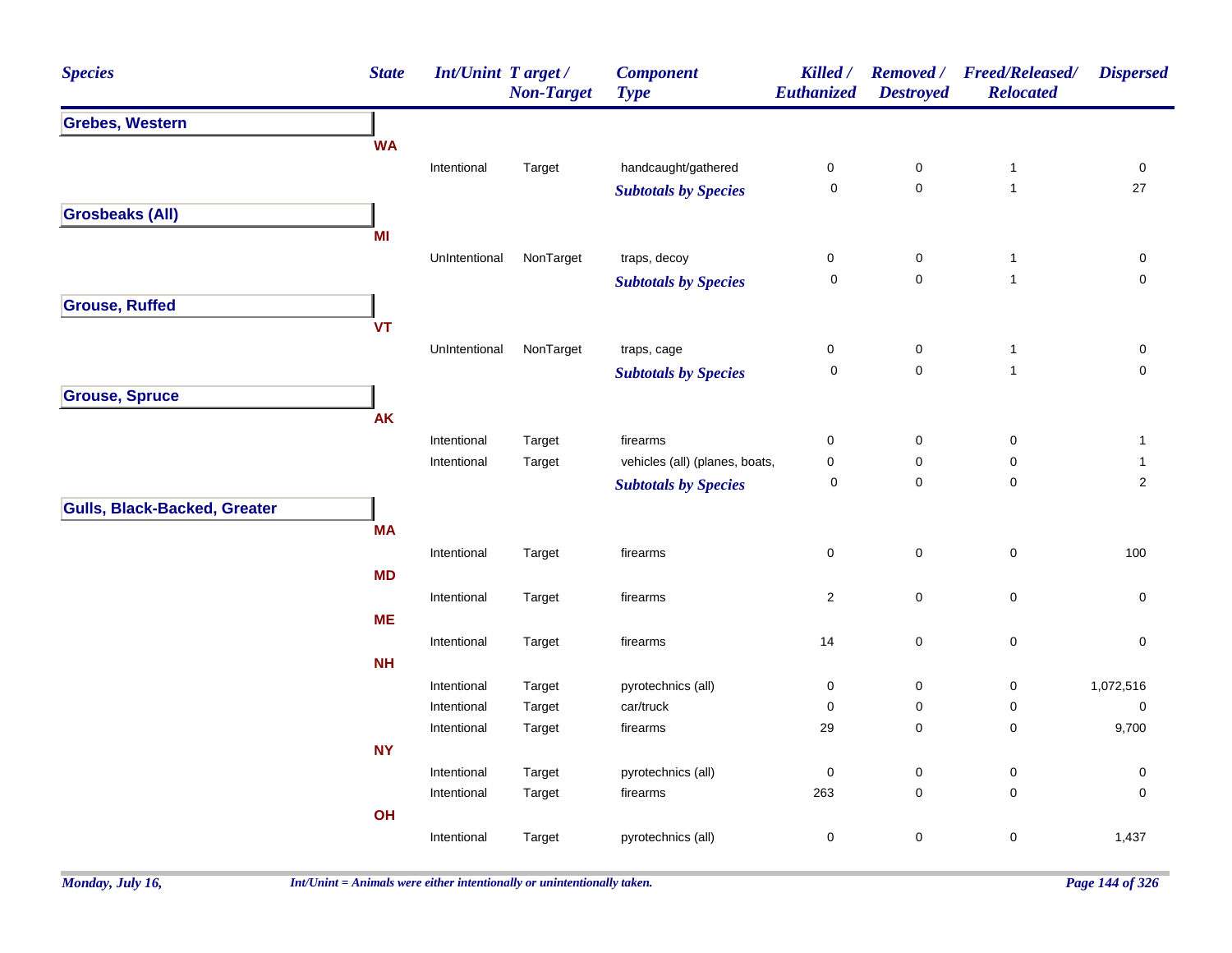| <b>Species</b>                      | <b>State</b>   | <b>Int/Unint Target/</b> | <b>Non-Target</b> | <b>Component</b><br><b>Type</b> | Killed /<br>Euthanized | <b>Removed</b> /<br><b>Destroyed</b> | <b>Freed/Released/</b><br><b>Relocated</b> | <b>Dispersed</b>    |
|-------------------------------------|----------------|--------------------------|-------------------|---------------------------------|------------------------|--------------------------------------|--------------------------------------------|---------------------|
| <b>Gulls, Black-Backed, Greater</b> |                |                          |                   |                                 |                        |                                      |                                            |                     |
|                                     | OH             |                          |                   |                                 |                        |                                      |                                            |                     |
|                                     |                | Intentional              | Target            | firearms                        | $\pmb{0}$              | $\pmb{0}$                            | $\pmb{0}$                                  | $\sqrt{5}$          |
|                                     | R <sub>l</sub> |                          |                   |                                 |                        |                                      |                                            |                     |
|                                     |                | Intentional              | Target            | firearms                        | $\mathbf{1}$           | 0                                    | $\pmb{0}$                                  | 13                  |
|                                     |                | Intentional              | Target            | pyrotechnics (all)              | $\pmb{0}$              | 0                                    | $\pmb{0}$                                  | $\overline{5}$      |
|                                     | <b>VA</b>      |                          |                   |                                 |                        |                                      |                                            |                     |
|                                     |                | Intentional              | Target            | pyrotechnics (all)              | $\pmb{0}$              | $\pmb{0}$                            | $\pmb{0}$                                  | 1,615               |
|                                     |                | Intentional              | Target            | traps, z-(other)                | 33                     | 0                                    | 0                                          | $\pmb{0}$           |
|                                     |                | Intentional              | Target            | firearms                        | 20                     | $\pmb{0}$                            | $\pmb{0}$                                  | 33                  |
|                                     | <b>VT</b>      |                          |                   |                                 |                        |                                      |                                            |                     |
|                                     |                | Intentional              | Target            | firearms                        | $\mathbf{1}$           | 0                                    | 0                                          | $\mathbf{1}$        |
|                                     |                | Intentional              | Target            | pyrotechnics (all)              | $\pmb{0}$              | $\pmb{0}$                            | $\pmb{0}$                                  | 3                   |
|                                     |                |                          |                   | <b>Subtotals by Species</b>     | 363                    | $\pmb{0}$                            | $\pmb{0}$                                  | 1,085,428           |
| <b>Gulls, Black-Headed</b>          |                |                          |                   |                                 |                        |                                      |                                            |                     |
|                                     | AK             |                          |                   |                                 |                        |                                      |                                            |                     |
|                                     |                | Intentional              | Target            | handcaught/gathered             | $\mathbf{1}$           | $\pmb{0}$                            | $\pmb{0}$                                  | 0                   |
|                                     |                |                          |                   | <b>Subtotals by Species</b>     | $\mathbf{1}$           | $\pmb{0}$                            | $\mathbf 0$                                | $\mathbf 0$         |
| Gulls, Bonaparte'S                  |                |                          |                   |                                 |                        |                                      |                                            |                     |
|                                     | AK             |                          |                   |                                 |                        |                                      |                                            |                     |
|                                     |                | Intentional              | Target            | firearms                        | $\mathbf{1}$           | 0                                    | $\pmb{0}$                                  | 56                  |
|                                     |                | Intentional              | Target            | vehicles (all) (planes, boats,  | $\pmb{0}$              | 0                                    | 0                                          | $\mathbf 5$         |
|                                     |                | Intentional              | Target            | pyrotechnics (all)              | $\pmb{0}$              | $\pmb{0}$                            | $\pmb{0}$                                  | 333                 |
|                                     |                | Intentional              | Target            | paint balls                     | $\pmb{0}$              | 0                                    | $\pmb{0}$                                  | 25                  |
|                                     | <b>KS</b>      |                          |                   |                                 |                        |                                      |                                            |                     |
|                                     |                | Intentional              | Target            | firearms                        | 9                      | $\mathbf 0$                          | $\mathsf 0$                                | 89                  |
|                                     | NC             |                          |                   |                                 |                        |                                      |                                            |                     |
|                                     |                | Intentional              | Target            | firearms                        | $\mathbf{1}$           | $\mathsf 0$                          | $\pmb{0}$                                  | $\mathsf{O}\xspace$ |
|                                     | <b>ND</b>      |                          |                   |                                 |                        |                                      |                                            |                     |
|                                     |                | Intentional              | Target            | firearms                        | $\mathbf{1}$           | $\mathsf 0$                          | 0                                          | 0                   |
|                                     | <b>NE</b>      |                          |                   |                                 |                        |                                      |                                            |                     |
|                                     |                | UnIntentional            | NonTarget         | car/truck                       | $\mathbf 0$            | $\mathsf 0$                          | $\mathbf 0$                                | 0                   |
|                                     | OH             |                          |                   |                                 |                        |                                      |                                            |                     |
|                                     |                | Intentional              | Target            | firearms                        | $\overline{c}$         | 0                                    | 0                                          | 65                  |
|                                     |                |                          |                   |                                 |                        |                                      |                                            |                     |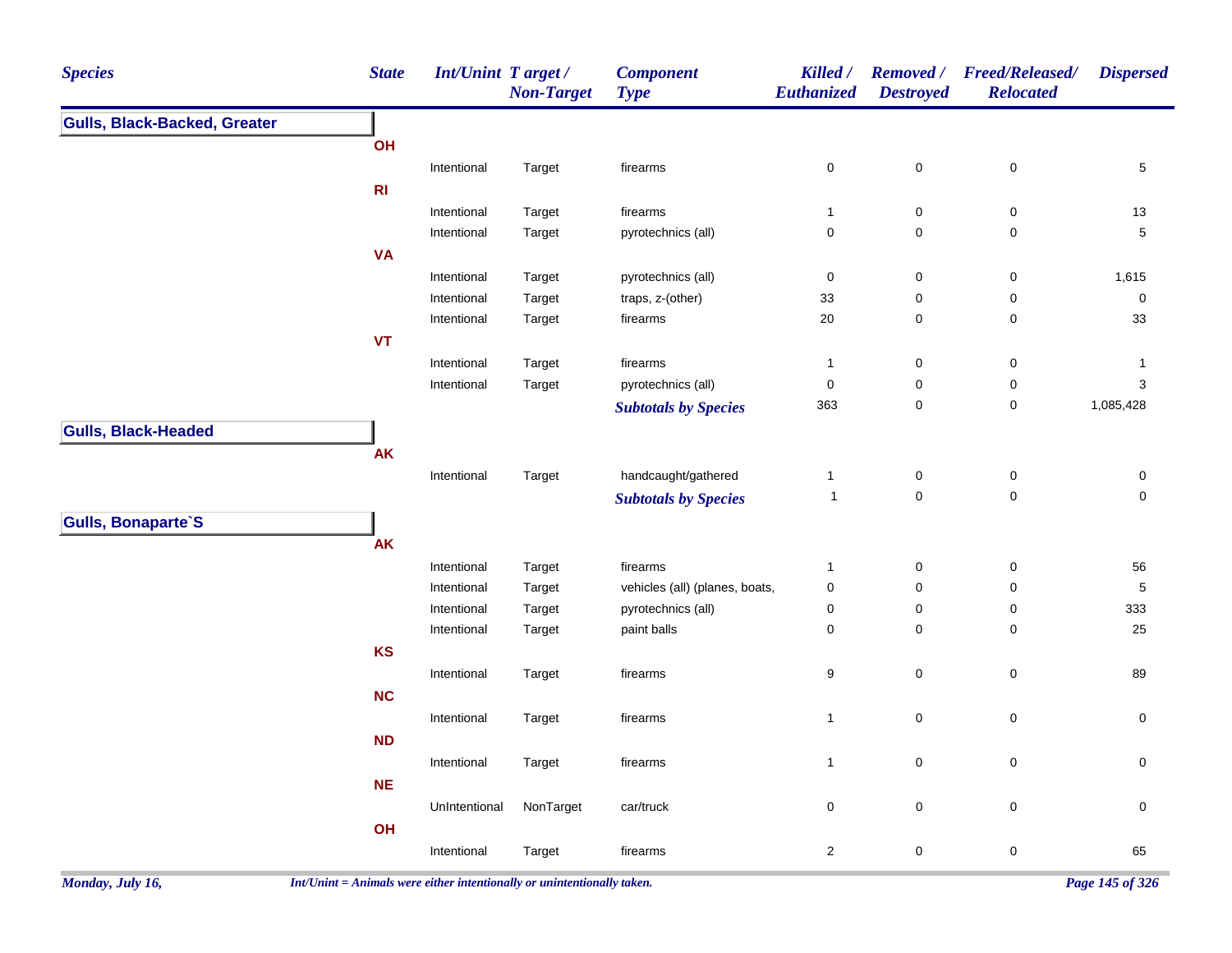| <b>Species</b>            | <b>State</b> | Int/Unint Target/ | <b>Non-Target</b> | <b>Component</b><br><b>Type</b> | Killed /<br>Euthanized | <b>Removed</b> /<br><b>Destroyed</b> | <b>Freed/Released/</b><br><b>Relocated</b> | <b>Dispersed</b>    |
|---------------------------|--------------|-------------------|-------------------|---------------------------------|------------------------|--------------------------------------|--------------------------------------------|---------------------|
| <b>Gulls, Bonaparte'S</b> |              |                   |                   |                                 |                        |                                      |                                            |                     |
|                           | OH           |                   |                   |                                 |                        |                                      |                                            |                     |
|                           |              | Intentional       | Target            | pyrotechnics (all)              | $\pmb{0}$              | $\mathbf 0$                          | $\pmb{0}$                                  | 6,463               |
|                           | <b>VT</b>    |                   |                   |                                 |                        |                                      |                                            |                     |
|                           |              | Intentional       | Target            | pyrotechnics (all)              | 0                      | $\pmb{0}$                            | $\mathsf 0$                                | $\mathbf{1}$        |
|                           | <b>WA</b>    |                   |                   |                                 |                        |                                      |                                            |                     |
|                           |              | Intentional       | Target            | pyrotechnics (all)              | 0                      | $\pmb{0}$                            | $\pmb{0}$                                  | $\sqrt{3}$          |
|                           |              |                   |                   | <b>Subtotals by Species</b>     | 14                     | $\pmb{0}$                            | $\pmb{0}$                                  | 7,040               |
| <b>Gulls, California</b>  |              |                   |                   |                                 |                        |                                      |                                            |                     |
|                           | CA           |                   |                   |                                 |                        |                                      |                                            |                     |
|                           |              | Intentional       | Target            | pyrotechnics (all)              | 0                      | $\boldsymbol{0}$                     | $\pmb{0}$                                  | 55                  |
|                           |              | Intentional       | Target            | firearms                        | 197                    | $\pmb{0}$                            | $\pmb{0}$                                  | 1,436               |
|                           |              | Intentional       | Target            | traps, z-(other)                | 0                      | 0                                    | $\mathbf{1}$                               | $\pmb{0}$           |
|                           | ID           |                   |                   |                                 |                        |                                      |                                            |                     |
|                           |              | Intentional       | Target            | firearms                        | $72\,$                 | $\pmb{0}$                            | $\pmb{0}$                                  | 2,300               |
|                           | OR           |                   |                   |                                 |                        |                                      |                                            |                     |
|                           |              | Intentional       | Target            | firearms                        | 5                      | $\mathbf 0$                          | $\pmb{0}$                                  | $\pmb{0}$           |
|                           | <b>WA</b>    |                   |                   |                                 |                        |                                      |                                            |                     |
|                           |              | Intentional       | Target            | pyrotechnics (all)              | 0                      | $\boldsymbol{0}$                     | $\pmb{0}$                                  | 75,346              |
|                           |              | Intentional       | Target            | vehicles (all) (planes, boats,  | 0                      | $\pmb{0}$                            | $\pmb{0}$                                  | 45,800              |
|                           |              | Intentional       | Target            | firearms                        | 566                    | 0                                    | $\pmb{0}$                                  | 14,126              |
|                           | <b>WY</b>    |                   |                   |                                 |                        |                                      |                                            |                     |
|                           |              | Intentional       | Target            | firearms                        | 58                     | $\pmb{0}$                            | $\pmb{0}$                                  | 0                   |
|                           |              | Intentional       | Target            | nets, z-(other)                 | $\mathbf{1}$           | $\pmb{0}$                            | 4                                          | 0                   |
|                           |              |                   |                   | <b>Subtotals by Species</b>     | 899                    | 0                                    | $\,$ 5 $\,$                                | 139,063             |
| <b>Gulls, Franklin'S</b>  |              |                   |                   |                                 |                        |                                      |                                            |                     |
|                           | co           |                   |                   |                                 |                        |                                      |                                            |                     |
|                           |              | Intentional       | Target            | nets, mist                      | $\pmb{0}$              | $\pmb{0}$                            | $\mathbf{1}$                               | $\pmb{0}$           |
|                           |              | Intentional       | Target            | pyrotechnics (all)              | 0                      | $\pmb{0}$                            | $\mathsf 0$                                | 3                   |
|                           | KS           |                   |                   |                                 |                        |                                      |                                            |                     |
|                           |              | Intentional       | Target            | firearms                        | $\mathbf{1}$           | $\pmb{0}$                            | $\mathsf 0$                                | 330                 |
|                           |              | Intentional       | Target            | handcaught/gathered             | $\mathbf{1}$           | $\pmb{0}$                            | $\pmb{0}$                                  | $\mathsf{O}\xspace$ |
|                           | <b>MO</b>    |                   |                   |                                 |                        |                                      |                                            |                     |
|                           |              | Intentional       | Target            | pyrotechnics (all)              | $\pmb{0}$              | $\mathbf 0$                          | $\mathsf 0$                                | $\mathbf{2}$        |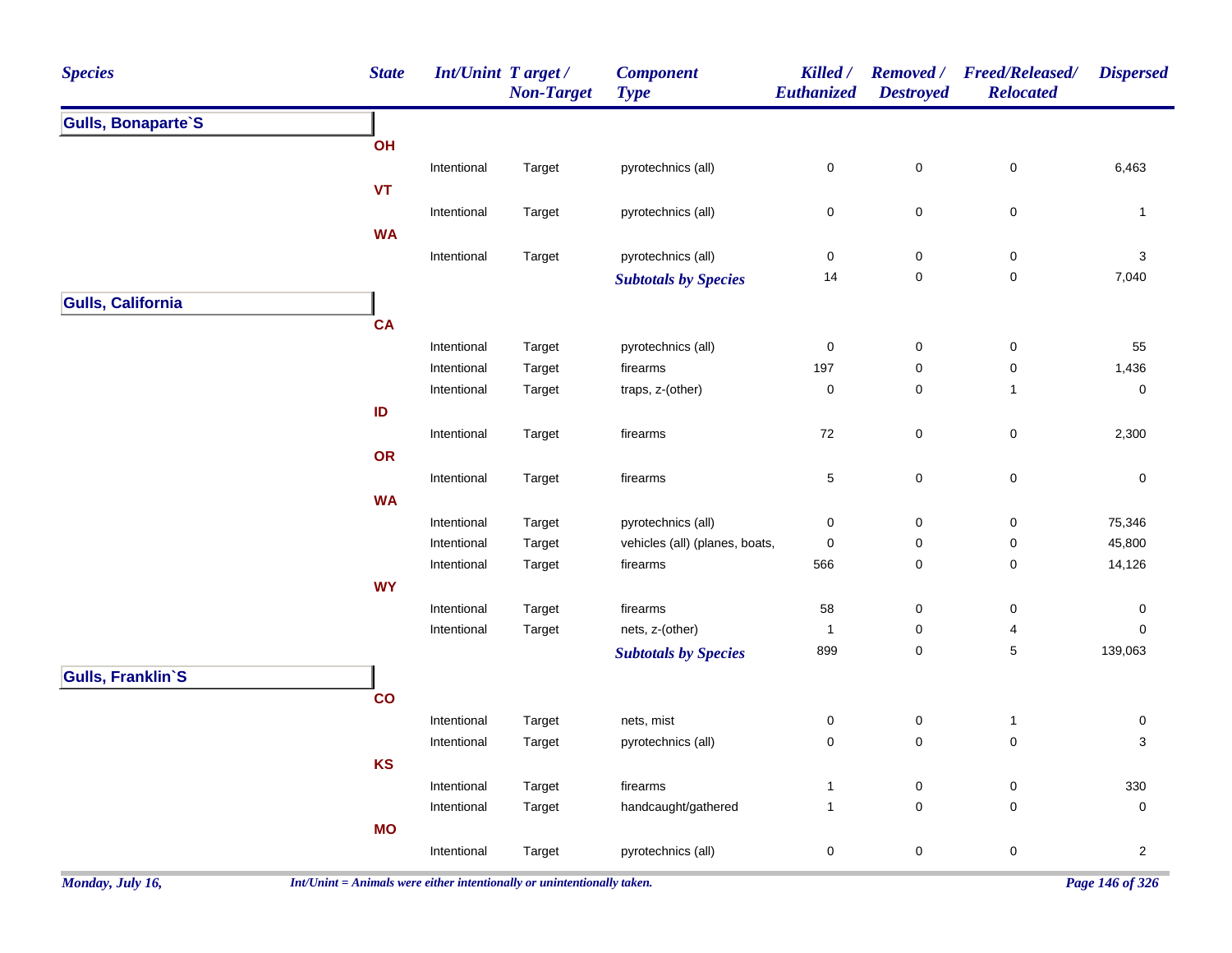| <b>Species</b>                | <b>State</b> | Int/Unint Target/ | <b>Non-Target</b> | <b>Component</b><br><b>Type</b> | Killed /<br>Euthanized | <b>Destroyed</b> | Removed / Freed/Released/<br><b>Relocated</b> | <b>Dispersed</b> |
|-------------------------------|--------------|-------------------|-------------------|---------------------------------|------------------------|------------------|-----------------------------------------------|------------------|
| <b>Gulls, Franklin'S</b>      |              |                   |                   |                                 |                        |                  |                                               |                  |
|                               | <b>ND</b>    |                   |                   |                                 |                        |                  |                                               |                  |
|                               |              | Intentional       | Target            | firearms                        | 48                     | $\pmb{0}$        | $\pmb{0}$                                     | 0                |
|                               | <b>NE</b>    |                   |                   |                                 |                        |                  |                                               |                  |
|                               |              | Intentional       | Target            | car/truck                       | 0                      | 0                | $\pmb{0}$                                     | 0                |
|                               |              | Intentional       | Target            | firearms                        | 82                     | $\pmb{0}$        | 0                                             | 66               |
|                               |              | Intentional       | Target            | pyrotechnics (all)              | $\pmb{0}$              | 0                | 0                                             | 4,468            |
|                               | OK           |                   |                   |                                 |                        |                  |                                               |                  |
|                               |              | Intentional       | Target            | firearms                        | 74                     | $\pmb{0}$        | 0                                             | 4,450            |
|                               |              | Intentional       | Target            | vehicles (all) (planes, boats,  | $\pmb{0}$              | $\mathbf 0$      | 0                                             | 28               |
|                               |              | Intentional       | Target            | pyrotechnics (all)              | 0                      | $\pmb{0}$        | 0                                             | 6,550            |
|                               |              | Intentional       | Target            | drc-1339 conc. (gulls): 5622    | 50                     | 0                | 0                                             | 0                |
|                               | <b>SD</b>    |                   |                   |                                 |                        |                  |                                               |                  |
|                               |              | Intentional       | Target            | firearms                        | 72                     | $\pmb{0}$        | $\pmb{0}$                                     | 0                |
|                               |              |                   |                   | <b>Subtotals by Species</b>     | 328                    | 0                | $\mathbf{1}$                                  | 15,897           |
| <b>Gulls, Glaucous</b>        |              |                   |                   |                                 |                        |                  |                                               |                  |
|                               | <b>AK</b>    |                   |                   |                                 |                        |                  |                                               |                  |
|                               |              | Intentional       | Target            | pyrotechnics (all)              | $\pmb{0}$              | $\mathsf 0$      | $\pmb{0}$                                     | 4                |
|                               |              | Intentional       | Target            | firearms                        | 3                      | 0                | 0                                             | 0                |
|                               |              | Intentional       | Target            | paint balls                     | $\pmb{0}$              | 0                | 0                                             | $\mathbf{1}$     |
|                               | <b>WA</b>    |                   |                   |                                 |                        |                  |                                               |                  |
|                               |              | UnIntentional     | NonTarget         | traps, cage                     | 0                      | 0                | $\boldsymbol{2}$                              | 0                |
|                               |              |                   |                   | <b>Subtotals by Species</b>     | 3                      | $\mathbf 0$      | $\boldsymbol{2}$                              | 5                |
|                               |              |                   |                   |                                 |                        |                  |                                               |                  |
| <b>Gulls, Glaucous-Winged</b> |              |                   |                   |                                 |                        |                  |                                               |                  |
|                               | AK           |                   |                   |                                 |                        |                  |                                               |                  |
|                               |              | Intentional       | Target            | handcaught/gathered             | $\overline{c}$         | $\pmb{0}$        | 31                                            | 0                |
|                               |              | Intentional       | Target            | lasers (all) (deterrent)        | $\pmb{0}$              | $\pmb{0}$        | $\pmb{0}$                                     | 4,778            |
|                               |              | UnIntentional     | NonTarget         | traps, leghold (steel jaw)      | 3                      | $\pmb{0}$        | 6                                             | 0                |
|                               |              | Intentional       | Target            | paint balls                     | $\mathbf 0$            | $\pmb{0}$        | 0                                             | 18,535           |
|                               |              | Intentional       | Target            | physical actions (hand/voice)   | 0                      | $\pmb{0}$        | 0                                             | 4,550            |
|                               |              | Intentional       | Target            | pyrotechnics (all)              | 0                      | $\pmb{0}$        | 0                                             | 78,889           |
|                               |              | Intentional       | Target            | vehicles (all) (planes, boats,  | $\pmb{0}$              | $\pmb{0}$        | 0                                             | $\mathbf{1}$     |
|                               |              | Intentional       | Target            | firearms                        | 135                    | 0                | 0                                             | 932              |
|                               | <b>CA</b>    |                   |                   |                                 |                        |                  |                                               |                  |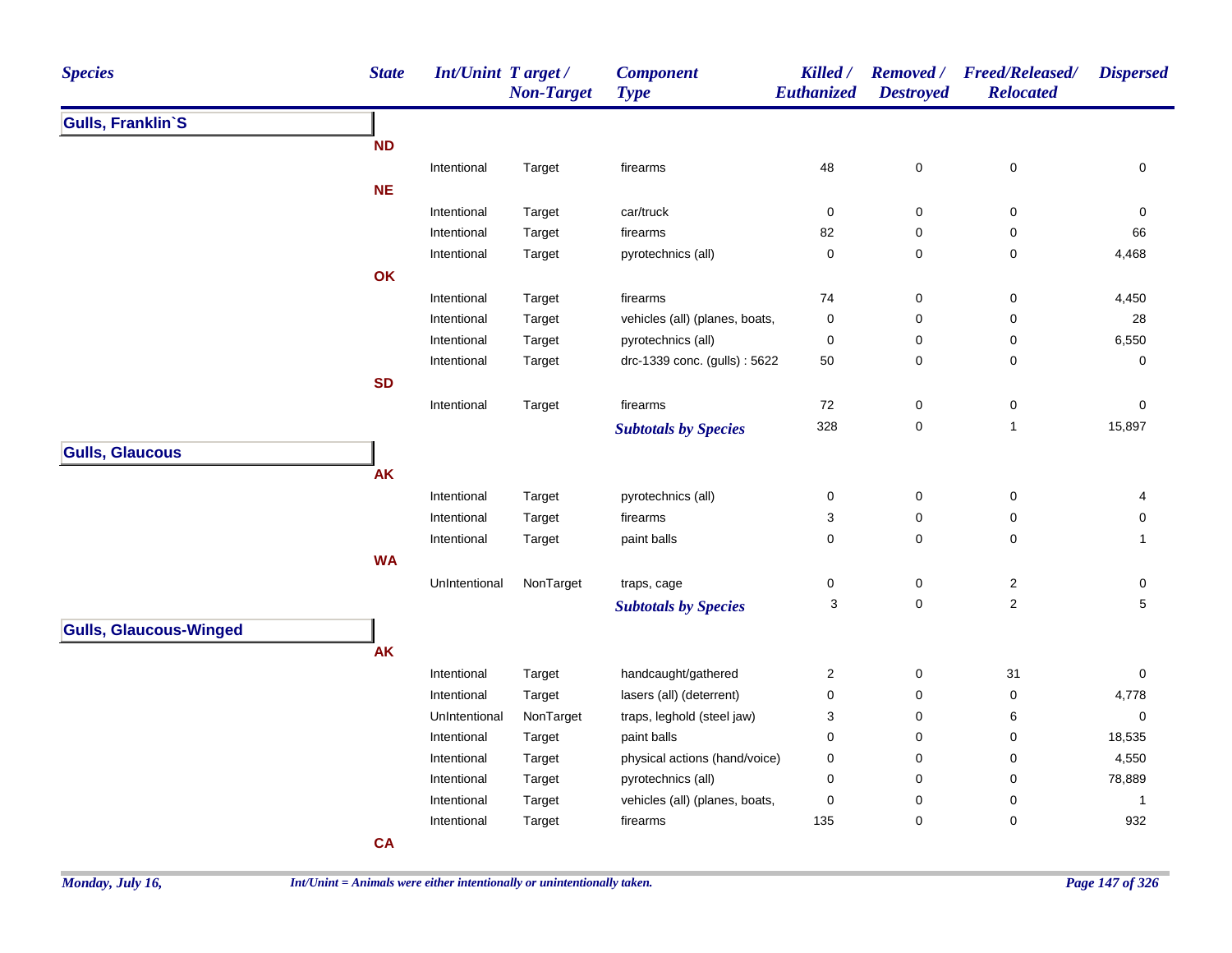| <b>Species</b>                | <b>State</b> | Int/Unint Target/ | <b>Non-Target</b>   | <b>Component</b><br><b>Type</b> | Killed /<br>Euthanized | <b>Destroyed</b> | Removed / Freed/Released/<br><b>Relocated</b> | <b>Dispersed</b> |
|-------------------------------|--------------|-------------------|---------------------|---------------------------------|------------------------|------------------|-----------------------------------------------|------------------|
| <b>Gulls, Glaucous-Winged</b> |              |                   |                     |                                 |                        |                  |                                               |                  |
|                               | <b>CA</b>    |                   |                     |                                 |                        |                  |                                               |                  |
|                               |              | Intentional       | Target              | nets, z-(other)                 | $\mathbf{1}$           | $\pmb{0}$        | $\pmb{0}$                                     | 0                |
|                               | <b>WA</b>    |                   |                     |                                 |                        |                  |                                               |                  |
|                               |              | Intentional       | Target              | water, high pressure spray      | 0                      | 0                | 0                                             | 50               |
|                               |              | Intentional       | Target              | lasers (all) (deterrent)        | 0                      | 0                | 0                                             | 100              |
|                               |              | Intentional       | Target              | handcaught/gathered             | 65                     | 0                | 0                                             | 0                |
|                               |              | Intentional       | Target              | firearms                        | 3,865                  | 0                | 0                                             | 274,677          |
|                               |              | Intentional       | Target              | vehicles (all) (planes, boats,  | 0                      | 0                | 0                                             | 74,802           |
|                               |              | Intentional       | Target              | spotlight                       | 0                      | $\pmb{0}$        | 0                                             | 2,010            |
|                               |              | Intentional       | Target              | lights (all)                    | $\pmb{0}$              | $\mathbf 0$      | 0                                             | 50               |
|                               |              | Intentional       | Target              | a/c powder: inad6602            | $\mathbf{1}$           | $\mathbf 0$      | 0                                             | $\mathbf 0$      |
|                               |              | Intentional       | Target              | effigy, gull                    | $\pmb{0}$              | $\mathbf 0$      | 0                                             | 90               |
|                               |              | Intentional       | Target              | paint balls                     | $\pmb{0}$              | $\mathbf 0$      | 0                                             | 1,055            |
|                               |              | Intentional       | Target              | pyrotechnics (all)              | $\pmb{0}$              | $\mathbf 0$      | 0                                             | 188,541          |
|                               |              | Intentional       | Target              | exploders, gas (all)            | $\pmb{0}$              | $\mathbf 0$      | 0                                             | 400              |
|                               |              | Intentional       | Target              | scarecrows (all) (owl, snake,   | 0                      | $\pmb{0}$        | 0                                             | 75               |
|                               |              | Intentional       | Target              | physical actions (hand/voice)   | $\pmb{0}$              | $\pmb{0}$        | $\pmb{0}$                                     | 15,528           |
|                               |              |                   |                     | <b>Subtotals by Species</b>     | 4,072                  | $\pmb{0}$        | 37                                            | 665,063          |
| <b>Gulls, Heermann'S</b>      |              |                   |                     |                                 |                        |                  |                                               |                  |
|                               | <b>CA</b>    |                   |                     |                                 |                        |                  |                                               |                  |
|                               |              | Intentional       | Target              | pyrotechnics (all)              | 0                      | $\pmb{0}$        | 0                                             | 1,500            |
|                               |              | Intentional       | Target              | firearms                        | 3                      | 0                | 0                                             | 0                |
|                               |              |                   |                     | <b>Subtotals by Species</b>     | 3                      | $\mathbf 0$      | 0                                             | 1,500            |
| <b>Gulls, Herring</b>         |              |                   |                     |                                 |                        |                  |                                               |                  |
|                               | <b>AK</b>    |                   |                     |                                 |                        |                  |                                               |                  |
|                               |              | Intentional       |                     | handcaught/gathered             | $\pmb{0}$              | $\pmb{0}$        | 12                                            |                  |
|                               |              | UnIntentional     | Target<br>NonTarget | traps, leghold (steel jaw)      | $\pmb{0}$              | $\pmb{0}$        | $\mathbf{1}$                                  | 1<br>$\mathbf 0$ |
|                               |              | Intentional       |                     | pyrotechnics (all)              | $\pmb{0}$              | $\pmb{0}$        | 0                                             | 6,505            |
|                               |              | Intentional       | Target              |                                 | $\pmb{0}$              | $\pmb{0}$        | 0                                             | 185              |
|                               |              | Intentional       | Target              | paint balls                     | $\pmb{0}$              | $\pmb{0}$        | 0                                             | 244              |
|                               |              | Intentional       | Target              | vehicles (all) (planes, boats,  | $\pmb{0}$              | $\pmb{0}$        | $\pmb{0}$                                     | 1,877            |
|                               |              | Intentional       | Target              | physical actions (hand/voice)   | 99                     | $\pmb{0}$        | 0                                             | 309              |
|                               | <b>CA</b>    |                   | Target              | firearms                        |                        |                  |                                               |                  |
|                               |              |                   |                     |                                 |                        |                  |                                               |                  |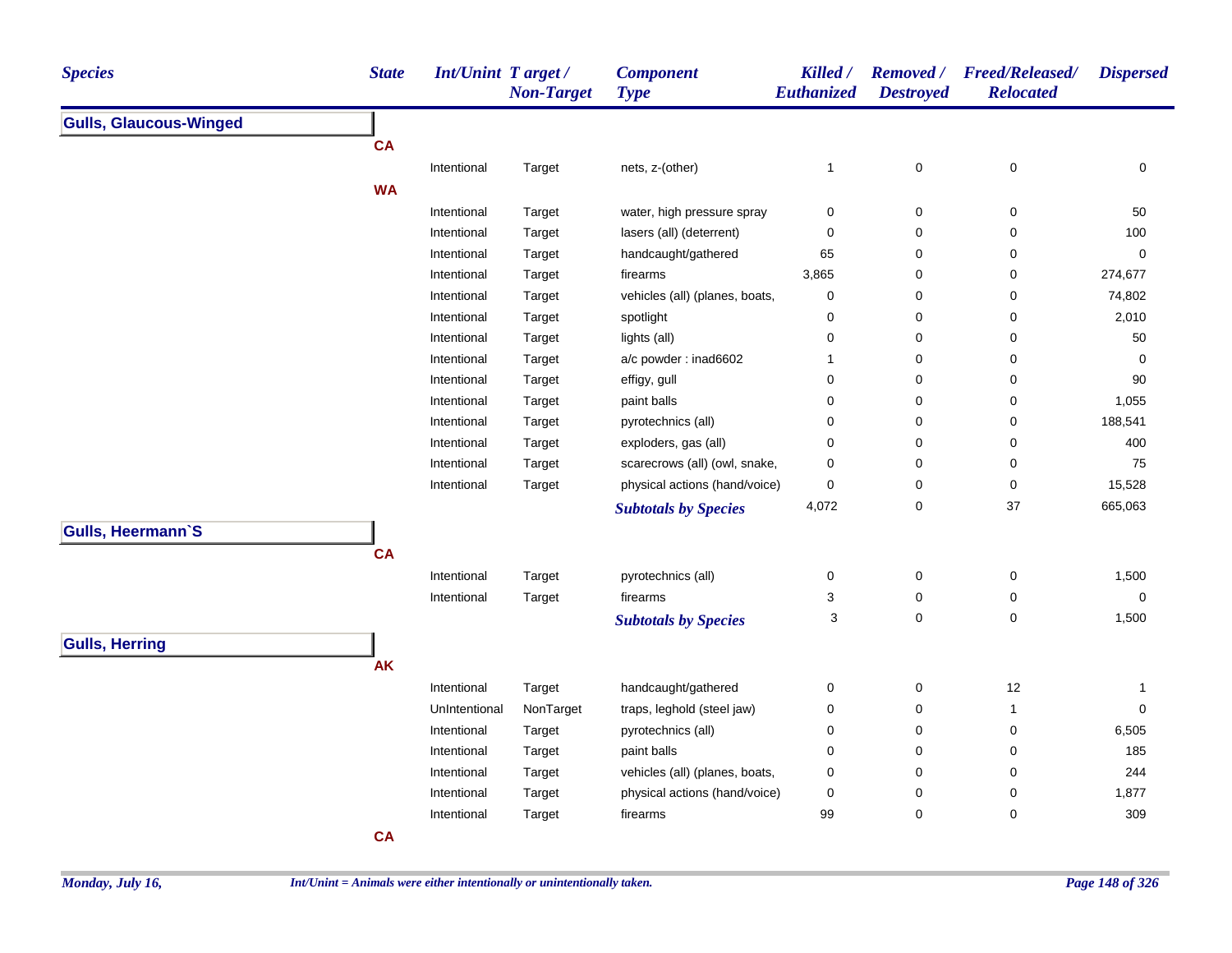| <b>Species</b>        | <b>State</b> | <b>Int/Unint Target/</b> | <b>Non-Target</b> | <b>Component</b><br><b>Type</b> | Killed /<br>Euthanized | <b>Destroyed</b> | Removed / Freed/Released/<br><b>Relocated</b> | <b>Dispersed</b> |
|-----------------------|--------------|--------------------------|-------------------|---------------------------------|------------------------|------------------|-----------------------------------------------|------------------|
| <b>Gulls, Herring</b> |              |                          |                   |                                 |                        |                  |                                               |                  |
|                       | <b>CA</b>    |                          |                   |                                 |                        |                  |                                               |                  |
|                       |              | Intentional              | Target            | firearms                        | 15                     | $\pmb{0}$        | $\pmb{0}$                                     | $\pmb{0}$        |
|                       | <b>CT</b>    |                          |                   |                                 |                        |                  |                                               |                  |
|                       |              | Intentional              | Target            | firearms                        | 106                    | 0                | 0                                             | 960              |
|                       |              | Intentional              | Target            | handcaught/gathered             | 16                     | 0                | $\pmb{0}$                                     | $\pmb{0}$        |
|                       |              | Intentional              | Target            | pyrotechnics (all)              | $\pmb{0}$              | 0                | 0                                             | 700              |
|                       | FL.          |                          |                   |                                 |                        |                  |                                               |                  |
|                       |              | Intentional              | Target            | pyrotechnics (all)              | $\pmb{0}$              | $\pmb{0}$        | $\pmb{0}$                                     | 19,550           |
|                       |              | Intentional              | Target            | no component specified          | $\pmb{0}$              | 0                | 0                                             | 0                |
|                       |              | Intentional              | Target            | firearms                        | 64                     | 0                | 0                                             | 0                |
|                       | IL           |                          |                   |                                 |                        |                  |                                               |                  |
|                       |              | Intentional              | Target            | pyrotechnics (all)              | $\pmb{0}$              | $\pmb{0}$        | $\pmb{0}$                                     | 95               |
|                       |              | Intentional              | Target            | firearms                        | 53                     | 0                | $\pmb{0}$                                     | 53               |
|                       | <b>MA</b>    |                          |                   |                                 |                        |                  |                                               |                  |
|                       |              | Intentional              | Target            | firearms                        | 6                      | 0                | 0                                             | 1,000            |
|                       |              | Intentional              | Target            | handcaught/gathered             | 27                     | 0                | $\mathbf 2$                                   | 0                |
|                       |              | Intentional              | Target            | nets, gun                       | $\pmb{0}$              | 0                | 0                                             | 0                |
|                       |              | Intentional              | Target            | no component specified          | $\sqrt{2}$             | 0                | 0                                             | 0                |
|                       | <b>MD</b>    |                          |                   |                                 |                        |                  |                                               |                  |
|                       |              | Intentional              | Target            | firearms                        | $\boldsymbol{9}$       | $\mathsf 0$      | $\pmb{0}$                                     | $\overline{2}$   |
|                       | <b>ME</b>    |                          |                   |                                 |                        |                  |                                               |                  |
|                       |              | Intentional              | Target            | firearms                        | 142                    | $\pmb{0}$        | $\pmb{0}$                                     | 500              |
|                       |              | Intentional              | Target            | handcaught/gathered             | 39                     | $\mathsf 0$      | $\pmb{0}$                                     | $\pmb{0}$        |
|                       | MI           |                          |                   |                                 |                        |                  |                                               |                  |
|                       |              | Intentional              | Target            | firearms                        | 120                    | 0                | $\pmb{0}$                                     | 0                |
|                       |              | Intentional              | Target            | pyrotechnics (all)              | $\pmb{0}$              | 0                | $\pmb{0}$                                     | 500              |
|                       | MN           |                          |                   |                                 |                        |                  |                                               |                  |
|                       |              | Intentional              | Target            | pyrotechnics (all)              | $\pmb{0}$              | 0                | $\mathsf 0$                                   | 150              |
|                       | <b>MS</b>    |                          |                   |                                 |                        |                  |                                               |                  |
|                       |              |                          |                   |                                 |                        |                  |                                               |                  |
|                       |              | Intentional              | Target            | handcaught/gathered             | $\mathbf{1}$           | $\pmb{0}$        | $\pmb{0}$                                     | 0                |
|                       | NC           |                          |                   |                                 |                        |                  |                                               |                  |
|                       |              | Intentional              | Target            | firearms                        | 3                      | 0                | 0                                             | 0                |
|                       |              | Intentional              | Target            | effigy, gull                    | $\mathbf 0$            | 0                | 0                                             | 20               |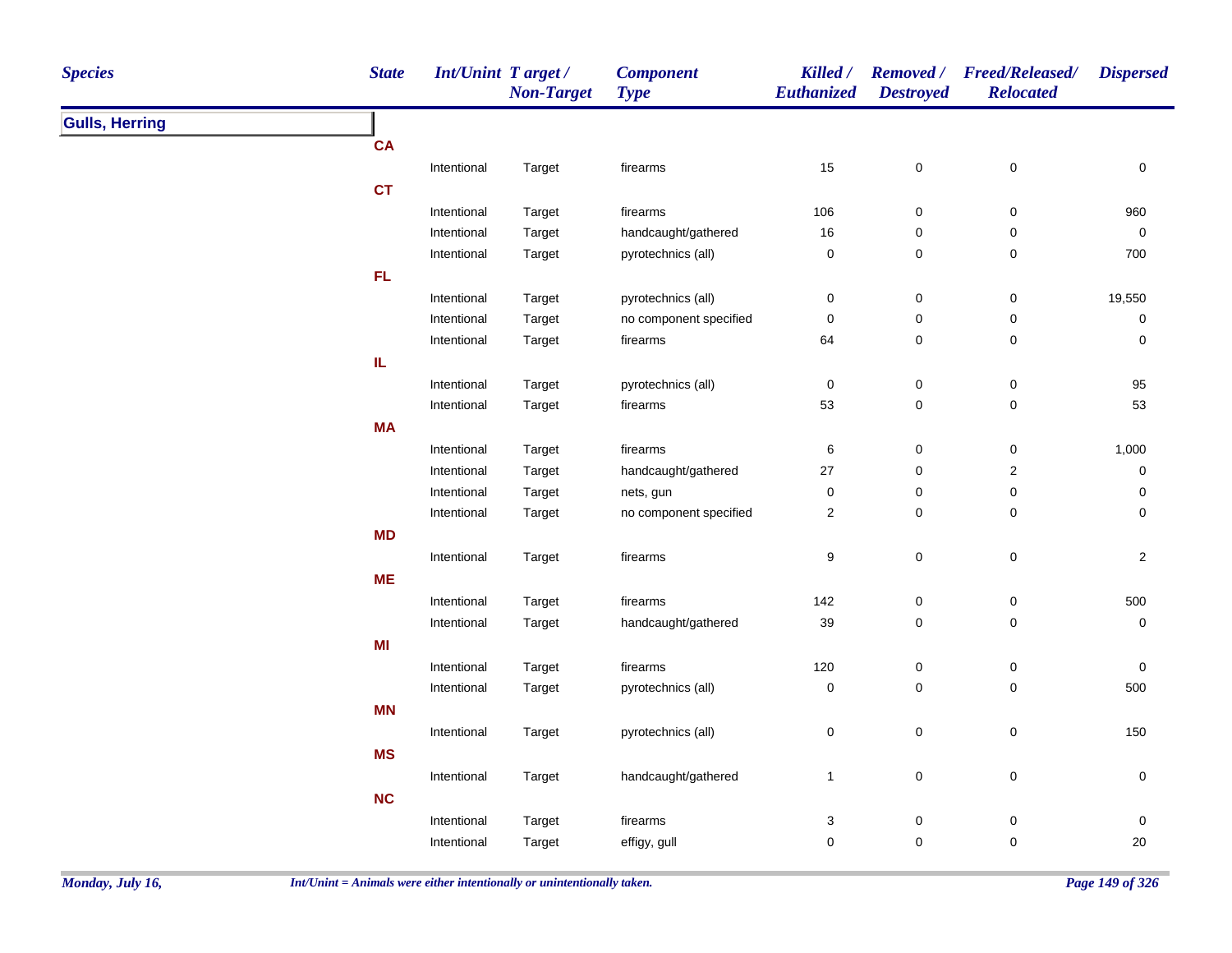| <b>State</b><br><b>Int/Unint Target/</b><br><b>Species</b><br><b>Non-Target</b> | <b>Component</b><br><b>Type</b> | <b>Killed</b> /<br>Euthanized | <b>Destroyed</b>    | Removed / Freed/Released/<br><b>Relocated</b> | <b>Dispersed</b> |
|---------------------------------------------------------------------------------|---------------------------------|-------------------------------|---------------------|-----------------------------------------------|------------------|
| <b>Gulls, Herring</b>                                                           |                                 |                               |                     |                                               |                  |
| <b>ND</b>                                                                       |                                 |                               |                     |                                               |                  |
| Intentional<br>Target                                                           | firearms                        | $\mathbf{1}$                  | $\pmb{0}$           | 0                                             | 0                |
| <b>NH</b>                                                                       |                                 |                               |                     |                                               |                  |
| Intentional<br>Target                                                           | pyrotechnics (all)              | $\pmb{0}$                     | $\mathbf 0$         | 0                                             | 2,539,949        |
| Intentional<br>Target                                                           | no component specified          | $\mathbf 0$                   | $\mathbf 0$         | 0                                             | $\pmb{0}$        |
| Intentional<br>Target                                                           | firearms                        | 158                           | $\mathbf 0$         | 0                                             | 13,200           |
| Target<br>Intentional                                                           | car/truck                       | $\mathbf 0$                   | $\mathbf 0$         | $\mathbf 0$                                   | $\pmb{0}$        |
| <b>NJ</b>                                                                       |                                 |                               |                     |                                               |                  |
| Intentional<br>Target                                                           | firearms                        | $\mathbf{1}$                  | $\pmb{0}$           | $\pmb{0}$                                     | $\pmb{0}$        |
| Intentional<br>Target                                                           | pyrotechnics (all)              | $\pmb{0}$                     | $\pmb{0}$           | $\pmb{0}$                                     | 777              |
| <b>NY</b>                                                                       |                                 |                               |                     |                                               |                  |
| Intentional<br>Target                                                           | pyrotechnics (all)              | $\pmb{0}$                     | $\mathbf 0$         | 0                                             | 0                |
| Intentional<br>Target                                                           | handcaught/gathered             | $\mathbf{1}$                  | $\pmb{0}$           | 0                                             | 0                |
| Intentional<br>Target                                                           | firearms                        | 1,423                         | $\mathbf 0$         | 0                                             | 0                |
| OH                                                                              |                                 |                               |                     |                                               |                  |
| Intentional<br>Target                                                           | pyrotechnics (all)              | $\pmb{0}$                     | $\pmb{0}$           | $\pmb{0}$                                     | 72,111           |
| Intentional<br>Target                                                           | firearms                        | 21                            | $\mathsf{O}\xspace$ | 0                                             | 452              |
| PA                                                                              |                                 |                               |                     |                                               |                  |
| NonTarget<br>UnIntentional                                                      | vehicles (all) (planes, boats,  | 0                             | 0                   | 0                                             | 0                |
| Intentional<br>Target                                                           | vehicles (all) (planes, boats,  | $\pmb{0}$                     | 0                   | 0                                             | 1                |
| Intentional<br>Target                                                           | nets, cannon/rocket             | $\pmb{0}$                     | $\mathsf{O}\xspace$ | $10$                                          | 0                |
| R <sub>l</sub>                                                                  |                                 |                               |                     |                                               |                  |
| Intentional<br>Target                                                           | vehicles (all) (planes, boats,  | $\pmb{0}$                     | $\mathbf 0$         | $\mathbf 0$                                   | 31               |
| Intentional<br>Target                                                           | pyrotechnics (all)              | $\pmb{0}$                     | $\mathbf 0$         | 0                                             | 51               |
| Intentional<br>Target                                                           | firearms                        | 11                            | $\mathbf 0$         | 0                                             | 222              |
| Intentional<br>Target                                                           | traps, decoy                    | $\boldsymbol{2}$              | $\mathsf{O}\xspace$ | 0                                             | $\pmb{0}$        |
| <b>TX</b>                                                                       |                                 |                               |                     |                                               |                  |
| Intentional<br>Target                                                           | pyrotechnics (all)              | $\pmb{0}$                     | $\pmb{0}$           | $\mathsf 0$                                   | 4                |
| <b>VA</b>                                                                       |                                 |                               |                     |                                               |                  |
| Intentional<br>Target                                                           | pyrotechnics (all)              | $\pmb{0}$                     | $\mathbf 0$         | 0                                             | 10,464           |
| NonTarget<br>UnIntentional                                                      | firearms                        | $\mathbf{1}$                  | $\pmb{0}$           | $\mathbf 0$                                   | $\boldsymbol{0}$ |
| Intentional<br>Target                                                           |                                 |                               |                     |                                               |                  |
|                                                                                 | firearms                        | 39                            | 0                   | $\pmb{0}$                                     | 277              |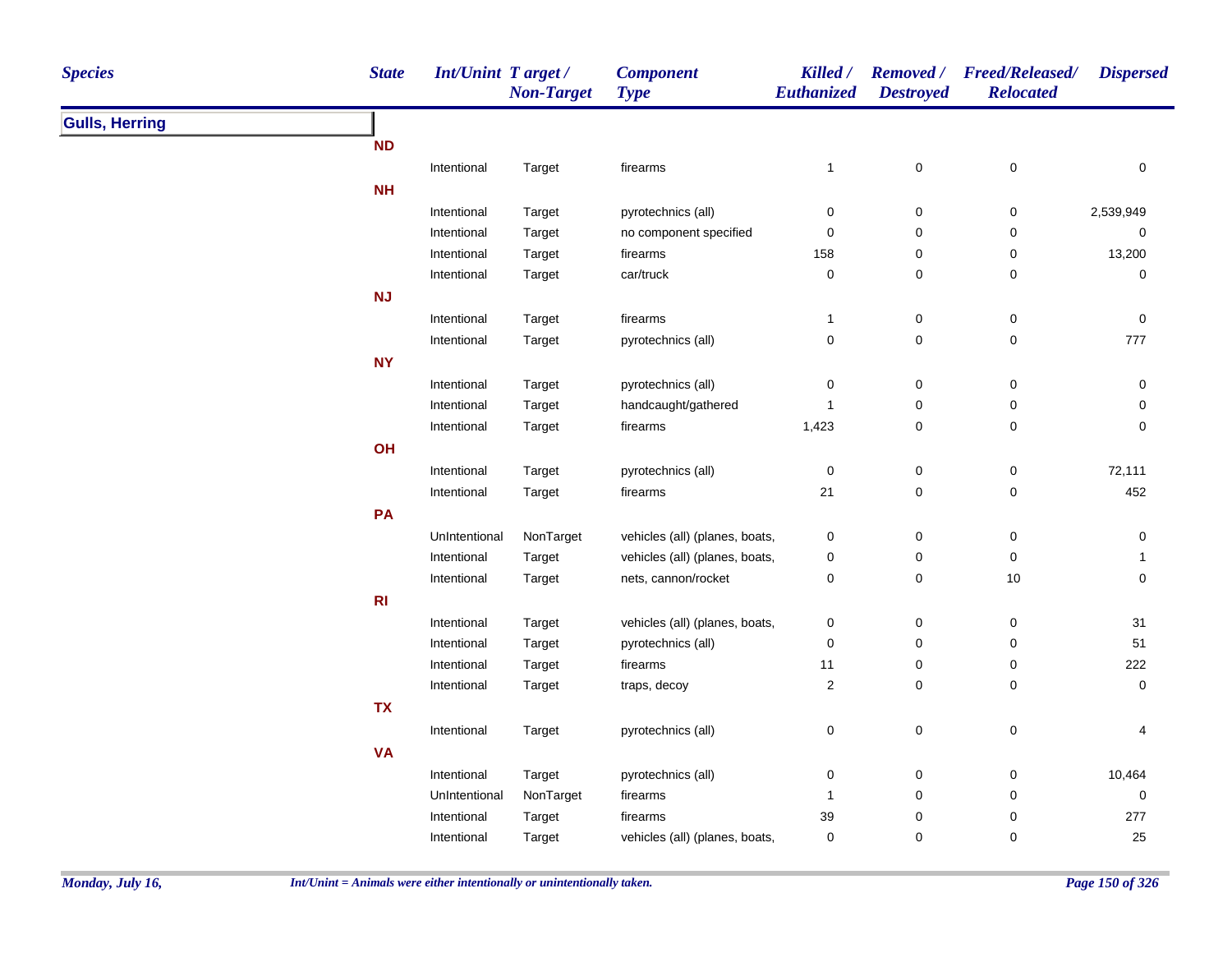| <b>Species</b>         | <b>State</b> | <b>Int/Unint Target/</b> | <b>Non-Target</b> | <b>Component</b><br><b>Type</b> | Killed /<br>Euthanized | <b>Removed</b> /<br><b>Destroyed</b> | <b>Freed/Released/</b><br><b>Relocated</b> | <b>Dispersed</b>    |
|------------------------|--------------|--------------------------|-------------------|---------------------------------|------------------------|--------------------------------------|--------------------------------------------|---------------------|
| <b>Gulls, Herring</b>  |              |                          |                   |                                 |                        |                                      |                                            |                     |
|                        | <b>VA</b>    |                          |                   |                                 |                        |                                      |                                            |                     |
|                        |              | Intentional              | Target            | traps, z-(other)                | 60                     | $\pmb{0}$                            | $\pmb{0}$                                  | 0                   |
|                        |              | Intentional              | Target            | handcaught/gathered             | 4                      | 0                                    | $\mathsf 0$                                | 0                   |
|                        |              | Intentional              | Target            | oil, corn                       | $\boldsymbol{2}$       | $\mathbf 0$                          | $\pmb{0}$                                  | $\pmb{0}$           |
|                        | <b>VT</b>    |                          |                   |                                 |                        |                                      |                                            |                     |
|                        |              | Intentional              | Target            | pyrotechnics (all)              | $\pmb{0}$              | $\pmb{0}$                            | $\pmb{0}$                                  | 450                 |
|                        |              | Intentional              | Target            | firearms                        | 17                     | $\mathbf 0$                          | 0                                          | 19                  |
|                        | <b>WA</b>    |                          |                   |                                 |                        |                                      |                                            |                     |
|                        |              | Intentional              | Target            | pyrotechnics (all)              | $\pmb{0}$              | $\pmb{0}$                            | 0                                          | 28,936              |
|                        |              | Intentional              | Target            | firearms                        | 56                     | $\pmb{0}$                            | 0                                          | 131                 |
|                        |              | Intentional              | Target            | lasers (all) (deterrent)        | $\mathbf 0$            | 0                                    | 0                                          | 841                 |
|                        |              | Intentional              | Target            | lights (all)                    | $\mathbf 0$            | 0                                    | $\pmb{0}$                                  | 24                  |
|                        |              | Intentional              | Target            | vehicles (all) (planes, boats,  | $\pmb{0}$              | $\pmb{0}$                            | 0                                          | 105                 |
|                        | <b>WI</b>    |                          |                   |                                 |                        |                                      |                                            |                     |
|                        |              | Intentional              | Target            | firearms                        | $\overline{4}$         | $\mathbf 0$                          | 0                                          | 30                  |
|                        |              | Intentional              | Target            | nets, z-(other)                 | 263                    | $\pmb{0}$                            | $\pmb{0}$                                  | $\pmb{0}$           |
|                        |              | Intentional              | Target            | pyrotechnics (all)              | $\pmb{0}$              | 0                                    | 0                                          | 1,398               |
|                        |              |                          |                   | <b>Subtotals by Species</b>     | 2,766                  | $\pmb{0}$                            | $25\,$                                     | 2,702,149           |
| <b>Gulls, Laughing</b> |              |                          |                   |                                 |                        |                                      |                                            |                     |
|                        | <b>CA</b>    |                          |                   |                                 |                        |                                      |                                            |                     |
|                        |              | Intentional              | Target            | firearms                        | $\mathbf{1}$           | $\pmb{0}$                            | $\pmb{0}$                                  | $\mathsf{O}\xspace$ |
|                        | <b>CT</b>    |                          |                   |                                 |                        |                                      |                                            |                     |
|                        |              | Intentional              | Target            | firearms                        | $\mathbf{1}$           | $\pmb{0}$                            | $\pmb{0}$                                  | $\mathsf{O}\xspace$ |
|                        | FL.          |                          |                   |                                 |                        |                                      |                                            |                     |
|                        |              | Intentional              | Target            | no component specified          | $\pmb{0}$              | $\pmb{0}$                            | $\pmb{0}$                                  | $\pmb{0}$           |
|                        |              | Intentional              | Target            | pyrotechnics (all)              | $\pmb{0}$              | $\pmb{0}$                            | 0                                          | 169,193             |
|                        |              | Intentional              | Target            | firearms                        | 593                    | $\mathbf 0$                          | 0                                          | $\pmb{0}$           |
|                        | <b>MD</b>    |                          |                   |                                 |                        |                                      |                                            |                     |
|                        |              | Intentional              | Target            | firearms                        | $\mathbf{1}$           | $\pmb{0}$                            | $\pmb{0}$                                  | $\pmb{0}$           |
|                        | <b>NC</b>    |                          |                   |                                 |                        |                                      |                                            |                     |
|                        |              | Intentional              | Target            | pyrotechnics (all)              | $\pmb{0}$              | $\pmb{0}$                            | $\pmb{0}$                                  | 2,214               |
|                        | NJ           |                          |                   |                                 |                        |                                      |                                            |                     |
|                        |              | Intentional              | Target            | pyrotechnics (all)              | $\mathbf 0$            | $\pmb{0}$                            | 0                                          | 7,635               |
|                        |              |                          |                   |                                 |                        |                                      |                                            |                     |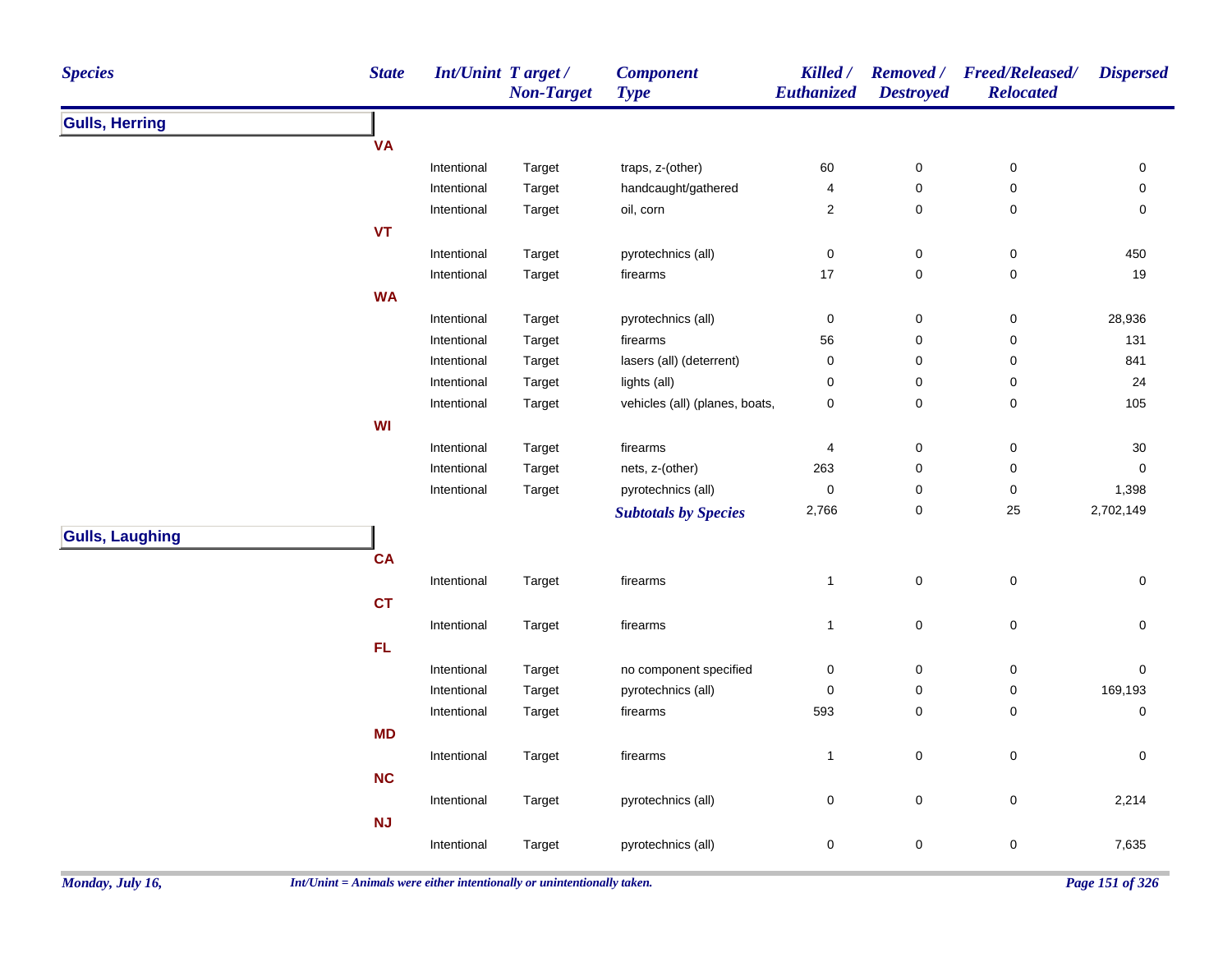| <b>Species</b>            | <b>State</b> | Int/Unint Target/ | <b>Non-Target</b> | <b>Component</b><br><b>Type</b> | Killed /<br><b>Euthanized</b> | <b>Removed</b> /<br><b>Destroyed</b> | <b>Freed/Released/</b><br><b>Relocated</b> | <b>Dispersed</b> |
|---------------------------|--------------|-------------------|-------------------|---------------------------------|-------------------------------|--------------------------------------|--------------------------------------------|------------------|
| <b>Gulls, Laughing</b>    |              |                   |                   |                                 |                               |                                      |                                            |                  |
|                           | <b>NJ</b>    |                   |                   |                                 |                               |                                      |                                            |                  |
|                           |              | Intentional       | Target            | firearms                        | 256                           | 0                                    | $\pmb{0}$                                  | 0                |
|                           | <b>NY</b>    |                   |                   |                                 |                               |                                      |                                            |                  |
|                           |              | Intentional       | Target            | firearms                        | 4,931                         | 0                                    | $\pmb{0}$                                  | 0                |
|                           | PA           |                   |                   |                                 |                               |                                      |                                            |                  |
|                           |              | Intentional       | Target            | pyrotechnics (all)              | 0                             | 0                                    | $\pmb{0}$                                  | 10               |
|                           |              | Intentional       | Target            | firearms                        | 1                             | 0                                    | 0                                          | 49               |
|                           | <b>SC</b>    |                   |                   |                                 |                               |                                      |                                            |                  |
|                           |              | Intentional       | Target            | firearms                        | 12                            | $\pmb{0}$                            | $\pmb{0}$                                  | $40\,$           |
|                           |              | Intentional       | Target            | pyrotechnics (all)              | $\pmb{0}$                     | 0                                    | $\mathsf 0$                                | 27               |
|                           | <b>TX</b>    |                   |                   |                                 |                               |                                      |                                            |                  |
|                           |              | Intentional       | Target            | car/truck                       | $\mathbf 0$                   | $\pmb{0}$                            | $\mathsf 0$                                | $25\,$           |
|                           |              | Intentional       | Target            | firearms                        | 96                            | 0                                    | 0                                          | 87               |
|                           |              | Intentional       | Target            | exploders, gas (all)            | $\pmb{0}$                     | $\pmb{0}$                            | 0                                          | 299              |
|                           |              | Intentional       | Target            | nets, z-(other)                 | $\mathbf 0$                   | 0                                    | $\mathbf{1}$                               | 0                |
|                           |              | Intentional       | Target            | pyrotechnics (all)              | 0                             | 0                                    | $\mathsf 0$                                | 2,682            |
|                           | <b>VA</b>    |                   |                   |                                 |                               |                                      |                                            |                  |
|                           |              | Intentional       | Target            | pyrotechnics (all)              | 0                             | 0                                    | $\pmb{0}$                                  | 82,225           |
|                           |              | Intentional       | Target            | firearms                        | 91                            | 0                                    | 0                                          | 599              |
|                           |              | Intentional       | Target            | vehicles (all) (planes, boats,  | $\pmb{0}$                     | 0                                    | 0                                          | 109              |
|                           | VI           |                   |                   |                                 |                               |                                      |                                            |                  |
|                           |              | Intentional       | Target            | firearms                        | $\mathbf{1}$                  | 0                                    | $\pmb{0}$                                  | $\mathbf 0$      |
|                           |              |                   |                   | <b>Subtotals by Species</b>     | 5,984                         | 0                                    | $\mathbf{1}$                               | 265,194          |
| <b>Gulls, Mew</b>         |              |                   |                   |                                 |                               |                                      |                                            |                  |
|                           | AK           |                   |                   |                                 |                               |                                      |                                            |                  |
|                           |              | Intentional       | Target            | handcaught/gathered             | 1                             | 0                                    | 62                                         | 0                |
|                           |              | Intentional       | Target            | pyrotechnics (all)              | $\pmb{0}$                     | 0                                    | 0                                          | 64               |
|                           |              | Intentional       | Target            | vehicles (all) (planes, boats,  | 0                             | 0                                    | 0                                          | 88               |
|                           |              | Intentional       | Target            | paint balls                     | 0                             | 0                                    | 0                                          | 25               |
|                           |              | Intentional       | Target            | firearms                        | 87                            | 0                                    | 0                                          | 110              |
|                           |              | Intentional       | Target            | physical actions (hand/voice)   | $\mathbf 0$                   | 0                                    | $\pmb{0}$                                  | 1,563            |
|                           |              |                   |                   | <b>Subtotals by Species</b>     | 88                            | $\pmb{0}$                            | 62                                         | 1,850            |
| <b>Gulls, Ring-Billed</b> |              |                   |                   |                                 |                               |                                      |                                            |                  |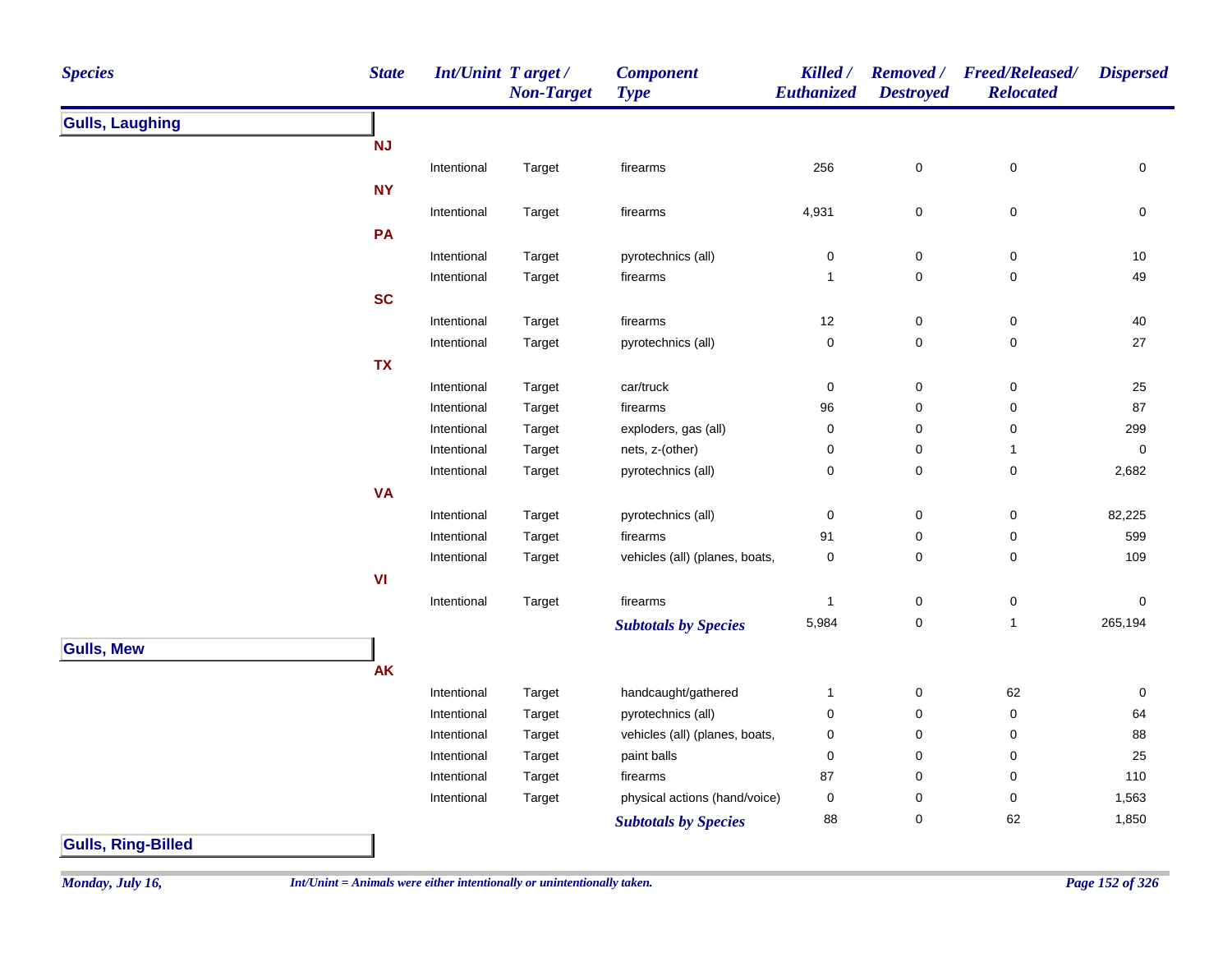| <b>Species</b>            | <b>State</b> | Int/Unint Target / | <b>Non-Target</b> | <b>Component</b><br><b>Type</b> | Killed /<br>Euthanized | <b>Destroyed</b> | Removed / Freed/Released/<br><b>Relocated</b> | <b>Dispersed</b> |
|---------------------------|--------------|--------------------|-------------------|---------------------------------|------------------------|------------------|-----------------------------------------------|------------------|
| <b>Gulls, Ring-Billed</b> |              |                    |                   |                                 |                        |                  |                                               |                  |
|                           | <b>AR</b>    |                    |                   |                                 |                        |                  |                                               |                  |
|                           |              | Intentional        | Target            | firearms                        | $\pmb{0}$              | $\pmb{0}$        | 0                                             | 1,000            |
|                           |              | Intentional        | Target            | pyrotechnics (all)              | $\pmb{0}$              | $\mathbf 0$      | 0                                             | 500              |
|                           | <b>CA</b>    |                    |                   |                                 |                        |                  |                                               |                  |
|                           |              | Intentional        | Target            | vehicles (all) (planes, boats,  | $\mathbf 0$            | $\boldsymbol{0}$ | 0                                             | 76               |
|                           |              | Intentional        | Target            | pyrotechnics (all)              | $\mathbf 0$            | $\pmb{0}$        | $\pmb{0}$                                     | 984              |
|                           |              | Intentional        | Target            | firearms                        | 49                     | $\pmb{0}$        | $\pmb{0}$                                     | 587              |
|                           | <b>CT</b>    |                    |                   |                                 |                        |                  |                                               |                  |
|                           |              | Intentional        | Target            | exploders, gas (all)            | $\pmb{0}$              | $\pmb{0}$        | $\pmb{0}$                                     | 100              |
|                           |              | Intentional        | Target            | firearms                        | $71$                   | $\pmb{0}$        | $\pmb{0}$                                     | 280              |
|                           |              | Intentional        | Target            | pyrotechnics (all)              | $\pmb{0}$              | $\pmb{0}$        | $\pmb{0}$                                     | 1,105            |
|                           | FL.          |                    |                   |                                 |                        |                  |                                               |                  |
|                           |              | Intentional        | Target            | pyrotechnics (all)              | $\pmb{0}$              | $\pmb{0}$        | $\pmb{0}$                                     | 16,540           |
|                           |              | Intentional        | Target            | no component specified          | $\pmb{0}$              | $\pmb{0}$        | $\pmb{0}$                                     | 0                |
|                           |              | Intentional        | Target            | firearms                        | 29                     | 0                | 0                                             | 0                |
|                           | ID           |                    |                   |                                 |                        |                  |                                               |                  |
|                           |              | Intentional        | Target            | firearms                        | 11                     | $\mathbf 0$      | $\pmb{0}$                                     | 500              |
|                           | IL.          |                    |                   |                                 |                        |                  |                                               |                  |
|                           |              | Intentional        | Target            | pneumatics                      | $\overline{4}$         | $\pmb{0}$        | $\pmb{0}$                                     | $\pmb{0}$        |
|                           |              | Intentional        | Target            | pyrotechnics (all)              | $\pmb{0}$              | $\pmb{0}$        | $\pmb{0}$                                     | 3,795            |
|                           |              | Intentional        | Target            | firearms                        | 735                    | $\pmb{0}$        | 0                                             | 1,075            |
|                           | KS           |                    |                   |                                 |                        |                  |                                               |                  |
|                           |              | Intentional        | Target            | vehicles (all) (planes, boats,  | $\pmb{0}$              | $\pmb{0}$        | $\pmb{0}$                                     | 140              |
|                           |              | Intentional        | Target            | pyrotechnics (all)              | $\mathbf 0$            | $\pmb{0}$        | 0                                             | 181              |
|                           |              | Intentional        | Target            | firearms                        | 15                     | 0                | 0                                             | 541              |
|                           |              | Intentional        | Target            | dog                             | $\pmb{0}$              | $\pmb{0}$        | $\mathbf 0$                                   | 107              |
|                           | <b>KY</b>    |                    |                   |                                 |                        |                  |                                               |                  |
|                           |              | Intentional        | Target            | firearms                        | $\overline{2}$         | $\pmb{0}$        | 0                                             | 25               |
|                           |              | Intentional        | Target            | pyrotechnics (all)              | $\pmb{0}$              | $\pmb{0}$        | 0                                             | 167              |
|                           | <b>MA</b>    |                    |                   |                                 |                        |                  |                                               |                  |
|                           |              | Intentional        | Target            | nets, gun                       | $\pmb{0}$              | $\mathbf 0$      | $\pmb{0}$                                     | $\pmb{0}$        |
|                           | <b>MD</b>    |                    |                   |                                 |                        |                  |                                               |                  |
|                           |              | Intentional        | Target            | pyrotechnics (all)              | $\mathbf 0$            | $\pmb{0}$        | 0                                             | 291              |
|                           |              |                    |                   |                                 |                        |                  |                                               |                  |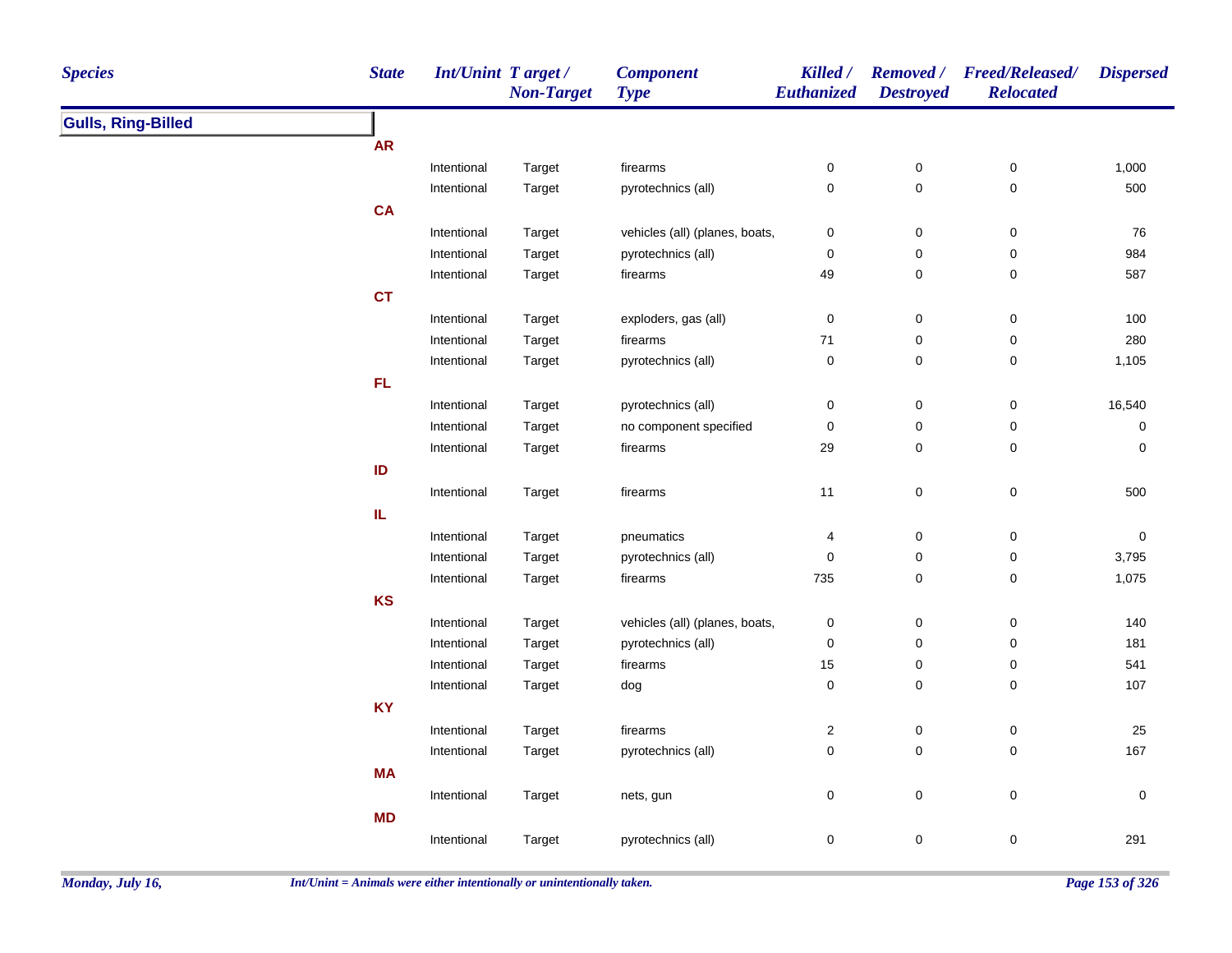| <b>Species</b>            | <b>State</b> | Int/Unint Target / | <b>Non-Target</b> | <b>Component</b><br><b>Type</b> | Killed /<br>Euthanized | <b>Destroyed</b>    | Removed / Freed/Released/<br><b>Relocated</b> | <b>Dispersed</b> |
|---------------------------|--------------|--------------------|-------------------|---------------------------------|------------------------|---------------------|-----------------------------------------------|------------------|
| <b>Gulls, Ring-Billed</b> |              |                    |                   |                                 |                        |                     |                                               |                  |
|                           | <b>MD</b>    |                    |                   |                                 |                        |                     |                                               |                  |
|                           |              | Intentional        | Target            | firearms                        | 28                     | 0                   | $\pmb{0}$                                     | 514              |
|                           |              | Intentional        | Target            | vehicles (all) (planes, boats,  | $\pmb{0}$              | $\mathsf{O}\xspace$ | $\pmb{0}$                                     | 37               |
|                           | <b>ME</b>    |                    |                   |                                 |                        |                     |                                               |                  |
|                           |              | Intentional        | Target            | firearms                        | 123                    | $\pmb{0}$           | $\mathbf 0$                                   | 0                |
|                           | MI           |                    |                   |                                 |                        |                     |                                               |                  |
|                           |              | Intentional        | Target            | firearms                        | 73                     | $\mathsf{O}\xspace$ | $\mathbf 0$                                   | $\pmb{0}$        |
|                           |              | Intentional        | Target            | pyrotechnics (all)              | $\pmb{0}$              | $\mathsf{O}\xspace$ | 0                                             | 2,198            |
|                           | <b>MN</b>    |                    |                   |                                 |                        |                     |                                               |                  |
|                           |              | Intentional        | Target            | firearms                        | 6                      | $\mathbf 0$         | $\mathbf 0$                                   | 42               |
|                           |              | Intentional        | Target            | pyrotechnics (all)              | $\pmb{0}$              | $\mathsf{O}\xspace$ | $\pmb{0}$                                     | 676              |
|                           | <b>MO</b>    |                    |                   |                                 |                        |                     |                                               |                  |
|                           |              | Intentional        | Target            | firearms                        | 15                     | $\pmb{0}$           | $\pmb{0}$                                     | 210              |
|                           |              | Intentional        | Target            | no component specified          | $\pmb{0}$              | $\pmb{0}$           | $\pmb{0}$                                     | 110              |
|                           |              | Intentional        | Target            | pyrotechnics (all)              | $\pmb{0}$              | $\pmb{0}$           | $\pmb{0}$                                     | 3,475            |
|                           |              | Intentional        | Target            | vehicles (all) (planes, boats,  | $\pmb{0}$              | $\mathbf 0$         | $\pmb{0}$                                     | 107              |
|                           | <b>NC</b>    |                    |                   |                                 |                        |                     |                                               |                  |
|                           |              | Intentional        | Target            | car/truck                       | $\pmb{0}$              | $\pmb{0}$           | $\pmb{0}$                                     | 62               |
|                           |              | Intentional        | Target            | firearms                        | 79                     | 0                   | 0                                             | $\pmb{0}$        |
|                           |              | Intentional        | Target            | effigy, gull                    | $\pmb{0}$              | $\mathbf 0$         | 0                                             | 200              |
|                           | <b>ND</b>    |                    |                   |                                 |                        |                     |                                               |                  |
|                           |              | Intentional        | Target            | firearms                        | 44                     | $\mathbf 0$         | 0                                             | 0                |
|                           | <b>NE</b>    |                    |                   |                                 |                        |                     |                                               |                  |
|                           |              | Intentional        | Target            | car/truck                       | $\pmb{0}$              | $\pmb{0}$           | $\pmb{0}$                                     | $\pmb{0}$        |
|                           |              | Intentional        | Target            | firearms                        | 9                      | 0                   | 0                                             | 11               |
|                           |              | Intentional        | Target            | pyrotechnics (all)              | $\pmb{0}$              | $\mathsf{O}\xspace$ | $\mathbf 0$                                   | 921              |
|                           | <b>NH</b>    |                    |                   |                                 |                        |                     |                                               |                  |
|                           |              | Intentional        | Target            | firearms                        | $\overline{7}$         | $\mathbf 0$         | 0                                             | $\pmb{0}$        |
|                           |              | Intentional        | Target            | nets, cannon/rocket             | $\pmb{0}$              | $\pmb{0}$           | $\mathbf 0$                                   | 0                |
|                           |              | Intentional        | Target            | pyrotechnics (all)              | $\pmb{0}$              | $\mathsf{O}\xspace$ | $\mathbf 0$                                   | 456              |
|                           | <b>NJ</b>    |                    |                   |                                 |                        |                     |                                               |                  |
|                           |              | Intentional        | Target            | pyrotechnics (all)              | $\pmb{0}$              | $\pmb{0}$           | 0                                             | 21               |
|                           | <b>NY</b>    |                    |                   |                                 |                        |                     |                                               |                  |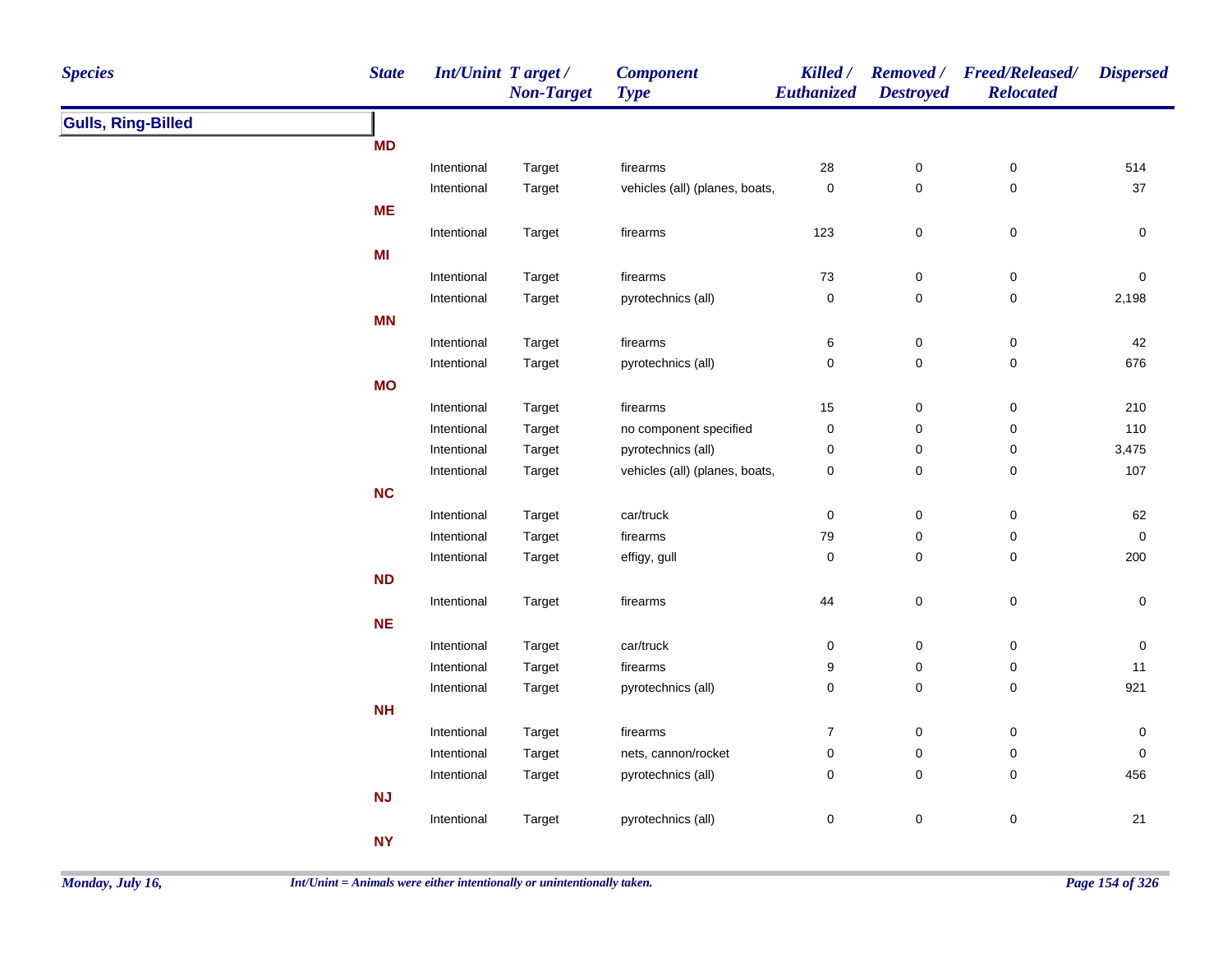| <b>Species</b>            | <b>State</b>   | <b>Int/Unint Target/</b> | <b>Non-Target</b> | <b>Component</b><br><b>Type</b> | Killed /<br>Euthanized | <b>Destroyed</b>    | Removed / Freed/Released/<br><b>Relocated</b> | <b>Dispersed</b>    |
|---------------------------|----------------|--------------------------|-------------------|---------------------------------|------------------------|---------------------|-----------------------------------------------|---------------------|
| <b>Gulls, Ring-Billed</b> |                |                          |                   |                                 |                        |                     |                                               |                     |
|                           | <b>NY</b>      |                          |                   |                                 |                        |                     |                                               |                     |
|                           |                | Intentional              | Target            | pyrotechnics (all)              | $\pmb{0}$              | $\pmb{0}$           | $\pmb{0}$                                     | 0                   |
|                           |                | Intentional              | Target            | firearms                        | 377                    | $\mathsf 0$         | $\mathsf 0$                                   | $\mathsf{O}\xspace$ |
|                           | OH             |                          |                   |                                 |                        |                     |                                               |                     |
|                           |                | Intentional              | Target            | pyrotechnics (all)              | $\pmb{0}$              | $\pmb{0}$           | $\pmb{0}$                                     | 385,507             |
|                           |                | Intentional              | Target            | firearms                        | 171                    | $\mathbf 0$         | 0                                             | 3,688               |
|                           | OK             |                          |                   |                                 |                        |                     |                                               |                     |
|                           |                | Intentional              | Target            | exploders, gas (all)            | $\mathbf 0$            | $\pmb{0}$           | $\mathbf 0$                                   | 43                  |
|                           |                | Intentional              | Target            | pyrotechnics (all)              | $\pmb{0}$              | 0                   | 0                                             | 40                  |
|                           |                | Intentional              | Target            | drc-1339 conc. (gulls): 5622    | 250                    | 0                   | $\pmb{0}$                                     | $\pmb{0}$           |
|                           |                | Intentional              | Target            | firearms                        | $\,6\,$                | $\mathbf 0$         | 0                                             | $\mathbf 0$         |
|                           | OR             |                          |                   |                                 |                        |                     |                                               |                     |
|                           |                | Intentional              | Target            | firearms                        | 80                     | $\mathbf 0$         | $\mathsf 0$                                   | 528                 |
|                           | PA             |                          |                   |                                 |                        |                     |                                               |                     |
|                           |                | Intentional              | Target            | vehicles (all) (planes, boats,  | $\pmb{0}$              | 0                   | 0                                             | 80                  |
|                           |                | Intentional              | Target            | pyrotechnics (all)              | $\pmb{0}$              | 0                   | 0                                             | 7,758               |
|                           |                | Intentional              | Target            | firearms                        | $\overline{7}$         | $\mathbf 0$         | 0                                             | 345                 |
|                           | R <sub>l</sub> |                          |                   |                                 |                        |                     |                                               |                     |
|                           |                | Intentional              | Target            | firearms                        | $\mathbf{1}$           | $\mathbf 0$         | $\pmb{0}$                                     | $\pmb{0}$           |
|                           | <b>SC</b>      |                          |                   |                                 |                        |                     |                                               |                     |
|                           |                | Intentional              | Target            | pyrotechnics (all)              | $\pmb{0}$              | $\pmb{0}$           | $\pmb{0}$                                     | 17                  |
|                           | <b>SD</b>      |                          |                   |                                 |                        |                     |                                               |                     |
|                           |                | Intentional              | Target            |                                 | 11                     | $\mathsf{O}\xspace$ | $\pmb{0}$                                     | $\mathsf{O}\xspace$ |
|                           | <b>TX</b>      |                          |                   | firearms                        |                        |                     |                                               |                     |
|                           |                |                          |                   |                                 |                        |                     |                                               |                     |
|                           |                | Intentional              | Target            | firearms                        | $\pmb{0}$              | $\mathbf 0$         | $\pmb{0}$                                     | 14                  |
|                           | <b>VA</b>      |                          |                   |                                 |                        |                     |                                               |                     |
|                           |                | Intentional              | Target            | electronic harassment devic     | $\mathbf 0$            | $\mathbf 0$         | $\pmb{0}$                                     | 125                 |
|                           |                | Intentional              | Target            | vehicles (all) (planes, boats,  | $\pmb{0}$              | $\pmb{0}$           | $\pmb{0}$                                     | 75                  |
|                           |                | Intentional              | Target            | pyrotechnics (all)              | $\pmb{0}$              | 0                   | 0                                             | 4,401               |
|                           |                | Intentional              | Target            | firearms                        | 62                     | 0                   | 0                                             | 203                 |
|                           |                | Intentional              | Target            | paint balls                     | $\mathbf 0$            | $\mathsf{O}\xspace$ | $\pmb{0}$                                     | $30\,$              |
|                           | <b>VT</b>      |                          |                   |                                 |                        |                     |                                               |                     |
|                           |                | Intentional              | Target            | handcaught/gathered             | $\pmb{0}$              | 0                   | 50                                            | 0                   |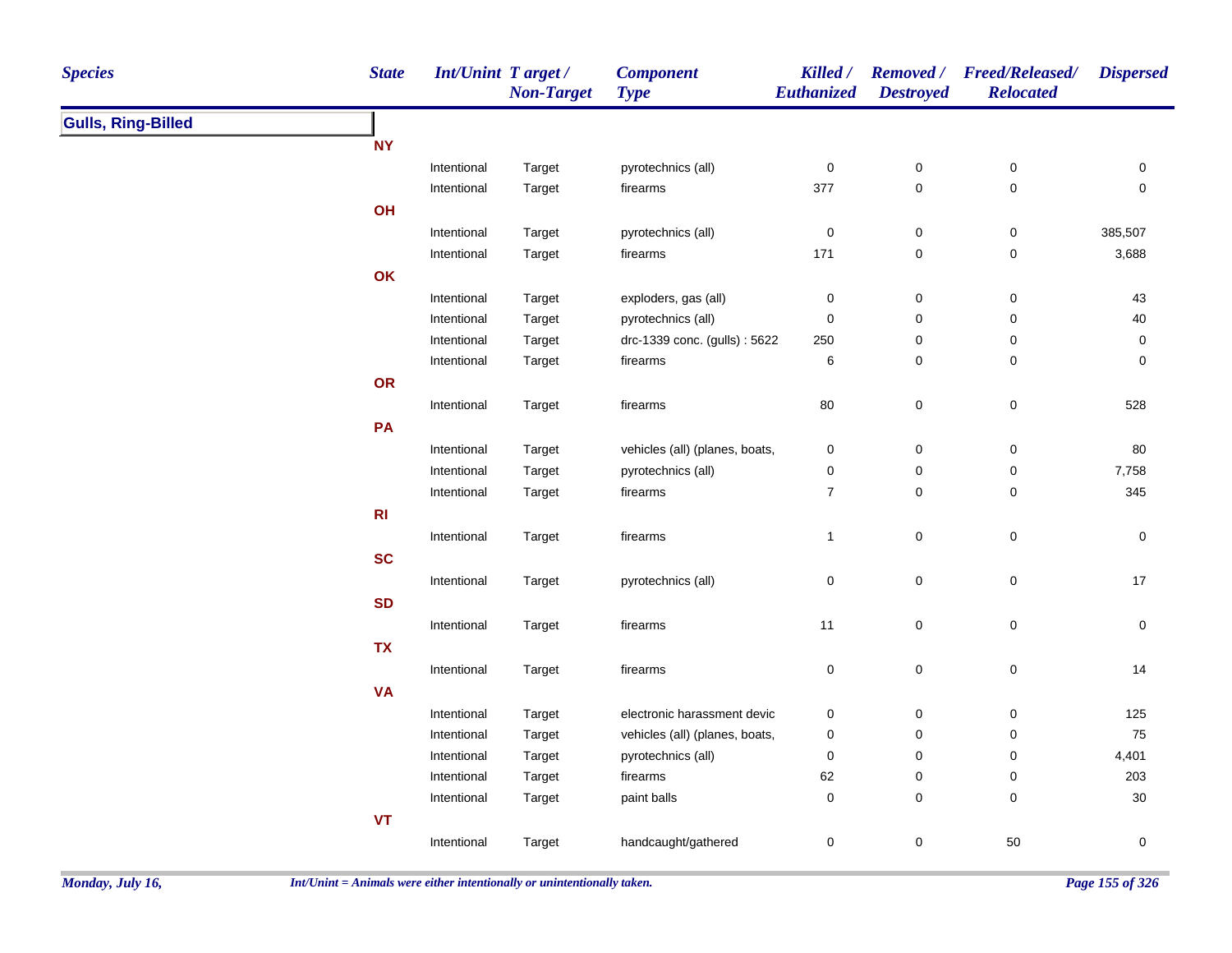| <b>Species</b>            | <b>State</b> | Int/Unint Target/ | <b>Non-Target</b> | <b>Component</b><br><b>Type</b> | Killed /<br>Euthanized | <b>Removed</b> /<br><b>Destroyed</b> | <b>Freed/Released/</b><br><b>Relocated</b> | <b>Dispersed</b> |
|---------------------------|--------------|-------------------|-------------------|---------------------------------|------------------------|--------------------------------------|--------------------------------------------|------------------|
| <b>Gulls, Ring-Billed</b> |              |                   |                   |                                 |                        |                                      |                                            |                  |
|                           | <b>VT</b>    |                   |                   |                                 |                        |                                      |                                            |                  |
|                           |              | Intentional       | Target            | pyrotechnics (all)              | $\pmb{0}$              | $\pmb{0}$                            | $\pmb{0}$                                  | 13,017           |
|                           |              | Intentional       | Target            | firearms                        | 87                     | $\mathbf 0$                          | 0                                          | 763              |
|                           | <b>WA</b>    |                   |                   |                                 |                        |                                      |                                            |                  |
|                           |              | Intentional       | Target            | firearms                        | 773                    | $\pmb{0}$                            | $\pmb{0}$                                  | 12,716           |
|                           |              | Intentional       | Target            | vehicles (all) (planes, boats,  | $\pmb{0}$              | 0                                    | $\pmb{0}$                                  | $\mathbf{1}$     |
|                           |              | Intentional       | Target            | physical actions (hand/voice)   | 0                      | 0                                    | 0                                          | 25               |
|                           |              | Intentional       | Target            | pyrotechnics (all)              | 0                      | 0                                    | 0                                          | 42,276           |
|                           | WI           |                   |                   |                                 |                        |                                      |                                            |                  |
|                           |              | Intentional       | Target            | handcaught/gathered             | $\mathbf{1}$           | $\pmb{0}$                            | 0                                          | 0                |
|                           |              | Intentional       | Target            | nets, z-(other)                 | 221                    | 0                                    | 0                                          | $\mathbf 0$      |
|                           |              | Intentional       | Target            | pyrotechnics (all)              | 0                      | 0                                    | 0                                          | 9,813            |
|                           |              | Intentional       | Target            | firearms                        | 35                     | 0                                    | 0                                          | 315              |
|                           |              | Intentional       | Target            | vehicles (all) (planes, boats,  | 0                      | 0                                    | 0                                          | 9                |
|                           |              |                   |                   | <b>Subtotals by Species</b>     | 3,382                  | 0                                    | 50                                         | 518,823          |
| Gulls, Thayer`S           |              |                   |                   |                                 |                        |                                      |                                            |                  |
|                           | <b>AK</b>    |                   |                   |                                 |                        |                                      |                                            |                  |
|                           |              | Intentional       | Target            | paint balls                     | 0                      | $\pmb{0}$                            | $\pmb{0}$                                  | $\mathbf{1}$     |
|                           |              |                   |                   | <b>Subtotals by Species</b>     | 0                      | $\pmb{0}$                            | $\pmb{0}$                                  | $\mathbf{1}$     |
| <b>Gulls, Western</b>     |              |                   |                   |                                 |                        |                                      |                                            |                  |
|                           | <b>CA</b>    |                   |                   |                                 |                        |                                      |                                            |                  |
|                           |              | Intentional       | Target            | nets, z-(other)                 | 1                      | $\pmb{0}$                            | 0                                          | 0                |
|                           |              | Intentional       | Target            | vehicles (all) (planes, boats,  | 0                      | 0                                    | 0                                          | 85               |
|                           |              | Intentional       | Target            | pneumatics                      | 20                     | $\mathbf 0$                          | 0                                          | $71$             |
|                           |              | Intentional       | Target            | pyrotechnics (all)              | 0                      | $\mathbf 0$                          | 0                                          | 486              |
|                           |              | Intentional       | Target            | firearms                        | 214                    | 0                                    | 0                                          | 84               |
|                           |              | Intentional       | Target            | handcaught/gathered             | 20                     | 0                                    | 0                                          | 146              |
|                           | <b>WA</b>    |                   |                   |                                 |                        |                                      |                                            |                  |
|                           |              | Intentional       | Target            | firearms                        | 38                     | 0                                    | 0                                          | 500              |
|                           |              | Intentional       | Target            | pyrotechnics (all)              | 0                      | 0                                    | 0                                          | 9                |
|                           |              |                   |                   | <b>Subtotals by Species</b>     | 293                    | 0                                    | $\pmb{0}$                                  | 1,381            |
| Gulls, Z-(Other)          |              |                   |                   |                                 |                        |                                      |                                            |                  |

**MO**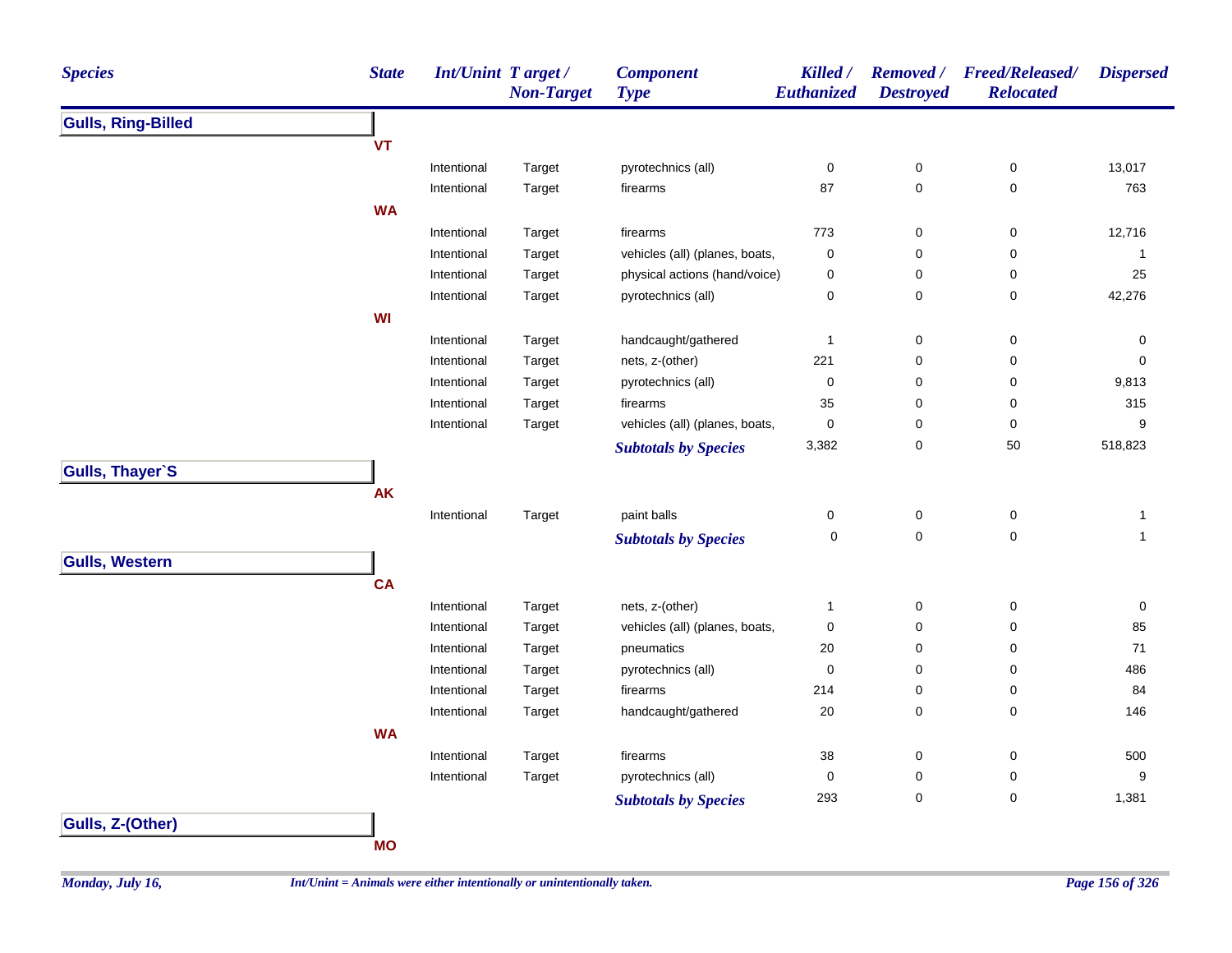| <b>Species</b>           | <b>State</b>           | Int/Unint Target / | <b>Non-Target</b> | <b>Component</b><br><b>Type</b> | Killed /<br>Euthanized | <b>Destroyed</b> | Removed / Freed/Released/<br><b>Relocated</b> | <b>Dispersed</b> |
|--------------------------|------------------------|--------------------|-------------------|---------------------------------|------------------------|------------------|-----------------------------------------------|------------------|
| Gulls, Z-(Other)         |                        |                    |                   |                                 |                        |                  |                                               |                  |
|                          | <b>MO</b>              |                    |                   |                                 |                        |                  |                                               |                  |
|                          |                        | Intentional        | Target            | pyrotechnics (all)              | $\pmb{0}$              | $\pmb{0}$        | $\pmb{0}$                                     | 434              |
|                          | <b>NE</b>              |                    |                   |                                 |                        |                  |                                               |                  |
|                          |                        | Intentional        | Target            | pyrotechnics (all)              | $\pmb{0}$              | $\pmb{0}$        | $\pmb{0}$                                     | $\overline{2}$   |
|                          | OK                     |                    |                   |                                 |                        |                  |                                               |                  |
|                          |                        | Intentional        | Target            | pyrotechnics (all)              | $\pmb{0}$              | $\pmb{0}$        | $\pmb{0}$                                     | 251              |
|                          |                        | Intentional        | Target            | firearms                        | $\mathbf 0$            | 0                | 0                                             | 53               |
|                          |                        | Intentional        | Target            | vehicles (all) (planes, boats,  | $\mathbf 0$            | 0                | 0                                             | 3                |
|                          | <b>SC</b>              |                    |                   |                                 |                        |                  |                                               |                  |
|                          |                        | Intentional        | Target            | pyrotechnics (all)              | $\mathbf 0$            | $\pmb{0}$        | 0                                             | 1,456            |
|                          |                        | Intentional        | Target            | firearms                        | 50                     | $\pmb{0}$        | 0                                             | 352              |
|                          | WI                     |                    |                   |                                 |                        |                  |                                               |                  |
|                          |                        | Intentional        | Target            | pyrotechnics (all)              | $\mathbf 0$            | $\pmb{0}$        | $\pmb{0}$                                     | 1,122            |
|                          |                        |                    |                   | <b>Subtotals by Species</b>     | 50                     | 0                | $\pmb{0}$                                     | 3,673            |
| Hares, Jackrabbits (All) |                        |                    |                   |                                 |                        |                  |                                               |                  |
|                          | $\mathsf{A}\mathsf{Z}$ |                    |                   |                                 |                        |                  |                                               |                  |
|                          |                        | Intentional        | Target            | traps, cage                     | $\mathbf{5}$           | $\pmb{0}$        | $\pmb{0}$                                     | 0                |
|                          |                        | Intentional        | Target            | firearms                        | $\mathbf 5$            | 0                | $\pmb{0}$                                     | 0                |
|                          |                        | Intentional        | Target            | bait station                    | $\mathbf 0$            | 0                | 0                                             | 0                |
|                          | CA                     |                    |                   |                                 |                        |                  |                                               |                  |
|                          |                        | Intentional        | Target            | traps, leghold (padded jaw)     | 3                      | 0                | 0                                             | 0                |
|                          |                        | Intentional        | Target            | traps, cage                     | $\overline{2}$         | 0                | 0                                             | 0                |
|                          |                        | Intentional        | Target            | spotlight                       | 6                      | 0                | 0                                             | 0                |
|                          |                        | UnIntentional      | NonTarget         | traps, cage                     | $\mathbf 0$            | 0                | $\mathbf{1}$                                  | 0                |
|                          |                        | Intentional        | Target            | pyrotechnics (all)              | 0                      | 0                | 0                                             | $\overline{2}$   |
|                          |                        | UnIntentional      | NonTarget         | traps, leghold (padded jaw)     | $\mathbf 0$            | 0                | $\overline{\mathbf{c}}$                       | $\pmb{0}$        |
|                          |                        | Intentional        | Target            | vehicles (all) (planes, boats,  | $\pmb{0}$              | 0                | 0                                             | $30\,$           |
|                          |                        | Intentional        | Target            | firearms                        | 283                    | 0                | $\mathbf 0$                                   | 96               |
|                          | $\mathsf{co}$          |                    |                   |                                 |                        |                  |                                               |                  |
|                          |                        | Intentional        | Target            | firearms                        | 2,078                  | $\pmb{0}$        | $\pmb{0}$                                     | 0                |
|                          |                        | UnIntentional      | NonTarget         | snares, neck                    | $\mathbf{1}$           | 0                | 0                                             | 0                |
|                          | ID                     |                    |                   |                                 |                        |                  |                                               |                  |
|                          |                        | UnIntentional      | NonTarget         | snares, neck                    | $\mathbf 5$            | 0                | $\pmb{0}$                                     | 0                |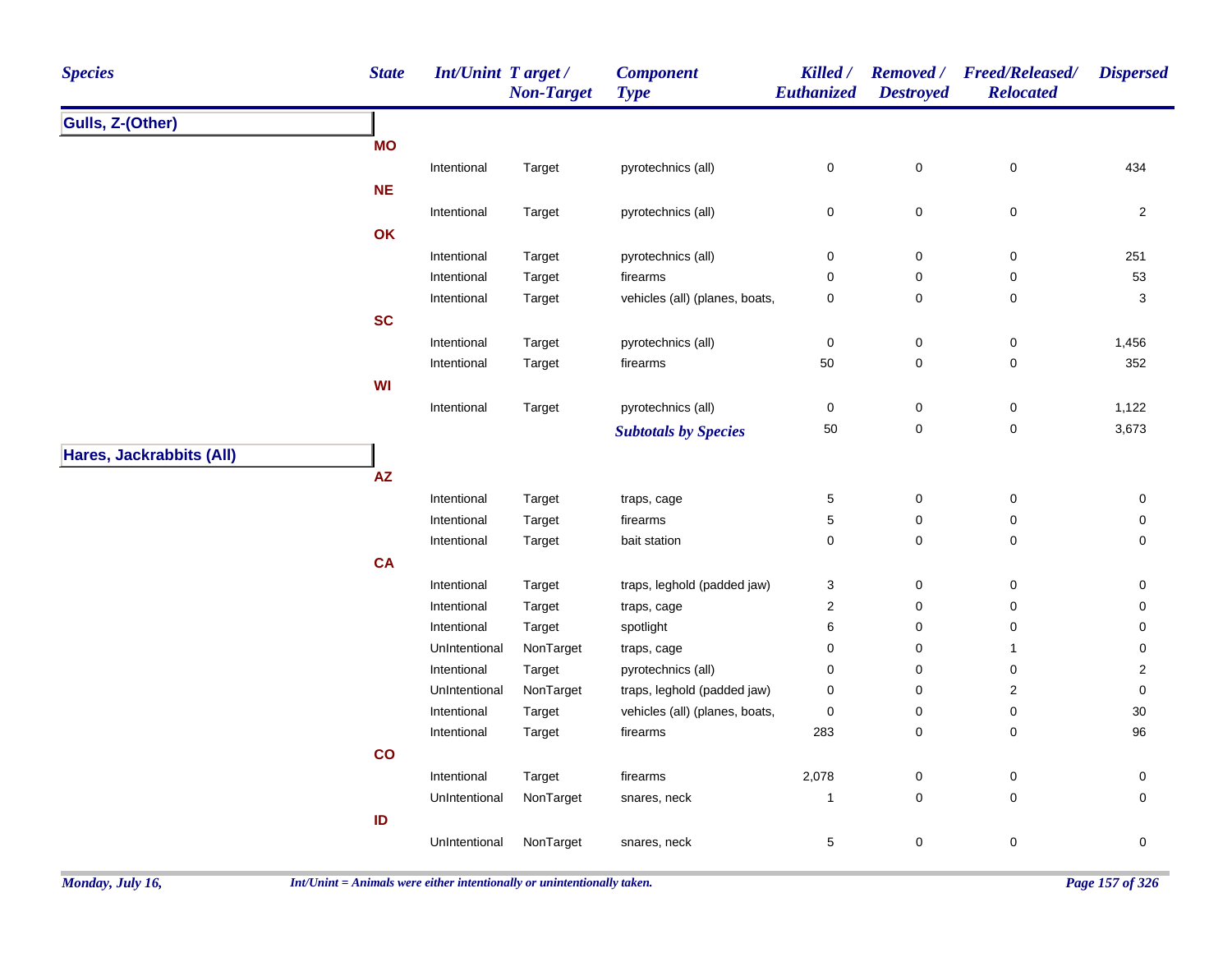| <b>Species</b>           | <b>State</b>   | Int/Unint Target / | <b>Non-Target</b> | <b>Component</b><br><b>Type</b> | Killed /<br>Euthanized | <b>Removed</b> /<br><b>Destroyed</b> | Freed/Released/<br><b>Relocated</b> | <b>Dispersed</b> |
|--------------------------|----------------|--------------------|-------------------|---------------------------------|------------------------|--------------------------------------|-------------------------------------|------------------|
| Hares, Jackrabbits (All) |                |                    |                   |                                 |                        |                                      |                                     |                  |
|                          | KS             |                    |                   |                                 |                        |                                      |                                     |                  |
|                          |                | Intentional        | Target            | firearms                        | $\sqrt{2}$             | $\pmb{0}$                            | $\pmb{0}$                           | 5                |
|                          | MN             |                    |                   |                                 |                        |                                      |                                     |                  |
|                          |                | Intentional        | Target            | vehicles (all) (planes, boats,  | $\pmb{0}$              | $\pmb{0}$                            | $\pmb{0}$                           | 3                |
|                          |                | Intentional        | Target            | firearms                        | $\sqrt{2}$             | $\pmb{0}$                            | $\pmb{0}$                           | 0                |
|                          | <b>MT</b>      |                    |                   |                                 |                        |                                      |                                     |                  |
|                          |                | UnIntentional      | NonTarget         | snares, neck                    | $\mathsf 0$            | $\pmb{0}$                            | $\mathbf{1}$                        | 0                |
|                          | ND             |                    |                   |                                 |                        |                                      |                                     |                  |
|                          |                | Intentional        | Target            | firearms                        | $\mathbf{2}$           | $\pmb{0}$                            | $\pmb{0}$                           | $\pmb{0}$        |
|                          |                | UnIntentional      | NonTarget         | snares, neck                    | $\mathbf{1}$           | $\pmb{0}$                            | $\mathsf 0$                         | $\pmb{0}$        |
|                          | <b>NE</b>      |                    |                   |                                 |                        |                                      |                                     |                  |
|                          |                | Intentional        | Target            | car/truck                       | $\pmb{0}$              | $\pmb{0}$                            | $\pmb{0}$                           | $\pmb{0}$        |
|                          | <b>NM</b>      |                    |                   |                                 |                        |                                      |                                     |                  |
|                          |                | UnIntentional      | NonTarget         | traps, leghold (steel jaw)      | $\overline{c}$         | $\pmb{0}$                            | 0                                   | $\pmb{0}$        |
|                          | N <sub>V</sub> |                    |                   |                                 |                        |                                      |                                     |                  |
|                          |                | Intentional        | Target            | firearms                        | 184                    | $\pmb{0}$                            | $\mathbf 0$                         | $\mathbf 0$      |
|                          | OK             |                    |                   |                                 |                        |                                      |                                     |                  |
|                          |                | Intentional        | Target            | firearms                        | 91                     | $\pmb{0}$                            | $\mathbf 0$                         | $\pmb{0}$        |
|                          | <b>TX</b>      |                    |                   |                                 |                        |                                      |                                     |                  |
|                          |                | UnIntentional      | NonTarget         | snares, neck                    | 22                     | $\pmb{0}$                            | $\pmb{0}$                           | 0                |
|                          |                | UnIntentional      | NonTarget         | traps, leghold (steel jaw)      | $\mathbf 5$            | $\pmb{0}$                            | 0                                   | 0                |
|                          |                | Intentional        | Target            | firearms                        | 1,717                  | $\mathbf 0$                          | 0                                   | 0                |
|                          |                | Intentional        | Target            | pyrotechnics (all)              | $\pmb{0}$              | $\mathbf 0$                          | 0                                   | 5                |
|                          |                | Intentional        | Target            | spotlight                       | $\sqrt{2}$             | $\pmb{0}$                            | $\mathsf 0$                         | 0                |
|                          | UT             |                    |                   |                                 |                        |                                      |                                     |                  |
|                          |                | UnIntentional      | NonTarget         | snares, neck                    | $\mathbf{1}$           | $\pmb{0}$                            | 0                                   | 0                |
|                          | <b>WY</b>      |                    |                   |                                 |                        |                                      |                                     |                  |
|                          |                | Intentional        | Target            | firearms                        | 53                     | $\pmb{0}$                            | 0                                   | $\pmb{0}$        |
|                          |                |                    |                   | <b>Subtotals by Species</b>     | 4,472                  | $\pmb{0}$                            | 4                                   | 141              |
| <b>Hares, Snowshoe</b>   |                |                    |                   |                                 |                        |                                      |                                     |                  |
|                          | AK             |                    |                   |                                 |                        |                                      |                                     |                  |
|                          |                | Intentional        | Target            | vehicles (all) (planes, boats,  | $\pmb{0}$              | $\pmb{0}$                            | 0                                   | $\mathbf{1}$     |
|                          |                |                    |                   | <b>Subtotals by Species</b>     | 0                      | $\pmb{0}$                            | $\mathsf 0$                         | $\mathbf{1}$     |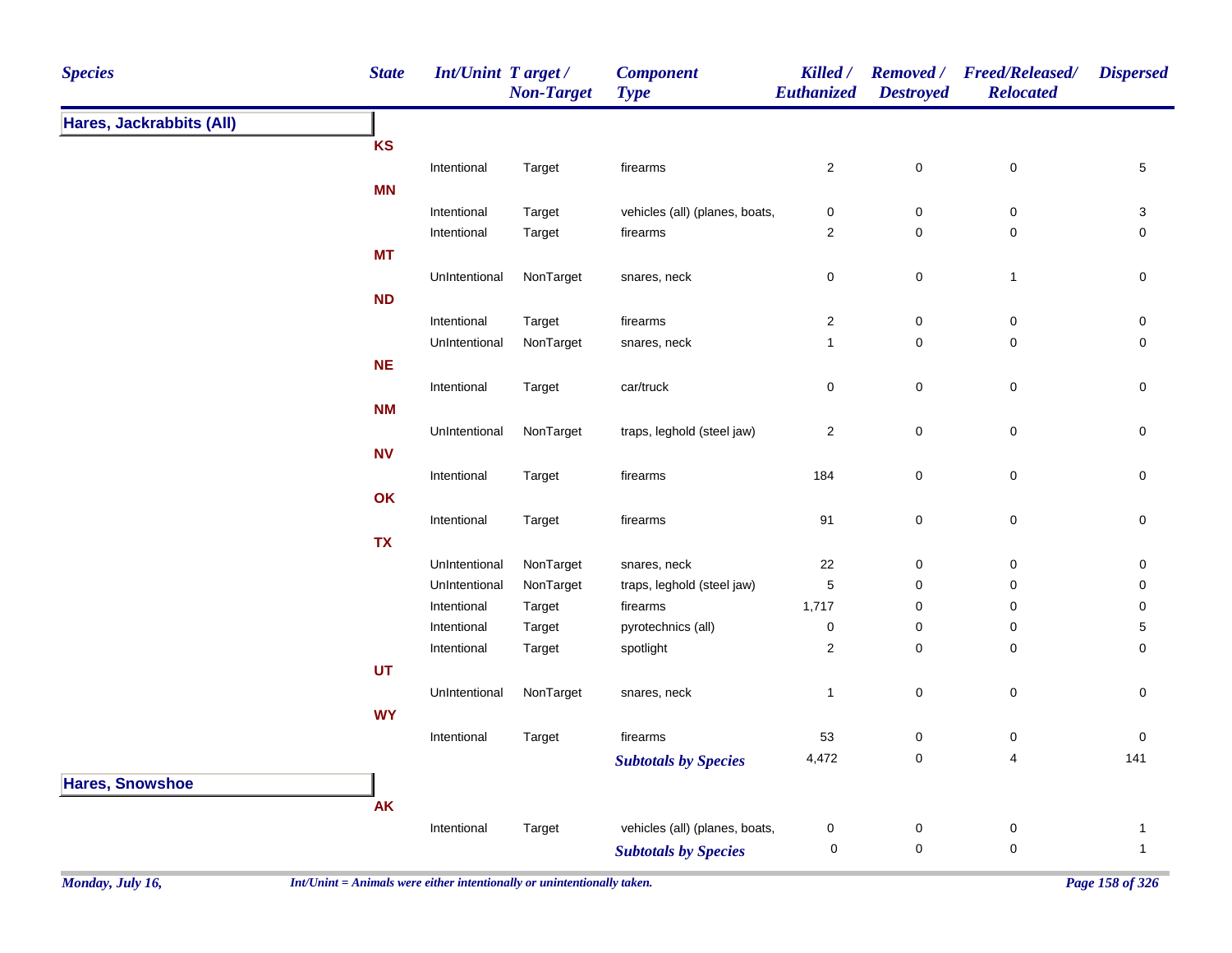| <b>Species</b>  | <b>State</b> | <b>Int/Unint Target/</b> | <b>Non-Target</b> | <b>Component</b><br><b>Type</b> | Killed /<br>Euthanized  | <b>Destroyed</b> | Removed / Freed/Released/<br><b>Relocated</b> | <b>Dispersed</b> |
|-----------------|--------------|--------------------------|-------------------|---------------------------------|-------------------------|------------------|-----------------------------------------------|------------------|
| Hawks, Cooper'S |              |                          |                   |                                 |                         |                  |                                               |                  |
|                 | CA           |                          |                   |                                 |                         |                  |                                               |                  |
|                 |              | Intentional              | Target            | vehicles (all) (planes, boats,  | $\pmb{0}$               | $\pmb{0}$        | $\pmb{0}$                                     | 13               |
|                 |              | Intentional              | Target            | firearms                        | 6                       | $\pmb{0}$        | $\mathsf 0$                                   | $\pmb{0}$        |
|                 |              | Intentional              | Target            | pneumatics                      | 13                      | $\mathbf 0$      | 0                                             | 12               |
|                 | <b>CT</b>    |                          |                   |                                 |                         |                  |                                               |                  |
|                 |              | UnIntentional            | NonTarget         | traps, decoy                    | $\pmb{0}$               | $\mathbf 0$      | 3                                             | $\pmb{0}$        |
|                 | IL           |                          |                   |                                 |                         |                  |                                               |                  |
|                 |              | Intentional              | Target            | traps, raptor (other)           | 0                       | $\mathbf 0$      | $\mathbf{1}$                                  | 0                |
|                 | <b>KY</b>    |                          |                   |                                 |                         |                  |                                               |                  |
|                 |              | Intentional              | Target            | firearms                        | $\pmb{0}$               | $\mathsf 0$      | 0                                             | $\overline{1}$   |
|                 | <b>MD</b>    |                          |                   |                                 |                         |                  |                                               |                  |
|                 |              | Intentional              | Target            | vehicles (all) (planes, boats,  | $\pmb{0}$               | $\pmb{0}$        | $\pmb{0}$                                     | 4                |
|                 |              | Intentional              | Target            | firearms                        | 3                       | $\mathsf 0$      | $\pmb{0}$                                     | $\mathbf{1}$     |
|                 | <b>MN</b>    |                          |                   |                                 |                         |                  |                                               |                  |
|                 |              | UnIntentional            | Target            | traps, cage                     | $\pmb{0}$               | $\mathbf 0$      | 0                                             | 0                |
|                 |              | Intentional              | Target            | vehicles (all) (planes, boats,  | 0                       | $\mathbf 0$      | 0                                             | $\mathbf{1}$     |
|                 | <b>MO</b>    |                          |                   |                                 |                         |                  |                                               |                  |
|                 |              | Intentional              | Target            | no component specified          | $\pmb{0}$               | $\mathsf 0$      | $\pmb{0}$                                     | $\mathbf{1}$     |
|                 |              | Intentional              | Target            | traps, raptor (other)           | $\pmb{0}$               | $\pmb{0}$        | $\boldsymbol{2}$                              | $\pmb{0}$        |
|                 |              | Intentional              | Target            | vehicles (all) (planes, boats,  | 0                       | $\mathbf 0$      | $\mathsf 0$                                   | $\boldsymbol{2}$ |
|                 | <b>MS</b>    |                          |                   |                                 |                         |                  |                                               |                  |
|                 |              | Intentional              | Target            | vehicles (all) (planes, boats,  | $\pmb{0}$               | $\mathbf 0$      | 0                                             | $\mathbf{1}$     |
|                 |              | Intentional              | Target            | firearms                        | $\overline{\mathbf{c}}$ | $\mathsf 0$      | 0                                             | $\pmb{0}$        |
|                 | NE           |                          |                   |                                 |                         |                  |                                               |                  |
|                 |              | Intentional              | Target            | traps, pole                     | 0                       | $\pmb{0}$        | 3                                             | $\pmb{0}$        |
|                 |              | Intentional              | Target            | vehicles (all) (planes, boats,  | 0                       | $\mathsf 0$      | $\mathsf 0$                                   | $\mathbf{3}$     |
|                 | <b>NY</b>    |                          |                   |                                 |                         |                  |                                               |                  |
|                 |              | UnIntentional            | NonTarget         | traps, decoy                    | $\pmb{0}$               | $\pmb{0}$        | $\mathbf 0$                                   | $\overline{1}$   |
|                 | OH           |                          |                   |                                 |                         |                  |                                               |                  |
|                 |              | UnIntentional            | NonTarget         | traps, decoy                    | $\pmb{0}$               | $\mathbf 0$      | $\mathbf{1}$                                  | $\boldsymbol{0}$ |
|                 |              | Intentional              | Target            | pyrotechnics (all)              | 0                       | $\mathsf 0$      | $\pmb{0}$                                     | 3                |
|                 | OK           |                          |                   |                                 |                         |                  |                                               |                  |
|                 |              | Intentional              | Target            | firearms                        | 3                       | $\mathbf 0$      | 0                                             | 0                |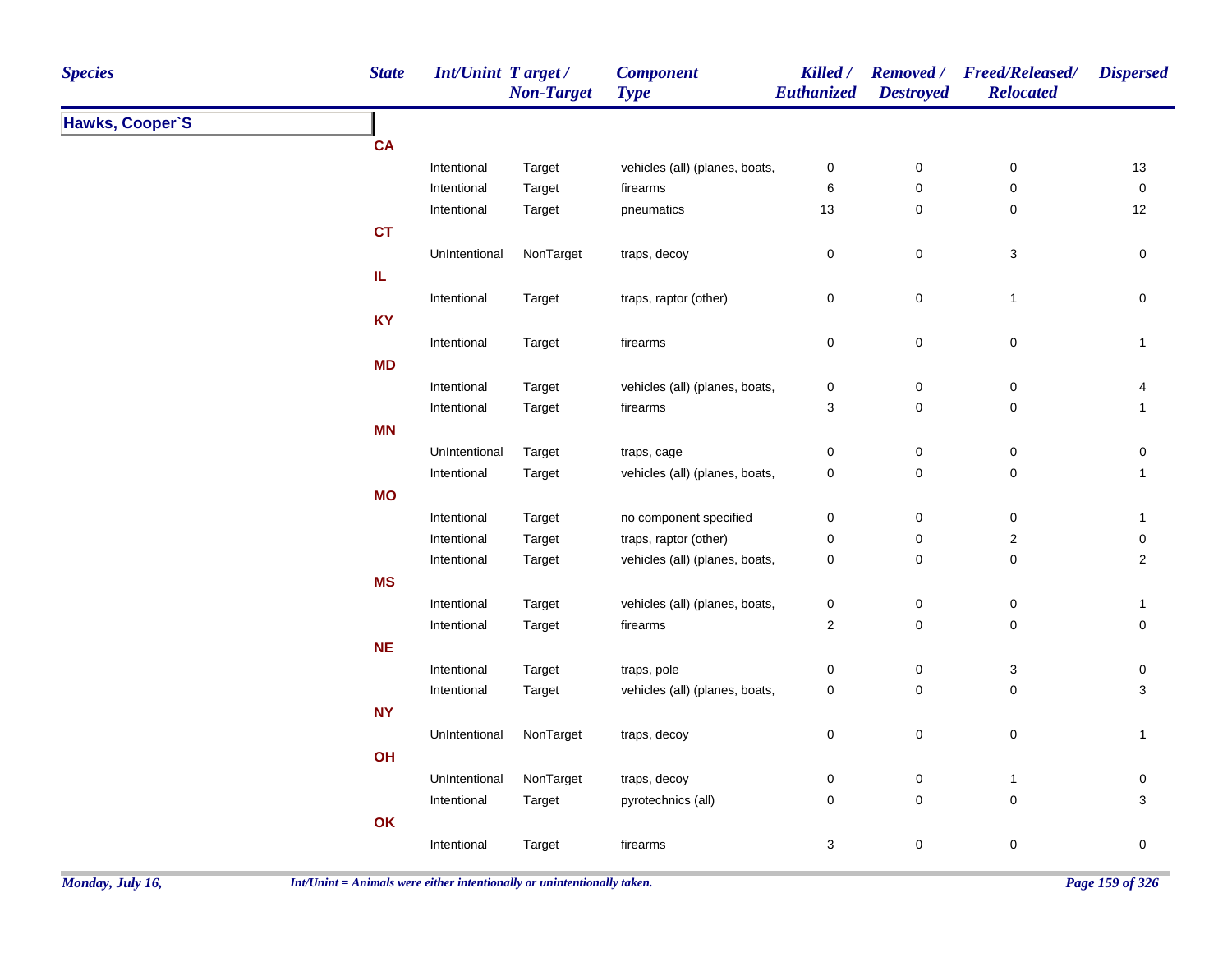| <b>Species</b>                         | <b>State</b>           | <b>Int/Unint Target/</b> | <b>Non-Target</b> | <b>Component</b><br><b>Type</b> | Killed /<br>Euthanized    | <b>Removed</b> /<br><b>Destroyed</b> | <b>Freed/Released/</b><br><b>Relocated</b> | <b>Dispersed</b> |
|----------------------------------------|------------------------|--------------------------|-------------------|---------------------------------|---------------------------|--------------------------------------|--------------------------------------------|------------------|
| Hawks, Cooper'S                        |                        |                          |                   |                                 |                           |                                      |                                            |                  |
|                                        | OK                     |                          |                   |                                 |                           |                                      |                                            |                  |
|                                        |                        | UnIntentional            | NonTarget         | traps, cage                     | $\mathbf 0$               | $\pmb{0}$                            | $\mathbf{1}$                               | 0                |
|                                        |                        | Intentional              | Target            | traps, z-(other)                | $\pmb{0}$                 | $\pmb{0}$                            | $\mathbf{1}$                               | 0                |
|                                        | <b>TN</b>              |                          |                   |                                 |                           |                                      |                                            |                  |
|                                        |                        | Intentional              | Target            | firearms                        | $\mathbf{1}$              | 0                                    | 0                                          | 0                |
|                                        | <b>TX</b>              |                          |                   |                                 |                           |                                      |                                            |                  |
|                                        |                        | Intentional              | Target            | traps, decoy                    | $\mathbf 0$               | 0                                    | $\mathbf{1}$                               | 0                |
|                                        |                        | Intentional              | Target            | firearms                        | $\boldsymbol{2}$          | $\mathsf 0$                          | 0                                          | $\mathbf 0$      |
|                                        | <b>UT</b>              |                          |                   |                                 |                           |                                      |                                            |                  |
|                                        |                        | Intentional              | Target            | handcaught/gathered             | 0                         | 0                                    | $\mathbf{1}$                               | 0                |
|                                        | <b>VA</b>              |                          |                   |                                 |                           |                                      |                                            |                  |
|                                        |                        | UnIntentional            | NonTarget         | traps, decoy                    | $\mathbf 0$               | $\pmb{0}$                            | $\mathbf{1}$                               | $\pmb{0}$        |
|                                        |                        | Intentional              | Target            | pyrotechnics (all)              | 0                         | $\pmb{0}$                            | 0                                          | $\overline{2}$   |
|                                        |                        | Intentional              | Target            | handcaught/gathered             | 2                         | 0                                    | 0                                          | 0                |
|                                        |                        | Intentional              | Target            | firearms                        | $\ensuremath{\mathsf{3}}$ | 0                                    | 0                                          | 0                |
|                                        |                        | Intentional              | Target            | vehicles (all) (planes, boats,  | $\pmb{0}$                 | 0                                    | 0                                          | $\overline{c}$   |
|                                        | <b>WA</b>              |                          |                   |                                 |                           |                                      |                                            |                  |
|                                        |                        | UnIntentional            | NonTarget         | traps, decoy                    | $\mathbf 0$               | 0                                    | 12                                         | $\pmb{0}$        |
|                                        | WI                     |                          |                   |                                 |                           |                                      |                                            |                  |
|                                        |                        | Intentional              | Target            | vehicles (all) (planes, boats,  | $\pmb{0}$                 | $\pmb{0}$                            | $\mathsf 0$                                | 1                |
|                                        |                        | Intentional              | Target            | pyrotechnics (all)              | $\pmb{0}$                 | $\pmb{0}$                            | $\pmb{0}$                                  | $\mathbf{1}$     |
|                                        |                        |                          |                   | <b>Subtotals by Species</b>     | 35                        | 0                                    | $27\,$                                     | 49               |
| Hawks, Goshawk, Northern               |                        |                          |                   |                                 |                           |                                      |                                            |                  |
|                                        | <b>AK</b>              |                          |                   |                                 |                           |                                      |                                            |                  |
|                                        |                        | Intentional              | Target            | pyrotechnics (all)              | 0                         | $\pmb{0}$                            | $\pmb{0}$                                  | 4                |
|                                        |                        | Intentional              | Target            | vehicles (all) (planes, boats,  | 0                         | 0                                    | 0                                          | 17               |
|                                        |                        |                          |                   | <b>Subtotals by Species</b>     | 0                         | 0                                    | $\pmb{0}$                                  | 21               |
| Hawks, Harrier, Northern (Marsh Hawks) |                        |                          |                   |                                 |                           |                                      |                                            |                  |
|                                        | <b>AK</b>              |                          |                   |                                 |                           |                                      |                                            |                  |
|                                        |                        | Intentional              | Target            | pyrotechnics (all)              | 0                         | 0                                    | 0                                          | 36               |
|                                        |                        | Intentional              | Target            | vehicles (all) (planes, boats,  | $\pmb{0}$                 | $\pmb{0}$                            | $\pmb{0}$                                  | 34               |
|                                        |                        | Intentional              | Target            | paint balls                     | $\mathbf 0$               | $\pmb{0}$                            | $\pmb{0}$                                  | $\mathbf{1}$     |
|                                        | $\mathsf{A}\mathsf{Z}$ |                          |                   |                                 |                           |                                      |                                            |                  |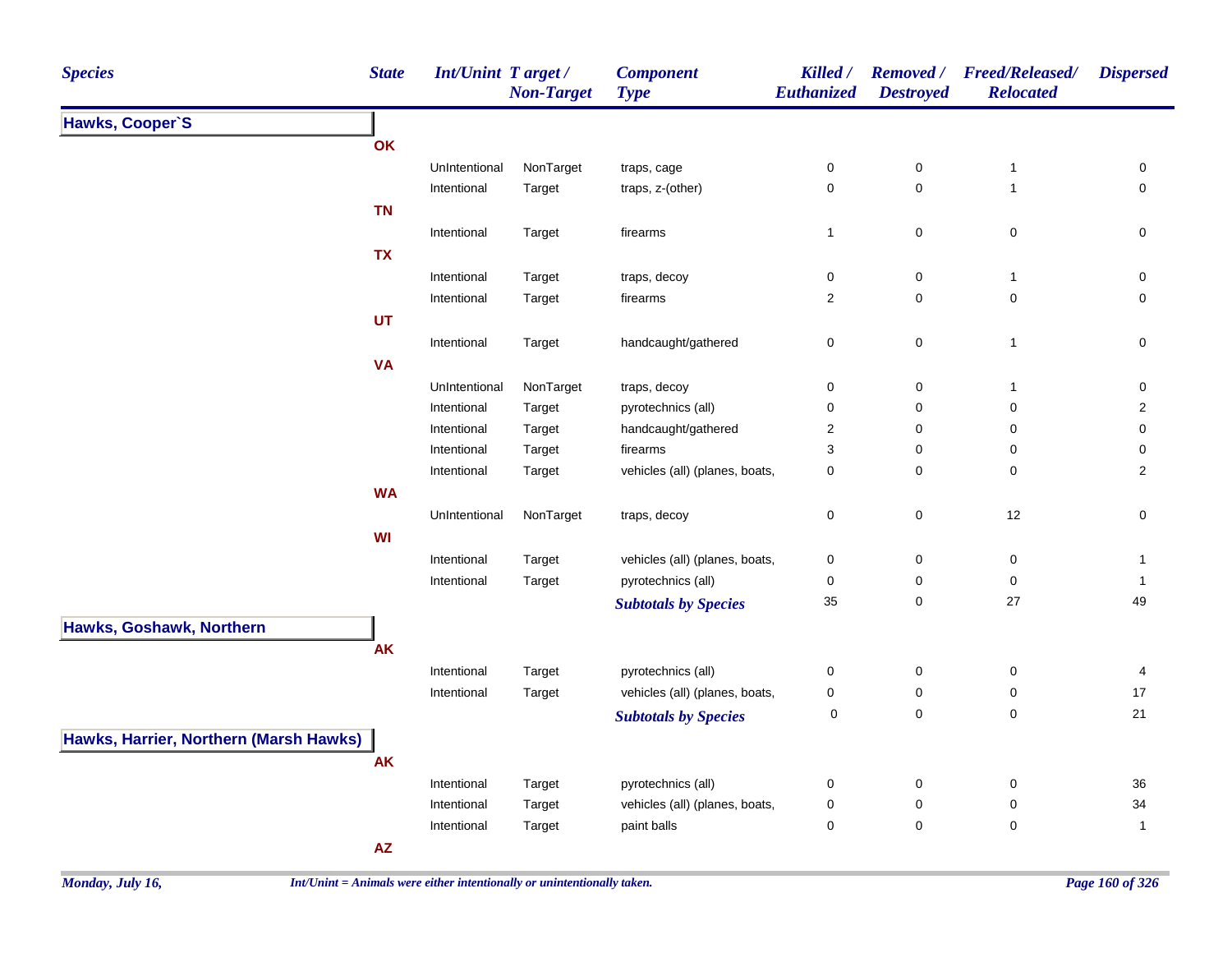| <b>Species</b>                         | <b>State</b>  | Int/Unint Target/ | <b>Non-Target</b> | <b>Component</b><br><b>Type</b> | Killed /<br>Euthanized | <b>Destroyed</b> | Removed / Freed/Released/<br><b>Relocated</b> | <b>Dispersed</b> |
|----------------------------------------|---------------|-------------------|-------------------|---------------------------------|------------------------|------------------|-----------------------------------------------|------------------|
| Hawks, Harrier, Northern (Marsh Hawks) |               |                   |                   |                                 |                        |                  |                                               |                  |
|                                        | ${\sf AZ}$    |                   |                   |                                 |                        |                  |                                               |                  |
|                                        |               | Intentional       | Target            | firearms                        | $\mathbf{1}$           | $\pmb{0}$        | $\pmb{0}$                                     | 14               |
|                                        |               | Intentional       | Target            | pyrotechnics (all)              | $\pmb{0}$              | $\mathbf 0$      | $\mathsf 0$                                   | 17               |
|                                        | <b>CA</b>     |                   |                   |                                 |                        |                  |                                               |                  |
|                                        |               | Intentional       | Target            | firearms                        | 16                     | 0                | 0                                             | 12               |
|                                        |               | Intentional       | Target            | pyrotechnics (all)              | $\pmb{0}$              | $\pmb{0}$        | $\mathbf 0$                                   | $\mathbf 5$      |
|                                        |               | Intentional       | Target            | handcaught/gathered             | $\sqrt{5}$             | 0                | 3                                             | $\pmb{0}$        |
|                                        |               | Intentional       | Target            | vehicles (all) (planes, boats,  | $\pmb{0}$              | $\pmb{0}$        | 0                                             | $13$             |
|                                        | $\mathbf{co}$ |                   |                   |                                 |                        |                  |                                               |                  |
|                                        |               | Intentional       | Target            | pyrotechnics (all)              | $\pmb{0}$              | $\pmb{0}$        | $\pmb{0}$                                     | $10$             |
|                                        |               | Intentional       | Target            | firearms                        | $\mathbf{1}$           | $\pmb{0}$        | 0                                             | $\pmb{0}$        |
|                                        | FL.           |                   |                   |                                 |                        |                  |                                               |                  |
|                                        |               | Intentional       | Target            | pyrotechnics (all)              | $\mathbf 0$            | $\pmb{0}$        | $\pmb{0}$                                     | $\overline{7}$   |
|                                        |               | Intentional       | Target            | electronic harassment devic     | $\pmb{0}$              | $\pmb{0}$        | $\pmb{0}$                                     | $\mathbf{1}$     |
|                                        | <b>GA</b>     |                   |                   |                                 |                        |                  |                                               |                  |
|                                        |               | Intentional       | Target            | vehicles (all) (planes, boats,  | $\pmb{0}$              | $\pmb{0}$        | 0                                             | $\,$ 5 $\,$      |
|                                        |               | Intentional       | Target            | pyrotechnics (all)              | $\mathbf 0$            | $\pmb{0}$        | 0                                             | $10$             |
|                                        |               | Intentional       | Target            | firearms                        | 5                      | 0                | 0                                             | 0                |
|                                        | KS            |                   |                   |                                 |                        |                  |                                               |                  |
|                                        |               | Intentional       | Target            | vehicles (all) (planes, boats,  | $\pmb{0}$              | $\pmb{0}$        | $\pmb{0}$                                     | $\mathbf{3}$     |
|                                        | <b>KY</b>     |                   |                   |                                 |                        |                  |                                               |                  |
|                                        |               | Intentional       | Target            | pyrotechnics (all)              | $\pmb{0}$              | $\mathbf 0$      | $\pmb{0}$                                     | $\overline{2}$   |
|                                        | <b>MD</b>     |                   |                   |                                 |                        |                  |                                               |                  |
|                                        |               | Intentional       | Target            | firearms                        | $\pmb{0}$              | $\pmb{0}$        | $\pmb{0}$                                     | $\mathbf{1}$     |
|                                        | <b>MO</b>     |                   |                   |                                 |                        |                  |                                               |                  |
|                                        |               | Intentional       | Target            | electronic harassment devic     | $\mathbf 0$            | 0                | 0                                             | 4                |
|                                        |               | Intentional       | Target            | pyrotechnics (all)              | 0                      | $\pmb{0}$        | $\pmb{0}$                                     | 92               |
|                                        |               | Intentional       | Target            | vehicles (all) (planes, boats,  | $\pmb{0}$              | $\pmb{0}$        | 0                                             | 20               |
|                                        | <b>MS</b>     |                   |                   |                                 |                        |                  |                                               |                  |
|                                        |               | Intentional       | Target            | firearms                        | $\overline{2}$         | $\pmb{0}$        | 0                                             | 3                |
|                                        |               | Intentional       | Target            | vehicles (all) (planes, boats,  | $\mathbf 0$            | $\mathbf 0$      | 0                                             | 9                |
|                                        | <b>NE</b>     |                   |                   |                                 |                        |                  |                                               |                  |
|                                        |               | Intentional       | Target            | car/truck                       | $\pmb{0}$              | $\mathbf 0$      | $\pmb{0}$                                     | 0                |
|                                        |               |                   |                   |                                 |                        |                  |                                               |                  |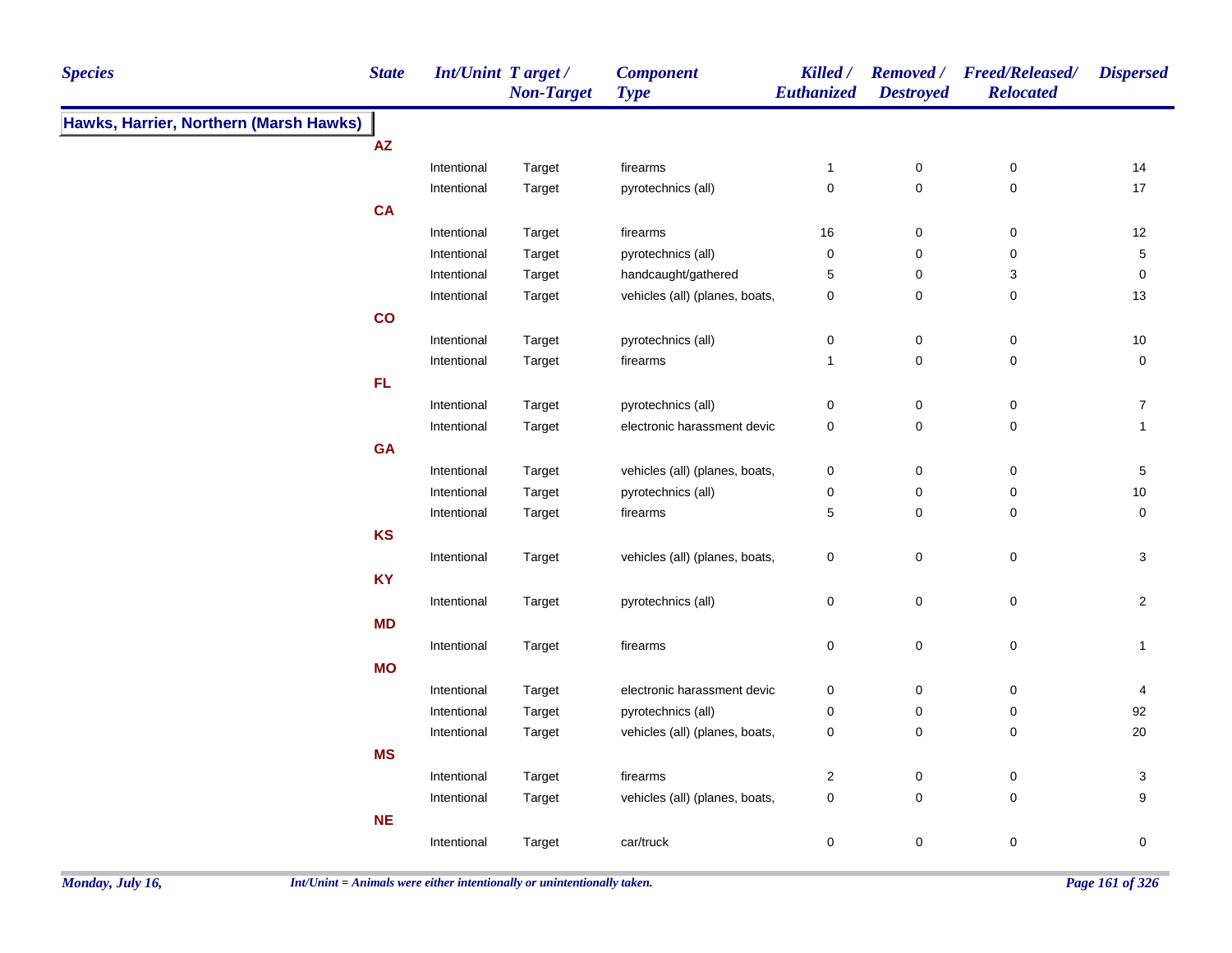| <b>Species</b>                         | <b>State</b>   | <b>Int/Unint Target/</b> | <b>Non-Target</b> | <b>Component</b><br><b>Type</b>                      | Killed /<br>Euthanized | <b>Destroyed</b> | Removed / Freed/Released/<br><b>Relocated</b> | <b>Dispersed</b>          |
|----------------------------------------|----------------|--------------------------|-------------------|------------------------------------------------------|------------------------|------------------|-----------------------------------------------|---------------------------|
| Hawks, Harrier, Northern (Marsh Hawks) |                |                          |                   |                                                      |                        |                  |                                               |                           |
|                                        | <b>NE</b>      |                          |                   |                                                      |                        |                  |                                               |                           |
|                                        |                | Intentional              | Target            | pyrotechnics (all)                                   | 0                      | $\mathbf 0$      | $\mathbf 0$                                   | 3                         |
|                                        | <b>NH</b>      |                          |                   |                                                      |                        |                  |                                               |                           |
|                                        |                | Intentional              | Target            | car/truck                                            | 0                      | $\mathbf 0$      | $\pmb{0}$                                     | 0                         |
|                                        | <b>NJ</b>      |                          |                   |                                                      |                        |                  |                                               |                           |
|                                        |                | Intentional              | Target            | pyrotechnics (all)                                   | 0                      | 0                | 0                                             | 23                        |
|                                        |                | Intentional              | Target            | vehicles (all) (planes, boats,                       | 0                      | 0                | 0                                             | $\overline{c}$            |
|                                        | OH             |                          |                   |                                                      |                        |                  |                                               |                           |
|                                        |                | Intentional              | Target            | pyrotechnics (all)                                   | 0                      | $\pmb{0}$        | $\mathbf 0$                                   | 64                        |
|                                        | OK             |                          |                   |                                                      |                        |                  |                                               |                           |
|                                        |                | Intentional              | Target            | firearms                                             | 1                      | $\pmb{0}$        | $\mathbf 0$                                   | $\ensuremath{\mathsf{3}}$ |
|                                        |                | Intentional              | Target            | exploders, gas (all)                                 | 0                      | 0                | 0                                             | 16                        |
|                                        | PA             |                          |                   |                                                      |                        |                  |                                               |                           |
|                                        |                | Intentional              | Target            | vehicles (all) (planes, boats,                       | 0                      | 0                | $\mathbf 0$                                   | $\overline{a}$            |
|                                        |                | Intentional              | Target            | pyrotechnics (all)                                   | 0                      | $\pmb{0}$        | $\mathbf 0$                                   | $\overline{2}$            |
|                                        | R <sub>l</sub> |                          |                   |                                                      |                        |                  |                                               |                           |
|                                        |                | Intentional              | Target            | pyrotechnics (all)                                   | 0                      | $\pmb{0}$        | $\mathbf 0$                                   | 1                         |
|                                        |                | Intentional              | Target            | vehicles (all) (planes, boats,                       | 0                      | 0                | 0                                             | 3                         |
|                                        | <b>TX</b>      |                          |                   |                                                      |                        |                  |                                               |                           |
|                                        |                | Intentional              | Target            | firearms                                             | $\boldsymbol{2}$       | $\mathbf 0$      | $\mathbf 0$                                   | 0                         |
|                                        | <b>VA</b>      |                          |                   |                                                      |                        |                  |                                               |                           |
|                                        |                | Intentional              | Target            | firearms                                             | 2                      | $\mathbf 0$      | 0                                             | 8                         |
|                                        |                | Intentional              | Target            | pyrotechnics (all)<br>vehicles (all) (planes, boats, | 0<br>0                 | 0<br>0           | 0<br>0                                        | 5<br>10                   |
|                                        | <b>WA</b>      | Intentional              | Target            |                                                      |                        |                  |                                               |                           |
|                                        |                | Intentional              |                   | pyrotechnics (all)                                   | 0                      | $\mathbf 0$      | $\mathbf 0$                                   | $\mathbf{1}$              |
|                                        | <b>WI</b>      |                          | Target            |                                                      |                        |                  |                                               |                           |
|                                        |                | Intentional              |                   | pyrotechnics (all)                                   | 0                      | $\mathbf 0$      | 0                                             | 3                         |
|                                        |                |                          | Target            |                                                      | $35\,$                 | 0                | 3                                             | 445                       |
|                                        |                |                          |                   | <b>Subtotals by Species</b>                          |                        |                  |                                               |                           |
| <b>Hawks, Red-Shouldered</b>           |                |                          |                   |                                                      |                        |                  |                                               |                           |
|                                        | <b>CA</b>      |                          |                   |                                                      |                        |                  |                                               |                           |
|                                        |                | Intentional              | Target            | traps, pole                                          | 0                      | $\mathbf 0$      | $\overline{1}$                                | 0                         |
|                                        |                | Intentional              | Target            | traps, bal-chatri                                    | 0                      | 0                | $\overline{1}$                                | 0                         |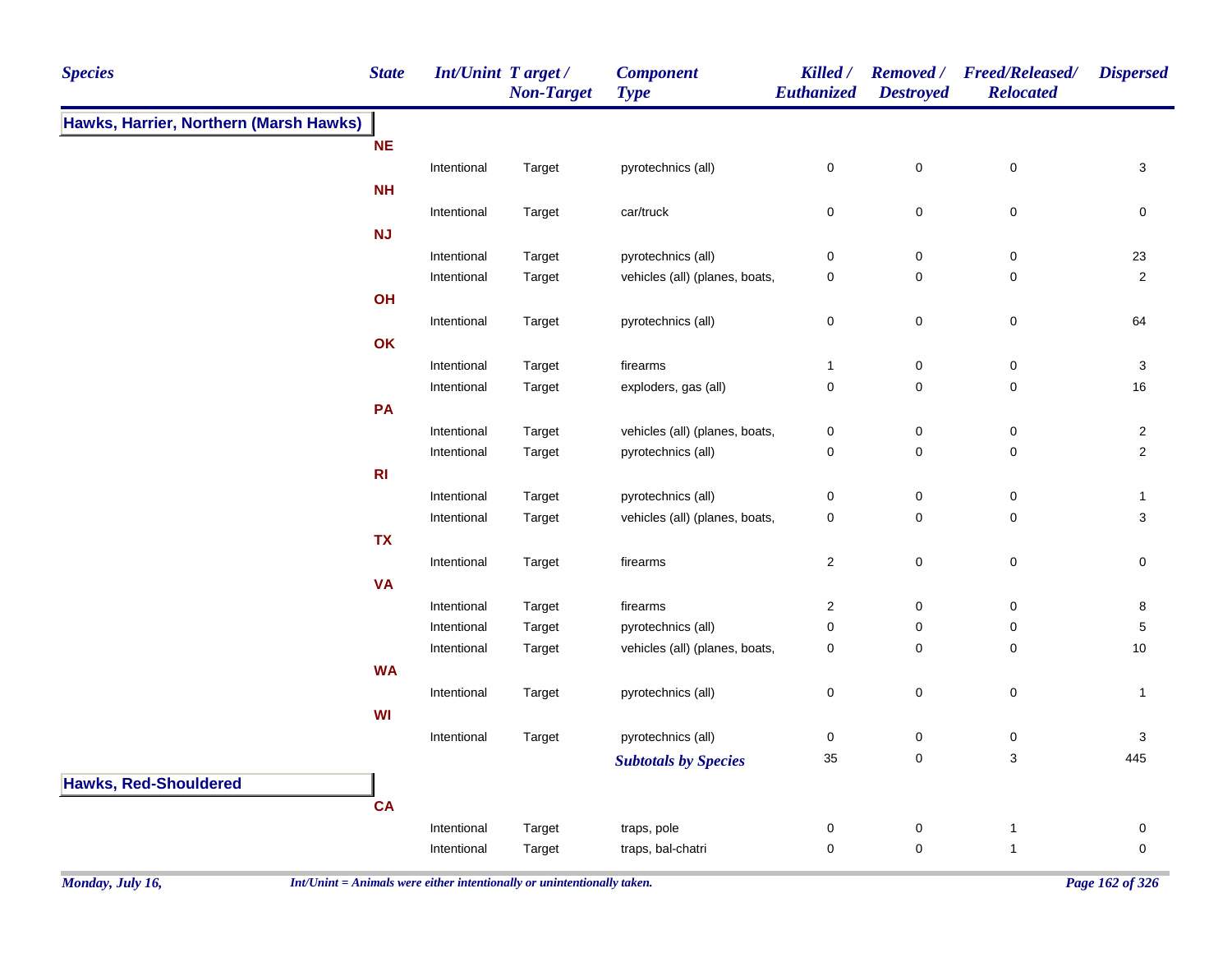| <b>Species</b>               | <b>State</b>  | <b>Int/Unint Target/</b> | <b>Non-Target</b> | <b>Component</b><br><b>Type</b> | Killed /<br>Euthanized | <b>Destroyed</b> | Removed / Freed/Released/<br><b>Relocated</b> | <b>Dispersed</b>    |
|------------------------------|---------------|--------------------------|-------------------|---------------------------------|------------------------|------------------|-----------------------------------------------|---------------------|
| <b>Hawks, Red-Shouldered</b> |               |                          |                   |                                 |                        |                  |                                               |                     |
|                              | $\mathbf{co}$ |                          |                   |                                 |                        |                  |                                               |                     |
|                              |               | Intentional              | Target            | firearms                        | $\mathbf{1}$           | $\pmb{0}$        | $\mathsf 0$                                   | $\mathbf{1}$        |
|                              | <b>FL</b>     |                          |                   |                                 |                        |                  |                                               |                     |
|                              |               | Intentional              | Target            | car/truck                       | $\pmb{0}$              | $\mathbf 0$      | $\pmb{0}$                                     | $\overline{2}$      |
|                              |               | Intentional              | Target            | paint balls                     | $\mathbf 0$            | $\mathbf 0$      | 0                                             | 12                  |
|                              |               | Intentional              | Target            | handcaught/gathered             | $\pmb{0}$              | $\pmb{0}$        | $\overline{1}$                                | $\mathbf 0$         |
|                              | <b>GA</b>     |                          |                   |                                 |                        |                  |                                               |                     |
|                              |               | Intentional              | Target            | pyrotechnics (all)              | $\pmb{0}$              | $\pmb{0}$        | $\pmb{0}$                                     | $\mathbf{3}$        |
|                              | <b>MD</b>     |                          |                   |                                 |                        |                  |                                               |                     |
|                              |               | Intentional              | Target            | vehicles (all) (planes, boats,  | $\pmb{0}$              | $\mathbf 0$      | 0                                             | $\overline{2}$      |
|                              |               | Intentional              | Target            | firearms                        | $\mathbf{1}$           | $\mathbf 0$      | 0                                             | $\mathbf 0$         |
|                              | OK            |                          |                   |                                 |                        |                  |                                               |                     |
|                              |               | Intentional              | Target            | handcaught/gathered             | $\pmb{0}$              | $\pmb{0}$        | 3                                             | $\mathsf{O}\xspace$ |
|                              | <b>VA</b>     |                          |                   |                                 |                        |                  |                                               |                     |
|                              |               | Intentional              | Target            | firearms                        | $\boldsymbol{2}$       | $\pmb{0}$        | $\pmb{0}$                                     | $\pmb{0}$           |
|                              |               |                          |                   | <b>Subtotals by Species</b>     | 4                      | $\pmb{0}$        | 6                                             | 20                  |
|                              |               |                          |                   |                                 |                        |                  |                                               |                     |
| <b>Hawks, Red-Tailed</b>     |               |                          |                   |                                 |                        |                  |                                               |                     |
|                              | <b>AK</b>     |                          |                   |                                 |                        |                  |                                               |                     |
|                              |               | Intentional              | Target            | vehicles (all) (planes, boats,  | 0                      | $\mathbf 0$      | 0                                             | 62                  |
|                              |               | Intentional              | Target            | pyrotechnics (all)              | $\pmb{0}$              | $\pmb{0}$        | 0                                             | 33                  |
|                              |               | Intentional              | Target            | firearms                        | $\mathbf 0$            | $\mathbf 0$      | 0                                             | $\mathbf{1}$        |
|                              |               | Intentional              | Target            | paint balls                     | $\mathbf 0$            | $\mathbf 0$      | 0                                             | 3                   |
|                              | ${\sf AZ}$    |                          |                   |                                 |                        |                  |                                               |                     |
|                              |               | Intentional              | Target            | vehicles (all) (planes, boats,  | $\pmb{0}$              | $\mathbf 0$      | 0                                             | $\mathbf{1}$        |
|                              |               | Intentional              | Target            | firearms                        | 9                      | $\mathbf 0$      | 0                                             | 39                  |
|                              |               | Intentional              | Target            | pyrotechnics (all)              | $\pmb{0}$              | 0                | 0                                             | 80                  |
|                              |               | Intentional              | Target            | traps, raptor (other)           | $\pmb{0}$              | $\mathsf 0$      | 0                                             | $\pmb{0}$           |
|                              | <b>CA</b>     |                          |                   |                                 |                        |                  |                                               |                     |
|                              |               | Intentional              | Target            | traps, bal-chatri               | $\mathbf 0$            | $\mathbf 0$      | $\overline{c}$                                | 0                   |
|                              |               | Intentional              | Target            | pyrotechnics (all)              | $\mathbf 0$            | $\pmb{0}$        | $\pmb{0}$                                     | 85                  |
|                              |               | Intentional              | Target            | pneumatics                      | 15                     | $\mathbf 0$      | $\mathbf 0$                                   | 32                  |
|                              |               | Intentional              | Target            | traps, pole                     | $\pmb{0}$              | $\pmb{0}$        | $\mathbf{1}$                                  | 0                   |
|                              |               | Intentional              | Target            | firearms                        | 13                     | $\pmb{0}$        | $\pmb{0}$                                     | 52                  |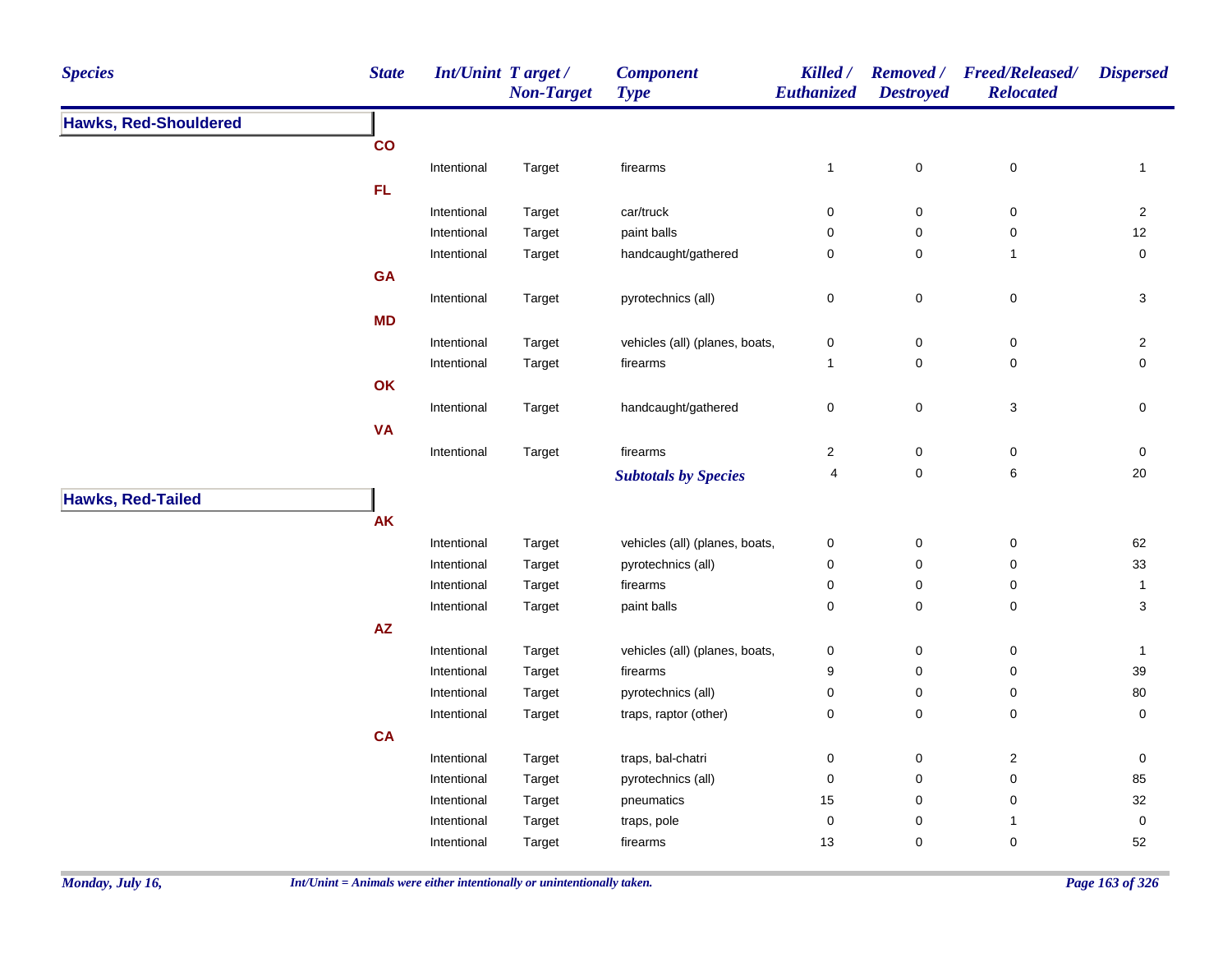| <b>Species</b>           | <b>State</b>  | Int/Unint Target / | <b>Non-Target</b> | <b>Component</b><br><b>Type</b> | Killed /<br>Euthanized  | <b>Destroyed</b> | Removed / Freed/Released/<br><b>Relocated</b> | <b>Dispersed</b>        |
|--------------------------|---------------|--------------------|-------------------|---------------------------------|-------------------------|------------------|-----------------------------------------------|-------------------------|
| <b>Hawks, Red-Tailed</b> |               |                    |                   |                                 |                         |                  |                                               |                         |
|                          | <b>CA</b>     |                    |                   |                                 |                         |                  |                                               |                         |
|                          |               | Intentional        | Target            | physical actions (hand/voice)   | $\pmb{0}$               | $\pmb{0}$        | $\pmb{0}$                                     | $\overline{2}$          |
|                          |               | Intentional        | Target            | vehicles (all) (planes, boats,  | 0                       | $\mathsf 0$      | $\pmb{0}$                                     | 169                     |
|                          | $\mathsf{co}$ |                    |                   |                                 |                         |                  |                                               |                         |
|                          |               | Intentional        | Target            | firearms                        | 3                       | $\mathsf 0$      | $\pmb{0}$                                     | 0                       |
|                          |               | Intentional        | Target            | pyrotechnics (all)              | 0                       | $\mathbf 0$      | $\pmb{0}$                                     | 15                      |
|                          | FL.           |                    |                   |                                 |                         |                  |                                               |                         |
|                          |               | Intentional        | Target            | electronic harassment devic     | 0                       | $\pmb{0}$        | $\boldsymbol{0}$                              | $\overline{2}$          |
|                          |               | Intentional        | Target            | firearms                        | $\mathbf{1}$            | $\mathsf 0$      | $\pmb{0}$                                     | $\mathbf 0$             |
|                          |               | Intentional        | Target            | pyrotechnics (all)              | $\pmb{0}$               | $\mathsf 0$      | $\pmb{0}$                                     | $\mathbf{1}$            |
|                          |               | Intentional        | Target            | traps, raptor (other)           | $\overline{c}$          | 0                | $\pmb{0}$                                     | 0                       |
|                          | IL            |                    |                   |                                 |                         |                  |                                               |                         |
|                          |               | Intentional        | Target            | firearms                        | 8                       | $\pmb{0}$        | $\pmb{0}$                                     | $\sqrt{3}$              |
|                          |               | Intentional        | Target            | handcaught/gathered             | $\pmb{0}$               | $\mathsf 0$      | $\pmb{0}$                                     | $\mathbf 0$             |
|                          |               | Intentional        | Target            | pyrotechnics (all)              | $\pmb{0}$               | $\mathbf 0$      | $\pmb{0}$                                     | 15                      |
|                          |               | Intentional        | Target            | traps, bal-chatri               | 0                       | 0                | 13                                            | $\pmb{0}$               |
|                          |               | Intentional        | Target            | vehicles (all) (planes, boats,  | 0                       | $\mathbf 0$      | $\mathbf 0$                                   | $\overline{2}$          |
|                          |               | Intentional        | Target            | traps, raptor (other)           | 0                       | $\pmb{0}$        | 37                                            | $\mathbf 0$             |
|                          | IN            |                    |                   |                                 |                         |                  |                                               |                         |
|                          |               | Intentional        | Target            | firearms                        | 0                       | $\pmb{0}$        | 0                                             | 13                      |
|                          |               | Intentional        | Target            | vehicles (all) (planes, boats,  | 0                       | $\mathsf 0$      | $\mathsf 0$                                   | $\overline{2}$          |
|                          |               | Intentional        | Target            | pyrotechnics (all)              | 0                       | $\mathsf 0$      | $\pmb{0}$                                     | 11                      |
|                          | <b>KS</b>     |                    |                   |                                 |                         |                  |                                               |                         |
|                          |               | Intentional        | Target            | vehicles (all) (planes, boats,  | 0                       | 0                | 0                                             | 22                      |
|                          |               | Intentional        | Target            | firearms                        | 0                       | $\mathsf 0$      | $\pmb{0}$                                     | 124                     |
|                          | <b>KY</b>     |                    |                   |                                 |                         |                  |                                               |                         |
|                          |               | Intentional        | Target            | traps, raptor (other)           | $\overline{\mathbf{c}}$ | $\pmb{0}$        | $\pmb{0}$                                     | $\pmb{0}$               |
|                          |               | Intentional        | Target            | pyrotechnics (all)              | 0                       | $\mathbf 0$      | $\mathbf 0$                                   | $71$                    |
|                          |               | Intentional        | Target            | handcaught/gathered             | $\mathbf{1}$            | $\mathbf 0$      | 0                                             | $\mathbf 0$             |
|                          |               | Intentional        | Target            | firearms                        | 38                      | $\mathbf 0$      | 0                                             | 60                      |
|                          |               | Intentional        | Target            | vehicles (all) (planes, boats,  | $\mathbf 0$             | $\mathbf 0$      | 0                                             | 5                       |
|                          | <b>MD</b>     |                    |                   |                                 |                         |                  |                                               |                         |
|                          |               | Intentional        | Target            | firearms                        | 10                      | $\pmb{0}$        | $\pmb{0}$                                     | $20\,$                  |
|                          |               | Intentional        | Target            | pyrotechnics (all)              | $\mathbf 0$             | $\mathbf 0$      | $\pmb{0}$                                     | $\overline{\mathbf{4}}$ |
|                          |               |                    |                   |                                 |                         |                  |                                               |                         |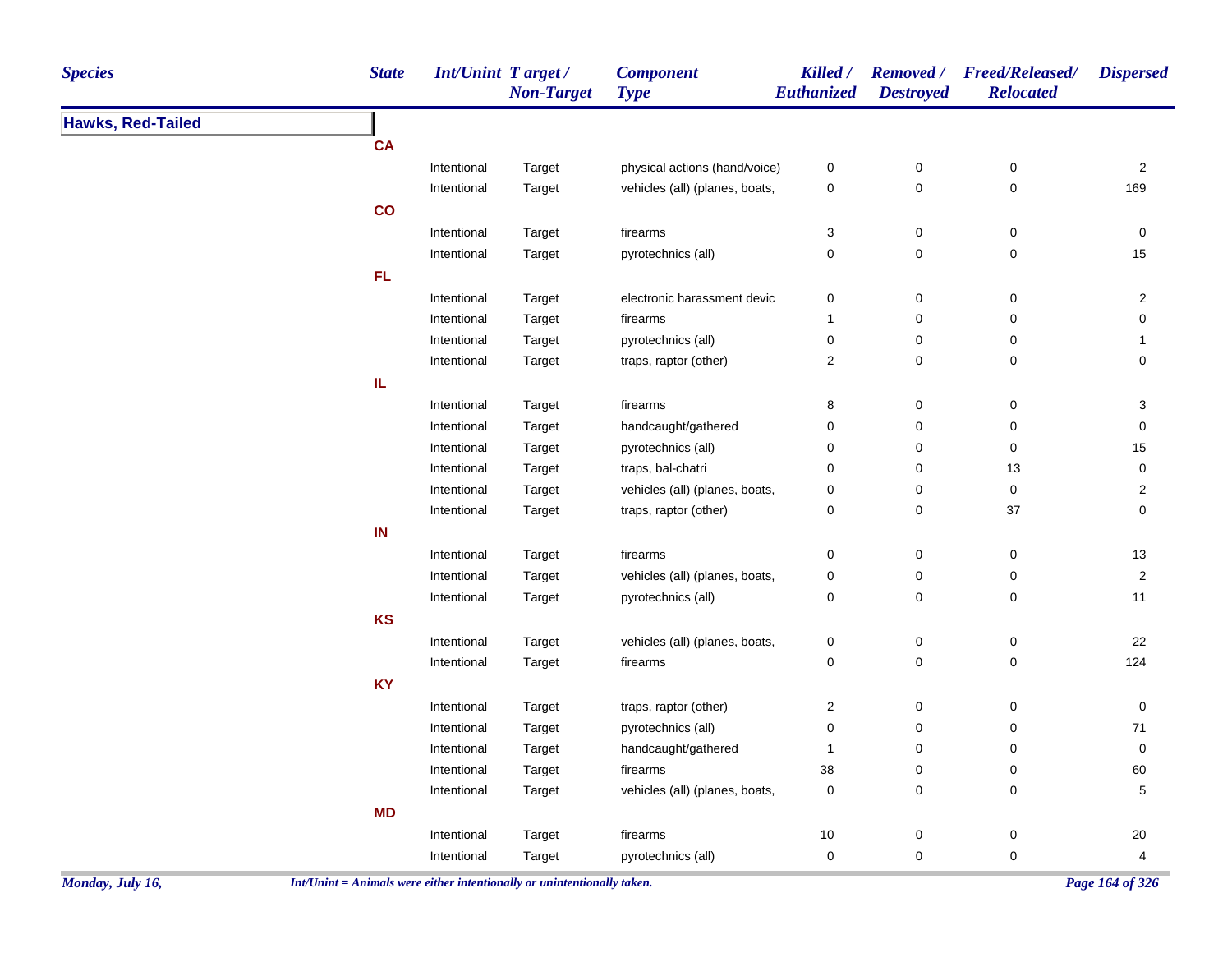| <b>Species</b>           | <b>State</b> | <b>Int/Unint Target/</b> | <b>Non-Target</b> | <b>Component</b><br><b>Type</b> | Killed /<br>Euthanized    | <b>Removed</b> /<br><b>Destroyed</b> | <b>Freed/Released/</b><br><b>Relocated</b> | <b>Dispersed</b> |
|--------------------------|--------------|--------------------------|-------------------|---------------------------------|---------------------------|--------------------------------------|--------------------------------------------|------------------|
| <b>Hawks, Red-Tailed</b> |              |                          |                   |                                 |                           |                                      |                                            |                  |
|                          | <b>MD</b>    |                          |                   |                                 |                           |                                      |                                            |                  |
|                          |              | Intentional              | Target            | vehicles (all) (planes, boats,  | $\pmb{0}$                 | $\mathsf 0$                          | $\mathsf 0$                                | 105              |
|                          | MI           |                          |                   |                                 |                           |                                      |                                            |                  |
|                          |              | Intentional              | Target            | traps, pole                     | 0                         | 0                                    | $\mathbf 2$                                | $\pmb{0}$        |
|                          | <b>MN</b>    |                          |                   |                                 |                           |                                      |                                            |                  |
|                          |              | Intentional              | Target            | vehicles (all) (planes, boats,  | $\pmb{0}$                 | $\pmb{0}$                            | $\pmb{0}$                                  | 1                |
|                          |              | Intentional              | Target            | traps, bal-chatri               | 0                         | 0                                    | 0                                          | $\mathsf 0$      |
|                          |              | Intentional              | Target            | pyrotechnics (all)              | 0                         | 0                                    | 0                                          | $\mathbf{1}$     |
|                          | <b>MO</b>    |                          |                   |                                 |                           |                                      |                                            |                  |
|                          |              | Intentional              | Target            | traps, pole                     | $\mathbf 0$               | $\pmb{0}$                            | 57                                         | 0                |
|                          |              | Intentional              | Target            | traps, raptor (other)           | $\boldsymbol{2}$          | 0                                    | 134                                        | $\mathbf 0$      |
|                          |              | Intentional              | Target            | traps, bal-chatri               | $\pmb{0}$                 | 0                                    | $\mathbf{1}$                               | $\pmb{0}$        |
|                          |              | Intentional              | Target            | exploders, gas (all)            | $\pmb{0}$                 | $\pmb{0}$                            | 0                                          | 17               |
|                          |              | Intentional              | Target            | vehicles (all) (planes, boats,  | $\pmb{0}$                 | $\pmb{0}$                            | 0                                          | 154              |
|                          |              | Intentional              | Target            | electronic harassment devic     | $\pmb{0}$                 | $\pmb{0}$                            | $\pmb{0}$                                  | $\sqrt{3}$       |
|                          |              | Intentional              | Target            | pyrotechnics (all)              | 0                         | 0                                    | 0                                          | 343              |
|                          |              | Intentional              | Target            | firearms                        | 13                        | $\pmb{0}$                            | $\mathsf 0$                                | 12               |
|                          |              | Intentional              | Target            | pneumatics                      | $\mathbf{1}$              | $\pmb{0}$                            | $\mathsf 0$                                | $\mathbf{1}$     |
|                          | <b>MS</b>    |                          |                   |                                 |                           |                                      |                                            |                  |
|                          |              | Intentional              | Target            | pyrotechnics (all)              | 0                         | 0                                    | $\pmb{0}$                                  | $\overline{2}$   |
|                          |              | Intentional              | Target            | firearms                        | $\ensuremath{\mathsf{3}}$ | $\pmb{0}$                            | $\pmb{0}$                                  | $\mathbf{1}$     |
|                          |              | Intentional              | Target            | vehicles (all) (planes, boats,  | $\pmb{0}$                 | $\mathsf 0$                          | 0                                          | 6                |
|                          | NC           |                          |                   |                                 |                           |                                      |                                            |                  |
|                          |              | Intentional              | Target            | firearms                        | $\mathbf{1}$              | $\pmb{0}$                            | $\pmb{0}$                                  | 0                |
|                          |              | Intentional              | Target            | pyrotechnics (all)              | $\pmb{0}$                 | $\pmb{0}$                            | $\pmb{0}$                                  | 39               |
|                          |              | Intentional              | Target            | vehicles (all) (planes, boats,  | 0                         | 0                                    | 0                                          | 13               |
|                          |              | Intentional              | Target            | car/truck                       | $\pmb{0}$                 | $\mathsf 0$                          | $\pmb{0}$                                  | 3                |
|                          | <b>NE</b>    |                          |                   |                                 |                           |                                      |                                            |                  |
|                          |              | Intentional              | Target            | traps, raptor (other)           | $\mathbf{1}$              | 0                                    | $33\,$                                     | $\mathbf 0$      |
|                          |              | Intentional              | Target            | vehicles (all) (planes, boats,  | 0                         | $\pmb{0}$                            | 0                                          | 210              |
|                          |              | UnIntentional            | NonTarget         | car/truck                       | 0                         | $\pmb{0}$                            | $\pmb{0}$                                  | 0                |
|                          |              | Intentional              | Target            | car/truck                       | 0                         | $\mathbf 0$                          | 0                                          | 0                |
|                          |              | Intentional              | Target            | firearms                        | 4                         | $\pmb{0}$                            | 0                                          | $11$             |
|                          |              | Intentional              | Target            | handcaught/gathered             | $\mathbf{1}$              | $\mathbf 0$                          | 0                                          | $\mathbf 0$      |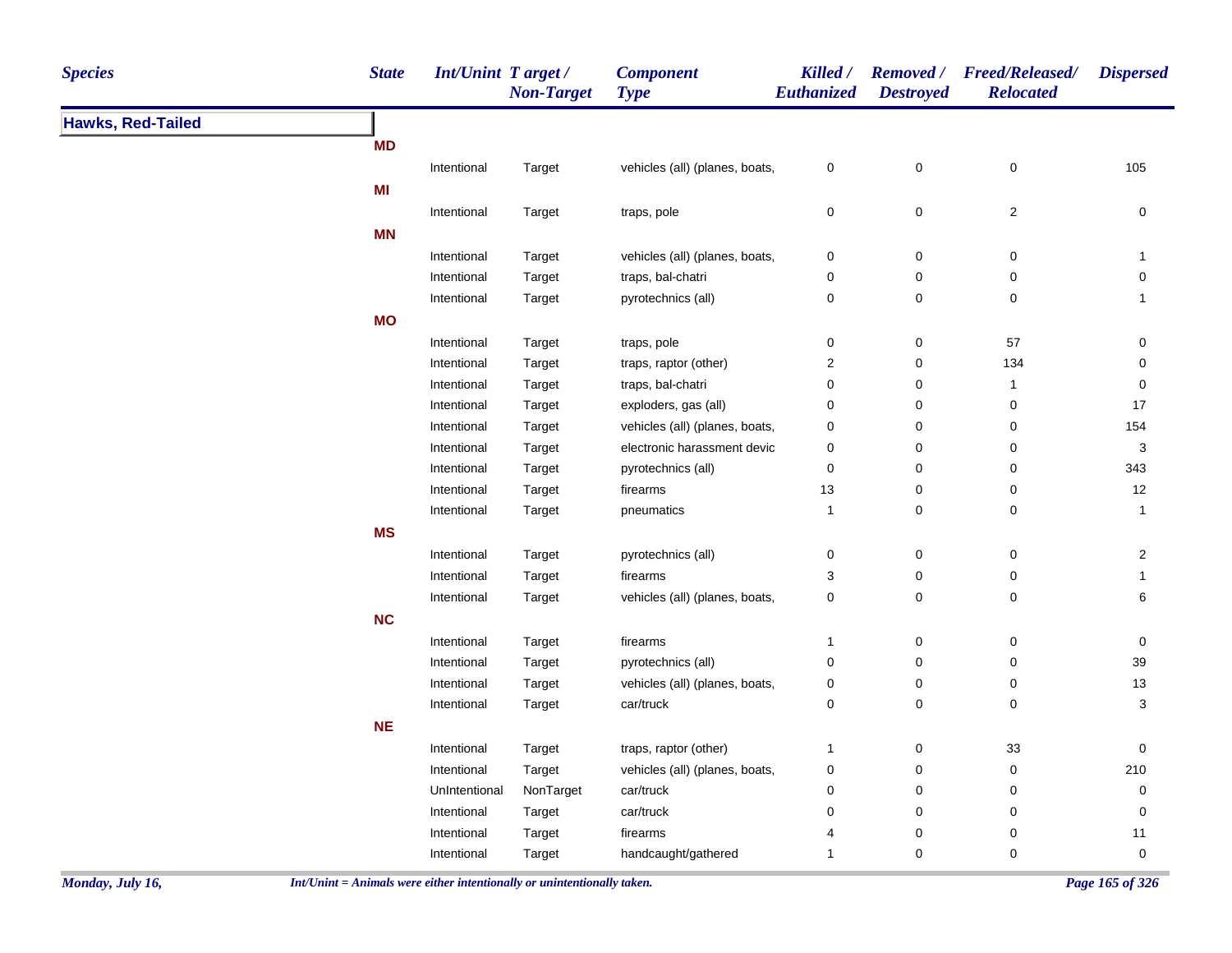| <b>Species</b>           | <b>State</b>   | Int/Unint Target/ | <b>Non-Target</b> | <b>Component</b><br><b>Type</b> | Killed /<br>Euthanized | <b>Destroyed</b> | Removed / Freed/Released/<br><b>Relocated</b> | <b>Dispersed</b>    |
|--------------------------|----------------|-------------------|-------------------|---------------------------------|------------------------|------------------|-----------------------------------------------|---------------------|
| <b>Hawks, Red-Tailed</b> |                |                   |                   |                                 |                        |                  |                                               |                     |
|                          | <b>NE</b>      |                   |                   |                                 |                        |                  |                                               |                     |
|                          |                | Intentional       | Target            | pyrotechnics (all)              | 0                      | $\pmb{0}$        | $\pmb{0}$                                     | 128                 |
|                          |                | Intentional       | Target            | traps, pole                     | 0                      | $\pmb{0}$        | 32                                            | $\pmb{0}$           |
|                          | <b>NH</b>      |                   |                   |                                 |                        |                  |                                               |                     |
|                          |                | Intentional       | Target            | car/truck                       | 0                      | $\pmb{0}$        | $\pmb{0}$                                     | 0                   |
|                          |                | Intentional       | Target            | no component specified          | 0                      | $\mathbf 0$      | 0                                             | $\mathbf 0$         |
|                          | <b>NJ</b>      |                   |                   |                                 |                        |                  |                                               |                     |
|                          |                | Intentional       | Target            | pyrotechnics (all)              | 0                      | $\mathbf 0$      | $\pmb{0}$                                     | 10                  |
|                          | <b>NV</b>      |                   |                   |                                 |                        |                  |                                               |                     |
|                          |                | Intentional       | Target            | handcaught/gathered             | 0                      | $\pmb{0}$        | $\pmb{0}$                                     | $\mathsf{O}\xspace$ |
|                          | OH             |                   |                   |                                 |                        |                  |                                               |                     |
|                          |                | Intentional       | Target            | pyrotechnics (all)              | 0                      | $\pmb{0}$        | $\pmb{0}$                                     | 241                 |
|                          |                | Intentional       | Target            | vehicles (all) (planes, boats,  | 0                      | 0                | 0                                             | $\overline{7}$      |
|                          |                | Intentional       | Target            | firearms                        | 5                      | 0                | 0                                             | 4                   |
|                          |                | Intentional       | Target            | nets, z-(other)                 | 0                      | 0                | $\mathbf{1}$                                  | 0                   |
|                          | OK             |                   |                   |                                 |                        |                  |                                               |                     |
|                          |                | Intentional       | Target            | electronic harassment devic     | 0                      | $\pmb{0}$        | $\pmb{0}$                                     | $\mathbf{2}$        |
|                          |                | Intentional       | Target            | traps, raptor (other)           | 0                      | 0                | 4                                             | 0                   |
|                          |                | Intentional       | Target            | pyrotechnics (all)              | 0                      | 0                | 0                                             | $\overline{2}$      |
|                          |                | Intentional       | Target            | firearms                        | 8                      | 0                | 0                                             | 9                   |
|                          |                | Intentional       | Target            | exploders, gas (all)            | 0                      | 0                | 0                                             | 26                  |
|                          |                | Intentional       | Target            | vehicles (all) (planes, boats,  | 0                      | 0                | 0                                             | 16                  |
|                          | PA             |                   |                   |                                 |                        |                  |                                               |                     |
|                          |                | Intentional       | Target            | vehicles (all) (planes, boats,  | 0                      | $\pmb{0}$        | 0                                             | 4                   |
|                          |                | Intentional       | Target            | firearms                        | 4                      | 0                | $\pmb{0}$                                     | $\mathsf{O}\xspace$ |
|                          |                | Intentional       | Target            | physical actions (hand/voice)   | 0                      | 0                | $\pmb{0}$                                     | $\sqrt{2}$          |
|                          |                | Intentional       | Target            | pyrotechnics (all)              | 0                      | 0                | 0                                             | 18                  |
|                          |                | UnIntentional     | NonTarget         | traps, quick-kill (conibear)    | $\mathbf{1}$           | 0                | $\pmb{0}$                                     | $\pmb{0}$           |
|                          | R <sub>l</sub> |                   |                   |                                 |                        |                  |                                               |                     |
|                          |                | Intentional       | Target            | pyrotechnics (all)              | 0                      | $\pmb{0}$        | $\pmb{0}$                                     | $\mathbf{3}$        |
|                          |                | Intentional       | Target            | vehicles (all) (planes, boats,  | 0                      | 0                | 0                                             | $\mathbf{1}$        |
|                          | <b>SC</b>      |                   |                   |                                 |                        |                  |                                               |                     |
|                          |                | Intentional       | Target            | pyrotechnics (all)              | 0                      | 0                | $\pmb{0}$                                     | 4                   |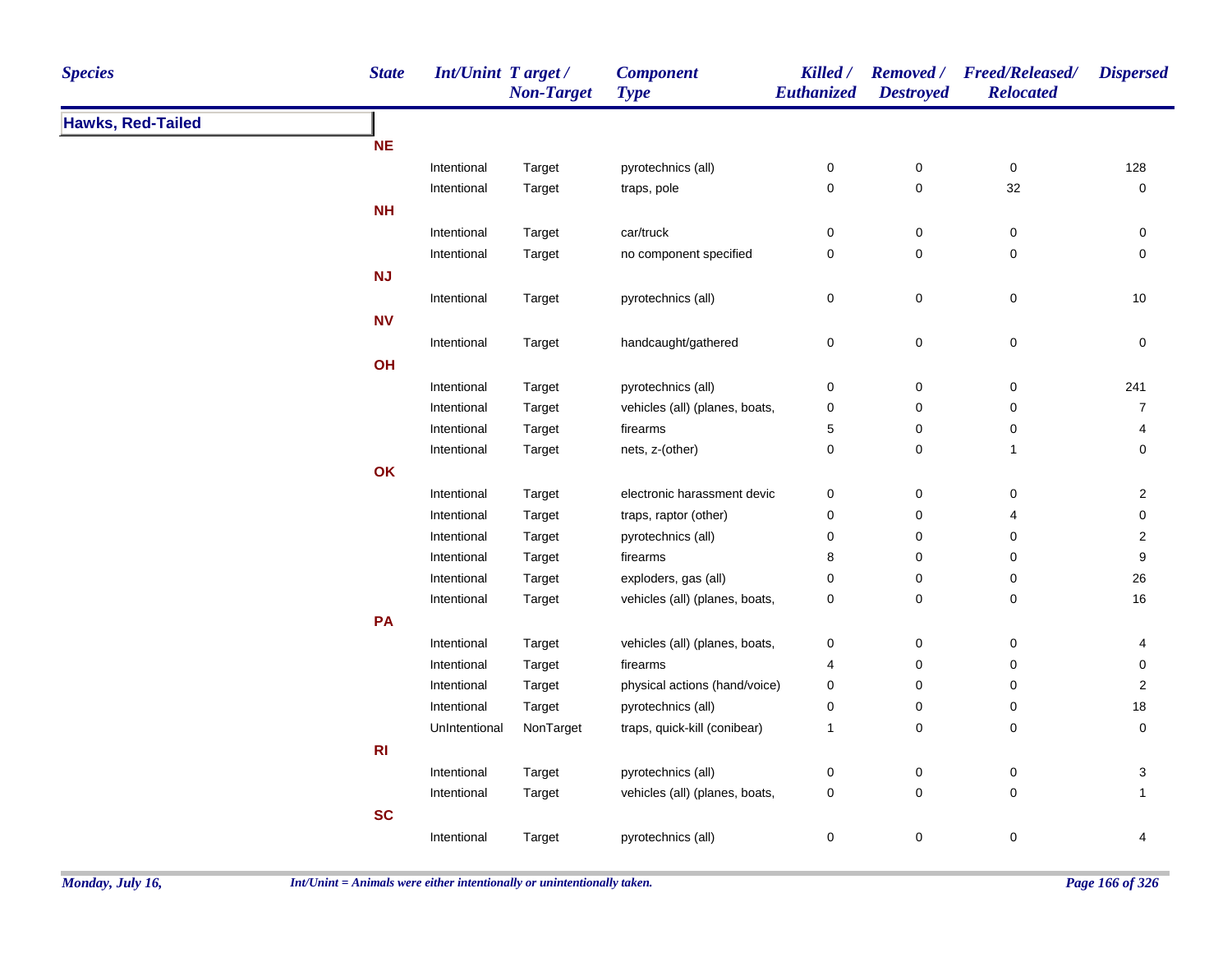| <b>Species</b>             | <b>State</b> |             | <b>Int/Unint Target/</b><br><b>Non-Target</b> | <b>Component</b><br><b>Type</b> | Killed /<br>Euthanized | <b>Destroyed</b> | Removed / Freed/Released/<br><b>Relocated</b> | <b>Dispersed</b>    |
|----------------------------|--------------|-------------|-----------------------------------------------|---------------------------------|------------------------|------------------|-----------------------------------------------|---------------------|
| <b>Hawks, Red-Tailed</b>   |              |             |                                               |                                 |                        |                  |                                               |                     |
|                            | <b>TN</b>    |             |                                               |                                 |                        |                  |                                               |                     |
|                            |              | Intentional | Target                                        | firearms                        | 4                      | $\pmb{0}$        | $\pmb{0}$                                     | 5                   |
|                            |              | Intentional | Target                                        | pyrotechnics (all)              | $\mathbf 0$            | 0                | 0                                             | $\overline{7}$      |
|                            |              | Intentional | Target                                        | vehicles (all) (planes, boats,  | $\mathbf 0$            | 0                | 0                                             | 8                   |
|                            |              | Intentional | Target                                        | traps, raptor (other)           | 9                      | 0                | $\mathbf 0$                                   | 0                   |
|                            | <b>TX</b>    |             |                                               |                                 |                        |                  |                                               |                     |
|                            |              | Intentional | Target                                        | vehicles (all) (planes, boats,  | $\pmb{0}$              | 0                | 0                                             | 5                   |
|                            |              | Intentional | Target                                        | traps, bal-chatri               | $\mathbf 0$            | 0                | 1                                             | 0                   |
|                            |              | Intentional | Target                                        | firearms                        | $\sqrt{5}$             | 0                | 0                                             | 9                   |
|                            |              | Intentional | Target                                        | pyrotechnics (all)              | $\mathbf 0$            | 0                | 0                                             | 12                  |
|                            | UT           |             |                                               |                                 |                        |                  |                                               |                     |
|                            |              | Intentional | Target                                        | traps, bal-chatri               | $\pmb{0}$              | 0                | $\mathbf{1}$                                  | $\mathsf{O}\xspace$ |
|                            |              | Intentional | Target                                        | handcaught/gathered             | $\pmb{0}$              | 0                | $\pmb{0}$                                     | 0                   |
|                            | <b>VA</b>    |             |                                               |                                 |                        |                  |                                               |                     |
|                            |              | Intentional | Target                                        | pyrotechnics (all)              | $\mathbf 0$            | 0                | 0                                             | 31                  |
|                            |              | Intentional | Target                                        | traps, raptor (other)           | $\mathbf 0$            | 0                | $\overline{\mathbf{c}}$                       | $\pmb{0}$           |
|                            |              | Intentional | Target                                        | vehicles (all) (planes, boats,  | $\mathbf 0$            | 0                | 0                                             | 20                  |
|                            |              | Intentional | Target                                        | firearms                        | 11                     | 0                | 0                                             | $\overline{7}$      |
|                            | <b>WA</b>    |             |                                               |                                 |                        |                  |                                               |                     |
|                            |              | Intentional | Target                                        | pyrotechnics (all)              | $\mathbf 0$            | 0                | 0                                             | 4                   |
|                            | WI           |             |                                               |                                 |                        |                  |                                               |                     |
|                            |              | Intentional | Target                                        | vehicles (all) (planes, boats,  | $\mathbf 0$            | 0                | 0                                             | 83                  |
|                            |              | Intentional | Target                                        | firearms                        | 16                     | 0                | 0                                             | 8                   |
|                            |              | Intentional | Target                                        | pyrotechnics (all)              | $\mathbf 0$            | 0                | 0                                             | 25                  |
|                            |              | Intentional | Target                                        | handcaught/gathered             | 3                      | 0                | $\mathbf 2$                                   | $\pmb{0}$           |
|                            |              |             |                                               | <b>Subtotals by Species</b>     | 194                    | 0                | 323                                           | 2,552               |
| <b>Hawks, Rough-Legged</b> |              |             |                                               |                                 |                        |                  |                                               |                     |
|                            | <b>AK</b>    |             |                                               |                                 |                        |                  |                                               |                     |
|                            |              | Intentional | Target                                        | pyrotechnics (all)              | 0                      | 0                | 0                                             | $\overline{7}$      |
|                            |              | Intentional | Target                                        | vehicles (all) (planes, boats,  | $\mathbf 0$            | 0                | $\mathbf 0$                                   | 12                  |
|                            | <b>CA</b>    |             |                                               |                                 |                        |                  |                                               |                     |
|                            |              | Intentional |                                               | pyrotechnics (all)              | $\pmb{0}$              | 0                | $\pmb{0}$                                     | 1                   |
|                            |              | Intentional | Target<br>Target                              | firearms                        | 0                      | 0                | 0                                             | $\mathbf{1}$        |
|                            |              |             |                                               |                                 |                        |                  |                                               |                     |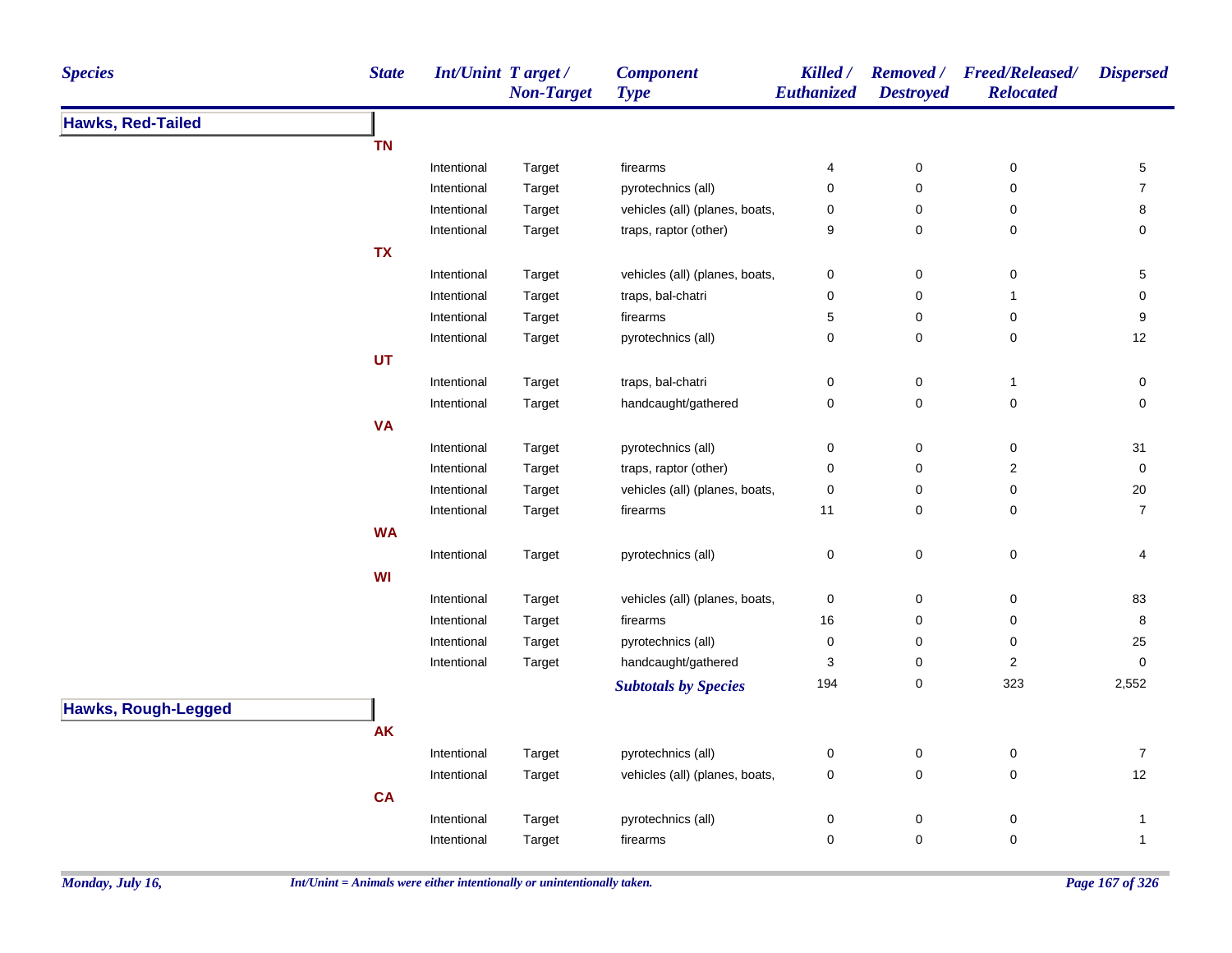| <b>Species</b>              | <b>State</b>  | <b>Int/Unint Target/</b> | <b>Non-Target</b> | <b>Component</b><br><b>Type</b> | Killed /<br>Euthanized | <b>Destroyed</b>    | Removed / Freed/Released/<br><b>Relocated</b> | <b>Dispersed</b>    |
|-----------------------------|---------------|--------------------------|-------------------|---------------------------------|------------------------|---------------------|-----------------------------------------------|---------------------|
| <b>Hawks, Rough-Legged</b>  |               |                          |                   |                                 |                        |                     |                                               |                     |
|                             | $\mathbf{co}$ |                          |                   |                                 |                        |                     |                                               |                     |
|                             |               | Intentional              | Target            | pyrotechnics (all)              | $\pmb{0}$              | $\pmb{0}$           | $\pmb{0}$                                     | 13                  |
|                             | IL.           |                          |                   |                                 |                        |                     |                                               |                     |
|                             |               | Intentional              | Target            | traps, raptor (other)           | $\pmb{0}$              | $\mathbf 0$         | $\pmb{0}$                                     | $\pmb{0}$           |
|                             | <b>MD</b>     |                          |                   |                                 |                        |                     |                                               |                     |
|                             |               | Intentional              | Target            | vehicles (all) (planes, boats,  | $\pmb{0}$              | $\pmb{0}$           | $\pmb{0}$                                     | $\sqrt{3}$          |
|                             |               | Intentional              | Target            | firearms                        | $\pmb{0}$              | $\mathsf{O}\xspace$ | $\pmb{0}$                                     | $\overline{2}$      |
|                             | <b>MO</b>     |                          |                   |                                 |                        |                     |                                               |                     |
|                             |               | Intentional              | Target            | firearms                        | $\mathbf{1}$           | $\mathbf 0$         | 0                                             | 0                   |
|                             |               | Intentional              | Target            | pyrotechnics (all)              | $\pmb{0}$              | $\mathsf{O}\xspace$ | $\pmb{0}$                                     | 3                   |
|                             | NJ            |                          |                   |                                 |                        |                     |                                               |                     |
|                             |               | Intentional              | Target            | pyrotechnics (all)              | $\pmb{0}$              | $\mathbf 0$         | $\mathsf 0$                                   | $\overline{2}$      |
|                             | OH            |                          |                   |                                 |                        |                     |                                               |                     |
|                             |               | Intentional              | Target            | pyrotechnics (all)              | $\pmb{0}$              | $\mathsf{O}\xspace$ | 0                                             | 10                  |
|                             | <b>TX</b>     |                          |                   |                                 |                        |                     |                                               |                     |
|                             |               | Intentional              | Target            | firearms                        | $\overline{c}$         | $\mathsf 0$         | $\pmb{0}$                                     | $\mathsf{O}\xspace$ |
|                             | <b>WI</b>     |                          |                   |                                 |                        |                     |                                               |                     |
|                             |               | Intentional              | Target            | pyrotechnics (all)              | $\pmb{0}$              | $\pmb{0}$           | 0                                             | $\mathbf{1}$        |
|                             |               |                          |                   | <b>Subtotals by Species</b>     | 3                      | $\mathsf{O}\xspace$ | $\pmb{0}$                                     | 55                  |
| <b>Hawks, Sharp-Shinned</b> |               |                          |                   |                                 |                        |                     |                                               |                     |
|                             | <b>CT</b>     |                          |                   |                                 |                        |                     |                                               |                     |
|                             |               | UnIntentional            | NonTarget         | traps, decoy                    | $\mathbf 0$            | $\mathsf{O}\xspace$ | $\mathbf{1}$                                  | 0                   |
|                             | IN            |                          |                   |                                 |                        |                     |                                               |                     |
|                             |               | UnIntentional            | NonTarget         | nets, mist                      | $\pmb{0}$              | $\pmb{0}$           | $\mathbf{1}$                                  | 0                   |
|                             | $NE$          |                          |                   |                                 |                        |                     |                                               |                     |
|                             |               | Intentional              | Target            | car/truck                       | $\mathbf 0$            | $\pmb{0}$           | $\pmb{0}$                                     | 0                   |
|                             |               | Intentional              | Target            | traps, raptor (other)           | $\pmb{0}$              | $\pmb{0}$           | $\overline{1}$                                | 0                   |
|                             |               | Intentional              | Target            | traps, cage                     | $\mathbf 0$            | $\mathsf{O}\xspace$ | $\overline{1}$                                | 0                   |
|                             | OK            |                          |                   |                                 |                        |                     |                                               |                     |
|                             |               | UnIntentional            | NonTarget         | traps, decoy                    | $\boldsymbol{0}$       | 0                   | $\mathbf{1}$                                  | 0                   |
|                             |               | Intentional              | Target            | vehicles (all) (planes, boats,  | $\pmb{0}$              | $\mathbf 0$         | $\mathsf 0$                                   | 5                   |
|                             |               | Intentional              | Target            | traps, z-(other)                | $\pmb{0}$              | $\pmb{0}$           | $\boldsymbol{2}$                              | 0                   |
|                             |               | Intentional              | Target            | firearms                        | $\mathbf{1}$           | $\pmb{0}$           | $\mathbf 0$                                   | 0                   |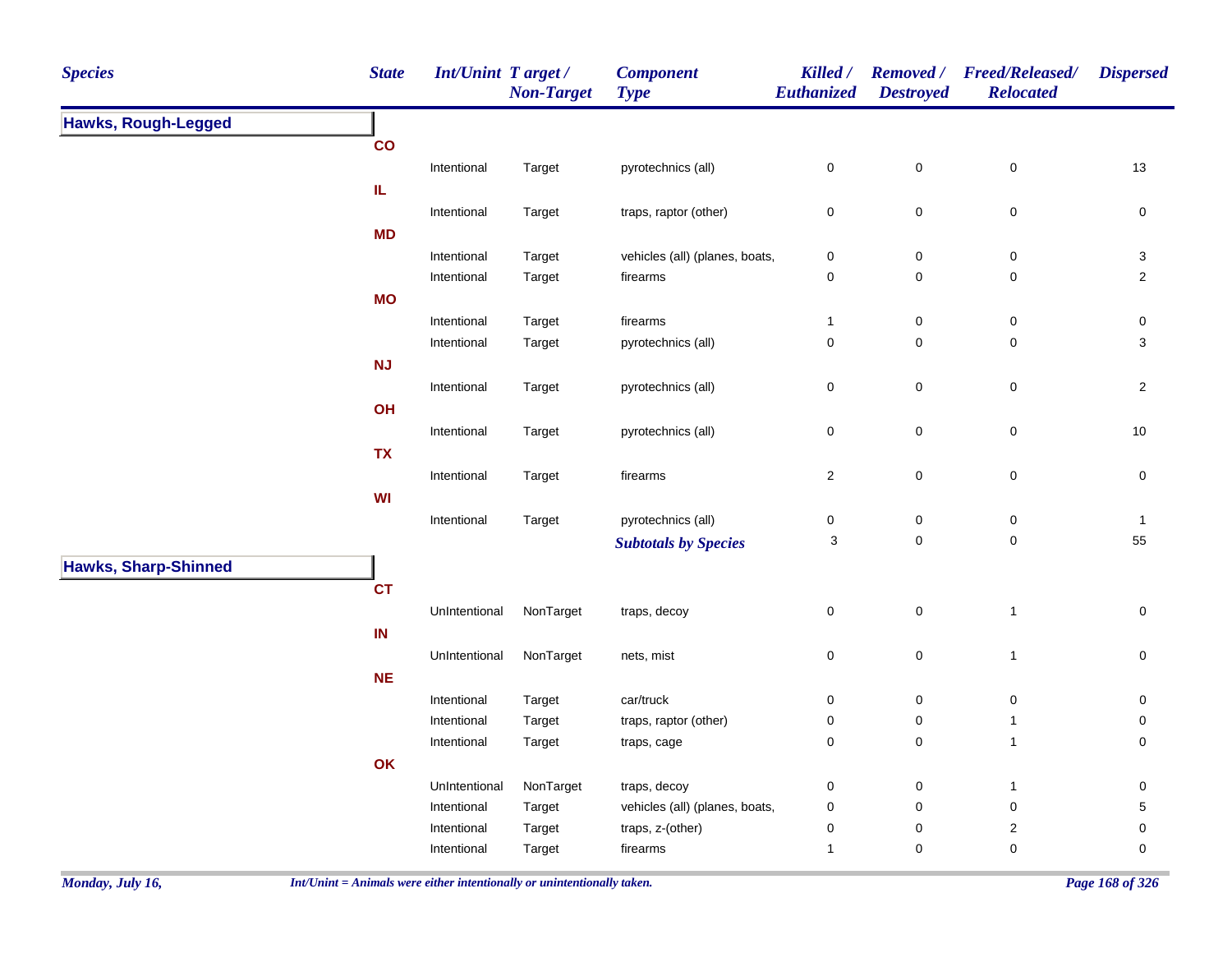| <b>Species</b>              | <b>State</b> | Int/Unint Target / | <b>Non-Target</b> | <b>Component</b><br><b>Type</b> | Killed /<br>Euthanized | <b>Destroyed</b>    | Removed / Freed/Released/<br><b>Relocated</b> | <b>Dispersed</b>        |
|-----------------------------|--------------|--------------------|-------------------|---------------------------------|------------------------|---------------------|-----------------------------------------------|-------------------------|
| <b>Hawks, Sharp-Shinned</b> |              |                    |                   |                                 |                        |                     |                                               |                         |
|                             | PA           |                    |                   |                                 |                        |                     |                                               |                         |
|                             |              | UnIntentional      | NonTarget         | traps, decoy                    | 0                      | $\mathsf{O}\xspace$ | $\overline{c}$                                | 0                       |
|                             | <b>TX</b>    |                    |                   |                                 |                        |                     |                                               |                         |
|                             |              | Intentional        | Target            | firearms                        | $\mathbf{1}$           | 0                   | 0                                             | 0                       |
|                             |              |                    |                   | <b>Subtotals by Species</b>     | $\sqrt{2}$             | 0                   | 9                                             | $\overline{5}$          |
| <b>Hawks, Swainson'S</b>    |              |                    |                   |                                 |                        |                     |                                               |                         |
|                             | <b>CA</b>    |                    |                   |                                 |                        |                     |                                               |                         |
|                             |              | Intentional        | Target            | firearms                        | $\mathbf 0$            | 0                   | 0                                             | 8                       |
|                             |              | Intentional        | Target            | vehicles (all) (planes, boats,  | $\pmb{0}$              | 0                   | 0                                             | 17                      |
|                             |              | Intentional        | Target            | pyrotechnics (all)              | $\mathbf 0$            | 0                   | $\mathbf 0$                                   | 238                     |
|                             | co           |                    |                   |                                 |                        |                     |                                               |                         |
|                             |              | Intentional        | Target            | pyrotechnics (all)              | $\pmb{0}$              | $\mathsf 0$         | $\pmb{0}$                                     | $\overline{\mathbf{c}}$ |
|                             |              | Intentional        | Target            | firearms                        | $\boldsymbol{2}$       | $\mathsf 0$         | $\pmb{0}$                                     | 1                       |
|                             | <b>KS</b>    |                    |                   |                                 |                        |                     |                                               |                         |
|                             |              | Intentional        | Target            | firearms                        | $\pmb{0}$              | $\mathsf 0$         | 0                                             | 9                       |
|                             | <b>MO</b>    |                    |                   |                                 |                        |                     |                                               |                         |
|                             |              | Intentional        | Target            | exploders, gas (all)            | $\mathbf 0$            | $\mathbf 0$         | 0                                             | 19                      |
|                             |              | Intentional        | Target            | paint balls                     | 0                      | 0                   | 0                                             | 3                       |
|                             |              | Intentional        | Target            | pyrotechnics (all)              | 0                      | 0                   | 0                                             | 185                     |
|                             |              | Intentional        | Target            | vehicles (all) (planes, boats,  | $\mathbf 0$            | 0                   | 0                                             | 38                      |
|                             | <b>NE</b>    |                    |                   |                                 |                        |                     |                                               |                         |
|                             |              | Intentional        | Target            | car/truck                       | $\pmb{0}$              | 0                   | $\pmb{0}$                                     | 0                       |
|                             |              | Intentional        | Target            | pyrotechnics (all)              | $\pmb{0}$              | 0                   | 0                                             | 8                       |
|                             | <b>TX</b>    |                    |                   |                                 |                        |                     |                                               |                         |
|                             |              | Intentional        | Target            | firearms                        | 22                     | 0                   | $\pmb{0}$                                     | 33                      |
|                             |              | Intentional        | Target            | pyrotechnics (all)              | $\pmb{0}$              | 0                   | 0                                             | 89                      |
|                             |              | Intentional        | Target            | vehicles (all) (planes, boats,  | $\pmb{0}$              | 0                   | 0                                             | 1                       |
|                             |              | Intentional        | Target            | traps, raptor (other)           | $\pmb{0}$              | $\pmb{0}$           | 4                                             | $\mathbf 0$             |
|                             | UT           |                    |                   |                                 |                        |                     |                                               |                         |
|                             |              | Intentional        | Target            | traps, bal-chatri               | $\mathbf 0$            | $\pmb{0}$           | $\overline{c}$                                | $\pmb{0}$               |
|                             |              |                    |                   |                                 | 24                     | 0                   | 6                                             | 651                     |
|                             |              |                    |                   | <b>Subtotals by Species</b>     |                        |                     |                                               |                         |
| Hawks, Z-(Other)            |              |                    |                   |                                 |                        |                     |                                               |                         |

**AZ**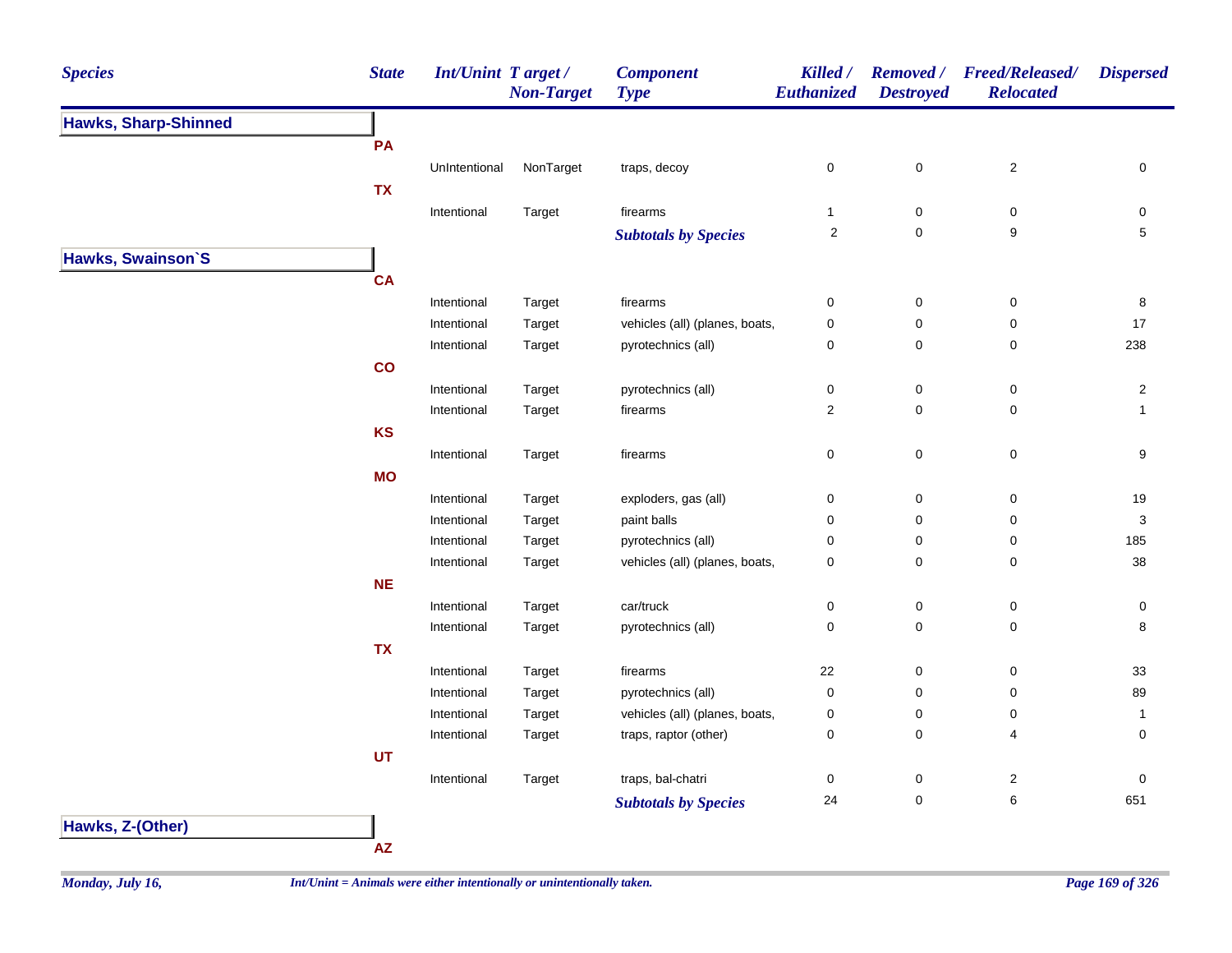| <b>Species</b>            | <b>State</b> | <b>Int/Unint Target/</b> | <b>Non-Target</b> | <b>Component</b><br><b>Type</b> | Killed /<br>Euthanized | <b>Destroyed</b> | Removed / Freed/Released/<br><b>Relocated</b> | <b>Dispersed</b> |
|---------------------------|--------------|--------------------------|-------------------|---------------------------------|------------------------|------------------|-----------------------------------------------|------------------|
| Hawks, Z-(Other)          |              |                          |                   |                                 |                        |                  |                                               |                  |
|                           | ${\sf AZ}$   |                          |                   |                                 |                        |                  |                                               |                  |
|                           |              | Intentional              | Target            | pyrotechnics (all)              | $\pmb{0}$              | $\pmb{0}$        | $\pmb{0}$                                     | $30\,$           |
|                           |              | Intentional              | Target            | firearms                        | $\mathbf 0$            | $\mathbf 0$      | $\mathbf 0$                                   | $\overline{2}$   |
|                           | <b>MD</b>    |                          |                   |                                 |                        |                  |                                               |                  |
|                           |              | Intentional              | Target            | firearms                        | $\pmb{0}$              | $\pmb{0}$        | $\pmb{0}$                                     | $\mathbf{1}$     |
|                           |              | Intentional              | Target            | vehicles (all) (planes, boats,  | $\pmb{0}$              | $\pmb{0}$        | $\pmb{0}$                                     | $\mathbf{1}$     |
|                           | <b>NC</b>    |                          |                   |                                 |                        |                  |                                               |                  |
|                           |              | Intentional              | Target            | vehicles (all) (planes, boats,  | $\pmb{0}$              | $\pmb{0}$        | $\pmb{0}$                                     | $\overline{2}$   |
|                           |              | Intentional              | Target            | pyrotechnics (all)              | $\pmb{0}$              | $\pmb{0}$        | 0                                             | $\overline{2}$   |
|                           | <b>NJ</b>    |                          |                   |                                 |                        |                  |                                               |                  |
|                           |              | Intentional              | Target            | pyrotechnics (all)              | $\mathbf 0$            | $\pmb{0}$        | 0                                             | $\mathbf{1}$     |
|                           | OK           |                          |                   |                                 |                        |                  |                                               |                  |
|                           |              | Intentional              | Target            | vehicles (all) (planes, boats,  | $\pmb{0}$              | $\pmb{0}$        | $\pmb{0}$                                     | 1                |
|                           |              | Intentional              | Target            | exploders, gas (all)            | $\mathbf 0$            | $\pmb{0}$        | 0                                             | 3                |
|                           | PA           |                          |                   |                                 |                        |                  |                                               |                  |
|                           |              | Intentional              | Target            | pyrotechnics (all)              | $\pmb{0}$              | $\mathbf 0$      | $\pmb{0}$                                     | $\overline{2}$   |
|                           | <b>SC</b>    |                          |                   |                                 |                        |                  |                                               |                  |
|                           |              | Intentional              | Target            | pyrotechnics (all)              | $\mathbf 0$            | $\mathbf 0$      | 0                                             | $\overline{2}$   |
|                           | <b>TX</b>    |                          |                   |                                 |                        |                  |                                               |                  |
|                           |              | UnIntentional            | NonTarget         | traps, cage                     | $\pmb{0}$              | $\pmb{0}$        | $\mathbf{1}$                                  | $\pmb{0}$        |
|                           |              | Intentional              | Target            | pyrotechnics (all)              | $\pmb{0}$              | $\pmb{0}$        | 0                                             | 15               |
|                           |              | Intentional              | Target            | firearms                        | 0                      | $\mathbf 0$      | 0                                             | $\overline{7}$   |
|                           | <b>VA</b>    |                          |                   |                                 |                        |                  |                                               |                  |
|                           |              | Intentional              | Target            | traps, z-(other)                | $\pmb{0}$              | $\pmb{0}$        | $\mathbf{1}$                                  | $\pmb{0}$        |
|                           |              | UnIntentional            | NonTarget         | firearms                        | $\mathbf{1}$           | $\pmb{0}$        | $\pmb{0}$                                     | 0                |
|                           |              | Intentional              | Target            | traps, decoy                    | $\mathbf 0$            | $\pmb{0}$        | $\mathbf{1}$                                  | $\pmb{0}$        |
|                           |              |                          |                   |                                 | $\mathbf{1}$           | $\mathbf 0$      | 3                                             | 69               |
|                           |              |                          |                   | <b>Subtotals by Species</b>     |                        |                  |                                               |                  |
| <b>Herons, Great Blue</b> |              |                          |                   |                                 |                        |                  |                                               |                  |
|                           | <b>AL</b>    |                          |                   |                                 |                        |                  |                                               |                  |
|                           |              | UnIntentional            | NonTarget         | traps, leghold (steel jaw)      | $\mathbf{1}$           | $\mathbf 0$      | $\pmb{0}$                                     | $\pmb{0}$        |
|                           | <b>AR</b>    |                          |                   |                                 |                        |                  |                                               |                  |
|                           |              | Intentional              | Target            | firearms                        | 97                     | $\pmb{0}$        | $\pmb{0}$                                     | 3,451            |
|                           |              | Intentional              | Target            | pyrotechnics (all)              | $\pmb{0}$              | 0                | $\mathbf 0$                                   | 615              |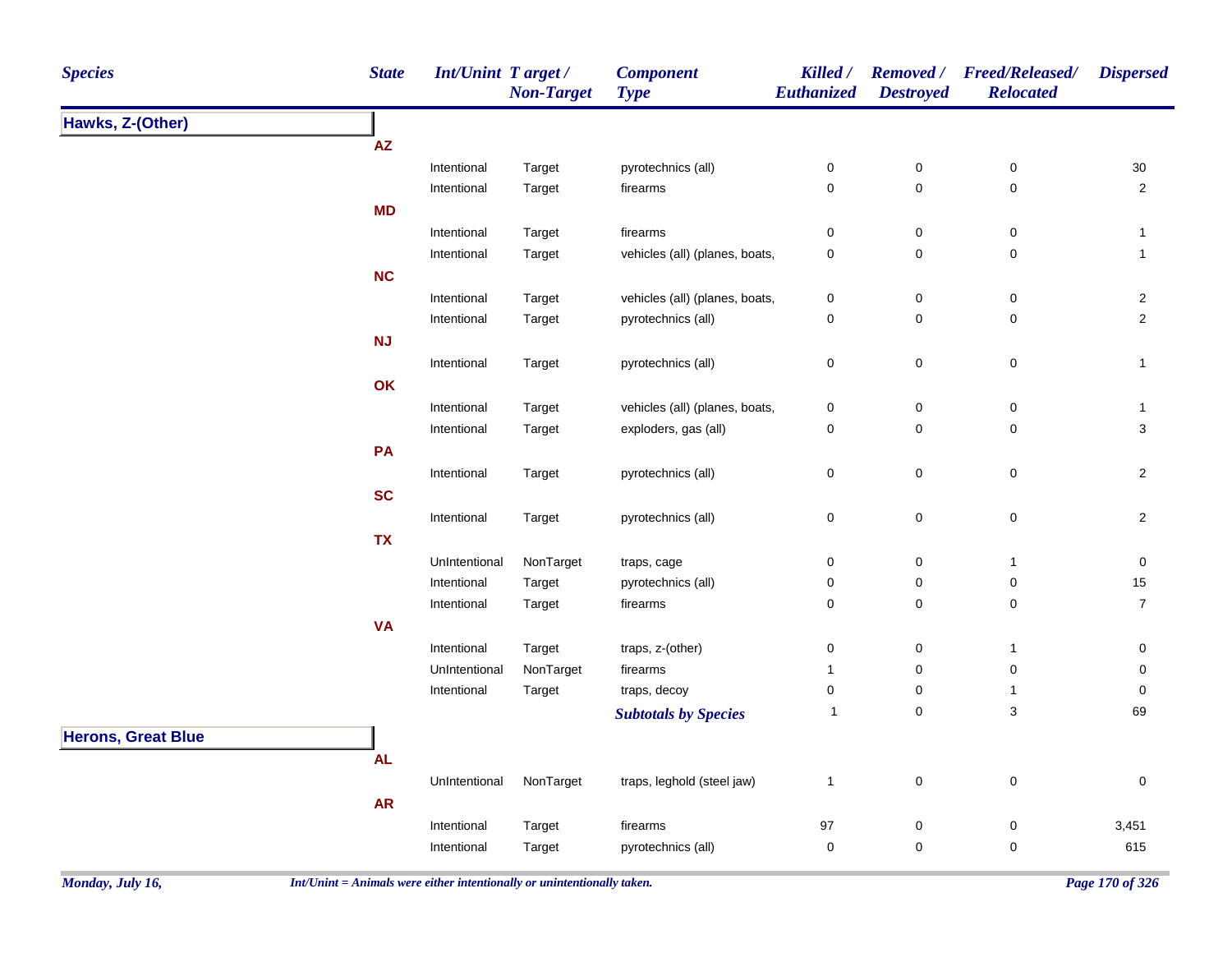| <b>Species</b>            | <b>State</b> | Int/Unint Target / | <b>Non-Target</b> | <b>Component</b><br><b>Type</b> | Killed /<br><b>Euthanized</b> | <b>Destroyed</b> | Removed / Freed/Released/<br><b>Relocated</b> | <b>Dispersed</b>        |
|---------------------------|--------------|--------------------|-------------------|---------------------------------|-------------------------------|------------------|-----------------------------------------------|-------------------------|
| <b>Herons, Great Blue</b> |              |                    |                   |                                 |                               |                  |                                               |                         |
|                           | AZ           |                    |                   |                                 |                               |                  |                                               |                         |
|                           |              | Intentional        | Target            | firearms                        | $\pmb{0}$                     | $\pmb{0}$        | $\pmb{0}$                                     | $\overline{a}$          |
|                           |              | Intentional        | Target            | pyrotechnics (all)              | $\mathsf 0$                   | $\mathsf 0$      | $\pmb{0}$                                     | $10$                    |
|                           | CA           |                    |                   |                                 |                               |                  |                                               |                         |
|                           |              | Intentional        | Target            | physical actions (hand/voice)   | $\mathbf 0$                   | $\pmb{0}$        | $\pmb{0}$                                     | $10\,$                  |
|                           |              | Intentional        | Target            | firearms                        | 23                            | 0                | $\pmb{0}$                                     | 56                      |
|                           |              | Intentional        | Target            | dog                             | 0                             | 0                | $\mathbf 0$                                   | $\mathbf{1}$            |
|                           |              | Intentional        | Target            | handcaught/gathered             | $\overline{1}$                | $\pmb{0}$        | $\pmb{0}$                                     | $\pmb{0}$               |
|                           |              | Intentional        | Target            | pneumatics                      | 21                            | 0                | $\mathbf 0$                                   | 57                      |
|                           |              | Intentional        | Target            | pyrotechnics (all)              | 0                             | $\pmb{0}$        | $\pmb{0}$                                     | 371                     |
|                           |              | Intentional        | Target            | vehicles (all) (planes, boats,  | $\pmb{0}$                     | $\mathsf 0$      | $\pmb{0}$                                     | 260                     |
|                           |              | Intentional        | Target            | exploders, gas (all)            | 0                             | $\mathsf 0$      | $\pmb{0}$                                     | $\mathbf{1}$            |
|                           | co           |                    |                   |                                 |                               |                  |                                               |                         |
|                           |              | Intentional        | Target            | firearms                        | 6                             | $\pmb{0}$        | $\pmb{0}$                                     | 0                       |
|                           |              | Intentional        | Target            | pyrotechnics (all)              | 0                             | 0                | $\mathsf 0$                                   | 11                      |
|                           | FL           |                    |                   |                                 |                               |                  |                                               |                         |
|                           |              | Intentional        | Target            | vehicles (all) (planes, boats,  | 0                             | $\pmb{0}$        | $\boldsymbol{0}$                              | $\overline{c}$          |
|                           |              | Intentional        | Target            | car/truck                       | $\pmb{0}$                     | $\pmb{0}$        | $\pmb{0}$                                     | 3                       |
|                           |              | Intentional        | Target            | paint balls                     | $\pmb{0}$                     | $\pmb{0}$        | $\mathbf 0$                                   | 4                       |
|                           |              | Intentional        | Target            | pyrotechnics (all)              | 0                             | $\pmb{0}$        | $\boldsymbol{0}$                              | $\overline{\mathbf{4}}$ |
|                           |              | Intentional        | Target            | firearms                        | 3                             | 0                | $\mathbf 0$                                   | $\mathbf{1}$            |
|                           | GA           |                    |                   |                                 |                               |                  |                                               |                         |
|                           |              | Intentional        | Target            | pyrotechnics (all)              | $\pmb{0}$                     | $\pmb{0}$        | $\pmb{0}$                                     | 6                       |
|                           | IL           |                    |                   |                                 |                               |                  |                                               |                         |
|                           |              | Intentional        | Target            | pyrotechnics (all)              | $\pmb{0}$                     | $\pmb{0}$        | $\pmb{0}$                                     | 15                      |
|                           |              | Intentional        | Target            | firearms                        | $\overline{c}$                | $\mathsf 0$      | $\mathsf 0$                                   | $\mathbf 0$             |
|                           | <b>KY</b>    |                    |                   |                                 |                               |                  |                                               |                         |
|                           |              | Intentional        | Target            | vehicles (all) (planes, boats,  | 0                             | 0                | $\boldsymbol{0}$                              | $\overline{a}$          |
|                           |              | Intentional        | Target            | pyrotechnics (all)              | 0                             | 0                | $\pmb{0}$                                     | $10\,$                  |
|                           |              | Intentional        | Target            | firearms                        | 9                             | 0                | $\pmb{0}$                                     | 0                       |
|                           | <b>MD</b>    |                    |                   |                                 |                               |                  |                                               |                         |
|                           |              | Intentional        |                   | pyrotechnics (all)              | $\pmb{0}$                     | 0                | $\boldsymbol{0}$                              | $\mathbf{3}$            |
|                           |              |                    | Target            | vehicles (all) (planes, boats,  |                               | $\pmb{0}$        | $\pmb{0}$                                     | $12\,$                  |
|                           |              | Intentional        | Target            |                                 | $\pmb{0}$<br>1                | $\mathbf 0$      |                                               | $\mathbf 0$             |
|                           |              | UnIntentional      | NonTarget         | traps, leghold (steel jaw)      |                               |                  | $\overline{2}$                                |                         |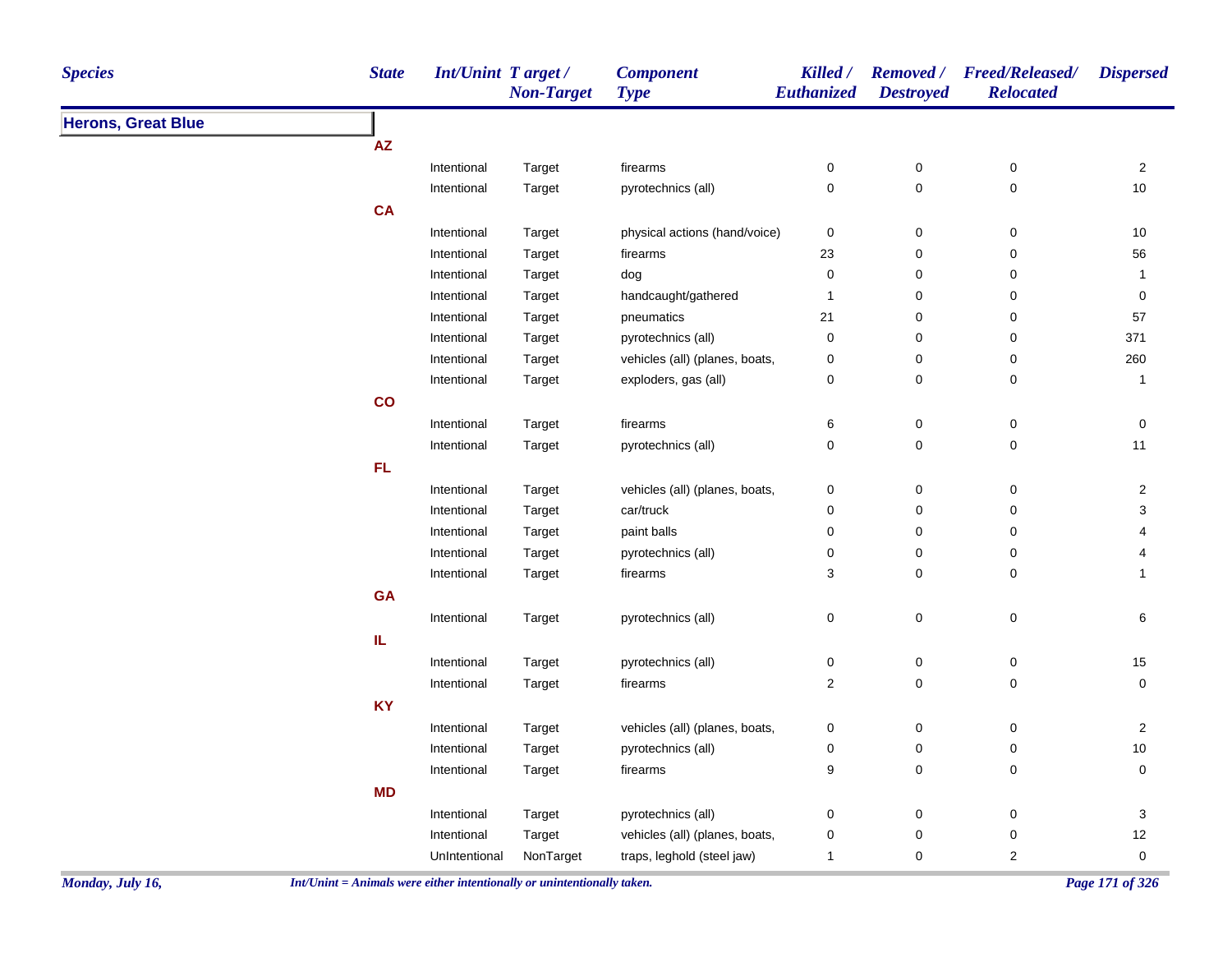| <b>State</b><br><b>Species</b> |             | Int/Unint Target /<br><b>Non-Target</b> | <b>Component</b><br><b>Type</b> | Killed /<br>Euthanized | <b>Destroyed</b> | Removed / Freed/Released/<br><b>Relocated</b> | <b>Dispersed</b>        |
|--------------------------------|-------------|-----------------------------------------|---------------------------------|------------------------|------------------|-----------------------------------------------|-------------------------|
| <b>Herons, Great Blue</b>      |             |                                         |                                 |                        |                  |                                               |                         |
| <b>MD</b>                      |             |                                         |                                 |                        |                  |                                               |                         |
|                                | Intentional | Target                                  | firearms                        | 11                     | 0                | $\mathbf 0$                                   | 6                       |
| MI                             |             |                                         |                                 |                        |                  |                                               |                         |
|                                | Intentional | Target                                  | pyrotechnics (all)              | $\overline{0}$         | $\pmb{0}$        | 0                                             | $17$                    |
|                                | Intentional | Target                                  | firearms                        | 12                     | 0                | $\mathbf 0$                                   | $\mathsf 0$             |
| <b>MN</b>                      |             |                                         |                                 |                        |                  |                                               |                         |
|                                | Intentional | Target                                  | vehicles (all) (planes, boats,  | $\pmb{0}$              | $\pmb{0}$        | $\,0\,$                                       | $\mathbf{1}$            |
|                                | Intentional | Target                                  | pyrotechnics (all)              | 0                      | $\mathsf 0$      | $\mathbf 0$                                   | $\mathbf{1}$            |
| <b>MO</b>                      |             |                                         |                                 |                        |                  |                                               |                         |
|                                | Intentional | Target                                  | handcaught/gathered             | $\mathbf{1}$           | $\mathsf 0$      | $\pmb{0}$                                     | $\pmb{0}$               |
|                                | Intentional | Target                                  | firearms                        | 12                     | 0                | $\mathbf 0$                                   | $\overline{7}$          |
|                                | Intentional | Target                                  | pyrotechnics (all)              | $\pmb{0}$              | $\mathsf 0$      | $\mathsf 0$                                   | 187                     |
|                                | Intentional | Target                                  | vehicles (all) (planes, boats,  | $\pmb{0}$              | 0                | $\mathsf 0$                                   | 62                      |
|                                | Intentional | Target                                  | pneumatics                      | 0                      | $\mathsf 0$      | $\mathsf 0$                                   | $\mathbf{1}$            |
| <b>MS</b>                      |             |                                         |                                 |                        |                  |                                               |                         |
|                                | Intentional | Target                                  | firearms                        | 5                      | 0                | $\pmb{0}$                                     | 3                       |
|                                | Intentional | Target                                  | pyrotechnics (all)              | $\pmb{0}$              | 0                | $\mathsf 0$                                   | $\overline{\mathbf{c}}$ |
|                                | Intentional | Target                                  | vehicles (all) (planes, boats,  | $\pmb{0}$              | 0                | $\mathbf 0$                                   | 13                      |
| NC                             |             |                                         |                                 |                        |                  |                                               |                         |
|                                | Intentional | Target                                  | vehicles (all) (planes, boats,  | 0                      | $\pmb{0}$        | $\mathbf 0$                                   | $\mathbf{1}$            |
|                                | Intentional | Target                                  | pyrotechnics (all)              | 0                      | $\pmb{0}$        | $\mathbf 0$                                   | $\mathbf{3}$            |
| <b>NE</b>                      |             |                                         |                                 |                        |                  |                                               |                         |
|                                | Intentional | Target                                  | firearms                        | 11                     | 0                | $\mathbf 0$                                   | 22                      |
|                                | Intentional | Target                                  | car/truck                       | $\mathsf 0$            | $\mathsf 0$      | $\mathbf 0$                                   | $\mathbf 0$             |
|                                | Intentional | Target                                  | pyrotechnics (all)              | 0                      | $\pmb{0}$        | $\mathbf 0$                                   | $\overline{7}$          |
| NH                             |             |                                         |                                 |                        |                  |                                               |                         |
|                                | Intentional | Target                                  | car/truck                       | 0                      | $\mathsf 0$      | $\pmb{0}$                                     | $\mathbf 0$             |
| OH                             |             |                                         |                                 |                        |                  |                                               |                         |
|                                | Intentional | Target                                  | vehicles (all) (planes, boats,  | $\pmb{0}$              | 0                | $\mathbf 0$                                   | $\overline{2}$          |
|                                | Intentional | Target                                  | pyrotechnics (all)              | $\pmb{0}$              | $\mathsf 0$      | $\mathbf 0$                                   | 687                     |
|                                | Intentional | Target                                  | firearms                        | 4                      | $\pmb{0}$        | $\,0\,$                                       | $\sqrt{3}$              |
| OK                             |             |                                         |                                 |                        |                  |                                               |                         |
|                                |             |                                         |                                 |                        |                  |                                               |                         |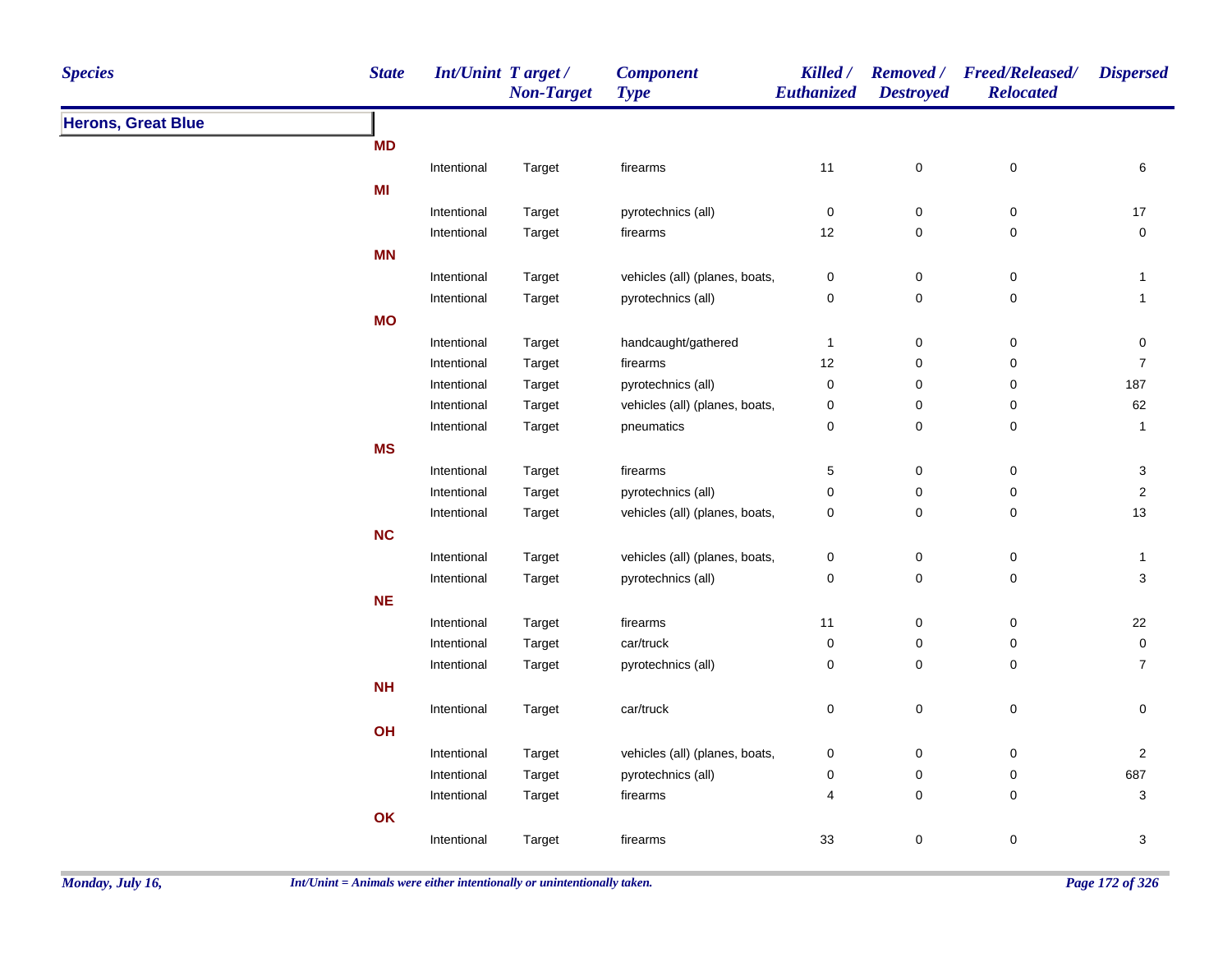| <b>Species</b>            | <b>State</b>                                                             | Int/Unint Target/ | <b>Non-Target</b> | <b>Component</b><br><b>Type</b> | Killed /<br>Euthanized | <b>Destroyed</b> | Removed / Freed/Released/<br><b>Relocated</b> | <b>Dispersed</b> |
|---------------------------|--------------------------------------------------------------------------|-------------------|-------------------|---------------------------------|------------------------|------------------|-----------------------------------------------|------------------|
| <b>Herons, Great Blue</b> |                                                                          |                   |                   |                                 |                        |                  |                                               |                  |
|                           | OK                                                                       |                   |                   |                                 |                        |                  |                                               |                  |
|                           |                                                                          | Intentional       | Target            | vehicles (all) (planes, boats,  | $\mathbf 0$            | 0                | $\pmb{0}$                                     | 21               |
|                           | PA                                                                       |                   |                   |                                 |                        |                  |                                               |                  |
|                           |                                                                          | Intentional       | Target            | pyrotechnics (all)              | 0                      | 0                | 0                                             | $10$             |
|                           |                                                                          | Intentional       | Target            | firearms                        | -1                     | 0                | 0                                             | 0                |
|                           |                                                                          | Intentional       | Target            | vehicles (all) (planes, boats,  | $\pmb{0}$              | 0                | 0                                             | $\overline{2}$   |
|                           | R <sub>l</sub>                                                           |                   |                   |                                 |                        |                  |                                               |                  |
|                           |                                                                          | Intentional       | Target            | firearms                        | $\overline{2}$         | 0                | 0                                             | -1               |
|                           |                                                                          | Intentional       | Target            | pyrotechnics (all)              | 0                      | 0                | 0                                             | $\overline{a}$   |
|                           |                                                                          | Intentional       | Target            | vehicles (all) (planes, boats,  | $\pmb{0}$              | $\pmb{0}$        | 0                                             | 4                |
|                           | <b>SC</b>                                                                |                   |                   |                                 |                        |                  |                                               |                  |
|                           |                                                                          | Intentional       | Target            | pyrotechnics (all)              | $\pmb{0}$              | $\pmb{0}$        | $\pmb{0}$                                     | $\overline{7}$   |
|                           | <b>TN</b>                                                                |                   |                   |                                 |                        |                  |                                               |                  |
|                           |                                                                          | Intentional       | Target            | pyrotechnics (all)              | 0                      | 0                | 0                                             | -1               |
|                           |                                                                          | Intentional       | Target            | vehicles (all) (planes, boats,  | 0                      | 0                | 0                                             | 1                |
|                           |                                                                          | UnIntentional     | NonTarget         | traps, cage                     | 0                      | 0                | $\overline{\mathbf{c}}$                       | 0                |
|                           |                                                                          | Intentional       | Target            | firearms                        | $\overline{2}$         | 0                | 0                                             | 0                |
|                           | <b>TX</b>                                                                |                   |                   |                                 |                        |                  |                                               |                  |
|                           |                                                                          | Intentional       | Target            | exploders, gas (all)            | $\pmb{0}$              | 0                | $\pmb{0}$                                     | 25               |
|                           |                                                                          | Intentional       | Target            | pyrotechnics (all)              | 0                      | 0                | 0                                             | 203              |
|                           |                                                                          | Intentional       | Target            | firearms                        | $\mathbf{1}$           | 0                | 0                                             | 1                |
|                           | <b>VA</b>                                                                |                   |                   |                                 |                        |                  |                                               |                  |
|                           |                                                                          | Intentional       | Target            | firearms                        | 34                     | 0                | 0                                             | 101              |
|                           |                                                                          | Intentional       | Target            | electronic harassment devic     | 0                      | 0                | 0                                             | $\mathbf{1}$     |
|                           |                                                                          | Intentional       | Target            | pyrotechnics (all)              | 0                      | 0                | 0                                             | 93               |
|                           |                                                                          | Intentional       | Target            | physical actions (hand/voice)   | 0                      | 0                | 0                                             | 32               |
|                           |                                                                          | Intentional       | Target            | vehicles (all) (planes, boats,  | 0                      | 0                | 0                                             | 116              |
|                           |                                                                          | UnIntentional     | NonTarget         | traps, leghold (steel jaw)      | $\mathbf{1}$           | 0                | 0                                             | 0                |
|                           | <b>WA</b>                                                                |                   |                   |                                 |                        |                  |                                               |                  |
|                           |                                                                          | Intentional       | Target            | firearms                        | 0                      | 0                | 0                                             | 9                |
|                           |                                                                          | Intentional       | Target            | vehicles (all) (planes, boats,  | 0                      | 0                | 0                                             | 31               |
|                           |                                                                          | Intentional       | Target            | lights (all)                    | $\mathbf 0$            | $\mathbf 0$      | 0                                             | 156              |
|                           |                                                                          | Intentional       | Target            | physical actions (hand/voice)   | $\boldsymbol{0}$       | $\pmb{0}$        | 0                                             | 5                |
|                           |                                                                          | Intentional       | Target            | pneumatics                      | 0                      | 0                | 0                                             |                  |
| Monday, July 16,          | $Int/Unit = Animals$ were either intentionally or unintentionally taken. |                   |                   |                                 |                        |                  |                                               | Page 173 of 326  |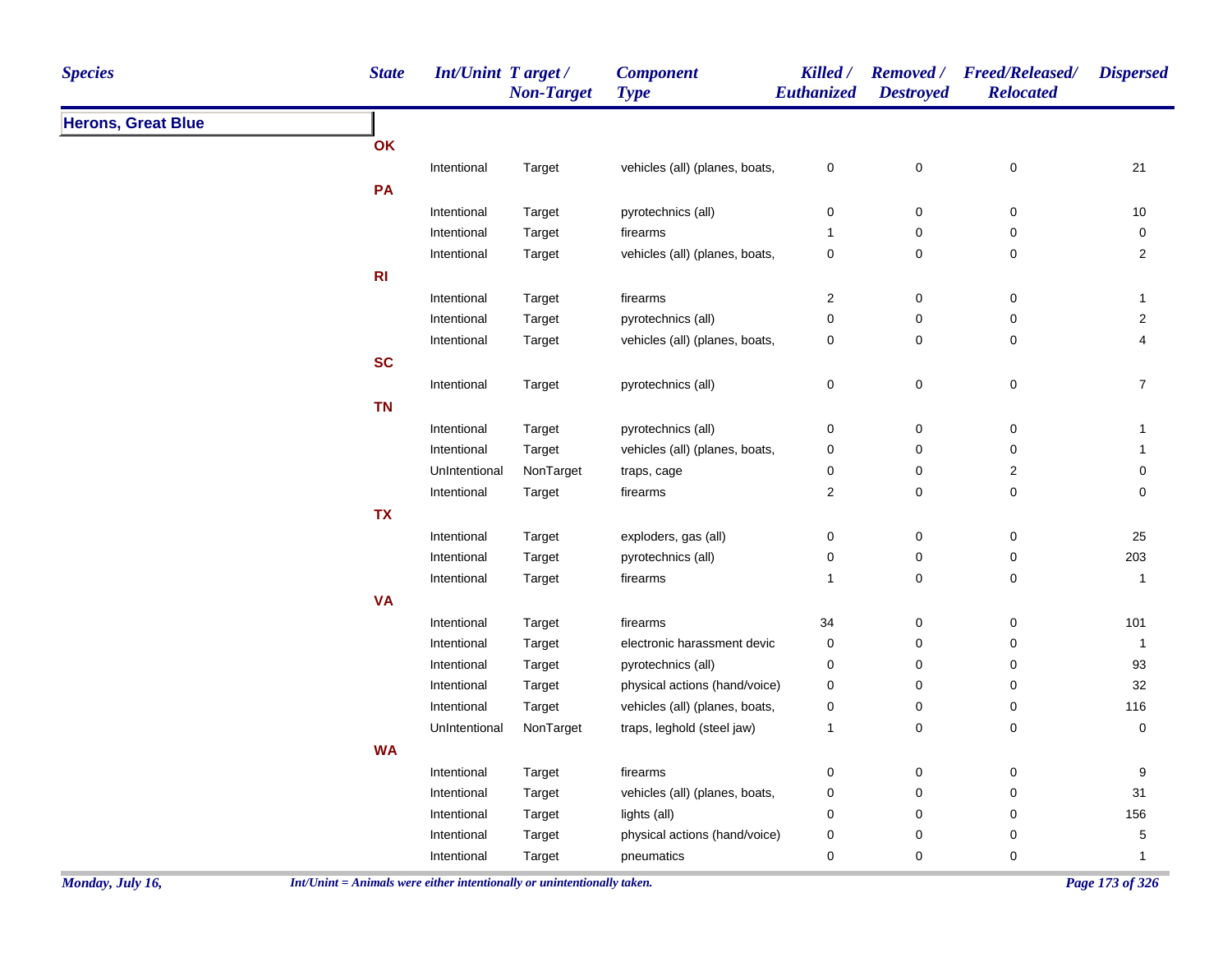| <b>Species</b>            | <b>State</b> | <b>Int/Unint Target/</b> | <b>Non-Target</b> | <b>Component</b><br><b>Type</b> | Killed /<br>Euthanized | <b>Destroyed</b> | Removed / Freed/Released/<br><b>Relocated</b> | <b>Dispersed</b> |
|---------------------------|--------------|--------------------------|-------------------|---------------------------------|------------------------|------------------|-----------------------------------------------|------------------|
| <b>Herons, Great Blue</b> |              |                          |                   |                                 |                        |                  |                                               |                  |
|                           | <b>WA</b>    |                          |                   |                                 |                        |                  |                                               |                  |
|                           |              | Intentional              | Target            | pyrotechnics (all)              | $\pmb{0}$              | $\pmb{0}$        | 0                                             | 1,509            |
|                           |              | Intentional              | Target            | spotlight                       | $\pmb{0}$              | $\pmb{0}$        | $\pmb{0}$                                     | 11               |
|                           |              | Intentional              | Target            | lasers (all) (deterrent)        | $\mathbf 0$            | 0                | 0                                             | 2,003            |
|                           | <b>WI</b>    |                          |                   |                                 |                        |                  |                                               |                  |
|                           |              | Intentional              | Target            | pyrotechnics (all)              | $\pmb{0}$              | $\pmb{0}$        | $\pmb{0}$                                     | 19               |
|                           |              | Intentional              | Target            | vehicles (all) (planes, boats,  | $\pmb{0}$              | $\pmb{0}$        | $\pmb{0}$                                     | 29               |
|                           |              | Intentional              | Target            | firearms                        | 23                     | 0                | 0                                             | 11               |
|                           |              | UnIntentional            | NonTarget         | traps, leghold (steel jaw)      | $\sqrt{2}$             | 0                | 0                                             | $\pmb{0}$        |
|                           |              | UnIntentional            | NonTarget         | snares, neck                    | $\mathbf{1}$           | 0                | 0                                             | 0                |
|                           |              |                          |                   | <b>Subtotals by Species</b>     | 320                    | 0                | 4                                             | 10,340           |
| <b>Herons, Green</b>      |              |                          |                   |                                 |                        |                  |                                               |                  |
|                           | <b>AR</b>    |                          |                   |                                 |                        |                  |                                               |                  |
|                           |              | Intentional              | Target            | firearms                        | 19                     | $\mathbf 0$      | $\pmb{0}$                                     | $\pmb{0}$        |
|                           | <b>CA</b>    |                          |                   |                                 |                        |                  |                                               |                  |
|                           |              | Intentional              | Target            | pneumatics                      | 4                      | $\pmb{0}$        | 0                                             | 3                |
|                           | FL           |                          |                   |                                 |                        |                  |                                               |                  |
|                           |              | Intentional              | Target            | vehicles (all) (planes, boats,  | $\mathbf 0$            | $\mathbf 0$      | $\mathsf 0$                                   | $\mathbf{1}$     |
|                           | GA           |                          |                   |                                 |                        |                  |                                               |                  |
|                           |              | Intentional              | Target            | pyrotechnics (all)              | $\pmb{0}$              | $\pmb{0}$        | $\pmb{0}$                                     | 63               |
|                           | <b>KY</b>    |                          |                   |                                 |                        |                  |                                               |                  |
|                           |              | Intentional              | Target            | firearms                        | $\bf 8$                | $\pmb{0}$        | 0                                             | 0                |
|                           | <b>MD</b>    |                          |                   |                                 |                        |                  |                                               |                  |
|                           |              | Intentional              | Target            | firearms                        | $\mathbf{1}$           | $\pmb{0}$        | $\pmb{0}$                                     | 0                |
|                           |              | Intentional              | Target            | pyrotechnics (all)              | $\mathbf 0$            | 0                | 0                                             | 1                |
|                           |              | Intentional              | Target            | vehicles (all) (planes, boats,  | $\pmb{0}$              | $\pmb{0}$        | $\pmb{0}$                                     | 4                |
|                           | <b>MO</b>    |                          |                   |                                 |                        |                  |                                               |                  |
|                           |              | Intentional              | Target            | vehicles (all) (planes, boats,  | $\mathbf 0$            | 0                | 0                                             | 9                |
|                           |              | Intentional              | Target            | pneumatics                      | 0                      | $\pmb{0}$        | $\pmb{0}$                                     | $\mathbf{1}$     |
|                           |              | Intentional              | Target            | pyrotechnics (all)              | $\mathbf 0$            | $\mathbf 0$      | 0                                             | 25               |
|                           | NE           |                          |                   |                                 |                        |                  |                                               |                  |
|                           |              | Intentional              | Target            | firearms                        | $\mathbf{1}$           | $\pmb{0}$        | 0                                             | 0                |
|                           | <b>TN</b>    |                          |                   |                                 |                        |                  |                                               |                  |
|                           |              |                          |                   |                                 |                        |                  |                                               |                  |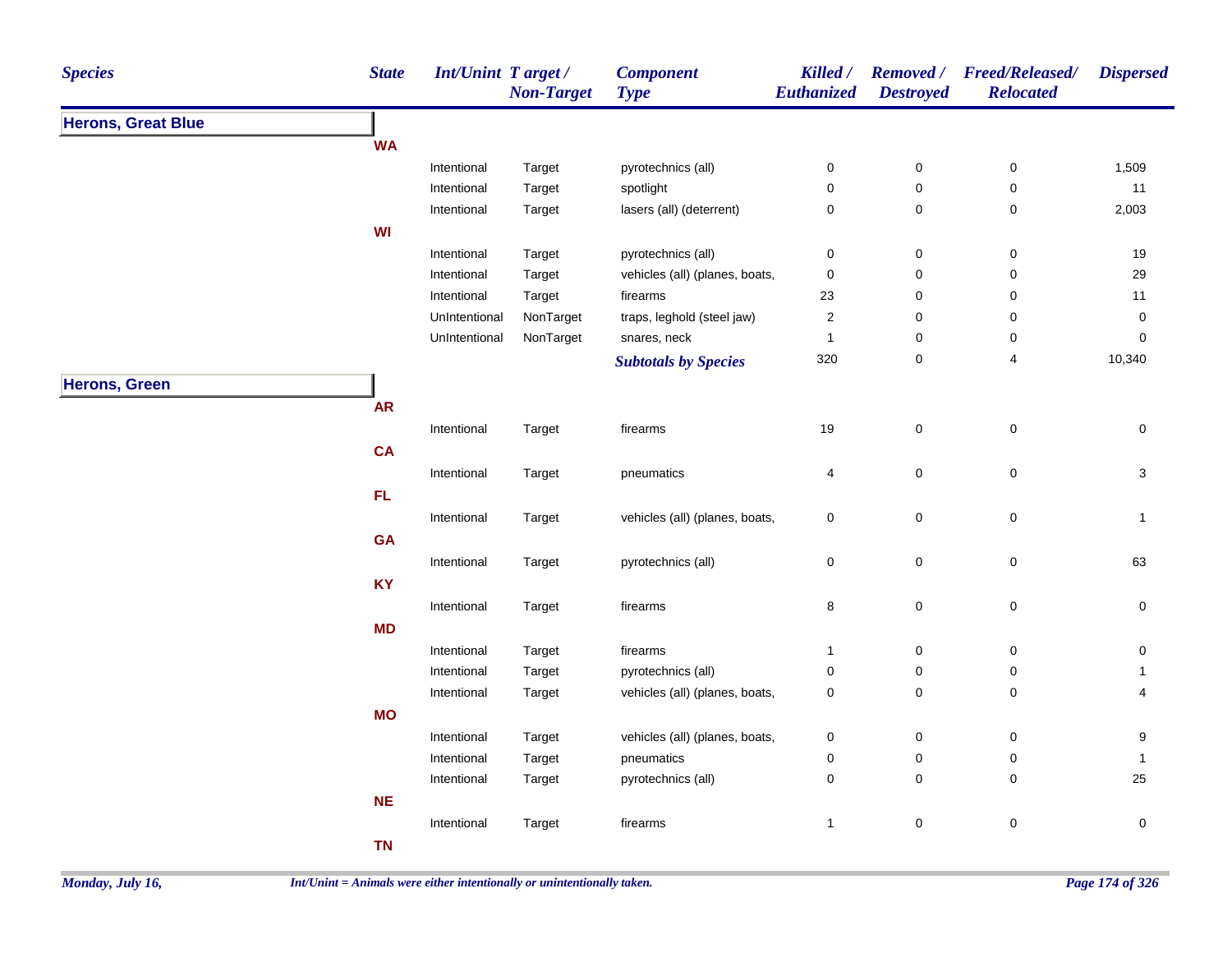| <b>Species</b>                      | <b>State</b> | Int/Unint Target/ | <b>Non-Target</b> | <b>Component</b><br><b>Type</b>   | Killed /<br>Euthanized     | <b>Removed</b> /<br><b>Destroyed</b> | <b>Freed/Released/</b><br><b>Relocated</b> | <b>Dispersed</b>    |
|-------------------------------------|--------------|-------------------|-------------------|-----------------------------------|----------------------------|--------------------------------------|--------------------------------------------|---------------------|
| <b>Herons, Green</b>                |              |                   |                   |                                   |                            |                                      |                                            |                     |
|                                     | <b>TN</b>    |                   |                   |                                   |                            |                                      |                                            |                     |
|                                     |              | Intentional       | Target            | firearms                          | 3                          | $\pmb{0}$                            | 0                                          | 0                   |
|                                     | <b>WA</b>    |                   |                   |                                   |                            |                                      |                                            |                     |
|                                     |              | Intentional       | Target            | pyrotechnics (all)                | 0                          | $\mathbf 0$                          | $\pmb{0}$                                  | $\mathbf{1}$        |
|                                     | WI           |                   |                   |                                   |                            |                                      |                                            |                     |
|                                     |              | Intentional       | Target            | pyrotechnics (all)                | $\pmb{0}$                  | $\pmb{0}$                            | $\pmb{0}$                                  | $\sqrt{5}$          |
|                                     |              |                   |                   | <b>Subtotals by Species</b>       | $36\,$                     | $\pmb{0}$                            | $\mathbf 0$                                | 113                 |
| <b>Herons, Little Blue</b>          |              |                   |                   |                                   |                            |                                      |                                            |                     |
|                                     | <b>AR</b>    |                   |                   |                                   |                            |                                      |                                            |                     |
|                                     |              | Intentional       | Target            | firearms                          | 8                          | $\pmb{0}$                            | $\pmb{0}$                                  | 0                   |
|                                     | FL.          |                   |                   |                                   |                            |                                      |                                            |                     |
|                                     |              | Intentional       | Target            | vehicles (all) (planes, boats,    | $\pmb{0}$                  | $\pmb{0}$                            | $\pmb{0}$                                  | 4                   |
|                                     |              | Intentional       | Target            | pyrotechnics (all)                | $\pmb{0}$                  | $\mathbf 0$                          | $\mathbf 0$                                | $10$                |
|                                     | <b>GA</b>    |                   |                   |                                   |                            |                                      |                                            |                     |
|                                     |              | Intentional       | Target            | vehicles (all) (planes, boats,    | $\pmb{0}$                  | $\pmb{0}$                            | 0                                          | $10$                |
|                                     |              | Intentional       | Target            | pyrotechnics (all)                | $\pmb{0}$                  | $\pmb{0}$                            | $\pmb{0}$                                  | 115                 |
|                                     |              | Intentional       | Target            | firearms                          | $\mathbf{1}$               | $\pmb{0}$                            | 0                                          | $\pmb{0}$           |
|                                     | KS           |                   |                   |                                   |                            |                                      |                                            |                     |
|                                     |              | Intentional       | Target            | firearms                          | $\mathbf 0$                | $\pmb{0}$                            | $\pmb{0}$                                  | $\mathbf{5}$        |
|                                     |              | Intentional       | Target            | vehicles (all) (planes, boats,    | $\mathbf 0$                | $\mathbf 0$                          | $\mathbf 0$                                | 21                  |
|                                     | <b>MD</b>    |                   |                   |                                   |                            |                                      |                                            |                     |
|                                     |              | Intentional       | Target            | pyrotechnics (all)                | $\pmb{0}$                  | $\mathbf 0$                          | $\pmb{0}$                                  | $\mathbf{1}$        |
|                                     | OK           |                   |                   |                                   |                            |                                      |                                            |                     |
|                                     |              | Intentional       | Target            | firearms                          | $\mathbf{1}$               | $\mathbf 0$                          | $\mathbf 0$                                | $\mathsf{O}\xspace$ |
|                                     | <b>SC</b>    |                   |                   |                                   |                            |                                      |                                            |                     |
|                                     |              |                   |                   |                                   |                            |                                      |                                            |                     |
|                                     |              | Intentional       | Target            | pyrotechnics (all)                | $\mathbf 0$                | $\pmb{0}$                            | $\mathbf 0$                                | $\mathbf{1}$        |
|                                     | <b>TX</b>    |                   |                   |                                   |                            |                                      |                                            |                     |
|                                     |              | Intentional       | Target            | pyrotechnics (all)                | $\pmb{0}$                  | $\pmb{0}$                            | $\mathbf 0$                                | 33                  |
|                                     |              | Intentional       | Target            | exploders, gas (all)<br>car/truck | $\mathbf 0$<br>$\mathbf 0$ | $\pmb{0}$                            | $\mathbf 0$<br>$\mathbf 0$                 | $\mathbf{1}$        |
|                                     |              | Intentional       | Target            |                                   | 10                         | $\pmb{0}$<br>$\pmb{0}$               | $\mathbf 0$                                | 3<br>204            |
|                                     |              |                   |                   | <b>Subtotals by Species</b>       |                            |                                      |                                            |                     |
| <b>Herons, Night, Black-Crowned</b> |              |                   |                   |                                   |                            |                                      |                                            |                     |

**AR**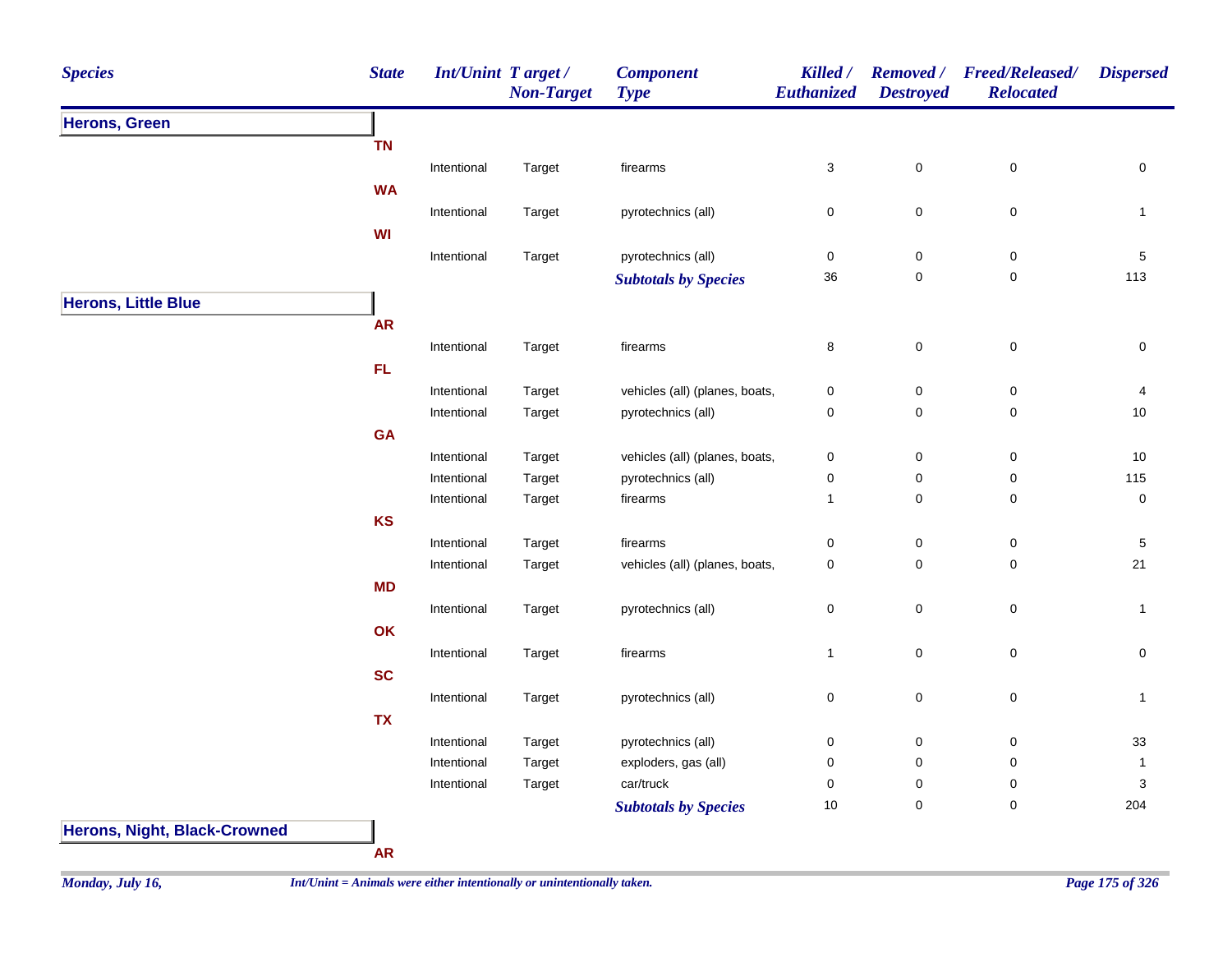| <b>Species</b>                       | <b>State</b> | Int/Unint Target/ | <b>Non-Target</b> | <b>Component</b><br><b>Type</b> | Killed /<br>Euthanized  | <b>Removed</b> /<br><b>Destroyed</b> | <b>Freed/Released/</b><br><b>Relocated</b> | <b>Dispersed</b> |
|--------------------------------------|--------------|-------------------|-------------------|---------------------------------|-------------------------|--------------------------------------|--------------------------------------------|------------------|
| <b>Herons, Night, Black-Crowned</b>  |              |                   |                   |                                 |                         |                                      |                                            |                  |
|                                      | <b>AR</b>    |                   |                   |                                 |                         |                                      |                                            |                  |
|                                      |              | Intentional       | Target            | firearms                        | 5                       | $\pmb{0}$                            | $\pmb{0}$                                  | $\pmb{0}$        |
|                                      | <b>CA</b>    |                   |                   |                                 |                         |                                      |                                            |                  |
|                                      |              | Intentional       | Target            | physical actions (hand/voice)   | 0                       | $\mathbf 0$                          | 0                                          | 27               |
|                                      |              | Intentional       | Target            | exploders, gas (all)            | 0                       | $\mathbf 0$                          | 0                                          | 11               |
|                                      |              | Intentional       | Target            | pneumatics                      | 0                       | 0                                    | 0                                          | $\mathbf{1}$     |
|                                      |              | Intentional       | Target            | vehicles (all) (planes, boats,  | 0                       | $\mathbf 0$                          | 0                                          | 55               |
|                                      |              | Intentional       | Target            | pyrotechnics (all)              | 0                       | $\mathbf 0$                          | 0                                          | 11               |
|                                      | <b>CT</b>    |                   |                   |                                 |                         |                                      |                                            |                  |
|                                      |              | Intentional       | Target            | firearms                        | 5                       | $\pmb{0}$                            | $\pmb{0}$                                  | $\sqrt{3}$       |
|                                      | FL.          |                   |                   |                                 |                         |                                      |                                            |                  |
|                                      |              | Intentional       | Target            | paint balls                     | 0                       | $\mathbf 0$                          | 0                                          | $\overline{2}$   |
|                                      |              | Intentional       | Target            | vehicles (all) (planes, boats,  | $\mathbf 0$             | $\mathbf 0$                          | $\pmb{0}$                                  | $\overline{2}$   |
|                                      | <b>GA</b>    |                   |                   |                                 |                         |                                      |                                            |                  |
|                                      |              | Intentional       | Target            | pneumatics                      | $10$                    | $\mathbf 0$                          | $\pmb{0}$                                  | $\pmb{0}$        |
|                                      | HI           |                   |                   |                                 |                         |                                      |                                            |                  |
|                                      |              | Intentional       | Target            | firearms                        | 78                      | $\boldsymbol{0}$                     | $\mathbf 0$                                | 22               |
|                                      |              | Intentional       | Target            | pyrotechnics (all)              | 0                       | $\boldsymbol{0}$                     | $\mathbf 0$                                | 31               |
|                                      |              | Intentional       | Target            | spotlight                       | 0                       | $\mathbf 0$                          | 0                                          | 34               |
|                                      |              | Intentional       | Target            | vehicles (all) (planes, boats,  | 0                       | $\mathbf 0$                          | 0                                          | 159              |
|                                      | <b>NE</b>    |                   |                   |                                 |                         |                                      |                                            |                  |
|                                      |              | Intentional       | Target            | firearms                        | $\overline{\mathbf{c}}$ | $\pmb{0}$                            | $\pmb{0}$                                  | $\pmb{0}$        |
|                                      |              |                   |                   | <b>Subtotals by Species</b>     | 100                     | $\pmb{0}$                            | $\pmb{0}$                                  | 358              |
| <b>Herons, Night, Yellow-Crowned</b> |              |                   |                   |                                 |                         |                                      |                                            |                  |
|                                      | <b>TX</b>    |                   |                   |                                 |                         |                                      |                                            |                  |
|                                      |              | Intentional       | Target            | pyrotechnics (all)              | 0                       | $\mathbf 0$                          | $\mathbf 0$                                | $\mathbf{1}$     |
|                                      |              | Intentional       | Target            | vehicles (all) (planes, boats,  | 0                       | $\mathbf 0$                          | $\pmb{0}$                                  | $\mathbf{1}$     |
|                                      |              | Intentional       | Target            | firearms                        | $\overline{\mathbf{c}}$ | $\mathbf 0$                          | $\mathbf 0$                                | 0                |
|                                      |              |                   |                   |                                 | $\overline{\mathbf{c}}$ | $\mathbf 0$                          | $\mathbf 0$                                | $\overline{2}$   |
|                                      |              |                   |                   | <b>Subtotals by Species</b>     |                         |                                      |                                            |                  |
| <b>Herons, Tricolored</b>            |              |                   |                   |                                 |                         |                                      |                                            |                  |
|                                      | <b>AR</b>    |                   |                   |                                 |                         |                                      |                                            |                  |
|                                      |              | Intentional       | Target            | firearms                        | $\mathbf{1}$            | $\pmb{0}$                            | $\pmb{0}$                                  | $\mathbf 0$      |
|                                      | FL           |                   |                   |                                 |                         |                                      |                                            |                  |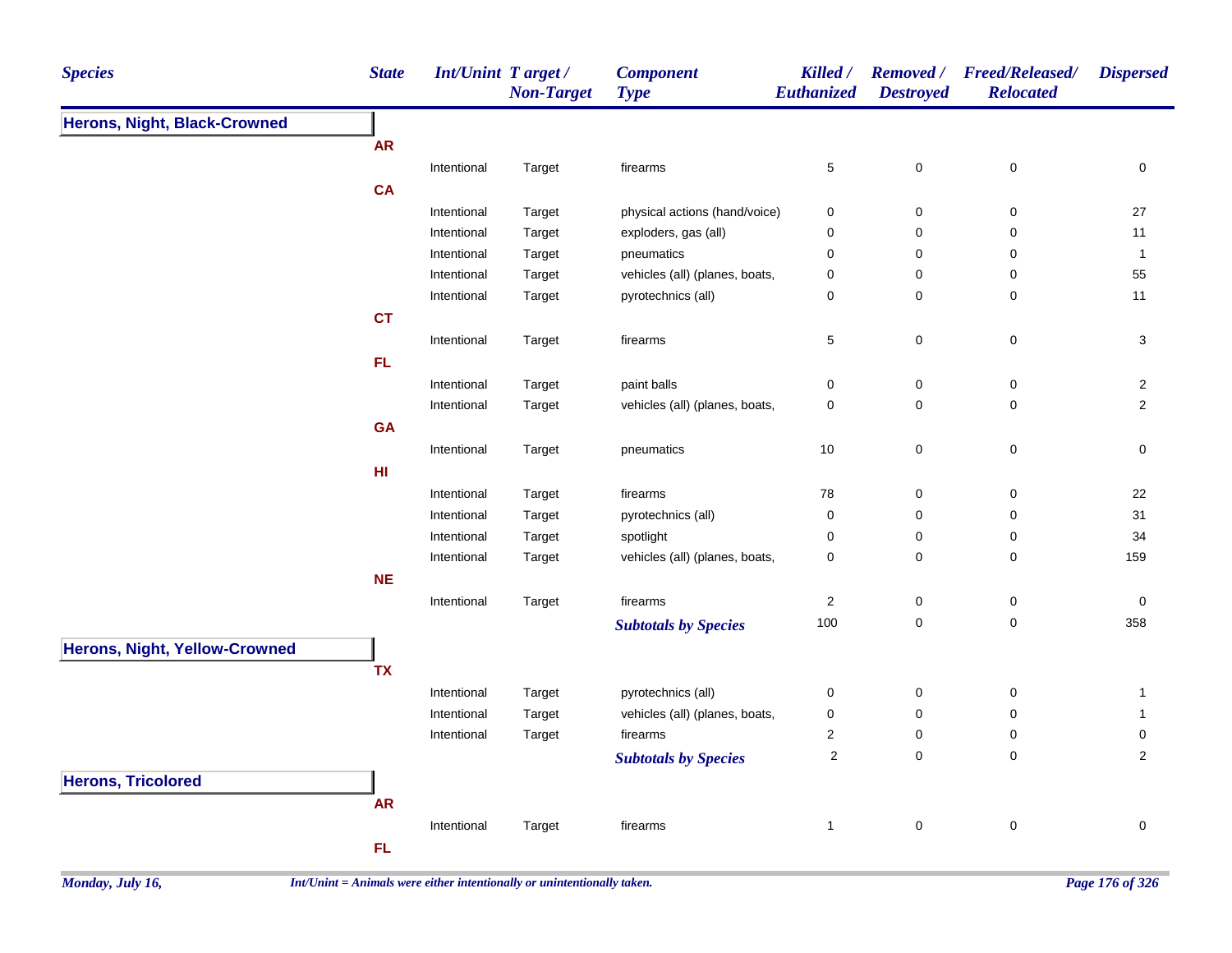| <b>Species</b>            | <b>State</b>           | Int/Unint Target/ | <b>Non-Target</b> | <b>Component</b><br><b>Type</b> | Killed /<br>Euthanized | <b>Destroyed</b> | Removed / Freed/Released/<br><b>Relocated</b> | <b>Dispersed</b>    |
|---------------------------|------------------------|-------------------|-------------------|---------------------------------|------------------------|------------------|-----------------------------------------------|---------------------|
| <b>Herons, Tricolored</b> |                        |                   |                   |                                 |                        |                  |                                               |                     |
|                           | FL.                    |                   |                   |                                 |                        |                  |                                               |                     |
|                           |                        | Intentional       | Target            | vehicles (all) (planes, boats,  | 0                      | $\boldsymbol{0}$ | $\pmb{0}$                                     | $\mathbf{1}$        |
|                           |                        |                   |                   | <b>Subtotals by Species</b>     | $\mathbf{1}$           | $\pmb{0}$        | $\pmb{0}$                                     | $\mathbf{1}$        |
| <b>Hogs, Feral</b>        |                        |                   |                   |                                 |                        |                  |                                               |                     |
|                           | <b>AL</b>              |                   |                   |                                 |                        |                  |                                               |                     |
|                           |                        | Intentional       | Target            | traps, cage                     | $30\,$                 | $\mathbf 0$      | $\mathbf 0$                                   | 0                   |
|                           | $\mathsf{A}\mathsf{Z}$ |                   |                   |                                 |                        |                  |                                               |                     |
|                           |                        | Intentional       | Target            | snares, neck                    | 19                     | $\pmb{0}$        | $\pmb{0}$                                     | 0                   |
|                           |                        | Intentional       | Target            | firearms                        | 43                     | $\mathbf 0$      | $\pmb{0}$                                     | 0                   |
|                           | <b>CA</b>              |                   |                   |                                 |                        |                  |                                               |                     |
|                           |                        | Intentional       | Target            | snares, foot/leg                | 3                      | $\pmb{0}$        | $\pmb{0}$                                     | 0                   |
|                           |                        | UnIntentional     | NonTarget         | snares, neck                    | 0                      | $\pmb{0}$        | $\mathbf{1}$                                  | $\pmb{0}$           |
|                           |                        | Intentional       | Target            | firearms                        | 137                    | $\pmb{0}$        | $\pmb{0}$                                     | $\pmb{0}$           |
|                           |                        | Intentional       | Target            | calling device, electronic      | $\overline{1}$         | $\mathbf 0$      | 0                                             | 0                   |
|                           |                        | Intentional       | Target            | traps, drive/corral             | 182                    | $\boldsymbol{0}$ | $\pmb{0}$                                     | $\pmb{0}$           |
|                           |                        | Intentional       | Target            | traps, cage                     | 116                    | $\pmb{0}$        | $\pmb{0}$                                     | $\pmb{0}$           |
|                           |                        | Intentional       | Target            | spotlight                       | 17                     | $\mathbf 0$      | 0                                             | $\pmb{0}$           |
|                           |                        | Intentional       | Target            | snares, neck                    | 14                     | $\boldsymbol{0}$ | $\pmb{0}$                                     | 0                   |
|                           | FL                     |                   |                   |                                 |                        |                  |                                               |                     |
|                           |                        | Intentional       | Target            | traps, cage                     | 740                    | $\pmb{0}$        | $\pmb{0}$                                     | $\pmb{0}$           |
|                           |                        | Intentional       | Target            | firearms                        | 48                     | $\pmb{0}$        | $\pmb{0}$                                     | $\pmb{0}$           |
|                           |                        | Intentional       | Target            | snares, neck                    | 5                      | $\mathbf 0$      | $\pmb{0}$                                     | $\pmb{0}$           |
|                           |                        | Intentional       | Target            | traps, drive/corral             | 29                     | $\mathbf 0$      | $\mathsf 0$                                   | 0                   |
|                           | <b>GA</b>              |                   |                   |                                 |                        |                  |                                               |                     |
|                           |                        | Intentional       | Target            | firearms                        | 34                     | $\boldsymbol{0}$ | $\mathbf 0$                                   | 0                   |
|                           |                        | Intentional       | Target            | traps, cage                     | 32                     | $\mathbf 0$      | 0                                             | $\pmb{0}$           |
|                           |                        | Intentional       | Target            | traps, leghold (steel jaw)      | 4                      | $\mathbf 0$      | 0                                             | $\pmb{0}$           |
|                           |                        | Intentional       | Target            | traps, z-(other)                | $\mathbf{1}$           | $\mathbf 0$      | 0                                             | $\mathbf 0$         |
|                           | GU                     |                   |                   |                                 |                        |                  |                                               |                     |
|                           |                        | Intentional       | Target            | firearms                        | $26\,$                 | $\pmb{0}$        | $\pmb{0}$                                     | 4                   |
|                           |                        | Intentional       | Target            | snares, neck                    | $\boldsymbol{2}$       | $\pmb{0}$        | $\mathbf 0$                                   | $\mathsf{O}\xspace$ |
|                           | H <sub>II</sub>        |                   |                   |                                 |                        |                  |                                               |                     |
|                           |                        | Intentional       | Target            | traps, drive/corral             | $\mathbf{1}$           | $\boldsymbol{0}$ | 0                                             | 0                   |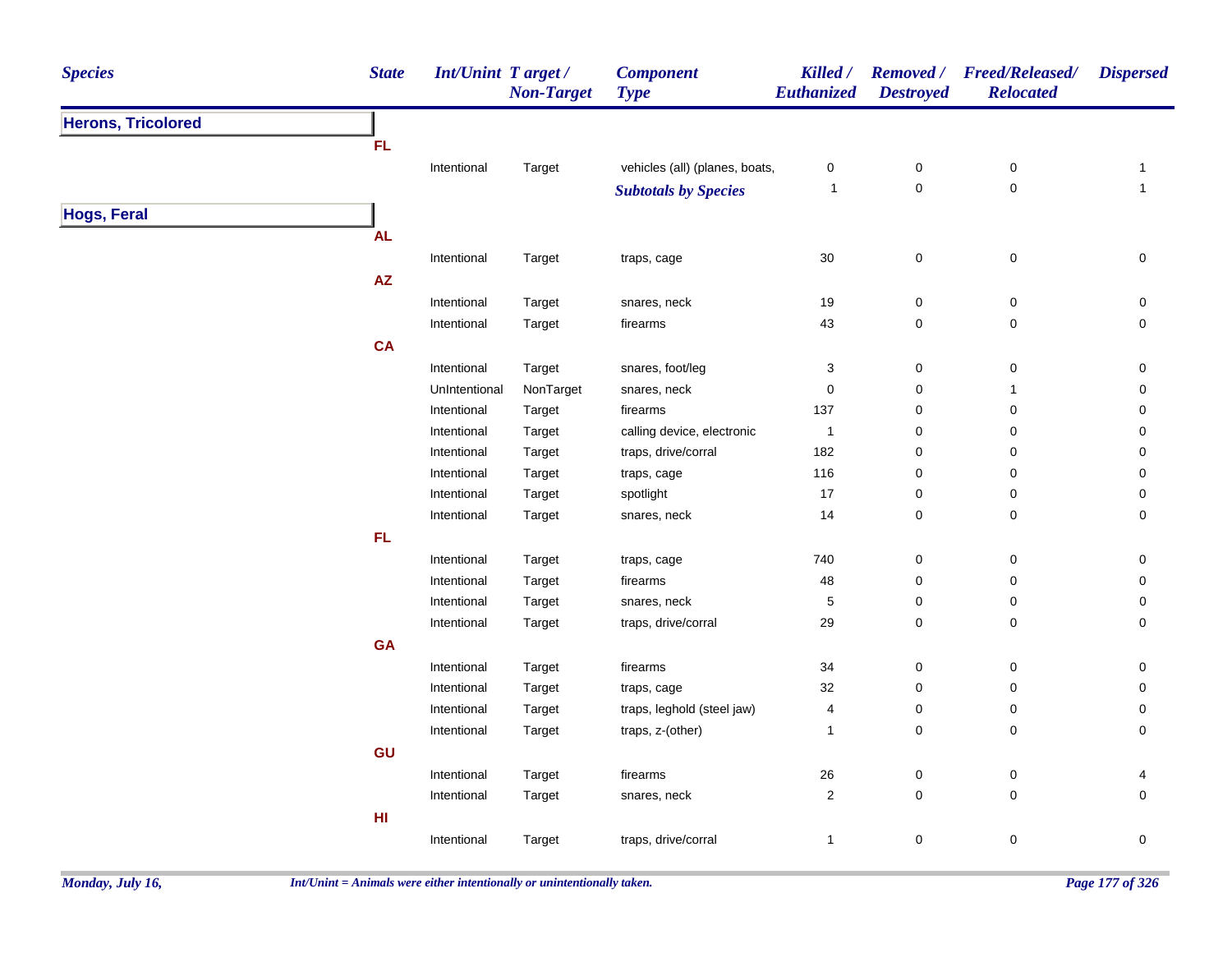| <b>Species</b>     | <b>State</b> | <b>Int/Unint Target/</b> | <b>Non-Target</b> | <b>Component</b><br><b>Type</b> | Killed /<br><b>Euthanized</b> | <b>Destroyed</b> | Removed / Freed/Released/<br><b>Relocated</b> | <b>Dispersed</b> |
|--------------------|--------------|--------------------------|-------------------|---------------------------------|-------------------------------|------------------|-----------------------------------------------|------------------|
| <b>Hogs, Feral</b> |              |                          |                   |                                 |                               |                  |                                               |                  |
|                    | HI           |                          |                   |                                 |                               |                  |                                               |                  |
|                    |              | Intentional              | Target            | traps, cage                     | 40                            | $\mathbf 0$      | $\mathbf{3}$                                  | 0                |
|                    |              | UnIntentional            | NonTarget         | firearms                        | 5                             | $\mathsf 0$      | $\pmb{0}$                                     | 0                |
|                    |              | Intentional              | Target            | snares, foot/leg                | 98                            | 0                | $\overline{2}$                                | 0                |
|                    |              | Intentional              | Target            | pyrotechnics (all)              | $\pmb{0}$                     | 0                | 0                                             | 3                |
|                    |              | Intentional              | Target            | firearms                        | 201                           | $\pmb{0}$        | 0                                             | 64               |
|                    |              | Intentional              | Target            | vehicles (all) (planes, boats,  | $\pmb{0}$                     | $\pmb{0}$        | $\pmb{0}$                                     | $\mathbf{1}$     |
|                    |              | Intentional              | Target            | snares, neck                    | 33                            | $\pmb{0}$        | $\pmb{0}$                                     | $\pmb{0}$        |
|                    | <b>KS</b>    |                          |                   |                                 |                               |                  |                                               |                  |
|                    |              | Intentional              | Target            | firearms                        | $\boldsymbol{2}$              | $\pmb{0}$        | $\pmb{0}$                                     | 0                |
|                    |              | Intentional              | Target            | helicopter                      | 106                           | $\pmb{0}$        | $\mathbf 0$                                   | 0                |
|                    | <b>KY</b>    |                          |                   |                                 |                               |                  |                                               |                  |
|                    |              | Intentional              | Target            | firearms                        | 5                             | $\mathbf 0$      | $\mathbf 0$                                   | 0                |
|                    |              | Intentional              | Target            | traps, cage                     | $\mathbf{1}$                  | $\mathsf 0$      | 0                                             | $\mathbf 0$      |
|                    | LA           |                          |                   |                                 |                               |                  |                                               |                  |
|                    |              | Intentional              | Target            | snares, neck                    | $\mathbf{1}$                  | $\mathsf 0$      | $\pmb{0}$                                     | $\mathbf 0$      |
|                    |              | Intentional              | Target            | traps, cage                     | 28                            | $\mathbf 0$      | $\mathbf 0$                                   | 0                |
|                    | <b>MO</b>    |                          |                   |                                 |                               |                  |                                               |                  |
|                    |              | Intentional              | Target            | no component specified          | $30\,$                        | $\pmb{0}$        | $\pmb{0}$                                     | 0                |
|                    |              | Intentional              | Target            | telemetry equipment             | $\pmb{0}$                     | $\pmb{0}$        | $\pmb{0}$                                     | $\pmb{0}$        |
|                    |              | Intentional              | Target            | traps, drive/corral             | 85                            | $\pmb{0}$        | $\overline{1}$                                | $\pmb{0}$        |
|                    |              | Intentional              | Target            | traps, cage                     | $\boldsymbol{7}$              | $\pmb{0}$        | $\pmb{0}$                                     | $\pmb{0}$        |
|                    |              | Intentional              | Target            | firearms                        | 6                             | $\mathbf 0$      | $\pmb{0}$                                     | 0                |
|                    | <b>MS</b>    |                          |                   |                                 |                               |                  |                                               |                  |
|                    |              | Intentional              | Target            | snares, neck                    | $\ensuremath{\mathsf{3}}$     | $\mathbf 0$      | $\pmb{0}$                                     | $\pmb{0}$        |
|                    |              | Intentional              | Target            | traps, cage                     | 16                            | $\pmb{0}$        | $\pmb{0}$                                     | 0                |
|                    |              | Intentional              | Target            | firearms                        | $\mathbf{1}$                  | 0                | 0                                             | 0                |
|                    | NC           |                          |                   |                                 |                               |                  |                                               |                  |
|                    |              | Intentional              | Target            | traps, cage                     | 11                            | $\mathbf 0$      | $\mathbf 0$                                   | 0                |
|                    |              | Intentional              | Target            | firearms                        | 6                             | $\mathsf 0$      | $\pmb{0}$                                     | 0                |
|                    | <b>NM</b>    |                          |                   |                                 |                               |                  |                                               |                  |
|                    |              | Intentional              | Target            | firearms                        | 4                             | $\pmb{0}$        | $\mathbf 0$                                   | 0                |
|                    |              | Intentional              | Target            | traps, cage                     | 28                            | 0                | $\pmb{0}$                                     | $\mathbf 0$      |
|                    |              |                          |                   |                                 |                               |                  |                                               |                  |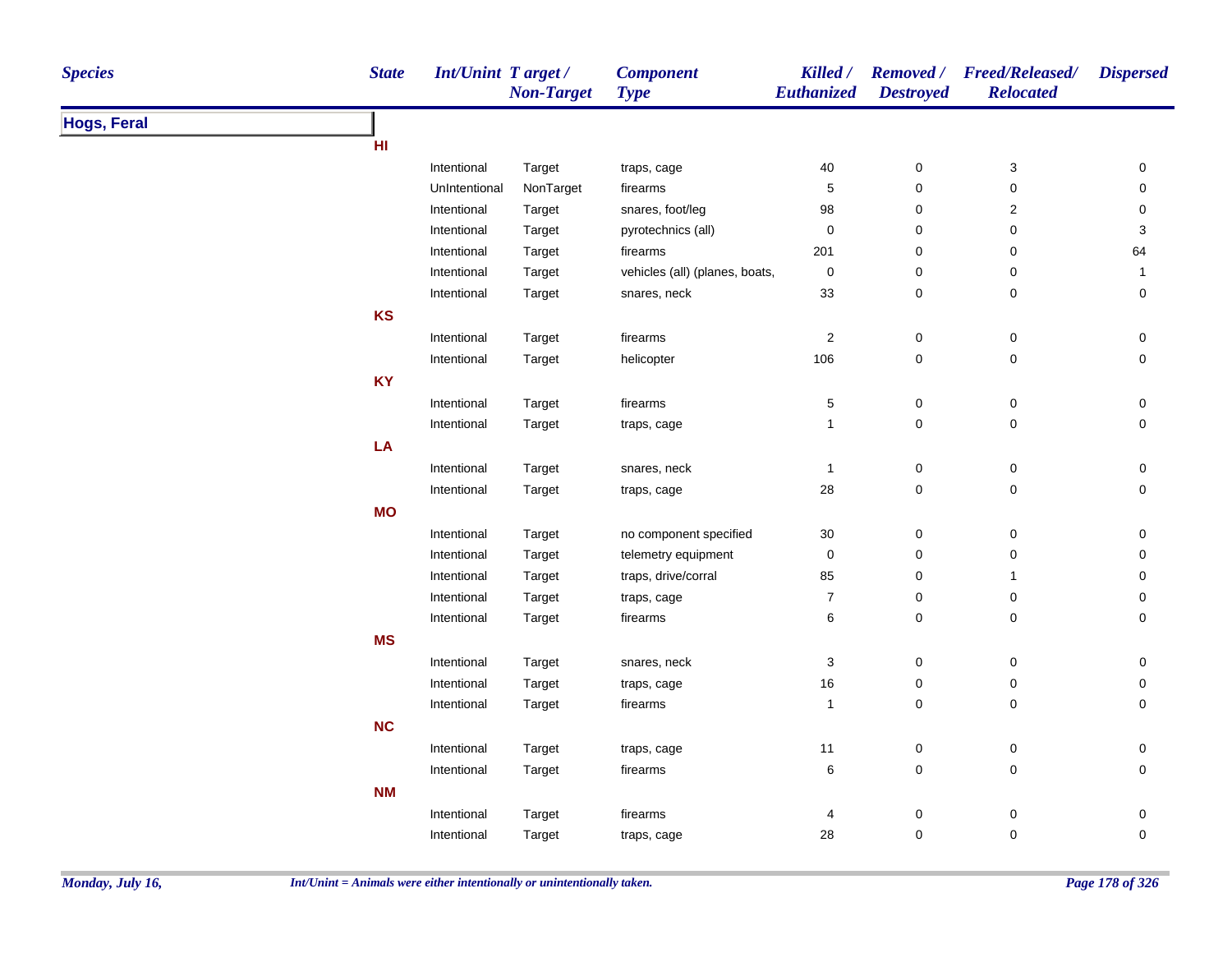| <b>Species</b>     | <b>State</b> | <b>Int/Unint Target/</b> | <b>Non-Target</b> | <b>Component</b><br><b>Type</b> | Killed /<br>Euthanized | <b>Destroyed</b> | Removed / Freed/Released/<br><b>Relocated</b> | <b>Dispersed</b> |
|--------------------|--------------|--------------------------|-------------------|---------------------------------|------------------------|------------------|-----------------------------------------------|------------------|
| <b>Hogs, Feral</b> |              |                          |                   |                                 |                        |                  |                                               |                  |
|                    | OK           |                          |                   |                                 |                        |                  |                                               |                  |
|                    |              | Intentional              | Target            | snares, neck                    | 3                      | $\pmb{0}$        | 0                                             | 0                |
|                    |              | Intentional              | Target            | traps, leghold (steel jaw)      | $\boldsymbol{2}$       | $\mathsf 0$      | $\mathsf 0$                                   | 0                |
|                    |              | Intentional              | Target            | firearms                        | 156                    | $\pmb{0}$        | 0                                             | 0                |
|                    |              | UnIntentional            | NonTarget         | traps, leghold (steel jaw)      | $\mathbf{1}$           | 0                | 0                                             | 0                |
|                    |              | Intentional              | Target            | traps, cage                     | 446                    | 0                | 0                                             | 0                |
|                    |              | Intentional              | Target            | fixed wing                      | 86                     | 0                | 0                                             | 0                |
|                    |              | Intentional              | Target            | helicopter                      | 2,224                  | $\pmb{0}$        | $\mathsf 0$                                   | 0                |
|                    | OR           |                          |                   |                                 |                        |                  |                                               |                  |
|                    |              | Intentional              | Target            | firearms                        | 4                      | $\pmb{0}$        | 0                                             | 0                |
|                    |              | Intentional              | Target            | dog                             | $\mathbf{1}$           | $\pmb{0}$        | 0                                             | $\pmb{0}$        |
|                    | <b>SC</b>    |                          |                   |                                 |                        |                  |                                               |                  |
|                    |              | Intentional              | Target            | traps, z-(other)                | 17                     | $\pmb{0}$        | $\pmb{0}$                                     | 0                |
|                    |              | Intentional              | Target            | firearms                        | 22                     | $\pmb{0}$        | $\pmb{0}$                                     | 0                |
|                    |              | Intentional              | Target            | traps, cage                     | $\boldsymbol{2}$       | $\mathbf 0$      | $\pmb{0}$                                     | 0                |
|                    | <b>TX</b>    |                          |                   |                                 |                        |                  |                                               |                  |
|                    |              | UnIntentional            | Target            | m-44 cyanide capsule            | 4                      | $\pmb{0}$        | $\pmb{0}$                                     | 0                |
|                    |              | Intentional              | Target            | traps, leghold (steel jaw)      | 58                     | $\pmb{0}$        | 0                                             | 0                |
|                    |              | Intentional              | Target            | helicopter                      | 6,948                  | $\pmb{0}$        | 0                                             | 0                |
|                    |              | Intentional              | Target            | spotlight                       | 8                      | 0                | 0                                             | 0                |
|                    |              | Intentional              | Target            | night vision/infrared equipme   | 100                    | 0                | 0                                             | 0                |
|                    |              | UnIntentional            | NonTarget         | traps, leghold (steel jaw)      | $\mathbf{1}$           | $\pmb{0}$        | 0                                             | 0                |
|                    |              | Intentional              | Target            | fixed wing                      | 201                    | $\pmb{0}$        | 0                                             | 0                |
|                    |              | UnIntentional            | NonTarget         | snares, neck                    | 39                     | $\pmb{0}$        | $\pmb{0}$                                     | 0                |
|                    |              | Intentional              | Target            | firearms                        | 1,146                  | $\pmb{0}$        | 0                                             | 0                |
|                    |              | Intentional              | Target            | dog                             | 103                    | 0                | 0                                             | 0                |
|                    |              | Intentional              | Target            | calling device, manual(hand,    | 20                     | 0                | 0                                             | 0                |
|                    |              | Intentional              | Target            | calling device, electronic      | $\boldsymbol{2}$       | $\pmb{0}$        | 0                                             | $\mathbf 0$      |
|                    |              | UnIntentional            | NonTarget         | m-44 cyanide capsule            | $\mathbf 5$            | $\pmb{0}$        | 0                                             | 0                |
|                    |              | Intentional              | Target            | snares, neck                    | 3,942                  | 0                | 0                                             | 0                |
|                    |              | Intentional              | Target            | traps, cage                     | 1,914                  | 0                | 0                                             | 0                |
|                    | <b>VA</b>    |                          |                   |                                 |                        |                  |                                               |                  |
|                    |              | Intentional              | Target            | traps, drive/corral             | 34                     | $\pmb{0}$        | 0                                             | 0                |
|                    |              | Intentional              | Target            | snares, neck                    | 19                     | $\mathbf 0$      | $\pmb{0}$                                     | $\mathbf 0$      |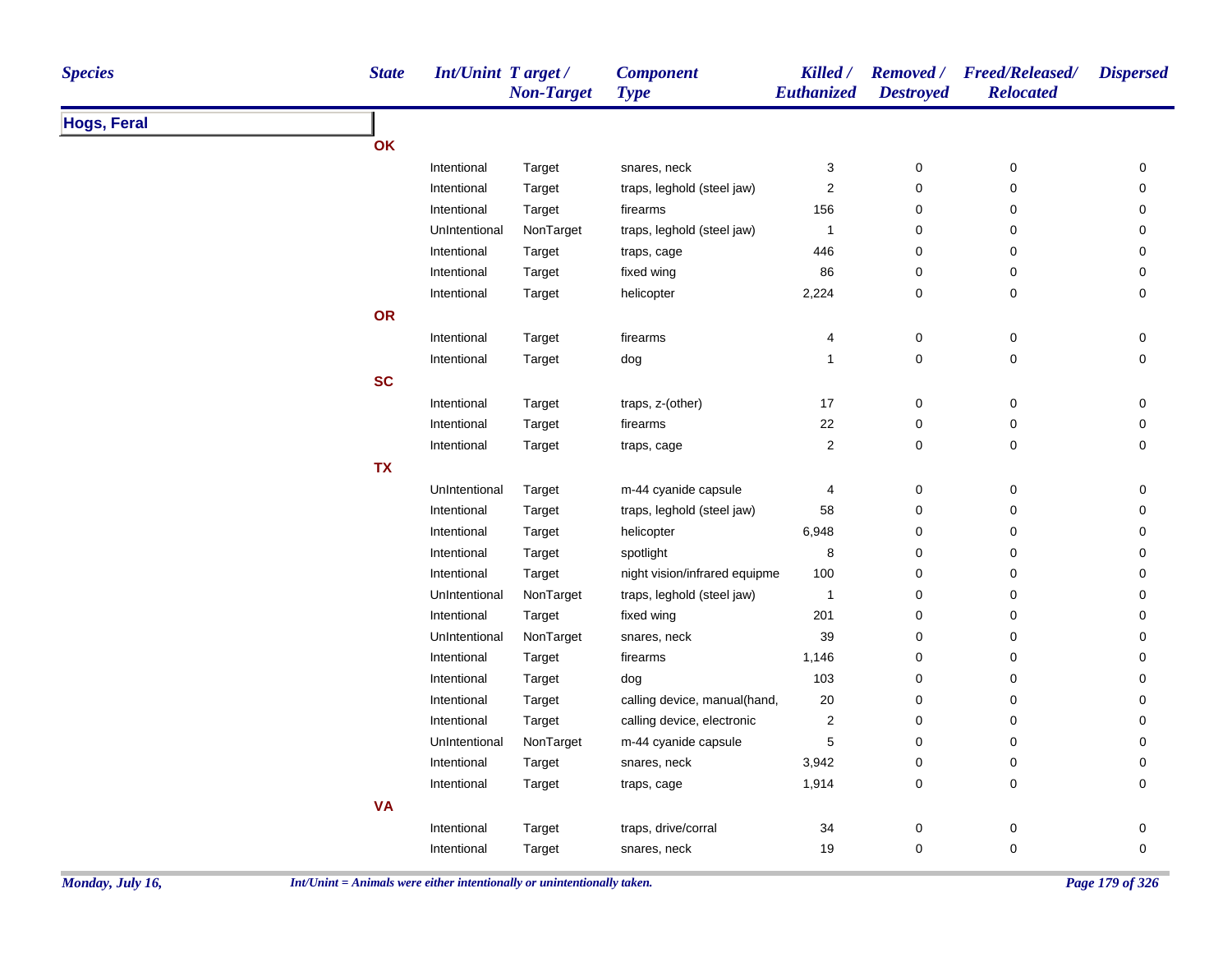| <b>Species</b>        | <b>State</b> | Int/Unint Target / | <b>Non-Target</b> | <b>Component</b><br><b>Type</b> | Killed /<br>Euthanized  | <b>Removed</b> /<br><b>Destroyed</b> | <b>Freed/Released/</b><br><b>Relocated</b> | <b>Dispersed</b> |
|-----------------------|--------------|--------------------|-------------------|---------------------------------|-------------------------|--------------------------------------|--------------------------------------------|------------------|
| <b>Hogs, Feral</b>    |              |                    |                   |                                 |                         |                                      |                                            |                  |
|                       | <b>VA</b>    |                    |                   |                                 |                         |                                      |                                            |                  |
|                       |              | Intentional        | Target            | firearms                        | 34                      | $\pmb{0}$                            | $\pmb{0}$                                  | $\pmb{0}$        |
|                       | VI           |                    |                   |                                 |                         |                                      |                                            |                  |
|                       |              | Intentional        | Target            | traps, cage                     | 6                       | 0                                    | $\mathbf 0$                                | 0                |
|                       |              | Intentional        | Target            | firearms                        | 3                       | $\mathsf 0$                          | $\pmb{0}$                                  | $\mathsf 0$      |
|                       |              |                    |                   | <b>Subtotals by Species</b>     | 19,752                  | $\pmb{0}$                            | $\boldsymbol{7}$                           | 72               |
| <b>Ibises (Other)</b> |              |                    |                   |                                 |                         |                                      |                                            |                  |
|                       | CA           |                    |                   |                                 |                         |                                      |                                            |                  |
|                       |              | Intentional        | Target            | pyrotechnics (all)              | 0                       | $\pmb{0}$                            | $\pmb{0}$                                  | 513              |
|                       |              | Intentional        | Target            | vehicles (all) (planes, boats,  | 0                       | $\mathbf 0$                          | $\mathbf 0$                                | 14               |
|                       | co           |                    |                   |                                 |                         |                                      |                                            |                  |
|                       |              | Intentional        | Target            | pyrotechnics (all)              | 0                       | $\mathsf 0$                          | $\pmb{0}$                                  | 98               |
|                       | FL.          |                    |                   |                                 |                         |                                      |                                            |                  |
|                       |              | Intentional        | Target            | pyrotechnics (all)              | 0                       | 0                                    | $\pmb{0}$                                  | 3,902            |
|                       | NE           |                    |                   |                                 |                         |                                      |                                            |                  |
|                       |              | Intentional        | Target            | firearms                        | $\overline{\mathbf{c}}$ | $\mathsf 0$                          | $\pmb{0}$                                  | $\mathbf 0$      |
|                       | <b>UT</b>    |                    |                   |                                 |                         |                                      |                                            |                  |
|                       |              | Intentional        | Target            | handcaught/gathered             | 0                       | $\pmb{0}$                            | $\mathbf{1}$                               | 0                |
|                       |              |                    |                   | <b>Subtotals by Species</b>     | $\overline{c}$          | $\mathsf 0$                          | $\mathbf{1}$                               | 4,527            |
| <b>Ibises, White</b>  |              |                    |                   |                                 |                         |                                      |                                            |                  |
|                       | <b>FL</b>    |                    |                   |                                 |                         |                                      |                                            |                  |
|                       |              | Intentional        | Target            | firearms                        | $\pmb{0}$               | $\pmb{0}$                            | $\pmb{0}$                                  | $\,6$            |
|                       |              | Intentional        | Target            | paint balls                     | 0                       | $\pmb{0}$                            | $\pmb{0}$                                  | $\overline{2}$   |
|                       |              | Intentional        | Target            | vehicles (all) (planes, boats,  | 0                       | $\mathsf 0$                          | 0                                          | $\mathsf 3$      |
|                       |              | Intentional        | Target            | pyrotechnics (all)              | 0                       | $\mathsf 0$                          | $\pmb{0}$                                  | 2,341            |
|                       | GA           |                    |                   |                                 |                         |                                      |                                            |                  |
|                       |              | Intentional        | Target            | pyrotechnics (all)              | 0                       | $\mathbf 0$                          | 0                                          | 711              |
|                       |              | Intentional        | Target            | vehicles (all) (planes, boats,  | $\mathbf 0$             | $\mathbf 0$                          | 0                                          | 20               |
|                       |              | Intentional        | Target            | firearms                        | 48                      | $\mathbf 0$                          | $\pmb{0}$                                  | $\mathsf 0$      |
|                       | HI           |                    |                   |                                 |                         |                                      |                                            |                  |
|                       |              | UnIntentional      | NonTarget         | vehicles (all) (planes, boats,  | 0                       | $\mathbf 0$                          | $\mathbf 0$                                | $\mathbf{1}$     |
|                       | <b>SC</b>    |                    |                   |                                 |                         |                                      |                                            |                  |
|                       |              | Intentional        | Target            | pyrotechnics (all)              | 0                       | $\mathsf{O}\xspace$                  | $\pmb{0}$                                  | 15               |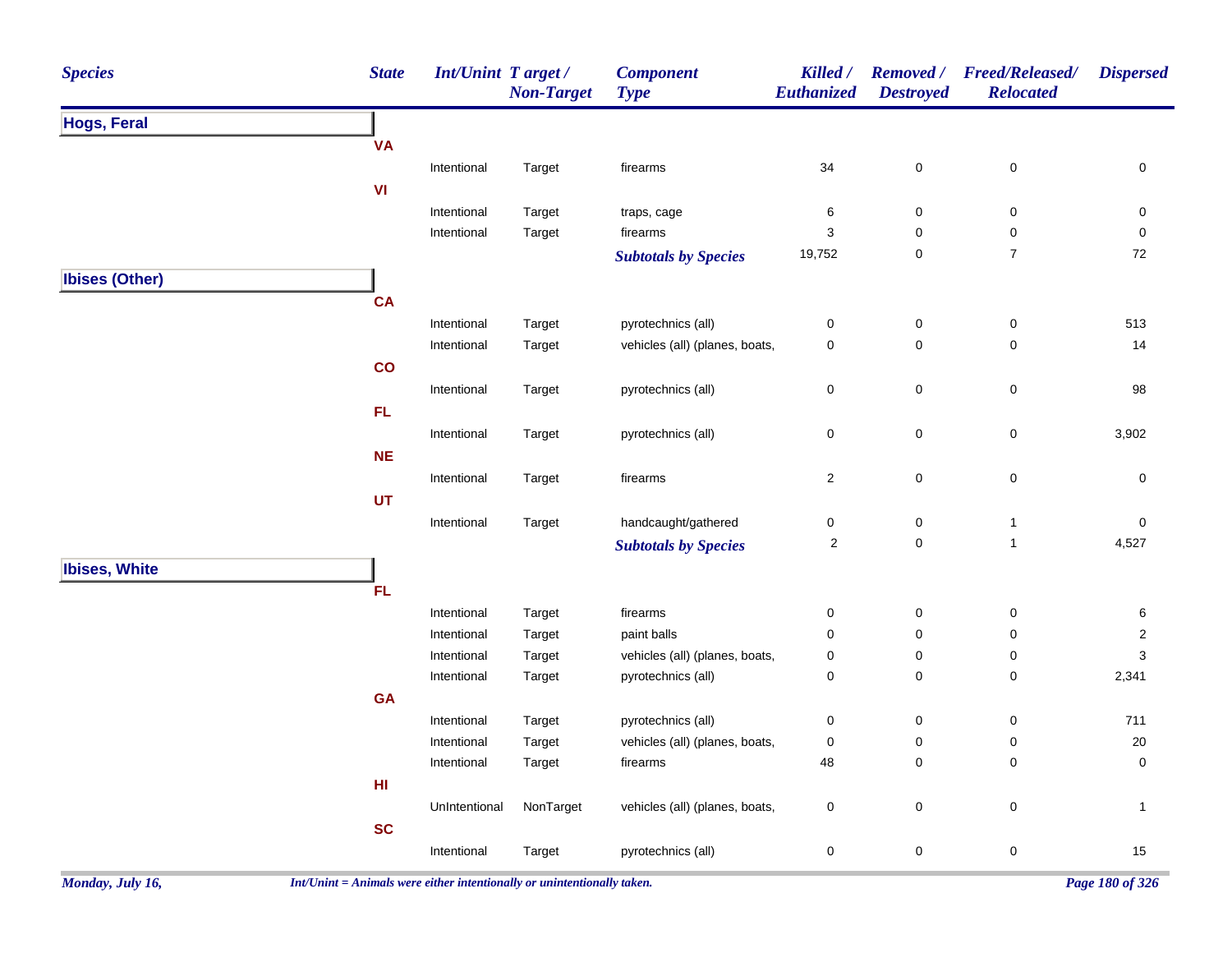| <b>Species</b>           | <b>State</b> | Int/Unint Target/ | <b>Non-Target</b> | <b>Component</b><br><b>Type</b> | Killed /<br>Euthanized | Removed /<br><b>Destroyed</b> | <b>Freed/Released/</b><br><b>Relocated</b> | <b>Dispersed</b>         |
|--------------------------|--------------|-------------------|-------------------|---------------------------------|------------------------|-------------------------------|--------------------------------------------|--------------------------|
| <b>Ibises, White</b>     |              |                   |                   |                                 |                        |                               |                                            |                          |
|                          |              |                   |                   | <b>Subtotals by Species</b>     | 48                     | 0                             | $\pmb{0}$                                  | 3,099                    |
| Jaegers, Parasitic       |              |                   |                   |                                 |                        |                               |                                            |                          |
|                          | <b>AK</b>    |                   |                   |                                 |                        |                               |                                            |                          |
|                          |              | Intentional       | Target            | handcaught/gathered             | $\mathbf{1}$           | $\pmb{0}$                     | $\pmb{0}$                                  | $\pmb{0}$                |
|                          |              |                   |                   | <b>Subtotals by Species</b>     | $\mathbf{1}$           | $\mathsf 0$                   | $\pmb{0}$                                  | $\mathsf 0$              |
| <b>Jays, Blue</b>        |              |                   |                   |                                 |                        |                               |                                            |                          |
|                          | MI           |                   |                   |                                 |                        |                               |                                            |                          |
|                          |              | UnIntentional     | NonTarget         | traps, decoy                    | $\pmb{0}$              | $\pmb{0}$                     | $\overline{\mathbf{4}}$                    | $\pmb{0}$                |
|                          | <b>NE</b>    |                   |                   |                                 |                        |                               | $\mathbf{1}$                               |                          |
|                          | NH           | UnIntentional     | NonTarget         | traps, cage                     | $\pmb{0}$              | 0                             |                                            | 0                        |
|                          |              | Intentional       | Target            | car/truck                       | $\mathsf 0$            | $\pmb{0}$                     | $\pmb{0}$                                  | $\pmb{0}$                |
|                          |              | Intentional       | Target            | no component specified          | $\mathsf 0$            | $\mathbf 0$                   | $\mathsf 0$                                | $\pmb{0}$                |
|                          | <b>NY</b>    |                   |                   |                                 |                        |                               |                                            |                          |
|                          |              | UnIntentional     | NonTarget         | traps, decoy                    | $\pmb{0}$              | $\pmb{0}$                     | $\mathbf 0$                                | 47                       |
|                          | PA           |                   |                   |                                 |                        |                               |                                            |                          |
|                          |              | UnIntentional     | NonTarget         | traps, suitcase                 | $\mathbf{1}$           | $\pmb{0}$                     | $\overline{2}$                             | $\pmb{0}$                |
|                          |              | Intentional       | Target            | firearms                        | $\mathbf{1}$           | $\mathbf 0$                   | $\pmb{0}$                                  | $\mathsf 0$              |
|                          | <b>VA</b>    |                   |                   |                                 |                        |                               |                                            |                          |
|                          |              | UnIntentional     | NonTarget         | traps, cage                     | $\pmb{0}$              | $\pmb{0}$                     | $\mathbf{1}$                               | $\mathbf 0$              |
|                          |              |                   |                   | <b>Subtotals by Species</b>     | $\overline{2}$         | $\mathbf 0$                   | $\bf8$                                     | 47                       |
| <b>Jays, Scrub</b>       |              |                   |                   |                                 |                        |                               |                                            |                          |
|                          | <b>CA</b>    |                   |                   |                                 |                        |                               |                                            |                          |
|                          |              | UnIntentional     | NonTarget         | traps, decoy                    | 0<br>$\pmb{0}$         | $\pmb{0}$<br>$\mathbf 0$      | 6<br>6                                     | $\pmb{0}$<br>$\mathbf 0$ |
|                          |              |                   |                   | <b>Subtotals by Species</b>     |                        |                               |                                            |                          |
| <b>Juncos, Dark-Eyed</b> | <b>AK</b>    |                   |                   |                                 |                        |                               |                                            |                          |
|                          |              | Intentional       | Target            | handcaught/gathered             | 1                      | $\pmb{0}$                     | $\pmb{0}$                                  | $\pmb{0}$                |
|                          |              |                   |                   | <b>Subtotals by Species</b>     | $\overline{1}$         | $\pmb{0}$                     | $\mathbf 0$                                | $\pmb{0}$                |
| <b>Junglefowl, Red</b>   |              |                   |                   |                                 |                        |                               |                                            |                          |
|                          | HI           |                   |                   |                                 |                        |                               |                                            |                          |
|                          |              | Intentional       | Target            | handcaught/gathered             | 13                     | $\pmb{0}$                     | $\pmb{0}$                                  | $\pmb{0}$                |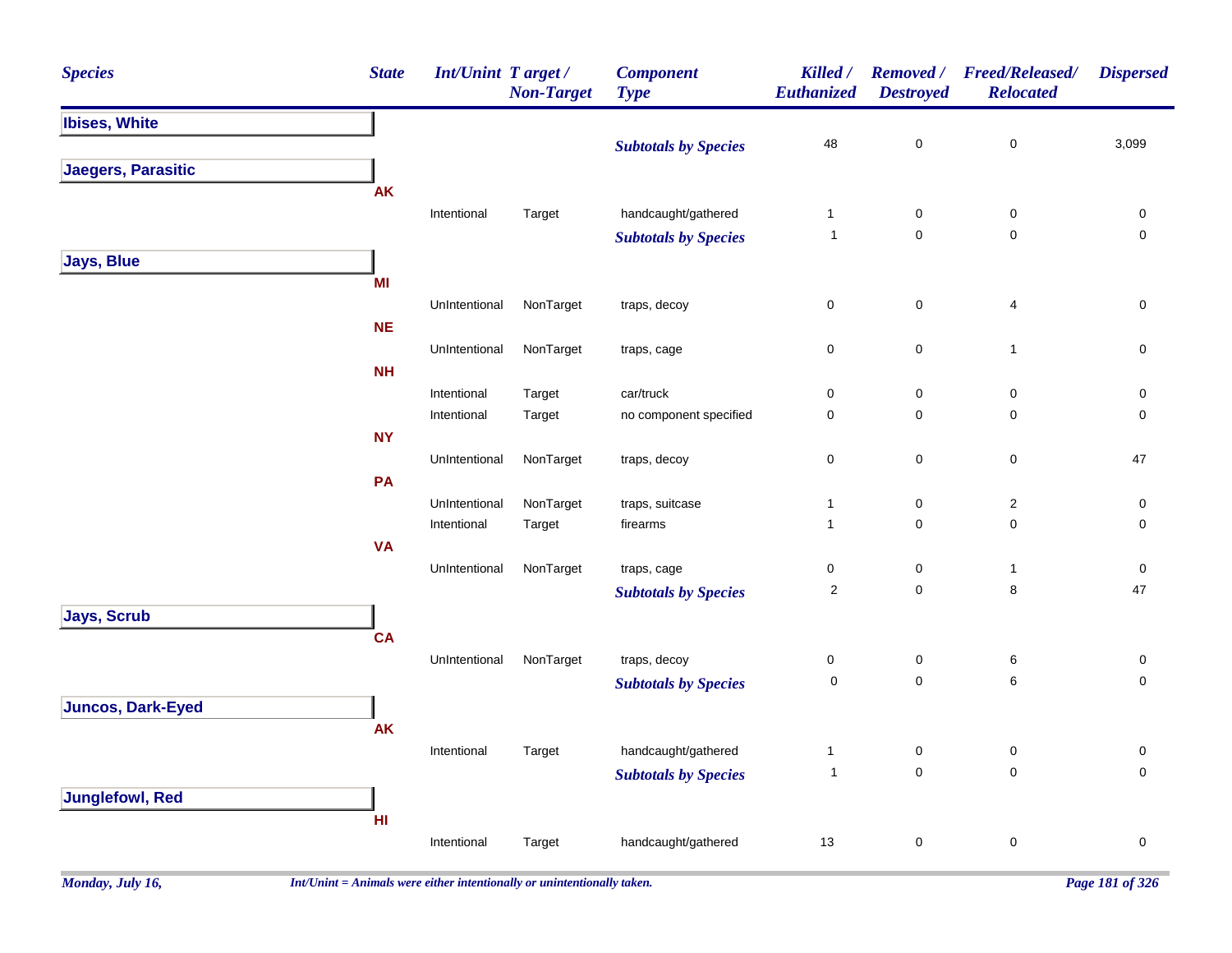| <b>State</b><br><b>Species</b> | <b>Int/Unint Target/</b> | <b>Non-Target</b> | <b>Component</b><br><b>Type</b> | Killed /<br>Euthanized | <b>Destroyed</b> | Removed / Freed/Released/<br><b>Relocated</b> | <b>Dispersed</b> |
|--------------------------------|--------------------------|-------------------|---------------------------------|------------------------|------------------|-----------------------------------------------|------------------|
| <b>Junglefowl, Red</b>         |                          |                   |                                 |                        |                  |                                               |                  |
| HI                             |                          |                   |                                 |                        |                  |                                               |                  |
|                                | Intentional              | Target            | traps, cage                     | 767                    | $\pmb{0}$        | $\pmb{0}$                                     | $\sqrt{2}$       |
|                                | Intentional              | Target            | firearms                        | 917                    | $\pmb{0}$        | 0                                             | 623              |
|                                | Intentional              | Target            | vehicles (all) (planes, boats,  | $\pmb{0}$              | 0                | 0                                             | 3,254            |
|                                | Intentional              | Target            | pyrotechnics (all)              | $\pmb{0}$              | 0                | 0                                             | 5                |
|                                |                          |                   | <b>Subtotals by Species</b>     | 1,697                  | $\mathbf 0$      | $\pmb{0}$                                     | 3,884            |
| <b>Killdeers</b>               |                          |                   |                                 |                        |                  |                                               |                  |
| <b>AZ</b>                      |                          |                   |                                 |                        |                  |                                               |                  |
|                                | Intentional              | Target            | pyrotechnics (all)              | $\pmb{0}$              | $\pmb{0}$        | $\mathsf 0$                                   | 639              |
|                                | Intentional              | Target            | firearms                        | $\mathbf 5$            | $\pmb{0}$        | $\pmb{0}$                                     | 180              |
|                                | Intentional              | Target            | vehicles (all) (planes, boats,  | 0                      | $\pmb{0}$        | $\mathbf 0$                                   | 30               |
| <b>CA</b>                      |                          |                   |                                 |                        |                  |                                               |                  |
|                                | Intentional              | Target            | vehicles (all) (planes, boats,  | $\pmb{0}$              | $\pmb{0}$        | $\pmb{0}$                                     | 1,180            |
|                                | Intentional              | Target            | pyrotechnics (all)              | $\pmb{0}$              | $\pmb{0}$        | $\pmb{0}$                                     | 268              |
|                                | Intentional              | Target            | pneumatics                      | 25                     | 0                | 0                                             | 175              |
|                                | Intentional              | Target            | dog                             | 0                      | 0                | 0                                             | 15               |
|                                | Intentional              | Target            | firearms                        | 3                      | $\pmb{0}$        | $\mathbf 0$                                   | 65               |
| $\mathbf{co}$                  |                          |                   |                                 |                        |                  |                                               |                  |
|                                | UnIntentional            | Target            | nets, mist                      | 1                      | $\pmb{0}$        | $\boldsymbol{0}$                              | $\mathbf 0$      |
|                                | Intentional              | Target            | nets, mist                      | $\pmb{0}$              | $\pmb{0}$        | $30\,$                                        | $\mathbf 0$      |
| FL                             |                          |                   |                                 |                        |                  |                                               |                  |
|                                | Intentional              | Target            | firearms                        | 206                    | $\boldsymbol{0}$ | $\mathbf 0$                                   | 401              |
|                                | Intentional              | Target            | car/truck                       | $\pmb{0}$              | $\pmb{0}$        | $\mathbf 0$                                   | $\,6$            |
|                                | Intentional              | Target            | pyrotechnics (all)              | $\pmb{0}$              | $\pmb{0}$        | $\pmb{0}$                                     | 3,427            |
| GA                             |                          |                   |                                 |                        |                  |                                               |                  |
|                                | Intentional              | Target            | pyrotechnics (all)              | 0                      | $\boldsymbol{0}$ | $\mathbf 0$                                   | 16               |
|                                | Intentional              | Target            | firearms                        | 4                      | $\mathbf 0$      | $\mathbf 0$                                   | $\mathbf 0$      |
| IA                             |                          |                   |                                 |                        |                  |                                               |                  |
|                                | Intentional              | Target            | firearms                        | 5                      | $\mathbf 0$      | 0                                             | 50               |
| IL                             |                          |                   |                                 |                        |                  |                                               |                  |
|                                | Intentional              | Target            | pyrotechnics (all)              | 0                      | $\boldsymbol{0}$ | 0                                             | 10               |
|                                | Intentional              | Target            | nets, mist                      | 0                      | $\pmb{0}$        | $\overline{c}$                                | $\mathbf 0$      |
|                                | UnIntentional            | NonTarget         | nets, mist                      | $\pmb{0}$              | $\mathbf 0$      | $\boldsymbol{7}$                              | $\mathbf 0$      |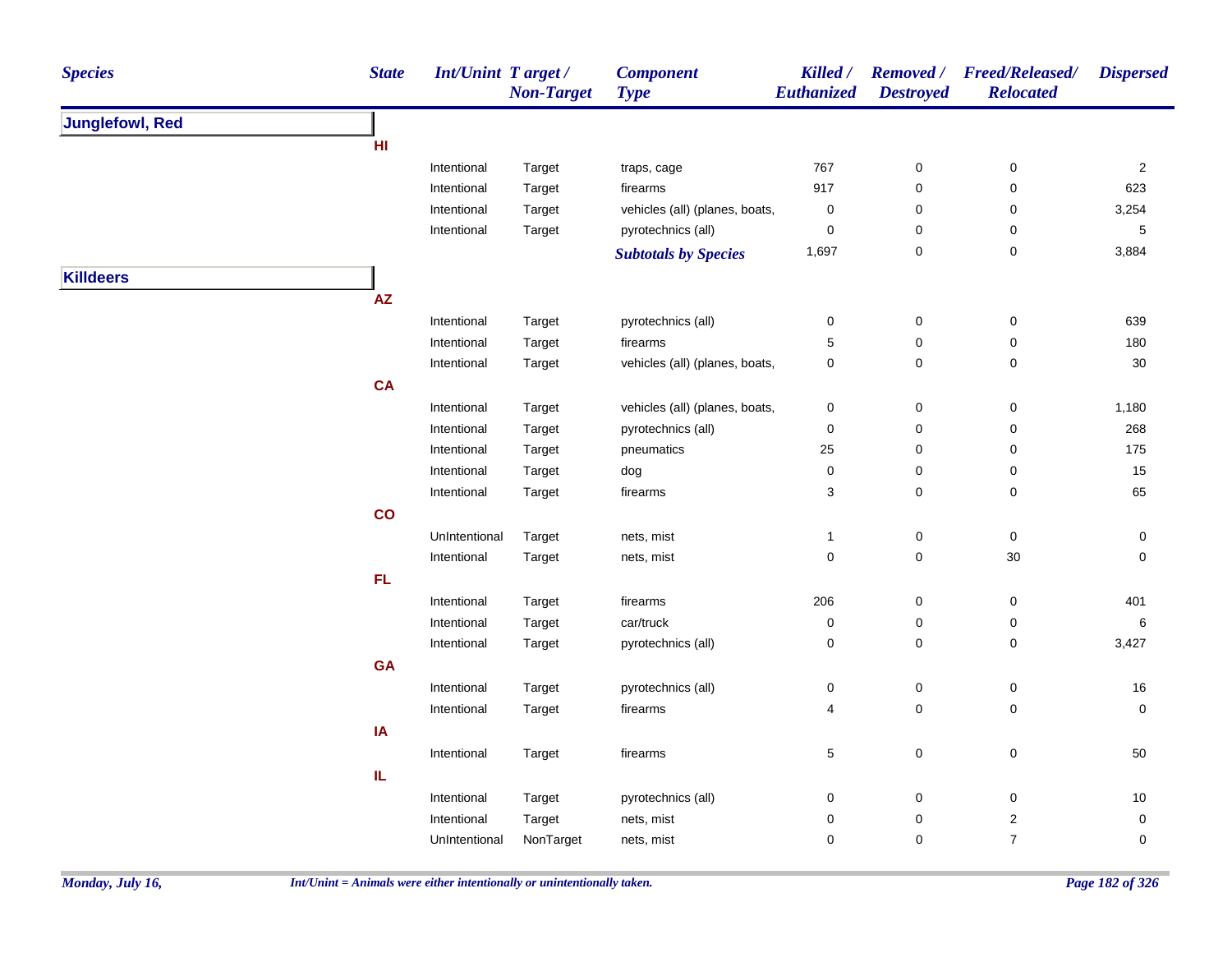| <b>Species</b>   | <b>State</b> | Int/Unint Target / | <b>Non-Target</b> | <b>Component</b><br><b>Type</b> | Killed /<br><b>Euthanized</b> | <b>Destroyed</b> | Removed / Freed/Released/<br><b>Relocated</b> | <b>Dispersed</b> |
|------------------|--------------|--------------------|-------------------|---------------------------------|-------------------------------|------------------|-----------------------------------------------|------------------|
| <b>Killdeers</b> |              |                    |                   |                                 |                               |                  |                                               |                  |
|                  | <b>KS</b>    |                    |                   |                                 |                               |                  |                                               |                  |
|                  |              | Intentional        | Target            | firearms                        | $\mathbf{1}$                  | $\pmb{0}$        | $\,0\,$                                       | 14               |
|                  | <b>KY</b>    |                    |                   |                                 |                               |                  |                                               |                  |
|                  |              | Intentional        | Target            | firearms                        | 47                            | $\mathbf 0$      | $\mathbf 0$                                   | 45               |
|                  | MD           |                    |                   |                                 |                               |                  |                                               |                  |
|                  |              | Intentional        | Target            | firearms                        | 48                            | $\mathbf 0$      | $\,0\,$                                       | 54               |
|                  |              | Intentional        | Target            | vehicles (all) (planes, boats,  | $\pmb{0}$                     | $\mathbf 0$      | 0                                             | 125              |
|                  |              | Intentional        | Target            | pyrotechnics (all)              | 0                             | $\pmb{0}$        | 0                                             | 19               |
|                  | MI           |                    |                   |                                 |                               |                  |                                               |                  |
|                  |              | Intentional        | Target            | firearms                        | $\overline{\mathbf{4}}$       | $\pmb{0}$        | $\,0\,$                                       | $\pmb{0}$        |
|                  | <b>MN</b>    |                    |                   |                                 |                               |                  |                                               |                  |
|                  |              | Intentional        | Target            | pneumatics                      | $\mathbf 5$                   | $\mathbf 0$      | 0                                             | 0                |
|                  | <b>MO</b>    |                    |                   |                                 |                               |                  |                                               |                  |
|                  |              | Intentional        | Target            | pneumatics                      | 9                             | $\boldsymbol{0}$ | 0                                             | 28               |
|                  |              | Intentional        | Target            | vehicles (all) (planes, boats,  | 0                             | $\mathbf 0$      | 0                                             | 507              |
|                  |              | Intentional        | Target            | firearms                        | 117                           | $\mathbf 0$      | 0                                             | 190              |
|                  |              | Intentional        | Target            | pyrotechnics (all)              | $\pmb{0}$                     | $\mathbf 0$      | 0                                             | 461              |
|                  |              | Intentional        | Target            | handcaught/gathered             | 5                             | $\mathbf 0$      | 0                                             | 11               |
|                  |              | Intentional        | Target            | paint balls                     | $\pmb{0}$                     | $\pmb{0}$        | $\mathbf 0$                                   | 43               |
|                  | <b>MS</b>    |                    |                   |                                 |                               |                  |                                               |                  |
|                  |              | Intentional        | Target            | vehicles (all) (planes, boats,  | $\pmb{0}$                     | $\pmb{0}$        | $\mathbf 0$                                   | 23               |
|                  |              | Intentional        | Target            | firearms                        | 10                            | $\pmb{0}$        | $\mathbf 0$                                   | 56               |
|                  | NC           |                    |                   |                                 |                               |                  |                                               |                  |
|                  |              | Intentional        |                   |                                 | $10$                          | $\pmb{0}$        | $\mathbf 0$                                   | $\mathsf 0$      |
|                  | ND           |                    | Target            | firearms                        |                               |                  |                                               |                  |
|                  |              |                    |                   |                                 |                               |                  |                                               |                  |
|                  |              | Intentional        | Target            | firearms                        | 13                            | $\pmb{0}$        | $\boldsymbol{0}$                              | 0                |
|                  | <b>NE</b>    |                    |                   |                                 |                               |                  |                                               |                  |
|                  |              | Intentional        | Target            | car/truck                       | $\pmb{0}$                     | $\pmb{0}$        | $\boldsymbol{0}$                              | $\pmb{0}$        |
|                  |              | Intentional        | Target            | firearms                        | 57                            | $\pmb{0}$        | $\pmb{0}$                                     | 0                |
|                  |              | Intentional        | Target            | nets, mist                      | $\pmb{0}$                     | $\pmb{0}$        | $10$                                          | 0                |
|                  |              | Intentional        | Target            | pyrotechnics (all)              | 0                             | $\pmb{0}$        | $\pmb{0}$                                     | 4                |
|                  |              | Intentional        | Target            | vehicles (all) (planes, boats,  | 0                             | 0                | 0                                             | 6                |
|                  | <b>NH</b>    |                    |                   |                                 |                               |                  |                                               |                  |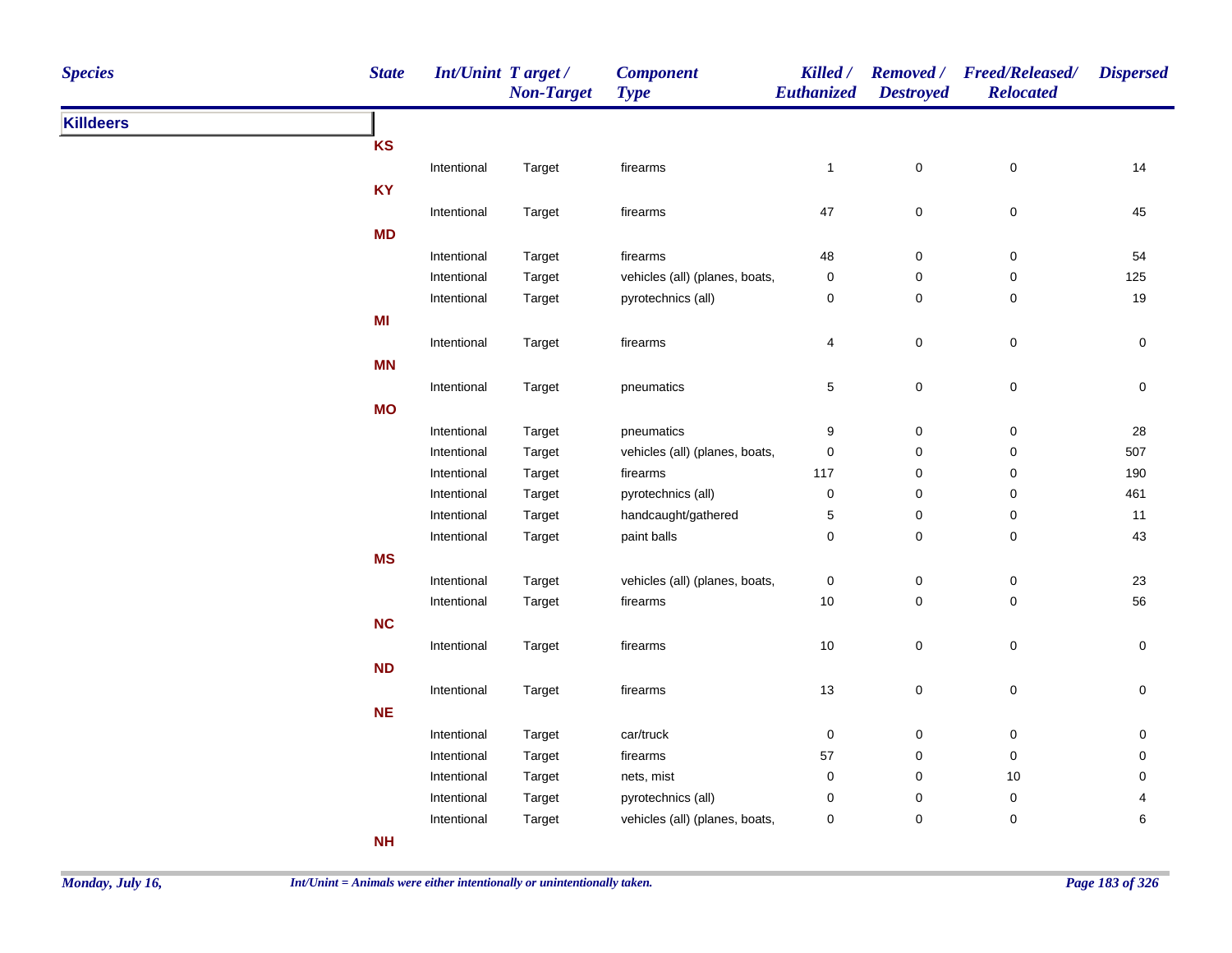| <b>Species</b>   | <b>State</b> | Int/Unint Target/          | <b>Non-Target</b> | <b>Component</b><br><b>Type</b> | Killed /<br>Euthanized | <b>Destroyed</b>    | Removed / Freed/Released/<br><b>Relocated</b> | <b>Dispersed</b>       |
|------------------|--------------|----------------------------|-------------------|---------------------------------|------------------------|---------------------|-----------------------------------------------|------------------------|
| <b>Killdeers</b> |              |                            |                   |                                 |                        |                     |                                               |                        |
|                  | <b>NH</b>    |                            |                   |                                 |                        |                     |                                               |                        |
|                  |              | Intentional                | Target            | car/truck                       | 0                      | 0                   | $\pmb{0}$                                     | 0                      |
|                  |              | Intentional                | Target            | no component specified          | $\pmb{0}$              | 0                   | $\pmb{0}$                                     | $\mathsf 0$            |
|                  | NJ           |                            |                   |                                 |                        |                     |                                               |                        |
|                  |              | Intentional                | Target            | pyrotechnics (all)              | $\pmb{0}$              | $\pmb{0}$           | $\pmb{0}$                                     | 9                      |
|                  |              | Intentional                | Target            | firearms                        | $\boldsymbol{7}$       | $\mathsf{O}\xspace$ | $\pmb{0}$                                     | $\sqrt{3}$             |
|                  | OH           |                            |                   |                                 |                        |                     |                                               |                        |
|                  |              | Intentional                | Target            | nets, mist                      | $\mathbf 0$            | $\pmb{0}$           | 15                                            | $\pmb{0}$              |
|                  |              | Intentional                | Target            | pyrotechnics (all)              | $\pmb{0}$              | 0                   | $\pmb{0}$                                     | 352                    |
|                  |              | Intentional                | Target            | firearms                        | 13                     | $\pmb{0}$           | $\pmb{0}$                                     | $\pmb{0}$              |
|                  |              | UnIntentional              | NonTarget         | nets, mist                      | 0                      | 0                   | 5                                             | 0                      |
|                  | OK           |                            |                   |                                 |                        |                     |                                               |                        |
|                  |              | Intentional                | Target            | firearms                        | 5                      | 0                   | $\pmb{0}$                                     | 0                      |
|                  |              | Intentional                | Target            | exploders, gas (all)            | $\pmb{0}$              | 0                   | 0                                             | 44                     |
|                  | PA           |                            |                   |                                 |                        |                     |                                               |                        |
|                  |              | Intentional                | Target            | vehicles (all) (planes, boats,  | 0                      | $\pmb{0}$           | $\pmb{0}$                                     | $\,$ 5 $\,$            |
|                  |              | Intentional                | Target            | pyrotechnics (all)              | 0                      | 0                   | $\pmb{0}$                                     | $26\,$                 |
|                  |              | Intentional                | Target            | firearms                        | 8                      | 0                   | 0                                             | $\mathsf{O}\xspace$    |
|                  | <b>SD</b>    |                            |                   |                                 |                        |                     |                                               |                        |
|                  |              | Intentional                | Target            | firearms                        | $\overline{7}$         | $\pmb{0}$           | $\pmb{0}$                                     | $\mathbf 0$            |
|                  | <b>TN</b>    |                            |                   |                                 |                        |                     |                                               |                        |
|                  |              | Intentional                | Target            | firearms                        | 12                     | $\pmb{0}$           | $\pmb{0}$                                     | $\mathbf 0$            |
|                  | <b>TX</b>    |                            |                   |                                 |                        |                     |                                               |                        |
|                  |              | Intentional                | Target            | pyrotechnics (all)              | $\pmb{0}$              | $\pmb{0}$           | $\pmb{0}$                                     | 12                     |
|                  |              | Intentional                | Target            | firearms                        | 76                     | 0                   | $\pmb{0}$                                     | 5                      |
|                  | <b>VA</b>    |                            |                   |                                 |                        |                     |                                               |                        |
|                  |              | Intentional                | Target            | pyrotechnics (all)              | 0                      | 0                   | $\pmb{0}$                                     | 256                    |
|                  |              | Intentional                | Target            | vehicles (all) (planes, boats,  | 0                      | 0                   | $\pmb{0}$                                     | $\overline{7}$         |
|                  |              | Intentional                | Target            | firearms                        | $\boldsymbol{7}$       | 0                   | $\pmb{0}$                                     | $30\,$                 |
|                  | <b>WA</b>    |                            |                   |                                 |                        |                     |                                               |                        |
|                  |              |                            |                   | vehicles (all) (planes, boats,  |                        |                     |                                               |                        |
|                  |              | Intentional<br>Intentional | Target<br>Target  | pyrotechnics (all)              | 0<br>0                 | 0<br>0              | 0<br>0                                        | $\mathbf{1}$<br>$36\,$ |
|                  |              |                            |                   |                                 | $\pmb{0}$              | 0                   | 0                                             | 2                      |
|                  |              | Intentional                | Target            | pneumatics                      |                        |                     |                                               |                        |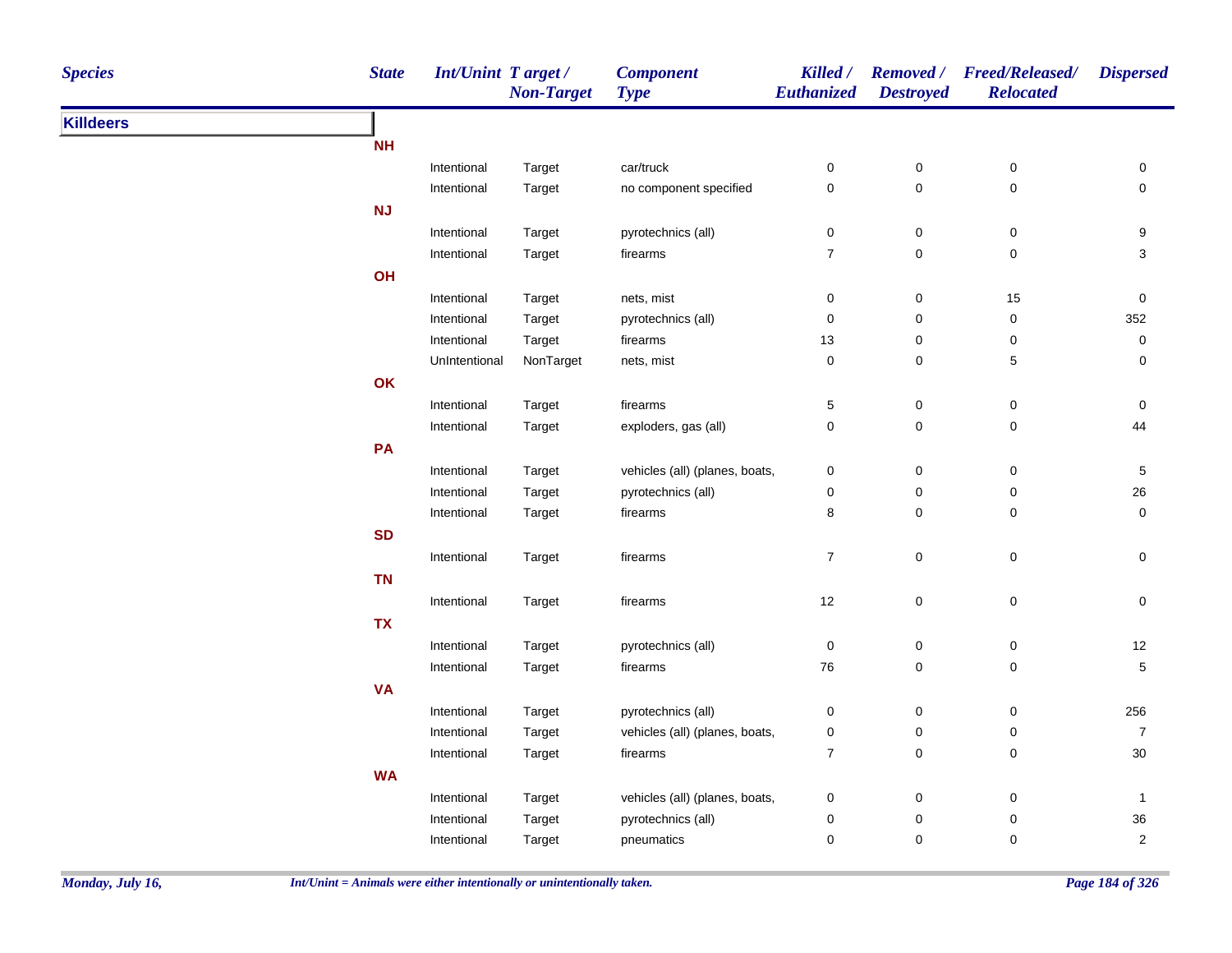| <b>Species</b>                         | <b>State</b> | Int/Unint Target/ | <b>Non-Target</b> | <b>Component</b><br><b>Type</b> | Killed /<br>Euthanized | <b>Removed</b> /<br><b>Destroyed</b> | <b>Freed/Released/</b><br><b>Relocated</b> | <b>Dispersed</b> |
|----------------------------------------|--------------|-------------------|-------------------|---------------------------------|------------------------|--------------------------------------|--------------------------------------------|------------------|
| <b>Killdeers</b><br>Kingbirds, Western |              |                   |                   |                                 |                        |                                      |                                            |                  |
|                                        | <b>WA</b>    |                   |                   |                                 |                        |                                      |                                            |                  |
|                                        |              | Intentional       | Target            | firearms                        | 13                     | $\mathbf 0$                          | $\pmb{0}$                                  | 99               |
|                                        | WI           |                   |                   |                                 |                        |                                      |                                            |                  |
|                                        |              | Intentional       | Target            | firearms                        | 12                     | $\pmb{0}$                            | $\pmb{0}$                                  | $\overline{1}$   |
|                                        |              | Intentional       | Target            | pyrotechnics (all)              | $\pmb{0}$              | $\pmb{0}$                            | $\pmb{0}$                                  | 170              |
|                                        | <b>WY</b>    |                   |                   |                                 |                        |                                      |                                            |                  |
|                                        |              | Intentional       | Target            | nets, z-(other)                 | $\mathbf{1}$           | $\pmb{0}$                            | $\overline{c}$                             | $\pmb{0}$        |
|                                        |              |                   |                   | <b>Subtotals by Species</b>     | 736                    | $\pmb{0}$                            | 71                                         | 9,106            |
| Kingbirds, Eastern                     |              |                   |                   |                                 |                        |                                      |                                            |                  |
|                                        | <b>FL</b>    |                   |                   |                                 |                        |                                      |                                            |                  |
|                                        |              | Intentional       | Target            | firearms                        | $\mathbf{1}$           | $\pmb{0}$                            | $\pmb{0}$                                  | $\pmb{0}$        |
|                                        | MI           |                   |                   |                                 |                        |                                      |                                            |                  |
|                                        |              | UnIntentional     | NonTarget         | traps, decoy                    | 0                      | $\pmb{0}$                            | $\mathbf{1}$                               | 0                |
|                                        | <b>NE</b>    |                   |                   |                                 |                        |                                      |                                            |                  |
|                                        |              | Intentional       | Target            | car/truck                       | $\mathsf 0$            | $\mathbf 0$                          | $\pmb{0}$                                  | $\mathsf 0$      |
|                                        | <b>NH</b>    |                   |                   |                                 |                        |                                      |                                            |                  |
|                                        |              | Intentional       | Target            | no component specified          | 0                      | $\pmb{0}$                            | $\pmb{0}$                                  | 0                |
|                                        |              |                   |                   | <b>Subtotals by Species</b>     | $\mathbf{1}$           | $\mathbf 0$                          | $\mathbf{1}$                               | $\mathsf 0$      |
|                                        |              |                   |                   |                                 |                        |                                      |                                            |                  |
|                                        | <b>CA</b>    |                   |                   |                                 |                        |                                      |                                            |                  |
|                                        |              | Intentional       | Target            | pneumatics                      | $\mathbf{1}$           | $\pmb{0}$                            | $\pmb{0}$                                  | $\pmb{0}$        |
|                                        |              | Intentional       | Target            | pyrotechnics (all)              | $\mathbf 0$            | $\mathbf 0$                          | $\pmb{0}$                                  | 3                |
|                                        |              | Intentional       | Target            | vehicles (all) (planes, boats,  | $\pmb{0}$              | 0                                    | $\pmb{0}$                                  | $10$             |
|                                        |              | UnIntentional     | NonTarget         | traps, decoy                    | $\pmb{0}$              | $\pmb{0}$                            | $\overline{7}$                             | $\pmb{0}$        |
|                                        | co           |                   |                   |                                 |                        |                                      |                                            |                  |
|                                        |              | Intentional       | Target            | firearms                        | 11                     | $\pmb{0}$                            | $\pmb{0}$                                  | $\mathsf 0$      |
|                                        | <b>NE</b>    |                   |                   |                                 |                        |                                      |                                            |                  |
|                                        |              | Intentional       | Target            | car/truck                       | $\pmb{0}$              | $\pmb{0}$                            | $\mathbf 0$                                | $\pmb{0}$        |
|                                        | <b>TX</b>    |                   |                   |                                 |                        |                                      |                                            |                  |
|                                        |              | Intentional       | Target            | firearms                        | 24                     | $\pmb{0}$                            | $\pmb{0}$                                  | 3                |
|                                        |              | Intentional       | Target            | pyrotechnics (all)              | $\mathbf 0$            | $\pmb{0}$                            | $\pmb{0}$                                  | $\mathbf{1}$     |
|                                        |              |                   |                   | <b>Subtotals by Species</b>     | 36                     | $\pmb{0}$                            | $\boldsymbol{7}$                           | $17$             |
| <b>Kingfishers (All)</b>               |              |                   |                   |                                 |                        |                                      |                                            |                  |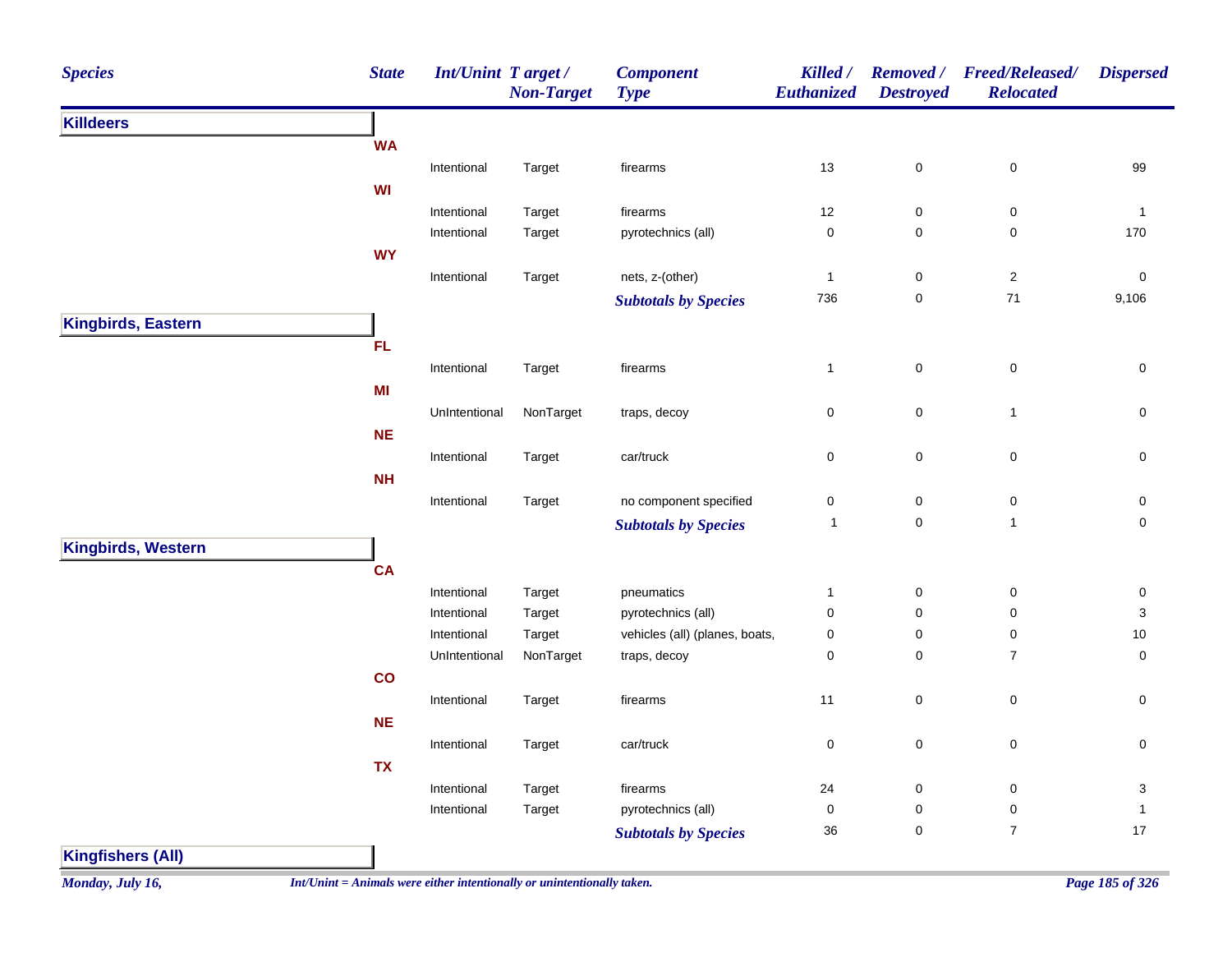| <b>Species</b>                  | <b>State</b> | <b>Int/Unint Target/</b> | <b>Non-Target</b> | <b>Component</b><br><b>Type</b> | Killed /<br>Euthanized  | <b>Removed</b> /<br><b>Destroyed</b> | <b>Freed/Released/</b><br><b>Relocated</b> | <b>Dispersed</b>        |
|---------------------------------|--------------|--------------------------|-------------------|---------------------------------|-------------------------|--------------------------------------|--------------------------------------------|-------------------------|
| <b>Kingfishers (All)</b>        |              |                          |                   |                                 |                         |                                      |                                            |                         |
|                                 | <b>AK</b>    |                          |                   |                                 |                         |                                      |                                            |                         |
|                                 |              | Intentional              | Target            | physical actions (hand/voice)   | 0                       | $\mathbf 0$                          | 0                                          | $\mathbf{1}$            |
|                                 | <b>MO</b>    |                          |                   |                                 |                         |                                      |                                            |                         |
|                                 |              | Intentional              | Target            | pyrotechnics (all)              | 0                       | $\mathbf 0$                          | $\pmb{0}$                                  | $\overline{2}$          |
|                                 | <b>WA</b>    |                          |                   |                                 |                         |                                      |                                            |                         |
|                                 |              | Intentional              | Target            | pyrotechnics (all)              | 0                       | $\pmb{0}$                            | $\pmb{0}$                                  | 565                     |
|                                 |              | Intentional              | Target            | lasers (all) (deterrent)        | 0                       | $\pmb{0}$                            | $\pmb{0}$                                  | 24                      |
|                                 |              | Intentional              | Target            | firearms                        | $\mathbf{1}$            | $\pmb{0}$                            | 0                                          | $\mathbf{1}$            |
|                                 |              | Intentional              | Target            | vehicles (all) (planes, boats,  | 0                       | $\pmb{0}$                            | 0                                          | 1,186                   |
|                                 |              |                          |                   | <b>Subtotals by Species</b>     | $\mathbf{1}$            | $\pmb{0}$                            | 0                                          | 1,779                   |
| <b>Kites (All)</b>              |              |                          |                   |                                 |                         |                                      |                                            |                         |
|                                 | <b>CA</b>    |                          |                   |                                 |                         |                                      |                                            |                         |
|                                 |              | Intentional              | Target            | firearms                        | 0                       | 0                                    | 0                                          | $\overline{c}$          |
|                                 |              | Intentional              | Target            | pyrotechnics (all)              | 0                       | $\mathbf 0$                          | $\mathsf 0$                                | $\mathbf 2$             |
|                                 | ${\sf FL}$   |                          |                   |                                 |                         |                                      |                                            |                         |
|                                 |              | Intentional              | Target            | firearms                        | 2                       | $\mathbf 0$                          | $\pmb{0}$                                  | 0                       |
|                                 |              | Intentional              | Target            | paint balls                     | 0                       | 0                                    | $\pmb{0}$                                  | $\overline{\mathbf{c}}$ |
|                                 |              | Intentional              | Target            | pyrotechnics (all)              | 0                       | $\mathbf 0$                          | $\pmb{0}$                                  | 5                       |
|                                 | NC           |                          |                   |                                 |                         |                                      |                                            |                         |
|                                 |              | Intentional              | Target            | pyrotechnics (all)              | 0                       | 0                                    | $\pmb{0}$                                  | 22                      |
|                                 |              | Intentional              | Target            | firearms                        | $\mathbf{1}$            | $\pmb{0}$                            | 0                                          | $\mathsf{O}\xspace$     |
|                                 |              | Intentional              | Target            | vehicles (all) (planes, boats,  | 0                       | 0                                    | 0                                          | 13                      |
|                                 | OK           |                          |                   |                                 |                         |                                      |                                            |                         |
|                                 |              | Intentional              | Target            | firearms                        | $\overline{\mathbf{c}}$ | $\pmb{0}$                            | $\mathsf 0$                                | $\mathsf{O}\xspace$     |
|                                 |              | Intentional              | Target            | handcaught/gathered             | $\overline{c}$          | 5                                    | $\pmb{0}$                                  | $\mathbf 0$             |
|                                 | <b>TX</b>    |                          |                   |                                 |                         |                                      |                                            |                         |
|                                 |              | Intentional              | Target            | firearms                        | 4                       | $\pmb{0}$                            | $\pmb{0}$                                  | 0                       |
|                                 |              |                          |                   | <b>Subtotals by Species</b>     | 11                      | $\,$ 5 $\,$                          | 0                                          | 46                      |
| <b>Kittiwakes, Black-Legged</b> |              |                          |                   |                                 |                         |                                      |                                            |                         |
|                                 | <b>AK</b>    |                          |                   |                                 |                         |                                      |                                            |                         |
|                                 |              | Intentional              | Target            | pyrotechnics (all)              | $\boldsymbol{0}$        | $\pmb{0}$                            | $\pmb{0}$                                  | 501                     |
|                                 |              | Intentional              | Target            | firearms                        | 269                     | $\pmb{0}$                            | $\pmb{0}$                                  | $\pmb{0}$               |
|                                 |              | Intentional              | Target            | vehicles (all) (planes, boats,  | 0                       | 0                                    | $\pmb{0}$                                  | 120                     |
|                                 |              |                          |                   |                                 |                         |                                      |                                            |                         |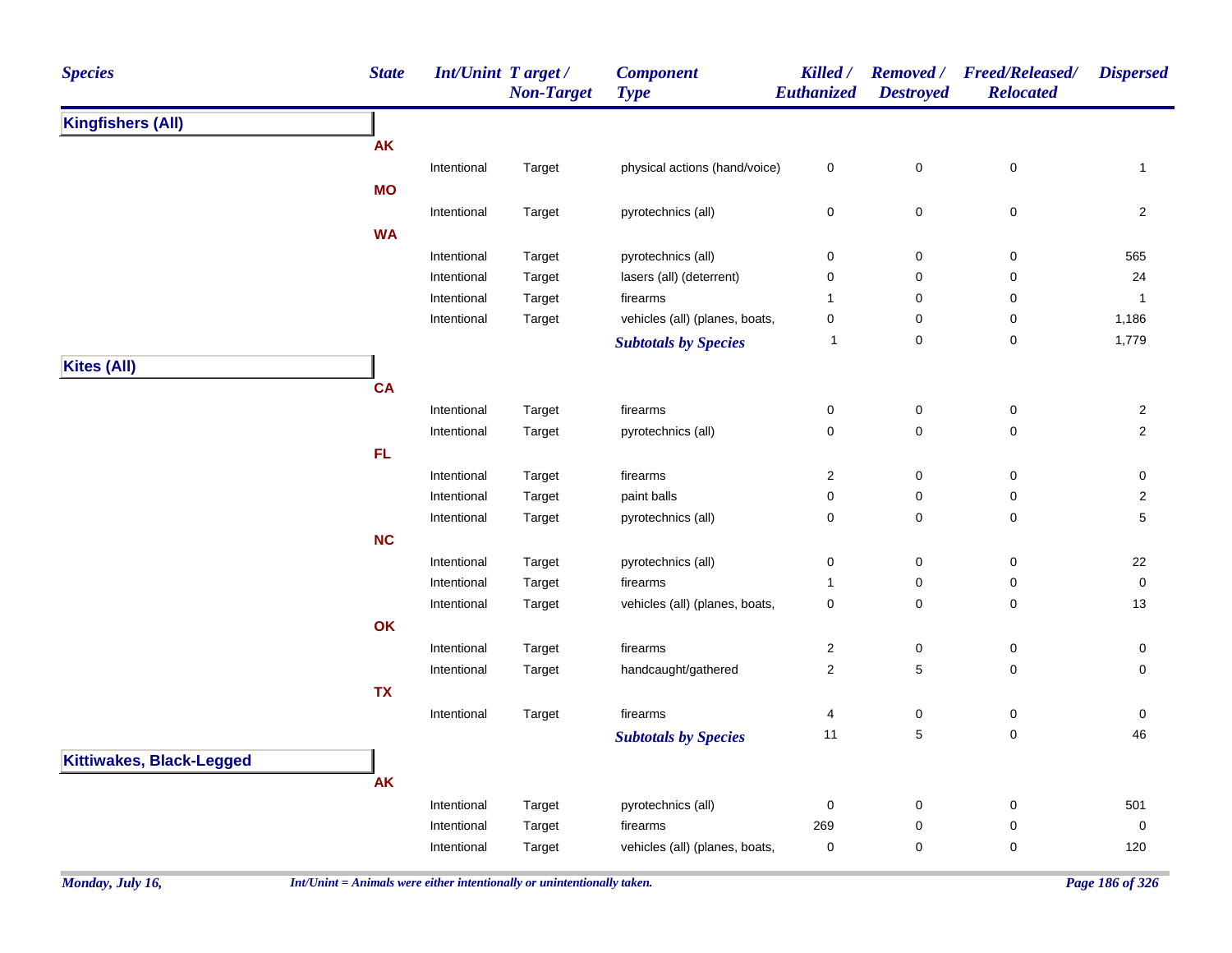| <b>Species</b>                | <b>State</b> | <b>Int/Unint Target/</b> | <b>Non-Target</b> | <b>Component</b><br><b>Type</b> | Killed /<br>Euthanized | <b>Destroyed</b> | Removed / Freed/Released/<br><b>Relocated</b> | <b>Dispersed</b>    |
|-------------------------------|--------------|--------------------------|-------------------|---------------------------------|------------------------|------------------|-----------------------------------------------|---------------------|
| Kittiwakes, Black-Legged      |              |                          |                   |                                 |                        |                  |                                               |                     |
|                               |              |                          |                   | <b>Subtotals by Species</b>     | 269                    | $\pmb{0}$        | $\pmb{0}$                                     | 621                 |
| <b>Kittiwakes, Red-Legged</b> |              |                          |                   |                                 |                        |                  |                                               |                     |
|                               | <b>AK</b>    |                          |                   |                                 |                        |                  |                                               |                     |
|                               |              | Intentional              | Target            | vehicles (all) (planes, boats,  | $\pmb{0}$              | $\pmb{0}$        | $\pmb{0}$                                     | 207                 |
|                               |              | Intentional              | Target            | pyrotechnics (all)              | $\mathbf 0$            | 0                | 0                                             | 1,982               |
|                               |              |                          |                   | <b>Subtotals by Species</b>     | 0                      | $\mathbf 0$      | $\mathbf 0$                                   | 2,189               |
| <b>Larks, Horned</b>          |              |                          |                   |                                 |                        |                  |                                               |                     |
|                               | AZ           |                          |                   |                                 |                        |                  |                                               |                     |
|                               |              | Intentional              | Target            | pyrotechnics (all)              | $\pmb{0}$              | $\pmb{0}$        | $\pmb{0}$                                     | 11,685              |
|                               |              | Intentional              | Target            | firearms                        | 172                    | 0                | $\pmb{0}$                                     | 5,980               |
|                               |              | Intentional              | Target            | vehicles (all) (planes, boats,  | $\pmb{0}$              | $\mathbf 0$      | $\mathbf 0$                                   | 50                  |
|                               | <b>CA</b>    |                          |                   |                                 |                        |                  |                                               |                     |
|                               |              | Intentional              | Target            | repellents, mechanical          | $\pmb{0}$              | $\pmb{0}$        | $\pmb{0}$                                     | $\overline{4}$      |
|                               |              | Intentional              | Target            | vehicles (all) (planes, boats,  | $\pmb{0}$              | $\mathbf 0$      | 0                                             | 11                  |
|                               | co           |                          |                   |                                 |                        |                  |                                               |                     |
|                               |              | Intentional              | Target            | firearms                        | 33                     | $\pmb{0}$        | $\pmb{0}$                                     | 150                 |
|                               | <b>KS</b>    |                          |                   |                                 |                        |                  |                                               |                     |
|                               |              | Intentional              | Target            | firearms                        | $\mathbf{1}$           | $\pmb{0}$        | 0                                             | 194                 |
|                               |              | Intentional              | Target            | vehicles (all) (planes, boats,  | $\pmb{0}$              | $\mathsf 0$      | $\pmb{0}$                                     | 60                  |
|                               | <b>MO</b>    |                          |                   |                                 |                        |                  |                                               |                     |
|                               |              | Intentional              | Target            | pneumatics                      | $\mathbf{1}$           | $\mathbf 0$      | 0                                             | 15                  |
|                               |              | Intentional              | Target            | pyrotechnics (all)              | $\pmb{0}$              | $\mathsf 0$      | 0                                             | 1,713               |
|                               |              | Intentional              | Target            | exploders, gas (all)            | 0                      | $\mathbf 0$      | 0                                             | 38                  |
|                               |              | Intentional              | Target            | paint balls                     | $\mathbf 0$            | $\pmb{0}$        | 0                                             | $\overline{7}$      |
|                               |              | Intentional              | Target            | firearms                        | 198                    | 0                | $\pmb{0}$                                     | 759                 |
|                               |              | Intentional              | Target            | vehicles (all) (planes, boats,  | $\mathbf 0$            | 0                | 0                                             | 1,021               |
|                               | <b>NE</b>    |                          |                   |                                 |                        |                  |                                               |                     |
|                               |              | Intentional              | Target            | car/truck                       | $\pmb{0}$              | $\mathsf 0$      | $\pmb{0}$                                     | $\mathsf{O}\xspace$ |
|                               | NH           |                          |                   |                                 |                        |                  |                                               |                     |
|                               |              | Intentional              | Target            | car/truck                       | $\pmb{0}$              | $\mathsf 0$      | $\pmb{0}$                                     | 0                   |
|                               | <b>TX</b>    |                          |                   |                                 |                        |                  |                                               |                     |
|                               |              | Intentional              | Target            | firearms                        | $\mathbf{1}$           | $\pmb{0}$        | $\pmb{0}$                                     | $\pmb{0}$           |
|                               |              |                          |                   | <b>Subtotals by Species</b>     | 406                    | $\pmb{0}$        | 0                                             | 21,687              |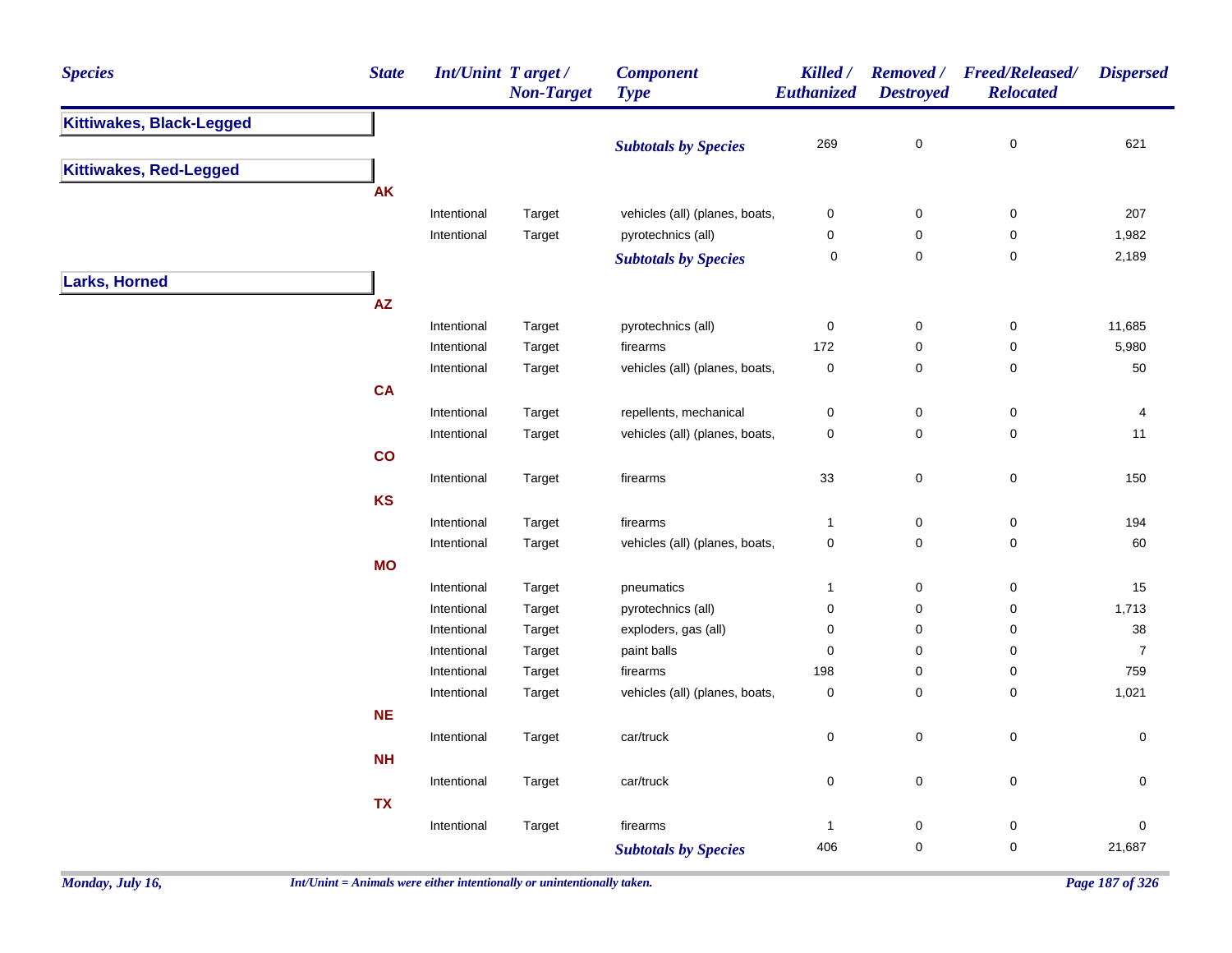| <b>Species</b>                  | <b>State</b>               | <b>Int/Unint Target/</b> | <b>Non-Target</b> | <b>Component</b><br><b>Type</b> | Killed /<br>Euthanized | <b>Destroyed</b> | Removed / Freed/Released/<br><b>Relocated</b> | <b>Dispersed</b> |
|---------------------------------|----------------------------|--------------------------|-------------------|---------------------------------|------------------------|------------------|-----------------------------------------------|------------------|
| <b>Lions, Mountain (Cougar)</b> |                            |                          |                   |                                 |                        |                  |                                               |                  |
|                                 | <b>AZ</b>                  |                          |                   |                                 |                        |                  |                                               |                  |
|                                 |                            | Intentional              | Target            | dog                             | 38                     | $\pmb{0}$        | $\pmb{0}$                                     | 0                |
|                                 | <b>CA</b>                  |                          |                   |                                 |                        |                  |                                               |                  |
|                                 |                            | Intentional              | Target            | drug delivery devices (other)   | 0                      | 0                | 0                                             | 0                |
|                                 |                            | Intentional              | Target            | traps, cage                     | 19                     | 0                | 0                                             | 0                |
|                                 |                            | Intentional              | Target            | firearms                        | 96                     | 0                | 0                                             | 0                |
|                                 |                            | Intentional              | Target            | dog                             | 0                      | 0                | 13                                            | 0                |
|                                 |                            | Intentional              | Target            | jabstick                        | 0                      | 0                | $\pmb{0}$                                     | 0                |
|                                 | $\mathsf{co}$              |                          |                   |                                 |                        |                  |                                               |                  |
|                                 |                            | Intentional              | Target            | dog                             | 0                      | $\mathbf 0$      | $\ensuremath{\mathsf{3}}$                     | 0                |
|                                 |                            | Intentional              | Target            | firearms                        | 6                      | 0                | $\pmb{0}$                                     | 0                |
|                                 |                            | Intentional              | Target            | snares, foot/leg                | $\mathbf{1}$           | $\mathsf 0$      | $\pmb{0}$                                     | 0                |
|                                 |                            | Intentional              | Target            | traps, cage                     | $\pmb{0}$              | 0                | $\pmb{0}$                                     | 0                |
|                                 | ID                         |                          |                   |                                 |                        |                  |                                               |                  |
|                                 |                            | Intentional              | Target            | traps, leghold (steel jaw)      | 3                      | $\pmb{0}$        | $\pmb{0}$                                     | 0                |
|                                 |                            | Intentional              | Target            | snares, neck                    | $\boldsymbol{2}$       | $\pmb{0}$        | $\pmb{0}$                                     | $\pmb{0}$        |
|                                 |                            | Intentional              | Target            | firearms                        | $\mathbf{1}$           | 0                | $\pmb{0}$                                     | 0                |
|                                 | <b>MT</b>                  |                          |                   |                                 |                        |                  |                                               |                  |
|                                 |                            | Intentional              | Target            | snares, foot/leg                | $\mathbf{1}$           | 0                | 0                                             | 0                |
|                                 |                            | Intentional              | Target            | traps, leghold (steel jaw)      | $\boldsymbol{2}$       | 0                | 0                                             | 0                |
|                                 |                            | UnIntentional            | NonTarget         | snares, neck                    | $\mathbf{1}$           | 0                | $\pmb{0}$                                     | 0                |
|                                 |                            | UnIntentional            | Target            | snares, neck                    | $\mathbf{1}$           | 0                | $\mathbf 0$                                   | 0                |
|                                 | <b>NM</b>                  |                          |                   |                                 |                        |                  |                                               |                  |
|                                 |                            | Intentional              | Target            | snares, neck                    | 4                      | 0                | $\pmb{0}$                                     | 0                |
|                                 |                            | Intentional              | Target            | traps, leghold (steel jaw)      | $\mathbf{1}$           | $\pmb{0}$        | $\pmb{0}$                                     | $\pmb{0}$        |
|                                 |                            | Intentional              | Target            | snares, foot/leg                | 1                      | 0                | 0                                             | $\pmb{0}$        |
|                                 |                            | Intentional              | Target            | dog                             | $\pmb{0}$              | 0                | $\boldsymbol{2}$                              | 0                |
|                                 | $\boldsymbol{\mathsf{NV}}$ |                          |                   |                                 |                        |                  |                                               |                  |
|                                 |                            | Intentional              | Target            | firearms                        | 16                     | 0                | 0                                             | 0                |
|                                 |                            | Intentional              | Target            | traps, leghold (steel jaw)      | 1                      | 0                | 0                                             | 0                |
|                                 |                            | Intentional              | Target            | snares, neck                    | $\boldsymbol{2}$       | 0                | $\pmb{0}$                                     | $\mathbf 0$      |
|                                 | OK                         |                          |                   |                                 |                        |                  |                                               |                  |
|                                 |                            | Intentional              | Target            | firearms                        | $\mathbf{1}$           | $\mathbf 0$      | 0                                             | 0                |
|                                 |                            |                          |                   |                                 |                        |                  |                                               |                  |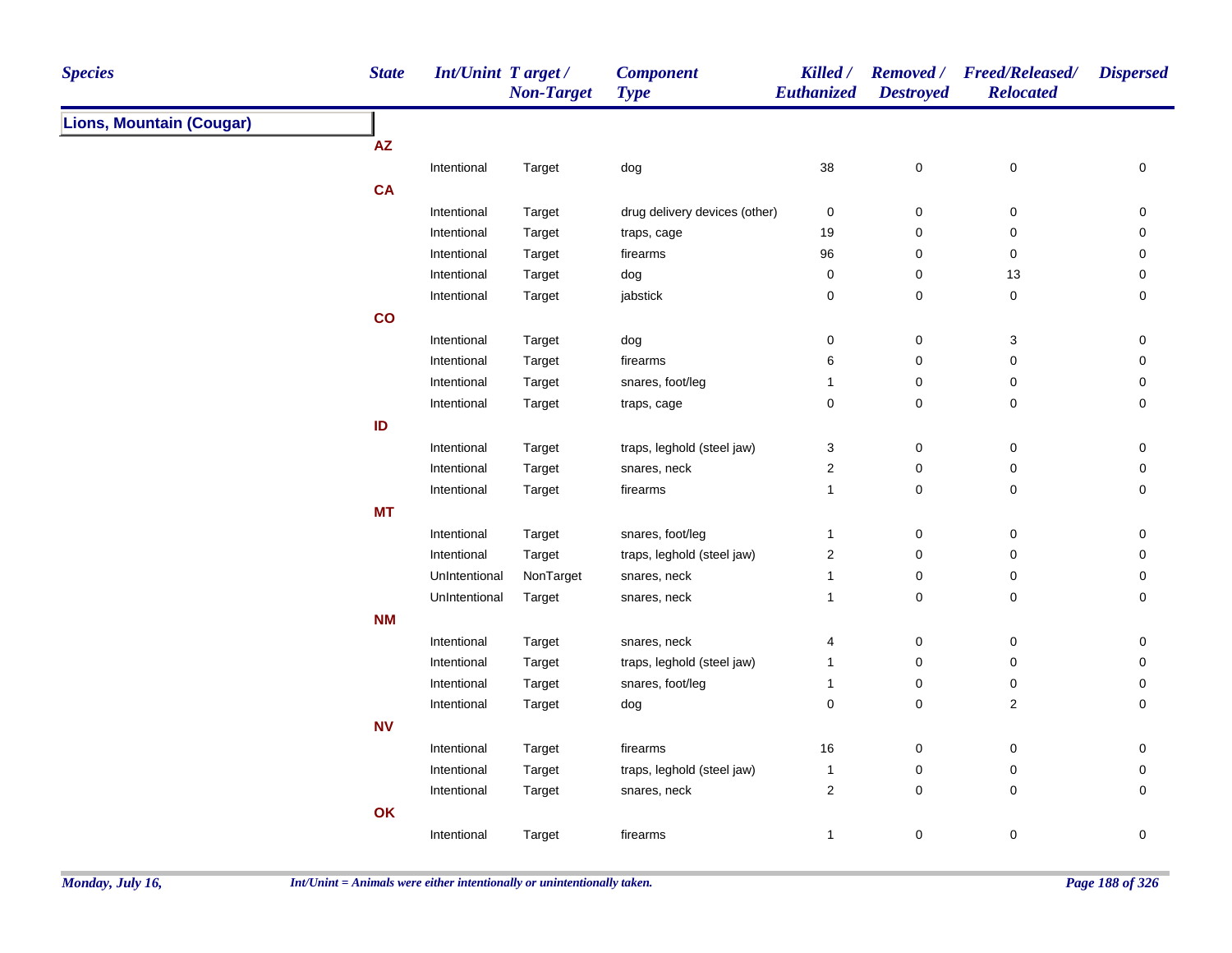| <b>Species</b>                                                                                                                                                                                                                                                                                                                                                                                                                                                                                                                                                                                                                                                                                                                                                       | <b>State</b> |  | <b>Component</b><br><b>Type</b> | Killed /<br>Euthanized  | <b>Removed</b> /<br><b>Destroyed</b> | <b>Freed/Released/</b><br><b>Relocated</b> | <b>Dispersed</b> |
|----------------------------------------------------------------------------------------------------------------------------------------------------------------------------------------------------------------------------------------------------------------------------------------------------------------------------------------------------------------------------------------------------------------------------------------------------------------------------------------------------------------------------------------------------------------------------------------------------------------------------------------------------------------------------------------------------------------------------------------------------------------------|--------------|--|---------------------------------|-------------------------|--------------------------------------|--------------------------------------------|------------------|
| <b>Int/Unint Target/</b><br><b>Non-Target</b><br><b>Lions, Mountain (Cougar)</b><br><b>OR</b><br>UnIntentional<br>Target<br>Intentional<br>Target<br>Intentional<br>Target<br>Intentional<br>Target<br>Intentional<br>Target<br>UnIntentional<br>Target<br>UnIntentional<br>NonTarget<br>Intentional<br>Target<br><b>TX</b><br>Intentional<br>Target<br>Intentional<br>Target<br>Intentional<br>Target<br><b>UT</b><br>Intentional<br>Target<br>Intentional<br>Target<br>NonTarget<br>UnIntentional<br>Intentional<br>Target<br>Intentional<br>Target<br>Target<br>Intentional<br><b>Lizards, Monitor</b><br>GU<br>UnIntentional<br>Target<br>NonTarget<br>UnIntentional<br><b>Longspurs, Lapland</b><br><b>AK</b><br>Intentional<br>Target<br>Intentional<br>Target |              |  |                                 |                         |                                      |                                            |                  |
|                                                                                                                                                                                                                                                                                                                                                                                                                                                                                                                                                                                                                                                                                                                                                                      |              |  |                                 |                         |                                      |                                            |                  |
|                                                                                                                                                                                                                                                                                                                                                                                                                                                                                                                                                                                                                                                                                                                                                                      |              |  | snares, neck                    | $\overline{2}$          | $\pmb{0}$                            | $\pmb{0}$                                  | 0                |
|                                                                                                                                                                                                                                                                                                                                                                                                                                                                                                                                                                                                                                                                                                                                                                      |              |  | firearms                        | $\mathsf 3$             | 0                                    | 0                                          | 0                |
|                                                                                                                                                                                                                                                                                                                                                                                                                                                                                                                                                                                                                                                                                                                                                                      |              |  | snares, neck                    | 22                      | 0                                    | 0                                          | 0                |
|                                                                                                                                                                                                                                                                                                                                                                                                                                                                                                                                                                                                                                                                                                                                                                      |              |  | traps, leghold (steel jaw)      | 24                      | 0                                    | 0                                          | 0                |
|                                                                                                                                                                                                                                                                                                                                                                                                                                                                                                                                                                                                                                                                                                                                                                      |              |  | snares, foot/leg                | $\overline{1}$          | 0                                    | 0                                          | 0                |
|                                                                                                                                                                                                                                                                                                                                                                                                                                                                                                                                                                                                                                                                                                                                                                      |              |  | snares, foot/leg                | $\overline{1}$          | 0                                    | 0                                          | 0                |
|                                                                                                                                                                                                                                                                                                                                                                                                                                                                                                                                                                                                                                                                                                                                                                      |              |  | snares, foot/leg                | $\overline{\mathbf{c}}$ | 0                                    | 0                                          | 0                |
|                                                                                                                                                                                                                                                                                                                                                                                                                                                                                                                                                                                                                                                                                                                                                                      |              |  | dog                             | 30                      | 0                                    | $\mathbf 0$                                | $\mathbf{1}$     |
|                                                                                                                                                                                                                                                                                                                                                                                                                                                                                                                                                                                                                                                                                                                                                                      |              |  |                                 |                         |                                      |                                            |                  |
|                                                                                                                                                                                                                                                                                                                                                                                                                                                                                                                                                                                                                                                                                                                                                                      |              |  | dog                             | 14                      | 0                                    | 0                                          | 0                |
|                                                                                                                                                                                                                                                                                                                                                                                                                                                                                                                                                                                                                                                                                                                                                                      |              |  | traps, leghold (steel jaw)      | 18                      | 0                                    | 0                                          | 0                |
|                                                                                                                                                                                                                                                                                                                                                                                                                                                                                                                                                                                                                                                                                                                                                                      |              |  | snares, neck                    | $\overline{1}$          | 0                                    | 0                                          | 0                |
|                                                                                                                                                                                                                                                                                                                                                                                                                                                                                                                                                                                                                                                                                                                                                                      |              |  |                                 |                         |                                      |                                            |                  |
|                                                                                                                                                                                                                                                                                                                                                                                                                                                                                                                                                                                                                                                                                                                                                                      |              |  | snares, foot/leg                | 12                      | 0                                    | 0                                          | 0                |
|                                                                                                                                                                                                                                                                                                                                                                                                                                                                                                                                                                                                                                                                                                                                                                      |              |  | dog                             | $\pmb{0}$               | $\mathsf 0$                          | 4                                          | 0                |
|                                                                                                                                                                                                                                                                                                                                                                                                                                                                                                                                                                                                                                                                                                                                                                      |              |  | snares, neck                    | $\overline{2}$          | $\mathbf 0$                          | 0                                          | 0                |
|                                                                                                                                                                                                                                                                                                                                                                                                                                                                                                                                                                                                                                                                                                                                                                      |              |  | snares, neck                    | $\mathbf{1}$            | $\mathbf 0$                          | $\mathbf 0$                                | 0                |
|                                                                                                                                                                                                                                                                                                                                                                                                                                                                                                                                                                                                                                                                                                                                                                      |              |  | firearms                        | 14                      | $\mathbf 0$                          | $\mathbf 0$                                | $\mathbf 0$      |
|                                                                                                                                                                                                                                                                                                                                                                                                                                                                                                                                                                                                                                                                                                                                                                      |              |  | traps, leghold (steel jaw)      | $\mathbf 2$             | 0                                    | 0                                          | 0                |
|                                                                                                                                                                                                                                                                                                                                                                                                                                                                                                                                                                                                                                                                                                                                                                      |              |  | <b>Subtotals by Species</b>     | 346                     | $\mathbf 0$                          | 22                                         | $\mathbf{1}$     |
|                                                                                                                                                                                                                                                                                                                                                                                                                                                                                                                                                                                                                                                                                                                                                                      |              |  |                                 |                         |                                      |                                            |                  |
|                                                                                                                                                                                                                                                                                                                                                                                                                                                                                                                                                                                                                                                                                                                                                                      |              |  |                                 |                         |                                      |                                            |                  |
|                                                                                                                                                                                                                                                                                                                                                                                                                                                                                                                                                                                                                                                                                                                                                                      |              |  | traps, snake                    | $\mathbf{1}$            | 0                                    | 5                                          | 0                |
|                                                                                                                                                                                                                                                                                                                                                                                                                                                                                                                                                                                                                                                                                                                                                                      |              |  |                                 | $\pmb{0}$               | 0                                    | $\mathsf 3$                                | 0                |
|                                                                                                                                                                                                                                                                                                                                                                                                                                                                                                                                                                                                                                                                                                                                                                      |              |  | traps, snake                    | $\mathbf{1}$            | $\mathsf 0$                          | 8                                          | $\mathbf 0$      |
|                                                                                                                                                                                                                                                                                                                                                                                                                                                                                                                                                                                                                                                                                                                                                                      |              |  | <b>Subtotals by Species</b>     |                         |                                      |                                            |                  |
|                                                                                                                                                                                                                                                                                                                                                                                                                                                                                                                                                                                                                                                                                                                                                                      |              |  |                                 |                         |                                      |                                            |                  |
|                                                                                                                                                                                                                                                                                                                                                                                                                                                                                                                                                                                                                                                                                                                                                                      |              |  |                                 |                         |                                      |                                            |                  |
|                                                                                                                                                                                                                                                                                                                                                                                                                                                                                                                                                                                                                                                                                                                                                                      |              |  | pyrotechnics (all)              | 0                       | $\pmb{0}$                            | 0                                          | 60               |
|                                                                                                                                                                                                                                                                                                                                                                                                                                                                                                                                                                                                                                                                                                                                                                      |              |  | firearms                        | 8                       | 0                                    | $\mathbf 0$                                | 52               |
|                                                                                                                                                                                                                                                                                                                                                                                                                                                                                                                                                                                                                                                                                                                                                                      |              |  | <b>Subtotals by Species</b>     | 8                       | 0                                    | $\mathbf 0$                                | 112              |
| <b>Loons, Common</b>                                                                                                                                                                                                                                                                                                                                                                                                                                                                                                                                                                                                                                                                                                                                                 |              |  |                                 |                         |                                      |                                            |                  |
|                                                                                                                                                                                                                                                                                                                                                                                                                                                                                                                                                                                                                                                                                                                                                                      | OK           |  |                                 |                         |                                      |                                            |                  |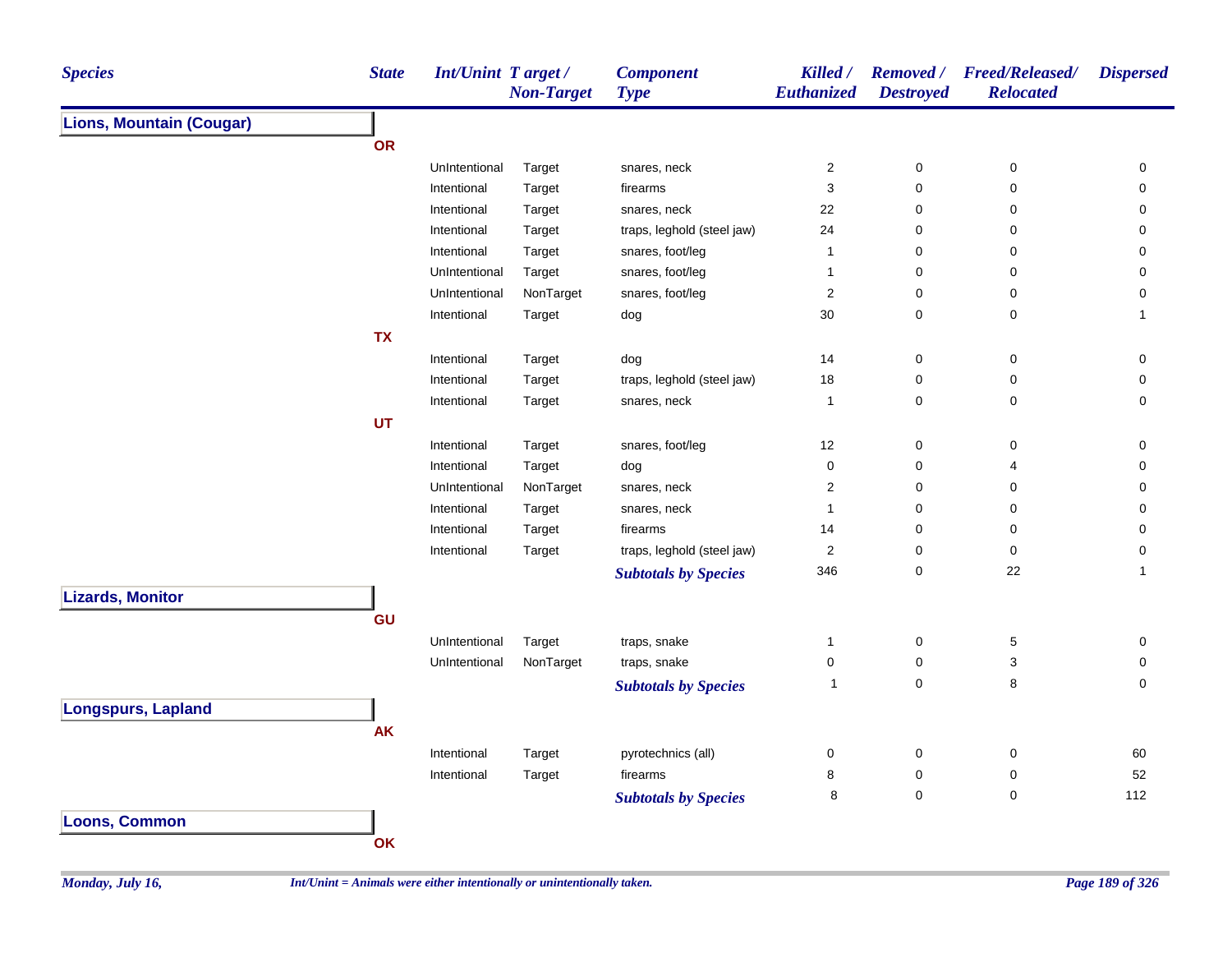| <b>Species</b>               | <b>State</b>                                                                                                                                                                                                                                                                                                                                                                                                                                                                                                                                                                                                                                                                                                                                                                                                                                                                                                                                                                                                                                                                                                                                                                                                                                                                                                                                                                                                                                                                                                                                                                                                                                                                                                                                                                                                                       | <b>Non-Target</b> | <b>Component</b><br><b>Type</b> | Killed / | <b>Removed</b> /<br><b>Destroyed</b> | <b>Freed/Released/</b><br><b>Relocated</b> | <b>Dispersed</b>    |
|------------------------------|------------------------------------------------------------------------------------------------------------------------------------------------------------------------------------------------------------------------------------------------------------------------------------------------------------------------------------------------------------------------------------------------------------------------------------------------------------------------------------------------------------------------------------------------------------------------------------------------------------------------------------------------------------------------------------------------------------------------------------------------------------------------------------------------------------------------------------------------------------------------------------------------------------------------------------------------------------------------------------------------------------------------------------------------------------------------------------------------------------------------------------------------------------------------------------------------------------------------------------------------------------------------------------------------------------------------------------------------------------------------------------------------------------------------------------------------------------------------------------------------------------------------------------------------------------------------------------------------------------------------------------------------------------------------------------------------------------------------------------------------------------------------------------------------------------------------------------|-------------------|---------------------------------|----------|--------------------------------------|--------------------------------------------|---------------------|
| <b>Loons, Common</b>         | <b>Int/Unint Target/</b><br>Euthanized<br><b>OK</b><br>vehicles (all) (planes, boats,<br>$\pmb{0}$<br>$\pmb{0}$<br>Intentional<br>$\pmb{0}$<br>Target<br>$\mathbf 0$<br>$\pmb{0}$<br>$\pmb{0}$<br><b>Subtotals by Species</b><br><b>AK</b><br>Intentional<br>Target<br>firearms<br>$\overline{c}$<br>$\pmb{0}$<br>$\mathbf 0$<br>$\overline{2}$<br>$\pmb{0}$<br>$\mathbf 0$<br><b>Subtotals by Species</b><br><b>WY</b><br>dog<br>$\pmb{0}$<br>$\pmb{0}$<br>Intentional<br>Target<br>$\mathbf{1}$<br>$\pmb{0}$<br>0<br>$\mathbf{1}$<br><b>Subtotals by Species</b><br><b>CA</b><br>$\pmb{0}$<br>$\pmb{0}$<br>Intentional<br>Target<br>pyrotechnics (all)<br>$\mathbf 0$<br>vehicles (all) (planes, boats,<br>$\pmb{0}$<br>$\pmb{0}$<br>$\pmb{0}$<br>Intentional<br>Target<br>Intentional<br>Target<br>firearms<br>$\mathbf 0$<br>$\pmb{0}$<br>$\mathbf 0$<br>$\pmb{0}$<br>$\pmb{0}$<br>0<br><b>Subtotals by Species</b><br><b>AK</b><br>vehicles (all) (planes, boats,<br>$\pmb{0}$<br>$\pmb{0}$<br>$\mathbf 0$<br>Intentional<br>Target<br>pyrotechnics (all)<br>$\pmb{0}$<br>$\pmb{0}$<br>0<br>Intentional<br>Target<br>Target<br>physical actions (hand/voice)<br>$\mathbf 0$<br>$\mathbf 0$<br>Intentional<br>0<br>paint balls<br>0<br>$\mathbf 0$<br>Intentional<br>Target<br>0<br>lasers (all) (deterrent)<br>$\mathbf 0$<br>$\mathbf 0$<br>Intentional<br>Target<br>0<br>handcaught/gathered<br>$\pmb{0}$<br>Intentional<br>Target<br>1<br>6<br>42<br>firearms<br>$\mathbf 0$<br>$\mathbf 0$<br>Intentional<br>Target<br>$\mathbf{co}$<br>$\mathbf 0$<br>$\mathbf{1}$<br>$\pmb{0}$<br>Intentional<br>Target<br>firearms<br>ID<br>drc-1339 meat (livestock dep<br>75<br>$\pmb{0}$<br>$\mathbf 0$<br>Intentional<br>Target<br><b>OR</b><br>$\mathbf 0$<br>$\mathbf 5$<br>$\pmb{0}$<br>Intentional<br>Target<br>firearms<br>UT |                   |                                 |          |                                      |                                            |                     |
|                              |                                                                                                                                                                                                                                                                                                                                                                                                                                                                                                                                                                                                                                                                                                                                                                                                                                                                                                                                                                                                                                                                                                                                                                                                                                                                                                                                                                                                                                                                                                                                                                                                                                                                                                                                                                                                                                    |                   |                                 |          |                                      |                                            |                     |
|                              |                                                                                                                                                                                                                                                                                                                                                                                                                                                                                                                                                                                                                                                                                                                                                                                                                                                                                                                                                                                                                                                                                                                                                                                                                                                                                                                                                                                                                                                                                                                                                                                                                                                                                                                                                                                                                                    |                   |                                 |          |                                      |                                            | ${\bf 75}$          |
|                              |                                                                                                                                                                                                                                                                                                                                                                                                                                                                                                                                                                                                                                                                                                                                                                                                                                                                                                                                                                                                                                                                                                                                                                                                                                                                                                                                                                                                                                                                                                                                                                                                                                                                                                                                                                                                                                    |                   |                                 |          |                                      |                                            | 75                  |
| <b>Loons, Pacific</b>        |                                                                                                                                                                                                                                                                                                                                                                                                                                                                                                                                                                                                                                                                                                                                                                                                                                                                                                                                                                                                                                                                                                                                                                                                                                                                                                                                                                                                                                                                                                                                                                                                                                                                                                                                                                                                                                    |                   |                                 |          |                                      |                                            |                     |
|                              |                                                                                                                                                                                                                                                                                                                                                                                                                                                                                                                                                                                                                                                                                                                                                                                                                                                                                                                                                                                                                                                                                                                                                                                                                                                                                                                                                                                                                                                                                                                                                                                                                                                                                                                                                                                                                                    |                   |                                 |          |                                      |                                            |                     |
|                              |                                                                                                                                                                                                                                                                                                                                                                                                                                                                                                                                                                                                                                                                                                                                                                                                                                                                                                                                                                                                                                                                                                                                                                                                                                                                                                                                                                                                                                                                                                                                                                                                                                                                                                                                                                                                                                    |                   |                                 |          |                                      |                                            | $\pmb{0}$           |
|                              |                                                                                                                                                                                                                                                                                                                                                                                                                                                                                                                                                                                                                                                                                                                                                                                                                                                                                                                                                                                                                                                                                                                                                                                                                                                                                                                                                                                                                                                                                                                                                                                                                                                                                                                                                                                                                                    |                   |                                 |          |                                      |                                            | $\mathbf 0$         |
| Lynx                         |                                                                                                                                                                                                                                                                                                                                                                                                                                                                                                                                                                                                                                                                                                                                                                                                                                                                                                                                                                                                                                                                                                                                                                                                                                                                                                                                                                                                                                                                                                                                                                                                                                                                                                                                                                                                                                    |                   |                                 |          |                                      |                                            |                     |
|                              |                                                                                                                                                                                                                                                                                                                                                                                                                                                                                                                                                                                                                                                                                                                                                                                                                                                                                                                                                                                                                                                                                                                                                                                                                                                                                                                                                                                                                                                                                                                                                                                                                                                                                                                                                                                                                                    |                   |                                 |          |                                      |                                            |                     |
|                              |                                                                                                                                                                                                                                                                                                                                                                                                                                                                                                                                                                                                                                                                                                                                                                                                                                                                                                                                                                                                                                                                                                                                                                                                                                                                                                                                                                                                                                                                                                                                                                                                                                                                                                                                                                                                                                    |                   |                                 |          |                                      |                                            | $\mathsf{O}\xspace$ |
|                              |                                                                                                                                                                                                                                                                                                                                                                                                                                                                                                                                                                                                                                                                                                                                                                                                                                                                                                                                                                                                                                                                                                                                                                                                                                                                                                                                                                                                                                                                                                                                                                                                                                                                                                                                                                                                                                    |                   |                                 |          |                                      |                                            | $\mathbf 0$         |
| <b>Magpies (Other)</b>       |                                                                                                                                                                                                                                                                                                                                                                                                                                                                                                                                                                                                                                                                                                                                                                                                                                                                                                                                                                                                                                                                                                                                                                                                                                                                                                                                                                                                                                                                                                                                                                                                                                                                                                                                                                                                                                    |                   |                                 |          |                                      |                                            |                     |
|                              |                                                                                                                                                                                                                                                                                                                                                                                                                                                                                                                                                                                                                                                                                                                                                                                                                                                                                                                                                                                                                                                                                                                                                                                                                                                                                                                                                                                                                                                                                                                                                                                                                                                                                                                                                                                                                                    |                   |                                 |          |                                      |                                            |                     |
|                              |                                                                                                                                                                                                                                                                                                                                                                                                                                                                                                                                                                                                                                                                                                                                                                                                                                                                                                                                                                                                                                                                                                                                                                                                                                                                                                                                                                                                                                                                                                                                                                                                                                                                                                                                                                                                                                    |                   |                                 |          |                                      |                                            |                     |
|                              |                                                                                                                                                                                                                                                                                                                                                                                                                                                                                                                                                                                                                                                                                                                                                                                                                                                                                                                                                                                                                                                                                                                                                                                                                                                                                                                                                                                                                                                                                                                                                                                                                                                                                                                                                                                                                                    |                   |                                 |          |                                      |                                            | 45<br>43            |
|                              |                                                                                                                                                                                                                                                                                                                                                                                                                                                                                                                                                                                                                                                                                                                                                                                                                                                                                                                                                                                                                                                                                                                                                                                                                                                                                                                                                                                                                                                                                                                                                                                                                                                                                                                                                                                                                                    |                   |                                 |          |                                      |                                            | 83                  |
|                              |                                                                                                                                                                                                                                                                                                                                                                                                                                                                                                                                                                                                                                                                                                                                                                                                                                                                                                                                                                                                                                                                                                                                                                                                                                                                                                                                                                                                                                                                                                                                                                                                                                                                                                                                                                                                                                    |                   |                                 |          |                                      |                                            | 171                 |
|                              |                                                                                                                                                                                                                                                                                                                                                                                                                                                                                                                                                                                                                                                                                                                                                                                                                                                                                                                                                                                                                                                                                                                                                                                                                                                                                                                                                                                                                                                                                                                                                                                                                                                                                                                                                                                                                                    |                   |                                 |          |                                      |                                            |                     |
| <b>Magpies, Black-Billed</b> |                                                                                                                                                                                                                                                                                                                                                                                                                                                                                                                                                                                                                                                                                                                                                                                                                                                                                                                                                                                                                                                                                                                                                                                                                                                                                                                                                                                                                                                                                                                                                                                                                                                                                                                                                                                                                                    |                   |                                 |          |                                      |                                            |                     |
|                              |                                                                                                                                                                                                                                                                                                                                                                                                                                                                                                                                                                                                                                                                                                                                                                                                                                                                                                                                                                                                                                                                                                                                                                                                                                                                                                                                                                                                                                                                                                                                                                                                                                                                                                                                                                                                                                    |                   |                                 |          |                                      |                                            |                     |
|                              |                                                                                                                                                                                                                                                                                                                                                                                                                                                                                                                                                                                                                                                                                                                                                                                                                                                                                                                                                                                                                                                                                                                                                                                                                                                                                                                                                                                                                                                                                                                                                                                                                                                                                                                                                                                                                                    |                   |                                 |          |                                      |                                            | $51$                |
|                              |                                                                                                                                                                                                                                                                                                                                                                                                                                                                                                                                                                                                                                                                                                                                                                                                                                                                                                                                                                                                                                                                                                                                                                                                                                                                                                                                                                                                                                                                                                                                                                                                                                                                                                                                                                                                                                    |                   |                                 |          |                                      |                                            | $\sqrt{2}$          |
|                              |                                                                                                                                                                                                                                                                                                                                                                                                                                                                                                                                                                                                                                                                                                                                                                                                                                                                                                                                                                                                                                                                                                                                                                                                                                                                                                                                                                                                                                                                                                                                                                                                                                                                                                                                                                                                                                    |                   |                                 |          |                                      |                                            | 40<br>$38\,$        |
|                              |                                                                                                                                                                                                                                                                                                                                                                                                                                                                                                                                                                                                                                                                                                                                                                                                                                                                                                                                                                                                                                                                                                                                                                                                                                                                                                                                                                                                                                                                                                                                                                                                                                                                                                                                                                                                                                    |                   |                                 |          |                                      |                                            | $\mathbf{1}$        |
|                              |                                                                                                                                                                                                                                                                                                                                                                                                                                                                                                                                                                                                                                                                                                                                                                                                                                                                                                                                                                                                                                                                                                                                                                                                                                                                                                                                                                                                                                                                                                                                                                                                                                                                                                                                                                                                                                    |                   |                                 |          |                                      |                                            | 0                   |
|                              |                                                                                                                                                                                                                                                                                                                                                                                                                                                                                                                                                                                                                                                                                                                                                                                                                                                                                                                                                                                                                                                                                                                                                                                                                                                                                                                                                                                                                                                                                                                                                                                                                                                                                                                                                                                                                                    |                   |                                 |          |                                      |                                            | 92                  |
|                              |                                                                                                                                                                                                                                                                                                                                                                                                                                                                                                                                                                                                                                                                                                                                                                                                                                                                                                                                                                                                                                                                                                                                                                                                                                                                                                                                                                                                                                                                                                                                                                                                                                                                                                                                                                                                                                    |                   |                                 |          |                                      |                                            |                     |
|                              |                                                                                                                                                                                                                                                                                                                                                                                                                                                                                                                                                                                                                                                                                                                                                                                                                                                                                                                                                                                                                                                                                                                                                                                                                                                                                                                                                                                                                                                                                                                                                                                                                                                                                                                                                                                                                                    |                   |                                 |          |                                      |                                            | $\mathsf{O}\xspace$ |
|                              |                                                                                                                                                                                                                                                                                                                                                                                                                                                                                                                                                                                                                                                                                                                                                                                                                                                                                                                                                                                                                                                                                                                                                                                                                                                                                                                                                                                                                                                                                                                                                                                                                                                                                                                                                                                                                                    |                   |                                 |          |                                      |                                            |                     |
|                              |                                                                                                                                                                                                                                                                                                                                                                                                                                                                                                                                                                                                                                                                                                                                                                                                                                                                                                                                                                                                                                                                                                                                                                                                                                                                                                                                                                                                                                                                                                                                                                                                                                                                                                                                                                                                                                    |                   |                                 |          |                                      |                                            | $\mathbf 0$         |
|                              |                                                                                                                                                                                                                                                                                                                                                                                                                                                                                                                                                                                                                                                                                                                                                                                                                                                                                                                                                                                                                                                                                                                                                                                                                                                                                                                                                                                                                                                                                                                                                                                                                                                                                                                                                                                                                                    |                   |                                 |          |                                      |                                            |                     |
|                              |                                                                                                                                                                                                                                                                                                                                                                                                                                                                                                                                                                                                                                                                                                                                                                                                                                                                                                                                                                                                                                                                                                                                                                                                                                                                                                                                                                                                                                                                                                                                                                                                                                                                                                                                                                                                                                    |                   |                                 |          |                                      |                                            | $\mathsf{O}\xspace$ |
|                              |                                                                                                                                                                                                                                                                                                                                                                                                                                                                                                                                                                                                                                                                                                                                                                                                                                                                                                                                                                                                                                                                                                                                                                                                                                                                                                                                                                                                                                                                                                                                                                                                                                                                                                                                                                                                                                    |                   |                                 |          |                                      |                                            |                     |
|                              |                                                                                                                                                                                                                                                                                                                                                                                                                                                                                                                                                                                                                                                                                                                                                                                                                                                                                                                                                                                                                                                                                                                                                                                                                                                                                                                                                                                                                                                                                                                                                                                                                                                                                                                                                                                                                                    |                   |                                 |          |                                      |                                            |                     |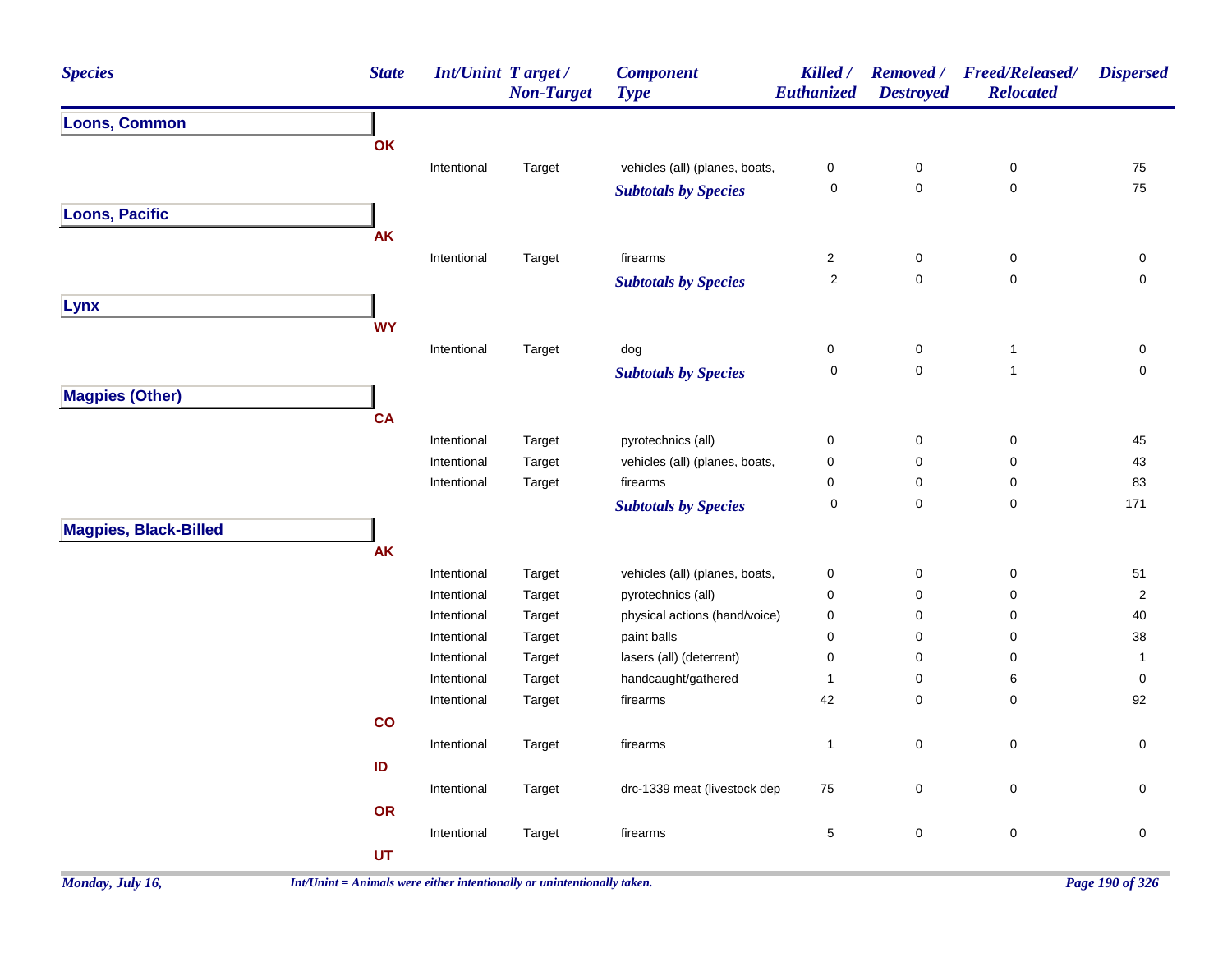| <b>Species</b>                          | <b>State</b> | <b>Int/Unint Target/</b> | <b>Non-Target</b> | <b>Component</b><br><b>Type</b> | Killed /<br>Euthanized | <b>Removed</b> /<br><b>Destroyed</b> | <b>Freed/Released/</b><br><b>Relocated</b> | <b>Dispersed</b> |
|-----------------------------------------|--------------|--------------------------|-------------------|---------------------------------|------------------------|--------------------------------------|--------------------------------------------|------------------|
| <b>Magpies, Black-Billed</b>            |              |                          |                   |                                 |                        |                                      |                                            |                  |
|                                         | UT           |                          |                   |                                 |                        |                                      |                                            |                  |
|                                         |              | Intentional              | Target            | firearms                        | 10                     | 0                                    | 0                                          | 0                |
|                                         |              |                          |                   | <b>Subtotals by Species</b>     | 134                    | 0                                    | 6                                          | 224              |
| <b>Magpies, Yellow-Billed</b>           |              |                          |                   |                                 |                        |                                      |                                            |                  |
|                                         | <b>CA</b>    |                          |                   |                                 |                        |                                      |                                            |                  |
|                                         |              | Intentional              | Target            | firearms                        | $\mathbf{1}$           | 0                                    | 0                                          | 16               |
|                                         |              | Intentional              | Target            | vehicles (all) (planes, boats,  | 0                      | 0                                    | 0                                          |                  |
|                                         |              |                          |                   | <b>Subtotals by Species</b>     | $\mathbf 1$            | 0                                    | 0                                          | 17               |
| <b>Mammals, Exotic Z-(Other)</b>        |              |                          |                   |                                 |                        |                                      |                                            |                  |
|                                         | <b>TX</b>    |                          |                   |                                 |                        |                                      |                                            |                  |
|                                         |              | Intentional              | Target            | helicopter                      | 22                     | 0                                    | 0                                          | 0                |
|                                         |              | UnIntentional            | NonTarget         | snares, neck                    | $\overline{1}$         | 0                                    | 0                                          | 0                |
|                                         |              |                          |                   | <b>Subtotals by Species</b>     | 23                     | 0                                    | 0                                          | 0                |
| Mammals, Marine (Seals/Sea Otters/Etc.) |              |                          |                   |                                 |                        |                                      |                                            |                  |
|                                         | <b>WA</b>    |                          |                   |                                 |                        |                                      |                                            |                  |
|                                         |              | Intentional              | Target            | ammunition, rubber (all)        | 0                      | 0                                    | 0                                          | 995              |
|                                         |              |                          |                   |                                 | 0                      | $\mathbf 0$                          | 0                                          | 995              |
|                                         |              |                          |                   | <b>Subtotals by Species</b>     |                        |                                      |                                            |                  |
| <b>Mannikins, Chestnut</b>              |              |                          |                   |                                 |                        |                                      |                                            |                  |
|                                         | HI           |                          |                   |                                 |                        |                                      |                                            |                  |
|                                         |              | Intentional              | Target            | firearms                        | 18,842                 | 0                                    | 0                                          | 74,849           |
|                                         |              | Intentional              | Target            | pyrotechnics (all)              | 0                      | 0                                    | 0                                          | 10,992           |
|                                         |              | Intentional              | Target            | traps, decoy                    | 3                      | 0                                    | 0                                          | $\mathbf 0$      |
|                                         |              | Intentional              | Target            | vehicles (all) (planes, boats,  | 0                      | 0                                    | 0                                          | 110,533          |
|                                         |              |                          |                   | <b>Subtotals by Species</b>     | 18,845                 | 0                                    | 0                                          | 196,374          |
| <b>Mannikins, Nutmeg</b>                |              |                          |                   |                                 |                        |                                      |                                            |                  |
|                                         | HI           |                          |                   |                                 |                        |                                      |                                            |                  |
|                                         |              | Intentional              | Target            | traps, decoy                    | 9                      | 0                                    | 0                                          | 0                |
|                                         |              | Intentional              | Target            | traps, cage                     | $\mathbf{1}$           | 0                                    | 0                                          | 0                |
|                                         |              | Intentional              | Target            | pyrotechnics (all)              | 0                      | 0                                    | 0                                          | 5,160            |
|                                         |              | Intentional              | Target            | physical actions (hand/voice)   | 0                      | 0                                    | 0                                          | 487              |
|                                         |              | Intentional              | Target            | firearms                        | 4,811                  | 0                                    | 0                                          | 11,749           |
|                                         |              | Intentional              | Target            | vehicles (all) (planes, boats,  | $\pmb{0}$              | 0                                    | 0                                          | 18,797           |
|                                         |              |                          |                   | <b>Subtotals by Species</b>     | 4,821                  | 0                                    | 0                                          | 36,193           |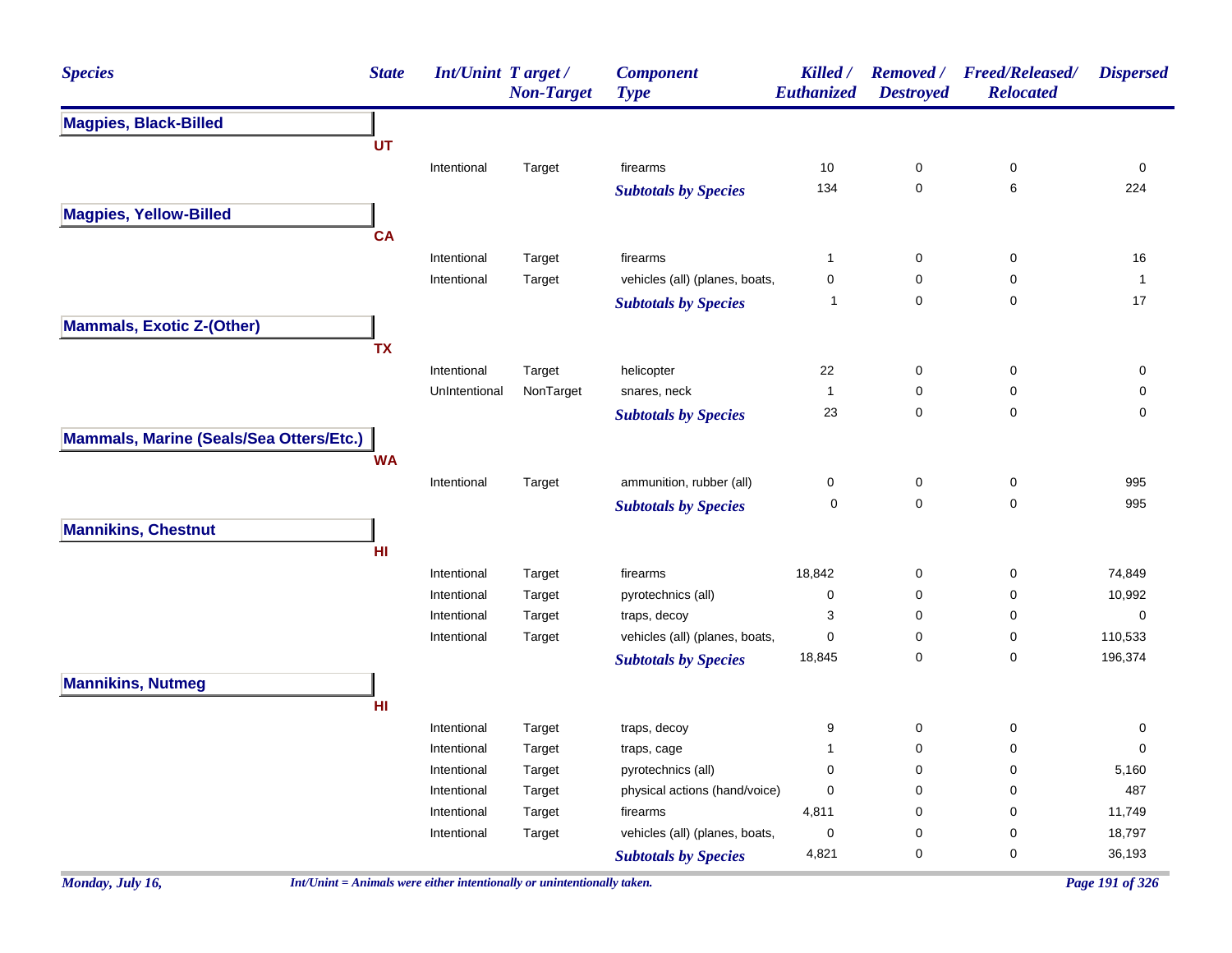| <b>Species</b>                  | <b>State</b> | <b>Int/Unint Target/</b> | <b>Non-Target</b> | <b>Component</b><br><b>Type</b> | Killed /<br>Euthanized | <b>Destroyed</b>                                                                                                                                                                                                                                                                                                                                                                                                                                                                                                                                                                                                                                                                                                                                                                                                           | <b>Relocated</b> | <b>Dispersed</b> |
|---------------------------------|--------------|--------------------------|-------------------|---------------------------------|------------------------|----------------------------------------------------------------------------------------------------------------------------------------------------------------------------------------------------------------------------------------------------------------------------------------------------------------------------------------------------------------------------------------------------------------------------------------------------------------------------------------------------------------------------------------------------------------------------------------------------------------------------------------------------------------------------------------------------------------------------------------------------------------------------------------------------------------------------|------------------|------------------|
| <b>Marmots/Woodchucks (All)</b> |              |                          |                   |                                 |                        | Removed / Freed/Released/<br>$\pmb{0}$<br>$\mathbf{1}$<br>0<br>68<br>$\mathbf 0$<br>$\pmb{0}$<br>$\mathbf 0$<br>$\overline{2}$<br>$\mathbf 0$<br>$\mathbf 5$<br>$\pmb{0}$<br>$\pmb{0}$<br>0<br>$\mathbf 0$<br>$\pmb{0}$<br>$\mathbf 0$<br>$\overline{1}$<br>29<br>0<br>$\mathbf 0$<br>3<br>0<br>$\mathbf 0$<br>$\overline{c}$<br>$\pmb{0}$<br>$\mathsf 0$<br>12<br>0<br>0<br>3<br>0<br>$\mathbf 0$<br>$\pmb{0}$<br>$\mathbf{1}$<br>$\mathbf 0$<br>0<br>0<br>0<br>0<br>0<br>$\overline{1}$<br>9<br>0<br>0<br>5<br>0<br>0<br>$\boldsymbol{2}$<br>0<br>$\mathbf 0$<br>$\pmb{0}$<br>4<br>0<br>$\pmb{0}$<br>26<br>$\mathbf 0$<br>59<br>0<br>$\mathbf 0$<br>$\ensuremath{\mathsf{3}}$<br>$\pmb{0}$<br>$\mathbf 0$<br>33<br>0<br>$\mathbf 0$<br>$\pmb{0}$<br>$\pmb{0}$<br>$\pmb{0}$<br>$\mathbf 0$<br>$\mathbf 0$<br>$\mathbf{1}$ |                  |                  |
|                                 | <b>AL</b>    |                          |                   |                                 |                        |                                                                                                                                                                                                                                                                                                                                                                                                                                                                                                                                                                                                                                                                                                                                                                                                                            |                  |                  |
|                                 |              | Intentional              | Target            | traps, quick-kill (conibear)    |                        |                                                                                                                                                                                                                                                                                                                                                                                                                                                                                                                                                                                                                                                                                                                                                                                                                            |                  | $\pmb{0}$        |
|                                 | <b>CA</b>    |                          |                   |                                 |                        |                                                                                                                                                                                                                                                                                                                                                                                                                                                                                                                                                                                                                                                                                                                                                                                                                            |                  |                  |
|                                 |              | Intentional              | Target            | firearms                        |                        |                                                                                                                                                                                                                                                                                                                                                                                                                                                                                                                                                                                                                                                                                                                                                                                                                            |                  | 0                |
|                                 | co           |                          |                   |                                 |                        |                                                                                                                                                                                                                                                                                                                                                                                                                                                                                                                                                                                                                                                                                                                                                                                                                            |                  |                  |
|                                 |              | UnIntentional            | NonTarget         | snares, neck                    |                        |                                                                                                                                                                                                                                                                                                                                                                                                                                                                                                                                                                                                                                                                                                                                                                                                                            |                  | 0                |
|                                 | ID           |                          |                   |                                 |                        |                                                                                                                                                                                                                                                                                                                                                                                                                                                                                                                                                                                                                                                                                                                                                                                                                            |                  |                  |
|                                 |              | Intentional              | Target            | traps, cage                     |                        |                                                                                                                                                                                                                                                                                                                                                                                                                                                                                                                                                                                                                                                                                                                                                                                                                            |                  | 0                |
|                                 |              | Intentional              | Target            | zinc phosphide conc. (rodent    | 1,766                  |                                                                                                                                                                                                                                                                                                                                                                                                                                                                                                                                                                                                                                                                                                                                                                                                                            |                  | 0                |
|                                 |              | Intentional              | Target            | dog                             |                        |                                                                                                                                                                                                                                                                                                                                                                                                                                                                                                                                                                                                                                                                                                                                                                                                                            |                  | 0                |
|                                 |              | Intentional              | Target            | firearms                        |                        |                                                                                                                                                                                                                                                                                                                                                                                                                                                                                                                                                                                                                                                                                                                                                                                                                            |                  | 0                |
|                                 |              | UnIntentional            | Target            | traps, leghold (padded jaw)     |                        |                                                                                                                                                                                                                                                                                                                                                                                                                                                                                                                                                                                                                                                                                                                                                                                                                            |                  | 0                |
|                                 | IL           |                          |                   |                                 |                        |                                                                                                                                                                                                                                                                                                                                                                                                                                                                                                                                                                                                                                                                                                                                                                                                                            |                  |                  |
|                                 |              | Intentional              | Target            | firearms                        |                        |                                                                                                                                                                                                                                                                                                                                                                                                                                                                                                                                                                                                                                                                                                                                                                                                                            |                  | 0                |
|                                 |              | Intentional              | Target            | traps, quick-kill (conibear)    |                        |                                                                                                                                                                                                                                                                                                                                                                                                                                                                                                                                                                                                                                                                                                                                                                                                                            |                  | 0                |
|                                 |              | Intentional              | Target            | traps, cage                     |                        |                                                                                                                                                                                                                                                                                                                                                                                                                                                                                                                                                                                                                                                                                                                                                                                                                            |                  | 0                |
|                                 |              | Intentional              | Target            | pneumatics                      |                        |                                                                                                                                                                                                                                                                                                                                                                                                                                                                                                                                                                                                                                                                                                                                                                                                                            |                  | 0                |
|                                 | <b>KY</b>    |                          |                   |                                 |                        |                                                                                                                                                                                                                                                                                                                                                                                                                                                                                                                                                                                                                                                                                                                                                                                                                            |                  |                  |
|                                 |              | Intentional              | Target            | firearms                        |                        |                                                                                                                                                                                                                                                                                                                                                                                                                                                                                                                                                                                                                                                                                                                                                                                                                            |                  | 6                |
|                                 |              | UnIntentional            | NonTarget         | traps, cage                     |                        |                                                                                                                                                                                                                                                                                                                                                                                                                                                                                                                                                                                                                                                                                                                                                                                                                            |                  | 0                |
|                                 |              | Intentional              | Target            | traps, quick-kill (conibear)    |                        |                                                                                                                                                                                                                                                                                                                                                                                                                                                                                                                                                                                                                                                                                                                                                                                                                            |                  | 0                |
|                                 |              | Intentional              | Target            | traps, cage                     |                        |                                                                                                                                                                                                                                                                                                                                                                                                                                                                                                                                                                                                                                                                                                                                                                                                                            |                  | 0                |
|                                 |              | Intentional              | Target            | gas cartridge (rodent)          |                        |                                                                                                                                                                                                                                                                                                                                                                                                                                                                                                                                                                                                                                                                                                                                                                                                                            |                  | 0                |
|                                 | <b>MA</b>    |                          |                   |                                 |                        |                                                                                                                                                                                                                                                                                                                                                                                                                                                                                                                                                                                                                                                                                                                                                                                                                            |                  |                  |
|                                 |              | Intentional              | Target            | gas cartridge (rodent)          |                        |                                                                                                                                                                                                                                                                                                                                                                                                                                                                                                                                                                                                                                                                                                                                                                                                                            |                  | 0                |
|                                 |              | Intentional              | Target            | firearms                        |                        |                                                                                                                                                                                                                                                                                                                                                                                                                                                                                                                                                                                                                                                                                                                                                                                                                            |                  | 0                |
|                                 | <b>MD</b>    |                          |                   |                                 |                        |                                                                                                                                                                                                                                                                                                                                                                                                                                                                                                                                                                                                                                                                                                                                                                                                                            |                  |                  |
|                                 |              | Intentional              | Target            | traps, quick-kill (conibear)    |                        |                                                                                                                                                                                                                                                                                                                                                                                                                                                                                                                                                                                                                                                                                                                                                                                                                            |                  | 0                |
|                                 |              | Intentional              | Target            | traps, leghold (steel jaw)      |                        |                                                                                                                                                                                                                                                                                                                                                                                                                                                                                                                                                                                                                                                                                                                                                                                                                            |                  | 0                |
|                                 |              | Intentional              | Target            | firearms                        |                        |                                                                                                                                                                                                                                                                                                                                                                                                                                                                                                                                                                                                                                                                                                                                                                                                                            |                  | $\overline{7}$   |
|                                 |              | Intentional              | Target            | vehicles (all) (planes, boats,  |                        |                                                                                                                                                                                                                                                                                                                                                                                                                                                                                                                                                                                                                                                                                                                                                                                                                            |                  | $20\,$           |
|                                 | MI           |                          |                   |                                 |                        |                                                                                                                                                                                                                                                                                                                                                                                                                                                                                                                                                                                                                                                                                                                                                                                                                            |                  |                  |
|                                 |              | UnIntentional            | NonTarget         | traps, cage                     |                        |                                                                                                                                                                                                                                                                                                                                                                                                                                                                                                                                                                                                                                                                                                                                                                                                                            |                  | $\mathbf 0$      |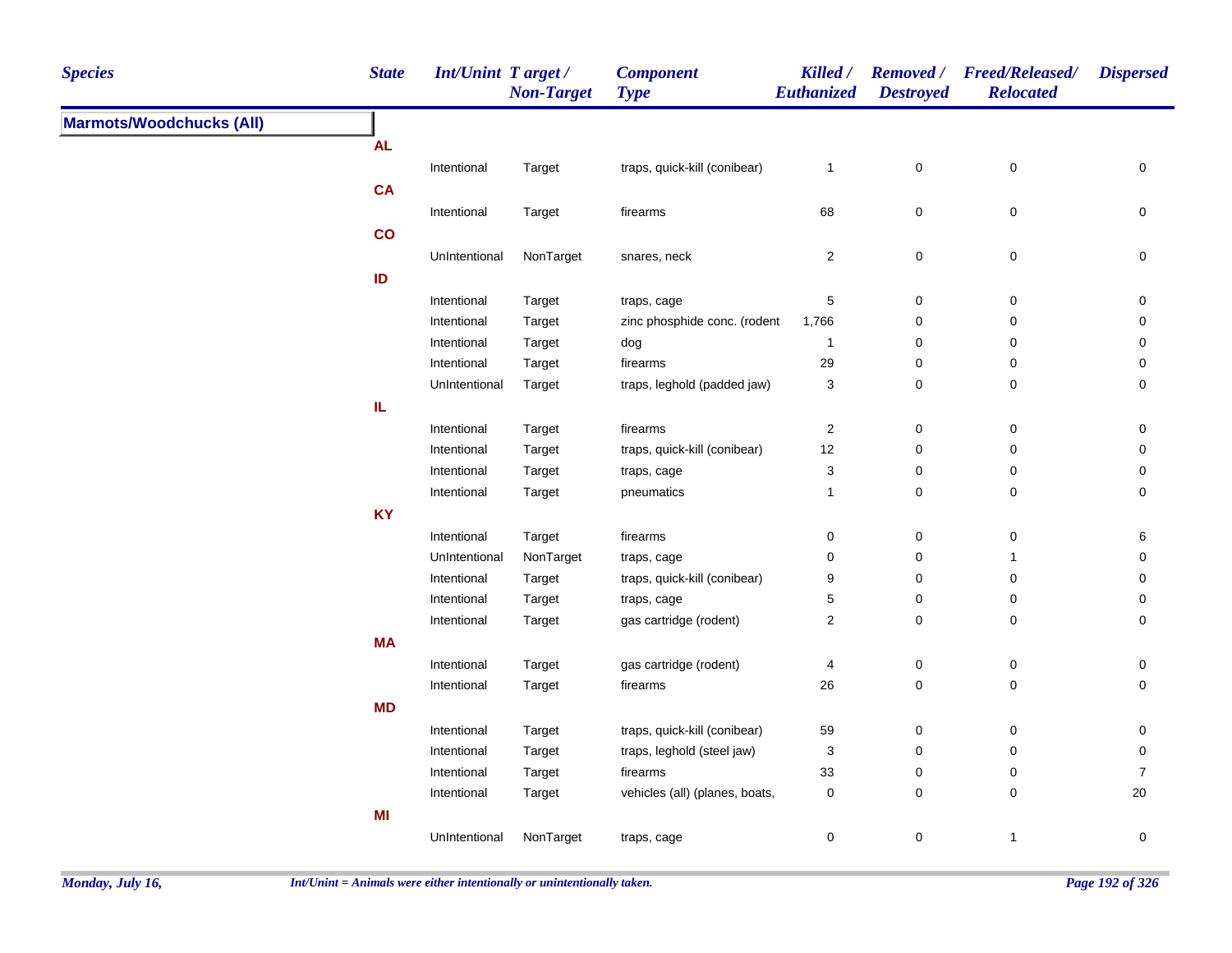| <b>Species</b>                  | <b>State</b> | <b>Int/Unint Target/</b> | <b>Non-Target</b> | <b>Component</b><br><b>Type</b> | Killed /<br>Euthanized  | <b>Destroyed</b> | Removed / Freed/Released/<br><b>Relocated</b> | <b>Dispersed</b>    |
|---------------------------------|--------------|--------------------------|-------------------|---------------------------------|-------------------------|------------------|-----------------------------------------------|---------------------|
| <b>Marmots/Woodchucks (All)</b> |              |                          |                   |                                 |                         |                  |                                               |                     |
|                                 | <b>MN</b>    |                          |                   |                                 |                         |                  |                                               |                     |
|                                 |              | Intentional              | Target            | pneumatics                      | $\mathbf{1}$            | $\pmb{0}$        | $\pmb{0}$                                     | 0                   |
|                                 |              | Intentional              | Target            | traps, quick-kill (conibear)    | $20\,$                  | $\mathbf 0$      | $\pmb{0}$                                     | $\mathbf 0$         |
|                                 | <b>MO</b>    |                          |                   |                                 |                         |                  |                                               |                     |
|                                 |              | Intentional              | Target            | firearms                        | 3                       | $\pmb{0}$        | $\pmb{0}$                                     | 0                   |
|                                 |              | Intentional              | Target            | handcaught/gathered             | 1                       | 0                | $\pmb{0}$                                     | 0                   |
|                                 |              | Intentional              | Target            | snares, neck                    | $\mathbf{1}$            | $\mathbf 0$      | 0                                             | 0                   |
|                                 | NC           |                          |                   |                                 |                         |                  |                                               |                     |
|                                 |              | UnIntentional            | NonTarget         | traps, cage                     | 0                       | $\boldsymbol{0}$ | 9                                             | 0                   |
|                                 |              | Intentional              | Target            | firearms                        | $\mathbf{1}$            | $\pmb{0}$        | $\pmb{0}$                                     | $\mathsf{O}\xspace$ |
|                                 |              | Intentional              | Target            | traps, cage                     | $\mathbf{1}$            | $\pmb{0}$        | $\pmb{0}$                                     | 0                   |
|                                 |              | Intentional              | Target            | traps, quick-kill (conibear)    | 5                       | $\mathbf 0$      | 0                                             | $\mathbf 0$         |
|                                 | <b>ND</b>    |                          |                   |                                 |                         |                  |                                               |                     |
|                                 |              | Intentional              | Target            | traps, cage                     | 0                       | 0                | $\mathbf{1}$                                  | 0                   |
|                                 | $NE$         |                          |                   |                                 |                         |                  |                                               |                     |
|                                 |              | Intentional              | Target            | traps, cage                     | 3                       | $\mathbf 0$      | $\pmb{0}$                                     | $\mathbf 0$         |
|                                 |              | Intentional              | Target            | gas cartridge (rodent)          | $\mathbf{1}$            | 0                | 0                                             | 0                   |
|                                 |              | Intentional              | Target            | firearms                        | 5                       | 0                | 0                                             | $\mathbf 0$         |
|                                 | <b>NH</b>    |                          |                   |                                 |                         |                  |                                               |                     |
|                                 |              | Intentional              | Target            | gas cartridge (rodent)          | $\overline{\mathbf{c}}$ | $\mathbf 0$      | $\pmb{0}$                                     | 0                   |
|                                 | <b>NV</b>    |                          |                   |                                 |                         |                  |                                               |                     |
|                                 |              | Intentional              | Target            | traps, quick-kill (conibear)    | 4                       | $\mathbf 0$      | $\pmb{0}$                                     | 0                   |
|                                 |              | Intentional              | Target            | handcaught/gathered             | 2                       | $\mathbf 0$      | 0                                             | 0                   |
|                                 |              | Intentional              | Target            | firearms                        | $70\,$                  | $\mathbf 0$      | 0                                             | 0                   |
|                                 | <b>NY</b>    |                          |                   |                                 |                         |                  |                                               |                     |
|                                 |              | Intentional              | Target            | firearms                        | 11                      | $\boldsymbol{0}$ | $\pmb{0}$                                     | 0                   |
|                                 |              | Intentional              | Target            | traps, quick-kill (conibear)    | $40\,$                  | $\mathbf 0$      | 0                                             | 0                   |
|                                 | OH           |                          |                   |                                 |                         |                  |                                               |                     |
|                                 |              | Intentional              | Target            | traps, cage                     | 0                       | $\mathbf 0$      | 0                                             | 0                   |
|                                 |              | Intentional              | Target            | gas cartridge (rodent)          | 0                       | $\,$ 5 $\,$      | 0                                             | 0                   |
|                                 |              | Intentional              | Target            | firearms                        | 242                     | 0                | 0                                             | 0                   |
|                                 |              | Intentional              | Target            | traps, quick-kill (conibear)    | 1                       | 0                | 0                                             | 0                   |
|                                 |              | UnIntentional            | NonTarget         | traps, cage                     | 0                       | $\mathbf 0$      | $\mathbf{1}$                                  | 0                   |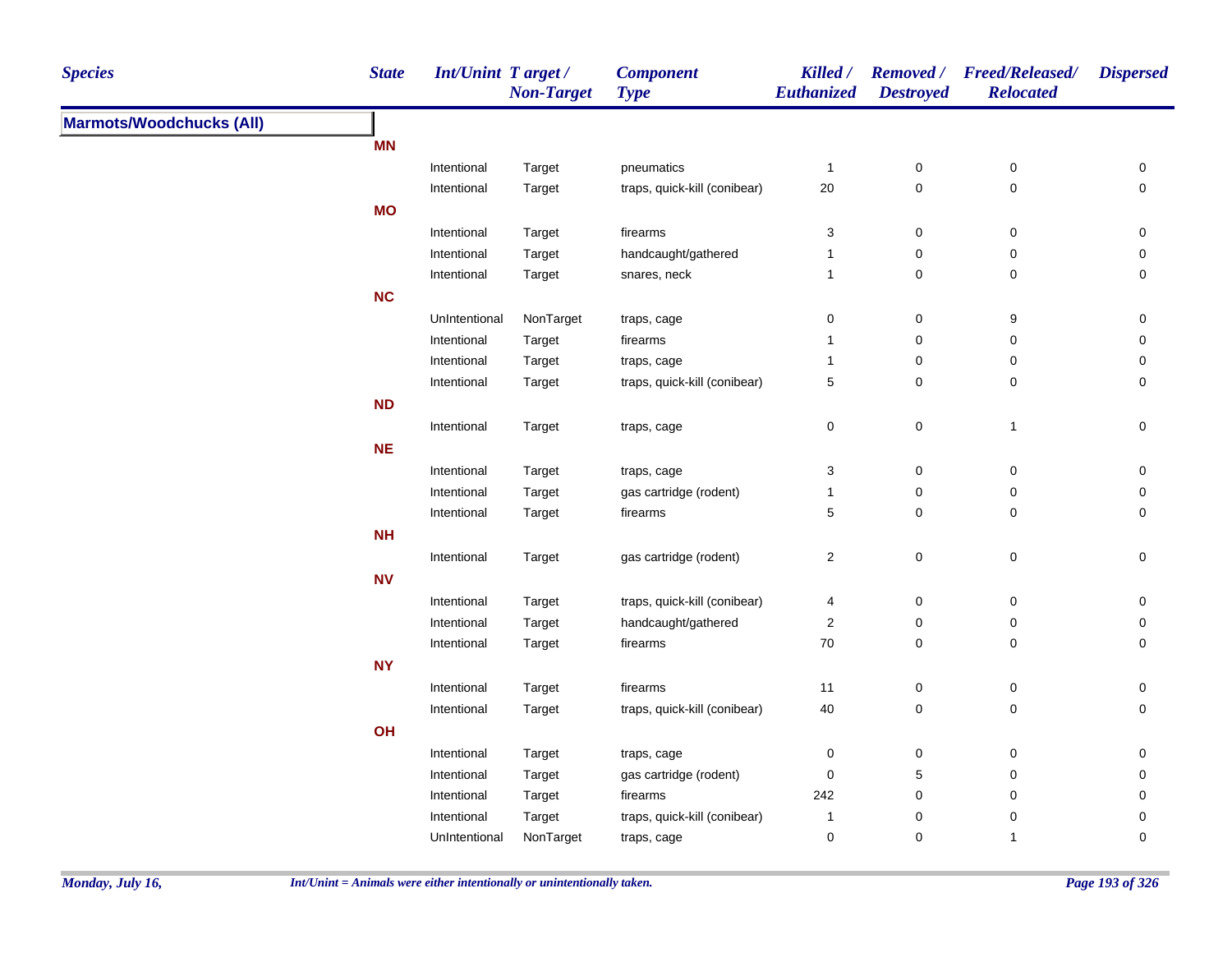| <b>Marmots/Woodchucks (All)</b><br>OH<br>$\pmb{0}$<br>$\pmb{0}$<br>$\mathsf 0$<br>Intentional<br>Target<br>0<br>snares, neck<br>OK<br>$\overline{\mathbf{c}}$<br>$\pmb{0}$<br>Intentional<br>Target<br>traps, leghold (steel jaw)<br>0<br>0<br>8<br>$\mathbf 0$<br>Intentional<br>Target<br>$\overline{4}$<br>traps, cage<br>0<br>OR<br>Intentional<br>traps, quick-kill (conibear)<br>63<br>0<br>$\mathbf 0$<br>Target<br>0<br>Intentional<br>zinc phosphide conc. (rodent<br>$\mathbf{1}$<br>0<br>$\mathbf 0$<br>Target<br>0<br>Intentional<br>$16\,$<br>0<br>$\mathbf 0$<br>Target<br>traps, cage<br>0<br>Intentional<br>26<br>$\pmb{0}$<br>$\mathsf 0$<br>Target<br>snares, neck<br>0<br>Intentional<br>$10$<br>$\mathbf 0$<br>$\pmb{0}$<br>Target<br>traps, leghold (steel jaw)<br>0<br>213<br>$\mathbf 0$<br>$\mathbf 0$<br>$\mathbf 0$<br>Intentional<br>firearms<br>Target<br>PA<br>Intentional<br>9<br>0<br>0<br>0<br>Target<br>traps, cage<br>NonTarget<br>$\pmb{0}$<br>$\pmb{0}$<br>58<br>$\pmb{0}$<br>UnIntentional<br>traps, cage<br>189<br>$\mathbf 0$<br>$\pmb{0}$<br>$\mathbf 0$<br>Intentional<br>Target<br>traps, quick-kill (conibear)<br>53<br>$\mathbf 0$<br>$\mathbf 0$<br>$\mathbf 0$<br>Intentional<br>Target<br>firearms | <b>Species</b> | <b>State</b>   | <b>Int/Unint Target/</b> | <b>Non-Target</b> | <b>Component</b><br><b>Type</b> | Killed /<br>Euthanized | <b>Destroyed</b> | Removed / Freed/Released/<br><b>Relocated</b> | <b>Dispersed</b> |
|---------------------------------------------------------------------------------------------------------------------------------------------------------------------------------------------------------------------------------------------------------------------------------------------------------------------------------------------------------------------------------------------------------------------------------------------------------------------------------------------------------------------------------------------------------------------------------------------------------------------------------------------------------------------------------------------------------------------------------------------------------------------------------------------------------------------------------------------------------------------------------------------------------------------------------------------------------------------------------------------------------------------------------------------------------------------------------------------------------------------------------------------------------------------------------------------------------------------------------------------------|----------------|----------------|--------------------------|-------------------|---------------------------------|------------------------|------------------|-----------------------------------------------|------------------|
|                                                                                                                                                                                                                                                                                                                                                                                                                                                                                                                                                                                                                                                                                                                                                                                                                                                                                                                                                                                                                                                                                                                                                                                                                                                   |                |                |                          |                   |                                 |                        |                  |                                               |                  |
|                                                                                                                                                                                                                                                                                                                                                                                                                                                                                                                                                                                                                                                                                                                                                                                                                                                                                                                                                                                                                                                                                                                                                                                                                                                   |                |                |                          |                   |                                 |                        |                  |                                               |                  |
|                                                                                                                                                                                                                                                                                                                                                                                                                                                                                                                                                                                                                                                                                                                                                                                                                                                                                                                                                                                                                                                                                                                                                                                                                                                   |                |                |                          |                   |                                 |                        |                  |                                               |                  |
|                                                                                                                                                                                                                                                                                                                                                                                                                                                                                                                                                                                                                                                                                                                                                                                                                                                                                                                                                                                                                                                                                                                                                                                                                                                   |                |                |                          |                   |                                 |                        |                  |                                               |                  |
|                                                                                                                                                                                                                                                                                                                                                                                                                                                                                                                                                                                                                                                                                                                                                                                                                                                                                                                                                                                                                                                                                                                                                                                                                                                   |                |                |                          |                   |                                 |                        |                  |                                               |                  |
|                                                                                                                                                                                                                                                                                                                                                                                                                                                                                                                                                                                                                                                                                                                                                                                                                                                                                                                                                                                                                                                                                                                                                                                                                                                   |                |                |                          |                   |                                 |                        |                  |                                               |                  |
|                                                                                                                                                                                                                                                                                                                                                                                                                                                                                                                                                                                                                                                                                                                                                                                                                                                                                                                                                                                                                                                                                                                                                                                                                                                   |                |                |                          |                   |                                 |                        |                  |                                               |                  |
|                                                                                                                                                                                                                                                                                                                                                                                                                                                                                                                                                                                                                                                                                                                                                                                                                                                                                                                                                                                                                                                                                                                                                                                                                                                   |                |                |                          |                   |                                 |                        |                  |                                               |                  |
|                                                                                                                                                                                                                                                                                                                                                                                                                                                                                                                                                                                                                                                                                                                                                                                                                                                                                                                                                                                                                                                                                                                                                                                                                                                   |                |                |                          |                   |                                 |                        |                  |                                               |                  |
|                                                                                                                                                                                                                                                                                                                                                                                                                                                                                                                                                                                                                                                                                                                                                                                                                                                                                                                                                                                                                                                                                                                                                                                                                                                   |                |                |                          |                   |                                 |                        |                  |                                               |                  |
|                                                                                                                                                                                                                                                                                                                                                                                                                                                                                                                                                                                                                                                                                                                                                                                                                                                                                                                                                                                                                                                                                                                                                                                                                                                   |                |                |                          |                   |                                 |                        |                  |                                               |                  |
|                                                                                                                                                                                                                                                                                                                                                                                                                                                                                                                                                                                                                                                                                                                                                                                                                                                                                                                                                                                                                                                                                                                                                                                                                                                   |                |                |                          |                   |                                 |                        |                  |                                               |                  |
|                                                                                                                                                                                                                                                                                                                                                                                                                                                                                                                                                                                                                                                                                                                                                                                                                                                                                                                                                                                                                                                                                                                                                                                                                                                   |                |                |                          |                   |                                 |                        |                  |                                               |                  |
|                                                                                                                                                                                                                                                                                                                                                                                                                                                                                                                                                                                                                                                                                                                                                                                                                                                                                                                                                                                                                                                                                                                                                                                                                                                   |                |                |                          |                   |                                 |                        |                  |                                               |                  |
|                                                                                                                                                                                                                                                                                                                                                                                                                                                                                                                                                                                                                                                                                                                                                                                                                                                                                                                                                                                                                                                                                                                                                                                                                                                   |                |                |                          |                   |                                 |                        |                  |                                               |                  |
|                                                                                                                                                                                                                                                                                                                                                                                                                                                                                                                                                                                                                                                                                                                                                                                                                                                                                                                                                                                                                                                                                                                                                                                                                                                   |                |                |                          |                   |                                 |                        |                  |                                               |                  |
|                                                                                                                                                                                                                                                                                                                                                                                                                                                                                                                                                                                                                                                                                                                                                                                                                                                                                                                                                                                                                                                                                                                                                                                                                                                   |                |                |                          |                   |                                 |                        |                  |                                               |                  |
|                                                                                                                                                                                                                                                                                                                                                                                                                                                                                                                                                                                                                                                                                                                                                                                                                                                                                                                                                                                                                                                                                                                                                                                                                                                   |                |                |                          |                   |                                 |                        |                  |                                               |                  |
|                                                                                                                                                                                                                                                                                                                                                                                                                                                                                                                                                                                                                                                                                                                                                                                                                                                                                                                                                                                                                                                                                                                                                                                                                                                   |                | R <sub>l</sub> |                          |                   |                                 |                        |                  |                                               |                  |
| Intentional<br>$\mathbf{1}$<br>$\pmb{0}$<br>$\pmb{0}$<br>$\pmb{0}$<br>Target<br>firearms                                                                                                                                                                                                                                                                                                                                                                                                                                                                                                                                                                                                                                                                                                                                                                                                                                                                                                                                                                                                                                                                                                                                                          |                |                |                          |                   |                                 |                        |                  |                                               |                  |
| UT                                                                                                                                                                                                                                                                                                                                                                                                                                                                                                                                                                                                                                                                                                                                                                                                                                                                                                                                                                                                                                                                                                                                                                                                                                                |                |                |                          |                   |                                 |                        |                  |                                               |                  |
| $\pmb{0}$<br>handcaught/gathered<br>0<br>$\mathbf{1}$<br>0<br>Intentional<br>Target                                                                                                                                                                                                                                                                                                                                                                                                                                                                                                                                                                                                                                                                                                                                                                                                                                                                                                                                                                                                                                                                                                                                                               |                |                |                          |                   |                                 |                        |                  |                                               |                  |
| <b>VA</b>                                                                                                                                                                                                                                                                                                                                                                                                                                                                                                                                                                                                                                                                                                                                                                                                                                                                                                                                                                                                                                                                                                                                                                                                                                         |                |                |                          |                   |                                 |                        |                  |                                               |                  |
| Intentional<br>Target<br>firearms<br>$20\,$<br>0<br>$\mathbf 0$<br>6                                                                                                                                                                                                                                                                                                                                                                                                                                                                                                                                                                                                                                                                                                                                                                                                                                                                                                                                                                                                                                                                                                                                                                              |                |                |                          |                   |                                 |                        |                  |                                               |                  |
| $\,$ 5 $\,$<br>Intentional<br>Target<br>gas cartridge (rodent)<br>0<br>$\mathbf 0$<br>0                                                                                                                                                                                                                                                                                                                                                                                                                                                                                                                                                                                                                                                                                                                                                                                                                                                                                                                                                                                                                                                                                                                                                           |                |                |                          |                   |                                 |                        |                  |                                               |                  |
| Intentional<br>Target<br>traps, quick-kill (conibear)<br>60<br>0<br>$\mathbf 0$<br>0                                                                                                                                                                                                                                                                                                                                                                                                                                                                                                                                                                                                                                                                                                                                                                                                                                                                                                                                                                                                                                                                                                                                                              |                |                |                          |                   |                                 |                        |                  |                                               |                  |
| vehicles (all) (planes, boats,<br>Intentional<br>$\mathbf 0$<br>0<br>$\mathbf 0$<br>Target<br>6                                                                                                                                                                                                                                                                                                                                                                                                                                                                                                                                                                                                                                                                                                                                                                                                                                                                                                                                                                                                                                                                                                                                                   |                |                |                          |                   |                                 |                        |                  |                                               |                  |
| Intentional<br>0<br>$\mathbf 0$<br>Target<br>traps, cage<br>$\mathbf{1}$<br>0                                                                                                                                                                                                                                                                                                                                                                                                                                                                                                                                                                                                                                                                                                                                                                                                                                                                                                                                                                                                                                                                                                                                                                     |                |                |                          |                   |                                 |                        |                  |                                               |                  |
| UnIntentional<br>NonTarget<br>traps, quick-kill (conibear)<br>0<br>$\mathbf 0$<br>$\mathbf{1}$<br>0                                                                                                                                                                                                                                                                                                                                                                                                                                                                                                                                                                                                                                                                                                                                                                                                                                                                                                                                                                                                                                                                                                                                               |                |                |                          |                   |                                 |                        |                  |                                               |                  |
| UnIntentional<br>NonTarget<br>traps, leghold (padded jaw)<br>$\boldsymbol{2}$<br>$\mathbf 0$<br>$\mathbf 0$<br>0                                                                                                                                                                                                                                                                                                                                                                                                                                                                                                                                                                                                                                                                                                                                                                                                                                                                                                                                                                                                                                                                                                                                  |                |                |                          |                   |                                 |                        |                  |                                               |                  |
| UnIntentional<br>NonTarget<br>3<br>$\pmb{0}$<br>snares, neck<br>$\mathbf 0$<br>0                                                                                                                                                                                                                                                                                                                                                                                                                                                                                                                                                                                                                                                                                                                                                                                                                                                                                                                                                                                                                                                                                                                                                                  |                |                |                          |                   |                                 |                        |                  |                                               |                  |
| $\pmb{0}$<br>$\mathbf 0$<br>$\mathsf 0$<br>Intentional<br>pyrotechnics (all)<br>Target<br>$\mathbf{1}$                                                                                                                                                                                                                                                                                                                                                                                                                                                                                                                                                                                                                                                                                                                                                                                                                                                                                                                                                                                                                                                                                                                                            |                |                |                          |                   |                                 |                        |                  |                                               |                  |
| <b>VT</b>                                                                                                                                                                                                                                                                                                                                                                                                                                                                                                                                                                                                                                                                                                                                                                                                                                                                                                                                                                                                                                                                                                                                                                                                                                         |                |                |                          |                   |                                 |                        |                  |                                               |                  |
| 6<br>$\pmb{0}$<br>$\pmb{0}$<br>$\pmb{0}$<br>Intentional<br>Target<br>traps, cage                                                                                                                                                                                                                                                                                                                                                                                                                                                                                                                                                                                                                                                                                                                                                                                                                                                                                                                                                                                                                                                                                                                                                                  |                |                |                          |                   |                                 |                        |                  |                                               |                  |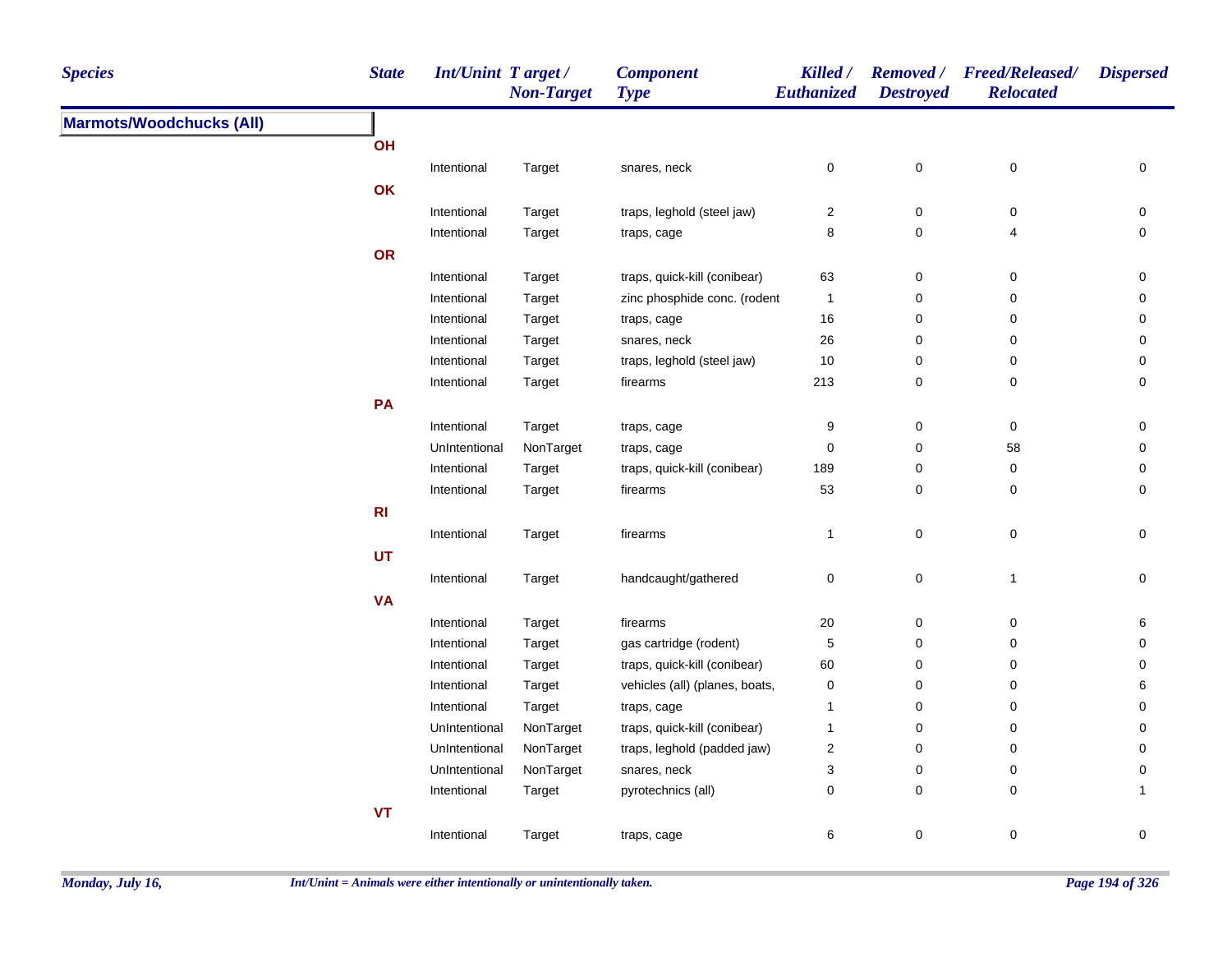| <b>Species</b>                      | <b>State</b> | Int/Unint Target / | <b>Non-Target</b> | <b>Component</b><br><b>Type</b> | Killed /<br>Euthanized    | <b>Removed</b> /<br><b>Destroyed</b> | <b>Freed/Released/</b><br><b>Relocated</b> | <b>Dispersed</b>    |
|-------------------------------------|--------------|--------------------|-------------------|---------------------------------|---------------------------|--------------------------------------|--------------------------------------------|---------------------|
| <b>Marmots/Woodchucks (All)</b>     |              |                    |                   |                                 |                           |                                      |                                            |                     |
|                                     | <b>WA</b>    |                    |                   |                                 |                           |                                      |                                            |                     |
|                                     |              | Intentional        | Target            | firearms                        | 474                       | $\pmb{0}$                            | $\pmb{0}$                                  | 29                  |
|                                     |              | Intentional        | Target            | traps, cage                     | $\pmb{0}$                 | $\pmb{0}$                            | 12                                         | $\mathbf 0$         |
|                                     | WI           |                    |                   |                                 |                           |                                      |                                            |                     |
|                                     |              | Intentional        | Target            | firearms                        | 3                         | $\mathbf 0$                          | 0                                          | 0                   |
|                                     | <b>WV</b>    |                    |                   |                                 |                           |                                      |                                            |                     |
|                                     |              | Intentional        | Target            | gas cartridge (rodent)          | 10                        | $\pmb{0}$                            | $\pmb{0}$                                  | $\pmb{0}$           |
|                                     |              | Intentional        | Target            | traps, leghold (steel jaw)      | $\mathbf{1}$              | 0                                    | 0                                          | 0                   |
|                                     |              | Intentional        | Target            | firearms                        | 10                        | 0                                    | 0                                          | 0                   |
|                                     |              | Intentional        | Target            | snares, neck                    | 14                        | 0                                    | 0                                          | 0                   |
|                                     |              | UnIntentional      | NonTarget         | traps, leghold (steel jaw)      | $\sqrt{2}$                | $\pmb{0}$                            | $\pmb{0}$                                  | 0                   |
|                                     |              | UnIntentional      | NonTarget         | traps, cage                     | 8                         | 0                                    | 10                                         | 0                   |
|                                     |              | UnIntentional      | Target            | traps, cage                     | $\mathbf 0$               | 0                                    | $\pmb{0}$                                  | 0                   |
|                                     |              | Intentional        | Target            | traps, cage                     | 15                        | $\mathsf 0$                          | $\mathbf 2$                                | $\mathbf 0$         |
|                                     |              |                    |                   | <b>Subtotals by Species</b>     | 3,674                     | 5                                    | 100                                        | 75                  |
| <b>Marmots/Woodchucks (All) DEN</b> |              |                    |                   |                                 |                           |                                      |                                            |                     |
|                                     | OH           |                    |                   |                                 |                           |                                      |                                            |                     |
|                                     |              | Intentional        | Target            | gas cartridge (rodent)          | $\boldsymbol{0}$          | 155                                  | 0                                          | $\pmb{0}$           |
|                                     |              |                    |                   | <b>Subtotals by Species</b>     | $\mathbf 0$               | 155                                  | $\pmb{0}$                                  | $\mathsf{O}\xspace$ |
| <b>Martins, Purple</b>              |              |                    |                   |                                 |                           |                                      |                                            |                     |
|                                     | <b>FL</b>    |                    |                   |                                 |                           |                                      |                                            |                     |
|                                     |              | Intentional        | Target            | firearms                        | $\overline{a}$            | $\mathsf 0$                          | $\pmb{0}$                                  | $\pmb{0}$           |
|                                     | GA           |                    |                   |                                 |                           |                                      |                                            |                     |
|                                     |              | Intentional        | Target            | pyrotechnics (all)              | $\pmb{0}$                 | $\pmb{0}$                            | $\pmb{0}$                                  | 15                  |
|                                     | <b>MO</b>    |                    |                   |                                 |                           |                                      |                                            |                     |
|                                     |              |                    |                   |                                 |                           | $\pmb{0}$                            |                                            |                     |
|                                     |              | Intentional        | Target            | pyrotechnics (all)              | $\pmb{0}$<br>$\mathbf{1}$ | $\mathbf 0$                          | 0<br>0                                     | $\mathbf{5}$<br>0   |
|                                     |              | Intentional        | Target            | firearms                        |                           |                                      |                                            |                     |
|                                     | <b>VA</b>    |                    |                   |                                 |                           |                                      |                                            |                     |
|                                     |              | UnIntentional      | NonTarget         | traps, z-(other)                | $\boldsymbol{0}$          | 0                                    | $\mathbf{1}$                               | $\pmb{0}$           |
|                                     |              |                    |                   | <b>Subtotals by Species</b>     | 3                         | $\mathsf{O}\xspace$                  | $\mathbf{1}$                               | 20                  |
| <b>Meadowlarks (All)</b>            |              |                    |                   |                                 |                           |                                      |                                            |                     |
|                                     | <b>CA</b>    |                    |                   |                                 |                           |                                      |                                            |                     |
|                                     |              | Intentional        | Target            | firearms                        | $\pmb{0}$                 | $\pmb{0}$                            | $\pmb{0}$                                  | 45                  |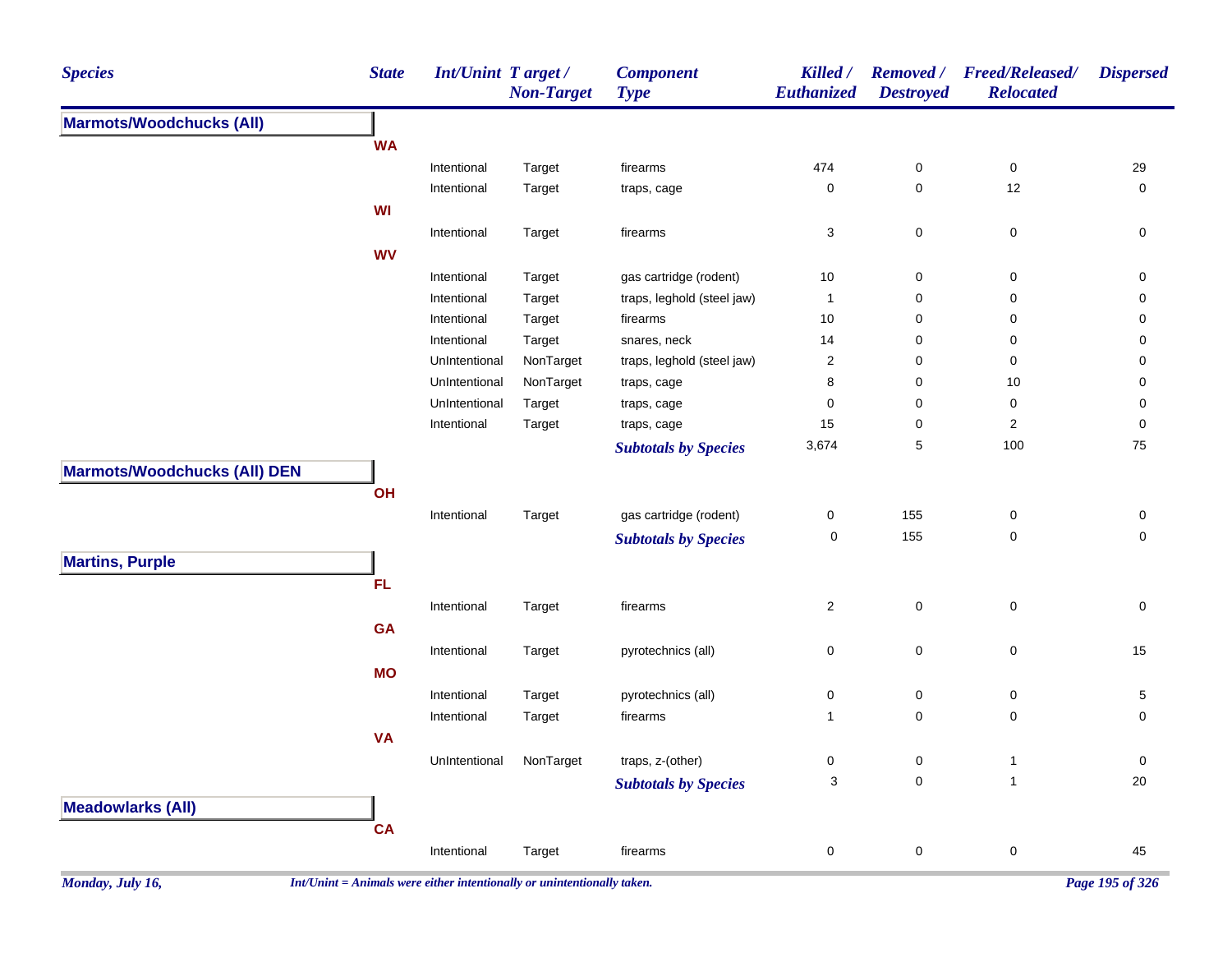| <b>Species</b>              | <b>State</b>  | Int/Unint Target/<br><b>Non-Target</b> | <b>Component</b><br><b>Type</b> | Killed /<br>Euthanized | <b>Destroyed</b>    | Removed / Freed/Released/<br><b>Relocated</b> | <b>Dispersed</b> |
|-----------------------------|---------------|----------------------------------------|---------------------------------|------------------------|---------------------|-----------------------------------------------|------------------|
| <b>Meadowlarks (All)</b>    |               |                                        |                                 |                        |                     |                                               |                  |
|                             | <b>CA</b>     |                                        |                                 |                        |                     |                                               |                  |
|                             | Intentional   | Target                                 | vehicles (all) (planes, boats,  | $\pmb{0}$              | $\pmb{0}$           | $\pmb{0}$                                     | 40               |
|                             | Intentional   | Target                                 | pyrotechnics (all)              | $\pmb{0}$              | $\pmb{0}$           | $\pmb{0}$                                     | 65               |
|                             | <b>NE</b>     |                                        |                                 |                        |                     |                                               |                  |
|                             | UnIntentional | NonTarget                              | car/truck                       | $\pmb{0}$              | $\pmb{0}$           | $\pmb{0}$                                     | $\pmb{0}$        |
|                             |               |                                        | <b>Subtotals by Species</b>     | $\pmb{0}$              | $\mathbf 0$         | $\mathbf 0$                                   | 150              |
| <b>Meadowlarks, Eastern</b> |               |                                        |                                 |                        |                     |                                               |                  |
|                             | <b>FL</b>     |                                        |                                 |                        |                     |                                               |                  |
|                             | Intentional   | Target                                 | firearms                        | 235                    | $\pmb{0}$           | $\pmb{0}$                                     | 94               |
|                             | Intentional   | Target                                 | pyrotechnics (all)              | $\pmb{0}$              | $\pmb{0}$           | $\pmb{0}$                                     | 2,035            |
|                             | Intentional   | Target                                 | car/truck                       | $\mathbf 0$            | $\pmb{0}$           | $\pmb{0}$                                     | 12               |
|                             | <b>GA</b>     |                                        |                                 |                        |                     |                                               |                  |
|                             | Intentional   | Target                                 | pyrotechnics (all)              | $\pmb{0}$              | $\pmb{0}$           | $\pmb{0}$                                     | 125              |
|                             | Intentional   | Target                                 | firearms                        | 27                     | $\mathsf{O}\xspace$ | 0                                             | $\pmb{0}$        |
|                             | IN            |                                        |                                 |                        |                     |                                               |                  |
|                             | Intentional   | Target                                 | pyrotechnics (all)              | $\pmb{0}$              | $\pmb{0}$           | $\pmb{0}$                                     | 10               |
|                             | KS            |                                        |                                 |                        |                     |                                               |                  |
|                             | Intentional   | Target                                 | firearms                        | $\pmb{0}$              | $\pmb{0}$           | 0                                             | 127              |
|                             | Intentional   | Target                                 | vehicles (all) (planes, boats,  | $\pmb{0}$              | $\pmb{0}$           | $\pmb{0}$                                     | 48               |
|                             | <b>KY</b>     |                                        |                                 |                        |                     |                                               |                  |
|                             | Intentional   | Target                                 | firearms                        | 3                      | $\pmb{0}$           | $\mathbf 0$                                   | 0                |
|                             | <b>MD</b>     |                                        |                                 |                        |                     |                                               |                  |
|                             | Intentional   | Target                                 | vehicles (all) (planes, boats,  | $\pmb{0}$              | $\pmb{0}$           | $\pmb{0}$                                     | 91               |
|                             | Intentional   | Target                                 | firearms                        | $\mathbf{1}$           | $\mathbf 0$         | $\mathbf 0$                                   | 9                |
|                             | <b>MO</b>     |                                        |                                 |                        |                     |                                               |                  |
|                             | Intentional   | Target                                 | pyrotechnics (all)              | $\pmb{0}$              | $\mathbf 0$         | $\pmb{0}$                                     | 1,559            |
|                             | Intentional   | Target                                 | firearms                        | 157                    | $\pmb{0}$           | 0                                             | 2,351            |
|                             | Intentional   | Target                                 | pneumatics                      | $\sqrt{2}$             | $\mathbf 0$         | 0                                             | $\pmb{0}$        |
|                             | Intentional   | Target                                 | paint balls                     | $\mathbf 0$            | $\mathbf 0$         | 0                                             | 55               |
|                             | Intentional   | Target                                 | exploders, gas (all)            | $\mathbf 0$            | $\mathbf 0$         | 0                                             | 114              |
|                             | Intentional   | Target                                 | vehicles (all) (planes, boats,  | $\pmb{0}$              | $\pmb{0}$           | $\pmb{0}$                                     | 4,173            |
|                             | <b>MS</b>     |                                        |                                 |                        |                     |                                               |                  |
|                             | Intentional   | Target                                 | vehicles (all) (planes, boats,  | $\mathbf 0$            | $\pmb{0}$           | $\pmb{0}$                                     | 33               |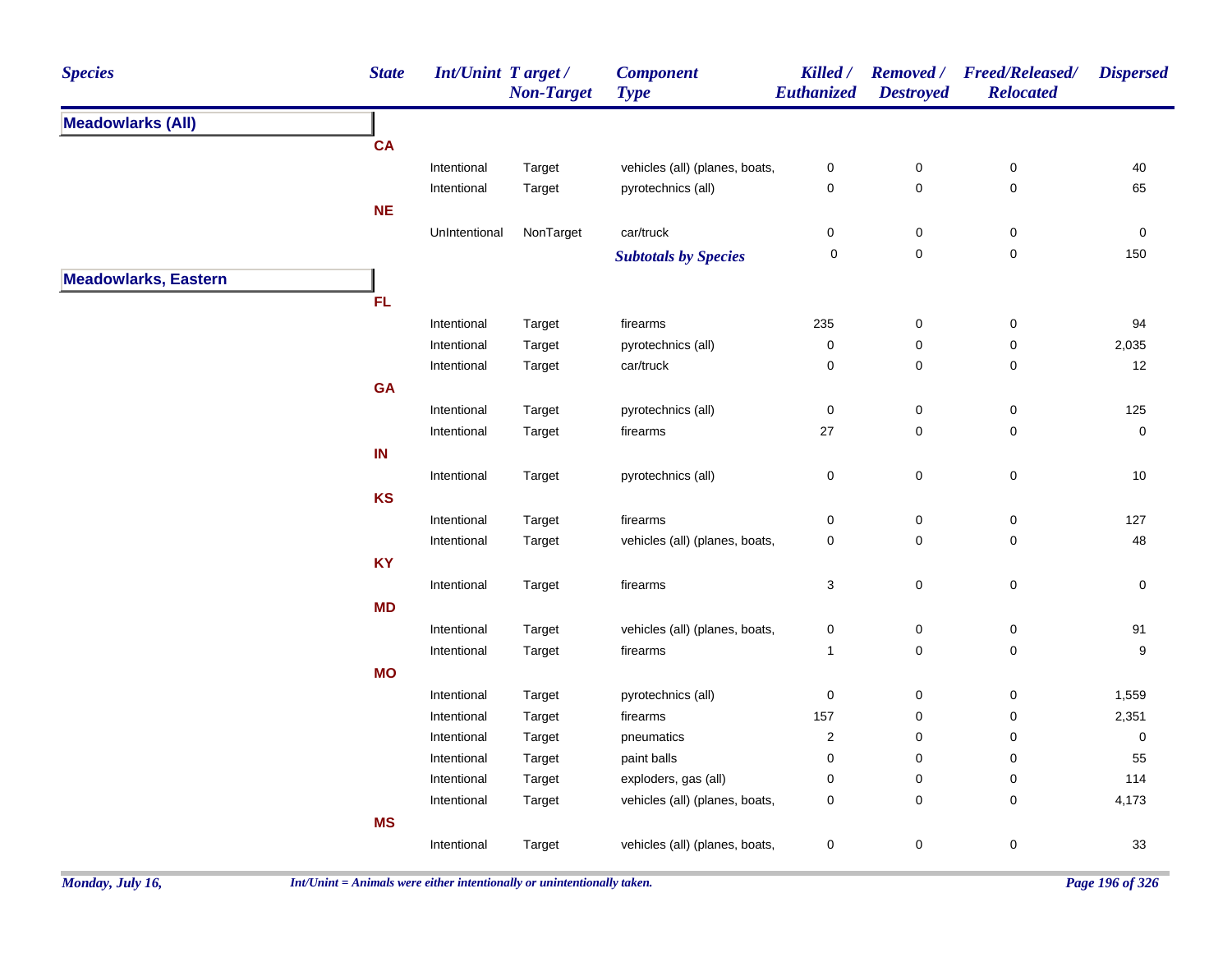| <b>Species</b>              | <b>State</b> | <b>Int/Unint Target/</b> | <b>Non-Target</b> | <b>Component</b><br><b>Type</b> | Killed /<br>Euthanized  | <b>Removed</b> /<br><b>Destroyed</b> | <b>Freed/Released/</b><br><b>Relocated</b> | <b>Dispersed</b> |
|-----------------------------|--------------|--------------------------|-------------------|---------------------------------|-------------------------|--------------------------------------|--------------------------------------------|------------------|
| <b>Meadowlarks, Eastern</b> |              |                          |                   |                                 |                         |                                      |                                            |                  |
|                             | <b>MS</b>    |                          |                   |                                 |                         |                                      |                                            |                  |
|                             |              | Intentional              | Target            | firearms                        | 11                      | $\mathbf 0$                          | $\pmb{0}$                                  | 37               |
|                             | <b>NC</b>    |                          |                   |                                 |                         |                                      |                                            |                  |
|                             |              | Intentional              | Target            | firearms                        | $26\,$                  | $\mathbf 0$                          | $\pmb{0}$                                  | $\mathbf 0$      |
|                             | <b>NE</b>    |                          |                   |                                 |                         |                                      |                                            |                  |
|                             |              | Intentional              | Target            | traps, pole                     | $\overline{\mathbf{c}}$ | $\pmb{0}$                            | $\pmb{0}$                                  | 0                |
|                             |              | Intentional              | Target            | car/truck                       | 0                       | $\mathbf 0$                          | $\pmb{0}$                                  | $\mathbf 0$      |
|                             |              | Intentional              | Target            | firearms                        | 3                       | 0                                    | 0                                          | 0                |
|                             | NH           |                          |                   |                                 |                         |                                      |                                            |                  |
|                             |              | Intentional              | Target            | car/truck                       | 0                       | $\mathbf 0$                          | 0                                          | 0                |
|                             |              | Intentional              | Target            | no component specified          | 0                       | $\mathbf 0$                          | $\pmb{0}$                                  | 0                |
|                             |              | UnIntentional            | NonTarget         | vehicles (all) (planes, boats,  | 0                       | $\mathbf 0$                          | $\mathbf 0$                                | $\mathbf 0$      |
|                             | OK           |                          |                   |                                 |                         |                                      |                                            |                  |
|                             |              | Intentional              | Target            | exploders, gas (all)            | 0                       | $\boldsymbol{0}$                     | $\pmb{0}$                                  | 75               |
|                             |              | Intentional              | Target            | firearms                        | 181                     | 0                                    | $\pmb{0}$                                  | 6                |
|                             |              | Intentional              | Target            | vehicles (all) (planes, boats,  | 0                       | 0                                    | 0                                          | 726              |
|                             | PA           |                          |                   |                                 |                         |                                      |                                            |                  |
|                             |              | Intentional              | Target            | firearms                        | 0                       | $\mathsf{O}\xspace$                  | $\mathsf 0$                                | -1               |
|                             | <b>SC</b>    |                          |                   |                                 |                         |                                      |                                            |                  |
|                             |              | Intentional              | Target            | pyrotechnics (all)              | 0                       | $\mathbf 0$                          | $\pmb{0}$                                  | 85               |
|                             | <b>TX</b>    |                          |                   |                                 |                         |                                      |                                            |                  |
|                             |              | Intentional              | Target            | firearms                        | 451                     | $\boldsymbol{0}$                     | 0                                          | 197              |
|                             |              | Intentional              | Target            | traps, z-(other)                | $\overline{\mathbf{c}}$ | $\mathbf 0$                          | 0                                          | 0                |
|                             |              | Intentional              | Target            | pyrotechnics (all)              | 0                       | $\mathbf 0$                          | 0                                          | 9                |
|                             |              | Intentional              | Target            | handcaught/gathered             | 0                       | 11                                   | 0                                          | 0                |
|                             |              | Intentional              | Target            | nets, mist                      | 14                      | $\mathbf 0$                          | $\mathbf 0$                                | $\mathbf 0$      |
|                             | <b>VA</b>    |                          |                   |                                 |                         |                                      |                                            |                  |
|                             |              | Intentional              | Target            | vehicles (all) (planes, boats,  | 0                       | $\pmb{0}$                            | $\pmb{0}$                                  | 0                |
|                             |              | Intentional              | Target            | pyrotechnics (all)              | 0                       | 0                                    | 0                                          | 115              |
|                             |              | UnIntentional            | NonTarget         | firearms                        | 1                       | 0                                    | 0                                          | 12               |
|                             |              |                          |                   | <b>Subtotals by Species</b>     | 1,116                   | 11                                   | 0                                          | 12,099           |

**Meadowlarks, Western**

**CA**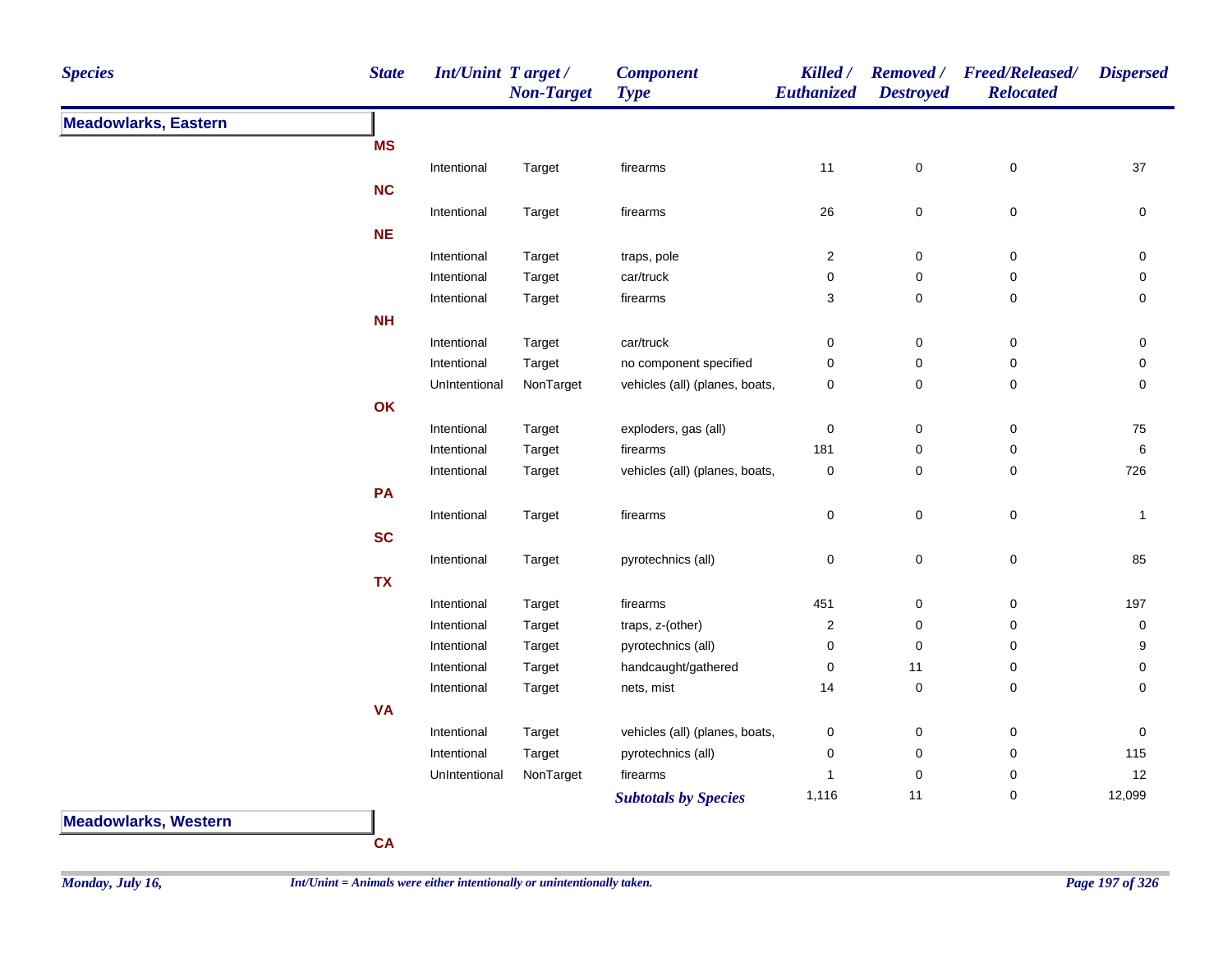| <b>Species</b>              | <b>State</b> | <b>Int/Unint Target/</b> | <b>Non-Target</b> | <b>Component</b><br><b>Type</b> | Killed /<br>Euthanized | <b>Destroyed</b>    | Removed / Freed/Released/<br><b>Relocated</b> | <b>Dispersed</b> |
|-----------------------------|--------------|--------------------------|-------------------|---------------------------------|------------------------|---------------------|-----------------------------------------------|------------------|
| <b>Meadowlarks, Western</b> |              |                          |                   |                                 |                        |                     |                                               |                  |
|                             | <b>CA</b>    |                          |                   |                                 |                        |                     |                                               |                  |
|                             |              | Intentional              | Target            | pneumatics                      | 82                     | 0                   | 0                                             | 601              |
|                             |              | Intentional              | Target            | physical actions (hand/voice)   | $\pmb{0}$              | $\mathbf 0$         | 0                                             | $\sqrt{3}$       |
|                             |              | Intentional              | Target            | pyrotechnics (all)              | $\pmb{0}$              | $\mathbf 0$         | 0                                             | 792              |
|                             |              | Intentional              | Target            | firearms                        | 9                      | $\mathbf 0$         | 0                                             | 435              |
|                             |              | Intentional              | Target            | vehicles (all) (planes, boats,  | 0                      | 0                   | 0                                             | 3,073            |
|                             |              | Intentional              | Target            | exploders, gas (all)            | $\mathbf 0$            | $\mathbf 0$         | 0                                             | 8                |
|                             |              | Intentional              | Target            | repellents, mechanical          | $\mathbf 0$            | $\mathbf 0$         | 0                                             | 4                |
|                             | co           |                          |                   |                                 |                        |                     |                                               |                  |
|                             |              | Intentional              | Target            | firearms                        | $\boldsymbol{7}$       | $\pmb{0}$           | $\pmb{0}$                                     | 0                |
|                             | HI           |                          |                   |                                 |                        |                     |                                               |                  |
|                             |              | Intentional              | Target            | traps, cage                     | $\mathsf 3$            | $\pmb{0}$           | $\pmb{0}$                                     | $\pmb{0}$        |
|                             |              | Intentional              | Target            | vehicles (all) (planes, boats,  | $\pmb{0}$              | $\pmb{0}$           | $\pmb{0}$                                     | 6,050            |
|                             |              | Intentional              | Target            | pyrotechnics (all)              | $\pmb{0}$              | $\mathbf 0$         | $\pmb{0}$                                     | 1,581            |
|                             |              | Intentional              | Target            | firearms                        | 345                    | $\mathbf 0$         | 0                                             | 1,011            |
|                             |              | Intentional              | Target            | traps, decoy                    | 4                      | $\mathbf 0$         | 0                                             | 0                |
|                             | <b>KS</b>    |                          |                   |                                 |                        |                     |                                               |                  |
|                             |              | Intentional              | Target            | firearms                        | $\mathbf 0$            | 0                   | 0                                             | 16               |
|                             |              | Intentional              | Target            | vehicles (all) (planes, boats,  | $\mathbf 0$            | $\mathbf 0$         | 0                                             | 37               |
|                             | $NE$         |                          |                   |                                 |                        |                     |                                               |                  |
|                             |              | Intentional              | Target            | firearms                        | 15                     | $\mathbf 0$         | 0                                             | 3                |
|                             |              | Intentional              | Target            | car/truck                       | $\mathbf 0$            | 0                   | 0                                             | 0                |
|                             |              | Intentional              | Target            | pyrotechnics (all)              | $\pmb{0}$              | $\mathsf{O}\xspace$ | 0                                             | 20               |
|                             | <b>TX</b>    |                          |                   |                                 |                        |                     |                                               |                  |
|                             |              | Intentional              | Target            | firearms                        | 104                    | $\pmb{0}$           | $\mathbf 0$                                   | 31               |
|                             |              | Intentional              | Target            | pyrotechnics (all)              | $\pmb{0}$              | $\pmb{0}$           | $\mathbf 0$                                   | 9                |
|                             |              |                          |                   | <b>Subtotals by Species</b>     | 569                    | $\pmb{0}$           | 0                                             | 13,674           |
|                             |              |                          |                   |                                 |                        |                     |                                               |                  |
| Mice, Deer (All)            |              |                          |                   |                                 |                        |                     |                                               |                  |
|                             | <b>CA</b>    |                          |                   |                                 |                        |                     |                                               |                  |
|                             |              | Intentional              | Target            | handcaught/gathered             | 9                      | $\mathbf 0$         | 0                                             | 0                |
|                             |              | Intentional              | Target            | traps, cage                     | 26                     | $\mathbf 0$         | 0                                             | 0                |
|                             |              | Intentional              | Target            | traps, snap (rat, mouse, etc.)  | 5                      | $\mathbf 0$         | $\pmb{0}$                                     | 0                |
|                             | <b>MO</b>    |                          |                   |                                 |                        |                     |                                               |                  |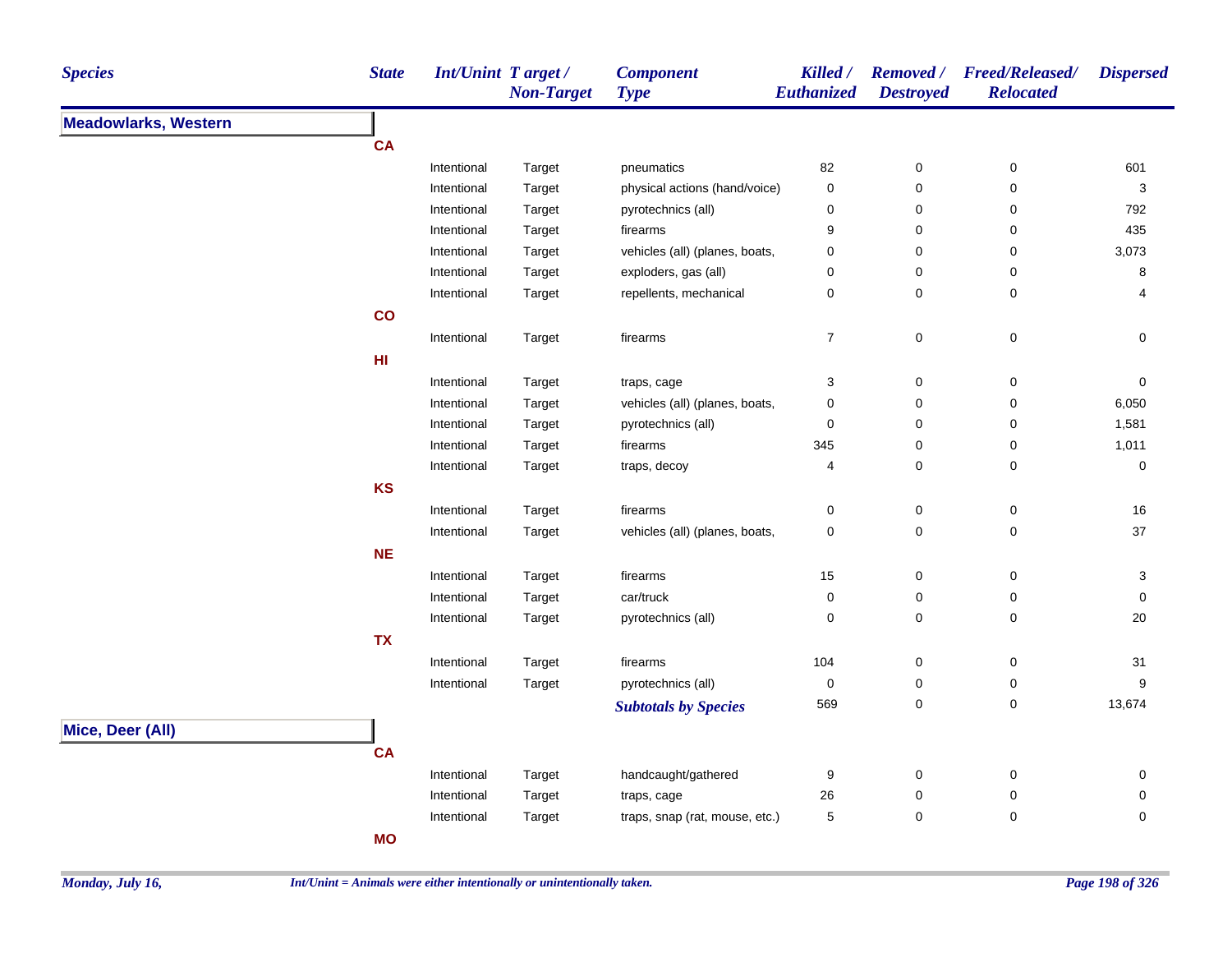| <b>Species</b>        | <b>State</b>    | Int/Unint Target / | <b>Non-Target</b> | <b>Component</b><br><b>Type</b> | Killed /<br><b>Euthanized</b> | <b>Removed</b> /<br><b>Destroyed</b> | <b>Freed/Released/</b><br><b>Relocated</b> | <b>Dispersed</b>    |
|-----------------------|-----------------|--------------------|-------------------|---------------------------------|-------------------------------|--------------------------------------|--------------------------------------------|---------------------|
| Mice, Deer (All)      |                 |                    |                   |                                 |                               |                                      |                                            |                     |
|                       | <b>MO</b>       |                    |                   |                                 |                               |                                      |                                            |                     |
|                       |                 | Intentional        | Target            | traps, snap (rat, mouse, etc.)  | 29                            | $\pmb{0}$                            | $\pmb{0}$                                  | 0                   |
|                       |                 | Intentional        | Target            | traps, cage                     | $\mathbf 0$                   | $\mathbf 0$                          | $\mathbf 2$                                | 0                   |
|                       |                 | Intentional        | Target            | traps, z-(other)                | $\sqrt{2}$                    | $\pmb{0}$                            | 0                                          | 0                   |
|                       | NJ              |                    |                   |                                 |                               |                                      |                                            |                     |
|                       |                 | Intentional        | Target            | traps, snap (rat, mouse, etc.)  | 19                            | $\mathsf{O}\xspace$                  | $\pmb{0}$                                  | $\mathsf{O}\xspace$ |
|                       | <b>TX</b>       |                    |                   |                                 |                               |                                      |                                            |                     |
|                       |                 | Intentional        | Target            | traps, cage                     | 11                            | $\pmb{0}$                            | $\pmb{0}$                                  | 0                   |
|                       | WI              |                    |                   |                                 |                               |                                      |                                            |                     |
|                       |                 | Intentional        | Target            | traps, snap (rat, mouse, etc.)  | 52                            | $\pmb{0}$                            | $\pmb{0}$                                  | $\pmb{0}$           |
|                       |                 |                    |                   | <b>Subtotals by Species</b>     | 153                           | $\mathsf 0$                          | $\sqrt{2}$                                 | 0                   |
| <b>Mice, House</b>    |                 |                    |                   |                                 |                               |                                      |                                            |                     |
|                       | <b>CA</b>       |                    |                   |                                 |                               |                                      |                                            |                     |
|                       |                 | Intentional        | Target            | traps, snap (rat, mouse, etc.)  | 11                            | $\pmb{0}$                            | $\pmb{0}$                                  | 0                   |
|                       | GU              |                    |                   |                                 |                               |                                      |                                            |                     |
|                       |                 | Intentional        | Target            | bait station                    | $\sqrt{2}$                    | $\pmb{0}$                            | $\pmb{0}$                                  | 0                   |
|                       |                 | Intentional        | Target            | acetaminophen                   | 92                            | $\pmb{0}$                            | $\pmb{0}$                                  | 0                   |
|                       |                 | Intentional        | Target            | traps, snake                    | 3,906                         | $\mathsf{O}\xspace$                  | 0                                          | 0                   |
|                       | H <sub>II</sub> |                    |                   |                                 |                               |                                      |                                            |                     |
|                       |                 | Intentional        | Target            | physical actions (hand/voice)   | $\pmb{0}$                     | $\pmb{0}$                            | $\pmb{0}$                                  | $\boldsymbol{7}$    |
|                       |                 | Intentional        | Target            | traps, snap (rat, mouse, etc.)  | 127                           | 0                                    | 0                                          | 0                   |
|                       |                 | Intentional        | Target            | traps, cage                     | 241                           | $\mathbf 0$                          | 0                                          | 0                   |
|                       | <b>MO</b>       |                    |                   |                                 |                               |                                      |                                            |                     |
|                       |                 | Intentional        | Target            | traps, z-(other)                | 3                             | $\pmb{0}$                            | 0                                          | 0                   |
|                       |                 | Intentional        | Target            | traps, snap (rat, mouse, etc.)  | $\mathbf{3}$                  | $\pmb{0}$                            | $\pmb{0}$                                  | 0                   |
|                       | <b>NV</b>       |                    |                   |                                 |                               |                                      |                                            |                     |
|                       |                 | Intentional        | Target            | traps, snap (rat, mouse, etc.)  | $\,6$                         | $\pmb{0}$                            | 0                                          | 0                   |
|                       |                 |                    |                   | <b>Subtotals by Species</b>     | 4,391                         | $\pmb{0}$                            | $\pmb{0}$                                  | $\overline{7}$      |
| Mice, Z-Field (Other) |                 |                    |                   |                                 |                               |                                      |                                            |                     |
|                       | <b>MO</b>       |                    |                   |                                 |                               |                                      |                                            |                     |
|                       |                 | Intentional        | Target            | traps, cage                     | $\pmb{0}$                     | $\mathbf 0$                          | $\mathsf 0$                                | $\mathsf{O}\xspace$ |
|                       | NJ              |                    |                   |                                 |                               |                                      |                                            |                     |
|                       |                 | Intentional        | Target            | traps, snap (rat, mouse, etc.)  | 6                             | $\mathbf 0$                          | $\pmb{0}$                                  | $\pmb{0}$           |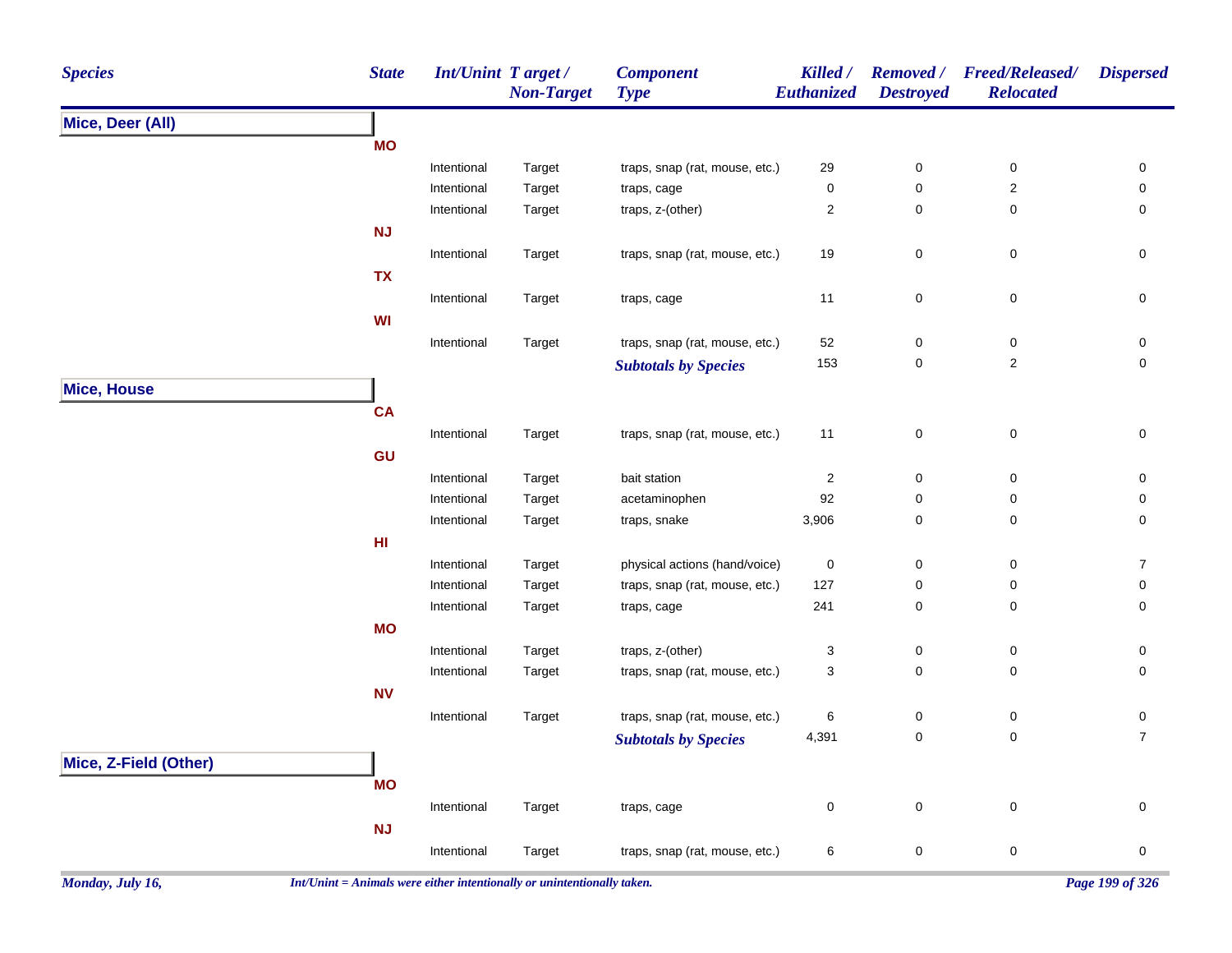| <b>Species</b>                | <b>State</b> | Int/Unint Target / | <b>Non-Target</b> | <b>Component</b><br><b>Type</b> | Killed /<br>Euthanized | <b>Destroyed</b> | Removed / Freed/Released/<br><b>Relocated</b> | <b>Dispersed</b>    |
|-------------------------------|--------------|--------------------|-------------------|---------------------------------|------------------------|------------------|-----------------------------------------------|---------------------|
| Mice, Z-Field (Other)         |              |                    |                   |                                 |                        |                  |                                               |                     |
|                               | WI           |                    |                   |                                 |                        |                  |                                               |                     |
|                               |              | Intentional        | Target            | traps, snap (rat, mouse, etc.)  | $\,6\,$                | $\pmb{0}$        | $\pmb{0}$                                     | 0                   |
|                               |              |                    |                   | <b>Subtotals by Species</b>     | 12                     | $\pmb{0}$        | $\pmb{0}$                                     | $\mathsf{O}\xspace$ |
| <b>Mice/Rats (Mixed)</b>      |              |                    |                   |                                 |                        |                  |                                               |                     |
|                               | OH           |                    |                   |                                 |                        |                  |                                               |                     |
|                               |              | Intentional        | Target            | traps, snap (rat, mouse, etc.)  | 120                    | $\pmb{0}$        | $\pmb{0}$                                     | $\pmb{0}$           |
|                               | <b>VA</b>    | UnIntentional      | NonTarget         | traps, z-(other)                | $\sqrt{3}$             | $\pmb{0}$        | $\pmb{0}$                                     |                     |
|                               |              |                    |                   | <b>Subtotals by Species</b>     | 123                    | $\pmb{0}$        | $\pmb{0}$                                     | 0<br>$\mathbf 0$    |
| <b>Minks</b>                  |              |                    |                   |                                 |                        |                  |                                               |                     |
|                               | <b>KY</b>    |                    |                   |                                 |                        |                  |                                               |                     |
|                               |              | UnIntentional      | NonTarget         | traps, quick-kill (conibear)    | $\mathbf{1}$           | $\pmb{0}$        | $\pmb{0}$                                     | $\mathbf 0$         |
|                               | <b>MO</b>    |                    |                   |                                 |                        |                  |                                               |                     |
|                               |              | UnIntentional      | NonTarget         | traps, quick-kill (conibear)    | $\mathbf{1}$           | $\mathsf 0$      | $\pmb{0}$                                     | $\mathsf 0$         |
|                               | <b>MS</b>    |                    |                   |                                 |                        |                  |                                               |                     |
|                               |              | UnIntentional      | NonTarget         | traps, quick-kill (conibear)    | $\mathbf{1}$           | $\mathbf 0$      | $\pmb{0}$                                     | $\mathsf 0$         |
|                               | <b>NE</b>    |                    |                   |                                 |                        |                  |                                               |                     |
|                               |              | Intentional        | Target            | traps, cage                     | $\mathbf{1}$           | $\mathbf 0$      | $\pmb{0}$                                     | $\pmb{0}$           |
|                               | <b>NY</b>    |                    |                   |                                 |                        |                  |                                               |                     |
|                               |              | UnIntentional      | NonTarget         | traps, cage                     | 0                      | $\pmb{0}$        | $\mathsf{O}\xspace$                           | $\mathbf{1}$        |
|                               | OR           |                    |                   |                                 |                        |                  |                                               |                     |
|                               |              | UnIntentional      | NonTarget         | traps, cage                     | $\pmb{0}$              | $\pmb{0}$        | $\mathbf{1}$                                  | $\pmb{0}$           |
|                               | UT           |                    |                   |                                 |                        |                  |                                               |                     |
|                               |              | Intentional        | Target            | traps, cage                     | $\mathbf{1}$           | $\pmb{0}$        | $\pmb{0}$                                     | 0                   |
|                               | <b>VT</b>    | UnIntentional      | NonTarget         | traps, cage                     | $\pmb{0}$              | $\mathbf 0$      | $\mathbf{1}$                                  | $\pmb{0}$           |
|                               | WI           |                    |                   |                                 |                        |                  |                                               |                     |
|                               |              | UnIntentional      | NonTarget         | traps, quick-kill (conibear)    | $\mathbf{1}$           | 0                | $\pmb{0}$                                     | $\pmb{0}$           |
|                               |              |                    |                   | <b>Subtotals by Species</b>     | $\,6$                  | $\mathbf 0$      | $\sqrt{2}$                                    | $\mathbf{1}$        |
| <b>Mockingbirds, Northern</b> |              |                    |                   |                                 |                        |                  |                                               |                     |
|                               | CA           |                    |                   |                                 |                        |                  |                                               |                     |
|                               |              | UnIntentional      | NonTarget         | traps, decoy                    | $\mathbf{2}$           | $\mathbf 0$      | 3                                             | $\pmb{0}$           |
|                               |              |                    |                   |                                 |                        |                  |                                               |                     |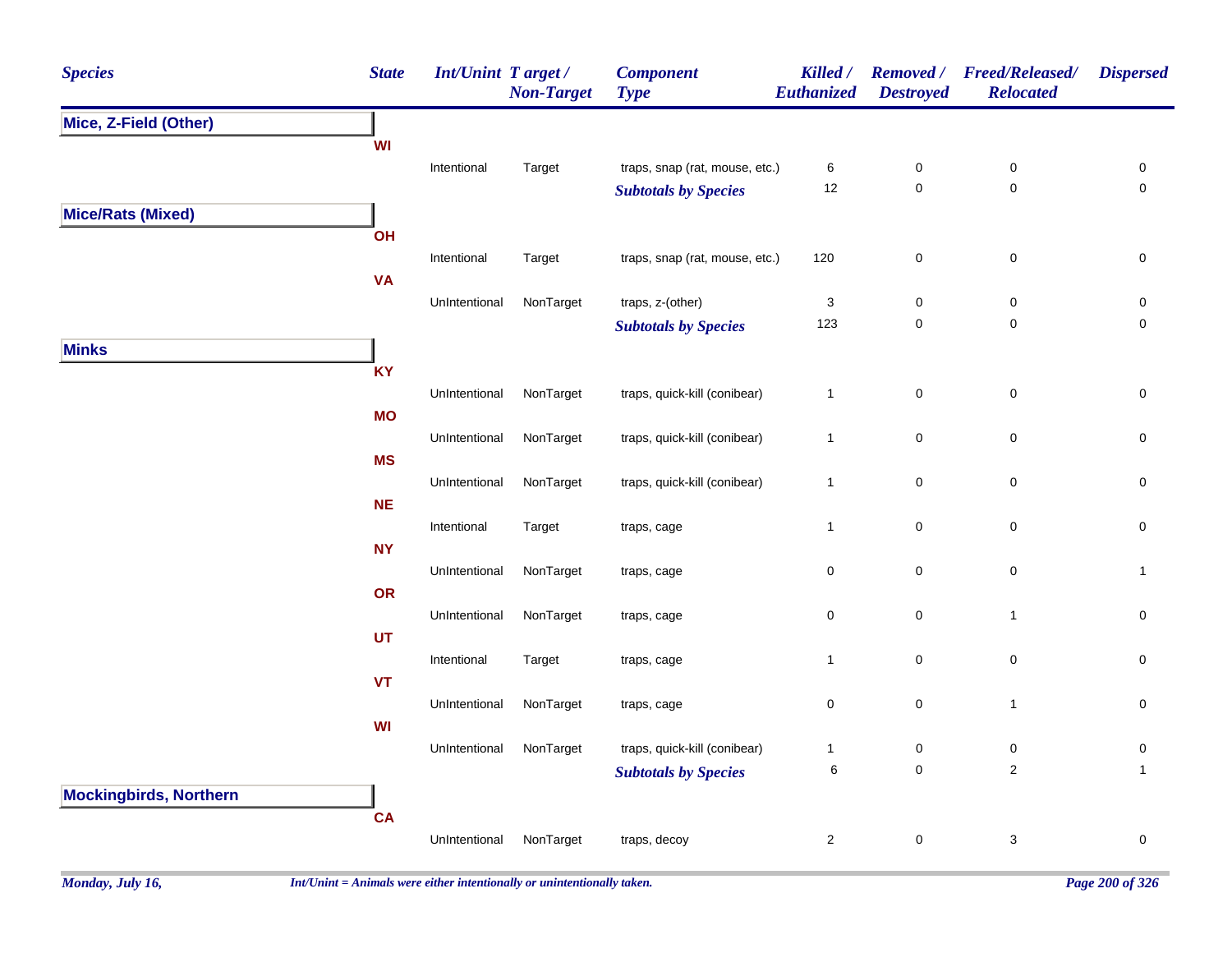| <b>Species</b>                | <b>State</b> | <b>Int/Unint Target/</b> | <b>Non-Target</b> | <b>Component</b><br><b>Type</b>   | Killed /<br>Euthanized | <b>Destroyed</b>         | Removed / Freed/Released/<br><b>Relocated</b> | <b>Dispersed</b>    |
|-------------------------------|--------------|--------------------------|-------------------|-----------------------------------|------------------------|--------------------------|-----------------------------------------------|---------------------|
| <b>Mockingbirds, Northern</b> |              |                          |                   |                                   |                        |                          |                                               |                     |
|                               | CA           |                          |                   |                                   |                        |                          |                                               |                     |
|                               |              | Intentional              | Target            | vehicles (all) (planes, boats,    | $\pmb{0}$              | $\pmb{0}$                | $\pmb{0}$                                     | 1                   |
|                               |              | Intentional              | Target            | pneumatics                        | 0                      | $\mathbf 0$              | $\pmb{0}$                                     | $\mathbf{1}$        |
|                               | <b>CT</b>    |                          |                   |                                   |                        |                          |                                               |                     |
|                               |              | UnIntentional            | NonTarget         | traps, decoy                      | 0                      | $\mathbf 0$              | $\mathbf{1}$                                  | $\pmb{0}$           |
|                               | HI           |                          |                   |                                   |                        |                          |                                               |                     |
|                               |              | Intentional              | Target            | traps, decoy                      | 0                      | $\mathbf 0$              | $\mathbf{1}$                                  | 0                   |
|                               |              | Intentional              | Target            | vehicles (all) (planes, boats,    | 0                      | $\pmb{0}$                | $\pmb{0}$                                     | 1,348               |
|                               |              | Intentional              | Target            | traps, cage                       | $\mathbf{1}$           | $\mathbf 0$              | 0                                             | 0                   |
|                               |              | Intentional              | Target            | pyrotechnics (all)                | $\mathbf 0$            | 0                        | 0                                             | 3                   |
|                               |              | Intentional              | Target            | firearms                          | 56                     | $\pmb{0}$                | $\pmb{0}$                                     | 24                  |
|                               | <b>NH</b>    |                          |                   |                                   |                        |                          |                                               |                     |
|                               |              | Intentional              | Target            | car/truck                         | 0                      | $\boldsymbol{0}$         | 0                                             | 0                   |
|                               |              | Intentional              | Target            | no component specified            | 0                      | $\mathbf 0$              | 0                                             | $\mathbf 0$         |
|                               | PA           |                          |                   |                                   |                        |                          |                                               |                     |
|                               |              | Intentional              | Target            | firearms                          | $\mathbf{1}$           | $\pmb{0}$                | $\pmb{0}$                                     | 0                   |
|                               | <b>SC</b>    |                          |                   |                                   |                        |                          |                                               |                     |
|                               |              | Intentional              | Target            | pneumatics                        | $\mathbf{1}$           | $\boldsymbol{0}$         | $\pmb{0}$                                     | 0                   |
|                               |              |                          |                   | <b>Subtotals by Species</b>       | 61                     | $\mathbf 0$              | $\,$ 5 $\,$                                   | 1,377               |
| <b>Moles (All)</b>            |              |                          |                   |                                   |                        |                          |                                               |                     |
|                               | KS           |                          |                   |                                   |                        |                          |                                               |                     |
|                               |              |                          |                   |                                   |                        |                          |                                               |                     |
|                               |              | Intentional              | Target            | traps, gopher<br>traps, z-(other) | $\mathbf{1}$<br>9      | $\mathbf 0$<br>$\pmb{0}$ | 0<br>$\pmb{0}$                                | 0<br>$\mathbf 0$    |
|                               |              | Intentional              | Target            |                                   |                        |                          |                                               |                     |
|                               | <b>MO</b>    |                          |                   |                                   |                        |                          |                                               |                     |
|                               |              | Intentional              | Target            | traps, mole                       | $\mathbf{1}$           | $\mathbf 0$              | 0                                             | 0                   |
|                               |              |                          |                   | <b>Subtotals by Species</b>       | 11                     | $\pmb{0}$                | $\mathbf 0$                                   | $\pmb{0}$           |
| <b>Mongooses, Indian</b>      |              |                          |                   |                                   |                        |                          |                                               |                     |
|                               | HI           |                          |                   |                                   |                        |                          |                                               |                     |
|                               |              | UnIntentional            | NonTarget         | traps, leghold (steel jaw)        | $\mathbf 0$            | $\boldsymbol{0}$         | $\mathbf{1}$                                  | 0                   |
|                               |              | Intentional              | Target            | firearms                          | 115                    | $\mathbf 0$              | 0                                             | 8                   |
|                               |              | UnIntentional            | NonTarget         | traps, cage                       | -1                     | $\mathbf 0$              | 0                                             | 0                   |
|                               |              | Intentional              | Target            | spotlight                         | 0                      | $\mathbf 0$              | 0                                             | $\mathbf{1}$        |
|                               |              | Intentional              | Target            | traps, cage                       | 1,671                  | $\pmb{0}$                | 0                                             | $\mathsf{O}\xspace$ |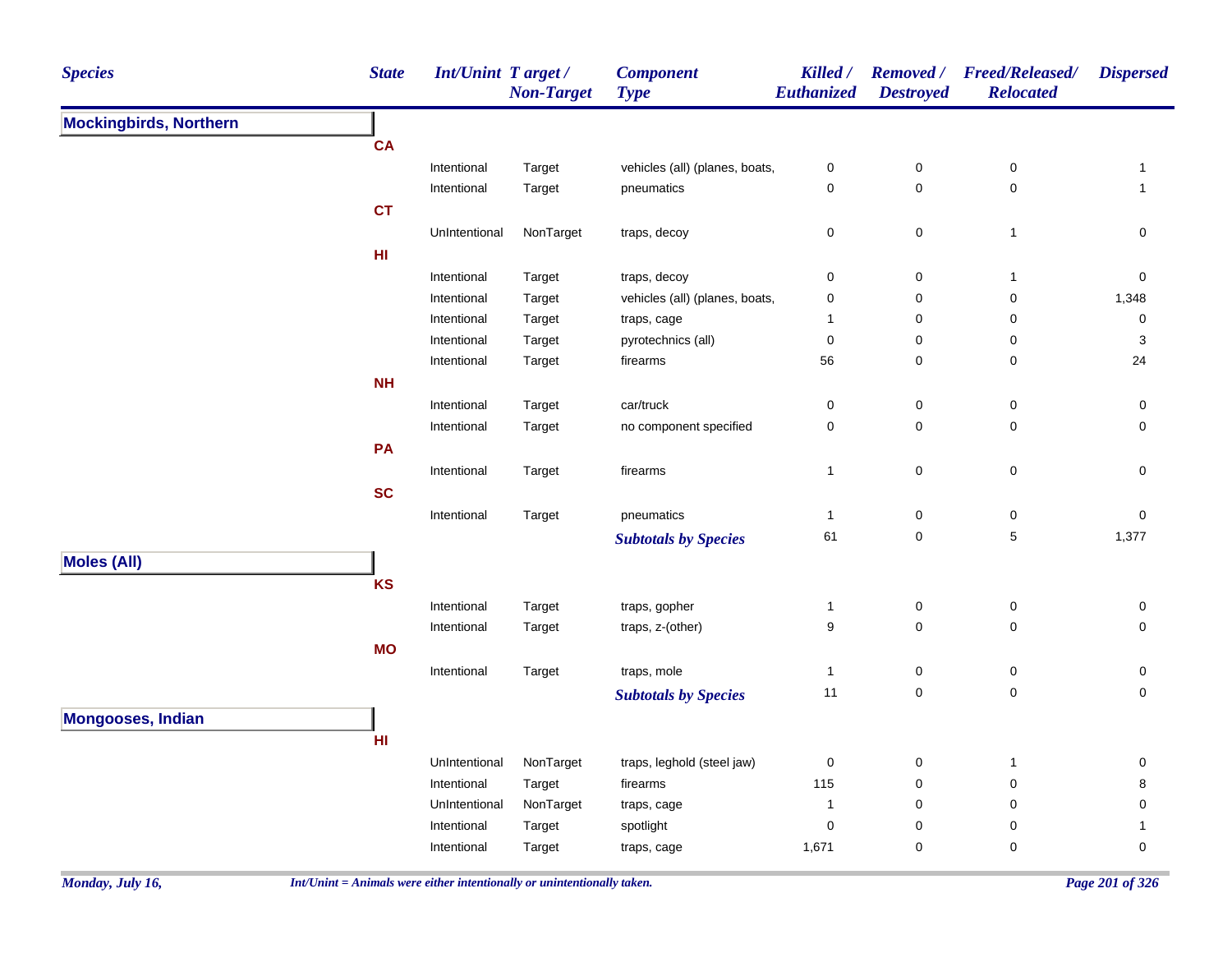| <b>Species</b>           | <b>State</b> |                            | <b>Int/Unint Target/</b><br><b>Non-Target</b> | <b>Component</b><br><b>Type</b>             | Killed /<br><b>Euthanized</b> | <b>Removed</b> /<br><b>Destroyed</b> | <b>Freed/Released/</b><br><b>Relocated</b> | <b>Dispersed</b>    |
|--------------------------|--------------|----------------------------|-----------------------------------------------|---------------------------------------------|-------------------------------|--------------------------------------|--------------------------------------------|---------------------|
| <b>Mongooses, Indian</b> |              |                            |                                               |                                             |                               |                                      |                                            |                     |
|                          | HI           |                            |                                               |                                             |                               |                                      |                                            |                     |
|                          |              | Intentional                | Target                                        | pyrotechnics (all)                          | 0                             | $\pmb{0}$                            | $\pmb{0}$                                  | $\overline{2}$      |
|                          |              | Intentional                | Target                                        | traps, decoy                                | $\mathbf{1}$                  | $\mathbf 0$                          | 0                                          | $\mathsf{O}\xspace$ |
|                          |              | Intentional                | Target                                        | vehicles (all) (planes, boats,              | 0                             | 0                                    | 0                                          | 107                 |
|                          | <b>PR</b>    |                            |                                               |                                             |                               |                                      |                                            |                     |
|                          |              | Intentional                | Target                                        | no component specified                      | 159                           | $\pmb{0}$                            | $\mathsf 0$                                | $\pmb{0}$           |
|                          | VI           |                            |                                               |                                             |                               |                                      |                                            |                     |
|                          |              | Intentional                | Target                                        | traps, cage                                 | 31                            | 0                                    | $\pmb{0}$                                  | $\pmb{0}$           |
|                          |              |                            |                                               | <b>Subtotals by Species</b>                 | 1,978                         | 0                                    | $\mathbf{1}$                               | 118                 |
| <b>Moose</b>             |              |                            |                                               |                                             |                               |                                      |                                            |                     |
|                          | <b>AK</b>    |                            |                                               |                                             |                               |                                      |                                            |                     |
|                          |              | Intentional                | Target                                        | vehicles (all) (planes, boats,              | $\pmb{0}$                     | $\pmb{0}$                            | 0                                          | 439                 |
|                          |              | Intentional                | Target                                        | pyrotechnics (all)                          | 0                             | 0                                    | 0                                          | 30                  |
|                          |              | Intentional                | Target                                        | firearms                                    | 0                             | $\mathbf 0$                          | 0                                          | 8                   |
|                          |              | Intentional                | Target                                        | physical actions (hand/voice)               | 0                             | 0                                    | $\mathbf 0$                                | 10                  |
|                          |              | Intentional                | Target                                        | paint balls                                 | 0                             | $\pmb{0}$                            | 0                                          | 807                 |
|                          | <b>NH</b>    |                            |                                               |                                             |                               |                                      |                                            |                     |
|                          |              | Intentional                | Target                                        | firearms                                    | $\mathbf{1}$                  | 0                                    | $\pmb{0}$                                  | 0                   |
|                          | UT           |                            |                                               |                                             |                               |                                      |                                            |                     |
|                          |              | Intentional                | Target                                        | firearms                                    | 0                             | $\pmb{0}$                            | $\pmb{0}$                                  | 6                   |
|                          |              |                            |                                               | <b>Subtotals by Species</b>                 | $\mathbf{1}$                  | $\mathbf 0$                          | $\mathbf 0$                                | 1,300               |
| <b>Muskrats</b>          |              |                            |                                               |                                             |                               |                                      |                                            |                     |
|                          | <b>AK</b>    |                            |                                               |                                             |                               |                                      |                                            |                     |
|                          |              |                            |                                               |                                             |                               |                                      |                                            |                     |
|                          |              | Intentional<br>Intentional | Target<br>Target                              | firearms                                    | 5<br>$\overline{c}$           | $\pmb{0}$<br>0                       | $\pmb{0}$<br>$\mathbf{1}$                  | 11<br>0             |
|                          |              | Intentional                | Target                                        | traps, cage<br>traps, quick-kill (conibear) | $17$                          | $\pmb{0}$                            | $\pmb{0}$                                  | 0                   |
|                          | <b>CA</b>    |                            |                                               |                                             |                               |                                      |                                            |                     |
|                          |              |                            |                                               |                                             |                               |                                      |                                            |                     |
|                          |              | Intentional                | Target                                        | diphacinone (cdfa) rodent ba                | $\sqrt{2}$<br>212             | 0                                    | $\pmb{0}$                                  | 0                   |
|                          |              | Intentional                | Target                                        | firearms                                    |                               | 0                                    | 0                                          | 0                   |
|                          |              | Intentional                | Target                                        | traps, quick-kill (conibear)                | 11                            | $\pmb{0}$                            | 0                                          | $\mathbf 0$         |
|                          | co           |                            |                                               |                                             |                               |                                      |                                            |                     |
|                          |              | Intentional                | Target                                        | firearms                                    | $\mathbf{1}$                  | $\mathbf 0$                          | $\pmb{0}$                                  | $\mathsf{O}\xspace$ |
|                          | <b>KY</b>    |                            |                                               |                                             |                               |                                      |                                            |                     |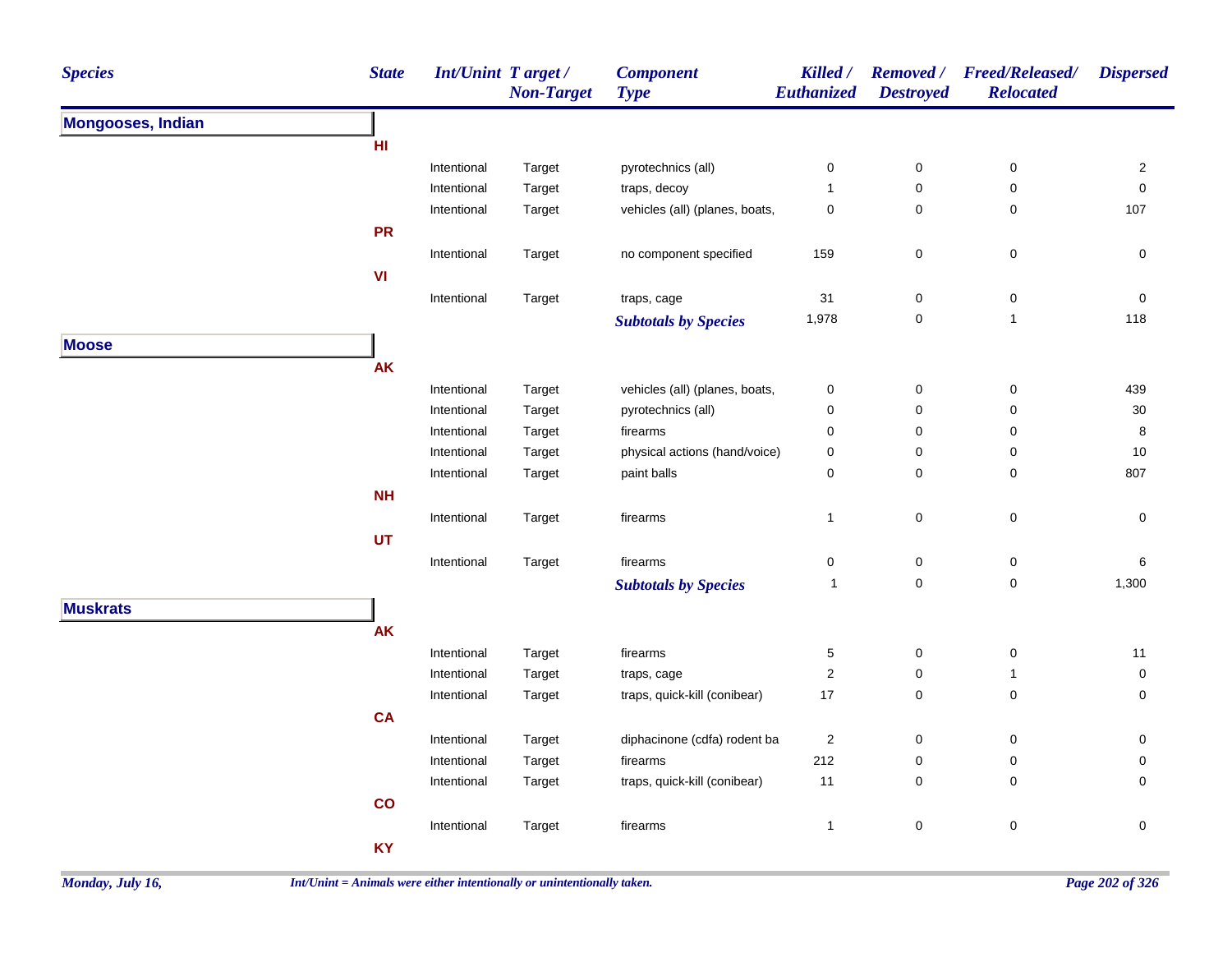| <b>Species</b>  | <b>State</b> | Int/Unint Target/ | <b>Non-Target</b> | <b>Component</b><br><b>Type</b> | Killed /<br>Euthanized    | <b>Destroyed</b> | Removed / Freed/Released/<br><b>Relocated</b> | <b>Dispersed</b>    |
|-----------------|--------------|-------------------|-------------------|---------------------------------|---------------------------|------------------|-----------------------------------------------|---------------------|
| <b>Muskrats</b> |              |                   |                   |                                 |                           |                  |                                               |                     |
|                 | KY           |                   |                   |                                 |                           |                  |                                               |                     |
|                 |              | Intentional       | Target            | traps, quick-kill (conibear)    | 8                         | 0                | $\pmb{0}$                                     | 0                   |
|                 |              | UnIntentional     | NonTarget         | traps, quick-kill (conibear)    | $\mathbf 2$               | 0                | $\pmb{0}$                                     | $\pmb{0}$           |
|                 | <b>MD</b>    |                   |                   |                                 |                           |                  |                                               |                     |
|                 |              | UnIntentional     | NonTarget         | traps, leghold (steel jaw)      | $\ensuremath{\mathsf{3}}$ | $\pmb{0}$        | $\pmb{0}$                                     | 0                   |
|                 | MI           |                   |                   |                                 |                           |                  |                                               |                     |
|                 |              | Intentional       | Target            | traps, cage                     | $\sqrt{5}$                | $\mathsf 0$      | $\pmb{0}$                                     | $\mathsf{O}\xspace$ |
|                 | <b>MN</b>    |                   |                   |                                 |                           |                  |                                               |                     |
|                 |              | Intentional       | Target            | traps, quick-kill (conibear)    | $\mathbf{1}$              | $\mathbf 0$      | $\pmb{0}$                                     | $\pmb{0}$           |
|                 | <b>MO</b>    |                   |                   |                                 |                           |                  |                                               |                     |
|                 |              | UnIntentional     | NonTarget         | traps, quick-kill (conibear)    | $\,6$                     | $\mathsf 0$      | $\pmb{0}$                                     | $\mathbf 0$         |
|                 | NC           |                   |                   |                                 |                           |                  |                                               |                     |
|                 |              | Intentional       |                   | traps, quick-kill (conibear)    | $\overline{\mathbf{4}}$   | 0                | $\pmb{0}$                                     | 0                   |
|                 |              | Intentional       | Target<br>Target  | firearms                        | $\boldsymbol{2}$          | 0                | $\pmb{0}$                                     | 0                   |
|                 |              | Intentional       | Target            | traps, leghold (steel jaw)      | $\mathbf{1}$              | 0                | 0                                             | 0                   |
|                 | OH           |                   |                   |                                 |                           |                  |                                               |                     |
|                 |              |                   |                   | traps, quick-kill (conibear)    |                           | $\mathbf 0$      | $\pmb{0}$                                     | $\mathsf{O}\xspace$ |
|                 |              | Intentional       | Target            |                                 | $\mathbf{1}$              |                  |                                               |                     |
|                 | PA           |                   |                   |                                 |                           |                  |                                               |                     |
|                 |              | Intentional       | Target            | firearms                        | $\mathbf{1}$              | $\mathbf 0$      | $\pmb{0}$                                     | $\pmb{0}$           |
|                 | <b>SC</b>    |                   |                   |                                 |                           |                  |                                               |                     |
|                 |              | UnIntentional     | NonTarget         | traps, leghold (steel jaw)      | $\mathbf{1}$              | $\pmb{0}$        | $\pmb{0}$                                     | 0                   |
|                 |              | UnIntentional     | NonTarget         | traps, quick-kill (conibear)    | 6                         | $\pmb{0}$        | $\pmb{0}$                                     | 0                   |
|                 |              | UnIntentional     | NonTarget         | snares, neck                    | $\mathbf{1}$              | $\pmb{0}$        | $\mathbf 0$                                   | 0                   |
|                 | <b>TN</b>    |                   |                   |                                 |                           |                  |                                               |                     |
|                 |              | Intentional       | Target            | firearms                        | 3                         | 0                | 0                                             | 0                   |
|                 |              | UnIntentional     | NonTarget         | traps, quick-kill (conibear)    | 9                         | 0                | $\pmb{0}$                                     | 0                   |
|                 |              | Intentional       | Target            | traps, leghold (steel jaw)      | 4                         | $\pmb{0}$        | 0                                             | 0                   |
|                 |              | Intentional       | Target            | traps, quick-kill (conibear)    | 4                         | $\mathbf 0$      | $\pmb{0}$                                     | 0                   |
|                 | <b>UT</b>    |                   |                   |                                 |                           |                  |                                               |                     |
|                 |              | Intentional       | Target            | traps, cage                     | $\pmb{0}$                 | 0                | 1                                             | $\pmb{0}$           |
|                 |              | Intentional       | Target            | traps, quick-kill (conibear)    | $\mathbf{1}$              | 0                | $\pmb{0}$                                     | 0                   |
|                 |              | Intentional       | Target            | traps, z-(other)                | $\mathbf{1}$              | 0                | $\pmb{0}$                                     | $\pmb{0}$           |
|                 | <b>VA</b>    |                   |                   |                                 |                           |                  |                                               |                     |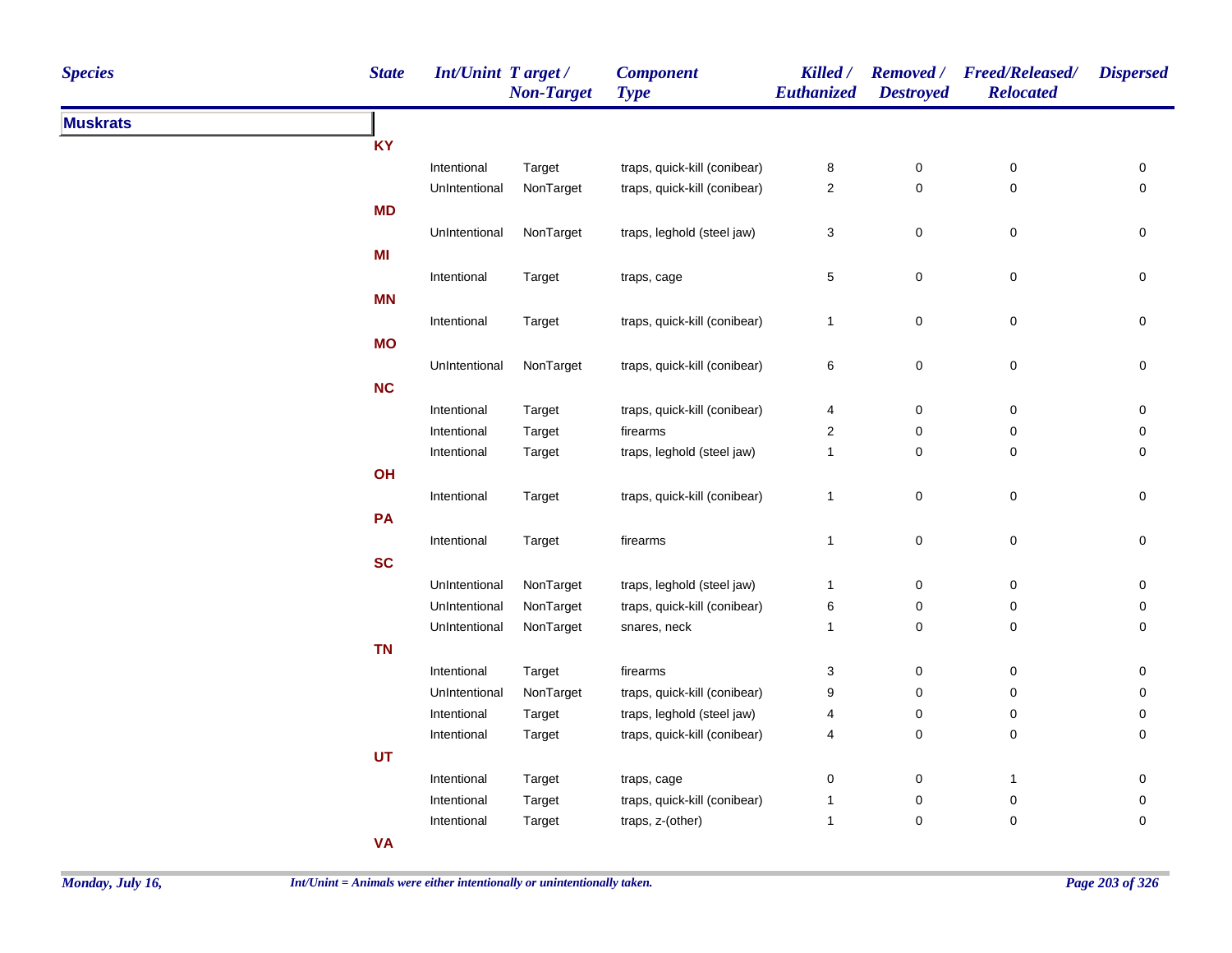| <b>Species</b>                | <b>State</b> | <b>Int/Unint Target/</b> | <b>Non-Target</b> | <b>Component</b><br><b>Type</b> | Killed /<br>Euthanized  | <b>Removed</b> /<br><b>Destroyed</b> | <b>Freed/Released/</b><br><b>Relocated</b> | <b>Dispersed</b> |
|-------------------------------|--------------|--------------------------|-------------------|---------------------------------|-------------------------|--------------------------------------|--------------------------------------------|------------------|
| <b>Muskrats</b>               |              |                          |                   |                                 |                         |                                      |                                            |                  |
|                               | <b>VA</b>    |                          |                   |                                 |                         |                                      |                                            |                  |
|                               |              | UnIntentional            | NonTarget         | traps, quick-kill (conibear)    | $\mathbf{1}$            | $\pmb{0}$                            | $\pmb{0}$                                  | 0                |
|                               |              | Intentional              | Target            | traps, quick-kill (conibear)    | $\overline{\mathbf{4}}$ | $\mathbf 0$                          | 0                                          | 0                |
|                               | <b>WI</b>    |                          |                   |                                 |                         |                                      |                                            |                  |
|                               |              | UnIntentional            | NonTarget         | no component specified          | $\mathbf{1}$            | $\pmb{0}$                            | $\pmb{0}$                                  | 0                |
|                               |              | UnIntentional            | NonTarget         | traps, quick-kill (conibear)    | $\boldsymbol{9}$        | $\pmb{0}$                            | 0                                          | 0                |
|                               |              |                          |                   | <b>Subtotals by Species</b>     | 329                     | 0                                    | $\overline{2}$                             | 11               |
| <b>Muskrats, Round-Tailed</b> |              |                          |                   |                                 |                         |                                      |                                            |                  |
|                               | <b>AL</b>    |                          |                   |                                 |                         |                                      |                                            |                  |
|                               |              | UnIntentional            | NonTarget         | traps, quick-kill (conibear)    | $\overline{7}$          | 0                                    | 0                                          | 0                |
|                               |              | Intentional              | Target            | traps, quick-kill (conibear)    | $\mathbf{1}$            | $\mathbf 0$                          | 0                                          | 0                |
|                               | <b>MD</b>    |                          |                   |                                 |                         |                                      |                                            |                  |
|                               |              | UnIntentional            | NonTarget         | traps, quick-kill (conibear)    | $\mathbf{1}$            | $\mathsf{O}\xspace$                  | $\pmb{0}$                                  | $\pmb{0}$        |
|                               | PA           |                          |                   |                                 |                         |                                      |                                            |                  |
|                               |              | Intentional              | Target            | firearms                        | $\sqrt{2}$              | $\mathsf{O}\xspace$                  | $\pmb{0}$                                  | 0                |
|                               |              |                          |                   | <b>Subtotals by Species</b>     | 11                      | 0                                    | $\mathbf 0$                                | 0                |
| Muskrats, Z-(Other)           |              |                          |                   |                                 |                         |                                      |                                            |                  |
|                               | <b>AL</b>    |                          |                   |                                 |                         |                                      |                                            |                  |
|                               |              | Intentional              | Target            | traps, quick-kill (conibear)    | 12                      | $\pmb{0}$                            | $\pmb{0}$                                  | $\mathbf 0$      |
|                               |              | Intentional              | Target            | firearms                        | $\mathbf{1}$            | 0                                    | $\pmb{0}$                                  | 0                |
|                               |              | UnIntentional            | NonTarget         | traps, quick-kill (conibear)    | 8                       | $\mathsf 0$                          | 0                                          | 0                |
|                               | ${\sf AZ}$   |                          |                   |                                 |                         |                                      |                                            |                  |
|                               |              | Intentional              | Target            | traps, quick-kill (conibear)    | 4                       | $\mathbf 0$                          | $\pmb{0}$                                  | $\mathbf 0$      |
|                               | IA           |                          |                   |                                 |                         |                                      |                                            |                  |
|                               |              | Intentional              | Target            | traps, quick-kill (conibear)    | $\bf8$                  | $\pmb{0}$                            | $\pmb{0}$                                  | 0                |
|                               | ID           |                          |                   |                                 |                         |                                      |                                            |                  |
|                               |              | UnIntentional            | NonTarget         | traps, quick-kill (conibear)    | $\mathbf{1}$            | $\pmb{0}$                            | $\pmb{0}$                                  | $\mathbf 0$      |
|                               | IL           |                          |                   |                                 |                         |                                      |                                            |                  |
|                               |              | Intentional              | Target            | firearms                        | 4                       | $\pmb{0}$                            | $\pmb{0}$                                  | 0                |
|                               |              | Intentional              | Target            | traps, quick-kill (conibear)    | $\mathbf{1}$            | $\mathsf{O}\xspace$                  | 0                                          | 0                |
|                               | <b>MD</b>    |                          |                   |                                 |                         |                                      |                                            |                  |
|                               |              | UnIntentional            | NonTarget         | traps, leghold (steel jaw)      | $\boldsymbol{7}$        | $\pmb{0}$                            | $\pmb{0}$                                  | 0                |
|                               |              | UnIntentional            | NonTarget         | traps, quick-kill (conibear)    | 32                      | $\mathbf 0$                          | 0                                          | 0                |
|                               |              |                          |                   |                                 |                         |                                      |                                            |                  |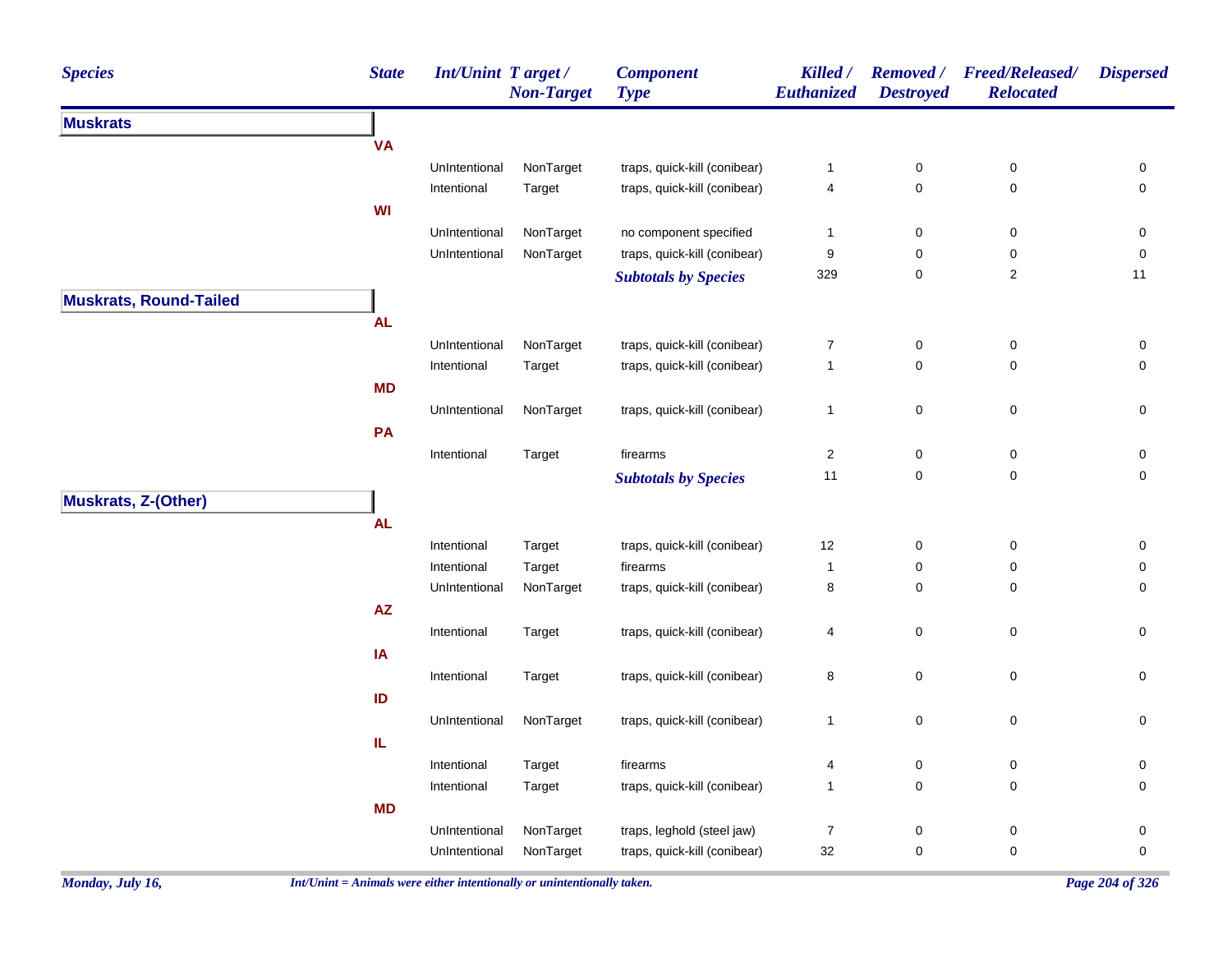| <b>Species</b>      | <b>State</b> | Int/Unint Target / | <b>Non-Target</b> | <b>Component</b><br><b>Type</b> | Killed /<br>Euthanized    | <b>Destroyed</b>    | Removed / Freed/Released/<br><b>Relocated</b> | <b>Dispersed</b> |
|---------------------|--------------|--------------------|-------------------|---------------------------------|---------------------------|---------------------|-----------------------------------------------|------------------|
| Muskrats, Z-(Other) |              |                    |                   |                                 |                           |                     |                                               |                  |
|                     | <b>MN</b>    |                    |                   |                                 |                           |                     |                                               |                  |
|                     |              | UnIntentional      | Target            | traps, quick-kill (conibear)    | $\ensuremath{\mathsf{3}}$ | $\pmb{0}$           | $\pmb{0}$                                     | 0                |
|                     |              | UnIntentional      | NonTarget         | traps, quick-kill (conibear)    | $\boldsymbol{7}$          | $\mathsf 0$         | $\pmb{0}$                                     | 0                |
|                     | <b>MO</b>    |                    |                   |                                 |                           |                     |                                               |                  |
|                     |              | Intentional        | Target            | handcaught/gathered             | $\mathbf{1}$              | $\pmb{0}$           | $\boldsymbol{0}$                              | 0                |
|                     |              | Intentional        | Target            | traps, quick-kill (conibear)    | 94                        | $\pmb{0}$           | $\pmb{0}$                                     | 0                |
|                     |              | Intentional        | Target            | traps, leghold (steel jaw)      | 150                       | 0                   | 0                                             | 0                |
|                     |              | Intentional        | Target            | firearms                        | 62                        | 0                   | 0                                             | 1                |
|                     | <b>MS</b>    |                    |                   |                                 |                           |                     |                                               |                  |
|                     |              | Intentional        | Target            | traps, quick-kill (conibear)    | 12                        | $\mathsf 0$         | $\pmb{0}$                                     | 0                |
|                     | <b>NC</b>    |                    |                   |                                 |                           |                     |                                               |                  |
|                     |              | Intentional        | Target            | traps, leghold (steel jaw)      | $\mathbf{1}$              | $\pmb{0}$           | $\pmb{0}$                                     | $\pmb{0}$        |
|                     |              | Intentional        | Target            | firearms                        | 27                        | $\mathsf 0$         | $\pmb{0}$                                     | $\pmb{0}$        |
|                     |              | Intentional        | Target            | traps, quick-kill (conibear)    | 87                        | 0                   | $\mathbf 0$                                   | 0                |
|                     | <b>ND</b>    |                    |                   |                                 |                           |                     |                                               |                  |
|                     |              | Intentional        | Target            | traps, quick-kill (conibear)    | 4                         | $\pmb{0}$           | $\pmb{0}$                                     | $\pmb{0}$        |
|                     |              | UnIntentional      | NonTarget         | traps, quick-kill (conibear)    | $\boldsymbol{2}$          | $\mathsf 0$         | $\pmb{0}$                                     | $\pmb{0}$        |
|                     | <b>NM</b>    |                    |                   |                                 |                           |                     |                                               |                  |
|                     |              | UnIntentional      | NonTarget         | traps, quick-kill (conibear)    | $\ensuremath{\mathsf{3}}$ | $\mathsf{O}\xspace$ | $\pmb{0}$                                     | $\mathbf 0$      |
|                     | <b>NV</b>    |                    |                   |                                 |                           |                     |                                               |                  |
|                     |              | UnIntentional      | NonTarget         | traps, quick-kill (conibear)    | $\overline{1}$            | $\mathsf 0$         | $\pmb{0}$                                     | 0                |
|                     | OK           |                    |                   |                                 |                           |                     |                                               |                  |
|                     |              | Intentional        | Target            | traps, quick-kill (conibear)    | 18                        | 0                   | $\mathbf 0$                                   | 0                |
|                     |              | Intentional        | Target            | spotlight                       | $\overline{1}$            | $\mathsf 0$         | $\mathbf 0$                                   | 0                |
|                     |              | UnIntentional      | NonTarget         | traps, quick-kill (conibear)    | $\overline{7}$            | $\mathbf 0$         | $\mathbf 0$                                   | 0                |
|                     | OR           |                    |                   |                                 |                           |                     |                                               |                  |
|                     |              | Intentional        | Target            | traps, quick-kill (conibear)    | 4                         | 0                   | $\mathbf 0$                                   | $\pmb{0}$        |
|                     |              | Intentional        | Target            | firearms                        | $\mathbf{1}$              | 0                   | $\mathbf 0$                                   | 0                |
|                     |              | UnIntentional      | Target            | traps, leghold (steel jaw)      | $\pmb{0}$                 | $\mathsf 0$         | $\overline{1}$                                | 0                |
|                     | <b>VA</b>    |                    |                   |                                 |                           |                     |                                               |                  |
|                     |              | UnIntentional      | NonTarget         | traps, quick-kill (conibear)    | 3                         | 0                   | $\mathbf 0$                                   | 0                |
|                     |              | Intentional        | Target            | traps, z-(other)                | 2                         | $\pmb{0}$           | $\pmb{0}$                                     | 0                |
|                     |              | Intentional        | Target            | traps, quick-kill (conibear)    | 24                        | $\mathbf 0$         | 0                                             | 0                |
|                     |              |                    |                   |                                 |                           |                     |                                               |                  |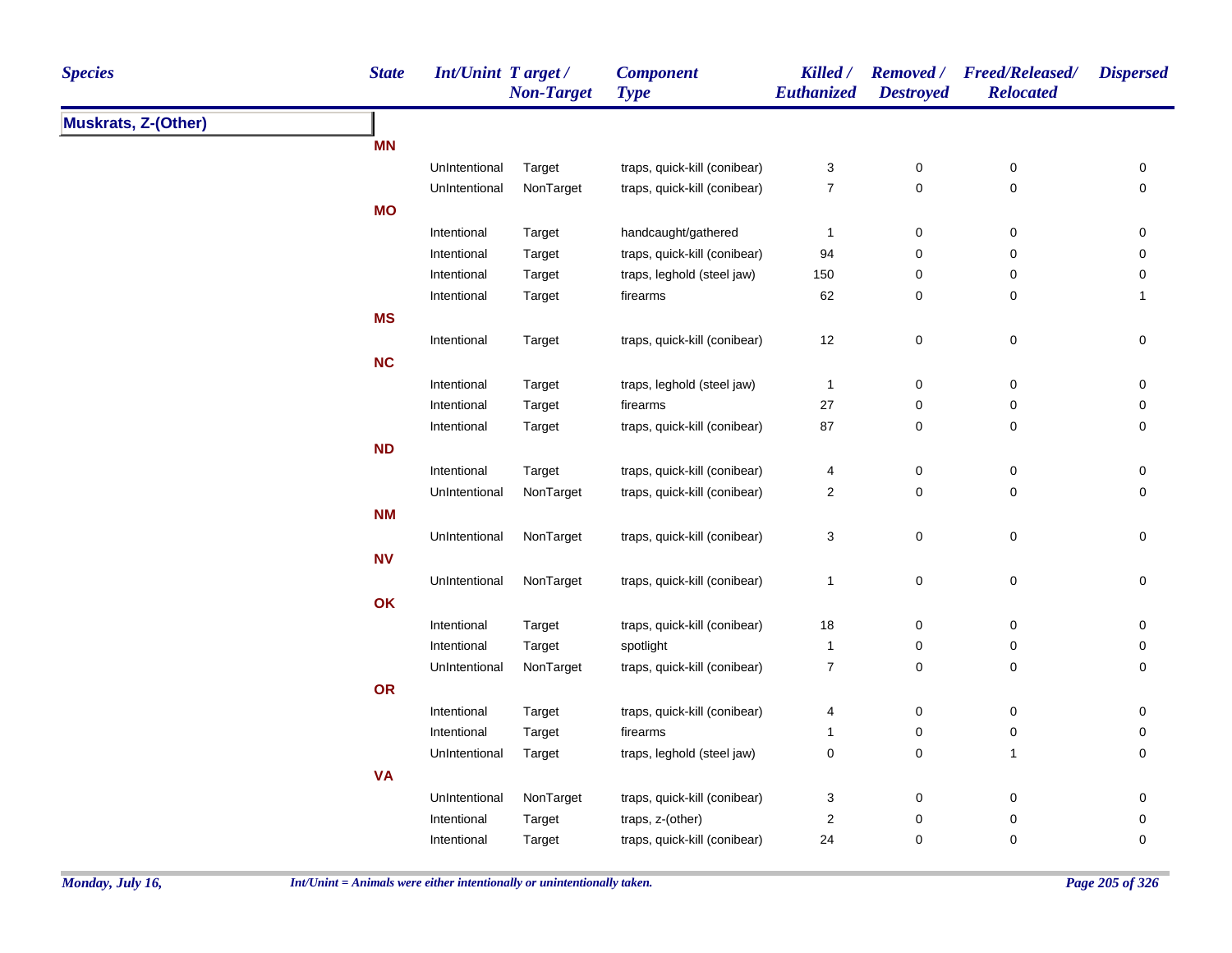| <b>Species</b>             | <b>State</b> | <b>Int/Unint Target/</b> | <b>Non-Target</b> | <b>Component</b><br><b>Type</b> | Killed /<br>Euthanized | <b>Destroyed</b> | Removed / Freed/Released/<br><b>Relocated</b> | <b>Dispersed</b>        |
|----------------------------|--------------|--------------------------|-------------------|---------------------------------|------------------------|------------------|-----------------------------------------------|-------------------------|
| <b>Muskrats, Z-(Other)</b> |              |                          |                   |                                 |                        |                  |                                               |                         |
|                            | <b>VA</b>    |                          |                   |                                 |                        |                  |                                               |                         |
|                            |              | Intentional              | Target            | traps, cage                     | 4                      | $\pmb{0}$        | $\pmb{0}$                                     | 0                       |
|                            |              | Intentional              | Target            | firearms                        | 16                     | 0                | $\pmb{0}$                                     | 0                       |
|                            | <b>VT</b>    |                          |                   |                                 |                        |                  |                                               |                         |
|                            |              | UnIntentional            | NonTarget         | traps, cage                     | 0                      | 0                | $\overline{2}$                                | 0                       |
|                            | <b>WA</b>    |                          |                   |                                 |                        |                  |                                               |                         |
|                            |              | Intentional              | Target            | traps, quick-kill (conibear)    | $\boldsymbol{2}$       | 0                | $\pmb{0}$                                     | 0                       |
|                            |              | Intentional              | Target            | firearms                        | 27                     | 0                | $\pmb{0}$                                     | 0                       |
|                            |              | Intentional              | Target            | traps, cage                     | 160                    | 0                | 4                                             | 0                       |
|                            |              | Intentional              | Target            | traps, leghold (padded jaw)     | 1                      | 0                | $\mathbf 0$                                   | 0                       |
|                            |              | UnIntentional            | NonTarget         | traps, cage                     | $\pmb{0}$              | 0                | 272                                           | 0                       |
|                            |              | UnIntentional            | NonTarget         | traps, quick-kill (conibear)    | 1                      | 0                | $\pmb{0}$                                     | 0                       |
|                            | WI           |                          |                   |                                 |                        |                  |                                               |                         |
|                            |              | UnIntentional            | NonTarget         | traps, quick-kill (conibear)    | 57                     | 0                | $\mathbf{1}$                                  | 0                       |
|                            |              | Intentional              | Target            | firearms                        | 8                      | 0                | $\pmb{0}$                                     | 0                       |
|                            |              | UnIntentional            | NonTarget         | traps, leghold (steel jaw)      | $10$                   | 0                | $\mathbf 0$                                   | 0                       |
|                            | <b>WY</b>    |                          |                   |                                 |                        |                  |                                               |                         |
|                            |              | Intentional              | Target            | firearms                        | 1                      | 0                | $\pmb{0}$                                     | 0                       |
|                            |              | Intentional              | Target            | handcaught/gathered             | 1                      | 0                | 0                                             | 0                       |
|                            |              | Intentional              | Target            | traps, quick-kill (conibear)    | $\boldsymbol{2}$       | 0                | $\pmb{0}$                                     | 0                       |
|                            |              |                          |                   | <b>Subtotals by Species</b>     | 882                    | 0                | 280                                           | $\mathbf{1}$            |
| <b>Mynas (All)</b>         |              |                          |                   |                                 |                        |                  |                                               |                         |
|                            | HI           |                          |                   |                                 |                        |                  |                                               |                         |
|                            |              | Intentional              | Target            | traps, snap (rat, mouse, etc.)  | 0                      | 0                | $\pmb{0}$                                     | $\overline{7}$          |
|                            |              | Intentional              | Target            | firearms                        | 4,219                  | 0                | $\pmb{0}$                                     | 9,769                   |
|                            |              | Intentional              | Target            | pyrotechnics (all)              | 0                      | 0                | $\pmb{0}$                                     | 3,199                   |
|                            |              | Intentional              | Target            | vehicles (all) (planes, boats,  | 0                      | 0                | $\pmb{0}$                                     | 50,235                  |
|                            |              | Intentional              | Target            | traps, cage                     | 12                     | 0                | $\pmb{0}$                                     | 0                       |
|                            |              | Intentional              | Target            | pneumatics                      | 4                      | 0                | $\pmb{0}$                                     | 62                      |
|                            |              | UnIntentional            | NonTarget         | traps, cage                     | 0                      | 0                | 35                                            | 0                       |
|                            |              | Intentional              | Target            | handcaught/gathered             | 3                      | 0                | $\pmb{0}$                                     | 0                       |
|                            |              | Intentional              | Target            | traps, decoy                    | 229                    | 0                | $\pmb{0}$                                     | $\overline{\mathbf{c}}$ |
|                            |              |                          |                   | <b>Subtotals by Species</b>     | 4,467                  | 0                | 35                                            | 63,274                  |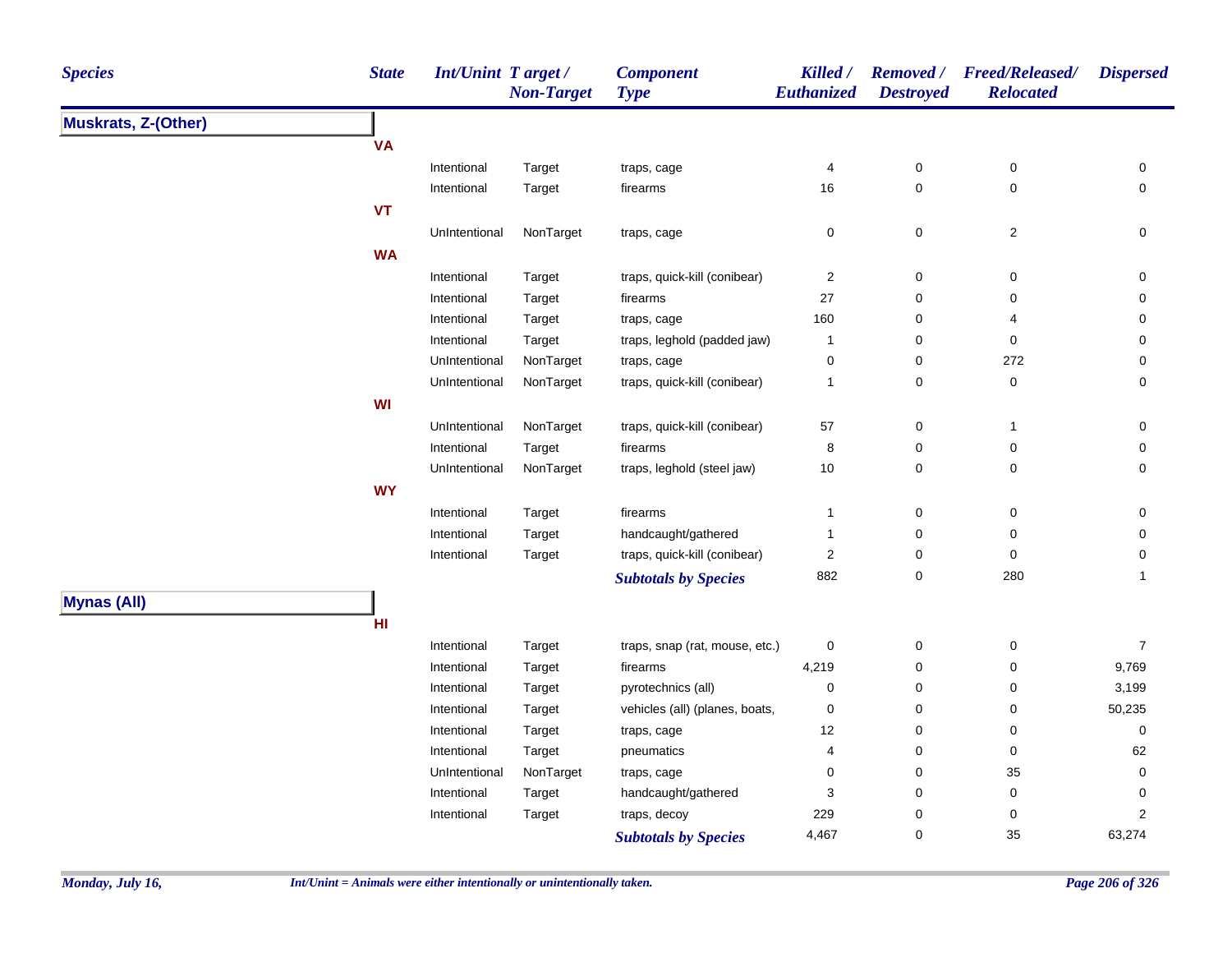| <b>Species</b>          | <b>State</b> | Int/Unint Target / | <b>Non-Target</b> | <b>Component</b><br><b>Type</b> | Killed /<br><b>Euthanized</b> | <b>Removed</b> /<br><b>Destroyed</b> | <b>Freed/Released/</b><br><b>Relocated</b> | <b>Dispersed</b>         |
|-------------------------|--------------|--------------------|-------------------|---------------------------------|-------------------------------|--------------------------------------|--------------------------------------------|--------------------------|
| <b>Nighthawks (All)</b> |              |                    |                   |                                 |                               |                                      |                                            |                          |
|                         | FL.          |                    |                   |                                 |                               |                                      |                                            |                          |
|                         |              | Intentional        | Target            | firearms                        | 120                           | $\pmb{0}$                            | $\pmb{0}$                                  | 0                        |
|                         |              | Intentional        | Target            | paint balls                     | 0                             | $\mathbf 0$                          | $\pmb{0}$                                  | 16                       |
|                         |              | Intentional        | Target            | pyrotechnics (all)              | 0                             | $\boldsymbol{0}$                     | $\pmb{0}$                                  | 395                      |
|                         | <b>KY</b>    |                    |                   |                                 |                               |                                      |                                            |                          |
|                         |              | Intentional        | Target            | nets, z-(other)                 | 0                             | $\mathbf 0$                          | $\mathbf{1}$                               | $\pmb{0}$                |
|                         | <b>MO</b>    |                    |                   |                                 |                               |                                      |                                            |                          |
|                         |              | Intentional        | Target            | pyrotechnics (all)              | 0                             | $\mathbf 0$                          | $\pmb{0}$                                  | 70                       |
|                         | OK           |                    |                   |                                 |                               |                                      |                                            |                          |
|                         |              | Intentional        | Target            | pyrotechnics (all)              | 0                             | $\boldsymbol{0}$                     | 0                                          | $30\,$                   |
|                         |              | Intentional        | Target            | firearms                        | 4                             | $\mathbf 0$                          | $\pmb{0}$                                  | $\pmb{0}$                |
|                         | <b>TX</b>    |                    |                   |                                 |                               |                                      |                                            |                          |
|                         |              | Intentional        | Target            | firearms                        | 9                             | $\mathbf 0$                          | $\pmb{0}$                                  | $\mathbf{3}$             |
|                         | <b>WY</b>    |                    |                   |                                 |                               |                                      |                                            |                          |
|                         |              | Intentional        | Target            | nets, z-(other)                 | $\mathbf{1}$                  | $\pmb{0}$                            | $\pmb{0}$                                  | 0                        |
|                         |              |                    |                   | <b>Subtotals by Species</b>     | 134                           | $\mathbf 0$                          | $\mathbf{1}$                               | 514                      |
| Non-Wildlife            |              |                    |                   |                                 |                               |                                      |                                            |                          |
|                         | <b>NV</b>    |                    |                   |                                 |                               |                                      |                                            |                          |
|                         |              | Intentional        | Target            | handcaught/gathered             | 0                             | $20\,$                               | $\pmb{0}$                                  | 0                        |
|                         |              |                    |                   | <b>Subtotals by Species</b>     | 0                             | 20                                   | $\mathsf 0$                                | $\mathsf{O}\xspace$      |
| <b>Not In Mis</b>       |              |                    |                   |                                 |                               |                                      |                                            |                          |
|                         | <b>WY</b>    |                    |                   |                                 |                               |                                      |                                            |                          |
|                         |              | Intentional        | Target            | nets, mist                      | 0                             | $\pmb{0}$                            | $\sqrt{2}$                                 | $\mathsf{O}\xspace$      |
|                         |              | Intentional        | Target            | nets, z-(other)                 | $\mathbf{1}$                  | $\pmb{0}$                            | 5                                          | $\mathsf{O}\xspace$      |
|                         |              | Intentional        | Target            | traps, z-(other)                | 0                             | $\mathbf 0$                          | $\mathbf{1}$                               | $\pmb{0}$                |
|                         |              |                    |                   | <b>Subtotals by Species</b>     | $\overline{1}$                | $\pmb{0}$                            | 8                                          | $\mathsf{O}\xspace$      |
| <b>Nutrias</b>          |              |                    |                   |                                 |                               |                                      |                                            |                          |
|                         | <b>AL</b>    |                    |                   |                                 |                               |                                      |                                            |                          |
|                         |              | UnIntentional      | NonTarget         | traps, quick-kill (conibear)    |                               |                                      | $\pmb{0}$                                  |                          |
|                         |              | Intentional        | Target            |                                 | 4<br>11                       | $\pmb{0}$<br>$\pmb{0}$               | 0                                          | 0<br>$\mathsf{O}\xspace$ |
|                         |              | Intentional        | Target            | firearms<br>snares, neck        | $\mathbf{1}$                  | $\pmb{0}$                            | 0                                          | 0                        |
|                         |              | Intentional        | Target            | traps, quick-kill (conibear)    | 26                            | $\pmb{0}$                            | 0                                          | $\pmb{0}$                |
|                         |              | Intentional        | Target            | traps, leghold (steel jaw)      | $\mathbf{1}$                  | $\pmb{0}$                            | $\pmb{0}$                                  | $\mathsf{O}\xspace$      |
|                         |              |                    |                   |                                 |                               |                                      |                                            |                          |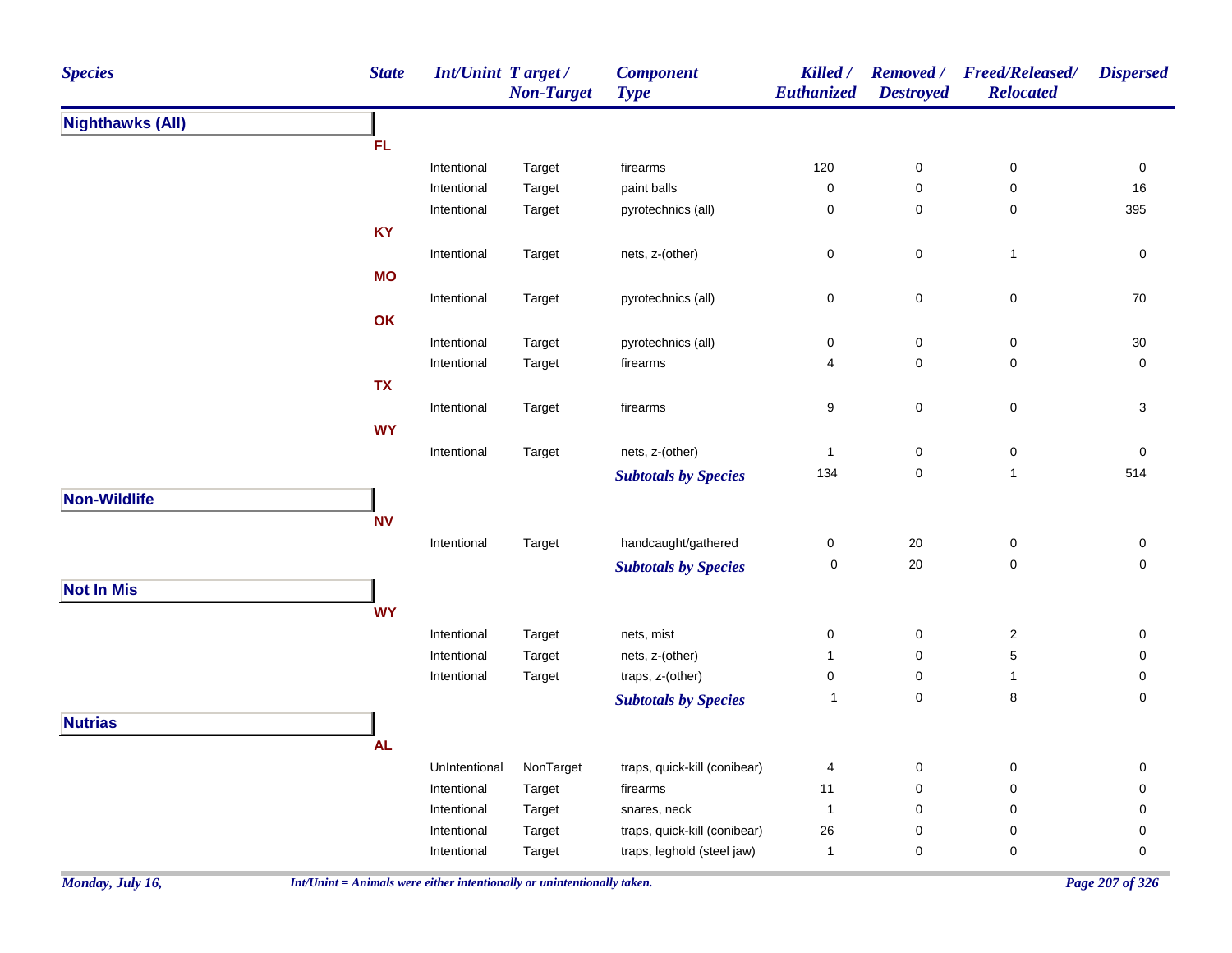| <b>Nutrias</b><br>LA<br>14<br>$\pmb{0}$<br>$\pmb{0}$<br>0<br>Intentional<br>firearms<br>Target<br>0<br>Intentional<br>traps, quick-kill (conibear)<br>11<br>$\mathbf 0$<br>0<br>Target<br>NonTarget<br>traps, quick-kill (conibear)<br>$27\,$<br>0<br>0<br>0<br>UnIntentional<br>$\overline{\mathbf{c}}$<br>$\pmb{0}$<br>Intentional<br>Target<br>traps, leghold (steel jaw)<br>$\mathbf 0$<br>0<br><b>MD</b><br>$\pmb{0}$<br>0<br>$\pmb{0}$<br>Intentional<br>no component specified<br>$\mathbf{1}$<br>Target<br>70<br>$\mathbf 0$<br>0<br>0<br>Intentional<br>Target<br>dog<br>11<br>$\mathbf 0$<br>0<br>0<br>Intentional<br>Target<br>firearms<br>$\pmb{0}$<br>Intentional<br>Target<br>handcaught/gathered<br>$\overline{1}$<br>0<br>0<br>traps, quick-kill (conibear)<br>211<br>$\mathbf 0$<br>0<br>0<br>Intentional<br>Target<br>traps, leghold (steel jaw)<br>226<br>$\mathbf 0$<br>0<br>0<br>Intentional<br>Target<br>0<br>$\mathbf 0$<br>0<br>Intentional<br>Target<br>snares, neck<br>-1<br><b>MS</b><br>NonTarget<br>traps, quick-kill (conibear)<br>$\sqrt{2}$<br>$\pmb{0}$<br>0<br>UnIntentional<br>0<br>$\pmb{0}$<br>traps, quick-kill (conibear)<br>156<br>$\mathbf 0$<br>0<br>Intentional<br>Target<br>3<br>$\mathbf 0$<br>0<br>Intentional<br>Target<br>traps, cage<br>0<br>spotlight<br>12<br>$\mathsf{O}\xspace$<br>$\pmb{0}$<br>$\mathsf{O}\xspace$<br>Intentional<br>Target<br>$\boldsymbol{7}$<br>$\mathsf{O}\xspace$<br>$\pmb{0}$<br>Intentional<br>snares, neck<br>0<br>Target<br>224<br>$\pmb{0}$<br>Intentional<br>firearms<br>$\mathbf 0$<br>0<br>Target<br>traps, leghold (steel jaw)<br>31<br>$\mathbf 0$<br>0<br>0<br>Intentional<br>Target<br><b>NC</b><br>traps, quick-kill (conibear)<br>355<br>$\mathsf{O}\xspace$<br>$\mathsf 0$<br>$\mathsf{O}\xspace$<br>Intentional<br>Target<br>traps, leghold (steel jaw)<br>$\mathsf{O}\xspace$<br>$\pmb{0}$<br>Intentional<br>4<br>0<br>Target<br>Intentional<br>snares, neck<br>$\overline{\mathbf{c}}$<br>0<br>$\pmb{0}$<br>0<br>Target<br>82<br>$\mathbf 0$<br>0<br>0<br>Intentional<br>Target<br>firearms<br>OK<br>$\mathsf 0$<br>$\mathsf 0$<br>traps, quick-kill (conibear)<br>0<br>Intentional<br>$\mathbf{1}$<br>Target<br><b>OR</b><br>23<br>$\pmb{0}$<br>$\pmb{0}$<br>Intentional<br>firearms<br>0<br>Target<br>no component specified<br>5<br>0<br>0<br>0<br>Intentional<br>Target<br>9<br>$\mathbf 0$<br>0<br>$\mathbf 0$<br>Intentional<br>Target<br>snares, neck<br>409<br>$\mathbf 0$<br>$\pmb{0}$<br>0<br>Intentional<br>Target<br>traps, cage<br>5<br>0<br>0<br>0<br>traps, leghold (steel jaw)<br>Intentional<br>Target | <b>Species</b> | <b>State</b> | Int/Unint Target/ | <b>Non-Target</b> | <b>Component</b><br><b>Type</b> | Killed /<br>Euthanized | <b>Destroyed</b> | Removed / Freed/Released/<br><b>Relocated</b> | <b>Dispersed</b> |
|----------------------------------------------------------------------------------------------------------------------------------------------------------------------------------------------------------------------------------------------------------------------------------------------------------------------------------------------------------------------------------------------------------------------------------------------------------------------------------------------------------------------------------------------------------------------------------------------------------------------------------------------------------------------------------------------------------------------------------------------------------------------------------------------------------------------------------------------------------------------------------------------------------------------------------------------------------------------------------------------------------------------------------------------------------------------------------------------------------------------------------------------------------------------------------------------------------------------------------------------------------------------------------------------------------------------------------------------------------------------------------------------------------------------------------------------------------------------------------------------------------------------------------------------------------------------------------------------------------------------------------------------------------------------------------------------------------------------------------------------------------------------------------------------------------------------------------------------------------------------------------------------------------------------------------------------------------------------------------------------------------------------------------------------------------------------------------------------------------------------------------------------------------------------------------------------------------------------------------------------------------------------------------------------------------------------------------------------------------------------------------------------------------------------------------------------------------------------------------------------------------------------------------------------------------------------------------------------------------------------|----------------|--------------|-------------------|-------------------|---------------------------------|------------------------|------------------|-----------------------------------------------|------------------|
|                                                                                                                                                                                                                                                                                                                                                                                                                                                                                                                                                                                                                                                                                                                                                                                                                                                                                                                                                                                                                                                                                                                                                                                                                                                                                                                                                                                                                                                                                                                                                                                                                                                                                                                                                                                                                                                                                                                                                                                                                                                                                                                                                                                                                                                                                                                                                                                                                                                                                                                                                                                                                      |                |              |                   |                   |                                 |                        |                  |                                               |                  |
|                                                                                                                                                                                                                                                                                                                                                                                                                                                                                                                                                                                                                                                                                                                                                                                                                                                                                                                                                                                                                                                                                                                                                                                                                                                                                                                                                                                                                                                                                                                                                                                                                                                                                                                                                                                                                                                                                                                                                                                                                                                                                                                                                                                                                                                                                                                                                                                                                                                                                                                                                                                                                      |                |              |                   |                   |                                 |                        |                  |                                               |                  |
|                                                                                                                                                                                                                                                                                                                                                                                                                                                                                                                                                                                                                                                                                                                                                                                                                                                                                                                                                                                                                                                                                                                                                                                                                                                                                                                                                                                                                                                                                                                                                                                                                                                                                                                                                                                                                                                                                                                                                                                                                                                                                                                                                                                                                                                                                                                                                                                                                                                                                                                                                                                                                      |                |              |                   |                   |                                 |                        |                  |                                               |                  |
|                                                                                                                                                                                                                                                                                                                                                                                                                                                                                                                                                                                                                                                                                                                                                                                                                                                                                                                                                                                                                                                                                                                                                                                                                                                                                                                                                                                                                                                                                                                                                                                                                                                                                                                                                                                                                                                                                                                                                                                                                                                                                                                                                                                                                                                                                                                                                                                                                                                                                                                                                                                                                      |                |              |                   |                   |                                 |                        |                  |                                               |                  |
|                                                                                                                                                                                                                                                                                                                                                                                                                                                                                                                                                                                                                                                                                                                                                                                                                                                                                                                                                                                                                                                                                                                                                                                                                                                                                                                                                                                                                                                                                                                                                                                                                                                                                                                                                                                                                                                                                                                                                                                                                                                                                                                                                                                                                                                                                                                                                                                                                                                                                                                                                                                                                      |                |              |                   |                   |                                 |                        |                  |                                               |                  |
|                                                                                                                                                                                                                                                                                                                                                                                                                                                                                                                                                                                                                                                                                                                                                                                                                                                                                                                                                                                                                                                                                                                                                                                                                                                                                                                                                                                                                                                                                                                                                                                                                                                                                                                                                                                                                                                                                                                                                                                                                                                                                                                                                                                                                                                                                                                                                                                                                                                                                                                                                                                                                      |                |              |                   |                   |                                 |                        |                  |                                               |                  |
|                                                                                                                                                                                                                                                                                                                                                                                                                                                                                                                                                                                                                                                                                                                                                                                                                                                                                                                                                                                                                                                                                                                                                                                                                                                                                                                                                                                                                                                                                                                                                                                                                                                                                                                                                                                                                                                                                                                                                                                                                                                                                                                                                                                                                                                                                                                                                                                                                                                                                                                                                                                                                      |                |              |                   |                   |                                 |                        |                  |                                               |                  |
|                                                                                                                                                                                                                                                                                                                                                                                                                                                                                                                                                                                                                                                                                                                                                                                                                                                                                                                                                                                                                                                                                                                                                                                                                                                                                                                                                                                                                                                                                                                                                                                                                                                                                                                                                                                                                                                                                                                                                                                                                                                                                                                                                                                                                                                                                                                                                                                                                                                                                                                                                                                                                      |                |              |                   |                   |                                 |                        |                  |                                               |                  |
|                                                                                                                                                                                                                                                                                                                                                                                                                                                                                                                                                                                                                                                                                                                                                                                                                                                                                                                                                                                                                                                                                                                                                                                                                                                                                                                                                                                                                                                                                                                                                                                                                                                                                                                                                                                                                                                                                                                                                                                                                                                                                                                                                                                                                                                                                                                                                                                                                                                                                                                                                                                                                      |                |              |                   |                   |                                 |                        |                  |                                               |                  |
|                                                                                                                                                                                                                                                                                                                                                                                                                                                                                                                                                                                                                                                                                                                                                                                                                                                                                                                                                                                                                                                                                                                                                                                                                                                                                                                                                                                                                                                                                                                                                                                                                                                                                                                                                                                                                                                                                                                                                                                                                                                                                                                                                                                                                                                                                                                                                                                                                                                                                                                                                                                                                      |                |              |                   |                   |                                 |                        |                  |                                               |                  |
|                                                                                                                                                                                                                                                                                                                                                                                                                                                                                                                                                                                                                                                                                                                                                                                                                                                                                                                                                                                                                                                                                                                                                                                                                                                                                                                                                                                                                                                                                                                                                                                                                                                                                                                                                                                                                                                                                                                                                                                                                                                                                                                                                                                                                                                                                                                                                                                                                                                                                                                                                                                                                      |                |              |                   |                   |                                 |                        |                  |                                               |                  |
|                                                                                                                                                                                                                                                                                                                                                                                                                                                                                                                                                                                                                                                                                                                                                                                                                                                                                                                                                                                                                                                                                                                                                                                                                                                                                                                                                                                                                                                                                                                                                                                                                                                                                                                                                                                                                                                                                                                                                                                                                                                                                                                                                                                                                                                                                                                                                                                                                                                                                                                                                                                                                      |                |              |                   |                   |                                 |                        |                  |                                               |                  |
|                                                                                                                                                                                                                                                                                                                                                                                                                                                                                                                                                                                                                                                                                                                                                                                                                                                                                                                                                                                                                                                                                                                                                                                                                                                                                                                                                                                                                                                                                                                                                                                                                                                                                                                                                                                                                                                                                                                                                                                                                                                                                                                                                                                                                                                                                                                                                                                                                                                                                                                                                                                                                      |                |              |                   |                   |                                 |                        |                  |                                               |                  |
|                                                                                                                                                                                                                                                                                                                                                                                                                                                                                                                                                                                                                                                                                                                                                                                                                                                                                                                                                                                                                                                                                                                                                                                                                                                                                                                                                                                                                                                                                                                                                                                                                                                                                                                                                                                                                                                                                                                                                                                                                                                                                                                                                                                                                                                                                                                                                                                                                                                                                                                                                                                                                      |                |              |                   |                   |                                 |                        |                  |                                               |                  |
|                                                                                                                                                                                                                                                                                                                                                                                                                                                                                                                                                                                                                                                                                                                                                                                                                                                                                                                                                                                                                                                                                                                                                                                                                                                                                                                                                                                                                                                                                                                                                                                                                                                                                                                                                                                                                                                                                                                                                                                                                                                                                                                                                                                                                                                                                                                                                                                                                                                                                                                                                                                                                      |                |              |                   |                   |                                 |                        |                  |                                               |                  |
|                                                                                                                                                                                                                                                                                                                                                                                                                                                                                                                                                                                                                                                                                                                                                                                                                                                                                                                                                                                                                                                                                                                                                                                                                                                                                                                                                                                                                                                                                                                                                                                                                                                                                                                                                                                                                                                                                                                                                                                                                                                                                                                                                                                                                                                                                                                                                                                                                                                                                                                                                                                                                      |                |              |                   |                   |                                 |                        |                  |                                               |                  |
|                                                                                                                                                                                                                                                                                                                                                                                                                                                                                                                                                                                                                                                                                                                                                                                                                                                                                                                                                                                                                                                                                                                                                                                                                                                                                                                                                                                                                                                                                                                                                                                                                                                                                                                                                                                                                                                                                                                                                                                                                                                                                                                                                                                                                                                                                                                                                                                                                                                                                                                                                                                                                      |                |              |                   |                   |                                 |                        |                  |                                               |                  |
|                                                                                                                                                                                                                                                                                                                                                                                                                                                                                                                                                                                                                                                                                                                                                                                                                                                                                                                                                                                                                                                                                                                                                                                                                                                                                                                                                                                                                                                                                                                                                                                                                                                                                                                                                                                                                                                                                                                                                                                                                                                                                                                                                                                                                                                                                                                                                                                                                                                                                                                                                                                                                      |                |              |                   |                   |                                 |                        |                  |                                               |                  |
|                                                                                                                                                                                                                                                                                                                                                                                                                                                                                                                                                                                                                                                                                                                                                                                                                                                                                                                                                                                                                                                                                                                                                                                                                                                                                                                                                                                                                                                                                                                                                                                                                                                                                                                                                                                                                                                                                                                                                                                                                                                                                                                                                                                                                                                                                                                                                                                                                                                                                                                                                                                                                      |                |              |                   |                   |                                 |                        |                  |                                               |                  |
|                                                                                                                                                                                                                                                                                                                                                                                                                                                                                                                                                                                                                                                                                                                                                                                                                                                                                                                                                                                                                                                                                                                                                                                                                                                                                                                                                                                                                                                                                                                                                                                                                                                                                                                                                                                                                                                                                                                                                                                                                                                                                                                                                                                                                                                                                                                                                                                                                                                                                                                                                                                                                      |                |              |                   |                   |                                 |                        |                  |                                               |                  |
|                                                                                                                                                                                                                                                                                                                                                                                                                                                                                                                                                                                                                                                                                                                                                                                                                                                                                                                                                                                                                                                                                                                                                                                                                                                                                                                                                                                                                                                                                                                                                                                                                                                                                                                                                                                                                                                                                                                                                                                                                                                                                                                                                                                                                                                                                                                                                                                                                                                                                                                                                                                                                      |                |              |                   |                   |                                 |                        |                  |                                               |                  |
|                                                                                                                                                                                                                                                                                                                                                                                                                                                                                                                                                                                                                                                                                                                                                                                                                                                                                                                                                                                                                                                                                                                                                                                                                                                                                                                                                                                                                                                                                                                                                                                                                                                                                                                                                                                                                                                                                                                                                                                                                                                                                                                                                                                                                                                                                                                                                                                                                                                                                                                                                                                                                      |                |              |                   |                   |                                 |                        |                  |                                               |                  |
|                                                                                                                                                                                                                                                                                                                                                                                                                                                                                                                                                                                                                                                                                                                                                                                                                                                                                                                                                                                                                                                                                                                                                                                                                                                                                                                                                                                                                                                                                                                                                                                                                                                                                                                                                                                                                                                                                                                                                                                                                                                                                                                                                                                                                                                                                                                                                                                                                                                                                                                                                                                                                      |                |              |                   |                   |                                 |                        |                  |                                               |                  |
|                                                                                                                                                                                                                                                                                                                                                                                                                                                                                                                                                                                                                                                                                                                                                                                                                                                                                                                                                                                                                                                                                                                                                                                                                                                                                                                                                                                                                                                                                                                                                                                                                                                                                                                                                                                                                                                                                                                                                                                                                                                                                                                                                                                                                                                                                                                                                                                                                                                                                                                                                                                                                      |                |              |                   |                   |                                 |                        |                  |                                               |                  |
|                                                                                                                                                                                                                                                                                                                                                                                                                                                                                                                                                                                                                                                                                                                                                                                                                                                                                                                                                                                                                                                                                                                                                                                                                                                                                                                                                                                                                                                                                                                                                                                                                                                                                                                                                                                                                                                                                                                                                                                                                                                                                                                                                                                                                                                                                                                                                                                                                                                                                                                                                                                                                      |                |              |                   |                   |                                 |                        |                  |                                               |                  |
|                                                                                                                                                                                                                                                                                                                                                                                                                                                                                                                                                                                                                                                                                                                                                                                                                                                                                                                                                                                                                                                                                                                                                                                                                                                                                                                                                                                                                                                                                                                                                                                                                                                                                                                                                                                                                                                                                                                                                                                                                                                                                                                                                                                                                                                                                                                                                                                                                                                                                                                                                                                                                      |                |              |                   |                   |                                 |                        |                  |                                               |                  |
|                                                                                                                                                                                                                                                                                                                                                                                                                                                                                                                                                                                                                                                                                                                                                                                                                                                                                                                                                                                                                                                                                                                                                                                                                                                                                                                                                                                                                                                                                                                                                                                                                                                                                                                                                                                                                                                                                                                                                                                                                                                                                                                                                                                                                                                                                                                                                                                                                                                                                                                                                                                                                      |                |              |                   |                   |                                 |                        |                  |                                               |                  |
|                                                                                                                                                                                                                                                                                                                                                                                                                                                                                                                                                                                                                                                                                                                                                                                                                                                                                                                                                                                                                                                                                                                                                                                                                                                                                                                                                                                                                                                                                                                                                                                                                                                                                                                                                                                                                                                                                                                                                                                                                                                                                                                                                                                                                                                                                                                                                                                                                                                                                                                                                                                                                      |                |              |                   |                   |                                 |                        |                  |                                               |                  |
|                                                                                                                                                                                                                                                                                                                                                                                                                                                                                                                                                                                                                                                                                                                                                                                                                                                                                                                                                                                                                                                                                                                                                                                                                                                                                                                                                                                                                                                                                                                                                                                                                                                                                                                                                                                                                                                                                                                                                                                                                                                                                                                                                                                                                                                                                                                                                                                                                                                                                                                                                                                                                      |                |              |                   |                   |                                 |                        |                  |                                               |                  |
|                                                                                                                                                                                                                                                                                                                                                                                                                                                                                                                                                                                                                                                                                                                                                                                                                                                                                                                                                                                                                                                                                                                                                                                                                                                                                                                                                                                                                                                                                                                                                                                                                                                                                                                                                                                                                                                                                                                                                                                                                                                                                                                                                                                                                                                                                                                                                                                                                                                                                                                                                                                                                      |                |              |                   |                   |                                 |                        |                  |                                               |                  |
|                                                                                                                                                                                                                                                                                                                                                                                                                                                                                                                                                                                                                                                                                                                                                                                                                                                                                                                                                                                                                                                                                                                                                                                                                                                                                                                                                                                                                                                                                                                                                                                                                                                                                                                                                                                                                                                                                                                                                                                                                                                                                                                                                                                                                                                                                                                                                                                                                                                                                                                                                                                                                      |                |              |                   |                   |                                 |                        |                  |                                               |                  |
|                                                                                                                                                                                                                                                                                                                                                                                                                                                                                                                                                                                                                                                                                                                                                                                                                                                                                                                                                                                                                                                                                                                                                                                                                                                                                                                                                                                                                                                                                                                                                                                                                                                                                                                                                                                                                                                                                                                                                                                                                                                                                                                                                                                                                                                                                                                                                                                                                                                                                                                                                                                                                      |                |              |                   |                   |                                 |                        |                  |                                               |                  |
|                                                                                                                                                                                                                                                                                                                                                                                                                                                                                                                                                                                                                                                                                                                                                                                                                                                                                                                                                                                                                                                                                                                                                                                                                                                                                                                                                                                                                                                                                                                                                                                                                                                                                                                                                                                                                                                                                                                                                                                                                                                                                                                                                                                                                                                                                                                                                                                                                                                                                                                                                                                                                      |                |              |                   |                   |                                 |                        |                  |                                               |                  |
|                                                                                                                                                                                                                                                                                                                                                                                                                                                                                                                                                                                                                                                                                                                                                                                                                                                                                                                                                                                                                                                                                                                                                                                                                                                                                                                                                                                                                                                                                                                                                                                                                                                                                                                                                                                                                                                                                                                                                                                                                                                                                                                                                                                                                                                                                                                                                                                                                                                                                                                                                                                                                      |                |              |                   |                   |                                 |                        |                  |                                               |                  |
|                                                                                                                                                                                                                                                                                                                                                                                                                                                                                                                                                                                                                                                                                                                                                                                                                                                                                                                                                                                                                                                                                                                                                                                                                                                                                                                                                                                                                                                                                                                                                                                                                                                                                                                                                                                                                                                                                                                                                                                                                                                                                                                                                                                                                                                                                                                                                                                                                                                                                                                                                                                                                      |                |              |                   |                   |                                 |                        |                  |                                               |                  |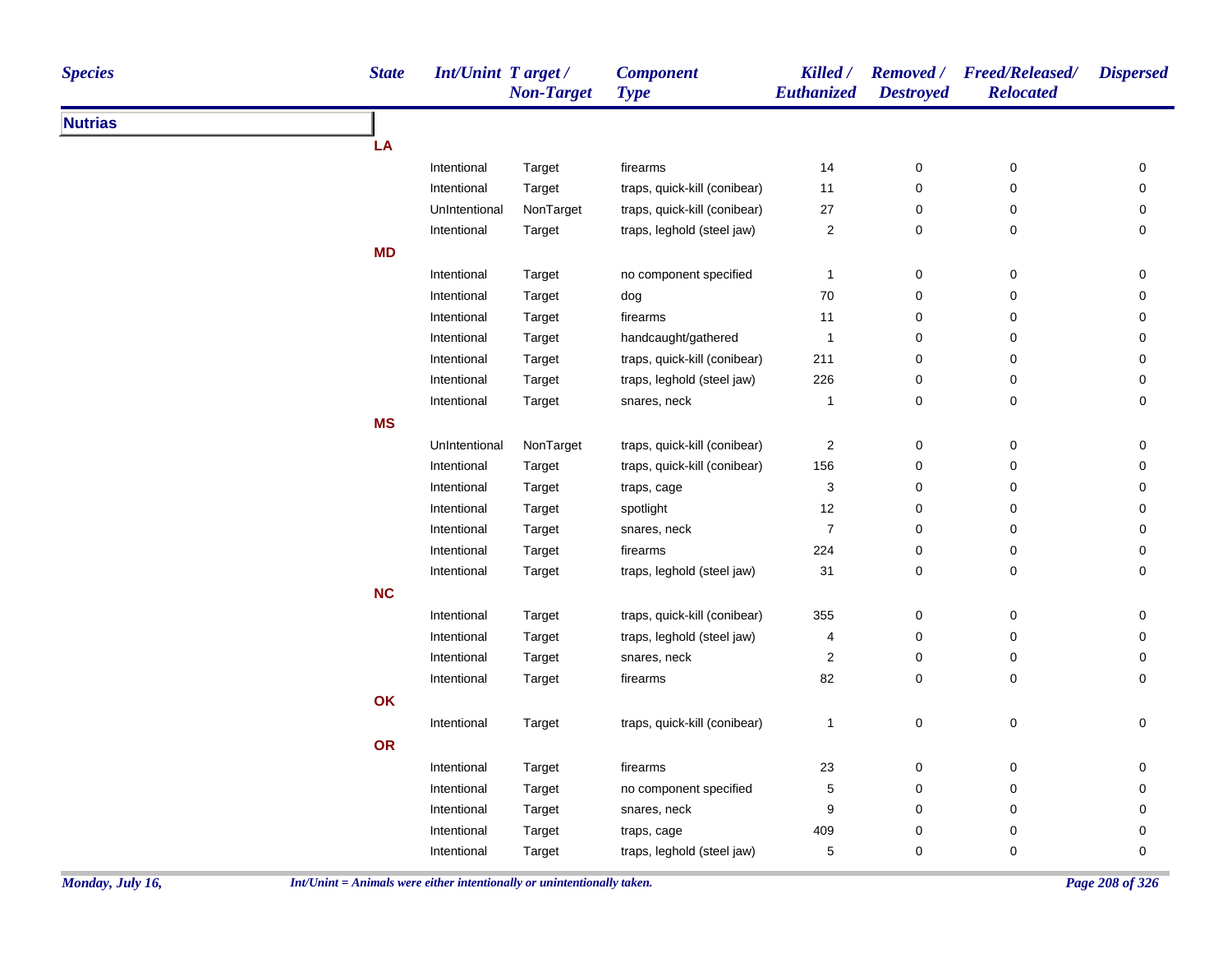| <b>Species</b>            | <b>State</b> | Int/Unint Target/ | <b>Non-Target</b> | <b>Component</b><br><b>Type</b> | Killed /<br>Euthanized  | <b>Destroyed</b> | Removed / Freed/Released/<br><b>Relocated</b> | <b>Dispersed</b>    |
|---------------------------|--------------|-------------------|-------------------|---------------------------------|-------------------------|------------------|-----------------------------------------------|---------------------|
| <b>Nutrias</b>            |              |                   |                   |                                 |                         |                  |                                               |                     |
|                           | OR           |                   |                   |                                 |                         |                  |                                               |                     |
|                           |              | Intentional       | Target            | traps, quick-kill (conibear)    | 36                      | 0                | $\pmb{0}$                                     | 0                   |
|                           |              | Intentional       | Target            | dog                             | 1                       | 0                | 0                                             | $\mathsf{O}\xspace$ |
|                           | <b>TX</b>    |                   |                   |                                 |                         |                  |                                               |                     |
|                           |              | UnIntentional     | NonTarget         | traps, quick-kill (conibear)    | $\overline{\mathbf{c}}$ | 0                | 0                                             | 0                   |
|                           |              | Intentional       | Target            | traps, quick-kill (conibear)    | 62                      | $\pmb{0}$        | 0                                             | 0                   |
|                           |              | Intentional       | Target            | traps, leghold (steel jaw)      | 28                      | 0                | 0                                             | 0                   |
|                           |              | Intentional       | Target            | traps, cage                     | 1                       | 0                | 0                                             | 0                   |
|                           |              | Intentional       | Target            | spotlight                       | 43                      | 0                | 0                                             | 0                   |
|                           |              | Intentional       | Target            | snares, neck                    | 8                       | $\pmb{0}$        | $\pmb{0}$                                     | 0                   |
|                           |              | Intentional       | Target            | dog                             | 4                       | 0                | 0                                             | 0                   |
|                           |              | Intentional       | Target            | zinc phosphide conc. (rodent    | 13                      | 0                | 0                                             | 0                   |
|                           |              | Intentional       | Target            | firearms                        | 133                     | 0                | 0                                             | $\mathbf 0$         |
|                           | <b>VA</b>    |                   |                   |                                 |                         |                  |                                               |                     |
|                           |              | Intentional       | Target            | traps, quick-kill (conibear)    | 9                       | 0                | 0                                             | 0                   |
|                           |              | Intentional       | Target            | traps, leghold (steel jaw)      | $\mathbf{1}$            | $\mathbf 0$      | 0                                             | 0                   |
|                           |              | Intentional       | Target            | firearms                        | $\mathbf{1}$            | $\pmb{0}$        | 0                                             | $\mathbf 0$         |
|                           | <b>WA</b>    |                   |                   |                                 |                         |                  |                                               |                     |
|                           |              | Intentional       | Target            | traps, suitcase                 | 8                       | 0                | $\pmb{0}$                                     | $\mathbf 0$         |
|                           |              | Intentional       | Target            | traps, quick-kill (conibear)    | 23                      | 0                | 0                                             | 0                   |
|                           |              | Intentional       | Target            | traps, leghold (padded jaw)     | 1                       | 0                | 0                                             | 0                   |
|                           |              | Intentional       | Target            | traps, cage                     | 49                      | 0                | 0                                             | 0                   |
|                           |              | Intentional       | Target            | firearms                        | 117                     | 0                | 0                                             | $\mathsf{O}\xspace$ |
|                           |              |                   |                   | <b>Subtotals by Species</b>     | 2,488                   | 0                | 0                                             | $\mathbf 0$         |
| <b>Opossums, Virginia</b> |              |                   |                   |                                 |                         |                  |                                               |                     |
|                           | <b>AL</b>    |                   |                   |                                 |                         |                  |                                               |                     |
|                           |              | Intentional       | Target            | traps, quick-kill (conibear)    | 3                       | $\pmb{0}$        | $\pmb{0}$                                     | 0                   |
|                           |              | Intentional       | Target            | traps, cage                     | 126                     | 0                | 15                                            | 0                   |
|                           |              | Intentional       | Target            | traps, quick-kill (other)       | $\mathbf{1}$            | $\mathbf 0$      | $\pmb{0}$                                     | $\mathbf 0$         |
|                           |              | UnIntentional     | NonTarget         | traps, cage                     | 1                       | $\pmb{0}$        | 141                                           | 0                   |
|                           |              | UnIntentional     | NonTarget         | snares, neck                    | $\mathbf{1}$            | 0                | $\pmb{0}$                                     | $\mathbf 0$         |
|                           | <b>CA</b>    |                   |                   |                                 |                         |                  |                                               |                     |
|                           |              | Intentional       | Target            | drug delivery devices (other)   | $\mathbf{1}$            | $\pmb{0}$        | 0                                             | 0                   |
|                           |              | UnIntentional     | NonTarget         | snares, neck                    | $\mathbf{1}$            | $\mathbf 0$      | $\mathbf{1}$                                  | 0                   |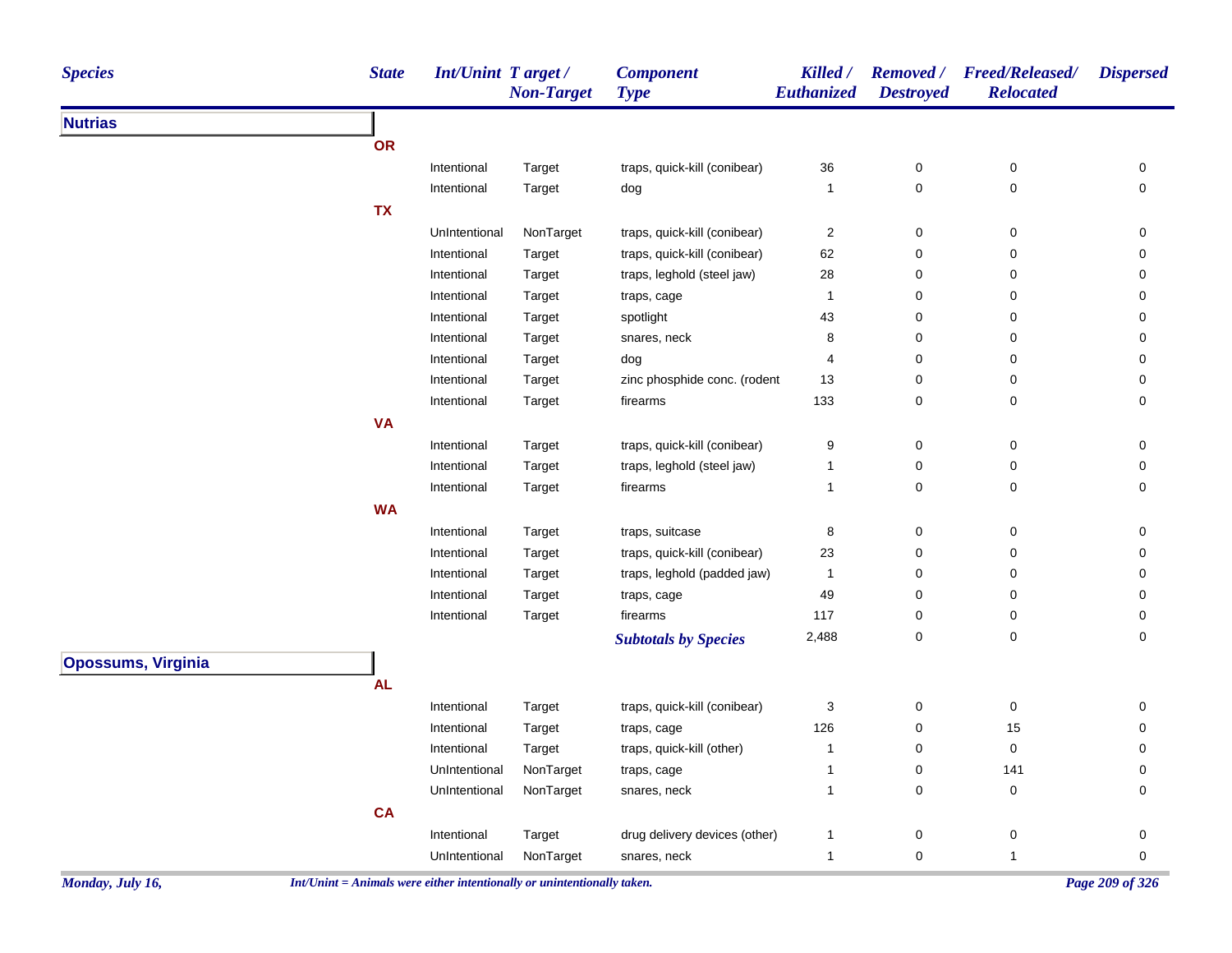| <b>Species</b>            | <b>State</b> | Int/Unint Target/ | <b>Non-Target</b> | <b>Component</b><br><b>Type</b> | Killed /<br>Euthanized    | <b>Destroyed</b> | Removed / Freed/Released/<br><b>Relocated</b> | <b>Dispersed</b> |
|---------------------------|--------------|-------------------|-------------------|---------------------------------|---------------------------|------------------|-----------------------------------------------|------------------|
| <b>Opossums, Virginia</b> |              |                   |                   |                                 |                           |                  |                                               |                  |
|                           | <b>CA</b>    |                   |                   |                                 |                           |                  |                                               |                  |
|                           |              | Intentional       | Target            | firearms                        | 9                         | $\pmb{0}$        | 0                                             | 0                |
|                           |              | Intentional       | Target            | handcaught/gathered             | 62                        | $\pmb{0}$        | 6                                             | 0                |
|                           |              | Intentional       | Target            | traps, cage                     | 1,186                     | $\pmb{0}$        | 14                                            | $\pmb{0}$        |
|                           |              | UnIntentional     | NonTarget         | traps, cage                     | $\ensuremath{\mathsf{3}}$ | $\pmb{0}$        | 107                                           | 0                |
|                           |              | UnIntentional     | NonTarget         | traps, leghold (padded jaw)     | $\mathbf{1}$              | $\pmb{0}$        | $\overline{\mathbf{4}}$                       | 0                |
|                           | <b>FL</b>    |                   |                   |                                 |                           |                  |                                               |                  |
|                           |              | Intentional       | Target            | handcaught/gathered             | $\pmb{0}$                 | $\pmb{0}$        | $\mathbf{1}$                                  | $\pmb{0}$        |
|                           |              | Intentional       | Target            | firearms                        | 3                         | $\pmb{0}$        | $\pmb{0}$                                     | $\pmb{0}$        |
|                           |              | UnIntentional     | NonTarget         | traps, cage                     | 0                         | $\pmb{0}$        | 56                                            | 0                |
|                           |              | UnIntentional     | NonTarget         | ketamine/xylazine 5:1           | $\mathbf 0$               | $\mathbf 0$      | $\overline{1}$                                | 0                |
|                           |              | Intentional       | Target            | traps, leghold (padded jaw)     | 1                         | $\pmb{0}$        | $\pmb{0}$                                     | 0                |
|                           |              | Intentional       | Target            | traps, cage                     | 83                        | $\pmb{0}$        | 3                                             | $\pmb{0}$        |
|                           | <b>GA</b>    |                   |                   |                                 |                           |                  |                                               |                  |
|                           |              | Intentional       | Target            | traps, leghold (steel jaw)      | 55                        | $\pmb{0}$        | $\pmb{0}$                                     | 0                |
|                           |              | Intentional       | Target            | traps, z-(other)                | $\mathbf{1}$              | $\pmb{0}$        | $\pmb{0}$                                     | 0                |
|                           |              | Intentional       | Target            | traps, cage                     | 460                       | $\mathbf 0$      | 8                                             | 0                |
|                           |              | UnIntentional     | NonTarget         | traps, quick-kill (conibear)    | $\mathbf{1}$              | 0                | 0                                             | 0                |
|                           |              | UnIntentional     | NonTarget         | traps, leghold (steel jaw)      | $\pmb{0}$                 | $\pmb{0}$        | $\overline{c}$                                | $\pmb{0}$        |
|                           |              | UnIntentional     | NonTarget         | traps, cage                     | $\mathbf 0$               | $\pmb{0}$        | 166                                           | 0                |
|                           |              | UnIntentional     | NonTarget         | no component specified          | $\sqrt{2}$                | $\mathbf 0$      | $\pmb{0}$                                     | 0                |
|                           |              | Intentional       | Target            | spotlight                       | $\mathbf{1}$              | $\mathbf 0$      | 0                                             | 0                |
|                           | IL           |                   |                   |                                 |                           |                  |                                               |                  |
|                           |              | Intentional       | Target            | traps, cage                     | 32                        | $\mathbf 0$      | 0                                             | 0                |
|                           |              | UnIntentional     | NonTarget         | traps, cage                     | $\mathbf 0$               | $\mathbf 0$      | 3                                             | 0                |
|                           |              | Intentional       | Target            | traps, quick-kill (conibear)    | $\sqrt{2}$                | $\pmb{0}$        | $\mathbf 0$                                   | $\pmb{0}$        |
|                           | IN           |                   |                   |                                 |                           |                  |                                               |                  |
|                           |              | Intentional       | Target            | traps, quick-kill (conibear)    | 5                         | $\pmb{0}$        | 0                                             | 0                |
|                           | <b>KS</b>    |                   |                   |                                 |                           |                  |                                               |                  |
|                           |              | Intentional       | Target            | traps, cage                     | 11                        | $\mathbf 0$      | 0                                             | 0                |
|                           |              | Intentional       | Target            | handcaught/gathered             | $\mathbf{1}$              | $\pmb{0}$        | $\mathsf 0$                                   | 0                |
|                           | <b>KY</b>    |                   |                   |                                 |                           |                  |                                               |                  |
|                           |              | Intentional       | Target            | traps, quick-kill (conibear)    | $\mathbf{1}$              | $\mathbf 0$      | $\pmb{0}$                                     | 0                |
|                           |              | Intentional       | Target            | traps, leghold (padded jaw)     | 4                         | $\pmb{0}$        | $\mathbf 0$                                   | $\pmb{0}$        |
|                           |              |                   |                   |                                 |                           |                  |                                               |                  |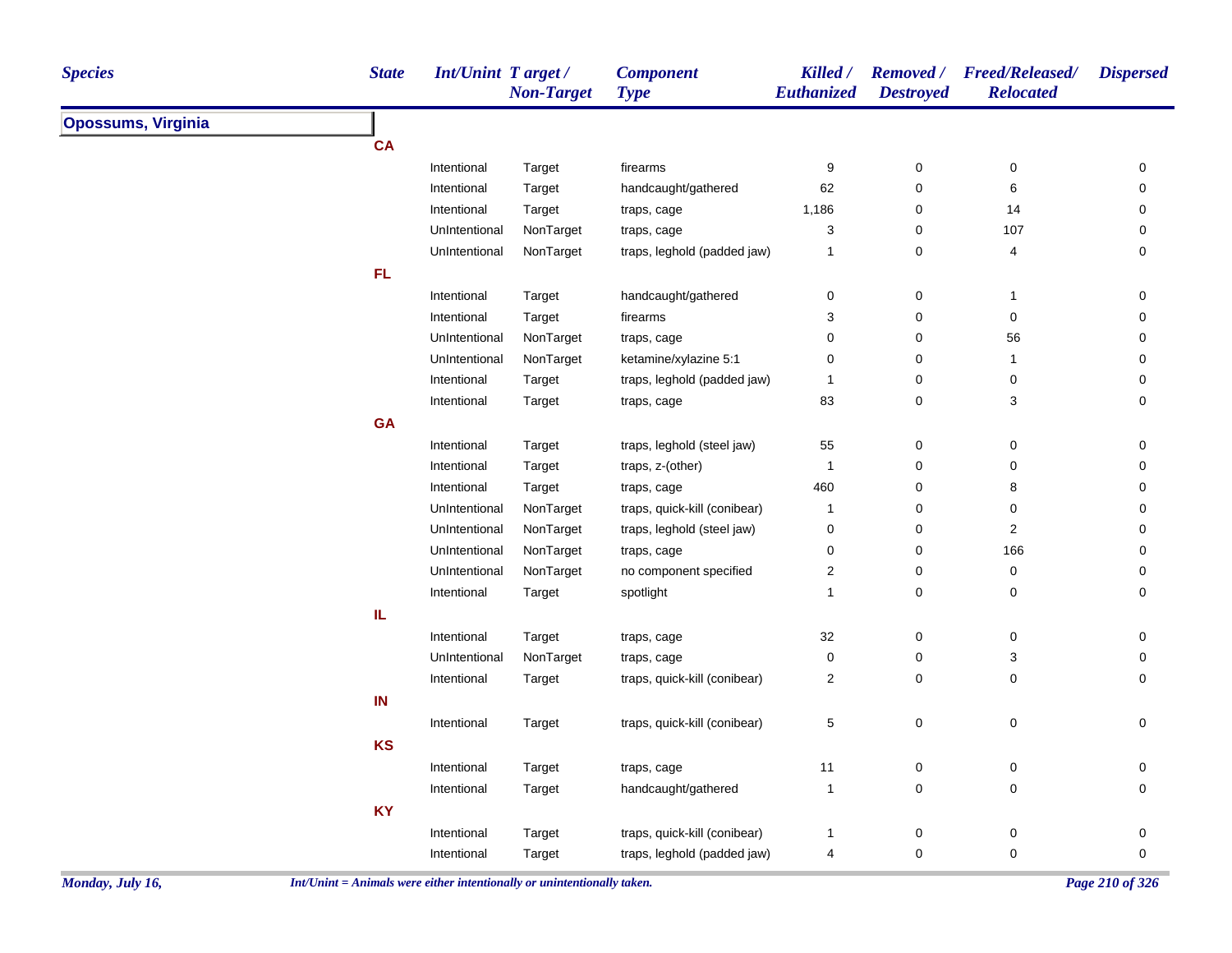| <b>Species</b>            | <b>State</b> | <b>Int/Unint Target/</b> | <b>Non-Target</b> | <b>Component</b><br><b>Type</b> | Killed /<br>Euthanized | <b>Destroyed</b>    | Removed / Freed/Released/<br><b>Relocated</b> | <b>Dispersed</b>    |
|---------------------------|--------------|--------------------------|-------------------|---------------------------------|------------------------|---------------------|-----------------------------------------------|---------------------|
| <b>Opossums, Virginia</b> |              |                          |                   |                                 |                        |                     |                                               |                     |
|                           | <b>KY</b>    |                          |                   |                                 |                        |                     |                                               |                     |
|                           |              | Intentional              | Target            | traps, cage                     | 22                     | $\mathbf 0$         | 3                                             | 0                   |
|                           |              | UnIntentional            | NonTarget         | traps, cage                     | 0                      | $\mathsf{O}\xspace$ | $\mathbf{1}$                                  | $\mathsf{O}\xspace$ |
|                           |              | UnIntentional            | NonTarget         | snares, neck                    | $\mathbf{1}$           | $\mathbf 0$         | 0                                             | $\mathbf 0$         |
|                           |              | UnIntentional            | Target            | traps, cage                     | 0                      | $\mathsf{O}\xspace$ | $\overline{\mathbf{c}}$                       | 0                   |
|                           | LA           |                          |                   |                                 |                        |                     |                                               |                     |
|                           |              | UnIntentional            | NonTarget         | traps, leghold (steel jaw)      | $\mathbf{1}$           | 0                   | 0                                             | 0                   |
|                           |              | Intentional              | Target            | handcaught/gathered             | $\mathbf{1}$           | $\mathbf 0$         | 0                                             | 0                   |
|                           |              | UnIntentional            | NonTarget         | snares, neck                    | $\mathbf{1}$           | $\mathbf 0$         | 0                                             | 0                   |
|                           |              | Intentional              | Target            | firearms                        | $\overline{7}$         | $\mathbf 0$         | 0                                             | 0                   |
|                           |              | Intentional              | Target            | traps, cage                     | 22                     | $\mathsf{O}\xspace$ | 0                                             | 0                   |
|                           |              | Intentional              | Target            | traps, leghold (steel jaw)      | 4                      | $\mathbf 0$         | 0                                             | $\mathbf 0$         |
|                           | <b>MD</b>    |                          |                   |                                 |                        |                     |                                               |                     |
|                           |              | Intentional              | Target            | traps, cage                     | 0                      | 0                   | 5                                             | 0                   |
|                           |              | UnIntentional            | NonTarget         | traps, cage                     | 0                      | $\mathsf{O}\xspace$ | $30\,$                                        | $\mathsf{O}\xspace$ |
|                           |              | UnIntentional            | NonTarget         | traps, leghold (steel jaw)      | 3                      | $\mathbf 0$         | 0                                             | 0                   |
|                           |              | Intentional              | Target            | firearms                        | $\mathbf 1$            | $\mathsf 0$         | 0                                             | 0                   |
|                           |              | UnIntentional            | Target            | traps, leghold (steel jaw)      | $\mathbf{1}$           | $\mathbf 0$         | 0                                             | 0                   |
|                           | MI           |                          |                   |                                 |                        |                     |                                               |                     |
|                           |              | Intentional              | Target            | traps, leghold (padded jaw)     | $\,6$                  | $\pmb{0}$           | $\pmb{0}$                                     | $\pmb{0}$           |
|                           |              | Intentional              | Target            | traps, cage                     | 41                     | $\mathbf 0$         | $\mathbf 0$                                   | $\pmb{0}$           |
|                           | <b>MN</b>    |                          |                   |                                 |                        |                     |                                               |                     |
|                           |              | Intentional              | Target            | handcaught/gathered             | 1                      | 0                   | 0                                             | 0                   |
|                           |              | UnIntentional            | NonTarget         | traps, leghold (steel jaw)      | $\overline{1}$         | $\mathsf 0$         | $\pmb{0}$                                     | $\mathsf{O}\xspace$ |
|                           | <b>MO</b>    |                          |                   |                                 |                        |                     |                                               |                     |
|                           |              | Intentional              | Target            | nets, z-(other)                 | $\mathbf{1}$           | $\mathbf 0$         | $\pmb{0}$                                     | 0                   |
|                           |              | Intentional              | Target            | snares, neck                    | 8                      | $\mathsf 0$         | 0                                             | 0                   |
|                           |              | UnIntentional            | NonTarget         | traps, cage                     | 0                      | $\mathbf 0$         | 1                                             | 0                   |
|                           |              | Intentional              | Target            | handcaught/gathered             | $\overline{2}$         | 0                   | 0                                             | 0                   |
|                           |              | Intentional              | Target            | traps, leghold (steel jaw)      | 4                      | $\mathbf 0$         | 0                                             | 0                   |
|                           |              | Intentional              | Target            | traps, quick-kill (conibear)    | 1                      | $\mathbf 0$         | 0                                             | 0                   |
|                           |              | Intentional              | Target            | traps, cage                     | 11                     | $\pmb{0}$           | $\mathbf{1}$                                  | $\mathsf{O}\xspace$ |
|                           |              | Intentional              | Target            | firearms                        | 6                      | $\mathbf 0$         | $\pmb{0}$                                     | $\mathbf{1}$        |
|                           | <b>MS</b>    |                          |                   |                                 |                        |                     |                                               |                     |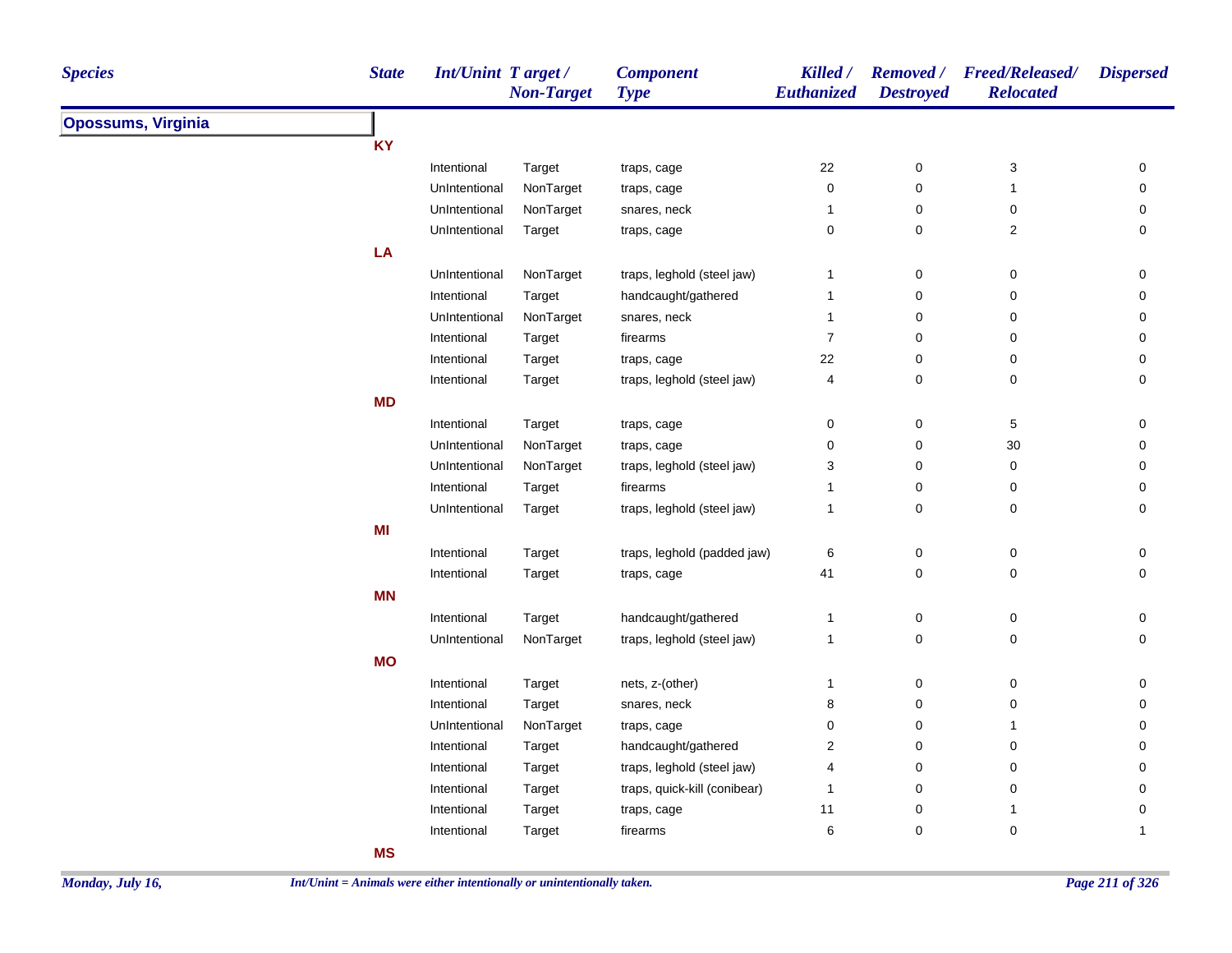| <b>Species</b>            | <b>State</b> | Int/Unint Target/ | <b>Non-Target</b> | <b>Component</b><br><b>Type</b> | Killed /<br>Euthanized  | <b>Removed</b> /<br><b>Destroyed</b> | <b>Freed/Released/</b><br><b>Relocated</b> | <b>Dispersed</b> |
|---------------------------|--------------|-------------------|-------------------|---------------------------------|-------------------------|--------------------------------------|--------------------------------------------|------------------|
| <b>Opossums, Virginia</b> |              |                   |                   |                                 |                         |                                      |                                            |                  |
|                           | <b>MS</b>    |                   |                   |                                 |                         |                                      |                                            |                  |
|                           |              | UnIntentional     | NonTarget         | traps, cage                     | $\boldsymbol{7}$        | $\pmb{0}$                            | 0                                          | $\pmb{0}$        |
|                           |              | Intentional       | Target            | traps, leghold (steel jaw)      | 6                       | 0                                    | 0                                          | 0                |
|                           |              | Intentional       | Target            | traps, cage                     | 97                      | 0                                    | 0                                          | 0                |
|                           |              | Intentional       | Target            | spotlight                       | 5                       | 0                                    | 0                                          | 0                |
|                           |              | Intentional       | Target            | snares, neck                    | 3                       | $\mathbf 0$                          | 0                                          | 0                |
|                           |              | Intentional       | Target            | handcaught/gathered             | $\mathbf{1}$            | $\pmb{0}$                            | 0                                          | 0                |
|                           |              | Intentional       | Target            | firearms                        | 24                      | 0                                    | 0                                          | $\mathbf 0$      |
|                           | <b>NC</b>    |                   |                   |                                 |                         |                                      |                                            |                  |
|                           |              | UnIntentional     | NonTarget         | traps, cage                     | $\pmb{0}$               | $\pmb{0}$                            | 302                                        | $\mathbf 0$      |
|                           |              | UnIntentional     | NonTarget         | traps, quick-kill (conibear)    | $\mathbf{1}$            | 0                                    | $\pmb{0}$                                  | 0                |
|                           |              | Intentional       | Target            | traps, leghold (padded jaw)     | 2                       | 0                                    | 0                                          | 0                |
|                           |              | Intentional       | Target            | traps, cage                     | 6                       | 0                                    | 4                                          | $\mathbf 0$      |
|                           | <b>NE</b>    |                   |                   |                                 |                         |                                      |                                            |                  |
|                           |              | Intentional       | Target            | car/truck                       | 0                       | $\pmb{0}$                            | 0                                          | 0                |
|                           |              | Intentional       | Target            | firearms                        | $\mathbf{1}$            | $\mathbf 0$                          | 0                                          | 0                |
|                           |              | Intentional       | Target            | traps, cage                     | 80                      | 0                                    | 0                                          | $\mathbf 0$      |
|                           |              | Intentional       | Target            | handcaught/gathered             | $\mathbf{1}$            | 0                                    | 0                                          | $\mathbf 0$      |
|                           |              | Intentional       | Target            | snares, neck                    | 3                       | 0                                    | 0                                          | 0                |
|                           |              | Intentional       | Target            | traps, quick-kill (conibear)    | 1                       | 0                                    | 0                                          | 0                |
|                           |              | Intentional       | Target            | traps, leghold (steel jaw)      | 30                      | 0                                    | $\pmb{0}$                                  | $\mathbf 0$      |
|                           | <b>NY</b>    |                   |                   |                                 |                         |                                      |                                            |                  |
|                           |              | UnIntentional     | NonTarget         | traps, cage                     | 0                       | 0                                    | $\pmb{0}$                                  | 51               |
|                           | OH           |                   |                   |                                 |                         |                                      |                                            |                  |
|                           |              | Intentional       | Target            | firearms                        | 16                      | 0                                    | 0                                          | 0                |
|                           |              | Intentional       | Target            | traps, cage                     | 0                       | 0                                    | $\overline{7}$                             | 0                |
|                           |              | UnIntentional     | NonTarget         | traps, cage                     | 0                       | 0                                    | 18                                         | $\mathbf 0$      |
|                           |              | Intentional       | Target            | traps, leghold (steel jaw)      | 0                       | 0                                    | $\pmb{0}$                                  | $\mathbf 0$      |
|                           | OK           |                   |                   |                                 |                         |                                      |                                            |                  |
|                           |              | UnIntentional     | NonTarget         | snares, neck                    | $\boldsymbol{2}$        | 0                                    | $\overline{c}$                             | 0                |
|                           |              | Intentional       | Target            | snares, neck                    | $\overline{\mathbf{c}}$ | $\mathbf 0$                          | 0                                          | $\mathbf 0$      |
|                           |              | Intentional       | Target            | handcaught/gathered             | $\mathbf 2$             | 0                                    | $\mathbf{1}$                               | 0                |
|                           |              | Intentional       | Target            | traps, cage                     | 37                      | 0                                    | 0                                          | 0                |
|                           |              | UnIntentional     | NonTarget         | traps, cage                     | 9                       | 0                                    | 3                                          | 0                |
|                           |              |                   |                   |                                 |                         |                                      |                                            |                  |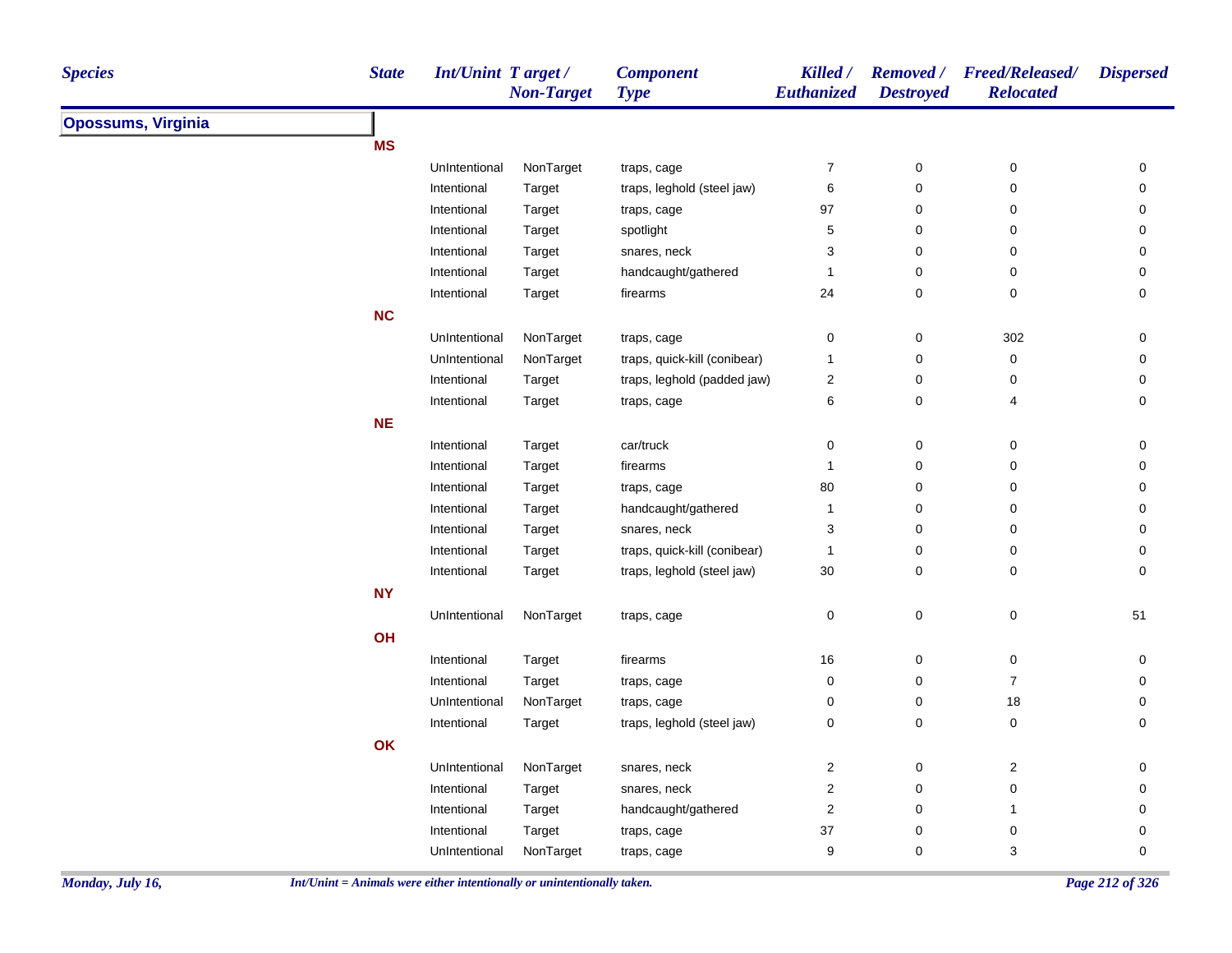| <b>Species</b>            | <b>State</b> | <b>Int/Unint Target/</b> | <b>Non-Target</b> | <b>Component</b><br><b>Type</b> | Killed /<br>Euthanized    | <b>Destroyed</b> | Removed / Freed/Released/<br><b>Relocated</b> | <b>Dispersed</b> |
|---------------------------|--------------|--------------------------|-------------------|---------------------------------|---------------------------|------------------|-----------------------------------------------|------------------|
| <b>Opossums, Virginia</b> |              |                          |                   |                                 |                           |                  |                                               |                  |
|                           | OK           |                          |                   |                                 |                           |                  |                                               |                  |
|                           |              | UnIntentional            | NonTarget         | m-44 cyanide capsule            | 24                        | 0                | $\pmb{0}$                                     | $\pmb{0}$        |
|                           |              | Intentional              | Target            | firearms                        | 1                         | 0                | $\pmb{0}$                                     | 0                |
|                           |              | UnIntentional            | NonTarget         | traps, leghold (steel jaw)      | 8                         | 0                | $\pmb{0}$                                     | 0                |
|                           | OR           |                          |                   |                                 |                           |                  |                                               |                  |
|                           |              | Intentional              | Target            | traps, cage                     | $20\,$                    | 0                | $\pmb{0}$                                     | 0                |
|                           |              | UnIntentional            | NonTarget         | traps, leghold (steel jaw)      | 3                         | 0                | $\pmb{0}$                                     | 0                |
|                           |              | Intentional              | Target            | traps, leghold (steel jaw)      | 11                        | 0                | $\pmb{0}$                                     | 0                |
|                           | PA           |                          |                   |                                 |                           |                  |                                               |                  |
|                           |              | Intentional              | Target            | traps, cage                     | $\boldsymbol{2}$          | 0                | $10$                                          | 0                |
|                           |              | UnIntentional            | NonTarget         | traps, cage                     | $\boldsymbol{2}$          | 0                | 56                                            | 0                |
|                           |              | UnIntentional            | NonTarget         | traps, quick-kill (conibear)    | $\mathbf{1}$              | 0                | $\pmb{0}$                                     | 0                |
|                           | <b>SC</b>    |                          |                   |                                 |                           |                  |                                               |                  |
|                           |              | UnIntentional            | NonTarget         | traps, quick-kill (conibear)    | $\overline{a}$            | 0                | $\pmb{0}$                                     | $\pmb{0}$        |
|                           | <b>TN</b>    |                          |                   |                                 |                           |                  |                                               |                  |
|                           |              | UnIntentional            | NonTarget         | traps, cage                     | $\mathbf 0$               | 0                | 248                                           | 0                |
|                           |              | Intentional              | Target            | traps, cage                     | 28                        | 0                | $\pmb{0}$                                     | $\mathsf 0$      |
|                           | <b>TX</b>    |                          |                   |                                 |                           |                  |                                               |                  |
|                           |              | UnIntentional            | NonTarget         | snares, neck                    | $\ensuremath{\mathsf{3}}$ | 0                | $\pmb{0}$                                     | 0                |
|                           |              | UnIntentional            | Target            | traps, cage                     | $\boldsymbol{2}$          | 0                | $\pmb{0}$                                     | $\mathsf 0$      |
|                           |              | UnIntentional            | NonTarget         | traps, cage                     | 41                        | 0                | 6                                             | 0                |
|                           |              | Intentional              | Target            | traps, leghold (steel jaw)      | 29                        | 0                | $\pmb{0}$                                     | 0                |
|                           |              | Intentional              | Target            | traps, cage                     | 56                        | 0                | 0                                             | 0                |
|                           |              | Intentional              | Target            | handcaught/gathered             | 1                         | 0                | 0                                             | 0                |
|                           |              | UnIntentional            | NonTarget         | m-44 cyanide capsule            | 68                        | 0                | $\pmb{0}$                                     | 0                |
|                           |              | UnIntentional            | NonTarget         | traps, leghold (steel jaw)      | 18                        | 0                | $\pmb{0}$                                     | 0                |
|                           |              | Intentional              | Target            | spotlight                       | 32                        | 0                | $\pmb{0}$                                     | 0                |
|                           | <b>VA</b>    |                          |                   |                                 |                           |                  |                                               |                  |
|                           |              | UnIntentional            | NonTarget         | traps, cage                     | 4                         | 0                | 38                                            | 0                |
|                           |              | Intentional              | Target            | night vision/infrared equipme   | 0                         | 0                | $\pmb{0}$                                     | 0                |
|                           |              | Intentional              | Target            | firearms                        | 9                         | 0                | $\pmb{0}$                                     | 0                |
|                           |              | UnIntentional            | NonTarget         | snares, neck                    | 5                         | 0                | $\pmb{0}$                                     | 0                |
|                           |              | Intentional              | Target            | traps, cage                     | 44                        | 0                | 0                                             | 0                |
|                           |              | Intentional              | Target            | vehicles (all) (planes, boats,  | 0                         | 0                | 0                                             | 0                |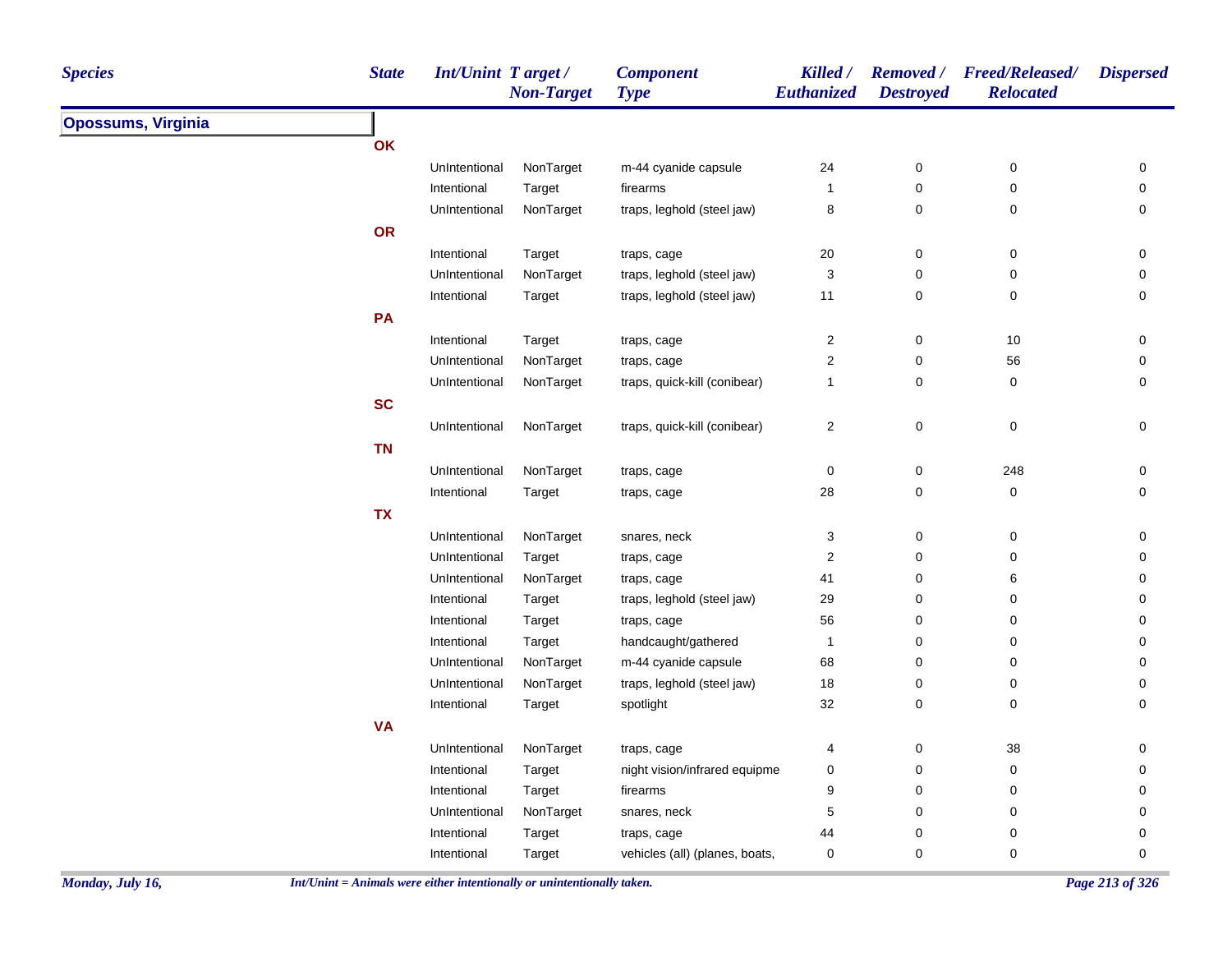| <b>Species</b>            | <b>State</b> | <b>Int/Unint Target/</b> | <b>Non-Target</b> | <b>Component</b><br><b>Type</b> | Killed /<br>Euthanized | <b>Removed</b> /<br><b>Destroyed</b> | <b>Freed/Released/</b><br><b>Relocated</b> | <b>Dispersed</b>    |
|---------------------------|--------------|--------------------------|-------------------|---------------------------------|------------------------|--------------------------------------|--------------------------------------------|---------------------|
| <b>Opossums, Virginia</b> |              |                          |                   |                                 |                        |                                      |                                            |                     |
|                           | <b>VA</b>    |                          |                   |                                 |                        |                                      |                                            |                     |
|                           |              | Intentional              | Target            | snares, neck                    | $\mathbf{1}$           | $\pmb{0}$                            | 0                                          | 0                   |
|                           |              | Intentional              | Target            | traps, leghold (steel jaw)      | $\sqrt{2}$             | $\pmb{0}$                            | $\pmb{0}$                                  | 0                   |
|                           |              | UnIntentional            | NonTarget         | traps, quick-kill (conibear)    | $\sqrt{2}$             | $\pmb{0}$                            | $\pmb{0}$                                  | 0                   |
|                           |              | UnIntentional            | NonTarget         | traps, leghold (steel jaw)      | 6                      | $\pmb{0}$                            | 14                                         | 0                   |
|                           |              | UnIntentional            | NonTarget         | traps, leghold (padded jaw)     | $\,$ 5 $\,$            | $\pmb{0}$                            | 37                                         | $\pmb{0}$           |
|                           |              | UnIntentional            | NonTarget         | m-44 cyanide capsule            | 19                     | $\mathbf 0$                          | 0                                          | 0                   |
|                           | <b>VT</b>    |                          |                   |                                 |                        |                                      |                                            |                     |
|                           |              | UnIntentional            | NonTarget         | traps, cage                     | 0                      | $\pmb{0}$                            | 6                                          | 0                   |
|                           | <b>WA</b>    |                          |                   |                                 |                        |                                      |                                            |                     |
|                           |              | UnIntentional            | NonTarget         | traps, cage                     | 0                      | $\pmb{0}$                            | 1                                          | 0                   |
|                           |              | UnIntentional            | NonTarget         | traps, leghold (padded jaw)     | $\pmb{0}$              | $\pmb{0}$                            | $\mathbf{1}$                               | 0                   |
|                           |              | Intentional              | Target            | traps, cage                     | $\sqrt{2}$             | $\pmb{0}$                            | $\pmb{0}$                                  | $\mathsf{O}\xspace$ |
|                           | WI           |                          |                   |                                 |                        |                                      |                                            |                     |
|                           |              | UnIntentional            | NonTarget         | traps, culvert                  | 0                      | $\pmb{0}$                            | $\mathbf{1}$                               | 0                   |
|                           | <b>WV</b>    |                          |                   |                                 |                        |                                      |                                            |                     |
|                           |              | UnIntentional            | NonTarget         | traps, cage                     | 11                     | $\pmb{0}$                            | 92                                         | 0                   |
|                           |              | Intentional              | Target            | traps, leghold (steel jaw)      | $\mathbf{1}$           | $\pmb{0}$                            | 1                                          | 0                   |
|                           |              | Intentional              | Target            | traps, cage                     | $\mathbf{1}$           | $\mathbf 0$                          | 13                                         | 0                   |
|                           |              | UnIntentional            | Target            | traps, cage                     | 0                      | $\mathbf 0$                          | 0                                          | 0                   |
|                           |              | UnIntentional            | Target            | traps, leghold (padded jaw)     | 0                      | $\pmb{0}$                            | 1                                          | 0                   |
|                           |              | UnIntentional            | NonTarget         | snares, neck                    | 2                      | $\mathbf 0$                          | 3                                          | 0                   |
|                           |              | UnIntentional            | NonTarget         | traps, leghold (padded jaw)     | $\pmb{0}$              | $\pmb{0}$                            | $\overline{\mathbf{c}}$                    | 0                   |
|                           |              | UnIntentional            | NonTarget         | m-44 cyanide capsule            | $\boldsymbol{2}$       | $\pmb{0}$                            | $\mathbf 0$                                | 0                   |
|                           |              | UnIntentional            | NonTarget         | traps, leghold (steel jaw)      | $\pmb{0}$              | $\pmb{0}$                            | $\mathbf{1}$                               | $\pmb{0}$           |
|                           |              |                          |                   | <b>Subtotals by Species</b>     | 3,008                  | $\pmb{0}$                            | 1,439                                      | 52                  |
| <b>Ospreys</b>            |              |                          |                   |                                 |                        |                                      |                                            |                     |
|                           | <b>CA</b>    |                          |                   |                                 |                        |                                      |                                            |                     |
|                           |              | Intentional              | Target            | pyrotechnics (all)              | $\pmb{0}$              | $\pmb{0}$                            | $\pmb{0}$                                  | $\overline{2}$      |
|                           | co           |                          |                   |                                 |                        |                                      |                                            |                     |
|                           |              | Intentional              | Target            | pyrotechnics (all)              | $\boldsymbol{0}$       | $\mathbf 0$                          | $\mathbf 0$                                | $\mathbf{1}$        |
|                           | FL           |                          |                   |                                 |                        |                                      |                                            |                     |
|                           |              | Intentional              |                   |                                 | $\mathbf 0$            | $\pmb{0}$                            | 0                                          | $\overline{2}$      |
|                           |              |                          | Target            | pyrotechnics (all)              |                        |                                      |                                            |                     |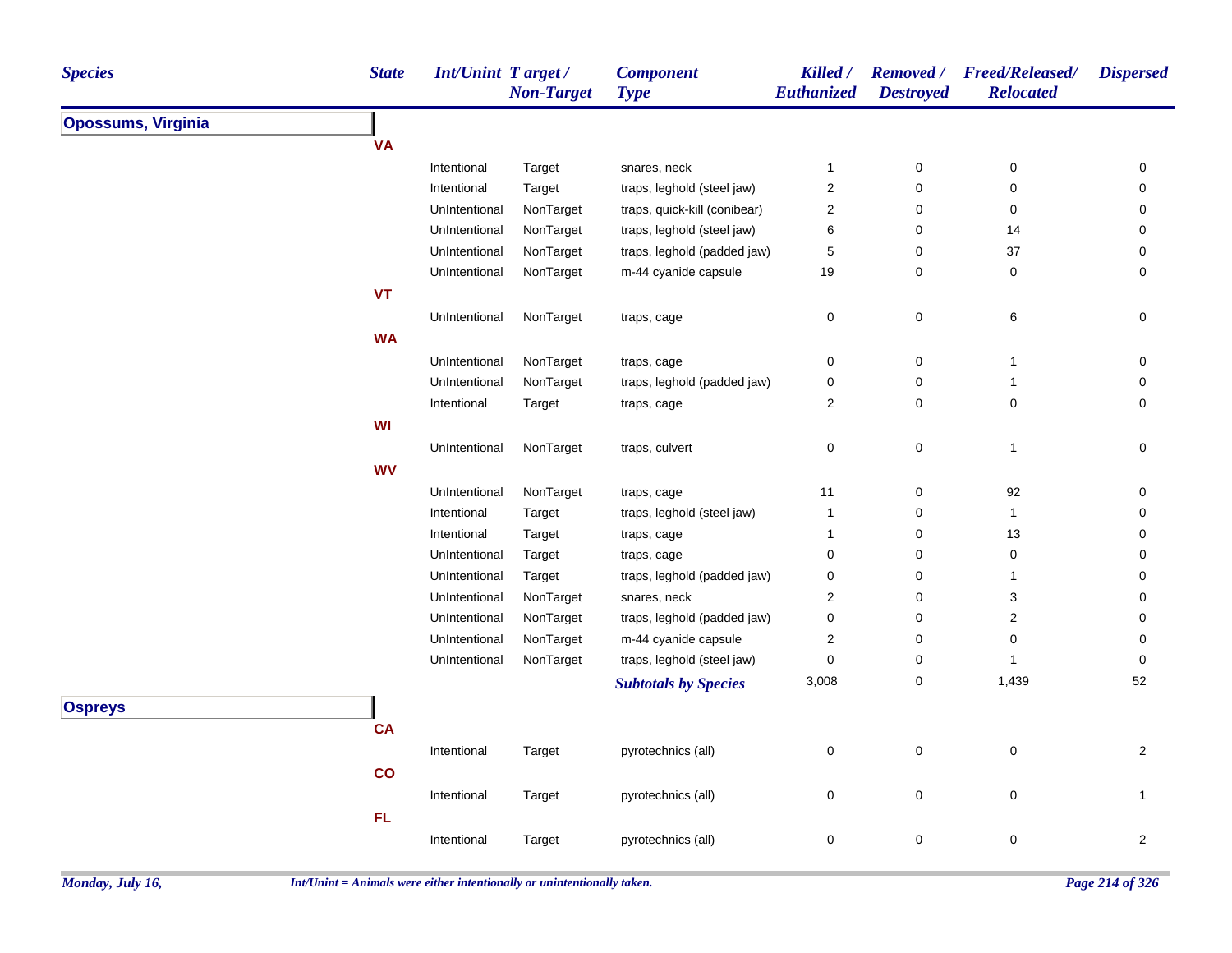| <b>Species</b>                | <b>State</b> | Int/Unint Target/ | <b>Non-Target</b> | <b>Component</b><br><b>Type</b> | Killed /<br><b>Euthanized</b> | <b>Destroyed</b> | Removed / Freed/Released/<br><b>Relocated</b> | <b>Dispersed</b> |
|-------------------------------|--------------|-------------------|-------------------|---------------------------------|-------------------------------|------------------|-----------------------------------------------|------------------|
| <b>Ospreys</b>                |              |                   |                   |                                 |                               |                  |                                               |                  |
|                               | FL           |                   |                   |                                 |                               |                  |                                               |                  |
|                               |              | Intentional       | Target            | car/truck                       | $\pmb{0}$                     | $\mathsf 0$      | $\pmb{0}$                                     | $\mathbf{1}$     |
|                               | HI           |                   |                   |                                 |                               |                  |                                               |                  |
|                               |              | Intentional       | Target            | vehicles (all) (planes, boats,  | $\pmb{0}$                     | $\pmb{0}$        | $\pmb{0}$                                     | 14               |
|                               | <b>MS</b>    |                   |                   |                                 |                               |                  |                                               |                  |
|                               |              | Intentional       | Target            | firearms                        | $\mathsf 0$                   | $\mathsf 0$      | $\mathsf 0$                                   | $\mathbf{1}$     |
|                               | NC           |                   |                   |                                 |                               |                  |                                               |                  |
|                               |              | Intentional       | Target            | pyrotechnics (all)              | 0                             | 0                | 0                                             | 5                |
|                               |              | Intentional       | Target            | vehicles (all) (planes, boats,  | 0                             | 0                | $\pmb{0}$                                     | $\mathbf{1}$     |
|                               | <b>NH</b>    |                   |                   |                                 |                               |                  |                                               |                  |
|                               |              | Intentional       | Target            | pyrotechnics (all)              | 0                             | $\mathsf 0$      | $\pmb{0}$                                     | 8                |
|                               |              | Intentional       | Target            | no component specified          | $\mathsf 0$                   | 0                | $\pmb{0}$                                     | $\mathbf 0$      |
|                               |              | Intentional       | Target            | car/truck                       | 0                             | 0                | 0                                             | 0                |
|                               | R1           |                   |                   |                                 |                               |                  |                                               |                  |
|                               |              | Intentional       | Target            | firearms                        | 0                             | 0                | 0                                             | 4                |
|                               |              | Intentional       | Target            | vehicles (all) (planes, boats,  | 0                             | 0                | 0                                             | 4                |
|                               |              | Intentional       | Target            | pyrotechnics (all)              | 0                             | 0                | $\pmb{0}$                                     | $\overline{2}$   |
|                               | <b>SC</b>    |                   |                   |                                 |                               |                  |                                               |                  |
|                               |              | Intentional       | Target            | pyrotechnics (all)              | 0                             | $\mathsf 0$      | $\mathsf 0$                                   | 4                |
|                               | <b>TX</b>    |                   |                   |                                 |                               |                  |                                               |                  |
|                               |              | Intentional       | Target            | pyrotechnics (all)              | 0                             | $\mathsf 0$      | $\pmb{0}$                                     | $5\phantom{.0}$  |
|                               | <b>VA</b>    |                   |                   |                                 |                               |                  |                                               |                  |
|                               |              | Intentional       |                   | electronic harassment devic     | $\pmb{0}$                     | 0                | $\pmb{0}$                                     | $\mathbf{1}$     |
|                               |              | Intentional       | Target<br>Target  | handcaught/gathered             | $\mathbf{1}$                  | 0                | 32                                            | 0                |
|                               |              | Intentional       | Target            | pyrotechnics (all)              | 0                             | 0                | $\pmb{0}$                                     | 19               |
|                               |              | Intentional       | Target            | vehicles (all) (planes, boats,  | 0                             | 0                | 0                                             | 15               |
|                               |              | Intentional       | Target            | firearms                        | 11                            | 0                | $\pmb{0}$                                     | 6                |
|                               |              | Intentional       | Target            | barriers, z-exclusion (other)   | 0                             | 0                | $\mathbf 0$                                   | $\overline{2}$   |
|                               | <b>WA</b>    |                   |                   |                                 |                               |                  |                                               |                  |
|                               |              | UnIntentional     | NonTarget         | nets, z-(other)                 | 0                             | 0                | $\mathbf{1}$                                  | 0                |
|                               |              |                   |                   |                                 | 12                            | 0                | 33                                            | $97\,$           |
| <b>Other Big Game Species</b> |              |                   |                   | <b>Subtotals by Species</b>     |                               |                  |                                               |                  |

**NV**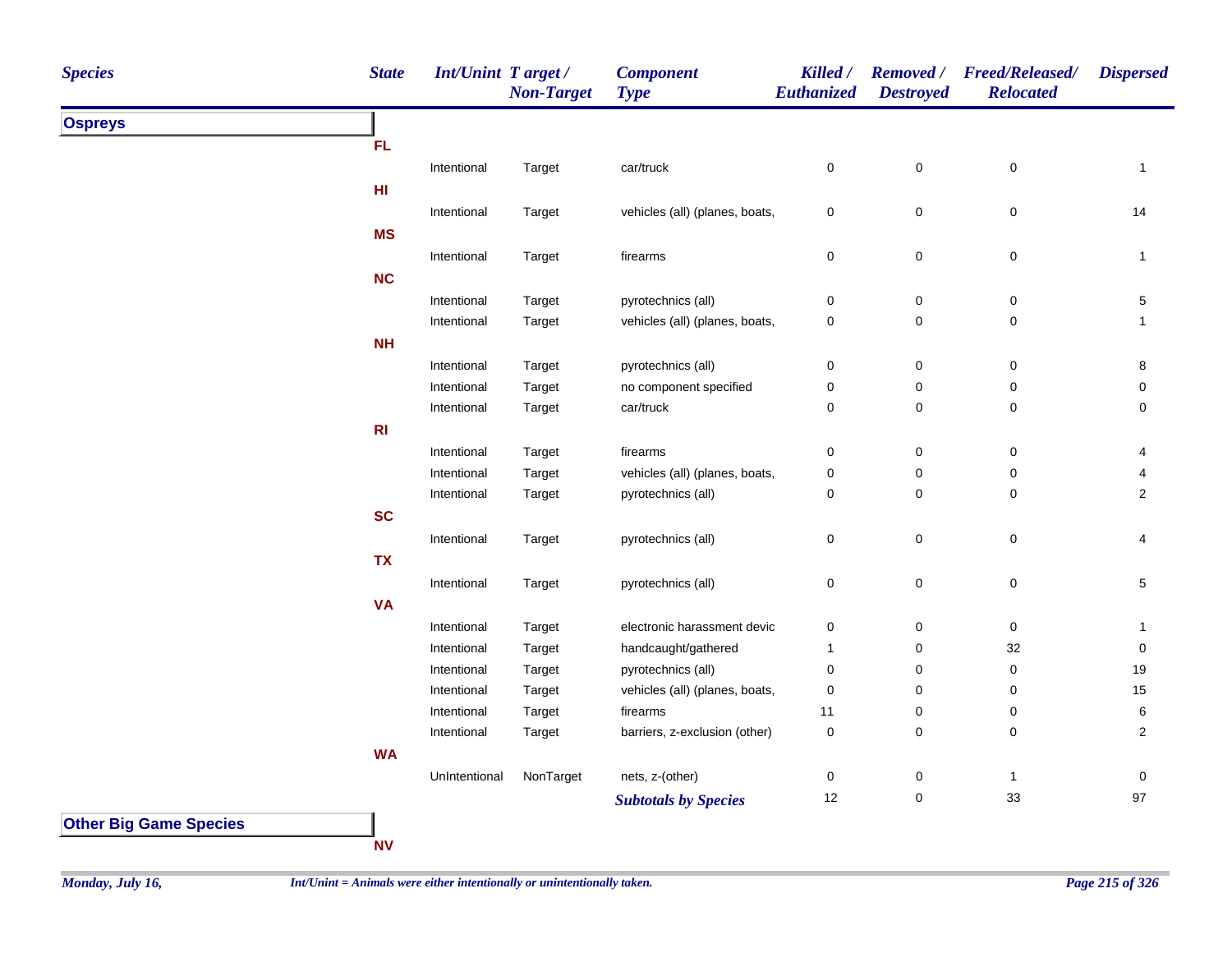| <b>Species</b>                | <b>State</b>                      | <b>Int/Unint Target/</b> | <b>Non-Target</b> | <b>Component</b><br><b>Type</b> | Killed /<br><b>Euthanized</b> | <b>Removed</b> /<br><b>Destroyed</b> | <b>Freed/Released/</b><br><b>Relocated</b> | <b>Dispersed</b> |
|-------------------------------|-----------------------------------|--------------------------|-------------------|---------------------------------|-------------------------------|--------------------------------------|--------------------------------------------|------------------|
| <b>Other Big Game Species</b> |                                   |                          |                   |                                 |                               |                                      |                                            |                  |
|                               | <b>NV</b>                         |                          |                   |                                 |                               |                                      |                                            |                  |
|                               |                                   | UnIntentional            | NonTarget         | traps, leghold (steel jaw)      | 0                             | $\pmb{0}$                            | $\mathbf{1}$                               | 0                |
|                               |                                   |                          |                   | <b>Subtotals by Species</b>     | $\pmb{0}$                     | $\pmb{0}$                            | $\mathbf{1}$                               | $\mathsf 0$      |
| <b>Other Song Birds</b>       |                                   |                          |                   |                                 |                               |                                      |                                            |                  |
|                               | <b>KY</b>                         |                          |                   |                                 |                               |                                      |                                            |                  |
|                               |                                   | UnIntentional            | NonTarget         | traps, z-(other)                | 0                             | 0                                    | $\mathbf{1}$                               | $\mathbf 0$      |
|                               | PA                                |                          |                   |                                 |                               |                                      |                                            |                  |
|                               |                                   | UnIntentional            | NonTarget         | traps, suitcase                 | 0                             | $\pmb{0}$                            | $\mathbf{1}$                               | 0                |
|                               | <b>WA</b>                         |                          |                   |                                 |                               |                                      |                                            |                  |
|                               |                                   | UnIntentional            | NonTarget         | traps, decoy                    | 0                             | $\mathbf 0$                          | 6                                          | 0                |
|                               |                                   |                          |                   | <b>Subtotals by Species</b>     | $\mathbf 0$                   | $\pmb{0}$                            | 8                                          | $\mathbf 0$      |
| <b>Otters, River</b>          |                                   |                          |                   |                                 |                               |                                      |                                            |                  |
|                               | <b>AK</b>                         |                          |                   |                                 |                               |                                      |                                            |                  |
|                               |                                   | UnIntentional            | NonTarget         | traps, leghold (steel jaw)      | $\mathbf{1}$                  | $\pmb{0}$                            | $\pmb{0}$                                  | 0                |
|                               | AL                                |                          |                   |                                 |                               |                                      |                                            |                  |
|                               |                                   | UnIntentional            | NonTarget         | traps, leghold (steel jaw)      | $\mathbf{1}$                  | $\mathbf 0$                          | 0                                          | 0                |
|                               |                                   | UnIntentional            | NonTarget         | traps, quick-kill (conibear)    | 45                            | 0                                    | 1                                          | $\mathbf 0$      |
|                               |                                   | UnIntentional            | NonTarget         | snares, neck                    | 0                             | $\pmb{0}$                            | $\overline{\mathbf{c}}$                    | 0                |
|                               |                                   | Intentional              | Target            | traps, quick-kill (conibear)    | 24                            | $\mathbf 0$                          | $\pmb{0}$                                  | 0                |
|                               | <b>CA</b>                         |                          |                   |                                 |                               |                                      |                                            |                  |
|                               |                                   | Intentional              | Target            | traps, quick-kill (conibear)    | $\mathbf{1}$                  | 0                                    | 0                                          | 0                |
|                               |                                   | UnIntentional            | NonTarget         | traps, quick-kill (conibear)    | $\overline{7}$                | 0                                    | $\pmb{0}$                                  | $\mathbf 0$      |
|                               |                                   | UnIntentional            | NonTarget         | snares, neck                    | $\mathbf{1}$                  | $\mathbf 0$                          | $\overline{\mathbf{c}}$                    | 0                |
|                               |                                   | UnIntentional            | Target            | traps, quick-kill (conibear)    | $\overline{c}$                | 0                                    | 0                                          | $\mathbf 0$      |
|                               | FL                                |                          |                   |                                 |                               |                                      |                                            |                  |
|                               |                                   | UnIntentional            | NonTarget         | snares, neck                    | $\mathbf{1}$                  | $\pmb{0}$                            | $\pmb{0}$                                  | $\mathbf 0$      |
|                               |                                   | UnIntentional            | NonTarget         | traps, quick-kill (conibear)    | 3                             | 0                                    | $\pmb{0}$                                  | $\mathbf 0$      |
|                               | GA                                |                          |                   |                                 |                               |                                      |                                            |                  |
|                               |                                   | UnIntentional            | NonTarget         | traps, quick-kill (conibear)    | 9                             | $\pmb{0}$                            | $\pmb{0}$                                  | 0                |
|                               |                                   | Intentional              | Target            | traps, quick-kill (conibear)    | 4                             | $\mathbf 0$                          | 0                                          | $\mathbf 0$      |
|                               | ID                                |                          |                   |                                 |                               |                                      |                                            |                  |
|                               |                                   | Intentional              | Target            | snares, neck                    | $\mathbf{1}$                  | $\mathbf 0$                          | $\mathbf 0$                                | $\mathsf 0$      |
|                               | $\ensuremath{\mathsf{IL}}\xspace$ |                          |                   |                                 |                               |                                      |                                            |                  |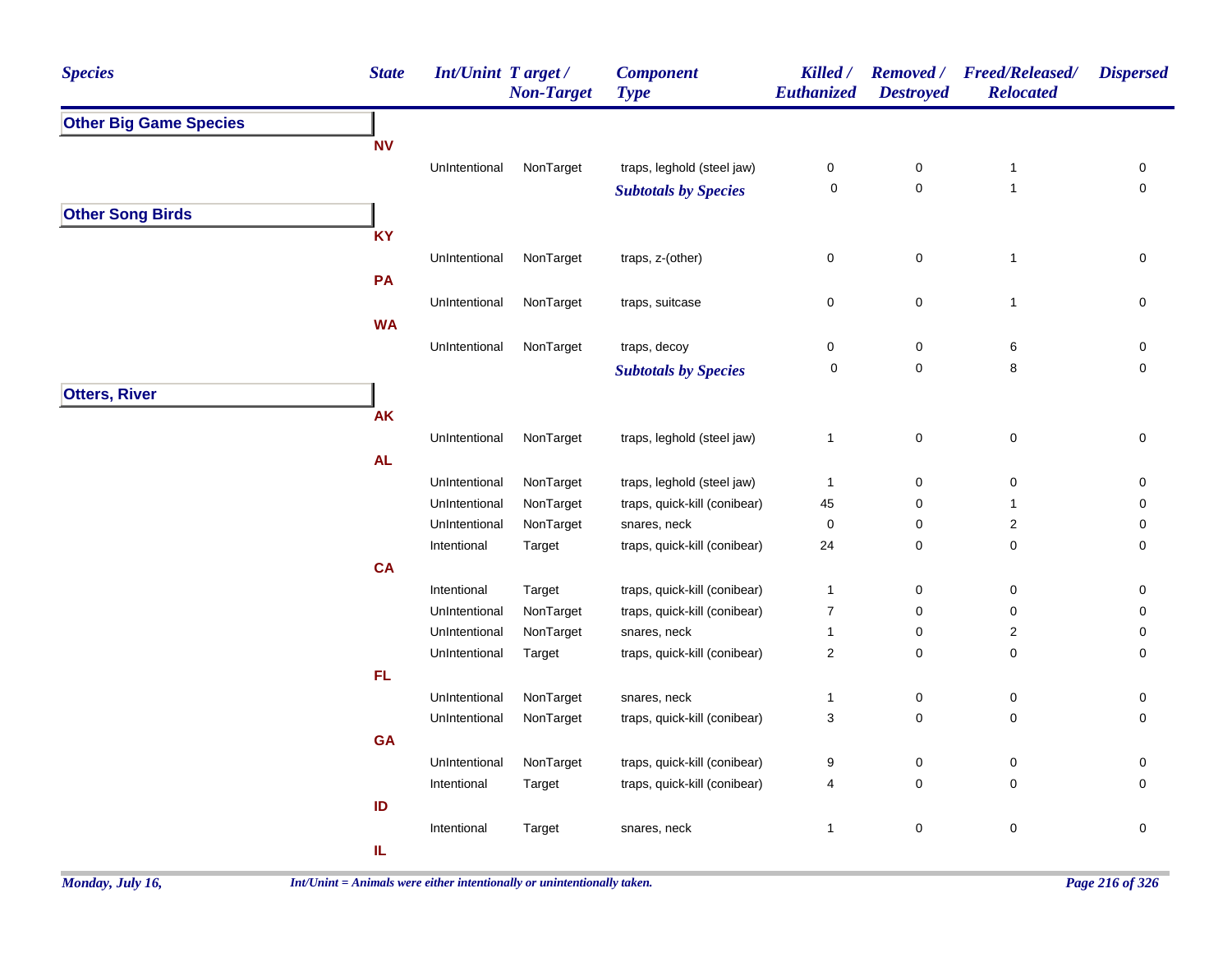| <b>Species</b>       | <b>State</b> | Int/Unint Target / | <b>Non-Target</b> | <b>Component</b><br><b>Type</b> | <b>Killed</b> /<br>Euthanized | <b>Destroyed</b>    | Removed / Freed/Released/<br><b>Relocated</b> | <b>Dispersed</b>    |
|----------------------|--------------|--------------------|-------------------|---------------------------------|-------------------------------|---------------------|-----------------------------------------------|---------------------|
| <b>Otters, River</b> |              |                    |                   |                                 |                               |                     |                                               |                     |
|                      | IL           |                    |                   |                                 |                               |                     |                                               |                     |
|                      |              | UnIntentional      | NonTarget         | traps, quick-kill (conibear)    | 4                             | $\pmb{0}$           | $\mathbf 0$                                   | $\pmb{0}$           |
|                      | <b>KY</b>    |                    |                   |                                 |                               |                     |                                               |                     |
|                      |              | UnIntentional      | NonTarget         | traps, quick-kill (conibear)    | $\overline{c}$                | 0                   | $\mathbf 0$                                   | $\mathbf 0$         |
|                      |              | Intentional        | Target            | traps, quick-kill (conibear)    | $\mathbf{1}$                  | $\pmb{0}$           | 0                                             | $\mathbf 0$         |
|                      |              | Intentional        | Target            | firearms                        | $\mathbf{1}$                  | $\pmb{0}$           | 0                                             | $\mathbf 0$         |
|                      | LA           |                    |                   |                                 |                               |                     |                                               |                     |
|                      |              | UnIntentional      | NonTarget         | snares, neck                    | 4                             | $\pmb{0}$           | $\pmb{0}$                                     | $\mathsf{O}\xspace$ |
|                      |              | UnIntentional      | NonTarget         | traps, quick-kill (conibear)    | 4                             | $\mathbf 0$         | $\pmb{0}$                                     | $\mathbf 0$         |
|                      |              | Intentional        | Target            | snares, neck                    | $\ensuremath{\mathsf{3}}$     | $\mathbf 0$         | 0                                             | $\mathbf 0$         |
|                      |              | Intentional        | Target            | traps, leghold (steel jaw)      | $\mathbf{1}$                  | $\pmb{0}$           | 0                                             | $\mathbf 0$         |
|                      | <b>MD</b>    |                    |                   |                                 |                               |                     |                                               |                     |
|                      |              | UnIntentional      | NonTarget         | traps, quick-kill (conibear)    | $\mathbf 2$                   | $\mathsf 0$         | $\pmb{0}$                                     | $\mathsf 0$         |
|                      | <b>MN</b>    |                    |                   |                                 |                               |                     |                                               |                     |
|                      |              | Intentional        | Target            | traps, leghold (steel jaw)      | $\mathbf{1}$                  | $\boldsymbol{0}$    | $\pmb{0}$                                     | 0                   |
|                      |              | UnIntentional      | NonTarget         | traps, quick-kill (conibear)    | 6                             | $\pmb{0}$           | 0                                             | $\mathbf 0$         |
|                      | <b>MO</b>    |                    |                   |                                 |                               |                     |                                               |                     |
|                      |              | UnIntentional      | NonTarget         | traps, quick-kill (conibear)    | 3                             | $\mathsf{O}\xspace$ | $\pmb{0}$                                     | 0                   |
|                      | <b>MS</b>    |                    |                   |                                 |                               |                     |                                               |                     |
|                      |              |                    | NonTarget         | traps, leghold (steel jaw)      | $\mathbf{1}$                  | $\mathbf 0$         | 0                                             | $\mathbf 0$         |
|                      |              | UnIntentional      | NonTarget         | traps, quick-kill (conibear)    | 62                            |                     | 1                                             | 0                   |
|                      |              | UnIntentional      |                   |                                 | $\mathbf 2$                   | 0<br>$\pmb{0}$      | 0                                             | $\mathbf 0$         |
|                      |              | Intentional        | Target            | snares, neck                    |                               |                     |                                               |                     |
|                      | <b>NC</b>    |                    |                   |                                 |                               |                     |                                               |                     |
|                      |              | UnIntentional      | NonTarget         | traps, quick-kill (conibear)    | 17                            | $\mathsf 0$         | $\mathbf{1}$                                  | $\mathbf 0$         |
|                      | <b>ND</b>    |                    |                   |                                 |                               |                     |                                               |                     |
|                      |              | UnIntentional      | NonTarget         | traps, quick-kill (conibear)    | $\ensuremath{\mathsf{3}}$     | $\mathsf 0$         | $\pmb{0}$                                     | $\mathsf 0$         |
|                      | <b>OK</b>    |                    |                   |                                 |                               |                     |                                               |                     |
|                      |              | UnIntentional      | NonTarget         | traps, quick-kill (conibear)    | 44                            | 0                   | 0                                             | 0                   |
|                      |              | Intentional        | Target            | traps, quick-kill (conibear)    | 1                             | $\pmb{0}$           | 0                                             | $\mathsf{O}\xspace$ |
|                      | <b>OR</b>    |                    |                   |                                 |                               |                     |                                               |                     |
|                      |              | UnIntentional      | NonTarget         | snares, neck                    | $\mathbf{1}$                  | $\pmb{0}$           | $\pmb{0}$                                     | $\mathbf 0$         |
|                      |              | Intentional        | Target            | traps, quick-kill (conibear)    | $\boldsymbol{2}$              | $\pmb{0}$           | 0                                             | $\pmb{0}$           |
|                      | <b>SC</b>    |                    |                   |                                 |                               |                     |                                               |                     |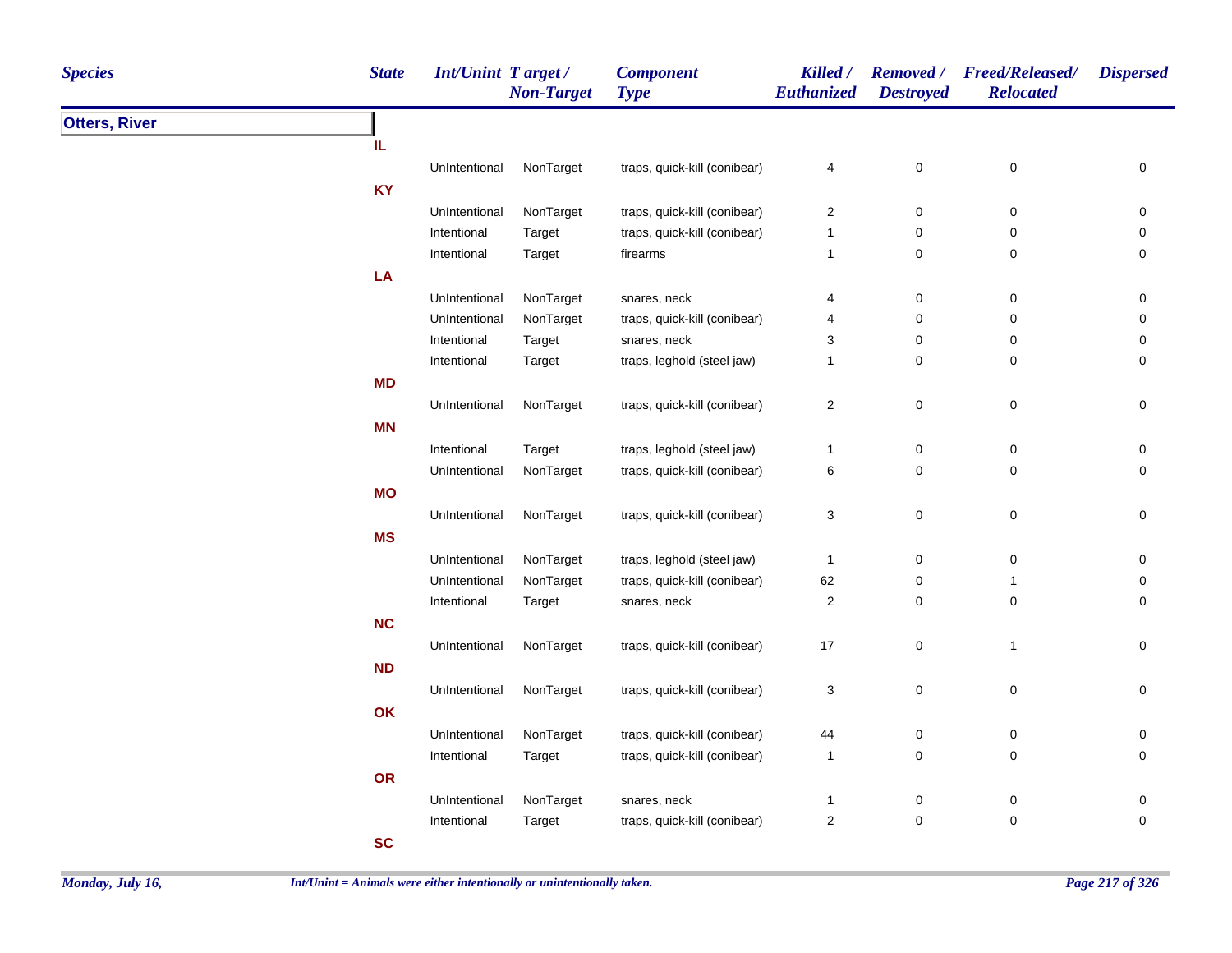| <b>Species</b>       | <b>State</b> | <b>Int/Unint Target/</b> | <b>Non-Target</b> | <b>Component</b><br><b>Type</b> | Killed /<br>Euthanized | <b>Removed</b> /<br><b>Destroyed</b> | <b>Freed/Released/</b><br><b>Relocated</b> | <b>Dispersed</b>    |
|----------------------|--------------|--------------------------|-------------------|---------------------------------|------------------------|--------------------------------------|--------------------------------------------|---------------------|
| <b>Otters, River</b> |              |                          |                   |                                 |                        |                                      |                                            |                     |
|                      | <b>SC</b>    |                          |                   |                                 |                        |                                      |                                            |                     |
|                      |              | UnIntentional            | NonTarget         | traps, quick-kill (conibear)    | 41                     | 0                                    | $\pmb{0}$                                  | 0                   |
|                      |              | UnIntentional            | NonTarget         | traps, leghold (steel jaw)      | $\mathsf 0$            | $\mathsf 0$                          | $\mathbf{1}$                               | 0                   |
|                      |              | UnIntentional            | NonTarget         | snares, neck                    | 1                      | $\pmb{0}$                            | $\pmb{0}$                                  | 0                   |
|                      | <b>TN</b>    |                          |                   |                                 |                        |                                      |                                            |                     |
|                      |              | Intentional              | Target            | traps, quick-kill (conibear)    | $\mathbf{1}$           | 0                                    | 0                                          | 0                   |
|                      |              | UnIntentional            | NonTarget         | traps, quick-kill (conibear)    | 25                     | $\mathbf 0$                          | $\pmb{0}$                                  | $\mathsf 0$         |
|                      | <b>TX</b>    |                          |                   |                                 |                        |                                      |                                            |                     |
|                      |              | Intentional              | Target            | firearms                        | 5                      | $\pmb{0}$                            | 0                                          | 0                   |
|                      |              | Intentional              | Target            | traps, quick-kill (conibear)    | 47                     | $\pmb{0}$                            | 0                                          | $\mathsf{O}\xspace$ |
|                      |              | UnIntentional            | NonTarget         | traps, quick-kill (conibear)    | 44                     | 0                                    | 0                                          | 0                   |
|                      |              | UnIntentional            | NonTarget         | traps, leghold (steel jaw)      | 1                      | $\pmb{0}$                            | 0                                          | 0                   |
|                      |              | UnIntentional            | NonTarget         | snares, neck                    | $\mathbf{1}$           | 0                                    | $\pmb{0}$                                  | $\mathbf 0$         |
|                      | <b>VA</b>    |                          |                   |                                 |                        |                                      |                                            |                     |
|                      |              | UnIntentional            | NonTarget         | traps, quick-kill (conibear)    | 8                      | 0                                    | 0                                          | 0                   |
|                      |              | Intentional              | Target            | traps, quick-kill (conibear)    | 6                      | $\mathsf 0$                          | 0                                          | $\mathbf 0$         |
|                      | <b>WA</b>    |                          |                   |                                 |                        |                                      |                                            |                     |
|                      |              | UnIntentional            | NonTarget         | traps, quick-kill (conibear)    | 3                      | 0                                    | 0                                          | 0                   |
|                      |              | Intentional              | Target            | traps, quick-kill (conibear)    | $\mathbf{1}$           | $\mathbf 0$                          | 0                                          | 0                   |
|                      | WI           |                          |                   |                                 |                        |                                      |                                            |                     |
|                      |              | UnIntentional            | NonTarget         | traps, leghold (steel jaw)      | 10                     | $\pmb{0}$                            | 0                                          | 0                   |
|                      |              | UnIntentional            | NonTarget         | traps, quick-kill (conibear)    | 52                     | 0                                    | 0                                          | 0                   |
|                      |              |                          |                   | <b>Subtotals by Species</b>     | 511                    | $\mathbf 0$                          | 8                                          | 0                   |
| <b>Ovenbirds</b>     |              |                          |                   |                                 |                        |                                      |                                            |                     |
|                      | IN           |                          |                   |                                 |                        |                                      |                                            |                     |
|                      |              | UnIntentional            | NonTarget         | nets, mist                      | $\mathbf 0$            | $\pmb{0}$                            | $\boldsymbol{2}$                           | 0                   |
|                      |              |                          |                   | <b>Subtotals by Species</b>     | 0                      | $\mathbf 0$                          | $\overline{2}$                             | 0                   |
| <b>Owls, Barred</b>  |              |                          |                   |                                 |                        |                                      |                                            |                     |
|                      | <b>MO</b>    |                          |                   |                                 |                        |                                      |                                            |                     |
|                      |              | Intentional              | Target            | traps, raptor (other)           | 0                      | $\pmb{0}$                            | $\mathbf{1}$                               | 0                   |
|                      |              | Intentional              | Target            | firearms                        | $\mathbf{1}$           | $\pmb{0}$                            | 0                                          | $\mathbf 0$         |
|                      |              |                          |                   | <b>Subtotals by Species</b>     | 1                      | 0                                    | $\mathbf{1}$                               | $\mathbf 0$         |
|                      |              |                          |                   |                                 |                        |                                      |                                            |                     |
| <b>Owls, Boreal</b>  |              |                          |                   |                                 |                        |                                      |                                            |                     |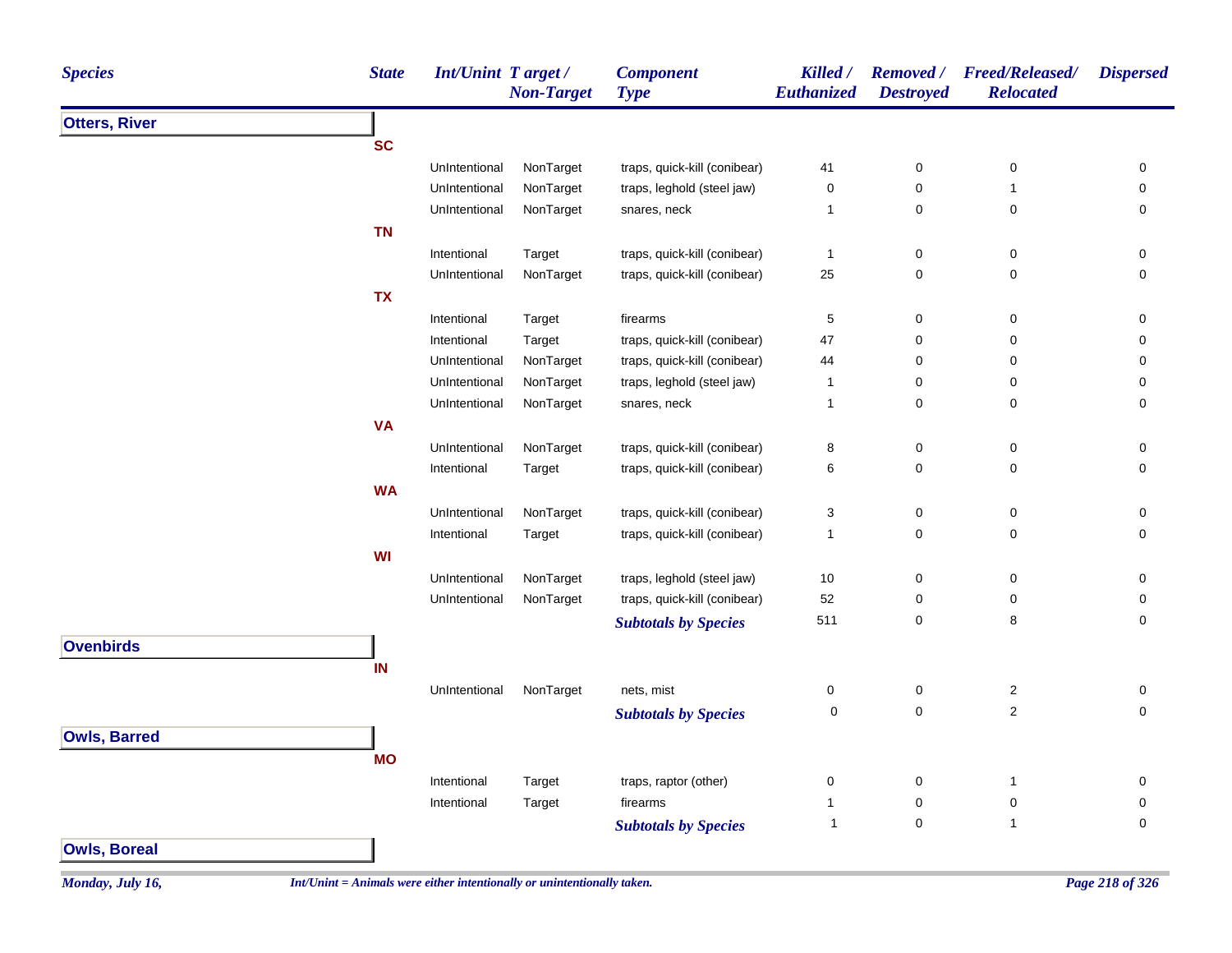| <b>Species</b>            | <b>State</b>    | Int/Unint Target/ | <b>Non-Target</b> | <b>Component</b><br><b>Type</b> | Killed /<br>Euthanized | <b>Removed</b> /<br><b>Destroyed</b> | <b>Freed/Released/</b><br><b>Relocated</b> | <b>Dispersed</b> |
|---------------------------|-----------------|-------------------|-------------------|---------------------------------|------------------------|--------------------------------------|--------------------------------------------|------------------|
| <b>Owls, Boreal</b>       |                 |                   |                   |                                 |                        |                                      |                                            |                  |
|                           | <b>AK</b>       |                   |                   |                                 |                        |                                      |                                            |                  |
|                           |                 | Intentional       | Target            | vehicles (all) (planes, boats,  | 0                      | $\boldsymbol{0}$                     | 0                                          | 3                |
|                           |                 |                   |                   | <b>Subtotals by Species</b>     | 0                      | $\mathbf 0$                          | $\pmb{0}$                                  | 3                |
| <b>Owls, Burrowing</b>    |                 |                   |                   |                                 |                        |                                      |                                            |                  |
|                           | <b>CA</b>       |                   |                   |                                 |                        |                                      |                                            |                  |
|                           |                 | Intentional       | Target            | traps, bal-chatri               | 0                      | $\mathbf 0$                          | $\mathbf{1}$                               | 0                |
|                           |                 | Intentional       | Target            | traps, cage                     | 0                      | 0                                    | $\overline{1}$                             | 0                |
|                           |                 | UnIntentional     | NonTarget         | traps, pole                     | 0                      | 0                                    | $\mathbf{1}$                               | 0                |
|                           |                 |                   |                   | <b>Subtotals by Species</b>     | 0                      | $\mathbf 0$                          | 3                                          | 0                |
| <b>Owls, Common Barn</b>  |                 |                   |                   |                                 |                        |                                      |                                            |                  |
|                           | <b>CA</b>       |                   |                   |                                 |                        |                                      |                                            |                  |
|                           |                 | Intentional       | Target            | firearms                        | 1                      | $\mathbf 0$                          | 0                                          | 0                |
|                           |                 | Intentional       | Target            | handcaught/gathered             | 0                      | 0                                    | $\mathbf{1}$                               | 0                |
|                           |                 | Intentional       | Target            | pyrotechnics (all)              | 0                      | 0                                    | 0                                          | 11               |
|                           |                 | Intentional       | Target            | spotlight                       | 3                      | 0                                    | 0                                          | 0                |
|                           |                 | Intentional       | Target            | traps, pole                     | 2                      | 0                                    | $\overline{7}$                             | 0                |
|                           | H <sub>II</sub> |                   |                   |                                 |                        |                                      |                                            |                  |
|                           |                 | Intentional       | Target            | vehicles (all) (planes, boats,  | 0                      | 0                                    | 0                                          | 469              |
|                           |                 | Intentional       | Target            | spotlight                       | 14                     | 0                                    | 0                                          | 135              |
|                           |                 | Intentional       | Target            | pyrotechnics (all)              | 0                      | 0                                    | 0                                          | $\sqrt{5}$       |
|                           |                 | Intentional       | Target            | firearms                        | 472                    | $\mathbf 0$                          | 0                                          | 100              |
|                           | <b>NM</b>       |                   |                   |                                 |                        |                                      |                                            |                  |
|                           |                 | Intentional       | Target            | handcaught/gathered             | 0                      | $\boldsymbol{0}$                     | 5                                          | 0                |
|                           | UT              |                   |                   |                                 |                        |                                      |                                            |                  |
|                           |                 | Intentional       | Target            | handcaught/gathered             | 0                      | $\mathbf 0$                          | $\overline{1}$                             | 0                |
|                           | <b>WA</b>       |                   |                   |                                 |                        |                                      |                                            |                  |
|                           |                 | Intentional       | Target            | handcaught/gathered             | 0                      | 0                                    | $\mathbf{1}$                               | 0                |
|                           |                 |                   |                   | <b>Subtotals by Species</b>     | 492                    | 0                                    | 15                                         | 720              |
| <b>Owls, Great Horned</b> |                 |                   |                   |                                 |                        |                                      |                                            |                  |
|                           | AK              |                   |                   |                                 |                        |                                      |                                            |                  |
|                           |                 | Intentional       | Target            | paint balls                     | 0                      | $\boldsymbol{0}$                     | 0                                          | 3                |
|                           |                 | Intentional       | Target            | physical actions (hand/voice)   | 0                      | 0                                    | 0                                          | 1                |
|                           |                 | Intentional       | Target            | vehicles (all) (planes, boats,  | 0                      | $\mathbf 0$                          | 0                                          | 5                |
|                           |                 |                   |                   |                                 |                        |                                      |                                            |                  |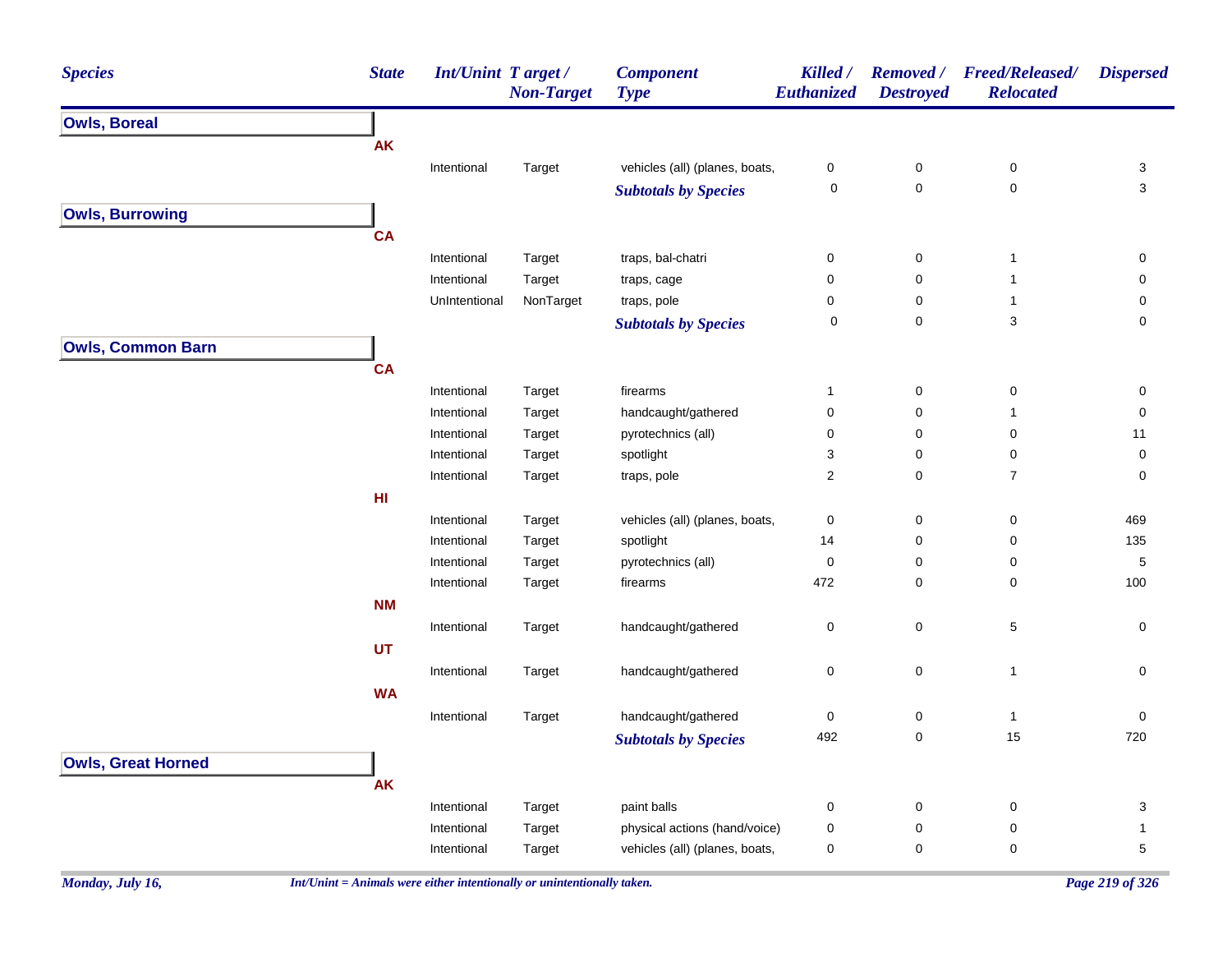| <b>Species</b>            | <b>State</b> | <b>Int/Unint Target/</b>   | <b>Non-Target</b> | <b>Component</b><br><b>Type</b>               | Killed /<br>Euthanized        | <b>Removed</b> /<br><b>Destroyed</b> | <b>Freed/Released/</b><br><b>Relocated</b> | <b>Dispersed</b>    |
|---------------------------|--------------|----------------------------|-------------------|-----------------------------------------------|-------------------------------|--------------------------------------|--------------------------------------------|---------------------|
| <b>Owls, Great Horned</b> |              |                            |                   |                                               |                               |                                      |                                            |                     |
|                           | <b>CA</b>    |                            |                   |                                               |                               |                                      |                                            |                     |
|                           |              | Intentional                | Target            | firearms                                      | 3                             | $\pmb{0}$                            | $\pmb{0}$                                  | 0                   |
|                           |              | Intentional                | Target            | traps, pole                                   | $\mathbf{1}$                  | $\pmb{0}$                            | $\overline{7}$                             | $\pmb{0}$           |
|                           |              | Intentional                | Target            | handcaught/gathered                           | $\boldsymbol{0}$              | 0                                    | $\mathbf{1}$                               | 0                   |
|                           |              | Intentional                | Target            | traps, leghold (padded jaw)                   | $\pmb{0}$                     | $\pmb{0}$                            | $\mathbf{1}$                               | $\mathsf{O}\xspace$ |
|                           | <b>KY</b>    |                            |                   |                                               |                               |                                      |                                            |                     |
|                           |              | UnIntentional              | NonTarget         | traps, cage                                   | 0                             | $\pmb{0}$                            | $\mathbf{1}$                               | $\mathsf{O}\xspace$ |
|                           | <b>MD</b>    |                            |                   |                                               |                               |                                      |                                            |                     |
|                           |              | Intentional                | Target            | firearms                                      | $\mathbf{1}$                  | $\pmb{0}$                            | $\pmb{0}$                                  | $\mathsf{O}\xspace$ |
|                           | <b>MO</b>    |                            |                   |                                               |                               |                                      |                                            |                     |
|                           |              | Intentional                | Target            | traps, raptor (other)                         | $\mathbf 0$                   | $\pmb{0}$                            | 12                                         | 0                   |
|                           | <b>NE</b>    |                            |                   |                                               |                               |                                      |                                            |                     |
|                           |              | Intentional                | Target            | traps, raptor (other)                         | $\pmb{0}$                     | $\pmb{0}$                            | 8                                          | $\mathsf{O}\xspace$ |
|                           |              | Intentional                | Target            | traps, pole                                   | $\mathbf 0$                   | $\pmb{0}$                            | $\overline{7}$                             | $\mathbf 0$         |
|                           | OK           |                            |                   |                                               |                               |                                      |                                            |                     |
|                           |              | UnIntentional              | NonTarget         | traps, decoy                                  | $\pmb{0}$                     | $\pmb{0}$                            | $\mathbf{1}$                               | 0                   |
|                           | <b>TN</b>    |                            |                   |                                               |                               |                                      |                                            |                     |
|                           |              | Intentional                | Target            | traps, raptor (other)                         | $\ensuremath{\mathsf{3}}$     | $\mathbf 0$                          | $\pmb{0}$                                  | $\pmb{0}$           |
|                           | WI           |                            |                   |                                               |                               |                                      |                                            |                     |
|                           |              | Intentional                | Target            | vehicles (all) (planes, boats,                | $\pmb{0}$                     | 0                                    | 0                                          | $\sqrt{2}$          |
|                           |              |                            |                   | <b>Subtotals by Species</b>                   | 8                             | $\pmb{0}$                            | 38                                         | 11                  |
|                           |              |                            |                   |                                               |                               |                                      |                                            |                     |
| <b>Owls, Short-Eared</b>  |              |                            |                   |                                               |                               |                                      |                                            |                     |
|                           | <b>AK</b>    |                            |                   |                                               |                               |                                      |                                            |                     |
|                           |              | Intentional                | Target            | firearms                                      | $\mathbf{1}$                  | $\pmb{0}$                            | $\pmb{0}$                                  | $\pmb{0}$           |
|                           |              | Intentional                | Target            | vehicles (all) (planes, boats,<br>paint balls | $\pmb{0}$                     | 0                                    | $\pmb{0}$                                  | 6<br>4              |
|                           |              | Intentional<br>Intentional | Target            | physical actions (hand/voice)                 | $\boldsymbol{0}$              | 0<br>0                               | $\pmb{0}$<br>$\pmb{0}$                     |                     |
|                           |              | Intentional                | Target<br>Target  | pyrotechnics (all)                            | $\boldsymbol{0}$<br>$\pmb{0}$ | $\pmb{0}$                            | $\pmb{0}$                                  | 1<br>6              |
|                           | HI           |                            |                   |                                               |                               |                                      |                                            |                     |
|                           |              |                            |                   |                                               |                               |                                      |                                            |                     |
|                           |              | Intentional                | Target            | spotlight<br>firearms                         | $\mathbf 0$<br>$\mathbf{1}$   | 0<br>$\pmb{0}$                       | $\pmb{0}$<br>$\pmb{0}$                     | $30\,$<br>4         |
|                           |              | Intentional<br>Intentional | Target<br>Target  | nets, z-(other)                               | $\mathbf 0$                   | 0                                    | 1                                          | 0                   |
|                           |              | Intentional                |                   | vehicles (all) (planes, boats,                | $\pmb{0}$                     | $\pmb{0}$                            | $\pmb{0}$                                  | 1,014               |
|                           |              |                            | Target            |                                               |                               |                                      |                                            |                     |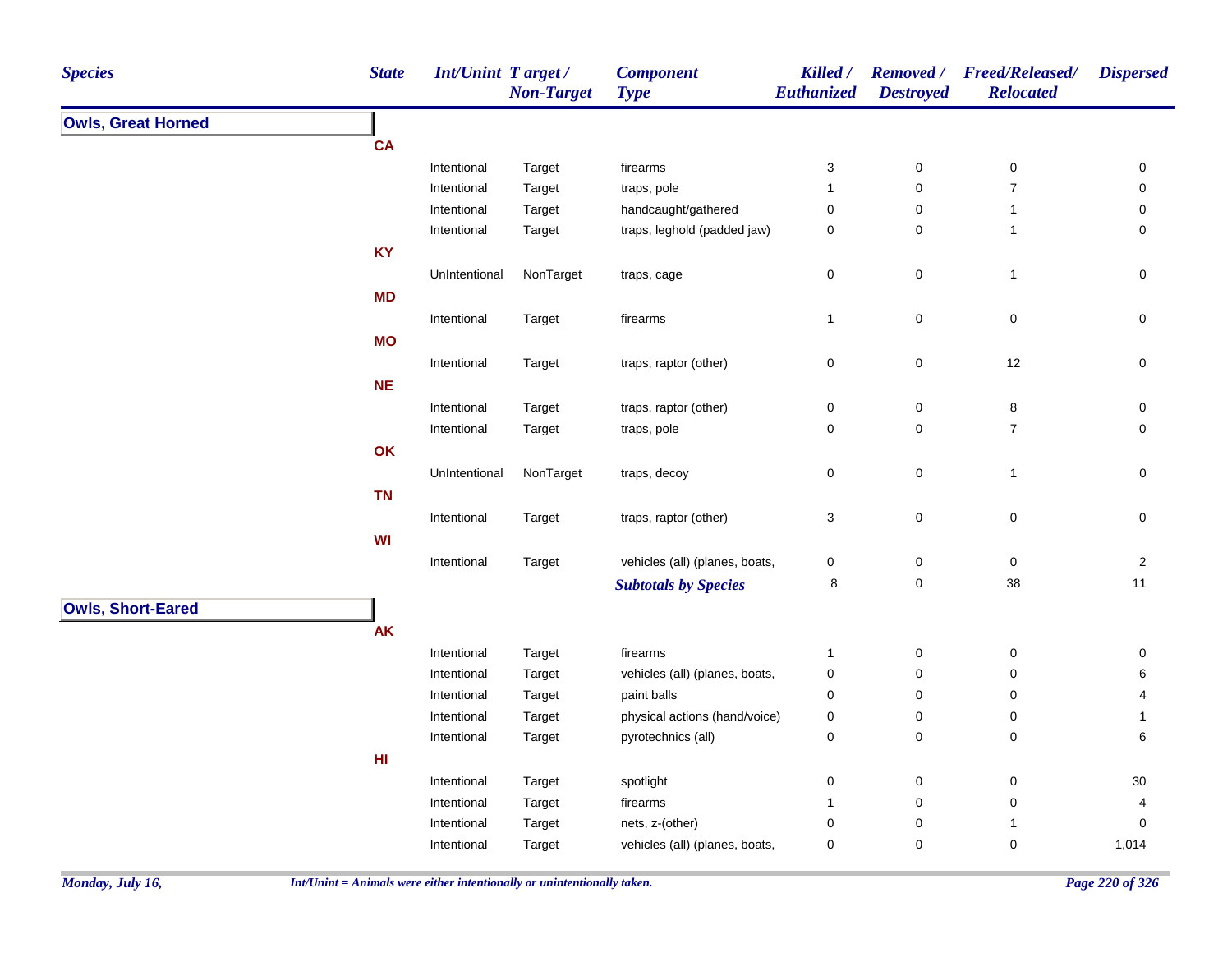| <b>Species</b>           | <b>State</b> | Int/Unint Target/ | <b>Non-Target</b> | <b>Component</b><br><b>Type</b> | Killed /<br>Euthanized | <b>Destroyed</b> | Removed / Freed/Released/<br><b>Relocated</b> | <b>Dispersed</b> |
|--------------------------|--------------|-------------------|-------------------|---------------------------------|------------------------|------------------|-----------------------------------------------|------------------|
| <b>Owls, Short-Eared</b> |              |                   |                   |                                 |                        |                  |                                               |                  |
|                          | HI           |                   |                   |                                 |                        |                  |                                               |                  |
|                          |              | Intentional       | Target            | pyrotechnics (all)              | 0                      | $\pmb{0}$        | $\pmb{0}$                                     | 825              |
|                          |              | Intentional       | Target            | nets, gun                       | 0                      | $\pmb{0}$        | $\pmb{0}$                                     | $\mathbf{1}$     |
|                          |              | UnIntentional     | NonTarget         | vehicles (all) (planes, boats,  | 0                      | $\mathbf 0$      | 0                                             | 23               |
|                          |              | UnIntentional     | NonTarget         | pyrotechnics (all)              | 0                      | $\mathbf 0$      | $\pmb{0}$                                     | $\overline{2}$   |
|                          | <b>MO</b>    |                   |                   |                                 |                        |                  |                                               |                  |
|                          |              | Intentional       | Target            | traps, raptor (other)           | 0                      | $\pmb{0}$        | $\ensuremath{\mathsf{3}}$                     | $\mathbf 0$      |
|                          | OH           |                   |                   |                                 |                        |                  |                                               |                  |
|                          |              | Intentional       | Target            | pyrotechnics (all)              | $\pmb{0}$              | $\pmb{0}$        | $\pmb{0}$                                     | 13               |
|                          | <b>VA</b>    |                   |                   |                                 |                        |                  |                                               |                  |
|                          |              | UnIntentional     | NonTarget         | pyrotechnics (all)              | 0                      | $\boldsymbol{0}$ | $\pmb{0}$                                     | $\mathbf{1}$     |
|                          |              | UnIntentional     | NonTarget         | vehicles (all) (planes, boats,  | 0                      | 0                | $\pmb{0}$                                     | $\mathbf{1}$     |
|                          |              |                   |                   | <b>Subtotals by Species</b>     | 2                      | $\mathbf 0$      | 4                                             | 1,931            |
| <b>Owls, Snowy</b>       |              |                   |                   |                                 |                        |                  |                                               |                  |
|                          | AK           |                   |                   |                                 |                        |                  |                                               |                  |
|                          |              |                   |                   |                                 |                        |                  |                                               |                  |
|                          |              | Intentional       | Target            | pyrotechnics (all)              | 0                      | $\pmb{0}$        | $\pmb{0}$<br>$\mathbf{1}$                     | $\mathbf{1}$     |
|                          |              | UnIntentional     | NonTarget         | traps, leghold (steel jaw)      | $\mathbf{1}$           | $\mathbf 0$      |                                               | $\pmb{0}$        |
|                          | IA           |                   |                   |                                 |                        |                  |                                               |                  |
|                          |              | Intentional       | Target            | pyrotechnics (all)              | 0                      | $\pmb{0}$        | $\pmb{0}$                                     | $\mathbf{1}$     |
|                          | <b>MN</b>    |                   |                   |                                 |                        |                  |                                               |                  |
|                          |              | Intentional       | Target            | traps, raptor (other)           | 0                      | $\mathbf 0$      | $\mathbf{1}$                                  | $\mathbf 0$      |
|                          | <b>NE</b>    |                   |                   |                                 |                        |                  |                                               |                  |
|                          |              | UnIntentional     | NonTarget         | car/truck                       | 0                      | $\pmb{0}$        | $\pmb{0}$                                     | $\pmb{0}$        |
|                          | OH           |                   |                   |                                 |                        |                  |                                               |                  |
|                          |              | Intentional       | Target            | pyrotechnics (all)              | 0                      | $\pmb{0}$        | $\pmb{0}$                                     | $\overline{2}$   |
|                          | <b>VA</b>    |                   |                   |                                 |                        |                  |                                               |                  |
|                          |              | Intentional       | Target            | firearms                        | $\mathbf{1}$           | $\pmb{0}$        | $\pmb{0}$                                     | 0                |
|                          |              | Intentional       | Target            | vehicles (all) (planes, boats,  | 0                      | $\mathbf 0$      | 0                                             | $\mathbf{1}$     |
|                          |              | UnIntentional     | NonTarget         | vehicles (all) (planes, boats,  | 0                      | $\boldsymbol{0}$ | $\pmb{0}$                                     | $\mathbf{1}$     |
|                          |              | Intentional       | Target            | pyrotechnics (all)              | 0                      | $\mathbf 0$      | 0                                             | $\mathbf{1}$     |
|                          | WI           |                   |                   |                                 |                        |                  |                                               |                  |
|                          |              | Intentional       | Target            | pyrotechnics (all)              | 0                      | $\boldsymbol{0}$ | 0                                             | $\mathbf{1}$     |
|                          |              |                   |                   | <b>Subtotals by Species</b>     | $\mathbf 2$            | $\pmb{0}$        | $\sqrt{2}$                                    | $\bf 8$          |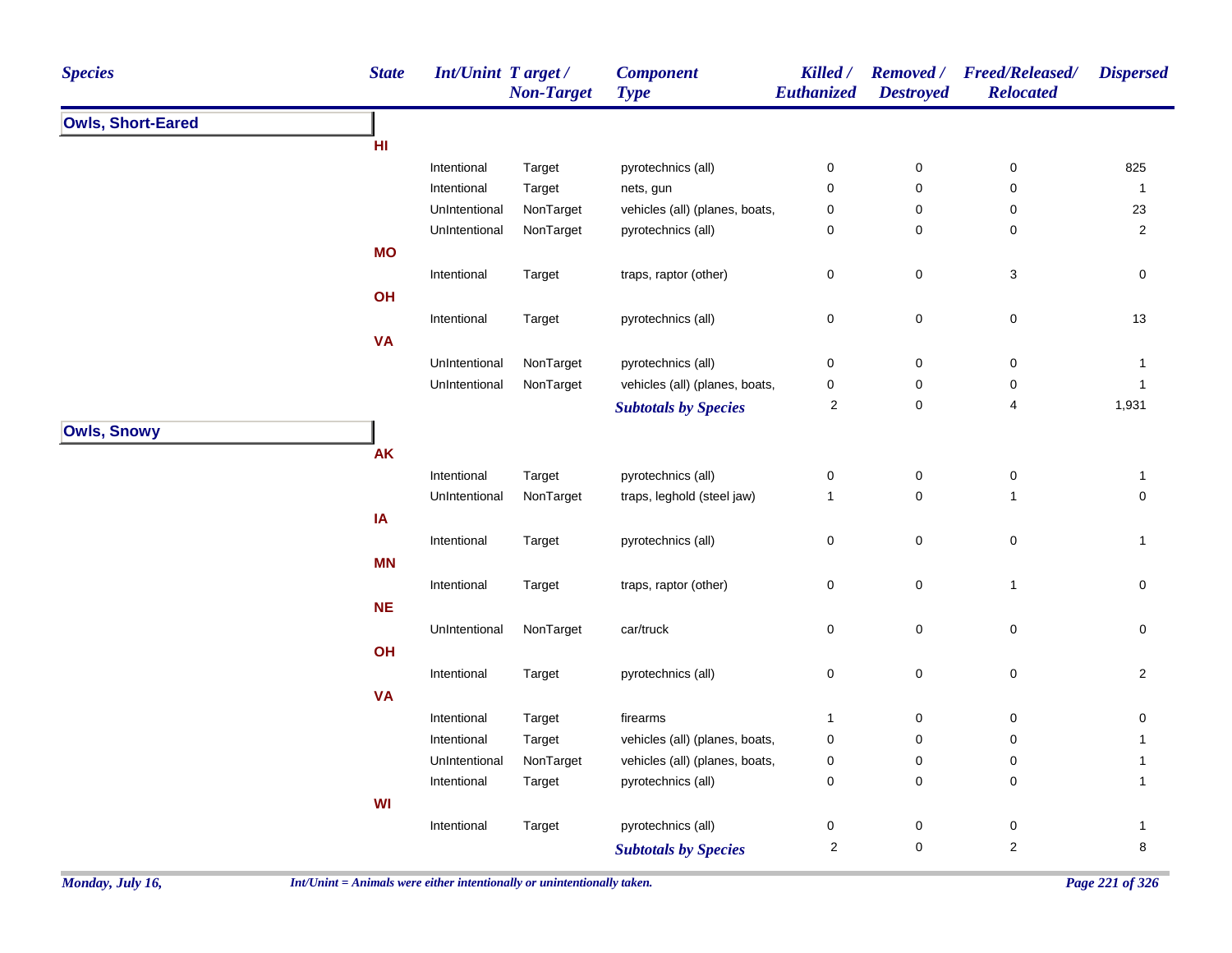| <b>Species</b>                        | <b>State</b> | <b>Int/Unint Target/</b> | <b>Non-Target</b> | <b>Component</b><br><b>Type</b> | Killed /<br>Euthanized | <b>Removed</b> /<br><b>Destroyed</b> | <b>Freed/Released/</b><br><b>Relocated</b> | <b>Dispersed</b>    |
|---------------------------------------|--------------|--------------------------|-------------------|---------------------------------|------------------------|--------------------------------------|--------------------------------------------|---------------------|
| Owls, Z-(Other)                       |              |                          |                   |                                 |                        |                                      |                                            |                     |
|                                       | <b>MO</b>    |                          |                   |                                 |                        |                                      |                                            |                     |
|                                       |              | Intentional              | Target            | traps, raptor (other)           | $\pmb{0}$              | $\pmb{0}$                            | $\mathbf{1}$                               | 0                   |
|                                       |              |                          |                   | <b>Subtotals by Species</b>     | 0                      | $\mathbf 0$                          | $\mathbf{1}$                               | $\mathsf{O}\xspace$ |
| <b>Parakeets, Monk</b>                |              |                          |                   |                                 |                        |                                      |                                            |                     |
|                                       | <b>CT</b>    |                          |                   |                                 |                        |                                      |                                            |                     |
|                                       |              | Intentional              | Target            | nets, z-(other)                 | 189                    | $\pmb{0}$                            | $\pmb{0}$                                  | $\pmb{0}$           |
|                                       |              |                          |                   | <b>Subtotals by Species</b>     | 189                    | $\pmb{0}$                            | $\pmb{0}$                                  | $\mathsf{O}\xspace$ |
| <b>Peccaries, Collared (Javelina)</b> |              |                          |                   |                                 |                        |                                      |                                            |                     |
|                                       | AZ           |                          |                   |                                 |                        |                                      |                                            |                     |
|                                       |              | UnIntentional            | NonTarget         | traps, leghold (steel jaw)      | $\pmb{0}$              | $\pmb{0}$                            | $\overline{c}$                             | 0                   |
|                                       |              | UnIntentional            | NonTarget         | traps, leghold (padded jaw)     | $\mathbf{1}$           | $\mathbf 0$                          | $\mathbf{1}$                               | $\mathsf{O}\xspace$ |
|                                       | <b>TX</b>    |                          |                   |                                 |                        |                                      |                                            |                     |
|                                       |              | Intentional              | Target            | pyrotechnics (all)              | $\pmb{0}$              | $\pmb{0}$                            | $\pmb{0}$                                  | $\mathbf{1}$        |
|                                       |              | UnIntentional            | NonTarget         | traps, leghold (steel jaw)      | 6                      | $\pmb{0}$                            | $\pmb{0}$                                  | $\mathsf{O}\xspace$ |
|                                       |              | UnIntentional            | NonTarget         | traps, cage                     | $\pmb{0}$              | $\pmb{0}$                            | 13                                         | 0                   |
|                                       |              | UnIntentional            | NonTarget         | snares, neck                    | 79                     | $\pmb{0}$                            | $\overline{c}$                             | $\mathsf{O}\xspace$ |
|                                       |              |                          |                   | <b>Subtotals by Species</b>     | 86                     | $\pmb{0}$                            | 18                                         | $\mathbf{1}$        |
| <b>Pelicans, American White</b>       |              |                          |                   |                                 |                        |                                      |                                            |                     |
|                                       | <b>AR</b>    |                          |                   |                                 |                        |                                      |                                            |                     |
|                                       |              | Intentional              | Target            | pyrotechnics (all)              | $\pmb{0}$              | $\pmb{0}$                            | $\pmb{0}$                                  | 840                 |
|                                       |              | Intentional              | Target            | firearms                        | $\pmb{0}$              | $\mathbf 0$                          | $\mathbf 0$                                | 1,275               |
|                                       | <b>CA</b>    |                          |                   |                                 |                        |                                      |                                            |                     |
|                                       |              | Intentional              | Target            | pyrotechnics (all)              | $\pmb{0}$              | $\pmb{0}$                            | $\mathbf 0$                                | 22                  |
|                                       | co           |                          |                   |                                 |                        |                                      |                                            |                     |
|                                       |              | Intentional              | Target            | pyrotechnics (all)              | $\pmb{0}$              | $\pmb{0}$                            | $\pmb{0}$                                  | 41                  |
|                                       | <b>MN</b>    |                          |                   |                                 |                        |                                      |                                            |                     |
|                                       |              | Intentional              | Target            | pyrotechnics (all)              | $\pmb{0}$              | $\pmb{0}$                            | $\pmb{0}$                                  | 150                 |
|                                       | <b>MO</b>    |                          |                   |                                 |                        |                                      |                                            |                     |
|                                       |              | Intentional              | Target            | pyrotechnics (all)              | $\pmb{0}$              | $\pmb{0}$                            | $\pmb{0}$                                  | 500                 |
|                                       | <b>MS</b>    |                          |                   |                                 |                        |                                      |                                            |                     |
|                                       |              | Intentional              | Target            | pyrotechnics (all)              | $\pmb{0}$              | $\pmb{0}$                            | $\mathbf 0$                                | 1,600               |
|                                       |              | Intentional              | Target            | traps, leghold (steel jaw)      | $\pmb{0}$              | $\pmb{0}$                            | $\mathbf 0$                                | $\pmb{0}$           |
|                                       |              | Intentional              | Target            | vehicles (all) (planes, boats,  | $\pmb{0}$              | $\mathbf 0$                          | 0                                          | 150                 |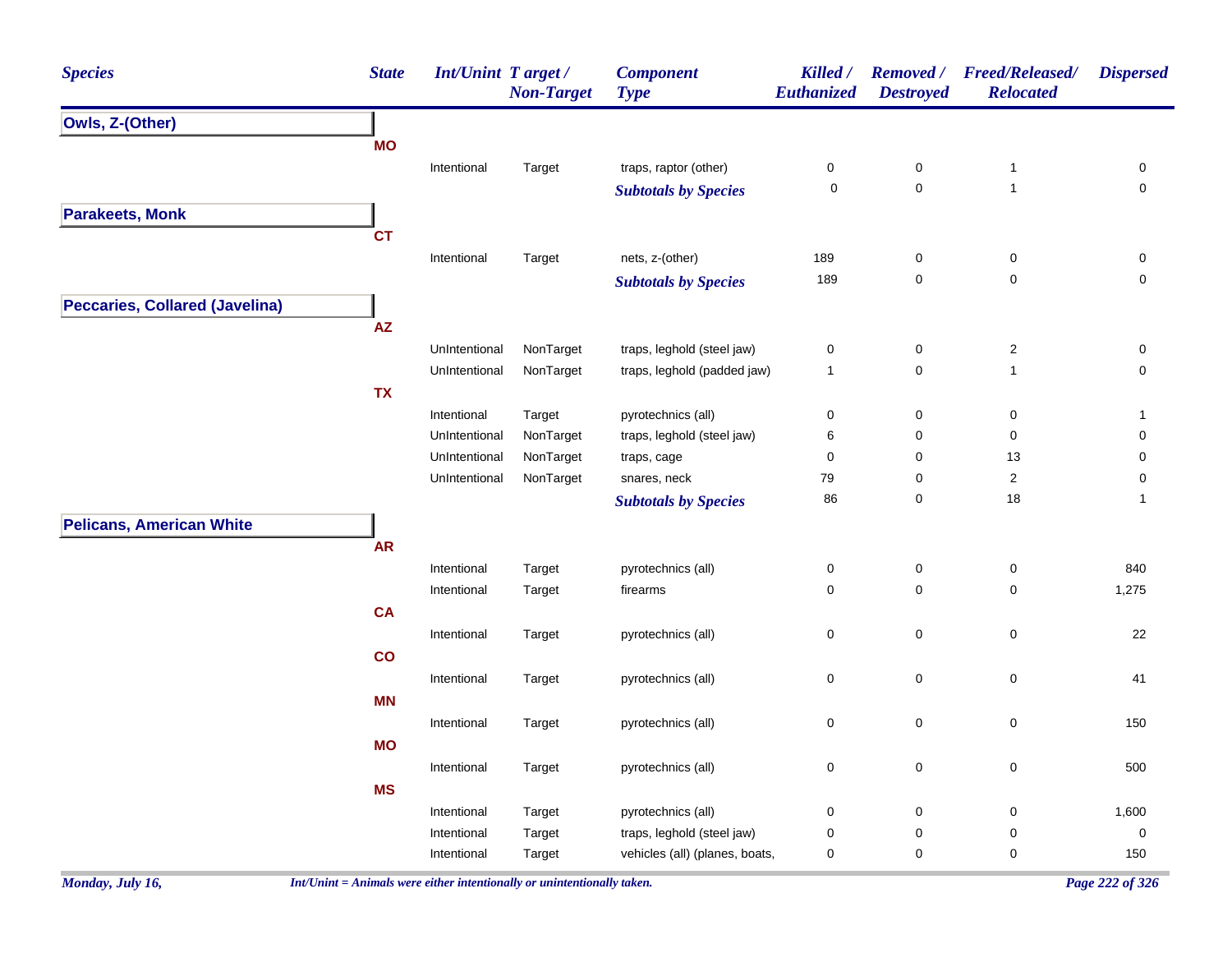| <b>Pelicans, American White</b><br><b>TX</b><br>Intentional<br>pyrotechnics (all)<br>$\pmb{0}$<br>$\pmb{0}$<br>Target<br>$\mathbf 0$<br>$\pmb{0}$<br><b>Subtotals by Species</b><br><b>Pelicans, Brown</b><br><b>CA</b><br>$\pmb{0}$<br>Intentional<br>Target<br>physical actions (hand/voice)<br>0 | $\pmb{0}$<br>$\mathbf 0$<br>$\pmb{0}$<br>$\mathbf{1}$<br>$\pmb{0}$<br>0<br>0<br>$\mathbf{1}$ | 40<br>4,618<br>1<br>$\mathsf{O}\xspace$<br>20<br>$\pmb{0}$<br>$\overline{2}$ |
|-----------------------------------------------------------------------------------------------------------------------------------------------------------------------------------------------------------------------------------------------------------------------------------------------------|----------------------------------------------------------------------------------------------|------------------------------------------------------------------------------|
|                                                                                                                                                                                                                                                                                                     |                                                                                              |                                                                              |
|                                                                                                                                                                                                                                                                                                     |                                                                                              |                                                                              |
|                                                                                                                                                                                                                                                                                                     |                                                                                              |                                                                              |
|                                                                                                                                                                                                                                                                                                     |                                                                                              |                                                                              |
|                                                                                                                                                                                                                                                                                                     |                                                                                              |                                                                              |
|                                                                                                                                                                                                                                                                                                     |                                                                                              |                                                                              |
|                                                                                                                                                                                                                                                                                                     |                                                                                              |                                                                              |
| UnIntentional<br>NonTarget<br>handcaught/gathered<br>$\pmb{0}$<br>$\pmb{0}$                                                                                                                                                                                                                         |                                                                                              |                                                                              |
| <b>VA</b>                                                                                                                                                                                                                                                                                           |                                                                                              |                                                                              |
| pyrotechnics (all)<br>$\pmb{0}$<br>$\pmb{0}$<br>Intentional<br>Target                                                                                                                                                                                                                               |                                                                                              |                                                                              |
| vehicles (all) (planes, boats,<br>Intentional<br>Target<br>$\mathbf 0$<br>0                                                                                                                                                                                                                         |                                                                                              |                                                                              |
| Intentional<br>Target<br>firearms<br>$\mathbf 0$<br>0                                                                                                                                                                                                                                               |                                                                                              |                                                                              |
| $\pmb{0}$<br>0<br><b>Subtotals by Species</b>                                                                                                                                                                                                                                                       |                                                                                              | 23                                                                           |
| <b>Phalaropes, Red-Necked</b>                                                                                                                                                                                                                                                                       |                                                                                              |                                                                              |
| AK                                                                                                                                                                                                                                                                                                  |                                                                                              |                                                                              |
| $\sqrt{2}$<br>$\pmb{0}$<br>Intentional<br>Target<br>nets, gun                                                                                                                                                                                                                                       | $\pmb{0}$                                                                                    | $\pmb{0}$                                                                    |
| 6<br>0<br>Intentional<br>firearms<br>Target                                                                                                                                                                                                                                                         | 0                                                                                            | 4                                                                            |
| $\pmb{0}$<br>6<br>Intentional<br>Target<br>nets, mist                                                                                                                                                                                                                                               | 0                                                                                            | 0                                                                            |
| co                                                                                                                                                                                                                                                                                                  |                                                                                              |                                                                              |
| $\mathbf 0$<br>$\mathbf 0$<br>Intentional<br>Target<br>nets, mist                                                                                                                                                                                                                                   | $\sqrt{5}$                                                                                   | $\mathsf{O}\xspace$                                                          |
| <b>WY</b>                                                                                                                                                                                                                                                                                           |                                                                                              |                                                                              |
| Intentional<br>firearms<br>$\overline{2}$<br>$\pmb{0}$<br>Target                                                                                                                                                                                                                                    | $\pmb{0}$                                                                                    | 0                                                                            |
| 16<br>0<br><b>Subtotals by Species</b>                                                                                                                                                                                                                                                              | 5                                                                                            | 4                                                                            |
| <b>Pheasants, Ring-Necked</b>                                                                                                                                                                                                                                                                       |                                                                                              |                                                                              |
| <b>CA</b>                                                                                                                                                                                                                                                                                           |                                                                                              |                                                                              |
| Intentional<br>Target<br>firearms<br>0<br>$\mathbf{1}$                                                                                                                                                                                                                                              | 0                                                                                            |                                                                              |
| Intentional<br>pyrotechnics (all)<br>$\pmb{0}$<br>$\pmb{0}$<br>Target                                                                                                                                                                                                                               | $\pmb{0}$                                                                                    | 6<br>30                                                                      |
| vehicles (all) (planes, boats,<br>$\pmb{0}$<br>Intentional<br>Target<br>$\mathbf 0$                                                                                                                                                                                                                 | 0                                                                                            | 38                                                                           |
| HI                                                                                                                                                                                                                                                                                                  |                                                                                              |                                                                              |
| vehicles (all) (planes, boats,<br>$\pmb{0}$<br>$\pmb{0}$<br>Intentional<br>Target                                                                                                                                                                                                                   | $\pmb{0}$                                                                                    | 432                                                                          |
| 522<br>Intentional<br>Target<br>firearms<br>$\mathbf 0$                                                                                                                                                                                                                                             | 0                                                                                            | 324                                                                          |
| $\mathbf 5$<br>$\pmb{0}$<br>Intentional<br>Target<br>traps, cage                                                                                                                                                                                                                                    | $\pmb{0}$                                                                                    | $\pmb{0}$                                                                    |
| 0<br>$\pmb{0}$<br>Intentional<br>Target<br>pyrotechnics (all)                                                                                                                                                                                                                                       | 0                                                                                            | 31                                                                           |
| <b>KS</b>                                                                                                                                                                                                                                                                                           |                                                                                              |                                                                              |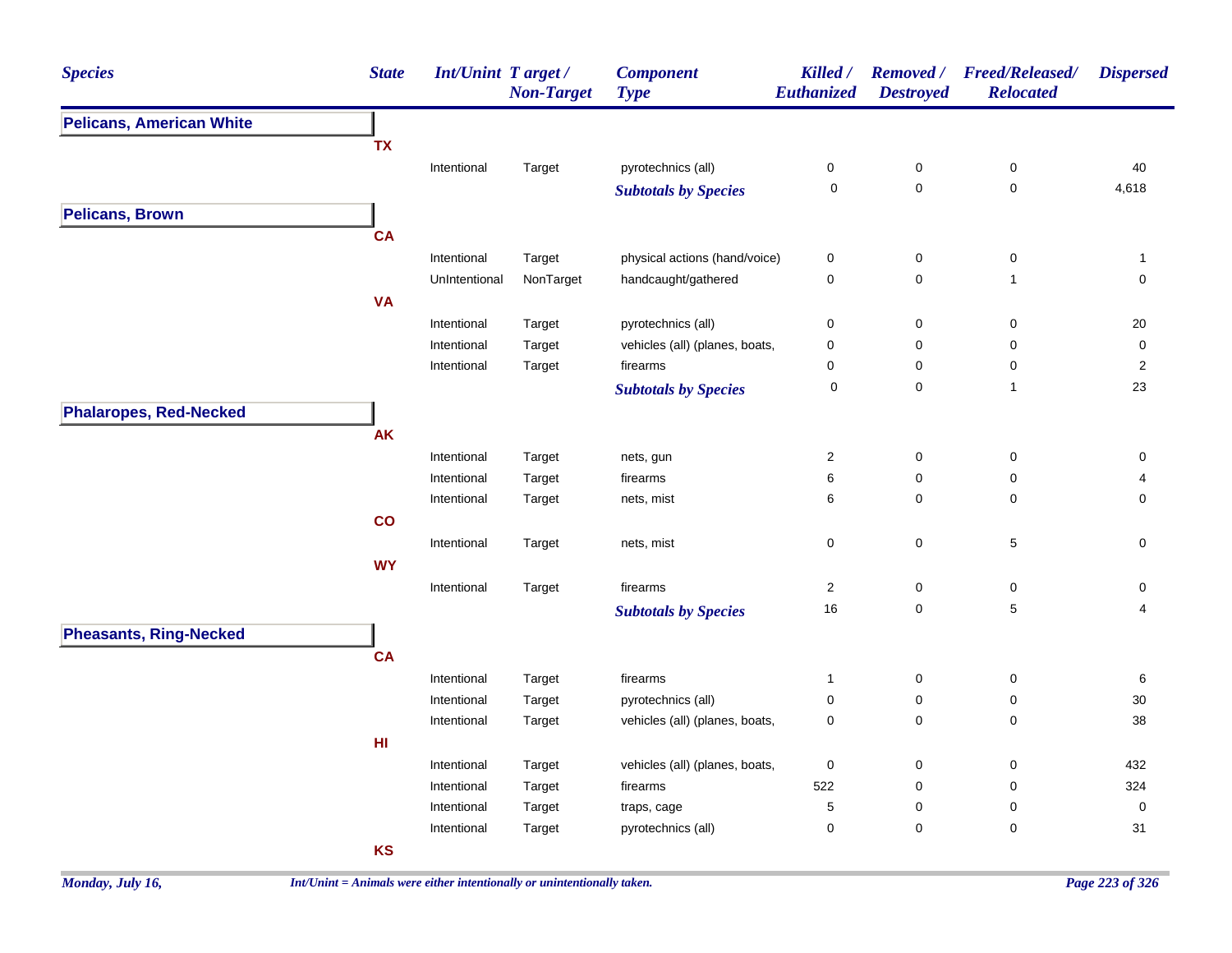| <b>Species</b>                | <b>State</b> | Int/Unint Target / | <b>Non-Target</b> | <b>Component</b><br><b>Type</b> | Killed /<br>Euthanized | <b>Destroyed</b>    | Removed / Freed/Released/<br><b>Relocated</b> | <b>Dispersed</b>    |
|-------------------------------|--------------|--------------------|-------------------|---------------------------------|------------------------|---------------------|-----------------------------------------------|---------------------|
| <b>Pheasants, Ring-Necked</b> |              |                    |                   |                                 |                        |                     |                                               |                     |
|                               | <b>KS</b>    |                    |                   |                                 |                        |                     |                                               |                     |
|                               |              | Intentional        | Target            | firearms                        | $\mathbf 0$            | $\pmb{0}$           | $\pmb{0}$                                     | $\boldsymbol{9}$    |
|                               | <b>MN</b>    |                    |                   |                                 |                        |                     |                                               |                     |
|                               |              | Intentional        | Target            | firearms                        | $\mathbf{1}$           | $\pmb{0}$           | 0                                             | 0                   |
|                               | <b>NE</b>    |                    |                   |                                 |                        |                     |                                               |                     |
|                               |              | Intentional        | Target            | car/truck                       | $\pmb{0}$              | $\pmb{0}$           | $\pmb{0}$                                     | $\pmb{0}$           |
|                               | PA           |                    |                   |                                 |                        |                     |                                               |                     |
|                               |              | UnIntentional      | NonTarget         | traps, cage                     | $\pmb{0}$              | $\pmb{0}$           | $\mathbf{1}$                                  | $\pmb{0}$           |
|                               |              |                    |                   | <b>Subtotals by Species</b>     | 529                    | $\mathbf 0$         | $\mathbf{1}$                                  | 870                 |
| Phoebes, Say`S                |              |                    |                   |                                 |                        |                     |                                               |                     |
|                               | <b>CA</b>    |                    |                   |                                 |                        |                     |                                               |                     |
|                               |              | UnIntentional      | NonTarget         | traps, raptor (other)           | $\pmb{0}$              | $\pmb{0}$           | $\ensuremath{\mathsf{3}}$                     | 0                   |
|                               |              |                    |                   | <b>Subtotals by Species</b>     | $\mathbf 0$            | $\pmb{0}$           | 3                                             | $\mathbf 0$         |
| <b>Pigeons, Band-Tailed</b>   |              |                    |                   |                                 |                        |                     |                                               |                     |
|                               | <b>CA</b>    |                    |                   |                                 |                        |                     |                                               |                     |
|                               |              | Intentional        | Target            | handcaught/gathered             | $\mathbf{1}$           | $\pmb{0}$           | $\pmb{0}$                                     | $\pmb{0}$           |
|                               |              |                    |                   | <b>Subtotals by Species</b>     | $\mathbf{1}$           | $\pmb{0}$           | $\mathsf 0$                                   | 0                   |
| <b>Pigeons, Feral (Rock)</b>  |              |                    |                   |                                 |                        |                     |                                               |                     |
|                               | <b>AK</b>    |                    |                   |                                 |                        |                     |                                               |                     |
|                               |              | Intentional        | Target            | traps, decoy                    | 327                    | $\pmb{0}$           | $\mathsf 0$                                   | $\pmb{0}$           |
|                               |              | Intentional        | Target            | physical actions (hand/voice)   | $\pmb{0}$              | $\mathsf{O}\xspace$ | 0                                             | 14                  |
|                               |              | Intentional        | Target            | handcaught/gathered             | $\mathbf{1}$           | $\pmb{0}$           | 0                                             | $\pmb{0}$           |
|                               |              | Intentional        | Target            | firearms                        | 95                     | $\pmb{0}$           | 0                                             | 18                  |
|                               | <b>AL</b>    |                    |                   |                                 |                        |                     |                                               |                     |
|                               |              | Intentional        | Target            | firearms                        | 947                    | $\pmb{0}$           | $\pmb{0}$                                     | $\mathsf{O}\xspace$ |
|                               | ${\sf AZ}$   |                    |                   |                                 |                        |                     |                                               |                     |
|                               |              | Intentional        | Target            | firearms                        | 187                    | $\mathbf 0$         | $\mathbf 0$                                   | 0                   |
|                               |              | Intentional        | Target            | handcaught/gathered             | 143                    | 18                  | 0                                             | 0                   |
|                               |              | Intentional        | Target            | traps, cage                     | 340                    | $\pmb{0}$           | 0                                             | 0                   |
|                               |              | Intentional        | Target            | traps, decoy                    | 168                    | $\boldsymbol{7}$    | $\pmb{0}$                                     | $\pmb{0}$           |
|                               | <b>CA</b>    |                    |                   |                                 |                        |                     |                                               |                     |
|                               |              | Intentional        | Target            | pyrotechnics (all)              | $\pmb{0}$              | $\mathbf 0$         | 0                                             | 1,256               |
|                               |              | Intentional        | Target            | vehicles (all) (planes, boats,  | $\pmb{0}$              | $\pmb{0}$           | 0                                             | 3,164               |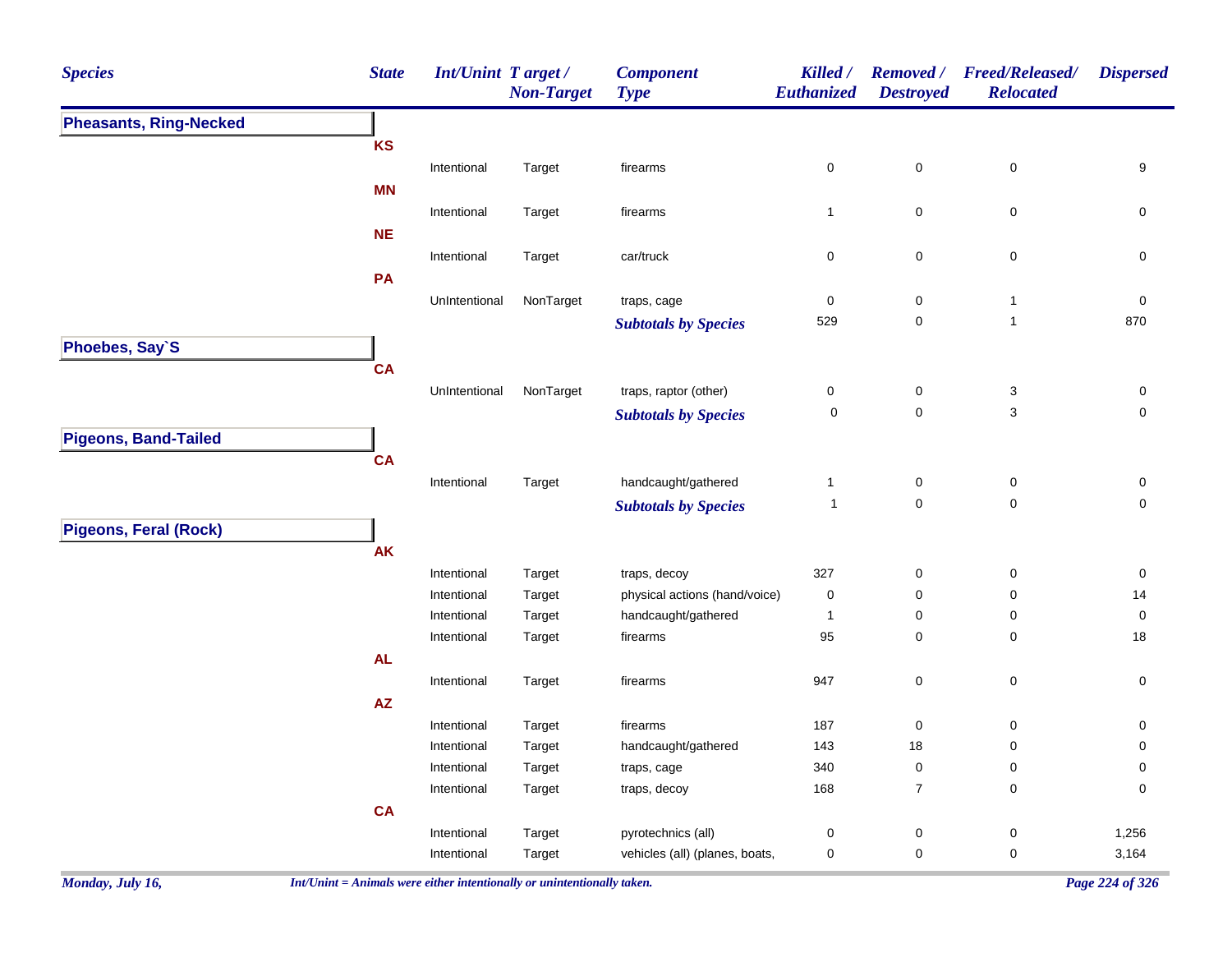| <b>Species</b>               | <b>State</b>  | <b>Int/Unint Target/</b> | <b>Non-Target</b> | <b>Component</b><br><b>Type</b> | Killed /<br>Euthanized | <b>Destroyed</b> | Removed / Freed/Released/<br><b>Relocated</b> | <b>Dispersed</b>    |
|------------------------------|---------------|--------------------------|-------------------|---------------------------------|------------------------|------------------|-----------------------------------------------|---------------------|
| <b>Pigeons, Feral (Rock)</b> |               |                          |                   |                                 |                        |                  |                                               |                     |
|                              | <b>CA</b>     |                          |                   |                                 |                        |                  |                                               |                     |
|                              |               | Intentional              | Target            | traps, decoy                    | 1,171                  | $\boldsymbol{0}$ | 0                                             | $\overline{2}$      |
|                              |               | Intentional              | Target            | spotlight                       | $\mathbf 2$            | $\pmb{0}$        | 0                                             | $\mathsf{O}\xspace$ |
|                              |               | Intentional              | Target            | pneumatics                      | 276                    | 0                | 0                                             | 4,359               |
|                              |               | Intentional              | Target            | handcaught/gathered             | 168                    | $\pmb{0}$        | $\pmb{0}$                                     | 0                   |
|                              |               | Intentional              | Target            | firearms                        | 2,664                  | 0                | $\pmb{0}$                                     | 2,579               |
|                              |               | Intentional              | Target            | traps, cage                     | 969                    | 0                | 8                                             | 0                   |
|                              | $\mathsf{co}$ |                          |                   |                                 |                        |                  |                                               |                     |
|                              |               | Intentional              | Target            | firearms                        | 7,251                  | $\pmb{0}$        | $\pmb{0}$                                     | $45\,$              |
|                              |               | Intentional              | Target            | drc-1339 conc.(pigeons): 56     | 1,200                  | 0                | 0                                             | 0                   |
|                              |               | Intentional              | Target            | traps, cage                     | $16\,$                 | $\pmb{0}$        | $\mathsf 0$                                   | 0                   |
|                              | <b>CT</b>     |                          |                   |                                 |                        |                  |                                               |                     |
|                              |               | Intentional              | Target            | firearms                        | $26\,$                 | $\pmb{0}$        | $\pmb{0}$                                     | 375                 |
|                              |               | Intentional              | Target            | pyrotechnics (all)              | 0                      | 0                | $\pmb{0}$                                     | 3,300               |
|                              |               | Intentional              | Target            | traps, decoy                    | 572                    | $\pmb{0}$        | 0                                             | $\pmb{0}$           |
|                              | DE            |                          |                   |                                 |                        |                  |                                               |                     |
|                              |               | Intentional              | Target            | traps, decoy                    | 208                    | $\mathbf 0$      | $\pmb{0}$                                     | $\pmb{0}$           |
|                              | FL.           |                          |                   |                                 |                        |                  |                                               |                     |
|                              |               | Intentional              | Target            | firearms                        | $18$                   | $\pmb{0}$        | $\mathsf 0$                                   | $\mathsf 0$         |
|                              | <b>GA</b>     |                          |                   |                                 |                        |                  |                                               |                     |
|                              |               | Intentional              | Target            | traps, cage                     | 28                     | $\pmb{0}$        | $\pmb{0}$                                     | $\pmb{0}$           |
|                              |               | Intentional              | Target            | pneumatics                      | 14                     | $\pmb{0}$        | 0                                             | $\mathsf{O}\xspace$ |
|                              |               | Intentional              | Target            | nets, cannon/rocket             | 1,573                  | $\pmb{0}$        | $\pmb{0}$                                     | $\mathbf 0$         |
|                              |               | Intentional              | Target            | firearms                        | 586                    | 0                | 0                                             | 0                   |
|                              | GU            |                          |                   |                                 |                        |                  |                                               |                     |
|                              |               | Intentional              | Target            | firearms                        | 22                     | $\mathbf 0$      | $\pmb{0}$                                     | $\mathsf{O}\xspace$ |
|                              | HI            |                          |                   |                                 |                        |                  |                                               |                     |
|                              |               | Intentional              | Target            | pyrotechnics (all)              | 0                      | $\pmb{0}$        | $\pmb{0}$                                     | 250                 |
|                              |               | Intentional              | Target            | vehicles (all) (planes, boats,  | 0                      | 0                | 0                                             | 1,966               |
|                              |               | Intentional              | Target            | traps, cage                     | 147                    | $\pmb{0}$        | 0                                             | 0                   |
|                              |               | Intentional              | Target            | pneumatics                      | 276                    | $\pmb{0}$        | 0                                             | $\mathbf{1}$        |
|                              |               | Intentional              | Target            | physical actions (hand/voice)   | 0                      | $\pmb{0}$        | $\pmb{0}$                                     | $18\,$              |
|                              |               | Intentional              | Target            | handcaught/gathered             | 15                     | $\pmb{0}$        | $\mathbf 0$                                   | $\pmb{0}$           |
|                              |               | Intentional              | Target            | firearms                        | 509                    | $\mathbf 0$      | 0                                             | 728                 |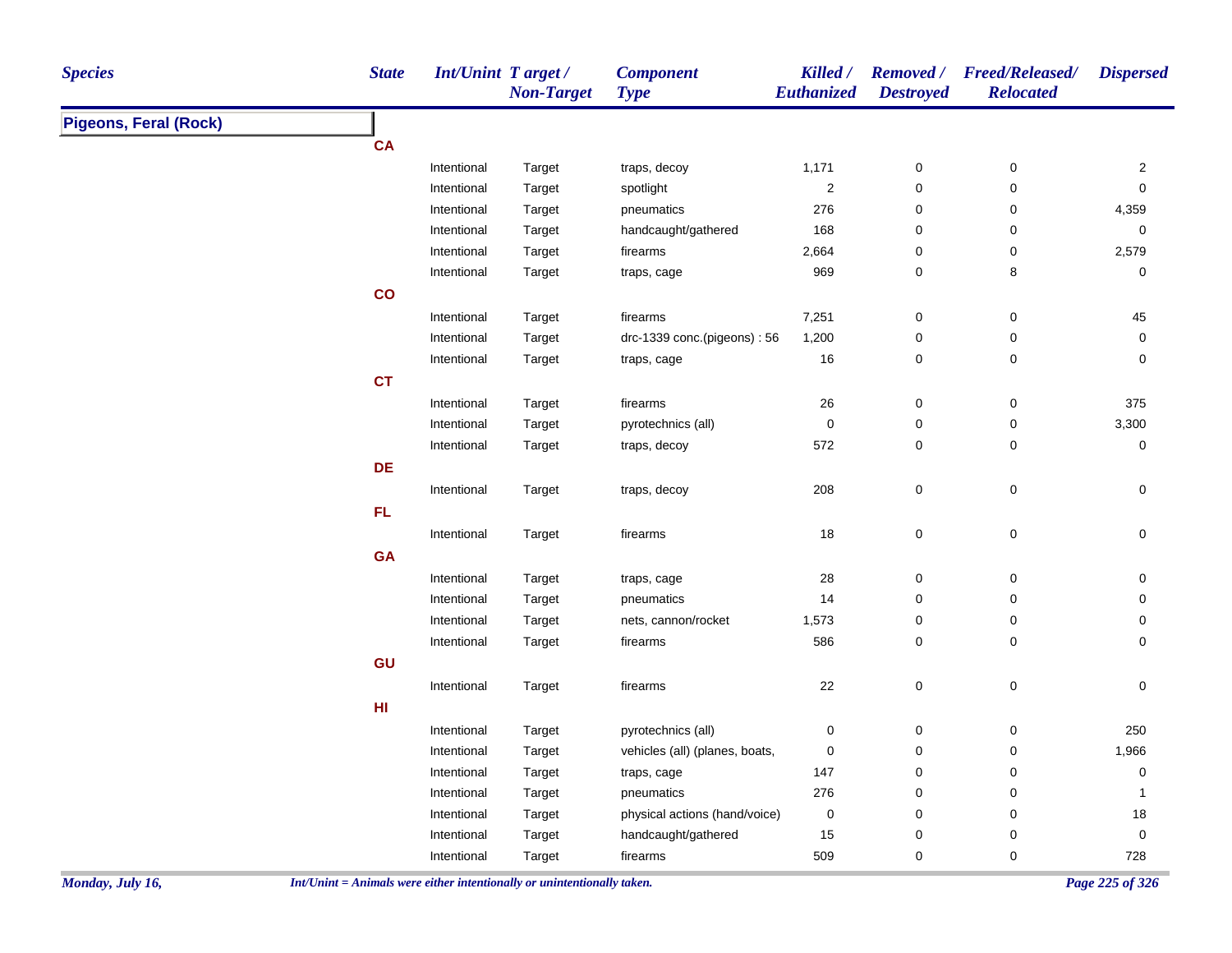| <b>Pigeons, Feral (Rock)</b><br>HI<br>384<br>$\mathbf 0$<br>$\pmb{0}$<br>$\mathbf 0$<br>Intentional<br>Target<br>traps, decoy<br>IA<br>firearms<br>158<br>$\boldsymbol{0}$<br>0<br>0<br>Intentional<br>Target<br>433<br>Target<br>pneumatics<br>$\mathbf 0$<br>0<br>0<br>Intentional<br>481<br>Target<br>$\mathbf 0$<br>0<br>0<br>Intentional<br>traps, cage<br>$10\,$<br>Target<br>traps, decoy<br>$\mathbf 0$<br>0<br>0<br>Intentional<br>ID<br>drc-1339 conc. (birds): 5622<br>$\sqrt{5}$<br>$\boldsymbol{0}$<br>0<br>0<br>Intentional<br>Target<br>275<br>Intentional<br>firearms<br>130<br>$\mathbf 0$<br>0<br>Target<br>$\pmb{0}$<br>64<br>$\mathbf 0$<br>0<br>Intentional<br>Target<br>traps, cage<br>IL.<br>92<br>$\pmb{0}$<br>$\pmb{0}$<br>Intentional<br>firearms<br>6<br>Target<br>19<br>$\pmb{0}$<br>Intentional<br>Target<br>traps, z-(other)<br>$\mathbf 0$<br>0<br>373<br>$\pmb{0}$<br>Intentional<br>Target<br>traps, cage<br>$\boldsymbol{0}$<br>0 | <b>Species</b> |
|---------------------------------------------------------------------------------------------------------------------------------------------------------------------------------------------------------------------------------------------------------------------------------------------------------------------------------------------------------------------------------------------------------------------------------------------------------------------------------------------------------------------------------------------------------------------------------------------------------------------------------------------------------------------------------------------------------------------------------------------------------------------------------------------------------------------------------------------------------------------------------------------------------------------------------------------------------------------|----------------|
|                                                                                                                                                                                                                                                                                                                                                                                                                                                                                                                                                                                                                                                                                                                                                                                                                                                                                                                                                                     |                |
|                                                                                                                                                                                                                                                                                                                                                                                                                                                                                                                                                                                                                                                                                                                                                                                                                                                                                                                                                                     |                |
|                                                                                                                                                                                                                                                                                                                                                                                                                                                                                                                                                                                                                                                                                                                                                                                                                                                                                                                                                                     |                |
|                                                                                                                                                                                                                                                                                                                                                                                                                                                                                                                                                                                                                                                                                                                                                                                                                                                                                                                                                                     |                |
|                                                                                                                                                                                                                                                                                                                                                                                                                                                                                                                                                                                                                                                                                                                                                                                                                                                                                                                                                                     |                |
|                                                                                                                                                                                                                                                                                                                                                                                                                                                                                                                                                                                                                                                                                                                                                                                                                                                                                                                                                                     |                |
|                                                                                                                                                                                                                                                                                                                                                                                                                                                                                                                                                                                                                                                                                                                                                                                                                                                                                                                                                                     |                |
|                                                                                                                                                                                                                                                                                                                                                                                                                                                                                                                                                                                                                                                                                                                                                                                                                                                                                                                                                                     |                |
|                                                                                                                                                                                                                                                                                                                                                                                                                                                                                                                                                                                                                                                                                                                                                                                                                                                                                                                                                                     |                |
|                                                                                                                                                                                                                                                                                                                                                                                                                                                                                                                                                                                                                                                                                                                                                                                                                                                                                                                                                                     |                |
|                                                                                                                                                                                                                                                                                                                                                                                                                                                                                                                                                                                                                                                                                                                                                                                                                                                                                                                                                                     |                |
|                                                                                                                                                                                                                                                                                                                                                                                                                                                                                                                                                                                                                                                                                                                                                                                                                                                                                                                                                                     |                |
|                                                                                                                                                                                                                                                                                                                                                                                                                                                                                                                                                                                                                                                                                                                                                                                                                                                                                                                                                                     |                |
|                                                                                                                                                                                                                                                                                                                                                                                                                                                                                                                                                                                                                                                                                                                                                                                                                                                                                                                                                                     |                |
|                                                                                                                                                                                                                                                                                                                                                                                                                                                                                                                                                                                                                                                                                                                                                                                                                                                                                                                                                                     |                |
|                                                                                                                                                                                                                                                                                                                                                                                                                                                                                                                                                                                                                                                                                                                                                                                                                                                                                                                                                                     |                |
| $\pmb{0}$<br>$\pmb{0}$<br>813<br>Intentional<br>Target<br>pyrotechnics (all)<br>0                                                                                                                                                                                                                                                                                                                                                                                                                                                                                                                                                                                                                                                                                                                                                                                                                                                                                   |                |
| 592<br>$\pmb{0}$<br>98<br>Intentional<br>Target<br>pneumatics<br>$\boldsymbol{0}$                                                                                                                                                                                                                                                                                                                                                                                                                                                                                                                                                                                                                                                                                                                                                                                                                                                                                   |                |
| IN                                                                                                                                                                                                                                                                                                                                                                                                                                                                                                                                                                                                                                                                                                                                                                                                                                                                                                                                                                  |                |
| 228<br>$\pmb{0}$<br>$\pmb{0}$<br>Intentional<br>0<br>Target<br>traps, cage                                                                                                                                                                                                                                                                                                                                                                                                                                                                                                                                                                                                                                                                                                                                                                                                                                                                                          |                |
| 104<br>Intentional<br>Target<br>$\boldsymbol{0}$<br>0<br>$\mathbf 0$<br>pneumatics                                                                                                                                                                                                                                                                                                                                                                                                                                                                                                                                                                                                                                                                                                                                                                                                                                                                                  |                |
| KS                                                                                                                                                                                                                                                                                                                                                                                                                                                                                                                                                                                                                                                                                                                                                                                                                                                                                                                                                                  |                |
| $\pmb{0}$<br>$\pmb{0}$<br>$\pmb{0}$<br>2,000<br>Intentional<br>Target<br>exploders, gas (all)                                                                                                                                                                                                                                                                                                                                                                                                                                                                                                                                                                                                                                                                                                                                                                                                                                                                       |                |
| 170<br>1,576<br>0<br>Intentional<br>Target<br>firearms<br>0                                                                                                                                                                                                                                                                                                                                                                                                                                                                                                                                                                                                                                                                                                                                                                                                                                                                                                         |                |
| 36<br>$\mathbf 0$<br>0<br>0<br>Intentional<br>Target<br>traps, cage                                                                                                                                                                                                                                                                                                                                                                                                                                                                                                                                                                                                                                                                                                                                                                                                                                                                                                 |                |
| <b>KY</b>                                                                                                                                                                                                                                                                                                                                                                                                                                                                                                                                                                                                                                                                                                                                                                                                                                                                                                                                                           |                |
| 374<br>$\pmb{0}$<br>Intentional<br>firearms<br>$\mathbf 0$<br>0<br>Target                                                                                                                                                                                                                                                                                                                                                                                                                                                                                                                                                                                                                                                                                                                                                                                                                                                                                           |                |
| 825<br>$\pmb{0}$<br>Intentional<br>Target<br>$\mathbf 0$<br>$\mathbf 0$<br>traps, cage                                                                                                                                                                                                                                                                                                                                                                                                                                                                                                                                                                                                                                                                                                                                                                                                                                                                              |                |
| Intentional<br>Target<br>pneumatics<br>194<br>$\mathbf 0$<br>0<br>$38\,$                                                                                                                                                                                                                                                                                                                                                                                                                                                                                                                                                                                                                                                                                                                                                                                                                                                                                            |                |
| drc-1339 conc.(pigeons): 56<br>$\pmb{0}$<br>$\mathbf 0$<br>Intentional<br>Target<br>82<br>$\boldsymbol{0}$                                                                                                                                                                                                                                                                                                                                                                                                                                                                                                                                                                                                                                                                                                                                                                                                                                                          |                |
| pyrotechnics (all)<br>$\pmb{0}$<br>$\mathbf 0$<br>$\mathbf 0$<br>156<br>Intentional<br>Target                                                                                                                                                                                                                                                                                                                                                                                                                                                                                                                                                                                                                                                                                                                                                                                                                                                                       |                |
| LA                                                                                                                                                                                                                                                                                                                                                                                                                                                                                                                                                                                                                                                                                                                                                                                                                                                                                                                                                                  |                |
| $\pmb{0}$<br>635<br>$\mathbf 0$<br>0<br>Intentional<br>Target<br>firearms                                                                                                                                                                                                                                                                                                                                                                                                                                                                                                                                                                                                                                                                                                                                                                                                                                                                                           |                |
| 6,158<br>0<br>$\pmb{0}$<br>0<br>Intentional<br>Target<br>pneumatics                                                                                                                                                                                                                                                                                                                                                                                                                                                                                                                                                                                                                                                                                                                                                                                                                                                                                                 |                |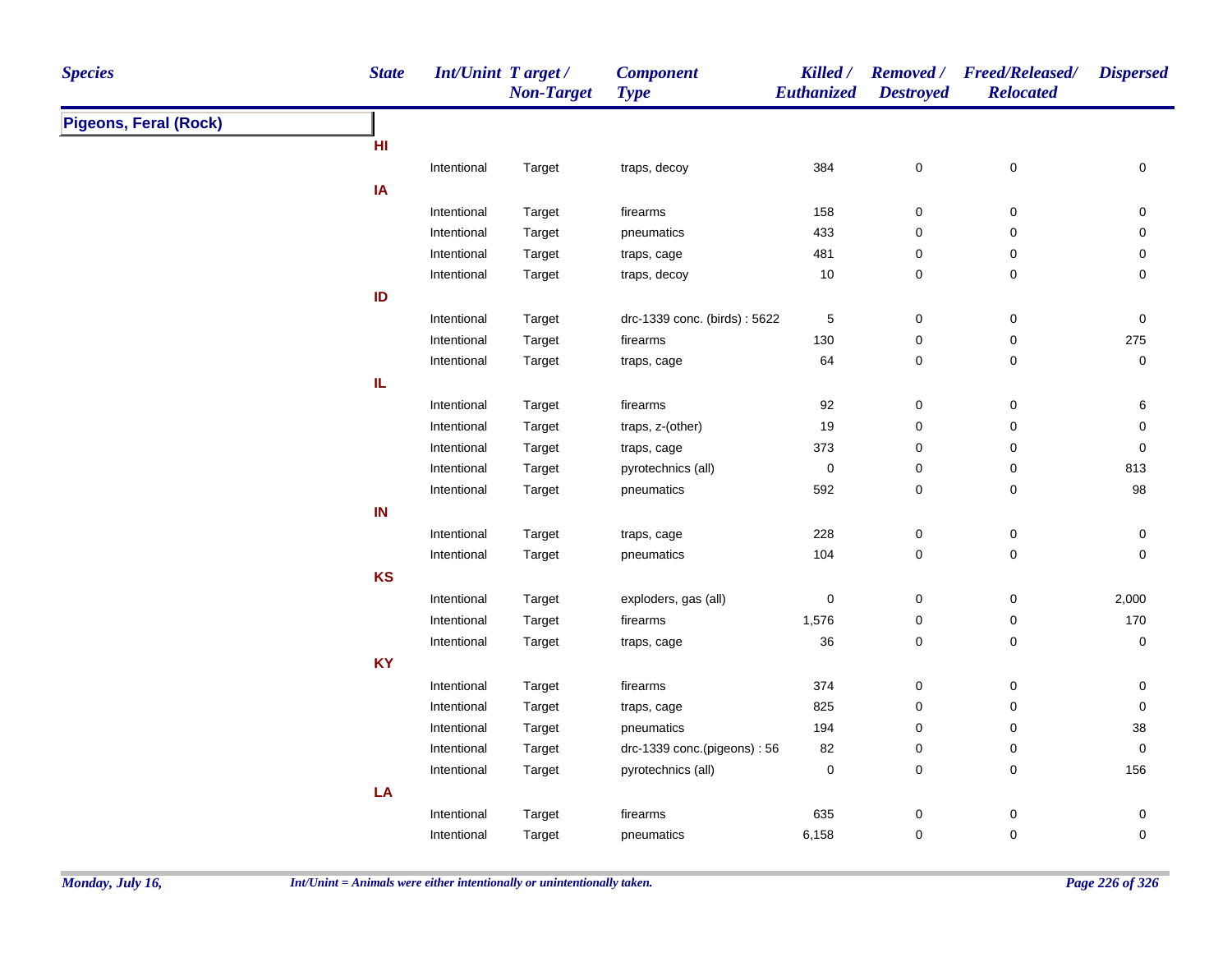| <b>Species</b>               | <b>State</b> | Int/Unint Target/ | <b>Non-Target</b> | <b>Component</b><br><b>Type</b> | Killed /<br>Euthanized | <b>Destroyed</b> | Removed / Freed/Released/<br><b>Relocated</b> | <b>Dispersed</b>    |
|------------------------------|--------------|-------------------|-------------------|---------------------------------|------------------------|------------------|-----------------------------------------------|---------------------|
| <b>Pigeons, Feral (Rock)</b> |              |                   |                   |                                 |                        |                  |                                               |                     |
|                              | <b>MA</b>    |                   |                   |                                 |                        |                  |                                               |                     |
|                              |              | Intentional       | Target            | firearms                        | 139                    | $\pmb{0}$        | $\pmb{0}$                                     | $\pmb{0}$           |
|                              |              | Intentional       | Target            | handcaught/gathered             | $\mathbf{1}$           | $\pmb{0}$        | 0                                             | $\pmb{0}$           |
|                              | <b>MD</b>    |                   |                   |                                 |                        |                  |                                               |                     |
|                              |              | Intentional       | Target            | pyrotechnics (all)              | 0                      | 0                | 0                                             | 12                  |
|                              |              | Intentional       | Target            | traps, decoy                    | 4                      | 0                | 0                                             | 0                   |
|                              |              | Intentional       | Target            | handcaught/gathered             | $\mathbf{1}$           | 0                | 0                                             | 0                   |
|                              |              | Intentional       | Target            | firearms                        | 46                     | 0                | 0                                             | 40                  |
|                              |              | Intentional       | Target            | vehicles (all) (planes, boats,  | 0                      | 0                | 0                                             | 41                  |
|                              | <b>ME</b>    |                   |                   |                                 |                        |                  |                                               |                     |
|                              |              | Intentional       | Target            | firearms                        | 292                    | $\pmb{0}$        | $\pmb{0}$                                     | $\pmb{0}$           |
|                              |              | Intentional       | Target            | drc-1339 conc.(pigeons): 56     | 151                    | $\mathbf 0$      | 0                                             | 0                   |
|                              | MI           |                   |                   |                                 |                        |                  |                                               |                     |
|                              |              | Intentional       | Target            | pneumatics                      | $20\,$                 | $\pmb{0}$        | $\pmb{0}$                                     | $\mathsf 0$         |
|                              | <b>MN</b>    |                   |                   |                                 |                        |                  |                                               |                     |
|                              |              | Intentional       | Target            | vehicles (all) (planes, boats,  | 0                      | 0                | 0                                             | 6                   |
|                              |              | Intentional       | Target            | traps, cage                     | 2,854                  | 0                | $\mathsf 0$                                   | 0                   |
|                              |              | Intentional       | Target            | pyrotechnics (all)              | 0                      | $\pmb{0}$        | 0                                             | 45                  |
|                              |              | Intentional       | Target            | pneumatics                      | 155                    | 0                | 0                                             | 182                 |
|                              |              | Intentional       | Target            | handcaught/gathered             | $\overline{1}$         | 0                | 0                                             | $\mathsf{O}\xspace$ |
|                              |              | Intentional       | Target            | drc-1339 conc.(pigeons): 56     | 184                    | $\pmb{0}$        | 0                                             | 0                   |
|                              |              | Intentional       | Target            | firearms                        | $10$                   | $\pmb{0}$        | 0                                             | 170                 |
|                              | <b>MO</b>    |                   |                   |                                 |                        |                  |                                               |                     |
|                              |              | Intentional       | Target            | pneumatics                      | 1,018                  | $\pmb{0}$        | 0                                             | 68                  |
|                              |              | Intentional       | Target            | traps, decoy                    | 636                    | $\pmb{0}$        | $\mathbf 0$                                   | $\mathsf{O}\xspace$ |
|                              |              | Intentional       | Target            | traps, cage                     | 668                    | $\pmb{0}$        | 0                                             | 0                   |
|                              |              | Intentional       | Target            | vehicles (all) (planes, boats,  | 0                      | $\pmb{0}$        | 0                                             | 59                  |
|                              |              | Intentional       | Target            | firearms                        | 135                    | 0                | 0                                             | 421                 |
|                              |              | Intentional       | Target            | pyrotechnics (all)              | 0                      | $\pmb{0}$        | 0                                             | 1,189               |
|                              |              | Intentional       | Target            | handcaught/gathered             | 4                      | $\pmb{0}$        | $\pmb{0}$                                     | 0                   |
|                              |              | Intentional       | Target            | nets, cannon/rocket             | $\mathbf{1}$           | $\pmb{0}$        | 0                                             | 0                   |
|                              | <b>MS</b>    |                   |                   |                                 |                        |                  |                                               |                     |
|                              |              | Intentional       | Target            | traps, decoy                    | 95                     | $\pmb{0}$        | $\pmb{0}$                                     | $\mathsf{O}\xspace$ |
|                              |              | Intentional       | Target            | firearms                        | $\overline{c}$         | $\pmb{0}$        | $\pmb{0}$                                     | 12                  |
|                              |              |                   |                   |                                 |                        |                  |                                               |                     |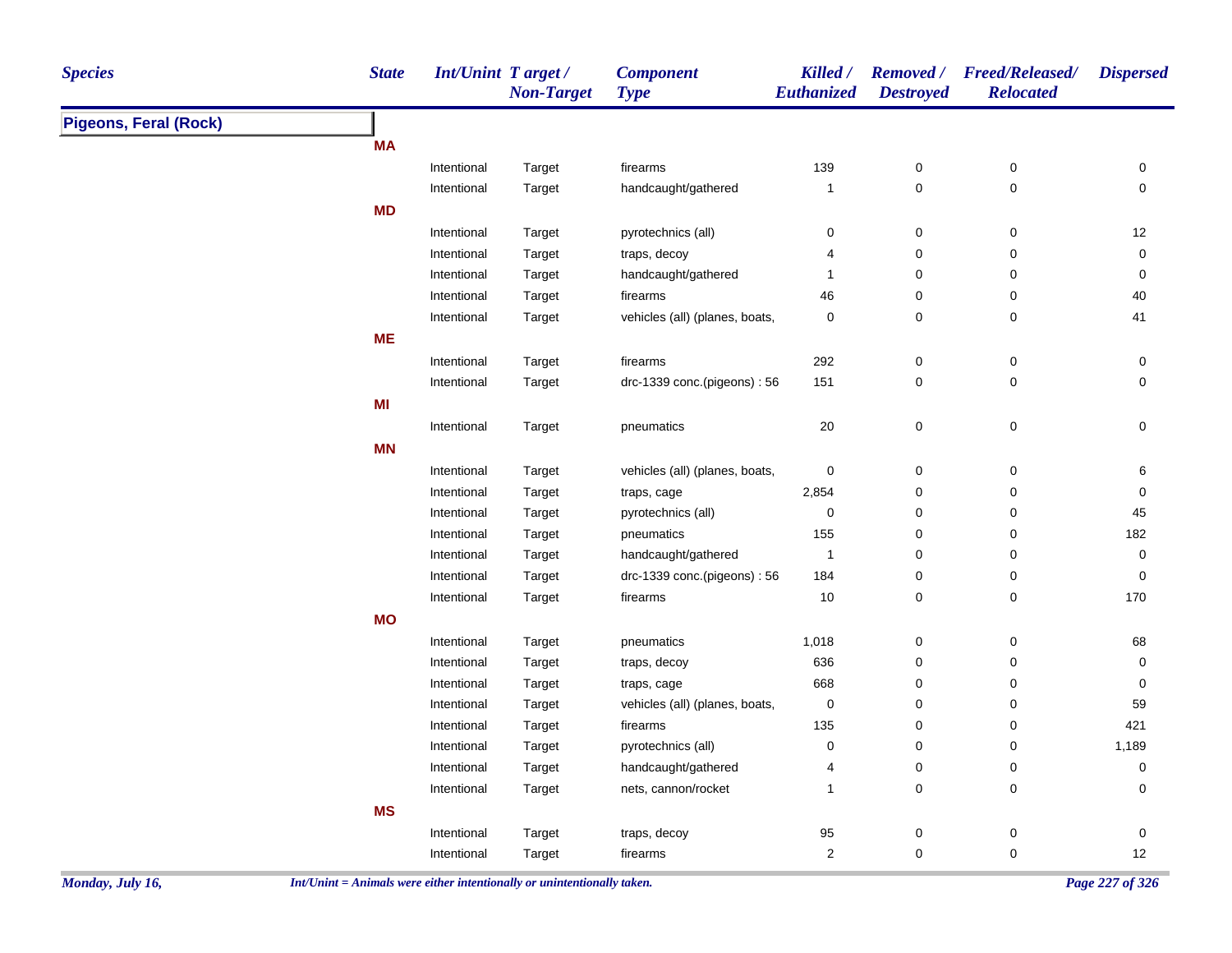| <b>State</b><br><b>Int/Unint Target/</b><br><b>Species</b><br><b>Component</b><br>Killed /<br><b>Removed</b> /<br><b>Non-Target</b><br>Euthanized<br><b>Destroyed</b><br><b>Type</b> | <b>Freed/Released/</b><br><b>Dispersed</b><br><b>Relocated</b> |
|--------------------------------------------------------------------------------------------------------------------------------------------------------------------------------------|----------------------------------------------------------------|
| <b>Pigeons, Feral (Rock)</b>                                                                                                                                                         |                                                                |
| <b>MS</b>                                                                                                                                                                            |                                                                |
| $\pmb{0}$<br>Intentional<br>Target<br>pyrotechnics (all)<br>$\pmb{0}$                                                                                                                | $\pmb{0}$<br>$\mathbf{1}$                                      |
| 61<br>$\pmb{0}$<br>Intentional<br>Target<br>traps, cage                                                                                                                              | $\pmb{0}$<br>$\pmb{0}$                                         |
| vehicles (all) (planes, boats,<br>$\pmb{0}$<br>Intentional<br>Target<br>0                                                                                                            | 0<br>41                                                        |
| 0<br>0<br>Intentional<br>Target<br>spotlight                                                                                                                                         | 0<br>13                                                        |
| <b>NC</b>                                                                                                                                                                            |                                                                |
| Intentional<br>Target<br>drc-1339 conc.(pigeons): 56<br>420<br>$\pmb{0}$                                                                                                             | 0<br>0                                                         |
| 475<br>Intentional<br>Target<br>firearms<br>$\mathbf 0$                                                                                                                              | 0<br>0                                                         |
| 160<br>0<br>Intentional<br>Target<br>traps, cage                                                                                                                                     | 0<br>0                                                         |
| <b>NE</b>                                                                                                                                                                            |                                                                |
| Intentional<br>127<br>$\mathbf 0$<br>Target<br>traps, cage                                                                                                                           | 0<br>0                                                         |
| $\overline{\mathbf{c}}$<br>$\mathbf 0$<br>Intentional<br>Target<br>traps, raptor (other)                                                                                             | 0<br>0                                                         |
| $\mathbf 0$<br>$\pmb{0}$<br>Intentional<br>Target<br>car/truck                                                                                                                       | $\pmb{0}$<br>0                                                 |
| 1,368<br>$\pmb{0}$<br>Intentional<br>Target<br>firearms                                                                                                                              | 15<br>0                                                        |
| <b>NH</b>                                                                                                                                                                            |                                                                |
| $\pmb{0}$<br>$\pmb{0}$<br>Intentional<br>no component specified<br>Target                                                                                                            | $\pmb{0}$<br>$\mathsf 0$                                       |
| NJ                                                                                                                                                                                   |                                                                |
| $\pmb{0}$<br>0<br>Intentional<br>Target<br>pyrotechnics (all)                                                                                                                        | $\pmb{0}$<br>$\overline{c}$                                    |
| <b>NM</b>                                                                                                                                                                            |                                                                |
| 232<br>$\pmb{0}$<br>Intentional<br>Target<br>drc-1339 conc.(pigeons): 56                                                                                                             | $\pmb{0}$<br>$\pmb{0}$                                         |
| 293<br>$\pmb{0}$<br>Intentional<br>Target<br>traps, decoy                                                                                                                            | $\pmb{0}$<br>0                                                 |
| 10,254<br>Intentional<br>$\pmb{0}$<br>Target<br>firearms                                                                                                                             | 0<br>0                                                         |
| 76<br>Intentional<br>handcaught/gathered<br>0<br>Target                                                                                                                              | 0<br>0                                                         |
| <b>NV</b>                                                                                                                                                                            |                                                                |
| $\pmb{0}$<br>Intentional<br>Target<br>firearms<br>6                                                                                                                                  | 0<br>0                                                         |
| $\pmb{0}$<br>Intentional<br>Target<br>drc-1339 conc.(pigeons): 56<br>1,355                                                                                                           | 0<br>0                                                         |
| NonTarget<br>8<br>UnIntentional<br>a/c powder: inad6602<br>0                                                                                                                         | 0<br>0                                                         |
| Intentional<br>Target<br>handcaught/gathered<br>1<br>$\mathbf{1}$                                                                                                                    | 0<br>0                                                         |
| <b>NY</b>                                                                                                                                                                            |                                                                |
| 49<br>$\pmb{0}$<br>Intentional<br>Target<br>firearms                                                                                                                                 | $\pmb{0}$<br>$\pmb{0}$                                         |
| OH                                                                                                                                                                                   |                                                                |
| 0<br>$\mathbf 0$<br>Intentional<br>Target<br>traps, decoy                                                                                                                            | 0<br>0                                                         |
| 0<br>$\mathbf 0$<br>pyrotechnics (all)<br>Intentional<br>Target                                                                                                                      |                                                                |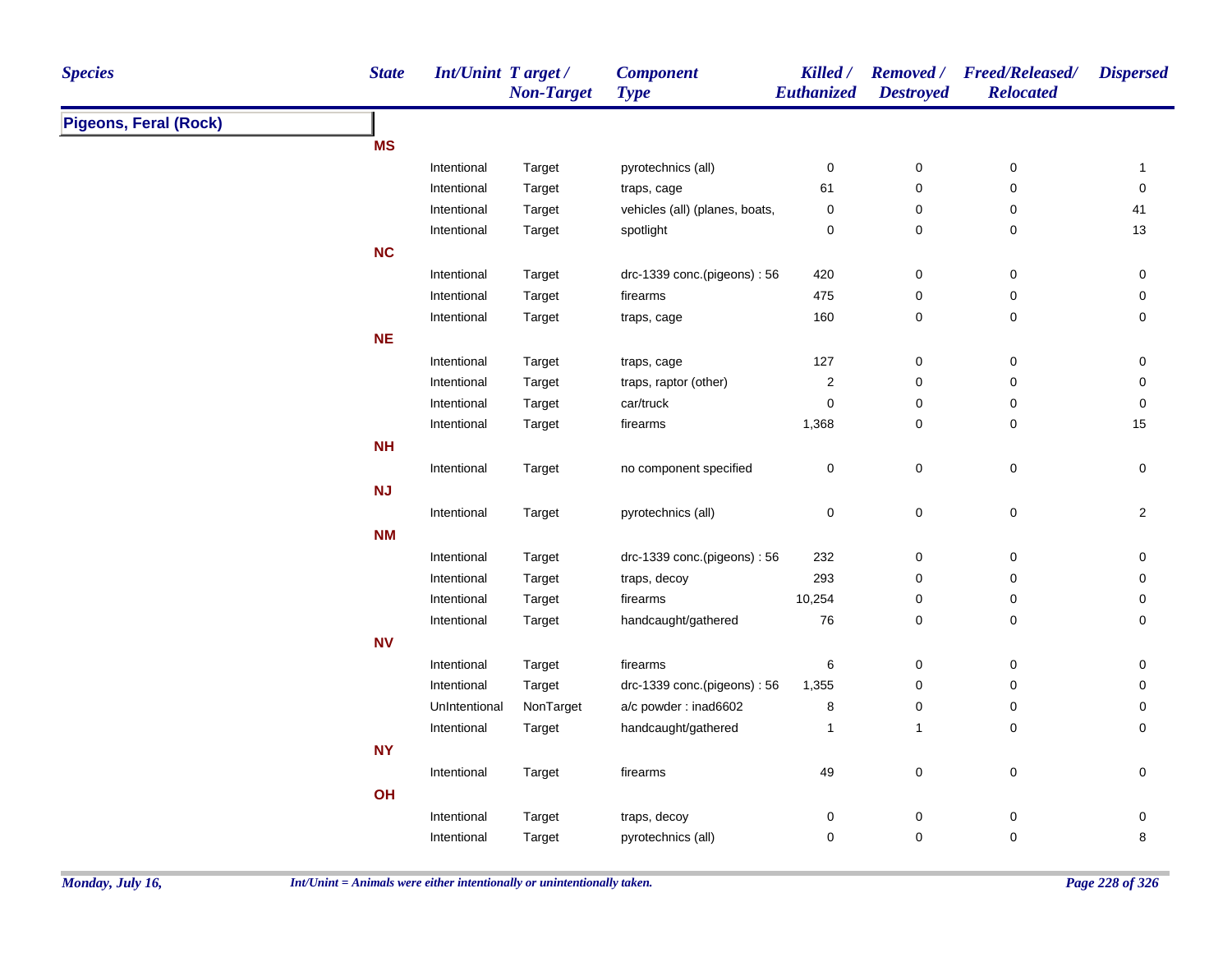| <b>Species</b>               | <b>State</b> | <b>Int/Unint Target/</b> | <b>Non-Target</b> | <b>Component</b><br><b>Type</b> | Killed /<br>Euthanized | <b>Destroyed</b> | Removed / Freed/Released/<br><b>Relocated</b> | <b>Dispersed</b> |
|------------------------------|--------------|--------------------------|-------------------|---------------------------------|------------------------|------------------|-----------------------------------------------|------------------|
| <b>Pigeons, Feral (Rock)</b> |              |                          |                   |                                 |                        |                  |                                               |                  |
|                              | OH           |                          |                   |                                 |                        |                  |                                               |                  |
|                              |              | Intentional              | Target            | handcaught/gathered             | 5                      | $\pmb{0}$        | $\pmb{0}$                                     | 0                |
|                              |              | Intentional              | Target            | firearms                        | 204                    | $\pmb{0}$        | 0                                             | $\mathbf 0$      |
|                              | OK           |                          |                   |                                 |                        |                  |                                               |                  |
|                              |              | Intentional              | Target            | traps, cage                     | 277                    | $\pmb{0}$        | 0                                             | $\mathbf 0$      |
|                              |              | Intentional              | Target            | pyrotechnics (all)              | 0                      | $\pmb{0}$        | 0                                             | 1,029            |
|                              |              | Intentional              | Target            | traps, decoy                    | 2,617                  | 0                | 0                                             | 0                |
|                              |              | Intentional              | Target            | firearms                        | 1,220                  | $\pmb{0}$        | 0                                             | $15\,$           |
|                              |              | Intentional              | Target            | handcaught/gathered             | $\boldsymbol{7}$       | $\pmb{0}$        | 0                                             | $\mathbf 0$      |
|                              |              | Intentional              | Target            | exploders, gas (all)            | $\mathsf 0$            | $\pmb{0}$        | $\pmb{0}$                                     | 1,346            |
|                              |              | Intentional              | Target            | drc-1339 conc.(pigeons): 56     | 1,369                  | 0                | 0                                             | $\mathbf 0$      |
|                              | OR           |                          |                   |                                 |                        |                  |                                               |                  |
|                              |              | Intentional              | Target            | handcaught/gathered             | $\overline{1}$         | $\pmb{0}$        | 0                                             | 0                |
|                              |              | Intentional              | Target            | firearms                        | 2,043                  | 0                | 0                                             | $\mathbf 0$      |
|                              |              | Intentional              | Target            | traps, cage                     | 658                    | $\pmb{0}$        | 0                                             | $\mathbf 0$      |
|                              |              | Intentional              | Target            | drc-1339 conc.(pigeons): 56     | 140                    | 0                | 0                                             | 0                |
|                              | PA           |                          |                   |                                 |                        |                  |                                               |                  |
|                              |              | Intentional              | Target            | vehicles (all) (planes, boats,  | 0                      | 0                | 0                                             | $19$             |
|                              |              | Intentional              | Target            | handcaught/gathered             | 3                      | 0                | 0                                             | 0                |
|                              |              | Intentional              | Target            | pyrotechnics (all)              | 0                      | 0                | 0                                             | 62               |
|                              |              | Intentional              | Target            | spotlight                       | $\boldsymbol{7}$       | 0                | 0                                             | 0                |
|                              |              | Intentional              | Target            | traps, decoy                    | 81                     | 0                | 0                                             | $\mathbf 0$      |
|                              |              | Intentional              | Target            | firearms                        | 136                    | 0                | 0                                             | 403              |
|                              | <b>SC</b>    |                          |                   |                                 |                        |                  |                                               |                  |
|                              |              | Intentional              | Target            | firearms                        | 132                    | 0                | 0                                             | 0                |
|                              | <b>TN</b>    |                          |                   |                                 |                        |                  |                                               |                  |
|                              |              | Intentional              | Target            | pyrotechnics (all)              | 0                      | 0                | 0                                             | 113              |
|                              |              | Intentional              | Target            | firearms                        | 1,500                  | $\pmb{0}$        | 0                                             | 1,974            |
|                              |              | Intentional              | Target            | nets, cannon/rocket             | 537                    | 0                | 0                                             | $\mathbf 0$      |
|                              |              | Intentional              | Target            | traps, cage                     | 750                    | 0                | 0                                             | $\mathbf 0$      |
|                              |              | Intentional              | Target            | vehicles (all) (planes, boats,  | 0                      | 0                | 0                                             | 31               |
|                              |              | Intentional              | Target            | drc-1339 conc.(pigeons): 56     | 737                    | $\mathbf 0$      | $\pmb{0}$                                     | $\mathbf 0$      |
|                              |              | Intentional              | Target            | handcaught/gathered             | 5                      | $\mathbf 0$      | 0                                             | 0                |
|                              | <b>TX</b>    |                          |                   |                                 |                        |                  |                                               |                  |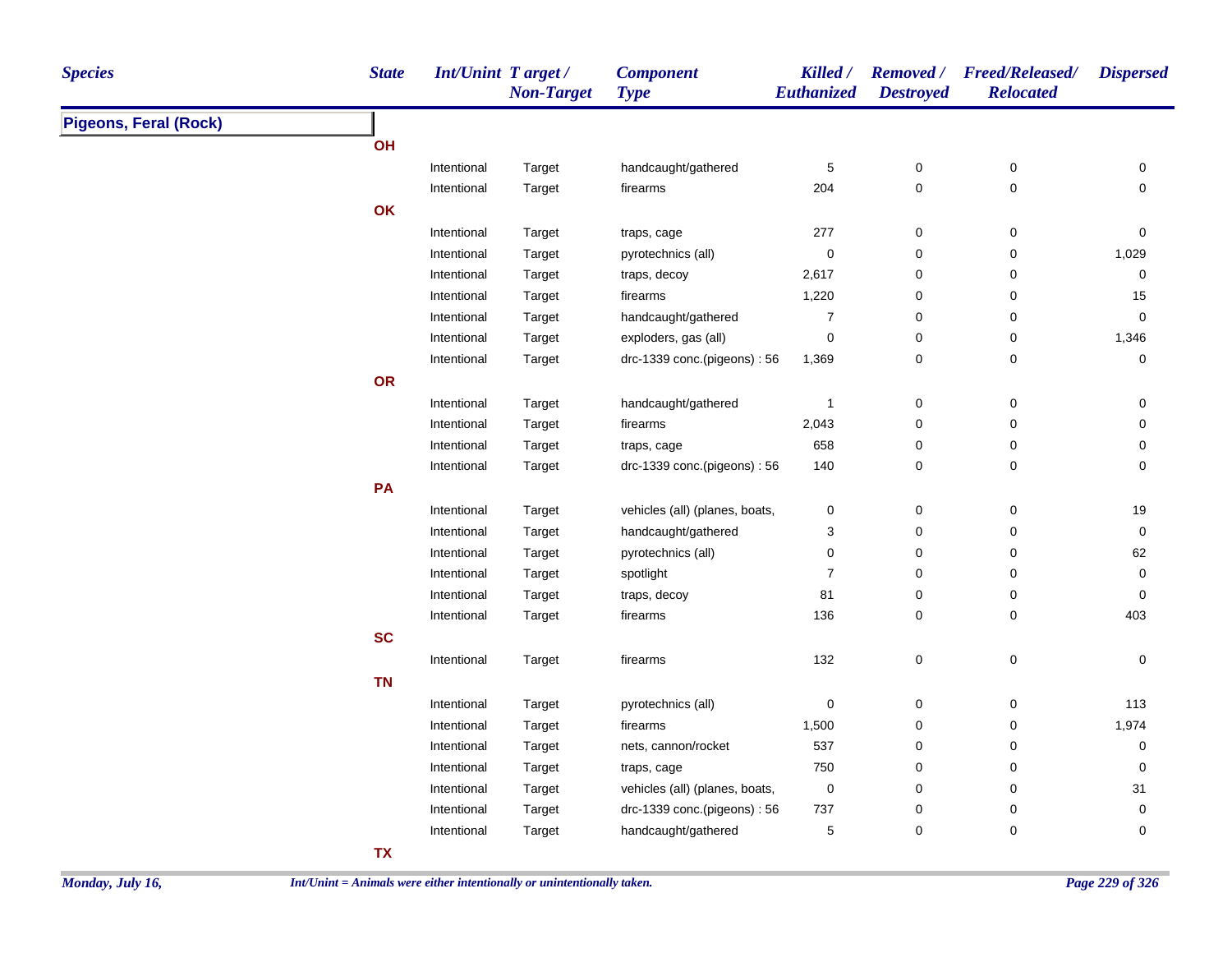| <b>Species</b>               | <b>State</b> | Int/Unint Target/ | <b>Non-Target</b> | <b>Component</b><br><b>Type</b> | Killed /<br><b>Euthanized</b> | <b>Destroyed</b>    | Removed / Freed/Released/<br><b>Relocated</b> | <b>Dispersed</b>    |
|------------------------------|--------------|-------------------|-------------------|---------------------------------|-------------------------------|---------------------|-----------------------------------------------|---------------------|
| <b>Pigeons, Feral (Rock)</b> |              |                   |                   |                                 |                               |                     |                                               |                     |
|                              | <b>TX</b>    |                   |                   |                                 |                               |                     |                                               |                     |
|                              |              | Intentional       | Target            | spotlight                       | 353                           | $\pmb{0}$           | $\pmb{0}$                                     | $\mathsf{O}\xspace$ |
|                              |              | Intentional       | Target            | avitrol whole corn: 11649-7     | 81                            | $\pmb{0}$           | 0                                             | 170                 |
|                              |              | Intentional       | Target            | drc-1339 conc. (birds) (tx-89   | 96                            | 0                   | 0                                             | 0                   |
|                              |              | Intentional       | Target            | drc-1339 conc.(pigeons): 56     | 128                           | 0                   | 0                                             | 0                   |
|                              |              | Intentional       | Target            | pyrotechnics (all)              | $\pmb{0}$                     | $\mathbf 0$         | 0                                             | 49                  |
|                              |              | Intentional       | Target            | traps, cage                     | 526                           | $\pmb{0}$           | 0                                             | 0                   |
|                              |              | Intentional       | <b>Target</b>     | firearms                        | 1,449                         | 0                   | 0                                             | 6                   |
|                              | UT           |                   |                   |                                 |                               |                     |                                               |                     |
|                              |              | Intentional       | Target            | firearms                        | 249                           | $\mathbf 0$         | 0                                             | 0                   |
|                              |              | Intentional       | Target            | drc-1339 conc.(pigeons): 56     | 400                           | $\mathbf 0$         | 0                                             | 0                   |
|                              |              | Intentional       | Target            | traps, z-(other)                | 6                             | $\mathbf 0$         | 0                                             | 0                   |
|                              | <b>VA</b>    |                   |                   |                                 |                               |                     |                                               |                     |
|                              |              | Intentional       | Target            | vehicles (all) (planes, boats,  | 0                             | 0                   | 0                                             | 3                   |
|                              |              | Intentional       | Target            | electronic harassment devic     | 0                             | $\pmb{0}$           | $\pmb{0}$                                     | 60                  |
|                              |              | Intentional       | Target            | firearms                        | 383                           | $\pmb{0}$           | 0                                             | 143                 |
|                              |              | Intentional       | Target            | pyrotechnics (all)              | 0                             | $\mathbf 0$         | 0                                             | 18                  |
|                              |              | Intentional       | Target            | traps, decoy                    | 2,234                         | 0                   | 0                                             | 0                   |
|                              | <b>VT</b>    |                   |                   |                                 |                               |                     |                                               |                     |
|                              |              | Intentional       | Target            | traps, z-(other)                | 238                           | $\pmb{0}$           | $\pmb{0}$                                     | 0                   |
|                              |              | Intentional       | Target            | firearms                        | 6                             | $\mathsf{O}\xspace$ | 0                                             | $\mathbf 0$         |
|                              | <b>WA</b>    |                   |                   |                                 |                               |                     |                                               |                     |
|                              |              | Intentional       | Target            | handcaught/gathered             | 16                            | $\mathbf 0$         | $\mathsf 0$                                   | $\mathbf 0$         |
|                              |              | Intentional       | Target            | paint balls                     | 0                             | $\mathbf 0$         | 0                                             | 270                 |
|                              |              | Intentional       | Target            | traps, decoy                    | 2,867                         | $\pmb{0}$           | 0                                             | 0                   |
|                              |              | Intentional       | Target            | spotlight                       | 3                             | 0                   | 0                                             | 48                  |
|                              |              | Intentional       | Target            | water, high pressure spray      | $\pmb{0}$                     | $\pmb{0}$           | 0                                             | 33                  |
|                              |              | Intentional       | Target            | firearms                        | 7,824                         | 0                   | 0                                             | 3,113               |
|                              |              | Intentional       | <b>Target</b>     | pyrotechnics (all)              | 0                             | 0                   | 0                                             | 55                  |
|                              |              | Intentional       | Target            | pneumatics                      | 6                             | 0                   | 0                                             | 72                  |
|                              |              | Intentional       | Target            | physical actions (hand/voice)   | 0                             | $\mathbf 0$         | 0                                             | 7,677               |
|                              |              | Intentional       | Target            | vehicles (all) (planes, boats,  | 0                             | 0                   | 0                                             | 1,218               |
|                              | WI           |                   |                   |                                 |                               |                     |                                               |                     |
|                              |              | Intentional       | Target            | firearms                        | 119                           | $\mathsf{O}\xspace$ | 0                                             | 10                  |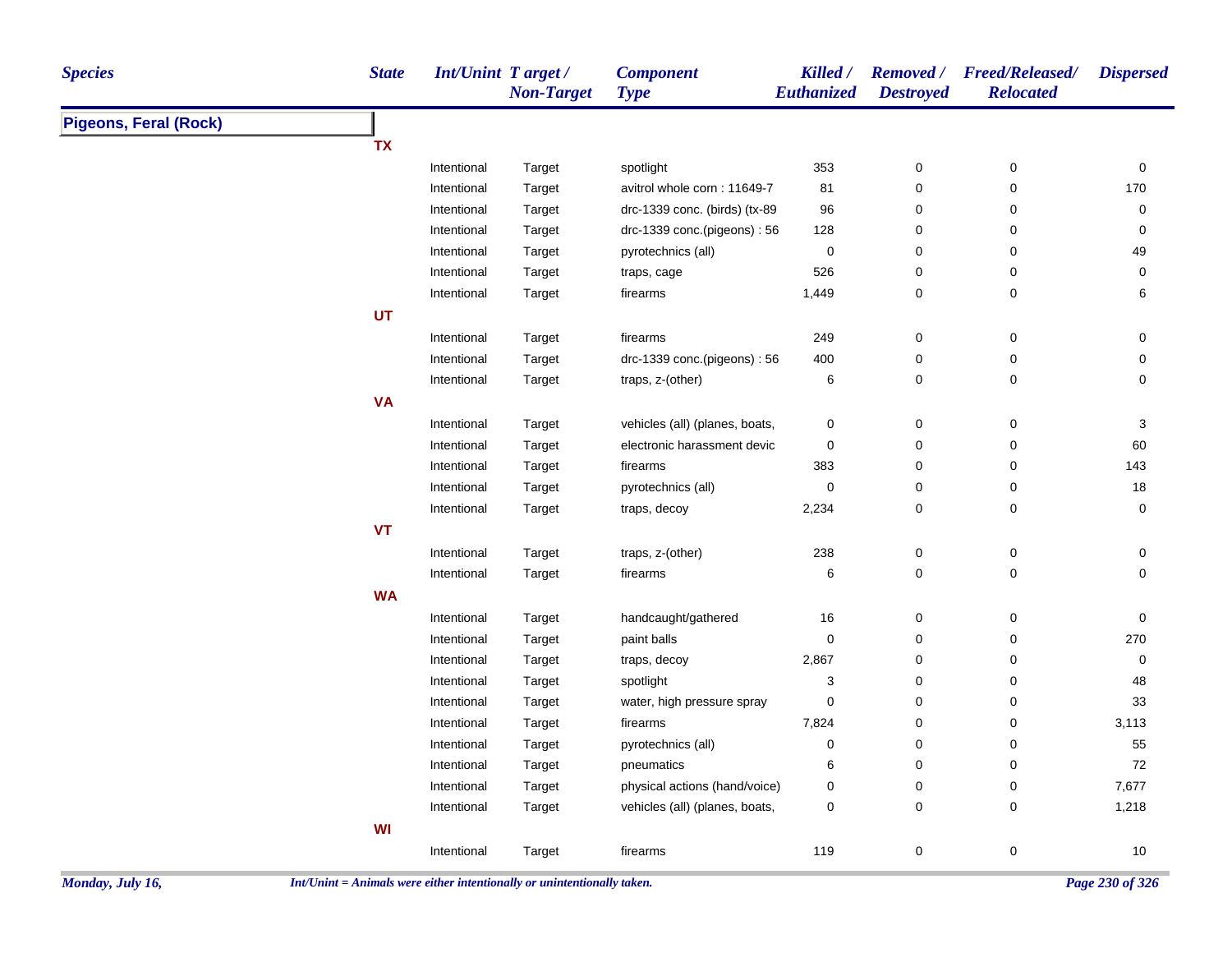| <b>Species</b>               | <b>State</b> | <b>Int/Unint Target/</b> | <b>Non-Target</b> | <b>Component</b><br><b>Type</b> | Killed /<br>Euthanized  | <b>Removed</b> /<br><b>Destroyed</b> | <b>Freed/Released/</b><br><b>Relocated</b> | <b>Dispersed</b>                 |
|------------------------------|--------------|--------------------------|-------------------|---------------------------------|-------------------------|--------------------------------------|--------------------------------------------|----------------------------------|
| <b>Pigeons, Feral (Rock)</b> |              |                          |                   |                                 |                         |                                      |                                            |                                  |
|                              | WI           |                          |                   |                                 |                         |                                      |                                            |                                  |
|                              |              | Intentional              | Target            | pyrotechnics (all)              | 0                       | $\pmb{0}$                            | $\pmb{0}$                                  | 274                              |
|                              |              | UnIntentional            | NonTarget         | drc-1339 conc. (birds): 5622    | $\mathbf{1}$            | $\mathbf 0$                          | $\mathbf 0$                                | 0                                |
|                              |              | Intentional              | Target            | vehicles (all) (planes, boats,  | $\pmb{0}$               | $\mathbf 0$                          | $\pmb{0}$                                  | 25                               |
|                              | <b>WV</b>    |                          |                   |                                 |                         |                                      |                                            |                                  |
|                              |              | Intentional              | Target            | traps, decoy                    | 641                     | $\mathsf{O}\xspace$                  | $\pmb{0}$                                  | $\pmb{0}$                        |
|                              |              | Intentional              | Target            | drc-1339 conc.(pigeons): 56     | 50                      | $\mathsf{O}\xspace$                  | $\mathsf 0$                                | $\pmb{0}$                        |
|                              |              | Intentional              | Target            | firearms                        | 6                       | $\mathsf{O}\xspace$                  | $\pmb{0}$                                  | $\mathbf 0$                      |
|                              | <b>WY</b>    |                          |                   |                                 |                         |                                      |                                            |                                  |
|                              |              | Intentional              | Target            | handcaught/gathered             | 130                     | 94                                   | 4                                          | $\pmb{0}$                        |
|                              |              | Intentional              | Target            | pneumatics                      | 194                     | $\mathbf 0$                          | 0                                          | 0                                |
|                              |              | Intentional              | Target            | prebait                         | 3                       | $\pmb{0}$                            | $\pmb{0}$                                  | 0                                |
|                              |              | Intentional              | Target            | firearms                        | 1,043                   | $\mathbf 0$                          | 0                                          | 0                                |
|                              |              | Intentional              | Target            | traps, cage                     | 425                     | $\mathbf 0$                          | 28                                         | 0                                |
|                              |              |                          |                   | <b>Subtotals by Species</b>     | 86,082                  | 120                                  | $40\,$                                     | 42,192                           |
| <b>Pikeminnows, Northern</b> |              |                          |                   |                                 |                         |                                      |                                            |                                  |
|                              | <b>WA</b>    |                          |                   |                                 |                         |                                      |                                            |                                  |
|                              |              | Intentional              | Target            | fishing pole                    | 45,458                  | $\pmb{0}$                            | $\pmb{0}$                                  | $\pmb{0}$                        |
|                              |              |                          |                   | <b>Subtotals by Species</b>     | 45,458                  | $\pmb{0}$                            | $\pmb{0}$                                  | $\pmb{0}$                        |
| <b>Pipits, American</b>      |              |                          |                   |                                 |                         |                                      |                                            |                                  |
|                              | <b>CA</b>    |                          |                   |                                 |                         |                                      |                                            |                                  |
|                              |              |                          |                   |                                 |                         |                                      |                                            |                                  |
|                              |              | Intentional              | Target            | pneumatics                      | 9<br>9                  | 0<br>$\mathbf 0$                     | $\pmb{0}$<br>$\mathbf 0$                   | $\pmb{0}$<br>$\mathsf{O}\xspace$ |
|                              |              |                          |                   | <b>Subtotals by Species</b>     |                         |                                      |                                            |                                  |
| <b>Plovers (Other)</b>       |              |                          |                   |                                 |                         |                                      |                                            |                                  |
|                              | <b>AK</b>    |                          |                   |                                 |                         |                                      |                                            |                                  |
|                              |              | Intentional              | Target            | firearms                        | $\overline{\mathbf{c}}$ | $\mathsf 0$                          | $\pmb{0}$                                  | $\mathbf 0$                      |
|                              | FL.          |                          |                   |                                 |                         |                                      |                                            |                                  |
|                              |              | Intentional              | Target            | pyrotechnics (all)              | 0                       | $\pmb{0}$                            | $\mathbf 0$                                | 17                               |
|                              | HI           |                          |                   |                                 |                         |                                      |                                            |                                  |
|                              |              | Intentional              | Target            | pyrotechnics (all)              | $\pmb{0}$               | $\mathsf 0$                          | $\pmb{0}$                                  | 165                              |
|                              |              | Intentional              | Target            | vehicles (all) (planes, boats,  | 0                       | $\mathsf 0$                          | $\mathbf 0$                                | 234                              |
|                              | KS           |                          |                   |                                 |                         |                                      |                                            |                                  |
|                              |              | Intentional              | Target            | vehicles (all) (planes, boats,  | $\pmb{0}$               | $\mathbf 0$                          | $\pmb{0}$                                  | $\mathbf{1}$                     |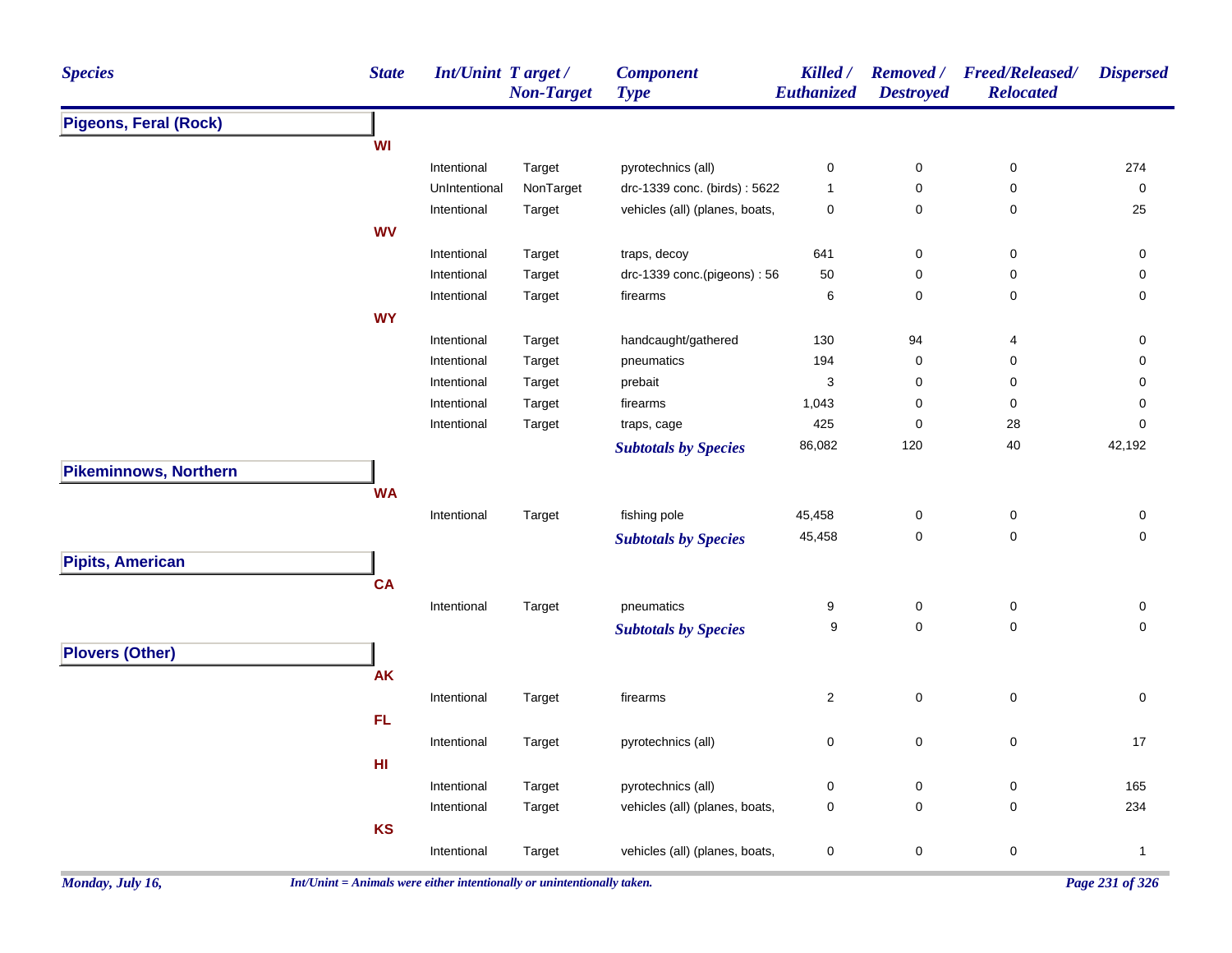| <b>Species</b>                   | <b>State</b> | <b>Int/Unint Target/</b> | <b>Non-Target</b> | <b>Component</b><br><b>Type</b> | Killed /<br>Euthanized | <b>Removed</b> /<br><b>Destroyed</b> | <b>Freed/Released/</b><br><b>Relocated</b> | <b>Dispersed</b> |
|----------------------------------|--------------|--------------------------|-------------------|---------------------------------|------------------------|--------------------------------------|--------------------------------------------|------------------|
| <b>Plovers (Other)</b>           |              |                          |                   |                                 |                        |                                      |                                            |                  |
|                                  | <b>NJ</b>    |                          |                   |                                 |                        |                                      |                                            |                  |
|                                  |              | Intentional              | Target            | pyrotechnics (all)              | 0                      | $\pmb{0}$                            | 0                                          | $\mathbf{1}$     |
|                                  |              | Intentional              | Target            | vehicles (all) (planes, boats,  | 0                      | $\boldsymbol{0}$                     | $\mathbf 0$                                | $80\,$           |
|                                  | <b>NY</b>    |                          |                   |                                 |                        |                                      |                                            |                  |
|                                  |              | Intentional              | Target            | nets, mist                      | 0                      | $\pmb{0}$                            | $\mathsf 0$                                | $\mathbf{1}$     |
|                                  | <b>TX</b>    |                          |                   |                                 |                        |                                      |                                            |                  |
|                                  |              | Intentional              | Target            | pyrotechnics (all)              | $\pmb{0}$              | $\pmb{0}$                            | $\mathsf 0$                                | $40\,$           |
|                                  | <b>VA</b>    |                          |                   |                                 |                        |                                      |                                            |                  |
|                                  |              | Intentional              | Target            | vehicles (all) (planes, boats,  | 0                      | $\pmb{0}$                            | $\pmb{0}$                                  | 55               |
|                                  |              |                          |                   | <b>Subtotals by Species</b>     | $\sqrt{2}$             | $\pmb{0}$                            | 0                                          | 594              |
| <b>Plovers, Black-Bellied</b>    |              |                          |                   |                                 |                        |                                      |                                            |                  |
|                                  | <b>FL</b>    |                          |                   |                                 |                        |                                      |                                            |                  |
|                                  |              | Intentional              | Target            | pyrotechnics (all)              | 0                      | $\pmb{0}$                            | $\pmb{0}$                                  | 10               |
|                                  | <b>VA</b>    |                          |                   |                                 |                        |                                      |                                            |                  |
|                                  |              | Intentional              | Target            | vehicles (all) (planes, boats,  | 0                      | $\pmb{0}$                            | $\pmb{0}$                                  | 90               |
|                                  |              | Intentional              | Target            | firearms                        | 4                      | 0                                    | $\pmb{0}$                                  | 260              |
|                                  |              |                          |                   | <b>Subtotals by Species</b>     | 4                      | $\mathbf 0$                          | $\pmb{0}$                                  | 360              |
| <b>Plovers, Golden, American</b> |              |                          |                   |                                 |                        |                                      |                                            |                  |
|                                  | <b>AK</b>    |                          |                   |                                 |                        |                                      |                                            |                  |
|                                  |              | Intentional              | Target            | firearms                        | 0                      | $\pmb{0}$                            | $\pmb{0}$                                  | $20\,$           |
|                                  |              | Intentional              | Target            | vehicles (all) (planes, boats,  | 0                      | $\mathbf 0$                          | $\mathbf 0$                                | $\mathbf{1}$     |
|                                  | <b>MO</b>    |                          |                   |                                 |                        |                                      |                                            |                  |
|                                  |              | Intentional              | Target            | pyrotechnics (all)              | $\pmb{0}$              | $\pmb{0}$                            | $\pmb{0}$                                  | 40               |
|                                  |              |                          |                   | <b>Subtotals by Species</b>     | 0                      | $\mathbf 0$                          | $\pmb{0}$                                  | 61               |
| Plovers, Golden, Pacific         |              |                          |                   |                                 |                        |                                      |                                            |                  |
|                                  | <b>AK</b>    |                          |                   |                                 |                        |                                      |                                            |                  |
|                                  |              | Intentional              | Target            | pyrotechnics (all)              | 0                      | $\boldsymbol{0}$                     | 0                                          | 4                |
|                                  |              | Intentional              | Target            | vehicles (all) (planes, boats,  | $\pmb{0}$              | $\boldsymbol{0}$                     | 0                                          | 6                |
|                                  |              | Intentional              | Target            | firearms                        | $\overline{c}$         | $\pmb{0}$                            | 0                                          | 5                |
|                                  | GU           |                          |                   |                                 |                        |                                      |                                            |                  |
|                                  |              | Intentional              | Target            | vehicles (all) (planes, boats,  | 0                      | $\boldsymbol{0}$                     | 0                                          | 910              |
|                                  |              | Intentional              | Target            | exploders, gas (all)            | 0                      | 0                                    | 0                                          | 70               |
|                                  |              | Intentional              | Target            | pyrotechnics (all)              | 0                      | 0                                    | $\pmb{0}$                                  | 4,693            |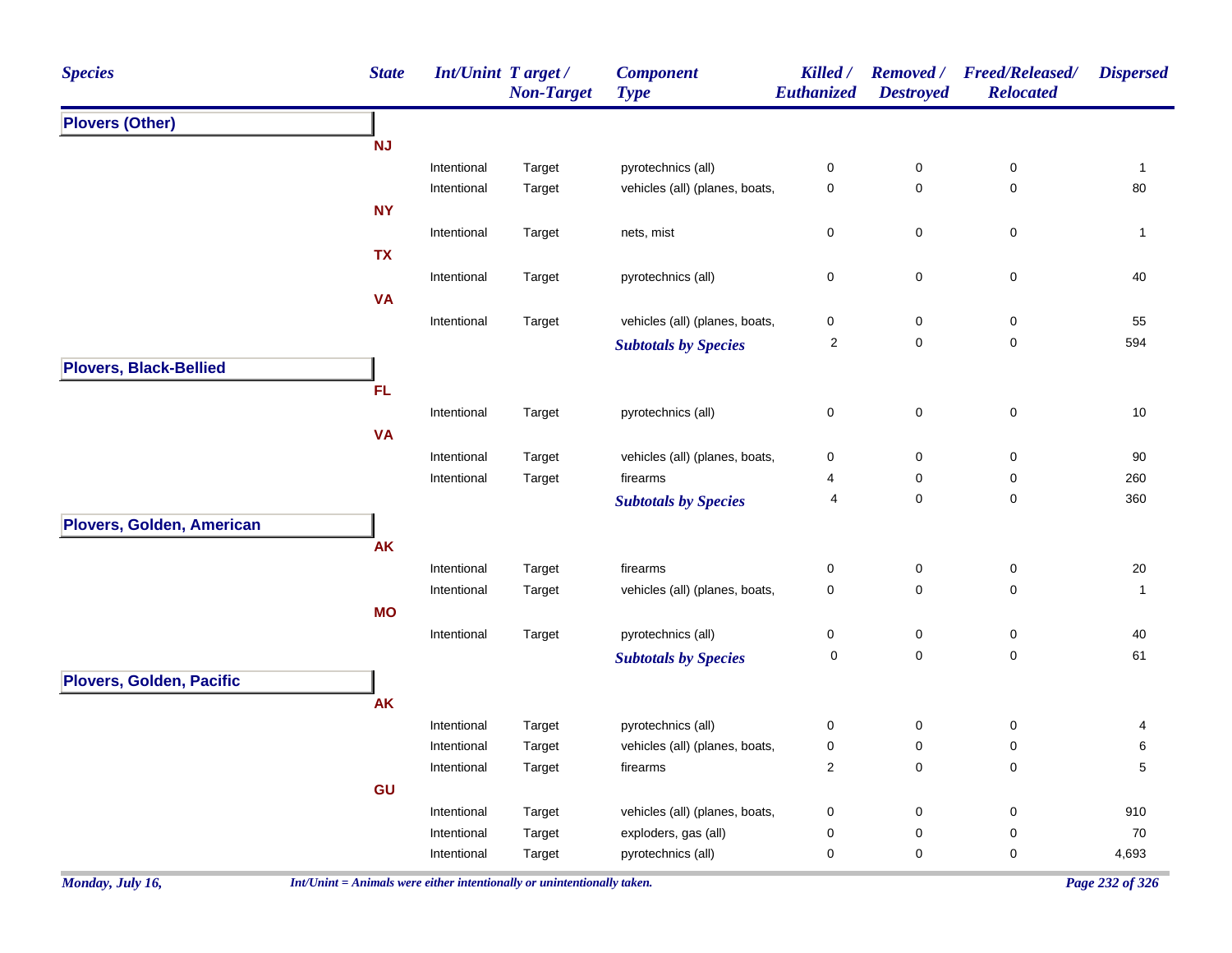| <b>Species</b>               | <b>State</b> | Int/Unint Target/ | <b>Non-Target</b> | <b>Component</b><br><b>Type</b> | Killed /<br>Euthanized  | <b>Destroyed</b> | Removed / Freed/Released/<br><b>Relocated</b> | <b>Dispersed</b>    |
|------------------------------|--------------|-------------------|-------------------|---------------------------------|-------------------------|------------------|-----------------------------------------------|---------------------|
| Plovers, Golden, Pacific     |              |                   |                   |                                 |                         |                  |                                               |                     |
|                              | HI           |                   |                   |                                 |                         |                  |                                               |                     |
|                              |              | Intentional       | Target            | lasers (all) (deterrent)        | $\pmb{0}$               | $\pmb{0}$        | $\pmb{0}$                                     | 30                  |
|                              |              | UnIntentional     | NonTarget         | vehicles (all) (planes, boats,  | $\pmb{0}$               | 0                | $\pmb{0}$                                     | 103                 |
|                              |              | Intentional       | Target            | handcaught/gathered             | $\boldsymbol{0}$        | 0                | 5                                             | $\pmb{0}$           |
|                              |              | Intentional       | Target            | pyrotechnics (all)              | $\mathbf 0$             | 0                | 0                                             | 79,835              |
|                              |              | Intentional       | Target            | spotlight                       | $\mathbf 0$             | 0                | 0                                             | 85                  |
|                              |              | Intentional       | Target            | vehicles (all) (planes, boats,  | $\mathbf 0$             | 0                | $\mathbf 0$                                   | 201,598             |
|                              |              | Intentional       | Target            | firearms                        | $\mathbf 0$             | 0                | 0                                             | 362                 |
|                              |              |                   |                   | <b>Subtotals by Species</b>     | $\overline{\mathbf{c}}$ | 0                | $\mathbf 5$                                   | 287,701             |
| <b>Plovers, Lesser Sand</b>  |              |                   |                   |                                 |                         |                  |                                               |                     |
|                              | <b>AK</b>    |                   |                   |                                 |                         |                  |                                               |                     |
|                              |              | Intentional       | Target            | handcaught/gathered             | $\mathbf{1}$            | $\pmb{0}$        | $\pmb{0}$                                     | 0                   |
|                              |              |                   |                   | <b>Subtotals by Species</b>     | $\overline{1}$          | $\mathbf 0$      | $\pmb{0}$                                     | $\mathsf{O}\xspace$ |
| <b>Plovers, Semipalmated</b> |              |                   |                   |                                 |                         |                  |                                               |                     |
|                              | AK           |                   |                   |                                 |                         |                  |                                               |                     |
|                              |              | Intentional       | Target            | firearms                        | 28                      | $\pmb{0}$        | $\pmb{0}$                                     | 0                   |
|                              |              | Intentional       | Target            | paint balls                     | $\pmb{0}$               | 0                | $\pmb{0}$                                     | $\mathbf{1}$        |
|                              |              | Intentional       | Target            | vehicles (all) (planes, boats,  | $\pmb{0}$               | 0                | $\mathbf 0$                                   | 12                  |
|                              | co           |                   |                   |                                 |                         |                  |                                               |                     |
|                              |              | Intentional       | Target            | nets, mist                      | $\pmb{0}$               | 0                | 3                                             | $\mathsf{O}\xspace$ |
|                              | IL.          |                   |                   |                                 |                         |                  |                                               |                     |
|                              |              | Intentional       | Target            | nets, mist                      | $\boldsymbol{0}$        | $\mathbf 0$      | $10$                                          | 0                   |
|                              | <b>KS</b>    |                   |                   |                                 |                         |                  |                                               |                     |
|                              |              | Intentional       | Target            | nets, mist                      | $\pmb{0}$               | 0                | $\sqrt{2}$                                    | 0                   |
|                              |              | Intentional       | Target            | firearms                        | $\mathbf{1}$            | 0                | 0                                             | $\mathbf 0$         |
|                              | KY           |                   |                   |                                 |                         |                  |                                               |                     |
|                              |              | Intentional       | Target            | nets, mist                      | $\pmb{0}$               | 0                | 4                                             | 0                   |
|                              | <b>ND</b>    |                   |                   |                                 |                         |                  |                                               |                     |
|                              |              |                   |                   |                                 | 17                      | 0                |                                               |                     |
|                              |              | Intentional       | Target            | firearms                        |                         |                  | $\pmb{0}$                                     | $\mathsf{O}\xspace$ |
|                              | <b>NY</b>    |                   |                   |                                 |                         |                  |                                               |                     |
|                              |              | Intentional       | Target            | nets, mist                      | $\pmb{0}$               | 0                | $\pmb{0}$                                     | 90                  |
|                              | OH           |                   |                   |                                 |                         |                  |                                               |                     |
|                              |              | UnIntentional     | NonTarget         | nets, mist                      | $\pmb{0}$               | 0                | 3                                             | $\pmb{0}$           |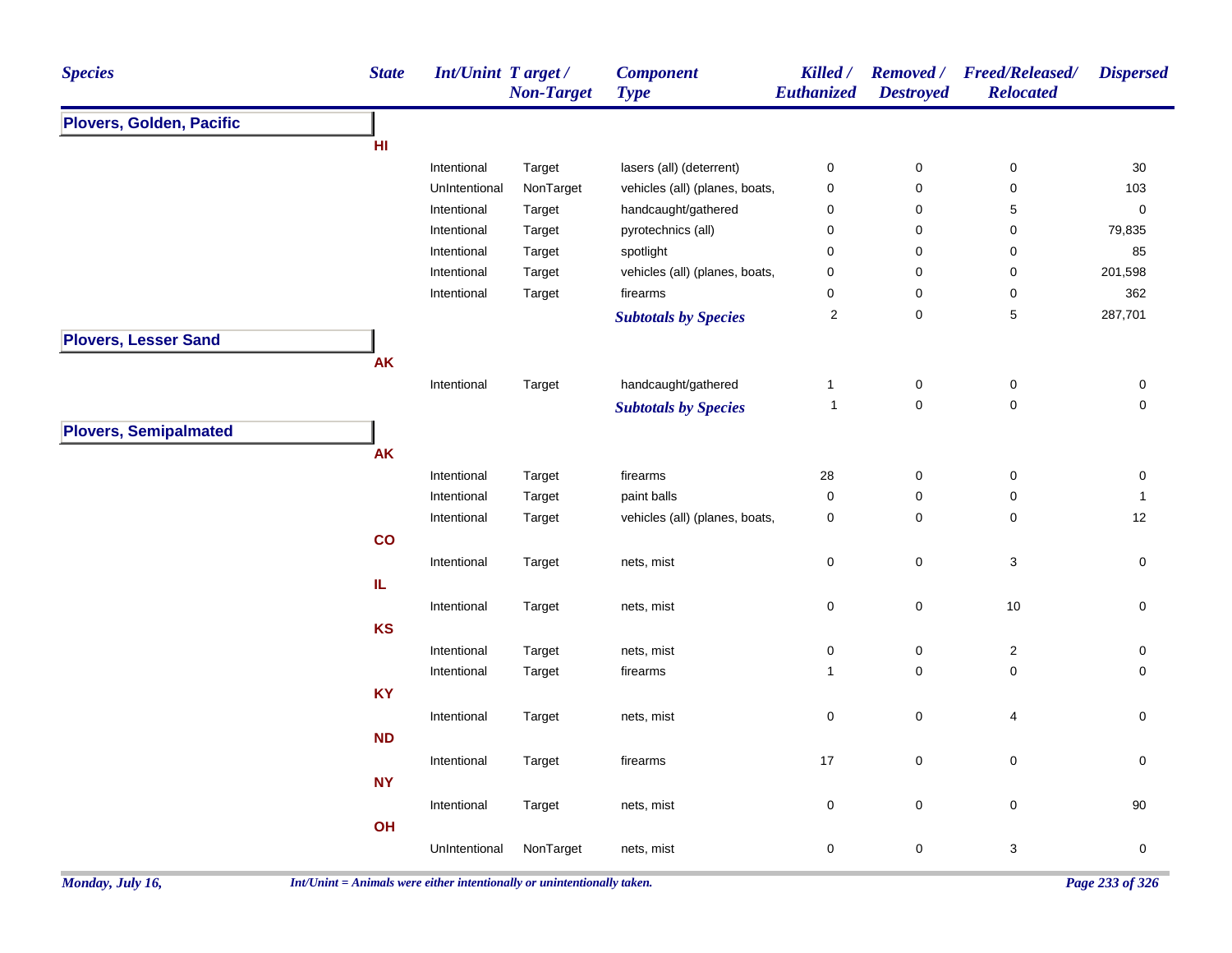| <b>Species</b>               |                                                                                                                                                                                                                                                                                                                                                                                                                                                                                                                                                                                                                                                                                                                                                                                                                                                                                                                                                                                                                                                                                                                                                                                                                                                                                                                                                                                                                                                                                                                                                                                                                                                                                                                                                                                                                                                                                                                                                                                                                                                                                   | <b>Non-Target</b> | <b>Component</b><br><b>Type</b> | Killed /<br>Euthanized | <b>Destroyed</b> | Removed / Freed/Released/<br><b>Relocated</b> | <b>Dispersed</b>    |
|------------------------------|-----------------------------------------------------------------------------------------------------------------------------------------------------------------------------------------------------------------------------------------------------------------------------------------------------------------------------------------------------------------------------------------------------------------------------------------------------------------------------------------------------------------------------------------------------------------------------------------------------------------------------------------------------------------------------------------------------------------------------------------------------------------------------------------------------------------------------------------------------------------------------------------------------------------------------------------------------------------------------------------------------------------------------------------------------------------------------------------------------------------------------------------------------------------------------------------------------------------------------------------------------------------------------------------------------------------------------------------------------------------------------------------------------------------------------------------------------------------------------------------------------------------------------------------------------------------------------------------------------------------------------------------------------------------------------------------------------------------------------------------------------------------------------------------------------------------------------------------------------------------------------------------------------------------------------------------------------------------------------------------------------------------------------------------------------------------------------------|-------------------|---------------------------------|------------------------|------------------|-----------------------------------------------|---------------------|
| <b>Plovers, Semipalmated</b> | <b>State</b><br><b>Int/Unint Target/</b><br><b>SC</b><br>Intentional<br>pyrotechnics (all)<br>$\pmb{0}$<br>$\pmb{0}$<br>0<br>Target<br>$\mathsf 0$<br>$\mathsf 0$<br>$\mathbf{1}$<br>Intentional<br>firearms<br>Target<br><b>TX</b><br>$\pmb{0}$<br>$\pmb{0}$<br>$\ensuremath{\mathsf{3}}$<br>Intentional<br>Target<br>nets, mist<br><b>VA</b><br>UnIntentional<br>NonTarget<br>nets, cannon/rocket<br>$\mathbf 0$<br>$\mathbf 0$<br>4<br>UnIntentional<br>NonTarget<br>$\mathbf 0$<br>$\mathbf 0$<br>$30\,$<br>nets, mist<br>59<br>47<br>$\pmb{0}$<br><b>Subtotals by Species</b><br><b>AK</b><br>physical actions (hand/voice)<br>$\mathbf 0$<br>0<br>Intentional<br>Target<br>0<br>paint balls<br>$\pmb{0}$<br>$\pmb{0}$<br>Intentional<br>$\mathbf 0$<br>Target<br>vehicles (all) (planes, boats,<br>$\pmb{0}$<br>$\pmb{0}$<br>Intentional<br>0<br>Target<br>handcaught/gathered<br>$\pmb{0}$<br>$\pmb{0}$<br>34<br>Intentional<br>Target<br>${\sf AZ}$<br>$\pmb{0}$<br>$\pmb{0}$<br>Intentional<br>Target<br>$\mathbf{1}$<br>snares, neck<br><b>CA</b><br>$\mathsf 0$<br>$\overline{c}$<br>$\pmb{0}$<br>Intentional<br>Target<br>firearms<br>ID<br>$\mathsf 0$<br>$\sqrt{3}$<br>NonTarget<br>traps, leghold (steel jaw)<br>$\overline{\mathbf{c}}$<br>UnIntentional<br>MI<br>traps, leghold (padded jaw)<br>$\sqrt{2}$<br>$\pmb{0}$<br>$\mathsf 0$<br>UnIntentional<br>NonTarget<br>$\pmb{0}$<br>UnIntentional<br>NonTarget<br>$\mathbf 0$<br>traps, cage<br>$\mathbf{1}$<br>$\mathbf 0$<br>NonTarget<br>traps, leghold (steel jaw)<br>$\pmb{0}$<br>UnIntentional<br>4<br><b>MT</b><br>$\boldsymbol{7}$<br>$\pmb{0}$<br>Intentional<br>Target<br>snares, neck<br>$\pmb{0}$<br>$\mathbf{1}$<br>$\mathbf 0$<br>0<br>Intentional<br>Target<br>traps, cage<br><b>ND</b><br>Intentional<br>traps, leghold (steel jaw)<br>$\pmb{0}$<br>0<br>Target<br>4<br>NonTarget<br>traps, leghold (steel jaw)<br>$\mathsf{O}\xspace$<br>$\pmb{0}$<br>UnIntentional<br>$\mathbf{1}$<br>$NE$<br>$\mathsf{O}\xspace$<br>traps, leghold (steel jaw)<br>$\mathbf{1}$<br>0<br>Intentional<br>Target |                   |                                 |                        |                  |                                               |                     |
|                              |                                                                                                                                                                                                                                                                                                                                                                                                                                                                                                                                                                                                                                                                                                                                                                                                                                                                                                                                                                                                                                                                                                                                                                                                                                                                                                                                                                                                                                                                                                                                                                                                                                                                                                                                                                                                                                                                                                                                                                                                                                                                                   |                   |                                 |                        |                  |                                               |                     |
|                              |                                                                                                                                                                                                                                                                                                                                                                                                                                                                                                                                                                                                                                                                                                                                                                                                                                                                                                                                                                                                                                                                                                                                                                                                                                                                                                                                                                                                                                                                                                                                                                                                                                                                                                                                                                                                                                                                                                                                                                                                                                                                                   |                   |                                 |                        |                  |                                               | 2,575               |
|                              |                                                                                                                                                                                                                                                                                                                                                                                                                                                                                                                                                                                                                                                                                                                                                                                                                                                                                                                                                                                                                                                                                                                                                                                                                                                                                                                                                                                                                                                                                                                                                                                                                                                                                                                                                                                                                                                                                                                                                                                                                                                                                   |                   |                                 |                        |                  |                                               | 50                  |
|                              |                                                                                                                                                                                                                                                                                                                                                                                                                                                                                                                                                                                                                                                                                                                                                                                                                                                                                                                                                                                                                                                                                                                                                                                                                                                                                                                                                                                                                                                                                                                                                                                                                                                                                                                                                                                                                                                                                                                                                                                                                                                                                   |                   |                                 |                        |                  |                                               |                     |
|                              |                                                                                                                                                                                                                                                                                                                                                                                                                                                                                                                                                                                                                                                                                                                                                                                                                                                                                                                                                                                                                                                                                                                                                                                                                                                                                                                                                                                                                                                                                                                                                                                                                                                                                                                                                                                                                                                                                                                                                                                                                                                                                   |                   |                                 |                        |                  |                                               | 0                   |
|                              |                                                                                                                                                                                                                                                                                                                                                                                                                                                                                                                                                                                                                                                                                                                                                                                                                                                                                                                                                                                                                                                                                                                                                                                                                                                                                                                                                                                                                                                                                                                                                                                                                                                                                                                                                                                                                                                                                                                                                                                                                                                                                   |                   |                                 |                        |                  |                                               |                     |
|                              |                                                                                                                                                                                                                                                                                                                                                                                                                                                                                                                                                                                                                                                                                                                                                                                                                                                                                                                                                                                                                                                                                                                                                                                                                                                                                                                                                                                                                                                                                                                                                                                                                                                                                                                                                                                                                                                                                                                                                                                                                                                                                   |                   |                                 |                        |                  |                                               | 0                   |
|                              |                                                                                                                                                                                                                                                                                                                                                                                                                                                                                                                                                                                                                                                                                                                                                                                                                                                                                                                                                                                                                                                                                                                                                                                                                                                                                                                                                                                                                                                                                                                                                                                                                                                                                                                                                                                                                                                                                                                                                                                                                                                                                   |                   |                                 |                        |                  |                                               | $\mathbf 0$         |
|                              |                                                                                                                                                                                                                                                                                                                                                                                                                                                                                                                                                                                                                                                                                                                                                                                                                                                                                                                                                                                                                                                                                                                                                                                                                                                                                                                                                                                                                                                                                                                                                                                                                                                                                                                                                                                                                                                                                                                                                                                                                                                                                   |                   |                                 |                        |                  |                                               | 2,728               |
| <b>Porcupines</b>            |                                                                                                                                                                                                                                                                                                                                                                                                                                                                                                                                                                                                                                                                                                                                                                                                                                                                                                                                                                                                                                                                                                                                                                                                                                                                                                                                                                                                                                                                                                                                                                                                                                                                                                                                                                                                                                                                                                                                                                                                                                                                                   |                   |                                 |                        |                  |                                               |                     |
|                              |                                                                                                                                                                                                                                                                                                                                                                                                                                                                                                                                                                                                                                                                                                                                                                                                                                                                                                                                                                                                                                                                                                                                                                                                                                                                                                                                                                                                                                                                                                                                                                                                                                                                                                                                                                                                                                                                                                                                                                                                                                                                                   |                   |                                 |                        |                  |                                               |                     |
|                              |                                                                                                                                                                                                                                                                                                                                                                                                                                                                                                                                                                                                                                                                                                                                                                                                                                                                                                                                                                                                                                                                                                                                                                                                                                                                                                                                                                                                                                                                                                                                                                                                                                                                                                                                                                                                                                                                                                                                                                                                                                                                                   |                   |                                 |                        |                  |                                               | 15                  |
|                              |                                                                                                                                                                                                                                                                                                                                                                                                                                                                                                                                                                                                                                                                                                                                                                                                                                                                                                                                                                                                                                                                                                                                                                                                                                                                                                                                                                                                                                                                                                                                                                                                                                                                                                                                                                                                                                                                                                                                                                                                                                                                                   |                   |                                 |                        |                  |                                               | $\sqrt{2}$          |
|                              |                                                                                                                                                                                                                                                                                                                                                                                                                                                                                                                                                                                                                                                                                                                                                                                                                                                                                                                                                                                                                                                                                                                                                                                                                                                                                                                                                                                                                                                                                                                                                                                                                                                                                                                                                                                                                                                                                                                                                                                                                                                                                   |                   |                                 |                        |                  |                                               | 15                  |
|                              |                                                                                                                                                                                                                                                                                                                                                                                                                                                                                                                                                                                                                                                                                                                                                                                                                                                                                                                                                                                                                                                                                                                                                                                                                                                                                                                                                                                                                                                                                                                                                                                                                                                                                                                                                                                                                                                                                                                                                                                                                                                                                   |                   |                                 |                        |                  |                                               | $\mathsf{O}\xspace$ |
|                              |                                                                                                                                                                                                                                                                                                                                                                                                                                                                                                                                                                                                                                                                                                                                                                                                                                                                                                                                                                                                                                                                                                                                                                                                                                                                                                                                                                                                                                                                                                                                                                                                                                                                                                                                                                                                                                                                                                                                                                                                                                                                                   |                   |                                 |                        |                  |                                               |                     |
|                              |                                                                                                                                                                                                                                                                                                                                                                                                                                                                                                                                                                                                                                                                                                                                                                                                                                                                                                                                                                                                                                                                                                                                                                                                                                                                                                                                                                                                                                                                                                                                                                                                                                                                                                                                                                                                                                                                                                                                                                                                                                                                                   |                   |                                 |                        |                  |                                               | 0                   |
|                              |                                                                                                                                                                                                                                                                                                                                                                                                                                                                                                                                                                                                                                                                                                                                                                                                                                                                                                                                                                                                                                                                                                                                                                                                                                                                                                                                                                                                                                                                                                                                                                                                                                                                                                                                                                                                                                                                                                                                                                                                                                                                                   |                   |                                 |                        |                  |                                               |                     |
|                              |                                                                                                                                                                                                                                                                                                                                                                                                                                                                                                                                                                                                                                                                                                                                                                                                                                                                                                                                                                                                                                                                                                                                                                                                                                                                                                                                                                                                                                                                                                                                                                                                                                                                                                                                                                                                                                                                                                                                                                                                                                                                                   |                   |                                 |                        |                  |                                               | $\mathsf{O}\xspace$ |
|                              |                                                                                                                                                                                                                                                                                                                                                                                                                                                                                                                                                                                                                                                                                                                                                                                                                                                                                                                                                                                                                                                                                                                                                                                                                                                                                                                                                                                                                                                                                                                                                                                                                                                                                                                                                                                                                                                                                                                                                                                                                                                                                   |                   |                                 |                        |                  |                                               |                     |
|                              |                                                                                                                                                                                                                                                                                                                                                                                                                                                                                                                                                                                                                                                                                                                                                                                                                                                                                                                                                                                                                                                                                                                                                                                                                                                                                                                                                                                                                                                                                                                                                                                                                                                                                                                                                                                                                                                                                                                                                                                                                                                                                   |                   |                                 |                        |                  |                                               | 0                   |
|                              |                                                                                                                                                                                                                                                                                                                                                                                                                                                                                                                                                                                                                                                                                                                                                                                                                                                                                                                                                                                                                                                                                                                                                                                                                                                                                                                                                                                                                                                                                                                                                                                                                                                                                                                                                                                                                                                                                                                                                                                                                                                                                   |                   |                                 |                        |                  |                                               |                     |
|                              |                                                                                                                                                                                                                                                                                                                                                                                                                                                                                                                                                                                                                                                                                                                                                                                                                                                                                                                                                                                                                                                                                                                                                                                                                                                                                                                                                                                                                                                                                                                                                                                                                                                                                                                                                                                                                                                                                                                                                                                                                                                                                   |                   |                                 |                        |                  |                                               | 0                   |
|                              |                                                                                                                                                                                                                                                                                                                                                                                                                                                                                                                                                                                                                                                                                                                                                                                                                                                                                                                                                                                                                                                                                                                                                                                                                                                                                                                                                                                                                                                                                                                                                                                                                                                                                                                                                                                                                                                                                                                                                                                                                                                                                   |                   |                                 |                        |                  |                                               | 0                   |
|                              |                                                                                                                                                                                                                                                                                                                                                                                                                                                                                                                                                                                                                                                                                                                                                                                                                                                                                                                                                                                                                                                                                                                                                                                                                                                                                                                                                                                                                                                                                                                                                                                                                                                                                                                                                                                                                                                                                                                                                                                                                                                                                   |                   |                                 |                        |                  |                                               | 0                   |
|                              |                                                                                                                                                                                                                                                                                                                                                                                                                                                                                                                                                                                                                                                                                                                                                                                                                                                                                                                                                                                                                                                                                                                                                                                                                                                                                                                                                                                                                                                                                                                                                                                                                                                                                                                                                                                                                                                                                                                                                                                                                                                                                   |                   |                                 |                        |                  |                                               |                     |
|                              |                                                                                                                                                                                                                                                                                                                                                                                                                                                                                                                                                                                                                                                                                                                                                                                                                                                                                                                                                                                                                                                                                                                                                                                                                                                                                                                                                                                                                                                                                                                                                                                                                                                                                                                                                                                                                                                                                                                                                                                                                                                                                   |                   |                                 |                        |                  |                                               | $\pmb{0}$           |
|                              |                                                                                                                                                                                                                                                                                                                                                                                                                                                                                                                                                                                                                                                                                                                                                                                                                                                                                                                                                                                                                                                                                                                                                                                                                                                                                                                                                                                                                                                                                                                                                                                                                                                                                                                                                                                                                                                                                                                                                                                                                                                                                   |                   |                                 |                        |                  |                                               | 0                   |
|                              |                                                                                                                                                                                                                                                                                                                                                                                                                                                                                                                                                                                                                                                                                                                                                                                                                                                                                                                                                                                                                                                                                                                                                                                                                                                                                                                                                                                                                                                                                                                                                                                                                                                                                                                                                                                                                                                                                                                                                                                                                                                                                   |                   |                                 |                        |                  |                                               |                     |
|                              |                                                                                                                                                                                                                                                                                                                                                                                                                                                                                                                                                                                                                                                                                                                                                                                                                                                                                                                                                                                                                                                                                                                                                                                                                                                                                                                                                                                                                                                                                                                                                                                                                                                                                                                                                                                                                                                                                                                                                                                                                                                                                   |                   |                                 |                        |                  |                                               | 0                   |
|                              |                                                                                                                                                                                                                                                                                                                                                                                                                                                                                                                                                                                                                                                                                                                                                                                                                                                                                                                                                                                                                                                                                                                                                                                                                                                                                                                                                                                                                                                                                                                                                                                                                                                                                                                                                                                                                                                                                                                                                                                                                                                                                   |                   |                                 |                        |                  |                                               | $\mathbf 0$         |
|                              |                                                                                                                                                                                                                                                                                                                                                                                                                                                                                                                                                                                                                                                                                                                                                                                                                                                                                                                                                                                                                                                                                                                                                                                                                                                                                                                                                                                                                                                                                                                                                                                                                                                                                                                                                                                                                                                                                                                                                                                                                                                                                   |                   |                                 |                        |                  |                                               |                     |
|                              |                                                                                                                                                                                                                                                                                                                                                                                                                                                                                                                                                                                                                                                                                                                                                                                                                                                                                                                                                                                                                                                                                                                                                                                                                                                                                                                                                                                                                                                                                                                                                                                                                                                                                                                                                                                                                                                                                                                                                                                                                                                                                   |                   |                                 |                        |                  |                                               | 0                   |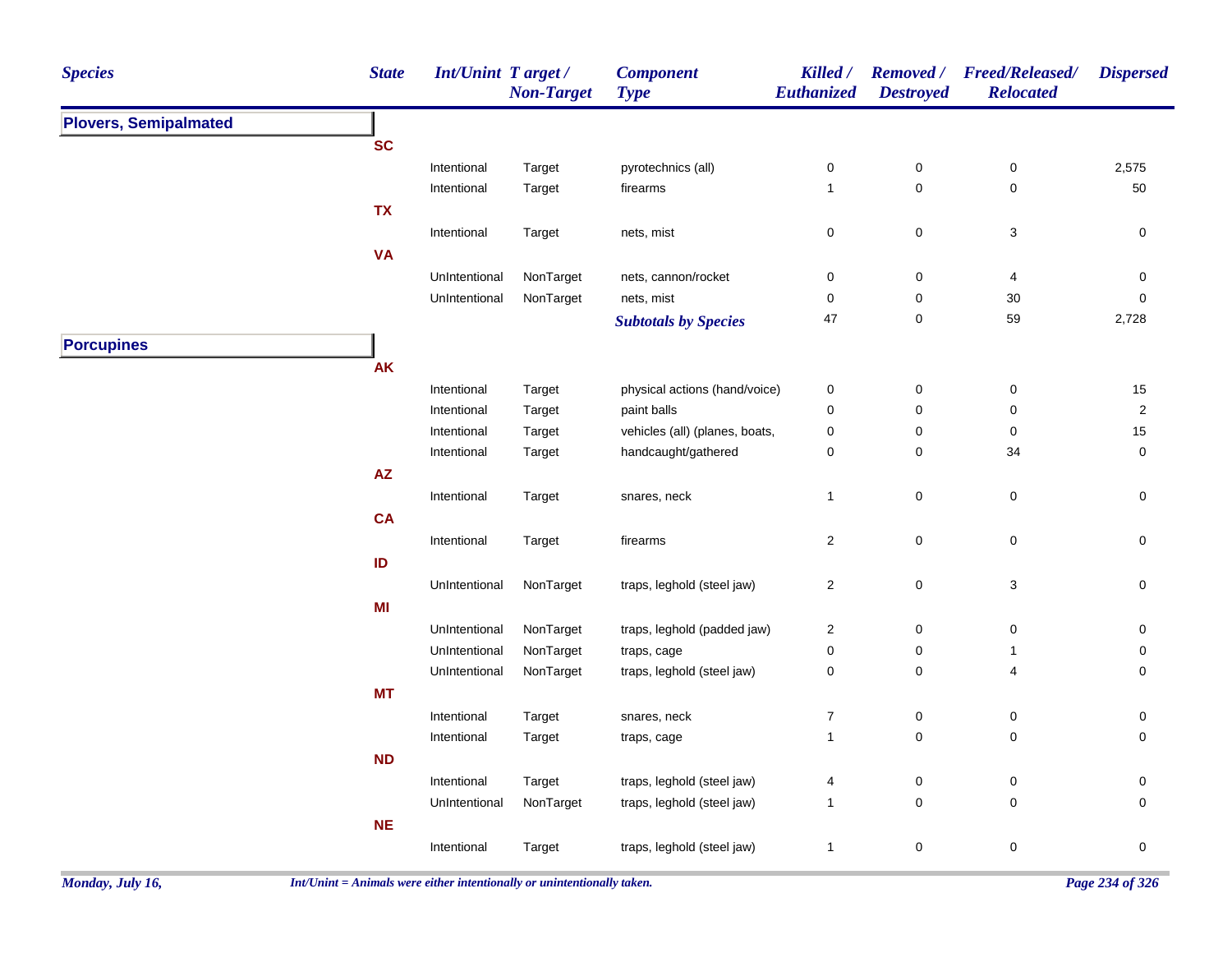| <b>Species</b>    | <b>State</b> | <b>Int/Unint Target/</b> | <b>Non-Target</b> | <b>Component</b><br><b>Type</b> | Killed /<br>Euthanized    | <b>Destroyed</b> | Removed / Freed/Released/<br><b>Relocated</b> | <b>Dispersed</b> |
|-------------------|--------------|--------------------------|-------------------|---------------------------------|---------------------------|------------------|-----------------------------------------------|------------------|
| <b>Porcupines</b> |              |                          |                   |                                 |                           |                  |                                               |                  |
|                   | NE           |                          |                   |                                 |                           |                  |                                               |                  |
|                   |              | Intentional              | Target            | firearms                        | $\mathbf{1}$              | $\pmb{0}$        | $\pmb{0}$                                     | 0                |
|                   |              | Intentional              | Target            | snares, neck                    | 19                        | 0                | 0                                             | 0                |
|                   |              | UnIntentional            | NonTarget         | traps, leghold (steel jaw)      | $\mathbf{1}$              | $\mathsf 0$      | 0                                             | 0                |
|                   | <b>NM</b>    |                          |                   |                                 |                           |                  |                                               |                  |
|                   |              | UnIntentional            | NonTarget         | snares, neck                    | 22                        | $\pmb{0}$        | $10$                                          | 0                |
|                   |              | UnIntentional            | NonTarget         | traps, leghold (steel jaw)      | $\boldsymbol{9}$          | 0                | $\sqrt{3}$                                    | 0                |
|                   | <b>NY</b>    |                          |                   |                                 |                           |                  |                                               |                  |
|                   |              | UnIntentional            | NonTarget         | traps, cage                     | $\pmb{0}$                 | $\pmb{0}$        | $\pmb{0}$                                     | 4                |
|                   | OK           |                          |                   |                                 |                           |                  |                                               |                  |
|                   |              | Intentional              | Target            | handcaught/gathered             | $\pmb{0}$                 | $\pmb{0}$        | $\overline{1}$                                | $\mathsf 0$      |
|                   | OR           |                          |                   |                                 |                           |                  |                                               |                  |
|                   |              | Intentional              | Target            | traps, leghold (steel jaw)      | 13                        | $\mathsf 0$      | $\pmb{0}$                                     | 0                |
|                   |              | Intentional              | Target            | firearms                        | $\ensuremath{\mathsf{3}}$ | $\pmb{0}$        | $\pmb{0}$                                     | 0                |
|                   |              | Intentional              | Target            | handcaught/gathered             | $\mathbf{1}$              | $\pmb{0}$        | $\pmb{0}$                                     | 0                |
|                   |              | Intentional              | Target            | snares, neck                    | $\ensuremath{\mathsf{3}}$ | $\pmb{0}$        | $\pmb{0}$                                     | 0                |
|                   | PA           |                          |                   |                                 |                           |                  |                                               |                  |
|                   |              | UnIntentional            | NonTarget         | traps, cage                     | 0                         | $\mathsf 0$      | $\overline{2}$                                | 0                |
|                   | <b>TX</b>    |                          |                   |                                 |                           |                  |                                               |                  |
|                   |              | Intentional              | Target            | snares, neck                    | 2                         | $\mathbf 0$      | 0                                             | 0                |
|                   |              | UnIntentional            | NonTarget         | snares, neck                    | 60                        | 0                | 2                                             | 0                |
|                   |              | UnIntentional            | NonTarget         | traps, cage                     | $\mathbf{1}$              | 0                | 0                                             | 0                |
|                   |              | UnIntentional            | NonTarget         | traps, leghold (steel jaw)      | 8                         | $\mathbf 0$      | $\mathbf 0$                                   | 0                |
|                   | <b>UT</b>    |                          |                   |                                 |                           |                  |                                               |                  |
|                   |              | UnIntentional            | NonTarget         | snares, neck                    | 4                         | $\pmb{0}$        | $\mathbf{1}$                                  | $\mathsf 0$      |
|                   | <b>VT</b>    |                          |                   |                                 |                           |                  |                                               |                  |
|                   |              | UnIntentional            | NonTarget         | traps, cage                     | $\mathbf 0$               | $\pmb{0}$        | $\,$ 5 $\,$                                   | 0                |
|                   | <b>WI</b>    |                          |                   |                                 |                           |                  |                                               |                  |
|                   |              |                          |                   |                                 |                           |                  |                                               |                  |
|                   |              | UnIntentional            | NonTarget         | traps, leghold (steel jaw)      | $\pmb{0}$                 | $\pmb{0}$        | $\mathbf{1}$                                  | $\pmb{0}$        |
|                   | <b>WY</b>    |                          |                   |                                 |                           |                  |                                               |                  |
|                   |              | Intentional              | Target            | traps, cage                     | $\ensuremath{\mathsf{3}}$ | $\pmb{0}$        | $\mathbf 0$                                   | 0                |
|                   |              | UnIntentional            | NonTarget         | traps, cage                     | 1                         | $\pmb{0}$        | $\pmb{0}$                                     | 0                |
|                   |              | Intentional              | Target            | firearms                        | $\boldsymbol{2}$          | 0                | 0                                             | 0                |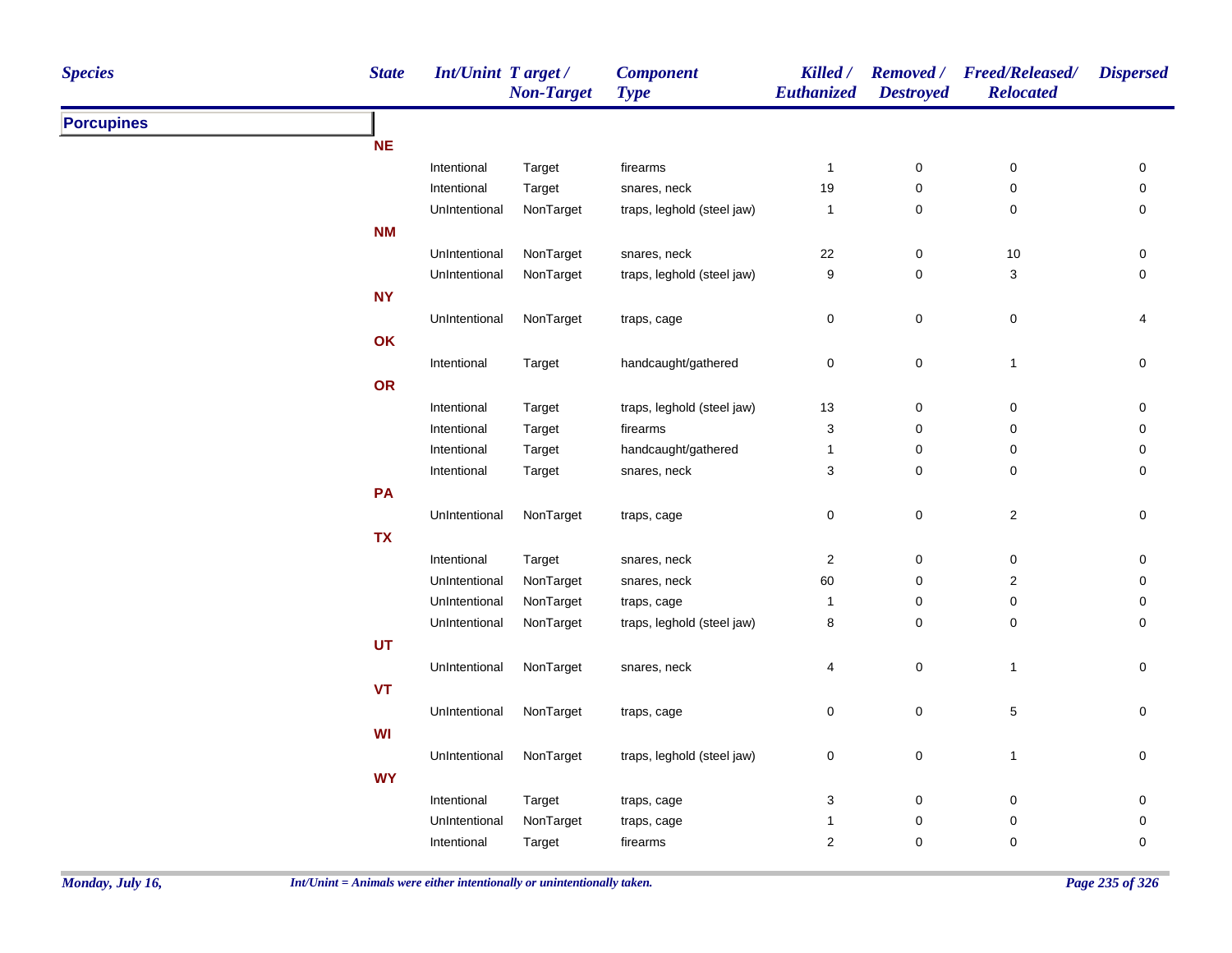| <b>Species</b>                    | <b>State</b> | <b>Int/Unint Target/</b> | <b>Non-Target</b> | <b>Component</b><br><b>Type</b>                                                                                                                                                                                                                                                                                                                                                                                                                                                                                                                                                                                                                                                                                                                                                                                                                                                                                                                                                                                                       | Killed /<br>Euthanized | <b>Removed</b> /<br><b>Destroyed</b> | <b>Freed/Released/</b><br><b>Relocated</b> | <b>Dispersed</b> |
|-----------------------------------|--------------|--------------------------|-------------------|---------------------------------------------------------------------------------------------------------------------------------------------------------------------------------------------------------------------------------------------------------------------------------------------------------------------------------------------------------------------------------------------------------------------------------------------------------------------------------------------------------------------------------------------------------------------------------------------------------------------------------------------------------------------------------------------------------------------------------------------------------------------------------------------------------------------------------------------------------------------------------------------------------------------------------------------------------------------------------------------------------------------------------------|------------------------|--------------------------------------|--------------------------------------------|------------------|
| <b>Porcupines</b>                 |              |                          |                   | snares, neck<br>0<br>$\pmb{0}$<br>4<br>handcaught/gathered<br>$\mathbf{1}$<br>0<br>0<br>traps, leghold (steel jaw)<br>9<br>$\mathbf{1}$<br>0<br>180<br>0<br>76<br><b>Subtotals by Species</b><br>traps, leghold (padded jaw)<br>$\pmb{0}$<br>$\mathsf{O}\xspace$<br>4<br>918<br>$\pmb{0}$<br>$\mathbf 0$<br>firearms<br>$\mathbf 0$<br>39<br>0<br>firearms<br>$\pmb{0}$<br>firearms<br>$\overline{4}$<br>0<br>$\mathbf 0$<br>961<br>$\overline{4}$<br><b>Subtotals by Species</b><br>firearms<br>259<br>$\pmb{0}$<br>$\pmb{0}$<br>259<br>$\mathsf 0$<br>0<br><b>Subtotals by Species</b><br>317<br>$\pmb{0}$<br>$\pmb{0}$<br>firearms<br>317<br>$\mathsf 0$<br>$\mathsf 0$<br><b>Subtotals by Species</b><br>$\mathsf 0$<br>$\mathbf 0$<br>firearms<br>$\mathbf{1}$<br>$\mathsf 0$<br>$\mathbf 2$<br>traps, leghold (steel jaw)<br>$\pmb{0}$<br>traps, leghold (steel jaw)<br>$\pmb{0}$<br>$\pmb{0}$<br>$\mathbf{1}$<br>helicopter<br>$\mathbf 0$<br>$\mathbf 0$<br>0<br>$\mathsf 0$<br>traps, leghold (steel jaw)<br>$\pmb{0}$<br>10 |                        |                                      |                                            |                  |
|                                   | <b>WY</b>    |                          |                   |                                                                                                                                                                                                                                                                                                                                                                                                                                                                                                                                                                                                                                                                                                                                                                                                                                                                                                                                                                                                                                       |                        |                                      |                                            |                  |
|                                   |              | UnIntentional            | NonTarget         |                                                                                                                                                                                                                                                                                                                                                                                                                                                                                                                                                                                                                                                                                                                                                                                                                                                                                                                                                                                                                                       |                        |                                      |                                            | 0                |
|                                   |              | Intentional              | Target            |                                                                                                                                                                                                                                                                                                                                                                                                                                                                                                                                                                                                                                                                                                                                                                                                                                                                                                                                                                                                                                       |                        |                                      |                                            | 0                |
|                                   |              | UnIntentional            | NonTarget         |                                                                                                                                                                                                                                                                                                                                                                                                                                                                                                                                                                                                                                                                                                                                                                                                                                                                                                                                                                                                                                       |                        |                                      |                                            | $\pmb{0}$        |
|                                   |              |                          |                   |                                                                                                                                                                                                                                                                                                                                                                                                                                                                                                                                                                                                                                                                                                                                                                                                                                                                                                                                                                                                                                       |                        |                                      |                                            | 36               |
| <b>Prairie Dogs, Black-Tailed</b> |              |                          |                   |                                                                                                                                                                                                                                                                                                                                                                                                                                                                                                                                                                                                                                                                                                                                                                                                                                                                                                                                                                                                                                       |                        |                                      |                                            |                  |
|                                   | co           |                          |                   |                                                                                                                                                                                                                                                                                                                                                                                                                                                                                                                                                                                                                                                                                                                                                                                                                                                                                                                                                                                                                                       |                        |                                      |                                            |                  |
|                                   |              | UnIntentional            | NonTarget         |                                                                                                                                                                                                                                                                                                                                                                                                                                                                                                                                                                                                                                                                                                                                                                                                                                                                                                                                                                                                                                       |                        |                                      |                                            | 0                |
|                                   |              | Intentional              | Target            |                                                                                                                                                                                                                                                                                                                                                                                                                                                                                                                                                                                                                                                                                                                                                                                                                                                                                                                                                                                                                                       |                        |                                      |                                            | 0                |
|                                   | <b>NE</b>    |                          |                   |                                                                                                                                                                                                                                                                                                                                                                                                                                                                                                                                                                                                                                                                                                                                                                                                                                                                                                                                                                                                                                       |                        |                                      |                                            |                  |
|                                   |              | Intentional              | Target            |                                                                                                                                                                                                                                                                                                                                                                                                                                                                                                                                                                                                                                                                                                                                                                                                                                                                                                                                                                                                                                       |                        |                                      |                                            | 0                |
|                                   | <b>TX</b>    |                          |                   |                                                                                                                                                                                                                                                                                                                                                                                                                                                                                                                                                                                                                                                                                                                                                                                                                                                                                                                                                                                                                                       |                        |                                      |                                            |                  |
|                                   |              | Intentional              | Target            |                                                                                                                                                                                                                                                                                                                                                                                                                                                                                                                                                                                                                                                                                                                                                                                                                                                                                                                                                                                                                                       |                        |                                      |                                            | 0                |
|                                   |              |                          |                   |                                                                                                                                                                                                                                                                                                                                                                                                                                                                                                                                                                                                                                                                                                                                                                                                                                                                                                                                                                                                                                       |                        |                                      |                                            | $\pmb{0}$        |
| Prairie Dogs, Gunnison'S          |              |                          |                   |                                                                                                                                                                                                                                                                                                                                                                                                                                                                                                                                                                                                                                                                                                                                                                                                                                                                                                                                                                                                                                       |                        |                                      |                                            |                  |
|                                   | co           |                          |                   |                                                                                                                                                                                                                                                                                                                                                                                                                                                                                                                                                                                                                                                                                                                                                                                                                                                                                                                                                                                                                                       |                        |                                      |                                            |                  |
|                                   |              | Intentional              | Target            |                                                                                                                                                                                                                                                                                                                                                                                                                                                                                                                                                                                                                                                                                                                                                                                                                                                                                                                                                                                                                                       |                        |                                      |                                            | 0                |
|                                   |              |                          |                   |                                                                                                                                                                                                                                                                                                                                                                                                                                                                                                                                                                                                                                                                                                                                                                                                                                                                                                                                                                                                                                       |                        |                                      |                                            | 0                |
| <b>Prairie Dogs, White-Tailed</b> |              |                          |                   |                                                                                                                                                                                                                                                                                                                                                                                                                                                                                                                                                                                                                                                                                                                                                                                                                                                                                                                                                                                                                                       |                        |                                      |                                            |                  |
|                                   | UT           |                          |                   |                                                                                                                                                                                                                                                                                                                                                                                                                                                                                                                                                                                                                                                                                                                                                                                                                                                                                                                                                                                                                                       |                        |                                      |                                            |                  |
|                                   |              | Intentional              | Target            |                                                                                                                                                                                                                                                                                                                                                                                                                                                                                                                                                                                                                                                                                                                                                                                                                                                                                                                                                                                                                                       |                        |                                      |                                            | $\pmb{0}$        |
|                                   |              |                          |                   |                                                                                                                                                                                                                                                                                                                                                                                                                                                                                                                                                                                                                                                                                                                                                                                                                                                                                                                                                                                                                                       |                        |                                      |                                            | $\mathbf 0$      |
| <b>Pronghorns (Antelope)</b>      |              |                          |                   |                                                                                                                                                                                                                                                                                                                                                                                                                                                                                                                                                                                                                                                                                                                                                                                                                                                                                                                                                                                                                                       |                        |                                      |                                            |                  |
|                                   | co           |                          |                   |                                                                                                                                                                                                                                                                                                                                                                                                                                                                                                                                                                                                                                                                                                                                                                                                                                                                                                                                                                                                                                       |                        |                                      |                                            |                  |
|                                   |              | Intentional              | Target            |                                                                                                                                                                                                                                                                                                                                                                                                                                                                                                                                                                                                                                                                                                                                                                                                                                                                                                                                                                                                                                       |                        |                                      |                                            | $\mathbf 0$      |
|                                   | <b>NV</b>    |                          |                   |                                                                                                                                                                                                                                                                                                                                                                                                                                                                                                                                                                                                                                                                                                                                                                                                                                                                                                                                                                                                                                       |                        |                                      |                                            |                  |
|                                   |              | UnIntentional            | NonTarget         |                                                                                                                                                                                                                                                                                                                                                                                                                                                                                                                                                                                                                                                                                                                                                                                                                                                                                                                                                                                                                                       |                        |                                      |                                            | $\mathbf 0$      |
|                                   | <b>UT</b>    |                          |                   |                                                                                                                                                                                                                                                                                                                                                                                                                                                                                                                                                                                                                                                                                                                                                                                                                                                                                                                                                                                                                                       |                        |                                      |                                            |                  |
|                                   |              | UnIntentional            | NonTarget         |                                                                                                                                                                                                                                                                                                                                                                                                                                                                                                                                                                                                                                                                                                                                                                                                                                                                                                                                                                                                                                       |                        |                                      |                                            | $\pmb{0}$        |
|                                   |              | Intentional              | Target            |                                                                                                                                                                                                                                                                                                                                                                                                                                                                                                                                                                                                                                                                                                                                                                                                                                                                                                                                                                                                                                       |                        |                                      |                                            | 80               |
|                                   | <b>WY</b>    |                          |                   |                                                                                                                                                                                                                                                                                                                                                                                                                                                                                                                                                                                                                                                                                                                                                                                                                                                                                                                                                                                                                                       |                        |                                      |                                            |                  |
|                                   |              |                          | NonTarget         |                                                                                                                                                                                                                                                                                                                                                                                                                                                                                                                                                                                                                                                                                                                                                                                                                                                                                                                                                                                                                                       |                        |                                      |                                            | 0                |
|                                   |              | UnIntentional            |                   |                                                                                                                                                                                                                                                                                                                                                                                                                                                                                                                                                                                                                                                                                                                                                                                                                                                                                                                                                                                                                                       |                        |                                      |                                            |                  |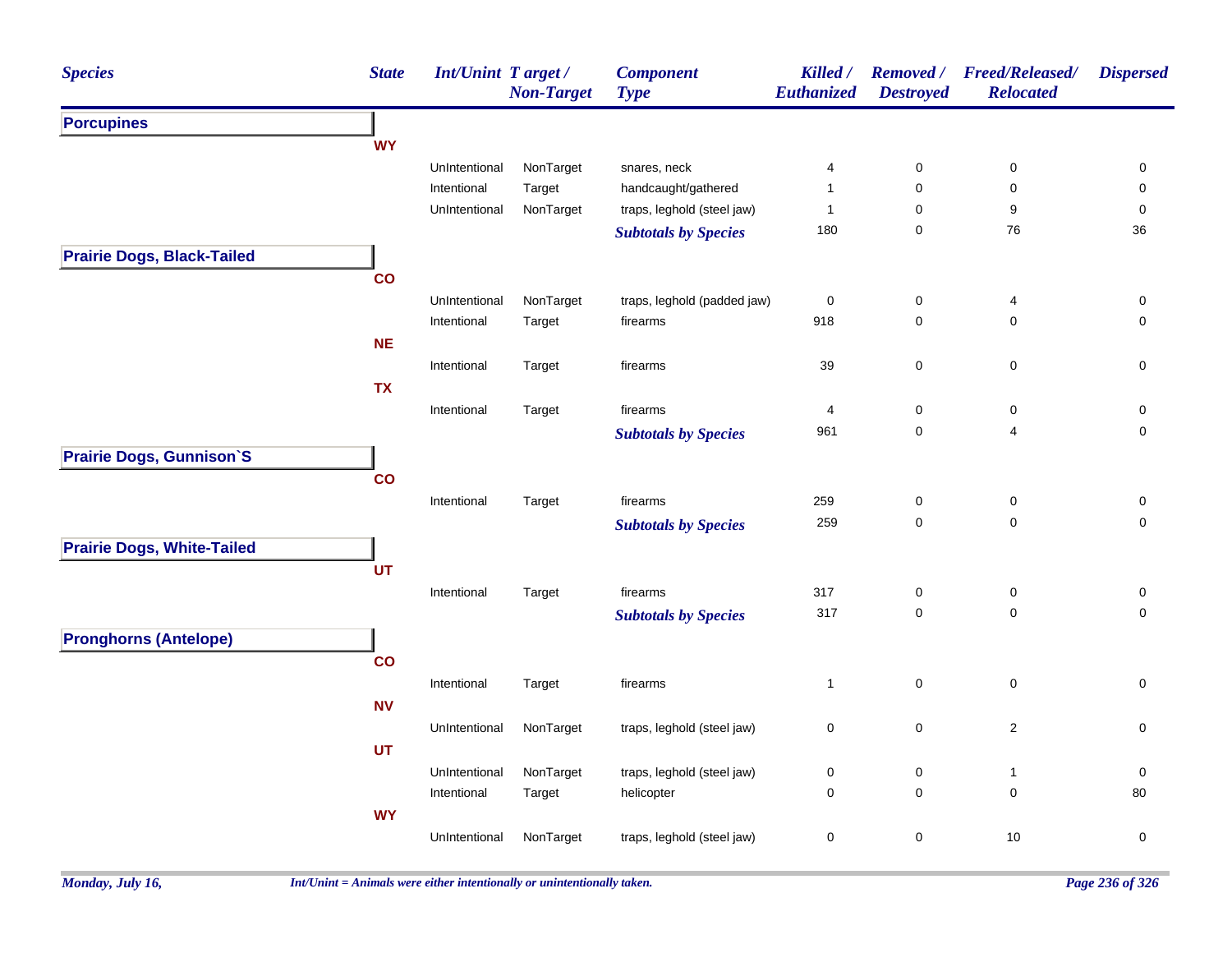| <b>Species</b>               | <b>State</b>  | Int/Unint Target/ | <b>Non-Target</b> | <b>Component</b><br><b>Type</b> | Killed /<br>Euthanized | <b>Removed</b> /<br><b>Destroyed</b> | <b>Freed/Released/</b><br><b>Relocated</b> | <b>Dispersed</b>    |
|------------------------------|---------------|-------------------|-------------------|---------------------------------|------------------------|--------------------------------------|--------------------------------------------|---------------------|
| <b>Pronghorns (Antelope)</b> |               |                   |                   |                                 |                        |                                      |                                            |                     |
|                              | <b>WY</b>     |                   |                   |                                 |                        |                                      |                                            |                     |
|                              |               | Intentional       | Target            | fixed wing                      | $\pmb{0}$              | $\pmb{0}$                            | $\pmb{0}$                                  | 0                   |
|                              |               | UnIntentional     | NonTarget         | snares, neck                    | $\mathbf{1}$           | $\pmb{0}$                            | $\pmb{0}$                                  | $\pmb{0}$           |
|                              |               |                   |                   | <b>Subtotals by Species</b>     | $\overline{2}$         | $\mathsf 0$                          | 13                                         | 80                  |
| <b>Quail (All)</b>           |               |                   |                   |                                 |                        |                                      |                                            |                     |
|                              | AZ            |                   |                   |                                 |                        |                                      |                                            |                     |
|                              |               | Intentional       | Target            | firearms                        | $\pmb{0}$              | $\pmb{0}$                            | $\pmb{0}$                                  | 35                  |
|                              | HI            |                   |                   |                                 |                        |                                      |                                            |                     |
|                              |               | Intentional       | Target            | pyrotechnics (all)              | $\pmb{0}$              | $\pmb{0}$                            | $\pmb{0}$                                  | 99                  |
|                              |               |                   |                   | <b>Subtotals by Species</b>     | 0                      | $\mathbf 0$                          | $\mathbf 0$                                | 134                 |
| <b>Rabbits, Cottontail</b>   |               |                   |                   |                                 |                        |                                      |                                            |                     |
|                              |               |                   |                   |                                 |                        |                                      |                                            |                     |
|                              | <b>CA</b>     |                   |                   |                                 |                        |                                      |                                            |                     |
|                              |               | Intentional       | Target            | traps, snap (rat, mouse, etc.)  | $\mathbf{1}$           | $\pmb{0}$                            | $\pmb{0}$                                  | 0                   |
|                              |               | Intentional       | Target            | traps, cage                     | $\sqrt{2}$             | 0                                    | 29                                         | 0                   |
|                              |               | UnIntentional     | NonTarget         | traps, cage                     | $\mathbf 0$            | $\mathbf 0$                          | 79                                         | 0                   |
|                              | $\mathbf{co}$ |                   |                   |                                 |                        |                                      |                                            |                     |
|                              |               | Intentional       | Target            | firearms                        | 4,315                  | 0                                    | 0                                          | 0                   |
|                              |               | UnIntentional     | NonTarget         | traps, leghold (padded jaw)     | $\sqrt{2}$             | 0                                    | $\pmb{0}$                                  | 0                   |
|                              |               | Intentional       | Target            | traps, cage                     | 715                    | 0                                    | 0                                          | 0                   |
|                              | <b>GA</b>     |                   |                   |                                 |                        |                                      |                                            |                     |
|                              |               | UnIntentional     | NonTarget         | traps, cage                     | $\mathbf{1}$           | $\pmb{0}$                            | $\mathbf{1}$                               | $\mathsf{O}\xspace$ |
|                              | IL.           |                   |                   |                                 |                        |                                      |                                            |                     |
|                              |               | Intentional       | Target            | firearms                        | 3                      | 0                                    | 0                                          | 0                   |
|                              |               | Intentional       | Target            | pneumatics                      | 21                     | 0                                    | 0                                          | 0                   |
|                              |               | Intentional       | Target            | traps, quick-kill (conibear)    | 9                      | $\mathbf 0$                          | 0                                          | $\mathbf 0$         |
|                              | KS            |                   |                   |                                 |                        |                                      |                                            |                     |
|                              |               | Intentional       | Target            | firearms                        | $\overline{7}$         | $\pmb{0}$                            | 0                                          | 12                  |
|                              |               | Intentional       | Target            | vehicles (all) (planes, boats,  | $\mathbf 0$            | $\mathbf 0$                          | 0                                          | 4                   |
|                              | <b>KY</b>     |                   |                   |                                 |                        |                                      |                                            |                     |
|                              |               | Intentional       | Target            | traps, leghold (padded jaw)     | $\sqrt{2}$             | $\pmb{0}$                            | $\pmb{0}$                                  | $\pmb{0}$           |
|                              |               | Intentional       | Target            | traps, cage                     | $\pmb{0}$              | $\pmb{0}$                            | $\overline{\mathbf{c}}$                    | $\mathbf 0$         |
|                              |               | Intentional       | Target            | snares, neck                    | $\mathbf{1}$           | 0                                    | 0                                          | 0                   |
|                              |               | UnIntentional     | NonTarget         | traps, cage                     | $\mathbf 0$            | 0                                    | $\mathbf{1}$                               | 0                   |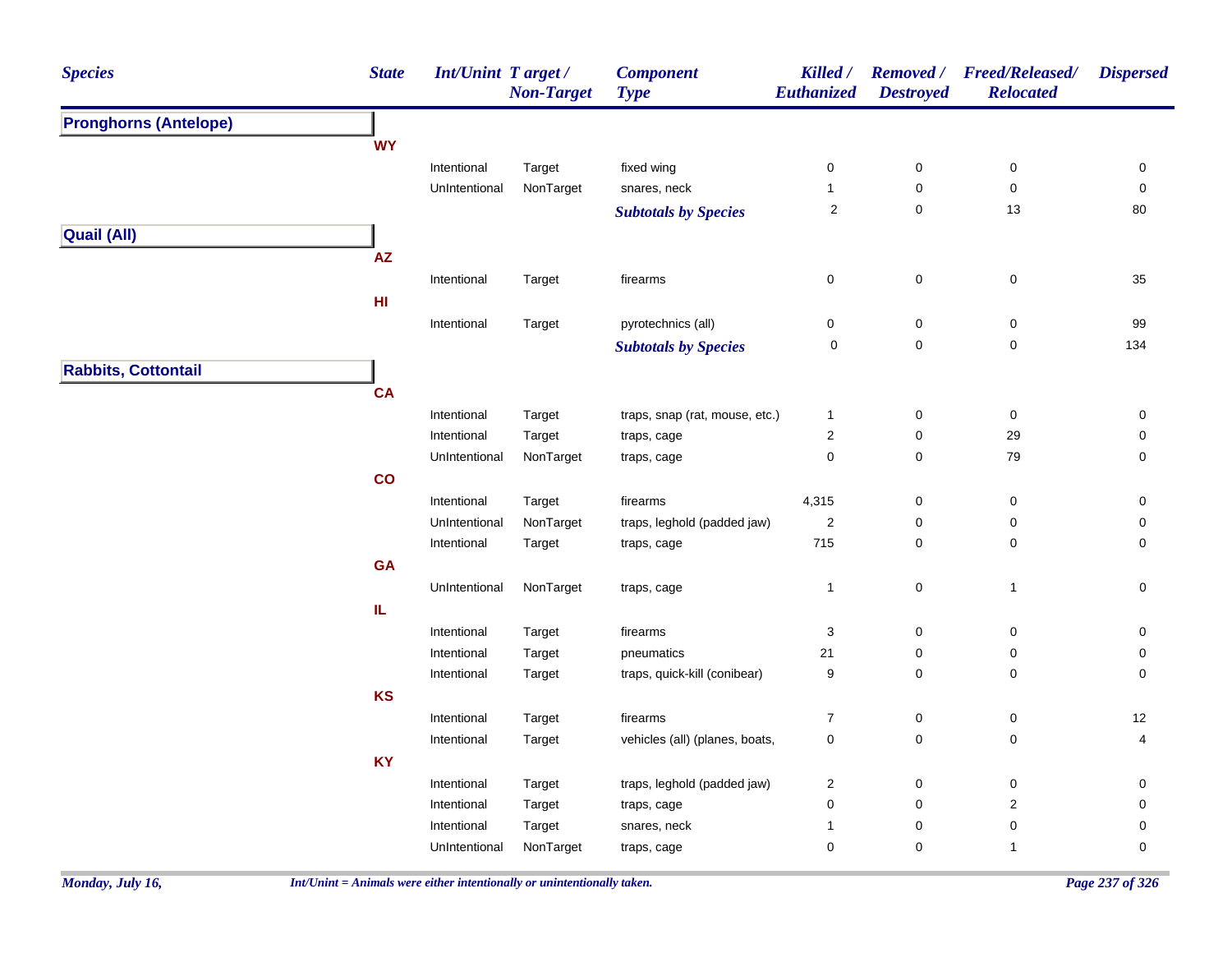| <b>Species</b>             | <b>State</b> | <b>Int/Unint Target/</b> | <b>Non-Target</b> | <b>Component</b><br><b>Type</b> | <b>Killed</b> /<br>Euthanized | <b>Destroyed</b>                | Removed / Freed/Released/<br><b>Relocated</b> | <b>Dispersed</b>    |
|----------------------------|--------------|--------------------------|-------------------|---------------------------------|-------------------------------|---------------------------------|-----------------------------------------------|---------------------|
| <b>Rabbits, Cottontail</b> |              |                          |                   |                                 |                               |                                 |                                               |                     |
|                            | <b>KY</b>    |                          |                   |                                 |                               |                                 |                                               |                     |
|                            |              | UnIntentional            | NonTarget         | snares, neck                    | $\overline{\mathbf{c}}$       | $\pmb{0}$                       | $\pmb{0}$                                     | $\pmb{0}$           |
|                            |              | Intentional              | Target            | firearms                        | $\mathbf{1}$                  | $\pmb{0}$                       | $\mathbf 0$                                   | $\pmb{0}$           |
|                            | <b>MD</b>    |                          |                   |                                 |                               |                                 |                                               |                     |
|                            |              | Intentional              | Target            | handcaught/gathered             | $\pmb{0}$                     | $\pmb{0}$                       | $\mathbf{1}$                                  | $\pmb{0}$           |
|                            |              | UnIntentional            | NonTarget         | traps, leghold (steel jaw)      | $\sqrt{2}$                    | $\pmb{0}$                       | $\mathbf{1}$                                  | $\pmb{0}$           |
|                            |              | Intentional              | Target            | firearms                        | 10                            | $\boldsymbol{0}$                | $\pmb{0}$                                     | $\pmb{0}$           |
|                            |              | UnIntentional            | Target            | traps, quick-kill (conibear)    | $\mathbf{1}$                  | $\boldsymbol{0}$                | 0                                             | 0                   |
|                            | MI           |                          |                   |                                 |                               |                                 |                                               |                     |
|                            |              | UnIntentional            | NonTarget         | traps, cage                     | $\overline{c}$                | $\boldsymbol{0}$                | $\mathbf{1}$                                  | $\pmb{0}$           |
|                            |              | UnIntentional            | NonTarget         | traps, leghold (steel jaw)      | $\mathbf{1}$                  | $\mathbf 0$                     | 0                                             | $\mathbf 0$         |
|                            | <b>MN</b>    |                          |                   |                                 |                               |                                 |                                               |                     |
|                            |              | UnIntentional            | Target            | traps, quick-kill (conibear)    | $\mathbf{1}$                  | $\mathbf 0$                     | $\mathbf 0$                                   | 0                   |
|                            | <b>MO</b>    |                          |                   |                                 |                               |                                 |                                               |                     |
|                            |              | Intentional              | Target            | firearms                        | 39                            | $\pmb{0}$                       | $\pmb{0}$                                     | $\pmb{0}$           |
|                            |              | Intentional              | Target            | pneumatics                      | 50                            | $\pmb{0}$                       | 0                                             | 0                   |
|                            | <b>MS</b>    |                          |                   |                                 |                               |                                 |                                               |                     |
|                            |              | Intentional              | Target            | spotlight                       | $\ensuremath{\mathsf{3}}$     | $\pmb{0}$                       | $\pmb{0}$                                     | $\pmb{0}$           |
|                            |              | Intentional              | Target            | traps, cage                     | $\overline{4}$                | $\boldsymbol{0}$                | 0                                             | $\pmb{0}$           |
|                            |              | Intentional              | Target            | traps, quick-kill (conibear)    | $\mathbf{1}$                  | $\pmb{0}$                       | 0                                             | 0                   |
|                            | <b>NC</b>    |                          |                   |                                 |                               |                                 |                                               |                     |
|                            |              | UnIntentional            | NonTarget         | traps, cage                     | $\pmb{0}$                     | $\pmb{0}$                       | 3                                             | $\pmb{0}$           |
|                            | <b>ND</b>    |                          |                   |                                 |                               |                                 |                                               |                     |
|                            |              | Intentional              | Target            | firearms                        | $\,6$                         | $\pmb{0}$                       | $\pmb{0}$                                     | $\mathbf 0$         |
|                            | $NE$         |                          |                   |                                 |                               |                                 |                                               |                     |
|                            |              | Intentional              | Target            | firearms                        | $\mathsf 3$                   | $\pmb{0}$                       | $\mathbf 0$                                   | 0                   |
|                            |              | Intentional              | Target            | traps, cage                     | $\mathbf 0$                   | $\pmb{0}$                       | $\mathbf{1}$                                  | $\mathbf 0$         |
|                            | <b>NV</b>    |                          |                   |                                 |                               |                                 |                                               |                     |
|                            |              | Intentional              | Target            | firearms                        | 22                            | $\mathbf 0$                     | 0                                             | 0                   |
|                            |              | Intentional              | Target            | traps, cage                     | $\ensuremath{\mathsf{3}}$     | $\pmb{0}$                       | $\pmb{0}$                                     | $\mathbf 0$         |
|                            | OH           |                          |                   |                                 |                               |                                 |                                               |                     |
|                            |              | Intentional              |                   | firearms                        | $\overline{4}$                |                                 |                                               |                     |
|                            |              | UnIntentional            | Target            |                                 | $\mathbf 0$                   | $\boldsymbol{0}$<br>$\mathbf 0$ | $\pmb{0}$<br>$\mathbf{1}$                     | $\pmb{0}$           |
|                            |              |                          | NonTarget         | traps, leghold (padded jaw)     |                               |                                 |                                               | $\mathsf{O}\xspace$ |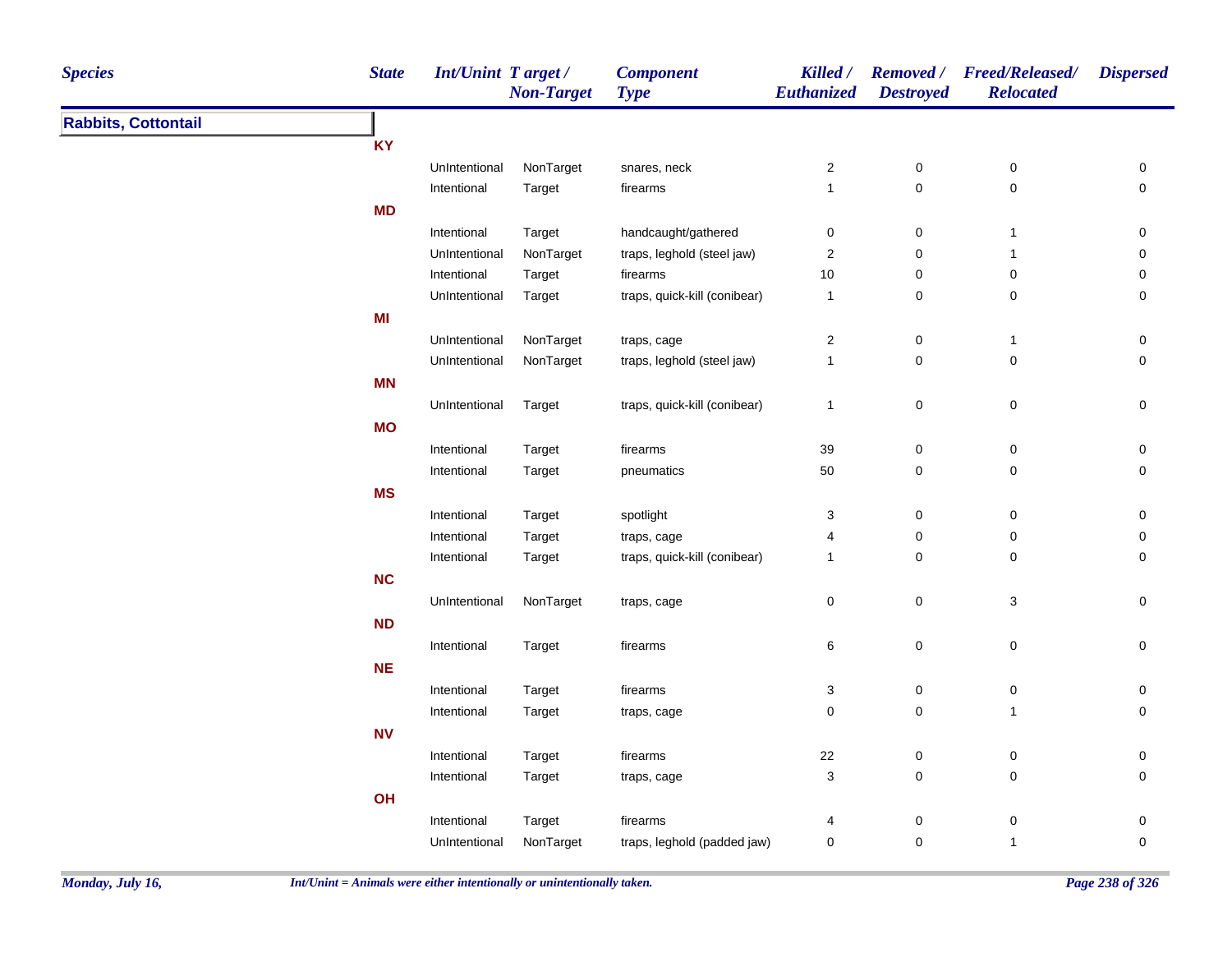| <b>Species</b>             | <b>State</b> | Int/Unint Target/ | <b>Non-Target</b> | <b>Component</b><br><b>Type</b> | Killed /<br>Euthanized    | <b>Removed</b> /<br><b>Destroyed</b> | <b>Freed/Released/</b><br><b>Relocated</b> | <b>Dispersed</b>    |
|----------------------------|--------------|-------------------|-------------------|---------------------------------|---------------------------|--------------------------------------|--------------------------------------------|---------------------|
| <b>Rabbits, Cottontail</b> |              |                   |                   |                                 |                           |                                      |                                            |                     |
|                            | OH           |                   |                   |                                 |                           |                                      |                                            |                     |
|                            |              | UnIntentional     | NonTarget         | traps, cage                     | $\pmb{0}$                 | $\pmb{0}$                            | $10$                                       | 0                   |
|                            | OK           |                   |                   |                                 |                           |                                      |                                            |                     |
|                            |              | Intentional       | Target            | spotlight                       | $20\,$                    | $\mathsf 0$                          | 0                                          | 0                   |
|                            |              | Intentional       | Target            | traps, cage                     | 0                         | $\pmb{0}$                            | $\mathbf{1}$                               | 0                   |
|                            |              | Intentional       | Target            | firearms                        | 36                        | 0                                    | 0                                          | 0                   |
|                            | OR           |                   |                   |                                 |                           |                                      |                                            |                     |
|                            |              | UnIntentional     | NonTarget         | traps, leghold (padded jaw)     | 3                         | $\pmb{0}$                            | $\pmb{0}$                                  | 0                   |
|                            |              | UnIntentional     | NonTarget         | traps, cage                     | $\pmb{0}$                 | $\pmb{0}$                            | $\boldsymbol{2}$                           | $\pmb{0}$           |
|                            | PA           |                   |                   |                                 |                           |                                      |                                            |                     |
|                            |              | UnIntentional     | NonTarget         | traps, quick-kill (conibear)    | $\sqrt{2}$                | $\pmb{0}$                            | $\pmb{0}$                                  | 0                   |
|                            |              | UnIntentional     | NonTarget         | traps, cage                     | $\pmb{0}$                 | $\pmb{0}$                            | 23                                         | 0                   |
|                            |              | Intentional       | Target            | firearms                        | 12                        | $\pmb{0}$                            | 0                                          | 0                   |
|                            |              | Intentional       | Target            | spotlight                       | 31                        | $\pmb{0}$                            | 0                                          | 0                   |
|                            |              | Intentional       | Target            | traps, quick-kill (conibear)    | $\mathbf{1}$              | $\mathbf 0$                          | 0                                          | $\mathbf 0$         |
|                            | <b>TN</b>    |                   |                   |                                 |                           |                                      |                                            |                     |
|                            |              | UnIntentional     | NonTarget         | traps, cage                     | $\pmb{0}$                 | $\mathbf 0$                          | $\overline{c}$                             | $\mathsf{O}\xspace$ |
|                            | <b>TX</b>    |                   |                   |                                 |                           |                                      |                                            |                     |
|                            |              | UnIntentional     | NonTarget         | traps, cage                     | $\mathbf 0$               | $\pmb{0}$                            | 4                                          | 0                   |
|                            |              | Intentional       | Target            | firearms                        | 56                        | $\pmb{0}$                            | $\pmb{0}$                                  | 0                   |
|                            |              | UnIntentional     | NonTarget         | traps, leghold (steel jaw)      | $\ensuremath{\mathsf{3}}$ | $\pmb{0}$                            | 1                                          | 0                   |
|                            |              | UnIntentional     | NonTarget         | snares, neck                    | $\overline{4}$            | 0                                    | 0                                          | 0                   |
|                            | <b>VA</b>    |                   |                   |                                 |                           |                                      |                                            |                     |
|                            |              | Intentional       | Target            | vehicles (all) (planes, boats,  | $\pmb{0}$                 | $\pmb{0}$                            | $\pmb{0}$                                  | 0                   |
|                            |              | Intentional       | Target            | night vision/infrared equipme   | $\pmb{0}$                 | 0                                    | $\mathbf 0$                                | 0                   |
|                            |              | Intentional       | Target            | lights (all)                    | 0                         | 0                                    | 0                                          | 3                   |
|                            |              | Intentional       | Target            | firearms                        | 48                        | $\pmb{0}$                            | 0                                          | 2                   |
|                            |              | UnIntentional     | NonTarget         | traps, cage                     | $\pmb{0}$                 | 0                                    | 4                                          | 0                   |
|                            |              | UnIntentional     | NonTarget         | traps, leghold (padded jaw)     | $\mathbf{1}$              | 0                                    | 0                                          | 0                   |
|                            |              | UnIntentional     | NonTarget         | traps, quick-kill (conibear)    | $\mathbf{1}$              | 0                                    | 0                                          | 0                   |
|                            |              | Intentional       | Target            | spotlight                       | $\pmb{0}$                 | $\pmb{0}$                            | 0                                          | 8                   |
|                            |              | UnIntentional     | NonTarget         | snares, neck                    | 3                         | 0                                    | $\mathbf{1}$                               | $\mathbf 0$         |
|                            | VT           |                   |                   |                                 |                           |                                      |                                            |                     |
|                            |              | UnIntentional     | NonTarget         | traps, cage                     | $\mathsf 0$               | $\pmb{0}$                            | 8                                          | $\pmb{0}$           |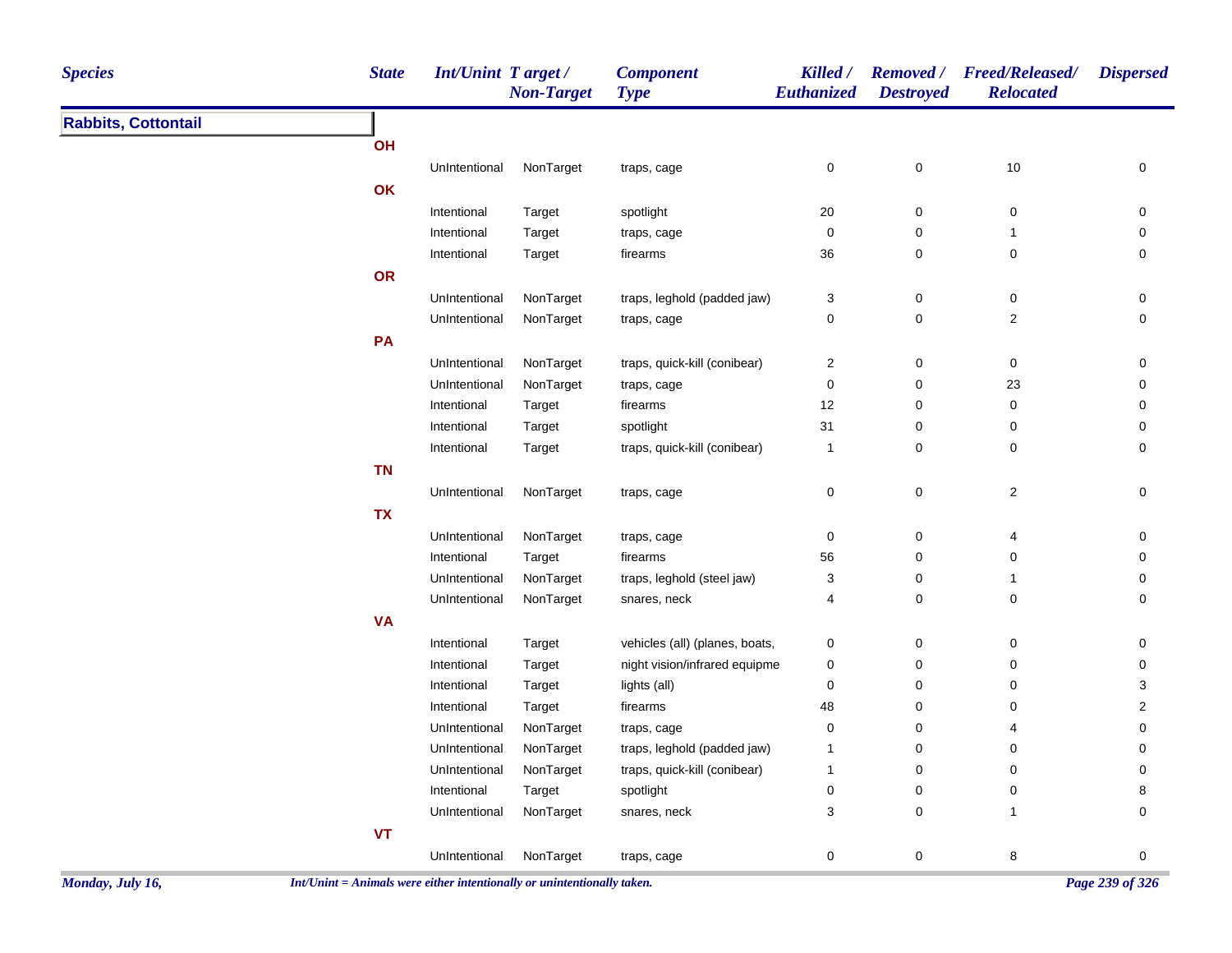| <b>Species</b>                                                                           | <b>State</b> | Int/Unint Target / | <b>Non-Target</b> | <b>Component</b><br><b>Type</b> | Killed /<br>Euthanized  | <b>Removed</b> /<br><b>Destroyed</b> | <b>Freed/Released/</b><br><b>Relocated</b> | <b>Dispersed</b>    |
|------------------------------------------------------------------------------------------|--------------|--------------------|-------------------|---------------------------------|-------------------------|--------------------------------------|--------------------------------------------|---------------------|
| <b>Rabbits, Cottontail</b><br><b>Rabbits, Desert Cottontail</b><br><b>Rabbits, Feral</b> |              |                    |                   |                                 |                         |                                      |                                            |                     |
|                                                                                          | <b>WA</b>    |                    |                   |                                 |                         |                                      |                                            |                     |
|                                                                                          |              | UnIntentional      | NonTarget         | traps, cage                     | 0                       | $\mathbf 0$                          | $\,$ 5 $\,$                                | $\mathsf{O}\xspace$ |
|                                                                                          | WI           |                    |                   |                                 |                         |                                      |                                            |                     |
|                                                                                          |              | Intentional        | Target            | traps, cage                     | 10                      | $\boldsymbol{0}$                     | $\boldsymbol{2}$                           | 0                   |
|                                                                                          |              | Intentional        | Target            | handcaught/gathered             | 6                       | $\pmb{0}$                            | 0                                          | $\mathsf{O}\xspace$ |
|                                                                                          |              | Intentional        | Target            | firearms                        | 8                       | $\mathbf 0$                          | 0                                          | $\mathsf{O}\xspace$ |
|                                                                                          | <b>WV</b>    |                    |                   |                                 |                         |                                      |                                            |                     |
|                                                                                          |              | UnIntentional      | NonTarget         | snares, neck                    | $\mathbf{1}$            | $\boldsymbol{0}$                     | $\pmb{0}$                                  | 0                   |
|                                                                                          |              | UnIntentional      | NonTarget         | traps, cage                     | 0                       | $\mathbf 0$                          | 14                                         | $\pmb{0}$           |
|                                                                                          | <b>WY</b>    |                    |                   |                                 |                         |                                      |                                            |                     |
|                                                                                          |              | UnIntentional      | NonTarget         | traps, cage                     | 0                       | $\boldsymbol{0}$                     | $\mathbf{1}$                               | 0                   |
|                                                                                          |              |                    |                   | <b>Subtotals by Species</b>     | 5,480                   | $\mathbf 0$                          | 198                                        | 29                  |
|                                                                                          |              |                    |                   |                                 |                         |                                      |                                            |                     |
|                                                                                          | AZ           |                    |                   |                                 |                         |                                      |                                            |                     |
|                                                                                          |              | Intentional        | Target            | traps, cage                     | 61                      | $\pmb{0}$                            | $\pmb{0}$                                  | 0                   |
|                                                                                          |              | Intentional        | Target            | firearms                        | 90                      | $\mathbf 0$                          | $\mathbf 0$                                | $\mathbf 0$         |
|                                                                                          | CA           |                    |                   |                                 |                         |                                      |                                            |                     |
|                                                                                          |              | Intentional        | Target            | traps, cage                     | 24                      | $\mathbf 0$                          | $\mathbf{1}$                               | 0                   |
|                                                                                          |              | Intentional        | Target            | firearms                        | 28                      | 0                                    | $\mathsf 0$                                | 45                  |
|                                                                                          | ${\sf NV}$   |                    |                   |                                 |                         |                                      |                                            |                     |
|                                                                                          |              | Intentional        | Target            | firearms                        | 1,469                   | $\mathbf 0$                          | 0                                          | 0                   |
|                                                                                          |              | Intentional        | Target            | traps, cage                     | 3                       | 0                                    | 0                                          | 0                   |
|                                                                                          |              | UnIntentional      | Target            | traps, cage                     | 1                       | $\pmb{0}$                            | $\mathsf 0$                                | $\mathsf{O}\xspace$ |
|                                                                                          |              | UnIntentional      | NonTarget         | traps, cage                     | $\overline{\mathbf{c}}$ | $\pmb{0}$                            | $\pmb{0}$                                  | $\mathsf{O}\xspace$ |
|                                                                                          |              |                    |                   | <b>Subtotals by Species</b>     | 1,678                   | $\pmb{0}$                            | $\mathbf{1}$                               | 45                  |
|                                                                                          |              |                    |                   |                                 |                         |                                      |                                            |                     |
|                                                                                          | <b>AK</b>    |                    |                   |                                 |                         |                                      |                                            |                     |
|                                                                                          |              |                    |                   |                                 | 13                      |                                      |                                            |                     |
|                                                                                          |              | Intentional        | Target            | firearms                        |                         | $\mathbf 0$                          | $\pmb{0}$                                  | $\mathsf 0$         |
|                                                                                          | <b>CA</b>    |                    |                   |                                 |                         |                                      |                                            |                     |
|                                                                                          |              | Intentional        | Target            | firearms                        | 6                       | $\mathbf 0$                          | $\pmb{0}$                                  | 0                   |
|                                                                                          |              | Intentional        | Target            | handcaught/gathered             | 0                       | $\pmb{0}$                            | $\mathbf{1}$                               | 0                   |
|                                                                                          |              | UnIntentional      | NonTarget         | traps, cage                     | 0                       | $\mathbf 0$                          | $\mathbf{1}$                               | $\mathbf 0$         |
|                                                                                          | <b>NV</b>    |                    |                   |                                 |                         |                                      |                                            |                     |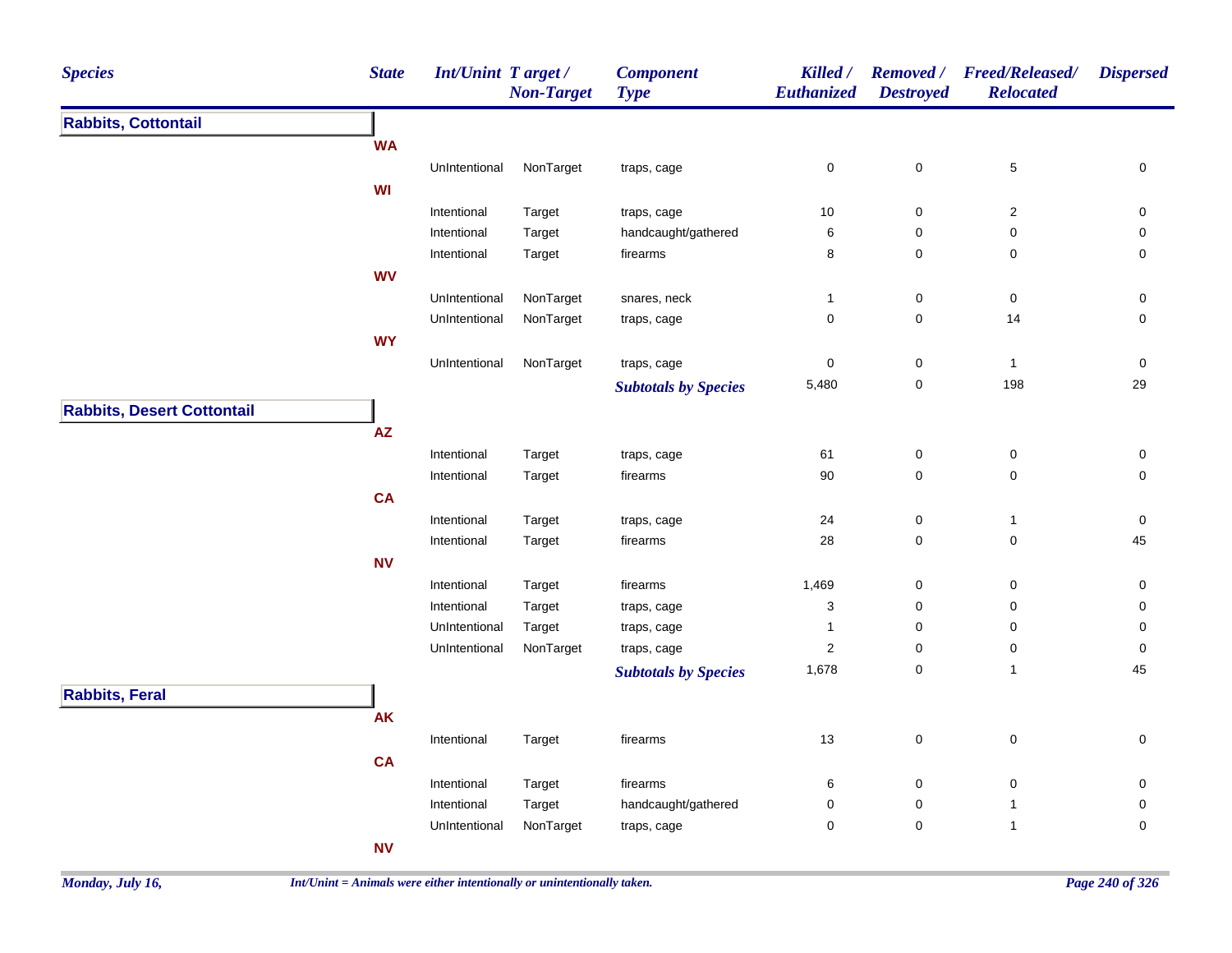| <b>Species</b>        | <b>State</b> | Int/Unint Target/ | <b>Non-Target</b> | <b>Component</b><br><b>Type</b> | Killed /<br>Euthanized | <b>Destroyed</b> | Removed / Freed/Released/<br><b>Relocated</b> | <b>Dispersed</b> |
|-----------------------|--------------|-------------------|-------------------|---------------------------------|------------------------|------------------|-----------------------------------------------|------------------|
| <b>Rabbits, Feral</b> |              |                   |                   |                                 |                        |                  |                                               |                  |
|                       | <b>NV</b>    |                   |                   |                                 |                        |                  |                                               |                  |
|                       |              | Intentional       | Target            | traps, cage                     | $\mathbf{2}$           | $\pmb{0}$        | $\mathbf{1}$                                  | 0                |
|                       |              |                   |                   | <b>Subtotals by Species</b>     | 21                     | $\pmb{0}$        | 3                                             | 0                |
| <b>Rabbits, Swamp</b> |              |                   |                   |                                 |                        |                  |                                               |                  |
|                       | <b>MS</b>    |                   |                   |                                 |                        |                  |                                               |                  |
|                       |              | UnIntentional     | NonTarget         | traps, cage                     | $\mathbf 0$            | 0                | $\mathbf 2$                                   | 0                |
|                       |              | UnIntentional     | Target            | traps, leghold (steel jaw)      | 1                      | 0                | 0                                             | 0                |
|                       |              |                   |                   | <b>Subtotals by Species</b>     | $\mathbf{1}$           | $\mathbf 0$      | $\mathbf 2$                                   | 0                |
|                       |              |                   |                   |                                 |                        |                  |                                               |                  |
| Rabbits, Z-(Other)    |              |                   |                   |                                 |                        |                  |                                               |                  |
|                       | <b>CT</b>    |                   |                   |                                 |                        |                  |                                               |                  |
|                       |              | Intentional       | Target            | firearms                        | 10                     | $\pmb{0}$        | $\pmb{0}$                                     | 0                |
|                       | <b>WY</b>    |                   |                   |                                 |                        |                  |                                               |                  |
|                       |              | UnIntentional     | NonTarget         | snares, neck                    | $\overline{4}$         | $\pmb{0}$        | $\mathbf 0$                                   | 0                |
|                       |              |                   |                   | <b>Subtotals by Species</b>     | 14                     | 0                | 0                                             | 0                |
| <b>Raccoons</b>       |              |                   |                   |                                 |                        |                  |                                               |                  |
|                       | <b>AL</b>    |                   |                   |                                 |                        |                  |                                               |                  |
|                       |              | Intentional       | Target            | car/truck                       | 3                      | $\pmb{0}$        | $\pmb{0}$                                     | 0                |
|                       |              | Intentional       | Target            | ketamine/xylazine 5:1           | $\mathbf 0$            | 0                | 1                                             | 0                |
|                       |              | Intentional       | Target            | firearms                        | 51                     | 0                | 0                                             | 0                |
|                       |              | UnIntentional     | NonTarget         | traps, quick-kill (conibear)    | 14                     | 0                | 0                                             | 0                |
|                       |              | UnIntentional     | NonTarget         | traps, leghold (steel jaw)      | $\overline{c}$         | 0                | 0                                             | 0                |
|                       |              | Intentional       | Target            | traps, leghold (steel jaw)      | $\sqrt{2}$             | 0                | 0                                             | $\mathbf 0$      |
|                       |              | Intentional       | Target            | traps, leghold (padded jaw)     | $\mathbf{1}$           | 0                | 0                                             | $\mathbf 0$      |
|                       |              | UnIntentional     | Target            | traps, cage                     | $\boldsymbol{2}$       | 0                | $\mathbf 0$                                   | 0                |
|                       |              | Intentional       | Target            | traps, cage                     | 8                      | 0                | 503                                           | $\pmb{0}$        |
|                       |              | Intentional       | Target            | no component specified          | $\mathbf{1}$           | 0                | 0                                             | 0                |
|                       | AZ           |                   |                   |                                 |                        |                  |                                               |                  |
|                       |              | Intentional       | Target            | beuthanasia-d: ndc0061-04       | 4                      | 0                | 0                                             | 0                |
|                       |              | Intentional       | Target            | euthasol                        | 5                      | 0                | 0                                             | 0                |
|                       |              | Intentional       | Target            | handcaught/gathered             | $\mathbf 0$            | 0                | 1                                             | 0                |
|                       |              | UnIntentional     | NonTarget         | traps, leghold (steel jaw)      | $\mathbf 5$            | 0                | $\bf8$                                        | $\mathbf 0$      |
|                       |              | Intentional       | Target            | traps, quick-kill (conibear)    | $\mathbf 5$            | 0                | $\pmb{0}$                                     | 0                |
|                       |              | Intentional       | Target            | traps, leghold (padded jaw)     | $\mathbf 0$            | 0                | 1                                             | $\mathbf 0$      |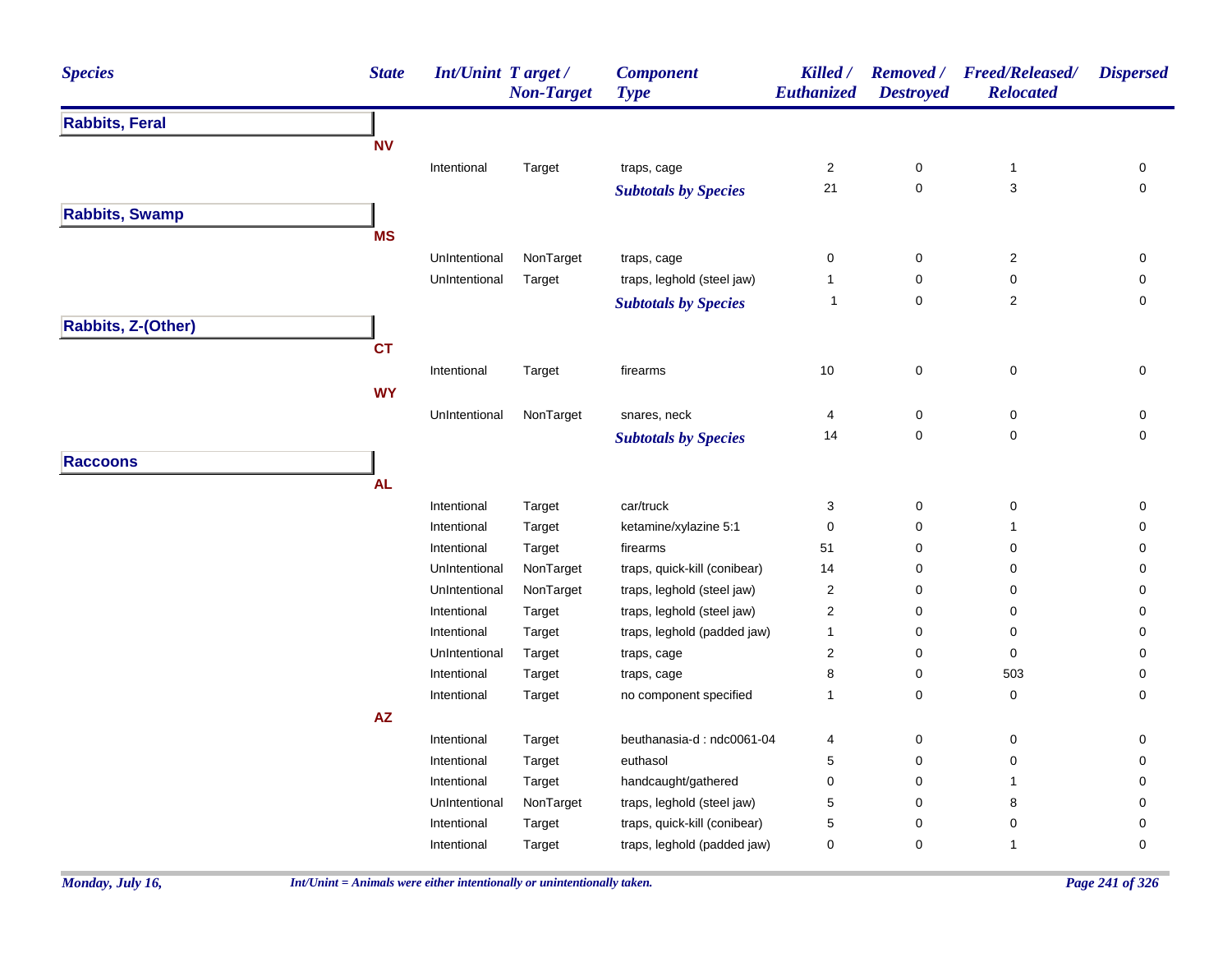| <b>Species</b>  | <b>State</b> | Int/Unint Target/ | <b>Non-Target</b> | <b>Component</b><br><b>Type</b> | Killed /<br>Euthanized  | <b>Destroyed</b> | Removed / Freed/Released/<br><b>Relocated</b> | <b>Dispersed</b>    |
|-----------------|--------------|-------------------|-------------------|---------------------------------|-------------------------|------------------|-----------------------------------------------|---------------------|
| <b>Raccoons</b> |              |                   |                   |                                 |                         |                  |                                               |                     |
|                 | <b>AZ</b>    |                   |                   |                                 |                         |                  |                                               |                     |
|                 |              | Intentional       | Target            | traps, cage                     | 4                       | 0                | 20                                            | 0                   |
|                 |              | Intentional       | Target            | ketamine/xylazine 5:1           | 0                       | $\pmb{0}$        | 23                                            | $\mathsf{O}\xspace$ |
|                 | <b>CA</b>    |                   |                   |                                 |                         |                  |                                               |                     |
|                 |              | Intentional       | Target            | handcaught/gathered             | 13                      | 0                | 6                                             | 0                   |
|                 |              | Intentional       | Target            | hand tools                      | 2                       | $\mathbf 0$      | 0                                             | 0                   |
|                 |              | Intentional       | Target            | snares, neck                    | 12                      | $\mathbf 0$      | 0                                             | 0                   |
|                 |              | UnIntentional     | NonTarget         | snares, foot/leg                | $\overline{\mathbf{c}}$ | 0                | 0                                             | 0                   |
|                 |              | UnIntentional     | NonTarget         | snares, neck                    | 6                       | 0                | 4                                             | 0                   |
|                 |              | Intentional       | Target            | calling device, electronic      | 2                       | 0                | 0                                             | $\mathbf 0$         |
|                 |              | Intentional       | Target            | traps, cage                     | 1,992                   | 0                | 12                                            | 0                   |
|                 |              | UnIntentional     | NonTarget         | traps, cage                     | 0                       | $\mathbf 0$      | 6                                             | 0                   |
|                 |              | UnIntentional     | NonTarget         | traps, quick-kill (conibear)    | 1                       | 0                | 0                                             | 0                   |
|                 |              | Intentional       | Target            | snares, foot/leg                | $\mathbf{1}$            | 0                | 0                                             | 0                   |
|                 |              | Intentional       | Target            | calling device, manual(hand,    | $\mathbf{1}$            | 0                | 0                                             | 0                   |
|                 |              | Intentional       | Target            | spotlight                       | 13                      | $\pmb{0}$        | 0                                             | 0                   |
|                 |              | Intentional       | Target            | traps, culvert                  | 0                       | 0                | $\overline{c}$                                | 0                   |
|                 |              | UnIntentional     | Target            | snares, neck                    | $\overline{2}$          | $\mathbf 0$      | 0                                             | 0                   |
|                 |              | Intentional       | Target            | jabstick                        | $\mathbf{1}$            | $\pmb{0}$        | 0                                             | 0                   |
|                 |              | Intentional       | Target            | firearms                        | 54                      | 0                | 0                                             | 0                   |
|                 |              | Intentional       | Target            | traps, leghold (padded jaw)     | 5                       | $\mathbf 0$      | 0                                             | 0                   |
|                 |              | UnIntentional     | Target            | traps, leghold (padded jaw)     | 0                       | 0                | $\mathbf{1}$                                  | 0                   |
|                 |              | Intentional       | Target            | traps, quick-kill (conibear)    | 5                       | 0                | 0                                             | 0                   |
|                 |              | Intentional       | Target            | physical actions (hand/voice)   | 0                       | 0                | 0                                             | $\mathbf{1}$        |
|                 | co           |                   |                   |                                 |                         |                  |                                               |                     |
|                 |              | UnIntentional     | NonTarget         | traps, leghold (padded jaw)     | 6                       | $\pmb{0}$        | 0                                             | 0                   |
|                 |              | UnIntentional     | Target            | snares, neck                    | $\mathbf{1}$            | $\mathbf 0$      | 0                                             | $\mathbf 0$         |
|                 |              | UnIntentional     | NonTarget         | traps, quick-kill (conibear)    | $\mathbf{1}$            | 0                | 0                                             | 0                   |
|                 |              | UnIntentional     | NonTarget         | traps, suitcase                 | 0                       | 0                | $\mathbf{1}$                                  | 0                   |
|                 |              | Intentional       | Target            | handcaught/gathered             | 5                       | $\mathbf 0$      | 0                                             | 0                   |
|                 |              | Intentional       | Target            | firearms                        | 6                       | $\mathbf 0$      | 0                                             | 0                   |
|                 |              | Intentional       | Target            | snares, neck                    | 4                       | 0                | 0                                             | 0                   |
|                 |              | Intentional       | Target            | traps, leghold (padded jaw)     | 9                       | 0                | 0                                             | 0                   |
|                 |              | Intentional       | Target            | traps, cage                     | 8                       | $\Omega$         | $\mathbf 0$                                   | $\mathbf 0$         |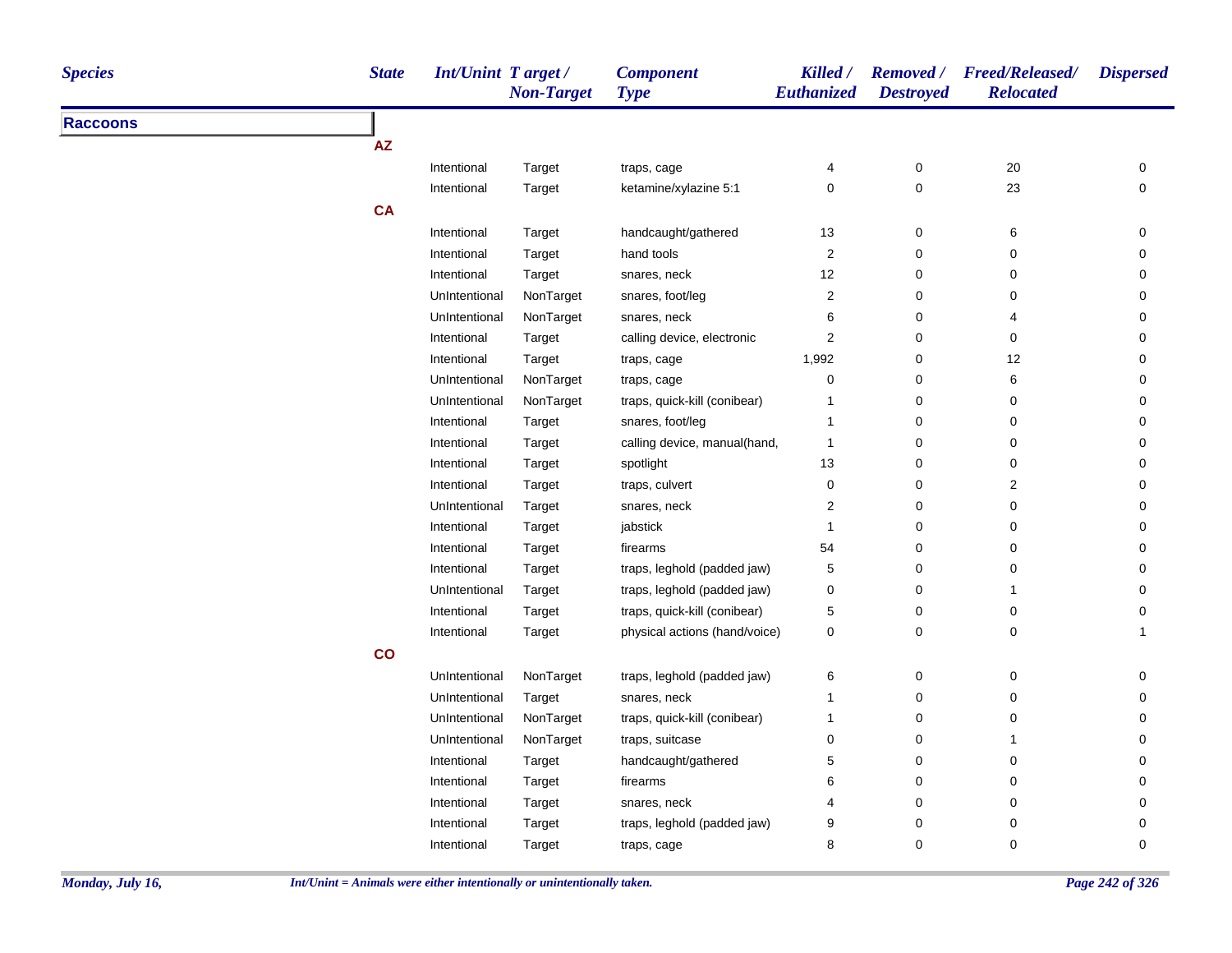| <b>Species</b>  | <b>State</b> | <b>Int/Unint Target/</b> | <b>Non-Target</b> | <b>Component</b><br><b>Type</b> | Killed /<br>Euthanized    | <b>Destroyed</b> | Removed / Freed/Released/<br><b>Relocated</b> | <b>Dispersed</b> |
|-----------------|--------------|--------------------------|-------------------|---------------------------------|---------------------------|------------------|-----------------------------------------------|------------------|
| <b>Raccoons</b> |              |                          |                   |                                 |                           |                  |                                               |                  |
|                 | <b>FL</b>    |                          |                   |                                 |                           |                  |                                               |                  |
|                 |              | Intentional              | Target            | ketamine/xylazine 5:1           | 0                         | 0                | $\overline{\mathbf{c}}$                       | 0                |
|                 |              | Intentional              | Target            | firearms                        | 6                         | 0                | 0                                             | 0                |
|                 |              | UnIntentional            | NonTarget         | traps, leghold (padded jaw)     | $\mathbf{1}$              | $\pmb{0}$        | 0                                             | 0                |
|                 |              | Intentional              | Target            | traps, leghold (padded jaw)     | 16                        | 0                | $\mathbf{1}$                                  | 0                |
|                 |              | Intentional              | Target            | traps, cage                     | 235                       | 0                | 532                                           | 0                |
|                 | <b>GA</b>    |                          |                   |                                 |                           |                  |                                               |                  |
|                 |              | UnIntentional            | NonTarget         | traps, quick-kill (conibear)    | 3                         | 0                | $\pmb{0}$                                     | 0                |
|                 |              | Intentional              | Target            | firearms                        | 31                        | 0                | 0                                             | 0                |
|                 |              | Intentional              | Target            | ketamine (ketaset)              | 0                         | 0                | 0                                             | 0                |
|                 |              | Intentional              | Target            | ketamine/xylazine 5:1           | 0                         | 0                | 0                                             | 0                |
|                 |              | Intentional              | Target            | spotlight                       | 1                         | 0                | 0                                             | 0                |
|                 |              | Intentional              | Target            | traps, cage                     | 276                       | 0                | 133                                           | 0                |
|                 |              | Intentional              | Target            | traps, leghold (steel jaw)      | 95                        | 0                | $\pmb{0}$                                     | 0                |
|                 |              | UnIntentional            | NonTarget         | traps, leghold (steel jaw)      | 0                         | 0                | $\overline{\mathbf{c}}$                       | 0                |
|                 |              | UnIntentional            | NonTarget         | snares, neck                    | 1                         | 0                | $\mathbf 0$                                   | 0                |
|                 |              | UnIntentional            | NonTarget         | no component specified          | $\ensuremath{\mathsf{3}}$ | 0                | 0                                             | 0                |
|                 |              | Intentional              | Target            | traps, z-(other)                | 10                        | 0                | 0                                             | 0                |
|                 | ID           |                          |                   |                                 |                           |                  |                                               |                  |
|                 |              | UnIntentional            | NonTarget         | snares, neck                    | 3                         | 0                | $\pmb{0}$                                     | 0                |
|                 |              | Intentional              | Target            | firearms                        | $\mathbf{1}$              | 0                | 0                                             | 0                |
|                 |              | Intentional              | Target            | hand tools                      | $\mathbf{1}$              | 0                | 1                                             | 0                |
|                 |              | Intentional              | Target            | traps, cage                     | 6                         | 0                | $\overline{c}$                                | 0                |
|                 |              | Intentional              | Target            | traps, leghold (padded jaw)     | 4                         | 0                | 0                                             | 0                |
|                 |              | Intentional              | Target            | traps, leghold (steel jaw)      | 3                         | $\pmb{0}$        | 0                                             | 0                |
|                 |              | Intentional              | Target            | telazol                         | 0                         | 0                | 0                                             | 0                |
|                 |              | UnIntentional            | Target            | traps, leghold (padded jaw)     | $\boldsymbol{2}$          | 0                | 0                                             | 0                |
|                 |              | UnIntentional            | Target            | traps, leghold (steel jaw)      | $\mathbf{1}$              | 0                | $\pmb{0}$                                     | 0                |
|                 | IL.          |                          |                   |                                 |                           |                  |                                               |                  |
|                 |              | Intentional              | Target            | traps, quick-kill (conibear)    | 8                         | 0                | 0                                             | 0                |
|                 |              | Intentional              | Target            | handcaught/gathered             | 4                         | 0                | 0                                             | 0                |
|                 |              | Intentional              | Target            | traps, cage                     | 48                        | 0                | $\mathbf{1}$                                  | 0                |
|                 |              | Intentional              | Target            | firearms                        | 3                         | $\pmb{0}$        | 0                                             | $\pmb{0}$        |
|                 | <b>KS</b>    |                          |                   |                                 |                           |                  |                                               |                  |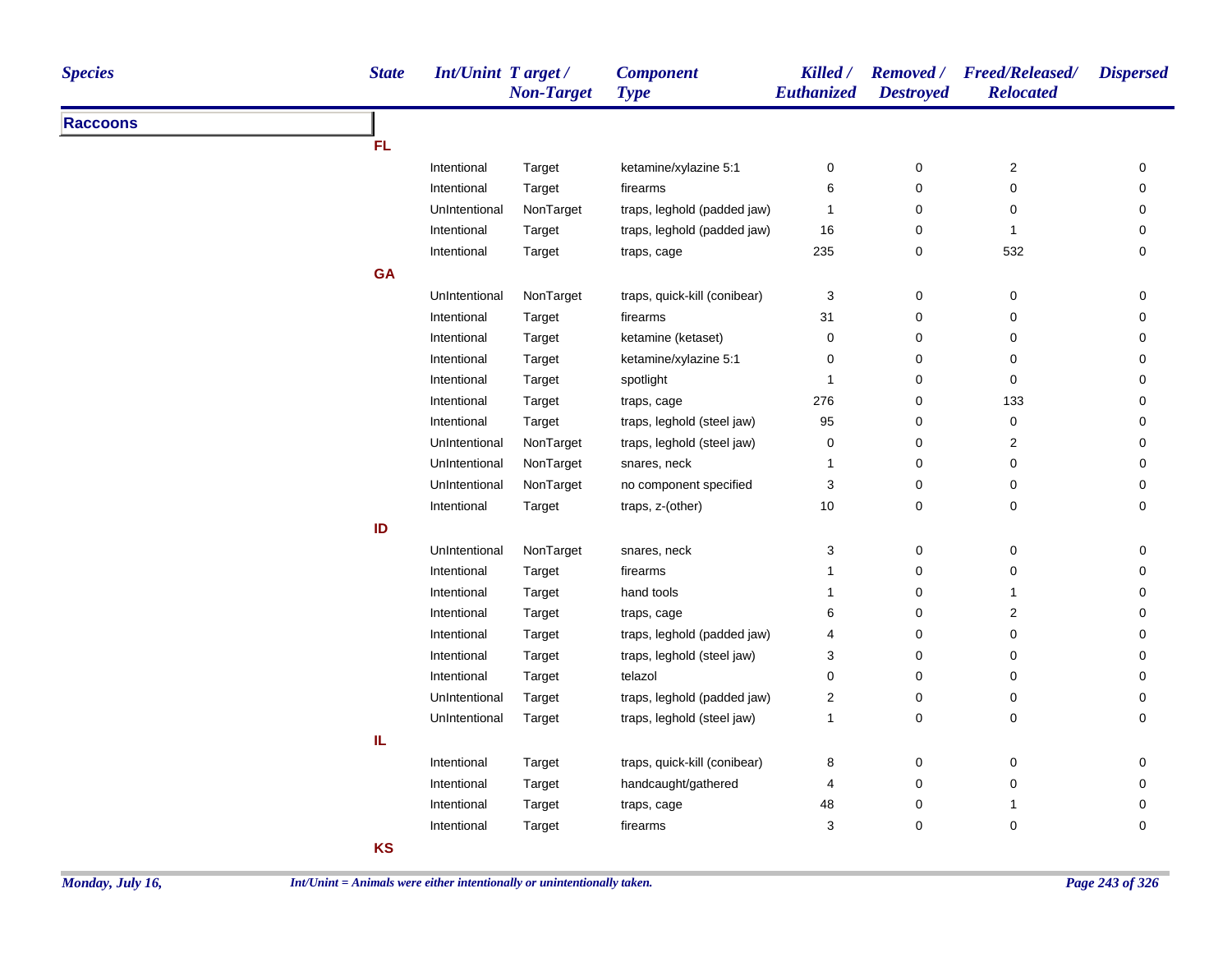| <b>State</b><br><b>Species</b> | Int/Unint Target/ | <b>Non-Target</b> | <b>Component</b><br><b>Type</b> | Killed /<br>Euthanized | <b>Destroyed</b> | Removed / Freed/Released/<br><b>Relocated</b> | <b>Dispersed</b> |
|--------------------------------|-------------------|-------------------|---------------------------------|------------------------|------------------|-----------------------------------------------|------------------|
| <b>Raccoons</b>                |                   |                   |                                 |                        |                  |                                               |                  |
| <b>KS</b>                      |                   |                   |                                 |                        |                  |                                               |                  |
|                                | Intentional       | Target            | traps, leghold (padded jaw)     | $\mathbf{1}$           | $\pmb{0}$        | 0                                             | 0                |
|                                | Intentional       | Target            | handcaught/gathered             | $\sqrt{2}$             | $\pmb{0}$        | $\pmb{0}$                                     | $\mathsf 0$      |
|                                | Intentional       | Target            | traps, cage                     | 16                     | 0                | 0                                             | 0                |
| <b>KY</b>                      |                   |                   |                                 |                        |                  |                                               |                  |
|                                | Intentional       | Target            | traps, quick-kill (conibear)    | $\overline{2}$         | 0                | $\mathbf 0$                                   | 0                |
|                                | Intentional       | Target            | handcaught/gathered             | $\mathbf{1}$           | $\pmb{0}$        | $\pmb{0}$                                     | $\mathsf 0$      |
|                                | Intentional       | Target            | traps, leghold (padded jaw)     | 6                      | 0                | $\mathbf 0$                                   | 0                |
|                                | Intentional       | Target            | snares, neck                    | $\overline{2}$         | 0                | 0                                             | 0                |
|                                | Intentional       | Target            | firearms                        | $\overline{2}$         | $\pmb{0}$        | 0                                             | $\mathsf 0$      |
|                                | UnIntentional     | NonTarget         | traps, leghold (padded jaw)     | $\mathbf{1}$           | $\pmb{0}$        | $\mathbf{1}$                                  | 0                |
|                                | UnIntentional     | NonTarget         | traps, quick-kill (conibear)    | $\overline{2}$         | 0                | 0                                             | 0                |
|                                | Intentional       | Target            | traps, cage                     | 32                     | $\pmb{0}$        | $\mathbf{1}$                                  | 0                |
| LA                             |                   |                   |                                 |                        |                  |                                               |                  |
|                                | Intentional       | Target            | traps, leghold (steel jaw)      | 62                     | $\pmb{0}$        | $\pmb{0}$                                     | 0                |
|                                | Intentional       | Target            | traps, cage                     | 32                     | 0                | 0                                             | 0                |
|                                | Intentional       | Target            | snares, neck                    | $\,$ 5 $\,$            | $\pmb{0}$        | 0                                             | $\mathsf 0$      |
|                                | Intentional       | Target            | pneumatics                      | $\mathbf{1}$           | $\pmb{0}$        | 0                                             | 0                |
|                                | Intentional       | Target            | handcaught/gathered             | 1                      | $\mathbf 0$      | 0                                             | 0                |
|                                | Intentional       | Target            | firearms                        | 14                     | 0                | 0                                             | 0                |
|                                | Intentional       | Target            | traps, quick-kill (conibear)    | 4                      | $\mathbf 0$      | 0                                             | 0                |
|                                | UnIntentional     | NonTarget         | traps, quick-kill (conibear)    | 3                      | 0                | 0                                             | 0                |
|                                | UnIntentional     | NonTarget         | traps, leghold (steel jaw)      | 12                     | 0                | $\mathbf 0$                                   | 0                |
|                                | UnIntentional     | NonTarget         | snares, neck                    | 6                      | $\mathbf 0$      | $\mathbf 2$                                   | 0                |
| <b>MA</b>                      |                   |                   |                                 |                        |                  |                                               |                  |
|                                | Intentional       | Target            | traps, cage                     | 1                      | 0                | 36                                            | 0                |
|                                | Intentional       | Target            | handcaught/gathered             | $\pmb{0}$              | 1                | $\pmb{0}$                                     | 0                |
|                                | Intentional       | Target            | firearms                        | 6                      | $\pmb{0}$        | $\mathbf 0$                                   | 0                |
| <b>MD</b>                      |                   |                   |                                 |                        |                  |                                               |                  |
|                                | Intentional       | Target            | traps, cage                     | 0                      | 0                | 134                                           | 0                |
|                                | Intentional       | Target            | firearms                        | 4                      | 0                | 0                                             | 0                |
|                                | UnIntentional     | NonTarget         | traps, quick-kill (conibear)    | 9                      | 0                | 0                                             | 0                |
|                                | UnIntentional     | Target            | traps, leghold (steel jaw)      | -1                     | 0                | 0                                             | 0                |
|                                | UnIntentional     | NonTarget         | traps, leghold (steel jaw)      | 66                     | 0                | 14                                            | 0                |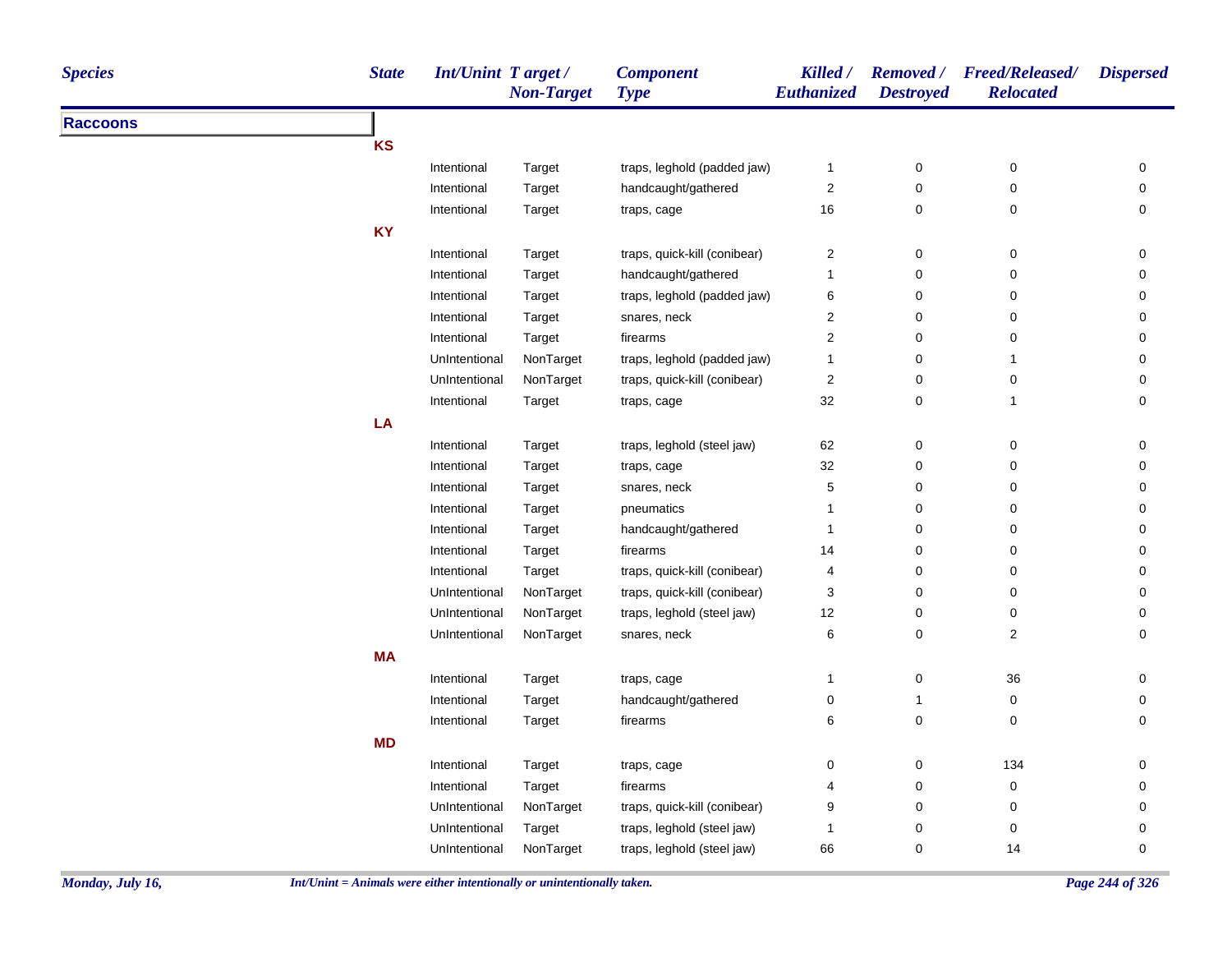| <b>Species</b>  | <b>State</b> | Int/Unint Target/ | <b>Non-Target</b> | <b>Component</b><br><b>Type</b> | Killed /<br>Euthanized | <b>Destroyed</b> | Removed / Freed/Released/<br><b>Relocated</b> | <b>Dispersed</b>    |
|-----------------|--------------|-------------------|-------------------|---------------------------------|------------------------|------------------|-----------------------------------------------|---------------------|
| <b>Raccoons</b> |              |                   |                   |                                 |                        |                  |                                               |                     |
|                 | <b>MD</b>    |                   |                   |                                 |                        |                  |                                               |                     |
|                 |              | UnIntentional     | NonTarget         | snares, neck                    | 3                      | $\pmb{0}$        | $\pmb{0}$                                     | 0                   |
|                 | <b>ME</b>    |                   |                   |                                 |                        |                  |                                               |                     |
|                 |              | Intentional       | Target            | no component specified          | $\mathbf{1}$           | 0                | $\pmb{0}$                                     | 0                   |
|                 |              | Intentional       | Target            | traps, cage                     | 1                      | $\pmb{0}$        | 117                                           | $\pmb{0}$           |
|                 | MI           |                   |                   |                                 |                        |                  |                                               |                     |
|                 |              | Intentional       | Target            | traps, cage                     | $73\,$                 | 0                | 0                                             | 0                   |
|                 |              | Intentional       | Target            | traps, leghold (padded jaw)     | 12                     | $\mathbf 0$      | 0                                             | $\mathbf 0$         |
|                 |              | UnIntentional     | NonTarget         | traps, leghold (steel jaw)      | 0                      | $\pmb{0}$        | $\mathbf{1}$                                  | $\mathbf 0$         |
|                 |              | Intentional       | Target            | ketamine/xylazine 5:1           | 1                      | $\pmb{0}$        | 0                                             | 0                   |
|                 |              | UnIntentional     | NonTarget         | traps, leghold (padded jaw)     | $\mathbf{1}$           | $\mathsf 0$      | $\pmb{0}$                                     | 0                   |
|                 | <b>MN</b>    |                   |                   |                                 |                        |                  |                                               |                     |
|                 |              | Intentional       | Target            | traps, leghold (steel jaw)      | 5                      | 0                | 0                                             | 0                   |
|                 |              | Intentional       | Target            | snares, neck                    | 1                      | $\pmb{0}$        | 0                                             | $\mathsf{O}\xspace$ |
|                 |              | UnIntentional     | NonTarget         | traps, leghold (steel jaw)      | 29                     | $\pmb{0}$        | 9                                             | 0                   |
|                 |              | UnIntentional     | Target            | traps, quick-kill (conibear)    | $\mathbf{1}$           | 0                | 0                                             | 0                   |
|                 |              | UnIntentional     | Target            | traps, leghold (steel jaw)      | $\overline{c}$         | $\pmb{0}$        | 0                                             | 0                   |
|                 |              | UnIntentional     | Target            | snares, neck                    | 1                      | 0                | 0                                             | 0                   |
|                 | <b>MO</b>    |                   |                   |                                 |                        |                  |                                               |                     |
|                 |              | Intentional       | Target            | no component specified          | 3                      | 0                | 0                                             | 0                   |
|                 |              | UnIntentional     | NonTarget         | traps, quick-kill (conibear)    | $\mathbf{2}$           | $\mathbf 0$      | 0                                             | 0                   |
|                 |              | UnIntentional     | NonTarget         | traps, leghold (steel jaw)      | 3                      | $\pmb{0}$        | $\pmb{0}$                                     | 0                   |
|                 |              | Intentional       | Target            | snares, neck                    | 9                      | $\pmb{0}$        | 0                                             | 0                   |
|                 |              | Intentional       | Target            | traps, leghold (padded jaw)     | $\mathbf{1}$           | $\pmb{0}$        | $\mathbf 0$                                   | $\mathbf 0$         |
|                 |              | Intentional       | Target            | firearms                        | 5                      | $\pmb{0}$        | $\mathbf 0$                                   | $\mathbf{1}$        |
|                 |              | Intentional       | Target            | traps, leghold (steel jaw)      | 5                      | $\pmb{0}$        | 0                                             | 0                   |
|                 |              | Intentional       | Target            | handcaught/gathered             | 5                      | $\pmb{0}$        | 4                                             | 0                   |
|                 |              | Intentional       | Target            | traps, cage                     | 56                     | $\mathsf 0$      | 0                                             | $\mathbf 0$         |
|                 | <b>MS</b>    |                   |                   |                                 |                        |                  |                                               |                     |
|                 |              | UnIntentional     | NonTarget         | snares, neck                    | $\mathbf{1}$           | $\pmb{0}$        | $\pmb{0}$                                     | 0                   |
|                 |              | UnIntentional     | NonTarget         | traps, quick-kill (conibear)    | 31                     | $\pmb{0}$        | $\mathbf{1}$                                  | 0                   |
|                 |              | Intentional       | Target            | firearms                        | 16                     | $\pmb{0}$        | 0                                             | $\mathbf 0$         |
|                 |              | Intentional       | Target            | no component specified          | $\overline{c}$         | $\pmb{0}$        | 0                                             | $\mathbf 0$         |
|                 |              | Intentional       | Target            | handcaught/gathered             | 1                      | $\mathbf 0$      | 0                                             | 0                   |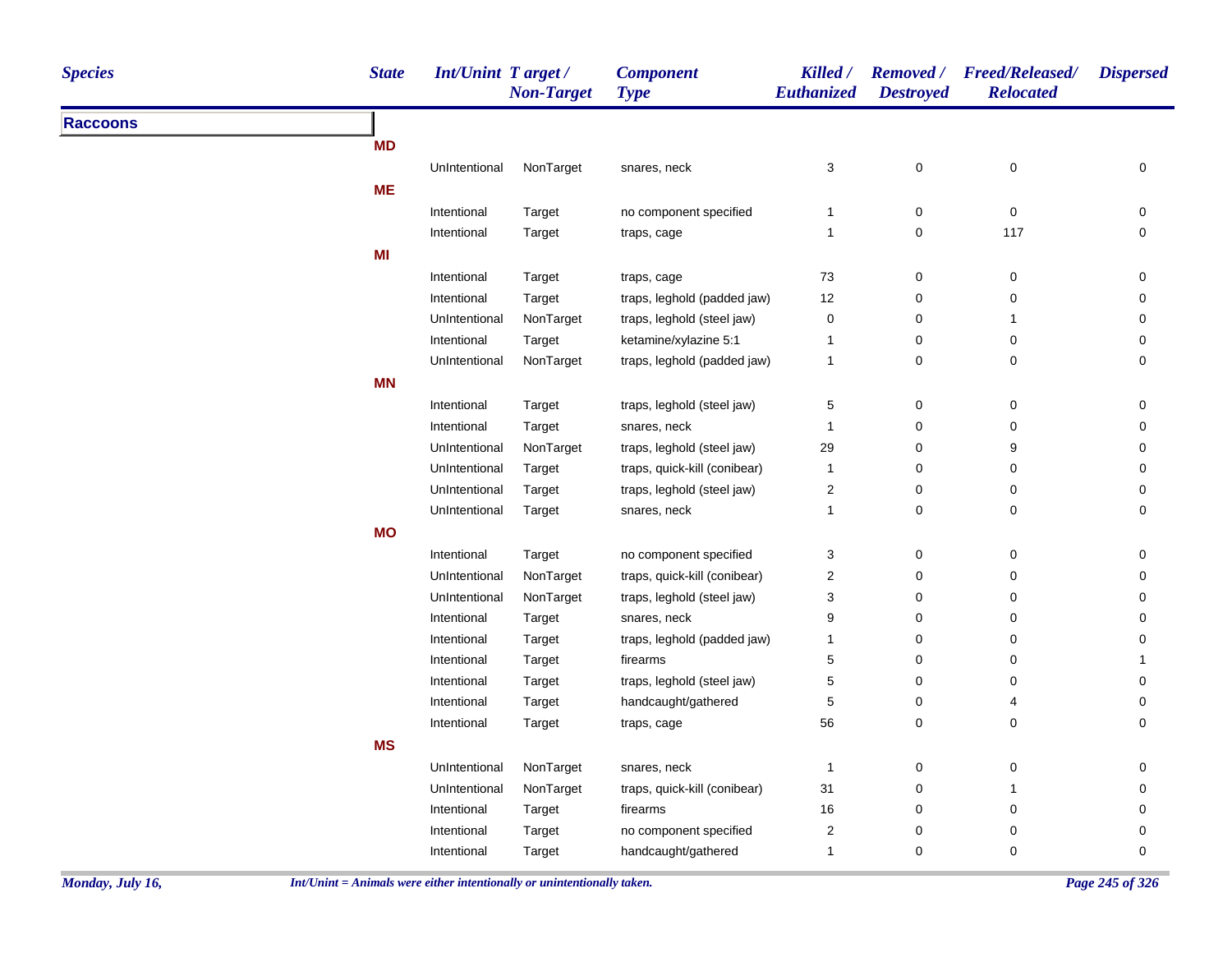| <b>Species</b>  | <b>State</b> | <b>Int/Unint Target/</b> | <b>Non-Target</b> | <b>Component</b><br><b>Type</b> | Killed /<br><b>Euthanized</b> | <b>Removed</b> /<br><b>Destroyed</b> | <b>Freed/Released/</b><br><b>Relocated</b> | <b>Dispersed</b>    |
|-----------------|--------------|--------------------------|-------------------|---------------------------------|-------------------------------|--------------------------------------|--------------------------------------------|---------------------|
| <b>Raccoons</b> |              |                          |                   |                                 |                               |                                      |                                            |                     |
|                 | <b>MS</b>    |                          |                   |                                 |                               |                                      |                                            |                     |
|                 |              | Intentional              | Target            | traps, cage                     | 64                            | $\mathbf 0$                          | 0                                          | 0                   |
|                 |              | Intentional              | Target            | traps, leghold (steel jaw)      | 68                            | 0                                    | $\pmb{0}$                                  | $\mathsf{O}\xspace$ |
|                 |              | Intentional              | Target            | traps, quick-kill (conibear)    | 5                             | 0                                    | 0                                          | 0                   |
|                 | <b>MT</b>    |                          |                   |                                 |                               |                                      |                                            |                     |
|                 |              | Intentional              | Target            | dog                             | $\mathbf{1}$                  | $\mathbf 0$                          | 0                                          | 0                   |
|                 |              | Intentional              | Target            | snares, neck                    | 8                             | $\pmb{0}$                            | 0                                          | $\mathsf{O}\xspace$ |
|                 |              | Intentional              | Target            | traps, leghold (steel jaw)      | 4                             | $\mathbf 0$                          | 0                                          | 0                   |
|                 | <b>NC</b>    |                          |                   |                                 |                               |                                      |                                            |                     |
|                 |              | Intentional              | Target            | traps, leghold (padded jaw)     | 2                             | 0                                    | 0                                          | 0                   |
|                 |              | UnIntentional            | NonTarget         | snares, neck                    | 0                             | 0                                    | 1                                          | 0                   |
|                 |              | Intentional              | Target            | vehicles (all) (planes, boats,  | 0                             | 0                                    | 0                                          | 1                   |
|                 |              | Intentional              | Target            | snares, neck                    | $\overline{c}$                | $\overline{\mathbf{c}}$              | 0                                          | 0                   |
|                 |              | UnIntentional            | NonTarget         | traps, quick-kill (conibear)    | 15                            | 0                                    | 0                                          | 0                   |
|                 |              | Intentional              | Target            | traps, cage                     | $\overline{\mathbf{c}}$       | $16\,$                               | 121                                        | 0                   |
|                 | <b>ND</b>    |                          |                   |                                 |                               |                                      |                                            |                     |
|                 |              | Intentional              | Target            | snares, neck                    | $33\,$                        | $\mathbf 0$                          | 0                                          | 0                   |
|                 |              | UnIntentional            | NonTarget         | snares, neck                    | 4                             | 0                                    | 0                                          | 0                   |
|                 |              | Intentional              | Target            | firearms                        | 5                             | $\mathbf 0$                          | 0                                          | $\mathbf 0$         |
|                 |              | UnIntentional            | NonTarget         | traps, cage                     | 1                             | 0                                    | 0                                          | 0                   |
|                 |              | UnIntentional            | NonTarget         | traps, quick-kill (conibear)    | $\mathbf{1}$                  | $\pmb{0}$                            | 0                                          | 0                   |
|                 |              | Intentional              | Target            | traps, cage                     | 5                             | $\mathbf 0$                          | 0                                          | 0                   |
|                 |              | Intentional              | Target            | traps, leghold (steel jaw)      | 16                            | 0                                    | 0                                          | 0                   |
|                 |              | Intentional              | Target            | traps, quick-kill (conibear)    | 12                            | 0                                    | 0                                          | 0                   |
|                 |              | UnIntentional            | NonTarget         | traps, leghold (steel jaw)      | 3                             | 0                                    | $\mathbf{1}$                               | 0                   |
|                 | <b>NE</b>    |                          |                   |                                 |                               |                                      |                                            |                     |
|                 |              | UnIntentional            | NonTarget         | snares, neck                    | 2                             | $\boldsymbol{0}$                     | 0                                          | 0                   |
|                 |              | Intentional              | Target            | traps, leghold (steel jaw)      | 26                            | $\mathbf 0$                          | 0                                          | 0                   |
|                 |              | Intentional              | Target            | car/truck                       | 0                             | $\mathbf 0$                          | 0                                          | 0                   |
|                 |              | Intentional              | Target            | snares, neck                    | 66                            | 0                                    | 0                                          | 0                   |
|                 |              | Intentional              | Target            | m-44 cyanide capsule            | $\boldsymbol{2}$              | 0                                    | 0                                          | 0                   |
|                 |              | UnIntentional            | NonTarget         | traps, leghold (steel jaw)      | 11                            | 0                                    | 0                                          | 0                   |
|                 |              | Intentional              | Target            | traps, quick-kill (conibear)    | $\overline{\mathbf{c}}$       | $\pmb{0}$                            | 0                                          | $\pmb{0}$           |
|                 |              | UnIntentional            | NonTarget         | traps, suitcase                 | $\mathbf{1}$                  | $\mathbf 0$                          | 0                                          | $\mathbf 0$         |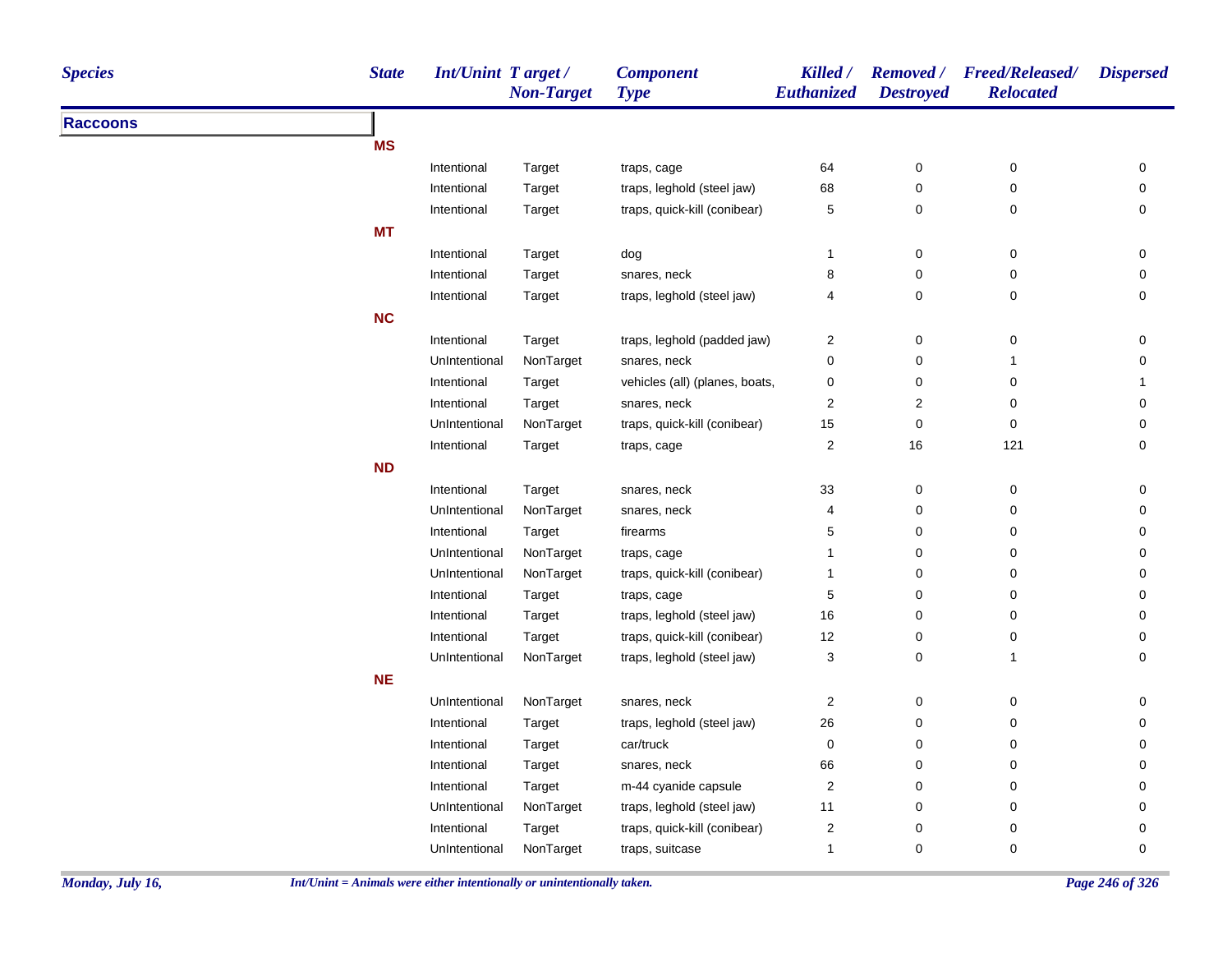| <b>Species</b>  | <b>State</b> | <b>Int/Unint Target/</b> | <b>Non-Target</b> | <b>Component</b><br><b>Type</b> | Killed /<br>Euthanized    | <b>Destroyed</b> | Removed / Freed/Released/<br><b>Relocated</b> | <b>Dispersed</b> |
|-----------------|--------------|--------------------------|-------------------|---------------------------------|---------------------------|------------------|-----------------------------------------------|------------------|
| <b>Raccoons</b> |              |                          |                   |                                 |                           |                  |                                               |                  |
|                 | <b>NE</b>    |                          |                   |                                 |                           |                  |                                               |                  |
|                 |              | Intentional              | Target            | firearms                        | 12                        | $\boldsymbol{0}$ | 0                                             | 0                |
|                 |              | Intentional              | Target            | handcaught/gathered             | $\mathbf 5$               | $\pmb{0}$        | $\pmb{0}$                                     | $\pmb{0}$        |
|                 |              | Intentional              | Target            | traps, cage                     | 421                       | $\pmb{0}$        | 0                                             | 0                |
|                 | <b>NH</b>    |                          |                   |                                 |                           |                  |                                               |                  |
|                 |              | Intentional              | Target            | traps, cage                     | $\mathbf 0$               | $\pmb{0}$        | $\boldsymbol{7}$                              | $\pmb{0}$        |
|                 | NJ           |                          |                   |                                 |                           |                  |                                               |                  |
|                 |              | Intentional              | Target            | traps, cage                     | 5                         | $\pmb{0}$        | $\pmb{0}$                                     | 0                |
|                 | <b>NM</b>    |                          |                   |                                 |                           |                  |                                               |                  |
|                 |              | UnIntentional            | NonTarget         | traps, leghold (steel jaw)      | 0                         | $\pmb{0}$        | $\,$ 5 $\,$                                   | 0                |
|                 |              | Intentional              | Target            | traps, cage                     | 0                         | $\boldsymbol{0}$ | $\ensuremath{\mathsf{3}}$                     | 0                |
|                 |              | Intentional              | Target            | traps, leghold (steel jaw)      | 0                         | $\pmb{0}$        | $\overline{\mathbf{1}}$                       | 0                |
|                 |              | UnIntentional            | NonTarget         | traps, cage                     | $\pmb{0}$                 | $\pmb{0}$        | $\mathbf{1}$                                  | 0                |
|                 |              | UnIntentional            | NonTarget         | snares, neck                    | $\boldsymbol{2}$          | $\pmb{0}$        | $\pmb{0}$                                     | 0                |
|                 | <b>NV</b>    |                          |                   |                                 |                           |                  |                                               |                  |
|                 |              | Intentional              | Target            | handcaught/gathered             | 21                        | $\pmb{0}$        | $\mathbf 0$                                   | 0                |
|                 |              | Intentional              | Target            | firearms                        | $\overline{2}$            | $\pmb{0}$        | $\pmb{0}$                                     | 0                |
|                 |              | Intentional              | Target            | euthasol                        | 13                        | 0                | 0                                             | 0                |
|                 |              | Intentional              | Target            | beuthanasia-d: ndc0061-04       | $\ensuremath{\mathsf{3}}$ | $\pmb{0}$        | 0                                             | 0                |
|                 |              | Intentional              | Target            | traps, leghold (steel jaw)      | $\mathbf{1}$              | $\pmb{0}$        | 0                                             | 0                |
|                 |              | Intentional              | Target            | traps, leghold (padded jaw)     | 6                         | $\pmb{0}$        | 0                                             | $\pmb{0}$        |
|                 |              | Intentional              | Target            | traps, cage                     | 62                        | $\mathbf 0$      | 0                                             | $\mathsf 0$      |
|                 | <b>NY</b>    |                          |                   |                                 |                           |                  |                                               |                  |
|                 |              | Intentional              | Target            | traps, cage                     | 0                         | $\pmb{0}$        | 0                                             | 507              |
|                 | OH           |                          |                   |                                 |                           |                  |                                               |                  |
|                 |              | Intentional              | Target            | traps, leghold (padded jaw)     | 54                        | $\boldsymbol{0}$ | $10$                                          | 0                |
|                 |              | Intentional              | Target            | traps, leghold (steel jaw)      | $\pmb{0}$                 | $\pmb{0}$        | $\ensuremath{\mathsf{3}}$                     | 0                |
|                 |              | Intentional              | Target            | snares, neck                    | $\mathbf 0$               | $\pmb{0}$        | $\pmb{0}$                                     | 0                |
|                 |              | Intentional              | Target            | potassium chloride              | 30                        | 0                | $\mathbf 0$                                   | 0                |
|                 |              | Intentional              | Target            | no component specified          | 4                         | 0                | 104                                           | 0                |
|                 |              | Intentional              | Target            | ketamine/xylazine 5:1           | $\pmb{0}$                 | $\pmb{0}$        | $\pmb{0}$                                     | $\pmb{0}$        |
|                 |              | Intentional              | Target            | handcaught/gathered             | $\pmb{0}$                 | $\pmb{0}$        | $\pmb{0}$                                     | $\pmb{0}$        |
|                 |              | Intentional              | Target            | firearms                        | 32                        | 0                | 0                                             | $\pmb{0}$        |
|                 |              | Intentional              | Target            | traps, cage                     | 151                       | 0                | 238                                           | 0                |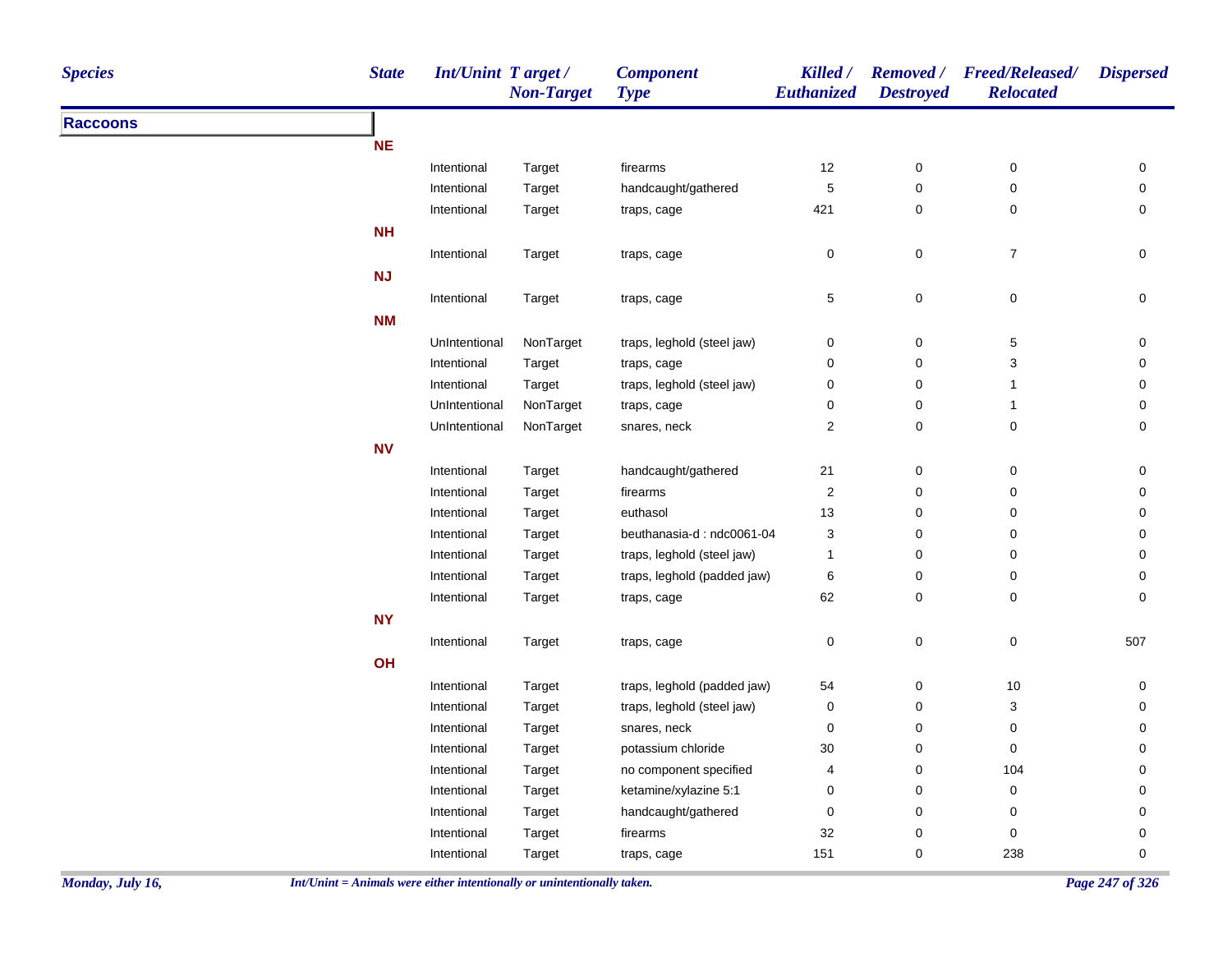| <b>Species</b>  | <b>State</b> | <b>Int/Unint Target/</b> | <b>Non-Target</b> | <b>Component</b><br><b>Type</b> | Killed /<br>Euthanized | <b>Destroyed</b> | Removed / Freed/Released/<br><b>Relocated</b> | <b>Dispersed</b> |
|-----------------|--------------|--------------------------|-------------------|---------------------------------|------------------------|------------------|-----------------------------------------------|------------------|
| <b>Raccoons</b> |              |                          |                   |                                 |                        |                  |                                               |                  |
|                 | OK           |                          |                   |                                 |                        |                  |                                               |                  |
|                 |              | UnIntentional            | NonTarget         | traps, quick-kill (conibear)    | $\mathbf{1}$           | 0                | $\mathbf 0$                                   | 0                |
|                 |              | Intentional              | Target            | handcaught/gathered             | $\mathbf 0$            | 0                | $\overline{1}$                                | 0                |
|                 |              | Intentional              | Target            | traps, leghold (steel jaw)      | 34                     | 0                | $\mathbf 0$                                   | 0                |
|                 |              | Intentional              | Target            | traps, cage                     | 90                     | $\mathsf 0$      | 6                                             | 0                |
|                 |              | Intentional              | Target            | spotlight                       | 13                     | $\pmb{0}$        | $\mathbf 0$                                   | 0                |
|                 |              | Intentional              | Target            | firearms                        | 8                      | $\mathbf 0$      | $\mathbf 0$                                   | 0                |
|                 |              | UnIntentional            | NonTarget         | snares, neck                    | 24                     | $\pmb{0}$        | $\overline{1}$                                | 0                |
|                 |              | Intentional              | Target            | snares, neck                    | 13                     | $\pmb{0}$        | $\mathbf 0$                                   | 0                |
|                 |              | UnIntentional            | NonTarget         | m-44 cyanide capsule            | $\boldsymbol{9}$       | $\pmb{0}$        | 0                                             | 0                |
|                 |              | UnIntentional            | Target            | m-44 cyanide capsule            | $\overline{1}$         | $\pmb{0}$        | 0                                             | 0                |
|                 |              | UnIntentional            | NonTarget         | traps, leghold (steel jaw)      | 46                     | $\pmb{0}$        | $\overline{7}$                                | 0                |
|                 |              | UnIntentional            | NonTarget         | traps, cage                     | $\overline{1}$         | $\pmb{0}$        | $\sqrt{3}$                                    | 0                |
|                 | <b>OR</b>    |                          |                   |                                 |                        |                  |                                               |                  |
|                 |              | UnIntentional            | NonTarget         | traps, leghold (padded jaw)     | $\mathbf{1}$           | 0                | $\mathbf 0$                                   | 0                |
|                 |              | Intentional              | Target            | traps, quick-kill (conibear)    | $\overline{1}$         | 0                | $\mathbf 0$                                   | 0                |
|                 |              | UnIntentional            | Target            | traps, leghold (steel jaw)      | $\overline{1}$         | $\pmb{0}$        | $\overline{1}$                                | 0                |
|                 |              | Intentional              | Target            | traps, cage                     | 114                    | $\pmb{0}$        | $\mathbf 0$                                   | 0                |
|                 |              | Intentional              | Target            | snares, neck                    | 45                     | $\pmb{0}$        | $\mathbf 0$                                   | 0                |
|                 |              | Intentional              | Target            | firearms                        | 5                      | $\pmb{0}$        | 0                                             | 0                |
|                 |              | UnIntentional            | NonTarget         | snares, neck                    | 2                      | $\pmb{0}$        | $\mathbf 0$                                   | 0                |
|                 |              | UnIntentional            | NonTarget         | traps, leghold (steel jaw)      | 2                      | $\pmb{0}$        | 0                                             | 0                |
|                 |              | Intentional              | Target            | traps, leghold (steel jaw)      | 71                     | $\pmb{0}$        | 0                                             | 0                |
|                 |              | Intentional              | Target            | dog                             | 4                      | $\mathbf 0$      | $\mathbf 0$                                   | 0                |
|                 | PA           |                          |                   |                                 |                        |                  |                                               |                  |
|                 |              | Intentional              | Target            | potassium chloride              | 4                      | $\pmb{0}$        | $\boldsymbol{0}$                              | $\pmb{0}$        |
|                 |              | Intentional              | Target            | snares, neck                    | 5                      | 0                | $\mathbf 0$                                   | 0                |
|                 |              | Intentional              | Target            | handcaught/gathered             | $\mathbf{1}$           | $\pmb{0}$        | $\mathbf 0$                                   | 0                |
|                 |              | UnIntentional            | NonTarget         | traps, cage                     | 0                      | $\pmb{0}$        | $\overline{1}$                                | 0                |
|                 |              | Intentional              | Target            | traps, leghold (padded jaw)     | 3                      | $\pmb{0}$        | $\mathbf 0$                                   | 0                |
|                 |              | Intentional              | Target            | traps, cage                     | 98                     | $\pmb{0}$        | 865                                           | 0                |
|                 |              | Intentional              | Target            | firearms                        | 10                     | $\pmb{0}$        | 0                                             | 0                |
|                 |              | Intentional              | Target            | traps, leghold (steel jaw)      | 4                      | $\pmb{0}$        | 0                                             | 0                |
|                 |              | Intentional              | Target            | no component specified          | 11                     | $\Omega$         | $\mathbf 0$                                   | $\Omega$         |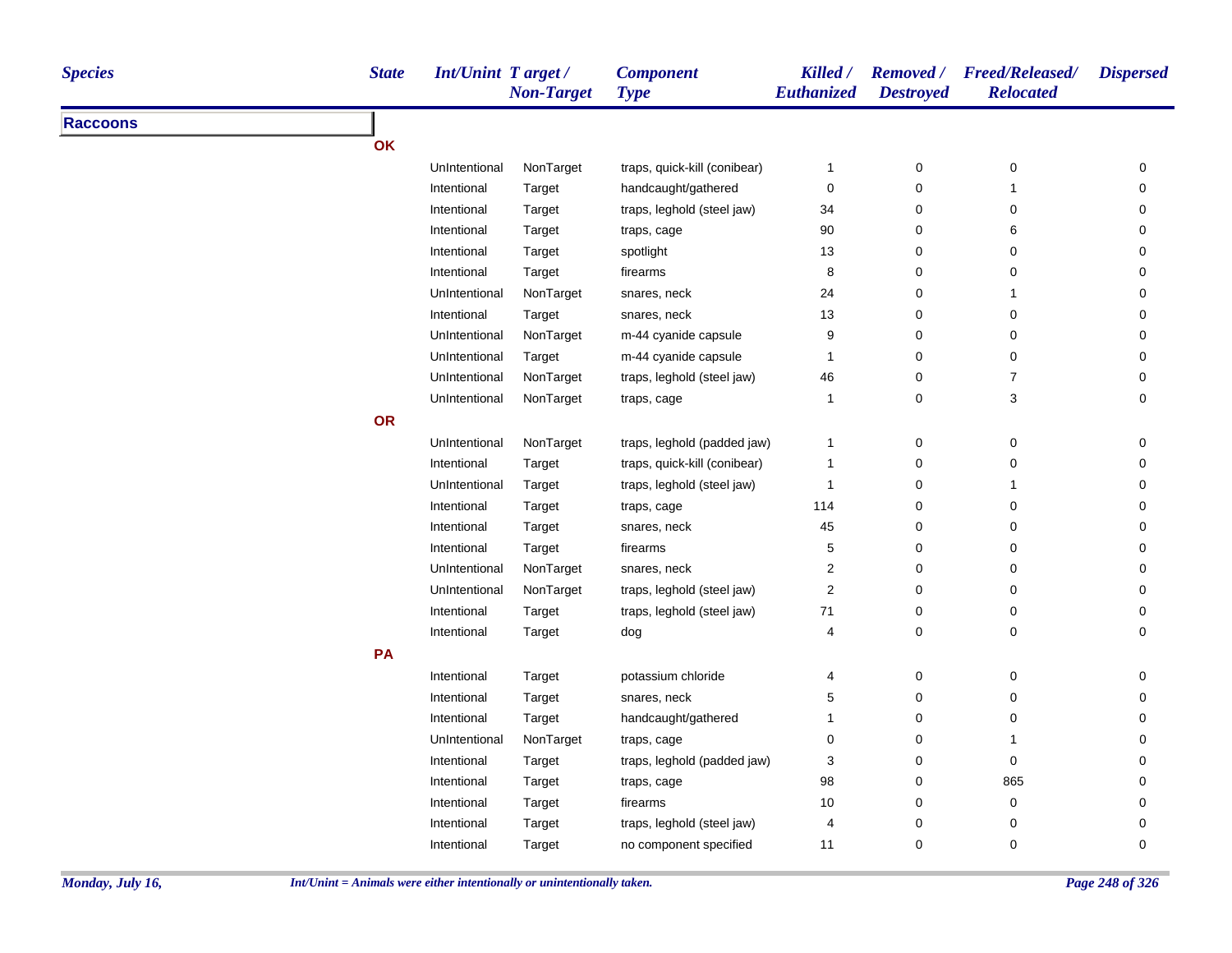| <b>Species</b>  | <b>State</b> | <b>Int/Unint Target/</b> | <b>Non-Target</b> | <b>Component</b><br><b>Type</b> | Killed /<br>Euthanized | <b>Destroyed</b> | Removed / Freed/Released/<br><b>Relocated</b> | <b>Dispersed</b> |
|-----------------|--------------|--------------------------|-------------------|---------------------------------|------------------------|------------------|-----------------------------------------------|------------------|
| <b>Raccoons</b> |              |                          |                   |                                 |                        |                  |                                               |                  |
|                 | PA           |                          |                   |                                 |                        |                  |                                               |                  |
|                 |              | Intentional              | Target            | ketamine (ketaset)              | 0                      | 0                | 0                                             | 0                |
|                 |              | Intentional              | Target            | ketamine/xylazine 5:1           | $\pmb{0}$              | $\pmb{0}$        | 0                                             | $\mathbf 0$      |
|                 | <b>SC</b>    |                          |                   |                                 |                        |                  |                                               |                  |
|                 |              | UnIntentional            | NonTarget         | traps, leghold (steel jaw)      | $\mathbf{1}$           | 0                | $\overline{1}$                                | 0                |
|                 |              | UnIntentional            | NonTarget         | snares, neck                    | $\mathbf{1}$           | 0                | $\mathbf{1}$                                  | 0                |
|                 |              | UnIntentional            | NonTarget         | traps, quick-kill (conibear)    | $\sqrt{5}$             | $\pmb{0}$        | $\pmb{0}$                                     | 0                |
|                 | <b>TN</b>    |                          |                   |                                 |                        |                  |                                               |                  |
|                 |              | UnIntentional            | NonTarget         | traps, quick-kill (conibear)    | 10                     | 0                | 0                                             | 0                |
|                 |              | UnIntentional            | NonTarget         | traps, leghold (steel jaw)      | 6                      | 0                | 0                                             | 0                |
|                 |              | Intentional              | Target            | traps, cage                     | 69                     | 0                | 305                                           | 0                |
|                 |              | Intentional              | Target            | snares, neck                    | $\mathbf{1}$           | 0                | 0                                             | 0                |
|                 |              | Intentional              | Target            | no component specified          | $\pmb{0}$              | $\mathbf{1}$     | 0                                             | 0                |
|                 |              | Intentional              | Target            | ketamine/xylazine 5:1           | $\pmb{0}$              | $\mathbf 0$      | 0                                             | 0                |
|                 |              | Intentional              | Target            | handcaught/gathered             | $\boldsymbol{2}$       | $\boldsymbol{2}$ | 0                                             | 0                |
|                 |              | Intentional              | Target            | firearms                        | $\overline{c}$         | 0                | $\pmb{0}$                                     | 0                |
|                 |              | UnIntentional            | NonTarget         | snares, neck                    | 0                      | $\pmb{0}$        | $\mathbf{1}$                                  | 0                |
|                 | <b>TX</b>    |                          |                   |                                 |                        |                  |                                               |                  |
|                 |              | Intentional              | Target            | snares, neck                    | 784                    | $\pmb{0}$        | 0                                             | 0                |
|                 |              | Intentional              | Target            | handcaught/gathered             | $\overline{1}$         | $\mathbf 0$      | 0                                             | 0                |
|                 |              | Intentional              | Target            | firearms                        | 66                     | 0                | 0                                             | 0                |
|                 |              | Intentional              | Target            | dog                             | 121                    | 0                | 0                                             | 0                |
|                 |              | Intentional              | Target            | calling device, manual(hand,    | 55                     | 0                | 0                                             | 0                |
|                 |              | Intentional              | Target            | beuthanasia-d: ndc0061-04       | $\overline{1}$         | $\mathbf 0$      | $\pmb{0}$                                     | 0                |
|                 |              | Intentional              | Target            | spotlight                       | 33                     | 0                | 0                                             | 0                |
|                 |              | Intentional              | Target            | calling device, electronic      | 42                     | 0                | 0                                             | 0                |
|                 |              | Intentional              | Target            | traps, leghold (padded jaw)     | $\overline{1}$         | $\pmb{0}$        | 0                                             | 0                |
|                 |              | Intentional              | Target            | traps, quick-kill (conibear)    | 13                     | 0                | 0                                             | 0                |
|                 |              | UnIntentional            | NonTarget         | traps, quick-kill (conibear)    | 9                      | 0                | $\pmb{0}$                                     | 0                |
|                 |              | UnIntentional            | NonTarget         | traps, leghold (steel jaw)      | 107                    | 0                | 2                                             | 0                |
|                 |              | UnIntentional            | NonTarget         | traps, cage                     | 6                      | 0                | $\mathbf 0$                                   | 0                |
|                 |              | UnIntentional            | NonTarget         | snares, neck                    | 112                    | 0                | 1                                             | 0                |
|                 |              | UnIntentional            | NonTarget         | m-44 cyanide capsule            | 145                    | 0                | 0                                             | $\Omega$         |
|                 |              | UnIntentional            | Target            | m-44 cyanide capsule            | 20                     | 0                | $\mathbf 0$                                   | $\mathbf 0$      |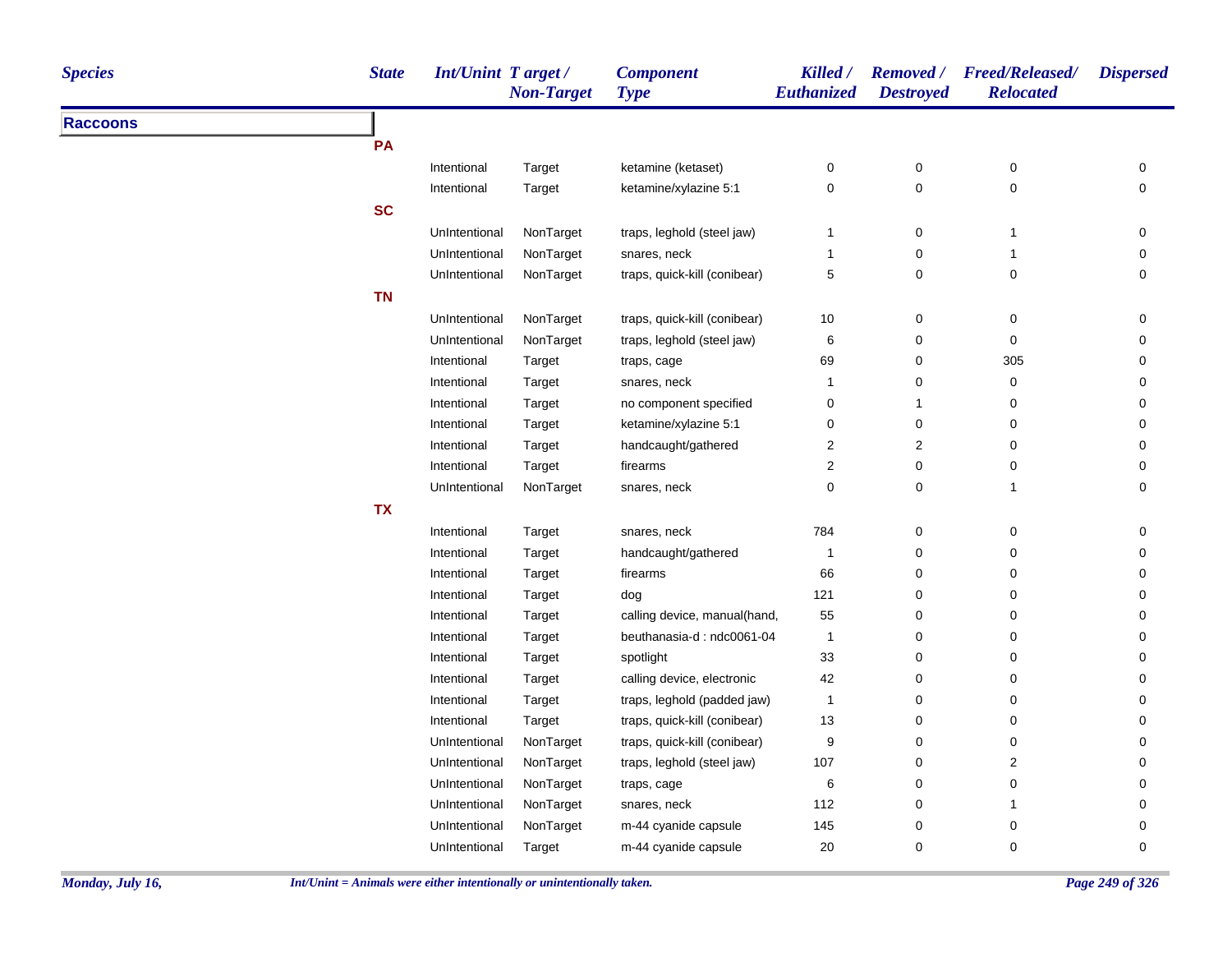| <b>Species</b>  | <b>State</b> | <b>Int/Unint Target/</b> | <b>Non-Target</b> | <b>Component</b><br><b>Type</b> | Killed /<br><b>Euthanized</b> | <b>Destroyed</b> | Removed / Freed/Released/<br><b>Relocated</b> | <b>Dispersed</b> |
|-----------------|--------------|--------------------------|-------------------|---------------------------------|-------------------------------|------------------|-----------------------------------------------|------------------|
| <b>Raccoons</b> |              |                          |                   |                                 |                               |                  |                                               |                  |
|                 | <b>TX</b>    |                          |                   |                                 |                               |                  |                                               |                  |
|                 |              | UnIntentional            | Target            | snares, neck                    | 1                             | 0                | 0                                             | 0                |
|                 |              | Intentional              | Target            | traps, cage                     | 403                           | 0                | $\pmb{0}$                                     | 0                |
|                 |              | Intentional              | Target            | traps, leghold (steel jaw)      | 1,521                         | 0                | $\pmb{0}$                                     | 0                |
|                 | <b>UT</b>    |                          |                   |                                 |                               |                  |                                               |                  |
|                 |              | Intentional              | Target            | traps, leghold (steel jaw)      | 14                            | 0                | $\pmb{0}$                                     | 0                |
|                 |              | Intentional              | Target            | handcaught/gathered             | $\boldsymbol{7}$              | 0                | $\pmb{0}$                                     | 0                |
|                 |              | Intentional              | Target            | snares, neck                    | 194                           | 0                | 0                                             | 0                |
|                 |              | Intentional              | Target            | traps, cage                     | 548                           | 0                | $\pmb{0}$                                     | 0                |
|                 |              | Intentional              | Target            | firearms                        | 65                            | 0                | $\pmb{0}$                                     | 0                |
|                 | <b>VA</b>    |                          |                   |                                 |                               |                  |                                               |                  |
|                 |              | UnIntentional            | NonTarget         | snares, neck                    | 21                            | 0                | $\overline{c}$                                | 0                |
|                 |              | UnIntentional            | NonTarget         | traps, cage                     | 3                             | 0                | $\overline{7}$                                | 0                |
|                 |              | UnIntentional            | NonTarget         | traps, leghold (padded jaw)     | 24                            | 0                | $\boldsymbol{7}$                              | 0                |
|                 |              | Intentional              | Target            | snares, neck                    | 38                            | 0                | $\pmb{0}$                                     | 0                |
|                 |              | UnIntentional            | NonTarget         | traps, leghold (steel jaw)      | 11                            | 0                | 9                                             | 0                |
|                 |              | UnIntentional            | NonTarget         | traps, quick-kill (conibear)    | 1                             | 0                | $\pmb{0}$                                     | 0                |
|                 |              | Intentional              | Target            | handcaught/gathered             | 4                             | 0                | 0                                             | 0                |
|                 |              | UnIntentional            | NonTarget         | m-44 cyanide capsule            | 15                            | 0                | $\pmb{0}$                                     | 0                |
|                 |              | Intentional              | Target            | traps, cage                     | 65                            | 0                | 83                                            | 0                |
|                 |              | Intentional              | Target            | traps, quick-kill (conibear)    | 14                            | 0                | $\pmb{0}$                                     | 0                |
|                 |              | Intentional              | Target            | traps, leghold (steel jaw)      | 9                             | 0                | 42                                            | 0                |
|                 |              | Intentional              | Target            | traps, leghold (padded jaw)     | $\boldsymbol{7}$              | 0                | 92                                            | 0                |
|                 |              | Intentional              | Target            | firearms                        | 38                            | 0                | $\pmb{0}$                                     | 4                |
|                 |              | Intentional              | Target            | traps, z-(other)                | 84                            | 0                | 0                                             | 0                |
|                 |              | Intentional              | Target            | vehicles (all) (planes, boats,  | 0                             | 0                | 0                                             | 0                |
|                 | <b>VT</b>    |                          |                   |                                 |                               |                  |                                               |                  |
|                 |              | Intentional              | Target            | traps, cage                     | ${\bf 78}$                    | 0                | 194                                           | 0                |
|                 |              | Intentional              | Target            | firearms                        | 4                             | 0                | 0                                             | 0                |
|                 | <b>WA</b>    |                          |                   |                                 |                               |                  |                                               |                  |
|                 |              | Intentional              | Target            | lights (all)                    | 0                             | 0                | $\pmb{0}$                                     | $\mathbf 1$      |
|                 |              | Intentional              | Target            | traps, cage                     | 11                            | 0                | $\pmb{0}$                                     | 0                |
|                 |              | UnIntentional            | NonTarget         | traps, leghold (padded jaw)     | $\pmb{0}$                     | 0                | $\ensuremath{\mathsf{3}}$                     | 0                |
|                 |              | UnIntentional            | NonTarget         | traps, leghold (padded jaw)     | 0                             | 0                | $\mathbf{1}$                                  | 0                |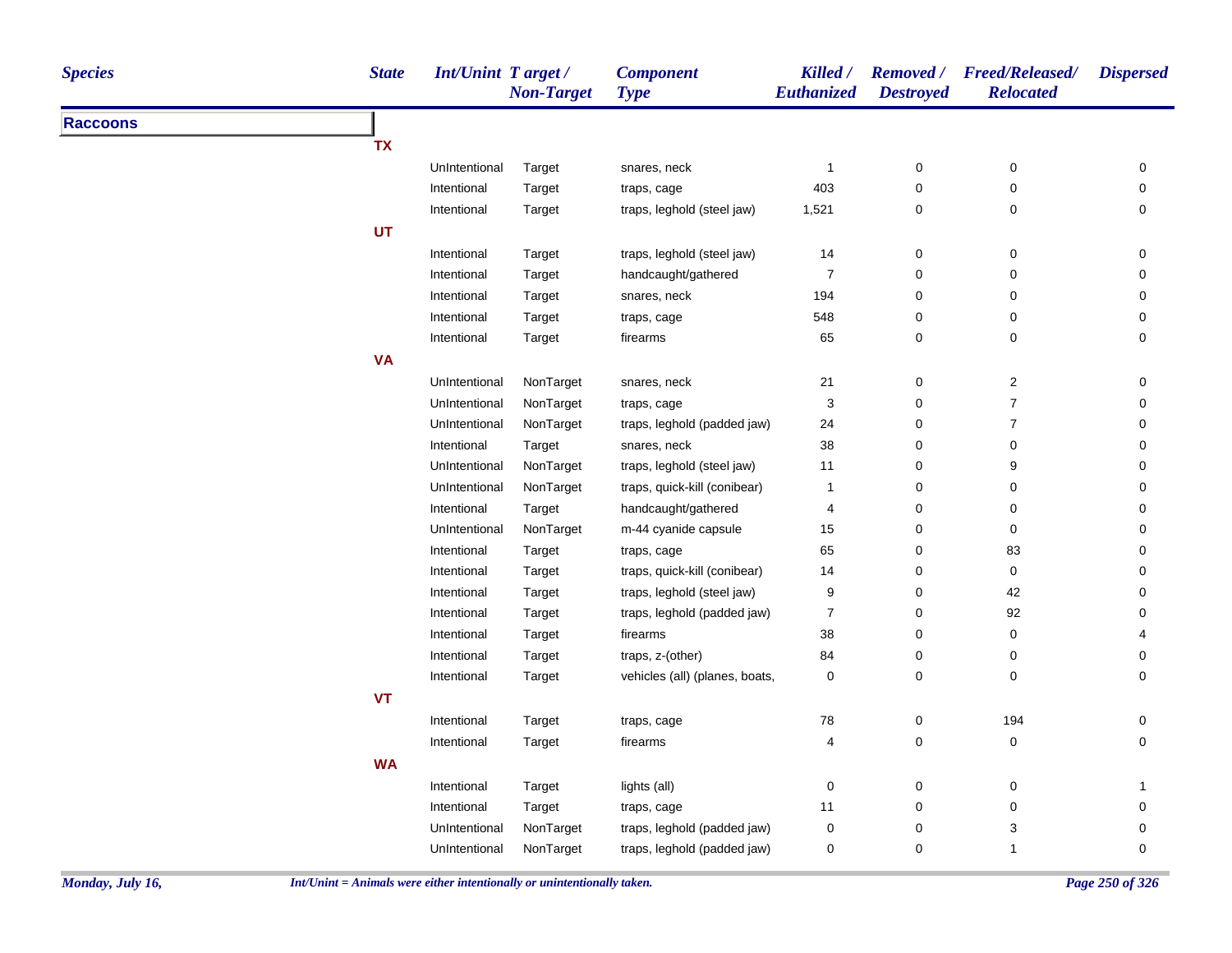| <b>Species</b>      | <b>State</b> | <b>Int/Unint Target/</b> | <b>Non-Target</b> | <b>Component</b><br><b>Type</b> | Killed /<br>Euthanized | <b>Removed</b> /<br><b>Destroyed</b> | Freed/Released/<br><b>Relocated</b> | <b>Dispersed</b> |
|---------------------|--------------|--------------------------|-------------------|---------------------------------|------------------------|--------------------------------------|-------------------------------------|------------------|
| <b>Raccoons</b>     |              |                          |                   |                                 |                        |                                      |                                     |                  |
|                     | <b>WA</b>    |                          |                   |                                 |                        |                                      |                                     |                  |
|                     |              | Intentional              | Target            | handcaught/gathered             | 4                      | $\pmb{0}$                            | $\pmb{0}$                           | 0                |
|                     | WI           |                          |                   |                                 |                        |                                      |                                     |                  |
|                     |              | UnIntentional            | Target            | snares, neck                    | $\mathbf{1}$           | $\boldsymbol{0}$                     | $\mathbf 0$                         | 0                |
|                     |              | UnIntentional            | NonTarget         | traps, cage                     | 0                      | $\pmb{0}$                            | 1                                   | 0                |
|                     |              | Intentional              | Target            | traps, culvert                  | $\mathbf 0$            | $\mathbf 0$                          | $\mathbf{1}$                        | 0                |
|                     |              | UnIntentional            | NonTarget         | traps, leghold (steel jaw)      | 30                     | $\mathbf 0$                          | 18                                  | 0                |
|                     |              | UnIntentional            | NonTarget         | traps, quick-kill (conibear)    | 10                     | $\mathbf 0$                          | $\mathsf 0$                         | 0                |
|                     |              | UnIntentional            | NonTarget         | traps, culvert                  | 0                      | $\pmb{0}$                            | 46                                  | 0                |
|                     | <b>WV</b>    |                          |                   |                                 |                        |                                      |                                     |                  |
|                     |              | Intentional              | Target            | traps, leghold (steel jaw)      | $\overline{2}$         | 0                                    | 10                                  | 0                |
|                     |              | Intentional              | Target            | traps, z-(other)                | $\overline{2}$         | $\pmb{0}$                            | $\mathbf 0$                         | 0                |
|                     |              | Intentional              | Target            | traps, cage                     | 50                     | $\pmb{0}$                            | 374                                 | 0                |
|                     |              | Intentional              | Target            | firearms                        | 9                      | $\pmb{0}$                            | 0                                   | 0                |
|                     |              | UnIntentional            | NonTarget         | snares, neck                    | 4                      | $\pmb{0}$                            | 11                                  | 0                |
|                     |              | Intentional              | Target            | traps, leghold (padded jaw)     | $\overline{1}$         | $\mathbf 0$                          | 10                                  | 0                |
|                     |              | UnIntentional            | NonTarget         | traps, cage                     | 0                      | $\mathbf 0$                          | $\overline{c}$                      | 0                |
|                     |              | UnIntentional            | NonTarget         | traps, leghold (steel jaw)      | 5                      | 0                                    | $\mathbf{1}$                        | 0                |
|                     |              | UnIntentional            | NonTarget         | m-44 cyanide capsule            | $\overline{7}$         | $\mathbf 0$                          | 0                                   | 0                |
|                     | <b>WY</b>    |                          |                   |                                 |                        |                                      |                                     |                  |
|                     |              | UnIntentional            | NonTarget         | traps, leghold (steel jaw)      | 11                     | $\pmb{0}$                            | 0                                   | 0                |
|                     |              | Intentional              | Target            | firearms                        | 4                      | $\mathbf 0$                          | 0                                   | 0                |
|                     |              | UnIntentional            | Target            | traps, leghold (steel jaw)      | $\overline{1}$         | $\boldsymbol{0}$                     | 0                                   | 0                |
|                     |              | Intentional              | Target            | handcaught/gathered             | $\overline{1}$         | $\mathbf 0$                          | 0                                   | 0                |
|                     |              | Intentional              | Target            | jabstick                        | $\overline{1}$         | $\pmb{0}$                            | $\mathbf 0$                         | 0                |
|                     |              | Intentional              | Target            | snares, neck                    | 11                     | $\pmb{0}$                            | $\pmb{0}$                           | 0                |
|                     |              | Intentional              | Target            | traps, cage                     | 124                    | $\pmb{0}$                            | $\mathbf{1}$                        | 0                |
|                     |              | UnIntentional            | NonTarget         | snares, neck                    | $\overline{7}$         | $\mathbf 0$                          | 0                                   | 0                |
|                     |              | Intentional              | Target            | traps, leghold (steel jaw)      | 17                     | $\mathbf 0$                          | 0                                   | 0                |
|                     |              | Intentional              | Target            | dog                             | $\overline{1}$         | $\mathbf 0$                          | $\mathbf 0$                         | 0                |
|                     |              |                          |                   | <b>Subtotals by Species</b>     | 10,489                 | 22                                   | 4,189                               | 515              |
| <b>Rats (Mixed)</b> |              |                          |                   |                                 |                        |                                      |                                     |                  |
|                     | HI           |                          |                   |                                 |                        |                                      |                                     |                  |
|                     |              | UnIntentional            | NonTarget         | traps, cage                     | $\overline{1}$         | $\pmb{0}$                            | $\pmb{0}$                           | 0                |
|                     |              |                          |                   |                                 |                        |                                      |                                     |                  |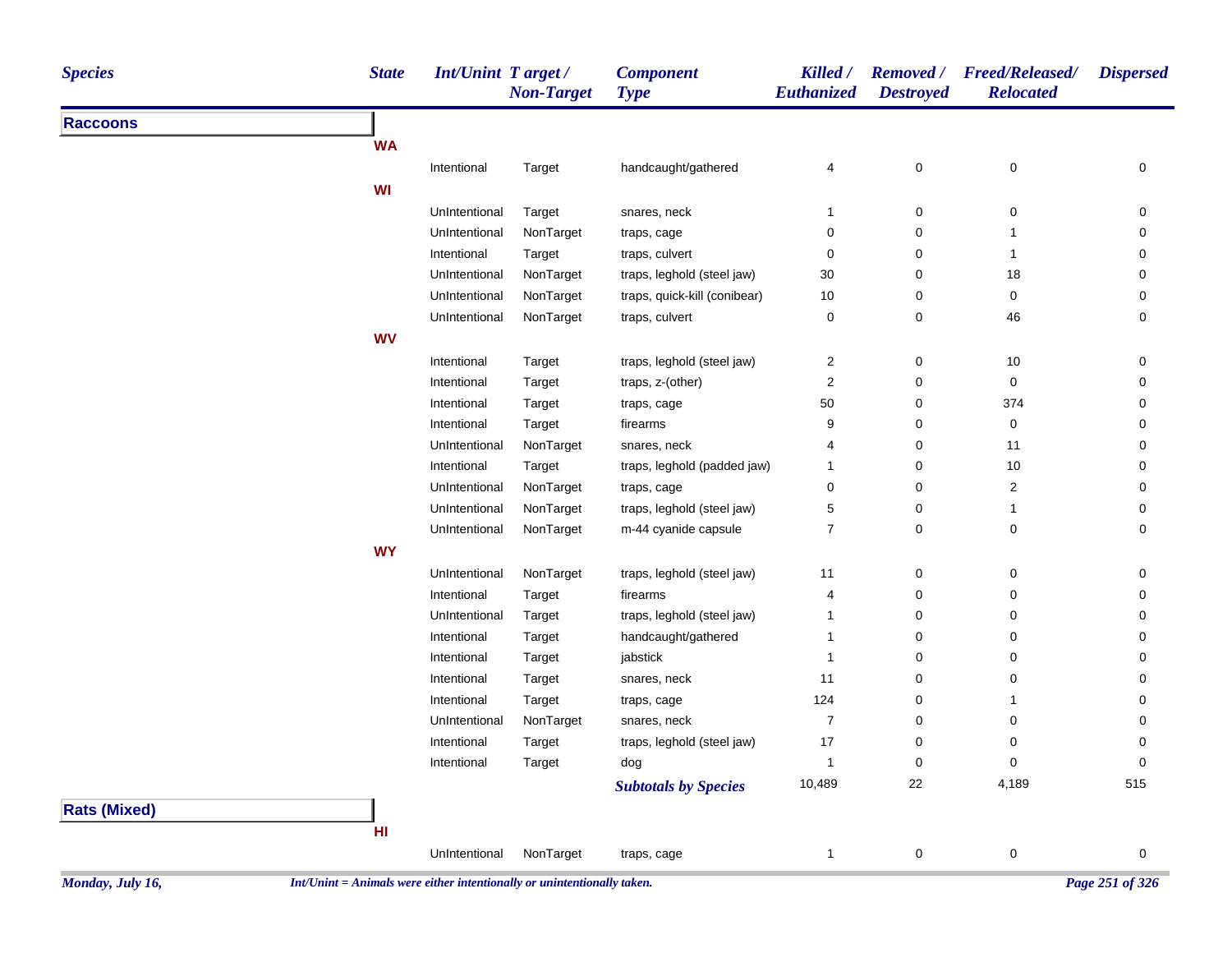| <b>Species</b>            | <b>State</b>    | <b>Int/Unint Target/</b>     | <b>Non-Target</b> | <b>Component</b><br><b>Type</b> | Killed /<br>Euthanized        | <b>Destroyed</b>         | Removed / Freed/Released/<br><b>Relocated</b> | <b>Dispersed</b>                           |
|---------------------------|-----------------|------------------------------|-------------------|---------------------------------|-------------------------------|--------------------------|-----------------------------------------------|--------------------------------------------|
| <b>Rats (Mixed)</b>       |                 |                              |                   |                                 |                               |                          |                                               |                                            |
|                           | HI              |                              |                   |                                 |                               |                          |                                               |                                            |
|                           |                 | Intentional                  | Target            | firearms                        | $\mathbf{1}$                  | 0                        | 0                                             | 0                                          |
|                           |                 | Intentional                  | Target            | traps, cage                     | $\mathbf{3}$                  | $\mathbf 0$              | $\mathsf 0$                                   | $\mathsf{O}\xspace$                        |
|                           | <b>TX</b>       |                              |                   |                                 |                               |                          |                                               |                                            |
|                           |                 | Intentional                  | Target            | traps, cage                     | 20                            | $\pmb{0}$                | $\mathsf 0$                                   | 0                                          |
|                           | <b>VA</b>       |                              |                   |                                 |                               |                          |                                               |                                            |
|                           |                 | UnIntentional                | NonTarget         | traps, cage                     | $\mathbf{1}$                  | $\pmb{0}$                | $\pmb{0}$                                     | 0                                          |
|                           |                 |                              |                   | <b>Subtotals by Species</b>     | 26                            | $\mathsf{O}\xspace$      | $\pmb{0}$                                     | 0                                          |
| <b>Rats, Black (Roof)</b> |                 |                              |                   |                                 |                               |                          |                                               |                                            |
|                           | <b>AL</b>       |                              |                   |                                 |                               |                          |                                               |                                            |
|                           |                 |                              |                   |                                 |                               |                          |                                               |                                            |
|                           |                 | UnIntentional<br>Intentional | NonTarget         | traps, cage                     | $\boldsymbol{2}$<br>$\pmb{0}$ | $\pmb{0}$<br>$\mathbf 0$ | $\pmb{0}$<br>$\mathsf 0$                      | $\mathsf{O}\xspace$<br>$\mathsf{O}\xspace$ |
|                           |                 |                              | Target            | traps, cage                     |                               |                          |                                               |                                            |
|                           | <b>CA</b>       |                              |                   |                                 |                               |                          |                                               |                                            |
|                           |                 | Intentional                  | Target            | traps, cage                     | 3                             | 0                        | $\mathbf 0$                                   | 0                                          |
|                           |                 | Intentional                  | Target            | traps, snap (rat, mouse, etc.)  | 33                            | $\pmb{0}$                | $\pmb{0}$                                     | 0                                          |
|                           |                 | Intentional                  | Target            | firearms                        | $\mathbf{1}$                  | 0                        | 0                                             | 0                                          |
|                           |                 | Intentional                  | Target            | traps, leghold (padded jaw)     | $\mathbf{1}$                  | $\mathbf 0$              | 0                                             | 0                                          |
|                           | GU              |                              |                   |                                 |                               |                          |                                               |                                            |
|                           |                 | Intentional                  | Target            | traps, cage                     | 10                            | 0                        | 0                                             | 0                                          |
|                           |                 | Intentional                  | Target            | glue boards                     | 21                            | $\mathbf 0$              | 0                                             | 0                                          |
|                           |                 | Intentional                  | Target            | traps, snake                    | 1,114                         | $\mathbf 0$              | 0                                             | 0                                          |
|                           |                 | Intentional                  | Target            | diphacinone.96.8 (eatons m      | 112                           | $\pmb{0}$                | $\pmb{0}$                                     | 0                                          |
|                           | H <sub>II</sub> |                              |                   |                                 |                               |                          |                                               |                                            |
|                           |                 | UnIntentional                | NonTarget         | traps, cage                     | 30                            | $\mathbf 0$              | 0                                             | 0                                          |
|                           |                 | Intentional                  | Target            | traps, snap (rat, mouse, etc.)  | $\sqrt{2}$                    | 0                        | 0                                             | 0                                          |
|                           |                 | Intentional                  | Target            | traps, cage                     | 17                            | $\mathsf{O}\xspace$      | 0                                             | 0                                          |
|                           | <b>MS</b>       |                              |                   |                                 |                               |                          |                                               |                                            |
|                           |                 | UnIntentional                | NonTarget         | traps, cage                     | $\sqrt{2}$                    | $\mathsf{O}\xspace$      | $\mathbf{1}$                                  | $\mathsf{O}\xspace$                        |
|                           | ${\sf NV}$      |                              |                   |                                 |                               |                          |                                               |                                            |
|                           |                 | Intentional                  | Target            | traps, cage                     | $\mathbf{1}$                  | $\mathsf 0$              | $\mathsf 0$                                   | $\mathsf{O}\xspace$                        |
|                           | <b>TX</b>       |                              |                   |                                 |                               |                          |                                               |                                            |
|                           |                 | Intentional                  | Target            | traps, cage                     | 13                            | 0                        | 0                                             | 0                                          |
|                           |                 | Intentional                  | Target            | zinc phosphide conc. (rodent    | 950                           | 0                        | 0                                             | 0                                          |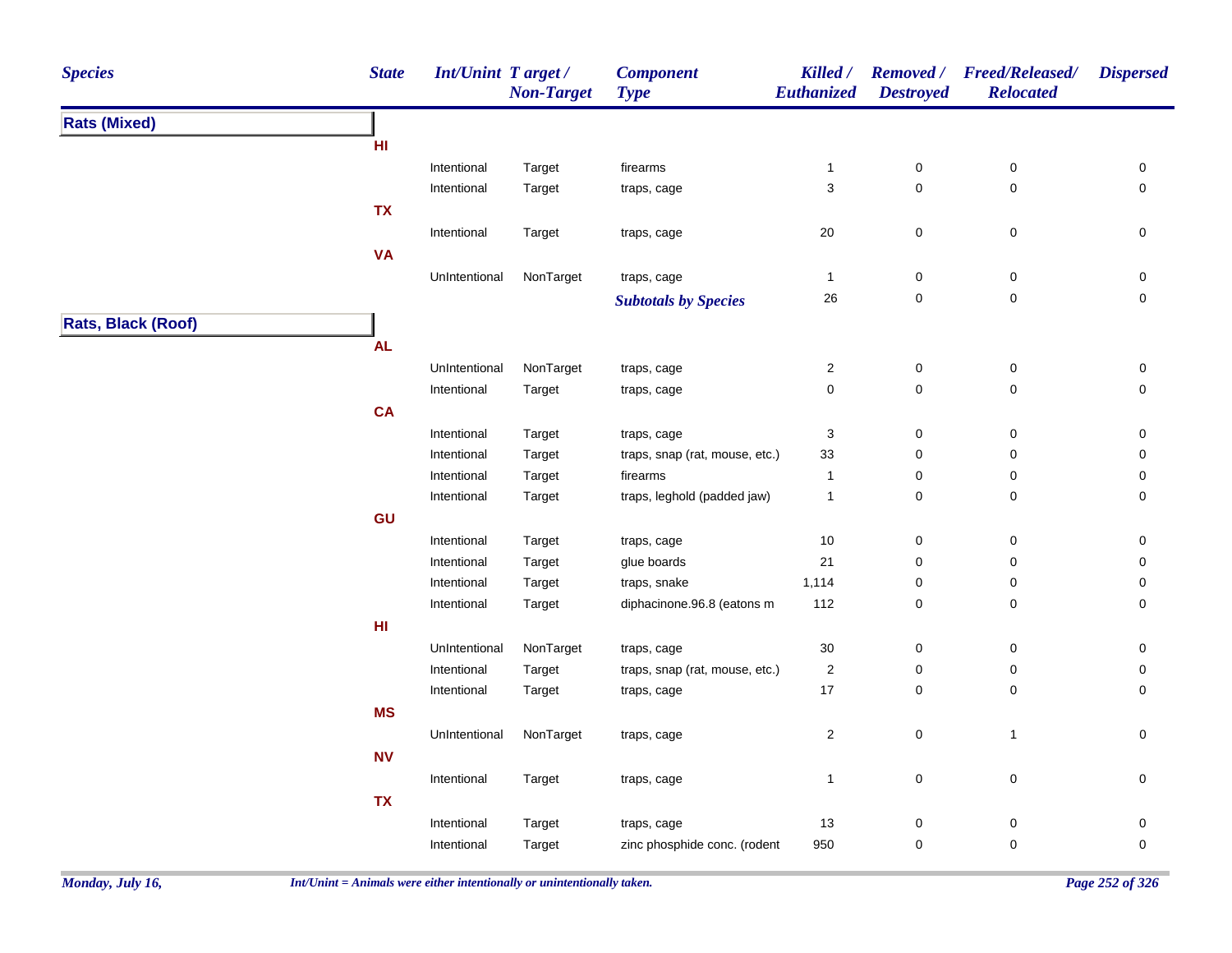| <b>Species</b>            | <b>State</b>                                                                                                                                                                                                                                                                                                                                                                                                                                                                                                                                                                                                                                                                                                                                                                                                                                                                                                                                                                                                                                                                                                                                                                                                                                                                                                                                                                                                                                                                                                                                                                                                                                                                                                                                           | <b>Non-Target</b> | <b>Component</b><br><b>Type</b> | Killed / | <b>Removed</b> /<br><b>Destroyed</b> | <b>Freed/Released/</b><br><b>Relocated</b> | <b>Dispersed</b>         |
|---------------------------|--------------------------------------------------------------------------------------------------------------------------------------------------------------------------------------------------------------------------------------------------------------------------------------------------------------------------------------------------------------------------------------------------------------------------------------------------------------------------------------------------------------------------------------------------------------------------------------------------------------------------------------------------------------------------------------------------------------------------------------------------------------------------------------------------------------------------------------------------------------------------------------------------------------------------------------------------------------------------------------------------------------------------------------------------------------------------------------------------------------------------------------------------------------------------------------------------------------------------------------------------------------------------------------------------------------------------------------------------------------------------------------------------------------------------------------------------------------------------------------------------------------------------------------------------------------------------------------------------------------------------------------------------------------------------------------------------------------------------------------------------------|-------------------|---------------------------------|----------|--------------------------------------|--------------------------------------------|--------------------------|
| Rats, Black (Roof)        | Int/Unint Target/<br>Euthanized<br>VI<br>$\,6\,$<br>Intentional<br>traps, quick-kill (other)<br>$\pmb{0}$<br>$\pmb{0}$<br>Target<br>$\mathsf 0$<br>$\mathbf 1$<br>2,318<br><b>Subtotals by Species</b><br><b>TX</b><br>$\pmb{0}$<br>Intentional<br>Target<br>traps, cage<br>$\mathbf{1}$<br>$\pmb{0}$<br>$\mathsf 0$<br>$\pmb{0}$<br>$\mathbf 1$<br><b>Subtotals by Species</b><br><b>VA</b><br>firearms<br>119<br>Intentional<br>Target<br>0<br>0<br>119<br>$\mathsf 0$<br>$\pmb{0}$<br><b>Subtotals by Species</b><br><b>NV</b><br>UnIntentional<br>NonTarget<br>$\pmb{0}$<br>$\mathbf{1}$<br>$\mathbf{1}$<br>traps, cage<br><b>TX</b><br>$\mathbf 5$<br>Target<br>$\pmb{0}$<br>$\pmb{0}$<br>Intentional<br>traps, cage<br>$\,6$<br>$\mathsf 0$<br>$\mathbf{1}$<br><b>Subtotals by Species</b><br><b>CA</b><br>handcaught/gathered<br>Intentional<br>$\pmb{0}$<br>$\pmb{0}$<br>Target<br>$\mathbf{1}$<br>Intentional<br>night vision/infrared equipme<br>$\mathbf{1}$<br>$\pmb{0}$<br>$\pmb{0}$<br>Target<br>traps, snap (rat, mouse, etc.)<br>64<br>$\pmb{0}$<br>Intentional<br>Target<br>0<br>72<br>$\pmb{0}$<br>Intentional<br>Target<br>traps, cage<br>0<br>traps, quick-kill (conibear)<br>Intentional<br>Target<br>$\mathbf{1}$<br>$\pmb{0}$<br>0<br>Target<br>spotlight<br>$\overline{c}$<br>$\pmb{0}$<br>Intentional<br>0<br>$\sqrt{2}$<br>$\pmb{0}$<br>Intentional<br>Target<br>firearms<br>0<br>HI<br>73<br>$\pmb{0}$<br>$\pmb{0}$<br>Intentional<br>Target<br>traps, cage<br>NC<br>NonTarget<br>$\mathsf 0$<br>$\pmb{0}$<br>$\,$ 5 $\,$<br>UnIntentional<br>traps, cage<br>$\pmb{0}$<br>Intentional<br>0<br>$\mathbf{1}$<br>Target<br>traps, cage<br>NJ<br>$\sqrt{2}$<br>$\mathbf 0$<br>$\pmb{0}$<br>Intentional<br>Target<br>traps, cage |                   |                                 |          |                                      |                                            |                          |
|                           |                                                                                                                                                                                                                                                                                                                                                                                                                                                                                                                                                                                                                                                                                                                                                                                                                                                                                                                                                                                                                                                                                                                                                                                                                                                                                                                                                                                                                                                                                                                                                                                                                                                                                                                                                        |                   |                                 |          |                                      |                                            |                          |
|                           |                                                                                                                                                                                                                                                                                                                                                                                                                                                                                                                                                                                                                                                                                                                                                                                                                                                                                                                                                                                                                                                                                                                                                                                                                                                                                                                                                                                                                                                                                                                                                                                                                                                                                                                                                        |                   |                                 |          |                                      |                                            | 0                        |
|                           |                                                                                                                                                                                                                                                                                                                                                                                                                                                                                                                                                                                                                                                                                                                                                                                                                                                                                                                                                                                                                                                                                                                                                                                                                                                                                                                                                                                                                                                                                                                                                                                                                                                                                                                                                        |                   |                                 |          |                                      |                                            | $\pmb{0}$                |
| <b>Rats, Cotton (All)</b> |                                                                                                                                                                                                                                                                                                                                                                                                                                                                                                                                                                                                                                                                                                                                                                                                                                                                                                                                                                                                                                                                                                                                                                                                                                                                                                                                                                                                                                                                                                                                                                                                                                                                                                                                                        |                   |                                 |          |                                      |                                            |                          |
|                           |                                                                                                                                                                                                                                                                                                                                                                                                                                                                                                                                                                                                                                                                                                                                                                                                                                                                                                                                                                                                                                                                                                                                                                                                                                                                                                                                                                                                                                                                                                                                                                                                                                                                                                                                                        |                   |                                 |          |                                      |                                            |                          |
|                           |                                                                                                                                                                                                                                                                                                                                                                                                                                                                                                                                                                                                                                                                                                                                                                                                                                                                                                                                                                                                                                                                                                                                                                                                                                                                                                                                                                                                                                                                                                                                                                                                                                                                                                                                                        |                   |                                 |          |                                      |                                            | 0                        |
|                           |                                                                                                                                                                                                                                                                                                                                                                                                                                                                                                                                                                                                                                                                                                                                                                                                                                                                                                                                                                                                                                                                                                                                                                                                                                                                                                                                                                                                                                                                                                                                                                                                                                                                                                                                                        |                   |                                 |          |                                      |                                            | $\mathsf{O}\xspace$      |
| <b>Rats, Hutia</b>        |                                                                                                                                                                                                                                                                                                                                                                                                                                                                                                                                                                                                                                                                                                                                                                                                                                                                                                                                                                                                                                                                                                                                                                                                                                                                                                                                                                                                                                                                                                                                                                                                                                                                                                                                                        |                   |                                 |          |                                      |                                            |                          |
|                           |                                                                                                                                                                                                                                                                                                                                                                                                                                                                                                                                                                                                                                                                                                                                                                                                                                                                                                                                                                                                                                                                                                                                                                                                                                                                                                                                                                                                                                                                                                                                                                                                                                                                                                                                                        |                   |                                 |          |                                      |                                            |                          |
|                           |                                                                                                                                                                                                                                                                                                                                                                                                                                                                                                                                                                                                                                                                                                                                                                                                                                                                                                                                                                                                                                                                                                                                                                                                                                                                                                                                                                                                                                                                                                                                                                                                                                                                                                                                                        |                   |                                 |          |                                      |                                            | 0                        |
|                           |                                                                                                                                                                                                                                                                                                                                                                                                                                                                                                                                                                                                                                                                                                                                                                                                                                                                                                                                                                                                                                                                                                                                                                                                                                                                                                                                                                                                                                                                                                                                                                                                                                                                                                                                                        |                   |                                 |          |                                      |                                            | $\mathsf{O}\xspace$      |
| Rats, Kangaroo (All)      |                                                                                                                                                                                                                                                                                                                                                                                                                                                                                                                                                                                                                                                                                                                                                                                                                                                                                                                                                                                                                                                                                                                                                                                                                                                                                                                                                                                                                                                                                                                                                                                                                                                                                                                                                        |                   |                                 |          |                                      |                                            |                          |
|                           |                                                                                                                                                                                                                                                                                                                                                                                                                                                                                                                                                                                                                                                                                                                                                                                                                                                                                                                                                                                                                                                                                                                                                                                                                                                                                                                                                                                                                                                                                                                                                                                                                                                                                                                                                        |                   |                                 |          |                                      |                                            |                          |
|                           |                                                                                                                                                                                                                                                                                                                                                                                                                                                                                                                                                                                                                                                                                                                                                                                                                                                                                                                                                                                                                                                                                                                                                                                                                                                                                                                                                                                                                                                                                                                                                                                                                                                                                                                                                        |                   |                                 |          |                                      |                                            | $\pmb{0}$                |
|                           |                                                                                                                                                                                                                                                                                                                                                                                                                                                                                                                                                                                                                                                                                                                                                                                                                                                                                                                                                                                                                                                                                                                                                                                                                                                                                                                                                                                                                                                                                                                                                                                                                                                                                                                                                        |                   |                                 |          |                                      |                                            |                          |
|                           |                                                                                                                                                                                                                                                                                                                                                                                                                                                                                                                                                                                                                                                                                                                                                                                                                                                                                                                                                                                                                                                                                                                                                                                                                                                                                                                                                                                                                                                                                                                                                                                                                                                                                                                                                        |                   |                                 |          |                                      |                                            |                          |
|                           |                                                                                                                                                                                                                                                                                                                                                                                                                                                                                                                                                                                                                                                                                                                                                                                                                                                                                                                                                                                                                                                                                                                                                                                                                                                                                                                                                                                                                                                                                                                                                                                                                                                                                                                                                        |                   |                                 |          |                                      |                                            | 0<br>$\mathsf{O}\xspace$ |
|                           |                                                                                                                                                                                                                                                                                                                                                                                                                                                                                                                                                                                                                                                                                                                                                                                                                                                                                                                                                                                                                                                                                                                                                                                                                                                                                                                                                                                                                                                                                                                                                                                                                                                                                                                                                        |                   |                                 |          |                                      |                                            |                          |
| <b>Rats, Norway</b>       |                                                                                                                                                                                                                                                                                                                                                                                                                                                                                                                                                                                                                                                                                                                                                                                                                                                                                                                                                                                                                                                                                                                                                                                                                                                                                                                                                                                                                                                                                                                                                                                                                                                                                                                                                        |                   |                                 |          |                                      |                                            |                          |
|                           |                                                                                                                                                                                                                                                                                                                                                                                                                                                                                                                                                                                                                                                                                                                                                                                                                                                                                                                                                                                                                                                                                                                                                                                                                                                                                                                                                                                                                                                                                                                                                                                                                                                                                                                                                        |                   |                                 |          |                                      |                                            |                          |
|                           |                                                                                                                                                                                                                                                                                                                                                                                                                                                                                                                                                                                                                                                                                                                                                                                                                                                                                                                                                                                                                                                                                                                                                                                                                                                                                                                                                                                                                                                                                                                                                                                                                                                                                                                                                        |                   |                                 |          |                                      |                                            | $\pmb{0}$                |
|                           |                                                                                                                                                                                                                                                                                                                                                                                                                                                                                                                                                                                                                                                                                                                                                                                                                                                                                                                                                                                                                                                                                                                                                                                                                                                                                                                                                                                                                                                                                                                                                                                                                                                                                                                                                        |                   |                                 |          |                                      |                                            | $\mathsf{O}\xspace$      |
|                           |                                                                                                                                                                                                                                                                                                                                                                                                                                                                                                                                                                                                                                                                                                                                                                                                                                                                                                                                                                                                                                                                                                                                                                                                                                                                                                                                                                                                                                                                                                                                                                                                                                                                                                                                                        |                   |                                 |          |                                      |                                            | 0                        |
|                           |                                                                                                                                                                                                                                                                                                                                                                                                                                                                                                                                                                                                                                                                                                                                                                                                                                                                                                                                                                                                                                                                                                                                                                                                                                                                                                                                                                                                                                                                                                                                                                                                                                                                                                                                                        |                   |                                 |          |                                      |                                            | 0                        |
|                           |                                                                                                                                                                                                                                                                                                                                                                                                                                                                                                                                                                                                                                                                                                                                                                                                                                                                                                                                                                                                                                                                                                                                                                                                                                                                                                                                                                                                                                                                                                                                                                                                                                                                                                                                                        |                   |                                 |          |                                      |                                            | 0                        |
|                           |                                                                                                                                                                                                                                                                                                                                                                                                                                                                                                                                                                                                                                                                                                                                                                                                                                                                                                                                                                                                                                                                                                                                                                                                                                                                                                                                                                                                                                                                                                                                                                                                                                                                                                                                                        |                   |                                 |          |                                      |                                            | 0<br>0                   |
|                           |                                                                                                                                                                                                                                                                                                                                                                                                                                                                                                                                                                                                                                                                                                                                                                                                                                                                                                                                                                                                                                                                                                                                                                                                                                                                                                                                                                                                                                                                                                                                                                                                                                                                                                                                                        |                   |                                 |          |                                      |                                            |                          |
|                           |                                                                                                                                                                                                                                                                                                                                                                                                                                                                                                                                                                                                                                                                                                                                                                                                                                                                                                                                                                                                                                                                                                                                                                                                                                                                                                                                                                                                                                                                                                                                                                                                                                                                                                                                                        |                   |                                 |          |                                      |                                            |                          |
|                           |                                                                                                                                                                                                                                                                                                                                                                                                                                                                                                                                                                                                                                                                                                                                                                                                                                                                                                                                                                                                                                                                                                                                                                                                                                                                                                                                                                                                                                                                                                                                                                                                                                                                                                                                                        |                   |                                 |          |                                      |                                            | $\mathsf{O}\xspace$      |
|                           |                                                                                                                                                                                                                                                                                                                                                                                                                                                                                                                                                                                                                                                                                                                                                                                                                                                                                                                                                                                                                                                                                                                                                                                                                                                                                                                                                                                                                                                                                                                                                                                                                                                                                                                                                        |                   |                                 |          |                                      |                                            |                          |
|                           |                                                                                                                                                                                                                                                                                                                                                                                                                                                                                                                                                                                                                                                                                                                                                                                                                                                                                                                                                                                                                                                                                                                                                                                                                                                                                                                                                                                                                                                                                                                                                                                                                                                                                                                                                        |                   |                                 |          |                                      |                                            | 0                        |
|                           |                                                                                                                                                                                                                                                                                                                                                                                                                                                                                                                                                                                                                                                                                                                                                                                                                                                                                                                                                                                                                                                                                                                                                                                                                                                                                                                                                                                                                                                                                                                                                                                                                                                                                                                                                        |                   |                                 |          |                                      |                                            | $\mathbf 0$              |
|                           |                                                                                                                                                                                                                                                                                                                                                                                                                                                                                                                                                                                                                                                                                                                                                                                                                                                                                                                                                                                                                                                                                                                                                                                                                                                                                                                                                                                                                                                                                                                                                                                                                                                                                                                                                        |                   |                                 |          |                                      |                                            |                          |
|                           |                                                                                                                                                                                                                                                                                                                                                                                                                                                                                                                                                                                                                                                                                                                                                                                                                                                                                                                                                                                                                                                                                                                                                                                                                                                                                                                                                                                                                                                                                                                                                                                                                                                                                                                                                        |                   |                                 |          |                                      |                                            | $\pmb{0}$                |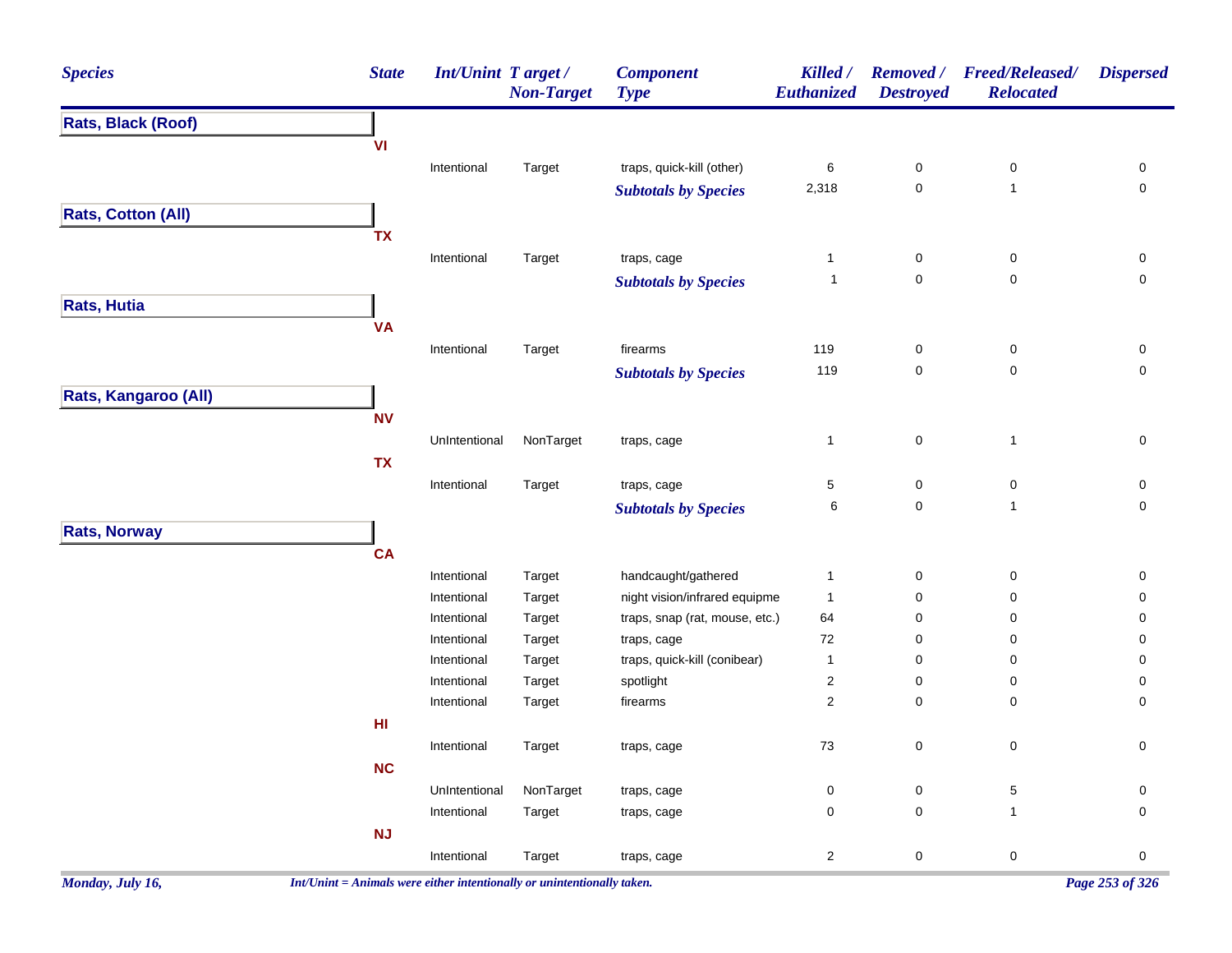| <b>Species</b>                  | <b>State</b>                                                                                                                                                                                                                                                                                                                                                                                                                                                                                                                                                                                                 |  | <b>Non-Target</b> | <b>Component</b><br><b>Type</b> | Killed /<br><b>Euthanized</b> | <b>Removed</b> /<br><b>Destroyed</b> | <b>Freed/Released/</b><br><b>Relocated</b> | <b>Dispersed</b>    |
|---------------------------------|--------------------------------------------------------------------------------------------------------------------------------------------------------------------------------------------------------------------------------------------------------------------------------------------------------------------------------------------------------------------------------------------------------------------------------------------------------------------------------------------------------------------------------------------------------------------------------------------------------------|--|-------------------|---------------------------------|-------------------------------|--------------------------------------|--------------------------------------------|---------------------|
| <b>Rats, Norway</b>             | Int/Unint Target /<br><b>NM</b><br>Intentional<br>Target<br>Intentional<br>Target<br><b>NV</b><br>Intentional<br>Target<br>PA<br>UnIntentional<br><b>TX</b><br>Intentional<br>Target<br>UT<br>Intentional<br>Target<br><b>VA</b><br>Intentional<br>Target<br>Intentional<br>Target<br><b>VT</b><br>UnIntentional<br><b>WA</b><br>Intentional<br>Target<br>Intentional<br>Target<br>$\boldsymbol{\mathsf{AZ}}$<br>UnIntentional<br>CA<br>Intentional<br>Target<br><b>NE</b><br>UnIntentional<br><b>NV</b><br>UnIntentional<br>Target<br>Intentional<br>Target<br>Intentional<br>Target<br>TX<br>UnIntentional |  |                   |                                 |                               |                                      |                                            |                     |
|                                 |                                                                                                                                                                                                                                                                                                                                                                                                                                                                                                                                                                                                              |  |                   |                                 |                               |                                      |                                            |                     |
|                                 |                                                                                                                                                                                                                                                                                                                                                                                                                                                                                                                                                                                                              |  |                   | traps, cage                     | $\mathbf{1}$                  | $\pmb{0}$                            | $\pmb{0}$                                  | $\pmb{0}$           |
|                                 |                                                                                                                                                                                                                                                                                                                                                                                                                                                                                                                                                                                                              |  |                   | firearms                        | 200                           | $\pmb{0}$                            | $\pmb{0}$                                  | $\mathsf{O}\xspace$ |
|                                 |                                                                                                                                                                                                                                                                                                                                                                                                                                                                                                                                                                                                              |  |                   |                                 |                               |                                      |                                            |                     |
|                                 |                                                                                                                                                                                                                                                                                                                                                                                                                                                                                                                                                                                                              |  |                   | traps, cage                     | $\mathbf{1}$                  | $\pmb{0}$                            | $\mathsf 0$                                | $\mathsf{O}\xspace$ |
|                                 |                                                                                                                                                                                                                                                                                                                                                                                                                                                                                                                                                                                                              |  |                   |                                 |                               |                                      |                                            |                     |
|                                 |                                                                                                                                                                                                                                                                                                                                                                                                                                                                                                                                                                                                              |  | NonTarget         | traps, cage                     | $\pmb{0}$                     | $\pmb{0}$                            | $\mathbf{1}$                               | $\pmb{0}$           |
|                                 |                                                                                                                                                                                                                                                                                                                                                                                                                                                                                                                                                                                                              |  |                   |                                 |                               |                                      |                                            |                     |
|                                 |                                                                                                                                                                                                                                                                                                                                                                                                                                                                                                                                                                                                              |  |                   | zinc phosphide conc. (rodent    | 1,000                         | $\pmb{0}$                            | $\pmb{0}$                                  | $\pmb{0}$           |
|                                 |                                                                                                                                                                                                                                                                                                                                                                                                                                                                                                                                                                                                              |  |                   |                                 |                               |                                      |                                            |                     |
|                                 |                                                                                                                                                                                                                                                                                                                                                                                                                                                                                                                                                                                                              |  |                   | traps, cage                     | $\mathbf{2}$                  | $\pmb{0}$                            | $\pmb{0}$                                  | $\pmb{0}$           |
|                                 |                                                                                                                                                                                                                                                                                                                                                                                                                                                                                                                                                                                                              |  |                   |                                 |                               |                                      |                                            |                     |
|                                 |                                                                                                                                                                                                                                                                                                                                                                                                                                                                                                                                                                                                              |  |                   | firearms                        | $\ensuremath{\mathsf{3}}$     | $\pmb{0}$                            | $\pmb{0}$                                  | $\mathsf 0$         |
|                                 |                                                                                                                                                                                                                                                                                                                                                                                                                                                                                                                                                                                                              |  |                   | handcaught/gathered             | $\mathbf{1}$                  | $\mathbf 0$                          | $\pmb{0}$                                  | $\mathsf{O}\xspace$ |
|                                 |                                                                                                                                                                                                                                                                                                                                                                                                                                                                                                                                                                                                              |  |                   |                                 |                               |                                      |                                            |                     |
|                                 |                                                                                                                                                                                                                                                                                                                                                                                                                                                                                                                                                                                                              |  | NonTarget         | traps, cage                     | $\pmb{0}$                     | $\pmb{0}$                            | $\mathbf{1}$                               | $\mathsf 0$         |
|                                 |                                                                                                                                                                                                                                                                                                                                                                                                                                                                                                                                                                                                              |  |                   |                                 |                               |                                      |                                            |                     |
|                                 |                                                                                                                                                                                                                                                                                                                                                                                                                                                                                                                                                                                                              |  |                   | traps, cage                     | $\mathbf{1}$                  | $\pmb{0}$                            | $\pmb{0}$                                  | $\pmb{0}$           |
|                                 |                                                                                                                                                                                                                                                                                                                                                                                                                                                                                                                                                                                                              |  |                   | traps, decoy                    | $\mathbf{1}$                  | $\mathbf 0$                          | $\pmb{0}$                                  | $\pmb{0}$           |
|                                 |                                                                                                                                                                                                                                                                                                                                                                                                                                                                                                                                                                                                              |  |                   | <b>Subtotals by Species</b>     | 1,428                         | $\pmb{0}$                            | 8                                          | $\pmb{0}$           |
| Rats, Packrats/Woodrats (Other) |                                                                                                                                                                                                                                                                                                                                                                                                                                                                                                                                                                                                              |  |                   |                                 |                               |                                      |                                            |                     |
|                                 |                                                                                                                                                                                                                                                                                                                                                                                                                                                                                                                                                                                                              |  |                   |                                 |                               |                                      |                                            |                     |
|                                 |                                                                                                                                                                                                                                                                                                                                                                                                                                                                                                                                                                                                              |  | NonTarget         | traps, cage                     | $\mathsf 0$                   | $\pmb{0}$                            | $\mathbf{1}$                               | $\pmb{0}$           |
|                                 |                                                                                                                                                                                                                                                                                                                                                                                                                                                                                                                                                                                                              |  |                   |                                 |                               |                                      |                                            |                     |
|                                 |                                                                                                                                                                                                                                                                                                                                                                                                                                                                                                                                                                                                              |  |                   | traps, cage                     | $\,$ 5 $\,$                   | $\pmb{0}$                            | $\pmb{0}$                                  | $\mathbf 0$         |
|                                 |                                                                                                                                                                                                                                                                                                                                                                                                                                                                                                                                                                                                              |  |                   |                                 |                               |                                      |                                            |                     |
|                                 |                                                                                                                                                                                                                                                                                                                                                                                                                                                                                                                                                                                                              |  | NonTarget         | traps, leghold (steel jaw)      | $\mathbf{1}$                  | $\pmb{0}$                            | $\pmb{0}$                                  | $\pmb{0}$           |
|                                 |                                                                                                                                                                                                                                                                                                                                                                                                                                                                                                                                                                                                              |  |                   |                                 |                               |                                      |                                            |                     |
|                                 |                                                                                                                                                                                                                                                                                                                                                                                                                                                                                                                                                                                                              |  |                   | traps, cage                     | $\mathbf{3}$                  | $\pmb{0}$                            | $\pmb{0}$                                  | $\mathsf{O}\xspace$ |
|                                 |                                                                                                                                                                                                                                                                                                                                                                                                                                                                                                                                                                                                              |  |                   | traps, cage                     | 43                            | $\pmb{0}$                            | $\pmb{0}$                                  | 0                   |
|                                 |                                                                                                                                                                                                                                                                                                                                                                                                                                                                                                                                                                                                              |  |                   | firearms                        | $\mathbf{1}$                  | $\pmb{0}$                            | $\pmb{0}$                                  | $\mathbf 0$         |
|                                 |                                                                                                                                                                                                                                                                                                                                                                                                                                                                                                                                                                                                              |  |                   |                                 |                               |                                      |                                            |                     |
|                                 |                                                                                                                                                                                                                                                                                                                                                                                                                                                                                                                                                                                                              |  | NonTarget         | traps, cage                     | $\mathbf 5$                   | $\pmb{0}$                            | $\pmb{0}$                                  | $\pmb{0}$           |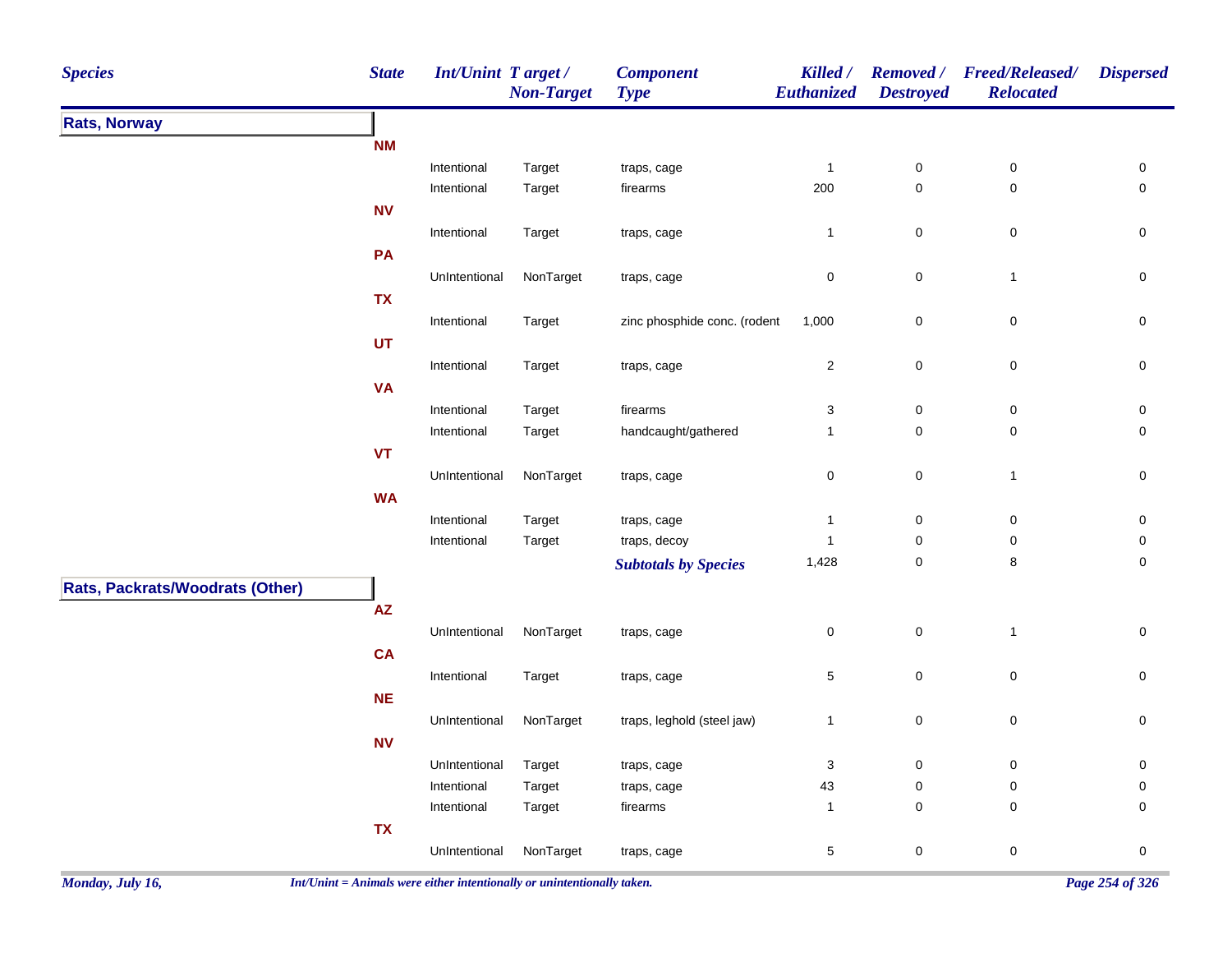| <b>Species</b>                  | <b>State</b> | <b>Int/Unint Target/</b>     | <b>Non-Target</b>   | <b>Component</b><br><b>Type</b>           | Killed /<br>Euthanized                 | <b>Removed</b> /<br><b>Destroyed</b> | <b>Freed/Released/</b><br><b>Relocated</b> | <b>Dispersed</b>    |
|---------------------------------|--------------|------------------------------|---------------------|-------------------------------------------|----------------------------------------|--------------------------------------|--------------------------------------------|---------------------|
| Rats, Packrats/Woodrats (Other) |              |                              |                     |                                           |                                        |                                      |                                            |                     |
|                                 | <b>WA</b>    |                              |                     |                                           |                                        |                                      |                                            |                     |
|                                 |              | UnIntentional                | NonTarget           | traps, cage                               | $\pmb{0}$                              | $\pmb{0}$                            | $\mathbf{1}$                               | $\pmb{0}$           |
|                                 | <b>WY</b>    |                              |                     |                                           |                                        |                                      |                                            |                     |
|                                 |              | Intentional                  | Target              | traps, leghold (padded jaw)               | $\mathbf{1}$                           | $\pmb{0}$                            | $\pmb{0}$                                  | 0                   |
|                                 |              | Intentional                  | Target              | traps, leghold (steel jaw)                | $\mathbf{1}$                           | $\pmb{0}$                            | $\pmb{0}$                                  | $\pmb{0}$           |
|                                 |              |                              |                     | <b>Subtotals by Species</b>               | 60                                     | $\pmb{0}$                            | $\sqrt{2}$                                 | 0                   |
| Rats, Polynesian                |              |                              |                     |                                           |                                        |                                      |                                            |                     |
|                                 | HI           |                              |                     |                                           |                                        |                                      |                                            |                     |
|                                 |              | Intentional                  | Target              | traps, cage                               | 34                                     | $\pmb{0}$                            | $\mathsf 0$                                | 0                   |
|                                 |              |                              |                     | <b>Subtotals by Species</b>               | 34                                     | $\mathsf 0$                          | $\mathbf 0$                                | $\mathbf 0$         |
| <b>Rats, Rice (All)</b>         |              |                              |                     |                                           |                                        |                                      |                                            |                     |
|                                 | <b>MD</b>    |                              |                     |                                           |                                        |                                      |                                            |                     |
|                                 |              | UnIntentional                | NonTarget           | traps, leghold (steel jaw)                | $\mathbf{1}$                           | $\pmb{0}$                            | $\pmb{0}$                                  | $\pmb{0}$           |
|                                 |              |                              |                     | <b>Subtotals by Species</b>               | $\mathbf 1$                            | $\mathsf{O}\xspace$                  | $\pmb{0}$                                  | 0                   |
| <b>Ravens (Other)</b>           |              |                              |                     |                                           |                                        |                                      |                                            |                     |
|                                 | <b>ND</b>    |                              |                     |                                           |                                        |                                      |                                            |                     |
|                                 |              | UnIntentional                | NonTarget           | m-44 cyanide capsule                      | $\mathbf{1}$                           | $\mathsf{O}\xspace$                  | $\pmb{0}$                                  | $\mathsf{O}\xspace$ |
|                                 | <b>TX</b>    |                              |                     |                                           |                                        |                                      |                                            |                     |
|                                 |              | Intentional                  | Target              | firearms                                  | $\mathbf{1}$                           | $\mathsf{O}\xspace$                  | $\mathsf 0$                                | 0                   |
|                                 |              |                              |                     | <b>Subtotals by Species</b>               | $\sqrt{2}$                             | $\mathbf 0$                          | 0                                          | 0                   |
|                                 |              |                              |                     |                                           |                                        |                                      |                                            |                     |
| <b>Ravens, Common</b>           | <b>AK</b>    |                              |                     |                                           |                                        |                                      |                                            |                     |
|                                 |              |                              |                     |                                           |                                        |                                      |                                            |                     |
|                                 |              | Intentional                  | Target              | paint balls<br>traps, leghold (steel jaw) | $\mathbf 0$<br>$\overline{\mathbf{4}}$ | $\pmb{0}$<br>$\mathbf 0$             | 0<br>5                                     | 2,083               |
|                                 |              | UnIntentional<br>Intentional | NonTarget<br>Target | vehicles (all) (planes, boats,            | $\pmb{0}$                              | 0                                    | 0                                          | $\pmb{0}$<br>6,709  |
|                                 |              | Intentional                  | Target              | pyrotechnics (all)                        | $\pmb{0}$                              | $\pmb{0}$                            | 0                                          | 37,450              |
|                                 |              | Intentional                  | Target              | physical actions (hand/voice)             | $\pmb{0}$                              | $\pmb{0}$                            | 0                                          | 131                 |
|                                 |              | Intentional                  | Target              | lasers (all) (deterrent)                  | $\pmb{0}$                              | $\pmb{0}$                            | 0                                          | 2,319               |
|                                 |              | Intentional                  | Target              | handcaught/gathered                       | 6                                      | 0                                    | 0                                          | $\mathbf 0$         |
|                                 |              | Intentional                  | Target              | firearms                                  | 58                                     | 0                                    | 0                                          | 1,988               |
|                                 | AZ           |                              |                     |                                           |                                        |                                      |                                            |                     |
|                                 |              | Intentional                  | Target              | firearms                                  | $\pmb{0}$                              | $\pmb{0}$                            | $\pmb{0}$                                  | $\overline{2}$      |
|                                 | <b>CA</b>    |                              |                     |                                           |                                        |                                      |                                            |                     |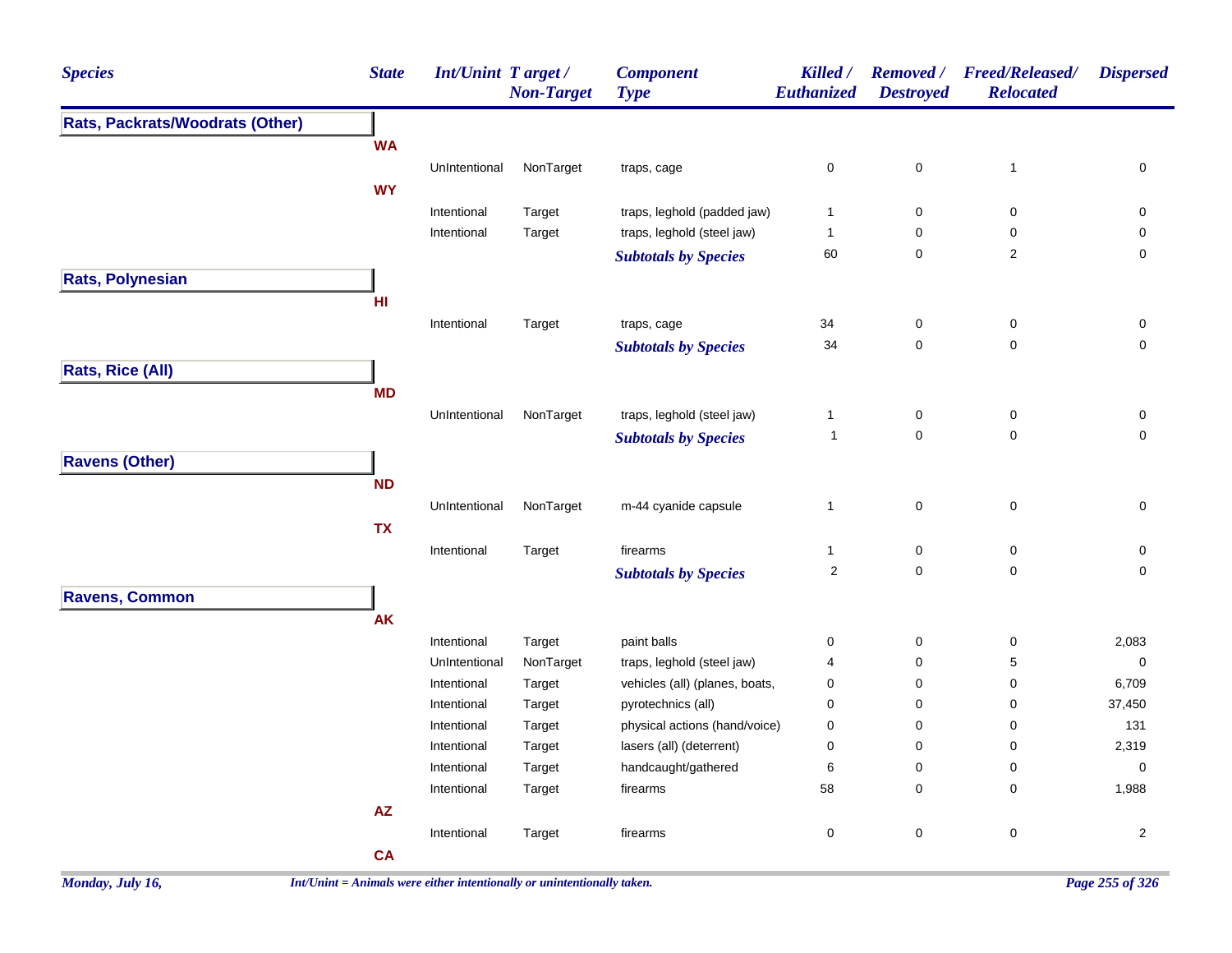| <b>Species</b>        | <b>State</b>  | Int/Unint Target/ | <b>Non-Target</b> | <b>Component</b><br><b>Type</b> | Killed /<br>Euthanized  | <b>Destroyed</b> | Removed / Freed/Released/<br><b>Relocated</b> | <b>Dispersed</b> |
|-----------------------|---------------|-------------------|-------------------|---------------------------------|-------------------------|------------------|-----------------------------------------------|------------------|
| <b>Ravens, Common</b> |               |                   |                   |                                 |                         |                  |                                               |                  |
|                       | <b>CA</b>     |                   |                   |                                 |                         |                  |                                               |                  |
|                       |               | Intentional       | Target            | firearms                        | 276                     | 0                | 0                                             | 360              |
|                       |               | Intentional       | Target            | pyrotechnics (all)              | 0                       | 0                | 0                                             | 18               |
|                       |               | Intentional       | Target            | traps, cage                     | 3                       | 0                | 0                                             | 0                |
|                       |               | Intentional       | Target            | traps, leghold (padded jaw)     | 1                       | 0                | 0                                             | 0                |
|                       |               | Intentional       | Target            | vehicles (all) (planes, boats,  | 0                       | 0                | 0                                             | 7                |
|                       |               | Intentional       | Target            | drc-1339 eggs (livestock dep    | 52                      | 0                | 0                                             | 0                |
|                       |               | Intentional       | Target            | handcaught/gathered             | $\overline{c}$          | 0                | 0                                             | $\overline{2}$   |
|                       | $\mathsf{co}$ |                   |                   |                                 |                         |                  |                                               |                  |
|                       |               | Intentional       | Target            | firearms                        | 102                     | 0                | 0                                             | 0                |
|                       |               | Intentional       | Target            | drc-1339 eggs (livestock dep    | 34                      | 0                | 0                                             | 0                |
|                       |               | Intentional       | Target            | no component specified          | 0                       | 0                | 0                                             | 0                |
|                       | ID            |                   |                   |                                 |                         |                  |                                               |                  |
|                       |               | Intentional       | Target            | drc-1339 meat (livestock dep    | 68                      | 0                | 0                                             | 0                |
|                       |               | Intentional       | Target            | drc-1339 eggs (livestock dep    | 12                      | 0                | 0                                             | 0                |
|                       |               | Intentional       | Target            | firearms                        | 10                      | 0                | 0                                             | 0                |
|                       | <b>MN</b>     |                   |                   |                                 |                         |                  |                                               |                  |
|                       |               | UnIntentional     | NonTarget         | traps, leghold (steel jaw)      | $\mathbf{1}$            | 0                | 0                                             | 0                |
|                       | <b>MT</b>     |                   |                   |                                 |                         |                  |                                               |                  |
|                       |               | Intentional       | Target            | firearms                        | $\mathbf{1}$            | 0                | 0                                             | 0                |
|                       | <b>NV</b>     |                   |                   |                                 |                         |                  |                                               |                  |
|                       |               | Intentional       | Target            | handcaught/gathered             | 0                       | 0                | 1                                             | 0                |
|                       |               | Intentional       | Target            | firearms                        | 14                      | 0                | 0                                             | 0                |
|                       |               | Intentional       | Target            | drc-1339 conc. lnf(nv-04000     | 421                     | 0                | 0                                             | 0                |
|                       |               | Intentional       | Target            | drc-1339 eggs (livestock dep    | 279                     | 0                | 0                                             | 0                |
|                       |               | Intentional       | Target            | drc-1339 eggs (nevada only)     | 130                     | 0                | 0                                             | 0                |
|                       |               | Intentional       | Target            | fixed wing                      | $\overline{\mathbf{c}}$ | 0                | 0                                             | 0                |
|                       | OR            |                   |                   |                                 |                         |                  |                                               |                  |
|                       |               | Intentional       | Target            | traps, leghold (padded jaw)     | 3                       | 0                | 0                                             | 0                |
|                       |               | Intentional       | Target            | firearms                        | 39                      | 0                | 0                                             | 0                |
|                       |               | Intentional       | Target            | drc-1339 eggs (livestock dep    | 99                      | 0                | 0                                             | 0                |
|                       |               | Intentional       | Target            | drc-1339 conc. (gulls): 5622    | 83                      | 0                | 0                                             | 0                |
|                       | <b>TX</b>     |                   |                   |                                 |                         |                  |                                               |                  |
|                       |               | Intentional       | Target            | firearms                        | $\mathbf{1}$            | $\pmb{0}$        | 0                                             | 0                |
|                       |               |                   |                   |                                 |                         |                  |                                               |                  |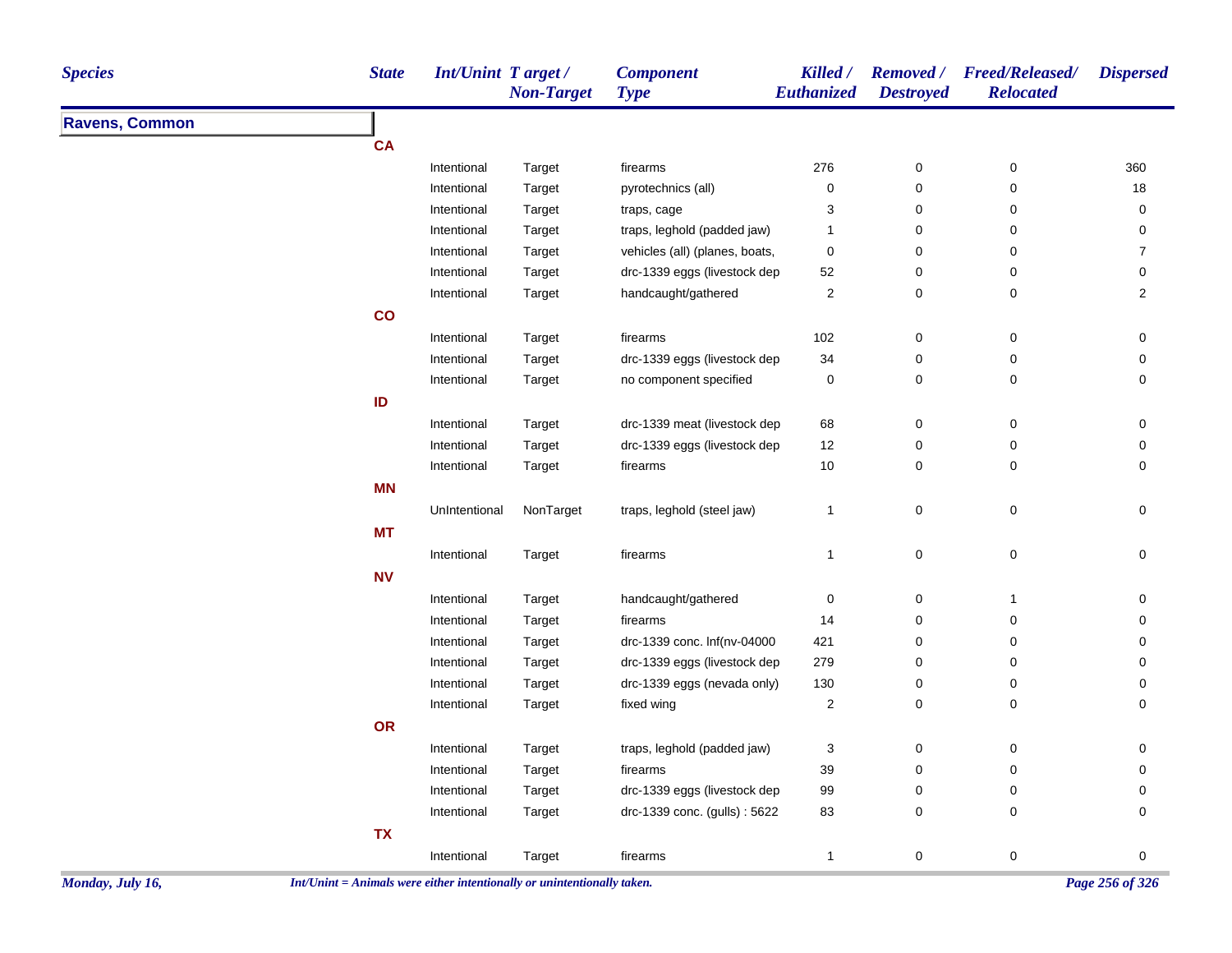| <b>Species</b>          | <b>State</b>           | Int/Unint Target/<br><b>Non-Target</b> | <b>Component</b><br><b>Type</b> | Killed /<br>Euthanized | <b>Removed</b> /<br><b>Destroyed</b> | <b>Freed/Released/</b><br><b>Relocated</b> | <b>Dispersed</b> |
|-------------------------|------------------------|----------------------------------------|---------------------------------|------------------------|--------------------------------------|--------------------------------------------|------------------|
| <b>Ravens, Common</b>   |                        |                                        |                                 |                        |                                      |                                            |                  |
|                         | UT                     |                                        |                                 |                        |                                      |                                            |                  |
|                         | Intentional            | Target                                 | drc-1339 eggs (livestock dep    | 401                    | 0                                    | 0                                          | 0                |
|                         | Intentional            | Target                                 | firearms                        | 18                     | 0                                    | 0                                          | 0                |
|                         | Intentional            | Target                                 | handcaught/gathered             | $\mathbf{1}$           | 0                                    | 0                                          | $\pmb{0}$        |
|                         | <b>VA</b>              |                                        |                                 |                        |                                      |                                            |                  |
|                         | UnIntentional          | NonTarget                              | m-44 cyanide capsule            | $\mathbf{1}$           | 0                                    | 0                                          | 0                |
|                         | Intentional            | Target                                 | vehicles (all) (planes, boats,  | 0                      | 0                                    | 0                                          | $\overline{c}$   |
|                         | Intentional            | Target                                 | firearms                        | 4                      | 0                                    | 0                                          | 4                |
|                         | <b>WA</b>              |                                        |                                 |                        |                                      |                                            |                  |
|                         | Intentional            | Target                                 | pyrotechnics (all)              | 0                      | 0                                    | 0                                          | 622              |
|                         | Intentional            | Target                                 | firearms                        | 59                     | 0                                    | 0                                          | 10,916           |
|                         | Intentional            | Target                                 | drc-1339 meat (livestock dep    | 24                     | 0                                    | 0                                          | 0                |
|                         | <b>WY</b>              |                                        |                                 |                        |                                      |                                            |                  |
|                         | Intentional            | Target                                 | drc-1339 eggs (livestock dep    | 40                     | 0                                    | 0                                          | 0                |
|                         | Intentional            | Target                                 | drc-1339 meat (livestock dep    | 433                    | 0                                    | 0                                          | 0                |
|                         | UnIntentional          | NonTarget                              | traps, leghold (steel jaw)      | $\mathbf{1}$           | 0                                    | 0                                          | 0                |
|                         |                        |                                        | <b>Subtotals by Species</b>     | 2,683                  | 0                                    | 6                                          | 62,613           |
| <b>Redpolls, Common</b> |                        |                                        |                                 |                        |                                      |                                            |                  |
|                         | <b>AK</b>              |                                        |                                 |                        |                                      |                                            |                  |
|                         | Intentional            | Target                                 | firearms                        | 0                      | 0                                    | 0                                          | 12               |
|                         |                        |                                        | <b>Subtotals by Species</b>     | 0                      | $\mathbf 0$                          | 0                                          | 12               |
| <b>Redpolls, Hoary</b>  |                        |                                        |                                 |                        |                                      |                                            |                  |
|                         | <b>AK</b>              |                                        |                                 |                        |                                      |                                            |                  |
|                         | Intentional            | Target                                 | handcaught/gathered             | 1                      | 0                                    | 0                                          | 0                |
|                         |                        |                                        | <b>Subtotals by Species</b>     | $\mathbf{1}$           | $\mathbf 0$                          | 0                                          | 0                |
| <b>Reptiles, Exotic</b> |                        |                                        |                                 |                        |                                      |                                            |                  |
|                         | <b>FL</b>              |                                        |                                 |                        |                                      |                                            |                  |
|                         |                        |                                        |                                 |                        |                                      |                                            |                  |
|                         | Intentional            | Target                                 | firearms                        | 109                    | 0                                    | 0                                          | 0<br>0           |
|                         |                        |                                        | <b>Subtotals by Species</b>     | 109                    | 0                                    | 0                                          |                  |
| <b>Ringtails</b>        |                        |                                        |                                 |                        |                                      |                                            |                  |
|                         | $\mathsf{A}\mathsf{Z}$ |                                        |                                 |                        |                                      |                                            |                  |
|                         | Intentional            | Target                                 | traps, cage                     | 1                      | $\boldsymbol{0}$                     | 0                                          | 0                |
|                         | Intentional            | Target                                 | beuthanasia-d: ndc0061-04       | $\mathbf{1}$           | $\boldsymbol{0}$                     | $\pmb{0}$                                  | $\pmb{0}$        |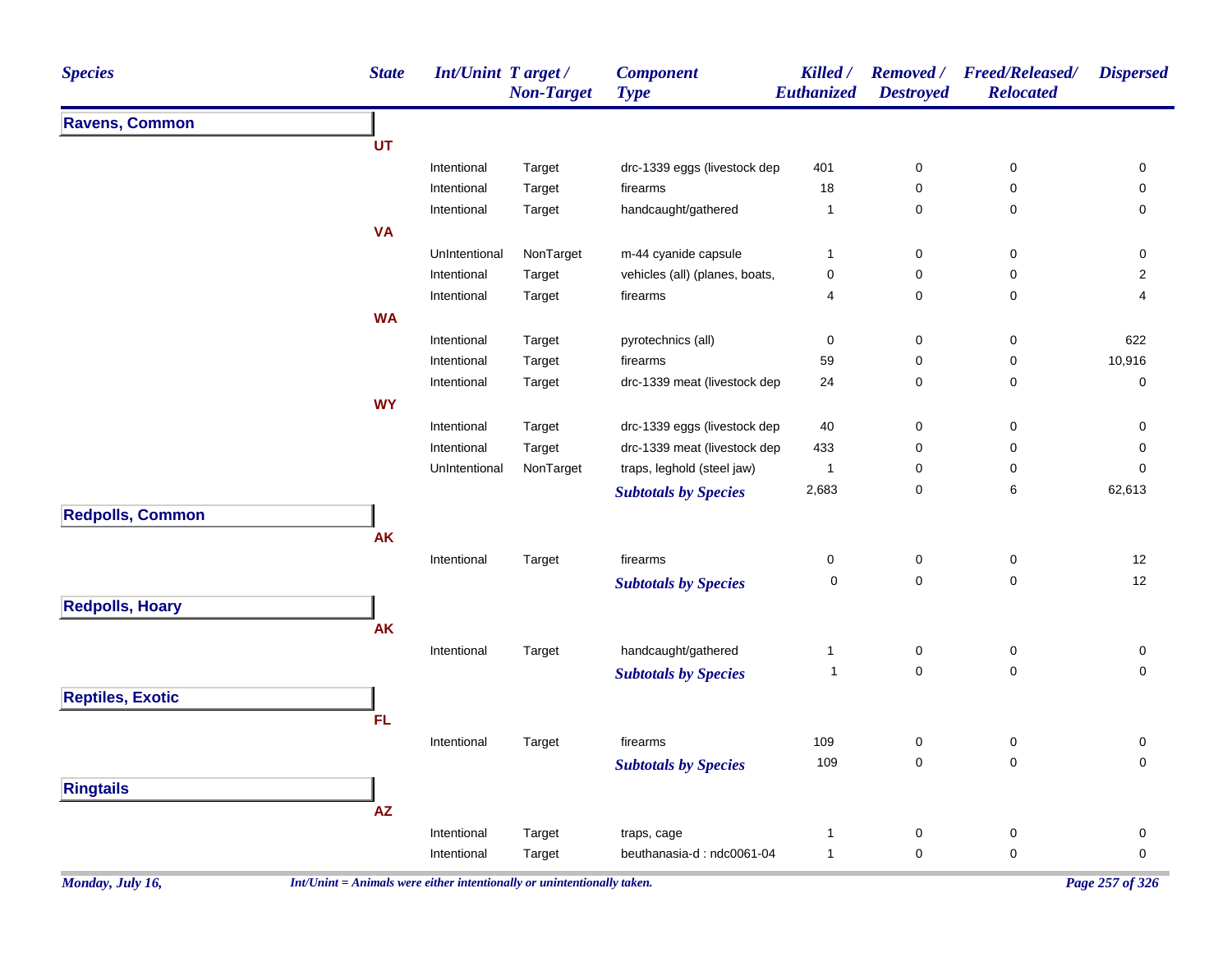| <b>Species</b>          | <b>State</b> | Int/Unint Target/ | <b>Non-Target</b> | <b>Component</b><br><b>Type</b> | Killed /<br>Euthanized | <b>Removed</b> /<br><b>Destroyed</b> | <b>Freed/Released/</b><br><b>Relocated</b> | <b>Dispersed</b>    |
|-------------------------|--------------|-------------------|-------------------|---------------------------------|------------------------|--------------------------------------|--------------------------------------------|---------------------|
| <b>Ringtails</b>        |              |                   |                   |                                 |                        |                                      |                                            |                     |
|                         | AZ           |                   |                   |                                 |                        |                                      |                                            |                     |
|                         |              | Intentional       | Target            | bait station                    | $\pmb{0}$              | $\pmb{0}$                            | $\pmb{0}$                                  | $\mathsf{O}\xspace$ |
|                         | CA           |                   |                   |                                 |                        |                                      |                                            |                     |
|                         |              | Intentional       | Target            | handcaught/gathered             | $\pmb{0}$              | $\mathbf 0$                          | $\mathbf{1}$                               | $\mathsf{O}\xspace$ |
|                         | <b>TX</b>    |                   |                   |                                 |                        |                                      |                                            |                     |
|                         |              | UnIntentional     | NonTarget         | traps, leghold (steel jaw)      | $\pmb{0}$              | $\pmb{0}$                            | $\mathbf{1}$                               | 0                   |
|                         |              | UnIntentional     | NonTarget         | m-44 cyanide capsule            | $\mathbf{1}$           | $\mathbf 0$                          | $\pmb{0}$                                  | $\pmb{0}$           |
|                         |              |                   |                   | <b>Subtotals by Species</b>     | 3                      | $\mathbf 0$                          | $\sqrt{2}$                                 | $\pmb{0}$           |
| <b>Roadrunners</b>      |              |                   |                   |                                 |                        |                                      |                                            |                     |
|                         | TX           |                   |                   |                                 |                        |                                      |                                            |                     |
|                         |              | Intentional       | Target            | handcaught/gathered             | $\pmb{0}$              | $\pmb{0}$                            | $\mathbf{1}$                               | $\pmb{0}$           |
|                         |              |                   |                   | <b>Subtotals by Species</b>     | $\pmb{0}$              | $\mathbf 0$                          | $\mathbf{1}$                               | $\mathbf 0$         |
| <b>Robins, American</b> |              |                   |                   |                                 |                        |                                      |                                            |                     |
|                         | <b>AK</b>    |                   |                   |                                 |                        |                                      |                                            |                     |
|                         |              | Intentional       | Target            | vehicles (all) (planes, boats,  | $\pmb{0}$              | $\pmb{0}$                            | $\pmb{0}$                                  | 11                  |
|                         |              | Intentional       | Target            | handcaught/gathered             | $\pmb{0}$              | $\pmb{0}$                            | $\mathbf{1}$                               | 0                   |
|                         |              | Intentional       | Target            | firearms                        | $\sqrt{3}$             | $\pmb{0}$                            | $\mathbf 0$                                | 4                   |
|                         | FL.          |                   |                   |                                 |                        |                                      |                                            |                     |
|                         |              | Intentional       | Target            | electronic harassment devic     | $\pmb{0}$              | $\mathbf 0$                          | $\pmb{0}$                                  | $70\,$              |
|                         | IN           |                   |                   |                                 |                        |                                      |                                            |                     |
|                         |              | UnIntentional     | NonTarget         | nets, mist                      | $\mathsf{O}\xspace$    | $\pmb{0}$                            | 18                                         | $\mathsf{O}\xspace$ |
|                         | KS           |                   |                   |                                 |                        |                                      |                                            |                     |
|                         |              | Intentional       | Target            | handcaught/gathered             | $\overline{2}$         | $\mathbf 0$                          | $\pmb{0}$                                  | $\mathsf{O}\xspace$ |
|                         | <b>KY</b>    |                   |                   |                                 |                        |                                      |                                            |                     |
|                         |              | Intentional       | Target            | firearms                        | 165                    | $\mathbf 0$                          | $\pmb{0}$                                  | 1,150               |
|                         | <b>MD</b>    |                   |                   |                                 |                        |                                      |                                            |                     |
|                         |              | Intentional       | Target            | vehicles (all) (planes, boats,  | $\pmb{0}$              | $\pmb{0}$                            | 0                                          | 85                  |
|                         |              | Intentional       | Target            | firearms                        | $\mathbf 0$            | $\mathbf 0$                          | $\pmb{0}$                                  | 62                  |
|                         | <b>MO</b>    |                   |                   |                                 |                        |                                      |                                            |                     |
|                         |              | Intentional       | Target            | vehicles (all) (planes, boats,  | $\pmb{0}$              | $\pmb{0}$                            | $\pmb{0}$                                  | 1,533               |
|                         |              | Intentional       | Target            | pyrotechnics (all)              | $\pmb{0}$              | $\pmb{0}$                            | 0                                          | 7,251               |
|                         |              | Intentional       | Target            | pneumatics                      | $10$                   | $\pmb{0}$                            | $\mathbf 0$                                | 198                 |
|                         |              | Intentional       | Target            | firearms                        | 25                     | $\mathbf 0$                          | $\mathbf 0$                                | 2,305               |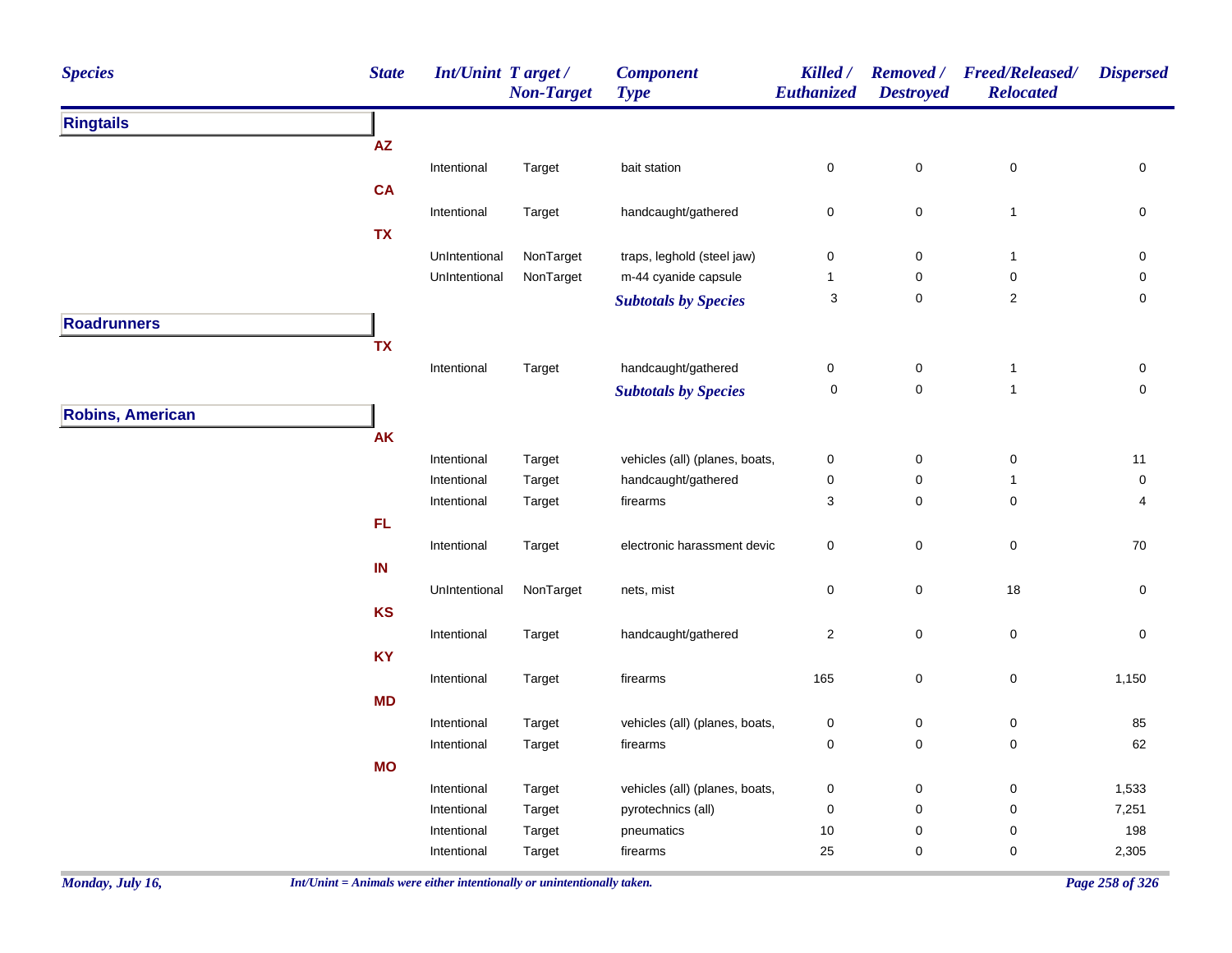| <b>Species</b>          | <b>State</b>   | <b>Int/Unint Target/</b> | <b>Non-Target</b> | <b>Component</b><br><b>Type</b> | Killed /<br>Euthanized | <b>Destroyed</b> | Removed / Freed/Released/<br><b>Relocated</b> | <b>Dispersed</b> |
|-------------------------|----------------|--------------------------|-------------------|---------------------------------|------------------------|------------------|-----------------------------------------------|------------------|
| <b>Robins, American</b> |                |                          |                   |                                 |                        |                  |                                               |                  |
|                         | <b>MS</b>      |                          |                   |                                 |                        |                  |                                               |                  |
|                         |                | Intentional              | Target            | firearms                        | 0                      | $\pmb{0}$        | $\pmb{0}$                                     | 960              |
|                         |                | Intentional              | Target            | exploders, gas (all)            | 0                      | 0                | 0                                             | 200              |
|                         |                | Intentional              | Target            | pyrotechnics (all)              | 0                      | 0                | 0                                             | 75               |
|                         |                | Intentional              | Target            | vehicles (all) (planes, boats,  | 0                      | 0                | 0                                             | 1,230            |
|                         | <b>NE</b>      |                          |                   |                                 |                        |                  |                                               |                  |
|                         |                | Intentional              | Target            | pyrotechnics (all)              | $\pmb{0}$              | $\pmb{0}$        | $\pmb{0}$                                     | 75               |
|                         |                | Intentional              | Target            | firearms                        | 7                      | 0                | 0                                             | $10$             |
|                         |                | Intentional              | Target            | car/truck                       | 0                      | 0                | 0                                             | 0                |
|                         |                | Intentional              | Target            | handcaught/gathered             | $\overline{2}$         | 0                | 0                                             | 0                |
|                         | <b>NH</b>      |                          |                   |                                 |                        |                  |                                               |                  |
|                         |                | Intentional              | Target            | no component specified          | 0                      | $\pmb{0}$        | $\boldsymbol{0}$                              | 0                |
|                         |                | Intentional              | Target            | car/truck                       | 0                      | 0                | 0                                             | 0                |
|                         | OH             |                          |                   |                                 |                        |                  |                                               |                  |
|                         |                | Intentional              | Target            | pyrotechnics (all)              | $\mathbf 0$            | $\pmb{0}$        | 0                                             | 40               |
|                         | OK             |                          |                   |                                 |                        |                  |                                               |                  |
|                         |                | Intentional              | Target            | handcaught/gathered             | 4                      | $\pmb{0}$        | $\mathbf 0$                                   | 0                |
|                         | PA             |                          |                   |                                 |                        |                  |                                               |                  |
|                         |                | Intentional              | Target            | pyrotechnics (all)              | $\mathbf 0$            | $\pmb{0}$        | 0                                             | 74               |
|                         | R <sub>l</sub> |                          |                   |                                 |                        |                  |                                               |                  |
|                         |                | Intentional              | Target            | pyrotechnics (all)              | $\pmb{0}$              | $\pmb{0}$        | 0                                             | 50               |
|                         | WI             |                          |                   |                                 |                        |                  |                                               |                  |
|                         |                | Intentional              | Target            | pyrotechnics (all)              | 0                      | 0                | $\mathbf 0$                                   | 203              |
|                         |                |                          |                   | <b>Subtotals by Species</b>     | 218                    | $\pmb{0}$        | $19$                                          | 15,586           |
| <b>Ruffs</b>            |                |                          |                   |                                 |                        |                  |                                               |                  |
|                         | <b>AK</b>      |                          |                   |                                 |                        |                  |                                               |                  |
|                         |                |                          |                   |                                 |                        |                  |                                               |                  |
|                         |                | Intentional              | Target            | handcaught/gathered             | 3                      | $\pmb{0}$        | $\boldsymbol{0}$                              | 0                |
|                         |                |                          |                   | <b>Subtotals by Species</b>     | 3                      | 0                | $\mathbf 0$                                   | 0                |
| <b>Sanderlings</b>      |                |                          |                   |                                 |                        |                  |                                               |                  |
|                         | AK             |                          |                   |                                 |                        |                  |                                               |                  |
|                         |                | Intentional              | Target            | handcaught/gathered             | $\mathbf{1}$           | $\mathbf 0$      | $\mathsf{O}\xspace$                           | 0                |
|                         | <b>VA</b>      |                          |                   |                                 |                        |                  |                                               |                  |
|                         |                | Intentional              | Target            | nets, mist                      | $\mathsf 0$            | $\pmb{0}$        | $\mathbf{1}$                                  | 0                |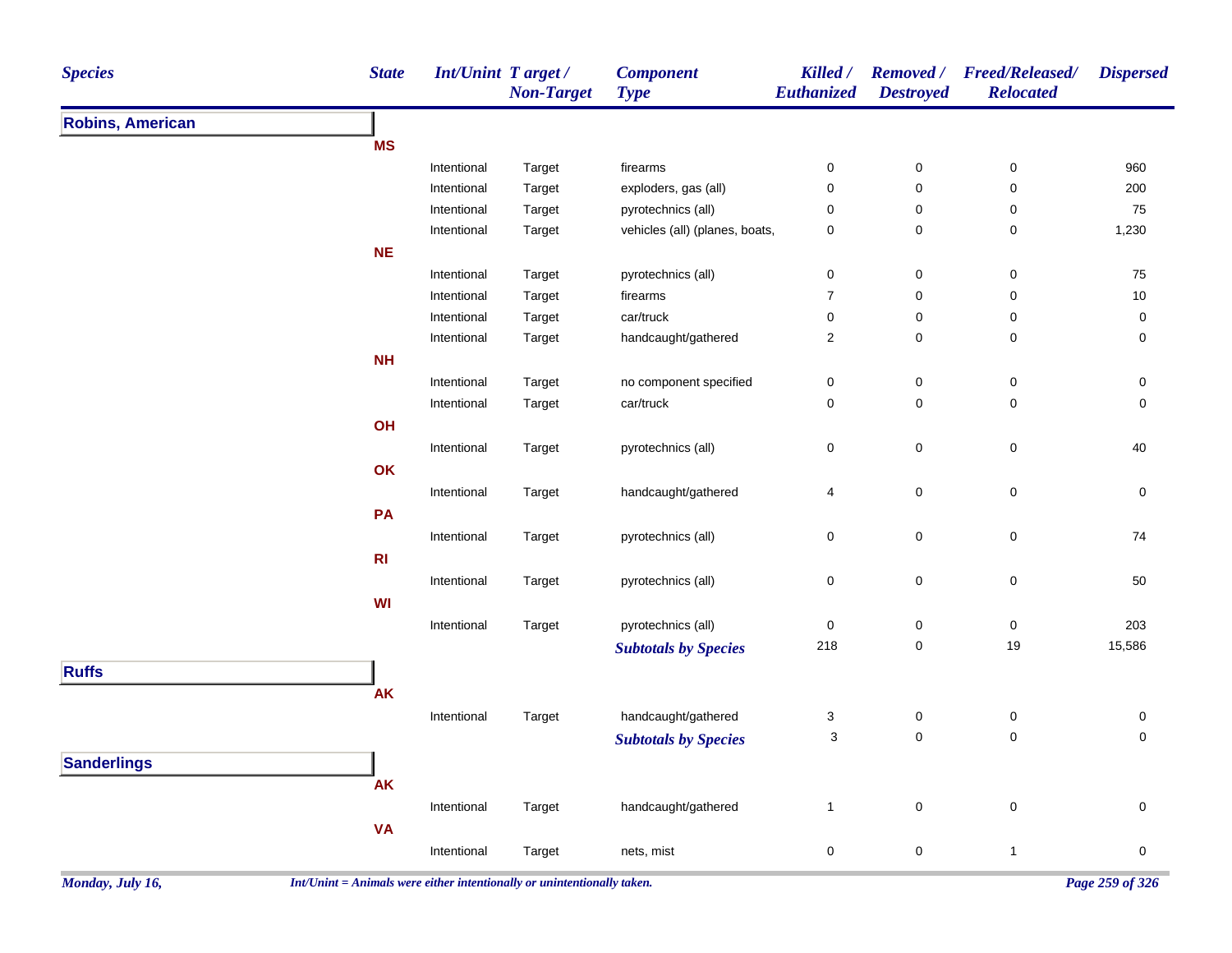| <b>Species</b>                   | <b>State</b> | <b>Int/Unint Target/</b> | <b>Non-Target</b> | <b>Component</b><br><b>Type</b> | Killed /<br><b>Euthanized</b> | <b>Removed</b> /<br><b>Destroyed</b> | <b>Freed/Released/</b><br><b>Relocated</b> | <b>Dispersed</b>    |
|----------------------------------|--------------|--------------------------|-------------------|---------------------------------|-------------------------------|--------------------------------------|--------------------------------------------|---------------------|
| <b>Sanderlings</b>               |              |                          |                   |                                 |                               |                                      |                                            |                     |
|                                  | <b>VA</b>    |                          |                   |                                 |                               |                                      |                                            |                     |
|                                  |              | Intentional              | Target            | nets, cannon/rocket             | $\pmb{0}$                     | $\pmb{0}$                            | $\ensuremath{\mathsf{3}}$                  | 0                   |
|                                  |              |                          |                   | <b>Subtotals by Species</b>     | $\mathbf{1}$                  | $\mathsf{O}\xspace$                  | 4                                          | $\mathsf{O}\xspace$ |
| Sandpipers, Baird'S              |              |                          |                   |                                 |                               |                                      |                                            |                     |
|                                  | <b>AK</b>    |                          |                   |                                 |                               |                                      |                                            |                     |
|                                  |              | Intentional              | Target            | handcaught/gathered             | $\mathbf{1}$                  | $\mathbf 0$                          | $\pmb{0}$                                  | $\mathsf 0$         |
|                                  | co           |                          |                   |                                 |                               |                                      |                                            |                     |
|                                  |              | Intentional              | Target            | firearms                        | $\boldsymbol{7}$              | $\mathbf 0$                          | $\mathsf 0$                                | $\mathsf 0$         |
|                                  |              | Intentional              | Target            | nets, mist                      | 0                             | $\mathbf 0$                          | 31                                         | $\mathsf 0$         |
|                                  | <b>KS</b>    |                          |                   |                                 |                               |                                      |                                            |                     |
|                                  |              | Intentional              | Target            | firearms                        | $\mathbf{1}$                  | $\mathsf{O}\xspace$                  | $\mathsf 0$                                | $\mathbf 0$         |
|                                  | <b>NE</b>    |                          |                   |                                 |                               |                                      |                                            |                     |
|                                  |              | Intentional              | Target            | firearms                        | $\mathbf{1}$                  | $\pmb{0}$                            | $\pmb{0}$                                  | $\mathsf{O}\xspace$ |
|                                  |              |                          |                   | <b>Subtotals by Species</b>     | $10$                          | $\pmb{0}$                            | 31                                         | $\pmb{0}$           |
| <b>Sandpipers, Buff-Breasted</b> |              |                          |                   |                                 |                               |                                      |                                            |                     |
|                                  | <b>AK</b>    |                          |                   |                                 |                               |                                      |                                            |                     |
|                                  |              | Intentional              | Target            | handcaught/gathered             | $\overline{2}$                | $\mathbf 0$                          | $\pmb{0}$                                  | $\pmb{0}$           |
|                                  | IL.          |                          |                   |                                 |                               |                                      |                                            |                     |
|                                  |              | Intentional              | Target            | nets, mist                      | 0                             | $\mathbf 0$                          | $\mathbf{1}$                               | $\pmb{0}$           |
|                                  | <b>KS</b>    |                          |                   |                                 |                               |                                      |                                            |                     |
|                                  |              | Intentional              | Target            | nets, mist                      | 0                             | $\mathsf 0$                          | $\mathbf{1}$                               | $\pmb{0}$           |
|                                  | <b>TX</b>    |                          |                   |                                 |                               |                                      |                                            |                     |
|                                  |              | Intentional              | Target            | nets, mist                      | $\pmb{0}$                     | $\pmb{0}$                            | 24                                         | $\pmb{0}$           |
|                                  |              | Intentional              | Target            | nets, z-(other)                 | 0                             | $\pmb{0}$                            | 35                                         | $\pmb{0}$           |
|                                  |              |                          |                   | <b>Subtotals by Species</b>     | $\sqrt{2}$                    | $\pmb{0}$                            | 61                                         | 0                   |
| <b>Sandpipers, Least</b>         |              |                          |                   |                                 |                               |                                      |                                            |                     |
|                                  | <b>AK</b>    |                          |                   |                                 |                               |                                      |                                            |                     |
|                                  |              | UnIntentional            | Target            | nets, gun                       | $\mathbf{1}$                  | $\pmb{0}$                            | $\pmb{0}$                                  | 0                   |
|                                  |              | Intentional              | Target            | firearms                        | $\overline{c}$                | $\mathbf 0$                          | 0                                          | $\mathbf 0$         |
|                                  | <b>CA</b>    |                          |                   |                                 |                               |                                      |                                            |                     |
|                                  |              | Intentional              | Target            | pyrotechnics (all)              | $\pmb{0}$                     | $\pmb{0}$                            | $\pmb{0}$                                  | 125                 |
|                                  | co           |                          |                   |                                 |                               |                                      |                                            |                     |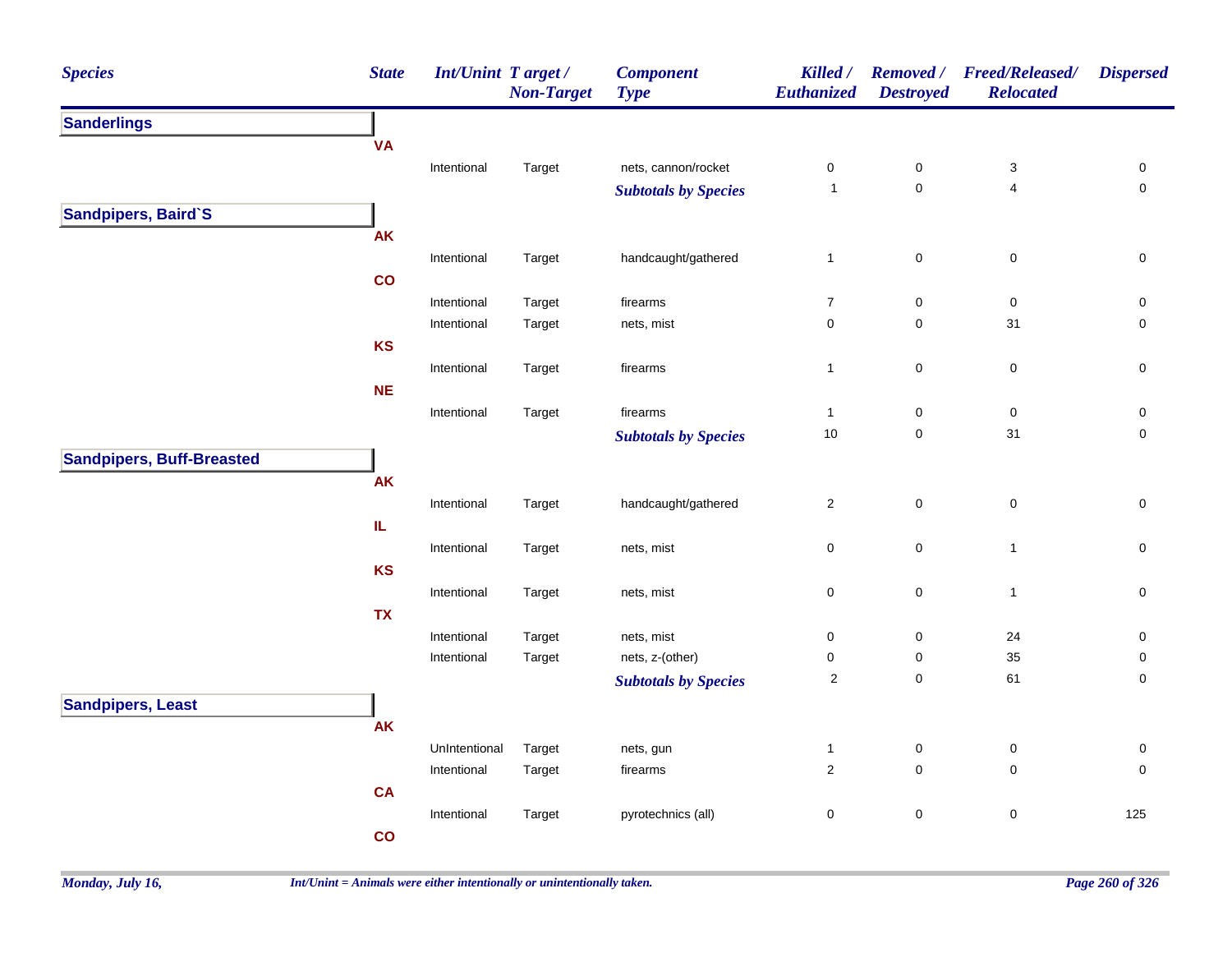| <b>Species</b>           | <b>State</b>  | <b>Int/Unint Target/</b> | <b>Non-Target</b> | <b>Component</b><br><b>Type</b> | Killed /<br>Euthanized | <b>Destroyed</b> | Removed / Freed/Released/<br><b>Relocated</b> | <b>Dispersed</b> |
|--------------------------|---------------|--------------------------|-------------------|---------------------------------|------------------------|------------------|-----------------------------------------------|------------------|
| <b>Sandpipers, Least</b> |               |                          |                   |                                 |                        |                  |                                               |                  |
|                          | $\mathsf{co}$ |                          |                   |                                 |                        |                  |                                               |                  |
|                          |               | UnIntentional            | Target            | nets, mist                      | $\mathbf{1}$           | $\pmb{0}$        | $\pmb{0}$                                     | 0                |
|                          |               | Intentional              | Target            | nets, mist                      | $\mathsf{O}\xspace$    | $\mathbf 0$      | 87                                            | $\mathsf 0$      |
|                          | FL            |                          |                   |                                 |                        |                  |                                               |                  |
|                          |               | Intentional              | Target            | firearms                        | 0                      | $\mathsf 0$      | $\boldsymbol{0}$                              | 4                |
|                          |               | Intentional              | Target            | nets, mist                      | 0                      | $\pmb{0}$        | $\mathbf{1}$                                  | 0                |
|                          |               | Intentional              | Target            | electronic harassment devic     | 0                      | $\mathsf 0$      | $\pmb{0}$                                     | 12               |
|                          |               | Intentional              | Target            | car/truck                       | $\pmb{0}$              | $\pmb{0}$        | $\pmb{0}$                                     | 10               |
|                          |               | Intentional              | Target            | pyrotechnics (all)              | $\mathbf 0$            | $\pmb{0}$        | $\pmb{0}$                                     | 192              |
|                          | IL            |                          |                   |                                 |                        |                  |                                               |                  |
|                          |               | UnIntentional            | Target            | nets, mist                      | $\pmb{0}$              | $\pmb{0}$        | $\mathbf{1}$                                  | $\pmb{0}$        |
|                          |               | Intentional              | Target            | nets, mist                      | $\mathbf 0$            | $\mathsf 0$      | 166                                           | 0                |
|                          | KS            |                          |                   |                                 |                        |                  |                                               |                  |
|                          |               | Intentional              | Target            | nets, mist                      | $\pmb{0}$              | $\pmb{0}$        | 35                                            | 0                |
|                          | <b>KY</b>     |                          |                   |                                 |                        |                  |                                               |                  |
|                          |               | Intentional              | Target            | nets, mist                      | $\pmb{0}$              | $\pmb{0}$        | 29                                            | $\mathbf 0$      |
|                          | <b>MN</b>     |                          |                   |                                 |                        |                  |                                               |                  |
|                          |               | UnIntentional            | NonTarget         | nets, mist                      | $\pmb{0}$              | $\pmb{0}$        | $\bf 8$                                       | $\pmb{0}$        |
|                          |               | UnIntentional            | NonTarget         | no component specified          | $\mathsf 0$            | $\mathsf 0$      | 54                                            | $\pmb{0}$        |
|                          | <b>NC</b>     |                          |                   |                                 |                        |                  |                                               |                  |
|                          |               | Intentional              | Target            | pyrotechnics (all)              | 0                      | $\pmb{0}$        | $\mathbf 0$                                   | 15               |
|                          | <b>ND</b>     |                          |                   |                                 |                        |                  |                                               |                  |
|                          |               | Intentional              | Target            | firearms                        | $18\,$                 | $\pmb{0}$        | $\boldsymbol{0}$                              | 0                |
|                          | <b>NE</b>     |                          |                   |                                 |                        |                  |                                               |                  |
|                          |               | Intentional              | Target            | nets, mist                      | $\pmb{0}$              | $\mathsf 0$      | $16\,$                                        | 0                |
|                          |               | Intentional              | Target            | firearms                        | $10$                   | $\mathsf 0$      | $\pmb{0}$                                     | 0                |
|                          | <b>NY</b>     |                          |                   |                                 |                        |                  |                                               |                  |
|                          |               | Intentional              | Target            |                                 | $\pmb{0}$              | $\pmb{0}$        | $\mathsf 0$                                   | $17$             |
|                          | OH            |                          |                   | nets, mist                      |                        |                  |                                               |                  |
|                          |               |                          |                   |                                 |                        |                  |                                               |                  |
|                          |               | Intentional              | Target            | nets, mist                      | 0                      | $\pmb{0}$        | $\mathbf{1}$                                  | 0                |
|                          |               | UnIntentional            | NonTarget         | nets, mist                      | 0                      | $\mathsf 0$      | 41                                            | $\mathsf 0$      |
|                          | <b>SD</b>     |                          |                   |                                 |                        |                  |                                               |                  |
|                          |               | Intentional              | Target            | firearms                        | 6                      | $\mathsf 0$      | $\pmb{0}$                                     | $\pmb{0}$        |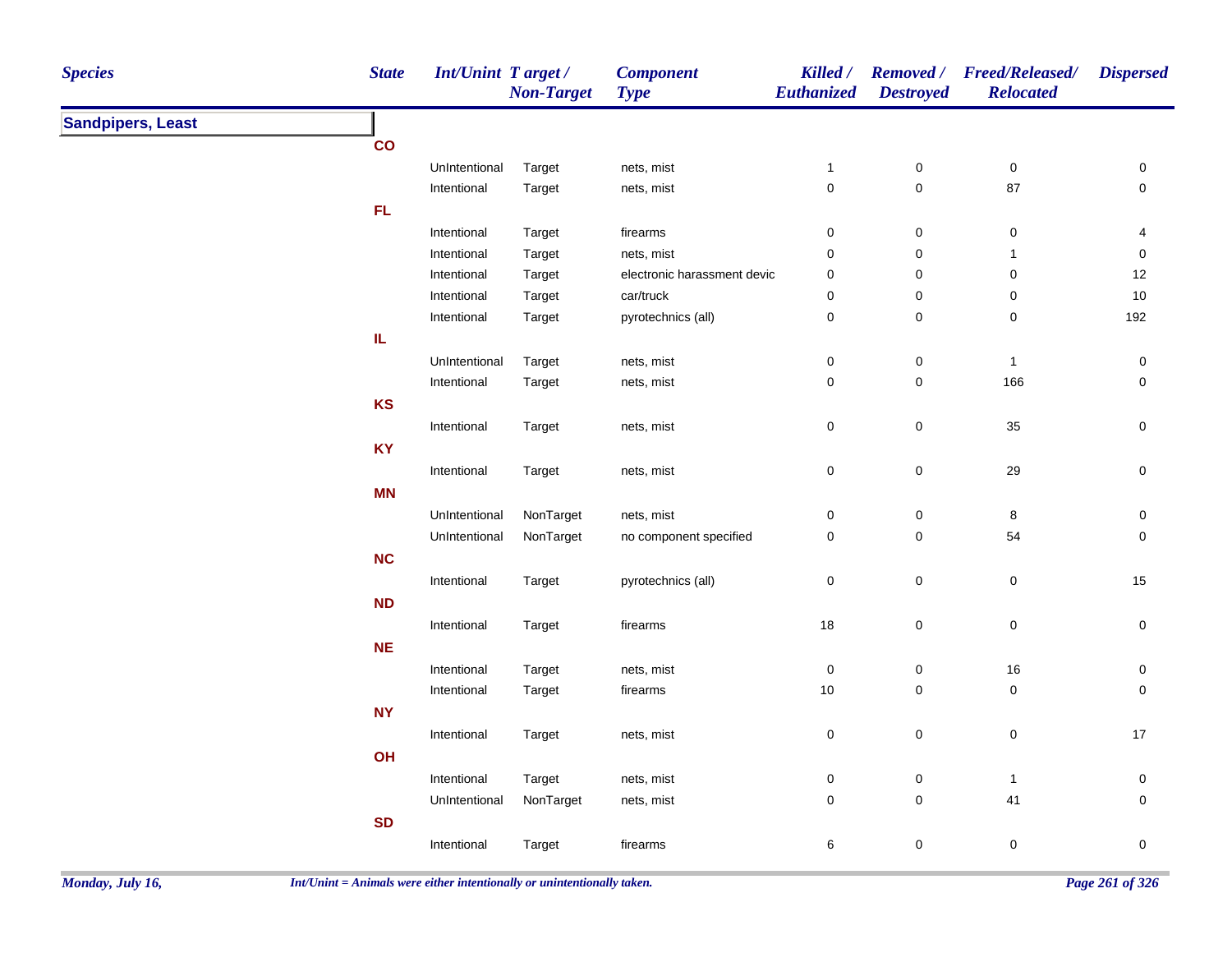| <b>Species</b>              | <b>State</b> | <b>Int/Unint Target/</b> | <b>Non-Target</b> | <b>Component</b><br><b>Type</b> | Killed /<br>Euthanized | <b>Removed</b> /<br><b>Destroyed</b> | <b>Freed/Released/</b><br><b>Relocated</b> | <b>Dispersed</b> |
|-----------------------------|--------------|--------------------------|-------------------|---------------------------------|------------------------|--------------------------------------|--------------------------------------------|------------------|
| <b>Sandpipers, Least</b>    |              |                          |                   |                                 |                        |                                      |                                            |                  |
|                             | <b>TN</b>    |                          |                   |                                 |                        |                                      |                                            |                  |
|                             |              | Intentional              | Target            | nets, mist                      | $\mathsf 0$            | $\pmb{0}$                            | 52                                         | 0                |
|                             | <b>TX</b>    |                          |                   |                                 |                        |                                      |                                            |                  |
|                             |              | Intentional              | Target            | nets, mist                      | $\mathsf 0$            | $\pmb{0}$                            | 33                                         | $\pmb{0}$        |
|                             | <b>VA</b>    |                          |                   |                                 |                        |                                      |                                            |                  |
|                             |              | UnIntentional            | NonTarget         | nets, cannon/rocket             | $\mathbf 0$            | $\mathbf 0$                          | $10$                                       | $\pmb{0}$        |
|                             | <b>WY</b>    | UnIntentional            | NonTarget         | nets, mist                      | $\mathbf{1}$           | $\pmb{0}$                            | 54                                         | $\pmb{0}$        |
|                             |              | Intentional              | Target            | nets, mist                      | $\mathbf{1}$           | $\pmb{0}$                            | $\mathbf{1}$                               | $\pmb{0}$        |
|                             |              |                          |                   | <b>Subtotals by Species</b>     | 40                     | $\pmb{0}$                            | 589                                        | 375              |
| <b>Sandpipers, Pectoral</b> |              |                          |                   |                                 |                        |                                      |                                            |                  |
|                             | AK           |                          |                   |                                 |                        |                                      |                                            |                  |
|                             |              | Intentional              | Target            | handcaught/gathered             | $\overline{7}$         | $\pmb{0}$                            | $\mathsf 0$                                | $\pmb{0}$        |
|                             | co           |                          |                   |                                 |                        |                                      |                                            |                  |
|                             |              | Intentional              | Target            | nets, mist                      | $\mathsf 0$            | $\pmb{0}$                            | $\boldsymbol{7}$                           | $\mathsf 0$      |
|                             | IL.          |                          |                   |                                 |                        |                                      |                                            |                  |
|                             |              | Intentional              | Target            | nets, mist                      | $\mathsf 0$            | $\pmb{0}$                            | 88                                         | $\pmb{0}$        |
|                             | <b>KS</b>    |                          |                   |                                 |                        |                                      |                                            |                  |
|                             |              | Intentional              | Target            | nets, mist                      | $\pmb{0}$              | $\pmb{0}$                            | $20\,$                                     | $\pmb{0}$        |
|                             |              | Intentional              | Target            | firearms                        | $\sqrt{5}$             | $\mathsf 0$                          | $\pmb{0}$                                  | $\mathbf 0$      |
|                             | LA           |                          |                   |                                 |                        |                                      |                                            |                  |
|                             |              | Intentional              | Target            | nets, mist                      | $\pmb{0}$              | $\pmb{0}$                            | $\mathbf{1}$                               | $\pmb{0}$        |
|                             | <b>MN</b>    |                          | NonTarget         |                                 |                        | $\pmb{0}$                            | $20\,$                                     | $\pmb{0}$        |
|                             | <b>MS</b>    | UnIntentional            |                   | no component specified          | $\pmb{0}$              |                                      |                                            |                  |
|                             |              | Intentional              | Target            | vehicles (all) (planes, boats,  | $\pmb{0}$              | $\mathbf 0$                          | $\mathsf 0$                                | 43               |
|                             | ND           |                          |                   |                                 |                        |                                      |                                            |                  |
|                             |              | Intentional              | Target            | firearms                        | $\boldsymbol{9}$       | $\pmb{0}$                            | $\pmb{0}$                                  | $\mathsf 0$      |
|                             | OH           |                          |                   |                                 |                        |                                      |                                            |                  |
|                             |              | UnIntentional            | NonTarget         | nets, mist                      | $\mathbf 0$            | $\pmb{0}$                            | $\mathbf{1}$                               | $\pmb{0}$        |
|                             | <b>SD</b>    |                          |                   |                                 |                        |                                      |                                            |                  |
|                             |              | Intentional              | Target            | firearms                        | 18                     | $\pmb{0}$                            | $\pmb{0}$                                  | $\pmb{0}$        |
|                             | <b>TN</b>    |                          |                   |                                 |                        |                                      |                                            |                  |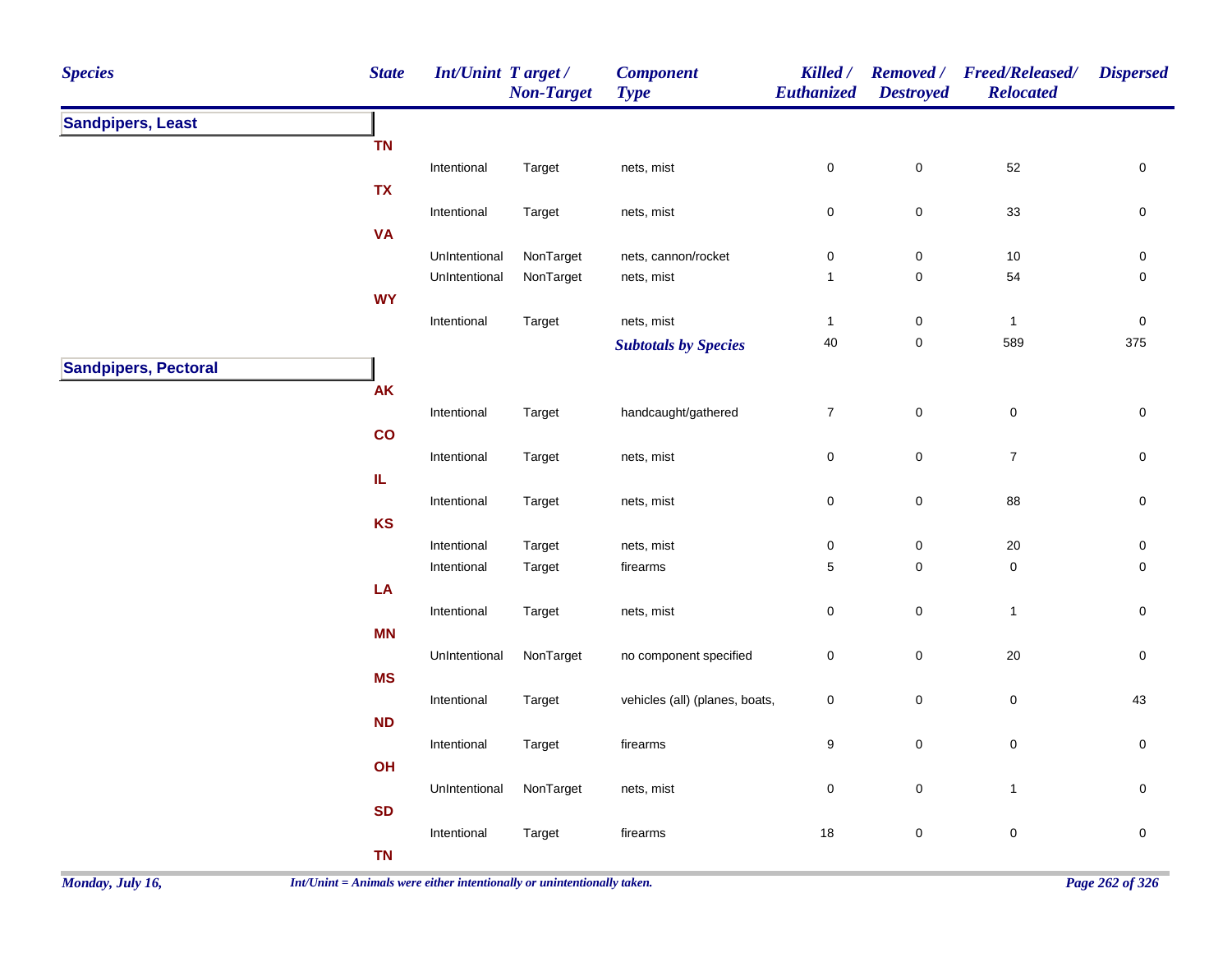| <b>Species</b>                  | <b>State</b>  | <b>Int/Unint Target/</b> | <b>Non-Target</b>                                                                                                                                                                                                                                                                                                                                                                                                                                                                                                                                                                                                                                                                                                                                                                                                                                                                                                                                                                                                                                                                                                                                                                                                                                                                                                       | <b>Component</b><br><b>Type</b> | Killed /<br>Euthanized | <b>Removed</b> /<br><b>Destroyed</b> | <b>Freed/Released/</b><br><b>Relocated</b> | <b>Dispersed</b>    |
|---------------------------------|---------------|--------------------------|-------------------------------------------------------------------------------------------------------------------------------------------------------------------------------------------------------------------------------------------------------------------------------------------------------------------------------------------------------------------------------------------------------------------------------------------------------------------------------------------------------------------------------------------------------------------------------------------------------------------------------------------------------------------------------------------------------------------------------------------------------------------------------------------------------------------------------------------------------------------------------------------------------------------------------------------------------------------------------------------------------------------------------------------------------------------------------------------------------------------------------------------------------------------------------------------------------------------------------------------------------------------------------------------------------------------------|---------------------------------|------------------------|--------------------------------------|--------------------------------------------|---------------------|
| <b>Sandpipers, Pectoral</b>     |               |                          | $\mathsf 0$<br>$\mathbf 0$<br>nets, mist<br>$\mathbf{1}$<br>Target<br>nets, z-(other)<br>$\pmb{0}$<br>$\pmb{0}$<br>$\boldsymbol{2}$<br>Target<br>$\mathbf 0$<br>$\mathbf 0$<br>Target<br>firearms<br>$\mathbf{1}$<br>$\mathbf 0$<br>$\pmb{0}$<br>17<br>nets, mist<br>Target<br>NonTarget<br>$\pmb{0}$<br>$\sqrt{2}$<br>nets, mist<br>$\pmb{0}$<br>40<br>$\pmb{0}$<br>159<br><b>Subtotals by Species</b><br>Target<br>firearms<br>$\overline{2}$<br>$\pmb{0}$<br>$\pmb{0}$<br>Target<br>nets, mist<br>$\pmb{0}$<br>$\pmb{0}$<br>$\mathbf{1}$<br>$\mathsf 0$<br>$\sqrt{3}$<br>$\pmb{0}$<br><b>Subtotals by Species</b><br>$\pmb{0}$<br>$\pmb{0}$<br>UnIntentional<br>Target<br>nets, mist<br>$\mathbf{1}$<br>$\mathbf 0$<br>$\mathbf 0$<br>Intentional<br>4<br>Target<br>nets, mist<br>$\mathbf 0$<br>$\pmb{0}$<br>Intentional<br>Target<br>nets, mist<br>$\mathbf{1}$<br>$\pmb{0}$<br>$\pmb{0}$<br>$\overline{7}$<br>Target<br>nets, mist<br>Target<br>firearms<br>$\mathbf{1}$<br>$\pmb{0}$<br>0<br>$\mathbf 0$<br>$\mathsf 0$<br>Target<br>60<br>nets, mist<br>NonTarget<br>nets, mist<br>$\pmb{0}$<br>$\pmb{0}$<br>8<br>NonTarget<br>$\pmb{0}$<br>$\pmb{0}$<br>19<br>no component specified<br>$\mathbf 0$<br>$21$<br>$\pmb{0}$<br>Target<br>firearms<br>$\pmb{0}$<br>$\pmb{0}$<br>Target<br>firearms<br>$\mathbf{1}$ |                                 |                        |                                      |                                            |                     |
|                                 | <b>TN</b>     |                          |                                                                                                                                                                                                                                                                                                                                                                                                                                                                                                                                                                                                                                                                                                                                                                                                                                                                                                                                                                                                                                                                                                                                                                                                                                                                                                                         |                                 |                        |                                      |                                            |                     |
|                                 |               | Intentional              |                                                                                                                                                                                                                                                                                                                                                                                                                                                                                                                                                                                                                                                                                                                                                                                                                                                                                                                                                                                                                                                                                                                                                                                                                                                                                                                         |                                 |                        |                                      |                                            | $\pmb{0}$           |
|                                 | <b>TX</b>     |                          |                                                                                                                                                                                                                                                                                                                                                                                                                                                                                                                                                                                                                                                                                                                                                                                                                                                                                                                                                                                                                                                                                                                                                                                                                                                                                                                         |                                 |                        |                                      |                                            |                     |
|                                 |               | Intentional              |                                                                                                                                                                                                                                                                                                                                                                                                                                                                                                                                                                                                                                                                                                                                                                                                                                                                                                                                                                                                                                                                                                                                                                                                                                                                                                                         |                                 |                        |                                      |                                            | $\pmb{0}$           |
|                                 |               | Intentional              |                                                                                                                                                                                                                                                                                                                                                                                                                                                                                                                                                                                                                                                                                                                                                                                                                                                                                                                                                                                                                                                                                                                                                                                                                                                                                                                         |                                 |                        |                                      |                                            | $\pmb{0}$           |
|                                 |               | Intentional              |                                                                                                                                                                                                                                                                                                                                                                                                                                                                                                                                                                                                                                                                                                                                                                                                                                                                                                                                                                                                                                                                                                                                                                                                                                                                                                                         |                                 |                        |                                      |                                            | $\pmb{0}$           |
|                                 | <b>VA</b>     |                          |                                                                                                                                                                                                                                                                                                                                                                                                                                                                                                                                                                                                                                                                                                                                                                                                                                                                                                                                                                                                                                                                                                                                                                                                                                                                                                                         |                                 |                        |                                      |                                            |                     |
|                                 |               | UnIntentional            |                                                                                                                                                                                                                                                                                                                                                                                                                                                                                                                                                                                                                                                                                                                                                                                                                                                                                                                                                                                                                                                                                                                                                                                                                                                                                                                         |                                 |                        |                                      |                                            | $\pmb{0}$           |
|                                 |               |                          |                                                                                                                                                                                                                                                                                                                                                                                                                                                                                                                                                                                                                                                                                                                                                                                                                                                                                                                                                                                                                                                                                                                                                                                                                                                                                                                         |                                 |                        |                                      |                                            | 43                  |
| <b>Sandpipers, Rock</b>         |               |                          |                                                                                                                                                                                                                                                                                                                                                                                                                                                                                                                                                                                                                                                                                                                                                                                                                                                                                                                                                                                                                                                                                                                                                                                                                                                                                                                         |                                 |                        |                                      |                                            |                     |
|                                 | <b>AK</b>     |                          |                                                                                                                                                                                                                                                                                                                                                                                                                                                                                                                                                                                                                                                                                                                                                                                                                                                                                                                                                                                                                                                                                                                                                                                                                                                                                                                         |                                 |                        |                                      |                                            |                     |
|                                 |               | Intentional              |                                                                                                                                                                                                                                                                                                                                                                                                                                                                                                                                                                                                                                                                                                                                                                                                                                                                                                                                                                                                                                                                                                                                                                                                                                                                                                                         |                                 |                        |                                      |                                            | 0                   |
|                                 |               | Intentional              |                                                                                                                                                                                                                                                                                                                                                                                                                                                                                                                                                                                                                                                                                                                                                                                                                                                                                                                                                                                                                                                                                                                                                                                                                                                                                                                         |                                 |                        |                                      |                                            | $\mathsf{O}\xspace$ |
|                                 |               |                          |                                                                                                                                                                                                                                                                                                                                                                                                                                                                                                                                                                                                                                                                                                                                                                                                                                                                                                                                                                                                                                                                                                                                                                                                                                                                                                                         |                                 |                        |                                      |                                            | $\mathsf{O}\xspace$ |
| <b>Sandpipers, Semipalmated</b> |               |                          |                                                                                                                                                                                                                                                                                                                                                                                                                                                                                                                                                                                                                                                                                                                                                                                                                                                                                                                                                                                                                                                                                                                                                                                                                                                                                                                         |                                 |                        |                                      |                                            |                     |
|                                 | $\mathbf{co}$ |                          |                                                                                                                                                                                                                                                                                                                                                                                                                                                                                                                                                                                                                                                                                                                                                                                                                                                                                                                                                                                                                                                                                                                                                                                                                                                                                                                         |                                 |                        |                                      |                                            |                     |
|                                 |               |                          |                                                                                                                                                                                                                                                                                                                                                                                                                                                                                                                                                                                                                                                                                                                                                                                                                                                                                                                                                                                                                                                                                                                                                                                                                                                                                                                         |                                 |                        |                                      |                                            |                     |
|                                 |               |                          |                                                                                                                                                                                                                                                                                                                                                                                                                                                                                                                                                                                                                                                                                                                                                                                                                                                                                                                                                                                                                                                                                                                                                                                                                                                                                                                         |                                 |                        |                                      |                                            | $\pmb{0}$           |
|                                 |               |                          |                                                                                                                                                                                                                                                                                                                                                                                                                                                                                                                                                                                                                                                                                                                                                                                                                                                                                                                                                                                                                                                                                                                                                                                                                                                                                                                         |                                 |                        |                                      |                                            | $\pmb{0}$           |
|                                 | <b>CT</b>     |                          |                                                                                                                                                                                                                                                                                                                                                                                                                                                                                                                                                                                                                                                                                                                                                                                                                                                                                                                                                                                                                                                                                                                                                                                                                                                                                                                         |                                 |                        |                                      |                                            |                     |
|                                 |               |                          |                                                                                                                                                                                                                                                                                                                                                                                                                                                                                                                                                                                                                                                                                                                                                                                                                                                                                                                                                                                                                                                                                                                                                                                                                                                                                                                         |                                 |                        |                                      |                                            | 0                   |
|                                 | IL            |                          |                                                                                                                                                                                                                                                                                                                                                                                                                                                                                                                                                                                                                                                                                                                                                                                                                                                                                                                                                                                                                                                                                                                                                                                                                                                                                                                         |                                 |                        |                                      |                                            |                     |
|                                 |               | Intentional              |                                                                                                                                                                                                                                                                                                                                                                                                                                                                                                                                                                                                                                                                                                                                                                                                                                                                                                                                                                                                                                                                                                                                                                                                                                                                                                                         |                                 |                        |                                      |                                            | $\mathsf{O}\xspace$ |
|                                 | <b>KS</b>     |                          |                                                                                                                                                                                                                                                                                                                                                                                                                                                                                                                                                                                                                                                                                                                                                                                                                                                                                                                                                                                                                                                                                                                                                                                                                                                                                                                         |                                 |                        |                                      |                                            |                     |
|                                 |               | Intentional              |                                                                                                                                                                                                                                                                                                                                                                                                                                                                                                                                                                                                                                                                                                                                                                                                                                                                                                                                                                                                                                                                                                                                                                                                                                                                                                                         |                                 |                        |                                      |                                            | 0                   |
|                                 |               | Intentional              |                                                                                                                                                                                                                                                                                                                                                                                                                                                                                                                                                                                                                                                                                                                                                                                                                                                                                                                                                                                                                                                                                                                                                                                                                                                                                                                         |                                 |                        |                                      |                                            | $\mathsf{O}\xspace$ |
|                                 | <b>MN</b>     |                          |                                                                                                                                                                                                                                                                                                                                                                                                                                                                                                                                                                                                                                                                                                                                                                                                                                                                                                                                                                                                                                                                                                                                                                                                                                                                                                                         |                                 |                        |                                      |                                            |                     |
|                                 |               | UnIntentional            |                                                                                                                                                                                                                                                                                                                                                                                                                                                                                                                                                                                                                                                                                                                                                                                                                                                                                                                                                                                                                                                                                                                                                                                                                                                                                                                         |                                 |                        |                                      |                                            | $\pmb{0}$           |
|                                 |               | UnIntentional            |                                                                                                                                                                                                                                                                                                                                                                                                                                                                                                                                                                                                                                                                                                                                                                                                                                                                                                                                                                                                                                                                                                                                                                                                                                                                                                                         |                                 |                        |                                      |                                            | $\mathsf{O}\xspace$ |
|                                 | ND            |                          |                                                                                                                                                                                                                                                                                                                                                                                                                                                                                                                                                                                                                                                                                                                                                                                                                                                                                                                                                                                                                                                                                                                                                                                                                                                                                                                         |                                 |                        |                                      |                                            |                     |
|                                 |               | Intentional              |                                                                                                                                                                                                                                                                                                                                                                                                                                                                                                                                                                                                                                                                                                                                                                                                                                                                                                                                                                                                                                                                                                                                                                                                                                                                                                                         |                                 |                        |                                      |                                            | $\mathsf{O}\xspace$ |
|                                 | NE            |                          |                                                                                                                                                                                                                                                                                                                                                                                                                                                                                                                                                                                                                                                                                                                                                                                                                                                                                                                                                                                                                                                                                                                                                                                                                                                                                                                         |                                 |                        |                                      |                                            |                     |
|                                 |               | Intentional              |                                                                                                                                                                                                                                                                                                                                                                                                                                                                                                                                                                                                                                                                                                                                                                                                                                                                                                                                                                                                                                                                                                                                                                                                                                                                                                                         |                                 |                        |                                      |                                            | $\mathsf 0$         |
|                                 | OH            |                          |                                                                                                                                                                                                                                                                                                                                                                                                                                                                                                                                                                                                                                                                                                                                                                                                                                                                                                                                                                                                                                                                                                                                                                                                                                                                                                                         |                                 |                        |                                      |                                            |                     |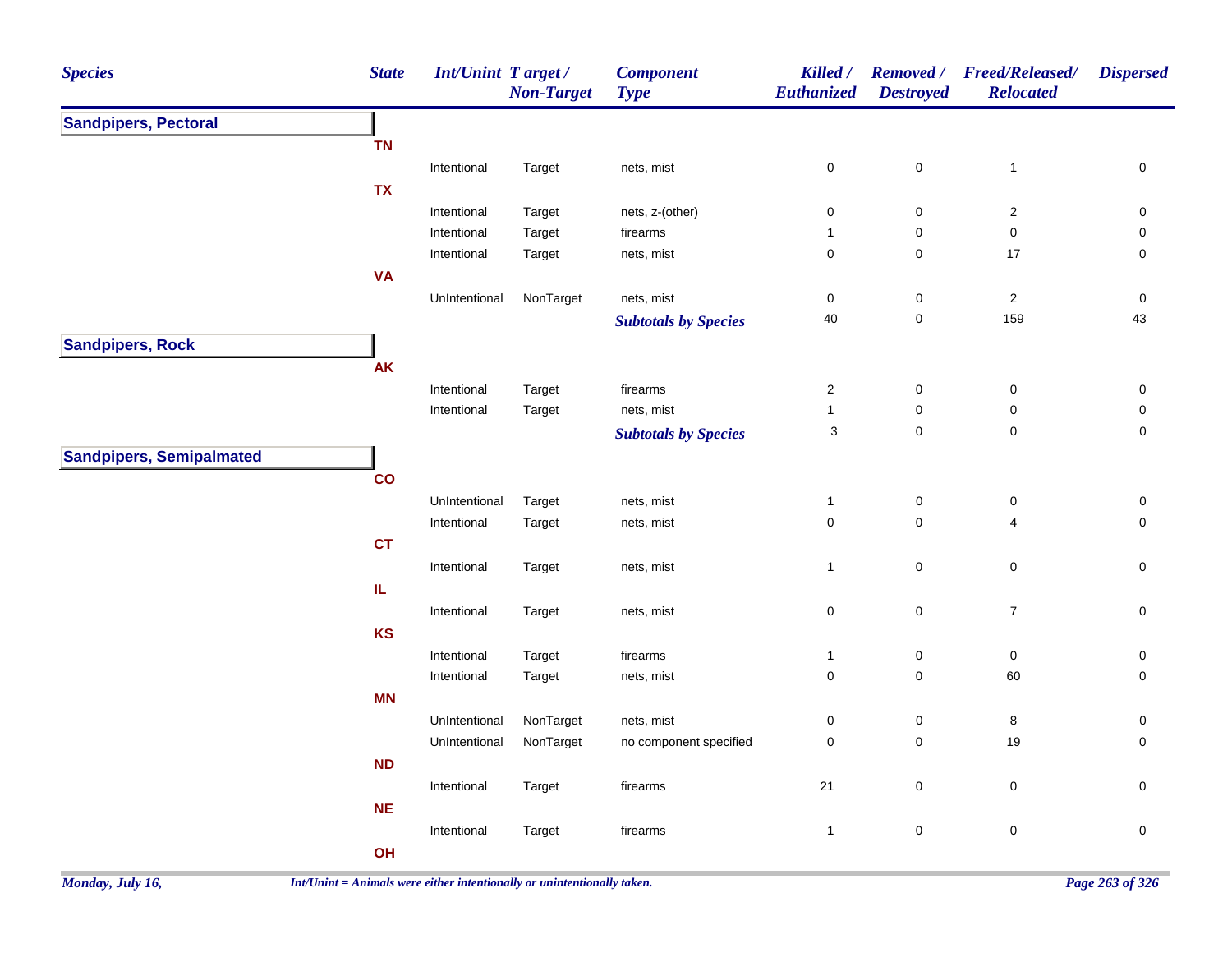| <b>Species</b>                                                | <b>State</b> | Int/Unint Target/ | <b>Non-Target</b> | <b>Component</b><br><b>Type</b> | Killed /<br>Euthanized | <b>Removed</b> /<br><b>Destroyed</b> | <b>Freed/Released/</b><br><b>Relocated</b> | <b>Dispersed</b>    |
|---------------------------------------------------------------|--------------|-------------------|-------------------|---------------------------------|------------------------|--------------------------------------|--------------------------------------------|---------------------|
| <b>Sandpipers, Semipalmated</b><br><b>Sandpipers, Spotted</b> |              |                   |                   |                                 |                        |                                      |                                            |                     |
|                                                               | OH           |                   |                   |                                 |                        |                                      |                                            |                     |
|                                                               |              | UnIntentional     | NonTarget         | nets, mist                      | $\pmb{0}$              | $\pmb{0}$                            | 3                                          | $\pmb{0}$           |
|                                                               | <b>SC</b>    |                   |                   |                                 |                        |                                      |                                            |                     |
|                                                               |              | Intentional       | Target            | nets, mist                      | 0                      | $\pmb{0}$                            | 6                                          | 0                   |
|                                                               | <b>TN</b>    |                   |                   |                                 |                        |                                      |                                            |                     |
|                                                               |              | Intentional       | Target            | nets, mist                      | 0                      | $\pmb{0}$                            | $\overline{7}$                             | $\mathbf 0$         |
|                                                               | <b>TX</b>    |                   |                   |                                 |                        |                                      |                                            |                     |
|                                                               | <b>VA</b>    | Intentional       | Target            | nets, mist                      | $\pmb{0}$              | $\mathbf 0$                          | $\,$ 5 $\,$                                | $\mathsf{O}\xspace$ |
|                                                               |              | Intentional       | Target            | nets, mist                      | $\pmb{0}$              | $\pmb{0}$                            | 87                                         | $\pmb{0}$           |
|                                                               |              | Intentional       | Target            | nets, cannon/rocket             | $\pmb{0}$              | $\pmb{0}$                            | $\mathbf{1}$                               | $\mathbf 0$         |
|                                                               | <b>WY</b>    |                   |                   |                                 |                        |                                      |                                            |                     |
|                                                               |              | Intentional       | Target            | nets, z-(other)                 | $\mathbf 0$            | $\pmb{0}$                            | $\mathbf{1}$                               | $\pmb{0}$           |
|                                                               |              |                   |                   | <b>Subtotals by Species</b>     | 25                     | $\pmb{0}$                            | 208                                        | $\mathbf 0$         |
| <b>Sandpipers, Sharp-Tailed</b>                               |              |                   |                   |                                 |                        |                                      |                                            |                     |
|                                                               | AK           |                   |                   |                                 |                        |                                      |                                            |                     |
|                                                               |              | Intentional       | Target            | handcaught/gathered             | $\sqrt{2}$             | $\pmb{0}$                            | $\pmb{0}$                                  | $\pmb{0}$           |
|                                                               |              |                   |                   | <b>Subtotals by Species</b>     | $\overline{2}$         | $\mathsf 0$                          | $\mathbf 0$                                | $\pmb{0}$           |
| <b>Sandpipers, Solitary</b>                                   |              |                   |                   |                                 |                        |                                      |                                            |                     |
|                                                               | co           |                   |                   |                                 |                        |                                      |                                            |                     |
|                                                               |              | Intentional       | Target            | nets, mist                      | $\pmb{0}$              | $\mathbf 0$                          | $\mathbf{1}$                               | $\pmb{0}$           |
|                                                               | ${\sf IL}$   |                   |                   |                                 |                        |                                      |                                            |                     |
|                                                               |              | Intentional       | Target            | nets, mist                      | $\pmb{0}$              | $\pmb{0}$                            | 6                                          | $\pmb{0}$           |
|                                                               | <b>NE</b>    |                   |                   |                                 |                        |                                      |                                            |                     |
|                                                               |              | Intentional       | Target            | nets, mist                      | $\mathbf 0$            | $\pmb{0}$                            | $\overline{4}$                             | $\mathsf{O}\xspace$ |
|                                                               | OH           |                   |                   |                                 |                        |                                      |                                            |                     |
|                                                               |              | UnIntentional     | NonTarget         | nets, mist                      | $\mathsf 0$            | $\mathsf 0$                          | $\sqrt{5}$                                 | $\mathsf{O}\xspace$ |
|                                                               | <b>TX</b>    | Intentional       | Target            | firearms                        | $\overline{c}$         | $\pmb{0}$                            | $\pmb{0}$                                  | $\mathsf{O}\xspace$ |
|                                                               |              | Intentional       | Target            | nets, mist                      | $\pmb{0}$              | $\pmb{0}$                            | $\ensuremath{\mathsf{3}}$                  | $\mathsf{O}\xspace$ |
|                                                               |              |                   |                   | <b>Subtotals by Species</b>     | $\boldsymbol{2}$       | $\mathsf 0$                          | 19                                         | $\mathsf{O}\xspace$ |
|                                                               |              |                   |                   |                                 |                        |                                      |                                            |                     |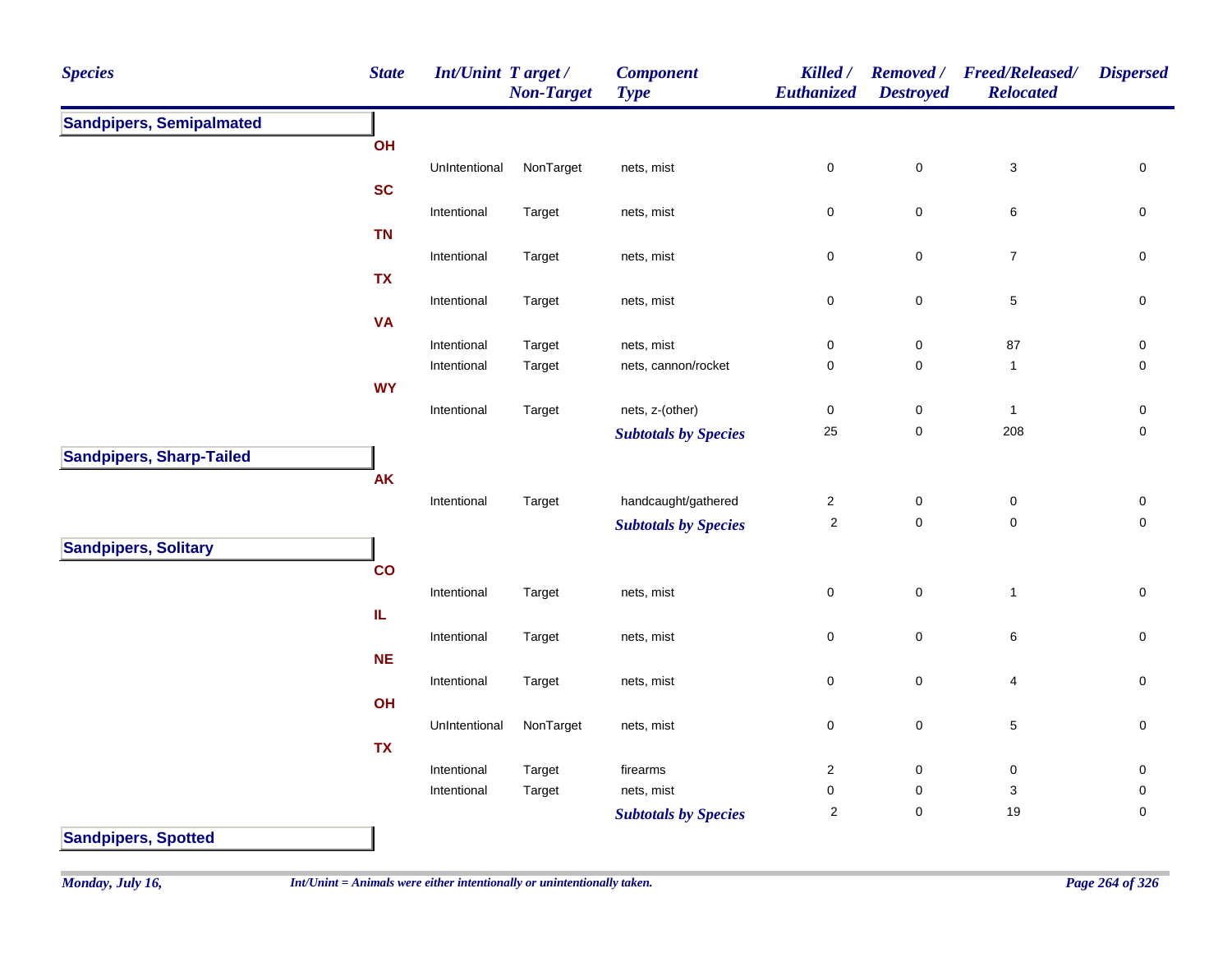| <b>Species</b>             | <b>State</b>  | Int/Unint Target / | <b>Non-Target</b> | <b>Component</b><br><b>Type</b> | Killed /<br>Euthanized | <b>Removed</b> /<br><b>Destroyed</b> | <b>Freed/Released/</b><br><b>Relocated</b> | <b>Dispersed</b> |
|----------------------------|---------------|--------------------|-------------------|---------------------------------|------------------------|--------------------------------------|--------------------------------------------|------------------|
| <b>Sandpipers, Spotted</b> |               |                    |                   |                                 |                        |                                      |                                            |                  |
|                            | co            |                    |                   |                                 |                        |                                      |                                            |                  |
|                            |               | Intentional        | Target            | nets, mist                      | $\mathbf 0$            | $\pmb{0}$                            | 8                                          | $\pmb{0}$        |
|                            | KS            |                    |                   |                                 |                        |                                      |                                            |                  |
|                            |               | Intentional        | Target            | firearms                        | $\sqrt{2}$             | $\pmb{0}$                            | $\pmb{0}$                                  | 0                |
|                            |               | Intentional        | Target            | nets, mist                      | $\pmb{0}$              | $\pmb{0}$                            | $\mathbf{1}$                               | 0                |
|                            | MN            |                    |                   |                                 |                        |                                      |                                            |                  |
|                            |               | UnIntentional      | NonTarget         | no component specified          | $\pmb{0}$              | $\pmb{0}$                            | $\overline{c}$                             | 0                |
|                            | ND            |                    |                   |                                 |                        |                                      |                                            |                  |
|                            | <b>NE</b>     | Intentional        | Target            | firearms                        | $\mathbf{1}$           | $\pmb{0}$                            | $\pmb{0}$                                  | 0                |
|                            |               |                    |                   |                                 | $\pmb{0}$              | $\pmb{0}$                            | 9                                          | $\pmb{0}$        |
|                            | OH            | Intentional        | Target            | nets, mist                      |                        |                                      |                                            |                  |
|                            |               | UnIntentional      | NonTarget         | nets, mist                      | 0                      | $\pmb{0}$                            | $\mathbf{1}$                               | $\pmb{0}$        |
|                            | <b>TX</b>     |                    |                   |                                 |                        |                                      |                                            |                  |
|                            |               | Intentional        | Target            | nets, mist                      | $\pmb{0}$              | $\pmb{0}$                            | 28                                         | $\pmb{0}$        |
|                            |               |                    |                   | <b>Subtotals by Species</b>     | 3                      | $\pmb{0}$                            | 49                                         | $\pmb{0}$        |
| <b>Sandpipers, Stilt</b>   |               |                    |                   |                                 |                        |                                      |                                            |                  |
|                            | KS            |                    |                   |                                 |                        |                                      |                                            |                  |
|                            |               | Intentional        | Target            | nets, mist                      | $\pmb{0}$              | $\pmb{0}$                            | $\mathbf{1}$                               | $\pmb{0}$        |
|                            | <b>ND</b>     |                    |                   |                                 |                        |                                      |                                            |                  |
|                            |               | Intentional        | Target            | firearms                        | $\mathbf{1}$           | $\pmb{0}$                            | $\pmb{0}$                                  | $\pmb{0}$        |
|                            |               |                    |                   | <b>Subtotals by Species</b>     | $\mathbf{1}$           | $\mathbf 0$                          | $\mathbf{1}$                               | 0                |
| <b>Sandpipers, Upland</b>  |               |                    |                   |                                 |                        |                                      |                                            |                  |
|                            | $\mathsf{co}$ |                    |                   |                                 |                        |                                      |                                            |                  |
|                            |               | Intentional        | Target            | pyrotechnics (all)              | $\pmb{0}$              | $\pmb{0}$                            | $\pmb{0}$                                  | $\mathbf{1}$     |
|                            | ${\sf FL}$    |                    |                   |                                 |                        |                                      |                                            |                  |
|                            |               | Intentional        | Target            | electronic harassment devic     | $\pmb{0}$              | $\pmb{0}$                            | $\pmb{0}$                                  | 3                |
|                            | <b>MN</b>     |                    |                   |                                 |                        |                                      |                                            |                  |
|                            |               | Intentional        | Target            | nets, mist                      | $\mathbf 0$            | $\pmb{0}$                            | $\overline{4}$                             | $\mathbf 0$      |
|                            | <b>MO</b>     |                    |                   |                                 |                        |                                      |                                            |                  |
|                            |               | Intentional        | Target            | handcaught/gathered             | $\pmb{0}$              | $\pmb{0}$                            | 6                                          | $\pmb{0}$        |
|                            |               | Intentional        | Target            | vehicles (all) (planes, boats,  | $\pmb{0}$              | $\pmb{0}$                            | $\pmb{0}$                                  | 344              |
|                            |               | Intentional        | Target            | exploders, gas (all)            | 0                      | $\pmb{0}$                            | 0                                          | $\,$ 5 $\,$      |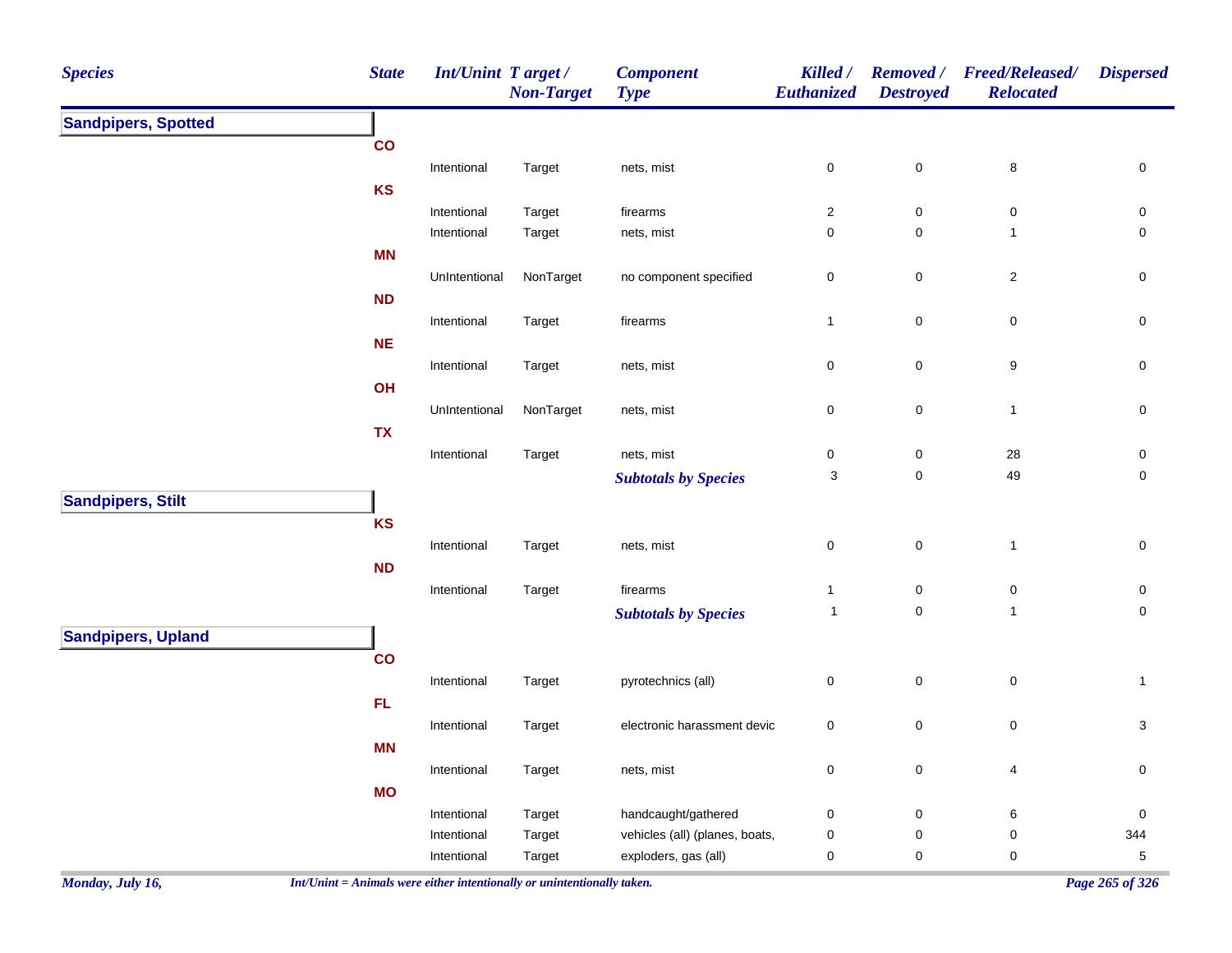| <b>Species</b>             | <b>State</b> | <b>Int/Unint Target/</b> | <b>Non-Target</b> | <b>Component</b><br><b>Type</b> | Killed /<br>Euthanized | <b>Destroyed</b>    | Removed / Freed/Released/<br><b>Relocated</b> | <b>Dispersed</b>    |
|----------------------------|--------------|--------------------------|-------------------|---------------------------------|------------------------|---------------------|-----------------------------------------------|---------------------|
| <b>Sandpipers, Upland</b>  |              |                          |                   |                                 |                        |                     |                                               |                     |
|                            | <b>MO</b>    |                          |                   |                                 |                        |                     |                                               |                     |
|                            |              | Intentional              | Target            | pyrotechnics (all)              | $\pmb{0}$              | $\mathsf 0$         | $\pmb{0}$                                     | 400                 |
|                            |              | Intentional              | Target            | paint balls                     | $\mathbf 0$            | $\mathsf{O}\xspace$ | $\mathbf 0$                                   | 55                  |
|                            | <b>MS</b>    |                          |                   |                                 |                        |                     |                                               |                     |
|                            |              | Intentional              | Target            | vehicles (all) (planes, boats,  | $\pmb{0}$              | $\pmb{0}$           | $\pmb{0}$                                     | $\overline{4}$      |
|                            |              | Intentional              | Target            | firearms                        | $\,6\,$                | $\pmb{0}$           | $\pmb{0}$                                     | $\sqrt{3}$          |
|                            | $NE$         |                          |                   |                                 |                        |                     |                                               |                     |
|                            |              | Intentional              | Target            | firearms                        | $\,6$                  | $\pmb{0}$           | $\pmb{0}$                                     | $\pmb{0}$           |
|                            |              | Intentional              | Target            | car/truck                       | $\pmb{0}$              | 0                   | $\pmb{0}$                                     | $\mathsf{O}\xspace$ |
|                            | <b>NH</b>    |                          |                   |                                 |                        |                     |                                               |                     |
|                            |              | Intentional              | Target            | car/truck                       | $\pmb{0}$              | $\pmb{0}$           | $\pmb{0}$                                     | 0                   |
|                            |              | Intentional              | Target            | no component specified          | $\pmb{0}$              | 0                   | $\pmb{0}$                                     | $\mathsf{O}\xspace$ |
|                            | <b>NJ</b>    |                          |                   |                                 |                        |                     |                                               |                     |
|                            |              | Intentional              | Target            | vehicles (all) (planes, boats,  | $\pmb{0}$              | $\mathbf 0$         | $\pmb{0}$                                     | $\mathbf{1}$        |
|                            | OK           |                          |                   |                                 |                        |                     |                                               |                     |
|                            |              | Intentional              | Target            | pyrotechnics (all)              | $\pmb{0}$              | $\pmb{0}$           | $\pmb{0}$                                     | $\bf 8$             |
|                            |              | Intentional              | Target            | exploders, gas (all)            | $\pmb{0}$              | $\pmb{0}$           | $\pmb{0}$                                     | 56                  |
|                            |              | Intentional              | Target            | firearms                        | 19                     | $\mathbf 0$         | 0                                             | $\mathbf 0$         |
|                            | <b>TX</b>    |                          |                   |                                 |                        |                     |                                               |                     |
|                            |              | Intentional              | Target            | firearms                        | 22                     | $\pmb{0}$           | $\pmb{0}$                                     | $20\,$              |
|                            |              |                          |                   | <b>Subtotals by Species</b>     | 53                     | $\mathsf 0$         | $10$                                          | 900                 |
| <b>Sandpipers, Western</b> |              |                          |                   |                                 |                        |                     |                                               |                     |
|                            | KS           |                          |                   |                                 |                        |                     |                                               |                     |
|                            |              | Intentional              | Target            | nets, mist                      | $\pmb{0}$              | $\mathsf 0$         | 22                                            | $\pmb{0}$           |
|                            |              |                          |                   |                                 |                        |                     |                                               |                     |
|                            | ${\sf LA}$   |                          |                   |                                 |                        |                     |                                               |                     |
|                            |              | Intentional              | Target            | nets, mist                      | $\pmb{0}$              | $\mathsf 0$         | $\overline{c}$                                | $\mathsf{O}\xspace$ |
|                            | <b>ND</b>    |                          |                   |                                 |                        |                     |                                               |                     |
|                            |              | Intentional              | Target            | firearms                        | 10                     | $\pmb{0}$           | $\pmb{0}$                                     | $\mathsf{O}\xspace$ |
|                            | <b>SC</b>    |                          |                   |                                 |                        |                     |                                               |                     |
|                            |              | Intentional              | Target            | nets, cannon/rocket             | $\pmb{0}$              | $\mathbf 0$         | $\mathbf 5$                                   | $\pmb{0}$           |
|                            | <b>TX</b>    |                          |                   |                                 |                        |                     |                                               |                     |
|                            |              | Intentional              | Target            | nets, mist                      | $\pmb{0}$              | $\pmb{0}$           | 81                                            | 0                   |
|                            |              |                          |                   | <b>Subtotals by Species</b>     | 10                     | 0                   | 110                                           | $\mathbf 0$         |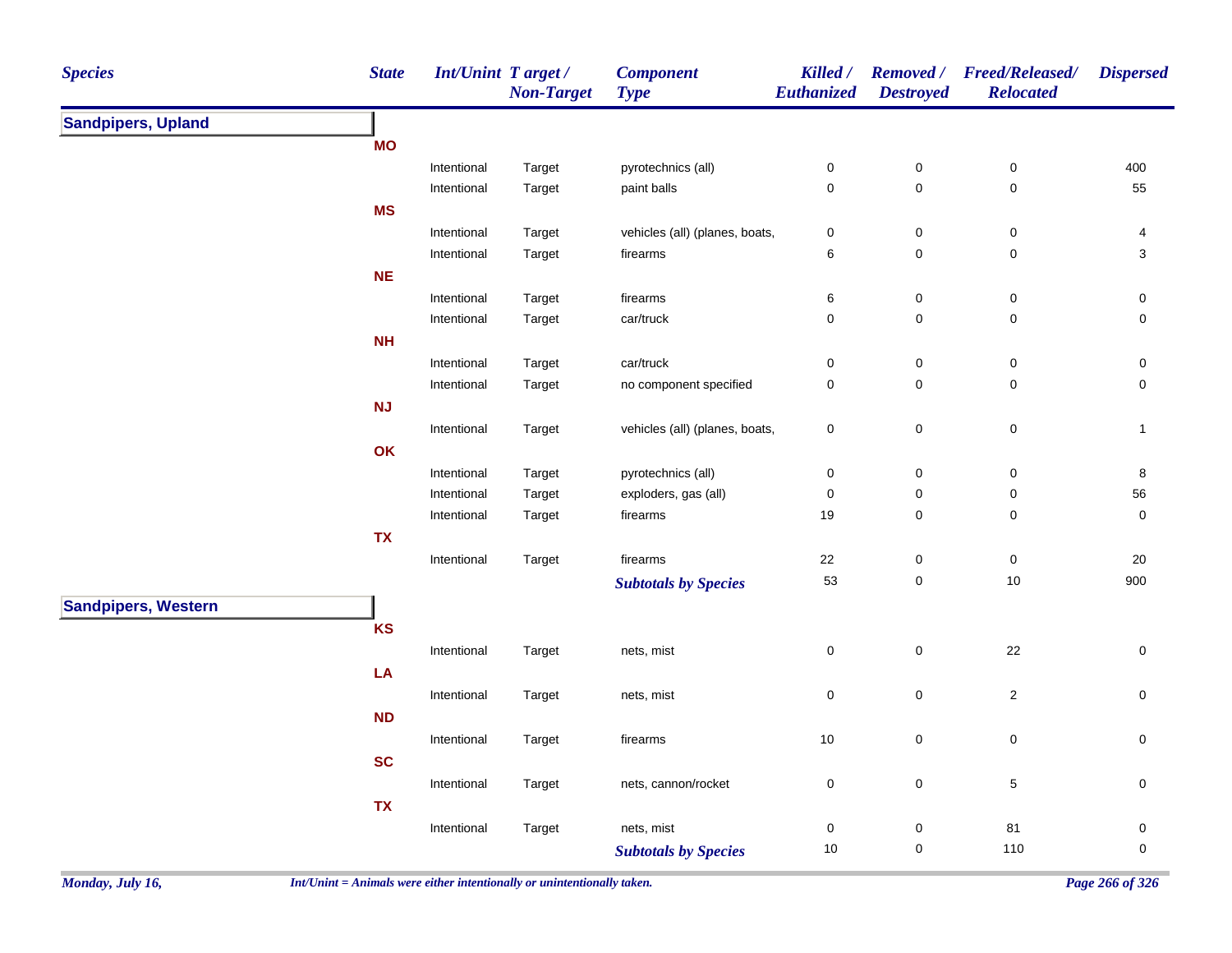| <b>Species</b>                                | <b>State</b>            | <b>Int/Unint Target/</b> | <b>Non-Target</b> | <b>Component</b><br><b>Type</b> | Killed /<br><b>Euthanized</b> | <b>Removed</b> /<br><b>Destroyed</b> | <b>Freed/Released/</b><br><b>Relocated</b> | <b>Dispersed</b>    |
|-----------------------------------------------|-------------------------|--------------------------|-------------------|---------------------------------|-------------------------------|--------------------------------------|--------------------------------------------|---------------------|
| <b>Sea Birds (Mixed)</b>                      |                         |                          |                   |                                 |                               |                                      |                                            |                     |
|                                               | HI                      |                          |                   |                                 |                               |                                      |                                            |                     |
|                                               |                         | UnIntentional            | NonTarget         | vehicles (all) (planes, boats,  | 0                             | $\pmb{0}$                            | 0                                          | $\mathbf{1}$        |
|                                               |                         | UnIntentional            | NonTarget         | handcaught/gathered             | 0                             | $\mathbf 0$                          | $\mathbf{1}$                               | $\mathbf 0$         |
|                                               |                         |                          |                   | <b>Subtotals by Species</b>     | $\pmb{0}$                     | $\pmb{0}$                            | $\mathbf{1}$                               | $\mathbf{1}$        |
| <b>Shearwaters (Other)</b>                    |                         |                          |                   |                                 |                               |                                      |                                            |                     |
|                                               | HI                      |                          |                   |                                 |                               |                                      |                                            |                     |
|                                               |                         | UnIntentional            | NonTarget         | traps, cage                     | 0                             | $\pmb{0}$                            | 31                                         | $\mathsf{O}\xspace$ |
|                                               |                         | UnIntentional            | NonTarget         | vehicles (all) (planes, boats,  | 0                             | $\pmb{0}$                            | 0                                          | $\mathbf{1}$        |
|                                               |                         | Intentional              | Target            | vehicles (all) (planes, boats,  | 0                             | 0                                    | 0                                          | $\mathbf{1}$        |
|                                               |                         | Intentional              | Target            | handcaught/gathered             | 0                             | 0                                    | 9                                          | 0                   |
|                                               |                         |                          |                   | <b>Subtotals by Species</b>     | 0                             | $\mathbf 0$                          | 40                                         | $\overline{2}$      |
| <b>Sheep, Feral, Free-Ranging And Exotics</b> |                         |                          |                   |                                 |                               |                                      |                                            |                     |
|                                               | <b>CA</b>               |                          |                   |                                 |                               |                                      |                                            |                     |
|                                               |                         | Intentional              | Target            | pyrotechnics (all)              | 0                             | $\pmb{0}$                            | $\pmb{0}$                                  | $\overline{2}$      |
|                                               | H <sub>II</sub>         |                          |                   |                                 |                               |                                      |                                            |                     |
|                                               |                         | Intentional              | Target            | helicopter                      | 0                             | $\pmb{0}$                            | $\mathsf 0$                                | $\mathsf{O}\xspace$ |
|                                               |                         | Intentional              | Target            | firearms                        | 3                             | 0                                    | 0                                          | $\mathsf{O}\xspace$ |
|                                               | OR                      |                          |                   |                                 |                               |                                      |                                            |                     |
|                                               |                         | UnIntentional            | NonTarget         | snares, neck                    | $\overline{c}$                | $\pmb{0}$                            | $\pmb{0}$                                  | $\pmb{0}$           |
|                                               |                         |                          |                   | <b>Subtotals by Species</b>     | $\,$ 5 $\,$                   | $\mathbf 0$                          | $\pmb{0}$                                  | $\overline{c}$      |
| <b>Shorebirds (Other)</b>                     |                         |                          |                   |                                 |                               |                                      |                                            |                     |
|                                               | <b>CA</b>               |                          |                   |                                 |                               |                                      |                                            |                     |
|                                               |                         | Intentional              | Target            | pneumatics                      | 0                             | $\pmb{0}$                            | 0                                          | $\sqrt{2}$          |
|                                               |                         | Intentional              | Target            | vehicles (all) (planes, boats,  | 0                             | $\mathbf 0$                          | 0                                          | 640                 |
|                                               |                         | Intentional              | Target            | pyrotechnics (all)              | 0                             | $\mathbf 0$                          | 0                                          | 563                 |
|                                               |                         | Intentional              | Target            | dog                             | 0                             | 0                                    | 0                                          | 13                  |
|                                               |                         | Intentional              | Target            | firearms                        | 0                             | 0                                    | 0                                          | 33                  |
|                                               | $\overline{\mathbf{c}}$ |                          |                   |                                 |                               |                                      |                                            |                     |
|                                               |                         | Intentional              | Target            | nets, cannon/rocket             | 0                             | $\pmb{0}$                            | $\sqrt{2}$                                 | 0                   |
|                                               |                         | Intentional              | Target            | nets, mist                      | 0                             | $\mathbf 0$                          | 43                                         | 0                   |
|                                               | FL                      |                          |                   |                                 |                               |                                      |                                            |                     |
|                                               |                         | Intentional              | Target            | nets, mist                      | 0                             | 0                                    | $\overline{\mathbf{c}}$                    | $\mathbf 0$         |
|                                               |                         | Intentional              | Target            | firearms                        | 0                             | 0                                    | $\mathsf 0$                                | 12                  |
|                                               |                         |                          |                   |                                 |                               |                                      |                                            |                     |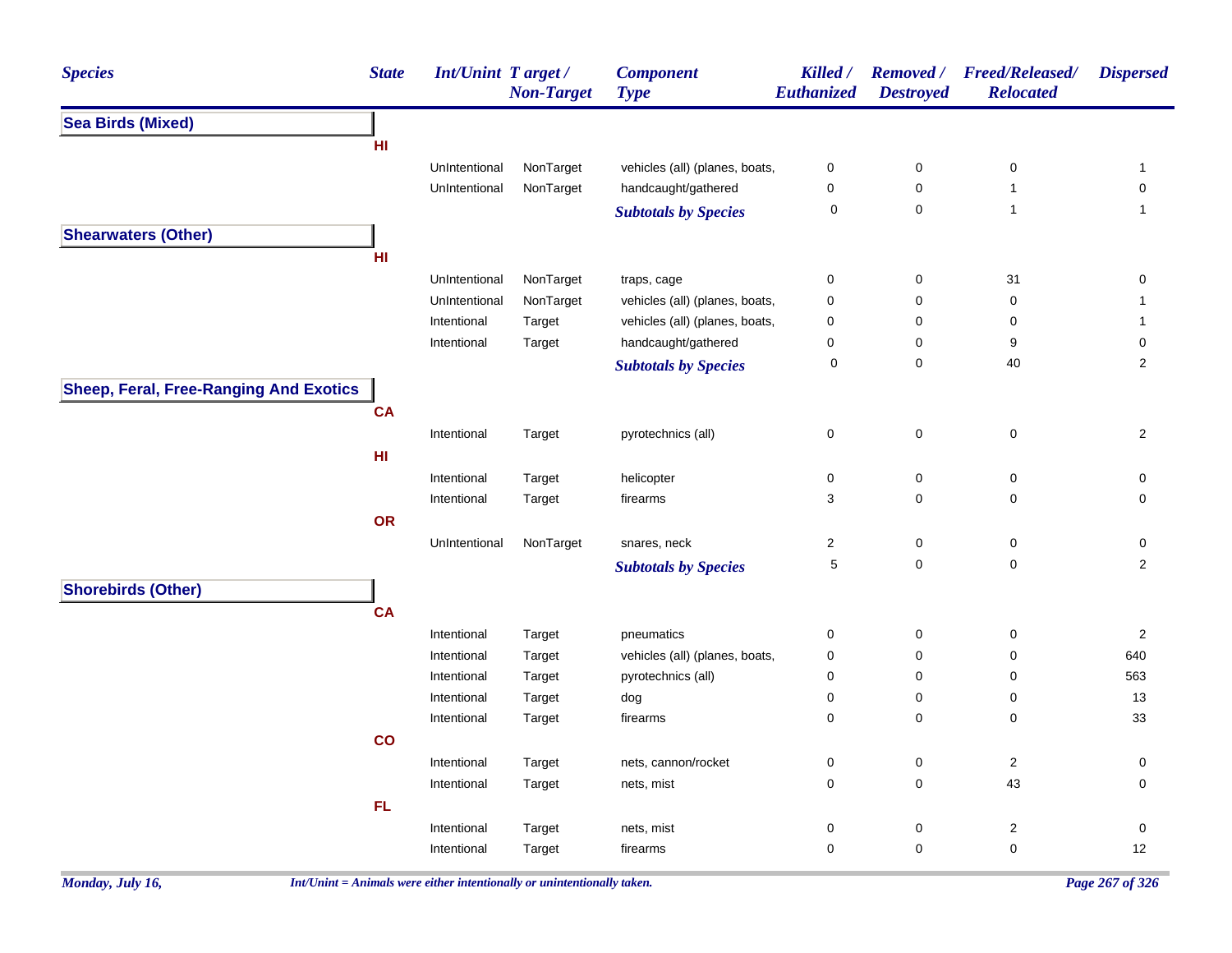| <b>Species</b>            | <b>State</b> | Int/Unint Target / | <b>Non-Target</b> | <b>Component</b><br><b>Type</b> | Killed /<br>Euthanized  | <b>Destroyed</b> | Removed / Freed/Released/<br><b>Relocated</b> | <b>Dispersed</b> |
|---------------------------|--------------|--------------------|-------------------|---------------------------------|-------------------------|------------------|-----------------------------------------------|------------------|
| <b>Shorebirds (Other)</b> |              |                    |                   |                                 |                         |                  |                                               |                  |
|                           | FL           |                    |                   |                                 |                         |                  |                                               |                  |
|                           |              | Intentional        | Target            | pyrotechnics (all)              | 0                       | $\mathbf 0$      | $\mathbf 0$                                   | 86               |
|                           | GU           |                    |                   |                                 |                         |                  |                                               |                  |
|                           |              | Intentional        | Target            | pyrotechnics (all)              | 0                       | 0                | $\mathbf 0$                                   | 4                |
|                           | H1           |                    |                   |                                 |                         |                  |                                               |                  |
|                           |              | Intentional        | Target            | pyrotechnics (all)              | $\pmb{0}$               | $\pmb{0}$        | $\pmb{0}$                                     | $\overline{7}$   |
|                           |              | UnIntentional      | NonTarget         | pyrotechnics (all)              | 0                       | $\mathsf 0$      | $\mathbf 0$                                   | $\mathbf{1}$     |
|                           |              | UnIntentional      | NonTarget         | vehicles (all) (planes, boats,  | $\pmb{0}$               | 0                | 0                                             | 219              |
|                           | IA           |                    |                   |                                 |                         |                  |                                               |                  |
|                           |              | Intentional        | Target            | no component specified          | $\pmb{0}$               | $\pmb{0}$        | 66                                            | 0                |
|                           | KS           |                    |                   |                                 |                         |                  |                                               |                  |
|                           |              | Intentional        | Target            | vehicles (all) (planes, boats,  | 0                       | 0                | $\mathbf 0$                                   | 33               |
|                           |              | Intentional        | Target            | firearms                        | 0                       | 0                | $\mathsf 0$                                   | 6                |
|                           | <b>MD</b>    |                    |                   |                                 |                         |                  |                                               |                  |
|                           |              | Intentional        | Target            | vehicles (all) (planes, boats,  | 0                       | 0                | $\mathbf 0$                                   | 4                |
|                           |              | Intentional        | Target            | pyrotechnics (all)              | 0                       | 0                | 0                                             | $\,$ 5 $\,$      |
|                           |              | Intentional        | Target            | firearms                        | 0                       | 0                | 0                                             | $\sqrt{5}$       |
|                           |              | UnIntentional      | NonTarget         | traps, quick-kill (conibear)    | $\overline{\mathbf{c}}$ | $\mathbf 0$      | $\mathbf 0$                                   | $\mathbf 0$      |
|                           | <b>MO</b>    |                    |                   |                                 |                         |                  |                                               |                  |
|                           |              | Intentional        | Target            | pyrotechnics (all)              | 0                       | 0                | $\mathbf 0$                                   | 55               |
|                           |              | Intentional        | Target            | vehicles (all) (planes, boats,  | $\pmb{0}$               | $\pmb{0}$        | $\mathbf 0$                                   | $\overline{4}$   |
|                           |              | Intentional        | Target            | exploders, gas (all)            | 0                       | $\pmb{0}$        | $\mathbf 0$                                   | 100              |
|                           | <b>MS</b>    |                    |                   |                                 |                         |                  |                                               |                  |
|                           |              | Intentional        | Target            | firearms                        | 11                      | $\pmb{0}$        | $\pmb{0}$                                     | 88               |
|                           | <b>NE</b>    |                    |                   |                                 |                         |                  |                                               |                  |
|                           |              | Intentional        | Target            | firearms                        | $15\,$                  | $\mathsf 0$      | $\pmb{0}$                                     | 0                |
|                           |              | Intentional        | Target            | nets, mist                      | $\pmb{0}$               | $\pmb{0}$        | 43                                            | 0                |
|                           | <b>NY</b>    |                    |                   |                                 |                         |                  |                                               |                  |
|                           |              | Intentional        | Target            | nets, mist                      | $\pmb{0}$               | $\pmb{0}$        | $\mathbf 0$                                   | 100              |
|                           | OH           |                    |                   |                                 |                         |                  |                                               |                  |
|                           |              | Intentional        | Target            | pyrotechnics (all)              | 0                       | $\pmb{0}$        | $\mathbf 0$                                   | 4                |
|                           |              | UnIntentional      | NonTarget         | traps, z-(other)                | 0                       | $\pmb{0}$        | $\overline{1}$                                | $\pmb{0}$        |
|                           |              | UnIntentional      | NonTarget         | nets, mist                      | $\mathbf 0$             | $\mathbf 0$      | 25                                            | $\mathbf 0$      |
|                           |              |                    |                   |                                 |                         |                  |                                               |                  |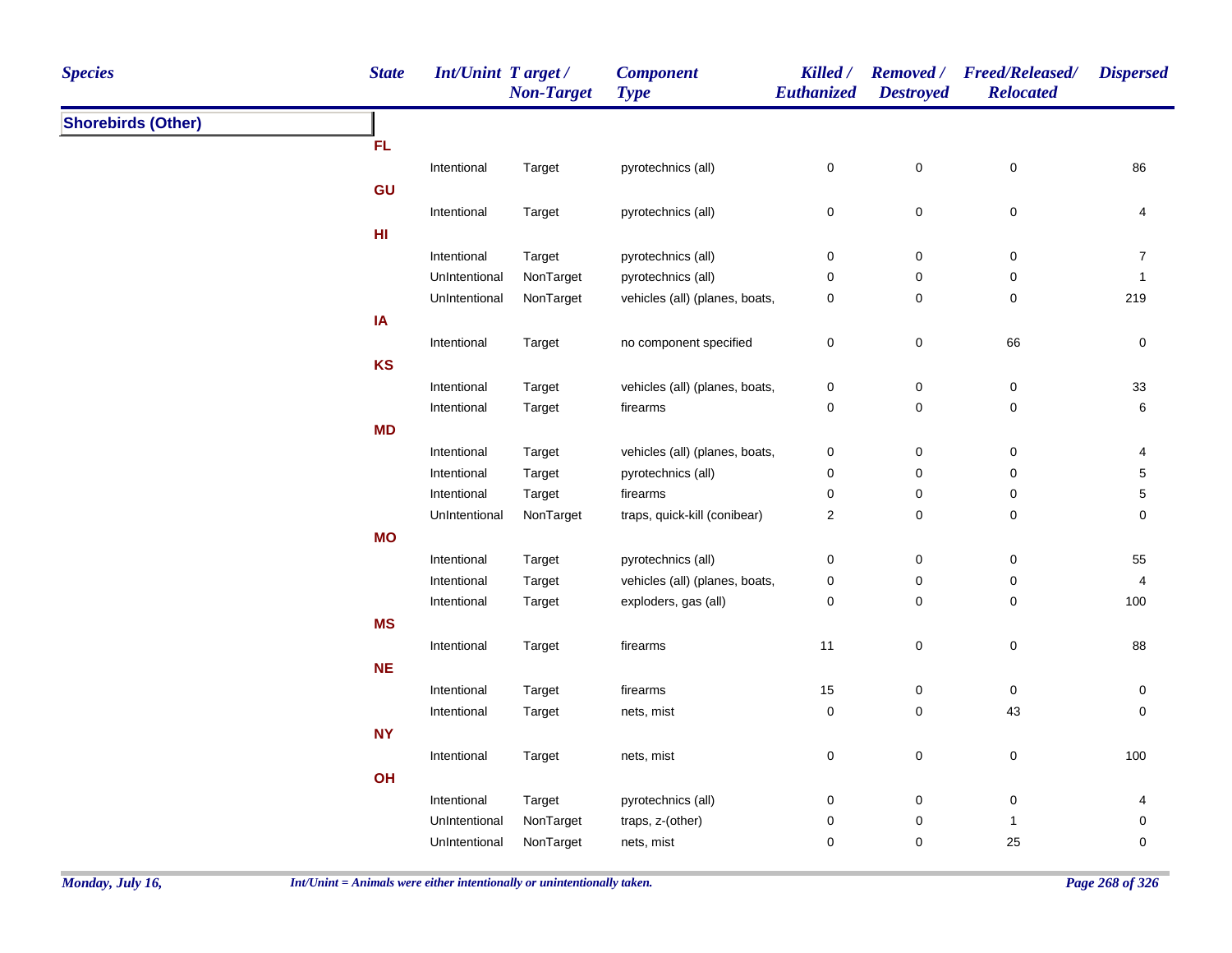| <b>Species</b>               | <b>State</b>    | <b>Int/Unint Target/</b> | <b>Non-Target</b> | <b>Component</b><br><b>Type</b> | Killed /<br><b>Euthanized</b> | <b>Removed</b> /<br><b>Destroyed</b> | <b>Freed/Released/</b><br><b>Relocated</b> | <b>Dispersed</b>          |
|------------------------------|-----------------|--------------------------|-------------------|---------------------------------|-------------------------------|--------------------------------------|--------------------------------------------|---------------------------|
| <b>Shorebirds (Other)</b>    |                 |                          |                   |                                 |                               |                                      |                                            |                           |
|                              | OK              |                          |                   |                                 |                               |                                      |                                            |                           |
|                              |                 | Intentional              | Target            | exploders, gas (all)            | 0                             | $\mathbf 0$                          | $\pmb{0}$                                  | 8                         |
|                              | <b>TN</b>       |                          |                   |                                 |                               |                                      |                                            |                           |
|                              |                 | Intentional              | Target            | nets, mist                      | 0                             | $\mathbf 0$                          | $\mathbf{1}$                               | $\pmb{0}$                 |
|                              | <b>VA</b>       |                          |                   |                                 |                               |                                      |                                            |                           |
|                              |                 | Intentional              | Target            | vehicles (all) (planes, boats,  | 0                             | 0                                    | $\pmb{0}$                                  | 55                        |
|                              |                 | Intentional              | Target            | pyrotechnics (all)              | 0                             | 0                                    | 0                                          | 137                       |
|                              | WI              |                          |                   |                                 |                               |                                      |                                            |                           |
|                              |                 | Intentional              | Target            | pyrotechnics (all)              | 0                             | 0                                    | $\pmb{0}$                                  | 28                        |
|                              |                 |                          |                   | <b>Subtotals by Species</b>     | 28                            | $\pmb{0}$                            | 183                                        | 2,212                     |
| <b>Shrews (All)</b>          |                 |                          |                   |                                 |                               |                                      |                                            |                           |
|                              | <b>NJ</b>       |                          |                   |                                 |                               |                                      |                                            |                           |
|                              |                 | Intentional              | Target            | traps, snap (rat, mouse, etc.)  | 15                            | 0                                    | $\pmb{0}$                                  | 0                         |
|                              |                 |                          |                   | <b>Subtotals by Species</b>     | 15                            | $\mathbf 0$                          | $\mathbf 0$                                | $\mathbf 0$               |
| <b>Shrikes (All)</b>         |                 |                          |                   |                                 |                               |                                      |                                            |                           |
|                              | <b>CA</b>       |                          |                   |                                 |                               |                                      |                                            |                           |
|                              |                 | Intentional              | Target            | traps, pole                     | $\mathbf{1}$                  | 0                                    | 0                                          | 0                         |
|                              |                 | UnIntentional            | NonTarget         | traps, decoy                    | 0                             | $\mathbf 0$                          | $\mathbf{1}$                               | $\mathsf{O}\xspace$       |
|                              | <b>NE</b>       |                          |                   |                                 |                               |                                      |                                            |                           |
|                              |                 | UnIntentional            | NonTarget         | traps, cage                     | 0                             | 0                                    | $\mathbf{1}$                               | 0                         |
|                              |                 |                          |                   | <b>Subtotals by Species</b>     | $\mathbf{1}$                  | $\mathbf 0$                          | $\overline{c}$                             | $\mathbf 0$               |
| <b>Silverbills, Warbling</b> |                 |                          |                   |                                 |                               |                                      |                                            |                           |
|                              | H <sub>II</sub> |                          |                   |                                 |                               |                                      |                                            |                           |
|                              |                 | Intentional              | Target            | vehicles (all) (planes, boats,  | $\pmb{0}$                     | 0                                    | 0                                          | 529                       |
|                              |                 | Intentional              | Target            | firearms                        | 106                           | $\mathbf 0$                          | 0                                          | 335                       |
|                              |                 | UnIntentional            | Target            | vehicles (all) (planes, boats,  | $\pmb{0}$                     | $\mathbf 0$                          | 0                                          | $\ensuremath{\mathsf{3}}$ |
|                              |                 |                          |                   | <b>Subtotals by Species</b>     | 106                           | $\pmb{0}$                            | $\pmb{0}$                                  | 867                       |
| <b>Skimmers, Black</b>       |                 |                          |                   |                                 |                               |                                      |                                            |                           |
|                              | <b>TX</b>       |                          |                   |                                 |                               |                                      |                                            |                           |
|                              |                 | Intentional              | Target            | pyrotechnics (all)              | 0                             | 0                                    | 0                                          | 50                        |
|                              |                 | Intentional              | Target            | firearms                        | $\mathbf{1}$                  | $\mathbf 0$                          | $\pmb{0}$                                  | $\mathbf 0$               |
|                              |                 |                          |                   | <b>Subtotals by Species</b>     | $\mathbf{1}$                  | 0                                    | $\pmb{0}$                                  | 50                        |
|                              |                 |                          |                   |                                 |                               |                                      |                                            |                           |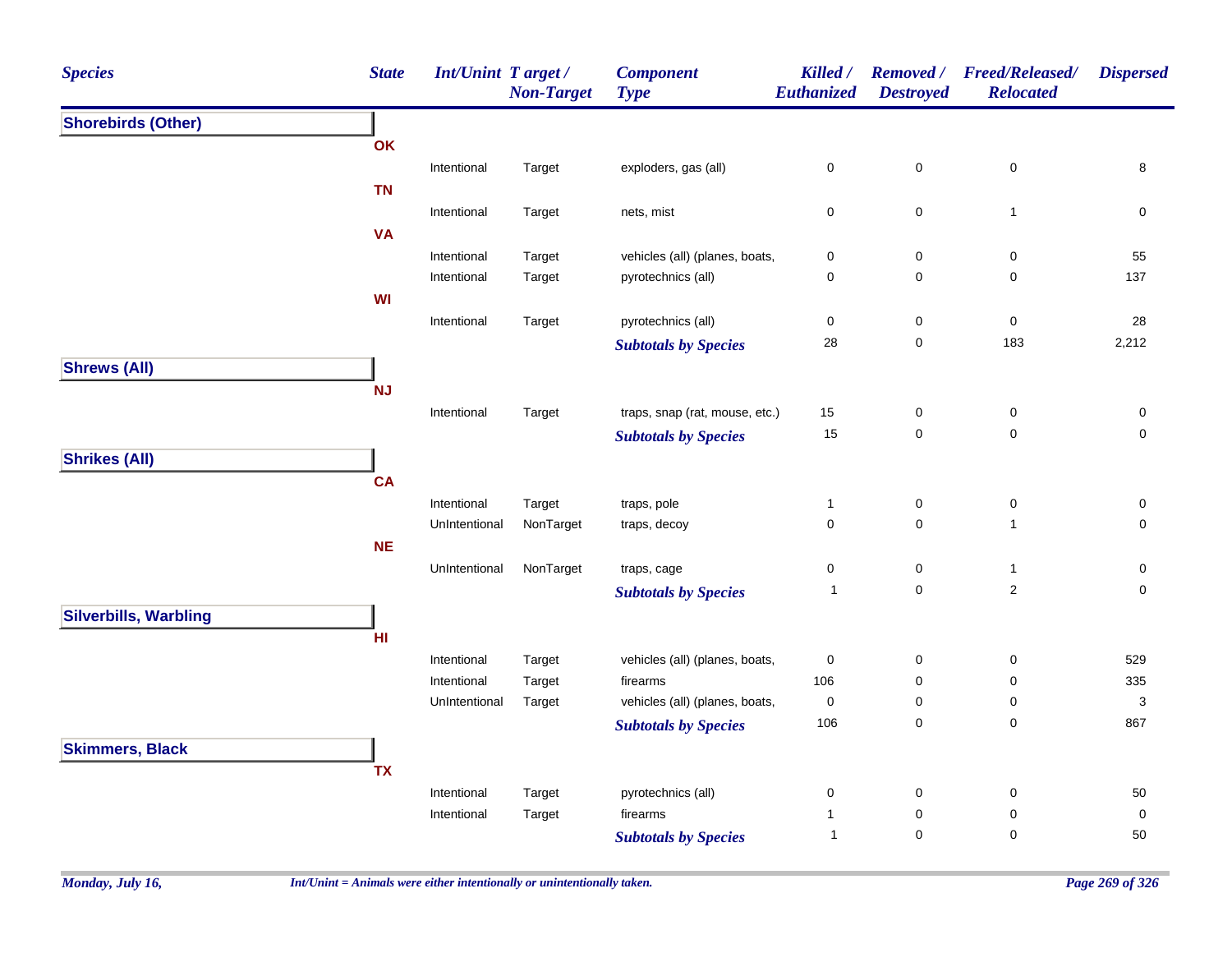| <b>State</b><br>Int/Unint Target/<br><b>Species</b> | <b>Component</b><br><b>Non-Target</b><br><b>Type</b> | Killed /<br>Euthanized | <b>Removed</b> /<br><b>Destroyed</b> | <b>Freed/Released/</b><br><b>Relocated</b> | <b>Dispersed</b>    |
|-----------------------------------------------------|------------------------------------------------------|------------------------|--------------------------------------|--------------------------------------------|---------------------|
| <b>Skunks, Hog-Nosed</b>                            |                                                      |                        |                                      |                                            |                     |
| <b>TX</b>                                           |                                                      |                        |                                      |                                            |                     |
| UnIntentional                                       | NonTarget<br>traps, leghold (steel jaw)              | $\mathbf{1}$           | $\pmb{0}$                            | $\pmb{0}$                                  | 0                   |
|                                                     | <b>Subtotals by Species</b>                          | $\overline{1}$         | $\mathsf{O}\xspace$                  | 0                                          | $\mathbf 0$         |
| <b>Skunks, Hooded</b>                               |                                                      |                        |                                      |                                            |                     |
| $\mathsf{AZ}$                                       |                                                      |                        |                                      |                                            |                     |
| Intentional<br>Target                               | beuthanasia-d: ndc0061-04                            | 2                      | $\mathbf 0$                          | $\pmb{0}$                                  | 0                   |
| Intentional<br>Target                               | traps, cage                                          | $\overline{2}$         | $\mathbf 0$                          | $\mathbf 0$                                | 0                   |
| <b>TX</b>                                           |                                                      |                        |                                      |                                            |                     |
| UnIntentional                                       | traps, leghold (steel jaw)<br>NonTarget              | $\mathbf{1}$           | $\mathbf 0$                          | 0                                          | 0                   |
|                                                     | <b>Subtotals by Species</b>                          | $\,$ 5 $\,$            | $\mathbf 0$                          | $\pmb{0}$                                  | $\mathsf{O}\xspace$ |
| <b>Skunks, Spotted</b>                              |                                                      |                        |                                      |                                            |                     |
| AZ                                                  |                                                      |                        |                                      |                                            |                     |
| Intentional<br>Target                               | beuthanasia-d: ndc0061-04                            | $\overline{c}$         | $\mathsf{O}\xspace$                  | $\pmb{0}$                                  | $\mathbf 0$         |
| Intentional<br>Target                               | traps, cage                                          | $\mathbf{1}$           | $\mathsf{O}\xspace$                  | $\mathbf 0$                                | $\mathbf 0$         |
| <b>CA</b>                                           |                                                      |                        |                                      |                                            |                     |
| Intentional<br>Target                               | traps, cage                                          | 23                     | $\mathbf 0$                          | $\pmb{0}$                                  | $\mathsf 0$         |
| <b>NM</b>                                           |                                                      |                        |                                      |                                            |                     |
| Intentional<br>Target                               | traps, cage                                          | 0                      | $\mathbf 0$                          | $\overline{1}$                             | 0                   |
| <b>NV</b>                                           |                                                      |                        |                                      |                                            |                     |
| Intentional<br>Target                               | firearms                                             | $\mathbf{1}$           | $\pmb{0}$                            | $\pmb{0}$                                  | 0                   |
|                                                     | <b>Subtotals by Species</b>                          | 27                     | $\mathsf{O}\xspace$                  | $\mathbf{1}$                               | $\mathbf 0$         |
| <b>Skunks, Striped</b>                              |                                                      |                        |                                      |                                            |                     |
| <b>AL</b>                                           |                                                      |                        |                                      |                                            |                     |
| Intentional<br>Target                               | firearms                                             | 5                      | $\mathsf{O}\xspace$                  | 0                                          | 0                   |
| Intentional<br>Target                               | traps, cage                                          | $\boldsymbol{7}$       | $\mathbf 0$                          | $\pmb{0}$                                  | 0                   |
| AZ                                                  |                                                      |                        |                                      |                                            |                     |
| Intentional<br>Target                               | beuthanasia-d: ndc0061-04                            | 57                     | $\mathbf 0$                          | $\pmb{0}$                                  | 0                   |
| Intentional<br>Target                               | ketamine/xylazine 5:1                                | $\mathbf 0$            | $\mathbf 0$                          | 127                                        | 0                   |
| Intentional<br>Target                               | traps, cage                                          | $\bf 71$               | $\pmb{0}$                            | 126                                        | 0                   |
| Intentional<br>Target                               | traps, leghold (steel jaw)                           | $\overline{c}$         | $\mathbf 0$                          | $\pmb{0}$                                  | 0                   |
| Intentional<br>Target                               | euthasol                                             | 46                     | $\mathbf 0$                          | 0                                          | 0                   |
| UnIntentional                                       | NonTarget<br>traps, leghold (steel jaw)              | 14                     | $\mathbf 0$                          | $\mathbf 0$                                | 0                   |
| Intentional<br>Target                               | firearms                                             | 4                      | $\mathbf 0$                          | 0                                          | 0                   |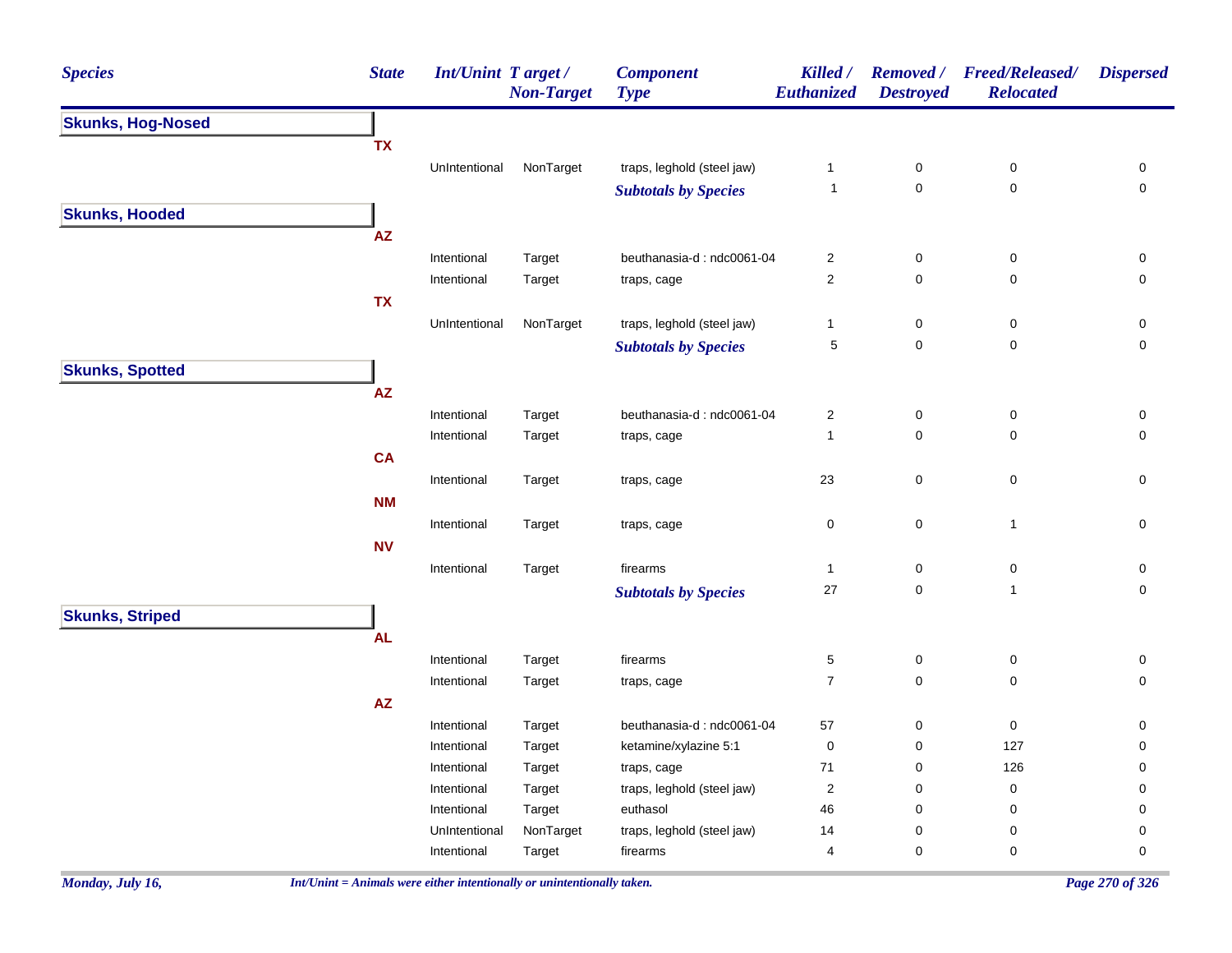| <b>Species</b>         | <b>State</b> | <b>Int/Unint Target/</b> | <b>Non-Target</b> | <b>Component</b><br><b>Type</b> | Killed /<br>Euthanized | <b>Destroyed</b> | Removed / Freed/Released/<br><b>Relocated</b> | <b>Dispersed</b> |
|------------------------|--------------|--------------------------|-------------------|---------------------------------|------------------------|------------------|-----------------------------------------------|------------------|
| <b>Skunks, Striped</b> |              |                          |                   |                                 |                        |                  |                                               |                  |
|                        | <b>AZ</b>    |                          |                   |                                 |                        |                  |                                               |                  |
|                        |              | Intentional              | Target            | imrab3, rabies vaccine          | $\pmb{0}$              | $\pmb{0}$        | $\,$ 5 $\,$                                   | 0                |
|                        | <b>CA</b>    |                          |                   |                                 |                        |                  |                                               |                  |
|                        |              | Intentional              | Target            | traps, leghold (padded jaw)     | 12                     | $\pmb{0}$        | $\pmb{0}$                                     | 0                |
|                        |              | Intentional              | Target            | firearms                        | 92                     | 0                | $\mathbf 0$                                   | 0                |
|                        |              | Intentional              | Target            | handcaught/gathered             | 24                     | $\pmb{0}$        | $\pmb{0}$                                     | 0                |
|                        |              | Intentional              | Target            | jabstick                        | 22                     | $\pmb{0}$        | $\pmb{0}$                                     | 0                |
|                        |              | Intentional              | Target            | snares, neck                    | 10                     | $\pmb{0}$        | $\mathbf 0$                                   | 0                |
|                        |              | Intentional              | Target            | drug delivery devices (other)   | $\overline{2}$         | $\pmb{0}$        | $\mathbf 0$                                   | 0                |
|                        |              | Intentional              | Target            | traps, cage                     | 4,282                  | $\pmb{0}$        | 10                                            | 0                |
|                        |              | Intentional              | Target            | spotlight                       | 68                     | $\mathbf 0$      | $\mathbf 0$                                   | 0                |
|                        |              | Intentional              | Target            | traps, quick-kill (conibear)    | 3                      | $\pmb{0}$        | $\mathbf 0$                                   | 0                |
|                        |              | UnIntentional            | Target            | traps, cage                     | $\mathbf{1}$           | $\pmb{0}$        | $\pmb{0}$                                     | $\pmb{0}$        |
|                        |              | UnIntentional            | NonTarget         | snares, neck                    | $\mathbf{1}$           | 0                | $\mathbf 0$                                   | $\pmb{0}$        |
|                        |              | UnIntentional            | NonTarget         | traps, cage                     | 0                      | $\pmb{0}$        | $\boldsymbol{2}$                              | 0                |
|                        |              | UnIntentional            | NonTarget         | traps, decoy                    | 1                      | $\pmb{0}$        | $\pmb{0}$                                     | 0                |
|                        |              | Intentional              | Target            | beuthanasia-d: ndc0061-04       | 8                      | $\mathbf 0$      | $\mathbf 0$                                   | 0                |
|                        | co           |                          |                   |                                 |                        |                  |                                               |                  |
|                        |              | UnIntentional            | NonTarget         | traps, leghold (padded jaw)     | $\mathbf{1}$           | $\pmb{0}$        | $\mathbf 0$                                   | $\pmb{0}$        |
|                        |              | UnIntentional            | NonTarget         | traps, cage                     | $\mathbf{1}$           | $\pmb{0}$        | $\pmb{0}$                                     | $\pmb{0}$        |
|                        |              | Intentional              | Target            | snares, neck                    | 6                      | $\pmb{0}$        | $\mathbf 0$                                   | 0                |
|                        |              | Intentional              | Target            | traps, cage                     | 25                     | $\pmb{0}$        | 0                                             | 0                |
|                        |              | Intentional              | Target            | firearms                        | 4                      | $\pmb{0}$        | $\pmb{0}$                                     | 0                |
|                        | <b>GA</b>    |                          |                   |                                 |                        |                  |                                               |                  |
|                        |              | Intentional              | Target            | traps, leghold (steel jaw)      | 3                      | $\pmb{0}$        | $\pmb{0}$                                     | $\mathbf 0$      |
|                        |              | Intentional              | Target            | traps, cage                     | 2                      | $\pmb{0}$        | $\mathbf 0$                                   | 0                |
|                        |              | UnIntentional            | NonTarget         | traps, cage                     | $\pmb{0}$              | $\pmb{0}$        | 6                                             | $\mathbf 0$      |
|                        | ID           |                          |                   |                                 |                        |                  |                                               |                  |
|                        |              | Intentional              | Target            | traps, leghold (padded jaw)     | $\sqrt{2}$             | $\pmb{0}$        | $\pmb{0}$                                     | $\pmb{0}$        |
|                        |              | UnIntentional            | Target            | traps, leghold (steel jaw)      | $\mathbf{1}$           | 0                | $\mathbf 0$                                   | $\pmb{0}$        |
|                        |              | UnIntentional            | NonTarget         | traps, leghold (padded jaw)     | $\mathbf{1}$           | 0                | 0                                             | 0                |
|                        |              | Intentional              | Target            | traps, leghold (steel jaw)      | 5                      | $\pmb{0}$        | $\mathbf 0$                                   | 0                |
|                        |              | UnIntentional            | NonTarget         | snares, neck                    | 2                      | $\mathbf 0$      | $\mathbf 0$                                   | 0                |
|                        |              | UnIntentional            | NonTarget         | traps, leghold (steel jaw)      | $\overline{c}$         | $\pmb{0}$        | $\pmb{0}$                                     | $\mathbf 0$      |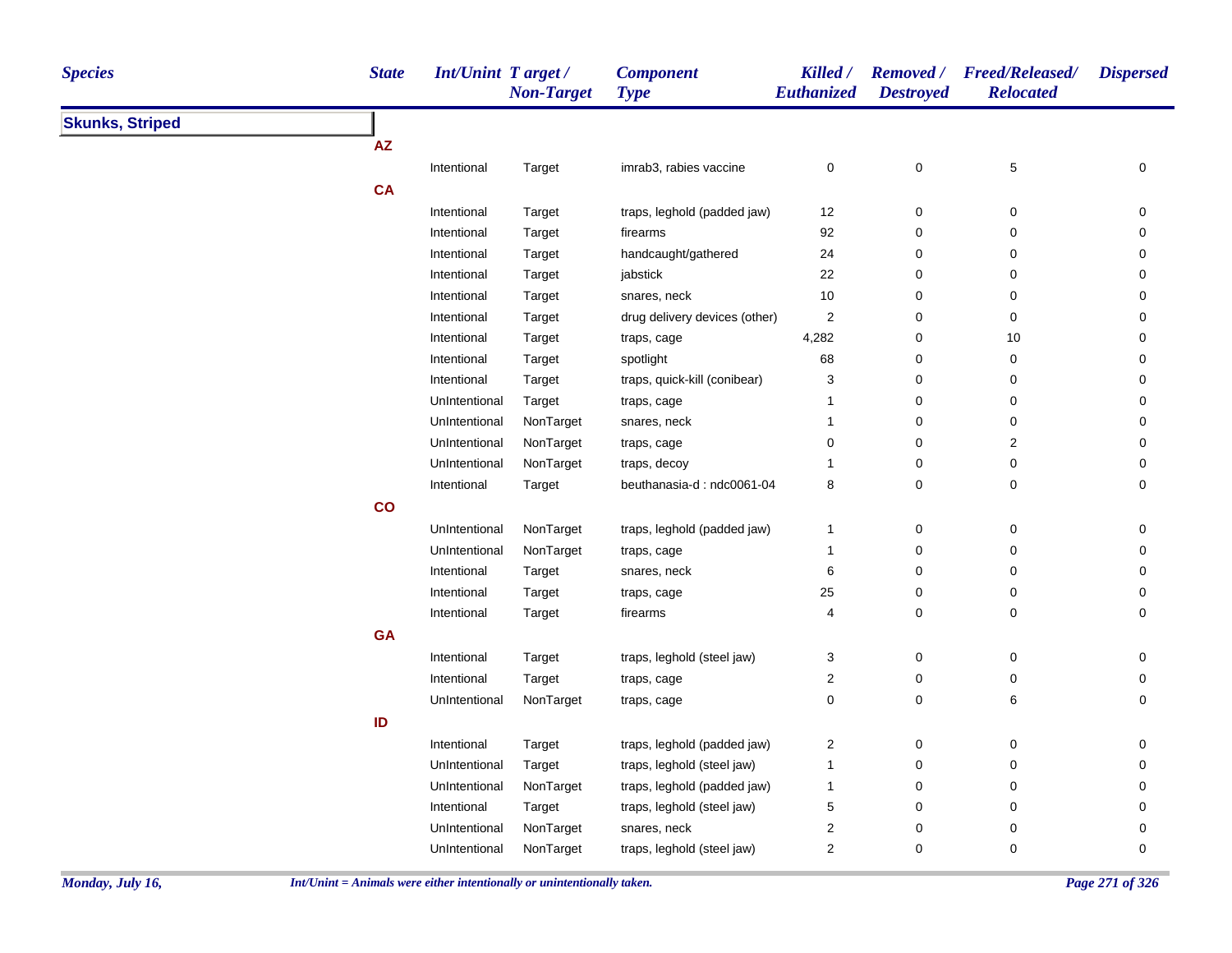| <b>Species</b>         | <b>State</b>  | <b>Int/Unint Target/</b><br><b>Non-Target</b> | <b>Component</b><br><b>Type</b> | Killed /<br>Euthanized  | <b>Destroyed</b> | Removed / Freed/Released/<br><b>Relocated</b> | <b>Dispersed</b> |
|------------------------|---------------|-----------------------------------------------|---------------------------------|-------------------------|------------------|-----------------------------------------------|------------------|
| <b>Skunks, Striped</b> |               |                                               |                                 |                         |                  |                                               |                  |
| ID                     |               |                                               |                                 |                         |                  |                                               |                  |
|                        | Intentional   | Target                                        | traps, cage                     | 17                      | $\boldsymbol{0}$ | 0                                             | 0                |
|                        | Intentional   | Target                                        | firearms                        | 40                      | $\pmb{0}$        | $\pmb{0}$                                     | 0                |
|                        | Intentional   | Target                                        | snares, neck                    | 4                       | $\boldsymbol{0}$ | 0                                             | 0                |
| IL                     |               |                                               |                                 |                         |                  |                                               |                  |
|                        | Intentional   | Target                                        | traps, quick-kill (conibear)    | 4                       | $\pmb{0}$        | 0                                             | 0                |
|                        | Intentional   | Target                                        | traps, cage                     | $10$                    | 0                | 0                                             | 0                |
|                        | Intentional   | Target                                        | pyrotechnics (all)              | $\pmb{0}$               | 0                | 0                                             | $\mathbf{1}$     |
|                        | Intentional   | Target                                        | handcaught/gathered             | $\mathbf{1}$            | $\pmb{0}$        | 0                                             | 0                |
|                        | Intentional   | Target                                        | firearms                        | $\boldsymbol{7}$        | $\mathbf 0$      | 0                                             | $\mathbf 0$      |
| IN                     |               |                                               |                                 |                         |                  |                                               |                  |
|                        | Intentional   | Target                                        | traps, cage                     | 6                       | $\pmb{0}$        | $\pmb{0}$                                     | $\pmb{0}$        |
| KS                     |               |                                               |                                 |                         |                  |                                               |                  |
|                        | Intentional   | Target                                        | traps, cage                     | 14                      | $\boldsymbol{0}$ | 0                                             | 0                |
|                        | Intentional   | Target                                        | firearms                        | 0                       | $\pmb{0}$        | 0                                             | $\mathbf{1}$     |
|                        | Intentional   | Target                                        | vehicles (all) (planes, boats,  | 0                       | $\pmb{0}$        | 0                                             | $\mathbf{1}$     |
|                        | Intentional   | Target                                        | handcaught/gathered             | 2                       | $\pmb{0}$        | 0                                             | $\mathsf 0$      |
| <b>KY</b>              |               |                                               |                                 |                         |                  |                                               |                  |
|                        | Intentional   | Target                                        | traps, cage                     | 3                       | $\pmb{0}$        | $\pmb{0}$                                     | 0                |
|                        | Intentional   | Target                                        | firearms                        | $\mathbf{1}$            | $\pmb{0}$        | $\pmb{0}$                                     | 0                |
|                        | Intentional   | Target                                        | traps, quick-kill (conibear)    | 3                       | $\pmb{0}$        | 0                                             | 0                |
| LA                     |               |                                               |                                 |                         |                  |                                               |                  |
|                        | Intentional   | Target                                        | traps, leghold (steel jaw)      | 9                       | $\boldsymbol{0}$ | 0                                             | 0                |
|                        | Intentional   | Target                                        | firearms                        | 4                       | $\pmb{0}$        | 0                                             | 0                |
|                        | Intentional   | Target                                        | traps, cage                     | $\overline{\mathbf{c}}$ | $\mathbf 0$      | $\mathbf 0$                                   | 0                |
| <b>MA</b>              |               |                                               |                                 |                         |                  |                                               |                  |
|                        | Intentional   | Target                                        | traps, cage                     | 0                       | $\mathbf 0$      | 15                                            | 0                |
| <b>ME</b>              |               |                                               |                                 |                         |                  |                                               |                  |
|                        | Intentional   | Target                                        | traps, cage                     | 1                       | $\mathbf 0$      | 14                                            | 0                |
|                        | UnIntentional | NonTarget                                     | traps, cage                     | 0                       | $\pmb{0}$        | $\mathbf{1}$                                  | $\mathsf 0$      |
| MI                     |               |                                               |                                 |                         |                  |                                               |                  |
|                        | UnIntentional | NonTarget                                     | traps, cage                     | 1                       | $\pmb{0}$        | $\pmb{0}$                                     | $\pmb{0}$        |
|                        | UnIntentional | NonTarget                                     | traps, leghold (steel jaw)      | 1                       | $\mathbf 0$      | 0                                             | $\mathbf 0$      |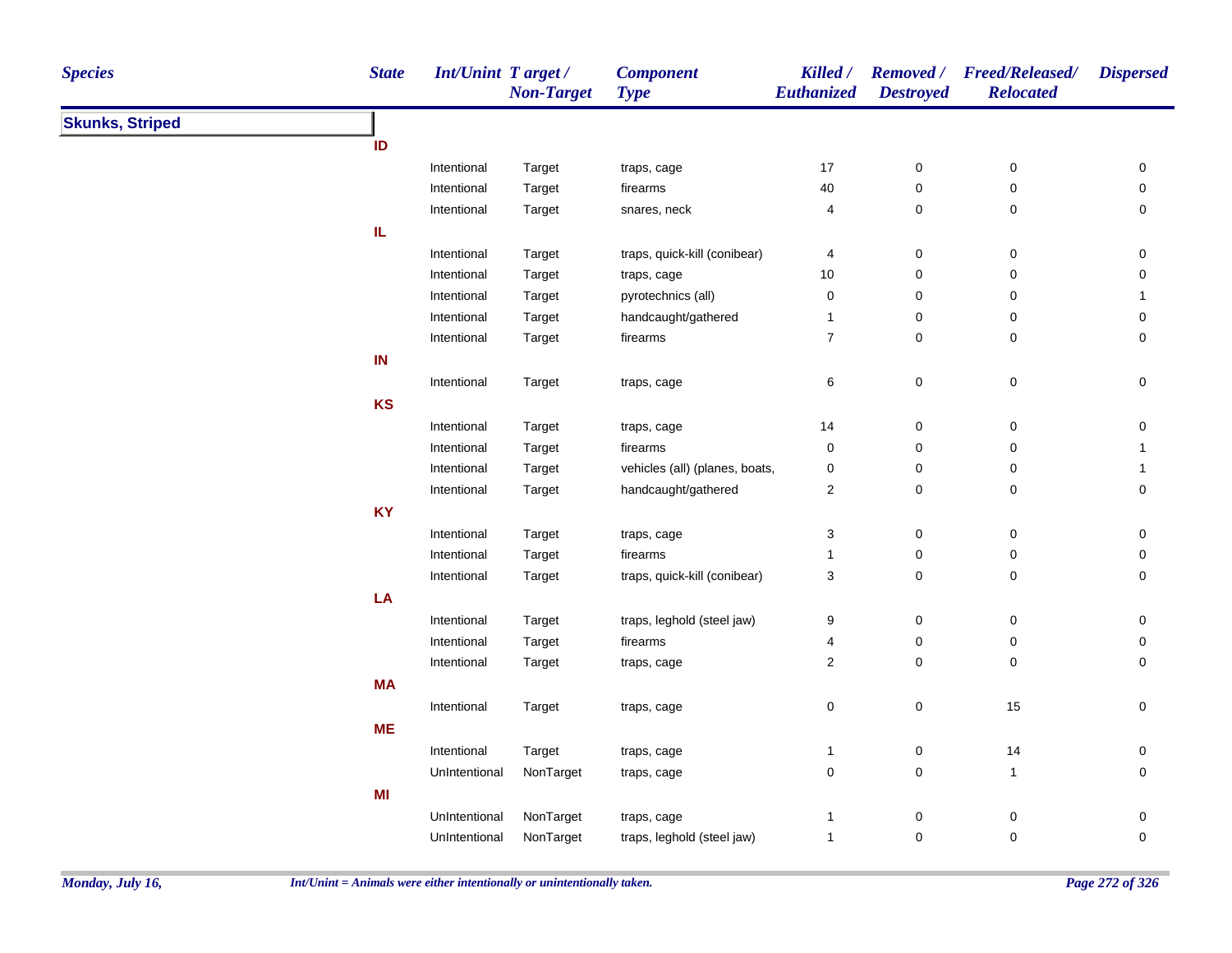| <b>Species</b>         | <b>State</b> | Int/Unint Target / | <b>Non-Target</b> | <b>Component</b><br><b>Type</b> | Killed /<br>Euthanized  | <b>Destroyed</b> | Removed / Freed/Released/<br><b>Relocated</b> | <b>Dispersed</b> |
|------------------------|--------------|--------------------|-------------------|---------------------------------|-------------------------|------------------|-----------------------------------------------|------------------|
| <b>Skunks, Striped</b> |              |                    |                   |                                 |                         |                  |                                               |                  |
|                        | MI           |                    |                   |                                 |                         |                  |                                               |                  |
|                        |              | Intentional        | Target            | traps, cage                     | 15                      | $\pmb{0}$        | $\sqrt{2}$                                    | 0                |
|                        |              | Intentional        | Target            | ketamine/xylazine 5:1           | $\mathbf{1}$            | $\boldsymbol{0}$ | 0                                             | $\pmb{0}$        |
|                        |              | Intentional        | Target            | traps, leghold (padded jaw)     | 3                       | $\mathbf 0$      | $\mathbf 0$                                   | $\mathbf 0$      |
|                        | <b>MN</b>    |                    |                   |                                 |                         |                  |                                               |                  |
|                        |              | Intentional        | Target            | firearms                        | $10$                    | $\pmb{0}$        | $\pmb{0}$                                     | 0                |
|                        |              | UnIntentional      | NonTarget         | traps, leghold (steel jaw)      | 25                      | $\pmb{0}$        | $\mathbf{1}$                                  | $\mathbf 0$      |
|                        | <b>MO</b>    |                    |                   |                                 |                         |                  |                                               |                  |
|                        |              | Intentional        | Target            | firearms                        | $\mathbf{1}$            | $\pmb{0}$        | $\pmb{0}$                                     | $\mathbf{1}$     |
|                        |              | Intentional        | Target            | snares, neck                    | 3                       | $\boldsymbol{0}$ | $\pmb{0}$                                     | 0                |
|                        |              | Intentional        | Target            | traps, cage                     | $\overline{\mathbf{c}}$ | $\mathbf 0$      | $\pmb{0}$                                     | 0                |
|                        | <b>MS</b>    |                    |                   |                                 |                         |                  |                                               |                  |
|                        |              | Intentional        | Target            | firearms                        | $\mathbf{1}$            | $\pmb{0}$        | $\mathbf 0$                                   | $\pmb{0}$        |
|                        | <b>MT</b>    |                    |                   |                                 |                         |                  |                                               |                  |
|                        |              | Intentional        | Target            | snares, neck                    | $\overline{\mathbf{c}}$ | $\pmb{0}$        | $\pmb{0}$                                     | $\pmb{0}$        |
|                        |              | Intentional        | Target            | traps, cage                     | $\mathbf{1}$            | $\pmb{0}$        | $\pmb{0}$                                     | $\pmb{0}$        |
|                        |              | UnIntentional      | NonTarget         | m-44 cyanide capsule            | 4                       | $\mathbf 0$      | $\pmb{0}$                                     | $\pmb{0}$        |
|                        |              | UnIntentional      | Target            | m-44 cyanide capsule            | $\mathbf{1}$            | $\boldsymbol{0}$ | 0                                             | $\pmb{0}$        |
|                        |              | Intentional        | Target            | traps, leghold (steel jaw)      | 12                      | $\mathbf 0$      | $\pmb{0}$                                     | 0                |
|                        | <b>NC</b>    |                    |                   |                                 |                         |                  |                                               |                  |
|                        |              | UnIntentional      | NonTarget         | traps, cage                     | 0                       | $\pmb{0}$        | $\overline{\mathbf{4}}$                       | $\pmb{0}$        |
|                        | ND           |                    |                   |                                 |                         |                  |                                               |                  |
|                        |              | Intentional        | Target            | firearms                        | 3                       | $\pmb{0}$        | $\pmb{0}$                                     | $\pmb{0}$        |
|                        |              | UnIntentional      | NonTarget         | traps, cage                     | $\overline{\mathbf{c}}$ | $\boldsymbol{0}$ | $\pmb{0}$                                     | 0                |
|                        |              | Intentional        | Target            | euthasol                        | $\mathbf{1}$            | $\mathbf 0$      | 0                                             | $\pmb{0}$        |
|                        |              | Intentional        | Target            | snares, neck                    | $\mathbf{1}$            | $\boldsymbol{0}$ | 0                                             | 0                |
|                        |              | Intentional        | Target            | traps, cage                     | 5                       | $\pmb{0}$        | $\pmb{0}$                                     | 0                |
|                        |              | Intentional        | Target            | traps, leghold (steel jaw)      | 12                      | $\boldsymbol{0}$ | 0                                             | 0                |
|                        |              | Intentional        | Target            | traps, quick-kill (conibear)    | $\mathbf{1}$            | $\pmb{0}$        | $\mathbf 0$                                   | 0                |
|                        |              | Intentional        | Target            | beuthanasia-d: ndc0061-04       | $\mathbf{1}$            | $\pmb{0}$        | $\pmb{0}$                                     | $\mathbf 0$      |
|                        | NE           |                    |                   |                                 |                         |                  |                                               |                  |
|                        |              | Intentional        | Target            | traps, leghold (steel jaw)      | 8                       | $\pmb{0}$        | $\pmb{0}$                                     | 0                |
|                        |              | UnIntentional      | NonTarget         | snares, neck                    | 1                       | $\pmb{0}$        | $\pmb{0}$                                     | $\mathbf 0$      |
|                        |              | Intentional        | Target            | snares, neck                    | 15                      | $\mathbf 0$      | $\pmb{0}$                                     | $\mathbf 0$      |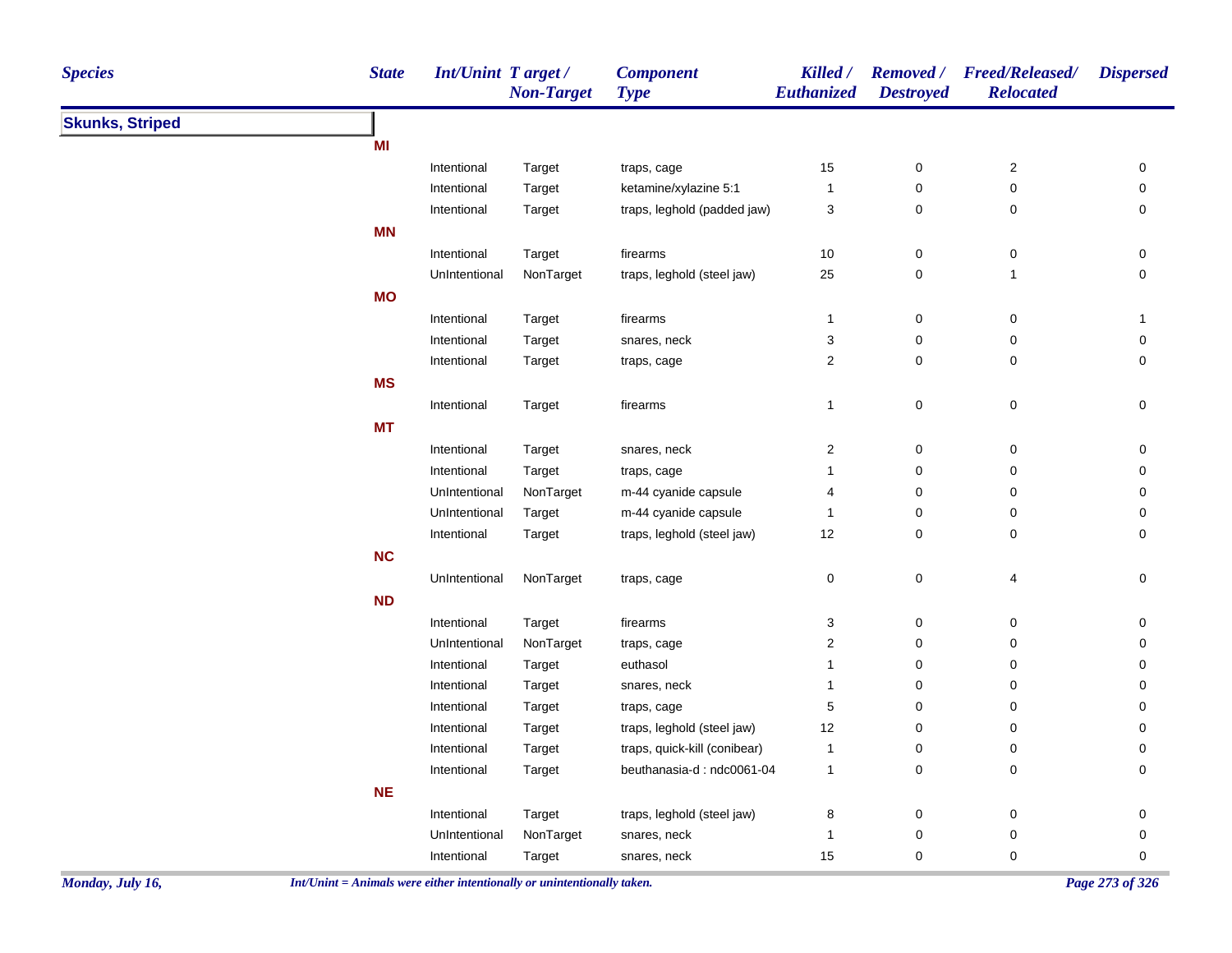| <b>Species</b>         | <b>State</b> | <b>Int/Unint Target/</b> | <b>Non-Target</b> | <b>Component</b><br><b>Type</b> | Killed /<br>Euthanized  | <b>Destroyed</b> | Removed / Freed/Released/<br><b>Relocated</b> | <b>Dispersed</b> |
|------------------------|--------------|--------------------------|-------------------|---------------------------------|-------------------------|------------------|-----------------------------------------------|------------------|
| <b>Skunks, Striped</b> |              |                          |                   |                                 |                         |                  |                                               |                  |
|                        | <b>NE</b>    |                          |                   |                                 |                         |                  |                                               |                  |
|                        |              | Intentional              | Target            | traps, cage                     | 119                     | $\pmb{0}$        | $\pmb{0}$                                     | $\pmb{0}$        |
|                        |              | Intentional              | Target            | jabstick                        | $\boldsymbol{7}$        | $\pmb{0}$        | $\pmb{0}$                                     | $\mathbf 0$      |
|                        |              | UnIntentional            | NonTarget         | traps, leghold (steel jaw)      | 4                       | $\mathbf 0$      | 0                                             | 0                |
|                        |              | Intentional              | Target            | car/truck                       | 0                       | $\mathbf 0$      | $\pmb{0}$                                     | $\pmb{0}$        |
|                        |              | Intentional              | Target            | traps, quick-kill (conibear)    | 6                       | $\mathbf 0$      | 0                                             | $\pmb{0}$        |
|                        |              | Intentional              | Target            | gas cartridge, large            | 4                       | 0                | 0                                             | 0                |
|                        |              | Intentional              | Target            | firearms                        | 11                      | $\pmb{0}$        | $\pmb{0}$                                     | $\mathbf 0$      |
|                        | NJ           |                          |                   |                                 |                         |                  |                                               |                  |
|                        |              | Intentional              | Target            | traps, cage                     | 0                       | $\pmb{0}$        | $\mathbf{1}$                                  | $\pmb{0}$        |
|                        | <b>NM</b>    |                          |                   |                                 |                         |                  |                                               |                  |
|                        |              | UnIntentional            | NonTarget         | traps, leghold (steel jaw)      | $36\,$                  | $\boldsymbol{0}$ | 0                                             | 0                |
|                        |              | UnIntentional            | NonTarget         | m-44 cyanide capsule            | 11                      | $\mathbf 0$      | 0                                             | $\pmb{0}$        |
|                        |              | Intentional              | Target            | firearms                        | $\mathbf{1}$            | $\pmb{0}$        | $\pmb{0}$                                     | $\pmb{0}$        |
|                        |              | Intentional              | Target            | traps, cage                     | 242                     | $\pmb{0}$        | $\mathbf{1}$                                  | $\pmb{0}$        |
|                        | <b>NV</b>    |                          |                   |                                 |                         |                  |                                               |                  |
|                        |              | UnIntentional            | NonTarget         | traps, leghold (steel jaw)      | 5                       | $\boldsymbol{0}$ | 0                                             | 0                |
|                        |              | Intentional              | Target            | traps, leghold (steel jaw)      | $\mathbf{1}$            | $\mathbf 0$      | 0                                             | $\pmb{0}$        |
|                        |              | Intentional              | Target            | traps, cage                     | 35                      | $\pmb{0}$        | $\pmb{0}$                                     | $\pmb{0}$        |
|                        |              | Intentional              | Target            | euthasol                        | 14                      | $\mathbf 0$      | $\pmb{0}$                                     | $\mathbf 0$      |
|                        | <b>NY</b>    |                          |                   |                                 |                         |                  |                                               |                  |
|                        |              | Intentional              | Target            | traps, cage                     | 0                       | $\mathbf 0$      | 0                                             | 29               |
|                        | OH           |                          |                   |                                 |                         |                  |                                               |                  |
|                        |              | Intentional              | Target            | traps, cage                     | 0                       | $\mathbf 0$      | $\mathbf 0$                                   | 0                |
|                        |              | Intentional              | Target            | firearms                        | 11                      | $\pmb{0}$        | $\pmb{0}$                                     | $\mathbf 0$      |
|                        | OK           |                          |                   |                                 |                         |                  |                                               |                  |
|                        |              | Intentional              | Target            | traps, leghold (steel jaw)      | $\overline{\mathbf{c}}$ | $\boldsymbol{0}$ | 0                                             | $\pmb{0}$        |
|                        |              | Intentional              | Target            | spotlight                       | 29                      | $\mathbf 0$      | $\mathbf 0$                                   | 0                |
|                        |              | Intentional              | Target            | vehicles (all) (planes, boats,  | 0                       | $\mathbf 0$      | 0                                             | $\mathbf{1}$     |
|                        |              | UnIntentional            | Target            | m-44 cyanide capsule            | $\mathbf{1}$            | $\pmb{0}$        | $\pmb{0}$                                     | $\mathbf 0$      |
|                        |              | Intentional              | Target            | snares, neck                    | $\mathbf{1}$            | $\boldsymbol{0}$ | $\pmb{0}$                                     | $\pmb{0}$        |
|                        |              | UnIntentional            | NonTarget         | m-44 cyanide capsule            | 22                      | $\mathbf 0$      | 0                                             | 0                |
|                        |              | Intentional              | Target            | firearms                        | $26\,$                  | $\pmb{0}$        | 0                                             | $\pmb{0}$        |
|                        |              | Intentional              | Target            | traps, z-(other)                | $\overline{4}$          | $\mathbf 0$      | $\mathbf 0$                                   | $\mathbf 0$      |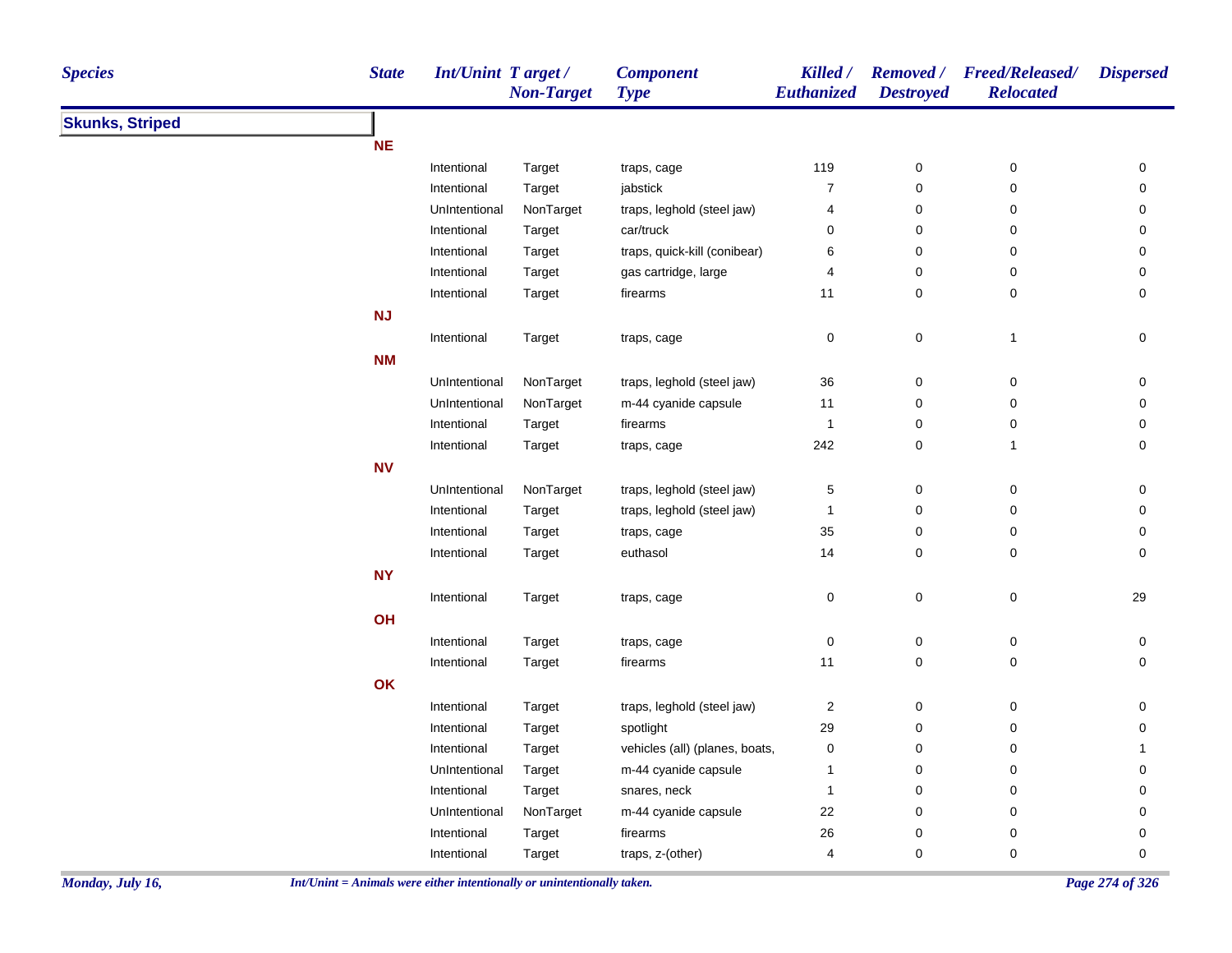| <b>Skunks, Striped</b><br><b>OK</b><br>NonTarget<br>0<br>UnIntentional<br>snares, neck<br>3<br>0<br>0<br>$\boldsymbol{7}$<br>0<br>$\mathsf 0$<br>UnIntentional<br>NonTarget<br>$\mathbf{1}$<br>traps, cage<br>NonTarget<br>traps, leghold (steel jaw)<br>0<br>$\pmb{0}$<br>0<br>UnIntentional<br>4<br>0<br>63<br>0<br>$\pmb{0}$<br>Intentional<br>Target<br>traps, cage<br>OR<br>traps, leghold (padded jaw)<br>Intentional<br>2<br>0<br>$\pmb{0}$<br>0<br>Target<br>Intentional<br>traps, quick-kill (conibear)<br>4<br>0<br>0<br>0<br>Target<br>73<br>0<br>0<br>0<br>Intentional<br>Target<br>traps, cage<br>21<br>0<br>0<br>Intentional<br>Target<br>firearms<br>0<br>0<br>0<br>Intentional<br>drug delivery devices (other)<br>$\pmb{0}$<br>Target<br>$\mathbf{1}$<br>0<br>$\pmb{0}$<br>0<br>Intentional<br>Target<br>snares, neck<br>11<br>NonTarget<br>traps, leghold (steel jaw)<br>0<br>0<br>0<br>UnIntentional<br>4<br>0<br>Intentional<br>Target<br>traps, leghold (steel jaw)<br>43<br>$\pmb{0}$<br>0<br>UnIntentional<br>NonTarget<br>$\overline{c}$<br>0<br>$\mathbf 0$<br>0<br>snares, neck<br>PA<br>$\ensuremath{\mathsf{3}}$<br>UnIntentional<br>NonTarget<br>0<br>0<br>0<br>traps, cage<br>12<br>0<br>0<br>Intentional<br>Target<br>$\mathbf{1}$<br>traps, cage<br>Intentional<br>spotlight<br>0<br>$\pmb{0}$<br>0<br>Target<br>$\mathbf 1$<br>traps, leghold (padded jaw)<br>0<br>0<br>0<br>Intentional<br>Target<br>4<br>traps, quick-kill (conibear)<br>Intentional<br>Target<br>0<br>0<br>0<br>1<br>Intentional<br>no component specified<br>0<br>$\pmb{0}$<br>0<br>Target<br>1<br>Intentional<br>firearms<br>0<br>$\pmb{0}$<br>Target<br>11<br>0<br>NonTarget<br>traps, quick-kill (conibear)<br>$\boldsymbol{7}$<br>0<br>$\pmb{0}$<br>0<br>UnIntentional<br><b>TN</b><br>UnIntentional<br>NonTarget<br>traps, cage<br>0<br>0<br>6<br>0<br>Intentional<br>22<br>0<br>0<br>0<br>Target<br>traps, cage<br>$\pmb{0}$<br>ketamine/xylazine 5:1<br>0<br>$\pmb{0}$<br>Intentional<br>Target<br>0<br>59<br>0<br>$\pmb{0}$<br>0<br>Intentional<br>firearms<br>Target<br><b>TX</b><br>Intentional<br>beuthanasia-d: ndc0061-04<br>3<br>0<br>$\pmb{0}$<br>0<br>Target<br>12<br>0<br>$\mathbf 0$<br>Intentional<br>Target<br>snares, neck<br>0<br>78<br>0<br>$\pmb{0}$<br>Intentional<br>spotlight<br>0<br>Target<br>Intentional | <b>Species</b> | <b>State</b> | <b>Int/Unint Target/</b> | <b>Non-Target</b> | <b>Component</b><br><b>Type</b> | Killed /<br>Euthanized | <b>Destroyed</b> | Removed / Freed/Released/<br><b>Relocated</b> | <b>Dispersed</b> |
|---------------------------------------------------------------------------------------------------------------------------------------------------------------------------------------------------------------------------------------------------------------------------------------------------------------------------------------------------------------------------------------------------------------------------------------------------------------------------------------------------------------------------------------------------------------------------------------------------------------------------------------------------------------------------------------------------------------------------------------------------------------------------------------------------------------------------------------------------------------------------------------------------------------------------------------------------------------------------------------------------------------------------------------------------------------------------------------------------------------------------------------------------------------------------------------------------------------------------------------------------------------------------------------------------------------------------------------------------------------------------------------------------------------------------------------------------------------------------------------------------------------------------------------------------------------------------------------------------------------------------------------------------------------------------------------------------------------------------------------------------------------------------------------------------------------------------------------------------------------------------------------------------------------------------------------------------------------------------------------------------------------------------------------------------------------------------------------------------------------------------------------------------------------------------------------------------------------------------------------------------------------------------------------------------------------------------------------------|----------------|--------------|--------------------------|-------------------|---------------------------------|------------------------|------------------|-----------------------------------------------|------------------|
|                                                                                                                                                                                                                                                                                                                                                                                                                                                                                                                                                                                                                                                                                                                                                                                                                                                                                                                                                                                                                                                                                                                                                                                                                                                                                                                                                                                                                                                                                                                                                                                                                                                                                                                                                                                                                                                                                                                                                                                                                                                                                                                                                                                                                                                                                                                                             |                |              |                          |                   |                                 |                        |                  |                                               |                  |
|                                                                                                                                                                                                                                                                                                                                                                                                                                                                                                                                                                                                                                                                                                                                                                                                                                                                                                                                                                                                                                                                                                                                                                                                                                                                                                                                                                                                                                                                                                                                                                                                                                                                                                                                                                                                                                                                                                                                                                                                                                                                                                                                                                                                                                                                                                                                             |                |              |                          |                   |                                 |                        |                  |                                               |                  |
|                                                                                                                                                                                                                                                                                                                                                                                                                                                                                                                                                                                                                                                                                                                                                                                                                                                                                                                                                                                                                                                                                                                                                                                                                                                                                                                                                                                                                                                                                                                                                                                                                                                                                                                                                                                                                                                                                                                                                                                                                                                                                                                                                                                                                                                                                                                                             |                |              |                          |                   |                                 |                        |                  |                                               |                  |
|                                                                                                                                                                                                                                                                                                                                                                                                                                                                                                                                                                                                                                                                                                                                                                                                                                                                                                                                                                                                                                                                                                                                                                                                                                                                                                                                                                                                                                                                                                                                                                                                                                                                                                                                                                                                                                                                                                                                                                                                                                                                                                                                                                                                                                                                                                                                             |                |              |                          |                   |                                 |                        |                  |                                               |                  |
|                                                                                                                                                                                                                                                                                                                                                                                                                                                                                                                                                                                                                                                                                                                                                                                                                                                                                                                                                                                                                                                                                                                                                                                                                                                                                                                                                                                                                                                                                                                                                                                                                                                                                                                                                                                                                                                                                                                                                                                                                                                                                                                                                                                                                                                                                                                                             |                |              |                          |                   |                                 |                        |                  |                                               |                  |
|                                                                                                                                                                                                                                                                                                                                                                                                                                                                                                                                                                                                                                                                                                                                                                                                                                                                                                                                                                                                                                                                                                                                                                                                                                                                                                                                                                                                                                                                                                                                                                                                                                                                                                                                                                                                                                                                                                                                                                                                                                                                                                                                                                                                                                                                                                                                             |                |              |                          |                   |                                 |                        |                  |                                               |                  |
|                                                                                                                                                                                                                                                                                                                                                                                                                                                                                                                                                                                                                                                                                                                                                                                                                                                                                                                                                                                                                                                                                                                                                                                                                                                                                                                                                                                                                                                                                                                                                                                                                                                                                                                                                                                                                                                                                                                                                                                                                                                                                                                                                                                                                                                                                                                                             |                |              |                          |                   |                                 |                        |                  |                                               |                  |
|                                                                                                                                                                                                                                                                                                                                                                                                                                                                                                                                                                                                                                                                                                                                                                                                                                                                                                                                                                                                                                                                                                                                                                                                                                                                                                                                                                                                                                                                                                                                                                                                                                                                                                                                                                                                                                                                                                                                                                                                                                                                                                                                                                                                                                                                                                                                             |                |              |                          |                   |                                 |                        |                  |                                               |                  |
|                                                                                                                                                                                                                                                                                                                                                                                                                                                                                                                                                                                                                                                                                                                                                                                                                                                                                                                                                                                                                                                                                                                                                                                                                                                                                                                                                                                                                                                                                                                                                                                                                                                                                                                                                                                                                                                                                                                                                                                                                                                                                                                                                                                                                                                                                                                                             |                |              |                          |                   |                                 |                        |                  |                                               |                  |
|                                                                                                                                                                                                                                                                                                                                                                                                                                                                                                                                                                                                                                                                                                                                                                                                                                                                                                                                                                                                                                                                                                                                                                                                                                                                                                                                                                                                                                                                                                                                                                                                                                                                                                                                                                                                                                                                                                                                                                                                                                                                                                                                                                                                                                                                                                                                             |                |              |                          |                   |                                 |                        |                  |                                               |                  |
|                                                                                                                                                                                                                                                                                                                                                                                                                                                                                                                                                                                                                                                                                                                                                                                                                                                                                                                                                                                                                                                                                                                                                                                                                                                                                                                                                                                                                                                                                                                                                                                                                                                                                                                                                                                                                                                                                                                                                                                                                                                                                                                                                                                                                                                                                                                                             |                |              |                          |                   |                                 |                        |                  |                                               |                  |
|                                                                                                                                                                                                                                                                                                                                                                                                                                                                                                                                                                                                                                                                                                                                                                                                                                                                                                                                                                                                                                                                                                                                                                                                                                                                                                                                                                                                                                                                                                                                                                                                                                                                                                                                                                                                                                                                                                                                                                                                                                                                                                                                                                                                                                                                                                                                             |                |              |                          |                   |                                 |                        |                  |                                               |                  |
|                                                                                                                                                                                                                                                                                                                                                                                                                                                                                                                                                                                                                                                                                                                                                                                                                                                                                                                                                                                                                                                                                                                                                                                                                                                                                                                                                                                                                                                                                                                                                                                                                                                                                                                                                                                                                                                                                                                                                                                                                                                                                                                                                                                                                                                                                                                                             |                |              |                          |                   |                                 |                        |                  |                                               |                  |
|                                                                                                                                                                                                                                                                                                                                                                                                                                                                                                                                                                                                                                                                                                                                                                                                                                                                                                                                                                                                                                                                                                                                                                                                                                                                                                                                                                                                                                                                                                                                                                                                                                                                                                                                                                                                                                                                                                                                                                                                                                                                                                                                                                                                                                                                                                                                             |                |              |                          |                   |                                 |                        |                  |                                               |                  |
|                                                                                                                                                                                                                                                                                                                                                                                                                                                                                                                                                                                                                                                                                                                                                                                                                                                                                                                                                                                                                                                                                                                                                                                                                                                                                                                                                                                                                                                                                                                                                                                                                                                                                                                                                                                                                                                                                                                                                                                                                                                                                                                                                                                                                                                                                                                                             |                |              |                          |                   |                                 |                        |                  |                                               |                  |
|                                                                                                                                                                                                                                                                                                                                                                                                                                                                                                                                                                                                                                                                                                                                                                                                                                                                                                                                                                                                                                                                                                                                                                                                                                                                                                                                                                                                                                                                                                                                                                                                                                                                                                                                                                                                                                                                                                                                                                                                                                                                                                                                                                                                                                                                                                                                             |                |              |                          |                   |                                 |                        |                  |                                               |                  |
|                                                                                                                                                                                                                                                                                                                                                                                                                                                                                                                                                                                                                                                                                                                                                                                                                                                                                                                                                                                                                                                                                                                                                                                                                                                                                                                                                                                                                                                                                                                                                                                                                                                                                                                                                                                                                                                                                                                                                                                                                                                                                                                                                                                                                                                                                                                                             |                |              |                          |                   |                                 |                        |                  |                                               |                  |
|                                                                                                                                                                                                                                                                                                                                                                                                                                                                                                                                                                                                                                                                                                                                                                                                                                                                                                                                                                                                                                                                                                                                                                                                                                                                                                                                                                                                                                                                                                                                                                                                                                                                                                                                                                                                                                                                                                                                                                                                                                                                                                                                                                                                                                                                                                                                             |                |              |                          |                   |                                 |                        |                  |                                               |                  |
|                                                                                                                                                                                                                                                                                                                                                                                                                                                                                                                                                                                                                                                                                                                                                                                                                                                                                                                                                                                                                                                                                                                                                                                                                                                                                                                                                                                                                                                                                                                                                                                                                                                                                                                                                                                                                                                                                                                                                                                                                                                                                                                                                                                                                                                                                                                                             |                |              |                          |                   |                                 |                        |                  |                                               |                  |
|                                                                                                                                                                                                                                                                                                                                                                                                                                                                                                                                                                                                                                                                                                                                                                                                                                                                                                                                                                                                                                                                                                                                                                                                                                                                                                                                                                                                                                                                                                                                                                                                                                                                                                                                                                                                                                                                                                                                                                                                                                                                                                                                                                                                                                                                                                                                             |                |              |                          |                   |                                 |                        |                  |                                               |                  |
|                                                                                                                                                                                                                                                                                                                                                                                                                                                                                                                                                                                                                                                                                                                                                                                                                                                                                                                                                                                                                                                                                                                                                                                                                                                                                                                                                                                                                                                                                                                                                                                                                                                                                                                                                                                                                                                                                                                                                                                                                                                                                                                                                                                                                                                                                                                                             |                |              |                          |                   |                                 |                        |                  |                                               |                  |
|                                                                                                                                                                                                                                                                                                                                                                                                                                                                                                                                                                                                                                                                                                                                                                                                                                                                                                                                                                                                                                                                                                                                                                                                                                                                                                                                                                                                                                                                                                                                                                                                                                                                                                                                                                                                                                                                                                                                                                                                                                                                                                                                                                                                                                                                                                                                             |                |              |                          |                   |                                 |                        |                  |                                               |                  |
|                                                                                                                                                                                                                                                                                                                                                                                                                                                                                                                                                                                                                                                                                                                                                                                                                                                                                                                                                                                                                                                                                                                                                                                                                                                                                                                                                                                                                                                                                                                                                                                                                                                                                                                                                                                                                                                                                                                                                                                                                                                                                                                                                                                                                                                                                                                                             |                |              |                          |                   |                                 |                        |                  |                                               |                  |
|                                                                                                                                                                                                                                                                                                                                                                                                                                                                                                                                                                                                                                                                                                                                                                                                                                                                                                                                                                                                                                                                                                                                                                                                                                                                                                                                                                                                                                                                                                                                                                                                                                                                                                                                                                                                                                                                                                                                                                                                                                                                                                                                                                                                                                                                                                                                             |                |              |                          |                   |                                 |                        |                  |                                               |                  |
|                                                                                                                                                                                                                                                                                                                                                                                                                                                                                                                                                                                                                                                                                                                                                                                                                                                                                                                                                                                                                                                                                                                                                                                                                                                                                                                                                                                                                                                                                                                                                                                                                                                                                                                                                                                                                                                                                                                                                                                                                                                                                                                                                                                                                                                                                                                                             |                |              |                          |                   |                                 |                        |                  |                                               |                  |
|                                                                                                                                                                                                                                                                                                                                                                                                                                                                                                                                                                                                                                                                                                                                                                                                                                                                                                                                                                                                                                                                                                                                                                                                                                                                                                                                                                                                                                                                                                                                                                                                                                                                                                                                                                                                                                                                                                                                                                                                                                                                                                                                                                                                                                                                                                                                             |                |              |                          |                   |                                 |                        |                  |                                               |                  |
|                                                                                                                                                                                                                                                                                                                                                                                                                                                                                                                                                                                                                                                                                                                                                                                                                                                                                                                                                                                                                                                                                                                                                                                                                                                                                                                                                                                                                                                                                                                                                                                                                                                                                                                                                                                                                                                                                                                                                                                                                                                                                                                                                                                                                                                                                                                                             |                |              |                          |                   |                                 |                        |                  |                                               |                  |
|                                                                                                                                                                                                                                                                                                                                                                                                                                                                                                                                                                                                                                                                                                                                                                                                                                                                                                                                                                                                                                                                                                                                                                                                                                                                                                                                                                                                                                                                                                                                                                                                                                                                                                                                                                                                                                                                                                                                                                                                                                                                                                                                                                                                                                                                                                                                             |                |              |                          |                   |                                 |                        |                  |                                               |                  |
|                                                                                                                                                                                                                                                                                                                                                                                                                                                                                                                                                                                                                                                                                                                                                                                                                                                                                                                                                                                                                                                                                                                                                                                                                                                                                                                                                                                                                                                                                                                                                                                                                                                                                                                                                                                                                                                                                                                                                                                                                                                                                                                                                                                                                                                                                                                                             |                |              |                          |                   |                                 |                        |                  |                                               |                  |
|                                                                                                                                                                                                                                                                                                                                                                                                                                                                                                                                                                                                                                                                                                                                                                                                                                                                                                                                                                                                                                                                                                                                                                                                                                                                                                                                                                                                                                                                                                                                                                                                                                                                                                                                                                                                                                                                                                                                                                                                                                                                                                                                                                                                                                                                                                                                             |                |              |                          |                   |                                 |                        |                  |                                               |                  |
|                                                                                                                                                                                                                                                                                                                                                                                                                                                                                                                                                                                                                                                                                                                                                                                                                                                                                                                                                                                                                                                                                                                                                                                                                                                                                                                                                                                                                                                                                                                                                                                                                                                                                                                                                                                                                                                                                                                                                                                                                                                                                                                                                                                                                                                                                                                                             |                |              |                          |                   |                                 |                        |                  |                                               |                  |
|                                                                                                                                                                                                                                                                                                                                                                                                                                                                                                                                                                                                                                                                                                                                                                                                                                                                                                                                                                                                                                                                                                                                                                                                                                                                                                                                                                                                                                                                                                                                                                                                                                                                                                                                                                                                                                                                                                                                                                                                                                                                                                                                                                                                                                                                                                                                             |                |              |                          |                   |                                 |                        |                  |                                               |                  |
|                                                                                                                                                                                                                                                                                                                                                                                                                                                                                                                                                                                                                                                                                                                                                                                                                                                                                                                                                                                                                                                                                                                                                                                                                                                                                                                                                                                                                                                                                                                                                                                                                                                                                                                                                                                                                                                                                                                                                                                                                                                                                                                                                                                                                                                                                                                                             |                |              |                          |                   |                                 |                        |                  |                                               |                  |
|                                                                                                                                                                                                                                                                                                                                                                                                                                                                                                                                                                                                                                                                                                                                                                                                                                                                                                                                                                                                                                                                                                                                                                                                                                                                                                                                                                                                                                                                                                                                                                                                                                                                                                                                                                                                                                                                                                                                                                                                                                                                                                                                                                                                                                                                                                                                             |                |              |                          |                   |                                 |                        |                  |                                               |                  |
|                                                                                                                                                                                                                                                                                                                                                                                                                                                                                                                                                                                                                                                                                                                                                                                                                                                                                                                                                                                                                                                                                                                                                                                                                                                                                                                                                                                                                                                                                                                                                                                                                                                                                                                                                                                                                                                                                                                                                                                                                                                                                                                                                                                                                                                                                                                                             |                |              |                          | Target            | traps, cage                     | 218                    | 0                | $\pmb{0}$                                     | 0                |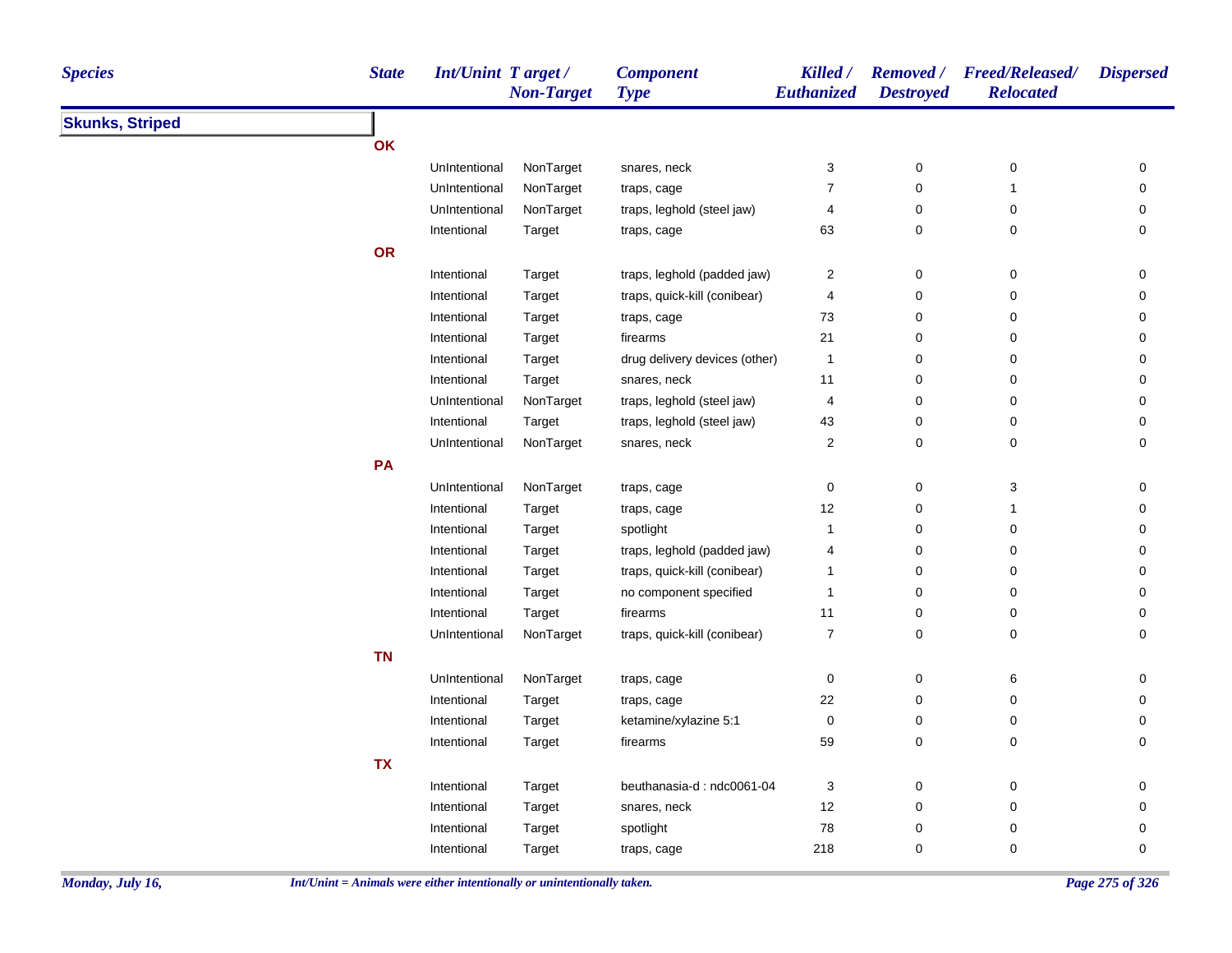| <b>Skunks, Striped</b><br><b>TX</b><br>traps, leghold (steel jaw)<br>177<br>Intentional<br>Target<br>0<br>0<br>0<br>m-44 cyanide capsule<br>$\boldsymbol{7}$<br>0<br>$\pmb{0}$<br>0<br>UnIntentional<br>Target<br>Intentional<br>catch pole<br>$\mathbf{1}$<br>0<br>$\mathbf 0$<br>0<br>Target<br>9<br>0<br>0<br>Intentional<br>Target<br>dog<br>0<br>NonTarget<br>3<br>0<br>0<br>UnIntentional<br>traps, cage<br>0<br>0<br>$\pmb{0}$<br>0<br>UnIntentional<br>NonTarget<br>traps, leghold (steel jaw)<br>20<br>90<br>0<br>$\pmb{0}$<br>0<br>Intentional<br>Target<br>firearms<br>$\sqrt{5}$<br>0<br>$\pmb{0}$<br>0<br>UnIntentional<br>NonTarget<br>snares, neck<br>UnIntentional<br>NonTarget<br>m-44 cyanide capsule<br>28<br>0<br>$\mathbf 0$<br>0<br>UT<br>UnIntentional<br>NonTarget<br>traps, leghold (steel jaw)<br>0<br>$\boldsymbol{0}$<br>0<br>$\mathbf{1}$<br>3<br>$\mathbf 0$<br>$\mathbf 0$<br>0<br>UnIntentional<br>NonTarget<br>snares, neck<br>71<br>0<br>$\mathbf 0$<br>0<br>Intentional<br>Target<br>snares, neck<br>403<br>$\mathbf 0$<br>Intentional<br>0<br>0<br>Target<br>traps, cage<br>Intentional<br>traps, leghold (steel jaw)<br>5<br>0<br>0<br>0<br>Target<br>$\mathbf 0$<br>traps, quick-kill (conibear)<br>$\mathbf 0$<br>0<br>Intentional<br>Target<br>1<br>0<br>35<br>0<br>0<br>Intentional<br>Target<br>firearms<br><b>VA</b><br>Intentional<br>physical actions (hand/voice)<br>0<br>0<br>Target<br>0<br>$\mathbf{1}$<br>vehicles (all) (planes, boats,<br>0<br>Intentional<br>Target<br>0<br>0<br>0<br>0<br>$\pmb{0}$<br>Intentional<br>traps, cage<br>0<br>Target<br>4<br>NonTarget<br>0<br>UnIntentional<br>0<br>0<br>traps, cage<br>$\mathbf{1}$<br>NonTarget<br>UnIntentional<br>m-44 cyanide capsule<br>3<br>0<br>$\mathbf 0$<br>0<br>Intentional<br>firearms<br>8<br>0<br>0<br>2<br>Target<br>NonTarget<br>traps, leghold (steel jaw)<br>$\mathbf 0$<br>0<br>UnIntentional<br>$\mathbf{1}$<br>0<br>NonTarget<br>traps, quick-kill (conibear)<br>$\boldsymbol{2}$<br>$\mathbf 0$<br>0<br>UnIntentional<br>$\mathbf 0$<br>$\pmb{0}$<br>$\mathbf 0$<br>Intentional<br>Target<br>lights (all)<br>0<br>$\mathbf{1}$<br>Intentional<br>night vision/infrared equipme<br>$\pmb{0}$<br>0<br>$\boldsymbol{0}$<br>0<br>Target<br>NonTarget<br>$\overline{2}$<br>0<br>0<br>0<br>UnIntentional<br>snares, neck<br><b>VT</b><br>12<br>0<br>69<br>0<br>Intentional<br>Target<br>traps, cage<br>handcaught/gathered<br>0<br>$\mathbf 0$<br>0<br>Intentional<br>Target<br>$\mathbf{1}$<br><b>WA</b> | <b>Species</b> | <b>State</b> | Int/Unint Target/ | <b>Non-Target</b> | <b>Component</b><br><b>Type</b> | Killed /<br>Euthanized | <b>Destroyed</b> | Removed / Freed/Released/<br><b>Relocated</b> | <b>Dispersed</b> |
|-------------------------------------------------------------------------------------------------------------------------------------------------------------------------------------------------------------------------------------------------------------------------------------------------------------------------------------------------------------------------------------------------------------------------------------------------------------------------------------------------------------------------------------------------------------------------------------------------------------------------------------------------------------------------------------------------------------------------------------------------------------------------------------------------------------------------------------------------------------------------------------------------------------------------------------------------------------------------------------------------------------------------------------------------------------------------------------------------------------------------------------------------------------------------------------------------------------------------------------------------------------------------------------------------------------------------------------------------------------------------------------------------------------------------------------------------------------------------------------------------------------------------------------------------------------------------------------------------------------------------------------------------------------------------------------------------------------------------------------------------------------------------------------------------------------------------------------------------------------------------------------------------------------------------------------------------------------------------------------------------------------------------------------------------------------------------------------------------------------------------------------------------------------------------------------------------------------------------------------------------------------------------------------------------------------------------------------------------------------------------------------------------------------------------------------------------------------------------------------------------------------------------------|----------------|--------------|-------------------|-------------------|---------------------------------|------------------------|------------------|-----------------------------------------------|------------------|
|                                                                                                                                                                                                                                                                                                                                                                                                                                                                                                                                                                                                                                                                                                                                                                                                                                                                                                                                                                                                                                                                                                                                                                                                                                                                                                                                                                                                                                                                                                                                                                                                                                                                                                                                                                                                                                                                                                                                                                                                                                                                                                                                                                                                                                                                                                                                                                                                                                                                                                                               |                |              |                   |                   |                                 |                        |                  |                                               |                  |
|                                                                                                                                                                                                                                                                                                                                                                                                                                                                                                                                                                                                                                                                                                                                                                                                                                                                                                                                                                                                                                                                                                                                                                                                                                                                                                                                                                                                                                                                                                                                                                                                                                                                                                                                                                                                                                                                                                                                                                                                                                                                                                                                                                                                                                                                                                                                                                                                                                                                                                                               |                |              |                   |                   |                                 |                        |                  |                                               |                  |
|                                                                                                                                                                                                                                                                                                                                                                                                                                                                                                                                                                                                                                                                                                                                                                                                                                                                                                                                                                                                                                                                                                                                                                                                                                                                                                                                                                                                                                                                                                                                                                                                                                                                                                                                                                                                                                                                                                                                                                                                                                                                                                                                                                                                                                                                                                                                                                                                                                                                                                                               |                |              |                   |                   |                                 |                        |                  |                                               |                  |
|                                                                                                                                                                                                                                                                                                                                                                                                                                                                                                                                                                                                                                                                                                                                                                                                                                                                                                                                                                                                                                                                                                                                                                                                                                                                                                                                                                                                                                                                                                                                                                                                                                                                                                                                                                                                                                                                                                                                                                                                                                                                                                                                                                                                                                                                                                                                                                                                                                                                                                                               |                |              |                   |                   |                                 |                        |                  |                                               |                  |
|                                                                                                                                                                                                                                                                                                                                                                                                                                                                                                                                                                                                                                                                                                                                                                                                                                                                                                                                                                                                                                                                                                                                                                                                                                                                                                                                                                                                                                                                                                                                                                                                                                                                                                                                                                                                                                                                                                                                                                                                                                                                                                                                                                                                                                                                                                                                                                                                                                                                                                                               |                |              |                   |                   |                                 |                        |                  |                                               |                  |
|                                                                                                                                                                                                                                                                                                                                                                                                                                                                                                                                                                                                                                                                                                                                                                                                                                                                                                                                                                                                                                                                                                                                                                                                                                                                                                                                                                                                                                                                                                                                                                                                                                                                                                                                                                                                                                                                                                                                                                                                                                                                                                                                                                                                                                                                                                                                                                                                                                                                                                                               |                |              |                   |                   |                                 |                        |                  |                                               |                  |
|                                                                                                                                                                                                                                                                                                                                                                                                                                                                                                                                                                                                                                                                                                                                                                                                                                                                                                                                                                                                                                                                                                                                                                                                                                                                                                                                                                                                                                                                                                                                                                                                                                                                                                                                                                                                                                                                                                                                                                                                                                                                                                                                                                                                                                                                                                                                                                                                                                                                                                                               |                |              |                   |                   |                                 |                        |                  |                                               |                  |
|                                                                                                                                                                                                                                                                                                                                                                                                                                                                                                                                                                                                                                                                                                                                                                                                                                                                                                                                                                                                                                                                                                                                                                                                                                                                                                                                                                                                                                                                                                                                                                                                                                                                                                                                                                                                                                                                                                                                                                                                                                                                                                                                                                                                                                                                                                                                                                                                                                                                                                                               |                |              |                   |                   |                                 |                        |                  |                                               |                  |
|                                                                                                                                                                                                                                                                                                                                                                                                                                                                                                                                                                                                                                                                                                                                                                                                                                                                                                                                                                                                                                                                                                                                                                                                                                                                                                                                                                                                                                                                                                                                                                                                                                                                                                                                                                                                                                                                                                                                                                                                                                                                                                                                                                                                                                                                                                                                                                                                                                                                                                                               |                |              |                   |                   |                                 |                        |                  |                                               |                  |
|                                                                                                                                                                                                                                                                                                                                                                                                                                                                                                                                                                                                                                                                                                                                                                                                                                                                                                                                                                                                                                                                                                                                                                                                                                                                                                                                                                                                                                                                                                                                                                                                                                                                                                                                                                                                                                                                                                                                                                                                                                                                                                                                                                                                                                                                                                                                                                                                                                                                                                                               |                |              |                   |                   |                                 |                        |                  |                                               |                  |
|                                                                                                                                                                                                                                                                                                                                                                                                                                                                                                                                                                                                                                                                                                                                                                                                                                                                                                                                                                                                                                                                                                                                                                                                                                                                                                                                                                                                                                                                                                                                                                                                                                                                                                                                                                                                                                                                                                                                                                                                                                                                                                                                                                                                                                                                                                                                                                                                                                                                                                                               |                |              |                   |                   |                                 |                        |                  |                                               |                  |
|                                                                                                                                                                                                                                                                                                                                                                                                                                                                                                                                                                                                                                                                                                                                                                                                                                                                                                                                                                                                                                                                                                                                                                                                                                                                                                                                                                                                                                                                                                                                                                                                                                                                                                                                                                                                                                                                                                                                                                                                                                                                                                                                                                                                                                                                                                                                                                                                                                                                                                                               |                |              |                   |                   |                                 |                        |                  |                                               |                  |
|                                                                                                                                                                                                                                                                                                                                                                                                                                                                                                                                                                                                                                                                                                                                                                                                                                                                                                                                                                                                                                                                                                                                                                                                                                                                                                                                                                                                                                                                                                                                                                                                                                                                                                                                                                                                                                                                                                                                                                                                                                                                                                                                                                                                                                                                                                                                                                                                                                                                                                                               |                |              |                   |                   |                                 |                        |                  |                                               |                  |
|                                                                                                                                                                                                                                                                                                                                                                                                                                                                                                                                                                                                                                                                                                                                                                                                                                                                                                                                                                                                                                                                                                                                                                                                                                                                                                                                                                                                                                                                                                                                                                                                                                                                                                                                                                                                                                                                                                                                                                                                                                                                                                                                                                                                                                                                                                                                                                                                                                                                                                                               |                |              |                   |                   |                                 |                        |                  |                                               |                  |
|                                                                                                                                                                                                                                                                                                                                                                                                                                                                                                                                                                                                                                                                                                                                                                                                                                                                                                                                                                                                                                                                                                                                                                                                                                                                                                                                                                                                                                                                                                                                                                                                                                                                                                                                                                                                                                                                                                                                                                                                                                                                                                                                                                                                                                                                                                                                                                                                                                                                                                                               |                |              |                   |                   |                                 |                        |                  |                                               |                  |
|                                                                                                                                                                                                                                                                                                                                                                                                                                                                                                                                                                                                                                                                                                                                                                                                                                                                                                                                                                                                                                                                                                                                                                                                                                                                                                                                                                                                                                                                                                                                                                                                                                                                                                                                                                                                                                                                                                                                                                                                                                                                                                                                                                                                                                                                                                                                                                                                                                                                                                                               |                |              |                   |                   |                                 |                        |                  |                                               |                  |
|                                                                                                                                                                                                                                                                                                                                                                                                                                                                                                                                                                                                                                                                                                                                                                                                                                                                                                                                                                                                                                                                                                                                                                                                                                                                                                                                                                                                                                                                                                                                                                                                                                                                                                                                                                                                                                                                                                                                                                                                                                                                                                                                                                                                                                                                                                                                                                                                                                                                                                                               |                |              |                   |                   |                                 |                        |                  |                                               |                  |
|                                                                                                                                                                                                                                                                                                                                                                                                                                                                                                                                                                                                                                                                                                                                                                                                                                                                                                                                                                                                                                                                                                                                                                                                                                                                                                                                                                                                                                                                                                                                                                                                                                                                                                                                                                                                                                                                                                                                                                                                                                                                                                                                                                                                                                                                                                                                                                                                                                                                                                                               |                |              |                   |                   |                                 |                        |                  |                                               |                  |
|                                                                                                                                                                                                                                                                                                                                                                                                                                                                                                                                                                                                                                                                                                                                                                                                                                                                                                                                                                                                                                                                                                                                                                                                                                                                                                                                                                                                                                                                                                                                                                                                                                                                                                                                                                                                                                                                                                                                                                                                                                                                                                                                                                                                                                                                                                                                                                                                                                                                                                                               |                |              |                   |                   |                                 |                        |                  |                                               |                  |
|                                                                                                                                                                                                                                                                                                                                                                                                                                                                                                                                                                                                                                                                                                                                                                                                                                                                                                                                                                                                                                                                                                                                                                                                                                                                                                                                                                                                                                                                                                                                                                                                                                                                                                                                                                                                                                                                                                                                                                                                                                                                                                                                                                                                                                                                                                                                                                                                                                                                                                                               |                |              |                   |                   |                                 |                        |                  |                                               |                  |
|                                                                                                                                                                                                                                                                                                                                                                                                                                                                                                                                                                                                                                                                                                                                                                                                                                                                                                                                                                                                                                                                                                                                                                                                                                                                                                                                                                                                                                                                                                                                                                                                                                                                                                                                                                                                                                                                                                                                                                                                                                                                                                                                                                                                                                                                                                                                                                                                                                                                                                                               |                |              |                   |                   |                                 |                        |                  |                                               |                  |
|                                                                                                                                                                                                                                                                                                                                                                                                                                                                                                                                                                                                                                                                                                                                                                                                                                                                                                                                                                                                                                                                                                                                                                                                                                                                                                                                                                                                                                                                                                                                                                                                                                                                                                                                                                                                                                                                                                                                                                                                                                                                                                                                                                                                                                                                                                                                                                                                                                                                                                                               |                |              |                   |                   |                                 |                        |                  |                                               |                  |
|                                                                                                                                                                                                                                                                                                                                                                                                                                                                                                                                                                                                                                                                                                                                                                                                                                                                                                                                                                                                                                                                                                                                                                                                                                                                                                                                                                                                                                                                                                                                                                                                                                                                                                                                                                                                                                                                                                                                                                                                                                                                                                                                                                                                                                                                                                                                                                                                                                                                                                                               |                |              |                   |                   |                                 |                        |                  |                                               |                  |
|                                                                                                                                                                                                                                                                                                                                                                                                                                                                                                                                                                                                                                                                                                                                                                                                                                                                                                                                                                                                                                                                                                                                                                                                                                                                                                                                                                                                                                                                                                                                                                                                                                                                                                                                                                                                                                                                                                                                                                                                                                                                                                                                                                                                                                                                                                                                                                                                                                                                                                                               |                |              |                   |                   |                                 |                        |                  |                                               |                  |
|                                                                                                                                                                                                                                                                                                                                                                                                                                                                                                                                                                                                                                                                                                                                                                                                                                                                                                                                                                                                                                                                                                                                                                                                                                                                                                                                                                                                                                                                                                                                                                                                                                                                                                                                                                                                                                                                                                                                                                                                                                                                                                                                                                                                                                                                                                                                                                                                                                                                                                                               |                |              |                   |                   |                                 |                        |                  |                                               |                  |
|                                                                                                                                                                                                                                                                                                                                                                                                                                                                                                                                                                                                                                                                                                                                                                                                                                                                                                                                                                                                                                                                                                                                                                                                                                                                                                                                                                                                                                                                                                                                                                                                                                                                                                                                                                                                                                                                                                                                                                                                                                                                                                                                                                                                                                                                                                                                                                                                                                                                                                                               |                |              |                   |                   |                                 |                        |                  |                                               |                  |
|                                                                                                                                                                                                                                                                                                                                                                                                                                                                                                                                                                                                                                                                                                                                                                                                                                                                                                                                                                                                                                                                                                                                                                                                                                                                                                                                                                                                                                                                                                                                                                                                                                                                                                                                                                                                                                                                                                                                                                                                                                                                                                                                                                                                                                                                                                                                                                                                                                                                                                                               |                |              |                   |                   |                                 |                        |                  |                                               |                  |
|                                                                                                                                                                                                                                                                                                                                                                                                                                                                                                                                                                                                                                                                                                                                                                                                                                                                                                                                                                                                                                                                                                                                                                                                                                                                                                                                                                                                                                                                                                                                                                                                                                                                                                                                                                                                                                                                                                                                                                                                                                                                                                                                                                                                                                                                                                                                                                                                                                                                                                                               |                |              |                   |                   |                                 |                        |                  |                                               |                  |
|                                                                                                                                                                                                                                                                                                                                                                                                                                                                                                                                                                                                                                                                                                                                                                                                                                                                                                                                                                                                                                                                                                                                                                                                                                                                                                                                                                                                                                                                                                                                                                                                                                                                                                                                                                                                                                                                                                                                                                                                                                                                                                                                                                                                                                                                                                                                                                                                                                                                                                                               |                |              |                   |                   |                                 |                        |                  |                                               |                  |
|                                                                                                                                                                                                                                                                                                                                                                                                                                                                                                                                                                                                                                                                                                                                                                                                                                                                                                                                                                                                                                                                                                                                                                                                                                                                                                                                                                                                                                                                                                                                                                                                                                                                                                                                                                                                                                                                                                                                                                                                                                                                                                                                                                                                                                                                                                                                                                                                                                                                                                                               |                |              |                   |                   |                                 |                        |                  |                                               |                  |
|                                                                                                                                                                                                                                                                                                                                                                                                                                                                                                                                                                                                                                                                                                                                                                                                                                                                                                                                                                                                                                                                                                                                                                                                                                                                                                                                                                                                                                                                                                                                                                                                                                                                                                                                                                                                                                                                                                                                                                                                                                                                                                                                                                                                                                                                                                                                                                                                                                                                                                                               |                |              |                   |                   |                                 |                        |                  |                                               |                  |
|                                                                                                                                                                                                                                                                                                                                                                                                                                                                                                                                                                                                                                                                                                                                                                                                                                                                                                                                                                                                                                                                                                                                                                                                                                                                                                                                                                                                                                                                                                                                                                                                                                                                                                                                                                                                                                                                                                                                                                                                                                                                                                                                                                                                                                                                                                                                                                                                                                                                                                                               |                |              |                   |                   |                                 |                        |                  |                                               |                  |
|                                                                                                                                                                                                                                                                                                                                                                                                                                                                                                                                                                                                                                                                                                                                                                                                                                                                                                                                                                                                                                                                                                                                                                                                                                                                                                                                                                                                                                                                                                                                                                                                                                                                                                                                                                                                                                                                                                                                                                                                                                                                                                                                                                                                                                                                                                                                                                                                                                                                                                                               |                |              |                   |                   |                                 |                        |                  |                                               |                  |
|                                                                                                                                                                                                                                                                                                                                                                                                                                                                                                                                                                                                                                                                                                                                                                                                                                                                                                                                                                                                                                                                                                                                                                                                                                                                                                                                                                                                                                                                                                                                                                                                                                                                                                                                                                                                                                                                                                                                                                                                                                                                                                                                                                                                                                                                                                                                                                                                                                                                                                                               |                |              |                   |                   |                                 |                        |                  |                                               |                  |
|                                                                                                                                                                                                                                                                                                                                                                                                                                                                                                                                                                                                                                                                                                                                                                                                                                                                                                                                                                                                                                                                                                                                                                                                                                                                                                                                                                                                                                                                                                                                                                                                                                                                                                                                                                                                                                                                                                                                                                                                                                                                                                                                                                                                                                                                                                                                                                                                                                                                                                                               |                |              |                   |                   |                                 |                        |                  |                                               |                  |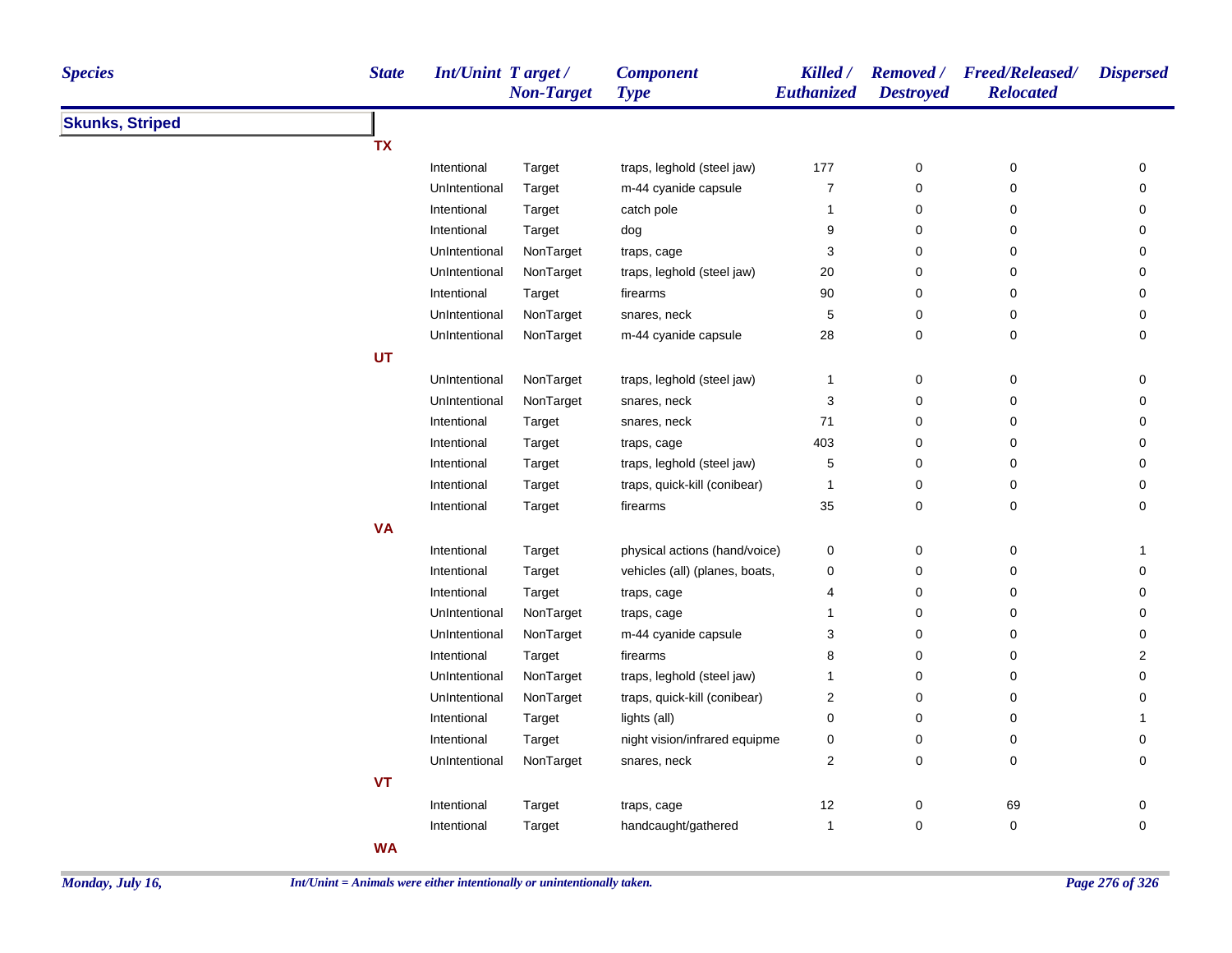| <b>Species</b>             | <b>State</b> | Int/Unint Target/                                                                                                                                                                                                                                                                                                                                                                                                                                                                                                                                                                                                                                                                                                                                                                                                                                                                                                                                                                                                                                                                                                                                                                                                                                                                                                                                                                                                                                                                                                                                                                                                                                                                                                                                                                                                                                                                                                                                                             | <b>Component</b><br><b>Type</b> | Killed /<br>Euthanized | <b>Removed</b> /<br><b>Destroyed</b> | <b>Freed/Released/</b><br><b>Relocated</b> | <b>Dispersed</b>    |
|----------------------------|--------------|-------------------------------------------------------------------------------------------------------------------------------------------------------------------------------------------------------------------------------------------------------------------------------------------------------------------------------------------------------------------------------------------------------------------------------------------------------------------------------------------------------------------------------------------------------------------------------------------------------------------------------------------------------------------------------------------------------------------------------------------------------------------------------------------------------------------------------------------------------------------------------------------------------------------------------------------------------------------------------------------------------------------------------------------------------------------------------------------------------------------------------------------------------------------------------------------------------------------------------------------------------------------------------------------------------------------------------------------------------------------------------------------------------------------------------------------------------------------------------------------------------------------------------------------------------------------------------------------------------------------------------------------------------------------------------------------------------------------------------------------------------------------------------------------------------------------------------------------------------------------------------------------------------------------------------------------------------------------------------|---------------------------------|------------------------|--------------------------------------|--------------------------------------------|---------------------|
| <b>Skunks, Striped</b>     |              | <b>Non-Target</b><br>$\mathbf 2$<br>Intentional<br>handcaught/gathered<br>0<br>$\pmb{0}$<br>Target<br>$\mathbf 0$<br>0<br>Intentional<br>$\mathbf{1}$<br>Target<br>traps, cage<br>Intentional<br>Target<br>$\pmb{0}$<br>$\mathbf{1}$<br>traps, cage<br>$\mathbf{1}$<br>$\pmb{0}$<br>$\pmb{0}$<br>5<br>UnIntentional<br>NonTarget<br>traps, culvert<br>Intentional<br>$\mathsf 0$<br>8<br>Target<br>traps, cage<br>1<br>UnIntentional<br>NonTarget<br>snares, neck<br>3<br>0<br>0<br>traps, leghold (padded jaw)<br>Intentional<br>Target<br>0<br>0<br>$\mathbf{1}$<br>traps, leghold (steel jaw)<br>$\pmb{0}$<br>Intentional<br>Target<br>$\mathbf{1}$<br>1<br>$\mathsf 0$<br>ketamine/xylazine 5:1<br>6<br>$\pmb{0}$<br>Intentional<br>Target<br>traps, leghold (steel jaw)<br>6<br>$\pmb{0}$<br>0<br>Intentional<br>Target<br>$\boldsymbol{2}$<br>$\pmb{0}$<br>$\pmb{0}$<br>Intentional<br>Target<br>snares, neck<br>Intentional<br>jabstick<br>$\pmb{0}$<br>$\pmb{0}$<br>Target<br>$\mathbf{1}$<br>handcaught/gathered<br>Intentional<br>$\pmb{0}$<br>0<br>Target<br>$\mathbf{1}$<br>$\mathbf 0$<br>0<br>Intentional<br>Target<br>gas cartridge, large<br>$\mathbf{1}$<br>firearms<br>28<br>$\pmb{0}$<br>0<br>Intentional<br>Target<br>Intentional<br>159<br>0<br>0<br>Target<br>traps, cage<br>NonTarget<br>$\boldsymbol{2}$<br>UnIntentional<br>traps, leghold (steel jaw)<br>0<br>0<br>$\mathbf 2$<br>$\pmb{0}$<br>$\pmb{0}$<br>UnIntentional<br>NonTarget<br>snares, neck<br>7,415<br>0<br>413<br><b>Subtotals by Species</b><br>gas cartridge, large<br>Intentional<br>0<br>25<br>$\pmb{0}$<br>Target<br>25<br>0<br>$\pmb{0}$<br><b>Subtotals by Species</b><br>Intentional<br>$\overline{\mathbf{c}}$<br>$\pmb{0}$<br>0<br>Target<br>pneumatics<br>spotlight<br>$\pmb{0}$<br>0<br>Intentional<br>$\pmb{0}$<br>Target<br>$\pmb{0}$<br>0<br>Intentional<br>pyrotechnics (all)<br>0<br>Target<br>vehicles (all) (planes, boats,<br>0<br>0<br>0<br>Intentional<br>Target |                                 |                        |                                      |                                            |                     |
|                            | <b>WA</b>    |                                                                                                                                                                                                                                                                                                                                                                                                                                                                                                                                                                                                                                                                                                                                                                                                                                                                                                                                                                                                                                                                                                                                                                                                                                                                                                                                                                                                                                                                                                                                                                                                                                                                                                                                                                                                                                                                                                                                                                               |                                 |                        |                                      |                                            |                     |
|                            |              |                                                                                                                                                                                                                                                                                                                                                                                                                                                                                                                                                                                                                                                                                                                                                                                                                                                                                                                                                                                                                                                                                                                                                                                                                                                                                                                                                                                                                                                                                                                                                                                                                                                                                                                                                                                                                                                                                                                                                                               |                                 |                        |                                      |                                            | 0                   |
|                            |              |                                                                                                                                                                                                                                                                                                                                                                                                                                                                                                                                                                                                                                                                                                                                                                                                                                                                                                                                                                                                                                                                                                                                                                                                                                                                                                                                                                                                                                                                                                                                                                                                                                                                                                                                                                                                                                                                                                                                                                               |                                 |                        |                                      |                                            | $\mathsf{O}\xspace$ |
|                            | WI           |                                                                                                                                                                                                                                                                                                                                                                                                                                                                                                                                                                                                                                                                                                                                                                                                                                                                                                                                                                                                                                                                                                                                                                                                                                                                                                                                                                                                                                                                                                                                                                                                                                                                                                                                                                                                                                                                                                                                                                               |                                 |                        |                                      |                                            |                     |
|                            |              |                                                                                                                                                                                                                                                                                                                                                                                                                                                                                                                                                                                                                                                                                                                                                                                                                                                                                                                                                                                                                                                                                                                                                                                                                                                                                                                                                                                                                                                                                                                                                                                                                                                                                                                                                                                                                                                                                                                                                                               |                                 |                        |                                      |                                            | 0                   |
|                            |              |                                                                                                                                                                                                                                                                                                                                                                                                                                                                                                                                                                                                                                                                                                                                                                                                                                                                                                                                                                                                                                                                                                                                                                                                                                                                                                                                                                                                                                                                                                                                                                                                                                                                                                                                                                                                                                                                                                                                                                               |                                 |                        |                                      |                                            | 0                   |
|                            | <b>WV</b>    |                                                                                                                                                                                                                                                                                                                                                                                                                                                                                                                                                                                                                                                                                                                                                                                                                                                                                                                                                                                                                                                                                                                                                                                                                                                                                                                                                                                                                                                                                                                                                                                                                                                                                                                                                                                                                                                                                                                                                                               |                                 |                        |                                      |                                            |                     |
|                            |              |                                                                                                                                                                                                                                                                                                                                                                                                                                                                                                                                                                                                                                                                                                                                                                                                                                                                                                                                                                                                                                                                                                                                                                                                                                                                                                                                                                                                                                                                                                                                                                                                                                                                                                                                                                                                                                                                                                                                                                               |                                 |                        |                                      |                                            | 0                   |
|                            |              |                                                                                                                                                                                                                                                                                                                                                                                                                                                                                                                                                                                                                                                                                                                                                                                                                                                                                                                                                                                                                                                                                                                                                                                                                                                                                                                                                                                                                                                                                                                                                                                                                                                                                                                                                                                                                                                                                                                                                                               |                                 |                        |                                      |                                            | 0                   |
|                            |              |                                                                                                                                                                                                                                                                                                                                                                                                                                                                                                                                                                                                                                                                                                                                                                                                                                                                                                                                                                                                                                                                                                                                                                                                                                                                                                                                                                                                                                                                                                                                                                                                                                                                                                                                                                                                                                                                                                                                                                               |                                 |                        |                                      |                                            | 0                   |
|                            |              |                                                                                                                                                                                                                                                                                                                                                                                                                                                                                                                                                                                                                                                                                                                                                                                                                                                                                                                                                                                                                                                                                                                                                                                                                                                                                                                                                                                                                                                                                                                                                                                                                                                                                                                                                                                                                                                                                                                                                                               |                                 |                        |                                      |                                            | $\mathbf 0$         |
|                            | <b>WY</b>    |                                                                                                                                                                                                                                                                                                                                                                                                                                                                                                                                                                                                                                                                                                                                                                                                                                                                                                                                                                                                                                                                                                                                                                                                                                                                                                                                                                                                                                                                                                                                                                                                                                                                                                                                                                                                                                                                                                                                                                               |                                 |                        |                                      |                                            |                     |
|                            |              |                                                                                                                                                                                                                                                                                                                                                                                                                                                                                                                                                                                                                                                                                                                                                                                                                                                                                                                                                                                                                                                                                                                                                                                                                                                                                                                                                                                                                                                                                                                                                                                                                                                                                                                                                                                                                                                                                                                                                                               |                                 |                        |                                      |                                            | 0                   |
|                            |              |                                                                                                                                                                                                                                                                                                                                                                                                                                                                                                                                                                                                                                                                                                                                                                                                                                                                                                                                                                                                                                                                                                                                                                                                                                                                                                                                                                                                                                                                                                                                                                                                                                                                                                                                                                                                                                                                                                                                                                               |                                 |                        |                                      |                                            | 0                   |
|                            |              |                                                                                                                                                                                                                                                                                                                                                                                                                                                                                                                                                                                                                                                                                                                                                                                                                                                                                                                                                                                                                                                                                                                                                                                                                                                                                                                                                                                                                                                                                                                                                                                                                                                                                                                                                                                                                                                                                                                                                                               |                                 |                        |                                      |                                            | 0                   |
|                            |              |                                                                                                                                                                                                                                                                                                                                                                                                                                                                                                                                                                                                                                                                                                                                                                                                                                                                                                                                                                                                                                                                                                                                                                                                                                                                                                                                                                                                                                                                                                                                                                                                                                                                                                                                                                                                                                                                                                                                                                               |                                 |                        |                                      |                                            | 0                   |
|                            |              |                                                                                                                                                                                                                                                                                                                                                                                                                                                                                                                                                                                                                                                                                                                                                                                                                                                                                                                                                                                                                                                                                                                                                                                                                                                                                                                                                                                                                                                                                                                                                                                                                                                                                                                                                                                                                                                                                                                                                                               |                                 |                        |                                      |                                            | 0                   |
|                            |              |                                                                                                                                                                                                                                                                                                                                                                                                                                                                                                                                                                                                                                                                                                                                                                                                                                                                                                                                                                                                                                                                                                                                                                                                                                                                                                                                                                                                                                                                                                                                                                                                                                                                                                                                                                                                                                                                                                                                                                               |                                 |                        |                                      |                                            | 0                   |
|                            |              |                                                                                                                                                                                                                                                                                                                                                                                                                                                                                                                                                                                                                                                                                                                                                                                                                                                                                                                                                                                                                                                                                                                                                                                                                                                                                                                                                                                                                                                                                                                                                                                                                                                                                                                                                                                                                                                                                                                                                                               |                                 |                        |                                      |                                            | 0                   |
|                            |              |                                                                                                                                                                                                                                                                                                                                                                                                                                                                                                                                                                                                                                                                                                                                                                                                                                                                                                                                                                                                                                                                                                                                                                                                                                                                                                                                                                                                                                                                                                                                                                                                                                                                                                                                                                                                                                                                                                                                                                               |                                 |                        |                                      |                                            | 0                   |
|                            |              |                                                                                                                                                                                                                                                                                                                                                                                                                                                                                                                                                                                                                                                                                                                                                                                                                                                                                                                                                                                                                                                                                                                                                                                                                                                                                                                                                                                                                                                                                                                                                                                                                                                                                                                                                                                                                                                                                                                                                                               |                                 |                        |                                      |                                            | 0                   |
|                            |              |                                                                                                                                                                                                                                                                                                                                                                                                                                                                                                                                                                                                                                                                                                                                                                                                                                                                                                                                                                                                                                                                                                                                                                                                                                                                                                                                                                                                                                                                                                                                                                                                                                                                                                                                                                                                                                                                                                                                                                               |                                 |                        |                                      |                                            | $\mathsf{O}\xspace$ |
|                            |              |                                                                                                                                                                                                                                                                                                                                                                                                                                                                                                                                                                                                                                                                                                                                                                                                                                                                                                                                                                                                                                                                                                                                                                                                                                                                                                                                                                                                                                                                                                                                                                                                                                                                                                                                                                                                                                                                                                                                                                               |                                 |                        |                                      |                                            | 38                  |
| <b>Skunks, Striped DEN</b> |              |                                                                                                                                                                                                                                                                                                                                                                                                                                                                                                                                                                                                                                                                                                                                                                                                                                                                                                                                                                                                                                                                                                                                                                                                                                                                                                                                                                                                                                                                                                                                                                                                                                                                                                                                                                                                                                                                                                                                                                               |                                 |                        |                                      |                                            |                     |
|                            | UT           |                                                                                                                                                                                                                                                                                                                                                                                                                                                                                                                                                                                                                                                                                                                                                                                                                                                                                                                                                                                                                                                                                                                                                                                                                                                                                                                                                                                                                                                                                                                                                                                                                                                                                                                                                                                                                                                                                                                                                                               |                                 |                        |                                      |                                            |                     |
|                            |              |                                                                                                                                                                                                                                                                                                                                                                                                                                                                                                                                                                                                                                                                                                                                                                                                                                                                                                                                                                                                                                                                                                                                                                                                                                                                                                                                                                                                                                                                                                                                                                                                                                                                                                                                                                                                                                                                                                                                                                               |                                 |                        |                                      |                                            | 0                   |
|                            |              |                                                                                                                                                                                                                                                                                                                                                                                                                                                                                                                                                                                                                                                                                                                                                                                                                                                                                                                                                                                                                                                                                                                                                                                                                                                                                                                                                                                                                                                                                                                                                                                                                                                                                                                                                                                                                                                                                                                                                                               |                                 |                        |                                      |                                            | $\mathbf 0$         |
| <b>Skylarks, Eurasian</b>  |              |                                                                                                                                                                                                                                                                                                                                                                                                                                                                                                                                                                                                                                                                                                                                                                                                                                                                                                                                                                                                                                                                                                                                                                                                                                                                                                                                                                                                                                                                                                                                                                                                                                                                                                                                                                                                                                                                                                                                                                               |                                 |                        |                                      |                                            |                     |
|                            | HI           |                                                                                                                                                                                                                                                                                                                                                                                                                                                                                                                                                                                                                                                                                                                                                                                                                                                                                                                                                                                                                                                                                                                                                                                                                                                                                                                                                                                                                                                                                                                                                                                                                                                                                                                                                                                                                                                                                                                                                                               |                                 |                        |                                      |                                            |                     |
|                            |              |                                                                                                                                                                                                                                                                                                                                                                                                                                                                                                                                                                                                                                                                                                                                                                                                                                                                                                                                                                                                                                                                                                                                                                                                                                                                                                                                                                                                                                                                                                                                                                                                                                                                                                                                                                                                                                                                                                                                                                               |                                 |                        |                                      |                                            | $\overline{2}$      |
|                            |              |                                                                                                                                                                                                                                                                                                                                                                                                                                                                                                                                                                                                                                                                                                                                                                                                                                                                                                                                                                                                                                                                                                                                                                                                                                                                                                                                                                                                                                                                                                                                                                                                                                                                                                                                                                                                                                                                                                                                                                               |                                 |                        |                                      |                                            | 33                  |
|                            |              |                                                                                                                                                                                                                                                                                                                                                                                                                                                                                                                                                                                                                                                                                                                                                                                                                                                                                                                                                                                                                                                                                                                                                                                                                                                                                                                                                                                                                                                                                                                                                                                                                                                                                                                                                                                                                                                                                                                                                                               |                                 |                        |                                      |                                            | 50                  |
|                            |              |                                                                                                                                                                                                                                                                                                                                                                                                                                                                                                                                                                                                                                                                                                                                                                                                                                                                                                                                                                                                                                                                                                                                                                                                                                                                                                                                                                                                                                                                                                                                                                                                                                                                                                                                                                                                                                                                                                                                                                               |                                 |                        |                                      |                                            | 24,035              |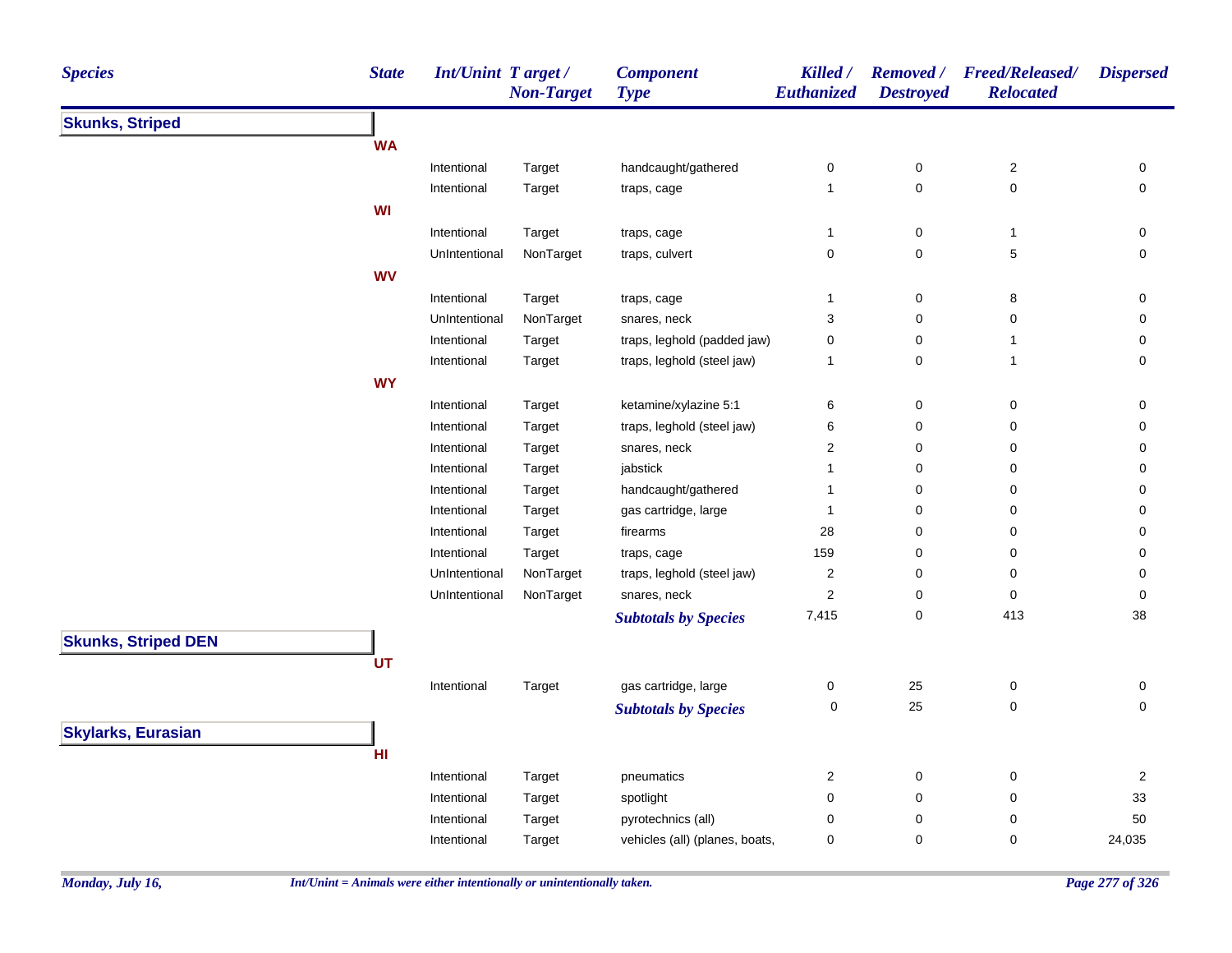| <b>Species</b>                       | <b>State</b> | Int/Unint Target/ | <b>Non-Target</b> | <b>Component</b><br><b>Type</b> | Killed /<br>Euthanized | <b>Removed</b> /<br><b>Destroyed</b> | <b>Freed/Released/</b><br><b>Relocated</b> | <b>Dispersed</b> |
|--------------------------------------|--------------|-------------------|-------------------|---------------------------------|------------------------|--------------------------------------|--------------------------------------------|------------------|
| <b>Skylarks, Eurasian</b>            |              |                   |                   |                                 |                        |                                      |                                            |                  |
|                                      | HI           |                   |                   |                                 |                        |                                      |                                            |                  |
|                                      |              | Intentional       | Target            | firearms                        | 1,245                  | $\boldsymbol{0}$                     | 0                                          | 1,032            |
|                                      |              |                   |                   | <b>Subtotals by Species</b>     | 1,247                  | $\pmb{0}$                            | $\mathsf 0$                                | 25,152           |
| <b>Snakes, Brown Tree</b>            |              |                   |                   |                                 |                        |                                      |                                            |                  |
|                                      | GU           |                   |                   |                                 |                        |                                      |                                            |                  |
|                                      |              | Intentional       | Target            | bait station                    | 495                    | $\boldsymbol{0}$                     | 0                                          | 0                |
|                                      |              | Intentional       | Target            | traps, snake                    | 8,051                  | $\mathbf 0$                          | 0                                          | 0                |
|                                      |              | Intentional       | Target            | spotlight                       | 1,392                  | $\mathbf 0$                          | 0                                          | 0                |
|                                      |              | Intentional       | Target            | handcaught/gathered             | 227                    | 0                                    | 0                                          | 0                |
|                                      |              | Intentional       | Target            | dog                             | 3                      | $\mathbf 0$                          | $\mathbf 0$                                | 0                |
|                                      |              | Intentional       | Target            | hand tools                      | $\overline{4}$         | $\mathbf 0$                          | 0                                          | 0                |
|                                      |              |                   |                   | <b>Subtotals by Species</b>     | 10,172                 | $\mathbf 0$                          | $\mathbf 0$                                | 0                |
| <b>Snakes, Common King</b>           |              |                   |                   |                                 |                        |                                      |                                            |                  |
|                                      | <b>CA</b>    |                   |                   |                                 |                        |                                      |                                            |                  |
|                                      |              | Intentional       | Target            | traps, snap (rat, mouse, etc.)  | $\mathbf{1}$           | $\boldsymbol{0}$                     | 0                                          | $\pmb{0}$        |
|                                      |              | Intentional       | Target            | handcaught/gathered             | $\pmb{0}$              | $\mathbf 0$                          | 3                                          | 0                |
|                                      |              |                   |                   | <b>Subtotals by Species</b>     | $\mathbf{1}$           | $\pmb{0}$                            | 3                                          | 0                |
| <b>Snakes, Gopher</b>                |              |                   |                   |                                 |                        |                                      |                                            |                  |
|                                      | <b>CA</b>    |                   |                   |                                 |                        |                                      |                                            |                  |
|                                      |              | Intentional       | Target            | traps, snake                    | 4                      | $\pmb{0}$                            | $\mathsf 0$                                | $\pmb{0}$        |
|                                      |              | Intentional       | Target            | firearms                        | 3                      | $\mathbf 0$                          | 0                                          | 0                |
|                                      |              | Intentional       | Target            | handcaught/gathered             | 10                     | $\mathbf 0$                          | 0                                          | 0                |
|                                      |              |                   |                   | <b>Subtotals by Species</b>     | 17                     | $\mathbf 0$                          | $\mathbf 0$                                | 0                |
| <b>Snakes, Non-Poisonous (Other)</b> |              |                   |                   |                                 |                        |                                      |                                            |                  |
|                                      | AZ           |                   |                   |                                 |                        |                                      |                                            |                  |
|                                      |              | Intentional       | Target            | traps, pole                     | $\mathbf 0$            | $\pmb{0}$                            | $\mathbf{1}$                               | 0                |
|                                      | IL.          |                   |                   |                                 |                        |                                      |                                            |                  |
|                                      |              | Intentional       | Target            | handcaught/gathered             | $\pmb{0}$              | $\pmb{0}$                            | $\mathbf{1}$                               | 0                |
|                                      |              | UnIntentional     | NonTarget         | traps, quick-kill (conibear)    | $\overline{1}$         | $\pmb{0}$                            | $\mathbf 0$                                | 0                |
|                                      | <b>MA</b>    |                   |                   |                                 |                        |                                      |                                            |                  |
|                                      |              | Intentional       | Target            | handcaught/gathered             | $\mathsf 0$            | $\pmb{0}$                            | $\mathbf{1}$                               | 0                |
|                                      | <b>MS</b>    |                   |                   |                                 |                        |                                      |                                            |                  |
|                                      |              | Intentional       | Target            | traps, z-(other)                | 3                      | $\pmb{0}$                            | $\pmb{0}$                                  | 0                |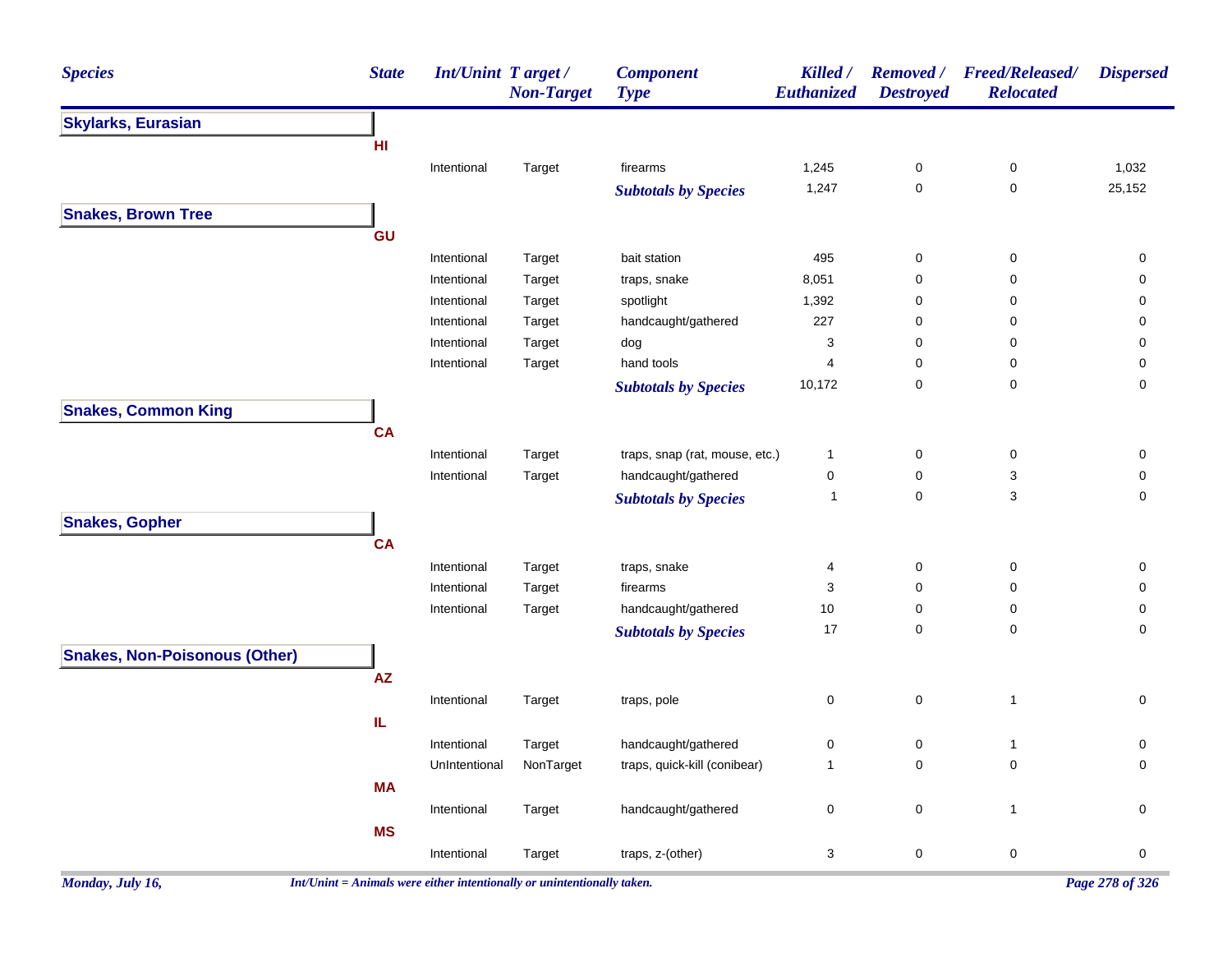| <b>Species</b>                        | <b>State</b>                                                                                                                                                                                                                                                                                                                                                                                                                                                                                                                                                                                                                                                                                                                                                                                                                                                                                                                                                                                                                                                                                                                                                                                                                                                                                                                                                                                                                                                                                                                                    | <b>Non-Target</b> | <b>Component</b><br><b>Type</b> | Killed /<br>Euthanized | <b>Removed</b> /<br><b>Destroyed</b> | <b>Freed/Released/</b><br><b>Relocated</b> | <b>Dispersed</b> |
|---------------------------------------|-------------------------------------------------------------------------------------------------------------------------------------------------------------------------------------------------------------------------------------------------------------------------------------------------------------------------------------------------------------------------------------------------------------------------------------------------------------------------------------------------------------------------------------------------------------------------------------------------------------------------------------------------------------------------------------------------------------------------------------------------------------------------------------------------------------------------------------------------------------------------------------------------------------------------------------------------------------------------------------------------------------------------------------------------------------------------------------------------------------------------------------------------------------------------------------------------------------------------------------------------------------------------------------------------------------------------------------------------------------------------------------------------------------------------------------------------------------------------------------------------------------------------------------------------|-------------------|---------------------------------|------------------------|--------------------------------------|--------------------------------------------|------------------|
| <b>Snakes, Non-Poisonous (Other)</b>  | Int/Unint Target /<br><b>NE</b><br>handcaught/gathered<br>5<br>$\mathbf 0$<br>$\pmb{0}$<br>Intentional<br>Target<br><b>TX</b><br>Intentional<br>Target<br>handcaught/gathered<br>0<br>$\pmb{0}$<br>$\mathbf{1}$<br>Target<br>firearms<br>$\mathbf 0$<br>0<br>Intentional<br>$\mathbf{1}$<br><b>VA</b><br>Intentional<br>handcaught/gathered<br>$\pmb{0}$<br>Target<br>0<br>$\mathbf{1}$<br>NonTarget<br>handcaught/gathered<br>$\mathbf 0$<br>0<br>UnIntentional<br>$\mathbf{1}$<br><b>WY</b><br>handcaught/gathered<br>$\,$ 5 $\,$<br>Intentional<br>Target<br>0<br>0<br>9<br>11<br>$\mathbf{1}$<br><b>Subtotals by Species</b><br>AZ<br>$\pmb{0}$<br>Intentional<br>handcaught/gathered<br>$\pmb{0}$<br>$\mathbf{1}$<br>Target<br>GA<br>handcaught/gathered<br>0<br>$\mathbf 0$<br>5<br>Intentional<br>Target<br><b>MS</b><br>$\mathsf 0$<br>NonTarget<br>traps, quick-kill (conibear)<br>0<br>UnIntentional<br>1<br>OR<br>hand tools<br>$\overline{7}$<br>$\mathbf 0$<br>$\pmb{0}$<br>Intentional<br>Target<br><b>TX</b><br>handcaught/gathered<br>2<br>0<br>0<br>Intentional<br>Target<br><b>UT</b><br>handcaught/gathered<br>$\mathbf 0$<br>3<br>Intentional<br>Target<br>0<br><b>WY</b><br>handcaught/gathered<br>$\overline{c}$<br>$\pmb{0}$<br>Intentional<br>$\pmb{0}$<br>Target<br>12<br>9<br>0<br><b>Subtotals by Species</b><br><b>CA</b><br>Target<br>$\boldsymbol{2}$<br>Intentional<br>traps, cage<br>0<br>$\mathbf 0$<br>Target<br>handcaught/gathered<br>0<br>$\pmb{0}$<br>10<br>Intentional<br>12<br>$\pmb{0}$<br>$\mathbf 0$ |                   |                                 |                        |                                      |                                            |                  |
|                                       |                                                                                                                                                                                                                                                                                                                                                                                                                                                                                                                                                                                                                                                                                                                                                                                                                                                                                                                                                                                                                                                                                                                                                                                                                                                                                                                                                                                                                                                                                                                                                 |                   |                                 |                        |                                      |                                            |                  |
|                                       |                                                                                                                                                                                                                                                                                                                                                                                                                                                                                                                                                                                                                                                                                                                                                                                                                                                                                                                                                                                                                                                                                                                                                                                                                                                                                                                                                                                                                                                                                                                                                 |                   |                                 |                        |                                      |                                            | $\mathsf 0$      |
|                                       |                                                                                                                                                                                                                                                                                                                                                                                                                                                                                                                                                                                                                                                                                                                                                                                                                                                                                                                                                                                                                                                                                                                                                                                                                                                                                                                                                                                                                                                                                                                                                 |                   |                                 |                        |                                      |                                            |                  |
|                                       |                                                                                                                                                                                                                                                                                                                                                                                                                                                                                                                                                                                                                                                                                                                                                                                                                                                                                                                                                                                                                                                                                                                                                                                                                                                                                                                                                                                                                                                                                                                                                 |                   |                                 |                        |                                      |                                            | 0                |
|                                       |                                                                                                                                                                                                                                                                                                                                                                                                                                                                                                                                                                                                                                                                                                                                                                                                                                                                                                                                                                                                                                                                                                                                                                                                                                                                                                                                                                                                                                                                                                                                                 |                   |                                 |                        |                                      |                                            | 0                |
|                                       |                                                                                                                                                                                                                                                                                                                                                                                                                                                                                                                                                                                                                                                                                                                                                                                                                                                                                                                                                                                                                                                                                                                                                                                                                                                                                                                                                                                                                                                                                                                                                 |                   |                                 |                        |                                      |                                            |                  |
|                                       |                                                                                                                                                                                                                                                                                                                                                                                                                                                                                                                                                                                                                                                                                                                                                                                                                                                                                                                                                                                                                                                                                                                                                                                                                                                                                                                                                                                                                                                                                                                                                 |                   |                                 |                        |                                      |                                            | 0                |
|                                       |                                                                                                                                                                                                                                                                                                                                                                                                                                                                                                                                                                                                                                                                                                                                                                                                                                                                                                                                                                                                                                                                                                                                                                                                                                                                                                                                                                                                                                                                                                                                                 |                   |                                 |                        |                                      |                                            | $\mathbf 0$      |
|                                       |                                                                                                                                                                                                                                                                                                                                                                                                                                                                                                                                                                                                                                                                                                                                                                                                                                                                                                                                                                                                                                                                                                                                                                                                                                                                                                                                                                                                                                                                                                                                                 |                   |                                 |                        |                                      |                                            |                  |
|                                       |                                                                                                                                                                                                                                                                                                                                                                                                                                                                                                                                                                                                                                                                                                                                                                                                                                                                                                                                                                                                                                                                                                                                                                                                                                                                                                                                                                                                                                                                                                                                                 |                   |                                 |                        |                                      |                                            | 0                |
|                                       |                                                                                                                                                                                                                                                                                                                                                                                                                                                                                                                                                                                                                                                                                                                                                                                                                                                                                                                                                                                                                                                                                                                                                                                                                                                                                                                                                                                                                                                                                                                                                 |                   |                                 |                        |                                      |                                            | $\mathbf 0$      |
| <b>Snakes, Poisonous (Other)</b>      |                                                                                                                                                                                                                                                                                                                                                                                                                                                                                                                                                                                                                                                                                                                                                                                                                                                                                                                                                                                                                                                                                                                                                                                                                                                                                                                                                                                                                                                                                                                                                 |                   |                                 |                        |                                      |                                            |                  |
|                                       |                                                                                                                                                                                                                                                                                                                                                                                                                                                                                                                                                                                                                                                                                                                                                                                                                                                                                                                                                                                                                                                                                                                                                                                                                                                                                                                                                                                                                                                                                                                                                 |                   |                                 |                        |                                      |                                            |                  |
|                                       |                                                                                                                                                                                                                                                                                                                                                                                                                                                                                                                                                                                                                                                                                                                                                                                                                                                                                                                                                                                                                                                                                                                                                                                                                                                                                                                                                                                                                                                                                                                                                 |                   |                                 |                        |                                      |                                            | $\pmb{0}$        |
|                                       |                                                                                                                                                                                                                                                                                                                                                                                                                                                                                                                                                                                                                                                                                                                                                                                                                                                                                                                                                                                                                                                                                                                                                                                                                                                                                                                                                                                                                                                                                                                                                 |                   |                                 |                        |                                      |                                            |                  |
|                                       |                                                                                                                                                                                                                                                                                                                                                                                                                                                                                                                                                                                                                                                                                                                                                                                                                                                                                                                                                                                                                                                                                                                                                                                                                                                                                                                                                                                                                                                                                                                                                 |                   |                                 |                        |                                      |                                            | $\mathbf 0$      |
|                                       |                                                                                                                                                                                                                                                                                                                                                                                                                                                                                                                                                                                                                                                                                                                                                                                                                                                                                                                                                                                                                                                                                                                                                                                                                                                                                                                                                                                                                                                                                                                                                 |                   |                                 |                        |                                      |                                            |                  |
|                                       |                                                                                                                                                                                                                                                                                                                                                                                                                                                                                                                                                                                                                                                                                                                                                                                                                                                                                                                                                                                                                                                                                                                                                                                                                                                                                                                                                                                                                                                                                                                                                 |                   |                                 |                        |                                      |                                            | 0                |
|                                       |                                                                                                                                                                                                                                                                                                                                                                                                                                                                                                                                                                                                                                                                                                                                                                                                                                                                                                                                                                                                                                                                                                                                                                                                                                                                                                                                                                                                                                                                                                                                                 |                   |                                 |                        |                                      |                                            | $\mathsf 0$      |
|                                       |                                                                                                                                                                                                                                                                                                                                                                                                                                                                                                                                                                                                                                                                                                                                                                                                                                                                                                                                                                                                                                                                                                                                                                                                                                                                                                                                                                                                                                                                                                                                                 |                   |                                 |                        |                                      |                                            |                  |
|                                       |                                                                                                                                                                                                                                                                                                                                                                                                                                                                                                                                                                                                                                                                                                                                                                                                                                                                                                                                                                                                                                                                                                                                                                                                                                                                                                                                                                                                                                                                                                                                                 |                   |                                 |                        |                                      |                                            | 0                |
|                                       |                                                                                                                                                                                                                                                                                                                                                                                                                                                                                                                                                                                                                                                                                                                                                                                                                                                                                                                                                                                                                                                                                                                                                                                                                                                                                                                                                                                                                                                                                                                                                 |                   |                                 |                        |                                      |                                            |                  |
|                                       |                                                                                                                                                                                                                                                                                                                                                                                                                                                                                                                                                                                                                                                                                                                                                                                                                                                                                                                                                                                                                                                                                                                                                                                                                                                                                                                                                                                                                                                                                                                                                 |                   |                                 |                        |                                      |                                            | 0                |
|                                       |                                                                                                                                                                                                                                                                                                                                                                                                                                                                                                                                                                                                                                                                                                                                                                                                                                                                                                                                                                                                                                                                                                                                                                                                                                                                                                                                                                                                                                                                                                                                                 |                   |                                 |                        |                                      |                                            |                  |
|                                       |                                                                                                                                                                                                                                                                                                                                                                                                                                                                                                                                                                                                                                                                                                                                                                                                                                                                                                                                                                                                                                                                                                                                                                                                                                                                                                                                                                                                                                                                                                                                                 |                   |                                 |                        |                                      |                                            | 0                |
|                                       |                                                                                                                                                                                                                                                                                                                                                                                                                                                                                                                                                                                                                                                                                                                                                                                                                                                                                                                                                                                                                                                                                                                                                                                                                                                                                                                                                                                                                                                                                                                                                 |                   |                                 |                        |                                      |                                            | 0                |
| <b>Snakes, Rattlesnakes, Southern</b> |                                                                                                                                                                                                                                                                                                                                                                                                                                                                                                                                                                                                                                                                                                                                                                                                                                                                                                                                                                                                                                                                                                                                                                                                                                                                                                                                                                                                                                                                                                                                                 |                   |                                 |                        |                                      |                                            |                  |
|                                       |                                                                                                                                                                                                                                                                                                                                                                                                                                                                                                                                                                                                                                                                                                                                                                                                                                                                                                                                                                                                                                                                                                                                                                                                                                                                                                                                                                                                                                                                                                                                                 |                   |                                 |                        |                                      |                                            |                  |
|                                       |                                                                                                                                                                                                                                                                                                                                                                                                                                                                                                                                                                                                                                                                                                                                                                                                                                                                                                                                                                                                                                                                                                                                                                                                                                                                                                                                                                                                                                                                                                                                                 |                   |                                 |                        |                                      |                                            | 0                |
|                                       |                                                                                                                                                                                                                                                                                                                                                                                                                                                                                                                                                                                                                                                                                                                                                                                                                                                                                                                                                                                                                                                                                                                                                                                                                                                                                                                                                                                                                                                                                                                                                 |                   |                                 |                        |                                      |                                            | $\pmb{0}$        |
|                                       |                                                                                                                                                                                                                                                                                                                                                                                                                                                                                                                                                                                                                                                                                                                                                                                                                                                                                                                                                                                                                                                                                                                                                                                                                                                                                                                                                                                                                                                                                                                                                 |                   | <b>Subtotals by Species</b>     |                        |                                      |                                            | $\mathbf 0$      |
|                                       |                                                                                                                                                                                                                                                                                                                                                                                                                                                                                                                                                                                                                                                                                                                                                                                                                                                                                                                                                                                                                                                                                                                                                                                                                                                                                                                                                                                                                                                                                                                                                 |                   |                                 |                        |                                      |                                            |                  |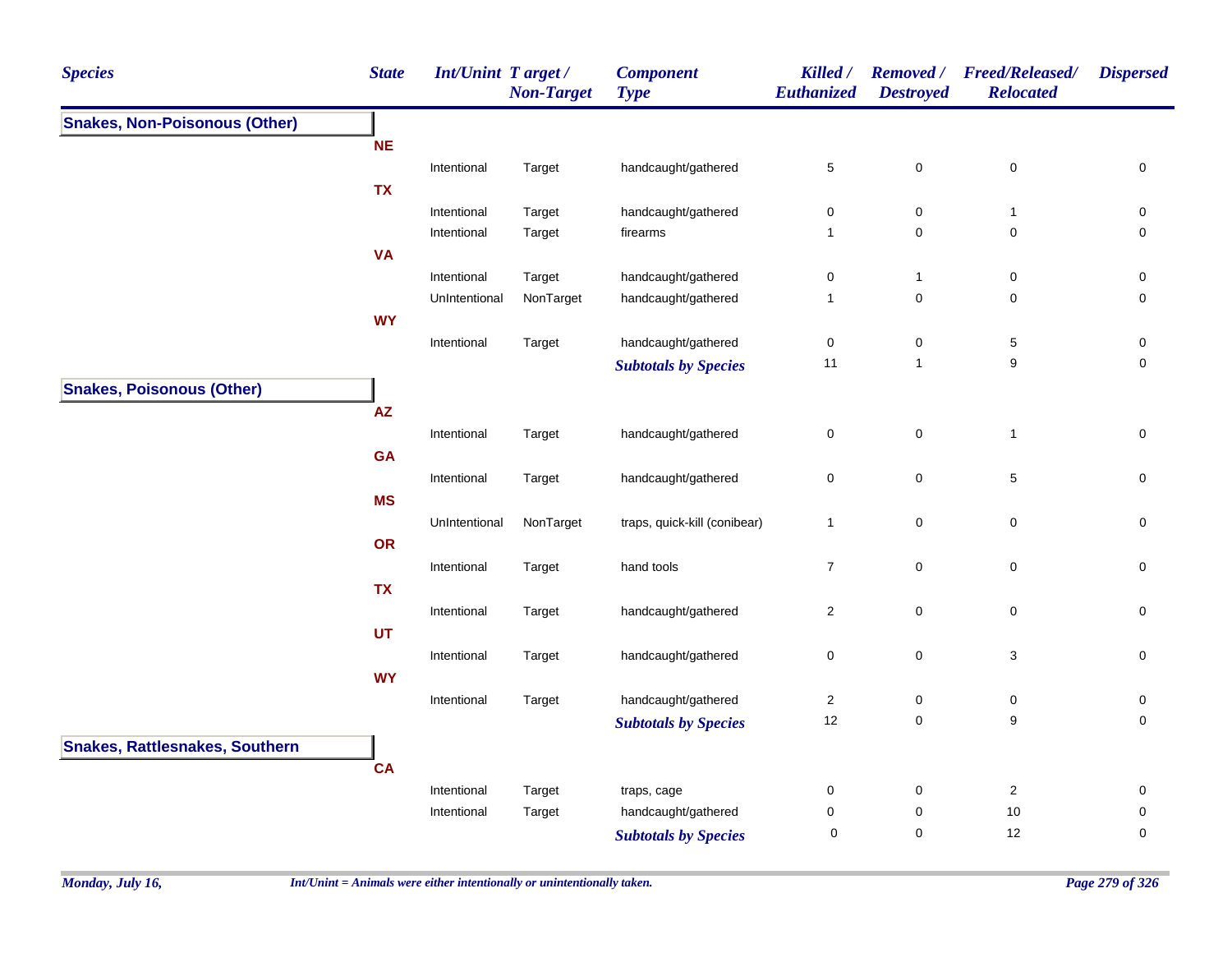| <b>Species</b>                               | <b>State</b>                      | Int/Unint Target / | <b>Non-Target</b> | <b>Component</b><br><b>Type</b> | <b>Killed</b> /<br>Euthanized | <b>Destroyed</b> | Removed / Freed/Released/<br><b>Relocated</b> | <b>Dispersed</b>    |
|----------------------------------------------|-----------------------------------|--------------------|-------------------|---------------------------------|-------------------------------|------------------|-----------------------------------------------|---------------------|
| <b>Snakes, Rattlesnakes, Western Diamond</b> |                                   |                    |                   |                                 |                               |                  |                                               |                     |
|                                              | CA                                |                    |                   |                                 |                               |                  |                                               |                     |
|                                              |                                   | Intentional        | Target            | firearms                        | $\sqrt{2}$                    | $\pmb{0}$        | $\pmb{0}$                                     | 0                   |
|                                              |                                   | Intentional        | Target            | handcaught/gathered             | $\pmb{0}$                     | 0                | $\mathbf{1}$                                  | 0                   |
|                                              |                                   |                    |                   | <b>Subtotals by Species</b>     | 2                             | $\mathbf 0$      | $\mathbf{1}$                                  | 0                   |
| <b>Snipes, Common</b>                        |                                   |                    |                   |                                 |                               |                  |                                               |                     |
|                                              | <b>AK</b>                         |                    |                   |                                 |                               |                  |                                               |                     |
|                                              |                                   | Intentional        | Target            | vehicles (all) (planes, boats,  | $\pmb{0}$                     | $\mathbf 0$      | 0                                             | 3                   |
|                                              |                                   | Intentional        | Target            | physical actions (hand/voice)   | $\pmb{0}$                     | $\mathbf 0$      | 0                                             | 3                   |
|                                              |                                   | Intentional        | Target            | handcaught/gathered             | $\boldsymbol{7}$              | 0                | 0                                             | 0                   |
|                                              |                                   | Intentional        | Target            | firearms                        | $\sqrt{2}$                    | $\mathbf 0$      | 0                                             | 0                   |
|                                              | <b>CA</b>                         |                    |                   |                                 |                               |                  |                                               |                     |
|                                              |                                   | Intentional        | Target            | pneumatics                      | $\mathbf{1}$                  | $\mathbf 0$      | 0                                             | 0                   |
|                                              | FL.                               |                    |                   |                                 |                               |                  |                                               |                     |
|                                              |                                   | Intentional        | Target            | pyrotechnics (all)              | $\pmb{0}$                     | $\mathbf 0$      | $\mathsf 0$                                   | 26                  |
|                                              | <b>GA</b>                         |                    |                   |                                 |                               |                  |                                               |                     |
|                                              |                                   | Intentional        | Target            | pyrotechnics (all)              | $\pmb{0}$                     | $\mathbf 0$      | 0                                             | 3                   |
|                                              | GU                                |                    |                   |                                 |                               |                  |                                               |                     |
|                                              |                                   | Intentional        | Target            | nets, mist                      | $\pmb{0}$                     | $\mathbf 0$      | $\overline{\mathbf{c}}$                       | $\mathsf{O}\xspace$ |
|                                              | $\ensuremath{\mathsf{IL}}\xspace$ |                    |                   |                                 |                               |                  |                                               |                     |
|                                              |                                   | UnIntentional      | NonTarget         | nets, mist                      | $\pmb{0}$                     | $\mathbf 0$      | $\mathbf{1}$                                  | $\mathsf{O}\xspace$ |
|                                              | <b>MD</b>                         |                    |                   |                                 |                               |                  |                                               |                     |
|                                              |                                   |                    |                   | vehicles (all) (planes, boats,  | $\pmb{0}$                     | $\mathbf 0$      | $\mathsf 0$                                   | $\mathbf{3}$        |
|                                              | <b>MN</b>                         | Intentional        | Target            |                                 |                               |                  |                                               |                     |
|                                              |                                   |                    |                   |                                 |                               |                  |                                               |                     |
|                                              |                                   | UnIntentional      | NonTarget         | no component specified          | $\pmb{0}$                     | $\pmb{0}$        | $\overline{1}$                                | $\mathsf{O}\xspace$ |
|                                              | <b>MO</b>                         |                    |                   |                                 |                               |                  |                                               |                     |
|                                              |                                   | Intentional        | Target            | pyrotechnics (all)              | $\pmb{0}$                     | $\pmb{0}$        | $\pmb{0}$                                     | $\,$ 5 $\,$         |
|                                              |                                   | Intentional        | Target            | no component specified          | $\pmb{0}$                     | 0                | 0                                             | $\mathbf{1}$        |
|                                              |                                   | Intentional        | Target            | firearms                        | $\overline{4}$                | 0                | 0                                             | 13                  |
|                                              |                                   | Intentional        | Target            | vehicles (all) (planes, boats,  | $\pmb{0}$                     | 0                | $\mathbf 0$                                   | $\overline{2}$      |
|                                              | <b>MS</b>                         |                    |                   |                                 |                               |                  |                                               |                     |
|                                              |                                   | Intentional        | Target            | firearms                        | 6                             | $\mathbf 0$      | $\pmb{0}$                                     | $\mathsf{O}\xspace$ |
|                                              | <b>NE</b>                         |                    |                   |                                 |                               |                  |                                               |                     |
|                                              |                                   | Intentional        | Target            | nets, mist                      | $\pmb{0}$                     | 0                | $\mathbf{1}$                                  | $\pmb{0}$           |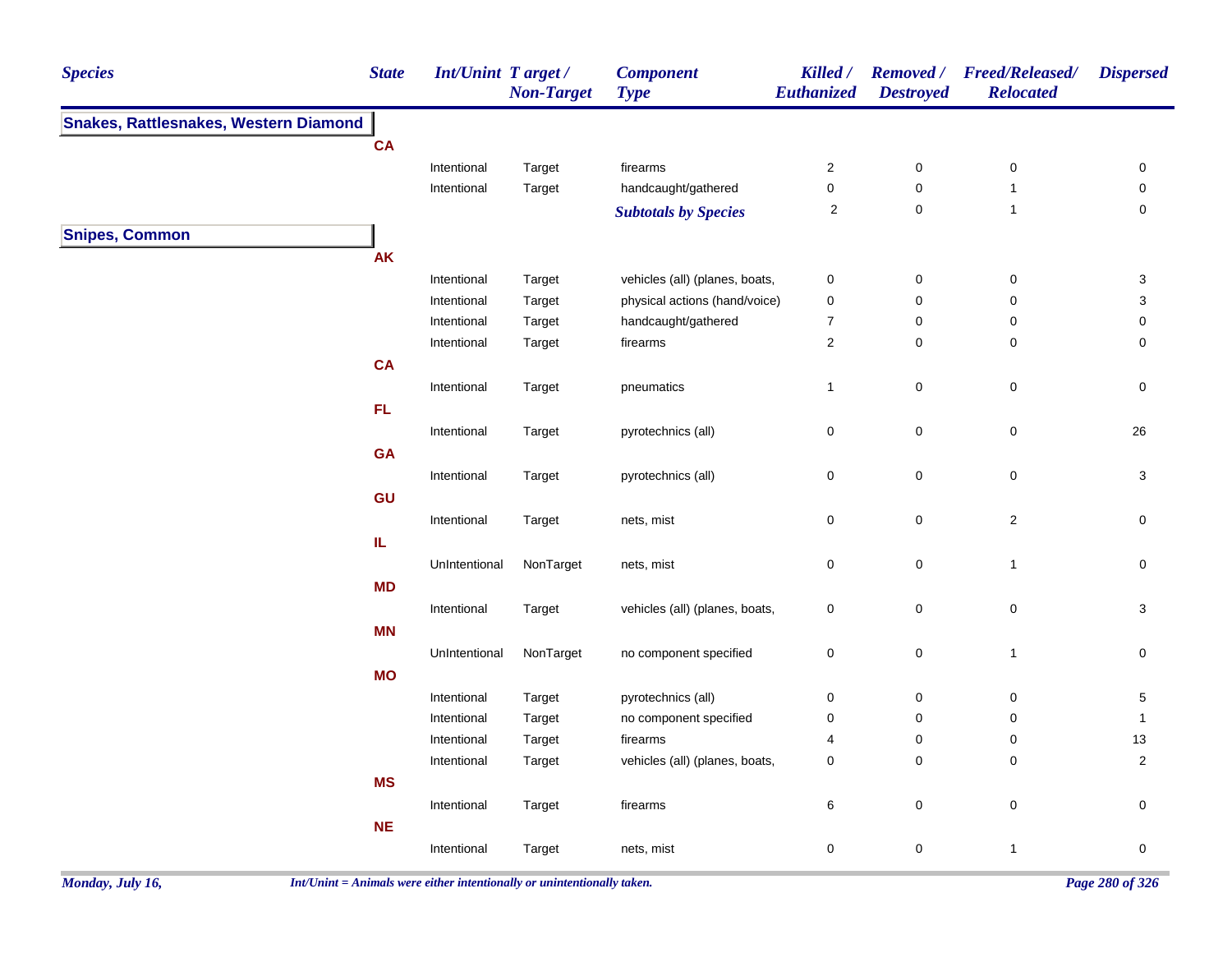| <b>Species</b>                  | <b>State</b>  | Int/Unint Target/          | <b>Non-Target</b> | <b>Component</b><br><b>Type</b>              | Killed /<br>Euthanized | <b>Destroyed</b>    | Removed / Freed/Released/<br><b>Relocated</b> | <b>Dispersed</b> |
|---------------------------------|---------------|----------------------------|-------------------|----------------------------------------------|------------------------|---------------------|-----------------------------------------------|------------------|
| <b>Snipes, Common</b>           |               |                            |                   |                                              |                        |                     |                                               |                  |
|                                 | <b>NE</b>     |                            |                   |                                              |                        |                     |                                               |                  |
|                                 |               | Intentional                | Target            | firearms                                     | 9                      | $\pmb{0}$           | $\pmb{0}$                                     | 0                |
|                                 | OH            |                            |                   |                                              |                        |                     |                                               |                  |
|                                 |               | Intentional                | Target            | nets, mist                                   | 0                      | 0                   | $\sqrt{5}$                                    | 0                |
|                                 |               | UnIntentional              | NonTarget         | nets, mist                                   | 0                      | $\mathbf 0$         | 39                                            | 0                |
|                                 | <b>WI</b>     |                            |                   |                                              |                        |                     |                                               |                  |
|                                 |               | Intentional                | Target            | pyrotechnics (all)                           | $\pmb{0}$              | $\pmb{0}$           | $\mathbf 0$                                   | $\sqrt{2}$       |
|                                 |               |                            |                   | <b>Subtotals by Species</b>                  | 29                     | $\mathbf 0$         | 49                                            | 61               |
| Snipes, Wilson'S                |               |                            |                   |                                              |                        |                     |                                               |                  |
|                                 | <b>AK</b>     |                            |                   |                                              |                        |                     |                                               |                  |
|                                 |               | Intentional                | Target            | firearms                                     | $\overline{2}$         | $\pmb{0}$           | $\mathsf 0$                                   | 0                |
|                                 |               |                            |                   | <b>Subtotals by Species</b>                  | $\sqrt{2}$             | $\mathbf 0$         | $\mathbf 0$                                   | $\mathbf 0$      |
| <b>Sparrows, Eurasian Tree</b>  |               |                            |                   |                                              |                        |                     |                                               |                  |
|                                 | GU            |                            |                   |                                              |                        |                     |                                               |                  |
|                                 |               | UnIntentional              | NonTarget         | traps, snake                                 | 31                     | 0                   | 13                                            | 0                |
|                                 |               |                            |                   | <b>Subtotals by Species</b>                  | 31                     | $\mathsf{O}\xspace$ | $13$                                          | 0                |
| <b>Sparrows, Golden-Crowned</b> |               |                            |                   |                                              |                        |                     |                                               |                  |
|                                 | <b>AK</b>     |                            |                   |                                              |                        |                     |                                               |                  |
|                                 |               | Intentional                | Target            | handcaught/gathered                          | $\mathbf{1}$           | $\pmb{0}$           | $\pmb{0}$                                     | $\pmb{0}$        |
|                                 |               |                            |                   | <b>Subtotals by Species</b>                  | $\mathbf{1}$           | $\mathbf 0$         | $\pmb{0}$                                     | $\mathbf 0$      |
|                                 |               |                            |                   |                                              |                        |                     |                                               |                  |
| <b>Sparrows, House/English</b>  |               |                            |                   |                                              |                        |                     |                                               |                  |
|                                 | ${\sf AZ}$    |                            |                   |                                              |                        |                     |                                               |                  |
|                                 |               | Intentional                | Target            | handcaught/gathered                          | $\pmb{0}$              | $\pmb{0}$           | $\overline{1}$                                | 0                |
|                                 | <b>CA</b>     |                            |                   |                                              |                        |                     |                                               |                  |
|                                 |               | Intentional                | Target            | traps, decoy                                 | 88                     | $\mathbf 0$         | 0                                             | 0                |
|                                 |               | Intentional                | Target            | handcaught/gathered                          | 4                      | $\mathbf 0$         | 0                                             | 0                |
|                                 |               | Intentional<br>Intentional | Target            | firearms                                     | 3<br>$\mathbf{1}$      | 0<br>0              | 0<br>0                                        | 0<br>22          |
|                                 |               | Intentional                | Target<br>Target  | pneumatics<br>vehicles (all) (planes, boats, | $\mathbf 0$            | $\mathbf 0$         | 0                                             | 3                |
|                                 | $\mathsf{co}$ |                            |                   |                                              |                        |                     |                                               |                  |
|                                 |               |                            |                   |                                              |                        | 0                   |                                               | 102              |
|                                 |               | Intentional                | Target            | firearms                                     | 16<br>$\pmb{0}$        | $\mathbf 0$         | 0<br>392                                      | $\mathbf 0$      |
|                                 |               | Intentional                | Target            | nets, mist                                   |                        |                     |                                               |                  |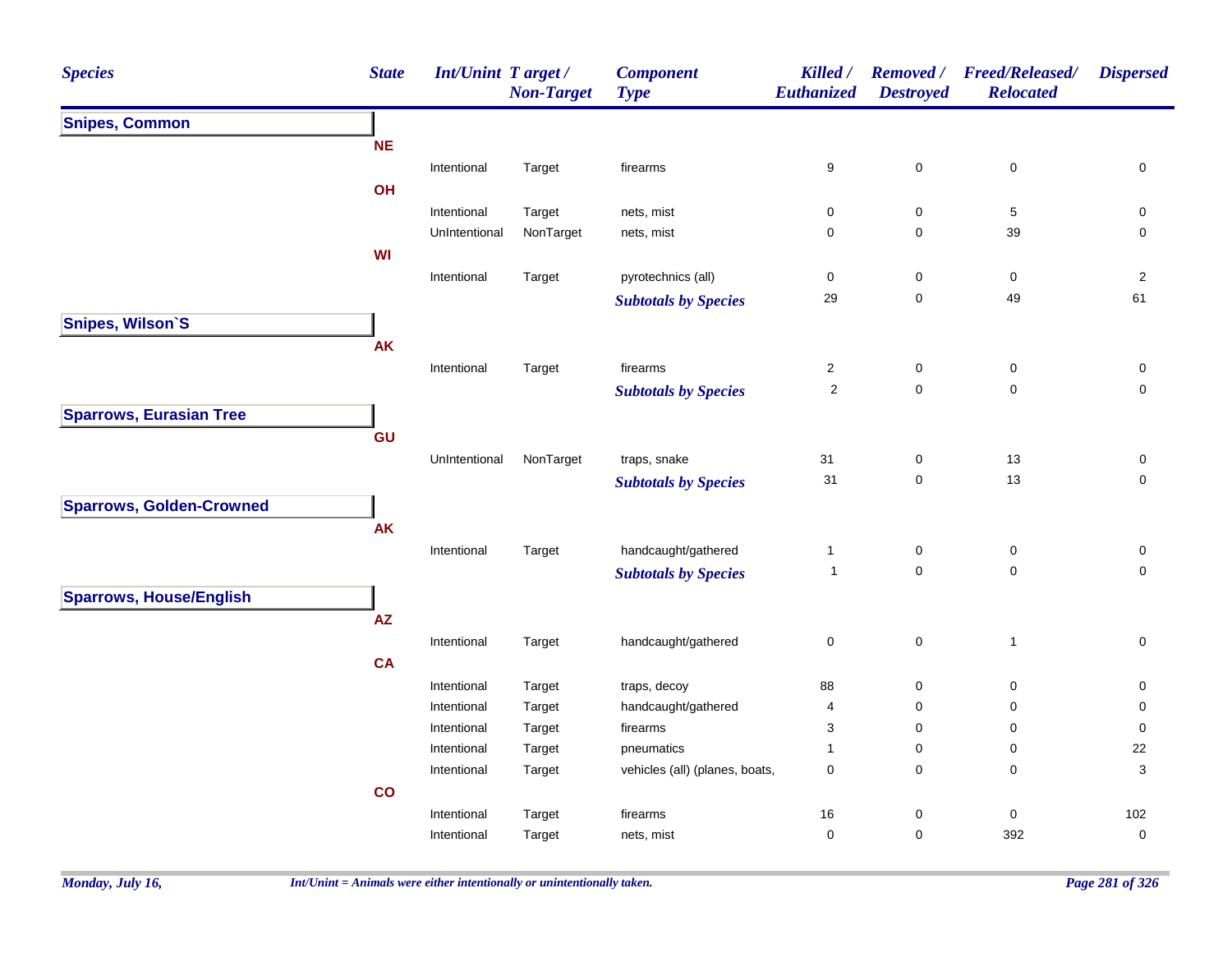| <b>Species</b>                 | <b>State</b>  | Int/Unint Target /<br><b>Non-Target</b> | <b>Component</b><br><b>Type</b> | Killed /<br>Euthanized | <b>Destroyed</b> | Removed / Freed/Released/<br><b>Relocated</b> | <b>Dispersed</b> |
|--------------------------------|---------------|-----------------------------------------|---------------------------------|------------------------|------------------|-----------------------------------------------|------------------|
| <b>Sparrows, House/English</b> |               |                                         |                                 |                        |                  |                                               |                  |
|                                | <b>CT</b>     |                                         |                                 |                        |                  |                                               |                  |
|                                | Intentional   | Target                                  | firearms                        | 3                      | $\mathbf 0$      | $\mathbf 0$                                   | $\pmb{0}$        |
|                                | Intentional   | Target                                  | pyrotechnics (all)              | $\mathbf 0$            | $\mathsf 0$      | $\pmb{0}$                                     | 15               |
|                                | FL            |                                         |                                 |                        |                  |                                               |                  |
|                                | Intentional   | Target                                  | nets, mist                      | 4                      | $\pmb{0}$        | $\pmb{0}$                                     | $\pmb{0}$        |
|                                | <b>GA</b>     |                                         |                                 |                        |                  |                                               |                  |
|                                | Intentional   | Target                                  | firearms                        | 83                     | $\pmb{0}$        | $\pmb{0}$                                     | $\pmb{0}$        |
|                                | HI            |                                         |                                 |                        |                  |                                               |                  |
|                                | Intentional   | Target                                  | pyrotechnics (all)              | $\pmb{0}$              | $\mathsf 0$      | $\pmb{0}$                                     | 89               |
|                                | Intentional   | Target                                  | traps, decoy                    | 3,890                  | $\pmb{0}$        | $\pmb{0}$                                     | 11               |
|                                | Intentional   | Target                                  | traps, snap (rat, mouse, etc.)  | 2                      | 0                | $\pmb{0}$                                     | $\mathbf 0$      |
|                                | Intentional   | Target                                  | vehicles (all) (planes, boats,  | 0                      | 0                | $\mathbf 0$                                   | 4,431            |
|                                | Intentional   | Target                                  | traps, cage                     | 35                     | $\pmb{0}$        | $\pmb{0}$                                     | $\mathbf 0$      |
|                                | Intentional   | Target                                  | physical actions (hand/voice)   | $\mathbf 0$            | $\pmb{0}$        | 0                                             | 20               |
|                                | Intentional   | Target                                  | firearms                        | 260                    | $\pmb{0}$        | $\mathbf 0$                                   | 611              |
|                                | IA            |                                         |                                 |                        |                  |                                               |                  |
|                                | Intentional   | Target                                  | pneumatics                      | 451                    | 0                | $\mathbf 0$                                   | $\mathbf 0$      |
|                                | Intentional   | Target                                  | nets, mist                      | 219                    | $\mathbf 0$      | 0                                             | 0                |
|                                | IL            |                                         |                                 |                        |                  |                                               |                  |
|                                | UnIntentional | Target                                  | avitrol corn chops (dble):116   | 142                    | $\mathsf 0$      | $\pmb{0}$                                     | $\mathsf 0$      |
|                                | <b>KS</b>     |                                         |                                 |                        |                  |                                               |                  |
|                                | Intentional   | Target                                  | avitrol mixed grains: 11649-    | 6                      | $\mathbf 0$      | $\boldsymbol{0}$                              | $\pmb{0}$        |
|                                | Intentional   | Target                                  | firearms                        | 31                     | $\pmb{0}$        | $\pmb{0}$                                     | 58               |
|                                | <b>KY</b>     |                                         |                                 |                        |                  |                                               |                  |
|                                | Intentional   | Target                                  | pneumatics                      | 4                      | $\mathbf 0$      | $\mathbf 0$                                   | $\pmb{0}$        |
|                                | Intentional   | Target                                  | firearms                        | 14                     | $\pmb{0}$        | 0                                             | 0                |
|                                | <b>MA</b>     |                                         |                                 |                        |                  |                                               |                  |
|                                | Intentional   | Target                                  | firearms                        | 3                      | $\mathbf 0$      | 0                                             | 0                |
|                                | Intentional   | Target                                  | handcaught/gathered             | 15                     | $\mathsf 0$      | 0                                             | 0                |
|                                | <b>MD</b>     |                                         |                                 |                        |                  |                                               |                  |
|                                | Intentional   | Target                                  | nets, mist                      | 29                     | $\pmb{0}$        | 0                                             | 0                |
|                                | <b>ME</b>     |                                         |                                 |                        |                  |                                               |                  |
|                                | Intentional   | Target                                  | avitrol corn chops: 11649-6     | 12                     | $\mathbf 0$      | $\pmb{0}$                                     | $30\,$           |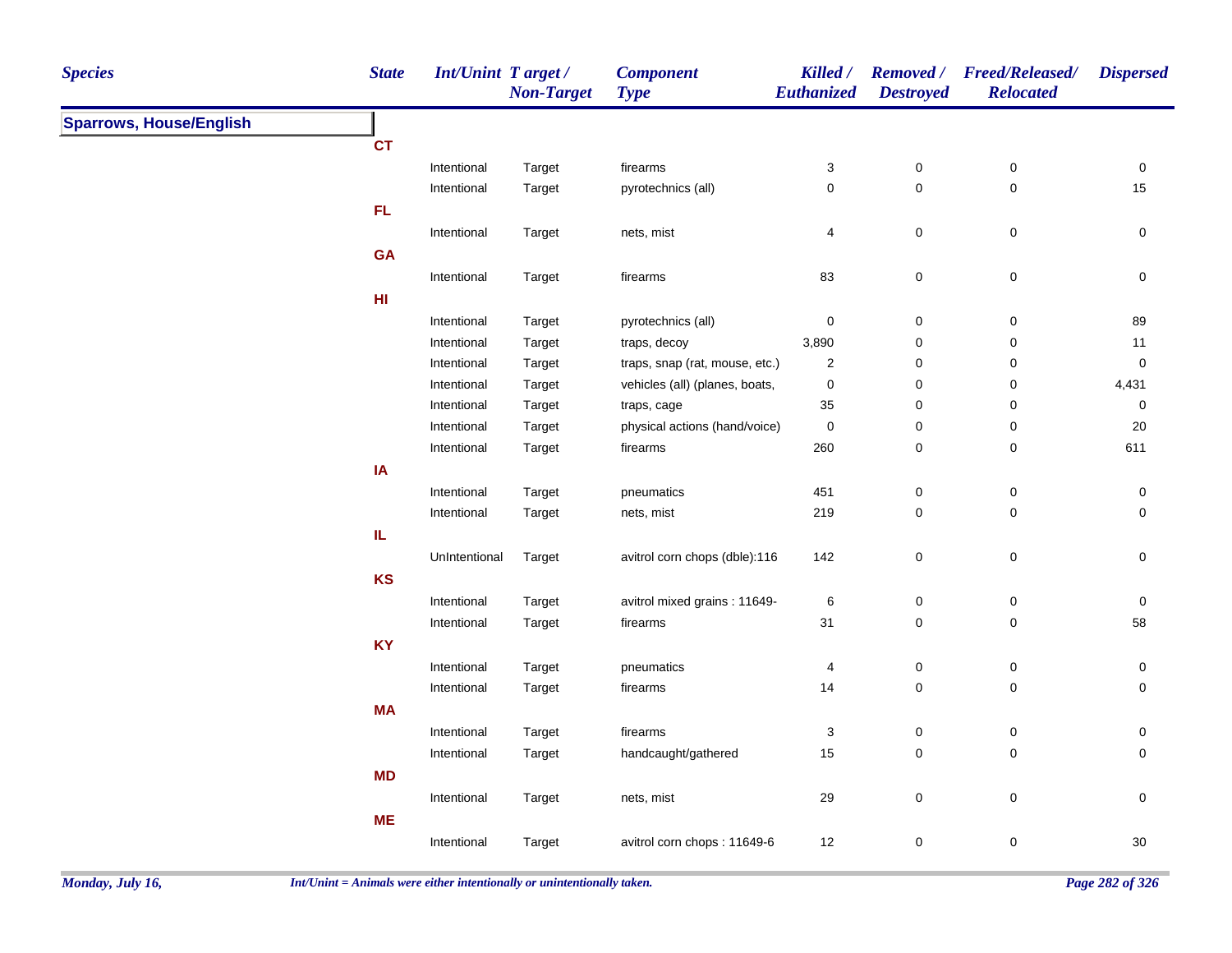| <b>Species</b>                 | <b>State</b> | <b>Int/Unint Target/</b> | <b>Non-Target</b> | <b>Component</b><br><b>Type</b> | Killed /<br>Euthanized | <b>Destroyed</b> | Removed / Freed/Released/<br><b>Relocated</b> | <b>Dispersed</b> |
|--------------------------------|--------------|--------------------------|-------------------|---------------------------------|------------------------|------------------|-----------------------------------------------|------------------|
| <b>Sparrows, House/English</b> |              |                          |                   |                                 |                        |                  |                                               |                  |
|                                | MI           |                          |                   |                                 |                        |                  |                                               |                  |
|                                |              | Intentional              | Target            | pneumatics                      | 11                     | $\mathbf 0$      | $\boldsymbol{0}$                              | $\pmb{0}$        |
|                                | <b>MN</b>    |                          |                   |                                 |                        |                  |                                               |                  |
|                                |              | Intentional              | Target            | traps, cage                     | 75                     | 0                | $\mathbf 0$                                   | 0                |
|                                | <b>MO</b>    |                          |                   |                                 |                        |                  |                                               |                  |
|                                |              | Intentional              | Target            | pneumatics                      | 211                    | $\mathbf 0$      | $\mathbf 0$                                   | 157              |
|                                |              | Intentional              | Target            | nets, mist                      | $\mathbf{1}$           | $\mathbf 0$      | $\mathbf 0$                                   | $\mathsf 0$      |
|                                |              | Intentional              | Target            | vehicles (all) (planes, boats,  | $\pmb{0}$              | $\pmb{0}$        | $\boldsymbol{0}$                              | 89               |
|                                |              | Intentional              | Target            | pyrotechnics (all)              | 0                      | $\mathbf 0$      | $\mathbf 0$                                   | 132              |
|                                |              | Intentional              | Target            | firearms                        | 22                     | 0                | $\mathbf 0$                                   | ${\bf 78}$       |
|                                | <b>NC</b>    |                          |                   |                                 |                        |                  |                                               |                  |
|                                |              | Intentional              | Target            | avitrol mixed grains: 11649-    | 80                     | $\pmb{0}$        | $\pmb{0}$                                     | $\mathsf 0$      |
|                                | NE           |                          |                   |                                 |                        |                  |                                               |                  |
|                                |              | Intentional              | Target            | firearms                        | 38                     | 0                | $\boldsymbol{0}$                              | $50\,$           |
|                                |              | Intentional              | Target            | traps, cage                     | 79                     | 0                | $\boldsymbol{0}$                              | 0                |
|                                |              | Intentional              | Target            | car/truck                       | 0                      | 0                | $\pmb{0}$                                     | 0                |
|                                | <b>NH</b>    |                          |                   |                                 |                        |                  |                                               |                  |
|                                |              | Intentional              | Target            | no component specified          | 0                      | $\boldsymbol{0}$ | $\boldsymbol{0}$                              | 0                |
|                                |              | Intentional              | Target            | car/truck                       | 0                      | $\mathbf 0$      | $\mathbf 0$                                   | $\mathbf 0$      |
|                                | <b>NJ</b>    |                          |                   |                                 |                        |                  |                                               |                  |
|                                |              | Intentional              | Target            | traps, z-(other)                | 4                      | $\mathbf 0$      | $\mathbf 0$                                   | 0                |
|                                |              | Intentional              | Target            | handcaught/gathered             | 3                      | $\mathbf 0$      | $\mathbf 0$                                   | $\mathbf 0$      |
|                                | <b>NV</b>    |                          |                   |                                 |                        |                  |                                               |                  |
|                                |              | UnIntentional            | NonTarget         | traps, cage                     | $\mathsf 0$            | $\mathbf 0$      | 4                                             | $\mathsf 0$      |
|                                |              | Intentional              | Target            | traps, cage                     | 15                     | $\pmb{0}$        | $\mathsf 0$                                   | $\mathbf 0$      |
|                                | <b>NY</b>    |                          |                   |                                 |                        |                  |                                               |                  |
|                                |              | Intentional              | Target            | traps, decoy                    | 256                    | $\mathbf 0$      | $\pmb{0}$                                     | $\pmb{0}$        |
|                                |              | Intentional              | Target            | firearms                        | $27\,$                 | $\pmb{0}$        | $\mathsf 0$                                   | $\pmb{0}$        |
|                                | OH           |                          |                   |                                 |                        |                  |                                               |                  |
|                                |              | Intentional              | Target            | firearms                        | $\boldsymbol{7}$       | $\pmb{0}$        | $\boldsymbol{0}$                              | $\pmb{0}$        |
|                                |              | Intentional              | Target            | handcaught/gathered             | $\sqrt{2}$             | 0                | $\pmb{0}$                                     | 0                |
|                                |              | Intentional              | Target            | traps, decoy                    | 0                      | 0                | $\mathbf 0$                                   | 0                |
|                                | OK           |                          |                   |                                 |                        |                  |                                               |                  |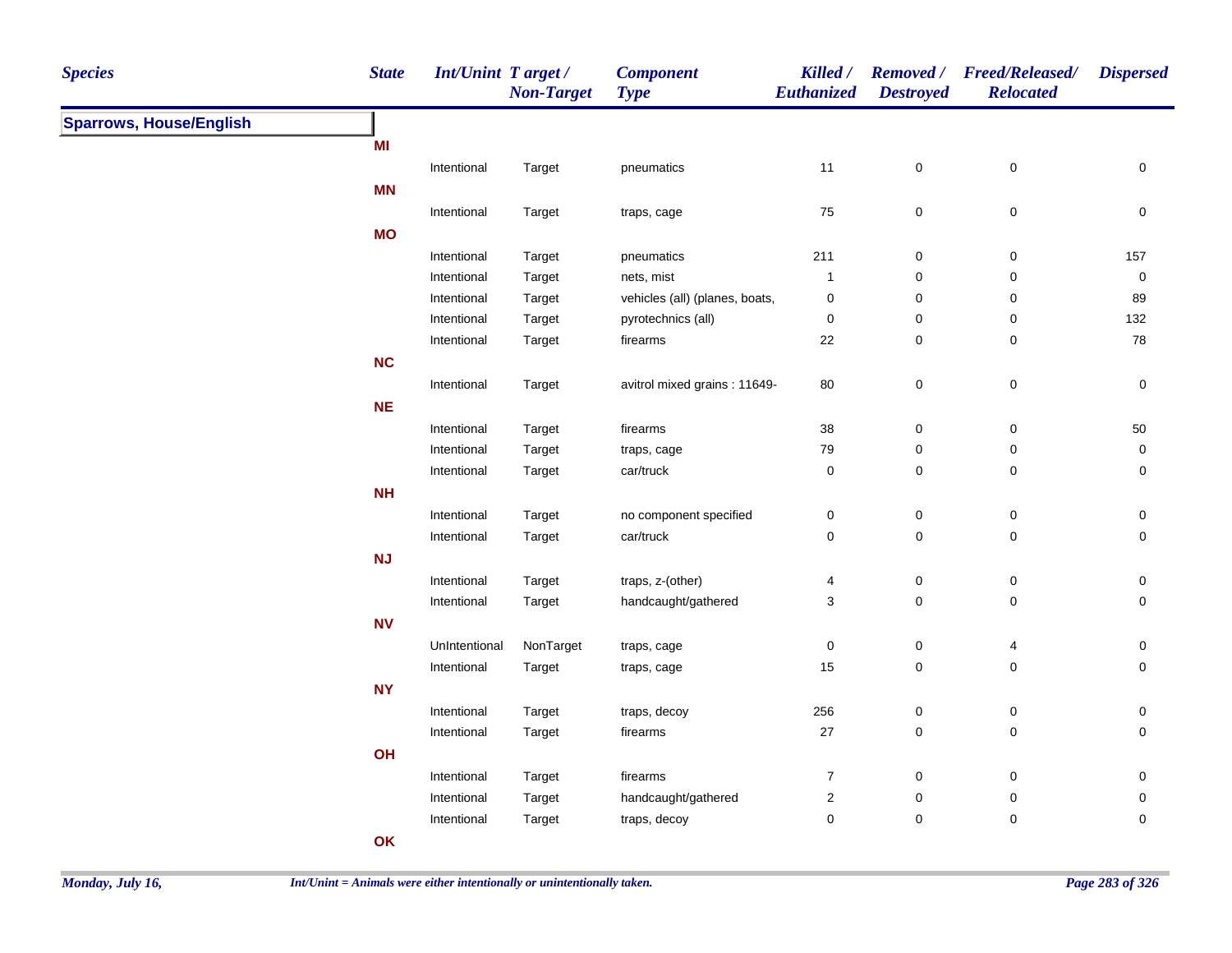| <b>Species</b>                 | <b>State</b> | <b>Int/Unint Target/</b> | <b>Non-Target</b> | <b>Component</b><br><b>Type</b> | Killed /<br>Euthanized | <b>Removed</b> /<br><b>Destroyed</b> | <b>Freed/Released/</b><br><b>Relocated</b>                                                                                                                                                                                         | <b>Dispersed</b> |
|--------------------------------|--------------|--------------------------|-------------------|---------------------------------|------------------------|--------------------------------------|------------------------------------------------------------------------------------------------------------------------------------------------------------------------------------------------------------------------------------|------------------|
| <b>Sparrows, House/English</b> |              |                          |                   |                                 |                        |                                      |                                                                                                                                                                                                                                    |                  |
|                                | OK           |                          |                   |                                 |                        |                                      | $\mathsf 0$<br>0<br>0<br>$\pmb{0}$<br>$\pmb{0}$<br>$\pmb{0}$<br>0<br>0<br>$\mathbf{1}$<br>$\pmb{0}$<br>$\pmb{0}$<br>$\pmb{0}$<br>$\pmb{0}$<br>$\pmb{0}$<br>0<br>0<br>0<br>0<br>$\pmb{0}$<br>0<br>$\mathsf 0$<br>398<br>$\mathsf 0$ |                  |
|                                |              | Intentional              | Target            | handcaught/gathered             | 11                     | $\pmb{0}$                            |                                                                                                                                                                                                                                    | 0                |
|                                |              | Intentional              | Target            | firearms                        | $18$                   | $\pmb{0}$                            |                                                                                                                                                                                                                                    | 0                |
|                                |              | Intentional              | Target            | traps, decoy                    | 14                     | $\mathbf 0$                          |                                                                                                                                                                                                                                    | 0                |
|                                |              | Intentional              | Target            | traps, z-(other)                | $\overline{7}$         | $\pmb{0}$                            |                                                                                                                                                                                                                                    | 0                |
|                                |              | Intentional              | Target            | avitrol corn chops: 11649-6     | 57                     | $\pmb{0}$                            |                                                                                                                                                                                                                                    | 0                |
|                                | OR           |                          |                   |                                 |                        |                                      |                                                                                                                                                                                                                                    |                  |
|                                |              | Intentional              | Target            | firearms                        | 30                     | $\pmb{0}$                            |                                                                                                                                                                                                                                    | 0                |
|                                | PA           |                          |                   |                                 |                        |                                      |                                                                                                                                                                                                                                    |                  |
|                                |              | Intentional              | Target            | traps, decoy                    | 25                     | $\pmb{0}$                            |                                                                                                                                                                                                                                    | 0                |
|                                |              | Intentional              | Target            | handcaught/gathered             | $\pmb{0}$              | $\mathbf 0$                          |                                                                                                                                                                                                                                    | 0                |
|                                | <b>TN</b>    |                          |                   |                                 |                        |                                      |                                                                                                                                                                                                                                    |                  |
|                                |              | Intentional              | Target            | handcaught/gathered             | $\pmb{0}$              | $\pmb{0}$                            |                                                                                                                                                                                                                                    | 0                |
|                                | <b>TX</b>    |                          |                   |                                 |                        |                                      |                                                                                                                                                                                                                                    |                  |
|                                |              | Intentional              | Target            | avitrol whole corn: 11649-7     | 4                      | $\pmb{0}$                            |                                                                                                                                                                                                                                    | 0                |
|                                |              | Intentional              | Target            | firearms                        | $\,$ 5 $\,$            | $\pmb{0}$                            |                                                                                                                                                                                                                                    | 0                |
|                                |              | Intentional              | Target            | nets, mist                      | $\overline{4}$         | $\mathbf 0$                          |                                                                                                                                                                                                                                    | 0                |
|                                | <b>VA</b>    |                          |                   |                                 |                        |                                      |                                                                                                                                                                                                                                    |                  |
|                                |              | Intentional              | Target            | glue boards                     | 50                     | $\pmb{0}$                            |                                                                                                                                                                                                                                    | 0                |
|                                |              | Intentional              | Target            | firearms                        | $\sqrt{2}$             | $\pmb{0}$                            |                                                                                                                                                                                                                                    | 0                |
|                                |              | Intentional              | Target            | handcaught/gathered             | $15\,$                 | $\boldsymbol{9}$                     |                                                                                                                                                                                                                                    | 0                |
|                                | <b>WA</b>    |                          |                   |                                 |                        |                                      |                                                                                                                                                                                                                                    |                  |
|                                |              | Intentional              | Target            | traps, cage                     | $\overline{4}$         | $\pmb{0}$                            |                                                                                                                                                                                                                                    | 0                |
|                                |              | Intentional              | Target            | firearms                        | 28                     | $\pmb{0}$                            |                                                                                                                                                                                                                                    | $\mathbf{1}$     |
|                                |              | Intentional              | Target            | traps, decoy                    | 1,645                  | $\pmb{0}$                            |                                                                                                                                                                                                                                    | $\pmb{0}$        |
|                                |              | Intentional              | Target            | pyrotechnics (all)              | $\pmb{0}$              | $\pmb{0}$                            |                                                                                                                                                                                                                                    | 85               |
|                                |              | Intentional              | Target            | physical actions (hand/voice)   | 0                      | $\pmb{0}$                            |                                                                                                                                                                                                                                    | 58               |
|                                | <b>WY</b>    |                          |                   |                                 |                        |                                      |                                                                                                                                                                                                                                    |                  |
|                                |              | Intentional              | Target            | hand tools                      | $\,6$                  | $\pmb{0}$                            |                                                                                                                                                                                                                                    | $\pmb{0}$        |
|                                |              |                          |                   |                                 | 8,071                  | $\boldsymbol{9}$                     |                                                                                                                                                                                                                                    | 6,042            |
|                                |              |                          |                   | <b>Subtotals by Species</b>     |                        |                                      |                                                                                                                                                                                                                                    |                  |
| <b>Sparrows, Java</b>          |              |                          |                   |                                 |                        |                                      |                                                                                                                                                                                                                                    |                  |
|                                | HI           |                          |                   |                                 |                        |                                      |                                                                                                                                                                                                                                    |                  |
|                                |              | Intentional              | Target            | vehicles (all) (planes, boats,  | $\mathsf 0$            | $\pmb{0}$                            |                                                                                                                                                                                                                                    | 2,371            |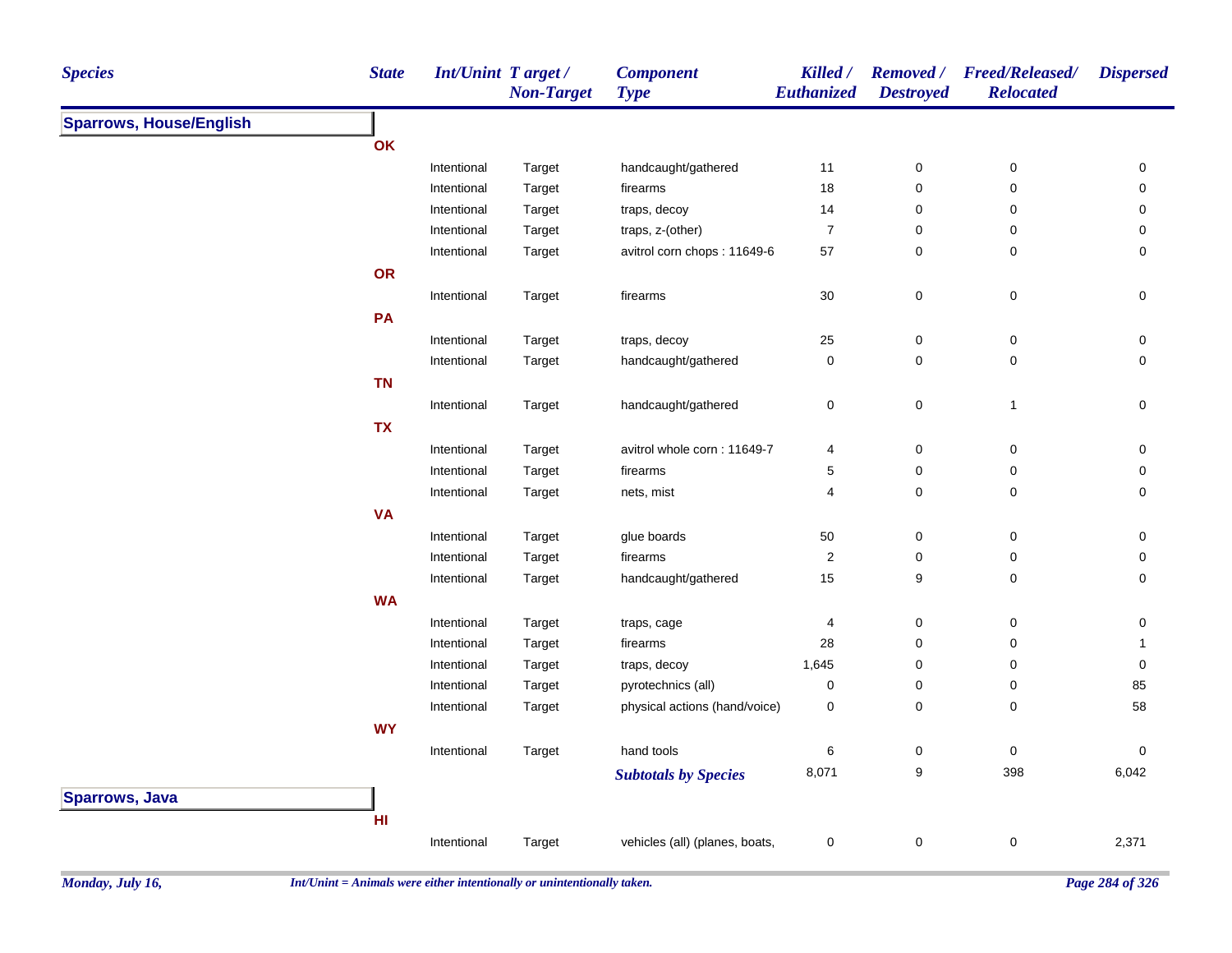| <b>Species</b>                 | <b>State</b> | <b>Int/Unint Target/</b> | <b>Non-Target</b> | <b>Component</b><br><b>Type</b> | Killed /<br><b>Euthanized</b> | Removed /<br><b>Destroyed</b> | <b>Freed/Released/</b><br><b>Relocated</b> | <b>Dispersed</b> |
|--------------------------------|--------------|--------------------------|-------------------|---------------------------------|-------------------------------|-------------------------------|--------------------------------------------|------------------|
| <b>Sparrows, Java</b>          |              |                          |                   |                                 |                               |                               |                                            |                  |
|                                | HI           |                          |                   |                                 |                               |                               |                                            |                  |
|                                |              | Intentional              | Target            | traps, decoy                    | 6,911                         | 0                             | $\pmb{0}$                                  | 45               |
|                                |              | Intentional              | Target            | traps, cage                     | 201                           | $\mathsf 0$                   | 0                                          | 0                |
|                                |              | Intentional              | Target            | pneumatics                      | $\bf8$                        | 0                             | 0                                          | $30\,$           |
|                                |              | Intentional              | Target            | firearms                        | 618                           | $\pmb{0}$                     | 0                                          | 1,018            |
|                                |              |                          |                   | <b>Subtotals by Species</b>     | 7,738                         | 0                             | 0                                          | 3,464            |
| <b>Sparrows, Song</b>          |              |                          |                   |                                 |                               |                               |                                            |                  |
|                                | <b>AK</b>    |                          |                   |                                 |                               |                               |                                            |                  |
|                                |              | Intentional              | Target            | physical actions (hand/voice)   | 0                             | $\mathsf 0$                   | $\pmb{0}$                                  | $\overline{2}$   |
|                                |              | UnIntentional            | NonTarget         | traps, leghold (steel jaw)      | 3                             | $\mathbf 0$                   | $\pmb{0}$                                  | $\pmb{0}$        |
|                                |              |                          |                   | <b>Subtotals by Species</b>     | 3                             | $\mathbf 0$                   | $\pmb{0}$                                  | $\overline{2}$   |
| <b>Sparrows, White-Crowned</b> |              |                          |                   |                                 |                               |                               |                                            |                  |
|                                | <b>AK</b>    |                          |                   |                                 |                               |                               |                                            |                  |
|                                |              | Intentional              | Target            | vehicles (all) (planes, boats,  | 0                             | $\pmb{0}$                     | $\pmb{0}$                                  | 31               |
|                                | <b>CA</b>    |                          |                   |                                 |                               |                               |                                            |                  |
|                                |              | Intentional              | Target            | traps, decoy                    | 0                             | 0                             | $\mathbf{1}$                               | 0                |
|                                |              |                          |                   |                                 | $\mathbf 0$                   | 0                             | $\mathbf{1}$                               | 31               |
|                                |              |                          |                   | <b>Subtotals by Species</b>     |                               |                               |                                            |                  |
| <b>Squirrels, Eastern Gray</b> |              |                          |                   |                                 |                               |                               |                                            |                  |
|                                | <b>WA</b>    |                          |                   |                                 |                               |                               |                                            |                  |
|                                |              | Intentional              | Target            | traps, cage                     | 4                             | 0                             | $\mathbf 0$                                | 0                |
|                                |              |                          |                   | <b>Subtotals by Species</b>     | 4                             | $\mathbf 0$                   | $\mathbf 0$                                | $\mathbf 0$      |
| <b>Squirrels, Flying (All)</b> |              |                          |                   |                                 |                               |                               |                                            |                  |
|                                | <b>AL</b>    |                          |                   |                                 |                               |                               |                                            |                  |
|                                |              | Intentional              | Target            | traps, leghold (steel jaw)      | 4                             | $\mathsf 0$                   | $\mathsf 0$                                | 0                |
|                                |              |                          |                   | <b>Subtotals by Species</b>     | 4                             | $\mathsf 0$                   | $\pmb{0}$                                  | $\mathbf 0$      |
| <b>Squirrels, Fox</b>          |              |                          |                   |                                 |                               |                               |                                            |                  |
|                                | <b>CA</b>    |                          |                   |                                 |                               |                               |                                            |                  |
|                                |              | Intentional              | Target            | handcaught/gathered             | 0                             | 0                             | $\overline{1}$                             | 0                |
|                                |              | Intentional              | Target            | traps, cage                     | $73\,$                        | $\mathbf 0$                   | $\mathbf 0$                                | $\pmb{0}$        |
|                                |              | Intentional              | Target            | pneumatics                      | $\overline{1}$                | $\pmb{0}$                     | $\mathbf 0$                                | $\pmb{0}$        |
|                                |              | UnIntentional            | NonTarget         | traps, decoy                    | 1                             | $\mathbf 0$                   | 0                                          | 0                |
|                                |              | Intentional              | Target            | snares, neck                    | $\mathbf{1}$                  | $\mathbf 0$                   | $\pmb{0}$                                  | 0                |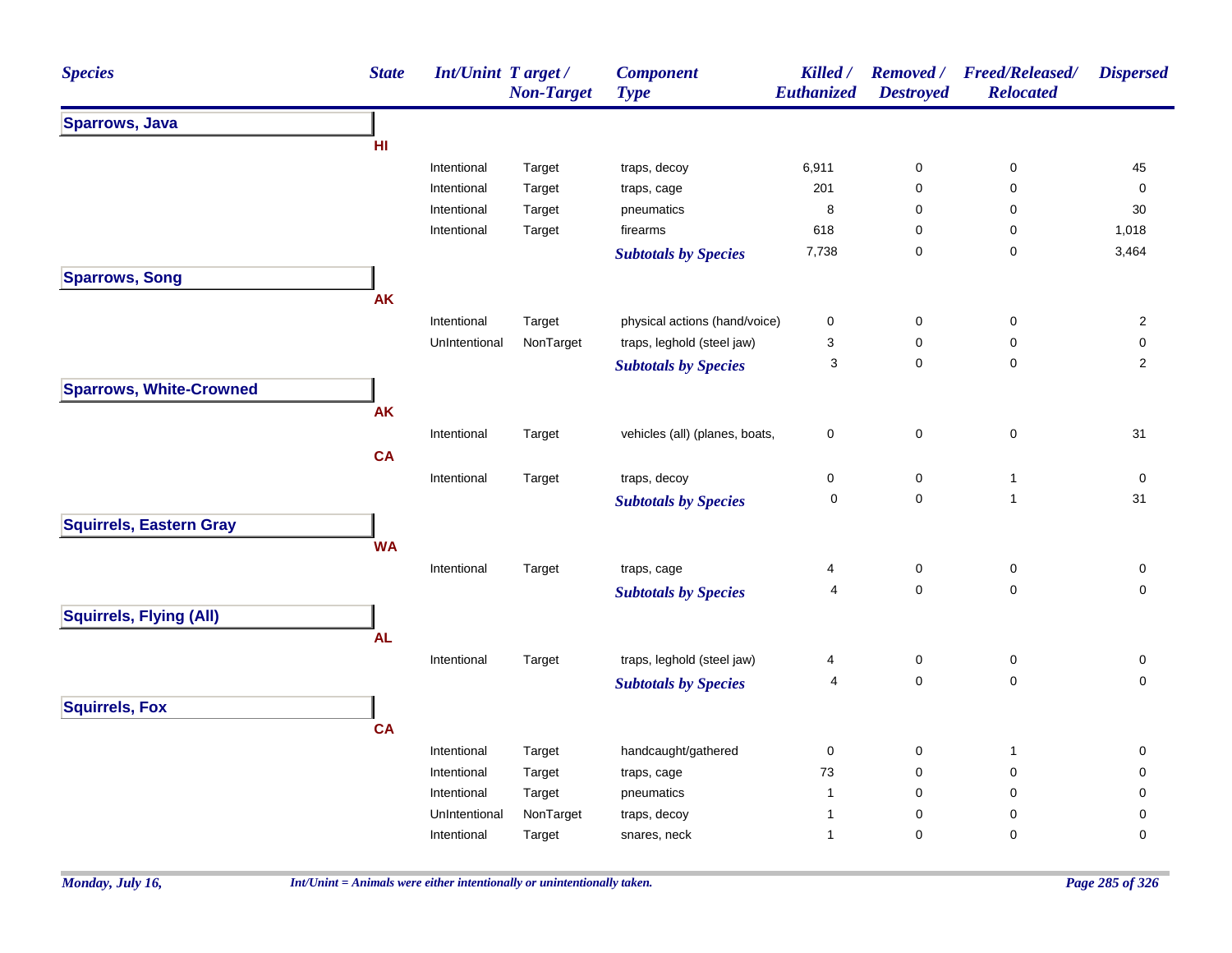| <b>Species</b>         | <b>State</b>    | <b>Int/Unint Target/</b>   | <b>Non-Target</b> | <b>Component</b><br><b>Type</b>    | Killed /<br>Euthanized | <b>Removed</b> /<br><b>Destroyed</b> | <b>Freed/Released/</b><br><b>Relocated</b> | <b>Dispersed</b> |
|------------------------|-----------------|----------------------------|-------------------|------------------------------------|------------------------|--------------------------------------|--------------------------------------------|------------------|
| <b>Squirrels, Fox</b>  |                 |                            |                   |                                    |                        |                                      |                                            |                  |
|                        | $\mathsf{co}\,$ |                            |                   |                                    |                        |                                      |                                            |                  |
|                        |                 | UnIntentional              | NonTarget         | traps, cage                        | 0                      | $\pmb{0}$                            | $\mathbf{1}$                               | 0                |
|                        | FL.             |                            |                   |                                    |                        |                                      |                                            |                  |
|                        |                 | UnIntentional              | NonTarget         | traps, cage                        | 0                      | $\pmb{0}$                            | $\mathbf{1}$                               | 0                |
|                        | GA              | UnIntentional              | NonTarget         | traps, leghold (steel jaw)         | $\mathbf{1}$           |                                      |                                            |                  |
|                        | LA              |                            |                   |                                    |                        | $\pmb{0}$                            | 0                                          | 0                |
|                        |                 | Intentional                | Target            | pneumatics                         | 66                     | $\pmb{0}$                            | 0                                          | $\pmb{0}$        |
|                        | MI              |                            |                   |                                    |                        |                                      |                                            |                  |
|                        |                 | UnIntentional              | NonTarget         | traps, cage                        | $\pmb{0}$              | $\pmb{0}$                            | $\mathbf{1}$                               | $\pmb{0}$        |
|                        | ND              |                            |                   |                                    |                        |                                      |                                            |                  |
|                        |                 | Intentional                | Target            | traps, quick-kill (conibear)       | 1                      | $\pmb{0}$                            | $\pmb{0}$                                  | 0                |
|                        |                 | UnIntentional              | NonTarget         | traps, leghold (steel jaw)         | $\mathbf{1}$           | $\pmb{0}$                            | $\pmb{0}$                                  | $\pmb{0}$        |
|                        | <b>NE</b>       |                            |                   |                                    |                        |                                      |                                            |                  |
|                        |                 | Intentional<br>Intentional | Target            | handcaught/gathered<br>traps, cage | $\pmb{0}$<br>4         | $\pmb{0}$<br>$\pmb{0}$               | $\mathbf{1}$<br>$\pmb{0}$                  | 0<br>$\pmb{0}$   |
|                        | OH              |                            | Target            |                                    |                        |                                      |                                            |                  |
|                        |                 | UnIntentional              | NonTarget         | traps, cage                        | $\pmb{0}$              | $\pmb{0}$                            | $\mathbf{1}$                               | $\pmb{0}$        |
|                        | OK              |                            |                   |                                    |                        |                                      |                                            |                  |
|                        |                 | Intentional                | Target            | traps, cage                        | $\pmb{0}$              | $\pmb{0}$                            | 4                                          | 0                |
|                        | <b>TN</b>       |                            |                   |                                    |                        |                                      |                                            |                  |
|                        |                 | UnIntentional              | NonTarget         | traps, cage                        | $\mathbf{1}$           | $\pmb{0}$                            | ${\bf 0}$                                  | $\pmb{0}$        |
|                        | <b>TX</b>       |                            |                   |                                    |                        |                                      |                                            |                  |
|                        |                 | Intentional                | Target            | traps, cage                        | $\pmb{0}$              | $\pmb{0}$                            | $\mathbf{1}$                               | $\pmb{0}$        |
|                        | <b>VA</b>       | UnIntentional              | NonTarget         | traps, quick-kill (conibear)       | $\mathbf{1}$           | $\pmb{0}$                            | $\mathbf 0$                                |                  |
|                        | <b>WV</b>       |                            |                   |                                    |                        |                                      |                                            | $\mathbf 0$      |
|                        |                 | UnIntentional              | NonTarget         | traps, cage                        | 0                      | $\pmb{0}$                            | 4                                          | 0                |
|                        |                 |                            |                   | <b>Subtotals by Species</b>        | 151                    | $\pmb{0}$                            | 15                                         | 0                |
| <b>Squirrels, Gray</b> |                 |                            |                   |                                    |                        |                                      |                                            |                  |
|                        | <b>AL</b>       |                            |                   |                                    |                        |                                      |                                            |                  |
|                        |                 | Intentional                | Target            | firearms                           | $\overline{a}$         | $\pmb{0}$                            | $\pmb{0}$                                  | $\pmb{0}$        |
|                        |                 | Intentional                | Target            | traps, quick-kill (conibear)       | $\boldsymbol{7}$       | $\pmb{0}$                            | $\pmb{0}$                                  | 0                |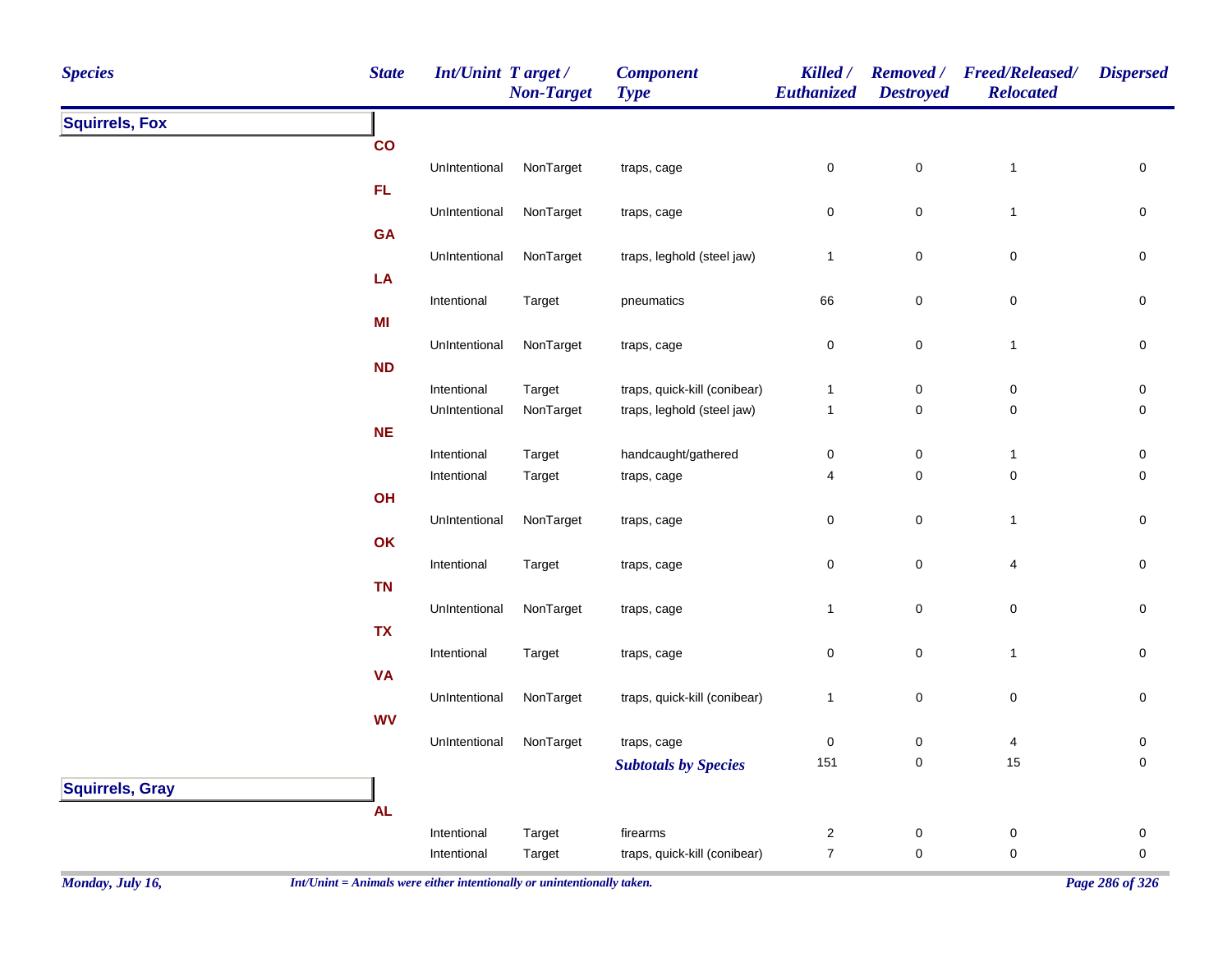| <b>Species</b>                | <b>State</b> | <b>Int/Unint Target/</b> | <b>Non-Target</b> | <b>Type</b>                                                                                                                                                                                                                                                                                                                                                                                                                                                                                                                                                                                                                                                                                                                                                       | Euthanized | <b>Removed</b> /<br><b>Destroyed</b> | <b>Freed/Released/</b><br><b>Relocated</b> | <b>Dispersed</b>    |
|-------------------------------|--------------|--------------------------|-------------------|-------------------------------------------------------------------------------------------------------------------------------------------------------------------------------------------------------------------------------------------------------------------------------------------------------------------------------------------------------------------------------------------------------------------------------------------------------------------------------------------------------------------------------------------------------------------------------------------------------------------------------------------------------------------------------------------------------------------------------------------------------------------|------------|--------------------------------------|--------------------------------------------|---------------------|
| <b>Squirrels, Gray</b>        |              |                          |                   |                                                                                                                                                                                                                                                                                                                                                                                                                                                                                                                                                                                                                                                                                                                                                                   |            |                                      |                                            |                     |
|                               | <b>AL</b>    |                          |                   |                                                                                                                                                                                                                                                                                                                                                                                                                                                                                                                                                                                                                                                                                                                                                                   |            |                                      |                                            |                     |
|                               |              | Intentional              | Target            | <b>Component</b><br>Killed /<br>traps, leghold (steel jaw)<br>$\pmb{0}$<br>8<br>$\mathbf{5}$<br>$\pmb{0}$<br>firearms<br>$\mathbf 0$<br>$\mathbf 0$<br>traps, cage<br>43<br>$\pmb{0}$<br>traps, cage<br>$\pmb{0}$<br>handcaught/gathered<br>-1<br>875<br>firearms<br>0<br>24<br>$\pmb{0}$<br>traps, cage<br>$\pmb{0}$<br>$\mathbf{1}$<br>traps, cage<br>$\pmb{0}$<br>pneumatics<br>$\mathbf{1}$<br>traps, decoy<br>$\pmb{0}$<br>0<br>$\pmb{0}$<br>$\mathbf{1}$<br>traps, cage<br>$\pmb{0}$<br>0<br>traps, cage<br>$\pmb{0}$<br>0<br>traps, cage<br>0<br>0<br>traps, cage<br>$\pmb{0}$<br>firearms<br>$\overline{1}$<br>$\pmb{0}$<br>0<br>traps, cage<br>33<br>$\pmb{0}$<br>firearms<br>8<br>0<br>traps, cage<br>1,010<br>$\pmb{0}$<br><b>Subtotals by Species</b> |            | $\pmb{0}$                            | 0                                          |                     |
|                               | CA           |                          |                   |                                                                                                                                                                                                                                                                                                                                                                                                                                                                                                                                                                                                                                                                                                                                                                   |            |                                      |                                            |                     |
|                               |              | Intentional              | Target            |                                                                                                                                                                                                                                                                                                                                                                                                                                                                                                                                                                                                                                                                                                                                                                   |            |                                      | $\pmb{0}$                                  | 0                   |
|                               |              | UnIntentional            | NonTarget         |                                                                                                                                                                                                                                                                                                                                                                                                                                                                                                                                                                                                                                                                                                                                                                   |            |                                      | -1                                         | 0                   |
|                               |              | Intentional              | Target            |                                                                                                                                                                                                                                                                                                                                                                                                                                                                                                                                                                                                                                                                                                                                                                   |            |                                      | 4                                          | 0                   |
|                               |              | Intentional              | Target            |                                                                                                                                                                                                                                                                                                                                                                                                                                                                                                                                                                                                                                                                                                                                                                   |            |                                      | 0                                          | 0                   |
|                               | GA           |                          |                   |                                                                                                                                                                                                                                                                                                                                                                                                                                                                                                                                                                                                                                                                                                                                                                   |            |                                      |                                            |                     |
|                               |              | Intentional              | Target            |                                                                                                                                                                                                                                                                                                                                                                                                                                                                                                                                                                                                                                                                                                                                                                   |            |                                      | 0                                          | 0                   |
|                               |              | Intentional              | Target            |                                                                                                                                                                                                                                                                                                                                                                                                                                                                                                                                                                                                                                                                                                                                                                   |            |                                      | $\pmb{0}$                                  | 0                   |
|                               |              | UnIntentional            | NonTarget         |                                                                                                                                                                                                                                                                                                                                                                                                                                                                                                                                                                                                                                                                                                                                                                   |            |                                      | $\overline{c}$                             | 0                   |
|                               | <b>KY</b>    |                          |                   |                                                                                                                                                                                                                                                                                                                                                                                                                                                                                                                                                                                                                                                                                                                                                                   |            |                                      |                                            |                     |
|                               |              | Intentional              | Target            |                                                                                                                                                                                                                                                                                                                                                                                                                                                                                                                                                                                                                                                                                                                                                                   |            |                                      | $\pmb{0}$                                  | 0                   |
|                               | <b>NY</b>    |                          |                   |                                                                                                                                                                                                                                                                                                                                                                                                                                                                                                                                                                                                                                                                                                                                                                   |            |                                      |                                            |                     |
|                               |              | UnIntentional            | NonTarget         |                                                                                                                                                                                                                                                                                                                                                                                                                                                                                                                                                                                                                                                                                                                                                                   |            |                                      | 0                                          | $\overline{2}$      |
|                               |              | UnIntentional            | NonTarget         |                                                                                                                                                                                                                                                                                                                                                                                                                                                                                                                                                                                                                                                                                                                                                                   |            |                                      | $\mathsf 0$                                | 59                  |
|                               | OK           |                          |                   |                                                                                                                                                                                                                                                                                                                                                                                                                                                                                                                                                                                                                                                                                                                                                                   |            |                                      |                                            |                     |
|                               |              | Intentional              | Target            |                                                                                                                                                                                                                                                                                                                                                                                                                                                                                                                                                                                                                                                                                                                                                                   |            |                                      | 0                                          | $\mathsf{O}\xspace$ |
|                               | <b>TN</b>    |                          |                   |                                                                                                                                                                                                                                                                                                                                                                                                                                                                                                                                                                                                                                                                                                                                                                   |            |                                      |                                            |                     |
|                               |              | UnIntentional            | NonTarget         |                                                                                                                                                                                                                                                                                                                                                                                                                                                                                                                                                                                                                                                                                                                                                                   |            |                                      | $\ensuremath{\mathsf{3}}$                  | 0                   |
|                               | <b>VA</b>    |                          |                   |                                                                                                                                                                                                                                                                                                                                                                                                                                                                                                                                                                                                                                                                                                                                                                   |            |                                      |                                            |                     |
|                               |              | UnIntentional            | NonTarget         |                                                                                                                                                                                                                                                                                                                                                                                                                                                                                                                                                                                                                                                                                                                                                                   |            |                                      | $\overline{a}$                             | 0                   |
|                               |              | Intentional              | Target            |                                                                                                                                                                                                                                                                                                                                                                                                                                                                                                                                                                                                                                                                                                                                                                   |            |                                      | 0                                          | $\mathbf 0$         |
|                               | <b>VT</b>    |                          |                   |                                                                                                                                                                                                                                                                                                                                                                                                                                                                                                                                                                                                                                                                                                                                                                   |            |                                      |                                            |                     |
|                               |              | UnIntentional            |                   |                                                                                                                                                                                                                                                                                                                                                                                                                                                                                                                                                                                                                                                                                                                                                                   |            |                                      |                                            | 0                   |
|                               |              |                          | NonTarget         |                                                                                                                                                                                                                                                                                                                                                                                                                                                                                                                                                                                                                                                                                                                                                                   |            |                                      | $\sqrt{2}$                                 |                     |
|                               | <b>WA</b>    |                          |                   |                                                                                                                                                                                                                                                                                                                                                                                                                                                                                                                                                                                                                                                                                                                                                                   |            |                                      |                                            |                     |
|                               |              | Intentional              | Target            |                                                                                                                                                                                                                                                                                                                                                                                                                                                                                                                                                                                                                                                                                                                                                                   |            |                                      | $\pmb{0}$                                  | $\pmb{0}$           |
|                               | <b>WY</b>    |                          |                   |                                                                                                                                                                                                                                                                                                                                                                                                                                                                                                                                                                                                                                                                                                                                                                   |            |                                      |                                            |                     |
|                               |              | Intentional              | Target            |                                                                                                                                                                                                                                                                                                                                                                                                                                                                                                                                                                                                                                                                                                                                                                   |            |                                      | 0                                          | 0                   |
|                               |              |                          |                   |                                                                                                                                                                                                                                                                                                                                                                                                                                                                                                                                                                                                                                                                                                                                                                   |            |                                      | 14                                         | 61                  |
| Squirrels, Ground, California |              |                          |                   |                                                                                                                                                                                                                                                                                                                                                                                                                                                                                                                                                                                                                                                                                                                                                                   |            |                                      |                                            |                     |
|                               | CA           |                          |                   |                                                                                                                                                                                                                                                                                                                                                                                                                                                                                                                                                                                                                                                                                                                                                                   |            |                                      |                                            |                     |
|                               |              | Intentional              | Target            | traps, cage                                                                                                                                                                                                                                                                                                                                                                                                                                                                                                                                                                                                                                                                                                                                                       | 395        | $\pmb{0}$                            | $\pmb{0}$                                  | $\pmb{0}$           |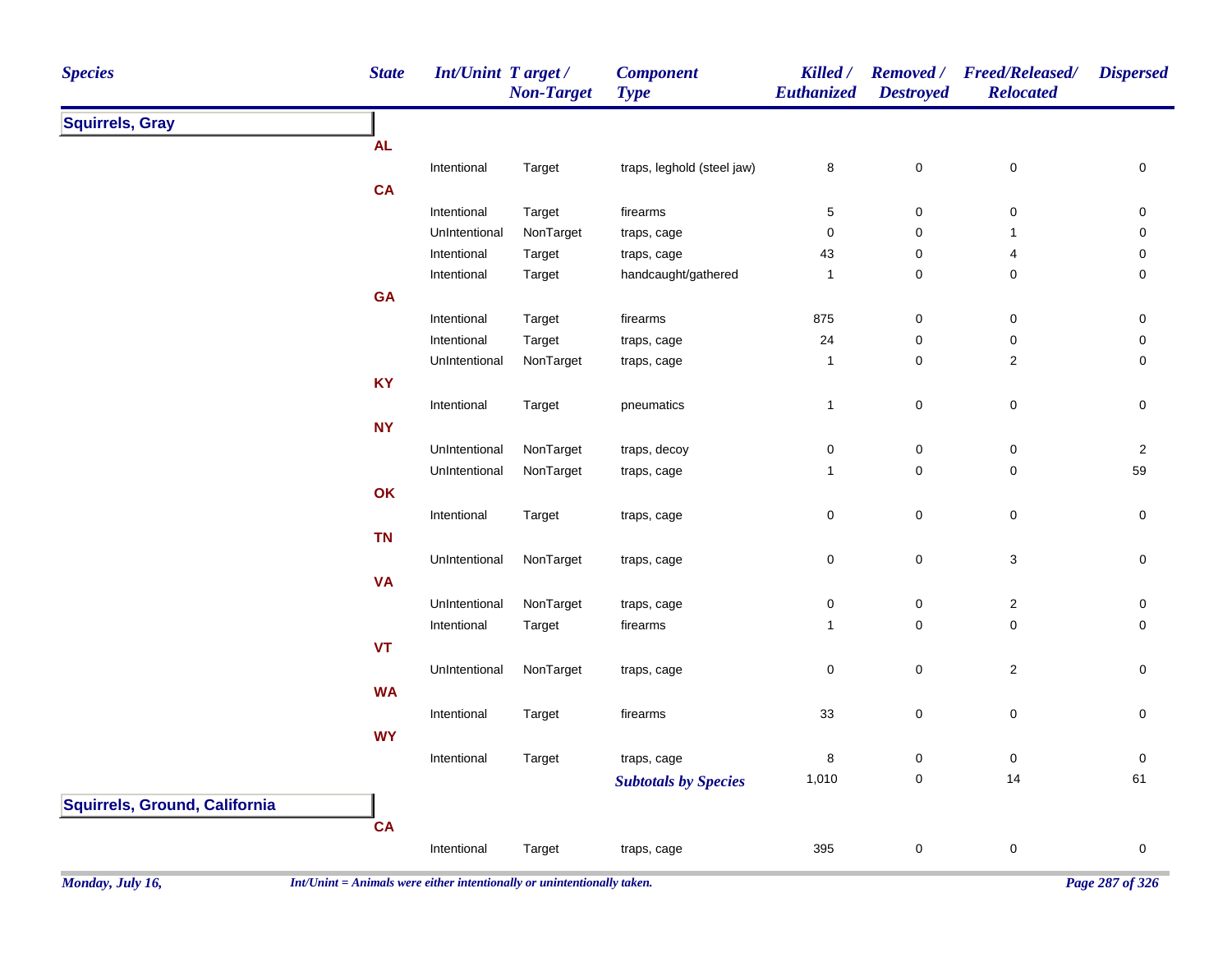| <b>Species</b>                  | <b>State</b> | <b>Int/Unint Target/</b> | <b>Non-Target</b> | <b>Component</b><br><b>Type</b> | Killed /<br>Euthanized  | <b>Destroyed</b> | Removed / Freed/Released/<br><b>Relocated</b> | <b>Dispersed</b> |
|---------------------------------|--------------|--------------------------|-------------------|---------------------------------|-------------------------|------------------|-----------------------------------------------|------------------|
| Squirrels, Ground, California   |              |                          |                   |                                 |                         |                  |                                               |                  |
|                                 | <b>CA</b>    |                          |                   |                                 |                         |                  |                                               |                  |
|                                 |              | Intentional              | Target            | traps, quick-kill (conibear)    | 279                     | 0                | 0                                             | 0                |
|                                 |              | UnIntentional            | NonTarget         | traps, leghold (padded jaw)     | $\mathsf 0$             | $\pmb{0}$        | $\mathbf{1}$                                  | $\mathbf 0$      |
|                                 |              | UnIntentional            | NonTarget         | traps, decoy                    | $\mathbf{1}$            | $\pmb{0}$        | 0                                             | 0                |
|                                 |              | Intentional              | Target            | firearms                        | 368                     | 0                | 0                                             | 25               |
|                                 |              | Intentional              | Target            | pneumatics                      | $30\,$                  | 0                | 0                                             | 0                |
|                                 |              | UnIntentional            | NonTarget         | traps, cage                     | 0                       | $\mathbf 0$      | $\overline{7}$                                | 0                |
|                                 |              | Intentional              | Target            | traps, decoy                    | 2                       | $\mathbf 0$      | 0                                             | 0                |
|                                 |              | Intentional              | Target            | traps, leghold (padded jaw)     | $\mathbf{1}$            | 0                | 0                                             | 0                |
|                                 |              | UnIntentional            | Target            | traps, decoy                    | $\mathbf{1}$            | 0                | 0                                             | 0                |
|                                 |              | Intentional              | Target            | gas cartridge (rodent)          | 376                     | 0                | 0                                             | 0                |
|                                 |              |                          |                   | <b>Subtotals by Species</b>     | 1,453                   | $\pmb{0}$        | 8                                             | 25               |
| <b>Squirrels, Ground, Other</b> |              |                          |                   |                                 |                         |                  |                                               |                  |
|                                 | <b>AK</b>    |                          |                   |                                 |                         |                  |                                               |                  |
|                                 |              | UnIntentional            | NonTarget         | traps, leghold (steel jaw)      | 0                       | $\pmb{0}$        | $\mathbf{1}$                                  | $\mathbf 0$      |
|                                 | co           |                          |                   |                                 |                         |                  |                                               |                  |
|                                 |              | Intentional              | Target            | traps, cage                     | $\overline{\mathbf{c}}$ | $\mathbf 0$      | $\pmb{0}$                                     | 0                |
|                                 | ID           |                          |                   |                                 |                         |                  |                                               |                  |
|                                 |              | Intentional              | Target            | firearms                        | 6                       | 0                | 0                                             | 0                |
|                                 |              | Intentional              | Target            | traps, leghold (steel jaw)      | 6                       | 0                | 0                                             | $\mathbf 0$      |
|                                 |              | Intentional              | Target            | fumigant, weevil-cide tablets   | 338                     | 0                | 0                                             | 0                |
|                                 |              | Intentional              | Target            | traps, quick-kill (conibear)    | 6                       | 0                | 0                                             | 0                |
|                                 | <b>NM</b>    |                          |                   |                                 |                         |                  |                                               |                  |
|                                 |              | Intentional              | Target            | traps, cage                     | 17                      | $\pmb{0}$        | $\mathsf 0$                                   | 0                |
|                                 | <b>NV</b>    |                          |                   |                                 |                         |                  |                                               |                  |
|                                 |              | Intentional              | Target            | traps, quick-kill (conibear)    | $\overline{\mathbf{c}}$ | $\pmb{0}$        | $\pmb{0}$                                     | 0                |
|                                 |              | Intentional              | Target            | euthasol                        | $\mathbf{1}$            | 0                | 0                                             | 0                |
|                                 |              | Intentional              | Target            | zinc phosphide oats (p.dog) :   | 201                     | 0                | 0                                             | 0                |
|                                 |              | Intentional              | Target            | traps, cage                     | 94                      | 0                | 0                                             | 0                |
|                                 |              | Intentional              | Target            | firearms                        | 4                       | 0                | 0                                             | $\mathbf 0$      |
|                                 | OR           |                          |                   |                                 |                         |                  |                                               |                  |
|                                 |              | Intentional              | Target            | firearms                        | $35\,$                  | $\pmb{0}$        | 0                                             | 0                |
|                                 |              | UnIntentional            | NonTarget         | traps, cage                     | $\mathbf{1}$            | $\pmb{0}$        | 6                                             | $\mathbf 0$      |
|                                 |              |                          |                   |                                 |                         |                  |                                               |                  |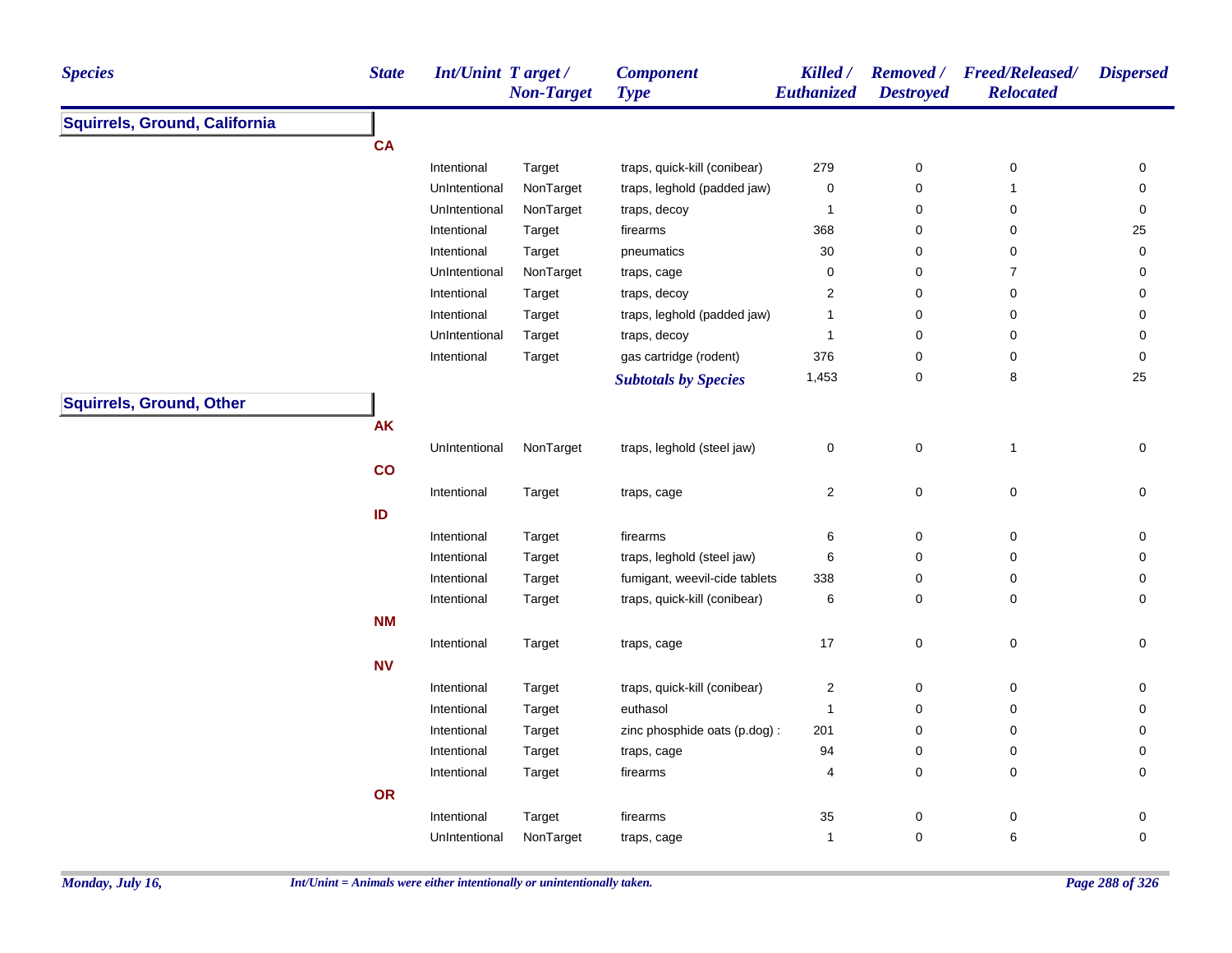| <b>Species</b>                  | <b>State</b>           | <b>Int/Unint Target/</b> | <b>Non-Target</b> | <b>Component</b><br><b>Type</b> | Killed /<br>Euthanized | <b>Removed</b> /<br><b>Destroyed</b> | <b>Freed/Released/</b><br><b>Relocated</b> | <b>Dispersed</b>    |
|---------------------------------|------------------------|--------------------------|-------------------|---------------------------------|------------------------|--------------------------------------|--------------------------------------------|---------------------|
| <b>Squirrels, Ground, Other</b> |                        |                          |                   |                                 |                        |                                      |                                            |                     |
|                                 | <b>TX</b>              |                          |                   |                                 |                        |                                      |                                            |                     |
|                                 |                        | Intentional              | Target            | zinc phosphide conc. (rodent    | 52                     | $\pmb{0}$                            | $\pmb{0}$                                  | 0                   |
|                                 | UT                     |                          |                   |                                 |                        |                                      |                                            |                     |
|                                 |                        | Intentional              | Target            | traps, cage                     | $\overline{7}$         | $\mathbf 0$                          | 5                                          | 0                   |
|                                 | WI                     |                          |                   |                                 |                        |                                      |                                            |                     |
|                                 |                        | Intentional              | Target            | firearms                        | $\overline{c}$         | $\pmb{0}$                            | $\pmb{0}$                                  | 0                   |
|                                 |                        | UnIntentional            | NonTarget         | traps, cage                     | 3                      | 0                                    | $\mathbf 0$                                | 0                   |
|                                 |                        |                          |                   | <b>Subtotals by Species</b>     | 777                    | $\mathsf{O}\xspace$                  | 12                                         | $\mathbf 0$         |
| Squirrels, Ground, Round-Tailed |                        |                          |                   |                                 |                        |                                      |                                            |                     |
|                                 | $\mathsf{A}\mathsf{Z}$ |                          |                   |                                 |                        |                                      |                                            |                     |
|                                 |                        | Intentional              | Target            | traps, cage                     | $\mathbf{1}$           | $\pmb{0}$                            | $\pmb{0}$                                  | $\pmb{0}$           |
|                                 |                        | Intentional              | Target            | firearms                        | 224                    | 0                                    | 0                                          | 0                   |
|                                 |                        |                          |                   | <b>Subtotals by Species</b>     | 225                    | $\mathbf 0$                          | $\pmb{0}$                                  | $\mathsf{O}\xspace$ |
| <b>Squirrels, Red</b>           |                        |                          |                   |                                 |                        |                                      |                                            |                     |
|                                 | $\mathsf{AZ}$          |                          |                   |                                 |                        |                                      |                                            |                     |
|                                 |                        | Intentional              | Target            | traps, cage                     | 0                      | $\mathsf{O}\xspace$                  | $\mathbf{1}$                               | 0                   |
|                                 | <b>ND</b>              |                          |                   |                                 |                        |                                      |                                            |                     |
|                                 |                        | Intentional              | Target            | traps, cage                     | $\mathsf 0$            | $\mathbf 0$                          | $\,6$                                      | $\mathsf{O}\xspace$ |
|                                 | <b>NY</b>              |                          |                   |                                 |                        |                                      |                                            |                     |
|                                 |                        | UnIntentional            | NonTarget         | traps, cage                     | $\pmb{0}$              | $\pmb{0}$                            | $\pmb{0}$                                  | $\overline{2}$      |
|                                 | OH                     |                          |                   |                                 |                        |                                      |                                            |                     |
|                                 |                        | UnIntentional            | NonTarget         | traps, cage                     | $\pmb{0}$              | $\mathsf{O}\xspace$                  | $\mathbf{1}$                               | $\mathsf{O}\xspace$ |
|                                 | PA                     |                          |                   |                                 |                        |                                      |                                            |                     |
|                                 |                        | UnIntentional            | NonTarget         | traps, cage                     | $\mathbf 0$            | $\mathbf 0$                          | $\mathbf{1}$                               | 0                   |
|                                 | <b>VT</b>              |                          |                   |                                 |                        |                                      |                                            |                     |
|                                 |                        | UnIntentional            | NonTarget         | traps, cage                     | $\pmb{0}$              | $\mathsf 0$                          | $\mathbf{1}$                               | $\mathsf{O}\xspace$ |
|                                 | <b>WY</b>              |                          |                   |                                 |                        |                                      |                                            |                     |
|                                 |                        | Intentional              | Target            | firearms                        | $\overline{2}$         | $\pmb{0}$                            | $\pmb{0}$                                  | $\pmb{0}$           |
|                                 |                        |                          |                   | <b>Subtotals by Species</b>     | $\overline{2}$         | $\mathsf{O}\xspace$                  | $10\,$                                     | $\overline{2}$      |
| <b>Squirrels, Rock</b>          |                        |                          |                   |                                 |                        |                                      |                                            |                     |
|                                 | $\mathsf{AZ}$          |                          |                   |                                 |                        |                                      |                                            |                     |
|                                 |                        | UnIntentional            | NonTarget         | traps, cage                     | $\pmb{0}$              | $\mathbf 0$                          | $\mathbf{1}$                               | $\pmb{0}$           |
|                                 |                        |                          |                   |                                 |                        |                                      |                                            |                     |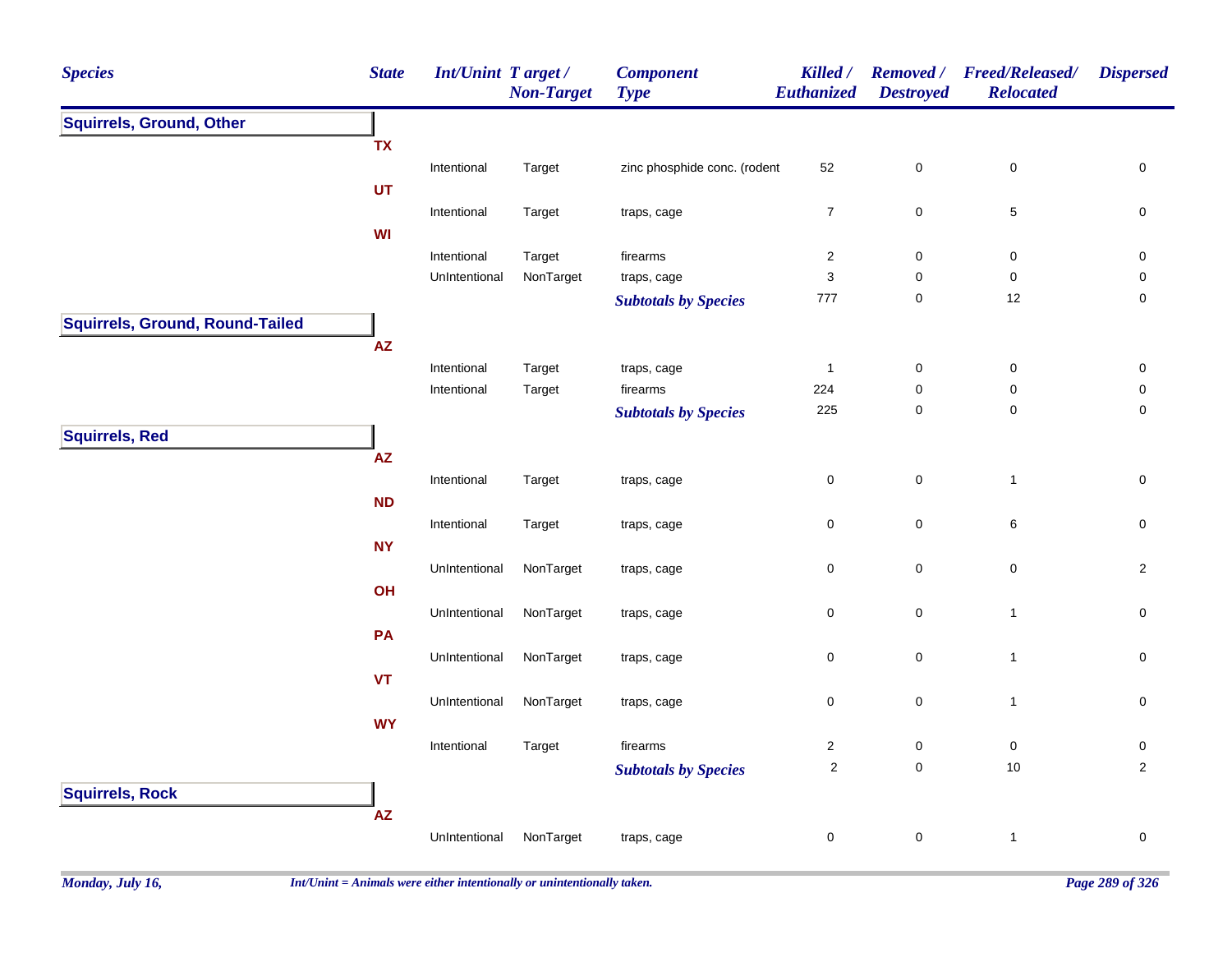| <b>Species</b>             | <b>State</b>           | <b>Int/Unint Target/</b>   | <b>Non-Target</b> | <b>Component</b><br><b>Type</b>        | Killed /<br>Euthanized | <b>Destroyed</b>         | Removed / Freed/Released/<br><b>Relocated</b> | <b>Dispersed</b>         |
|----------------------------|------------------------|----------------------------|-------------------|----------------------------------------|------------------------|--------------------------|-----------------------------------------------|--------------------------|
| <b>Squirrels, Rock</b>     |                        |                            |                   |                                        |                        |                          |                                               |                          |
|                            | $\mathsf{A}\mathsf{Z}$ |                            |                   |                                        |                        |                          |                                               |                          |
|                            |                        | Intentional                | Target            | traps, cage                            | 9                      | $\pmb{0}$                | $\mathsf 0$                                   | $\pmb{0}$                |
|                            | co                     |                            |                   |                                        |                        |                          |                                               |                          |
|                            |                        | Intentional                | Target            | traps, cage                            | 4                      | $\mathbf 0$              | $\pmb{0}$                                     | $\mathsf 0$              |
|                            | <b>NM</b>              |                            |                   |                                        |                        |                          |                                               |                          |
|                            |                        | Intentional                | Target            | traps, cage                            | 9                      | $\mathbf 0$              | $\pmb{0}$                                     | $\mathsf 0$              |
|                            | <b>NV</b>              |                            |                   |                                        |                        |                          |                                               |                          |
|                            |                        | UnIntentional              | NonTarget         | traps, cage                            | 0                      | $\pmb{0}$                | $\sqrt{2}$                                    | $\pmb{0}$                |
|                            | OR                     |                            |                   |                                        |                        |                          |                                               |                          |
|                            |                        | Intentional                | Target            | firearms                               | 4                      | $\pmb{0}$                | $\pmb{0}$                                     | 0                        |
|                            |                        |                            |                   | <b>Subtotals by Species</b>            | 26                     | $\mathbf 0$              | 3                                             | $\mathbf 0$              |
| Squirrels, Z-(Other)       |                        |                            |                   |                                        |                        |                          |                                               |                          |
|                            | <b>NM</b>              |                            |                   |                                        |                        |                          |                                               |                          |
|                            |                        | Intentional                | Target            | traps, cage                            | $\mathbf{1}$           | $\mathsf 0$              | $\sqrt{2}$                                    | $\mathsf{O}\xspace$      |
|                            | <b>WY</b>              |                            |                   |                                        |                        |                          |                                               |                          |
|                            |                        | Intentional                | Target            | firearms                               | $\mathbf{1}$           | $\pmb{0}$                | $\pmb{0}$                                     | $\mathsf 0$              |
|                            |                        |                            |                   | <b>Subtotals by Species</b>            | $\sqrt{2}$             | $\mathbf 0$              | $\sqrt{2}$                                    | $\mathbf 0$              |
| <b>Starlings, European</b> |                        |                            |                   |                                        |                        |                          |                                               |                          |
|                            | <b>AK</b>              |                            |                   |                                        |                        |                          |                                               |                          |
|                            |                        | Intentional                | Target            | physical actions (hand/voice)          | 0                      | $\mathbf 0$              | $\pmb{0}$                                     | $10$                     |
|                            |                        | Intentional                | Target            | nets, z-(other)                        | 0                      | $\pmb{0}$                | $\pmb{0}$                                     | $\mathbf{1}$             |
|                            |                        | Intentional                | Target            | firearms                               | 9                      | $\pmb{0}$                | $\pmb{0}$                                     | 20                       |
|                            | $\mathsf{A}\mathsf{Z}$ |                            |                   |                                        |                        |                          |                                               |                          |
|                            |                        | Intentional                | Target            | firearms                               | 14                     | $\mathbf 0$              | $\mathsf 0$                                   | $\pmb{0}$                |
|                            | CA                     |                            |                   |                                        |                        |                          |                                               |                          |
|                            |                        | Intentional                | Target            | pneumatics                             | 197                    | $\boldsymbol{0}$         | $\pmb{0}$                                     | 5,312                    |
|                            |                        | Intentional                | Target            | drc-1339 conc. (birds): 5622           | 1,803                  | $\mathbf 0$              | 0                                             | $\mathsf{O}\xspace$      |
|                            |                        | Intentional                | Target            | pyrotechnics (all)                     | $\pmb{0}$              | $\pmb{0}$                | $\pmb{0}$                                     | 8,916                    |
|                            |                        | Intentional                | Target            | firearms                               | 224                    | $\pmb{0}$                | $\pmb{0}$                                     | 5,265                    |
|                            |                        | Intentional                | Target            | vehicles (all) (planes, boats,         | 0<br>9,375             | $\mathbf 0$              | $\pmb{0}$<br>25                               | 2,107                    |
|                            |                        | Intentional<br>Intentional | Target<br>Target  | traps, decoy<br>repellents, mechanical | 0                      | $\pmb{0}$<br>$\mathbf 0$ | $\pmb{0}$                                     | $\mathsf{O}\xspace$<br>3 |
|                            |                        | Intentional                | Target            | traps, cage                            | 9                      | 0                        | 0                                             | $\mathbf 0$              |
|                            |                        |                            |                   |                                        |                        |                          |                                               |                          |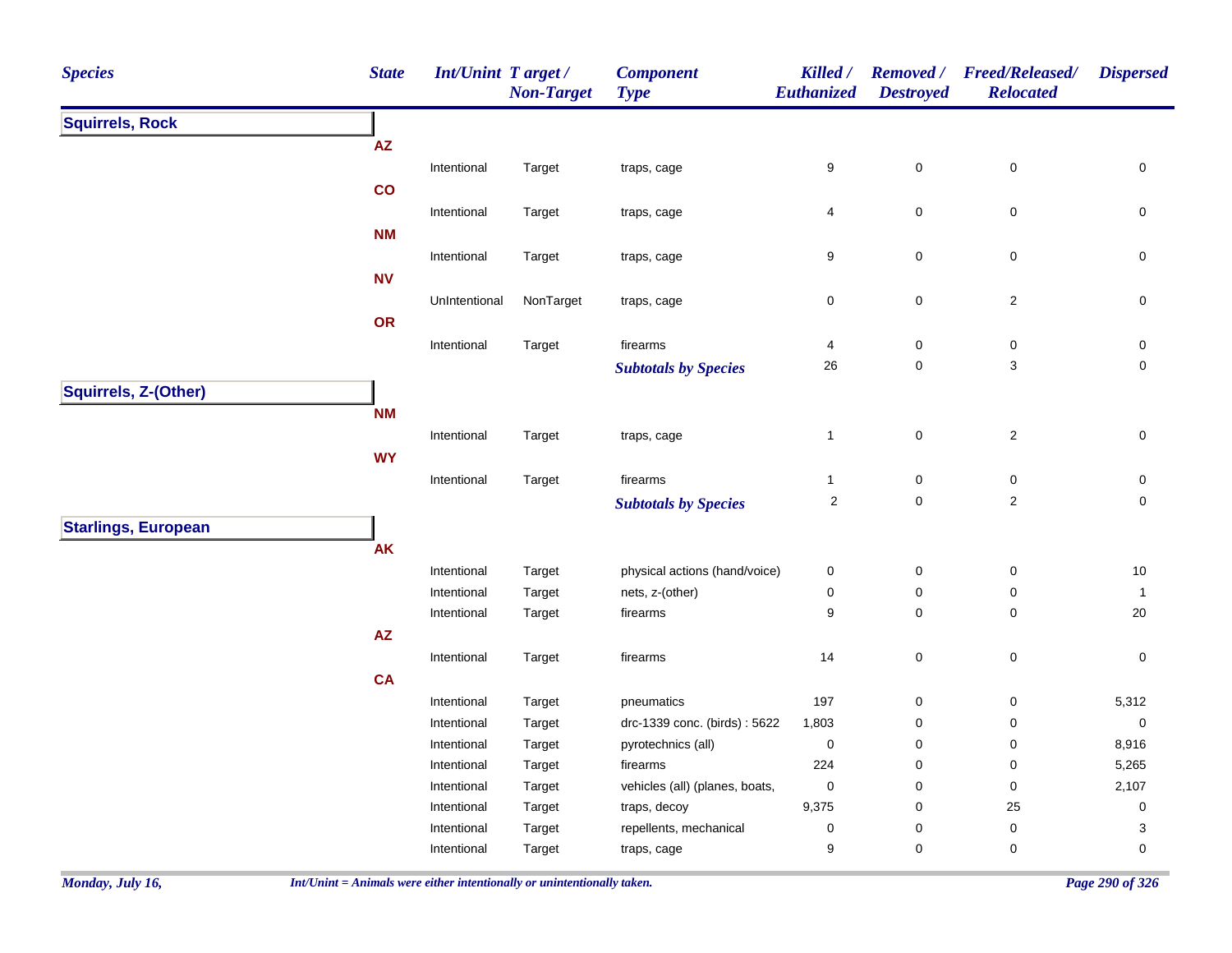| <b>Species</b>             | <b>State</b> | <b>Int/Unint Target/</b> | <b>Non-Target</b> | <b>Component</b><br><b>Type</b>      | Killed /<br>Euthanized | <b>Destroyed</b> | Removed / Freed/Released/<br><b>Relocated</b> | <b>Dispersed</b>    |
|----------------------------|--------------|--------------------------|-------------------|--------------------------------------|------------------------|------------------|-----------------------------------------------|---------------------|
| <b>Starlings, European</b> |              |                          |                   |                                      |                        |                  |                                               |                     |
|                            | co           |                          |                   |                                      |                        |                  |                                               |                     |
|                            |              | Intentional              | Target            | firearms                             | $\boldsymbol{7}$       | $\mathsf 0$      | $\mathsf 0$                                   | 0                   |
|                            | <b>CT</b>    |                          |                   |                                      |                        |                  |                                               |                     |
|                            |              | Intentional              | Target            | drc-1339 conc. (birds): 5622         | 2,000                  | $\pmb{0}$        | 0                                             | $\mathbf 0$         |
|                            |              | Intentional              | Target            | firearms                             | 754                    | 0                | 0                                             | 2,950               |
|                            |              | Intentional              | Target            | pyrotechnics (all)                   | 0                      | $\pmb{0}$        | 0                                             | 37,425              |
|                            |              | Intentional              | Target            | traps, decoy                         | 59                     | 0                | 0                                             | 0                   |
|                            | FL           |                          |                   |                                      |                        |                  |                                               |                     |
|                            |              | Intentional              | Target            | no component specified               | $\pmb{0}$              | $\pmb{0}$        | $\pmb{0}$                                     | 0                   |
|                            |              | Intentional              | Target            | firearms                             | 26                     | $\pmb{0}$        | 0                                             | 25                  |
|                            | <b>GA</b>    |                          |                   |                                      |                        |                  |                                               |                     |
|                            |              | Intentional              | Target            | firearms                             | 36                     | $\mathsf 0$      | $\mathsf 0$                                   | 0                   |
|                            | HI           |                          |                   |                                      |                        |                  |                                               |                     |
|                            |              | UnIntentional            | NonTarget         | firearms                             | $\mathbf{1}$           | $\pmb{0}$        | 0                                             | $\pmb{0}$           |
|                            | IA           |                          |                   |                                      |                        |                  |                                               |                     |
|                            |              | Intentional              | Target            | drc-1339 conc. (birds): 5622         | 2,000                  | $\pmb{0}$        | $\pmb{0}$                                     | 0                   |
|                            |              | Intentional              | Target            | handcaught/gathered                  | 4                      | $\pmb{0}$        | 0                                             | $\mathsf{O}\xspace$ |
|                            |              | Intentional              | Target            | firearms                             | 294                    | $\pmb{0}$        | $\pmb{0}$                                     | 7,200               |
|                            |              | Intentional              | Target            | drc-1339 conc. (356): 56228          | 21,100                 | 0                | 0                                             | 0                   |
|                            |              | Intentional              | Target            | nets, mist                           | $\mathbf{1}$           | $\mathbf 0$      | 0                                             | $\mathbf 0$         |
|                            |              | Intentional              | Target            | pneumatics                           | ${\bf 75}$             | $\pmb{0}$        | 0                                             | 0                   |
|                            |              | Intentional              | Target            | pyrotechnics (all)                   | 0                      | $\pmb{0}$        | 0                                             | 11,450              |
|                            |              | Intentional              | Target            | traps, decoy                         | 267                    | 0                | 84                                            | 0                   |
|                            |              | Intentional              | Target            | vehicles (all) (planes, boats,       | 0                      | 0                | 0                                             | 300                 |
|                            |              | Intentional              | Target            | exploders, gas (all)                 | $\pmb{0}$              | $\mathsf 0$      | $\mathsf 0$                                   | 4,200               |
|                            | ID           |                          |                   |                                      |                        |                  |                                               |                     |
|                            |              | UnIntentional            | NonTarget         | traps, quick-kill (other)            | 3                      | 0                | 0                                             | 0                   |
|                            |              | Intentional              | Target            | drc-1339 conc. (birds): 5622 103,911 |                        | $\pmb{0}$        | 0                                             | 0                   |
|                            |              | Intentional              | Target            | traps, quick-kill (other)            | 6                      | $\pmb{0}$        | $\pmb{0}$                                     | 0                   |
|                            |              | Intentional              | Target            | pneumatics                           | 3                      | 0                | $\pmb{0}$                                     | 0                   |
|                            | IL           |                          |                   |                                      |                        |                  |                                               |                     |
|                            |              | Intentional              | Target            | pyrotechnics (all)                   | 0                      | $\pmb{0}$        | 0                                             | 36,525              |
|                            |              | Intentional              | Target            | traps, z-(other)                     | 98                     | $\pmb{0}$        | $\pmb{0}$                                     | $\pmb{0}$           |
|                            |              | Intentional              | Target            | pneumatics                           | 109                    | 0                | 0                                             | 0                   |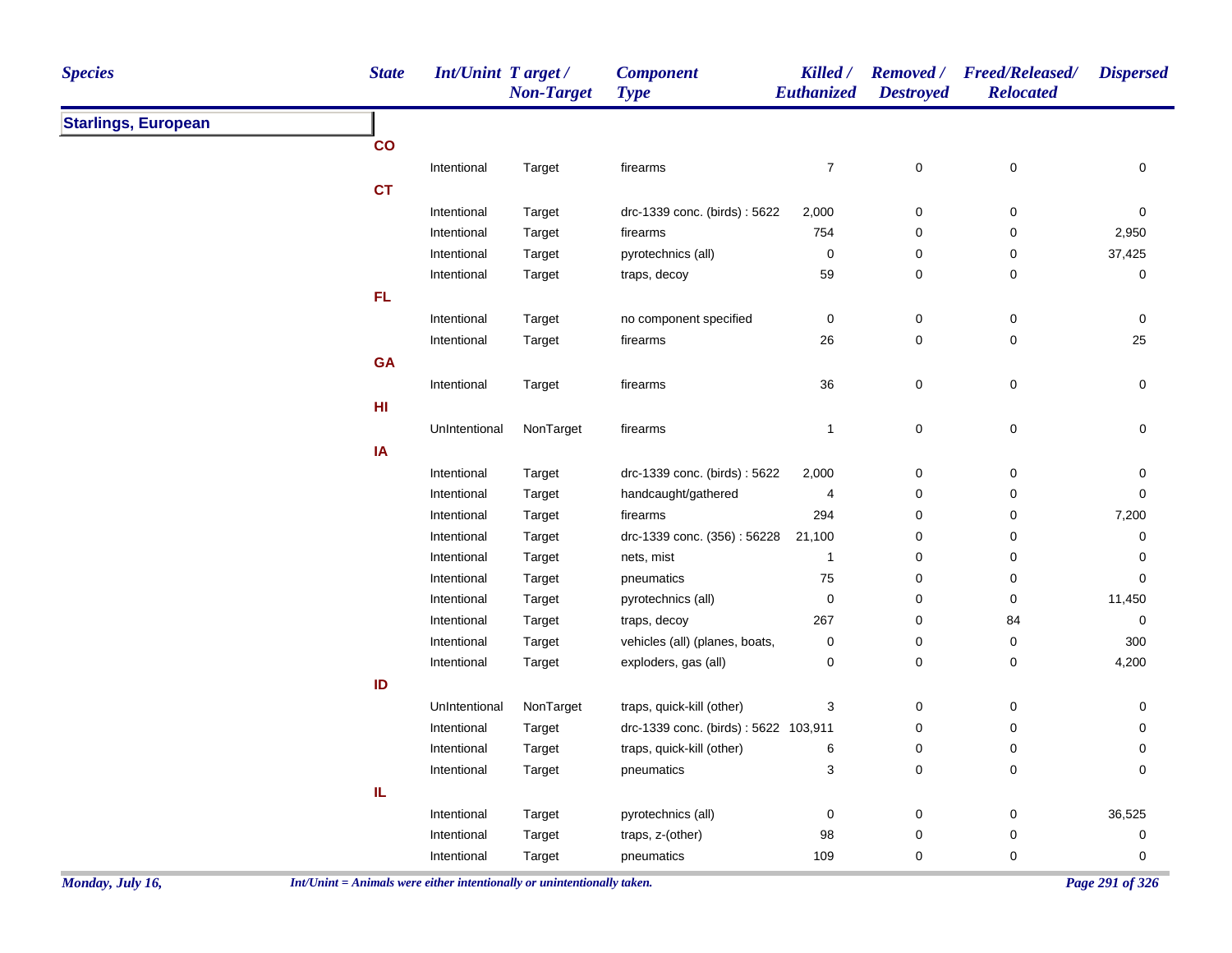| <b>Starlings, European</b><br>IL<br>0<br>$\pmb{0}$<br>$\pmb{0}$<br>17,800<br>Intentional<br>lasers (all) (deterrent)<br>Target<br>10,239<br>Intentional<br>1,736<br>0<br>0<br>Target<br>firearms<br>drc-1339 conc. (356): 56228<br>17<br>0<br>0<br>0<br>Intentional<br>Target<br>IN<br>pyrotechnics (all)<br>0<br>$\pmb{0}$<br>0<br>675<br>Intentional<br>Target<br>0<br>45<br>0<br>2,970<br>Intentional<br>Target<br>firearms<br>drc-1339 conc. (birds): 5622<br>0<br>0<br>Intentional<br>Target<br>2,100<br>0<br>KS<br>Intentional<br>pyrotechnics (all)<br>0<br>$\pmb{0}$<br>0<br>122,700<br>Target<br>0<br>vehicles (all) (planes, boats,<br>0<br>0<br>1,727<br>Intentional<br>Target<br>handcaught/gathered<br>0<br>0<br>0<br>Intentional<br>16<br>Target<br>0<br>7,001<br>Intentional<br>firearms<br>3,209<br>0<br>Target<br>0<br>Intentional<br>exploders, gas (all)<br>0<br>0<br>116,200<br>Target<br>$\pmb{0}$<br>avitrol mixed grains: 11649-<br>35<br>0<br>0<br>Intentional<br>Target<br><b>KY</b><br>5<br>$\pmb{0}$<br>Intentional<br>traps, z-(other)<br>0<br>0<br>Target<br>Intentional<br>firearms<br>4,235<br>0<br>0<br>126,110<br>Target<br>50<br>0<br>106<br>Intentional<br>Target<br>pneumatics<br>0<br>0<br>43<br>0<br>Intentional<br>Target<br>nets, z-(other)<br>0<br>Intentional<br>handcaught/gathered<br>7<br>0<br>0<br>0<br>Target<br>exploders, gas (all)<br>0<br>0<br>0<br>13,330<br>Intentional<br>Target<br>Intentional<br>drc-1339 conc.(feedlot) : ky-<br>1,698<br>0<br>0<br>0<br>Target<br>0<br>Intentional<br>avitrol corn chops (dble):116<br>92<br>0<br>400<br>Target<br>0<br>$\pmb{0}$<br>398,369<br>Intentional<br>pyrotechnics (all)<br>0<br>Target<br><b>MA</b><br>$\pmb{0}$<br>Intentional<br>drc-1339 conc. (birds): 5622<br>7,000<br>0<br>0<br>Target<br>178<br>Intentional<br>traps, decoy<br>0<br>0<br>$\mathbf 0$<br>Target<br>226<br>0<br>1,000<br>0<br>Intentional<br>Target<br>firearms<br>vehicles (all) (planes, boats,<br>0<br>0<br>0<br>1,000<br>Intentional<br>Target<br><b>MD</b><br>0<br>vehicles (all) (planes, boats,<br>0<br>0<br>2,907<br>Intentional<br>Target<br>10,055<br>0<br>0<br>0<br>Intentional<br>Target<br>pyrotechnics (all)<br>3<br>0<br>0<br>0<br>Intentional<br>Target<br>nets, mist | <b>Species</b> | <b>State</b> | <b>Int/Unint Target/</b> | <b>Non-Target</b> | <b>Component</b><br><b>Type</b> | Killed /<br>Euthanized | <b>Destroyed</b> | Removed / Freed/Released/<br><b>Relocated</b> | <b>Dispersed</b> |
|----------------------------------------------------------------------------------------------------------------------------------------------------------------------------------------------------------------------------------------------------------------------------------------------------------------------------------------------------------------------------------------------------------------------------------------------------------------------------------------------------------------------------------------------------------------------------------------------------------------------------------------------------------------------------------------------------------------------------------------------------------------------------------------------------------------------------------------------------------------------------------------------------------------------------------------------------------------------------------------------------------------------------------------------------------------------------------------------------------------------------------------------------------------------------------------------------------------------------------------------------------------------------------------------------------------------------------------------------------------------------------------------------------------------------------------------------------------------------------------------------------------------------------------------------------------------------------------------------------------------------------------------------------------------------------------------------------------------------------------------------------------------------------------------------------------------------------------------------------------------------------------------------------------------------------------------------------------------------------------------------------------------------------------------------------------------------------------------------------------------------------------------------------------------------------------------------------------------------------------------------------------|----------------|--------------|--------------------------|-------------------|---------------------------------|------------------------|------------------|-----------------------------------------------|------------------|
|                                                                                                                                                                                                                                                                                                                                                                                                                                                                                                                                                                                                                                                                                                                                                                                                                                                                                                                                                                                                                                                                                                                                                                                                                                                                                                                                                                                                                                                                                                                                                                                                                                                                                                                                                                                                                                                                                                                                                                                                                                                                                                                                                                                                                                                                |                |              |                          |                   |                                 |                        |                  |                                               |                  |
|                                                                                                                                                                                                                                                                                                                                                                                                                                                                                                                                                                                                                                                                                                                                                                                                                                                                                                                                                                                                                                                                                                                                                                                                                                                                                                                                                                                                                                                                                                                                                                                                                                                                                                                                                                                                                                                                                                                                                                                                                                                                                                                                                                                                                                                                |                |              |                          |                   |                                 |                        |                  |                                               |                  |
|                                                                                                                                                                                                                                                                                                                                                                                                                                                                                                                                                                                                                                                                                                                                                                                                                                                                                                                                                                                                                                                                                                                                                                                                                                                                                                                                                                                                                                                                                                                                                                                                                                                                                                                                                                                                                                                                                                                                                                                                                                                                                                                                                                                                                                                                |                |              |                          |                   |                                 |                        |                  |                                               |                  |
|                                                                                                                                                                                                                                                                                                                                                                                                                                                                                                                                                                                                                                                                                                                                                                                                                                                                                                                                                                                                                                                                                                                                                                                                                                                                                                                                                                                                                                                                                                                                                                                                                                                                                                                                                                                                                                                                                                                                                                                                                                                                                                                                                                                                                                                                |                |              |                          |                   |                                 |                        |                  |                                               |                  |
|                                                                                                                                                                                                                                                                                                                                                                                                                                                                                                                                                                                                                                                                                                                                                                                                                                                                                                                                                                                                                                                                                                                                                                                                                                                                                                                                                                                                                                                                                                                                                                                                                                                                                                                                                                                                                                                                                                                                                                                                                                                                                                                                                                                                                                                                |                |              |                          |                   |                                 |                        |                  |                                               |                  |
|                                                                                                                                                                                                                                                                                                                                                                                                                                                                                                                                                                                                                                                                                                                                                                                                                                                                                                                                                                                                                                                                                                                                                                                                                                                                                                                                                                                                                                                                                                                                                                                                                                                                                                                                                                                                                                                                                                                                                                                                                                                                                                                                                                                                                                                                |                |              |                          |                   |                                 |                        |                  |                                               |                  |
|                                                                                                                                                                                                                                                                                                                                                                                                                                                                                                                                                                                                                                                                                                                                                                                                                                                                                                                                                                                                                                                                                                                                                                                                                                                                                                                                                                                                                                                                                                                                                                                                                                                                                                                                                                                                                                                                                                                                                                                                                                                                                                                                                                                                                                                                |                |              |                          |                   |                                 |                        |                  |                                               |                  |
|                                                                                                                                                                                                                                                                                                                                                                                                                                                                                                                                                                                                                                                                                                                                                                                                                                                                                                                                                                                                                                                                                                                                                                                                                                                                                                                                                                                                                                                                                                                                                                                                                                                                                                                                                                                                                                                                                                                                                                                                                                                                                                                                                                                                                                                                |                |              |                          |                   |                                 |                        |                  |                                               |                  |
|                                                                                                                                                                                                                                                                                                                                                                                                                                                                                                                                                                                                                                                                                                                                                                                                                                                                                                                                                                                                                                                                                                                                                                                                                                                                                                                                                                                                                                                                                                                                                                                                                                                                                                                                                                                                                                                                                                                                                                                                                                                                                                                                                                                                                                                                |                |              |                          |                   |                                 |                        |                  |                                               |                  |
|                                                                                                                                                                                                                                                                                                                                                                                                                                                                                                                                                                                                                                                                                                                                                                                                                                                                                                                                                                                                                                                                                                                                                                                                                                                                                                                                                                                                                                                                                                                                                                                                                                                                                                                                                                                                                                                                                                                                                                                                                                                                                                                                                                                                                                                                |                |              |                          |                   |                                 |                        |                  |                                               |                  |
|                                                                                                                                                                                                                                                                                                                                                                                                                                                                                                                                                                                                                                                                                                                                                                                                                                                                                                                                                                                                                                                                                                                                                                                                                                                                                                                                                                                                                                                                                                                                                                                                                                                                                                                                                                                                                                                                                                                                                                                                                                                                                                                                                                                                                                                                |                |              |                          |                   |                                 |                        |                  |                                               |                  |
|                                                                                                                                                                                                                                                                                                                                                                                                                                                                                                                                                                                                                                                                                                                                                                                                                                                                                                                                                                                                                                                                                                                                                                                                                                                                                                                                                                                                                                                                                                                                                                                                                                                                                                                                                                                                                                                                                                                                                                                                                                                                                                                                                                                                                                                                |                |              |                          |                   |                                 |                        |                  |                                               |                  |
|                                                                                                                                                                                                                                                                                                                                                                                                                                                                                                                                                                                                                                                                                                                                                                                                                                                                                                                                                                                                                                                                                                                                                                                                                                                                                                                                                                                                                                                                                                                                                                                                                                                                                                                                                                                                                                                                                                                                                                                                                                                                                                                                                                                                                                                                |                |              |                          |                   |                                 |                        |                  |                                               |                  |
|                                                                                                                                                                                                                                                                                                                                                                                                                                                                                                                                                                                                                                                                                                                                                                                                                                                                                                                                                                                                                                                                                                                                                                                                                                                                                                                                                                                                                                                                                                                                                                                                                                                                                                                                                                                                                                                                                                                                                                                                                                                                                                                                                                                                                                                                |                |              |                          |                   |                                 |                        |                  |                                               |                  |
|                                                                                                                                                                                                                                                                                                                                                                                                                                                                                                                                                                                                                                                                                                                                                                                                                                                                                                                                                                                                                                                                                                                                                                                                                                                                                                                                                                                                                                                                                                                                                                                                                                                                                                                                                                                                                                                                                                                                                                                                                                                                                                                                                                                                                                                                |                |              |                          |                   |                                 |                        |                  |                                               |                  |
|                                                                                                                                                                                                                                                                                                                                                                                                                                                                                                                                                                                                                                                                                                                                                                                                                                                                                                                                                                                                                                                                                                                                                                                                                                                                                                                                                                                                                                                                                                                                                                                                                                                                                                                                                                                                                                                                                                                                                                                                                                                                                                                                                                                                                                                                |                |              |                          |                   |                                 |                        |                  |                                               |                  |
|                                                                                                                                                                                                                                                                                                                                                                                                                                                                                                                                                                                                                                                                                                                                                                                                                                                                                                                                                                                                                                                                                                                                                                                                                                                                                                                                                                                                                                                                                                                                                                                                                                                                                                                                                                                                                                                                                                                                                                                                                                                                                                                                                                                                                                                                |                |              |                          |                   |                                 |                        |                  |                                               |                  |
|                                                                                                                                                                                                                                                                                                                                                                                                                                                                                                                                                                                                                                                                                                                                                                                                                                                                                                                                                                                                                                                                                                                                                                                                                                                                                                                                                                                                                                                                                                                                                                                                                                                                                                                                                                                                                                                                                                                                                                                                                                                                                                                                                                                                                                                                |                |              |                          |                   |                                 |                        |                  |                                               |                  |
|                                                                                                                                                                                                                                                                                                                                                                                                                                                                                                                                                                                                                                                                                                                                                                                                                                                                                                                                                                                                                                                                                                                                                                                                                                                                                                                                                                                                                                                                                                                                                                                                                                                                                                                                                                                                                                                                                                                                                                                                                                                                                                                                                                                                                                                                |                |              |                          |                   |                                 |                        |                  |                                               |                  |
|                                                                                                                                                                                                                                                                                                                                                                                                                                                                                                                                                                                                                                                                                                                                                                                                                                                                                                                                                                                                                                                                                                                                                                                                                                                                                                                                                                                                                                                                                                                                                                                                                                                                                                                                                                                                                                                                                                                                                                                                                                                                                                                                                                                                                                                                |                |              |                          |                   |                                 |                        |                  |                                               |                  |
|                                                                                                                                                                                                                                                                                                                                                                                                                                                                                                                                                                                                                                                                                                                                                                                                                                                                                                                                                                                                                                                                                                                                                                                                                                                                                                                                                                                                                                                                                                                                                                                                                                                                                                                                                                                                                                                                                                                                                                                                                                                                                                                                                                                                                                                                |                |              |                          |                   |                                 |                        |                  |                                               |                  |
|                                                                                                                                                                                                                                                                                                                                                                                                                                                                                                                                                                                                                                                                                                                                                                                                                                                                                                                                                                                                                                                                                                                                                                                                                                                                                                                                                                                                                                                                                                                                                                                                                                                                                                                                                                                                                                                                                                                                                                                                                                                                                                                                                                                                                                                                |                |              |                          |                   |                                 |                        |                  |                                               |                  |
|                                                                                                                                                                                                                                                                                                                                                                                                                                                                                                                                                                                                                                                                                                                                                                                                                                                                                                                                                                                                                                                                                                                                                                                                                                                                                                                                                                                                                                                                                                                                                                                                                                                                                                                                                                                                                                                                                                                                                                                                                                                                                                                                                                                                                                                                |                |              |                          |                   |                                 |                        |                  |                                               |                  |
|                                                                                                                                                                                                                                                                                                                                                                                                                                                                                                                                                                                                                                                                                                                                                                                                                                                                                                                                                                                                                                                                                                                                                                                                                                                                                                                                                                                                                                                                                                                                                                                                                                                                                                                                                                                                                                                                                                                                                                                                                                                                                                                                                                                                                                                                |                |              |                          |                   |                                 |                        |                  |                                               |                  |
|                                                                                                                                                                                                                                                                                                                                                                                                                                                                                                                                                                                                                                                                                                                                                                                                                                                                                                                                                                                                                                                                                                                                                                                                                                                                                                                                                                                                                                                                                                                                                                                                                                                                                                                                                                                                                                                                                                                                                                                                                                                                                                                                                                                                                                                                |                |              |                          |                   |                                 |                        |                  |                                               |                  |
|                                                                                                                                                                                                                                                                                                                                                                                                                                                                                                                                                                                                                                                                                                                                                                                                                                                                                                                                                                                                                                                                                                                                                                                                                                                                                                                                                                                                                                                                                                                                                                                                                                                                                                                                                                                                                                                                                                                                                                                                                                                                                                                                                                                                                                                                |                |              |                          |                   |                                 |                        |                  |                                               |                  |
|                                                                                                                                                                                                                                                                                                                                                                                                                                                                                                                                                                                                                                                                                                                                                                                                                                                                                                                                                                                                                                                                                                                                                                                                                                                                                                                                                                                                                                                                                                                                                                                                                                                                                                                                                                                                                                                                                                                                                                                                                                                                                                                                                                                                                                                                |                |              |                          |                   |                                 |                        |                  |                                               |                  |
|                                                                                                                                                                                                                                                                                                                                                                                                                                                                                                                                                                                                                                                                                                                                                                                                                                                                                                                                                                                                                                                                                                                                                                                                                                                                                                                                                                                                                                                                                                                                                                                                                                                                                                                                                                                                                                                                                                                                                                                                                                                                                                                                                                                                                                                                |                |              |                          |                   |                                 |                        |                  |                                               |                  |
|                                                                                                                                                                                                                                                                                                                                                                                                                                                                                                                                                                                                                                                                                                                                                                                                                                                                                                                                                                                                                                                                                                                                                                                                                                                                                                                                                                                                                                                                                                                                                                                                                                                                                                                                                                                                                                                                                                                                                                                                                                                                                                                                                                                                                                                                |                |              |                          |                   |                                 |                        |                  |                                               |                  |
|                                                                                                                                                                                                                                                                                                                                                                                                                                                                                                                                                                                                                                                                                                                                                                                                                                                                                                                                                                                                                                                                                                                                                                                                                                                                                                                                                                                                                                                                                                                                                                                                                                                                                                                                                                                                                                                                                                                                                                                                                                                                                                                                                                                                                                                                |                |              |                          |                   |                                 |                        |                  |                                               |                  |
|                                                                                                                                                                                                                                                                                                                                                                                                                                                                                                                                                                                                                                                                                                                                                                                                                                                                                                                                                                                                                                                                                                                                                                                                                                                                                                                                                                                                                                                                                                                                                                                                                                                                                                                                                                                                                                                                                                                                                                                                                                                                                                                                                                                                                                                                |                |              |                          |                   |                                 |                        |                  |                                               |                  |
|                                                                                                                                                                                                                                                                                                                                                                                                                                                                                                                                                                                                                                                                                                                                                                                                                                                                                                                                                                                                                                                                                                                                                                                                                                                                                                                                                                                                                                                                                                                                                                                                                                                                                                                                                                                                                                                                                                                                                                                                                                                                                                                                                                                                                                                                |                |              |                          |                   |                                 |                        |                  |                                               |                  |
|                                                                                                                                                                                                                                                                                                                                                                                                                                                                                                                                                                                                                                                                                                                                                                                                                                                                                                                                                                                                                                                                                                                                                                                                                                                                                                                                                                                                                                                                                                                                                                                                                                                                                                                                                                                                                                                                                                                                                                                                                                                                                                                                                                                                                                                                |                |              |                          |                   |                                 |                        |                  |                                               |                  |
|                                                                                                                                                                                                                                                                                                                                                                                                                                                                                                                                                                                                                                                                                                                                                                                                                                                                                                                                                                                                                                                                                                                                                                                                                                                                                                                                                                                                                                                                                                                                                                                                                                                                                                                                                                                                                                                                                                                                                                                                                                                                                                                                                                                                                                                                |                |              |                          |                   |                                 |                        |                  |                                               |                  |
|                                                                                                                                                                                                                                                                                                                                                                                                                                                                                                                                                                                                                                                                                                                                                                                                                                                                                                                                                                                                                                                                                                                                                                                                                                                                                                                                                                                                                                                                                                                                                                                                                                                                                                                                                                                                                                                                                                                                                                                                                                                                                                                                                                                                                                                                |                |              |                          |                   |                                 |                        |                  |                                               |                  |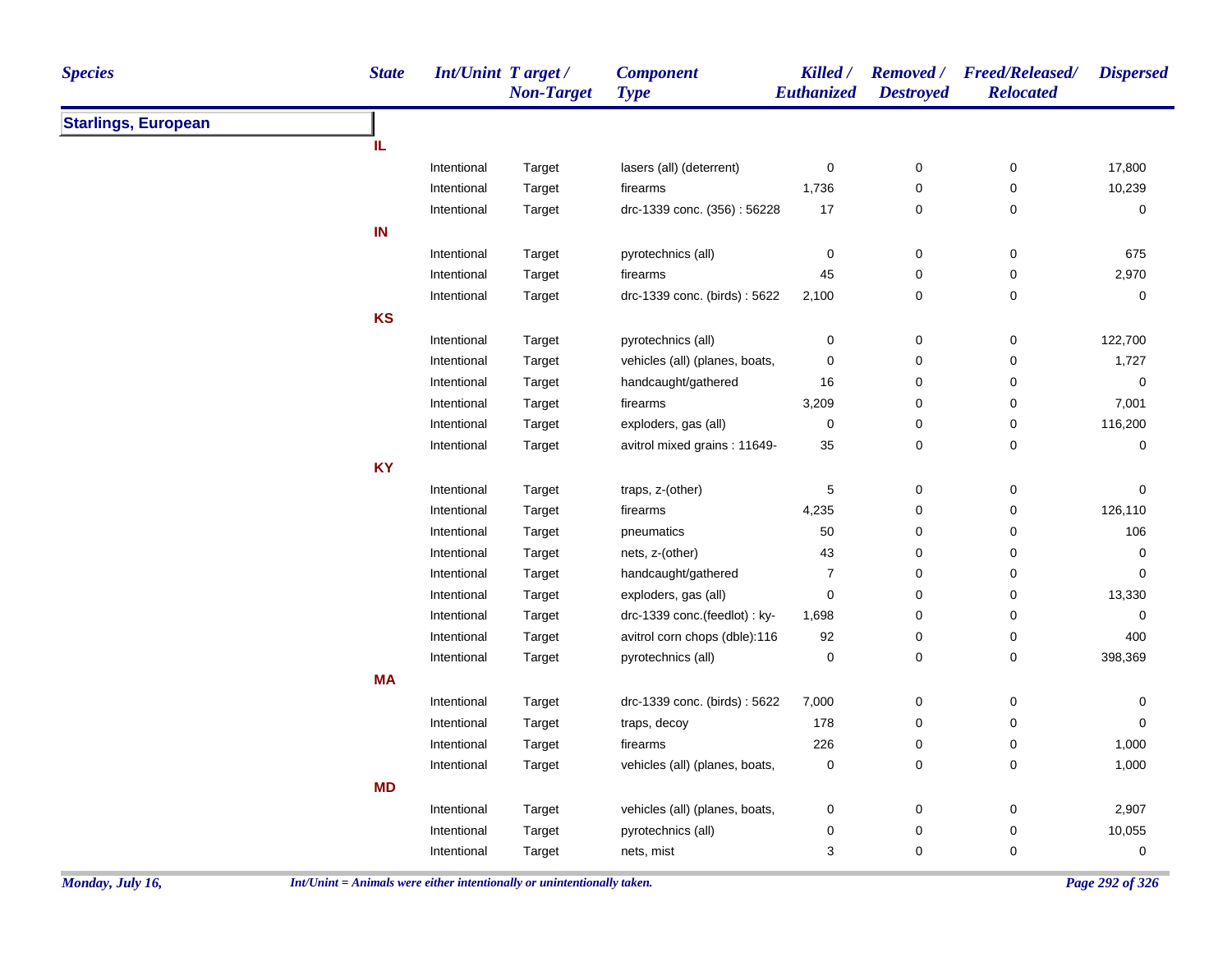| <b>Species</b>             | <b>State</b> | <b>Int/Unint Target/</b> | <b>Non-Target</b> | <b>Component</b><br><b>Type</b> | Killed /<br>Euthanized  | <b>Destroyed</b> | Removed / Freed/Released/<br><b>Relocated</b> | <b>Dispersed</b> |
|----------------------------|--------------|--------------------------|-------------------|---------------------------------|-------------------------|------------------|-----------------------------------------------|------------------|
| <b>Starlings, European</b> |              |                          |                   |                                 |                         |                  |                                               |                  |
|                            | <b>MD</b>    |                          |                   |                                 |                         |                  |                                               |                  |
|                            |              | Intentional              | Target            | lasers (all) (deterrent)        | 0                       | $\pmb{0}$        | $\pmb{0}$                                     | 2,020            |
|                            |              | Intentional              | Target            | handcaught/gathered             | $\pmb{0}$               | 0                | $\mathbf{1}$                                  | 0                |
|                            |              | Intentional              | Target            | firearms                        | 335                     | 0                | 0                                             | 11,351           |
|                            | <b>ME</b>    |                          |                   |                                 |                         |                  |                                               |                  |
|                            |              | Intentional              | Target            | drc-1339 conc. (birds): 5622    | 375                     | 0                | $\pmb{0}$                                     | 0                |
|                            | MI           |                          |                   |                                 |                         |                  |                                               |                  |
|                            |              | Intentional              | Target            | drc-1339 conc. (birds): 5622    | 95,850                  | 0                | 0                                             | 0                |
|                            |              | Intentional              | Target            | pneumatics                      | $\mathbf{1}$            | 0                | $\pmb{0}$                                     | $\mathbf 0$      |
|                            |              | Intentional              | Target            | pyrotechnics (all)              | $\pmb{0}$               | $\pmb{0}$        | 0                                             | 2,300            |
|                            |              | Intentional              | Target            | firearms                        | 94                      | 0                | 0                                             | 0                |
|                            | <b>MN</b>    |                          |                   |                                 |                         |                  |                                               |                  |
|                            |              | Intentional              | Target            | drc-1339 conc. (birds): 5622    | 5,025                   | 0                | 0                                             | 0                |
|                            |              | Intentional              | Target            | pyrotechnics (all)              | 0                       | $\mathbf 0$      | 0                                             | 1,535            |
|                            |              | Intentional              | Target            | traps, cage                     | 4,254                   | 0                | 0                                             | $\mathbf 0$      |
|                            |              | Intentional              | Target            | vehicles (all) (planes, boats,  | 0                       | $\pmb{0}$        | $\pmb{0}$                                     | 500              |
|                            | <b>MO</b>    |                          |                   |                                 |                         |                  |                                               |                  |
|                            |              | Intentional              | Target            | no component specified          | 1,200                   | $\pmb{0}$        | 0                                             | 460              |
|                            |              | Intentional              | Target            | pneumatics                      | 614                     | 0                | $\mathbf 0$                                   | 4,645            |
|                            |              | Intentional              | Target            | pyrotechnics (all)              | 0                       | 0                | 0                                             | 529,667          |
|                            |              | Intentional              | Target            | traps, decoy                    | 138                     | 0                | 0                                             | 0                |
|                            |              | Intentional              | Target            | vehicles (all) (planes, boats,  | 0                       | $\mathbf 0$      | 0                                             | 3,076            |
|                            |              | Intentional              | Target            | nets, mist                      | 18                      | $\mathbf 0$      | $\pmb{0}$                                     | 0                |
|                            |              | Intentional              | Target            | firearms                        | 1,225                   | $\mathbf 0$      | 0                                             | 48,940           |
|                            |              | Intentional              | Target            | exploders, gas (all)            | 0                       | 0                | 0                                             | 5,200            |
|                            |              | Intentional              | Target            | electronic harassment devic     | 0                       | 0                | 0                                             | 1,000            |
|                            |              | Intentional              | Target            | handcaught/gathered             | $\overline{\mathbf{c}}$ | 0                | $\pmb{0}$                                     | 0                |
|                            |              | UnIntentional            | NonTarget         | traps, snap (rat, mouse, etc.)  | $\overline{\mathbf{c}}$ | $\mathbf 0$      | 0                                             | 0                |
|                            | <b>MS</b>    |                          |                   |                                 |                         |                  |                                               |                  |
|                            |              | Intentional              | Target            | firearms                        | 13                      | 0                | $\pmb{0}$                                     | 155              |
|                            |              | Intentional              | Target            | vehicles (all) (planes, boats,  | 0                       | $\mathbf 0$      | $\mathbf 0$                                   | $\overline{4}$   |
|                            | <b>NC</b>    |                          |                   |                                 |                         |                  |                                               |                  |
|                            |              | Intentional              | Target            | firearms                        | 61                      | $\pmb{0}$        | $\pmb{0}$                                     | 0                |
|                            |              | Intentional              | Target            | drc-1339 conc. staging nm-0     | 30                      | $\mathbf 0$      | $\pmb{0}$                                     | $\mathbf 0$      |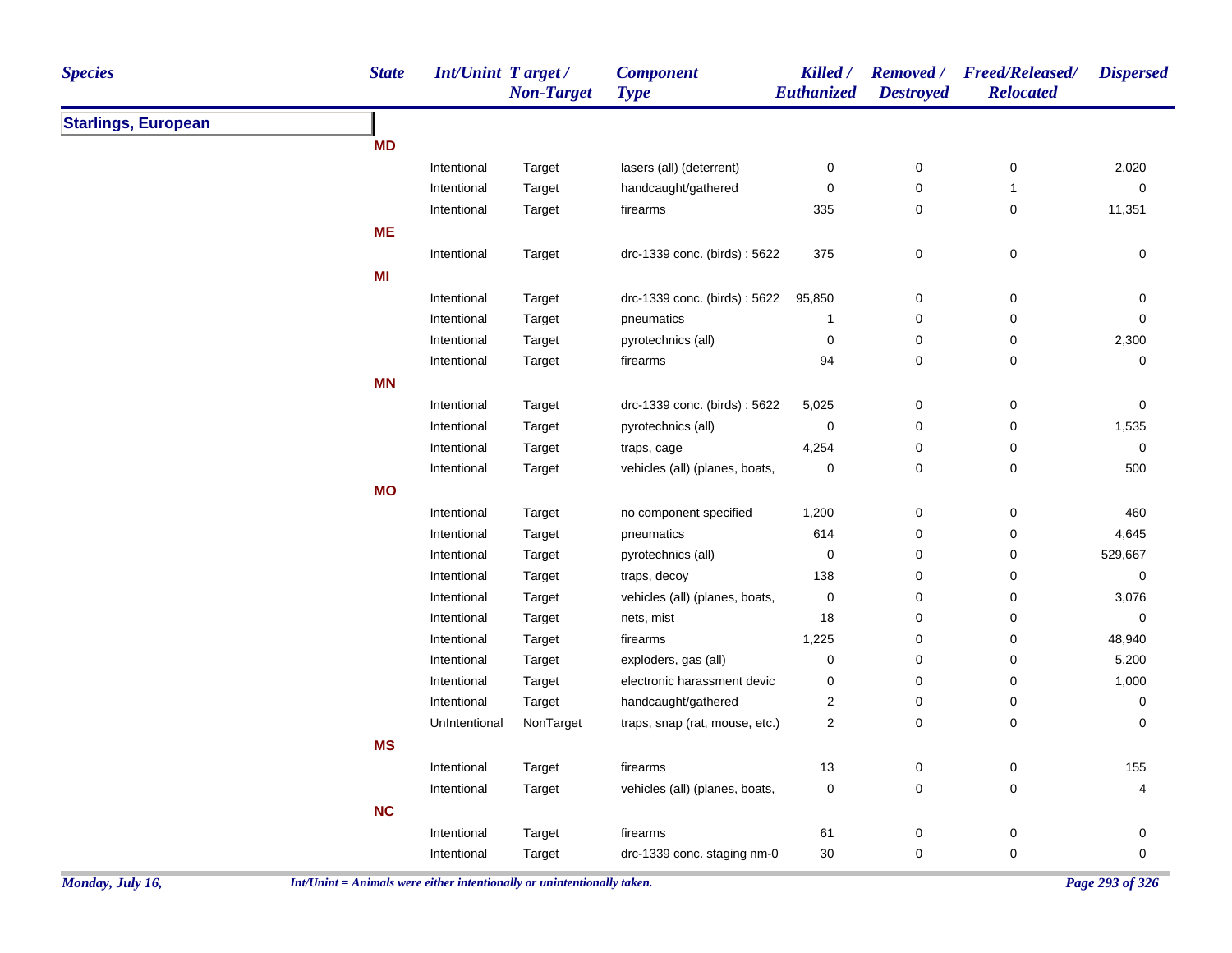| <b>Species</b>             | <b>State</b> | <b>Int/Unint Target/</b> | <b>Non-Target</b> | <b>Component</b><br><b>Type</b>      | Killed /<br>Euthanized | <b>Destroyed</b> | Removed / Freed/Released/<br><b>Relocated</b> | <b>Dispersed</b> |
|----------------------------|--------------|--------------------------|-------------------|--------------------------------------|------------------------|------------------|-----------------------------------------------|------------------|
| <b>Starlings, European</b> |              |                          |                   |                                      |                        |                  |                                               |                  |
|                            | <b>NC</b>    |                          |                   |                                      |                        |                  |                                               |                  |
|                            |              | Intentional              | Target            | drc-1339 conc. (356): 56228          | 36                     | 0                | $\pmb{0}$                                     | 0                |
|                            |              | Intentional              | Target            | avitrol corn chops: 11649-6          | 20                     | 0                | 0                                             | 0                |
|                            | <b>NE</b>    |                          |                   |                                      |                        |                  |                                               |                  |
|                            |              | Intentional              | Target            | handcaught/gathered                  | $\pmb{0}$              | 0                | $\mathbf 0$                                   | 0                |
|                            |              | Intentional              | Target            | traps, z-(other)                     | $\mathbf{1}$           | 0                | $\pmb{0}$                                     | 0                |
|                            |              | Intentional              | Target            | drc-1339 conc. (356): 56228          | 589                    | 0                | 0                                             | 0                |
|                            |              | Intentional              | Target            | firearms                             | 3,208                  | 0                | $\pmb{0}$                                     | 2,985            |
|                            |              | Intentional              | Target            | car/truck                            | $\mathbf 0$            | 0                | $\pmb{0}$                                     | 0                |
|                            |              | Intentional              | Target            | lasers (all) (deterrent)             | $\pmb{0}$              | 0                | $\pmb{0}$                                     | 47,812           |
|                            |              | Intentional              | Target            | no component specified               | $\pmb{0}$              | 0                | $\pmb{0}$                                     | 0                |
|                            |              | Intentional              | Target            | traps, cage                          | 695                    | 0                | 3                                             | 0                |
|                            |              | Intentional              | Target            | traps, snap (rat, mouse, etc.)       | 23                     | 0                | $\mathbf 0$                                   | 0                |
|                            |              | Intentional              | Target            | pyrotechnics (all)                   | 0                      | 0                | $\pmb{0}$                                     | 24,791           |
|                            |              | Intentional              | Target            | vehicles (all) (planes, boats,       | $\pmb{0}$              | 0                | $\pmb{0}$                                     | 70               |
|                            |              | Intentional              | Target            | traps, decoy                         | 394                    | 0                | 16                                            | 0                |
|                            | <b>NH</b>    |                          |                   |                                      |                        |                  |                                               |                  |
|                            |              | Intentional              | Target            | no component specified               | $\pmb{0}$              | 0                | $\pmb{0}$                                     | 0                |
|                            |              | Intentional              | Target            | car/truck                            | $\pmb{0}$              | 0                | $\pmb{0}$                                     | 0                |
|                            |              | Intentional              | Target            | drc-1339 conc. (birds): 5622         | 500                    | 0                | $\mathbf 0$                                   | 0                |
|                            | NJ           |                          |                   |                                      |                        |                  |                                               |                  |
|                            |              | Intentional              | Target            | vehicles (all) (planes, boats,       | $\pmb{0}$              | 0                | $\mathbf 0$                                   | 100              |
|                            |              | Intentional              | Target            | traps, z-(other)                     | 553                    | 0                | $\mathbf 0$                                   | 0                |
|                            |              | Intentional              | Target            | nets, mist                           | $\mathbf{1}$           | 0                | 0                                             | $\pmb{0}$        |
|                            |              | Intentional              | Target            | pyrotechnics (all)                   | 0                      | 0                | 0                                             | 241              |
|                            | <b>NV</b>    |                          |                   |                                      |                        |                  |                                               |                  |
|                            |              | Intentional              | Target            | firearms                             | 150                    | 0                | $\pmb{0}$                                     | 0                |
|                            |              | Intentional              | Target            | drc-1339 conc. (birds): 5622 140,000 |                        | 0                | $\mathbf 0$                                   | 0                |
|                            | <b>NY</b>    |                          |                   |                                      |                        |                  |                                               |                  |
|                            |              | Intentional              | Target            | drc-1339 conc. (birds): 5622         | 36,404                 | 0                | $\pmb{0}$                                     | 0                |
|                            |              | Intentional              | Target            | traps, decoy                         | 6,790                  | 0                | $\mathbf 0$                                   | 0                |
|                            |              | Intentional              | Target            | firearms                             | 1,873                  | 0                | 0                                             | 0                |
|                            |              | Intentional              | Target            | pyrotechnics (all)                   | $\pmb{0}$              | 0                | 0                                             | 0                |
|                            | OH           |                          |                   |                                      |                        |                  |                                               |                  |
|                            |              |                          |                   |                                      |                        |                  |                                               |                  |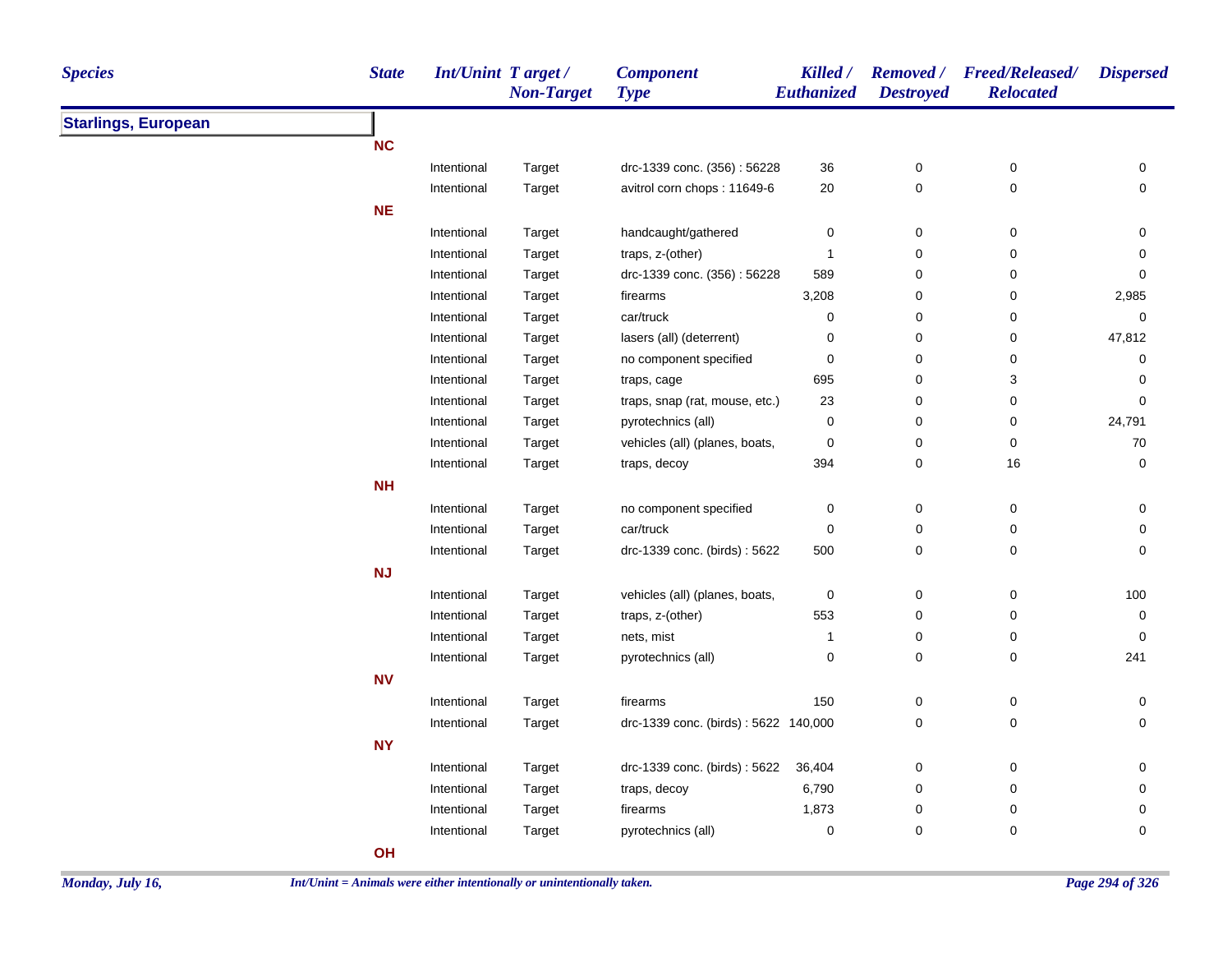| <b>Species</b>             | <b>State</b>   | <b>Int/Unint Target/</b> | <b>Non-Target</b> | <b>Component</b><br><b>Type</b> | Killed /<br>Euthanized  | <b>Destroyed</b> | Removed / Freed/Released/<br><b>Relocated</b> | <b>Dispersed</b> |
|----------------------------|----------------|--------------------------|-------------------|---------------------------------|-------------------------|------------------|-----------------------------------------------|------------------|
| <b>Starlings, European</b> |                |                          |                   |                                 |                         |                  |                                               |                  |
|                            | OH             |                          |                   |                                 |                         |                  |                                               |                  |
|                            |                | Intentional              | Target            | handcaught/gathered             | 25                      | $\pmb{0}$        | 0                                             | 0                |
|                            |                | Intentional              | Target            | pyrotechnics (all)              | 0                       | 0                | $\pmb{0}$                                     | 28,672           |
|                            |                | Intentional              | Target            | traps, decoy                    | 0                       | 0                | 0                                             | 0                |
|                            |                | Intentional              | Target            | lights (all)                    | 0                       | 0                | 0                                             | 12,000           |
|                            |                | Intentional              | Target            | drc-1339 conc. (birds): 5622    | 3,225                   | 0                | 0                                             | 0                |
|                            |                | Intentional              | Target            | firearms                        | 1,868                   | 0                | 0                                             | 75,350           |
|                            | OK             |                          |                   |                                 |                         |                  |                                               |                  |
|                            |                | Intentional              | Target            | exploders, gas (all)            | 0                       | $\pmb{0}$        | $\pmb{0}$                                     | 692              |
|                            |                | Intentional              | Target            | pyrotechnics (all)              | 0                       | 0                | 0                                             | 150              |
|                            |                | Intentional              | Target            | traps, decoy                    | 9                       | 0                | 0                                             | 0                |
|                            |                | Intentional              | Target            | firearms                        | 1,030                   | 0                | 0                                             | 14,860           |
|                            |                | Intentional              | Target            | traps, z-(other)                | 147                     | 0                | 0                                             | 0                |
|                            |                | Intentional              | Target            | barriers, z-exclusion (other)   | 0                       | 0                | 0                                             | 6                |
|                            |                | Intentional              | Target            | drc-1339 conc. (356): 56228     | 22,915                  | $\pmb{0}$        | 0                                             | 0                |
|                            |                | Intentional              | Target            | handcaught/gathered             | 3                       | 3                | 0                                             | 0                |
|                            |                | Intentional              | Target            | vehicles (all) (planes, boats,  | 0                       | 0                | 0                                             | 14,140           |
|                            | OR             |                          |                   |                                 |                         |                  |                                               |                  |
|                            |                | Intentional              | Target            | firearms                        | 2,558                   | $\pmb{0}$        | $\pmb{0}$                                     | 7,200            |
|                            |                | Intentional              | Target            | drc-1339 conc. (birds): 5622    | 6,100                   | 0                | 0                                             | 0                |
|                            |                | Intentional              | Target            | traps, cage                     | 4,026                   | 0                | 0                                             | 0                |
|                            |                | Intentional              | Target            | drc-1339 conc. (356): 56228     | 100                     | 0                | 0                                             | $\mathbf 0$      |
|                            | PA             |                          |                   |                                 |                         |                  |                                               |                  |
|                            |                | Intentional              | Target            | vehicles (all) (planes, boats,  | 0                       | 0                | 0                                             | 1,765            |
|                            |                | Intentional              | Target            | car/truck                       | 0                       | 0                | 0                                             | 125              |
|                            |                | Intentional              | Target            | firearms                        | 170                     | 0                | 0                                             | 3,602            |
|                            |                | Intentional              | Target            | handcaught/gathered             | $\overline{\mathbf{c}}$ | 0                | 0                                             | 0                |
|                            |                | Intentional              | Target            | pyrotechnics (all)              | 0                       | 0                | 0                                             | 20,860           |
|                            |                | Intentional              | Target            | traps, decoy                    | 1,385                   | 0                | 0                                             | 0                |
|                            |                | Intentional              | Target            | traps, z-(other)                | 17                      | 0                | 0                                             | 0                |
|                            | R <sub>l</sub> |                          |                   |                                 |                         |                  |                                               |                  |
|                            |                | Intentional              | Target            | firearms                        | 2                       | 0                | 0                                             | 0                |
|                            |                | Intentional              | Target            | vehicles (all) (planes, boats,  | 0                       | $\pmb{0}$        | 0                                             | 10               |
|                            |                | Intentional              | Target            | pyrotechnics (all)              | 0                       | 0                | 0                                             | 500              |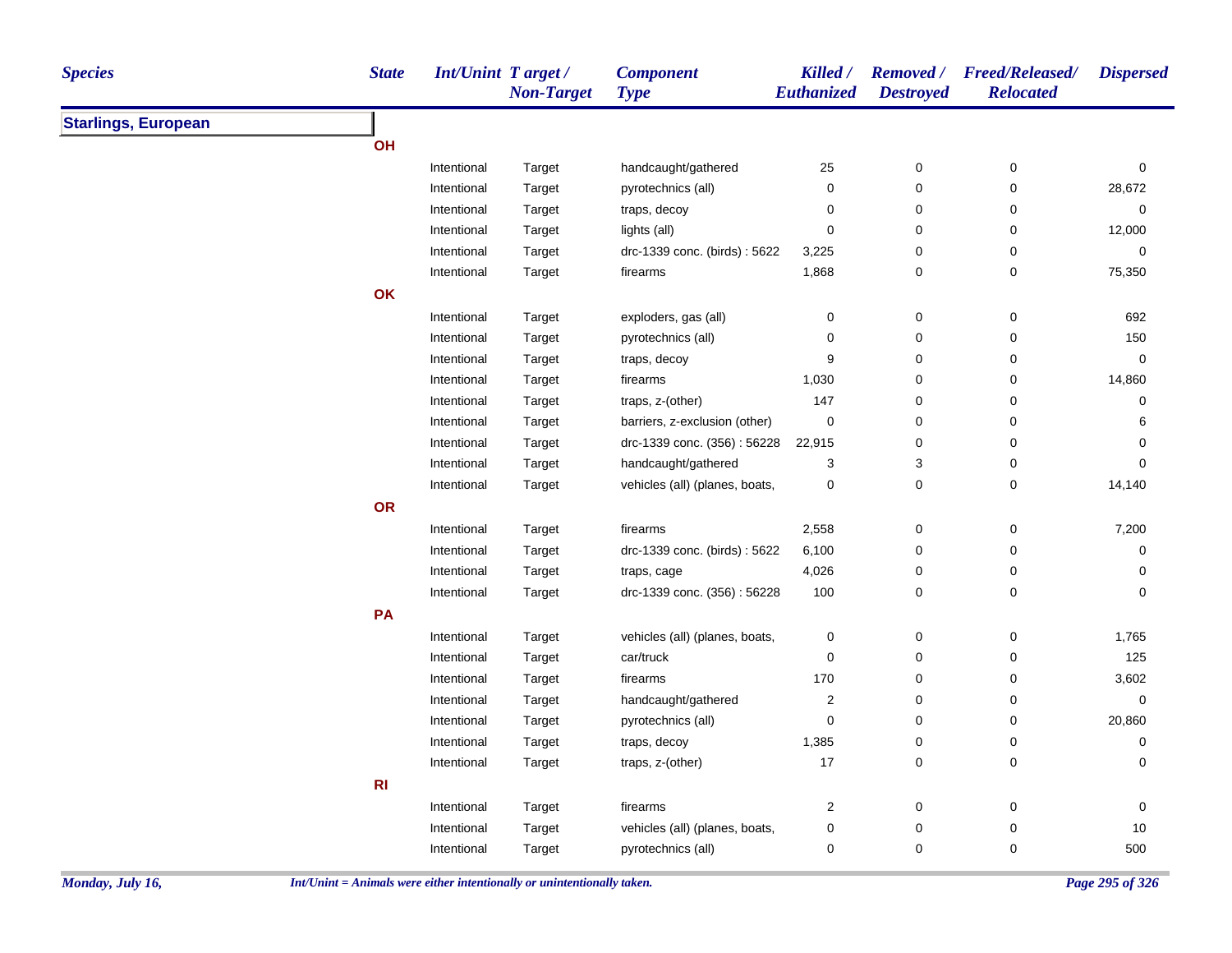| <b>Starlings, European</b><br><b>SC</b><br>Intentional<br>$\sqrt{2}$<br>$\pmb{0}$<br>$\pmb{0}$<br>18<br>Target<br>firearms<br>$\pmb{0}$<br>$\mathbf 0$<br>$\pmb{0}$<br>270<br>Intentional<br>Target<br>pyrotechnics (all)<br><b>TN</b><br>$\pmb{0}$<br>$\pmb{0}$<br>16,395<br>0<br>Intentional<br>Target<br>pyrotechnics (all)<br>89<br>$\pmb{0}$<br>1,380<br>Intentional<br>0<br>Target<br>firearms<br><b>TX</b><br>$\pmb{0}$<br>Intentional<br>$\mathbf{1}$<br>0<br>0<br>Target<br>traps, decoy<br>$\pmb{0}$<br>$\pmb{0}$<br>Intentional<br>drc-1339 conc. (356): 56228<br>9,936<br>0<br>Target<br>drc-1339 conc. (birds) (tx-89<br>150<br>0<br>$\pmb{0}$<br>$\pmb{0}$<br>Intentional<br>Target<br>0<br>Intentional<br>firearms<br>70<br>0<br>16<br>Target<br>Intentional<br>lasers (all) (deterrent)<br>$\pmb{0}$<br>0<br>0<br>20<br>Target<br>$\mathbf 0$<br>0<br>55<br>pyrotechnics (all)<br>0<br>Intentional<br>Target<br><b>UT</b><br>$\pmb{0}$<br>$\pmb{0}$<br>$\pmb{0}$<br>Intentional<br>drc-1339 conc. (birds): 5622<br>57,204<br>Target<br><b>VA</b><br>1,272<br>vehicles (all) (planes, boats,<br>$\pmb{0}$<br>0<br>0<br>Intentional<br>Target<br>$50\,$<br>physical actions (hand/voice)<br>$\pmb{0}$<br>$\pmb{0}$<br>$\pmb{0}$<br>Intentional<br>Target<br>$\pmb{0}$<br>$\pmb{0}$<br>22,982<br>Intentional<br>Target<br>pyrotechnics (all)<br>0<br>$\overline{c}$<br>Intentional<br>handcaught/gathered<br>$\overline{\mathbf{4}}$<br>0<br>0<br>Target<br>$\pmb{0}$<br>Intentional<br>glue boards<br>6<br>0<br>$\mathbf 0$<br>Target<br>traps, decoy<br>5<br>$\pmb{0}$<br>$\pmb{0}$<br>Intentional<br>0<br>Target<br>291<br>$\pmb{0}$<br>Intentional<br>traps, z-(other)<br>8<br>0<br>Target<br>Intentional<br>drc-1339 conc. (356): 56228<br>$\mathbf 0$<br>0<br>0<br>120<br>Target<br>$\pmb{0}$<br>Intentional<br>drc-1339 conc. (birds): 5622<br>4,000<br>0<br>0<br>Target<br>545<br>Intentional<br>Target<br>electronic harassment devic<br>$\boldsymbol{0}$<br>0<br>$\mathbf 0$<br>328<br>$\pmb{0}$<br>6,487<br>Intentional<br>Target<br>0<br>firearms<br>VT<br>$\pmb{0}$<br>$\pmb{0}$<br>1,235<br>Intentional<br>pyrotechnics (all)<br>$\pmb{0}$<br>Target<br>$\pmb{0}$<br>0<br>$\pmb{0}$<br>75<br>Intentional<br>Target<br>firearms<br><b>WA</b><br>$\mathsf 0$<br>5,120<br>Intentional<br>Target<br>paint balls<br>0<br>0<br>$\mathbf 2$<br>$\pmb{0}$<br>$\pmb{0}$<br>144<br>Intentional<br>Target<br>pneumatics<br>pyrotechnics (all)<br>$\mathbf 0$<br>$\pmb{0}$<br>$\mathbf 0$<br>422,900<br>Intentional<br>Target | <b>Species</b> | <b>State</b> | <b>Int/Unint Target/</b> | <b>Non-Target</b> | <b>Component</b><br><b>Type</b> | Killed /<br>Euthanized | <b>Destroyed</b> | Removed / Freed/Released/<br><b>Relocated</b> | <b>Dispersed</b> |
|----------------------------------------------------------------------------------------------------------------------------------------------------------------------------------------------------------------------------------------------------------------------------------------------------------------------------------------------------------------------------------------------------------------------------------------------------------------------------------------------------------------------------------------------------------------------------------------------------------------------------------------------------------------------------------------------------------------------------------------------------------------------------------------------------------------------------------------------------------------------------------------------------------------------------------------------------------------------------------------------------------------------------------------------------------------------------------------------------------------------------------------------------------------------------------------------------------------------------------------------------------------------------------------------------------------------------------------------------------------------------------------------------------------------------------------------------------------------------------------------------------------------------------------------------------------------------------------------------------------------------------------------------------------------------------------------------------------------------------------------------------------------------------------------------------------------------------------------------------------------------------------------------------------------------------------------------------------------------------------------------------------------------------------------------------------------------------------------------------------------------------------------------------------------------------------------------------------------------------------------------------------------------------------------------------------------------------------------------------------------------------------------------------------------------------------------------------------------------------------------------------------------------------------------|----------------|--------------|--------------------------|-------------------|---------------------------------|------------------------|------------------|-----------------------------------------------|------------------|
|                                                                                                                                                                                                                                                                                                                                                                                                                                                                                                                                                                                                                                                                                                                                                                                                                                                                                                                                                                                                                                                                                                                                                                                                                                                                                                                                                                                                                                                                                                                                                                                                                                                                                                                                                                                                                                                                                                                                                                                                                                                                                                                                                                                                                                                                                                                                                                                                                                                                                                                                              |                |              |                          |                   |                                 |                        |                  |                                               |                  |
|                                                                                                                                                                                                                                                                                                                                                                                                                                                                                                                                                                                                                                                                                                                                                                                                                                                                                                                                                                                                                                                                                                                                                                                                                                                                                                                                                                                                                                                                                                                                                                                                                                                                                                                                                                                                                                                                                                                                                                                                                                                                                                                                                                                                                                                                                                                                                                                                                                                                                                                                              |                |              |                          |                   |                                 |                        |                  |                                               |                  |
|                                                                                                                                                                                                                                                                                                                                                                                                                                                                                                                                                                                                                                                                                                                                                                                                                                                                                                                                                                                                                                                                                                                                                                                                                                                                                                                                                                                                                                                                                                                                                                                                                                                                                                                                                                                                                                                                                                                                                                                                                                                                                                                                                                                                                                                                                                                                                                                                                                                                                                                                              |                |              |                          |                   |                                 |                        |                  |                                               |                  |
|                                                                                                                                                                                                                                                                                                                                                                                                                                                                                                                                                                                                                                                                                                                                                                                                                                                                                                                                                                                                                                                                                                                                                                                                                                                                                                                                                                                                                                                                                                                                                                                                                                                                                                                                                                                                                                                                                                                                                                                                                                                                                                                                                                                                                                                                                                                                                                                                                                                                                                                                              |                |              |                          |                   |                                 |                        |                  |                                               |                  |
|                                                                                                                                                                                                                                                                                                                                                                                                                                                                                                                                                                                                                                                                                                                                                                                                                                                                                                                                                                                                                                                                                                                                                                                                                                                                                                                                                                                                                                                                                                                                                                                                                                                                                                                                                                                                                                                                                                                                                                                                                                                                                                                                                                                                                                                                                                                                                                                                                                                                                                                                              |                |              |                          |                   |                                 |                        |                  |                                               |                  |
|                                                                                                                                                                                                                                                                                                                                                                                                                                                                                                                                                                                                                                                                                                                                                                                                                                                                                                                                                                                                                                                                                                                                                                                                                                                                                                                                                                                                                                                                                                                                                                                                                                                                                                                                                                                                                                                                                                                                                                                                                                                                                                                                                                                                                                                                                                                                                                                                                                                                                                                                              |                |              |                          |                   |                                 |                        |                  |                                               |                  |
|                                                                                                                                                                                                                                                                                                                                                                                                                                                                                                                                                                                                                                                                                                                                                                                                                                                                                                                                                                                                                                                                                                                                                                                                                                                                                                                                                                                                                                                                                                                                                                                                                                                                                                                                                                                                                                                                                                                                                                                                                                                                                                                                                                                                                                                                                                                                                                                                                                                                                                                                              |                |              |                          |                   |                                 |                        |                  |                                               |                  |
|                                                                                                                                                                                                                                                                                                                                                                                                                                                                                                                                                                                                                                                                                                                                                                                                                                                                                                                                                                                                                                                                                                                                                                                                                                                                                                                                                                                                                                                                                                                                                                                                                                                                                                                                                                                                                                                                                                                                                                                                                                                                                                                                                                                                                                                                                                                                                                                                                                                                                                                                              |                |              |                          |                   |                                 |                        |                  |                                               |                  |
|                                                                                                                                                                                                                                                                                                                                                                                                                                                                                                                                                                                                                                                                                                                                                                                                                                                                                                                                                                                                                                                                                                                                                                                                                                                                                                                                                                                                                                                                                                                                                                                                                                                                                                                                                                                                                                                                                                                                                                                                                                                                                                                                                                                                                                                                                                                                                                                                                                                                                                                                              |                |              |                          |                   |                                 |                        |                  |                                               |                  |
|                                                                                                                                                                                                                                                                                                                                                                                                                                                                                                                                                                                                                                                                                                                                                                                                                                                                                                                                                                                                                                                                                                                                                                                                                                                                                                                                                                                                                                                                                                                                                                                                                                                                                                                                                                                                                                                                                                                                                                                                                                                                                                                                                                                                                                                                                                                                                                                                                                                                                                                                              |                |              |                          |                   |                                 |                        |                  |                                               |                  |
|                                                                                                                                                                                                                                                                                                                                                                                                                                                                                                                                                                                                                                                                                                                                                                                                                                                                                                                                                                                                                                                                                                                                                                                                                                                                                                                                                                                                                                                                                                                                                                                                                                                                                                                                                                                                                                                                                                                                                                                                                                                                                                                                                                                                                                                                                                                                                                                                                                                                                                                                              |                |              |                          |                   |                                 |                        |                  |                                               |                  |
|                                                                                                                                                                                                                                                                                                                                                                                                                                                                                                                                                                                                                                                                                                                                                                                                                                                                                                                                                                                                                                                                                                                                                                                                                                                                                                                                                                                                                                                                                                                                                                                                                                                                                                                                                                                                                                                                                                                                                                                                                                                                                                                                                                                                                                                                                                                                                                                                                                                                                                                                              |                |              |                          |                   |                                 |                        |                  |                                               |                  |
|                                                                                                                                                                                                                                                                                                                                                                                                                                                                                                                                                                                                                                                                                                                                                                                                                                                                                                                                                                                                                                                                                                                                                                                                                                                                                                                                                                                                                                                                                                                                                                                                                                                                                                                                                                                                                                                                                                                                                                                                                                                                                                                                                                                                                                                                                                                                                                                                                                                                                                                                              |                |              |                          |                   |                                 |                        |                  |                                               |                  |
|                                                                                                                                                                                                                                                                                                                                                                                                                                                                                                                                                                                                                                                                                                                                                                                                                                                                                                                                                                                                                                                                                                                                                                                                                                                                                                                                                                                                                                                                                                                                                                                                                                                                                                                                                                                                                                                                                                                                                                                                                                                                                                                                                                                                                                                                                                                                                                                                                                                                                                                                              |                |              |                          |                   |                                 |                        |                  |                                               |                  |
|                                                                                                                                                                                                                                                                                                                                                                                                                                                                                                                                                                                                                                                                                                                                                                                                                                                                                                                                                                                                                                                                                                                                                                                                                                                                                                                                                                                                                                                                                                                                                                                                                                                                                                                                                                                                                                                                                                                                                                                                                                                                                                                                                                                                                                                                                                                                                                                                                                                                                                                                              |                |              |                          |                   |                                 |                        |                  |                                               |                  |
|                                                                                                                                                                                                                                                                                                                                                                                                                                                                                                                                                                                                                                                                                                                                                                                                                                                                                                                                                                                                                                                                                                                                                                                                                                                                                                                                                                                                                                                                                                                                                                                                                                                                                                                                                                                                                                                                                                                                                                                                                                                                                                                                                                                                                                                                                                                                                                                                                                                                                                                                              |                |              |                          |                   |                                 |                        |                  |                                               |                  |
|                                                                                                                                                                                                                                                                                                                                                                                                                                                                                                                                                                                                                                                                                                                                                                                                                                                                                                                                                                                                                                                                                                                                                                                                                                                                                                                                                                                                                                                                                                                                                                                                                                                                                                                                                                                                                                                                                                                                                                                                                                                                                                                                                                                                                                                                                                                                                                                                                                                                                                                                              |                |              |                          |                   |                                 |                        |                  |                                               |                  |
|                                                                                                                                                                                                                                                                                                                                                                                                                                                                                                                                                                                                                                                                                                                                                                                                                                                                                                                                                                                                                                                                                                                                                                                                                                                                                                                                                                                                                                                                                                                                                                                                                                                                                                                                                                                                                                                                                                                                                                                                                                                                                                                                                                                                                                                                                                                                                                                                                                                                                                                                              |                |              |                          |                   |                                 |                        |                  |                                               |                  |
|                                                                                                                                                                                                                                                                                                                                                                                                                                                                                                                                                                                                                                                                                                                                                                                                                                                                                                                                                                                                                                                                                                                                                                                                                                                                                                                                                                                                                                                                                                                                                                                                                                                                                                                                                                                                                                                                                                                                                                                                                                                                                                                                                                                                                                                                                                                                                                                                                                                                                                                                              |                |              |                          |                   |                                 |                        |                  |                                               |                  |
|                                                                                                                                                                                                                                                                                                                                                                                                                                                                                                                                                                                                                                                                                                                                                                                                                                                                                                                                                                                                                                                                                                                                                                                                                                                                                                                                                                                                                                                                                                                                                                                                                                                                                                                                                                                                                                                                                                                                                                                                                                                                                                                                                                                                                                                                                                                                                                                                                                                                                                                                              |                |              |                          |                   |                                 |                        |                  |                                               |                  |
|                                                                                                                                                                                                                                                                                                                                                                                                                                                                                                                                                                                                                                                                                                                                                                                                                                                                                                                                                                                                                                                                                                                                                                                                                                                                                                                                                                                                                                                                                                                                                                                                                                                                                                                                                                                                                                                                                                                                                                                                                                                                                                                                                                                                                                                                                                                                                                                                                                                                                                                                              |                |              |                          |                   |                                 |                        |                  |                                               |                  |
|                                                                                                                                                                                                                                                                                                                                                                                                                                                                                                                                                                                                                                                                                                                                                                                                                                                                                                                                                                                                                                                                                                                                                                                                                                                                                                                                                                                                                                                                                                                                                                                                                                                                                                                                                                                                                                                                                                                                                                                                                                                                                                                                                                                                                                                                                                                                                                                                                                                                                                                                              |                |              |                          |                   |                                 |                        |                  |                                               |                  |
|                                                                                                                                                                                                                                                                                                                                                                                                                                                                                                                                                                                                                                                                                                                                                                                                                                                                                                                                                                                                                                                                                                                                                                                                                                                                                                                                                                                                                                                                                                                                                                                                                                                                                                                                                                                                                                                                                                                                                                                                                                                                                                                                                                                                                                                                                                                                                                                                                                                                                                                                              |                |              |                          |                   |                                 |                        |                  |                                               |                  |
|                                                                                                                                                                                                                                                                                                                                                                                                                                                                                                                                                                                                                                                                                                                                                                                                                                                                                                                                                                                                                                                                                                                                                                                                                                                                                                                                                                                                                                                                                                                                                                                                                                                                                                                                                                                                                                                                                                                                                                                                                                                                                                                                                                                                                                                                                                                                                                                                                                                                                                                                              |                |              |                          |                   |                                 |                        |                  |                                               |                  |
|                                                                                                                                                                                                                                                                                                                                                                                                                                                                                                                                                                                                                                                                                                                                                                                                                                                                                                                                                                                                                                                                                                                                                                                                                                                                                                                                                                                                                                                                                                                                                                                                                                                                                                                                                                                                                                                                                                                                                                                                                                                                                                                                                                                                                                                                                                                                                                                                                                                                                                                                              |                |              |                          |                   |                                 |                        |                  |                                               |                  |
|                                                                                                                                                                                                                                                                                                                                                                                                                                                                                                                                                                                                                                                                                                                                                                                                                                                                                                                                                                                                                                                                                                                                                                                                                                                                                                                                                                                                                                                                                                                                                                                                                                                                                                                                                                                                                                                                                                                                                                                                                                                                                                                                                                                                                                                                                                                                                                                                                                                                                                                                              |                |              |                          |                   |                                 |                        |                  |                                               |                  |
|                                                                                                                                                                                                                                                                                                                                                                                                                                                                                                                                                                                                                                                                                                                                                                                                                                                                                                                                                                                                                                                                                                                                                                                                                                                                                                                                                                                                                                                                                                                                                                                                                                                                                                                                                                                                                                                                                                                                                                                                                                                                                                                                                                                                                                                                                                                                                                                                                                                                                                                                              |                |              |                          |                   |                                 |                        |                  |                                               |                  |
|                                                                                                                                                                                                                                                                                                                                                                                                                                                                                                                                                                                                                                                                                                                                                                                                                                                                                                                                                                                                                                                                                                                                                                                                                                                                                                                                                                                                                                                                                                                                                                                                                                                                                                                                                                                                                                                                                                                                                                                                                                                                                                                                                                                                                                                                                                                                                                                                                                                                                                                                              |                |              |                          |                   |                                 |                        |                  |                                               |                  |
|                                                                                                                                                                                                                                                                                                                                                                                                                                                                                                                                                                                                                                                                                                                                                                                                                                                                                                                                                                                                                                                                                                                                                                                                                                                                                                                                                                                                                                                                                                                                                                                                                                                                                                                                                                                                                                                                                                                                                                                                                                                                                                                                                                                                                                                                                                                                                                                                                                                                                                                                              |                |              |                          |                   |                                 |                        |                  |                                               |                  |
|                                                                                                                                                                                                                                                                                                                                                                                                                                                                                                                                                                                                                                                                                                                                                                                                                                                                                                                                                                                                                                                                                                                                                                                                                                                                                                                                                                                                                                                                                                                                                                                                                                                                                                                                                                                                                                                                                                                                                                                                                                                                                                                                                                                                                                                                                                                                                                                                                                                                                                                                              |                |              |                          |                   |                                 |                        |                  |                                               |                  |
|                                                                                                                                                                                                                                                                                                                                                                                                                                                                                                                                                                                                                                                                                                                                                                                                                                                                                                                                                                                                                                                                                                                                                                                                                                                                                                                                                                                                                                                                                                                                                                                                                                                                                                                                                                                                                                                                                                                                                                                                                                                                                                                                                                                                                                                                                                                                                                                                                                                                                                                                              |                |              |                          |                   |                                 |                        |                  |                                               |                  |
|                                                                                                                                                                                                                                                                                                                                                                                                                                                                                                                                                                                                                                                                                                                                                                                                                                                                                                                                                                                                                                                                                                                                                                                                                                                                                                                                                                                                                                                                                                                                                                                                                                                                                                                                                                                                                                                                                                                                                                                                                                                                                                                                                                                                                                                                                                                                                                                                                                                                                                                                              |                |              |                          |                   |                                 |                        |                  |                                               |                  |
|                                                                                                                                                                                                                                                                                                                                                                                                                                                                                                                                                                                                                                                                                                                                                                                                                                                                                                                                                                                                                                                                                                                                                                                                                                                                                                                                                                                                                                                                                                                                                                                                                                                                                                                                                                                                                                                                                                                                                                                                                                                                                                                                                                                                                                                                                                                                                                                                                                                                                                                                              |                |              |                          |                   |                                 |                        |                  |                                               |                  |
|                                                                                                                                                                                                                                                                                                                                                                                                                                                                                                                                                                                                                                                                                                                                                                                                                                                                                                                                                                                                                                                                                                                                                                                                                                                                                                                                                                                                                                                                                                                                                                                                                                                                                                                                                                                                                                                                                                                                                                                                                                                                                                                                                                                                                                                                                                                                                                                                                                                                                                                                              |                |              |                          |                   |                                 |                        |                  |                                               |                  |
|                                                                                                                                                                                                                                                                                                                                                                                                                                                                                                                                                                                                                                                                                                                                                                                                                                                                                                                                                                                                                                                                                                                                                                                                                                                                                                                                                                                                                                                                                                                                                                                                                                                                                                                                                                                                                                                                                                                                                                                                                                                                                                                                                                                                                                                                                                                                                                                                                                                                                                                                              |                |              |                          |                   |                                 |                        |                  |                                               |                  |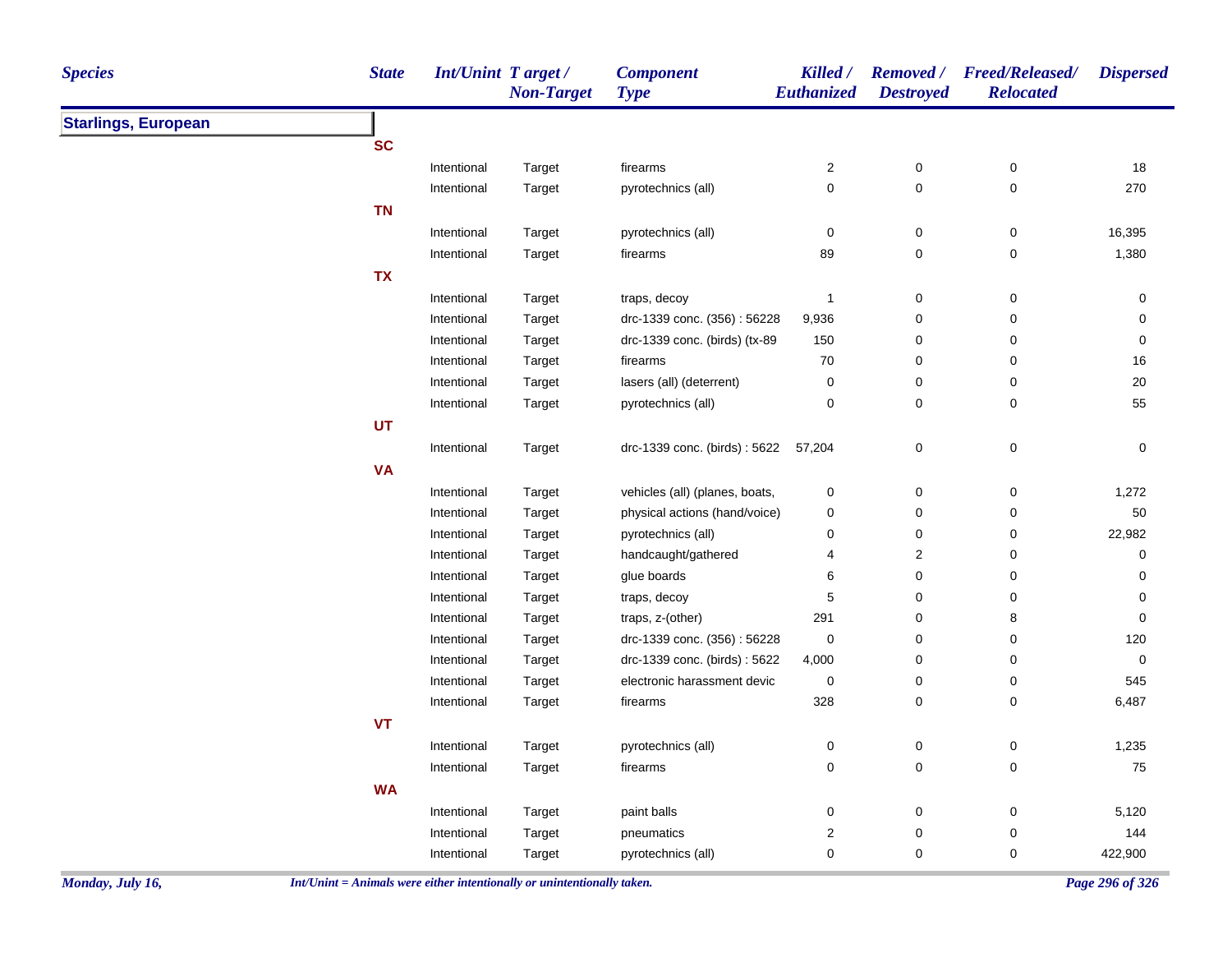| <b>Species</b>              | <b>State</b>                                                             | <b>Int/Unint T arget /</b> | <b>Non-Target</b> | <b>Component</b><br><b>Type</b>                        | Killed /<br>Euthanized | <b>Removed</b> /<br><b>Destroyed</b> | <b>Freed/Released/</b><br><b>Relocated</b> | <b>Dispersed</b> |
|-----------------------------|--------------------------------------------------------------------------|----------------------------|-------------------|--------------------------------------------------------|------------------------|--------------------------------------|--------------------------------------------|------------------|
| <b>Starlings, European</b>  |                                                                          |                            |                   |                                                        |                        |                                      |                                            |                  |
|                             | <b>WA</b>                                                                |                            |                   |                                                        |                        |                                      |                                            |                  |
|                             |                                                                          | Intentional                | Target            | firearms                                               | 4,332                  | 0                                    | 0                                          | 178,717          |
|                             |                                                                          | Intentional                | Target            | physical actions (hand/voice)                          | 0                      | 0                                    | 0                                          | 14,614           |
|                             |                                                                          | Intentional                | Target            | drc-1339 conc. (birds): 5622 364,100                   |                        | 0                                    | 0                                          | 0                |
|                             |                                                                          | Intentional                | Target            | water, high pressure spray                             | 0                      | 0                                    | 0                                          | 2,400            |
|                             |                                                                          | Intentional                | Target            | exploders, gas (all)                                   | 0                      | 0                                    | 0                                          | 300              |
|                             |                                                                          | Intentional                | Target            | lights (all)                                           | 0                      | 0                                    | 0                                          | 1,525            |
|                             |                                                                          | Intentional                | Target            | lasers (all) (deterrent)                               | 0                      | 0                                    | 0                                          | 8,240            |
|                             |                                                                          | Intentional                | Target            | drc-1339 conc. (356): 56228                            | 8,500                  | 0                                    | 0                                          | 0                |
|                             |                                                                          | Intentional                | Target            | spotlight                                              | 0                      | 0                                    | 0                                          | 9,475            |
|                             |                                                                          | Intentional                | Target            | traps, decoy                                           | 56,052                 | 0                                    | 0                                          | 0                |
|                             |                                                                          | Intentional                | Target            | vehicles (all) (planes, boats,                         | 0                      | 0                                    | 0                                          | 44,296           |
|                             | WI                                                                       |                            |                   |                                                        |                        |                                      |                                            |                  |
|                             |                                                                          | Intentional                | Target            | pyrotechnics (all)                                     | 0                      | 0                                    | 0                                          | 16,739           |
|                             |                                                                          | Intentional                | Target            | handcaught/gathered                                    | 11                     | 0                                    | 0                                          | 0                |
|                             |                                                                          | Intentional                | Target            | vehicles (all) (planes, boats,                         | 0                      | 0                                    | 0                                          | 100              |
|                             |                                                                          | UnIntentional              | NonTarget         | traps, cage                                            | 2                      | 0                                    | 0                                          | 0                |
|                             |                                                                          | Intentional                | Target            | firearms                                               | 123                    | 0                                    | 0                                          | 1,355            |
|                             |                                                                          | Intentional                | Target            | drc-1339 conc. (birds): 5622                           | 10,691                 | 0                                    | 0                                          | 0                |
|                             | <b>WY</b>                                                                |                            |                   |                                                        |                        |                                      |                                            |                  |
|                             |                                                                          | Intentional                | Target            | barriers, netting                                      | 0                      | 0                                    | 0                                          | 1,100            |
|                             |                                                                          | Intentional                | Target            | hand tools                                             | 5                      | 0                                    | 0                                          | 0                |
|                             |                                                                          |                            |                   | <b>Subtotals by Species</b>                            | 1,023,040              | 5                                    | 137                                        | 2,579,027        |
| <b>Stilts, Black-Necked</b> |                                                                          |                            |                   |                                                        |                        |                                      |                                            |                  |
|                             | $\mathsf{A}\mathsf{Z}$                                                   |                            |                   |                                                        |                        |                                      |                                            |                  |
|                             |                                                                          | Intentional                | Target            | firearms                                               | 2                      | 0                                    | 0                                          | 57               |
|                             |                                                                          | Intentional                | Target            | pyrotechnics (all)                                     | 0                      | 0                                    | 0                                          | 72               |
|                             | <b>CA</b>                                                                |                            |                   |                                                        |                        |                                      |                                            |                  |
|                             |                                                                          | Intentional                |                   |                                                        |                        |                                      |                                            |                  |
|                             |                                                                          |                            | Target            | exploders, gas (all)<br>vehicles (all) (planes, boats, | 0                      | 0<br>0                               | 0<br>0                                     | 4<br>191         |
|                             |                                                                          | Intentional<br>Intentional | Target<br>Target  | firearms                                               | 0                      |                                      | 0                                          | 67               |
|                             |                                                                          |                            |                   |                                                        | 8                      | 0                                    |                                            |                  |
|                             |                                                                          | Intentional                | Target            | pyrotechnics (all)                                     | 0                      | 0                                    | 0                                          | 581              |
|                             | $\mathbf{co}$                                                            |                            |                   |                                                        |                        |                                      |                                            |                  |
|                             |                                                                          | Intentional                | Target            | nets, mist                                             | 0                      | $\mathbf 0$                          | $\mathbf{1}$                               | 0                |
| Monday, July 16,            | $Int/Unit = Animals$ were either intentionally or unintentionally taken. |                            |                   |                                                        |                        |                                      |                                            | Page 297 of 326  |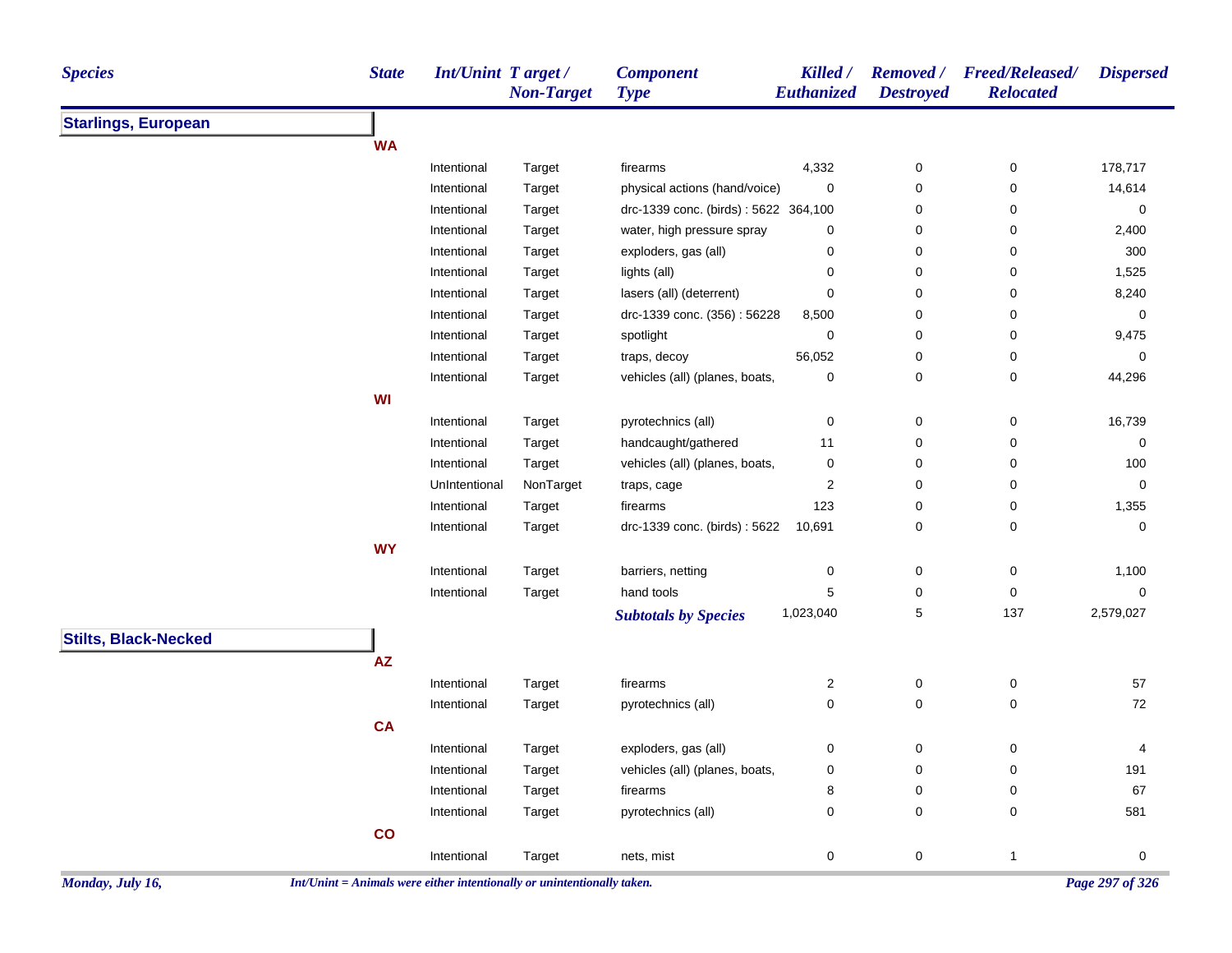| <b>Species</b>                    | <b>State</b> | <b>Int/Unint Target/</b> | <b>Non-Target</b> | <b>Component</b><br><b>Type</b> | Killed /<br><b>Euthanized</b> | <b>Removed</b> /<br><b>Destroyed</b> | Freed/Released/<br><b>Relocated</b> | <b>Dispersed</b>          |
|-----------------------------------|--------------|--------------------------|-------------------|---------------------------------|-------------------------------|--------------------------------------|-------------------------------------|---------------------------|
| <b>Stilts, Black-Necked</b>       |              |                          |                   |                                 |                               |                                      |                                     |                           |
|                                   | <b>WY</b>    |                          |                   |                                 |                               |                                      |                                     |                           |
|                                   |              | Intentional              | Target            | nets, z-(other)                 | 0                             | 0                                    | $\mathbf{1}$                        | 0                         |
|                                   |              |                          |                   | <b>Subtotals by Species</b>     | $10$                          | $\mathsf 0$                          | $\overline{2}$                      | 972                       |
| <b>Stilts, Hawaiian (T/E)</b>     |              |                          |                   |                                 |                               |                                      |                                     |                           |
|                                   | HI           |                          |                   |                                 |                               |                                      |                                     |                           |
|                                   |              | UnIntentional            | NonTarget         | vehicles (all) (planes, boats,  | $\pmb{0}$                     | $\pmb{0}$                            | $\pmb{0}$                           | 124                       |
|                                   |              | Intentional              | Target            | vehicles (all) (planes, boats,  | 0                             | $\pmb{0}$                            | $\mathbf 0$                         | 265                       |
|                                   |              | Intentional              | Target            | pyrotechnics (all)              | 0                             | $\pmb{0}$                            | $\mathbf 0$                         | 267                       |
|                                   |              | UnIntentional            | NonTarget         | pyrotechnics (all)              | $\mathbf 0$                   | $\mathbf 0$                          | $\mathbf 0$                         | $\ensuremath{\mathsf{3}}$ |
|                                   |              | Intentional              | Target            | handcaught/gathered             | $\pmb{0}$                     | $\pmb{0}$                            | 4                                   | $\pmb{0}$                 |
|                                   |              | Intentional              | Target            | firearms                        | 0                             | $\pmb{0}$                            | $\mathbf 0$                         | 6                         |
|                                   |              | Intentional              | Target            | spotlight                       | 0                             | $\pmb{0}$                            | $\mathbf 0$                         | 56                        |
|                                   |              |                          |                   | <b>Subtotals by Species</b>     | $\mathbf 0$                   | $\mathsf 0$                          | $\overline{4}$                      | 721                       |
| <b>Stints, Long-Toed</b>          |              |                          |                   |                                 |                               |                                      |                                     |                           |
|                                   | <b>AK</b>    |                          |                   |                                 |                               |                                      |                                     |                           |
|                                   |              | Intentional              | Target            | handcaught/gathered             | 1                             | 0                                    | $\pmb{0}$                           | $\pmb{0}$                 |
|                                   |              |                          |                   | <b>Subtotals by Species</b>     | $\overline{1}$                | $\mathsf 0$                          | $\pmb{0}$                           | $\mathsf 0$               |
| <b>Stints, Red-Necked</b>         |              |                          |                   |                                 |                               |                                      |                                     |                           |
|                                   | AK           |                          |                   |                                 |                               |                                      |                                     |                           |
|                                   |              | Intentional              | Target            | handcaught/gathered             | $\overline{\mathbf{c}}$       | 0                                    | $\mathbf 0$                         | $\pmb{0}$                 |
|                                   |              |                          |                   | <b>Subtotals by Species</b>     | $\boldsymbol{2}$              | 0                                    | $\pmb{0}$                           | 0                         |
| <b>Storm-Petrels, Fork-Tailed</b> |              |                          |                   |                                 |                               |                                      |                                     |                           |
|                                   | <b>AK</b>    |                          |                   |                                 |                               |                                      |                                     |                           |
|                                   |              | Intentional              | Target            | handcaught/gathered             | $\overline{\mathbf{c}}$       | $\mathsf 0$                          | $\pmb{0}$                           | 0                         |
|                                   |              |                          |                   |                                 | $\sqrt{2}$                    | $\mathbf 0$                          | $\mathbf 0$                         | $\mathbf 0$               |
|                                   |              |                          |                   | <b>Subtotals by Species</b>     |                               |                                      |                                     |                           |
| <b>Swallows, Bank</b>             |              |                          |                   |                                 |                               |                                      |                                     |                           |
|                                   | IL.          |                          |                   |                                 |                               |                                      |                                     |                           |
|                                   |              | UnIntentional            | NonTarget         | nets, mist                      | $\mathbf{1}$                  | $\pmb{0}$                            | 44                                  | $\mathbf 0$               |
|                                   | <b>NE</b>    |                          |                   |                                 |                               |                                      |                                     |                           |
|                                   |              | UnIntentional            | NonTarget         | car/truck                       | $\mathbf 0$                   | $\pmb{0}$                            | $\mathbf 0$                         | $\mathbf 0$               |
|                                   | <b>NH</b>    |                          |                   |                                 |                               |                                      |                                     |                           |
|                                   |              | Intentional              | Target            | car/truck                       | $\pmb{0}$                     | $\pmb{0}$                            | $\pmb{0}$                           | $\pmb{0}$                 |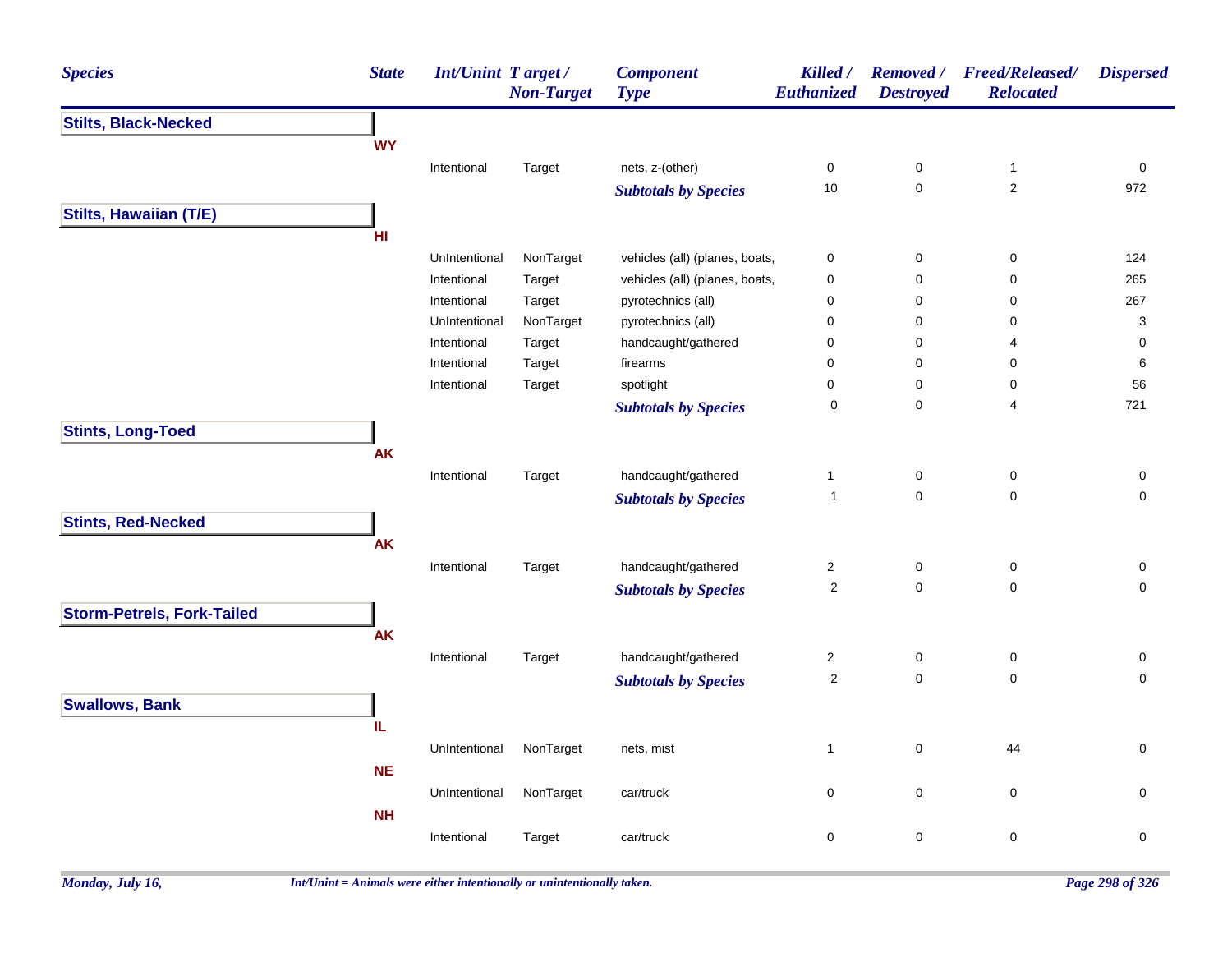| <b>Species</b>        | <b>State</b>                      | <b>Int/Unint Target/</b>     | <b>Non-Target</b> | <b>Component</b><br><b>Type</b> | Killed /<br>Euthanized    | <b>Removed</b> /<br><b>Destroyed</b> | <b>Freed/Released/</b><br><b>Relocated</b> | <b>Dispersed</b>    |
|-----------------------|-----------------------------------|------------------------------|-------------------|---------------------------------|---------------------------|--------------------------------------|--------------------------------------------|---------------------|
| <b>Swallows, Bank</b> |                                   |                              |                   |                                 |                           |                                      |                                            |                     |
|                       | OH                                |                              |                   |                                 |                           |                                      |                                            |                     |
|                       |                                   | Intentional                  | Target            | pyrotechnics (all)              | $\pmb{0}$                 | $\pmb{0}$                            | $\pmb{0}$                                  | 89                  |
|                       | PA                                |                              |                   |                                 |                           |                                      |                                            |                     |
|                       |                                   | Intentional                  | Target            | vehicles (all) (planes, boats,  | 0                         | $\pmb{0}$                            | $\pmb{0}$                                  | 700                 |
|                       |                                   | Intentional                  | Target            | pyrotechnics (all)              | $\pmb{0}$                 | 0                                    | 0                                          | 3,110               |
|                       |                                   | Intentional                  | Target            | firearms                        | 8                         | 0                                    | 0                                          | $\pmb{0}$           |
|                       |                                   |                              |                   | <b>Subtotals by Species</b>     | 9                         | $\mathbf 0$                          | 44                                         | 3,899               |
| <b>Swallows, Barn</b> |                                   |                              |                   |                                 |                           |                                      |                                            |                     |
|                       | <b>CA</b>                         |                              |                   |                                 |                           |                                      |                                            |                     |
|                       |                                   | Intentional                  | Target            | vehicles (all) (planes, boats,  | $\pmb{0}$                 | $\mathsf{O}\xspace$                  | $\pmb{0}$                                  | 75                  |
|                       | <b>FL</b>                         |                              |                   |                                 |                           |                                      |                                            |                     |
|                       |                                   | Intentional                  | Target            | firearms                        | 25                        | $\mathsf{O}\xspace$                  | $\mathsf 0$                                | $\pmb{0}$           |
|                       |                                   | Intentional                  | Target            | pyrotechnics (all)              | $\pmb{0}$                 | $\pmb{0}$                            | $\pmb{0}$                                  | 645                 |
|                       |                                   | Intentional                  | Target            | car/truck                       | 0                         | 0                                    | 0                                          | 15                  |
|                       | IA                                |                              |                   |                                 |                           |                                      |                                            |                     |
|                       |                                   | Intentional                  | Target            | firearms                        | $\overline{c}$            | $\mathbf 0$                          | $\pmb{0}$                                  | $\mathsf{O}\xspace$ |
|                       | $\ensuremath{\mathsf{IL}}\xspace$ |                              |                   |                                 |                           |                                      |                                            |                     |
|                       |                                   |                              |                   |                                 |                           |                                      |                                            |                     |
|                       |                                   | Intentional                  | Target            | firearms                        | $\pmb{0}$                 | $\pmb{0}$                            | $\pmb{0}$                                  | 25<br>10            |
|                       |                                   | Intentional<br>UnIntentional | Target            | pyrotechnics (all)              | $\pmb{0}$<br>$\mathbf 0$  | 0<br>0                               | 0<br>$13$                                  | $\mathsf{O}\xspace$ |
|                       |                                   |                              | NonTarget         | nets, mist                      |                           |                                      |                                            |                     |
|                       | <b>KY</b>                         |                              |                   |                                 |                           |                                      |                                            |                     |
|                       |                                   | Intentional                  | Target            | firearms                        | $\ensuremath{\mathsf{3}}$ | $\mathbf 0$                          | $\pmb{0}$                                  | $\mathbf 0$         |
|                       | <b>MO</b>                         |                              |                   |                                 |                           |                                      |                                            |                     |
|                       |                                   | Intentional                  | Target            | firearms                        | 60                        | 0                                    | $\mathbf 0$                                | 563                 |
|                       |                                   | Intentional                  | Target            | vehicles (all) (planes, boats,  | $\pmb{0}$                 | $\pmb{0}$                            | $\pmb{0}$                                  | 158                 |
|                       |                                   | Intentional                  | Target            | pyrotechnics (all)              | $\pmb{0}$                 | 0                                    | 0                                          | 1,436               |
|                       |                                   | Intentional                  | Target            | pneumatics                      | $\overline{4}$            | $\mathbf 0$                          | 0                                          | $\mathbf 0$         |
|                       | <b>MS</b>                         |                              |                   |                                 |                           |                                      |                                            |                     |
|                       |                                   | Intentional                  | Target            | firearms                        | $\boldsymbol{9}$          | $\pmb{0}$                            | $\pmb{0}$                                  | 23                  |
|                       |                                   | Intentional                  | Target            | hand tools                      | $\pmb{0}$                 | $\overline{c}$                       | $\mathbf 0$                                | $\pmb{0}$           |
|                       | <b>NE</b>                         |                              |                   |                                 |                           |                                      |                                            |                     |
|                       |                                   | Intentional                  | Target            | pyrotechnics (all)              | $\pmb{0}$                 | 0                                    | 0                                          | 350                 |
|                       |                                   | Intentional                  | Target            | handcaught/gathered             | $\boldsymbol{9}$          | 0                                    | $\pmb{0}$                                  | $\pmb{0}$           |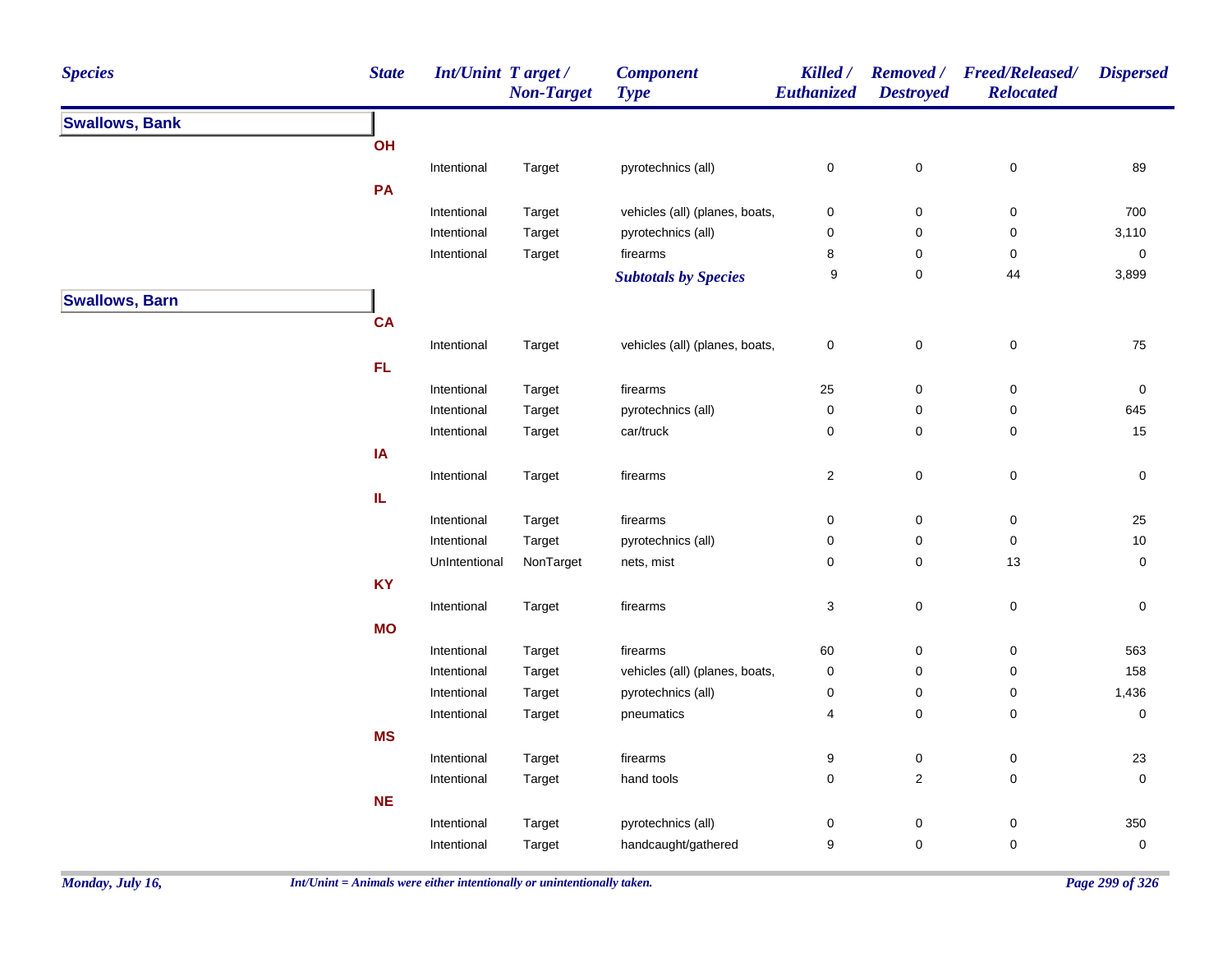| <b>Species</b>        | <b>State</b> | <b>Int/Unint Target/</b> | <b>Non-Target</b> | <b>Component</b><br><b>Type</b> | Killed /<br><b>Euthanized</b> | <b>Removed</b> /<br><b>Destroyed</b> | <b>Freed/Released/</b><br><b>Relocated</b> | <b>Dispersed</b> |
|-----------------------|--------------|--------------------------|-------------------|---------------------------------|-------------------------------|--------------------------------------|--------------------------------------------|------------------|
| <b>Swallows, Barn</b> |              |                          |                   |                                 |                               |                                      |                                            |                  |
|                       | <b>NE</b>    |                          |                   |                                 |                               |                                      |                                            |                  |
|                       |              | Intentional              | Target            | firearms                        | $\overline{7}$                | $\pmb{0}$                            | 0                                          | 33               |
|                       |              | Intentional              | Target            | car/truck                       | $\mathbf 0$                   | 0                                    | $\mathbf 0$                                | 0                |
|                       | <b>NH</b>    |                          |                   |                                 |                               |                                      |                                            |                  |
|                       |              | Intentional              | Target            | car/truck                       | $\pmb{0}$                     | 0                                    | $\pmb{0}$                                  | 0                |
|                       |              | Intentional              | Target            | no component specified          | $\pmb{0}$                     | 0                                    | 0                                          | 0                |
|                       | OH           |                          |                   |                                 |                               |                                      |                                            |                  |
|                       |              | Intentional              | Target            | pyrotechnics (all)              | $\pmb{0}$                     | 0                                    | $\pmb{0}$                                  | 249              |
|                       | OK           |                          |                   |                                 |                               |                                      |                                            |                  |
|                       |              | Intentional              | Target            | firearms                        | 15                            | 0                                    | $\pmb{0}$                                  | $30\,$           |
|                       |              | Intentional              | Target            | vehicles (all) (planes, boats,  | $\pmb{0}$                     | 0                                    | 0                                          | 200              |
|                       |              | Intentional              | Target            | pyrotechnics (all)              | $\pmb{0}$                     | 0                                    | $\pmb{0}$                                  | 100              |
|                       | OR           |                          |                   |                                 |                               |                                      |                                            |                  |
|                       |              | Intentional              | Target            | handcaught/gathered             | 6                             | 0                                    | $\pmb{0}$                                  | 0                |
|                       | PA           |                          |                   |                                 |                               |                                      |                                            |                  |
|                       |              | Intentional              | Target            | handcaught/gathered             | 5                             | 0                                    | $\pmb{0}$                                  | 0                |
|                       |              | Intentional              | Target            | pyrotechnics (all)              | $\pmb{0}$                     | 0                                    | 0                                          | 250              |
|                       | <b>SC</b>    |                          |                   |                                 |                               |                                      |                                            |                  |
|                       |              | Intentional              | Target            | pyrotechnics (all)              | $\pmb{0}$                     | 0                                    | $\mathsf 0$                                | 1,890            |
|                       | <b>TX</b>    |                          |                   |                                 |                               |                                      |                                            |                  |
|                       |              | Intentional              | Target            | firearms                        | 16                            | 0                                    | 0                                          | 4                |
|                       |              | Intentional              | Target            | pyrotechnics (all)              | $\pmb{0}$                     | 0                                    | 0                                          | 15               |
|                       | <b>VA</b>    |                          |                   |                                 |                               |                                      |                                            |                  |
|                       |              | Intentional              | Target            | pyrotechnics (all)              | $\pmb{0}$                     | 0                                    | 0                                          | 250              |
|                       |              | Intentional              | Target            | vehicles (all) (planes, boats,  | $\pmb{0}$                     | 0                                    | 0                                          | 25               |
|                       |              | Intentional              | Target            | firearms                        | 23                            | 0                                    | 0                                          | 0                |
|                       | WI           |                          |                   |                                 |                               |                                      |                                            |                  |
|                       |              | Intentional              | Target            | firearms                        | 9                             | 0                                    | 0                                          | 0                |
|                       |              | Intentional              | Target            | handcaught/gathered             | 3                             | 0                                    | $\pmb{0}$                                  | 0                |
|                       |              | Intentional              | Target            | pyrotechnics (all)              | $\pmb{0}$                     | 0                                    | 0                                          | 40               |
|                       |              |                          |                   | <b>Subtotals by Species</b>     | 196                           | $\overline{\mathbf{c}}$              | 13                                         | 6,386            |



**CA**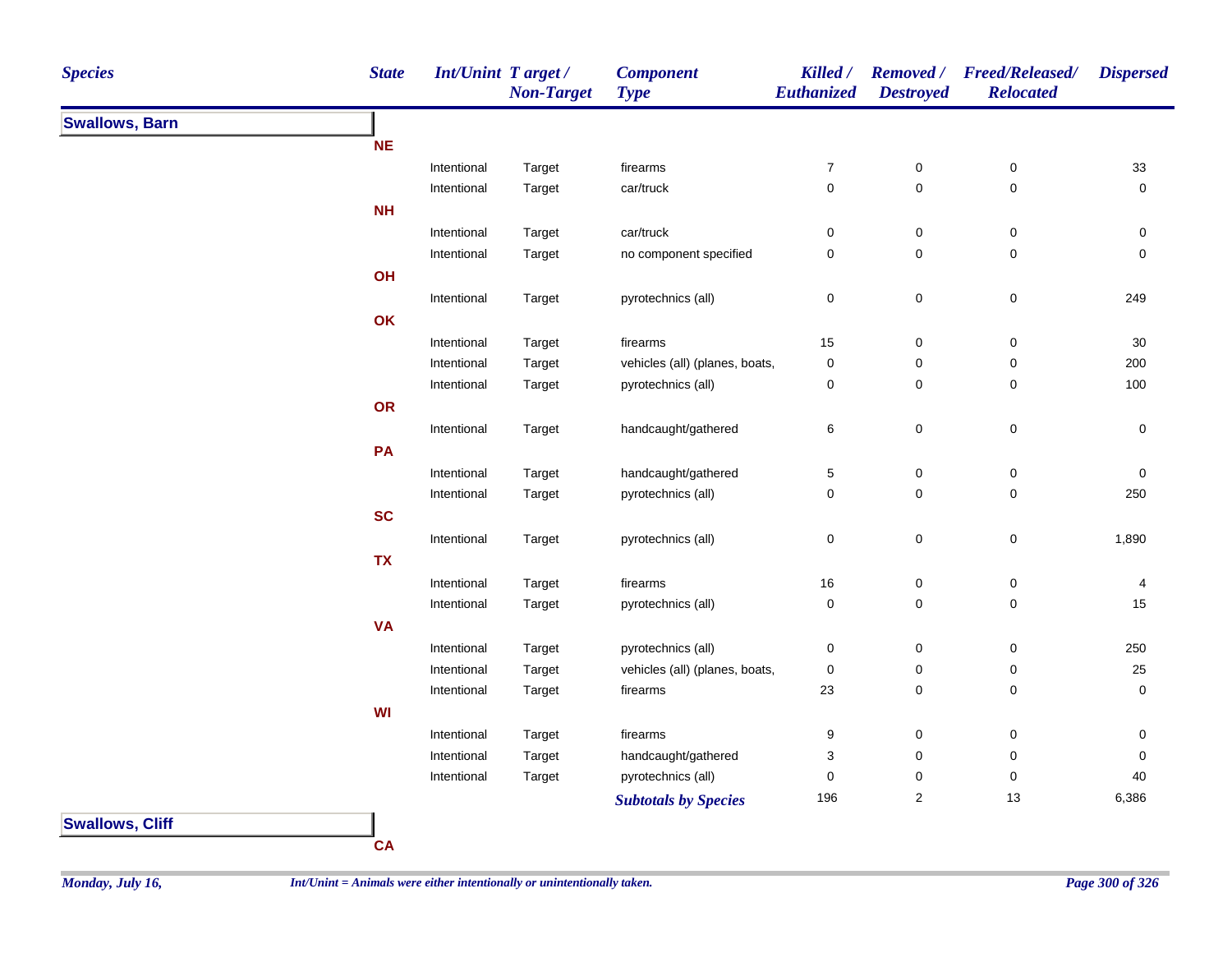| <b>Species</b>         | <b>State</b> | Int/Unint Target / | <b>Non-Target</b> | <b>Component</b><br><b>Type</b> | Killed /<br>Euthanized    | <b>Destroyed</b> | Removed / Freed/Released/<br><b>Relocated</b> | <b>Dispersed</b> |
|------------------------|--------------|--------------------|-------------------|---------------------------------|---------------------------|------------------|-----------------------------------------------|------------------|
| <b>Swallows, Cliff</b> |              |                    |                   |                                 |                           |                  |                                               |                  |
|                        | <b>CA</b>    |                    |                   |                                 |                           |                  |                                               |                  |
|                        |              | Intentional        | Target            | vehicles (all) (planes, boats,  | $\pmb{0}$                 | $\pmb{0}$        | $\pmb{0}$                                     | 1,543            |
|                        |              | Intentional        | Target            | pyrotechnics (all)              | $\mathbf 0$               | $\pmb{0}$        | $\mathbf 0$                                   | 35               |
|                        |              | Intentional        | Target            | handcaught/gathered             | $\boldsymbol{7}$          | $\mathbf 0$      | $\mathbf 0$                                   | 0                |
|                        | <b>MN</b>    |                    |                   |                                 |                           |                  |                                               |                  |
|                        |              | Intentional        | Target            | vehicles (all) (planes, boats,  | $\pmb{0}$                 | $\pmb{0}$        | $\pmb{0}$                                     | 160              |
|                        | <b>MS</b>    |                    |                   |                                 |                           |                  |                                               |                  |
|                        |              | Intentional        | Target            | firearms                        | $\overline{\mathbf{4}}$   | $\pmb{0}$        | $\mathsf 0$                                   | $\mathbf 0$      |
|                        | $NE$         |                    |                   |                                 |                           |                  |                                               |                  |
|                        |              | Intentional        | Target            | firearms                        | $26\,$                    | $\pmb{0}$        | $\pmb{0}$                                     | 200              |
|                        |              | Intentional        | Target            | car/truck                       | $\pmb{0}$                 | $\pmb{0}$        | $\pmb{0}$                                     | $\pmb{0}$        |
|                        | <b>NH</b>    |                    |                   |                                 |                           |                  |                                               |                  |
|                        |              | Intentional        | Target            | no component specified          | $\pmb{0}$                 | $\pmb{0}$        | $\pmb{0}$                                     | $\pmb{0}$        |
|                        | OR           |                    |                   |                                 |                           |                  |                                               |                  |
|                        |              | Intentional        | Target            | paint balls                     | $\overline{\mathbf{c}}$   | $\pmb{0}$        | 0                                             | 0                |
|                        | PA           |                    |                   |                                 |                           |                  |                                               |                  |
|                        |              | Intentional        | Target            | handcaught/gathered             | $\ensuremath{\mathsf{3}}$ | $\pmb{0}$        | $\pmb{0}$                                     | $\pmb{0}$        |
|                        | <b>TX</b>    |                    |                   |                                 |                           |                  |                                               |                  |
|                        |              | Intentional        | Target            | pyrotechnics (all)              | $\pmb{0}$                 | $\pmb{0}$        | $\mathbf 0$                                   | 1,500            |
|                        |              |                    |                   | <b>Subtotals by Species</b>     | 42                        | $\mathbf 0$      | $\mathbf 0$                                   | 3,438            |
| <b>Swallows, Tree</b>  |              |                    |                   |                                 |                           |                  |                                               |                  |
|                        | <b>AK</b>    |                    |                   |                                 |                           |                  |                                               |                  |
|                        |              | Intentional        | Target            | pyrotechnics (all)              | $\pmb{0}$                 | $\pmb{0}$        | $\pmb{0}$                                     | $\,6\,$          |
|                        | ${\sf FL}$   |                    |                   |                                 |                           |                  |                                               |                  |
|                        |              | Intentional        | Target            | firearms                        | 404                       | $\mathbf 0$      | 0                                             | 289              |
|                        |              | Intentional        | Target            | pyrotechnics (all)              | $\pmb{0}$                 | $\pmb{0}$        | $\mathsf 0$                                   | 9,298            |
|                        | IL           |                    |                   |                                 |                           |                  |                                               |                  |
|                        |              | Intentional        | Target            | pyrotechnics (all)              | $\pmb{0}$                 | $\pmb{0}$        | $\pmb{0}$                                     | 20               |
|                        | <b>MO</b>    |                    |                   |                                 |                           |                  |                                               |                  |
|                        |              | Intentional        | Target            | pyrotechnics (all)              | $\pmb{0}$                 | $\pmb{0}$        | $\pmb{0}$                                     | 188              |
|                        |              | Intentional        | Target            | firearms                        | $\sqrt{2}$                | $\mathsf 0$      | $\mathsf 0$                                   | $\pmb{0}$        |
|                        | $NE$         |                    |                   |                                 |                           |                  |                                               |                  |
|                        |              | Intentional        | Target            | car/truck                       | $\pmb{0}$                 | $\mathsf 0$      | $\pmb{0}$                                     | 0                |
|                        |              |                    |                   |                                 |                           |                  |                                               |                  |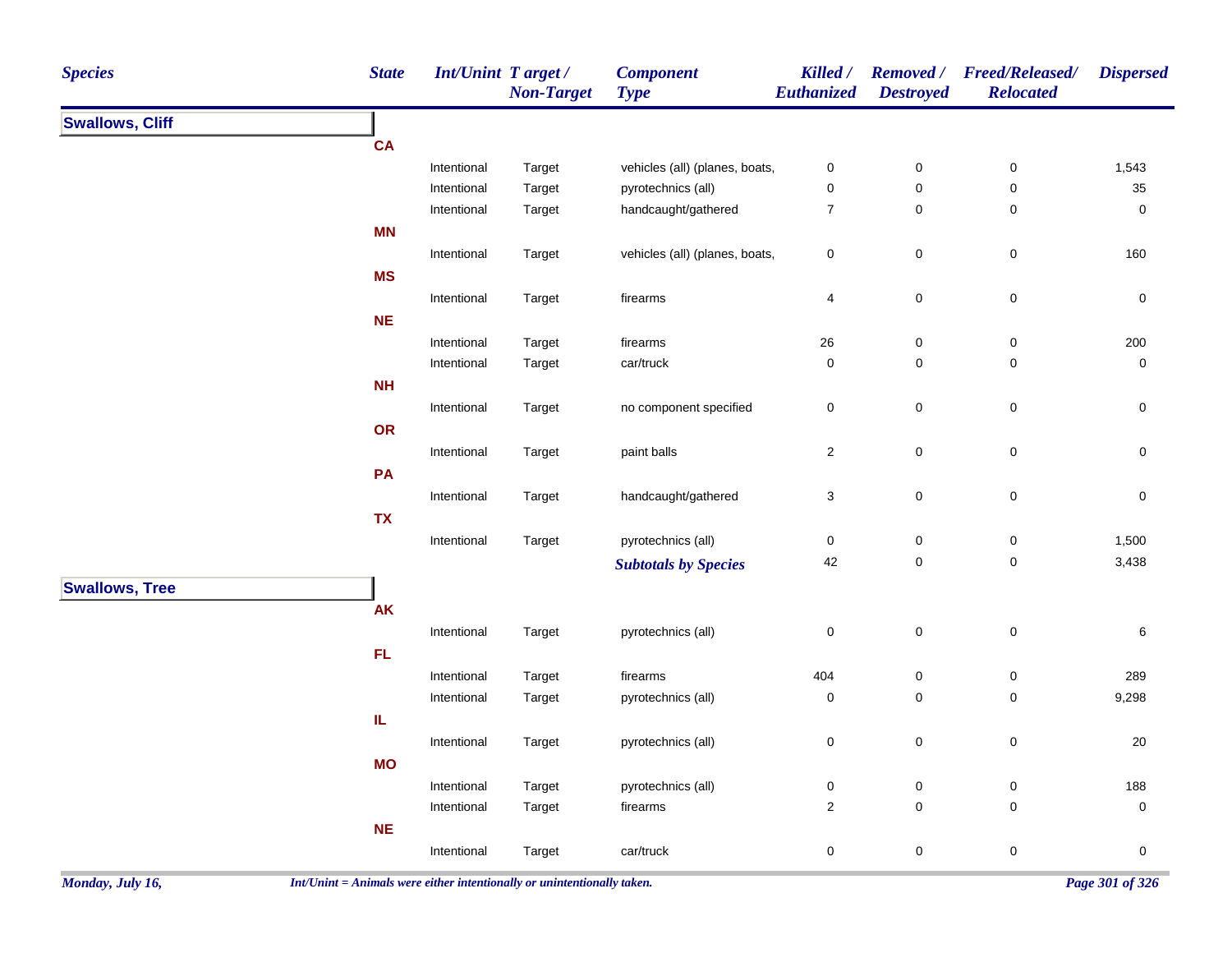| <b>Species</b>                | <b>State</b>   | <b>Int/Unint Target/</b> | <b>Non-Target</b> | <b>Component</b><br><b>Type</b> | Killed /<br><b>Euthanized</b> | <b>Destroyed</b> | Removed / Freed/Released/<br><b>Relocated</b> | <b>Dispersed</b> |
|-------------------------------|----------------|--------------------------|-------------------|---------------------------------|-------------------------------|------------------|-----------------------------------------------|------------------|
| <b>Swallows, Tree</b>         |                |                          |                   |                                 |                               |                  |                                               |                  |
|                               | <b>NH</b>      |                          |                   |                                 |                               |                  |                                               |                  |
|                               |                | Intentional              | Target            | car/truck                       | $\pmb{0}$                     | $\pmb{0}$        | $\mathbf 0$                                   | $\pmb{0}$        |
|                               | <b>NJ</b>      |                          |                   |                                 |                               |                  |                                               |                  |
|                               |                | Intentional              | Target            | pyrotechnics (all)              | $\pmb{0}$                     | $\mathsf 0$      | 0                                             | 20               |
|                               | PA             |                          |                   |                                 |                               |                  |                                               |                  |
|                               |                | Intentional              | Target            | pyrotechnics (all)              | $\pmb{0}$                     | $\pmb{0}$        | $\mathbf 0$                                   | 377              |
|                               | R <sub>l</sub> |                          |                   |                                 |                               |                  |                                               |                  |
|                               |                | Intentional              | Target            | firearms                        | $\ensuremath{\mathsf{3}}$     | $\mathbf 0$      | $\mathsf 0$                                   | $\pmb{0}$        |
|                               | <b>VA</b>      |                          |                   |                                 |                               |                  |                                               |                  |
|                               |                | Intentional              | Target            | vehicles (all) (planes, boats,  | $\pmb{0}$                     | $\mathsf 0$      | $\mathsf 0$                                   | 0                |
|                               |                | UnIntentional            | NonTarget         | traps, z-(other)                | 4                             | $\pmb{0}$        | $27\,$                                        | 0                |
|                               |                | UnIntentional            | NonTarget         | nets, mist                      | $\mathbf 0$                   | $\pmb{0}$        | 38                                            | 0                |
|                               |                |                          |                   | <b>Subtotals by Species</b>     | 413                           | $\pmb{0}$        | 65                                            | 10,198           |
| <b>Swallows, Violet-Green</b> |                |                          |                   |                                 |                               |                  |                                               |                  |
|                               | <b>AK</b>      |                          |                   |                                 |                               |                  |                                               |                  |
|                               |                | Intentional              | Target            | vehicles (all) (planes, boats,  | $\pmb{0}$                     | $\pmb{0}$        | $\pmb{0}$                                     | 23               |
|                               |                |                          |                   | <b>Subtotals by Species</b>     | $\mathbf 0$                   | $\pmb{0}$        | $\pmb{0}$                                     | 23               |
| <b>Swallows, Z-(Mixed)</b>    |                |                          |                   |                                 |                               |                  |                                               |                  |
|                               | <b>AK</b>      |                          |                   |                                 |                               |                  |                                               |                  |
|                               |                | Intentional              | Target            | vehicles (all) (planes, boats,  | $\pmb{0}$                     | $\pmb{0}$        | $\pmb{0}$                                     | 52               |
|                               | IA             |                          |                   |                                 |                               |                  |                                               |                  |
|                               |                | Intentional              | Target            | firearms                        | $\mathbf 0$                   | $\mathsf 0$      | $\mathsf 0$                                   | 20               |
|                               | <b>MO</b>      |                          |                   |                                 |                               |                  |                                               |                  |
|                               |                | Intentional              | Target            | pyrotechnics (all)              | $\pmb{0}$                     | $\mathbf 0$      | $\mathbf 0$                                   | 445              |
|                               |                | Intentional              | Target            | vehicles (all) (planes, boats,  | $\pmb{0}$                     | $\mathsf 0$      | $\mathsf 0$                                   | 988              |
|                               |                | Intentional              | Target            | firearms                        | $\mathbf 0$                   | $\mathsf 0$      | $\mathbf 0$                                   | 327              |
|                               |                | Intentional              | Target            | exploders, gas (all)            | $\mathbf 0$                   | $\mathbf 0$      | 0                                             | 484              |
|                               | OK             |                          |                   |                                 |                               |                  |                                               |                  |
|                               |                | Intentional              | Target            | exploders, gas (all)            | $\pmb{0}$                     | $\mathbf 0$      | $\mathsf 0$                                   | 65               |
|                               |                | Intentional              | Target            | pyrotechnics (all)              | $\pmb{0}$                     | $\mathbf 0$      | $\pmb{0}$                                     | 40               |
|                               |                |                          |                   | <b>Subtotals by Species</b>     | 0                             | $\mathbf 0$      | $\mathsf 0$                                   | 2,421            |
| <b>Swallows, Z-(Other)</b>    |                |                          |                   |                                 |                               |                  |                                               |                  |
|                               | <b>KS</b>      |                          |                   |                                 |                               |                  |                                               |                  |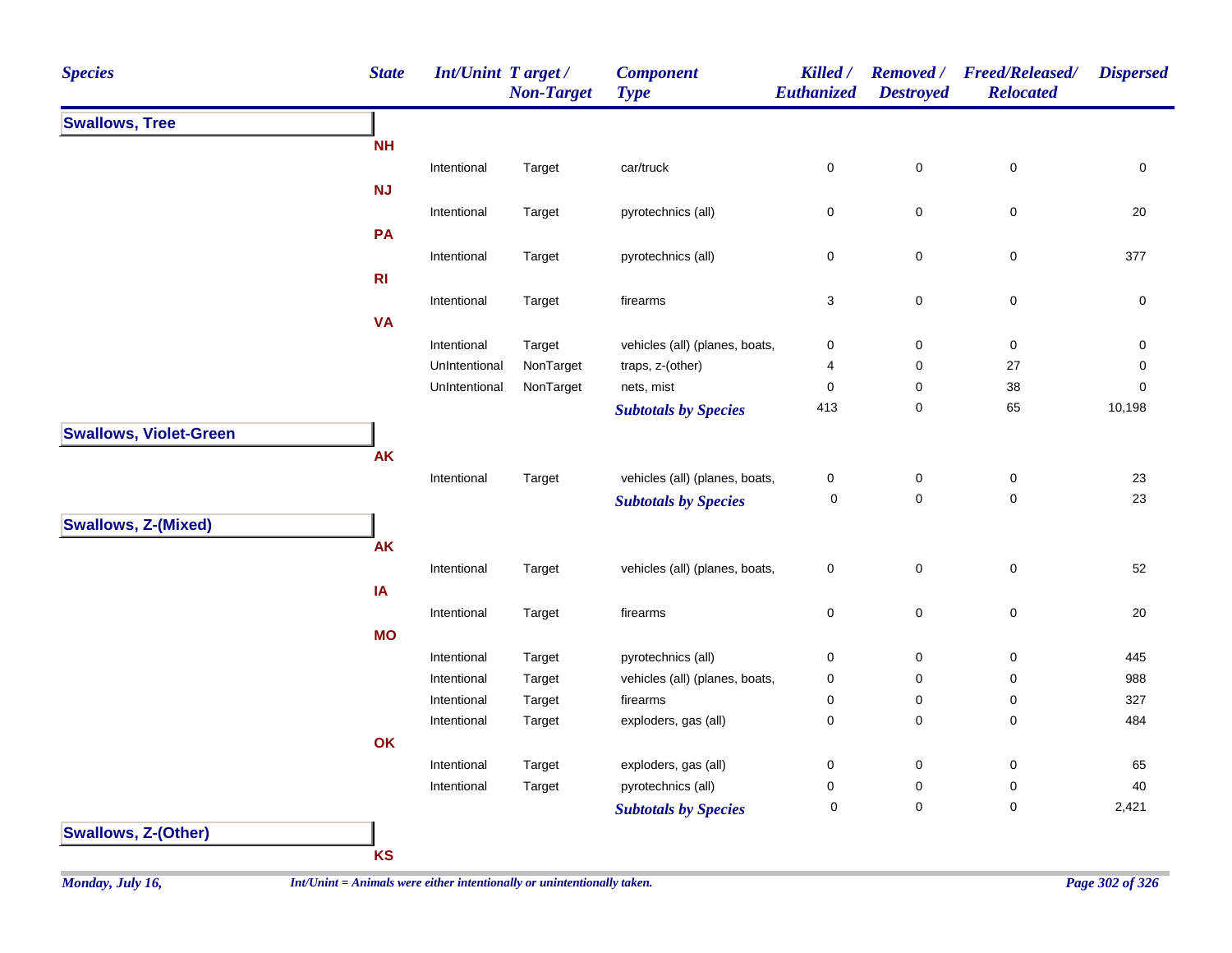| <b>Species</b>             | <b>State</b> | Int/Unint Target/ | <b>Non-Target</b> | <b>Component</b><br><b>Type</b> | Killed /<br>Euthanized | <b>Removed</b> /<br><b>Destroyed</b> | <b>Freed/Released/</b><br><b>Relocated</b> | <b>Dispersed</b> |
|----------------------------|--------------|-------------------|-------------------|---------------------------------|------------------------|--------------------------------------|--------------------------------------------|------------------|
| <b>Swallows, Z-(Other)</b> |              |                   |                   |                                 |                        |                                      |                                            |                  |
|                            | KS           |                   |                   |                                 |                        |                                      |                                            |                  |
|                            |              | Intentional       | Target            | firearms                        | 4                      | $\pmb{0}$                            | $\pmb{0}$                                  | 300              |
|                            |              |                   |                   | <b>Subtotals by Species</b>     | 4                      | $\pmb{0}$                            | $\mathsf{O}\xspace$                        | 300              |
| <b>Swans, Mute</b>         |              |                   |                   |                                 |                        |                                      |                                            |                  |
|                            | <b>CT</b>    |                   |                   |                                 |                        |                                      |                                            |                  |
|                            |              | Intentional       | Target            | nets, z-(other)                 | $\mathbf 0$            | $\pmb{0}$                            | 0                                          | 0                |
|                            | <b>MD</b>    |                   |                   |                                 |                        |                                      |                                            |                  |
|                            |              | Intentional       | Target            | firearms                        | 25                     | $\pmb{0}$                            | 0                                          | 0                |
|                            |              | Intentional       | Target            | traps, quick-kill (conibear)    | $\overline{1}$         | $\mathbf 0$                          | 0                                          | 0                |
|                            | MI           |                   |                   |                                 |                        |                                      |                                            |                  |
|                            |              | Intentional       | Target            | pyrotechnics (all)              | $\pmb{0}$              | $\pmb{0}$                            | $\pmb{0}$                                  | 4                |
|                            |              | Intentional       | Target            | firearms                        | 168                    | $\pmb{0}$                            | $\pmb{0}$                                  | 0                |
|                            |              | Intentional       | Target            | a/c tablets : inad6602          | $\mathsf 0$            | $\mathbf 0$                          | $\overline{c}$                             | 0                |
|                            | OH           |                   |                   |                                 |                        |                                      |                                            |                  |
|                            |              | Intentional       | Target            | firearms                        | $\overline{1}$         | $\pmb{0}$                            | $\pmb{0}$                                  | 0                |
|                            |              | Intentional       | Target            | pyrotechnics (all)              | $\mathsf 0$            | $\mathbf 0$                          | 0                                          | 3                |
|                            | PA           |                   |                   |                                 |                        |                                      |                                            |                  |
|                            |              | Intentional       | Target            | vehicles (all) (planes, boats,  | $\mathsf 0$            | $\pmb{0}$                            | $\pmb{0}$                                  | 0                |
|                            |              | Intentional       | Target            | firearms                        | 17                     | $\mathbf 0$                          | 0                                          | 0                |
|                            | R1           |                   |                   |                                 |                        |                                      |                                            |                  |
|                            |              | Intentional       | Target            | firearms                        | $\overline{7}$         | $\pmb{0}$                            | $\pmb{0}$                                  | 0                |
|                            |              | Intentional       | Target            | pyrotechnics (all)              | $\pmb{0}$              | 0                                    | 0                                          | $\mathbf{1}$     |
|                            |              |                   |                   | <b>Subtotals by Species</b>     | 219                    | $\pmb{0}$                            | $\sqrt{2}$                                 | 8                |
| <b>Swans, Trumpeter</b>    |              |                   |                   |                                 |                        |                                      |                                            |                  |
|                            | <b>AK</b>    |                   |                   |                                 |                        |                                      |                                            |                  |
|                            |              | Intentional       | Target            | pyrotechnics (all)              | $\mathbf 0$            | $\pmb{0}$                            | $\pmb{0}$                                  | $\mathbf{1}$     |
|                            |              |                   |                   | <b>Subtotals by Species</b>     | 0                      | $\pmb{0}$                            | $\mathbf 0$                                | $\mathbf{1}$     |
| <b>Swans, Tundra</b>       |              |                   |                   |                                 |                        |                                      |                                            |                  |
|                            | AK           |                   |                   |                                 |                        |                                      |                                            |                  |
|                            |              | Intentional       | Target            | pyrotechnics (all)              | $\mathbf 0$            | $\pmb{0}$                            | $\pmb{0}$                                  | $\mathbf{1}$     |
|                            | <b>NE</b>    |                   |                   |                                 |                        |                                      |                                            |                  |
|                            |              | UnIntentional     | NonTarget         | car/truck                       | $\pmb{0}$              | $\pmb{0}$                            | $\pmb{0}$                                  | 0                |
|                            |              |                   |                   | <b>Subtotals by Species</b>     | $\pmb{0}$              | $\pmb{0}$                            | $\pmb{0}$                                  | $\mathbf{1}$     |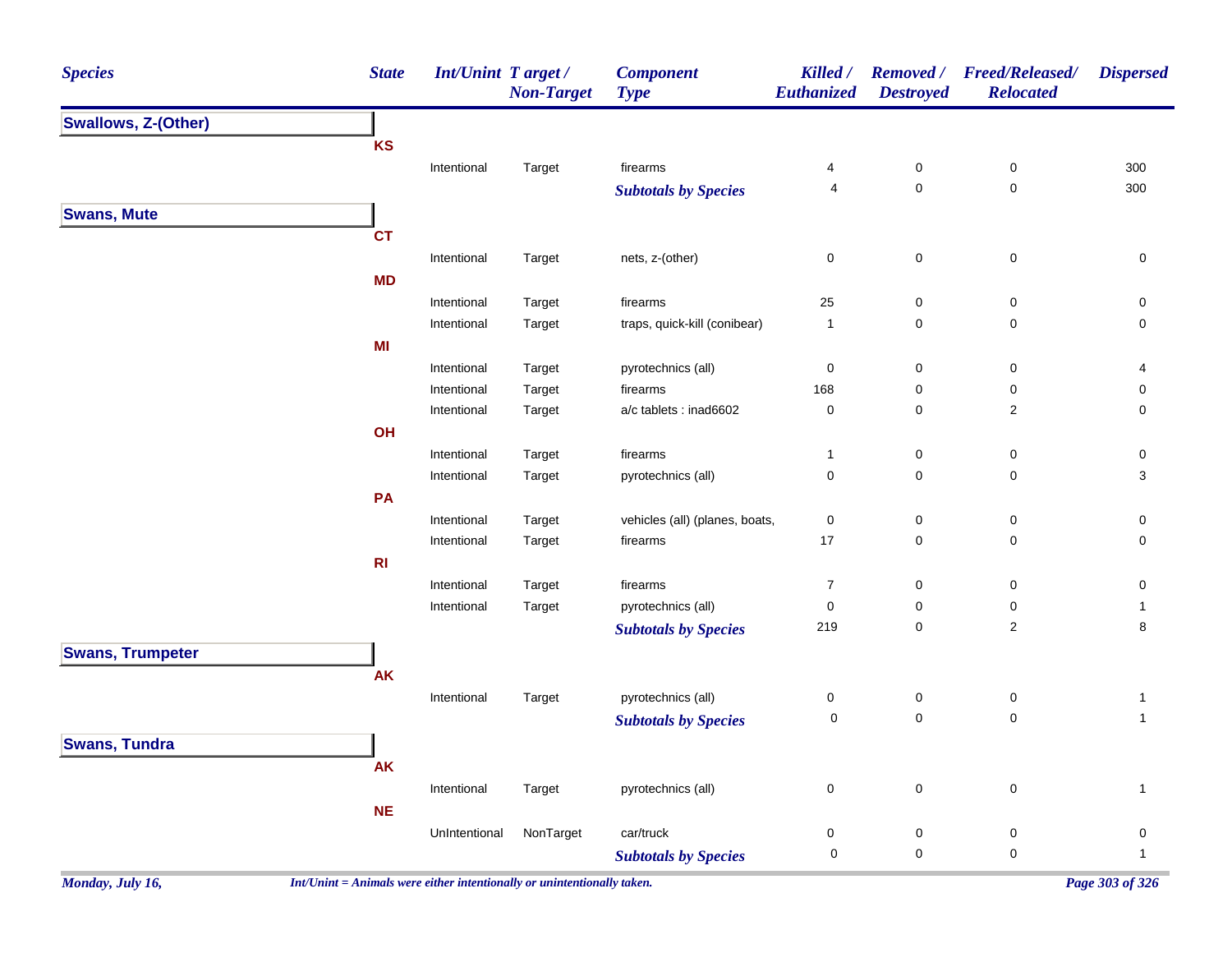| <b>Species</b>               | <b>State</b>    | <b>Int/Unint Target/</b> | <b>Non-Target</b> | <b>Component</b><br><b>Type</b> | Killed /<br><b>Euthanized</b> | <b>Removed</b> /<br><b>Destroyed</b> | <b>Freed/Released/</b><br><b>Relocated</b> | <b>Dispersed</b> |
|------------------------------|-----------------|--------------------------|-------------------|---------------------------------|-------------------------------|--------------------------------------|--------------------------------------------|------------------|
| <b>Swifts (All)</b>          |                 |                          |                   |                                 |                               |                                      |                                            |                  |
|                              | <b>MS</b>       |                          |                   |                                 |                               |                                      |                                            |                  |
|                              |                 | Intentional              | Target            | firearms                        | $15\,$                        | 0                                    | $\pmb{0}$                                  | 0                |
|                              |                 |                          |                   | <b>Subtotals by Species</b>     | 15                            | $\pmb{0}$                            | $\mathbf 0$                                | $\mathbf 0$      |
| <b>Tattlers, Gray-Tailed</b> |                 |                          |                   |                                 |                               |                                      |                                            |                  |
|                              | AK              |                          |                   |                                 |                               |                                      |                                            |                  |
|                              |                 | Intentional              | Target            | handcaught/gathered             | $\overline{c}$                | $\pmb{0}$                            | $\mathbf 0$                                | 0                |
|                              |                 |                          |                   | <b>Subtotals by Species</b>     | $\sqrt{2}$                    | $\mathbf 0$                          | $\mathbf 0$                                | $\mathbf 0$      |
| <b>Tattlers, Wandering</b>   |                 |                          |                   |                                 |                               |                                      |                                            |                  |
|                              | AK              |                          |                   |                                 |                               |                                      |                                            |                  |
|                              |                 | Intentional              | Target            | firearms                        | $\mathbf{1}$                  | 0                                    | $\mathbf 0$                                | 0                |
|                              | H <sub>II</sub> |                          |                   |                                 |                               |                                      |                                            |                  |
|                              |                 | UnIntentional            | NonTarget         | vehicles (all) (planes, boats,  | 0                             | $\mathbf 0$                          | 0                                          | 54               |
|                              |                 |                          |                   | <b>Subtotals by Species</b>     | $\overline{1}$                | $\mathbf 0$                          | $\mathbf 0$                                | 54               |
| <b>Terns (Other)</b>         |                 |                          |                   |                                 |                               |                                      |                                            |                  |
|                              | <b>CA</b>       |                          |                   |                                 |                               |                                      |                                            |                  |
|                              |                 | UnIntentional            | Target            | traps, pole                     | 0                             | 0                                    | $\mathbf{1}$                               | 0                |
|                              | H1              |                          |                   |                                 |                               |                                      |                                            |                  |
|                              |                 | UnIntentional            | NonTarget         | pyrotechnics (all)              | 0                             | $\mathbf 0$                          | 0                                          | 9                |
|                              | <b>NE</b>       |                          |                   |                                 |                               |                                      |                                            |                  |
|                              |                 | Intentional              | Target            | car/truck                       | 0                             | $\mathsf 0$                          | $\pmb{0}$                                  | 0                |
|                              |                 |                          |                   | <b>Subtotals by Species</b>     | $\pmb{0}$                     | $\mathbf 0$                          | $\mathbf{1}$                               | 9                |
| <b>Terns, Aleutian</b>       |                 |                          |                   |                                 |                               |                                      |                                            |                  |
|                              | <b>AK</b>       |                          |                   |                                 |                               |                                      |                                            |                  |
|                              |                 | Intentional              | Target            | handcaught/gathered             | $\mathbf{1}$                  | $\mathsf 0$                          | $\pmb{0}$                                  | 0                |
|                              |                 |                          |                   | <b>Subtotals by Species</b>     | $\overline{1}$                | $\mathsf 0$                          | $\pmb{0}$                                  | $\mathsf 0$      |
| <b>Terns, Arctic</b>         |                 |                          |                   |                                 |                               |                                      |                                            |                  |
|                              | <b>AK</b>       |                          |                   |                                 |                               |                                      |                                            |                  |
|                              |                 | Intentional              | Target            | paint balls                     | 0                             | $\mathbf 0$                          | 0                                          | $38\,$           |
|                              |                 | Intentional              | Target            | physical actions (hand/voice)   | 0                             | $\mathbf 0$                          | 0                                          | $\bf 8$          |
|                              |                 | Intentional              | Target            | pyrotechnics (all)              | 0                             | 0                                    | 0                                          | 31               |
|                              |                 | Intentional              | Target            | firearms                        | 1                             | $\mathbf 0$                          | 0                                          | 22               |
|                              |                 |                          |                   | <b>Subtotals by Species</b>     | $\overline{1}$                | $\mathbf 0$                          | 0                                          | 99               |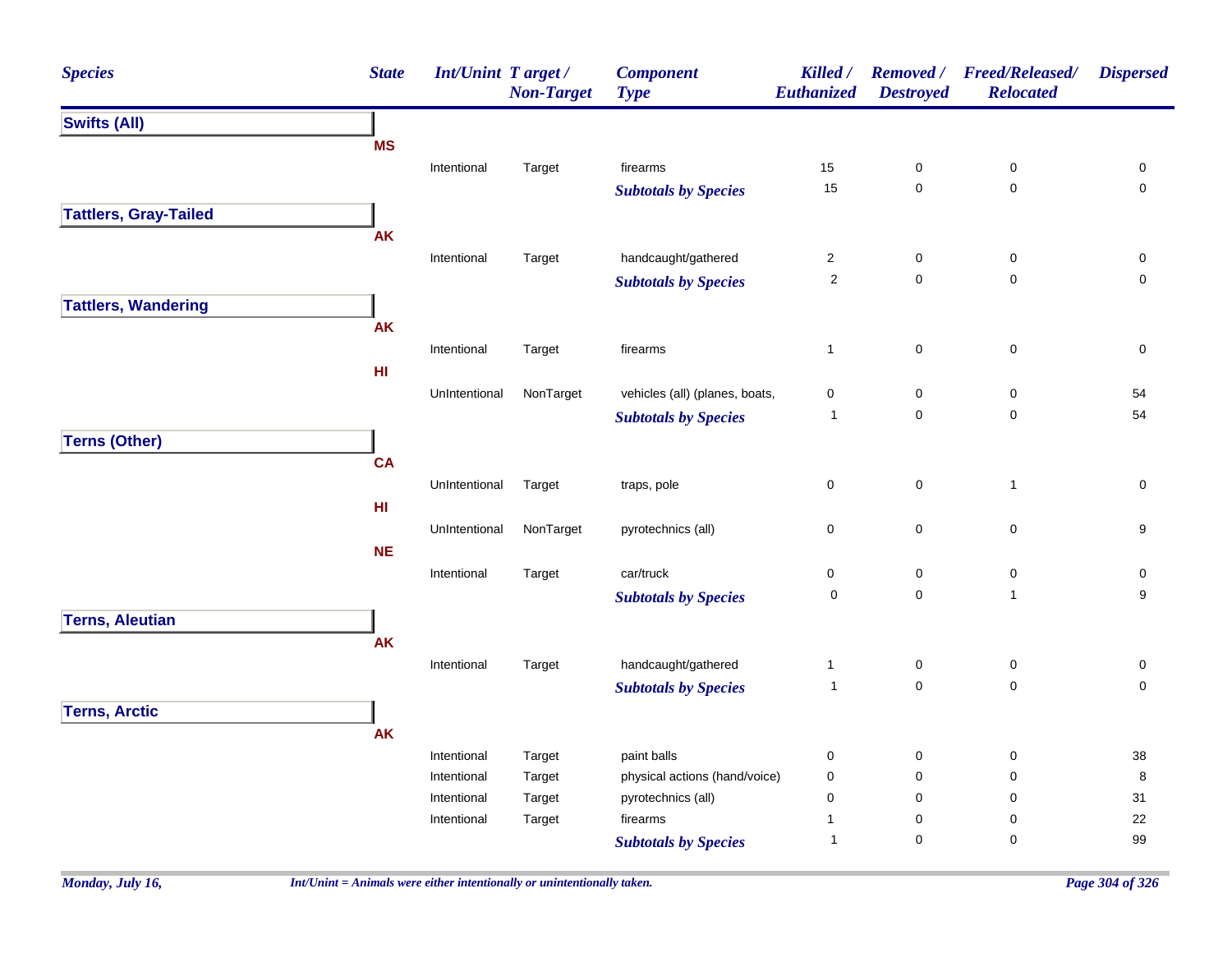| <b>Species</b>             | <b>State</b> | <b>Int/Unint Target/</b> | <b>Non-Target</b> | <b>Component</b><br><b>Type</b> | Killed /<br>Euthanized | <b>Destroyed</b> | Removed / Freed/Released/<br><b>Relocated</b> | <b>Dispersed</b> |
|----------------------------|--------------|--------------------------|-------------------|---------------------------------|------------------------|------------------|-----------------------------------------------|------------------|
| <b>Terns, Black</b>        |              |                          |                   |                                 |                        |                  |                                               |                  |
|                            | <b>NE</b>    |                          |                   |                                 |                        |                  |                                               |                  |
|                            |              | Intentional              | Target            | firearms                        | $\mathbf{2}$           | $\pmb{0}$        | 0                                             | 0                |
|                            |              |                          |                   | <b>Subtotals by Species</b>     | $\sqrt{2}$             | $\mathbf 0$      | $\mathbf 0$                                   | $\mathbf 0$      |
| <b>Terns, Caspian</b>      |              |                          |                   |                                 |                        |                  |                                               |                  |
|                            | <b>OH</b>    |                          |                   |                                 |                        |                  |                                               |                  |
|                            |              | Intentional              | Target            | firearms                        | $\mathsf{O}\xspace$    | $\pmb{0}$        | $\mathsf 0$                                   | 20               |
|                            |              | Intentional              | Target            | pyrotechnics (all)              | $\mathbf 0$            | $\mathbf 0$      | $\mathbf 0$                                   | 113              |
|                            | <b>VA</b>    |                          |                   |                                 |                        |                  |                                               |                  |
|                            |              | Intentional              | Target            | firearms                        | $\mathbf{1}$           | $\pmb{0}$        | 0                                             | $\mathbf{1}$     |
|                            | <b>WA</b>    |                          |                   |                                 |                        |                  |                                               |                  |
|                            |              | Intentional              | Target            | firearms                        | $\pmb{0}$              | $\pmb{0}$        | $\pmb{0}$                                     | $\sqrt{2}$       |
|                            |              | Intentional              | Target            | pyrotechnics (all)              | $\pmb{0}$              | 0                | $\pmb{0}$                                     | 5,486            |
|                            |              |                          |                   | <b>Subtotals by Species</b>     | $\mathbf{1}$           | $\mathbf 0$      | $\pmb{0}$                                     | 5,622            |
| <b>Terns, Common</b>       |              |                          |                   |                                 |                        |                  |                                               |                  |
|                            | <b>NH</b>    |                          |                   |                                 |                        |                  |                                               |                  |
|                            |              | Intentional              | Target            | handcaught/gathered             | $\pmb{0}$              | $\pmb{0}$        | $\pmb{0}$                                     | 0                |
|                            |              |                          |                   | <b>Subtotals by Species</b>     | $\mathbf 0$            | $\pmb{0}$        | $\mathbf 0$                                   | $\mathbf 0$      |
| <b>Terns, Common Fairy</b> |              |                          |                   |                                 |                        |                  |                                               |                  |
|                            | HI           |                          |                   |                                 |                        |                  |                                               |                  |
|                            |              | Intentional              | Target            | vehicles (all) (planes, boats,  | $\pmb{0}$              | $\pmb{0}$        | $\pmb{0}$                                     | 19               |
|                            |              | UnIntentional            | NonTarget         | vehicles (all) (planes, boats,  | $\pmb{0}$              | $\pmb{0}$        | $\pmb{0}$                                     | 31               |
|                            |              |                          |                   | <b>Subtotals by Species</b>     | $\pmb{0}$              | $\mathbf 0$      | $\pmb{0}$                                     | 50               |
| Terns, Forster'S           |              |                          |                   |                                 |                        |                  |                                               |                  |
|                            | <b>CA</b>    |                          |                   |                                 |                        |                  |                                               |                  |
|                            |              | Intentional              | Target            | pyrotechnics (all)              | $\pmb{0}$              | $\mathbf 0$      | $\pmb{0}$                                     | $\,6\,$          |
|                            | <b>TX</b>    |                          |                   |                                 |                        |                  |                                               |                  |
|                            |              | Intentional              | Target            | pyrotechnics (all)              | $\mathbf 0$            | $\pmb{0}$        | 0                                             | 23               |
|                            |              | Intentional              | Target            | exploders, gas (all)            | $\mathbf 0$            | $\mathbf 0$      | 0                                             | $\boldsymbol{7}$ |
|                            | <b>WA</b>    |                          |                   |                                 |                        |                  |                                               |                  |
|                            |              | Intentional              | Target            | pyrotechnics (all)              | $\pmb{0}$              | $\pmb{0}$        | 0                                             | 135              |
|                            |              |                          |                   | <b>Subtotals by Species</b>     | $\mathbf 0$            | $\mathbf 0$      | $\mathbf 0$                                   | 171              |
| <b>Terns, Gull-Billed</b>  |              |                          |                   |                                 |                        |                  |                                               |                  |
|                            |              |                          |                   |                                 |                        |                  |                                               |                  |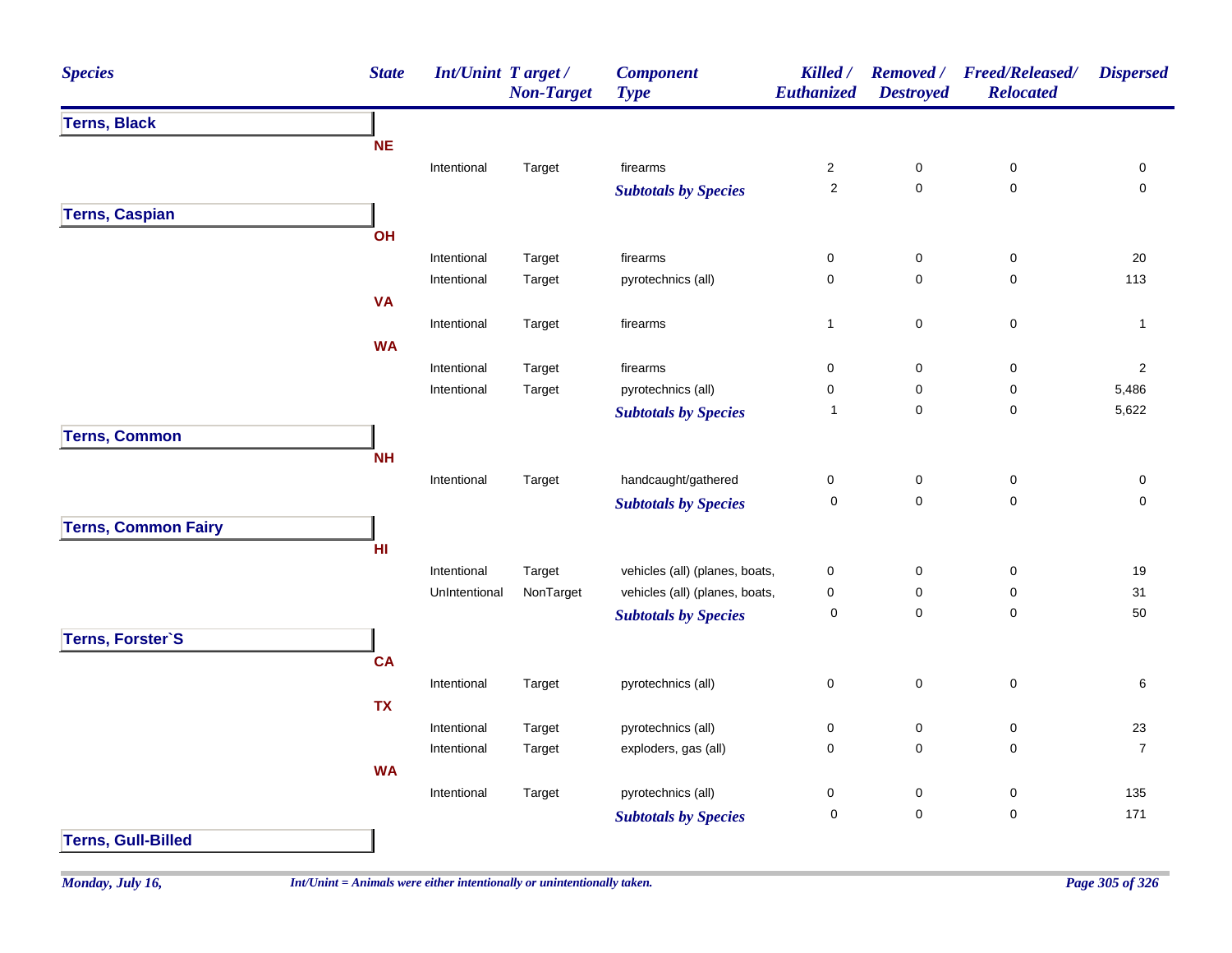| <b>Species</b>               | <b>State</b> | Int/Unint Target /           | <b>Non-Target</b>   | <b>Component</b><br><b>Type</b>               | Killed /<br>Euthanized  | <b>Removed</b> /<br><b>Destroyed</b> | <b>Freed/Released/</b><br><b>Relocated</b> | <b>Dispersed</b> |
|------------------------------|--------------|------------------------------|---------------------|-----------------------------------------------|-------------------------|--------------------------------------|--------------------------------------------|------------------|
| <b>Terns, Gull-Billed</b>    |              |                              |                     |                                               |                         |                                      |                                            |                  |
|                              | <b>CA</b>    |                              |                     |                                               |                         |                                      |                                            |                  |
|                              |              | Intentional                  | Target              | pyrotechnics (all)                            | $\mathsf 0$             | $\mathsf 0$                          | $\pmb{0}$                                  | $\mathbf{1}$     |
|                              | <b>FL</b>    |                              |                     |                                               |                         |                                      |                                            |                  |
|                              |              | Intentional                  | Target              | firearms                                      | 0                       | 0                                    | 0                                          | 5                |
|                              |              | Intentional                  | Target              | pyrotechnics (all)                            | $\mathsf 0$             | $\mathsf 0$                          | $\pmb{0}$                                  | $\bf 8$          |
|                              | <b>VA</b>    |                              |                     |                                               |                         |                                      |                                            |                  |
|                              |              | Intentional                  | Target              | firearms                                      | $\overline{\mathbf{c}}$ | $\mathsf 0$                          | $\pmb{0}$                                  | 0                |
|                              |              |                              |                     | <b>Subtotals by Species</b>                   | $\sqrt{2}$              | $\mathsf 0$                          | $\pmb{0}$                                  | 14               |
| Thrashers, Pearly-Eyed (T/E) |              |                              |                     |                                               |                         |                                      |                                            |                  |
|                              | <b>MS</b>    |                              |                     |                                               |                         |                                      |                                            |                  |
|                              |              | UnIntentional                | NonTarget           | traps, cage                                   | $\pmb{0}$               | $\pmb{0}$                            | $\sqrt{2}$                                 | $\mathsf 0$      |
|                              |              |                              |                     | <b>Subtotals by Species</b>                   | $\mathbf 0$             | $\mathsf 0$                          | 2                                          | $\mathbf 0$      |
| <b>Thrushes, Swainson'S</b>  |              |                              |                     |                                               |                         |                                      |                                            |                  |
|                              | IN           |                              |                     |                                               |                         |                                      |                                            |                  |
|                              |              | Intentional                  | Target              | nets, mist                                    | 0                       | 0                                    | $\,$ 5 $\,$                                | 0                |
|                              |              |                              |                     | <b>Subtotals by Species</b>                   | $\mathsf 0$             | $\mathsf 0$                          | $\,$ 5 $\,$                                | $\mathsf 0$      |
| <b>Toads, Marine</b>         |              |                              |                     |                                               |                         |                                      |                                            |                  |
|                              | GU           |                              |                     |                                               |                         |                                      |                                            |                  |
|                              |              | Intentional                  | Target              | handcaught/gathered                           | $\mathbf{1}$            | $\mathsf 0$                          | $\,0\,$                                    | $\mathbf 0$      |
|                              | HI           |                              |                     |                                               |                         |                                      |                                            |                  |
|                              |              | UnIntentional<br>Intentional | NonTarget<br>Target | traps, cage<br>vehicles (all) (planes, boats, | 0<br>$\pmb{0}$          | 0<br>$\pmb{0}$                       | 32<br>$\mathbf 0$                          | 0<br>12          |
|                              |              |                              |                     | <b>Subtotals by Species</b>                   | $\overline{1}$          | 0                                    | 32                                         | 12               |
|                              |              |                              |                     |                                               |                         |                                      |                                            |                  |
| <b>Towhees, Brown</b>        | <b>CA</b>    |                              |                     |                                               |                         |                                      |                                            |                  |
|                              |              | UnIntentional                | NonTarget           | traps, decoy                                  | $\pmb{0}$               | $\pmb{0}$                            | $\ensuremath{\mathsf{3}}$                  | $\pmb{0}$        |
|                              |              |                              |                     | <b>Subtotals by Species</b>                   | $\mathsf 0$             | $\mathsf 0$                          | $\mathbf{3}$                               | $\mathsf 0$      |
|                              |              |                              |                     |                                               |                         |                                      |                                            |                  |
| <b>Towhees, Rufous-Sided</b> | <b>CA</b>    |                              |                     |                                               |                         |                                      |                                            |                  |
|                              |              |                              | NonTarget           | traps, decoy                                  | $\mathbf{1}$            | $\mathbf 0$                          | $\mathbf 0$                                | $\mathbf 0$      |
|                              | <b>MS</b>    | UnIntentional                |                     |                                               |                         |                                      |                                            |                  |
|                              |              | UnIntentional                | NonTarget           | traps, cage                                   | 0                       | $\pmb{0}$                            | $\overline{1}$                             | $\mathbf 0$      |
|                              |              |                              |                     |                                               |                         |                                      |                                            |                  |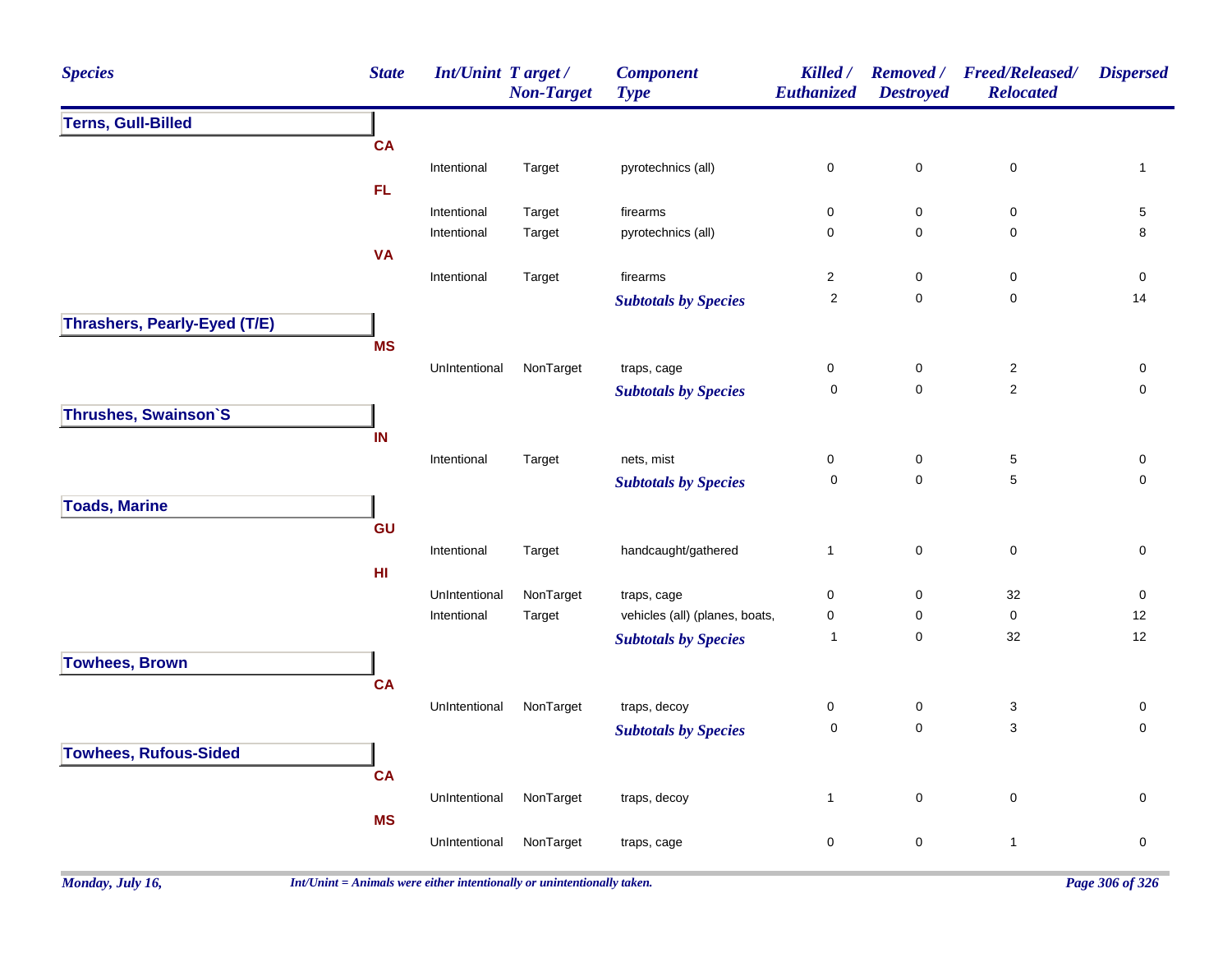| <b>Species</b>               | <b>State</b> | <b>Int/Unint Target/</b> | <b>Non-Target</b> | <b>Component</b><br><b>Type</b> | Killed /<br>Euthanized | <b>Destroyed</b>         | Removed / Freed/Released/<br><b>Relocated</b> | <b>Dispersed</b>    |
|------------------------------|--------------|--------------------------|-------------------|---------------------------------|------------------------|--------------------------|-----------------------------------------------|---------------------|
| <b>Towhees, Rufous-Sided</b> |              |                          |                   |                                 |                        |                          |                                               |                     |
|                              |              |                          |                   | <b>Subtotals by Species</b>     | $\overline{1}$         | $\mathbf 0$              | $\mathbf{1}$                                  | 0                   |
| <b>Turkey, Wild (All)</b>    |              |                          |                   |                                 |                        |                          |                                               |                     |
|                              | <b>FL</b>    |                          |                   |                                 |                        |                          |                                               |                     |
|                              |              | Intentional              | Target            | firearms                        | 3                      | $\boldsymbol{0}$         | $\pmb{0}$                                     | 12                  |
|                              |              | Intentional              | Target            | car/truck                       | 0                      | 0                        | 0                                             | $27\,$              |
|                              |              | Intentional              | Target            | electronic harassment devic     | 0                      | 0                        | 0                                             | 10                  |
|                              |              | Intentional              | Target            | vehicles (all) (planes, boats,  | 0                      | 0                        | 0                                             | 34                  |
|                              |              | Intentional              | Target            | pyrotechnics (all)              | 0                      | 0                        | 0                                             | 27                  |
|                              |              | Intentional              | Target            | paint balls                     | 0                      | $\pmb{0}$                | 0                                             | 64                  |
|                              | HI           |                          |                   |                                 |                        |                          |                                               |                     |
|                              |              | Intentional              | Target            | physical actions (hand/voice)   | 0                      | $\mathbf 0$              | 0                                             | 18                  |
|                              |              | Intentional              | Target            | vehicles (all) (planes, boats,  | 0                      | 0                        | $\pmb{0}$                                     | 15                  |
|                              |              | Intentional              | Target            | firearms                        | $\overline{7}$         | $\mathbf 0$              | 0                                             | 16                  |
|                              | ID           |                          |                   |                                 |                        |                          |                                               |                     |
|                              |              | UnIntentional            | NonTarget         | traps, leghold (steel jaw)      | $\mathbf{1}$           | $\mathbf 0$              | $\mathsf 0$                                   | 0                   |
|                              | IL           |                          |                   |                                 |                        |                          |                                               |                     |
|                              |              | Intentional              | Target            | nets, gun                       | 0                      | $\mathbf 0$              | $\mathbf{1}$                                  | $\mathsf{O}\xspace$ |
|                              | <b>KY</b>    |                          |                   |                                 |                        |                          |                                               |                     |
|                              |              | UnIntentional            | NonTarget         | snares, neck                    | $\mathbf{1}$           | $\mathbf 0$              | $\pmb{0}$                                     | 0                   |
|                              |              | Intentional              | Target            | firearms                        | $\pmb{0}$              | $\pmb{0}$                | $\pmb{0}$                                     | 4                   |
|                              |              | Intentional              | Target            | pyrotechnics (all)              | 0                      | $\mathbf 0$              | $\mathbf 0$                                   | $\mathbf{1}$        |
|                              | <b>MD</b>    |                          |                   |                                 |                        |                          |                                               |                     |
|                              |              | Intentional              | Target            | firearms                        | 0                      | 0                        | $\pmb{0}$                                     | $\mathbf{1}$        |
|                              | <b>MN</b>    |                          |                   |                                 |                        |                          |                                               |                     |
|                              |              |                          |                   |                                 |                        |                          |                                               |                     |
|                              |              | Intentional              | Target            | firearms                        | 5                      | $\pmb{0}$<br>$\mathbf 0$ | $\mathsf 0$                                   | $\bf 8$             |
|                              |              | Intentional              | Target            | nets, gun                       | 0                      |                          | 0                                             | $\mathbf{1}$        |
|                              |              | Intentional              | Target            | vehicles (all) (planes, boats,  | 0                      | 0                        | 0                                             | $\mathbf{1}$        |
|                              | <b>MO</b>    |                          |                   |                                 |                        |                          |                                               |                     |
|                              |              | Intentional              | Target            | vehicles (all) (planes, boats,  | 0                      | $\pmb{0}$                | 0                                             | 44                  |
|                              |              | Intentional              | Target            | pyrotechnics (all)              | 0                      | $\mathbf 0$              | 0                                             | 33                  |
|                              |              | Intentional              | Target            | exploders, gas (all)            | 0                      | $\pmb{0}$                | $\pmb{0}$                                     | 4                   |
|                              |              | Intentional              | Target            | firearms                        | $\mathbf{1}$           | $\mathbf 0$              | $\pmb{0}$                                     | $30\,$              |
|                              | <b>MS</b>    |                          |                   |                                 |                        |                          |                                               |                     |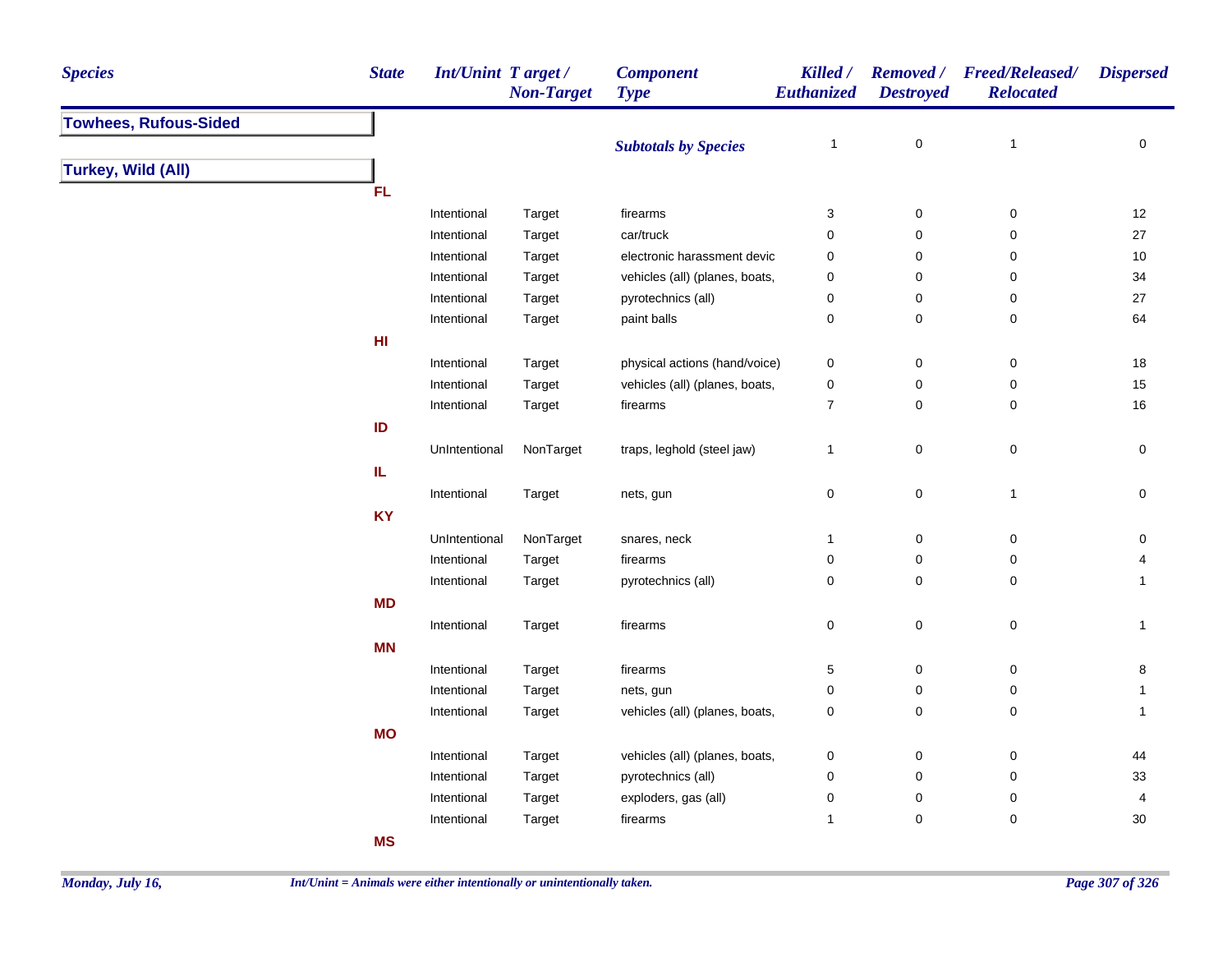| <b>Species</b>            | <b>State</b>   | Int/Unint Target/ | <b>Non-Target</b> | <b>Component</b><br><b>Type</b> | Killed /<br>Euthanized | <b>Removed</b> /<br><b>Destroyed</b> | <b>Freed/Released/</b><br><b>Relocated</b> | <b>Dispersed</b>        |
|---------------------------|----------------|-------------------|-------------------|---------------------------------|------------------------|--------------------------------------|--------------------------------------------|-------------------------|
| <b>Turkey, Wild (All)</b> |                |                   |                   |                                 |                        |                                      |                                            |                         |
|                           | <b>MS</b>      |                   |                   |                                 |                        |                                      |                                            |                         |
|                           |                | Intentional       | Target            | vehicles (all) (planes, boats,  | 0                      | 0                                    | 0                                          | $\mathbf{1}$            |
|                           |                | Intentional       | Target            | firearms                        | 3                      | 0                                    | 0                                          | 0                       |
|                           |                | Intentional       | Target            | snares, neck                    | $\mathbf{1}$           | 0                                    | 0                                          | 0                       |
|                           | <b>NE</b>      |                   |                   |                                 |                        |                                      |                                            |                         |
|                           |                | UnIntentional     | NonTarget         | vehicles (all) (planes, boats,  | $\pmb{0}$              | $\pmb{0}$                            | $\pmb{0}$                                  | $\mathbf{1}$            |
|                           | <b>NH</b>      |                   |                   |                                 |                        |                                      |                                            |                         |
|                           |                | Intentional       | Target            | telemetry equipment             | $\pmb{0}$              | $\pmb{0}$                            | 0                                          | 0                       |
|                           |                | Intentional       | Target            | car/truck                       | $\mathbf 0$            | 0                                    | $\pmb{0}$                                  | 0                       |
|                           |                | Intentional       | Target            | nets, cannon/rocket             | $\pmb{0}$              | 0                                    | $\mathbf 0$                                | 0                       |
|                           |                | Intentional       | Target            | no component specified          | $\pmb{0}$              | 0                                    | $\mathbf 0$                                | 0                       |
|                           |                | Intentional       | Target            | pyrotechnics (all)              | $\pmb{0}$              | 0                                    | $\pmb{0}$                                  | $\mathbf{1}$            |
|                           | OK             |                   |                   |                                 |                        |                                      |                                            |                         |
|                           |                | Intentional       | Target            | exploders, gas (all)            | $\pmb{0}$              | 0                                    | $\boldsymbol{0}$                           | 2                       |
|                           |                | UnIntentional     | NonTarget         | traps, cage                     | $\pmb{0}$              | $\mathbf 0$                          | 1                                          | 0                       |
|                           |                | UnIntentional     | NonTarget         | traps, leghold (steel jaw)      | $\overline{c}$         | 0                                    | $\pmb{0}$                                  | 0                       |
|                           |                | Intentional       | Target            | firearms                        | $\pmb{0}$              | 0                                    | $\mathbf 0$                                | 5                       |
|                           |                | UnIntentional     | NonTarget         | snares, neck                    | $\mathbf{1}$           | 0                                    | $\mathbf 0$                                | 0                       |
|                           | PA             |                   |                   |                                 |                        |                                      |                                            |                         |
|                           |                | Intentional       | Target            | vehicles (all) (planes, boats,  | $\pmb{0}$              | $\pmb{0}$                            | $\mathbf 0$                                | 22                      |
|                           |                | Intentional       | Target            | firearms                        | 12                     | 0                                    | 0                                          | 0                       |
|                           | R <sub>l</sub> |                   |                   |                                 |                        |                                      |                                            |                         |
|                           |                |                   |                   |                                 |                        |                                      |                                            |                         |
|                           |                | Intentional       | Target            | firearms                        | $\mathbf{1}$           | $\mathsf 0$                          | $\pmb{0}$                                  | 1                       |
|                           | <b>TX</b>      |                   |                   |                                 |                        |                                      |                                            |                         |
|                           |                | Intentional       | Target            | vehicles (all) (planes, boats,  | 0                      | 0                                    | $\boldsymbol{0}$                           | $\overline{\mathbf{c}}$ |
|                           |                | Intentional       | Target            | firearms                        | $\pmb{0}$              | 0                                    | $\pmb{0}$                                  | $\mathbf{1}$            |
|                           |                | UnIntentional     | NonTarget         | traps, leghold (steel jaw)      | $\mathbf{1}$           | $\mathbf 0$                          | $\pmb{0}$                                  | 0                       |
|                           | <b>VA</b>      |                   |                   |                                 |                        |                                      |                                            |                         |
|                           |                | UnIntentional     | NonTarget         | snares, neck                    | $\overline{c}$         | 0                                    | $\mathbf 0$                                | 0                       |
|                           |                | Intentional       | Target            | firearms                        | 4                      | 0                                    | 0                                          | 0                       |
|                           |                | Intentional       | Target            | vehicles (all) (planes, boats,  | 0                      | 0                                    | 0                                          | $10$                    |
|                           |                | Intentional       | Target            | pyrotechnics (all)              | 0                      | 0                                    | 0                                          | 5                       |
|                           | WI             |                   |                   |                                 |                        |                                      |                                            |                         |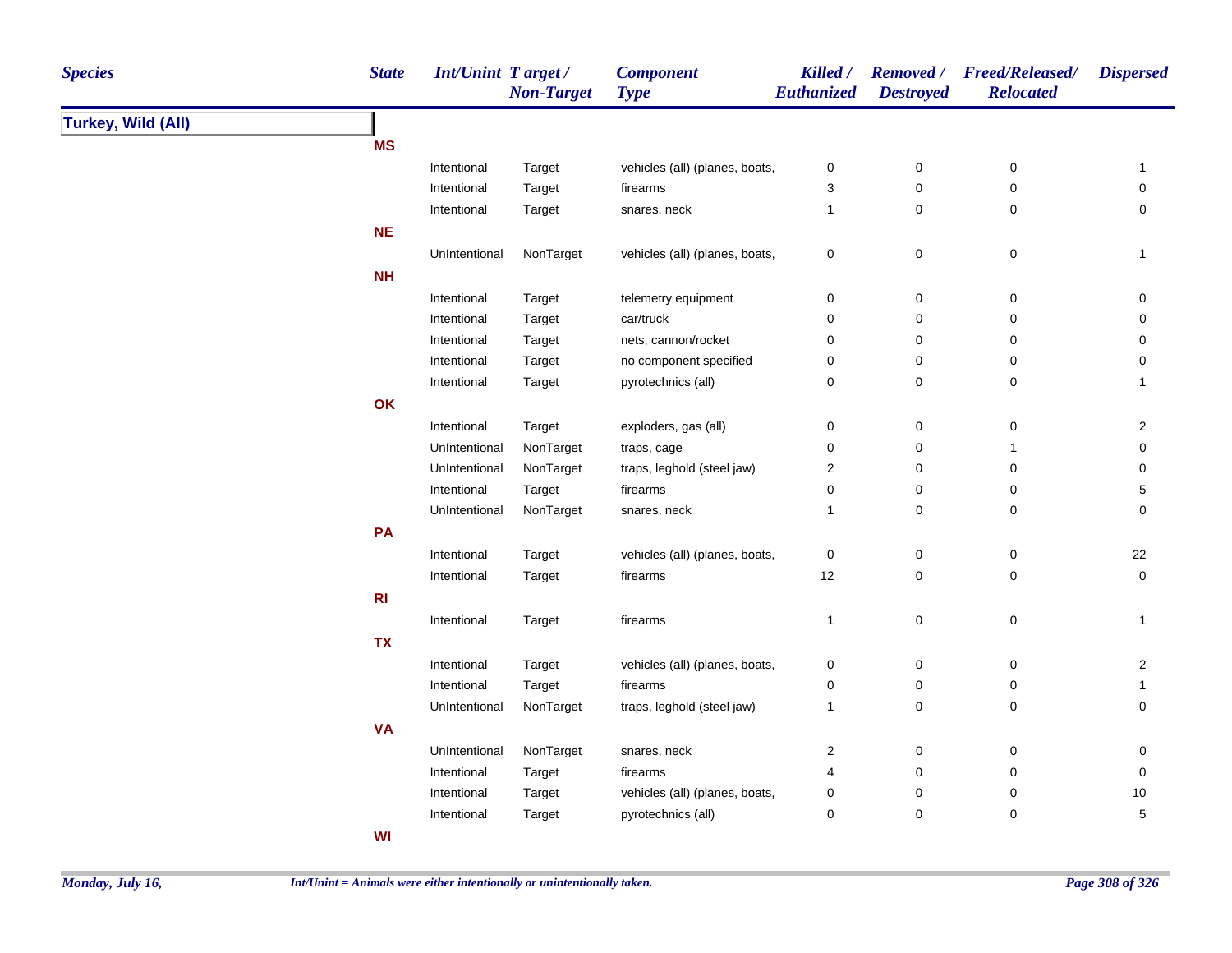| <b>Species</b>            | <b>State</b> | Int/Unint Target/ | <b>Non-Target</b> | <b>Component</b><br><b>Type</b> | Killed /<br>Euthanized | <b>Removed</b> /<br><b>Destroyed</b> | <b>Freed/Released/</b><br><b>Relocated</b> | <b>Dispersed</b>        |
|---------------------------|--------------|-------------------|-------------------|---------------------------------|------------------------|--------------------------------------|--------------------------------------------|-------------------------|
| <b>Turkey, Wild (All)</b> |              |                   |                   |                                 |                        |                                      |                                            |                         |
|                           | WI           |                   |                   |                                 |                        |                                      |                                            |                         |
|                           |              | UnIntentional     | NonTarget         | traps, leghold (steel jaw)      | $\mathbf{1}$           | $\pmb{0}$                            | $\mathbf{1}$                               | $\mathsf 0$             |
|                           |              |                   |                   | <b>Subtotals by Species</b>     | 46                     | $\pmb{0}$                            | $\mathbf{3}$                               | 401                     |
| <b>Turkeys, Wild</b>      |              |                   |                   |                                 |                        |                                      |                                            |                         |
|                           | AZ           |                   |                   |                                 |                        |                                      |                                            |                         |
|                           |              | Intentional       | Target            | a/c powder : inad6602           | $\pmb{0}$              | $\pmb{0}$                            | 116                                        | $\pmb{0}$               |
|                           | CA           |                   |                   |                                 |                        |                                      |                                            |                         |
|                           |              | UnIntentional     | NonTarget         | snares, foot/leg                | $\mathbf{1}$           | $\pmb{0}$                            | $\pmb{0}$                                  | $\pmb{0}$               |
|                           |              | Intentional       | Target            | firearms                        | 9                      | $\pmb{0}$                            | $\pmb{0}$                                  | $\overline{7}$          |
|                           |              | Intentional       | Target            | traps, cage                     | 4                      | $\pmb{0}$                            | $\boldsymbol{7}$                           | 0                       |
|                           |              | UnIntentional     | NonTarget         | traps, cage                     | $\mathbf 0$            | $\mathbf 0$                          | 8                                          | 0                       |
|                           | <b>MA</b>    |                   |                   |                                 |                        |                                      |                                            |                         |
|                           |              | Intentional       | Target            | firearms                        | $\,$ 5 $\,$            | $\pmb{0}$                            | $\pmb{0}$                                  | $\pmb{0}$               |
|                           | MD           |                   |                   |                                 |                        |                                      |                                            |                         |
|                           |              | Intentional       | Target            | vehicles (all) (planes, boats,  | $\pmb{0}$              | $\pmb{0}$                            | $\pmb{0}$                                  | $\mathbf{1}$            |
|                           |              | Intentional       | Target            | firearms                        | $\mathbf 0$            | $\pmb{0}$                            | 0                                          | $\overline{\mathbf{c}}$ |
|                           | <b>NE</b>    |                   |                   |                                 |                        |                                      |                                            |                         |
|                           |              | UnIntentional     | NonTarget         | vehicles (all) (planes, boats,  | $\pmb{0}$              | $\pmb{0}$                            | $\pmb{0}$                                  | $\,6$                   |
|                           | <b>NH</b>    |                   |                   |                                 |                        |                                      |                                            |                         |
|                           |              | Intentional       | Target            | nets, cannon/rocket             | $\pmb{0}$              | $\pmb{0}$                            | $\mathsf 0$                                | $\mathbf 0$             |
|                           |              | Intentional       | Target            | car/truck                       | $\mathbf 0$            | $\mathbf 0$                          | 0                                          | 0                       |
|                           |              | Intentional       | Target            | firearms                        | $\overline{4}$         | $\mathbf 0$                          | 0                                          | 0                       |
|                           |              | Intentional       | Target            | vehicles (all) (planes, boats,  | $\mathbf 0$            | $\mathbf 0$                          | 0                                          | 6                       |
|                           | <b>NJ</b>    |                   |                   |                                 |                        |                                      |                                            |                         |
|                           |              | Intentional       | Target            | pyrotechnics (all)              | $\pmb{0}$              | $\pmb{0}$                            | $\mathsf 0$                                | 11                      |
|                           | <b>VA</b>    |                   |                   |                                 |                        |                                      |                                            |                         |
|                           |              | UnIntentional     | NonTarget         | traps, leghold (padded jaw)     | $\mathbf{1}$           | $\pmb{0}$                            | $\mathsf 0$                                | $\pmb{0}$               |
|                           |              | Intentional       | Target            | firearms                        | $\mathbf{1}$           | $\pmb{0}$                            | $\mathsf 0$                                | $\pmb{0}$               |
|                           |              |                   |                   | <b>Subtotals by Species</b>     | 25                     | $\pmb{0}$                            | 131                                        | 33                      |
| <b>Turnstones, Ruddy</b>  |              |                   |                   |                                 |                        |                                      |                                            |                         |
|                           | AK           |                   |                   |                                 |                        |                                      |                                            |                         |
|                           |              | Intentional       | Target            | nets, mist                      | $\mathbf{1}$           | $\pmb{0}$                            | $\pmb{0}$                                  | $\pmb{0}$               |
|                           | HI           |                   |                   |                                 |                        |                                      |                                            |                         |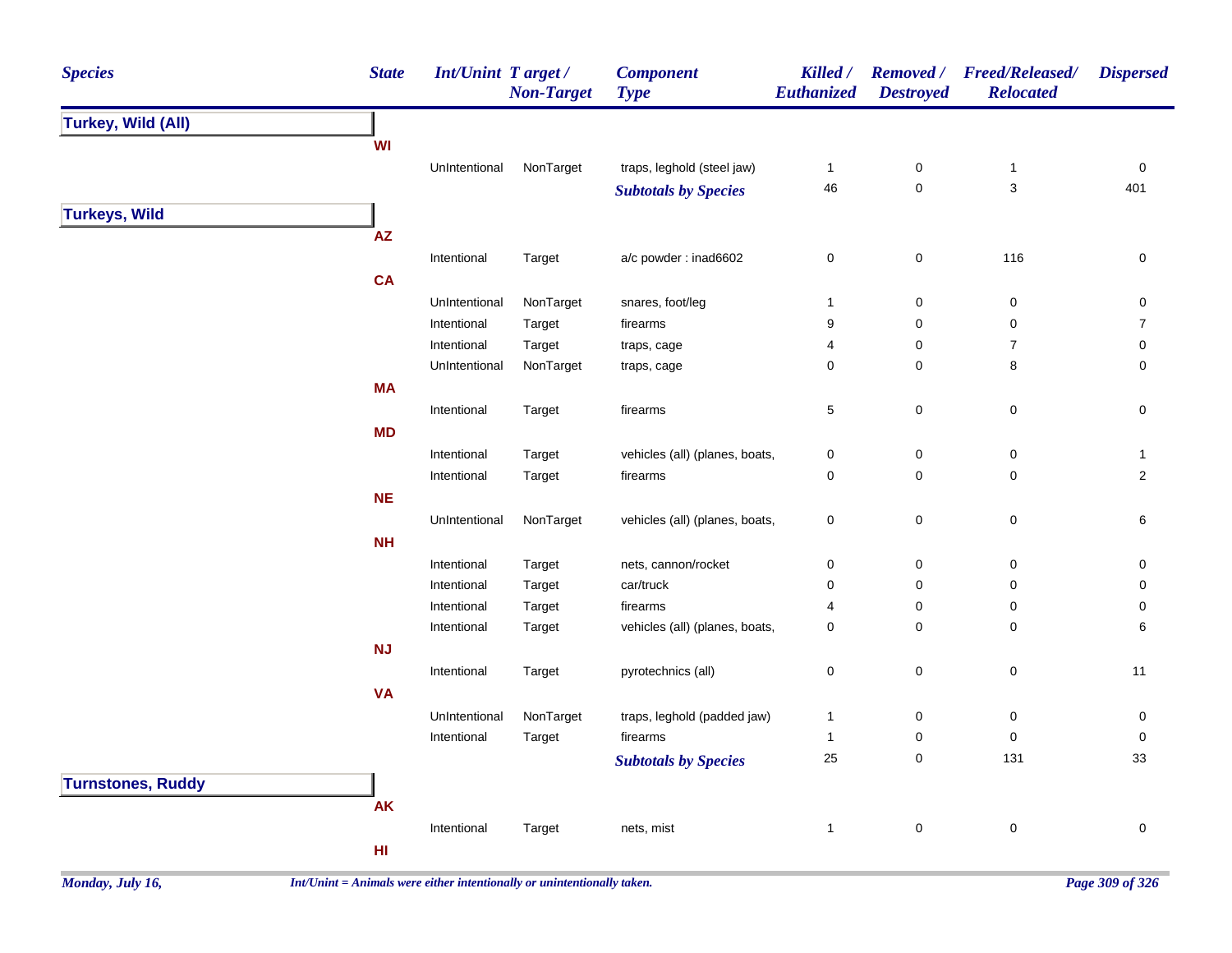| <b>Species</b>           | <b>State</b> | <b>Int/Unint Target/</b> | <b>Non-Target</b> | <b>Component</b><br><b>Type</b> | Killed /<br><b>Euthanized</b> | <b>Destroyed</b> | Removed / Freed/Released/<br><b>Relocated</b> | <b>Dispersed</b> |
|--------------------------|--------------|--------------------------|-------------------|---------------------------------|-------------------------------|------------------|-----------------------------------------------|------------------|
| <b>Turnstones, Ruddy</b> |              |                          |                   |                                 |                               |                  |                                               |                  |
|                          | HI           |                          |                   |                                 |                               |                  |                                               |                  |
|                          |              | Intentional              | Target            | pyrotechnics (all)              | 0                             | $\boldsymbol{0}$ | 0                                             | 4,965            |
|                          |              | Intentional              | Target            | vehicles (all) (planes, boats,  | $\pmb{0}$                     | $\pmb{0}$        | $\pmb{0}$                                     | 15,890           |
|                          |              | Intentional              | Target            | firearms                        | 0                             | 0                | 0                                             | 186              |
|                          |              |                          |                   | <b>Subtotals by Species</b>     | 1                             | $\pmb{0}$        | $\pmb{0}$                                     | 21,041           |
| <b>Turtles (All)</b>     |              |                          |                   |                                 |                               |                  |                                               |                  |
|                          | <b>AL</b>    |                          |                   |                                 |                               |                  |                                               |                  |
|                          |              | UnIntentional            | NonTarget         | traps, cage                     | $\pmb{0}$                     | $\pmb{0}$        | 4                                             | 0                |
|                          |              | UnIntentional            | NonTarget         | traps, leghold (steel jaw)      | $\overline{c}$                | $\mathbf 0$      | $\mathbf 0$                                   | 0                |
|                          |              | UnIntentional            | NonTarget         | snares, neck                    | $\mathbf 5$                   | $\mathbf 0$      | $\overline{c}$                                | 0                |
|                          |              | Intentional              | Target            | traps, quick-kill (conibear)    | 21                            | $\pmb{0}$        | $\pmb{0}$                                     | 0                |
|                          |              | UnIntentional            | NonTarget         | traps, quick-kill (conibear)    | 165                           | 0                | 18                                            | 0                |
|                          | <b>FL</b>    |                          |                   |                                 |                               |                  |                                               |                  |
|                          |              | UnIntentional            | NonTarget         | traps, cage                     | $\pmb{0}$                     | $\pmb{0}$        | 4                                             | 0                |
|                          |              | UnIntentional            | NonTarget         | traps, quick-kill (conibear)    | $\mathbf{1}$                  | $\mathbf 0$      | $\mathbf 0$                                   | 0                |
|                          | <b>GA</b>    |                          |                   |                                 |                               |                  |                                               |                  |
|                          |              | UnIntentional            | NonTarget         | traps, cage                     | $\mathbf 0$                   | $\pmb{0}$        | $\overline{1}$                                | 0                |
|                          |              | UnIntentional            | NonTarget         | traps, quick-kill (conibear)    | $\mathbf{1}$                  | $\mathsf 0$      | $\overline{1}$                                | 0                |
|                          | IL           |                          |                   |                                 |                               |                  |                                               |                  |
|                          |              | UnIntentional            | NonTarget         | traps, quick-kill (conibear)    | $\mathbf{1}$                  | $\pmb{0}$        | 4                                             | 0                |
|                          | <b>KY</b>    |                          |                   |                                 |                               |                  |                                               |                  |
|                          |              | UnIntentional            | NonTarget         | traps, quick-kill (conibear)    | 22                            | $\pmb{0}$        | 23                                            | $\mathsf 0$      |
|                          | LA           |                          |                   |                                 |                               |                  |                                               |                  |
|                          |              | UnIntentional            | NonTarget         | traps, quick-kill (conibear)    |                               | $\mathsf 0$      | $\,$ 5 $\,$                                   | 0                |
|                          | <b>MD</b>    |                          |                   |                                 | 8                             |                  |                                               |                  |
|                          |              |                          |                   |                                 |                               |                  |                                               |                  |
|                          |              | UnIntentional            | NonTarget         | traps, quick-kill (conibear)    | 19                            | $\boldsymbol{0}$ | $30\,$                                        | 0                |
|                          |              | UnIntentional            | NonTarget         | traps, cage                     | 0                             | 0                | $\overline{2}$                                | 0                |
|                          | <b>MN</b>    |                          |                   |                                 |                               |                  |                                               |                  |
|                          |              | UnIntentional            | Target            | traps, quick-kill (conibear)    | 6                             | $\pmb{0}$        | $\pmb{0}$                                     | 0                |
|                          |              | UnIntentional            | NonTarget         | traps, quick-kill (conibear)    | $\mathbf{1}$                  | $\pmb{0}$        | 16                                            | 0                |
|                          |              | Intentional              | Target            | traps, quick-kill (conibear)    | $\mathbf{1}$                  | $\mathbf 0$      | $\mathbf 0$                                   | 0                |
|                          | <b>MO</b>    |                          |                   |                                 |                               |                  |                                               |                  |
|                          |              | Intentional              | Target            | handcaught/gathered             | $\pmb{0}$                     | $\pmb{0}$        | $\overline{1}$                                | $\mathbf 0$      |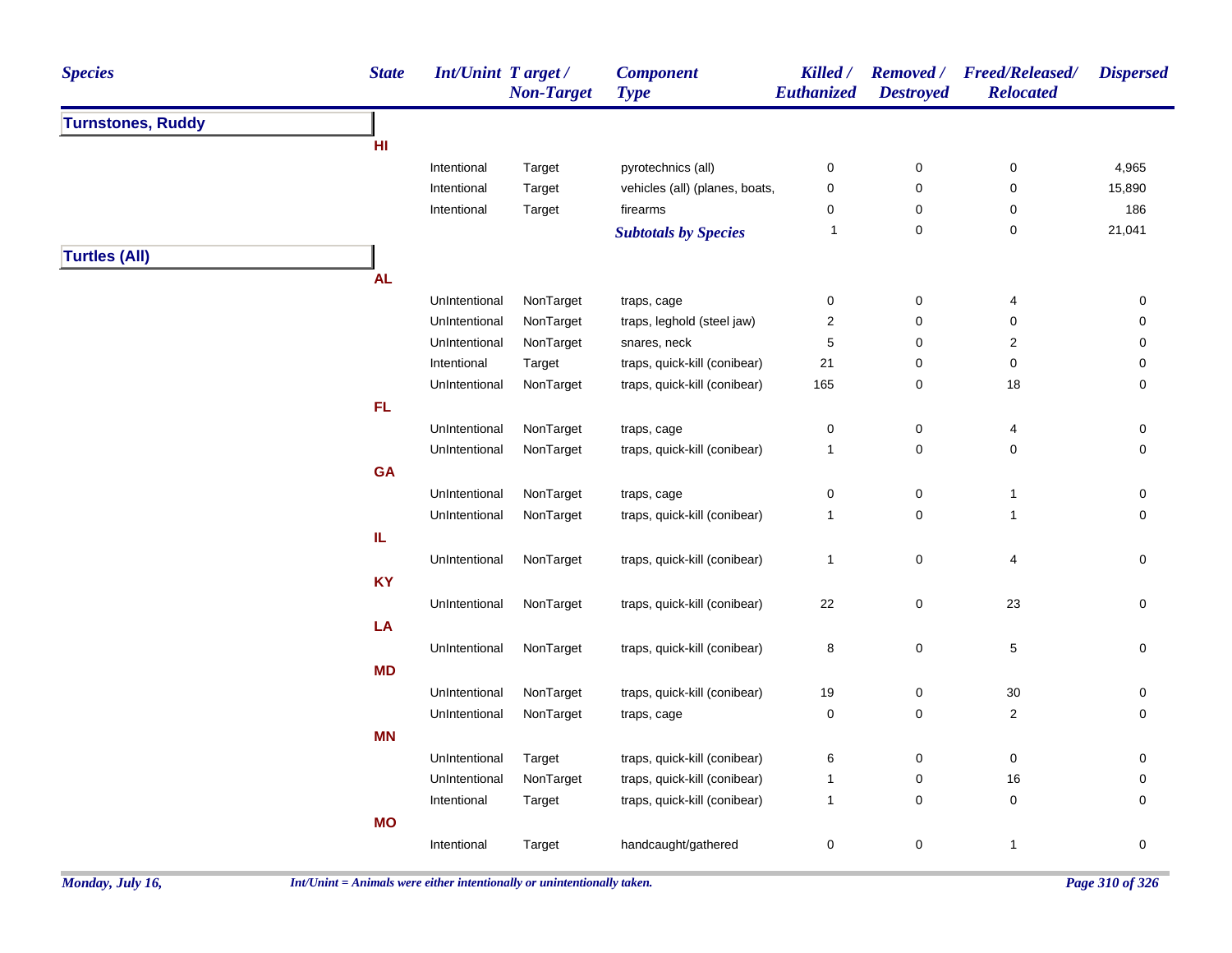| <b>State</b><br><b>Int/Unint Target/</b><br><b>Species</b><br><b>Component</b><br><b>Non-Target</b><br>Euthanized<br><b>Type</b> | Killed /<br><b>Removed</b> /<br><b>Destroyed</b> | Freed/Released/<br><b>Relocated</b> | <b>Dispersed</b> |
|----------------------------------------------------------------------------------------------------------------------------------|--------------------------------------------------|-------------------------------------|------------------|
| <b>Turtles (All)</b>                                                                                                             |                                                  |                                     |                  |
| <b>MO</b>                                                                                                                        |                                                  |                                     |                  |
| UnIntentional<br>NonTarget<br>traps, cage                                                                                        | $\pmb{0}$<br>0                                   | $\overline{1}$                      | 0                |
| NonTarget<br>traps, quick-kill (conibear)<br>UnIntentional                                                                       | 4<br>$\pmb{0}$                                   | $\overline{1}$                      | 0                |
| <b>MS</b>                                                                                                                        |                                                  |                                     |                  |
| UnIntentional<br>NonTarget<br>traps, cage                                                                                        | 0<br>$\pmb{0}$                                   | 8                                   | 0                |
| UnIntentional<br>NonTarget<br>traps, quick-kill (conibear)                                                                       | 36<br>0                                          | 68                                  | 0                |
| traps, quick-kill (other)<br>UnIntentional<br>NonTarget                                                                          | $\pmb{0}$<br>0                                   | $\sqrt{2}$                          | 0                |
| handcaught/gathered<br>Intentional<br>Target                                                                                     | 0<br>0                                           | 45                                  | 0                |
| <b>NC</b>                                                                                                                        |                                                  |                                     |                  |
| UnIntentional<br>NonTarget<br>traps, cage                                                                                        | $\pmb{0}$<br>$\pmb{0}$                           | $\,8\,$                             | 0                |
| traps, quick-kill (conibear)<br>UnIntentional<br>NonTarget                                                                       | 117<br>$\pmb{0}$                                 | 110                                 | 0                |
| UnIntentional<br>NonTarget<br>snares, neck                                                                                       | 0<br>0                                           | $\overline{1}$                      | 0                |
| traps, leghold (steel jaw)<br>UnIntentional<br>NonTarget                                                                         | $\mathbf 0$<br>$\mathbf 0$                       | $\boldsymbol{2}$                    | 0                |
| <b>ND</b>                                                                                                                        |                                                  |                                     |                  |
| traps, quick-kill (conibear)<br>UnIntentional<br>NonTarget                                                                       | $\ensuremath{\mathsf{3}}$<br>$\mathbf 0$         | $\overline{1}$                      | $\pmb{0}$        |
| <b>NE</b>                                                                                                                        |                                                  |                                     |                  |
| traps, quick-kill (conibear)<br>Intentional<br>Target                                                                            | $\pmb{0}$<br>5                                   | $\pmb{0}$                           | $\mathsf 0$      |
| <b>NY</b>                                                                                                                        |                                                  |                                     |                  |
| UnIntentional<br>NonTarget<br>traps, quick-kill (conibear)                                                                       | $\mathbf 0$<br>1                                 | $\boldsymbol{0}$                    | $\overline{7}$   |
| traps, leghold (steel jaw)<br>UnIntentional<br>NonTarget                                                                         | $\pmb{0}$<br>$\pmb{0}$                           | $\pmb{0}$                           | $\overline{2}$   |
| OK                                                                                                                               |                                                  |                                     |                  |
| traps, quick-kill (conibear)<br>UnIntentional<br>NonTarget                                                                       | 196<br>$\pmb{0}$                                 | ${\bf 76}$                          | 0                |
| traps, leghold (steel jaw)<br>UnIntentional<br>NonTarget                                                                         | $\mathbf{1}$<br>$\pmb{0}$                        | 0                                   | 0                |
| NonTarget<br>UnIntentional<br>snares, neck                                                                                       | $\mathbf{1}$<br>$\mathbf 0$                      | $\mathbf 0$                         | 0                |
| SC                                                                                                                               |                                                  |                                     |                  |
| traps, quick-kill (conibear)<br>UnIntentional<br>NonTarget                                                                       | 28<br>$\pmb{0}$                                  | 44                                  | 0                |
| UnIntentional<br>NonTarget<br>snares, neck                                                                                       | $\pmb{0}$<br>$\pmb{0}$                           | 3                                   | 0                |
| <b>TN</b>                                                                                                                        |                                                  |                                     |                  |
| UnIntentional<br>NonTarget<br>traps, cage                                                                                        | $\pmb{0}$<br>$\pmb{0}$                           | $\,6\,$                             | 0                |
| NonTarget<br>traps, quick-kill (conibear)<br>UnIntentional                                                                       | $\mathbf 0$<br>21                                | 63                                  | 0                |
| <b>TX</b>                                                                                                                        |                                                  |                                     |                  |
| traps, quick-kill (conibear)<br>UnIntentional<br>NonTarget                                                                       | $30\,$<br>$\pmb{0}$                              | $10$                                | $\pmb{0}$        |
| UnIntentional<br>NonTarget<br>snares, neck                                                                                       | $\overline{2}$<br>0                              | 0                                   | $\pmb{0}$        |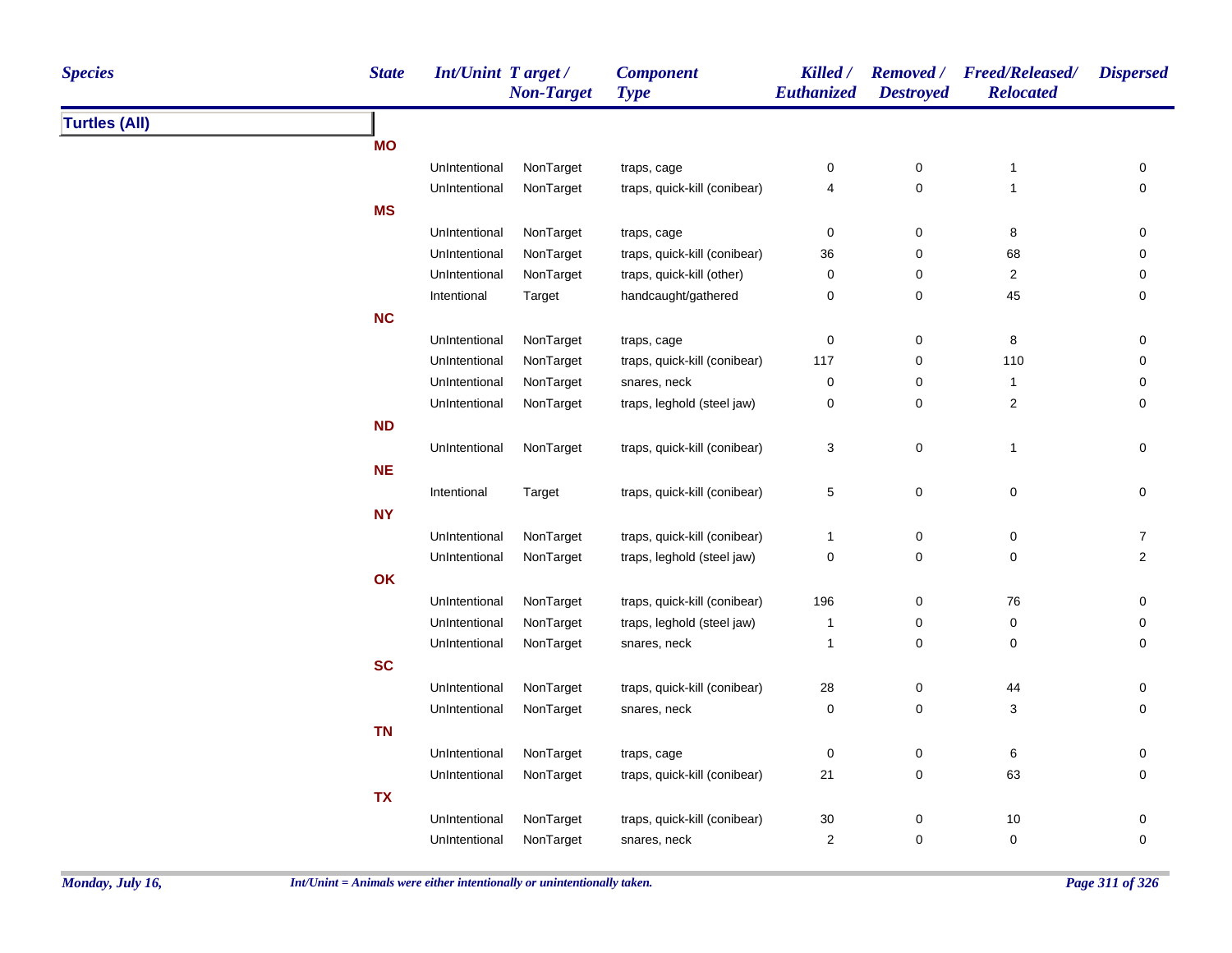| <b>Species</b>         | <b>State</b> | <b>Int/Unint Target/</b> | <b>Non-Target</b> | <b>Component</b><br><b>Type</b> | Killed /<br>Euthanized | <b>Destroyed</b> | Removed / Freed/Released/<br><b>Relocated</b> | <b>Dispersed</b> |
|------------------------|--------------|--------------------------|-------------------|---------------------------------|------------------------|------------------|-----------------------------------------------|------------------|
| <b>Turtles (All)</b>   |              |                          |                   |                                 |                        |                  |                                               |                  |
|                        | <b>VA</b>    |                          |                   |                                 |                        |                  |                                               |                  |
|                        |              | UnIntentional            | NonTarget         | traps, leghold (steel jaw)      | 0                      | 0                | $\mathbf{1}$                                  | 0                |
|                        |              | UnIntentional            | NonTarget         | traps, cage                     | 0                      | 0                | 9                                             | 0                |
|                        |              | UnIntentional            | NonTarget         | snares, neck                    | $\overline{2}$         | 0                | 0                                             | 0                |
|                        |              | UnIntentional            | NonTarget         | traps, quick-kill (conibear)    | 13                     | 0                | 12                                            | 0                |
|                        | WI           |                          |                   |                                 |                        |                  |                                               |                  |
|                        |              | UnIntentional            | NonTarget         | traps, leghold (steel jaw)      | $\mathbf{1}$           | $\pmb{0}$        | $\mathbf{1}$                                  | 0                |
|                        |              | UnIntentional            | NonTarget         | traps, quick-kill (conibear)    | 13                     | 0                | 59                                            | 0                |
|                        |              | UnIntentional            | NonTarget         | snares, neck                    | $\mathbf 0$            | 0                | 1                                             | 0                |
|                        | <b>WV</b>    |                          |                   |                                 |                        |                  |                                               |                  |
|                        |              | UnIntentional            | NonTarget         | traps, cage                     | 0                      | 0                | 2                                             | 0                |
|                        |              |                          |                   | <b>Subtotals by Species</b>     | 727                    | 0                | 645                                           | 9                |
| <b>Voles (All)</b>     |              |                          |                   |                                 |                        |                  |                                               |                  |
|                        | <b>AK</b>    |                          |                   |                                 |                        |                  |                                               |                  |
|                        |              | UnIntentional            | NonTarget         | traps, leghold (steel jaw)      | $\overline{7}$         | 0                | $\pmb{0}$                                     | 0                |
|                        | ID           |                          |                   |                                 |                        |                  |                                               |                  |
|                        |              | Intentional              | Target            | fumigant, weevil-cide tablets   | 92                     | 0                | $\pmb{0}$                                     | 0                |
|                        | <b>MO</b>    |                          |                   |                                 |                        |                  |                                               |                  |
|                        |              | Intentional              | Target            | traps, cage                     | 0                      | 0                | 20                                            | 0                |
|                        |              | Intentional              | Target            | traps, snap (rat, mouse, etc.)  | 35                     | 0                | 0                                             | 0                |
|                        |              | Intentional              | Target            | traps, z-(other)                | 2                      | 0                | 0                                             | 0                |
|                        |              | Intentional              | Target            | no component specified          | 0                      | 0                | 0                                             | 0                |
|                        | NJ           |                          |                   |                                 |                        |                  |                                               |                  |
|                        |              | Intentional              | Target            | traps, snap (rat, mouse, etc.)  | 9                      | 0                | 0                                             | 0                |
|                        | <b>VA</b>    |                          |                   |                                 |                        |                  |                                               |                  |
|                        |              | Intentional              | Target            | traps, snap (rat, mouse, etc.)  | 70                     | 0                | $\pmb{0}$                                     | 0                |
|                        | WI           |                          |                   |                                 |                        |                  |                                               |                  |
|                        |              | Intentional              | Target            | traps, snap (rat, mouse, etc.)  | 11                     | 0                | $\pmb{0}$                                     | 0                |
|                        |              |                          |                   | <b>Subtotals by Species</b>     | 226                    | 0                | 20                                            | $\Omega$         |
|                        |              |                          |                   |                                 |                        |                  |                                               |                  |
| <b>Vultures, Black</b> |              |                          |                   |                                 |                        |                  |                                               |                  |
|                        | FL.          |                          |                   |                                 |                        |                  |                                               |                  |
|                        |              | Intentional              | Target            | firearms                        | 95                     | 0                | 0                                             | 129              |
|                        |              | Intentional              | Target            | lasers (all) (deterrent)        | $\pmb{0}$              | 0                | 0                                             | 8                |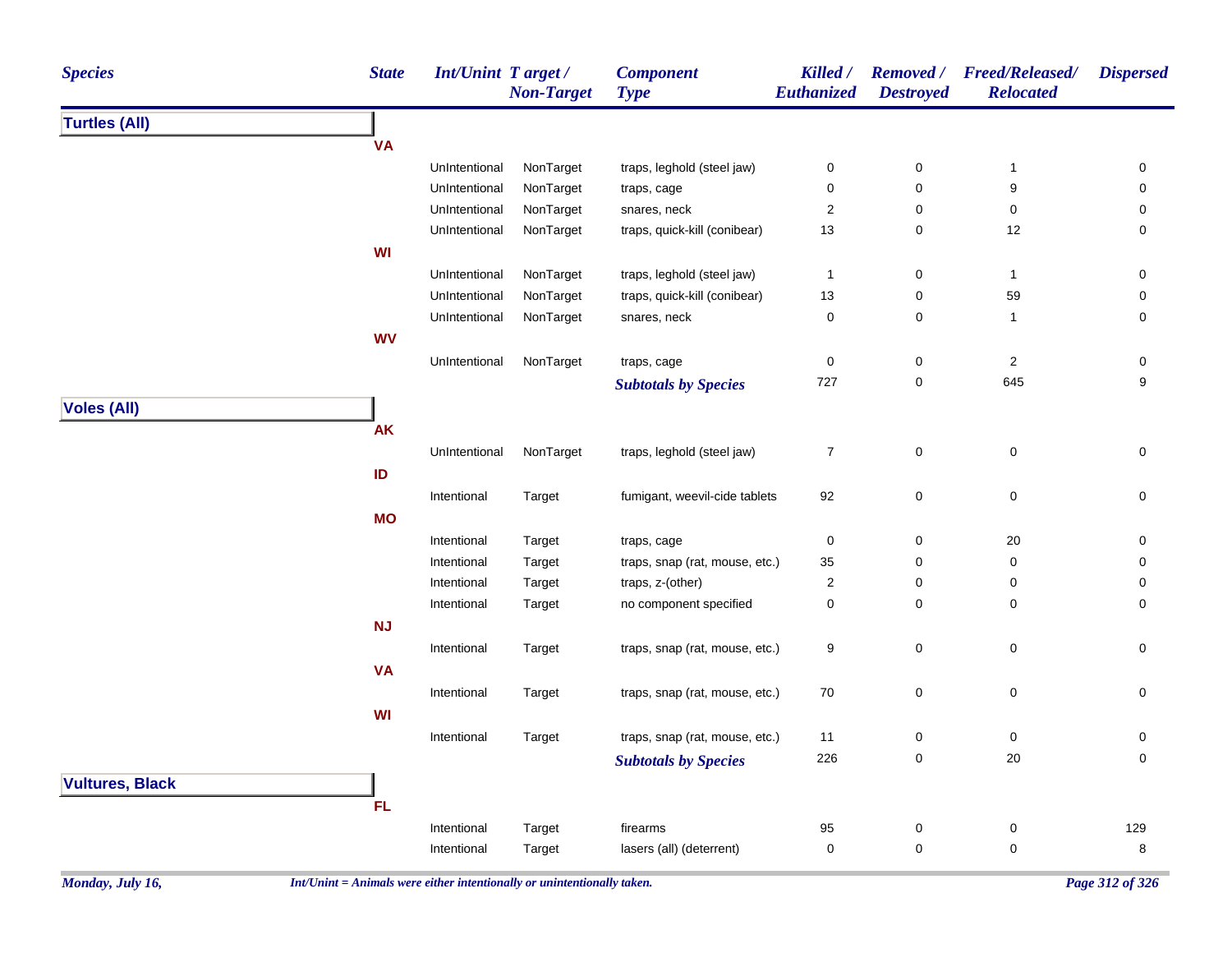| <b>Species</b>         | <b>State</b> | <b>Int/Unint Target/</b> | <b>Non-Target</b> | <b>Component</b><br><b>Type</b> | Killed /<br>Euthanized | <b>Destroyed</b>       | Removed / Freed/Released/<br><b>Relocated</b> | <b>Dispersed</b> |
|------------------------|--------------|--------------------------|-------------------|---------------------------------|------------------------|------------------------|-----------------------------------------------|------------------|
| <b>Vultures, Black</b> |              |                          |                   |                                 |                        |                        |                                               |                  |
|                        | FL.          |                          |                   |                                 |                        |                        |                                               |                  |
|                        |              | Intentional              | Target            | traps, cage                     | $\pmb{0}$              | $\pmb{0}$              | $\pmb{0}$                                     | $\pmb{0}$        |
|                        |              | Intentional              | Target            | pyrotechnics (all)              | $\pmb{0}$              | $\pmb{0}$              | $\pmb{0}$                                     | 19,626           |
|                        |              | Intentional              | Target            | paint balls                     | $\pmb{0}$              | $\pmb{0}$              | $\pmb{0}$                                     | 12               |
|                        | GA           |                          |                   |                                 |                        |                        |                                               |                  |
|                        |              | Intentional              | Target            | firearms                        | 12                     | 0                      | $\pmb{0}$                                     | 0                |
|                        |              | Intentional              | Target            | handcaught/gathered             | $\mathbf{1}$           | 0                      | $\pmb{0}$                                     | $\pmb{0}$        |
|                        | <b>KY</b>    |                          |                   |                                 |                        |                        |                                               |                  |
|                        |              | Intentional              | Target            | pyrotechnics (all)              | $\boldsymbol{0}$       | $\pmb{0}$              | $\pmb{0}$                                     | 135              |
|                        |              | Intentional              | Target            | firearms                        | 60                     | 0                      | $\pmb{0}$                                     | 1,374            |
|                        | LA           |                          |                   |                                 |                        |                        |                                               |                  |
|                        |              | Intentional              | Target            | pneumatics                      | 4                      | $\pmb{0}$              | $\pmb{0}$                                     | 0                |
|                        | <b>MD</b>    |                          |                   |                                 |                        |                        |                                               |                  |
|                        |              | Intentional              | Target            | firearms                        | $\sqrt{3}$             | $\mathbf 0$            | $\pmb{0}$                                     | $\pmb{0}$        |
|                        | <b>MS</b>    |                          |                   |                                 |                        |                        |                                               |                  |
|                        |              | Intentional              | Target            | vehicles (all) (planes, boats,  | $\pmb{0}$              | $\pmb{0}$              | $\pmb{0}$                                     | 10               |
|                        |              | Intentional              | Target            | pyrotechnics (all)              | $\pmb{0}$              | 0                      | $\pmb{0}$                                     | 28               |
|                        |              | Intentional              | Target            | firearms                        | $\mathbf 0$            | $\pmb{0}$              | 0                                             | 53               |
|                        | NC           |                          |                   |                                 |                        |                        |                                               |                  |
|                        |              | Intentional              | Target            | pyrotechnics (all)              | $\pmb{0}$              | $\mathbf 0$            | $\pmb{0}$                                     | 4                |
|                        | NE           |                          |                   |                                 |                        |                        |                                               |                  |
|                        |              | Intentional              | Target            | firearms                        | 4                      | $\mathbf 0$            | $\pmb{0}$                                     | $\pmb{0}$        |
|                        | NJ           |                          |                   |                                 |                        |                        |                                               |                  |
|                        |              | Intentional              | Target            | firearms                        | $\boldsymbol{7}$       | $\pmb{0}$              | $\pmb{0}$                                     | 50               |
|                        | OK           |                          |                   |                                 |                        |                        |                                               |                  |
|                        |              | UnIntentional            | NonTarget         | traps, leghold (steel jaw)      |                        |                        |                                               |                  |
|                        |              | Intentional              |                   |                                 | $\overline{1}$<br>66   | $\pmb{0}$<br>$\pmb{0}$ | $\pmb{0}$<br>$\pmb{0}$                        | $\pmb{0}$<br>502 |
|                        |              |                          | Target            | firearms                        |                        |                        |                                               |                  |
|                        | PA           |                          |                   |                                 |                        |                        |                                               |                  |
|                        |              | Intentional              | Target            | effigy, vulture                 | $\pmb{0}$              | $\pmb{0}$              | $\pmb{0}$                                     | 25               |
|                        |              | Intentional              | Target            | pyrotechnics (all)              | $\pmb{0}$              | $\pmb{0}$              | $\pmb{0}$                                     | 25               |
|                        |              | Intentional              | Target            | firearms                        | $\overline{2}$         | 0                      | 0                                             | $\pmb{0}$        |
|                        | SC           |                          |                   |                                 |                        |                        |                                               |                  |
|                        |              | Intentional              | Target            | pyrotechnics (all)              | $\pmb{0}$              | 0                      | $\pmb{0}$                                     | 36               |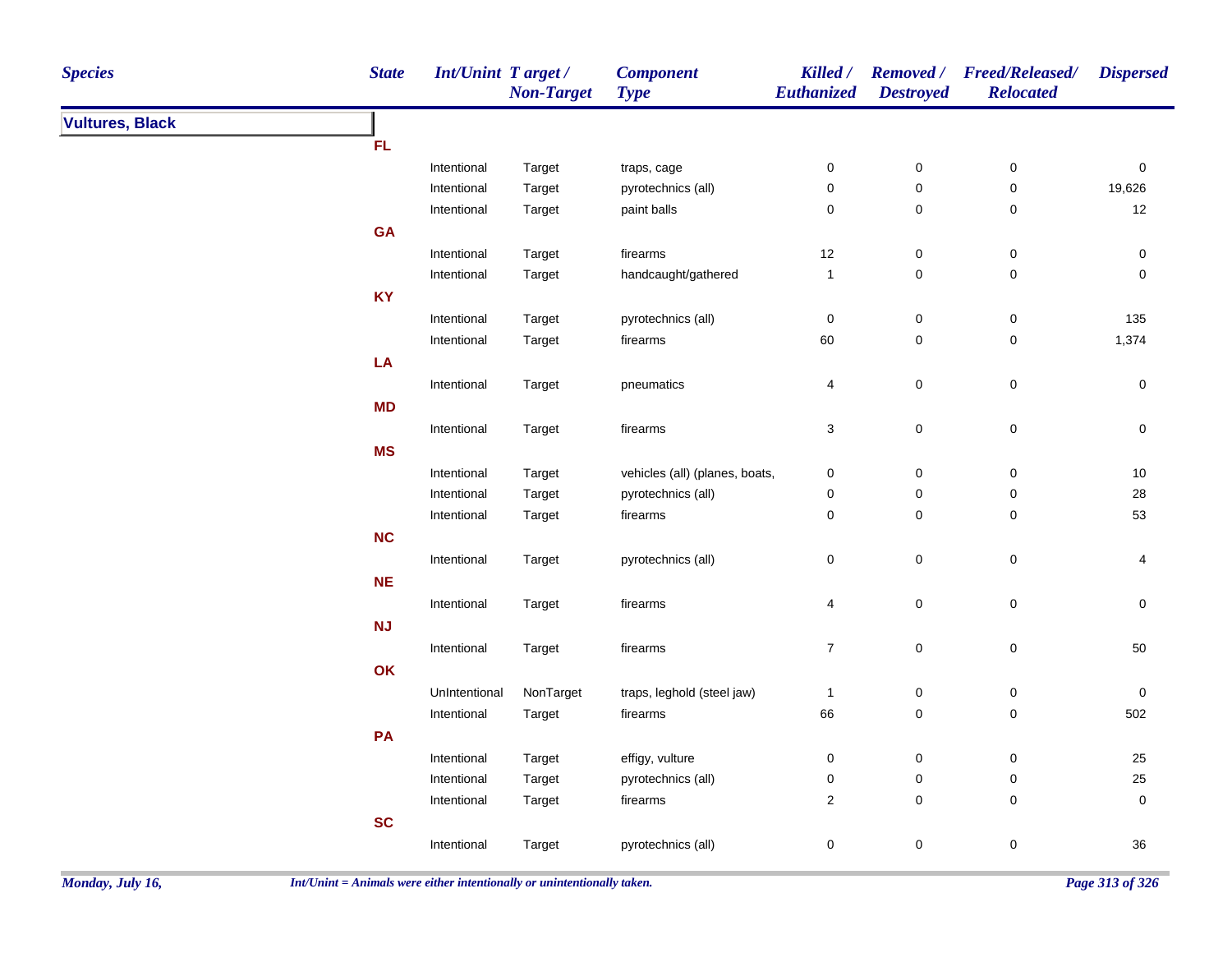| <b>Species</b>          | <b>State</b> | Int/Unint Target/ | <b>Non-Target</b> | <b>Component</b><br><b>Type</b> | Killed /<br>Euthanized | <b>Destroyed</b> | Removed / Freed/Released/<br><b>Relocated</b> | <b>Dispersed</b> |
|-------------------------|--------------|-------------------|-------------------|---------------------------------|------------------------|------------------|-----------------------------------------------|------------------|
| <b>Vultures, Black</b>  |              |                   |                   |                                 |                        |                  |                                               |                  |
|                         | <b>SC</b>    |                   |                   |                                 |                        |                  |                                               |                  |
|                         |              | Intentional       | Target            | firearms                        | 24                     | 0                | 0                                             | 100              |
|                         | <b>TN</b>    |                   |                   |                                 |                        |                  |                                               |                  |
|                         |              | Intentional       | Target            | lights (all)                    | $\mathbf 0$            | $\mathbf 0$      | 0                                             | 163              |
|                         |              | Intentional       | Target            | traps, cage                     | 1,073                  | $\pmb{0}$        | 0                                             | $\pmb{0}$        |
|                         |              | Intentional       | Target            | pyrotechnics (all)              | $\pmb{0}$              | 0                | 0                                             | 1,020            |
|                         |              | Intentional       | Target            | firearms                        | 169                    | 0                | $\mathbf 0$                                   | $\mathbf 5$      |
|                         | <b>TX</b>    |                   |                   |                                 |                        |                  |                                               |                  |
|                         |              | Intentional       | Target            | firearms                        | 1,008                  | $\pmb{0}$        | $\pmb{0}$                                     | 2,013            |
|                         |              | Intentional       | Target            | lasers (all) (deterrent)        | $\mathbf 0$            | 0                | $\pmb{0}$                                     | 17               |
|                         |              | Intentional       | Target            | pyrotechnics (all)              | $\mathbf 0$            | 0                | $\mathbf 0$                                   | 492              |
|                         |              | Intentional       | Target            | traps, cage                     | 684                    | 0                | $\pmb{0}$                                     | $\pmb{0}$        |
|                         |              | UnIntentional     | NonTarget         | snares, neck                    | $\sqrt{3}$             | 0                | $\pmb{0}$                                     | 0                |
|                         | <b>VA</b>    |                   |                   |                                 |                        |                  |                                               |                  |
|                         |              | Intentional       | Target            | handcaught/gathered             | $\sqrt{3}$             | $\pmb{0}$        | $\pmb{0}$                                     | 0                |
|                         |              | Intentional       | Target            | traps, decoy                    | 540                    | 0                | $32\,$                                        | 0                |
|                         |              | Intentional       | Target            | firearms                        | 12                     | 0                | 0                                             | $\mathbf 1$      |
|                         |              | Intentional       | Target            | lasers (all) (deterrent)        | $\boldsymbol{0}$       | 0                | 0                                             | 80               |
|                         |              | Intentional       | Target            | pyrotechnics (all)              | $\pmb{0}$              | 0                | 0                                             | 185              |
|                         | <b>WV</b>    |                   |                   |                                 |                        |                  |                                               |                  |
|                         |              | Intentional       | Target            | effigy, vulture                 | $\mathbf 0$            | 0                | $\mathbf 0$                                   | 150              |
|                         |              | Intentional       | Target            | firearms                        | $\mathbf{1}$           | 0                | 0                                             | $\pmb{0}$        |
|                         |              |                   |                   | <b>Subtotals by Species</b>     | 3,772                  | 0                | 32                                            | 26,243           |
| <b>Vultures, Turkey</b> |              |                   |                   |                                 |                        |                  |                                               |                  |
|                         |              |                   |                   |                                 |                        |                  |                                               |                  |
|                         | AZ           |                   |                   |                                 |                        |                  |                                               |                  |
|                         |              | Intentional       | Target            | firearms                        | 25                     | $\pmb{0}$        | $\boldsymbol{0}$                              | 46               |
|                         |              | Intentional       | Target            | pyrotechnics (all)              | $\pmb{0}$              | 0                | $\mathbf 0$                                   | 149              |
|                         | CA           |                   |                   |                                 |                        |                  |                                               |                  |
|                         |              | Intentional       | Target            | pyrotechnics (all)              | $\pmb{0}$              | 0                | $\pmb{0}$                                     | 64               |
|                         |              | Intentional       | Target            | physical actions (hand/voice)   | $\pmb{0}$              | 0                | $\mathbf 0$                                   | 8                |
|                         |              | Intentional       | Target            | firearms                        | $\overline{7}$         | 0                | $\mathbf 0$                                   | 33               |
|                         |              | Intentional       | Target            | effigy, vulture                 | $\mathbf 0$            | 0                | 0                                             | 17               |
|                         |              | UnIntentional     | NonTarget         | snares, neck                    | 0                      | 0                | $\mathbf{1}$                                  | 0                |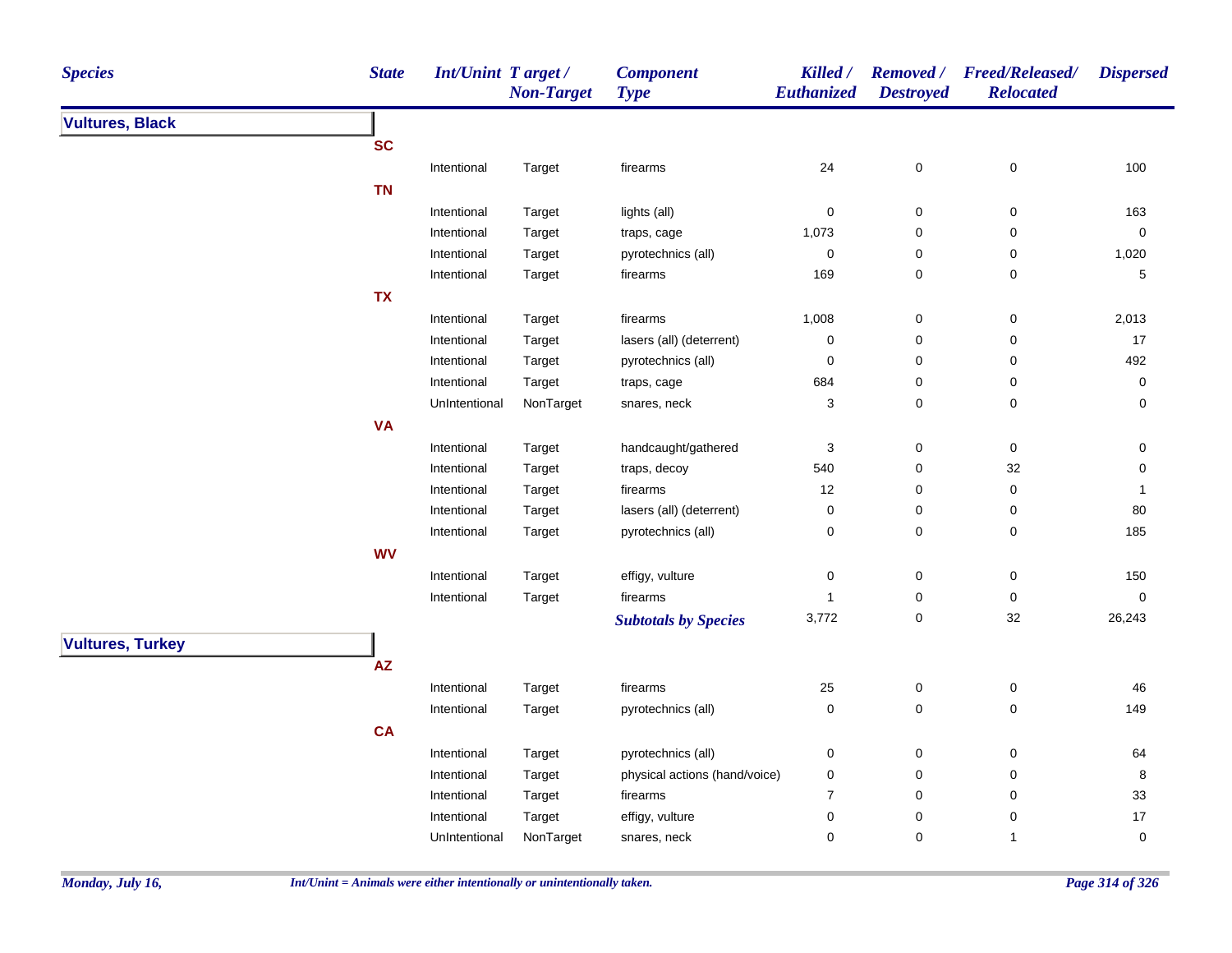| <b>Species</b>          | <b>State</b>  | Int/Unint Target / | <b>Non-Target</b> | <b>Component</b><br><b>Type</b> | Killed /<br>Euthanized  | <b>Destroyed</b>    | Removed / Freed/Released/<br><b>Relocated</b> | <b>Dispersed</b> |
|-------------------------|---------------|--------------------|-------------------|---------------------------------|-------------------------|---------------------|-----------------------------------------------|------------------|
| <b>Vultures, Turkey</b> |               |                    |                   |                                 |                         |                     |                                               |                  |
|                         | <b>CA</b>     |                    |                   |                                 |                         |                     |                                               |                  |
|                         |               | Intentional        | Target            | vehicles (all) (planes, boats,  | $\pmb{0}$               | $\mathbf 0$         | $\mathsf 0$                                   | 117              |
|                         | $\mathbf{co}$ |                    |                   |                                 |                         |                     |                                               |                  |
|                         |               | Intentional        | Target            | firearms                        | $\overline{\mathbf{c}}$ | $\mathbf 0$         | $\mathbf 0$                                   | 0                |
|                         | FL            |                    |                   |                                 |                         |                     |                                               |                  |
|                         |               | Intentional        | Target            | lasers (all) (deterrent)        | 0                       | $\boldsymbol{0}$    | 0                                             | 40               |
|                         |               | Intentional        | Target            | traps, cage                     | 0                       | $\pmb{0}$           | 0                                             | $\mathsf 0$      |
|                         |               | Intentional        | Target            | pyrotechnics (all)              | 0                       | $\pmb{0}$           | 0                                             | 16,086           |
|                         |               | Intentional        | Target            | vehicles (all) (planes, boats,  | 0                       | $\mathbf 0$         | 0                                             | $10\,$           |
|                         |               | Intentional        | Target            | paint balls                     | 0                       | $\pmb{0}$           | 0                                             | 47               |
|                         |               | Intentional        | Target            | firearms                        | 379                     | $\mathbf 0$         | 0                                             | 23               |
|                         |               | Intentional        | Target            | car/truck                       | 0                       | $\mathbf 0$         | 0                                             | 11               |
|                         | GA            |                    |                   |                                 |                         |                     |                                               |                  |
|                         |               | UnIntentional      | NonTarget         | traps, leghold (steel jaw)      | $\pmb{0}$               | $\pmb{0}$           | $\overline{1}$                                | $\pmb{0}$        |
|                         |               | UnIntentional      | NonTarget         | traps, cage                     | 0                       | $\pmb{0}$           | $\overline{7}$                                | $\mathsf 0$      |
|                         |               | Intentional        | Target            | pyrotechnics (all)              | $\pmb{0}$               | $\pmb{0}$           | $\pmb{0}$                                     | $\overline{7}$   |
|                         | IA            |                    |                   |                                 |                         |                     |                                               |                  |
|                         |               | Intentional        | Target            | firearms                        | $\mathbf{1}$            | $\pmb{0}$           | $\pmb{0}$                                     | $13$             |
|                         | IL.           |                    |                   |                                 |                         |                     |                                               |                  |
|                         |               | Intentional        | Target            | pneumatics                      | $\mathbf{1}$            | $\pmb{0}$           | 0                                             | 0                |
|                         |               | Intentional        | Target            | lasers (all) (deterrent)        | $\pmb{0}$               | $\pmb{0}$           | $\mathbf 0$                                   | 11               |
|                         | <b>KY</b>     |                    |                   |                                 |                         |                     |                                               |                  |
|                         |               | Intentional        | Target            | pyrotechnics (all)              | 0                       | $\boldsymbol{0}$    | 0                                             | 295              |
|                         |               | Intentional        | Target            | firearms                        | 121                     | $\mathbf 0$         | 0                                             | 1,108            |
|                         |               | Intentional        | Target            | pneumatics                      | $\mathbf{1}$            | $\pmb{0}$           | 0                                             | $\sqrt{5}$       |
|                         | LA            |                    |                   |                                 |                         |                     |                                               |                  |
|                         |               | Intentional        | Target            | firearms                        | 8                       | $\mathsf{O}\xspace$ | $\pmb{0}$                                     | $\mathsf 0$      |
|                         | <b>MA</b>     |                    |                   |                                 |                         |                     |                                               |                  |
|                         |               | Intentional        | Target            | firearms                        | $\mathbf{1}$            | $\mathbf 0$         | $\pmb{0}$                                     | $\overline{2}$   |
|                         | <b>MD</b>     |                    |                   |                                 |                         |                     |                                               |                  |
|                         |               | Intentional        | Target            | firearms                        | 4                       | $\pmb{0}$           | 0                                             | 15               |
|                         | <b>MN</b>     |                    |                   |                                 |                         |                     |                                               |                  |
|                         |               |                    |                   |                                 |                         |                     |                                               |                  |
|                         |               | Intentional        | Target            | firearms                        | $\mathbf{1}$            | $\pmb{0}$           | 0                                             | $\sqrt{5}$       |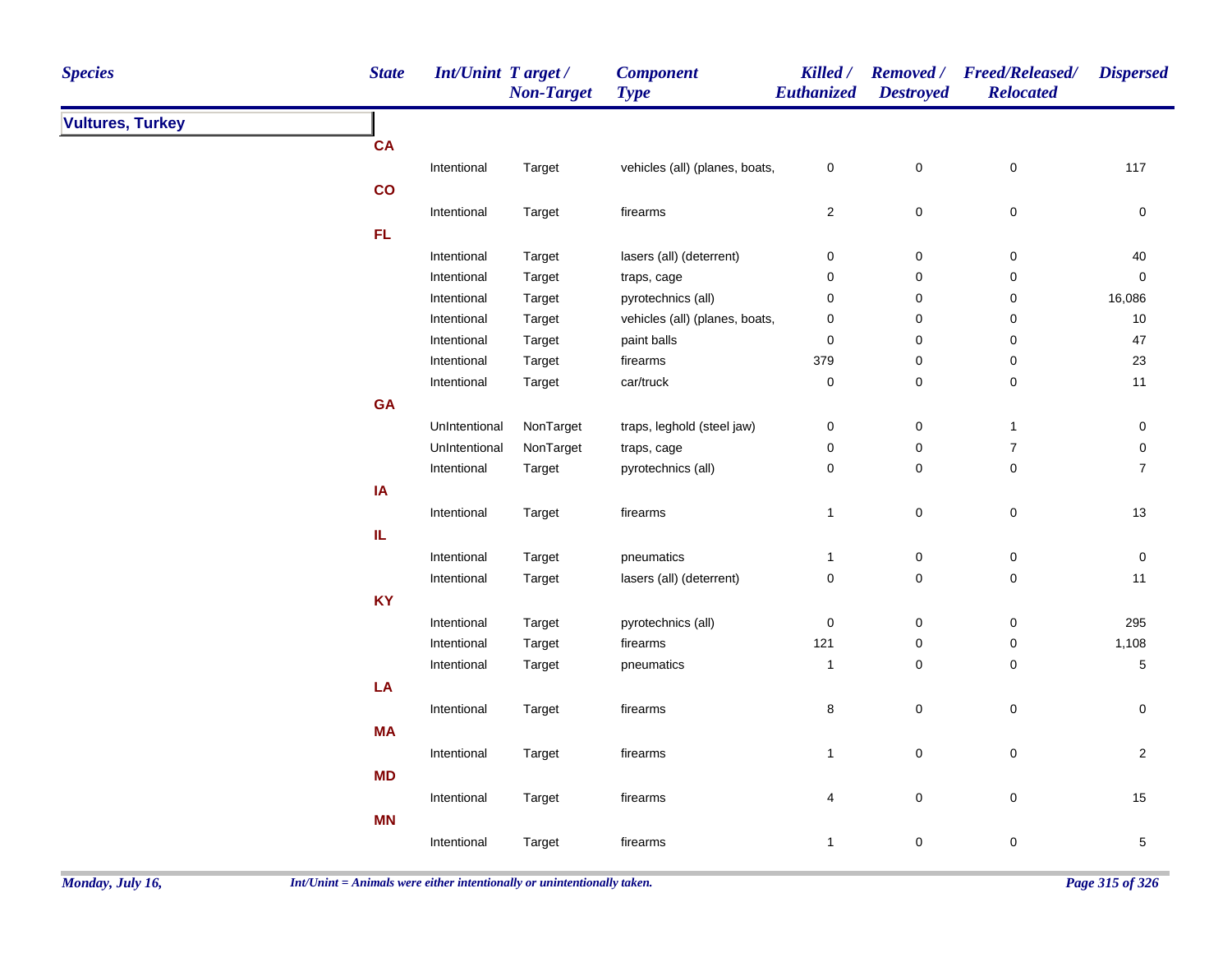| <b>Species</b>          | <b>State</b> | <b>Int/Unint Target/</b> | <b>Non-Target</b> | <b>Component</b><br><b>Type</b> | Killed /<br>Euthanized | <b>Destroyed</b> | Removed / Freed/Released/<br><b>Relocated</b> | <b>Dispersed</b>          |
|-------------------------|--------------|--------------------------|-------------------|---------------------------------|------------------------|------------------|-----------------------------------------------|---------------------------|
| <b>Vultures, Turkey</b> |              |                          |                   |                                 |                        |                  |                                               |                           |
|                         | <b>MO</b>    |                          |                   |                                 |                        |                  |                                               |                           |
|                         |              | Intentional              | Target            | no component specified          | $\pmb{0}$              | $\pmb{0}$        | $\pmb{0}$                                     | 32                        |
|                         |              | Intentional              | Target            | firearms                        | 6                      | $\pmb{0}$        | 0                                             | 23                        |
|                         |              | Intentional              | Target            | pyrotechnics (all)              | $\pmb{0}$              | $\pmb{0}$        | 0                                             | 600                       |
|                         |              | Intentional              | Target            | vehicles (all) (planes, boats,  | 0                      | $\pmb{0}$        | 0                                             | 61                        |
|                         |              | Intentional              | Target            | exploders, gas (all)            | $\mathbf 0$            | $\pmb{0}$        | $\pmb{0}$                                     | 444                       |
|                         | <b>MS</b>    |                          |                   |                                 |                        |                  |                                               |                           |
|                         |              | Intentional              | Target            | pyrotechnics (all)              | 0                      | $\boldsymbol{0}$ | $\mathbf 0$                                   | 26                        |
|                         |              | Intentional              | Target            | firearms                        | $\mathbf{1}$           | $\mathbf 0$      | 0                                             | $\overline{7}$            |
|                         |              | Intentional              | Target            | vehicles (all) (planes, boats,  | $\pmb{0}$              | $\pmb{0}$        | $\mathbf 0$                                   | $\overline{2}$            |
|                         | <b>MT</b>    |                          |                   |                                 |                        |                  |                                               |                           |
|                         |              | Intentional              | Target            | traps, cage                     | 19                     | $\pmb{0}$        | $\pmb{0}$                                     | 0                         |
|                         | NC           |                          |                   |                                 |                        |                  |                                               |                           |
|                         |              | Intentional              | Target            | vehicles (all) (planes, boats,  | $\pmb{0}$              | $\pmb{0}$        | $\mathbf 0$                                   | $\ensuremath{\mathsf{3}}$ |
|                         |              | Intentional              | Target            | car/truck                       | 0                      | $\pmb{0}$        | 0                                             | 24                        |
|                         |              | Intentional              | Target            | pyrotechnics (all)              | $\pmb{0}$              | $\pmb{0}$        | 0                                             | 427                       |
|                         |              | Intentional              | Target            | spotlight                       | $\pmb{0}$              | $\mathbf 0$      | $\mathbf 0$                                   | $\pmb{0}$                 |
|                         | <b>NE</b>    |                          |                   |                                 |                        |                  |                                               |                           |
|                         |              | Intentional              | Target            | pyrotechnics (all)              | $\pmb{0}$              | $\pmb{0}$        | $\mathbf 0$                                   | 234                       |
|                         |              | Intentional              | Target            | firearms                        | 31                     | $\pmb{0}$        | 0                                             | $\boldsymbol{7}$          |
|                         |              | Intentional              | Target            | car/truck                       | $\pmb{0}$              | $\pmb{0}$        | $\mathbf 0$                                   | $\mathbf 0$               |
|                         | NH           |                          |                   |                                 |                        |                  |                                               |                           |
|                         |              | Intentional              | Target            | pyrotechnics (all)              | $\pmb{0}$              | $\pmb{0}$        | $\,0\,$                                       | 174                       |
|                         | NJ           |                          |                   |                                 |                        |                  |                                               |                           |
|                         |              | Intentional              | Target            | firearms                        | 11                     | $\pmb{0}$        | $\mathbf 0$                                   | 240                       |
|                         |              | Intentional              | Target            | pyrotechnics (all)              | $\pmb{0}$              | $\pmb{0}$        | $\mathbf 0$                                   | 11                        |
|                         | <b>NM</b>    |                          |                   |                                 |                        |                  |                                               |                           |
|                         |              | Intentional              | Target            | electronic harassment devic     | 0                      | $\boldsymbol{0}$ | $\boldsymbol{0}$                              | 105                       |
|                         |              | Intentional              | Target            | lights (all)                    | 0                      | $\pmb{0}$        | $\mathbf 0$                                   | 105                       |
|                         |              | Intentional              | Target            | paint balls                     | $\pmb{0}$              | $\pmb{0}$        | $\mathbf 0$                                   | 95                        |
|                         | OH           |                          |                   |                                 |                        |                  |                                               |                           |
|                         |              | Intentional              | Target            | pyrotechnics (all)              | 0                      | $\pmb{0}$        | 0                                             | 123                       |
|                         |              | Intentional              |                   | firearms                        | $\mathbf{1}$           | $\mathbf 0$      | $\mathbf 0$                                   | 4                         |
|                         |              |                          | Target            |                                 |                        |                  |                                               |                           |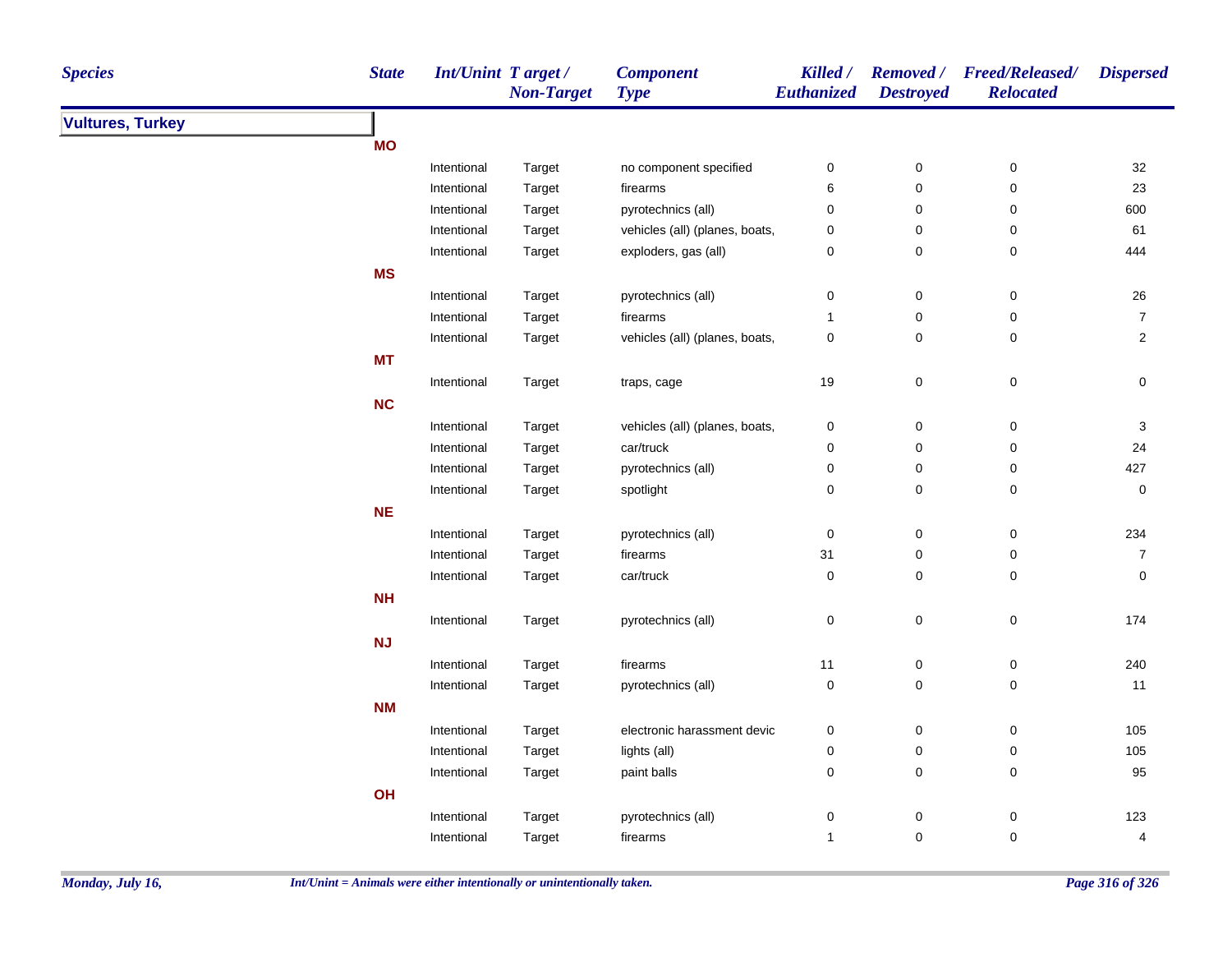| <b>Species</b>          | <b>State</b> | <b>Int/Unint Target/</b> | <b>Non-Target</b> | <b>Component</b><br><b>Type</b> | Killed /<br>Euthanized  | <b>Destroyed</b>    | Removed / Freed/Released/<br><b>Relocated</b> | <b>Dispersed</b>    |
|-------------------------|--------------|--------------------------|-------------------|---------------------------------|-------------------------|---------------------|-----------------------------------------------|---------------------|
| <b>Vultures, Turkey</b> |              |                          |                   |                                 |                         |                     |                                               |                     |
|                         | OK           |                          |                   |                                 |                         |                     |                                               |                     |
|                         |              | Intentional              | Target            | firearms                        | $\overline{\mathbf{c}}$ | 0                   | 0                                             | 57                  |
|                         |              | Intentional              | Target            | pyrotechnics (all)              | $\mathbf 0$             | 0                   | $\mathbf 0$                                   | $\mathbf{3}$        |
|                         |              | Intentional              | Target            | exploders, gas (all)            | 0                       | $\mathbf 0$         | 0                                             | 4                   |
|                         |              | UnIntentional            | NonTarget         | traps, leghold (steel jaw)      | $\boldsymbol{2}$        | $\mathbf 0$         | 0                                             | 0                   |
|                         | PA           |                          |                   |                                 |                         |                     |                                               |                     |
|                         |              | Intentional              | Target            | pyrotechnics (all)              | $\pmb{0}$               | $\mathsf{O}\xspace$ | $\pmb{0}$                                     | 266                 |
|                         |              | Intentional              | Target            | firearms                        | $\pmb{0}$               | $\mathsf{O}\xspace$ | $\pmb{0}$                                     | 40                  |
|                         |              | Intentional              | Target            | effigy, vulture                 | 0                       | 0                   | $\pmb{0}$                                     | 218                 |
|                         | R1           |                          |                   |                                 |                         |                     |                                               |                     |
|                         |              | Intentional              | Target            | firearms                        | $\pmb{0}$               | 0                   | $\mathsf 0$                                   | $\overline{c}$      |
|                         | <b>SC</b>    |                          |                   |                                 |                         |                     |                                               |                     |
|                         |              | Intentional              | Target            | pyrotechnics (all)              | $\pmb{0}$               | $\pmb{0}$           | $\pmb{0}$                                     | 488                 |
|                         |              | Intentional              | Target            | firearms                        | $\boldsymbol{2}$        | 0                   | $\pmb{0}$                                     | $\mathsf{O}\xspace$ |
|                         | <b>TN</b>    |                          |                   |                                 |                         |                     |                                               |                     |
|                         |              | Intentional              | Target            | firearms                        | 34                      | 0                   | 0                                             | 4                   |
|                         |              | Intentional              | Target            | traps, cage                     | 141                     | 0                   | $\mathbf 0$                                   | $\mathbf 0$         |
|                         | <b>TX</b>    |                          |                   |                                 |                         |                     |                                               |                     |
|                         |              | Intentional              | Target            | exploders, gas (all)            | $\pmb{0}$               | 0                   | 0                                             | 14                  |
|                         |              | Intentional              | Target            | firearms                        | 228                     | 0                   | $\pmb{0}$                                     | 88                  |
|                         |              | Intentional              | Target            | handcaught/gathered             | $\mathbf{1}$            | 0                   | 0                                             | $\mathbf 0$         |
|                         |              | Intentional              | Target            | pyrotechnics (all)              | 0                       | 0                   | 0                                             | 362                 |
|                         |              | Intentional              | Target            | spotlight                       | 15                      | 0                   | 0                                             | 0                   |
|                         |              | Intentional              | Target            | traps, cage                     | 22                      | 0                   | 4                                             | 0                   |
|                         |              | UnIntentional            | NonTarget         | traps, cage                     | $\pmb{0}$               | 0                   | 6                                             | 0                   |
|                         | <b>UT</b>    |                          |                   |                                 |                         |                     |                                               |                     |
|                         |              | Intentional              | Target            | handcaught/gathered             | 0                       | 0                   | $\mathbf{1}$                                  | 0                   |
|                         | <b>VA</b>    |                          |                   |                                 |                         |                     |                                               |                     |
|                         |              | Intentional              | Target            | vehicles (all) (planes, boats,  | 0                       | 0                   | $\pmb{0}$                                     | 6                   |
|                         |              | Intentional              | Target            | firearms                        | 12                      | 0                   | 0                                             | 29                  |
|                         |              | Intentional              | Target            | pyrotechnics (all)              | 0                       | 0                   | 0                                             | 512                 |
|                         |              | Intentional              | Target            | traps, leghold (padded jaw)     | 1                       | 0                   | 0                                             | $\mathsf 0$         |
|                         | <b>VT</b>    |                          |                   |                                 |                         |                     |                                               |                     |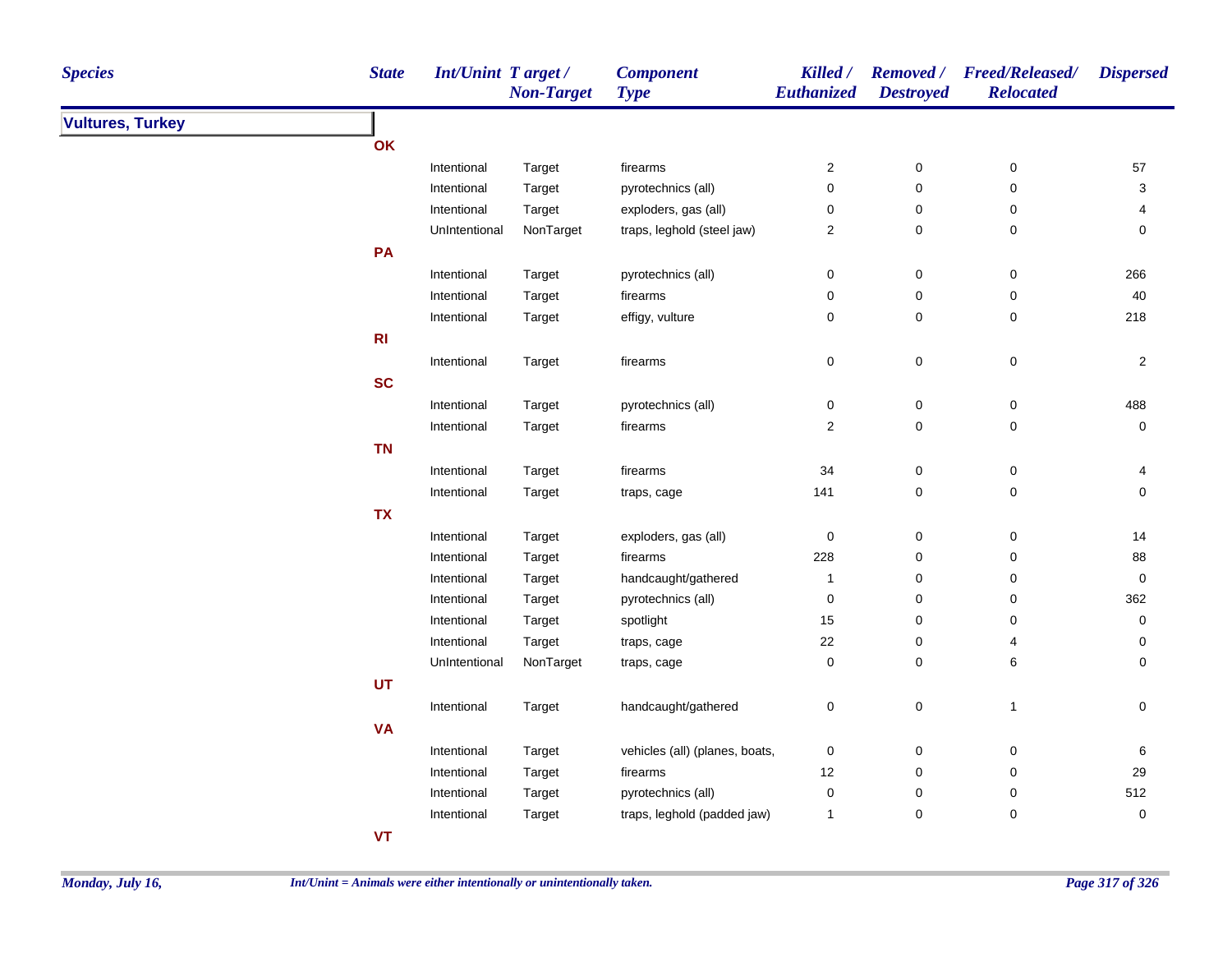| <b>Species</b>             | <b>State</b> | <b>Int/Unint Target/</b> | <b>Non-Target</b> | <b>Component</b><br><b>Type</b> | Killed /<br>Euthanized  | <b>Removed</b> /<br><b>Destroyed</b> | <b>Freed/Released/</b><br><b>Relocated</b> | <b>Dispersed</b> |
|----------------------------|--------------|--------------------------|-------------------|---------------------------------|-------------------------|--------------------------------------|--------------------------------------------|------------------|
| <b>Vultures, Turkey</b>    |              |                          |                   |                                 |                         |                                      |                                            |                  |
|                            | <b>VT</b>    |                          |                   |                                 |                         |                                      |                                            |                  |
|                            |              | Intentional              | Target            | firearms                        | 0                       | $\pmb{0}$                            | $\pmb{0}$                                  | 4                |
|                            |              | Intentional              | Target            | pyrotechnics (all)              | $\mathsf 0$             | $\mathsf 0$                          | $\mathsf 0$                                | 167              |
|                            | WI           |                          |                   |                                 |                         |                                      |                                            |                  |
|                            |              | Intentional              | Target            | pyrotechnics (all)              | 0                       | $\pmb{0}$                            | $\pmb{0}$                                  | $\overline{1}$   |
|                            | <b>WV</b>    |                          |                   |                                 |                         |                                      |                                            |                  |
|                            |              | Intentional              | Target            | effigy, vulture                 | $\pmb{0}$               | $\pmb{0}$                            | $\pmb{0}$                                  | 250              |
|                            |              | Intentional              | Target            | firearms                        | 3                       | $\mathsf 0$                          | 0                                          | $\pmb{0}$        |
|                            | <b>WY</b>    |                          |                   |                                 |                         |                                      |                                            |                  |
|                            |              | Intentional              | Target            | firearms                        | $\overline{\mathbf{c}}$ | $\pmb{0}$                            | $\pmb{0}$                                  | 0                |
|                            |              |                          |                   | <b>Subtotals by Species</b>     | 1,085                   | $\pmb{0}$                            | $20\,$                                     | 23,374           |
|                            |              |                          |                   |                                 |                         |                                      |                                            |                  |
| <b>Vultures, Z-(Mixed)</b> |              |                          |                   |                                 |                         |                                      |                                            |                  |
|                            | FL           |                          |                   |                                 |                         |                                      |                                            |                  |
|                            |              | Intentional              | Target            | pyrotechnics (all)              | 0                       | $\pmb{0}$                            | $\pmb{0}$                                  | 264,488          |
|                            |              | Intentional              | Target            | paint balls                     | 0                       | 0                                    | 0                                          | 6,922            |
|                            |              | Intentional              | Target            | no component specified          | 0                       | 0                                    | 0                                          | 0                |
|                            |              | Intentional              | Target            | lasers (all) (deterrent)        | $\pmb{0}$               | $\mathsf 0$                          | 0                                          | $\sqrt{2}$       |
|                            |              | Intentional              | Target            | firearms                        | $\pmb{0}$               | $\mathsf 0$                          | 0                                          | 20               |
|                            | <b>GA</b>    |                          |                   |                                 |                         |                                      |                                            |                  |
|                            |              | Intentional              | Target            | pyrotechnics (all)              | $\pmb{0}$               | $\pmb{0}$                            | $\pmb{0}$                                  | 271              |
|                            |              | Intentional              | Target            | firearms                        | 3                       | 0                                    | $\pmb{0}$                                  | $\mathbf 0$      |
|                            |              | Intentional              | Target            | no component specified          | 0                       | $\mathsf 0$                          | $\pmb{0}$                                  | 9                |
|                            | <b>KY</b>    |                          |                   |                                 |                         |                                      |                                            |                  |
|                            |              | Intentional              | Target            | firearms                        | $\pmb{0}$               | $\pmb{0}$                            | $\pmb{0}$                                  | 763              |
|                            |              | Intentional              | Target            | pyrotechnics (all)              | 0                       | 0                                    | $\pmb{0}$                                  | 844              |
|                            | <b>MD</b>    |                          |                   |                                 |                         |                                      |                                            |                  |
|                            |              | Intentional              | Target            | firearms                        | $\pmb{0}$               | $\pmb{0}$                            | $\pmb{0}$                                  | 81               |
|                            | <b>MS</b>    |                          |                   |                                 |                         |                                      |                                            |                  |
|                            |              | Intentional              | Target            | pyrotechnics (all)              | $\pmb{0}$               | $\pmb{0}$                            | $\pmb{0}$                                  | ${\bf 78}$       |
|                            |              | Intentional              | Target            | firearms                        | $\,$ 5 $\,$             | 0                                    | 0                                          | $\mathsf 0$      |
|                            | OH           |                          |                   |                                 |                         |                                      |                                            |                  |
|                            |              | Intentional              | Target            | firearms                        | $\boldsymbol{2}$        | 0                                    | $\pmb{0}$                                  | 0                |
|                            |              | Intentional              | Target            | pyrotechnics (all)              | $\mathsf 0$             | $\mathbf 0$                          | $\mathsf 0$                                | 146              |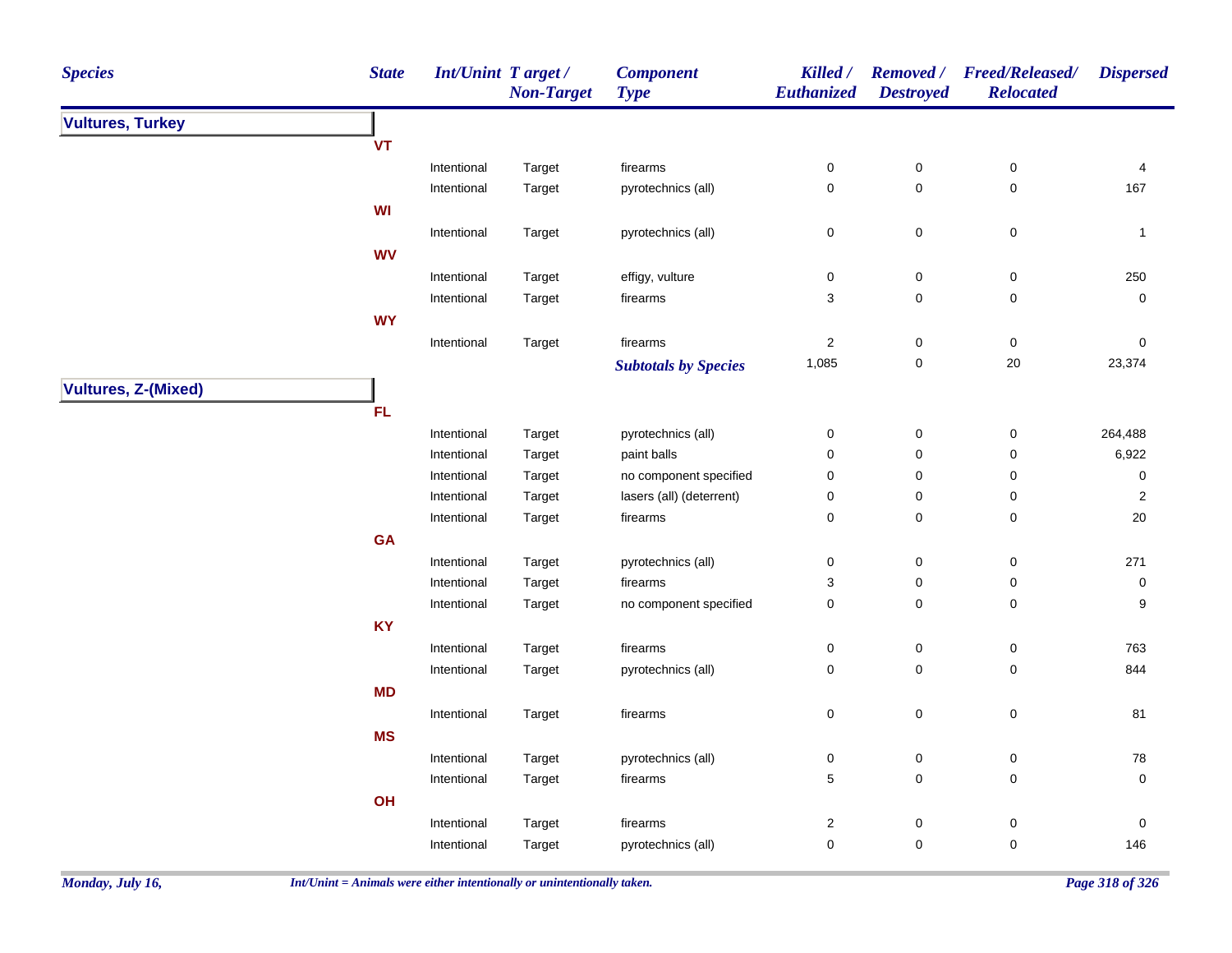| <b>Species</b>                  | <b>State</b>                                                             | Int/Unint Target/ | <b>Non-Target</b> | <b>Component</b><br><b>Type</b> | Killed /<br>Euthanized | <b>Removed</b> /<br><b>Destroyed</b> | <b>Freed/Released/</b><br><b>Relocated</b> | <b>Dispersed</b> |
|---------------------------------|--------------------------------------------------------------------------|-------------------|-------------------|---------------------------------|------------------------|--------------------------------------|--------------------------------------------|------------------|
| <b>Vultures, Z-(Mixed)</b>      |                                                                          |                   |                   |                                 |                        |                                      |                                            |                  |
|                                 | <b>SC</b>                                                                |                   |                   |                                 |                        |                                      |                                            |                  |
|                                 |                                                                          | Intentional       | Target            | pyrotechnics (all)              | 0                      | 0                                    | 0                                          | 37               |
|                                 |                                                                          | Intentional       | Target            | firearms                        | 3                      | $\mathbf 0$                          | $\pmb{0}$                                  | 0                |
|                                 | <b>TN</b>                                                                |                   |                   |                                 |                        |                                      |                                            |                  |
|                                 |                                                                          | Intentional       | Target            | firearms                        | $\mathbf{1}$           | 0                                    | 0                                          | 597              |
|                                 |                                                                          | Intentional       | Target            | pyrotechnics (all)              | 0                      | $\mathbf 0$                          | 0                                          | 56               |
|                                 | <b>TX</b>                                                                |                   |                   |                                 |                        |                                      |                                            |                  |
|                                 |                                                                          | Intentional       | Target            | pyrotechnics (all)              | 0                      | $\mathbf 0$                          | 0                                          | 625              |
|                                 |                                                                          | Intentional       | Target            | firearms                        | 0                      | 0                                    | 0                                          | 32               |
|                                 |                                                                          | Intentional       | Target            | lasers (all) (deterrent)        | 0                      | $\mathbf 0$                          | 0                                          | 39               |
|                                 | <b>VA</b>                                                                |                   |                   |                                 |                        |                                      |                                            |                  |
|                                 |                                                                          | Intentional       | Target            | effigy, vulture                 | 0                      | 0                                    | $\mathbf 0$                                | 39               |
|                                 |                                                                          |                   |                   | <b>Subtotals by Species</b>     | 14                     | $\pmb{0}$                            | $\pmb{0}$                                  | 275,049          |
| <b>Wading Birds (Other)</b>     |                                                                          |                   |                   |                                 |                        |                                      |                                            |                  |
|                                 | <b>CA</b>                                                                |                   |                   |                                 |                        |                                      |                                            |                  |
|                                 |                                                                          | Intentional       | Target            | vehicles (all) (planes, boats,  | 0                      | $\mathbf 0$                          | $\mathbf 0$                                | $\overline{2}$   |
|                                 |                                                                          | Intentional       | Target            | firearms                        | 0                      | 0                                    | $\mathbf 0$                                | $\overline{2}$   |
|                                 | <b>FL</b>                                                                |                   |                   |                                 |                        |                                      |                                            |                  |
|                                 |                                                                          | Intentional       | Target            | pyrotechnics (all)              | 0                      | $\pmb{0}$                            | $\pmb{0}$                                  | 327              |
|                                 | <b>SC</b>                                                                |                   |                   |                                 |                        |                                      |                                            |                  |
|                                 |                                                                          | Intentional       | Target            | firearms                        | 52                     | 0                                    | 0                                          | 0                |
|                                 |                                                                          | Intentional       | Target            | pyrotechnics (all)              | 0                      | $\mathbf 0$                          | 0                                          | 9,297            |
|                                 | WI                                                                       |                   |                   |                                 |                        |                                      |                                            |                  |
|                                 |                                                                          | Intentional       | Target            | vehicles (all) (planes, boats,  | 0                      | 0                                    | 0                                          | $\mathbf{1}$     |
|                                 |                                                                          |                   |                   | <b>Subtotals by Species</b>     | 52                     | 0                                    | $\pmb{0}$                                  | 9,629            |
| <b>Wagtails, Eastern Yellow</b> |                                                                          |                   |                   |                                 |                        |                                      |                                            |                  |
|                                 | <b>AK</b>                                                                |                   |                   |                                 |                        |                                      |                                            |                  |
|                                 |                                                                          | Intentional       | Target            | handcaught/gathered             | 2                      | $\mathsf{O}\xspace$                  | $\mathbf 0$                                | 0                |
|                                 |                                                                          |                   |                   | <b>Subtotals by Species</b>     | 2                      | 0                                    | 0                                          | 0                |
| <b>Warblers, Pine</b>           |                                                                          |                   |                   |                                 |                        |                                      |                                            |                  |
|                                 | IN                                                                       |                   |                   |                                 |                        |                                      |                                            |                  |
|                                 |                                                                          | UnIntentional     | NonTarget         | nets, mist                      | 0                      | 0                                    | $\mathbf{1}$                               | 0                |
|                                 |                                                                          |                   |                   | <b>Subtotals by Species</b>     | 0                      | $\mathbf 0$                          | $\overline{1}$                             | 0                |
|                                 |                                                                          |                   |                   |                                 |                        |                                      |                                            |                  |
| Monday, July 16,                | $Int/Unit = Animals$ were either intentionally or unintentionally taken. |                   |                   |                                 |                        |                                      |                                            | Page 319 of 326  |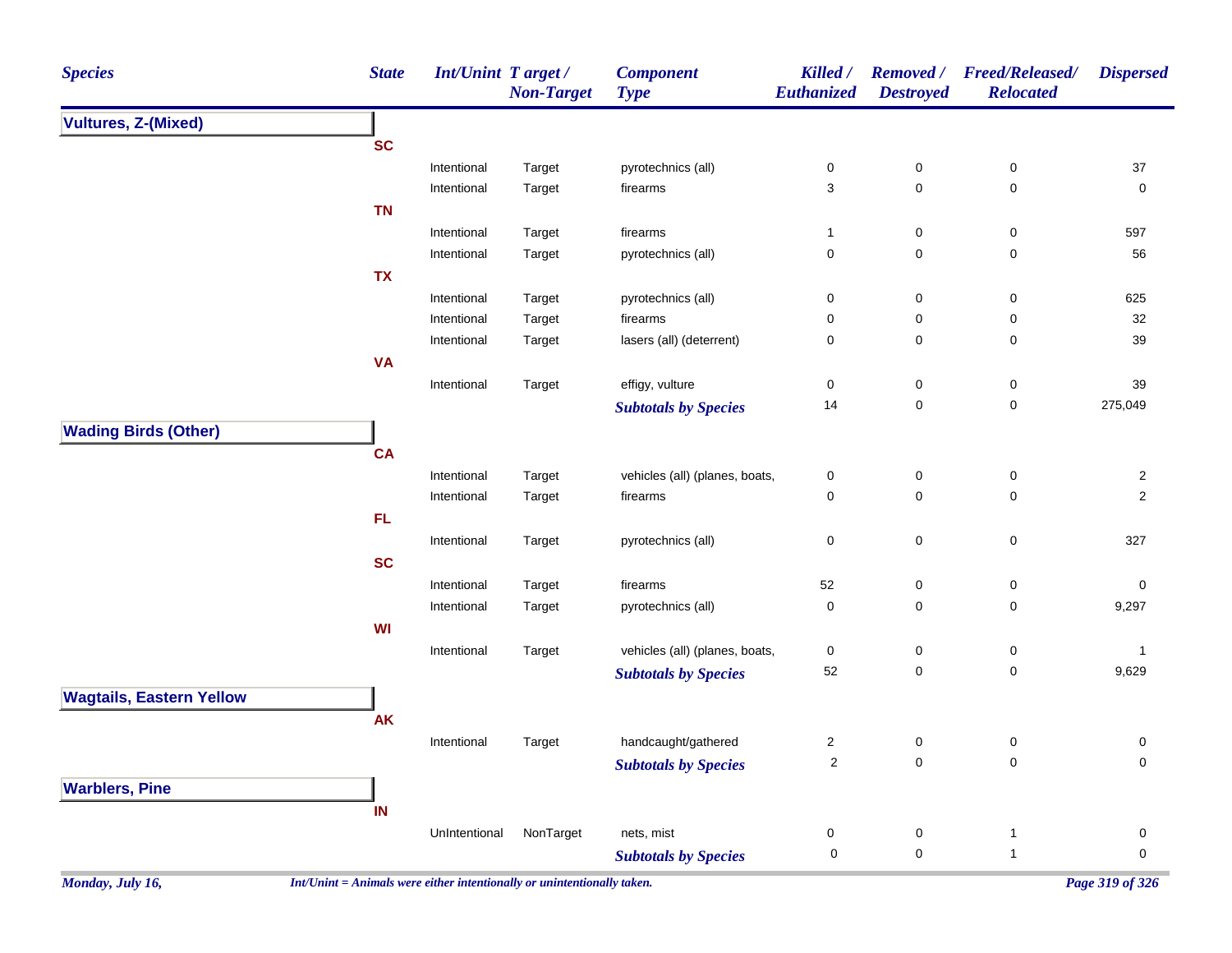| <b>Species</b>             | <b>State</b>                                                                                                                                                                                                                                                                                                                                                                                                                                                                                                                                                                                                                                                                                                                                                                                                                                                                                                                                                                                                                                                                                                                                                                                                                                                                                                                                                                                                                                                                                                                                                                                                                                  | <b>Non-Target</b> | <b>Component</b><br><b>Type</b> | Killed / | <b>Removed</b> /<br><b>Destroyed</b> | <b>Freed/Released/</b><br><b>Relocated</b> | <b>Dispersed</b> |
|----------------------------|-----------------------------------------------------------------------------------------------------------------------------------------------------------------------------------------------------------------------------------------------------------------------------------------------------------------------------------------------------------------------------------------------------------------------------------------------------------------------------------------------------------------------------------------------------------------------------------------------------------------------------------------------------------------------------------------------------------------------------------------------------------------------------------------------------------------------------------------------------------------------------------------------------------------------------------------------------------------------------------------------------------------------------------------------------------------------------------------------------------------------------------------------------------------------------------------------------------------------------------------------------------------------------------------------------------------------------------------------------------------------------------------------------------------------------------------------------------------------------------------------------------------------------------------------------------------------------------------------------------------------------------------------|-------------------|---------------------------------|----------|--------------------------------------|--------------------------------------------|------------------|
| <b>Waxbills, Common</b>    | <b>Int/Unint Target/</b><br>Euthanized<br>HI<br>Intentional<br>Target<br>3,655<br>$\pmb{0}$<br>0<br>firearms<br>Intentional<br>Target<br>pyrotechnics (all)<br>$\pmb{0}$<br>$\mathbf 0$<br>0<br>vehicles (all) (planes, boats,<br>$\pmb{0}$<br>Intentional<br>Target<br>0<br>0<br>3,655<br>0<br>0<br><b>Subtotals by Species</b><br><b>AK</b><br>vehicles (all) (planes, boats,<br>Target<br>$\pmb{0}$<br>$\mathbf 0$<br>0<br>Intentional<br>0<br>$\mathbf 0$<br>0<br><b>Subtotals by Species</b><br><b>MD</b><br>$\pmb{0}$<br>$\mathbf 0$<br>$\pmb{0}$<br>Intentional<br>Target<br>firearms<br><b>MS</b><br>Intentional<br>$\pmb{0}$<br>$\mathbf 0$<br>Target<br>firearms<br>$\mathbf{1}$<br>Intentional<br>pyrotechnics (all)<br>$\pmb{0}$<br>$\pmb{0}$<br>$\pmb{0}$<br>Target<br>$\mathbf 0$<br>$\pmb{0}$<br>$\mathbf{1}$<br><b>Subtotals by Species</b><br><b>CA</b><br>Intentional<br>Target<br>traps, cage<br>$\mathbf{1}$<br>0<br>0<br>calling device, electronic<br>Intentional<br>Target<br>$\mathbf{1}$<br>0<br>0<br>$\sqrt{2}$<br>$\mathsf 0$<br>$\mathbf 0$<br><b>Subtotals by Species</b><br><b>AK</b><br>handcaught/gathered<br>$\pmb{0}$<br>$\pmb{0}$<br>Intentional<br>4<br>Target<br>$\mathbf 0$<br>$\mathbf 0$<br>4<br><b>Subtotals by Species</b><br><b>AK</b><br>pyrotechnics (all)<br>Intentional<br>Target<br>$\pmb{0}$<br>$\mathbf 0$<br>0<br>vehicles (all) (planes, boats,<br>Intentional<br>Target<br>$\mathbf 0$<br>$\mathbf 0$<br>0<br>Intentional<br>Target<br>firearms<br>$\overline{7}$<br>$\mathbf 0$<br>0<br>$\overline{5}$<br>$\mathbf 0$<br>handcaught/gathered<br>Intentional<br>Target<br>0<br><b>CA</b> |                   |                                 |          |                                      |                                            |                  |
|                            |                                                                                                                                                                                                                                                                                                                                                                                                                                                                                                                                                                                                                                                                                                                                                                                                                                                                                                                                                                                                                                                                                                                                                                                                                                                                                                                                                                                                                                                                                                                                                                                                                                               |                   |                                 |          |                                      |                                            |                  |
|                            |                                                                                                                                                                                                                                                                                                                                                                                                                                                                                                                                                                                                                                                                                                                                                                                                                                                                                                                                                                                                                                                                                                                                                                                                                                                                                                                                                                                                                                                                                                                                                                                                                                               |                   |                                 |          |                                      |                                            | 12,415           |
|                            |                                                                                                                                                                                                                                                                                                                                                                                                                                                                                                                                                                                                                                                                                                                                                                                                                                                                                                                                                                                                                                                                                                                                                                                                                                                                                                                                                                                                                                                                                                                                                                                                                                               |                   |                                 |          |                                      |                                            | 291              |
|                            |                                                                                                                                                                                                                                                                                                                                                                                                                                                                                                                                                                                                                                                                                                                                                                                                                                                                                                                                                                                                                                                                                                                                                                                                                                                                                                                                                                                                                                                                                                                                                                                                                                               |                   |                                 |          |                                      |                                            | 18,164           |
|                            |                                                                                                                                                                                                                                                                                                                                                                                                                                                                                                                                                                                                                                                                                                                                                                                                                                                                                                                                                                                                                                                                                                                                                                                                                                                                                                                                                                                                                                                                                                                                                                                                                                               |                   |                                 |          |                                      |                                            | 30,870           |
| <b>Waxwings, Bohemian</b>  |                                                                                                                                                                                                                                                                                                                                                                                                                                                                                                                                                                                                                                                                                                                                                                                                                                                                                                                                                                                                                                                                                                                                                                                                                                                                                                                                                                                                                                                                                                                                                                                                                                               |                   |                                 |          |                                      |                                            |                  |
|                            |                                                                                                                                                                                                                                                                                                                                                                                                                                                                                                                                                                                                                                                                                                                                                                                                                                                                                                                                                                                                                                                                                                                                                                                                                                                                                                                                                                                                                                                                                                                                                                                                                                               |                   |                                 |          |                                      |                                            |                  |
|                            |                                                                                                                                                                                                                                                                                                                                                                                                                                                                                                                                                                                                                                                                                                                                                                                                                                                                                                                                                                                                                                                                                                                                                                                                                                                                                                                                                                                                                                                                                                                                                                                                                                               |                   |                                 |          |                                      |                                            | 70               |
|                            |                                                                                                                                                                                                                                                                                                                                                                                                                                                                                                                                                                                                                                                                                                                                                                                                                                                                                                                                                                                                                                                                                                                                                                                                                                                                                                                                                                                                                                                                                                                                                                                                                                               |                   |                                 |          |                                      |                                            | 70               |
| <b>Waxwings, Cedar</b>     |                                                                                                                                                                                                                                                                                                                                                                                                                                                                                                                                                                                                                                                                                                                                                                                                                                                                                                                                                                                                                                                                                                                                                                                                                                                                                                                                                                                                                                                                                                                                                                                                                                               |                   |                                 |          |                                      |                                            |                  |
|                            |                                                                                                                                                                                                                                                                                                                                                                                                                                                                                                                                                                                                                                                                                                                                                                                                                                                                                                                                                                                                                                                                                                                                                                                                                                                                                                                                                                                                                                                                                                                                                                                                                                               |                   |                                 |          |                                      |                                            |                  |
|                            |                                                                                                                                                                                                                                                                                                                                                                                                                                                                                                                                                                                                                                                                                                                                                                                                                                                                                                                                                                                                                                                                                                                                                                                                                                                                                                                                                                                                                                                                                                                                                                                                                                               |                   |                                 |          |                                      |                                            | 20               |
|                            |                                                                                                                                                                                                                                                                                                                                                                                                                                                                                                                                                                                                                                                                                                                                                                                                                                                                                                                                                                                                                                                                                                                                                                                                                                                                                                                                                                                                                                                                                                                                                                                                                                               |                   |                                 |          |                                      |                                            |                  |
|                            |                                                                                                                                                                                                                                                                                                                                                                                                                                                                                                                                                                                                                                                                                                                                                                                                                                                                                                                                                                                                                                                                                                                                                                                                                                                                                                                                                                                                                                                                                                                                                                                                                                               |                   |                                 |          |                                      |                                            | 100              |
|                            |                                                                                                                                                                                                                                                                                                                                                                                                                                                                                                                                                                                                                                                                                                                                                                                                                                                                                                                                                                                                                                                                                                                                                                                                                                                                                                                                                                                                                                                                                                                                                                                                                                               |                   |                                 |          |                                      |                                            | 1,200            |
|                            |                                                                                                                                                                                                                                                                                                                                                                                                                                                                                                                                                                                                                                                                                                                                                                                                                                                                                                                                                                                                                                                                                                                                                                                                                                                                                                                                                                                                                                                                                                                                                                                                                                               |                   |                                 |          |                                      |                                            | 1,320            |
| <b>Weasels (All)</b>       |                                                                                                                                                                                                                                                                                                                                                                                                                                                                                                                                                                                                                                                                                                                                                                                                                                                                                                                                                                                                                                                                                                                                                                                                                                                                                                                                                                                                                                                                                                                                                                                                                                               |                   |                                 |          |                                      |                                            |                  |
|                            |                                                                                                                                                                                                                                                                                                                                                                                                                                                                                                                                                                                                                                                                                                                                                                                                                                                                                                                                                                                                                                                                                                                                                                                                                                                                                                                                                                                                                                                                                                                                                                                                                                               |                   |                                 |          |                                      |                                            |                  |
|                            |                                                                                                                                                                                                                                                                                                                                                                                                                                                                                                                                                                                                                                                                                                                                                                                                                                                                                                                                                                                                                                                                                                                                                                                                                                                                                                                                                                                                                                                                                                                                                                                                                                               |                   |                                 |          |                                      |                                            | $\pmb{0}$        |
|                            |                                                                                                                                                                                                                                                                                                                                                                                                                                                                                                                                                                                                                                                                                                                                                                                                                                                                                                                                                                                                                                                                                                                                                                                                                                                                                                                                                                                                                                                                                                                                                                                                                                               |                   |                                 |          |                                      |                                            | 0                |
|                            |                                                                                                                                                                                                                                                                                                                                                                                                                                                                                                                                                                                                                                                                                                                                                                                                                                                                                                                                                                                                                                                                                                                                                                                                                                                                                                                                                                                                                                                                                                                                                                                                                                               |                   |                                 |          |                                      |                                            | 0                |
| <b>Wheatears, Northern</b> |                                                                                                                                                                                                                                                                                                                                                                                                                                                                                                                                                                                                                                                                                                                                                                                                                                                                                                                                                                                                                                                                                                                                                                                                                                                                                                                                                                                                                                                                                                                                                                                                                                               |                   |                                 |          |                                      |                                            |                  |
|                            |                                                                                                                                                                                                                                                                                                                                                                                                                                                                                                                                                                                                                                                                                                                                                                                                                                                                                                                                                                                                                                                                                                                                                                                                                                                                                                                                                                                                                                                                                                                                                                                                                                               |                   |                                 |          |                                      |                                            |                  |
|                            |                                                                                                                                                                                                                                                                                                                                                                                                                                                                                                                                                                                                                                                                                                                                                                                                                                                                                                                                                                                                                                                                                                                                                                                                                                                                                                                                                                                                                                                                                                                                                                                                                                               |                   |                                 |          |                                      |                                            | 0                |
|                            |                                                                                                                                                                                                                                                                                                                                                                                                                                                                                                                                                                                                                                                                                                                                                                                                                                                                                                                                                                                                                                                                                                                                                                                                                                                                                                                                                                                                                                                                                                                                                                                                                                               |                   |                                 |          |                                      |                                            | $\mathbf 0$      |
| <b>Whimbrels</b>           |                                                                                                                                                                                                                                                                                                                                                                                                                                                                                                                                                                                                                                                                                                                                                                                                                                                                                                                                                                                                                                                                                                                                                                                                                                                                                                                                                                                                                                                                                                                                                                                                                                               |                   |                                 |          |                                      |                                            |                  |
|                            |                                                                                                                                                                                                                                                                                                                                                                                                                                                                                                                                                                                                                                                                                                                                                                                                                                                                                                                                                                                                                                                                                                                                                                                                                                                                                                                                                                                                                                                                                                                                                                                                                                               |                   |                                 |          |                                      |                                            |                  |
|                            |                                                                                                                                                                                                                                                                                                                                                                                                                                                                                                                                                                                                                                                                                                                                                                                                                                                                                                                                                                                                                                                                                                                                                                                                                                                                                                                                                                                                                                                                                                                                                                                                                                               |                   |                                 |          |                                      |                                            | 33               |
|                            |                                                                                                                                                                                                                                                                                                                                                                                                                                                                                                                                                                                                                                                                                                                                                                                                                                                                                                                                                                                                                                                                                                                                                                                                                                                                                                                                                                                                                                                                                                                                                                                                                                               |                   |                                 |          |                                      |                                            | 31               |
|                            |                                                                                                                                                                                                                                                                                                                                                                                                                                                                                                                                                                                                                                                                                                                                                                                                                                                                                                                                                                                                                                                                                                                                                                                                                                                                                                                                                                                                                                                                                                                                                                                                                                               |                   |                                 |          |                                      |                                            | 117              |
|                            |                                                                                                                                                                                                                                                                                                                                                                                                                                                                                                                                                                                                                                                                                                                                                                                                                                                                                                                                                                                                                                                                                                                                                                                                                                                                                                                                                                                                                                                                                                                                                                                                                                               |                   |                                 |          |                                      |                                            | $\mathbf 0$      |
|                            |                                                                                                                                                                                                                                                                                                                                                                                                                                                                                                                                                                                                                                                                                                                                                                                                                                                                                                                                                                                                                                                                                                                                                                                                                                                                                                                                                                                                                                                                                                                                                                                                                                               |                   |                                 |          |                                      |                                            |                  |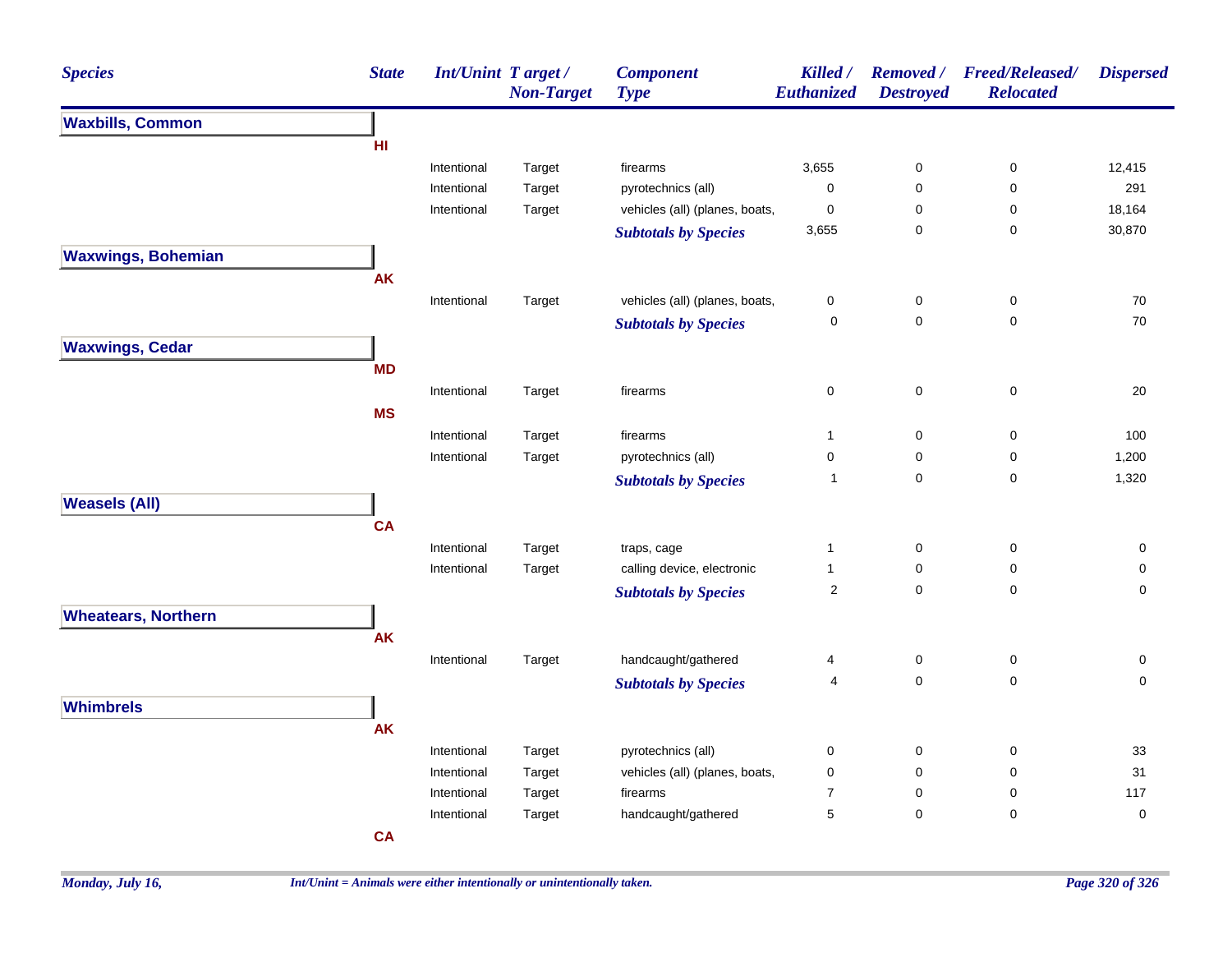| <b>Species</b>              | <b>State</b>  | <b>Int/Unint Target/</b><br><b>Non-Target</b> | <b>Component</b><br><b>Type</b> | Killed /<br>Euthanized  | <b>Destroyed</b> | Removed / Freed/Released/<br><b>Relocated</b> | <b>Dispersed</b>    |
|-----------------------------|---------------|-----------------------------------------------|---------------------------------|-------------------------|------------------|-----------------------------------------------|---------------------|
| <b>Whimbrels</b>            |               |                                               |                                 |                         |                  |                                               |                     |
|                             | <b>CA</b>     |                                               |                                 |                         |                  |                                               |                     |
|                             | Intentional   | Target                                        | pneumatics                      | 2                       | 0                | 0                                             | 0                   |
|                             |               |                                               | <b>Subtotals by Species</b>     | 14                      | $\mathbf 0$      | $\pmb{0}$                                     | 181                 |
| <b>White-Eyes, Japanese</b> |               |                                               |                                 |                         |                  |                                               |                     |
|                             | HI            |                                               |                                 |                         |                  |                                               |                     |
|                             | Intentional   | Target                                        | firearms                        | 161                     | $\mathbf 0$      | 0                                             | 110                 |
|                             | Intentional   | Target                                        | vehicles (all) (planes, boats,  | 0                       | 0                | $\mathbf 0$                                   | 703                 |
|                             | Intentional   | Target                                        | traps, decoy                    | $\overline{\mathbf{c}}$ | 0                | 0                                             | $\mathsf{O}\xspace$ |
|                             |               |                                               | <b>Subtotals by Species</b>     | 163                     | 0                | $\pmb{0}$                                     | 813                 |
| <b>Wolves, Gray/Timber</b>  |               |                                               |                                 |                         |                  |                                               |                     |
|                             | ID            |                                               |                                 |                         |                  |                                               |                     |
|                             | Intentional   | Target                                        | firearms                        | 3                       | $\pmb{0}$        | $\mathsf 0$                                   | 0                   |
|                             | Intentional   | Target                                        | traps, leghold (steel jaw)      | 17                      | 0                | $\mathbf{1}$                                  | 0                   |
|                             | Intentional   | Target                                        | fixed wing                      | $\overline{7}$          | $\pmb{0}$        | 0                                             | 0                   |
|                             | UnIntentional | NonTarget                                     | snares, neck                    | 1                       | 0                | 0                                             | 0                   |
|                             | Intentional   | Target                                        | helicopter                      | 6                       | 0                | 0                                             | $\mathsf{O}\xspace$ |
|                             | Intentional   | Target                                        | telazol                         | 0                       | 0                | 0                                             | $\mathsf{O}\xspace$ |
|                             | MI            |                                               |                                 |                         |                  |                                               |                     |
|                             | Intentional   | Target                                        | traps, leghold (steel jaw)      | $\mathbf{1}$            | 0                | 0                                             | 0                   |
|                             | Intentional   | Target                                        | firearms                        | 5                       | 0                | 0                                             | 0                   |
|                             | Intentional   | Target                                        | ketamine/xylazine 5:1           | 0                       | 0                | 0                                             | $\mathsf{O}\xspace$ |
|                             | MN            |                                               |                                 |                         |                  |                                               |                     |
|                             | Intentional   | Target                                        | firearms                        | $\mathbf{1}$            | 0                | 0                                             | 0                   |
|                             | Intentional   | Target                                        | traps, leghold (steel jaw)      | 120                     | 0                | 9                                             | 0                   |
|                             | Intentional   | Target                                        | snares, neck                    | 3                       | 0                | $\pmb{0}$                                     | 0                   |
|                             | <b>MT</b>     |                                               |                                 |                         |                  |                                               |                     |
|                             | Intentional   | Target                                        | jabstick                        | 0                       | 0                | 0                                             | 0                   |
|                             | Intentional   | Target                                        | drug delivery devices (other)   | 0                       | 0                | 0                                             | $\mathbf 0$         |
|                             | Intentional   | Target                                        | helicopter                      | 0                       | 0                | 0                                             | $\pmb{0}$           |
|                             | Intentional   | Target                                        | traps, leghold (steel jaw)      | 5                       | 0                | $\mathbf{1}$                                  | 0                   |
|                             | Intentional   | Target                                        | firearms                        | 35                      | 0                | 0                                             | $\mathbf 0$         |
|                             | <b>ND</b>     |                                               |                                 |                         |                  |                                               |                     |
|                             | UnIntentional | NonTarget                                     | m-44 cyanide capsule            | $\mathbf{1}$            | 0                | $\pmb{0}$                                     | $\mathsf{O}\xspace$ |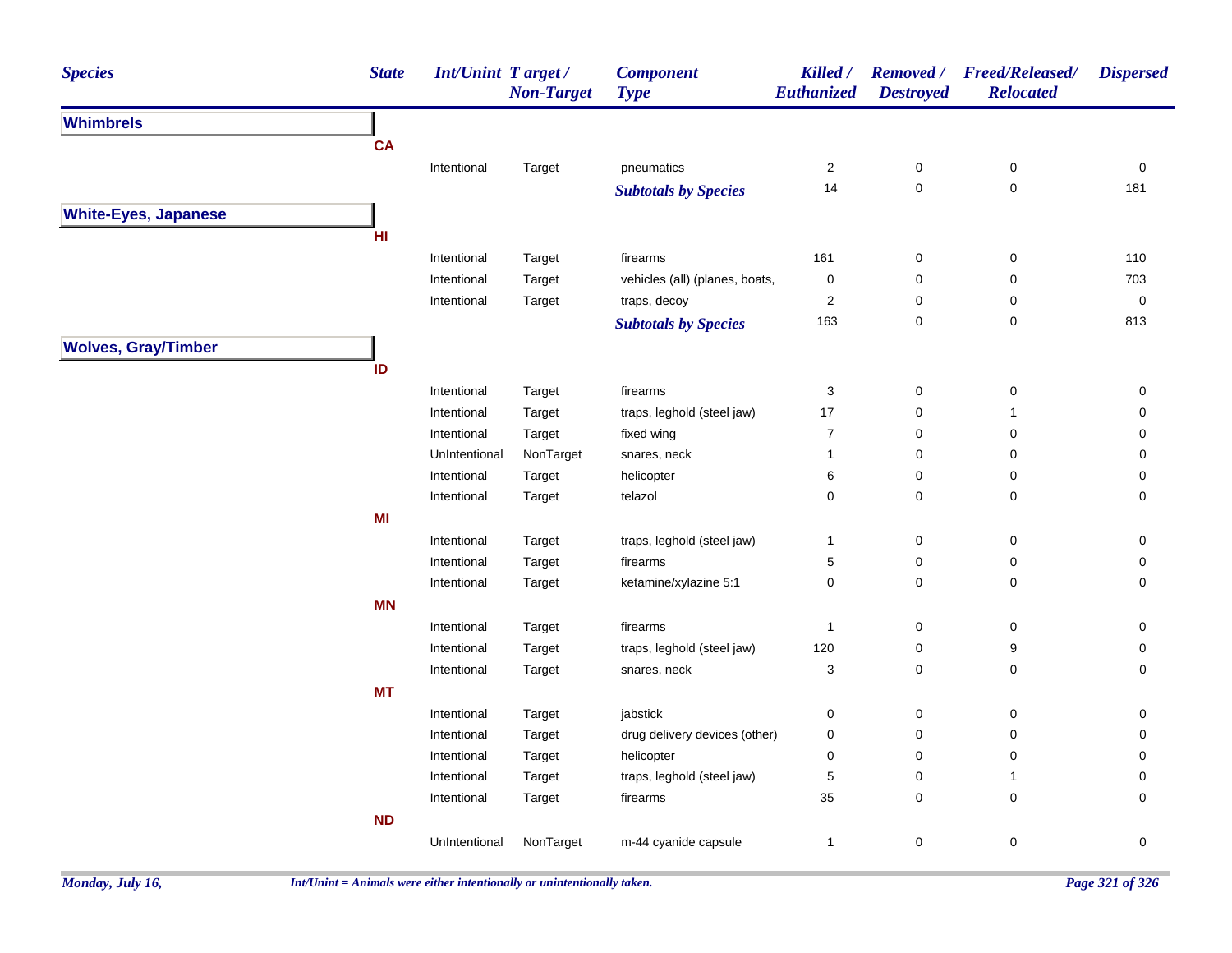| <b>Species</b>              | <b>State</b> | Int/Unint Target/ | <b>Non-Target</b> | <b>Component</b><br><b>Type</b> | Killed /<br>Euthanized  | <b>Destroyed</b> | Removed / Freed/Released/<br><b>Relocated</b> | <b>Dispersed</b> |
|-----------------------------|--------------|-------------------|-------------------|---------------------------------|-------------------------|------------------|-----------------------------------------------|------------------|
| <b>Wolves, Gray/Timber</b>  |              |                   |                   |                                 |                         |                  |                                               |                  |
|                             | WI           |                   |                   |                                 |                         |                  |                                               |                  |
|                             |              | Intentional       | Target            | snares, neck                    | 0                       | 0                | 0                                             | 0                |
|                             |              | Intentional       | Target            | traps, leghold (steel jaw)      | 18                      | 0                | $\mathbf{1}$                                  | $\mathbf 0$      |
|                             |              | UnIntentional     | NonTarget         | traps, leghold (steel jaw)      | $\pmb{0}$               | 0                | 0                                             | $\mathbf 0$      |
|                             | <b>WY</b>    |                   |                   |                                 |                         |                  |                                               |                  |
|                             |              | Intentional       | Target            | telemetry equipment             | $\pmb{0}$               | $\pmb{0}$        | 0                                             | 10               |
|                             |              | Intentional       | Target            | traps, leghold (steel jaw)      | $\boldsymbol{2}$        | 0                | 0                                             | $\mathbf 0$      |
|                             |              | Intentional       | Target            | no component specified          | $\pmb{0}$               | 0                | 0                                             | 0                |
|                             |              | Intentional       | Target            | pyrotechnics (all)              | $\pmb{0}$               | $\pmb{0}$        | 0                                             | 8                |
|                             |              | Intentional       | Target            | calling device, electronic      | $\pmb{0}$               | 0                | 0                                             | 0                |
|                             |              | Intentional       | Target            | calling device, manual(hand,    | $\pmb{0}$               | $\pmb{0}$        | 0                                             | $\mathbf 0$      |
|                             |              | Intentional       | Target            | firearms                        | 10                      | $\pmb{0}$        | 0                                             | $\mathbf 0$      |
|                             |              | Intentional       | Target            | fixed wing                      | 42                      | 0                | 0                                             | 0                |
|                             |              | Intentional       | Target            | helicopter                      | $\mathbf{1}$            | 0                | 0                                             | $\mathbf 0$      |
|                             |              |                   |                   | <b>Subtotals by Species</b>     | 278                     | 0                | 12                                            | 18               |
| <b>Wolves, Mexican Gray</b> |              |                   |                   |                                 |                         |                  |                                               |                  |
|                             | <b>AZ</b>    |                   |                   |                                 |                         |                  |                                               |                  |
|                             |              | Intentional       | Target            | handcaught/gathered             | $\pmb{0}$               | $\mathsf 0$      | $\,6\,$                                       | 0                |
|                             |              | Intentional       | Target            | traps, leghold (padded jaw)     | $\pmb{0}$               | $\pmb{0}$        | 0                                             | $\mathbf 0$      |
|                             | <b>NM</b>    |                   |                   |                                 |                         |                  |                                               |                  |
|                             |              | Intentional       | Target            | firearms                        | $\boldsymbol{2}$        | $\pmb{0}$        | $\pmb{0}$                                     | 0                |
|                             |              | Intentional       | Target            | fixed wing                      | $\mathbf{1}$            | 0                | 0                                             | 0                |
|                             |              | Intentional       | Target            | traps, leghold (padded jaw)     | 0                       | 0                | 0                                             | 0                |
|                             |              |                   |                   | <b>Subtotals by Species</b>     | 3                       | 0                | 6                                             | 0                |
| <b>Woodpeckers, Downy</b>   |              |                   |                   |                                 |                         |                  |                                               |                  |
|                             | IN           |                   |                   |                                 |                         |                  |                                               |                  |
|                             |              |                   |                   |                                 |                         |                  |                                               |                  |
|                             |              | UnIntentional     | NonTarget         | nets, mist                      | 0                       | $\mathsf 0$      | 3                                             | $\mathbf 0$      |
|                             | <b>NY</b>    |                   |                   |                                 |                         |                  |                                               |                  |
|                             |              | UnIntentional     | NonTarget         | traps, decoy                    | 0                       | 0                | $\pmb{0}$                                     | $\mathbf 1$      |
|                             | PA           |                   |                   |                                 |                         |                  |                                               |                  |
|                             |              | Intentional       | Target            | traps, suitcase                 | $\overline{2}$          | 0                | 0                                             | 0                |
|                             |              |                   |                   | <b>Subtotals by Species</b>     | $\overline{\mathbf{c}}$ | $\pmb{0}$        | $\ensuremath{\mathsf{3}}$                     | $\mathbf{1}$     |
| <b>Woodpeckers, Gila</b>    |              |                   |                   |                                 |                         |                  |                                               |                  |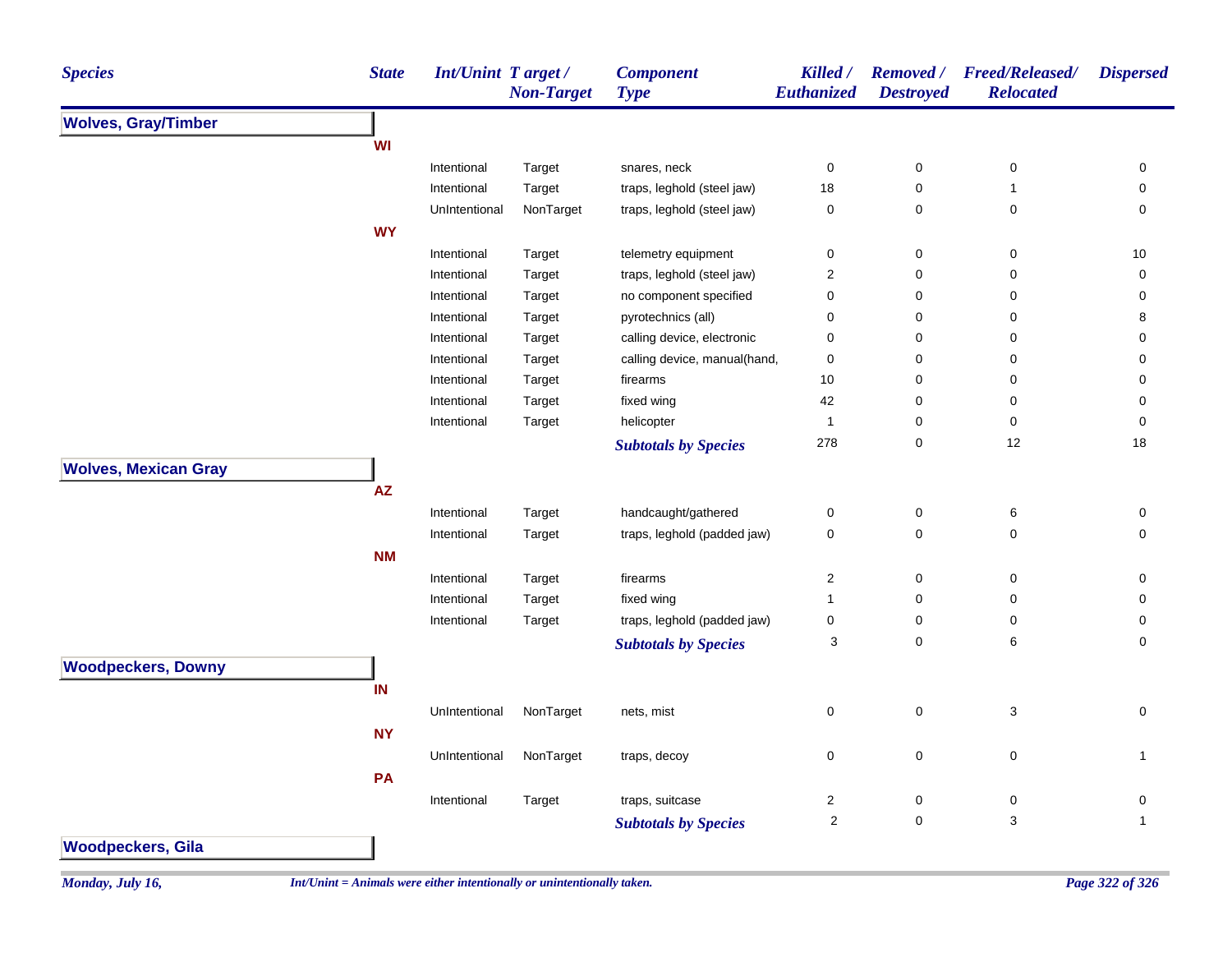| <b>Species</b>                  | <b>State</b>  | Int/Unint Target / | <b>Non-Target</b> | <b>Component</b><br><b>Type</b> | Killed /<br>Euthanized    | <b>Removed</b> /<br><b>Destroyed</b> | <b>Freed/Released/</b><br><b>Relocated</b> | <b>Dispersed</b>    |
|---------------------------------|---------------|--------------------|-------------------|---------------------------------|---------------------------|--------------------------------------|--------------------------------------------|---------------------|
| <b>Woodpeckers, Gila</b>        |               |                    |                   |                                 |                           |                                      |                                            |                     |
|                                 | AZ            |                    |                   |                                 |                           |                                      |                                            |                     |
|                                 |               | Intentional        | Target            | firearms                        | 37                        | $\pmb{0}$                            | $\pmb{0}$                                  | 0                   |
|                                 |               |                    |                   | <b>Subtotals by Species</b>     | 37                        | $\mathsf 0$                          | $\pmb{0}$                                  | $\mathbf 0$         |
| <b>Woodpeckers, Red-Headed</b>  |               |                    |                   |                                 |                           |                                      |                                            |                     |
|                                 | LA            |                    |                   |                                 |                           |                                      |                                            |                     |
|                                 |               | Intentional        | Target            | pneumatics                      | $\overline{2}$            | $\pmb{0}$                            | $\pmb{0}$                                  | 0                   |
|                                 | MI            |                    |                   |                                 |                           |                                      |                                            |                     |
|                                 |               | UnIntentional      | NonTarget         | traps, decoy                    | $\mathbf{1}$              | $\pmb{0}$                            | $\pmb{0}$                                  | 0                   |
|                                 |               |                    |                   | <b>Subtotals by Species</b>     | $\ensuremath{\mathsf{3}}$ | $\mathbf 0$                          | $\mathbf 0$                                | $\mathsf{O}\xspace$ |
| <b>Woodrats, White-Throated</b> |               |                    |                   |                                 |                           |                                      |                                            |                     |
|                                 | ${\sf AZ}$    |                    |                   |                                 |                           |                                      |                                            |                     |
|                                 |               | Intentional        | Target            | traps, cage                     | $\mathbf{1}$              | $\mathbf 0$                          | $\pmb{0}$                                  | $\mathsf{O}\xspace$ |
|                                 | <b>CA</b>     |                    |                   |                                 |                           |                                      |                                            |                     |
|                                 |               | Intentional        | Target            | traps, cage                     | 32                        | $\mathbf 0$                          | $\mathsf 0$                                | $\pmb{0}$           |
|                                 | <b>NV</b>     |                    |                   |                                 |                           |                                      |                                            |                     |
|                                 |               | Intentional        | Target            | traps, cage                     | $\overline{2}$            | $\pmb{0}$                            | $\pmb{0}$                                  | 0                   |
|                                 |               | Intentional        | Target            | euthasol                        | $\mathbf{1}$              | $\pmb{0}$                            | $\pmb{0}$                                  | 0                   |
|                                 |               |                    |                   | <b>Subtotals by Species</b>     | 36                        | $\mathbf 0$                          | $\pmb{0}$                                  | $\pmb{0}$           |
| Yellowlegs, Greater             |               |                    |                   |                                 |                           |                                      |                                            |                     |
|                                 | AK            |                    |                   |                                 |                           |                                      |                                            |                     |
|                                 |               | Intentional        | Target            | firearms                        | $\pmb{0}$                 | $\pmb{0}$                            | 0                                          | 4                   |
|                                 |               | Intentional        | Target            | vehicles (all) (planes, boats,  | $\mathbf 0$               | $\pmb{0}$                            | 0                                          | $\overline{2}$      |
|                                 | $\mathbf{co}$ |                    |                   |                                 |                           |                                      |                                            |                     |
|                                 |               | Intentional        | Target            | firearms                        | $\sqrt{2}$                | 0                                    | 0                                          | 0                   |
|                                 |               | Intentional        | Target            | nets, mist                      | $\mathbf 0$               | $\pmb{0}$                            | $\overline{2}$                             | $\mathbf 0$         |
|                                 | FL.           |                    |                   |                                 |                           |                                      |                                            |                     |
|                                 |               | Intentional        | Target            | car/truck                       | $\pmb{0}$                 | $\pmb{0}$                            | $\pmb{0}$                                  | 20                  |
|                                 | <b>KS</b>     |                    |                   |                                 |                           |                                      |                                            |                     |
|                                 |               | Intentional        | Target            | firearms                        | $\mathbf{1}$              | $\pmb{0}$                            | $\pmb{0}$                                  | $\pmb{0}$           |
|                                 |               | Intentional        | Target            | nets, mist                      | $\pmb{0}$                 | $\pmb{0}$                            | 3                                          | $\mathbf 0$         |
|                                 | <b>MN</b>     |                    |                   |                                 |                           |                                      |                                            |                     |
|                                 |               | Intentional        | Target            | no component specified          | $\pmb{0}$                 | $\pmb{0}$                            | $\mathbf{1}$                               | $\mathsf{O}\xspace$ |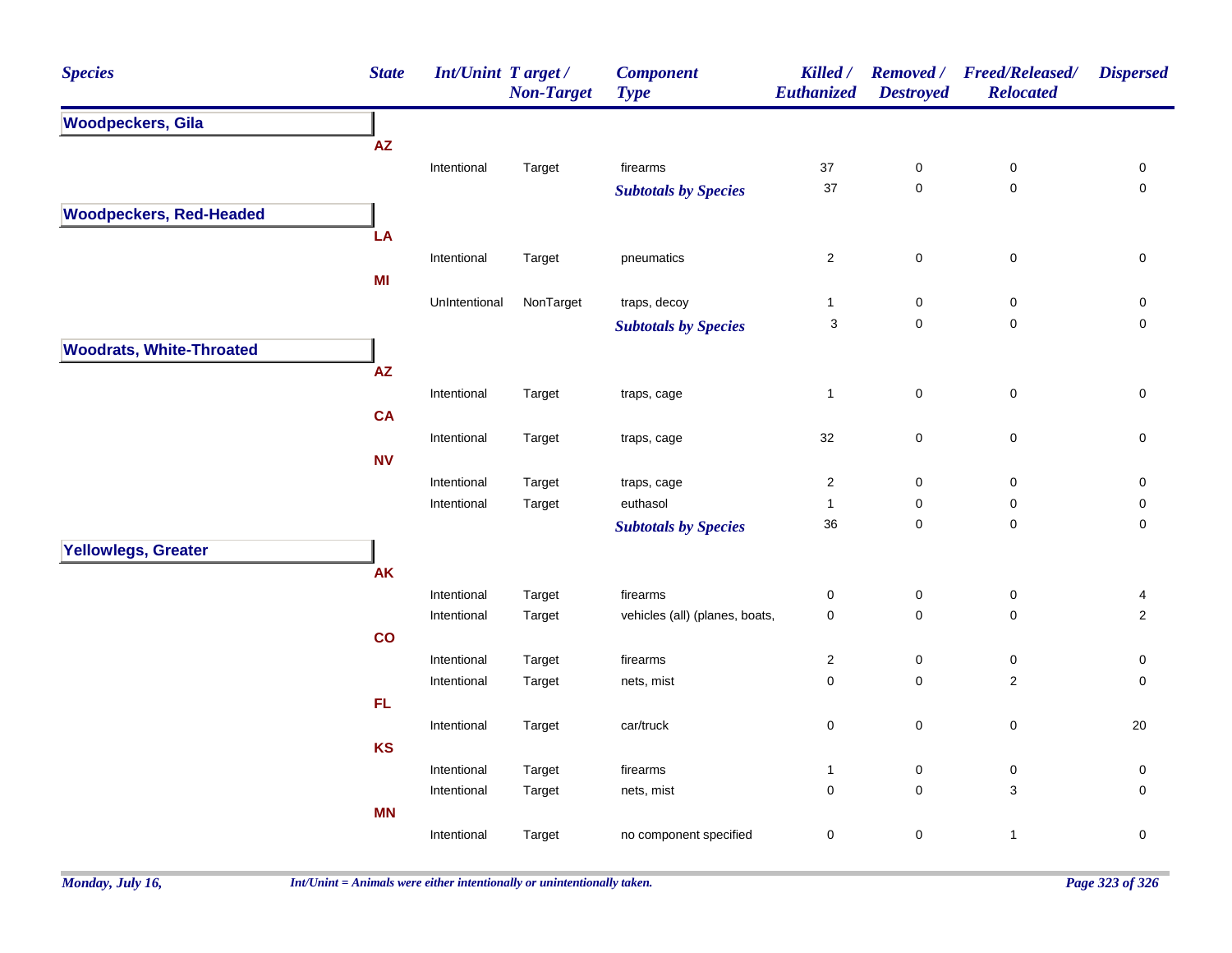| <b>Species</b>      | <b>State</b> | <b>Int/Unint Target/</b>   | <b>Non-Target</b> | <b>Component</b><br><b>Type</b> | Killed /<br>Euthanized    | <b>Removed</b> /<br><b>Destroyed</b> | <b>Freed/Released/</b><br><b>Relocated</b> | <b>Dispersed</b> |
|---------------------|--------------|----------------------------|-------------------|---------------------------------|---------------------------|--------------------------------------|--------------------------------------------|------------------|
| Yellowlegs, Greater |              |                            |                   |                                 |                           |                                      |                                            |                  |
|                     | ND           |                            |                   |                                 |                           |                                      |                                            |                  |
|                     |              | Intentional                | Target            | firearms                        | $27\,$                    | $\pmb{0}$                            | $\pmb{0}$                                  | $\pmb{0}$        |
|                     | NE           |                            |                   |                                 |                           |                                      |                                            |                  |
|                     |              | UnIntentional              | NonTarget         | car/truck                       | $\pmb{0}$                 | $\pmb{0}$                            | $\pmb{0}$                                  | $\pmb{0}$        |
|                     | OH           |                            |                   |                                 |                           |                                      |                                            |                  |
|                     |              | UnIntentional              | NonTarget         | nets, mist                      | $\pmb{0}$                 | $\mathbf 0$                          | $\mathbf{1}$                               | $\pmb{0}$        |
|                     | PA           |                            |                   |                                 |                           |                                      |                                            |                  |
|                     |              | Intentional                | Target            | firearms                        | $\overline{1}$            | 0                                    | 0                                          | 100              |
|                     |              | Intentional                | Target            | pyrotechnics (all)              | $\mathbf 0$               | 0                                    | 0                                          | 100              |
|                     | <b>SD</b>    |                            |                   |                                 |                           |                                      |                                            |                  |
|                     |              | Intentional                | Target            | firearms                        | 20                        | $\pmb{0}$                            | $\pmb{0}$                                  | $\pmb{0}$        |
|                     | <b>TX</b>    |                            |                   |                                 |                           |                                      |                                            |                  |
|                     |              | Intentional<br>Intentional | Target<br>Target  | firearms<br>nets, mist          | $\mathbf{1}$<br>$\pmb{0}$ | $\pmb{0}$<br>$\pmb{0}$               | $\pmb{0}$<br>$\sqrt{2}$                    | $\pmb{0}$<br>0   |
|                     | <b>VA</b>    |                            |                   |                                 |                           |                                      |                                            |                  |
|                     |              | Intentional                | Target            | firearms                        | $\overline{2}$            | $\pmb{0}$                            | $\pmb{0}$                                  | 0                |
|                     |              | Intentional                | Target            | pyrotechnics (all)              | $\pmb{0}$                 | 0                                    | 0                                          | 10               |
|                     |              |                            |                   | <b>Subtotals by Species</b>     | 54                        | $\pmb{0}$                            | $\boldsymbol{9}$                           | 236              |
| Yellowlegs, Lesser  |              |                            |                   |                                 |                           |                                      |                                            |                  |
|                     | AK           |                            |                   |                                 |                           |                                      |                                            |                  |
|                     |              | Intentional                | Target            | vehicles (all) (planes, boats,  | $\pmb{0}$                 | $\mathsf 0$                          | $\pmb{0}$                                  | $\mathbf{1}$     |
|                     | co           |                            |                   |                                 |                           |                                      |                                            |                  |
|                     |              | Intentional                | Target            | nets, mist                      | $\pmb{0}$                 | $\mathbf 0$                          | 11                                         | $\pmb{0}$        |
|                     | FL.          |                            |                   |                                 |                           |                                      |                                            |                  |
|                     |              | Intentional                | Target            | car/truck                       | $\pmb{0}$                 | $\pmb{0}$                            | $\pmb{0}$                                  | 23               |
|                     |              | Intentional                | Target            | pyrotechnics (all)              | $\pmb{0}$                 | $\pmb{0}$                            | $\pmb{0}$                                  | 74               |
|                     | IL           |                            |                   |                                 |                           |                                      |                                            |                  |
|                     |              | Intentional                | Target            | nets, mist                      | $\pmb{0}$                 | $\pmb{0}$                            | 5                                          | $\pmb{0}$        |
|                     | <b>KS</b>    |                            |                   |                                 |                           |                                      |                                            |                  |
|                     |              | Intentional                | Target            | nets, mist                      | $\pmb{0}$                 | $\pmb{0}$                            | $\,6\,$                                    | 0                |
|                     |              | Intentional                | Target            | firearms                        | 3                         | $\pmb{0}$                            | $\pmb{0}$                                  | 0                |
|                     | <b>MN</b>    |                            |                   |                                 |                           |                                      |                                            |                  |
|                     |              | Intentional                | Target            | no component specified          | $\pmb{0}$                 | 0                                    | $\,6\,$                                    | $\pmb{0}$        |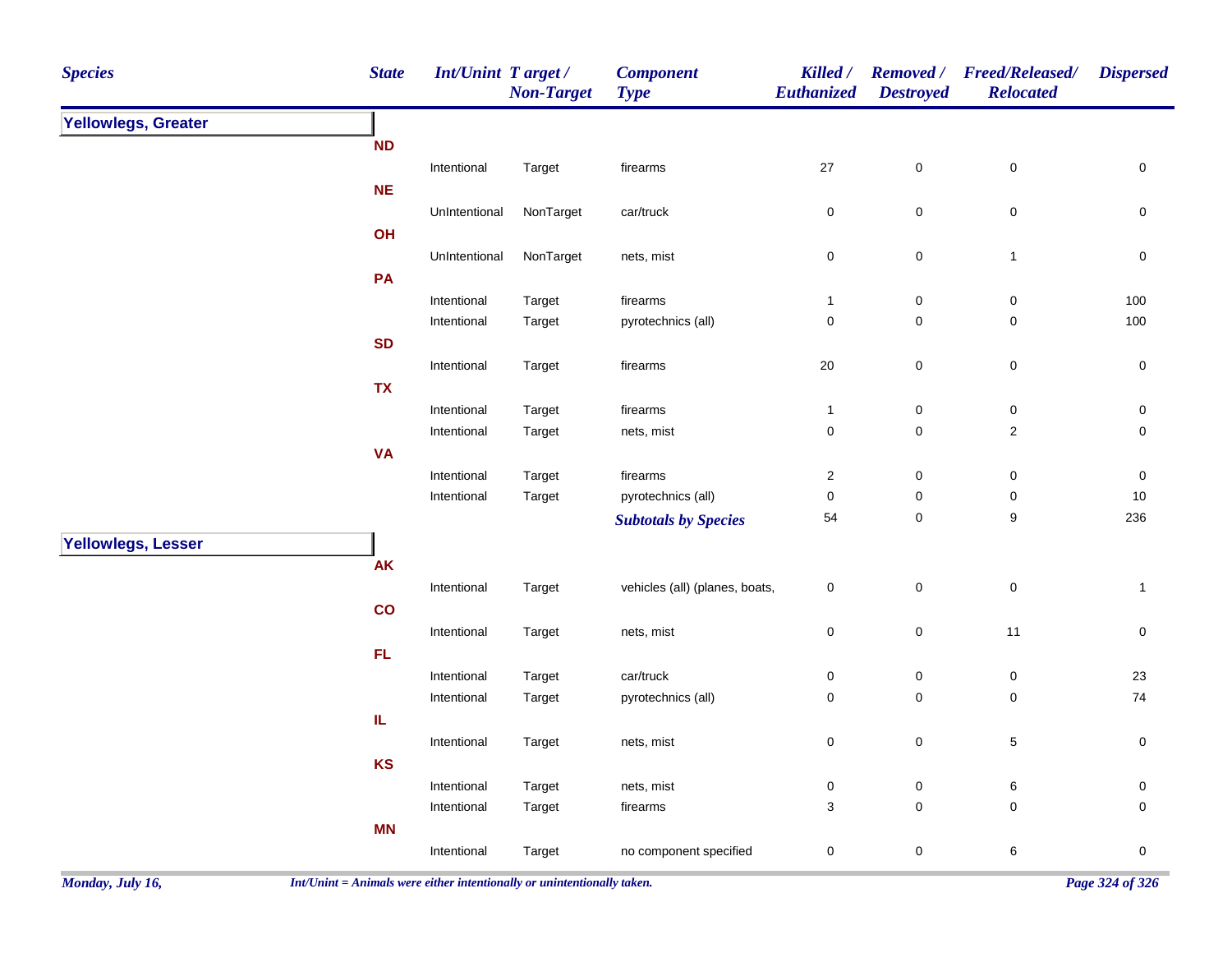| <b>Species</b>              | <b>State</b>           | <b>Int/Unint Target/</b>     | <b>Non-Target</b>   | <b>Component</b><br><b>Type</b> | Killed /<br><b>Euthanized</b> | <b>Removed</b> /<br><b>Destroyed</b> | <b>Freed/Released/</b><br><b>Relocated</b> | <b>Dispersed</b>    |
|-----------------------------|------------------------|------------------------------|---------------------|---------------------------------|-------------------------------|--------------------------------------|--------------------------------------------|---------------------|
| Yellowlegs, Lesser          |                        |                              |                     |                                 |                               |                                      |                                            |                     |
|                             | <b>ND</b>              |                              |                     |                                 |                               |                                      |                                            |                     |
|                             |                        | Intentional                  | Target              | firearms                        | 57                            | $\pmb{0}$                            | $\mathsf 0$                                | $\mathsf 0$         |
|                             | OH                     |                              |                     |                                 |                               |                                      |                                            |                     |
|                             |                        | UnIntentional                | NonTarget           | nets, mist                      | $\pmb{0}$                     | $\mathbf 0$                          | $20\,$                                     | $\pmb{0}$           |
|                             | PA                     |                              |                     |                                 |                               |                                      |                                            |                     |
|                             |                        | Intentional                  | Target              | pyrotechnics (all)              | 0                             | $\mathbf 0$                          | $\mathsf 0$                                | 520                 |
|                             |                        | Intentional                  | Target              | firearms                        | 10                            | $\mathbf 0$                          | 0                                          | 426                 |
|                             | <b>SD</b>              |                              |                     |                                 |                               |                                      |                                            |                     |
|                             |                        | Intentional                  | Target              | firearms                        | 16                            | $\mathbf 0$                          | $\mathsf 0$                                | $\mathsf{O}\xspace$ |
|                             | <b>TX</b>              |                              |                     |                                 |                               |                                      |                                            |                     |
|                             |                        | Intentional                  | Target              | nets, mist                      | 0                             | $\pmb{0}$                            | $20\,$                                     | $\mathsf{O}\xspace$ |
|                             |                        | Intentional                  | Target              | firearms                        | 4                             | $\pmb{0}$                            | $\pmb{0}$                                  | $\mathsf{O}\xspace$ |
|                             | <b>VA</b>              |                              |                     |                                 |                               |                                      |                                            |                     |
|                             |                        | Intentional                  | Target              | pyrotechnics (all)              | 0                             | $\mathbf 0$                          | $\pmb{0}$                                  | $10$                |
|                             | <b>WY</b>              |                              |                     |                                 |                               |                                      |                                            |                     |
|                             |                        | Intentional                  | Target              | firearms                        | $\mathbf{1}$                  | $\pmb{0}$                            | $\pmb{0}$                                  | 0                   |
|                             |                        |                              |                     | <b>Subtotals by Species</b>     | 91                            | $\mathbf 0$                          | 68                                         | 1,054               |
| <b>Z-Passerines (Other)</b> |                        |                              |                     |                                 |                               |                                      |                                            |                     |
|                             | $\mathsf{A}\mathsf{Z}$ |                              |                     |                                 |                               |                                      |                                            |                     |
|                             |                        | Intentional                  | Target              | pyrotechnics (all)              | $\pmb{0}$                     | $\mathbf 0$                          | $\pmb{0}$                                  | 75                  |
|                             | <b>CA</b>              |                              |                     |                                 |                               |                                      |                                            |                     |
|                             |                        |                              |                     |                                 |                               |                                      |                                            |                     |
|                             |                        | Intentional                  | Target              | vehicles (all) (planes, boats,  | 0                             | 0                                    | 0                                          | 66<br>218           |
|                             |                        | Intentional                  | Target              | pyrotechnics (all)              | 0<br>0                        | $\pmb{0}$<br>0                       | 0<br>0                                     | 40                  |
|                             |                        | Intentional<br>Intentional   | Target<br>Target    | pneumatics<br>firearms          | 0                             | 0                                    | 0                                          | $\overline{2}$      |
|                             | H1                     |                              |                     |                                 |                               |                                      |                                            |                     |
|                             |                        |                              |                     |                                 |                               |                                      |                                            |                     |
|                             |                        | Intentional                  | Target              | vehicles (all) (planes, boats,  | 0                             | $\mathbf 0$                          | $\pmb{0}$                                  | 951                 |
|                             |                        | Intentional                  | Target              | traps, decoy                    | $\overline{\mathbf{c}}$       | $\pmb{0}$                            | $\mathbf{1}$                               | $\mathsf{O}\xspace$ |
|                             |                        | Intentional                  | Target              | pyrotechnics (all)              | 0<br>108                      | $\pmb{0}$                            | $\pmb{0}$                                  | 133<br>280          |
|                             |                        | Intentional<br>UnIntentional | Target<br>NonTarget | firearms<br>traps, decoy        | 0                             | 0<br>0                               | 0<br>3                                     | 0                   |
|                             |                        | UnIntentional                | NonTarget           | vehicles (all) (planes, boats,  | 0                             | $\pmb{0}$                            | $\pmb{0}$                                  | 34                  |
|                             | <b>KS</b>              |                              |                     |                                 |                               |                                      |                                            |                     |
|                             |                        |                              |                     |                                 |                               |                                      |                                            |                     |